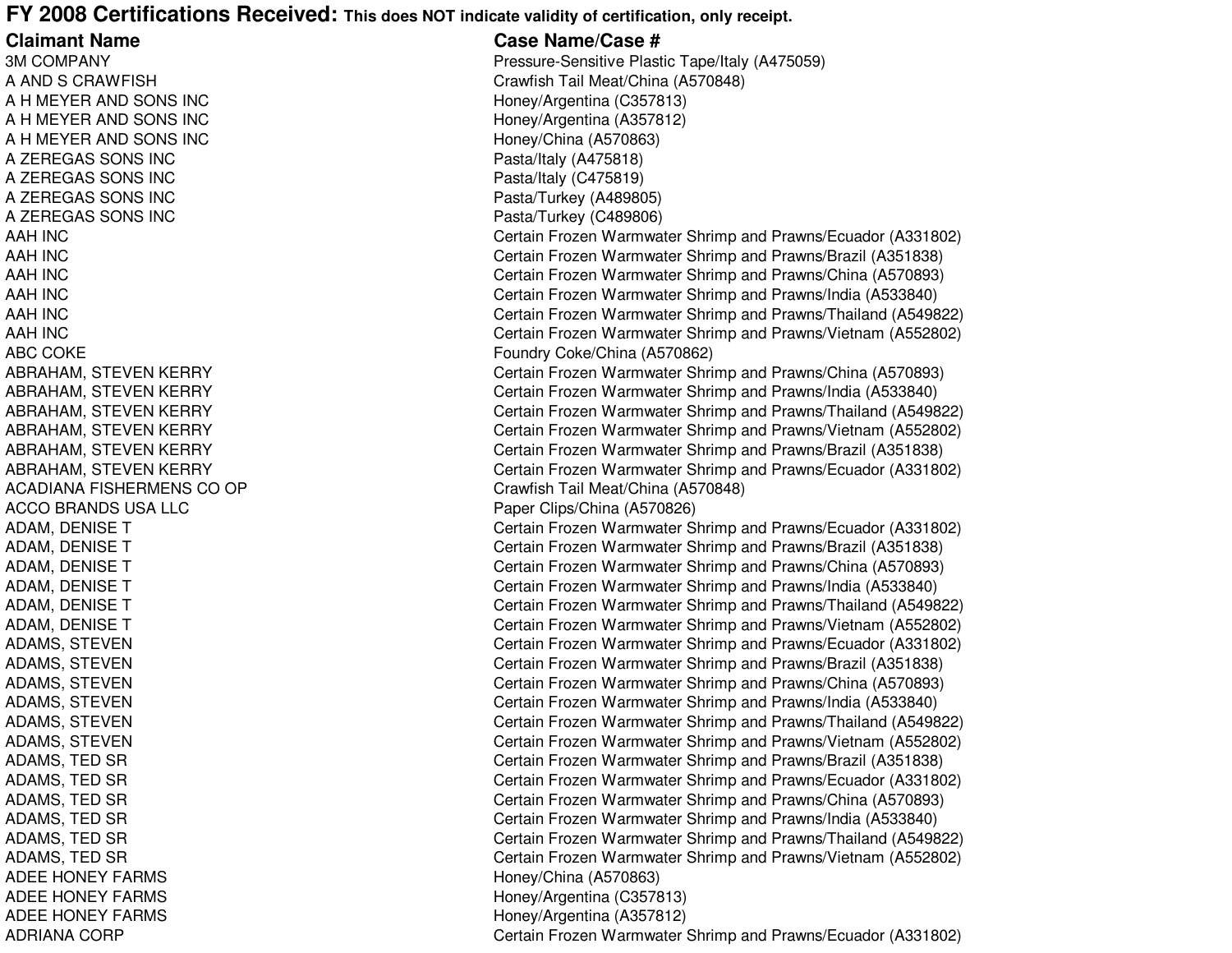ADRIANA CORP ADRIANA CORP ADRIANA CORP ADRIANA CORP ADRIANA CORP ADVANCE POLYBAG NEVADA INC ADVANCE POLYBAG NEVADA INC ADVANCE POLYBAG NEVADA INC ADVANCE POLYBAG NORTHEAST INC ADVANCE POLYBAG NORTHEAST INC ADVANCE POLYBAG NORTHEAST INC AGOFF, R ALPHAGOFF, R ALPHAGOFF, R AL PHAGOFF, RALPH AGOFF, R ALPHAGOF F, R AL PHAGUILLARD, RODDY G AGUILLARD, R ODDYGAGUILLARD, RODDY G AGUILLARD, RODDY G AGUILLARD, R ODDYGAGUILLARD, RODDY G AK STEEL CORPORATION AK STEEL CORPORATION AK STEEL CORPORATION AK STEEL CORPORATION AK STEEL CORPORATION AK STEEL CORPORATION AK STEEL CORPORATION AK STEEL CORPORATION AK STEEL CORPORATION AK STEEL CORPORATION AK STEEL CORPORATION AK STEEL CORPORATION AK STEEL CORPORATION AK STEEL CORPORATION AK STEEL CORPORATION AK STEEL CORPORATION AK STEEL CORPORATION AK STEEL CORPORATION AK STEEL CORPORATION AK STEEL CORPORATION AK STEEL CORPORATION AK STEEL CORPORATION AK STEEL CORPORATION AK STEEL CORPORATION AK STEEL CORPORATION

Certain Frozen Warmwater Shrimp and Prawns/Brazil (A351838) Certain Frozen Warmwater Shrimp and Prawns/China (A570893) Certain Frozen Warmwater Shrimp and Prawns/India (A533840) Certain Frozen Warmwater Shrimp and Prawns/Thailand (A549822) Certain Frozen Warmwater Shrimp and Prawns/Vietnam (A552802) P oly ethylene Retail Carrier B a gs/M ala ysia (A 5 5 7 813) Polyethylene Retail Carrier Bags/China (A570886) Poly ethylene Retail Carrier Bags/Thailand (A 549821) Polyethylene Retail Carrier Bags/China (A570886) Polyethylene Retail Carrier Bags/Malaysia (A557813) Polyethylene Retail Carrier Bags/Thailand (A549821) Certain Frozen Warmwater Shrimp and Prawns/Ecuador (A331802) Certain Frozen Warmwater Shrimp and Prawns/Brazil (A351838) Certain Frozen Warmwater Shrimp and Prawns/China (A570893) Certain Frozen Warmwater Shrimp and Prawns/India (A533840) Certain Frozen Warmwater Shrimp and Prawns/Thailand (A549822) Certain Frozen Warmwater Shrimp and Prawns/Vietnam (A552802) Certain Frozen Warmwater Shrimp and Prawns/Ecuador (A331802) Certain Frozen Warmwater Shrimp and Prawns/Brazil (A351838) Certain Frozen Warmwater Shrimp and Prawns/China (A570893) Certain Frozen Warmwater Shrimp and Prawns/India (A533840) Certain Frozen Warmwater Shrimp and Prawns/Thailand (A549822) Certain Frozen Warmwater Shrimp and Prawns/Vietnam (A552802) Stainless Steel Sheet and Strip/France (A427814) Cold-Rolled Carbon Steel Flat Products/Germany (A428814) Grain-Oriente d Silicon Electrical Ste el/Italy (C 4 7 5 812) Stainless Steel Sheet and Strip/Mexico (A201822) Corrosion-Resistant Carbon Steel Flat Products/Germany (A428815) Corrosion-Resistant Carbon Steel Flat Products/Australia (A602803) Stainless Steel Sheet and Strip/United Kingdom (A412818) Carb on Ste el Flat Pro ducts/Germany (C 4 2 8 817) Cold-Rolled Carbon Steel Flat Products/Korea (A580815) C arb on Ste el Flat Pro ducts/K ore a (C 5 8 0 818) Grain-Oriente d Silicon Electrical Ste el/Italy (A 4 7 5 811) Grain-Oriente d Silicon Electrical Ste el/Ja p an (A 5 8 8 8 31) Stainless Steel Sheet and Strip/Germany (A428825) Stainless Steel Sheet and Strip/Italy (A475824) Stainless Steel Sheet and Strip/Italy (C475825) Stainless Steel Sheet and Strip/Korea (A580834) Stainless Steel Sheet and Strip/Korea (C580835) Stainless Steel Sheet and Strip/Taiwan (A583831) Stainless Steel Sheet and Strip/Japan (A588845) Carbon Ste el Flat Products/Germany (C 428817) Corrosion-Resistant Carbon Ste el Flat Products/Korea (A 580816) Carb on Ste el Flat Pro ducts/K ore a (C 5 8 0 818) Corrosion-Resistant Carbon Ste el Flat Products/Canada (A12 2822) Corrosion-Resistant Carbon Ste el Flat Products/France (A 427808) Corrosion-Resistant Carbon Steel Flat Products/France (C427810)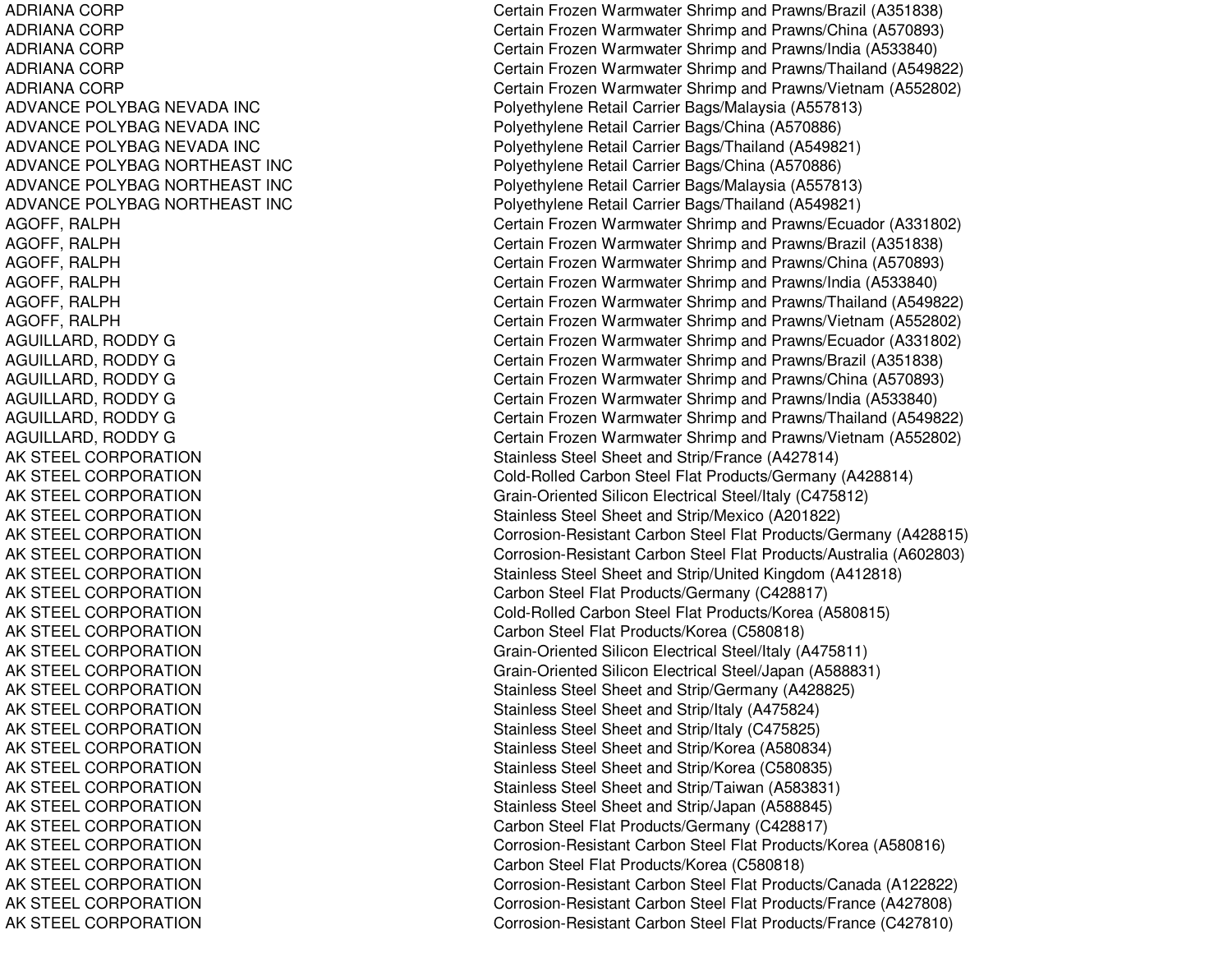ALABAMA CATFISH INC ALAMO CEMENT COMPANY AL ARIO IN CA L A RIO IN C ALARIO IN CA L A RIO IN CALARIO IN CALARIO IN CALARIO, NAT ALARIO, NAT ALARIO, N ATALARIO, NAT ALARIO, N ATAL ARIO, N ATALEXIE, BENNY J CALEXIE, B ENNY J CAL EXIE, B ENNY J CALEXIE, BENNY J CALEXIE, B ENNY J CA L E XIE, B E NNY J CA L E XIE, F E LIX ALEXIE, F ELIXA L E XIE, F E LIX ALEXIE, F ELIXAL EXIE, F ELIXA L E XIE, F E LIX A L E XIE, JO H NNJ C AL EXIE, JO HNNJ C ALEXIE, JOHN NJ C ALEXIE, JO HNNJ C A L E XIE, JO HNNJ C ALEXIE, JOHN NJ C ALEXIE, JOHN V ALEXIE, JOHN V ALEXIE, JOHN V ALEXIE, JOHN V ALEXIE, JOHN V ALEXIE, JOHN V ALEXIE, LARRY J SR ALEXIE, LARRY J SR ALEXIE, L ARRY J S RAL EXIE, L ARRY J S RALEXIE, LARRY J SR ALEXIE, LARRY J SR ALEXIE, LARRY JR ALEXIE, LARRY JR ALEXIE, L ARRY JRALEXIE, LARRY JR

Certain Frozen Fish Fillets/Vietna m (A 552801) Gray Portland Cement and Clinker/Mexico (A201802) Certain Frozen Warmwater Shrimp and Prawns/Brazil (A351838) Certain Frozen Warmwater Shrimp and Prawns/Ecuador (A331802) Certain Frozen Warmwater Shrimp and Prawns/China (A570893) Certain Frozen Warmwater Shrimp and Prawns/India (A533840) Certain Frozen Warmwater Shrimp and Prawns/Thailand (A549822) Certain Frozen Warmwater Shrimp and Prawns/Vietnam (A552802) Certain Frozen Warmwater Shrimp and Prawns/China (A570893) Certain Frozen Warmwater Shrimp and Prawns/India (A533840) Certain Frozen Warmwater Shrimp and Prawns/Thailand (A549822) Certain Frozen Warmwater Shrimp and Prawns/Vietnam (A552802) Certain Frozen Warmwater Shrimp and Prawns/Brazil (A351838) Certain Frozen Warmwater Shrimp and Prawns/Ecuador (A331802) Certain Frozen Warmwater Shrimp and Prawns/Ecuador (A331802) Certain Frozen Warmwater Shrimp and Prawns/Brazil (A351838) ertain Frozen Warmwater Shrimp and Prawns/China (A570893) Certain Frozen Warmwater Shrimp and Prawns/India (A533840) ertain Frozen Warmwater Shrimp and Prawns/Thailand (A549822) ertain Frozen Warmwater Shrimp and Prawns/Vietnam (A552802) Certain Frozen Warmwater Shrimp and Prawns/Ecuador (A331802) Certain Frozen Warmwater Shrimp and Prawns/Brazil (A351838) Certain Frozen Warmwater Shrimp and Prawns/China (A570893) Certain Frozen Warmwater Shrimp and Prawns/India (A533840) Certain Frozen Warmwater Shrimp and Prawns/Thailand (A549822) Certain Frozen Warmwater Shrimp and Prawns/Vietnam (A552802) ertain Frozen Warmwater Shrimp and Prawns/Ecuador (A331802) ertain Frozen Warmwater Shrimp and Prawns/China (A570893) ertain Frozen Warmwater Shrimp and Prawns/India (A533840) ertain Frozen Warmwater Shrimp and Prawns/Thailand (A549822) ertain Frozen Warmwater Shrimp and Prawns/Vietnam (A552802) ertain Frozen Warmwater Shrimp and Prawns/Brazil (A351838) Certain Frozen Warmwater Shrimp and Prawns/Ecuador (A331802) Certain Frozen Warmwater Shrimp and Prawns/Brazil (A351838) Certain Frozen Warmwater Shrimp and Prawns/China (A570893) Certain Frozen Warmwater Shrimp and Prawns/India (A533840) Certain Frozen Warmwater Shrimp and Prawns/Thailand (A549822) Certain Frozen Warmwater Shrimp and Prawns/Vietnam (A552802) Certain Frozen Warmwater Shrimp and Prawns/Ecuador (A331802) Certain Frozen Warmwater Shrimp and Prawns/Brazil (A351838) Certain Frozen Warmwater Shrimp and Prawns/China (A570893) Certain Frozen Warmwater Shrimp and Prawns/India (A533840) Certain Frozen Warmwater Shrimp and Prawns/Thailand (A549822) Certain Frozen Warmwater Shrimp and Prawns/Vietnam (A552802) Certain Frozen Warmwater Shrimp and Prawns/Brazil (A351838) Certain Frozen Warmwater Shrimp and Prawns/China (A570893) Certain Frozen Warmwater Shrimp and Prawns/India (A533840) Certain Frozen Warmwater Shrimp and Prawns/Thailand (A549822)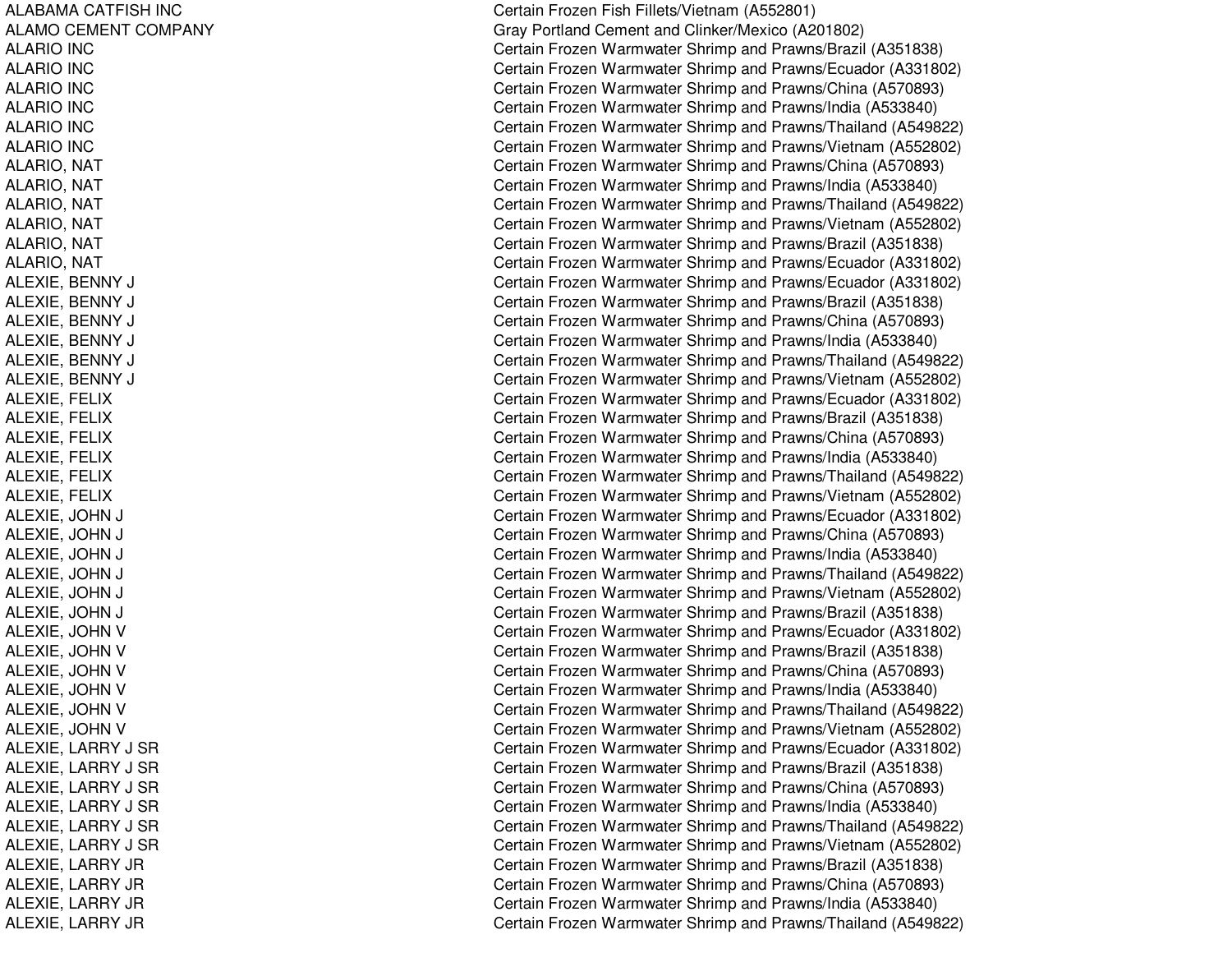ALEXIE, L ARRY JRALEXIE, L ARRY JRAL F REDT RAWL ERS INCALFRED TRAWLERS INC ALFRED TRAWLERS INC ALFREDTRAWLERS INCALFREDTRAWLERS INCALFRED TRAWLERS INC A L H A MB R A F OU N D R Y C OL T DALHAMBRA FOUNDRY CO LTD ALHAMBRA FOUNDRY CO LTD ALHAMBRA FOUNDRY CO LTD ALJE INCALJE INCA LJE IN C ALJE INCALJE INCALJE INCALLEGHENY LUDLUM CORPORATION A L L E GHE NY L UDL UMCORP ORA TIONALLEGHENY LUDLUM CORPORATION ALLEGHENY LUDLUM CORPORATION A L L E GH E N Y L U D L U MC OR P OR A TION ALLEGHENY LUDLUM CORPORATION AL L EGHENYL UDL UMCORPORATIONALLEGHENY LUDLUM CORPORATION ALLEGHENY LUDLUM CORPORATION AL L EGHENYL UDL UMCORPORATIONALLEGHENY LUDLUM CORPORATION ALLEGHENY LUDLUM CORPORATION A L L E GHE NY L UDL UMCORP ORA TIONALLEGHENY LUDLUM CORPORATION ALLEGHENY LUDLUM CORPORATION A L L E GH E N Y L U D L U MC OR P OR A TION ALLEGHENY LUDLUM CORPORATION ALLEGHENY LUDLUM CORPORATION ALLEGHENY LUDLUM CORPORATION ALLEGHENY LUDLUM CORPORATION AL L EGHENYL UDL UMCORPORATIONALLEGHENY LUDLUM CORPORATION ALLEN, C AROLYNSUEALLEN, CAROLYN SUE ALLEN, CAROLYN SUE ALLEN, C AROLYNSUEALLEN, CAROLYN SUE ALLEN, CAROLYN SUE ALLEN, C AROLYNSUEALLEN, CAROLYN SUE

Certain Frozen Warmwater Shrimp and Prawns/Vietnam (A552802) Certain Frozen Warmwater Shrimp and Prawns/Ecuador (A331802) Certain Frozen Warmwater Shrimp and Prawns/Vietnam (A552802) Certain Frozen Warmwater Shrimp and Prawns/India (A533840) Certain Frozen Warmwater Shrimp and Prawns/Ecuador (A331802) Certain Frozen Warmwater Shrimp and Prawns/Thailand (A549822) Certain Frozen Warmwater Shrimp and Prawns/Brazil (A351838) Certain Frozen Warmwater Shrimp and Prawns/China (A570893) Iron C onstruction C astings/C ana d a (A12 2 5 0 3) Iron C onstruction C astings/China (A 5 7 0 5 0 2) Iron C onstruction Castings/Brazil (A 351503) Heavy Iron Construction Castings/Brazil (C351504) Certain Frozen Warmwater Shrimp and Prawns/Brazil (A351838) Certain Frozen Warmwater Shrimp and Prawns/China (A570893) Certain Frozen Warmwater Shrimp and Prawns/Ecuador (A331802) Certain Frozen Warmwater Shrimp and Prawns/India (A533840) Certain Frozen Warmwater Shrimp and Prawns/Thailand (A549822) Certain Frozen Warmwater Shrimp and Prawns/Vietnam (A552802) Stainless Steel Sheet and Strip/France (A427814) Stainless Steel Plate/Sweden (A401040) Stainless Steel Sheet and Strip/Germany (A428825) Stainless Steel Plate in Coils/Belgium (A423808) Stainless Steel Plate in Coils/Canada (A122830) Grain-Oriented Silicon Electrical Steel/Italy (A475811) Stainless Steel Sheet and Strip/United Kingdom (A412818) Stainless Steel Sheet and Strip/Italy (A475824) Stainless Steel Sheet and Strip/Italy (C475825) Stainless Steel Sheet and Strip/Korea (A580834) Stainless Steel Sheet and Strip/Korea (C580835) Stainless Steel Sheet and Strip/Taiwan (A583831) Stainless Steel Sheet and Strip/Japan (A588845) Stainless Steel Sheet and Strip/Mexico (A201822) Stainless Steel Plate in Coils/Belgium (C423809) Stainless Ste el Plate in C oils/Italy (A 4 7 5 8 2 2) Stainless Ste el Plate in C oils/K ore a (A 5 8 0 8 31) Stainless Steel Plate in Coils/South Africa (A 791805) Stainless Steel Plate in Coils/South Africa (C791806) Stainless Ste el Plate in C oils/T aiw an (A 5 8 3 8 3 0) Grain-Oriente d Silicon Electrical Ste el/Ja p an (A 5 8 8 8 31) Grain-Oriente d Silicon Electrical Ste el/Italy (C 4 7 5 812) Certain Frozen Warmwater Shrimp and Prawns/Thailand (A549822) Certain Frozen Warmwater Shrimp and Prawns/Brazil (A351838) Certain Frozen Warmwater Shrimp and Prawns/Vietnam (A552802) Certain Frozen Warmwater Shrimp and Prawns/Thailand (A549822) Certain Frozen Warmwater Shrimp and Prawns/Brazil (A351838) Certain Frozen Warmwater Shrimp and Prawns/China (A570893) Certain Frozen Warmwater Shrimp and Prawns/China (A570893) Certain Frozen Warmwater Shrimp and Prawns/Vietnam (A552802)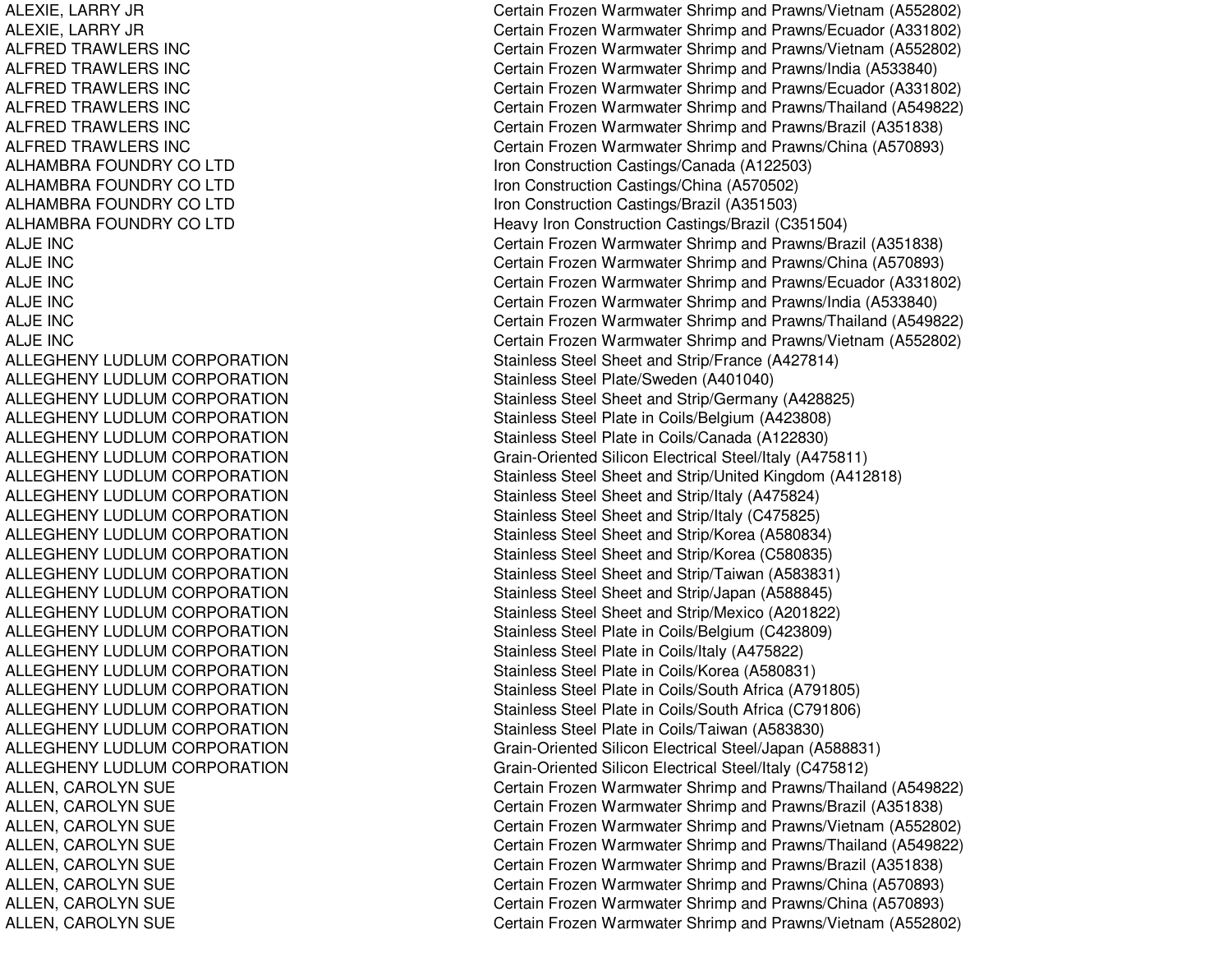ALLIED TUBE AND CONDUIT ALLIED TUBE AND CONDUIT ALLIED TUBE AND CONDUIT **ALLIED TUBE AND CONDUIT** ALLIED TUBE AND CONDUIT **ALLIED TUBE AND CONDUIT ALLIED TUBE AND CONDUIT ALLIED TUBE AND CONDUIT** ALMETER, MARK **Honey** Argentina (A357812) ALMETER, MARK **Honey/China (A570863)** ALMETER, MARK **Honey/Argentina (C357813)** ALPINE PLASTICS INCALPINE PLASTICS INCALPINE PLASTICS INCALS SHRIMP COALS SHRIMP COALS SHRIMP COALS SHRIMP COALS SHRIMP COALS SHRIMP COALYSIA RENEE INCALYSIA RENEE INCALYSIA RENEE INCALYSIA RENEE INCALYSIA RENEE INCALYSIA RENEE INCAMERICAN BEAUTY INC **AMERICAN BEAUTY INC** AMERICAN BEAUTY INC AMERICAN BEAUTY INC **AMERICAN BEAUTY INC** AMERICAN BEAUTY INC AMERICAN CAST IRON PIPE COMPANY AMERICAN GOLD SEAFOODS LLC AMERICAN ITALIAN PASTA COMPANY Pasta/Turkey (A489805) AMERICAN ITALIAN PASTA COMPANY Pasta/Italy (A475818) AMERICAN ITALIAN PASTA COMPANY Pasta/Turkey (C489806) AMERICAN ITALIAN PASTA COMPANY Pasta/Italy (C475819)

ALLEN, CAROLYN SUE Certain Frozen Warmwater Shrimp and Prawns/India (A533840) ALLEN, CAROLYN SUE Certain Frozen Warmwater Shrimp and Prawns/Ecuador (A331802) ALLEN, CAROLYN SUE Certain Frozen Warmwater Shrimp and Prawns/India (A533840) ALLEN, CAROLYN SUE Certain Frozen Warmwater Shrimp and Prawns/Ecuador (A331802) ALLEN, WILLIE SR Certain Frozen Warmwater Shrimp and Prawns/Brazil (A351838) ALLEN, WILLIE SR Certain Frozen Warmwater Shrimp and Prawns/Ecuador (A331802) ALLEN, WILLIE SR Certain Frozen Warmwater Shrimp and Prawns/India (A533840) ALLEN, WILLIE SR Certain Frozen Warmwater Shrimp and Prawns/Thailand (A549822) ALLEN, WILLIE SR Certain Frozen Warmwater Shrimp and Prawns/Vietnam (A552802) ALLEN, WILLIE SR Certain Frozen Warmwater Shrimp and Prawns/China (A570893) Welded Carbon Steel Pipe and Tube/Turkey (A489501) Welded Carbon Steel Pipe and Tube/Thailand (A549502) Circular Welded Nonalloy Steel Pipe/Korea (A580809) Circular Welded Nonalloy Steel Pipe/Taiwan (A583814) Welded Carbon Steel Pipe and Tube/India (A533502) Welded Carbon Steel Pipe and Tube/Turkey (C489502) Small-Diameter Carbon Steel Pipe and Tube/Taiwan (A583008) Circular Welded Non-Alloy Steel Pipe/Brazil (A351809) Polyethylene Retail Carrier Bags/Malaysia (A557813) Polyethylene Retail Carrier Bags/Thailand (A549821) Polyethylene Retail Carrier Bags/China (A570886) Certain Frozen Warmwater Shrimp and Prawns/Brazil (A351838) Certain Frozen Warmwater Shrimp and Prawns/China (A570893) Certain Frozen Warmwater Shrimp and Prawns/India (A533840) Certain Frozen Warmwater Shrimp and Prawns/Thailand (A549822) Certain Frozen Warmwater Shrimp and Prawns/Vietnam (A552802) LLC Certain Frozen Warmwater Shrimp and Prawns/Ecuador (A331802) Certain Frozen Warmwater Shrimp and Prawns/Ecuador (A331802) Certain Frozen Warmwater Shrimp and Prawns/Brazil (A351838) Certain Frozen Warmwater Shrimp and Prawns/China (A570893) Certain Frozen Warmwater Shrimp and Prawns/Thailand (A549822) Certain Frozen Warmwater Shrimp and Prawns/India (A533840) Certain Frozen Warmwater Shrimp and Prawns/Vietnam (A552802) Certain Frozen Warmwater Shrimp and Prawns/Ecuador (A331802) Certain Frozen Warmwater Shrimp and Prawns/Brazil (A351838) Certain Frozen Warmwater Shrimp and Prawns/India (A533840) Certain Frozen Warmwater Shrimp and Prawns/Thailand (A549822) Certain Frozen Warmwater Shrimp and Prawns/Vietnam (A552802) Certain Frozen Warmwater Shrimp and Prawns/China (A570893) Welded Large-Diameter Line Pipe/Japan (A588857) Fresh Atlantic Salmon/Chile (A337803)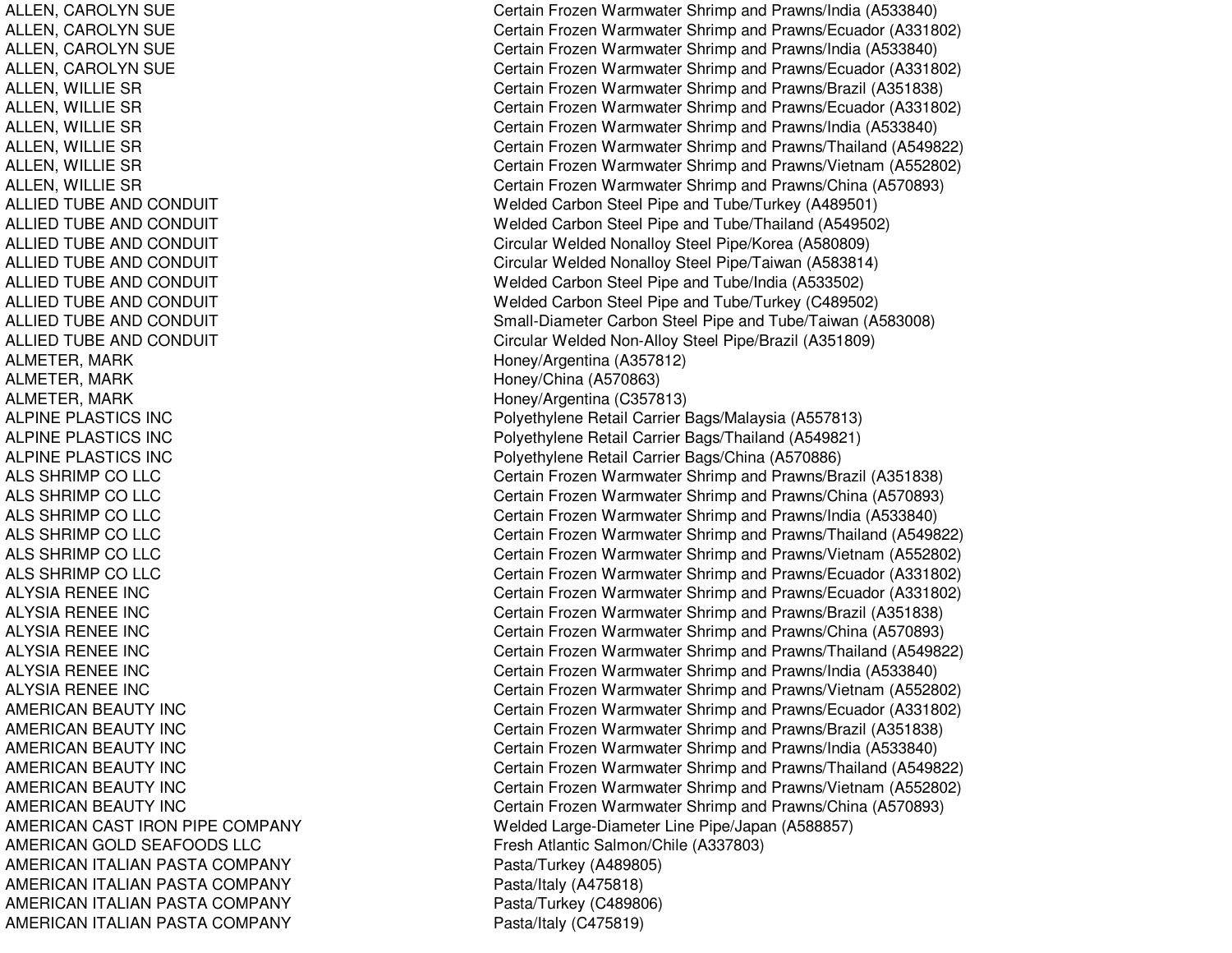AMERICAN NTN BEARING MFG CORP AMERICAN NTN BEARING MFG CORP AMERICAN NTN BEARING MFG CORP AMERICAN NTN BEARING MFG CORP AMERICAN NTN BEARING MFG CORP AMERICAN NTN BEARING MFG CORP AMERICAN NTN BEARING MFG CORP AMERICAN NTN BEARING MFG CORP AMERICAN NTN BEARING MFG CORP AMERICAN NTN BEARING MFG CORP AMERICAN NTN BEARING MFG CORP AMERICAN NTN BEARING MFG CORP AMERICAN NTN BEARING MFG CORP AMERICAN OF MARTINSVILLE INC AMERICAS CATCH INC AMES TRUE TEMPER INC AMPAC PACKAGING LLC AMPAC PACKAGING LLC AMPAC PACKAGING LLC A NDE RS ON, L Y NWOODANDERSON, LYNWOOD ANDERSON, L YNWOODA N D E R S ON, L Y N WOOD ANDERSON, L YNWOODANDERSON, L YNWOODANDERSON, MICHAEL B ANDERSON, MICHAEL B ANDERSON, MIC HAEL BANDERSON, MICHAEL B ANDERSON, MICHAEL B ANDERSON, MICHAEL B ANDERSON, RONALD L JR A N D E R S O N, R O N A L D L JR A N D E R S O N, R O N A L D L JR ANDERSON, RONALD L JR A N D E R S O N, R O N A L D L JR A N D E R S O N, R O N A L D L JR ANGEL SEAFOOD INC ANGEL SEAFOOD IN CANGEL SEAFOOD INC ANGEL SEAFOOD INC ANGEL SEAF OOD IN CANGEL SEAFOOD INC ANGELAMARIE INCA N G E L A M A RIE IN C ANGELAMARIE INCANGELAMARIE INCANGELAMARIE INC

Antifriction Bearings/Japan (A588804) Tapered Roller Bearings 4 Inches and Under/Japan (A588054) Tapered Roller Bearings Over 4 Inches/Japan (A588604) Antifriction Bearings/Germany (A428801) Antifriction Bearings/Sweden (A401801) Antifriction Bearings/United Kingdom (A412801) Antifriction B e arings/France (A 4 2 7 8 01) Tapered Roller Bearings/Hungary (A437601) Antifriction B e arings/Italy (A 4 7 5 8 01) Ball bearings/Romania (A485801) Tapered Roller Bearings/Romania (A485602) Ball Bearings/Singapore (A559801) Tapered Roller Bearings/China (A570601) Wooden Bedroom Furniture/China (A570890) C ertain Frozen Fish Fillets/Vietna m (A 5 5 2 8 01) Axes, Adzes, Bars, Hammers, Mattocks, Picks, Sledges and Wedges/China (A570803) Poly ethylene Retail Carrier Ba gs/M ala ysia (A 5 5 7 813) Polyethylene Retail Carrier Bags/Thailand (A549821) Poly ethylene Retail Carrier Bags/China (A 570886) Certain Frozen Warmwater Shrimp and Prawns/Ecuador (A331802) C ertain Frozen W arm w ater Shrim p and Pra wns/Brazil (A 3 518 3 8) Certain Frozen Warmwater Shrimp and Prawns/China (A570893) Certain Frozen Warmwater Shrimp and Prawns/India (A533840) Certain Frozen Warmwater Shrimp and Prawns/Thailand (A549822) Certain Frozen Warmwater Shrimp and Prawns/Vietnam (A552802) Certain Frozen Warmwater Shrimp and Prawns/Brazil (A351838) Certain Frozen Warmwater Shrimp and Prawns/China (A570893) Certain Frozen Warmwater Shrimp and Prawns/India (A533840) Certain Frozen Warmwater Shrimp and Prawns/Thailand (A549822) Certain Frozen Warmwater Shrimp and Prawns/Vietnam (A552802) Certain Frozen Warmwater Shrimp and Prawns/Ecuador (A331802) Certain Frozen Warmwater Shrimp and Prawns/Brazil (A351838) Certain Frozen Warmwater Shrimp and Prawns/China (A570893) Certain Frozen Warmwater Shrimp and Prawns/Ecuador (A331802) Certain Frozen Warmwater Shrimp and Prawns/India (A533840) Certain Frozen Warmwater Shrimp and Prawns/Thailand (A549822) Certain Frozen Warmwater Shrimp and Prawns/Vietnam (A552802) Certain Frozen Warmwater Shrimp and Prawns/Ecuador (A331802) C ertain Frozen W arm w ater Shrim p and Pra wns/Brazil (A 3 518 3 8) Certain Frozen Warmwater Shrimp and Prawns/China (A570893) Certain Frozen Warmwater Shrimp and Prawns/India (A533840) Certain Frozen Warmwater Shrimp and Prawns/Thailand (A549822) Certain Frozen Warmwater Shrimp and Prawns/Vietnam (A552802) Certain Frozen Warmwater Shrimp and Prawns/Brazil (A351838) Certain Frozen Warmwater Shrimp and Prawns/China (A570893) Certain Frozen Warmwater Shrimp and Prawns/India (A533840) Certain Frozen Warmwater Shrimp and Prawns/Thailand (A549822) Certain Frozen Warmwater Shrimp and Prawns/Vietnam (A552802)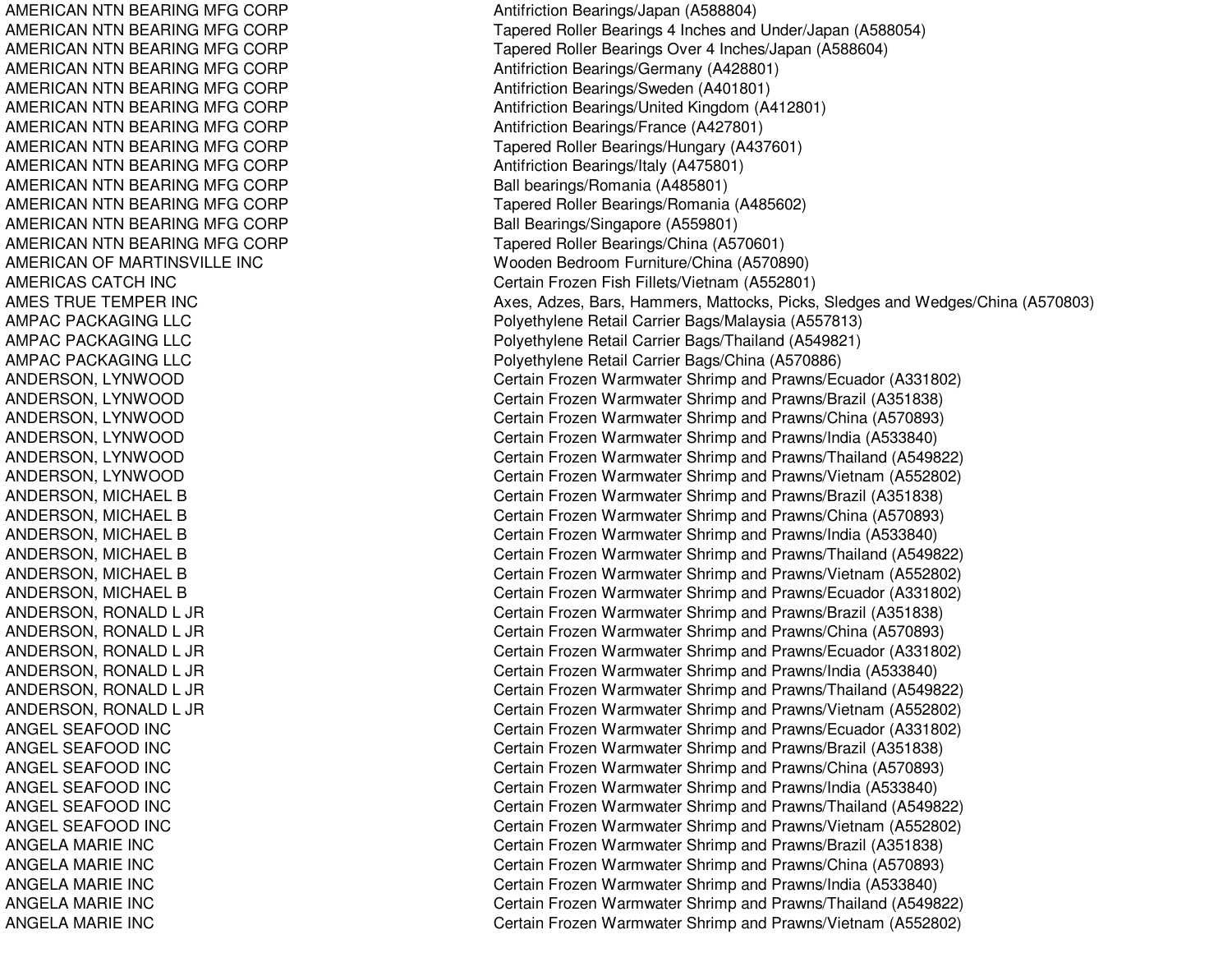ANGELAMARIE INCANGELINA INCANGELINA INCANGELINA INCANGELINA INCANGELINA INCANGELINA INCANNA GRACE LLC ANNA GRACE LLC ANNAGRACELLCANNAGRACELLCANNAGRACELLCANNAGRACELLCANNIE THORNTON INC ANNIE THORNTON INC ANNIE THORNTON INC ANNIE THORNTON INC ANNIE THORNTON INC ANNIE THORNTON INC ANSELMI, DARREN P ANSELMI, DARREN P ANSELMI, DARREN P ANSELMI, DARREN P ANSELMI, DARREN P ANSEL MI, D ARRENPANVIL INTERNATIONAL LP ANVIL INTERNATIONAL LP ANVIL INTERNATIONAL LP ANVIL INTERNATIONAL LP ANVIL INTERNATIONAL LP ANVIL INTERNATIONAL LP ANVIL INTERNATIONAL LP APALACHEEGIRL INCAPALACHEE GIRL INC APALACHEEGIRL INCAPALACHEEGIRL INCAPALACHEE GIRL INC APALACHEEGIRL INCAPARICIO TRAWLERS INC APARICIO TRAWLERS INC APARICIO TRAWLERS INC APARICIO TRAWLERS INC APARICIO TRAWLERS INC APARICIO TRAWLERS INC API ENTERPRISES INCAPI ENTERPRISES INCAPI ENTERPRISES INCAPPLE JA CK INC

Certain Frozen Warmwater Shrimp and Prawns/Ecuador (A331802) Certain Frozen Warmwater Shrimp and Prawns/China (A570893) Certain Frozen Warmwater Shrimp and Prawns/India (A533840) Certain Frozen Warmwater Shrimp and Prawns/Thailand (A549822) Certain Frozen Warmwater Shrimp and Prawns/Vietnam (A552802) Certain Frozen Warmwater Shrimp and Prawns/Ecuador (A331802) Certain Frozen Warmwater Shrimp and Prawns/Brazil (A351838) Certain Frozen Warmwater Shrimp and Prawns/Ecuador (A331802) Certain Frozen Warmwater Shrimp and Prawns/Brazil (A351838) Certain Frozen Warmwater Shrimp and Prawns/India (A533840) Certain Frozen Warmwater Shrimp and Prawns/Thailand (A549822) Certain Frozen Warmwater Shrimp and Prawns/Vietnam (A552802) Certain Frozen Warmwater Shrimp and Prawns/China (A570893) Certain Frozen Warmwater Shrimp and Prawns/Brazil (A351838) Certain Frozen Warmwater Shrimp and Prawns/China (A570893) Certain Frozen Warmwater Shrimp and Prawns/Ecuador (A331802) Certain Frozen Warmwater Shrimp and Prawns/India (A533840) Certain Frozen Warmwater Shrimp and Prawns/Thailand (A549822) Certain Frozen Warmwater Shrimp and Prawns/Vietnam (A552802) Certain Frozen Warmwater Shrimp and Prawns/Ecuador (A331802) C ertain Frozen W arm w ater Shrim p and Pra wns/Brazil (A 3 518 3 8) Certain Frozen Warmwater Shrimp and Prawns/China (A570893) Certain Frozen Warmwater Shrimp and Prawns/India (A533840) Certain Frozen Warmwater Shrimp and Prawns/Thailand (A549822) Certain Frozen Warmwater Shrimp and Prawns/Vietnam (A552802) Malleable Cast Iron Pipe Fittings/Korea (A580507) Malleable Cast Iron Pipe Fittings/Japan (A588605) Non-Malleable Cast Iron Pipe Fittings/China (A570875) M alla ble Iron Pip e Fittings/China (A 5 7 0 8 81) Malleable Cast Iron Pipe Fittings/Brazil (A351505) Malle a ble Cast Iron Pip e Fittings/Thailand (A 5 4 9 6 01) Malleable Cast Iron Pipe Fittings/Taiwan (A583507) Certain Frozen Warmwater Shrimp and Prawns/Ecuador (A331802) Certain Frozen Warmwater Shrimp and Prawns/Brazil (A351838) Certain Frozen Warmwater Shrimp and Prawns/India (A533840) Certain Frozen Warmwater Shrimp and Prawns/Thailand (A549822) Certain Frozen Warmwater Shrimp and Prawns/Vietnam (A552802) Certain Frozen Warmwater Shrimp and Prawns/China (A570893) Certain Frozen Warmwater Shrimp and Prawns/Ecuador (A331802) Certain Frozen Warmwater Shrimp and Prawns/Brazil (A351838) Certain Frozen Warmwater Shrimp and Prawns/China (A570893) Certain Frozen Warmwater Shrimp and Prawns/India (A533840) Certain Frozen Warmwater Shrimp and Prawns/Thailand (A549822) Certain Frozen Warmwater Shrimp and Prawns/Vietnam (A552802) Polyethylene Retail Carrier Bags/Thailand (A549821) Polyethylene Retail Carrier Bags/Malaysia (A557813) Poly ethylene Retail Carrier Bags/China (A 570886) Certain Frozen Warmwater Shrimp and Prawns/Brazil (A351838)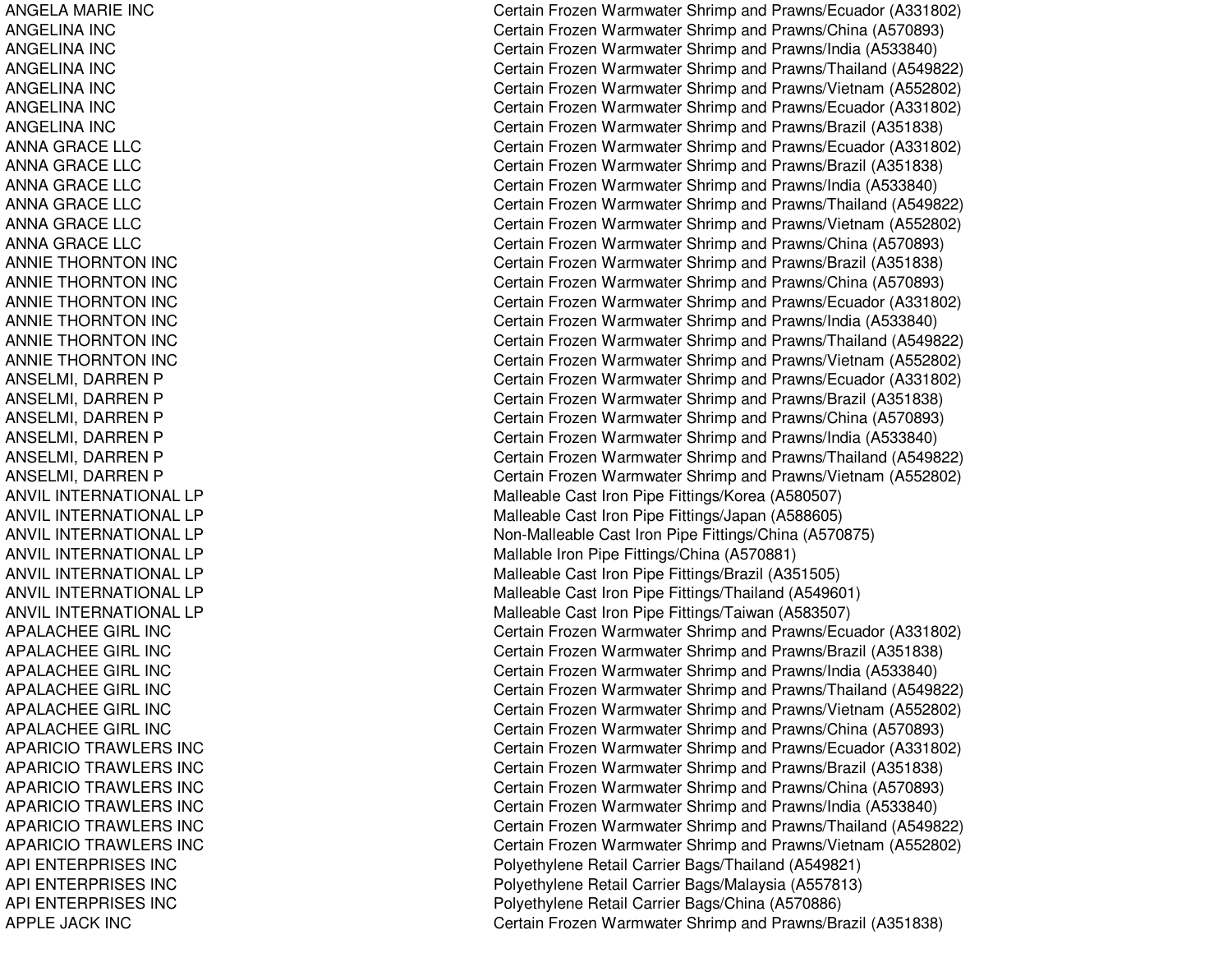APPLE JA CK INCAPPLE JA CK INCAPPL E JA CK INCAPPLE JACK INC APPLE JA CK INCAQUALON COMPANY AQUALON COMPANY AQUALON COMPANY A QU A L ON C OMP A N Y ARABIE, GEORGIA ARABIE, G EORGIAARABIE, GEORGIA ARABIE, G EORGIAARABIE, G EORGIAARABIE, GEORGIA ARCELORMITTAL USA INC ARCEL ORMIT T AL USA INCARCELORMITTAL USA INC ARCELORMITTAL USA INC A RCE L ORMIT T A L US A INCARCELORMITTAL USA INC ARCELORMITTAL USA INC ARCELORMITTAL USA INC ARCELORMITTAL USA INC ARCEL ORMITTAL USA INCARCELORMITTAL USA INC ARCELORMITTAL USA INC ARCEL ORMIT T AL USA INCARCELORMITTAL USA INC ARCELORMITTAL USA INC A RCE L ORMIT T A L US A INCARCELORMITTAL USA INC ARCELORMITTAL USA INC ARCELORMITTAL USA INC ARCELORMITTAL USA INC ARCELORMITTAL USA INC ARCELORMITTAL USA INC ARCELORMITTAL USA INC ARCEL ORMITTAL USA INCARCELORMITTAL USA INC ARCELORMITTAL USA INC ARCEL ORMIT T AL USA INCARCELORMITTAL USA INC ARCELORMITTAL USA INC A RCE L ORMIT T A L US A INCARCELORMITTAL USA INC ARCELORMITTAL USA INC ARCELORMITTAL USA INC Certain Frozen Warmwater Shrimp and Prawns/China (A570893) Certain Frozen Warmwater Shrimp and Prawns/India (A533840) Certain Frozen Warmwater Shrimp and Prawns/Thailand (A549822) Certain Frozen Warmwater Shrimp and Prawns/Vietnam (A552802) Certain Frozen Warmwater Shrimp and Prawns/Ecuador (A331802) Purifie d Carb o x y methylcellulose/M e xico (A 2 018 3 4) Purified Carboxymethylcellulose/Sweden (A401808) Purified Carboxymethycellulose/Netherlands (A421811) Purified Carboxymethylcellulose/Finland (A405803) Certain Frozen Warmwater Shrimp and Prawns/Ecuador (A331802) Certain Frozen Warmwater Shrimp and Prawns/Brazil (A351838) Certain Frozen Warmwater Shrimp and Prawns/China (A570893) Certain Frozen Warmwater Shrimp and Prawns/India (A533840) Certain Frozen Warmwater Shrimp and Prawns/Thailand (A549822) Certain Frozen Warmwater Shrimp and Prawns/Vietnam (A552802) Corrosion-Resistant Carbon Steel Flat Products/France (C427810) Carbon and Certain Alloy Steel Wire Rod/Trinidad and Tobago (A274804) Cut-to-Length Carbon Steel Plate/Brazil (A351817) Hot-Rolled Carbon Steel Flat Products/Brazil (A351828) Hot-Rolled Lead and Bismuth Carbon Steel Products/France (C427805) Carbon Steel Wire Rod/Argentina (A357007) Carbon and Certain Alloy Steel Wire Rod/Brazil (A351832) Hot-Rolled Steel Products/Argentina (A357814) Carbon and Certain Alloy Steel Wire Rod/Moldova (A841805) Hot-Rolled Steel Products/Kazakhstan (A834806) Steel Concrete Reinforcing Bar/Moldova (A841804) Carbon and Certain Alloy Steel Wire Rod/Ukraine (A823812) Hot-Rolle d Ste el Pro ducts/Ukraine (A 8 2 3 811) Steel Concrete Reinforcing Bar/Ukraine (A823809) Steel Concrete Reinforcing Bar/Belarus (A822804) Hot-Rolled Carbon Steel Flat Products/Russia (A821809) H ot-R olle d Ste el Pro ducts/S outh Africa (A 7 918 0 9) Corrosion-Resistant Carbon Steel Flat Products/Australia (A602803) Tin-Mill Pro ducts/Ja p an (A 5 8 8 8 5 4) Cut-to-Length Carbon Steel Plate/Japan (A588847) Hot-Rolled Carbon Steel Flat Products/Japan (A588846) Clad Steel Plate/Japan (A588838) Hot-Rolled Steel Products/India (A533820) Welded Carbon Steel Pipe and Tube/Thailand (A549502) Cut-to-Length Carbon Steel Plate/Indonesia (A560805) Steel Concrete Reinforcing Bar/Indonesia (A560811) Hot-Rolled Steel Products/Indonesia (A560812) Carbon and Certain Alloy Steel Wire Rod/Indonesia (A560815) Cut-to-Length C arbon Ste el Plate/China (A 570849) Steel Concrete Reinforcing Bar/China (A570860) Hot-Rolled Steel Products/China (A570865) Cold-Rolled Carbon Steel Flat Products/Korea (A580815) Corrosion-Resistant Carbon Steel Flat Products/Korea (A580816)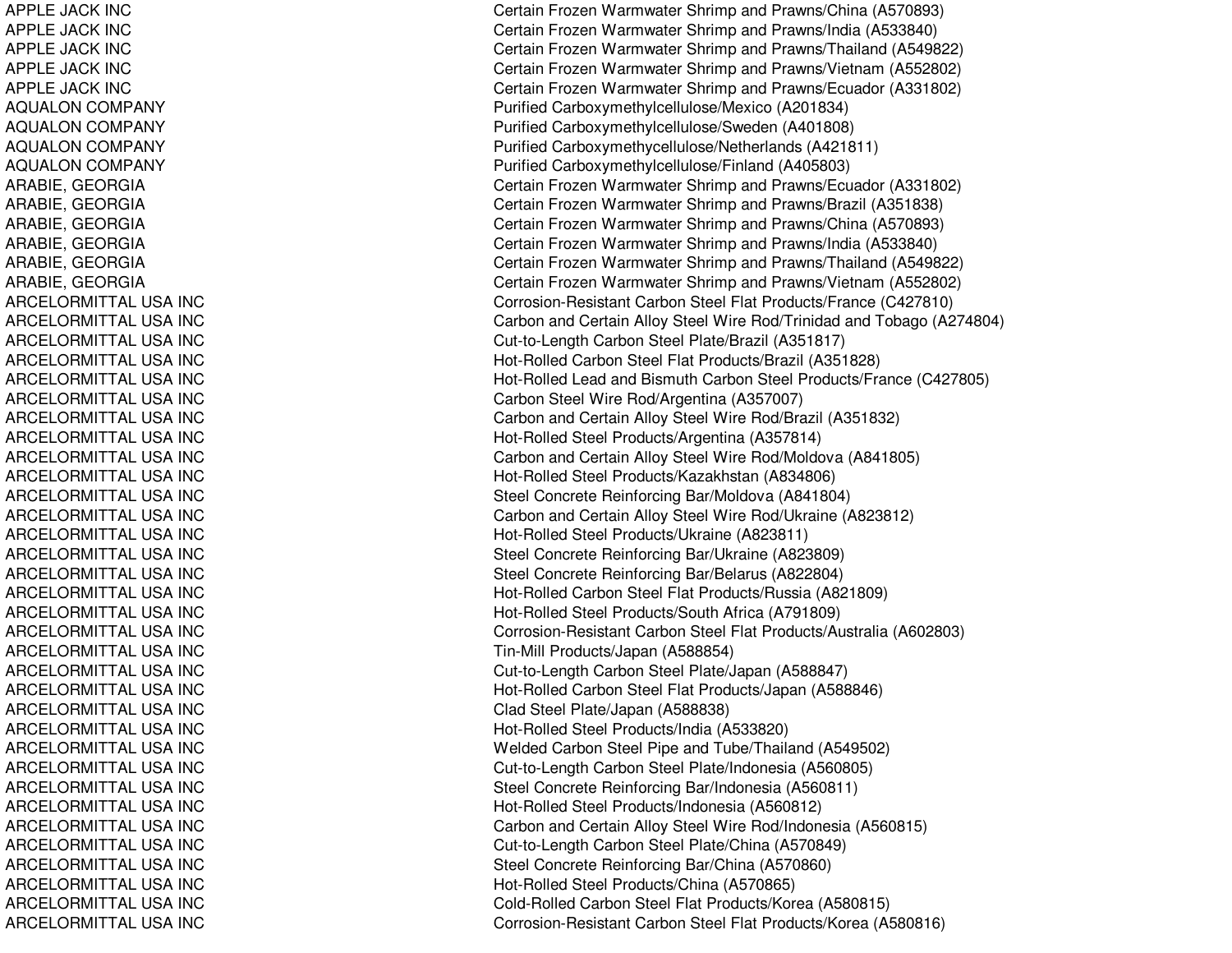ARCELORMITTAL USA INC ARCELORMITTAL USA INC ARCEL ORMIT T AL USA INCARCELORMITTAL USA INC ARCELORMITTAL USA INC ARCELORMITTAL USA INC ARCELORMITTAL USA INC ARCELORMITTAL USA INC ARCELORMITTAL USA INC ARCELORMITTAL USA INC ARCELORMITTAL USA INC ARCELORMITTAL USA INC ARCELORMITTAL USA INC ARCEL ORMITTAL USA INCARCELORMITTAL USA INC ARCELORMITTAL USA INC ARCEL ORMIT T AL USA INCARCELORMITTAL USA INC ARCELORMITTAL USA INC A RCE L ORMIT T A L US A INCARCELORMITTAL USA INC ARCELORMITTAL USA INC ARCELORMITTAL USA INC ARCELORMITTAL USA INC ARCEL ORMITTAL USA INCARCELORMITTAL USA INC ARCELORMITTAL USA INC ARCEL ORMIT T AL USA INCARCELORMITTAL USA INC ARCELORMITTAL USA INC ARCELORMITTAL USA INC ARCELORMITTAL USA INC ARCELORMITTAL USA INC ARCELORMITTAL USA INC ARCELORMITTAL USA INC ARCELORMITTAL USA INC ARCELORMITTAL USA INC ARCELORMITTAL USA INC ARCEL ORMITTAL USA INCARCELORMITTAL USA INC ARCELORMITTAL USA INC ARCELORMITTAL USA INC ARCELORMITTAL USA INC ARCELORMITTAL USA INC A RCE L ORMIT T A L US A INCARCELORMITTAL USA INC ARCELORMITTAL USA INC ARCELORMITTAL USA INC Cut-to-Length Carbon Steel Plate/Korea (A580836) Hot-Rolled Steel Products/Thailand (A549817) Ste el Concrete Reinforcing Bar/Kore a (A 5 8 0 8 4 4) Small-Diameter Carbon Steel Pipe and Tube/Taiwan (A583008) Carbon Steel Plate/Taiwan (A583080) Carbon and Certain Alloy Steel Wire Rod/Brazil (C351833) Cut-to-Length Carbon Steel Plate/Sweden (A401805) Cut-to-Length C arbon Ste el Plate/Finland (A 405802) Cut-to-Length Carbon Steel Plate/Belgium (C423806) Cut-to-Length Carbon Steel Plate/United Kingdom (A412814) Hot-Rolled Steel Products/Netherlands (A421807) Cut-to-Length Carbon Steel Plate/Belgium (A423805) Hot-Rolled Lead and Bismuth Carbon Steel Products/France (A427804) Corrosion-Resistant Carbon Steel Flat Products/France (A427808) Cut-to-Length Carbon Steel Plate/United Kingdom (C412815) Cut-to-Length Carbon Steel Plate/France (A427816) Cold-Rolled Carbon Steel Flat Products/Germany (A428814) Corrosion-Resistant Carbon Steel Flat Products/Germany (A428815) Cut-to-Length C arbon Ste el Plate/Germany (A 428816) Cold-Rolled Carbon Steel Flat Products/Sweden (C401401) Cut-to-Length Carbon Steel Plate/Sweden (C401804) Steel Concrete Reinforcing Bar/Latvia (A449804) Cut-to-Length Carbon Steel Plate/Poland (A455802) Hot-Rolled Steel Products/Argentina (C357815) Steel Concrete Reinforcing Bar/Poland (A455803) Cut-to-Length Carbon Steel Plate/Spain (A469803) Carbon Steel Wire Rod/Argentina (C357004) Cut-to-Length Carbon Steel Plate/Italy (A475826) Cut-to-Length Carbon Steel Plate/Romania (A485803) Hot-Rolled Steel Products/Romania (A485806) Welded Carbon Steel Pipe and Tube/Turkey (A489501) Cut-to-Length Carbon Steel Plate/India (A533817) Carbon Steel Flat Products/Germany (C428817) Carbon Steel Flat Products/Germany (C428817) Carbon Steel Flat Products/Germany (C428817) Cut-to-Length C arbon Ste el Plate/Italy (C 475827) Welded Carbon Steel Pipe and Tube/Turkey (C489502) Cut-to-Length Carbon Steel Plate/India (C533818) H ot-R olle d Ste el Pro ducts/Thailand (C 5 4 9 818) Cut-to-Length Carbon Steel Plate/Indonesia (C560806) H ot-R olle d Ste el Pro ducts/S outh Africa (C 7 91810) Cut-to-Length Carbon Steel Plate/Korea (C580837) C arb on Ste el Flat Pro ducts/K ore a (C 5 8 0 818) Carbon Steel Flat Products/Korea (C580818) Hot-Rolled Steel Products/Indonesia (C560813) H ot-R olle d Ste el Pro ducts/India (C 5 3 3 8 21) Ste el R ails/C ana d a (A12 2 8 0 4) Corrosion-Resistant Carbon Steel Flat Products/Canada (A122822)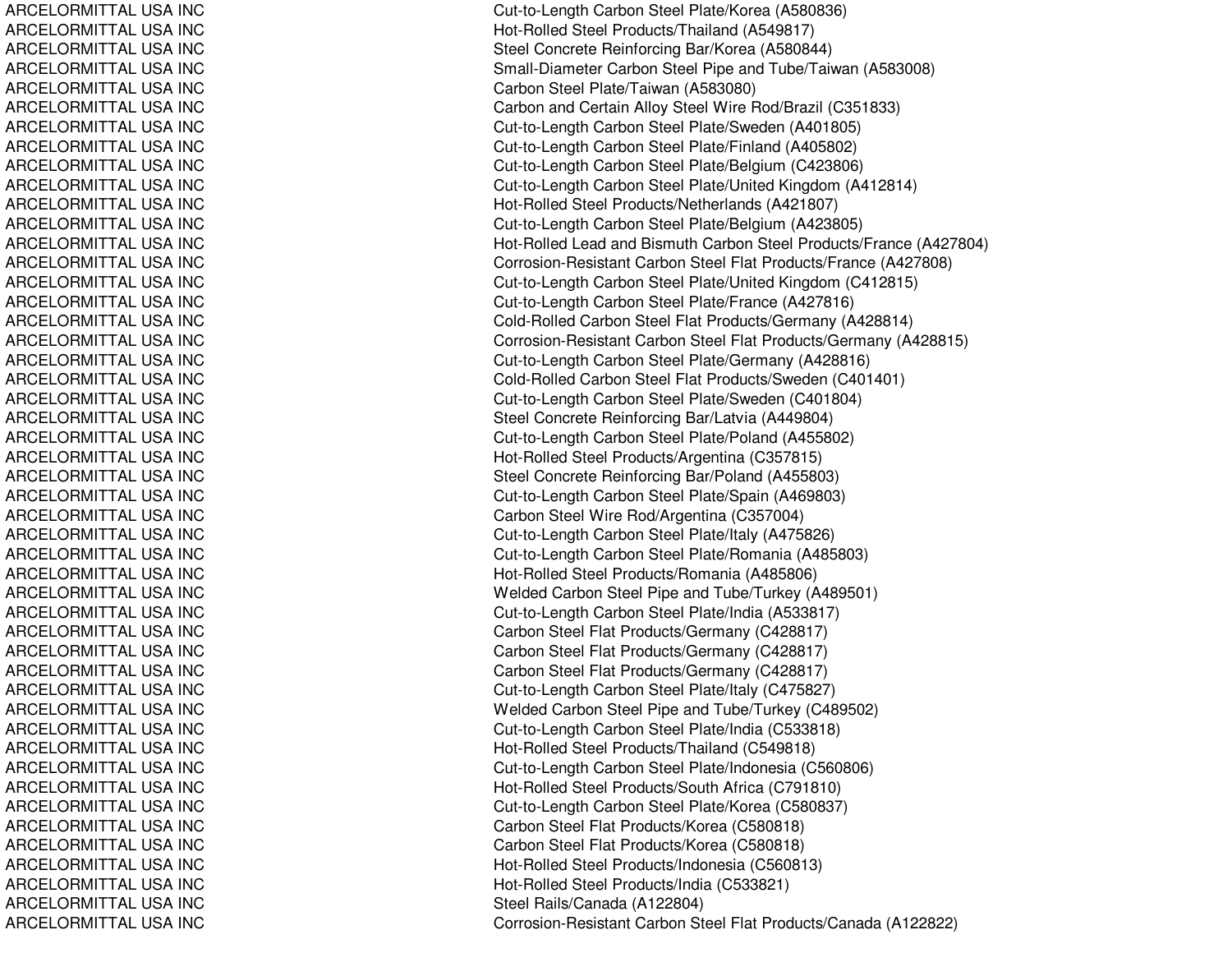ARCELORMITTAL USA INCARCELORMITTAL USA INCARCELORMITTAL USA INCARCELORMITTAL USA INCARCELORMITTAL USA INCARCELORMITTAL USA INCARCELORMITTAL USA INCARCELORMITTAL USA INCARCELORMITTAL USA INCARCELORMITTAL USA INCARCELORMITTAL USA INCARCELORMITTAL USA INCARCELORMITTAL USA INCARNAUDVILLE SEAFOODART ANDART ANDART ANDART ANDART ANDART ANDASH GROVE CEMENT COMPANY ASHLEY FURNITURE INDUSTRIES INCATCHAFALAYA CRAWFISHAU, ROBERT Certain Frozen Warmwater Shrimp and Prawns/China (A570893)

 Cut-to-Length Carbon Steel Plate/Canada (A122823) Carbon and Certain Alloy Steel Wire Rod/Canada (A122840) Cut-to-Length Carbon Steel Plate/Spain (C469804) Cut-to-Length Carbon Steel Plate/Mexico (A201809) Carbon and Certain Alloy Steel Wire Rod/Mexico (A201830) Cut-to-Length Carbon Steel Plate/France (C427817) Welded Carbon Steel Pipe and Tube/India (A533502) Corrosion-Resistant Carbon Steel Flat Products/Japan (A588826) Hot-Rolled Steel Products/Taiwan (A583835) Hot-Rolled Carbon Steel Flat Products/Brazil (C351829) Cut-to-Length Carbon Steel Plate/Brazil (C351818) Cut-to-Length Carbon Steel Plate/Mexico (C201810) Steel Rails/Canada (C122805) ARCEMENT, LESTER C Certain Frozen Warmwater Shrimp and Prawns/Ecuador (A331802) ARCEMENT, LESTER C Certain Frozen Warmwater Shrimp and Prawns/China (A570893) ARCEMENT, LESTER C Certain Frozen Warmwater Shrimp and Prawns/India (A533840) ARCEMENT, LESTER C Certain Frozen Warmwater Shrimp and Prawns/Thailand (A549822) ARCEMENT, LESTER C Certain Frozen Warmwater Shrimp and Prawns/Vietnam (A552802) ARCEMENT, LESTER C Certain Frozen Warmwater Shrimp and Prawns/Brazil (A351838) ARMBRUSTER, PAULA D Certain Frozen Warmwater Shrimp and Prawns/Ecuador (A331802) ARMBRUSTER, PAULA D Certain Frozen Warmwater Shrimp and Prawns/Brazil (A351838) ARMBRUSTER, PAULA D Certain Frozen Warmwater Shrimp and Prawns/China (A570893) ARMBRUSTER, PAULA D Certain Frozen Warmwater Shrimp and Prawns/India (A533840) ARMBRUSTER, PAULA D Certain Frozen Warmwater Shrimp and Prawns/Thailand (A549822) ARMBRUSTER, PAULA D Certain Frozen Warmwater Shrimp and Prawns/Vietnam (A552802) Crawfish Tail Meat/China (A570848) ARNONDIN, ROBERT Certain Frozen Warmwater Shrimp and Prawns/Ecuador (A331802) ARNONDIN, ROBERT Certain Frozen Warmwater Shrimp and Prawns/Brazil (A351838) ARNONDIN, ROBERT Certain Frozen Warmwater Shrimp and Prawns/China (A570893) ARNONDIN, ROBERT Certain Frozen Warmwater Shrimp and Prawns/India (A533840) ARNONDIN, ROBERT Certain Frozen Warmwater Shrimp and Prawns/Thailand (A549822) ARNONDIN, ROBERT Certain Frozen Warmwater Shrimp and Prawns/Vietnam (A552802) Certain Frozen Warmwater Shrimp and Prawns/Ecuador (A331802) Certain Frozen Warmwater Shrimp and Prawns/Brazil (A351838) Certain Frozen Warmwater Shrimp and Prawns/India (A533840) Certain Frozen Warmwater Shrimp and Prawns/Vietnam (A552802) Certain Frozen Warmwater Shrimp and Prawns/Thailand (A549822) Certain Frozen Warmwater Shrimp and Prawns/China (A570893) Gray Portland Cement and Clinker/Mexico (A201802) Wooden Bedroom Furniture/China (A570890) Crawfish Tail Meat/China (A570848) AU, CHOW D Certain Frozen Warmwater Shrimp and Prawns/Brazil (A351838) AU, CHOW D Certain Frozen Warmwater Shrimp and Prawns/Ecuador (A331802) AU, CHOW D Certain Frozen Warmwater Shrimp and Prawns/China (A570893) AU, CHOW D Certain Frozen Warmwater Shrimp and Prawns/India (A533840) AU, CHOW D Certain Frozen Warmwater Shrimp and Prawns/Thailand (A549822) AU, CHOW D Certain Frozen Warmwater Shrimp and Prawns/Vietnam (A552802)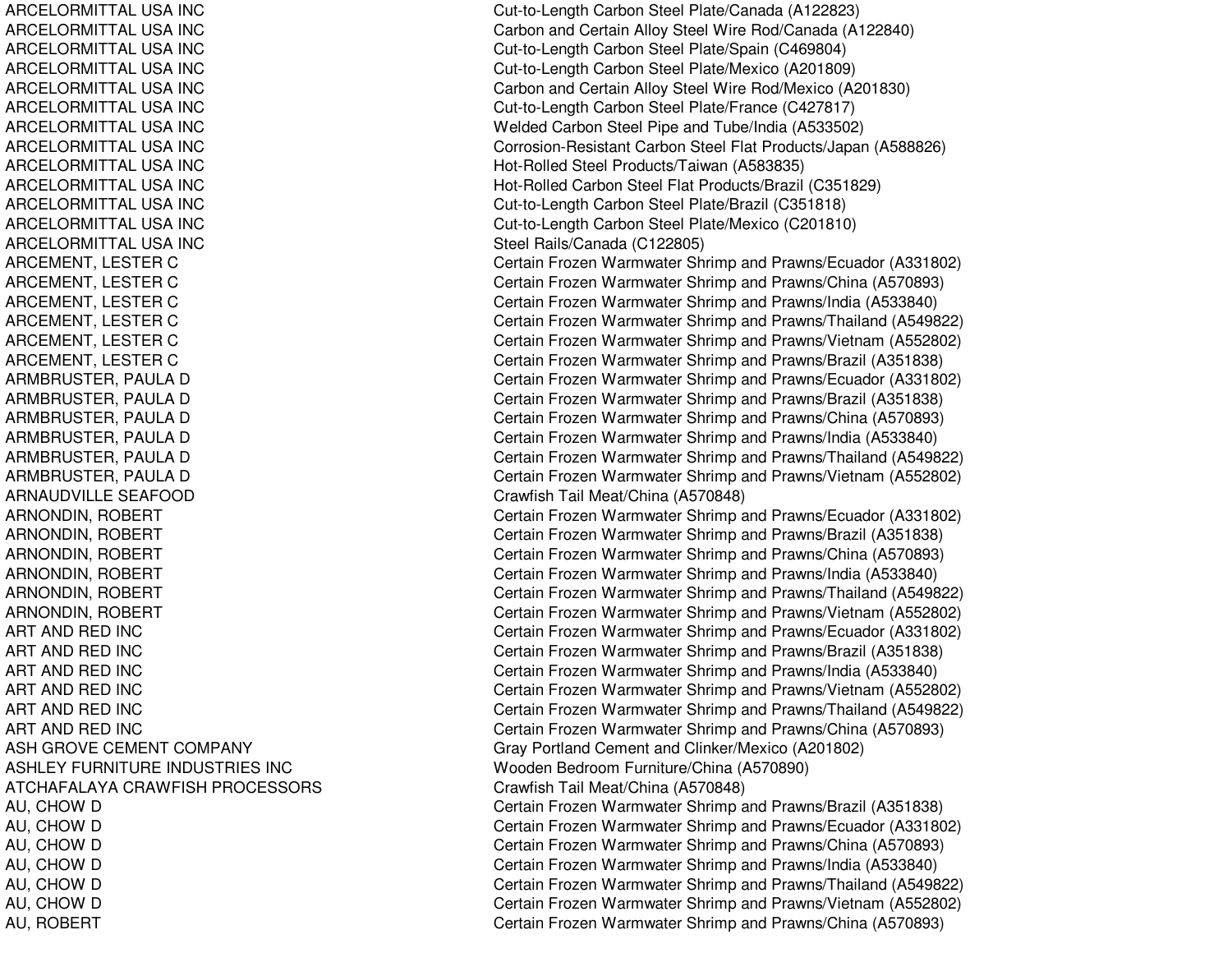AU, R OBERTAU, R OBERTAU, R OBERT AU, ROBERT AU, R OBERTAUTHEMENT, DION NJ COMERCIAL COMMUNISTIC AUTHEMENT, DION NJ C AUTHEMENT, DIO NNJ C AUTHEMENT, DION NJ C AUTHEMENT, DION NJ COMERCIAL COMMUNISTIC AUTHEMENT, DIO NNJ C AUTHEMENT, GORDON AUTHEMENT, G ORDONAUTHEMENT, G ORDONAUTHEMENT, GORDON AUTHEMENT, G ORDONAUT HEMENT, G ORDONB AND B BOATS INC B AND B BOATS INC B AND B BOATS INC B AND B BOATS INC B AND B BOATS INC B AND B BOATS INC B AND B SHRIMP CO INC B AND B SHRIMP CO INC B AND B SHRIMP CO INC B AND B SHRIMP CO INC B AND B SHRIMP CO INC B AND B SHRIMP CO INC B F MILLIS AND SONS INC B F MILLIS AND SONS INC B F MILLIS AND SONS INC B F MILLIS AND SONS INC B F MILLIS AND SONS INC B F MILLIS AND SONS INC BABE INCBABE INCBABE INCBABE INCBABE INCBABE INCBABIN, JO EYB A BIN, JO E Y B A BIN, JO E Y B A BIN, JO E Y B A BIN, JO E Y BABIN, JO EYB A E R WA L D, JIM

Certain Frozen Warmwater Shrimp and Prawns/Vietnam (A552802) Certain Frozen Warmwater Shrimp and Prawns/Thailand (A549822) Certain Frozen Warmwater Shrimp and Prawns/India (A533840) Certain Frozen Warmwater Shrimp and Prawns/Brazil (A351838) Certain Frozen Warmwater Shrimp and Prawns/Ecuador (A331802) ertain Frozen Warmwater Shrimp and Prawns/Ecuador (A331802) ertain Frozen Warmwater Shrimp and Prawns/Brazil (A351838) ertain Frozen Warmwater Shrimp and Prawns/China (A570893) ertain Frozen Warmwater Shrimp and Prawns/India (A533840) ertain Frozen Warmwater Shrimp and Prawns/Thailand (A549822) ertain Frozen Warmwater Shrimp and Prawns/Vietnam (A552802) Certain Frozen Warmwater Shrimp and Prawns/India (A533840) Certain Frozen Warmwater Shrimp and Prawns/Thailand (A549822) Certain Frozen Warmwater Shrimp and Prawns/Vietnam (A552802) Certain Frozen Warmwater Shrimp and Prawns/China (A570893) Certain Frozen Warmwater Shrimp and Prawns/Ecuador (A331802) Certain Frozen Warmwater Shrimp and Prawns/Brazil (A351838) Certain Frozen Warmwater Shrimp and Prawns/India (A533840) Certain Frozen Warmwater Shrimp and Prawns/Thailand (A549822) Certain Frozen Warmwater Shrimp and Prawns/Vietnam (A552802) Certain Frozen Warmwater Shrimp and Prawns/China (A570893) Certain Frozen Warmwater Shrimp and Prawns/Brazil (A351838) Certain Frozen Warmwater Shrimp and Prawns/Ecuador (A331802) Certain Frozen Warmwater Shrimp and Prawns/Brazil (A351838) Certain Frozen Warmwater Shrimp and Prawns/China (A570893) Certain Frozen Warmwater Shrimp and Prawns/Ecuador (A331802) Certain Frozen Warmwater Shrimp and Prawns/India (A533840) Certain Frozen Warmwater Shrimp and Prawns/Thailand (A549822) Certain Frozen Warmwater Shrimp and Prawns/Vietnam (A552802) Certain Frozen Warmwater Shrimp and Prawns/Ecuador (A331802) Certain Frozen Warmwater Shrimp and Prawns/Brazil (A351838) Certain Frozen Warmwater Shrimp and Prawns/India (A533840) Certain Frozen Warmwater Shrimp and Prawns/Thailand (A549822) Certain Frozen Warmwater Shrimp and Prawns/Vietnam (A552802) Certain Frozen Warmwater Shrimp and Prawns/China (A570893) Certain Frozen Warmwater Shrimp and Prawns/Vietnam (A552802) Certain Frozen Warmwater Shrimp and Prawns/Brazil (A351838) Certain Frozen Warmwater Shrimp and Prawns/China (A570893) Certain Frozen Warmwater Shrimp and Prawns/India (A533840) Certain Frozen Warmwater Shrimp and Prawns/Thailand (A549822) Certain Frozen Warmwater Shrimp and Prawns/Ecuador (A331802) Certain Frozen Warmwater Shrimp and Prawns/China (A570893) Certain Frozen Warmwater Shrimp and Prawns/India (A533840) Certain Frozen Warmwater Shrimp and Prawns/Thailand (A549822) Certain Frozen Warmwater Shrimp and Prawns/Vietnam (A552802) Certain Frozen Warmwater Shrimp and Prawns/Ecuador (A331802) Certain Frozen Warmwater Shrimp and Prawns/Brazil (A351838) H one y/Arg entina (A 3 5 7 812)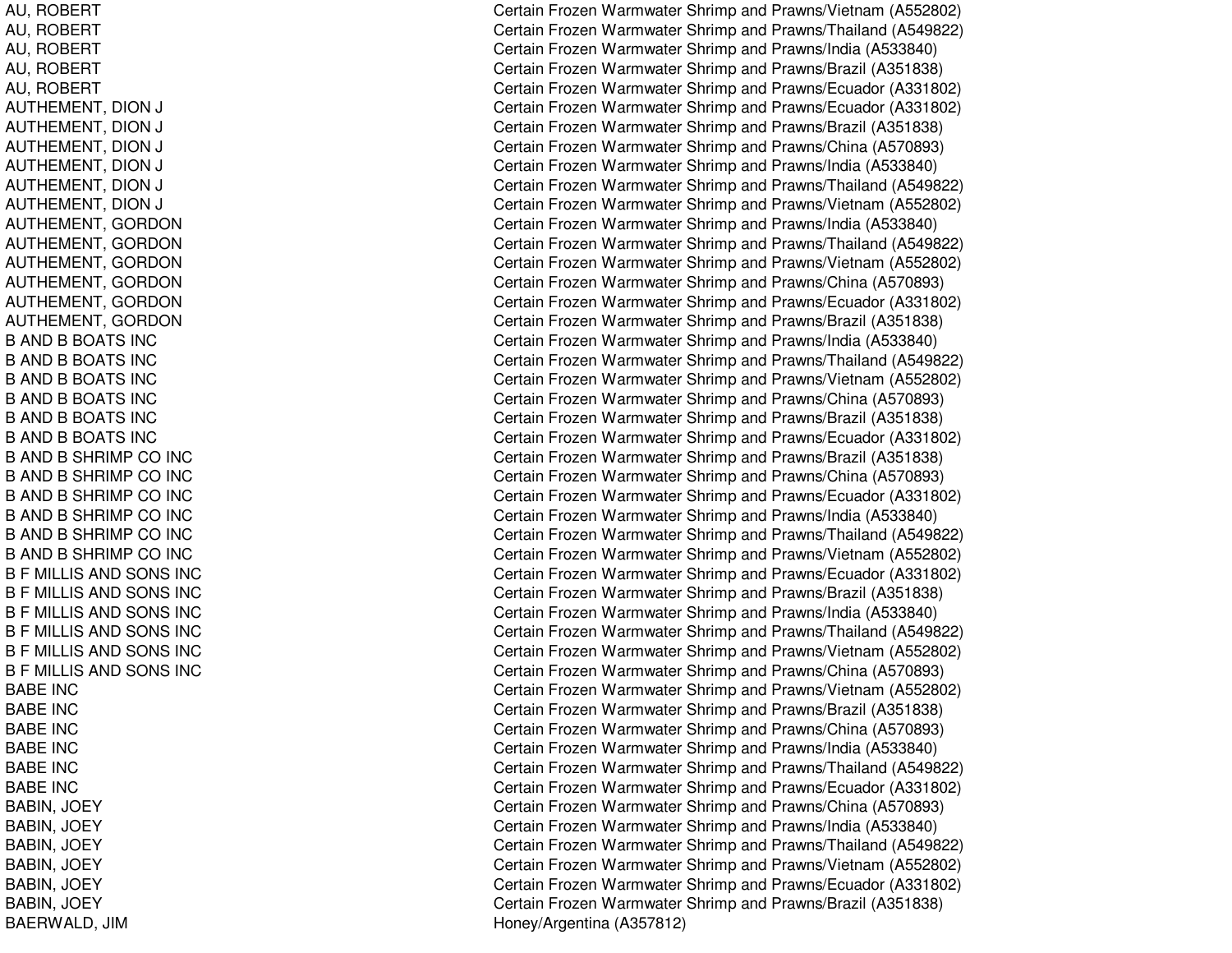BAERWALD, JIM BAERWALD, JIM BAILEY ENTERPRISES INC BAILEY ENTERPRISES INC BAILEY ENTERPRISES INC BAILEY, DAVID B SR BAILEY, DAVID B SR BAILEY, DAVID B SR BAILEY, DAVID B SR BAILEY, DAVID B SR BAILEY, DAVID B SR BALDWIN, ALAN BALDWIN, A LANBAL DWIN, A L ANBALDWIN, RICHARD PRENTISS BALDWIN, RICHARD PRENTISS BALDWIN, RICHARD PRENTISS BALDWIN, RICHARD PRENTISS BALDWIN, RICHARD PRENTISS BALDWIN, RICHARD PRENTISS BAMA LOVE INC BAMA LOVE INC BAMA LOVE INC BAMA LOVE INC BAMA LOVE INC BAMA LOVE INC BAMA SEA PRODUCTS INC BAMA SEA PRODUCTS INC BAMA SEA PRODUCTS INC BAMA SEA PRODUCTS INC B A MA S E A P RODUCT S INCBAMA SEA PRODUCTS INC BARBARA BROOKS INC BARBARA BROOKS INC BARBARA BROOKS INC BARBARA BROOKS INC BARBARA BROOKS INC BARBARA BROOKS INC BARDEN CORPORATION BARDEN CORPORATION BARDEN CORPORATION BARDEN CORPORATION BARDEN CORPORATION BARDEN CORPORATION BARDEN CORPORATION BARDEN CORPORATION BARISICH IN CBARISICH IN C

H one y/Arg entina (C 3 5 7 813) Honey/China (A 570863) Hone y/Arg entina (C 3 5 7 813) H one y/Arg entina (A 3 5 7 812) Honey/China (A 570863) Certain Frozen Warmwater Shrimp and Prawns/Brazil (A351838) Certain Frozen Warmwater Shrimp and Prawns/Ecuador (A331802) Certain Frozen Warmwater Shrimp and Prawns/China (A570893) Certain Frozen Warmwater Shrimp and Prawns/India (A533840) Certain Frozen Warmwater Shrimp and Prawns/Thailand (A549822) Certain Frozen Warmwater Shrimp and Prawns/Vietnam (A552802) Honey/China (A570863) Honey/Arg entina (A 357812) Hone y/Arg entina (C 3 5 7 813) Certain Frozen Warmwater Shrimp and Prawns/Ecuador (A331802) Certain Frozen Warmwater Shrimp and Prawns/Brazil (A351838) Certain Frozen Warmwater Shrimp and Prawns/China (A570893) Certain Frozen Warmwater Shrimp and Prawns/India (A533840) Certain Frozen Warmwater Shrimp and Prawns/Thailand (A549822) Certain Frozen Warmwater Shrimp and Prawns/Vietnam (A552802) Certain Frozen Warmwater Shrimp and Prawns/Ecuador (A331802) Certain Frozen Warmwater Shrimp and Prawns/Brazil (A351838) Certain Frozen Warmwater Shrimp and Prawns/China (A570893) Certain Frozen Warmwater Shrimp and Prawns/India (A533840) Certain Frozen Warmwater Shrimp and Prawns/Thailand (A549822) Certain Frozen Warmwater Shrimp and Prawns/Vietnam (A552802) Certain Frozen Warmwater Shrimp and Prawns/Ecuador (A331802) Certain Frozen Warmwater Shrimp and Prawns/Brazil (A351838) Certain Frozen Warmwater Shrimp and Prawns/China (A570893) Certain Frozen Warmwater Shrimp and Prawns/India (A533840) Certain Frozen Warmwater Shrimp and Prawns/Thailand (A549822) Certain Frozen Warmwater Shrimp and Prawns/Vietnam (A552802) Certain Frozen Warmwater Shrimp and Prawns/Brazil (A351838) Certain Frozen Warmwater Shrimp and Prawns/China (A570893) Certain Frozen Warmwater Shrimp and Prawns/Ecuador (A331802) Certain Frozen Warmwater Shrimp and Prawns/Thailand (A549822) Certain Frozen Warmwater Shrimp and Prawns/India (A533840) Certain Frozen Warmwater Shrimp and Prawns/Vietnam (A552802) Ball Bearings/Singapore (A559801) Antifriction Bearings/United Kingdom (A412801) Antifriction Bearings/Sweden (A401801) Antifriction Be arings/France (A 4 2 7 8 01) Antifriction Bearings/Germany (A428801) Antifriction Bearings/Italy (A 475801) Antifriction Bearings/Japan (A588804) Ball bearings/Romania (A485801) Certain Frozen Warmwater Shrimp and Prawns/Brazil (A351838) Certain Frozen Warmwater Shrimp and Prawns/India (A533840)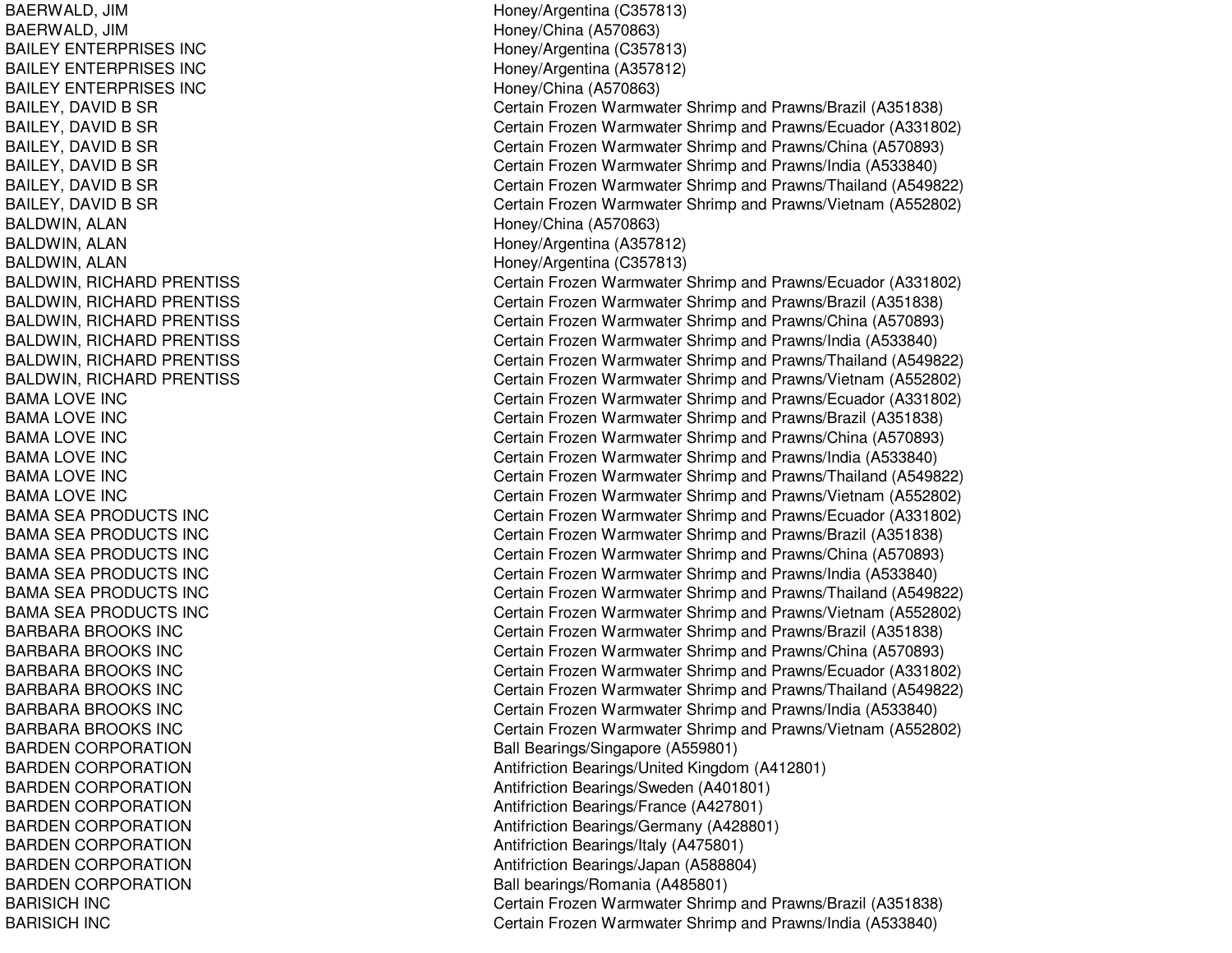BARISICH IN CBARISICH IN CBARISICH IN CBARISICH IN CBARROIS, A NGELAGAILB A RROIS, A NGE L A GAIL BARROIS, ANGELA GAIL BARROIS, A NGELAGAILB A R R OIS, A N GE L A GAIL BARROIS, ANGELA GAIL BARROIS, W ENDELL JRB A R R OIS, W E N D E L L JR BARROIS, W ENDELL JRBARROIS, W ENDEL L JRB A R R OIS, W E N D E L L JR BARROIS, W ENDELL JRBASSE, D ONAL DBASSE, DONALD BASSE, D ONALDB A S S E, D ONA L DBASSE, DONALD BASSE, D ONALDBASSETT FURNITURE INDUSTRIES INC BAUDOIN, M URPHYBAUDOIN, M URPHYB A U D OIN, M U R P H Y BAUDOIN, M URPHYBAUDOIN, M URPHYB A U D OIN, M U R P H Y BAXLEY, JA CKIEB A X L E Y, JA CKIE BAXLEY, JACKIE BAXLEY, JACKIE BAXLEY, JACKIE BAXLEY, JACKIE BAY IS LANDER IN CBAY ISLANDER INC BAY IS LANDER IN CBAY IS LANDER IN CBAY IS LANDER IN CBAY IS LANDER IN CBAYOU CARLIN FISHERIES BAYOU CARLIN FISHERIES BAYOU CARLIN FISHERIES BAYOU CARLIN FISHERIES BAYOU CARLIN FISHERIES BAYOU CARLIN FISHERIES BAYOU LAND SEAFOOD

Certain Frozen Warmwater Shrimp and Prawns/China (A570893) Certain Frozen Warmwater Shrimp and Prawns/Ecuador (A331802) Certain Frozen Warmwater Shrimp and Prawns/Vietnam (A552802) Certain Frozen Warmwater Shrimp and Prawns/Thailand (A549822) Certain Frozen Warmwater Shrimp and Prawns/Ecuador (A331802) Certain Frozen Warmwater Shrimp and Prawns/Brazil (A351838) Certain Frozen Warmwater Shrimp and Prawns/China (A570893) Certain Frozen Warmwater Shrimp and Prawns/India (A533840) Certain Frozen Warmwater Shrimp and Prawns/Thailand (A549822) Certain Frozen Warmwater Shrimp and Prawns/Vietnam (A552802) Certain Frozen Warmwater Shrimp and Prawns/China (A570893) Certain Frozen Warmwater Shrimp and Prawns/India (A533840) Certain Frozen Warmwater Shrimp and Prawns/Thailand (A549822) Certain Frozen Warmwater Shrimp and Prawns/Vietnam (A552802) Certain Frozen Warmwater Shrimp and Prawns/Brazil (A351838) Certain Frozen Warmwater Shrimp and Prawns/Ecuador (A331802) Certain Frozen Warmwater Shrimp and Prawns/Vietnam (A552802) Certain Frozen Warmwater Shrimp and Prawns/Thailand (A549822) Certain Frozen Warmwater Shrimp and Prawns/Ecuador (A331802) Certain Frozen Warmwater Shrimp and Prawns/Brazil (A351838) Certain Frozen Warmwater Shrimp and Prawns/China (A570893) Certain Frozen Warmwater Shrimp and Prawns/India (A533840) Wooden Bedroom Furniture/China (A570890) Certain Frozen Warmwater Shrimp and Prawns/Brazil (A351838) Certain Frozen Warmwater Shrimp and Prawns/China (A570893) Certain Frozen Warmwater Shrimp and Prawns/Ecuador (A331802) Certain Frozen Warmwater Shrimp and Prawns/India (A533840) Certain Frozen Warmwater Shrimp and Prawns/Thailand (A549822) Certain Frozen Warmwater Shrimp and Prawns/Vietnam (A552802) Certain Frozen Warmwater Shrimp and Prawns/Ecuador (A331802) Certain Frozen Warmwater Shrimp and Prawns/Brazil (A351838) Certain Frozen Warmwater Shrimp and Prawns/China (A570893) Certain Frozen Warmwater Shrimp and Prawns/India (A533840) Certain Frozen Warmwater Shrimp and Prawns/Thailand (A549822) Certain Frozen Warmwater Shrimp and Prawns/Vietnam (A552802) Certain Frozen Warmwater Shrimp and Prawns/Ecuador (A331802) Certain Frozen Warmwater Shrimp and Prawns/Brazil (A351838) Certain Frozen Warmwater Shrimp and Prawns/India (A533840) Certain Frozen Warmwater Shrimp and Prawns/Thailand (A549822) Certain Frozen Warmwater Shrimp and Prawns/Vietnam (A552802) Certain Frozen Warmwater Shrimp and Prawns/China (A570893) Certain Frozen Warmwater Shrimp and Prawns/Ecuador (A331802) Certain Frozen Warmwater Shrimp and Prawns/Brazil (A351838) Certain Frozen Warmwater Shrimp and Prawns/China (A570893) Certain Frozen Warmwater Shrimp and Pra wns/India (A 5 3 3 8 4 0) Certain Frozen Warmwater Shrimp and Prawns/Thailand (A549822) Certain Frozen Warmwater Shrimp and Prawns/Vietnam (A552802) Cra wfish T ail Me at/China (A 5 7 0 8 4 8)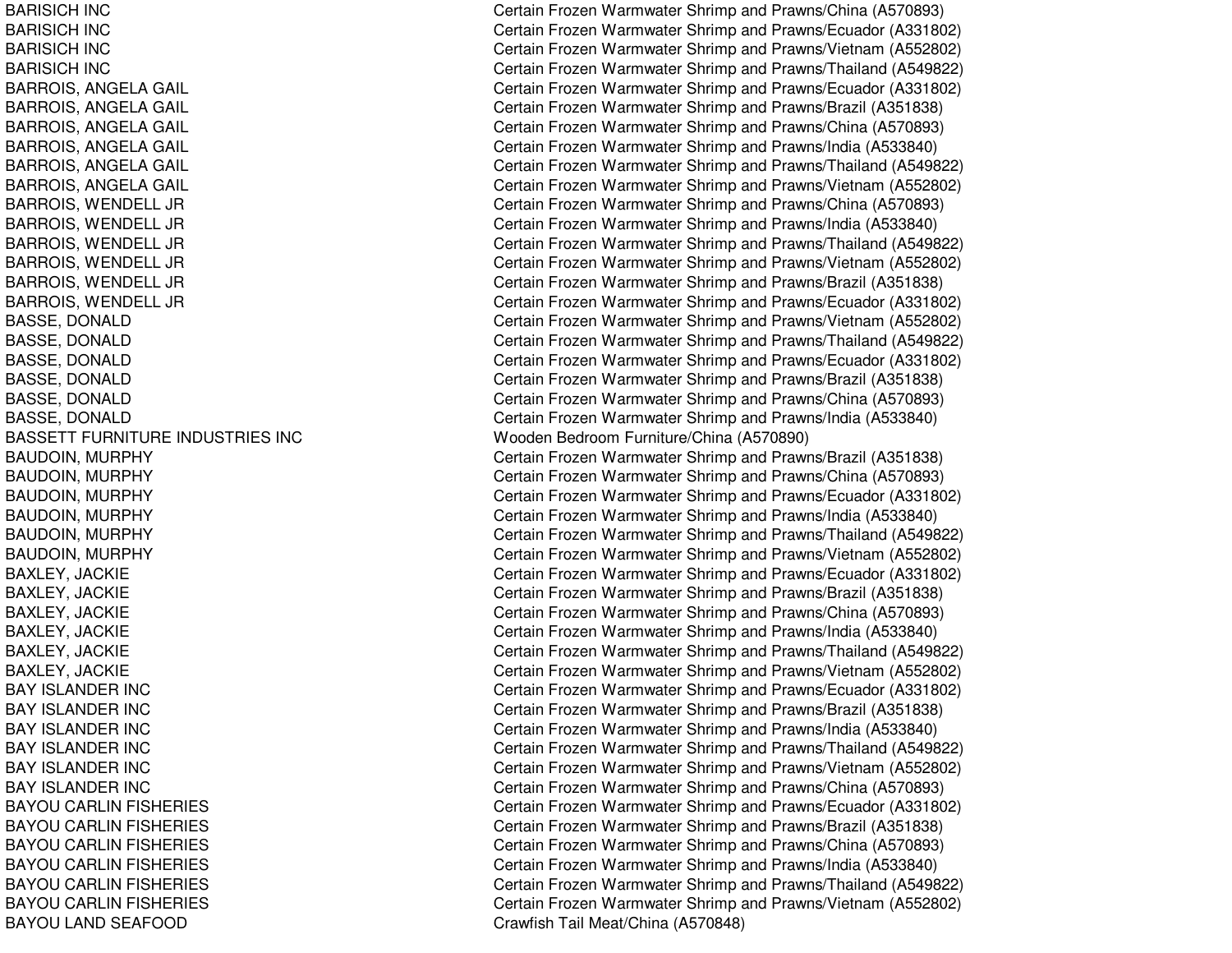BAYOU SHRIMP PROCESSORS INC BAYOU SHRIMP PROCESSORS INC BAYOU SHRIMP PROCESSORS INC BAYOU SHRIMP PROCESSORS INC BAYOU SHRIMP PROCESSORS INC BAYOU SHRIMP PROCESSORS INC BBC TRAWLERS INC BBC TRAWLERS INC BBC TRAWLERS INC BBC TRAWLERS INC BBC TRAWLERS INC BBC TRAWLERS INC BEAR METALLURGICAL CO BEAR METALLURGICAL CO BEARING TECHNOLOGIES, LLC BEARING TECHNOLOGIES, LLC BEARING TECHNOLOGIES, LLC BEARING TECHNOLOGIES, LLC BEARING TECHNOLOGIES, LLC BEARING TECHNOLOGIES, LLC BEARING TECHNOLOGIES, LLC BEARING TECHNOLOGIES, LLC BEARING TECHNOLOGIES, LLC BEARING TECHNOLOGIES, LLC BEARING TECHNOLOGIES, LLC BEARING TECHNOLOGIES, LLC BEARING TECHNOLOGIES, LLC BEARING TECHNOLOGIES, LLC BEARING TECHNOLOGIES, LLC BEARING TECHNOLOGIES, LLC B E A S CORP ORA TIONBEAS CORPORATION BEAS CORPORATION BEAS CORPORATION BEAS CORPORATION BEAS CORPORATION BEAVERHEAD HONEY CO INC BEAVERHEAD HONEY CO INC BEAVERHEAD HONEY CO INC BEBE FURNITURE INC BECKY LYN INC BECKY LYN INC BECKY LYN INC BECKY LYN INC B E CK Y L Y N IN CBECKY LYN INC BEE BOX RANCH BEE BOX RANCH

Certain Frozen Warmwater Shrimp and Prawns/Brazil (A351838) Certain Frozen Warmwater Shrimp and Prawns/Ecuador (A331802) Certain Frozen Warmwater Shrimp and Prawns/Thailand (A549822) Certain Frozen Warmwater Shrimp and Prawns/India (A533840) Certain Frozen Warmwater Shrimp and Prawns/Vietnam (A552802) Certain Frozen Warmwater Shrimp and Prawns/China (A570893) Certain Frozen Warmwater Shrimp and Prawns/India (A533840) Certain Frozen Warmwater Shrimp and Prawns/China (A570893) Certain Frozen Warmwater Shrimp and Prawns/Vietnam (A552802) C ertain Frozen W arm w ater Shrim p and Pra wns/Brazil (A 3 518 3 8) Certain Frozen Warmwater Shrimp and Prawns/Ecuador (A331802) Certain Frozen Warmwater Shrimp and Prawns/Thailand (A549822) Ferrovanadium/South Africa (A 791815) Ferro v ana dium/China (A 5 7 0 8 7 3) Antifriction Bearings/Sweden (A401801) Antifriction Bearings/Sweden (A401801) Antifriction Bearings/United Kingdom (A412801) Antifriction Bearings/United Kingdom (A412801) Antifriction Bearings/France (A 427801) Antifriction B e arings/France (A 4 2 7 8 01) Antifriction B e arings/G erm any (A 4 2 8 8 01) Tapered Roller Bearings/Hungary (A437601) Antifriction B e arings/Italy (A 4 7 5 8 01) Tapered Roller Bearings/Romania (A485602) Ball bearings/Romania (A485801) Ball Bearings/Singapore (A559801) Tapered Roller Bearings/China (A570601) Antifriction Be arings/Ja p an (A 5 8 8 8 0 4) Antifriction Bearings/Japan (A588804) Tapered Roller Bearings 4 Inches and Under/Japan (A588054) Certain Frozen Warmwater Shrimp and Prawns/Brazil (A351838) Certain Frozen Warmwater Shrimp and Prawns/China (A570893) Certain Frozen Warmwater Shrimp and Prawns/India (A533840) Certain Frozen Warmwater Shrimp and Prawns/Thailand (A549822) Certain Frozen Warmwater Shrimp and Prawns/Vietnam (A552802) Certain Frozen Warmwater Shrimp and Prawns/Ecuador (A331802) H one y/Arg entina (A 3 5 7 812) H one y/Arg entina (C 3 5 7 813) H one y/China (A 5 7 0 8 6 3) Wooden Bedroom Furniture/China (A570890) Certain Frozen Warmwater Shrimp and Prawns/Ecuador (A331802) Certain Frozen Warmwater Shrimp and Prawns/Brazil (A351838) Certain Frozen Warmwater Shrimp and Prawns/China (A570893) Certain Frozen Warmwater Shrimp and Prawns/India (A533840) Certain Frozen Warmwater Shrimp and Prawns/Thailand (A549822) Certain Frozen Warmwater Shrimp and Prawns/Vietnam (A552802) Honey/Arg entina (A 357812) H one y/Arg entina (C 3 5 7 813)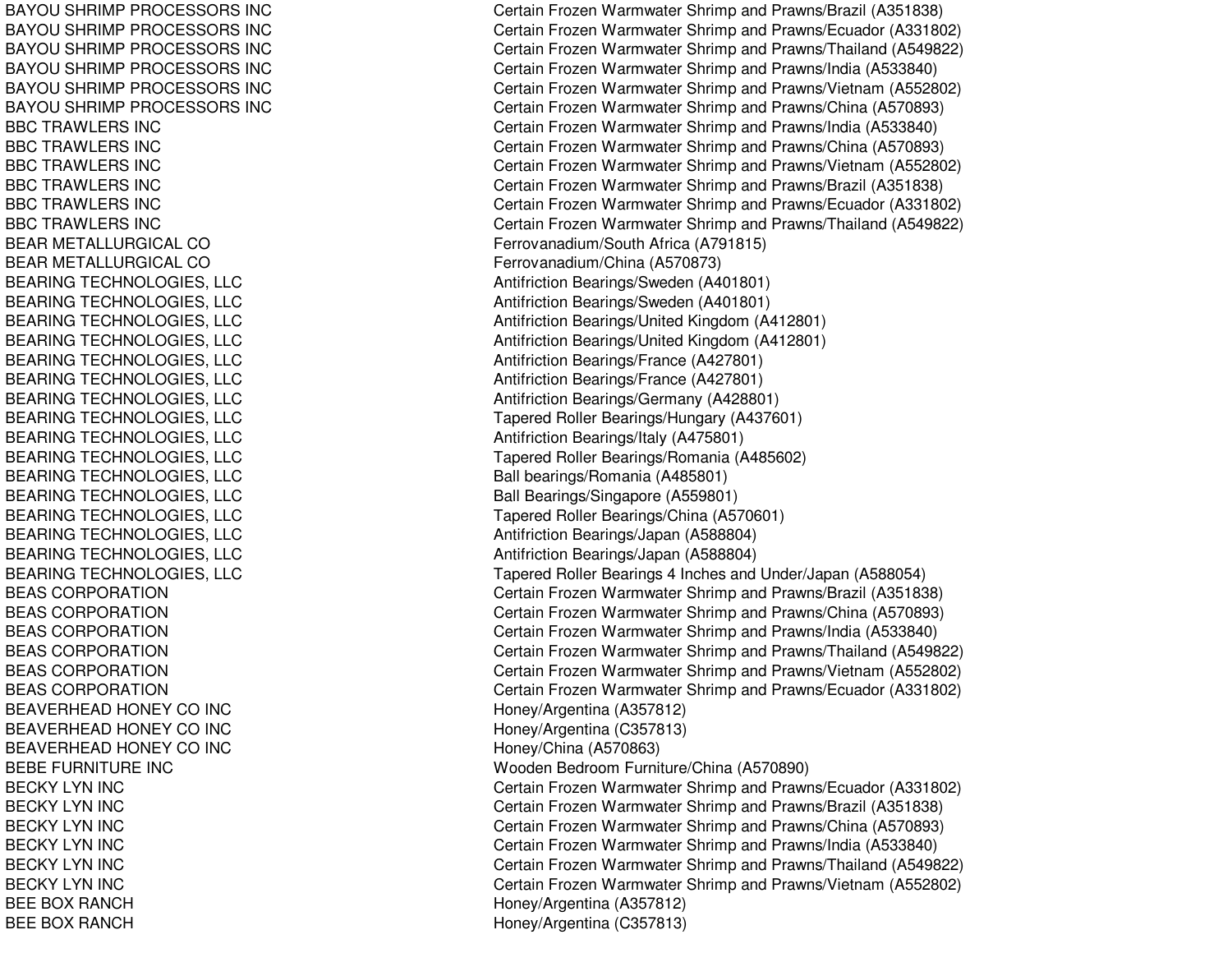BEE BOX RANCHBEE HAVENBEE HAVENBEE HAVENBELLARDS POULTRY INCBENNY HUDSONS SEAFOODBENNY HUDSONS SEAFOODBENNY HUDSONS SEAFOODBENNY HUDSONS SEAFOODBENNY HUDSONS SEAFOODBENNY HUDSONS SEAFOOD**BERG STEEL PIPE CORP** BERTILEANA CORP BERTILEANA CORP BERTILEANA CORP BERTILEANA**BERTILEANA CORP** BERTILEANA CORP BEST SEA PACK OF TEXAS INCBEST SEA PACK OF TEXAS INCBEST SEA PACK OF TEXAS INCBEST SEA PACK OF TEXAS INCBEST SEA PACK OF TEXAS INCBEST SEA PACK OF TEXAS INC

 Honey/China (A570863) Honey/Argentina (A357812) Honey/China (A570863) Honey/Argentina (C357813) BELLANGER, CLIFTON Certain Frozen Warmwater Shrimp and Prawns/Ecuador (A331802) BELLANGER, CLIFTON Certain Frozen Warmwater Shrimp and Prawns/India (A533840) BELLANGER, CLIFTON **Certain Frozen Warmwater Shrimp and Prawns/Brazil (A351838)** BELLANGER, CLIFTON Certain Frozen Warmwater Shrimp and Prawns/China (A570893) BELLANGER, CLIFTON Certain Frozen Warmwater Shrimp and Prawns/Thailand (A549822) BELLANGER, CLIFTON Certain Frozen Warmwater Shrimp and Prawns/Vietnam (A552802) Crawfish Tail Meat/China (A570848) BENNETT, IRIN B **BENNETT, IRIN B** 251838) BENNETT, IRIN B Certain Frozen Warmwater Shrimp and Prawns/China (A570893) BENNETT, IRIN B Certain Frozen Warmwater Shrimp and Prawns/India (A533840) BENNETT, IRIN B Certain Frozen Warmwater Shrimp and Prawns/Thailand (A549822) BENNETT, IRIN B Certain Frozen Warmwater Shrimp and Prawns/Vietnam (A552802) BENNETT, IRIN B Certain Frozen Warmwater Shrimp and Prawns/Ecuador (A331802) BENNETT, JAMES W JR Certain Frozen Warmwater Shrimp and Prawns/Brazil (A351838) BENNETT, JAMES W JR Certain Frozen Warmwater Shrimp and Prawns/Ecuador (A331802) BENNETT, JAMES W JR Certain Frozen Warmwater Shrimp and Prawns/China (A570893) BENNETT, JAMES W JR Certain Frozen Warmwater Shrimp and Prawns/India (A533840) BENNETT, JAMES W JR Certain Frozen Warmwater Shrimp and Prawns/Thailand (A549822) BENNETT, JAMES W JR Certain Frozen Warmwater Shrimp and Prawns/Vietnam (A552802) Certain Frozen Warmwater Shrimp and Prawns/Brazil (A351838) Certain Frozen Warmwater Shrimp and Prawns/Ecuador (A331802) Certain Frozen Warmwater Shrimp and Prawns/India (A533840) Certain Frozen Warmwater Shrimp and Prawns/Thailand (A549822) Certain Frozen Warmwater Shrimp and Prawns/Vietnam (A552802) Certain Frozen Warmwater Shrimp and Prawns/China (A570893) Welded Large-Diameter Line Pipe/Japan (A588857) BERGERON, ULYSSES J Certain Frozen Warmwater Shrimp and Prawns/India (A533840) BERGERON, ULYSSES J Certain Frozen Warmwater Shrimp and Prawns/Thailand (A549822) BERGERON, ULYSSES J Certain Frozen Warmwater Shrimp and Prawns/Vietnam (A552802) BERGERON, ULYSSES J Certain Frozen Warmwater Shrimp and Prawns/Ecuador (A331802) BERGERON, ULYSSES J **EXECUTE:** Certain Frozen Warmwater Shrimp and Prawns/Brazil (A351838) BERGERON, ULYSSES J Certain Frozen Warmwater Shrimp and Prawns/China (A570893) Certain Frozen Warmwater Shrimp and Prawns/Ecuador (A331802) Certain Frozen Warmwater Shrimp and Prawns/Brazil (A351838) Certain Frozen Warmwater Shrimp and Prawns/China (A570893) Certain Frozen Warmwater Shrimp and Prawns/India (A533840) Certain Frozen Warmwater Shrimp and Prawns/Thailand (A549822) Certain Frozen Warmwater Shrimp and Prawns/Vietnam (A552802) Certain Frozen Warmwater Shrimp and Prawns/Ecuador (A331802) Certain Frozen Warmwater Shrimp and Prawns/Brazil (A351838) Certain Frozen Warmwater Shrimp and Prawns/India (A533840) Certain Frozen Warmwater Shrimp and Prawns/Thailand (A549822) Certain Frozen Warmwater Shrimp and Prawns/Vietnam (A552802) Certain Frozen Warmwater Shrimp and Prawns/China (A570893)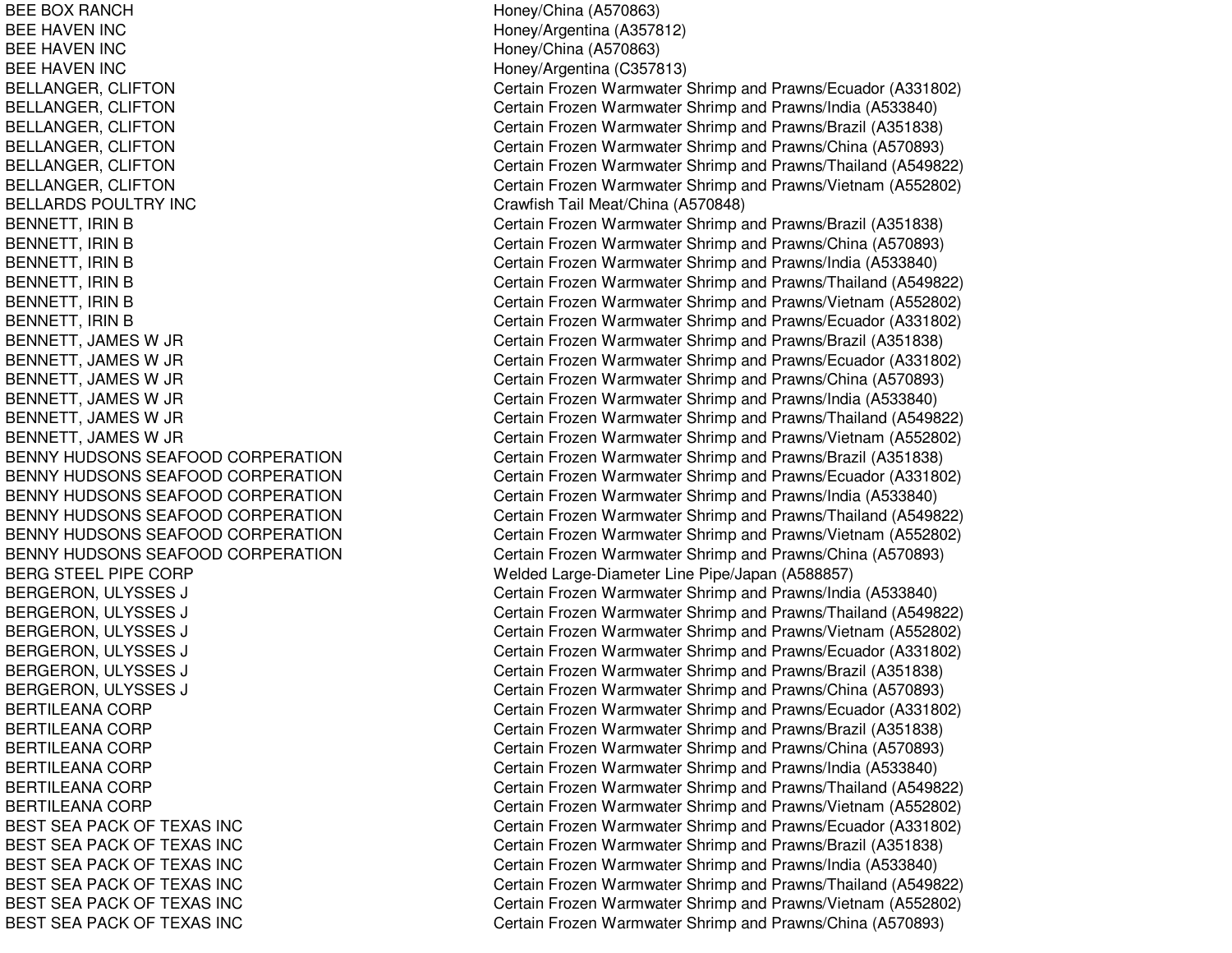BETH LOMONTE INC BETH LOMONTE INC BETH LOMONTE INC BETH LOMONTE INC BETH LOMONTE INC BETH LOMONTE INC BETHANY INCBETHANY INCBETHANY INCBETHANY INCBETHANY INCBETHANY INCBETY INCBETY INCBETY INCBETY INCBETY INCBETY INCBIG DADDY SEAFOOD INC BIG DADDY SEAFOOD INC BIG DADDY SEAFOOD INC BIG DADDY SEAFOOD INC BIG DADDY SEAFOOD INC BIG DADDY SEAFOOD INC BIG GRAPES INC BIG GRAPES INC BIG GRAPES INC BIG GRAPES INC BIG GRAPES INC BIG GRAPES INC BILL RHODES HONEY COMPANY LLC BILL RHODES HONEY COMPANY LLC BILL RHODES HONEY COMPANY LLC BILLIOT, AUBREY BILLIOT, AUBREY BILLIOT, A UBREYBILLIOT, AUBREY BILLIOT, AUBREY BIL LIOT, A UBREYBILLIOT, EMARY BILLIOT, E MARYBIL LIOT, E MARYBILLIOT, EMARY BILLIOT, EMARY BILLIOT, EMARY BILLIOT, ESTHER BILLIOT, E STHERBILLIOT, ESTHER

Certain Frozen Warmwater Shrimp and Prawns/China (A570893) Certain Frozen Warmwater Shrimp and Prawns/Ecuador (A331802) Certain Frozen Warmwater Shrimp and Prawns/India (A533840) Certain Frozen Warmwater Shrimp and Prawns/Thailand (A549822) Certain Frozen Warmwater Shrimp and Prawns/Vietnam (A552802) Certain Frozen Warmwater Shrimp and Prawns/Brazil (A351838) Certain Frozen Warmwater Shrimp and Prawns/Brazil (A351838) Certain Frozen Warmwater Shrimp and Prawns/Ecuador (A331802) Certain Frozen Warmwater Shrimp and Prawns/India (A533840) Certain Frozen Warmwater Shrimp and Prawns/Thailand (A549822) Certain Frozen Warmwater Shrimp and Prawns/Vietnam (A552802) Certain Frozen Warmwater Shrimp and Prawns/China (A570893) Certain Frozen Warmwater Shrimp and Prawns/Brazil (A351838) Certain Frozen Warmwater Shrimp and Prawns/China (A570893) Certain Frozen Warmwater Shrimp and Prawns/India (A533840) Certain Frozen Warmwater Shrimp and Prawns/Thailand (A549822) Certain Frozen Warmwater Shrimp and Prawns/Vietnam (A552802) Certain Frozen Warmwater Shrimp and Prawns/Ecuador (A331802) Certain Frozen Warmwater Shrimp and Prawns/Ecuador (A331802) Certain Frozen Warmwater Shrimp and Prawns/Brazil (A351838) Certain Frozen Warmwater Shrimp and Prawns/Thailand (A549822) Certain Frozen Warmwater Shrimp and Prawns/Vietnam (A552802) Certain Frozen Warmwater Shrimp and Prawns/India (A533840) Certain Frozen Warmwater Shrimp and Prawns/China (A570893) Certain Frozen Warmwater Shrimp and Prawns/Brazil (A351838) Certain Frozen Warmwater Shrimp and Prawns/Ecuador (A331802) Certain Frozen Warmwater Shrimp and Prawns/India (A533840) Certain Frozen Warmwater Shrimp and Prawns/Thailand (A549822) Certain Frozen Warmwater Shrimp and Prawns/Vietnam (A552802) Certain Frozen Warmwater Shrimp and Prawns/China (A570893) Hone y/Arg entina (A 3 5 7 812) H one y/Arg entina (C 3 5 7 813) H one y/China (A 5 7 0 8 6 3) Certain Frozen Warmwater Shrimp and Prawns/Ecuador (A331802) C ertain Frozen W arm w ater Shrim p and Pra wns/Brazil (A 3 518 3 8) Certain Frozen Warmwater Shrimp and Prawns/India (A533840) Certain Frozen Warmwater Shrimp and Prawns/Thailand (A549822) Certain Frozen Warmwater Shrimp and Prawns/Vietnam (A552802) Certain Frozen Warmwater Shrimp and Prawns/China (A570893) Certain Frozen Warmwater Shrimp and Prawns/India (A533840) Certain Frozen Warmwater Shrimp and Prawns/Thailand (A549822) Certain Frozen Warmwater Shrimp and Prawns/Vietnam (A552802) Certain Frozen Warmwater Shrimp and Prawns/China (A570893) Certain Frozen Warmwater Shrimp and Prawns/Brazil (A351838) Certain Frozen Warmwater Shrimp and Prawns/Ecuador (A331802) Certain Frozen Warmwater Shrimp and Prawns/Ecuador (A331802) Certain Frozen Warmwater Shrimp and Prawns/Brazil (A351838) Certain Frozen Warmwater Shrimp and Prawns/China (A570893)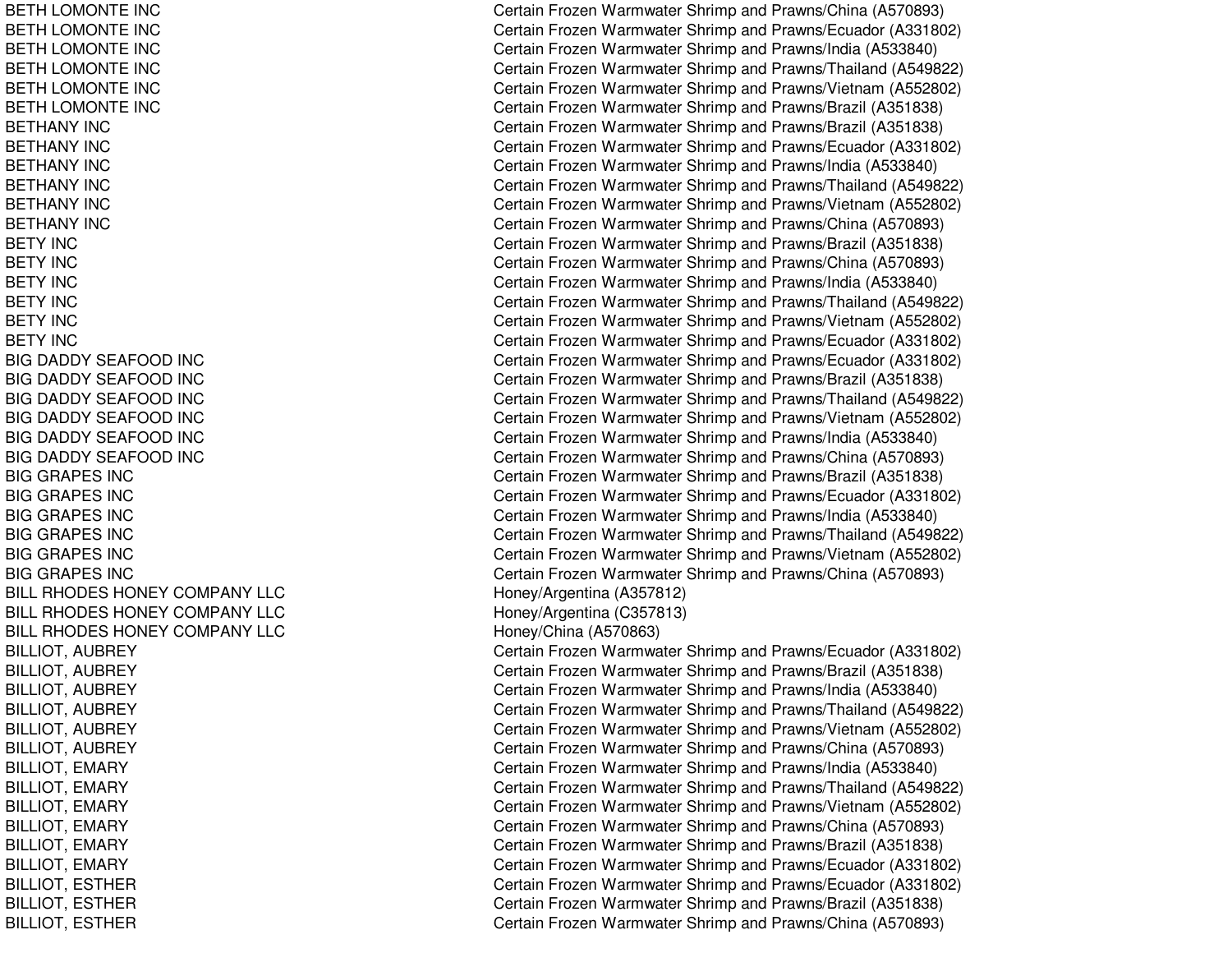BILLIOT, ESTHER BILLIOT, E STHERBIL LIOT, E ST HERBILLIOT, JAKE A BILLIOT, JAKE A BIL LIOT, JA K E A BILLIOT, JAKE A BILLIOT, JA KEABIL LIOT, JA K E A BILLIOT, LEONARD F JR BILLIOT, L EONARDF JRBILLIOT, LEONARD F JR BILLIOT, L EONARDF JRBIL LIOT, L EONARDF JRBILLIOT, LEONARD F JR BILLIOT, PAUL LJ C BILLIOT, PAUL LJ C BILLIOT, PAUL LJ C BILLIOT, PAUL LJ C BILLIOT, PAUL LJ C BILLIOT, PAUL LJ C BILLIOT, SHIRLEY BILLIOT, SHIRLEY BILLIOT, S HIRLEYBILLIOT, SHIRLEY BILLIOT, SHIRLEY BILLIOT, S HIRLEYBILLIOTT, ALEXANDER RJ C BILLIOTT, ALEXANDER RJ C BILLIOTT, A LEXANDERR J CONTROL CONTROL CONTROL CONTROL CONTROL CONTROL CONTROL CONTROL CONTROL CONTROL CONTROL CONTROL CONTROL CO BILLIOTT, ALEXANDER R J CONTROL CONTROL CONTROL CONTROL CONTROL CONTROL CONTROL CONTROL CONTROL CONTROL CONTROL CONTROL CONTROL CO BILLIOTT, ALEXANDER RJ C BILLIOTT, ALEXANDER RJ C BILLY SUE INC BILLY SUE INC BILLY SUE INC BILLY SUE INC BILLY SUE INC BILLY SUE INC BIOLAB INCBIOLAB INCBJF INCBJF IN C BJF INCBJF INCBJF INCBJF INCBLACKSTON, DAVID R

Certain Frozen Warmwater Shrimp and Prawns/India (A533840) Certain Frozen Warmwater Shrimp and Prawns/Thailand (A549822) Certain Frozen Warmwater Shrimp and Prawns/Vietnam (A552802) Certain Frozen Warmwater Shrimp and Prawns/Ecuador (A331802) Certain Frozen Warmwater Shrimp and Prawns/Brazil (A351838) Certain Frozen Warmwater Shrimp and Prawns/China (A570893) Certain Frozen Warmwater Shrimp and Prawns/India (A533840) Certain Frozen Warmwater Shrimp and Prawns/Thailand (A549822) Certain Frozen Warmwater Shrimp and Prawns/Vietnam (A552802) Certain Frozen Warmwater Shrimp and Prawns/Ecuador (A331802) Certain Frozen Warmwater Shrimp and Prawns/Brazil (A351838) Certain Frozen Warmwater Shrimp and Prawns/China (A570893) Certain Frozen Warmwater Shrimp and Prawns/India (A533840) Certain Frozen Warmwater Shrimp and Prawns/Thailand (A549822) Certain Frozen Warmwater Shrimp and Prawns/Vietnam (A552802) Certain Frozen Warmwater Shrimp and Prawns/Thailand (A549822) ertain Frozen Warmwater Shrimp and Prawns/India (A533840) Certain Frozen Warmwater Shrimp and Prawns/China (A570893) ertain Frozen Warmwater Shrimp and Prawns/Brazil (A351838) ertain Frozen Warmwater Shrimp and Prawns/Vietnam (A552802) Certain Frozen Warmwater Shrimp and Prawns/Ecuador (A331802) Certain Frozen Warmwater Shrimp and Prawns/China (A570893) Certain Frozen Warmwater Shrimp and Prawns/Ecuador (A331802) Certain Frozen Warmwater Shrimp and Prawns/Brazil (A351838) Certain Frozen Warmwater Shrimp and Pra wns/India (A 5 3 3 8 4 0) Certain Frozen Warmwater Shrimp and Prawns/Thailand (A549822) Certain Frozen Warmwater Shrimp and Prawns/Vietnam (A552802) ertain Frozen Warmwater Shrimp and Prawns/Ecuador (A331802) ertain Frozen Warmwater Shrimp and Prawns/Brazil (A351838) ertain Frozen Warmwater Shrimp and Prawns/China (A570893) ertain Frozen Warmwater Shrimp and Prawns/India (A533840) ertain Frozen Warmwater Shrimp and Prawns/Thailand (A549822) ertain Frozen Warmwater Shrimp and Prawns/Vietnam (A552802) Certain Frozen Warmwater Shrimp and Prawns/Brazil (A351838) Certain Frozen Warmwater Shrimp and Prawns/Ecuador (A331802) Certain Frozen Warmwater Shrimp and Prawns/China (A570893) Certain Frozen Warmwater Shrimp and Prawns/India (A533840) Certain Frozen Warmwater Shrimp and Prawns/Thailand (A549822) Certain Frozen Warmwater Shrimp and Prawns/Vietnam (A552802) Chlorinate d Isocy anurates/S p ain (A 4 6 9 814) Chlorinated Isocy anurates/China (A 570898) Certain Frozen Warmwater Shrimp and Prawns/Brazil (A351838) Certain Frozen Warmwater Shrimp and Prawns/Ecuador (A331802) Certain Frozen Warmwater Shrimp and Prawns/China (A570893) Certain Frozen Warmwater Shrimp and Pra wns/India (A 5 3 3 8 4 0) Certain Frozen Warmwater Shrimp and Prawns/Thailand (A549822) Certain Frozen Warmwater Shrimp and Prawns/Vietnam (A552802) Certain Frozen Warmwater Shrimp and Prawns/Brazil (A351838)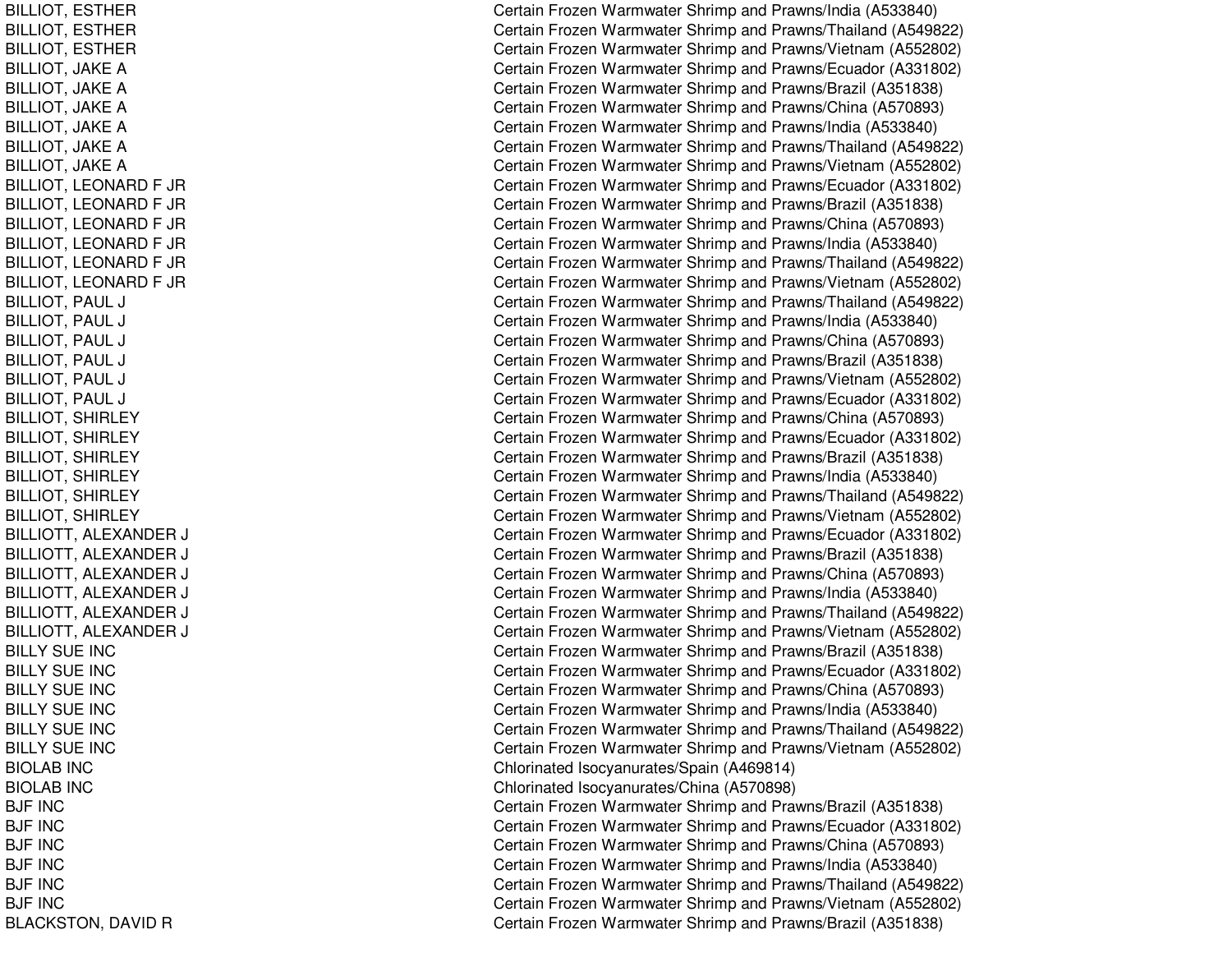BLACKSTON, D AVIDRBLACKSTON, D AVIDRBLACKSTON, DAVID R BLACKSTON, DAVID R BLACKSTON, DAVID R BLACKSTON, LARRY E BLACKSTON, LARRY E BLACKSTON, L ARRYEBLACKSTON, LARRY E BLACKSTON, LARRY E BLACKSTON, L ARRYEBLAIN AND MELISSA INC BLAIN AND MELISSA INC BL AINANDMELISSA INCBLAIN AND MELISSA INC BLAIN AND MELISSA INC BL AINANDMELISSA INCBLANCHARD, CYRUS SJ C BLANCHARD, C YRUSSJ C B L A NCHA RD, C Y RUSSJ C BLANCHARD, CYRUS SJ COMMERCIAL COMMERCIAL COMMERCIAL COMMERCIAL COMMERCIAL COMMERCIAL COMMERCIAL COMMERCIAL COMMERCIAL COMMERCIAL COMMERCIAL COMMERCIAL COMMERCIAL COMMERCIAL COMMERCIAL COMMERCIAL COMMERCIAL COMMERCIAL COMMERCIAL COMMERCIAL BLANCHARD, CYRUS SJ C BLANCHARD, CYRUS SJ C BLANCHARD, D OUGLAS JRBL ANCHARD, D OUGL AS JRBLANCHARD, DOUGLAS JR BLANCHARD, DOUGLAS JR BL ANCHARD, D OUGL AS JRBLANCHARD, DOUGLAS JR BLANCHARD, E LGINBLANCHARD, ELGIN BLANCHARD, ELGIN BLANCHARD, ELGIN BLANCHARD, ELGIN BLANCHARD, ELGIN BLANCHARD, K ELLYBLANCHARD, KELLY BLANCHARD, KELLY BLANCHARD, KELLY BLANCHARD, KELLY BLANCHARD, K ELLYBL ANCHARD, Q UENTINBLANCHARD, QUENTIN BLANCHARD, QUENTIN B L A NCHA RD, Q UE NTINBLANCHARD, QUENTIN BLANCHARD, Q UENTINBLANCHARDS SEAFOOD INC

Certain Frozen Warmwater Shrimp and Prawns/Ecuador (A331802) Certain Frozen Warmwater Shrimp and Prawns/China (A570893) Certain Frozen Warmwater Shrimp and Prawns/India (A533840) Certain Frozen Warmwater Shrimp and Prawns/Thailand (A549822) Certain Frozen Warmwater Shrimp and Prawns/Vietnam (A552802) Certain Frozen Warmwater Shrimp and Prawns/Ecuador (A331802) Certain Frozen Warmwater Shrimp and Prawns/Brazil (A351838) Certain Frozen Warmwater Shrimp and Prawns/China (A570893) Certain Frozen Warmwater Shrimp and Prawns/India (A533840) Certain Frozen Warmwater Shrimp and Prawns/Thailand (A549822) Certain Frozen Warmwater Shrimp and Prawns/Vietnam (A552802) Certain Frozen Warmwater Shrimp and Prawns/India (A533840) Certain Frozen Warmwater Shrimp and Prawns/Thailand (A549822) Certain Frozen Warmwater Shrimp and Prawns/Vietnam (A552802) Certain Frozen Warmwater Shrimp and Prawns/China (A570893) Certain Frozen Warmwater Shrimp and Prawns/Ecuador (A331802) Certain Frozen Warmwater Shrimp and Prawns/Brazil (A351838) Certain Frozen Warmwater Shrimp and Prawns/Vietnam (A552802) ertain Frozen Warmwater Shrimp and Prawns/Thailand (A549822) ertain Frozen Warmwater Shrimp and Prawns/India (A533840) Certain Frozen Warmwater Shrimp and Prawns/China (A570893) Certain Frozen Warmwater Shrimp and Prawns/Brazil (A351838) Certain Frozen Warmwater Shrimp and Prawns/Ecuador (A331802) Certain Frozen Warmwater Shrimp and Prawns/Ecuador (A331802) Certain Frozen Warmwater Shrimp and Prawns/Brazil (A351838) Certain Frozen Warmwater Shrimp and Prawns/China (A570893) Certain Frozen Warmwater Shrimp and Prawns/India (A533840) Certain Frozen Warmwater Shrimp and Prawns/Thailand (A549822) Certain Frozen Warmwater Shrimp and Prawns/Vietnam (A552802) Certain Frozen Warmwater Shrimp and Prawns/Brazil (A351838) Certain Frozen Warmwater Shrimp and Prawns/Ecuador (A331802) Certain Frozen Warmwater Shrimp and Prawns/India (A533840) Certain Frozen Warmwater Shrimp and Prawns/Thailand (A549822) Certain Frozen Warmwater Shrimp and Prawns/Vietnam (A552802) Certain Frozen Warmwater Shrimp and Prawns/China (A570893) Certain Frozen Warmwater Shrimp and Prawns/Brazil (A351838) Certain Frozen Warmwater Shrimp and Prawns/Ecuador (A331802) Certain Frozen Warmwater Shrimp and Prawns/China (A570893) Certain Frozen Warmwater Shrimp and Prawns/India (A533840) Certain Frozen Warmwater Shrimp and Prawns/Thailand (A549822) Certain Frozen Warmwater Shrimp and Prawns/Vietnam (A552802) Certain Frozen Warmwater Shrimp and Prawns/Ecuador (A331802) Certain Frozen Warmwater Shrimp and Prawns/Brazil (A351838) Certain Frozen Warmwater Shrimp and Prawns/India (A533840) Certain Frozen Warmwater Shrimp and Prawns/Thailand (A549822) Certain Frozen Warmwater Shrimp and Prawns/Vietnam (A552802) Certain Frozen Warmwater Shrimp and Prawns/China (A570893) Cra wfish T ail Me at/China (A 5 7 0 8 4 8)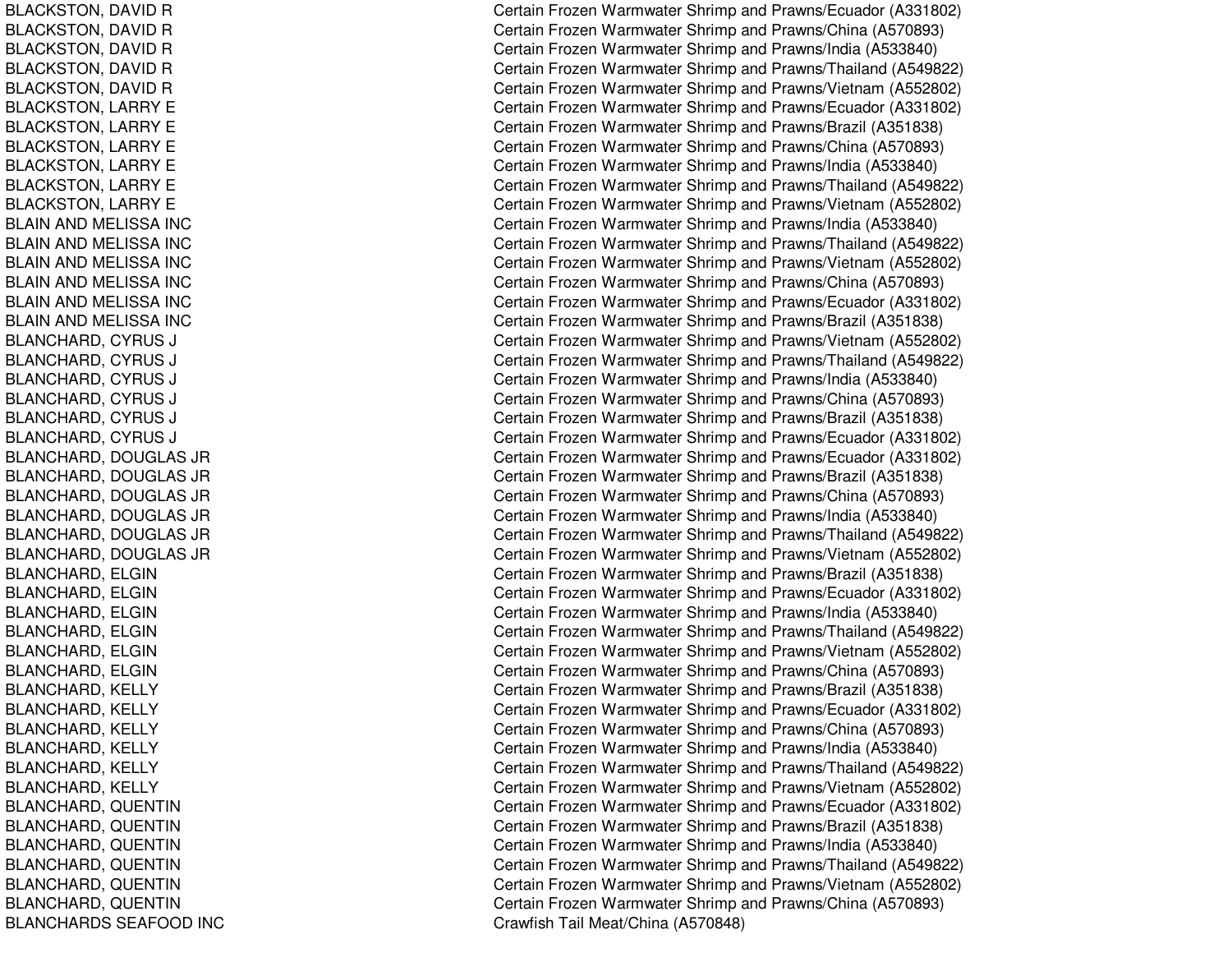BLAND, Q UYENTHIing the contract of the contract of the contract of the contract of the contract of the contract of the contract of the contract of the contract of the contract of the contract of the contract of the contract of the contra BLAND, Q UYENTHIing the contract of the contract of the contract of the contract of the contract of the contract of the contract of the contract of the contract of the contract of the contract of the contract of the contract of the contra BL AND, Q UYENT HIl Constantinople of the constant of the constant of the constant of the constant of the constant of the constant of the constant of the constant of the constant of the constant of the constant of the constant of the consta BLAND, QUYEN THI ing the contract of the contract of the contract of the contract of the contract of the contract of the contract of the contract of the contract of the contract of the contract of the contract of the contract of the contra BLAND, Q UYENTHIing the contract of the contract of the contract of the contract of the contract of the contract of the contract of the contract of the contract of the contract of the contract of the contract of the contract of the contra BLAND, QUYEN THI l Constantinople of the constant of the constant of the constant of the constant of the constant of the constant of the constant of the constant of the constant of the constant of the constant of the constant of the consta BLAZING SUN INC BLAZING SUN INC BLAZING SUN INC BLAZING SUN INC BLAZING SUN INC BLAZING SUN INC BLIGH IN CBLIGH IN CB LIG H IN C BLIGH IN CBLIGH IN CBLIGH IN CBLUEWATER SHRIMP COMPANY BLUEWATER SHRIMP COMPANY BLUEWATER SHRIMP COMPANY BLUEWATER SHRIMP COMPANY BLUEWATER SHRIMP COMPANY BLUEWATER SHRIMP COMPANY BOB REY FISHERIES BOB REY FISHERIES BOB REY FISHERIES BOB REY FISHERIES BOB REY FISHERIES BOB REY FISHERIES BODDEN TRAWLERS INC BODDEN TRAWLERS INC BODDEN TRAWLERS INC B OD D E N T R A WL E R S IN C BODDEN TRAWLERS INC BODDEN TRAWLERS INC B O LIL L O P RIE T O IN C BOLILLO PRIETO INC BOLILLO PRIETO INC BOLILLO PRIETO INC BOLILLO PRIETO INC BOLILLO PRIETO INC BON SECOUR BOATS INC BON SECOUR BOATS INC BON SECOUR BOATS INC BON SECOUR BOATS INC BON SECOUR BOATS INC BON SECOUR BOATS INC

Certain Frozen Warmwater Shrimp and Prawns/Vietnam (A552802) ertain Frozen Warmwater Shrimp and Prawns/China (A570893) ertain Frozen Warmwater Shrimp and Prawns/India (A533840) Certain Frozen Warmwater Shrimp and Prawns/Thailand (A549822) Certain Frozen Warmwater Shrimp and Prawns/Brazil (A351838) ertain Frozen Warmwater Shrimp and Prawns/Ecuador (A331802) Certain Frozen Warmwater Shrimp and Prawns/Ecuador (A331802) Certain Frozen Warmwater Shrimp and Prawns/Brazil (A351838) Certain Frozen Warmwater Shrimp and Prawns/India (A533840) Certain Frozen Warmwater Shrimp and Prawns/Thailand (A549822) Certain Frozen Warmwater Shrimp and Prawns/Vietnam (A552802) Certain Frozen Warmwater Shrimp and Prawns/China (A570893) Certain Frozen Warmwater Shrimp and Prawns/India (A533840) Certain Frozen Warmwater Shrimp and Prawns/Thailand (A549822) Certain Frozen Warmwater Shrimp and Prawns/Vietnam (A552802) Certain Frozen Warmwater Shrimp and Prawns/Brazil (A351838) Certain Frozen Warmwater Shrimp and Prawns/Ecuador (A331802) Certain Frozen Warmwater Shrimp and Prawns/China (A570893) Certain Frozen Warmwater Shrimp and Prawns/Brazil (A351838) Certain Frozen Warmwater Shrimp and Prawns/China (A570893) Certain Frozen Warmwater Shrimp and Prawns/India (A533840) Certain Frozen Warmwater Shrimp and Prawns/Thailand (A549822) Certain Frozen Warmwater Shrimp and Prawns/Vietnam (A552802) Certain Frozen Warmwater Shrimp and Prawns/Ecuador (A331802) Certain Frozen Warmwater Shrimp and Prawns/Ecuador (A331802) Certain Frozen Warmwater Shrimp and Prawns/Brazil (A351838) Certain Frozen Warmwater Shrimp and Prawns/China (A570893) Certain Frozen Warmwater Shrimp and Prawns/India (A533840) Certain Frozen Warmwater Shrimp and Prawns/Thailand (A549822) Certain Frozen Warmwater Shrimp and Prawns/Vietnam (A552802) Certain Frozen Warmwater Shrimp and Prawns/Brazil (A351838) Certain Frozen Warmwater Shrimp and Prawns/India (A533840) Certain Frozen Warmwater Shrimp and Prawns/Thailand (A549822) Certain Frozen Warmwater Shrimp and Prawns/Vietnam (A552802) Certain Frozen Warmwater Shrimp and Prawns/China (A570893) Certain Frozen Warmwater Shrimp and Prawns/Ecuador (A331802) Certain Frozen Warmwater Shrimp and Prawns/Ecuador (A331802) Certain Frozen Warmwater Shrimp and Prawns/Brazil (A351838) Certain Frozen Warmwater Shrimp and Prawns/China (A570893) Certain Frozen Warmwater Shrimp and Prawns/India (A533840) Certain Frozen Warmwater Shrimp and Prawns/Thailand (A549822) Certain Frozen Warmwater Shrimp and Prawns/Vietnam (A552802) Certain Frozen Warmwater Shrimp and Prawns/Brazil (A351838) Certain Frozen Warmwater Shrimp and Prawns/China (A570893) Certain Frozen Warmwater Shrimp and Prawns/Vietnam (A552802) Certain Frozen Warmwater Shrimp and Prawns/India (A533840) Certain Frozen Warmwater Shrimp and Prawns/Thailand (A549822) Certain Frozen Warmwater Shrimp and Prawns/Ecuador (A331802)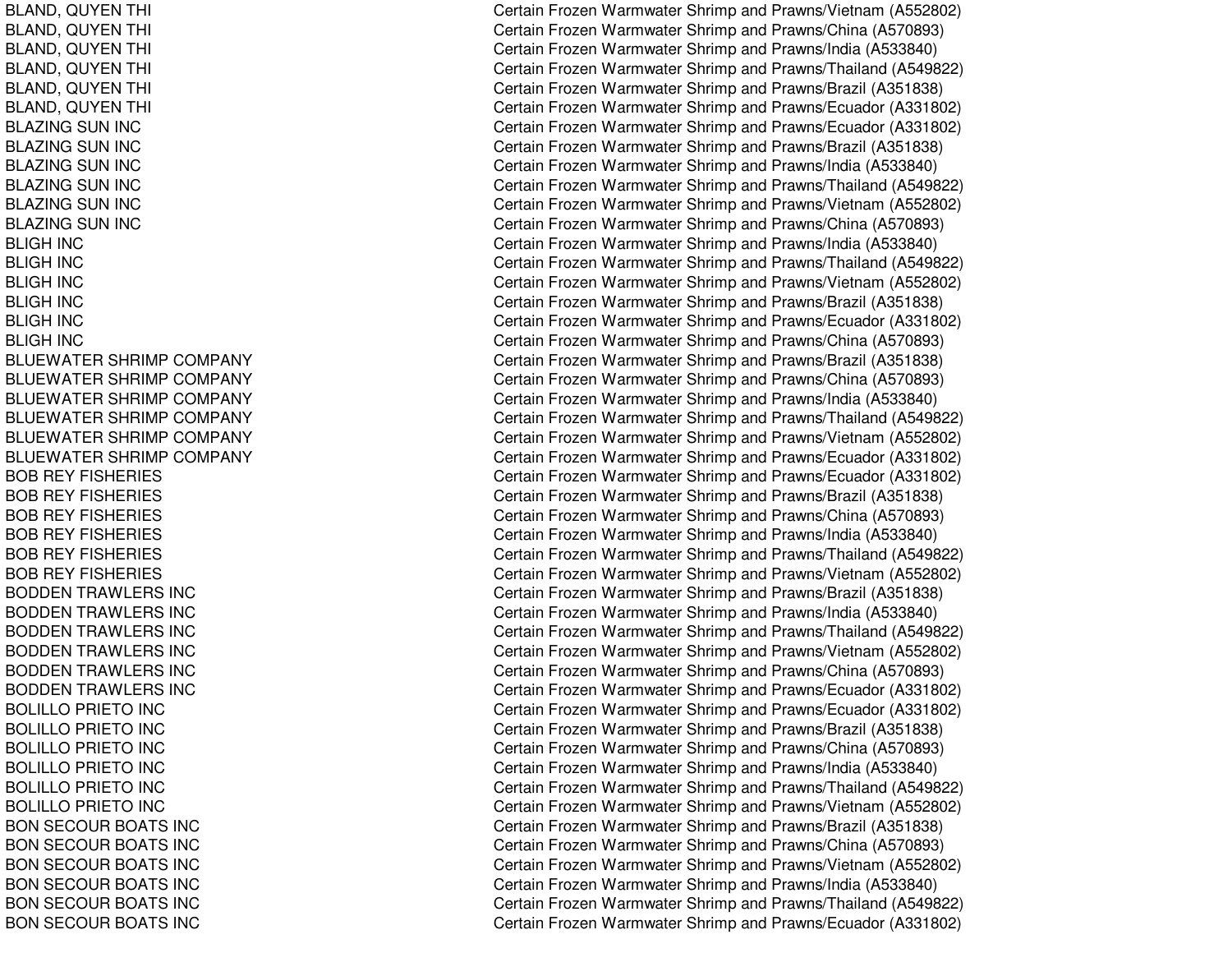BON SECOUR FISHERIES INC BON SECOUR FISHERIES INC BON SECOUR FISHERIES INC BON SECOUR FISHERIES INC BON SECOUR FISHERIES INC BON SECOUR FISHERIES INC BONANZA CRAWFISH FARM INC BONDS, M ARKB ON D S, M A R K BONDS, MARK BONDS, M ARKBONDS, M ARKBONNIELASS INCBONNIE LASS INC B O N NIE L A S S IN C BONNIELASS INCBONNIE LASS INC BONNIELASS INCBOONE, DONALD F FII C BOONE, DONALD F FII C BOONE, DONALD F FII COMMUNICATION COMMUNICATION COMMUNICATION BOONE, DONALD F FII C BOONE, DONALD F FII C BOONE, DONALD F FII COMMUNICATION COMMUNICATION COMMUNICATION BOONE, DONALD F FIII COMMUNISTICTURE COMMUNISTICTURE BOONE, DONALD F FIII C BOONE, DONALD F FIII C BOONE, DONALD F FIII COMMUNISTICTURE COMMUNISTICTURE BOONE, DONALD F FIII COMMUNISTICTURE COMMUNISTICTURE BOONE, DONALD F FIII C B OONE, G RE GORY T BOONE, GREGORY T BOONE, GREGORY T B OON E, G R E GOR Y T BOONE, GREGORY T BOONE, GREGORY T BOONE, WALTER HOWELL BOONE, W ALTERHOWELLBOONE, WALTER HOWELL BOONE, WALTER HOWELL BOONE, W ALTERHOWELLBOONE, WALTER HOWELL BOONES SEAFOOD INC BOONES SEAFOOD INC B OONE S S E A F OOD IN CBOONES SEAFOOD INC BOONES SEAFOOD INC BOONES SEAFOOD INC

Certain Frozen Warmwater Shrimp and Prawns/Ecuador (A331802) Certain Frozen Warmwater Shrimp and Prawns/Brazil (A351838) Certain Frozen Warmwater Shrimp and Prawns/China (A570893) Certain Frozen Warmwater Shrimp and Prawns/India (A533840) Certain Frozen Warmwater Shrimp and Prawns/Thailand (A549822) Certain Frozen Warmwater Shrimp and Prawns/Vietnam (A552802) Crawfish Tail Meat/China (A570848) Certain Frozen Warmwater Shrimp and Prawns/Vietnam (A552802) Certain Frozen Warmwater Shrimp and Prawns/China (A570893) Certain Frozen Warmwater Shrimp and Prawns/India (A533840) Certain Frozen Warmwater Shrimp and Prawns/Thailand (A549822) Certain Frozen Warmwater Shrimp and Prawns/Brazil (A351838) Certain Frozen Warmwater Shrimp and Prawns/Ecuador (A331802) Certain Frozen Warmwater Shrimp and Prawns/Brazil (A351838) Certain Frozen Warmwater Shrimp and Prawns/India (A533840) Certain Frozen Warmwater Shrimp and Prawns/Thailand (A549822) Certain Frozen Warmwater Shrimp and Prawns/Vietnam (A552802) Certain Frozen Warmwater Shrimp and Prawns/China (A570893) ertain Frozen Warmwater Shrimp and Prawns/Thailand (A549822) ertain Frozen Warmwater Shrimp and Prawns/Vietnam (A552802) Certain Frozen Warmwater Shrimp and Prawns/China (A570893) Certain Frozen Warmwater Shrimp and Prawns/Ecuador (A331802) Certain Frozen Warmwater Shrimp and Prawns/Brazil (A351838) ertain Frozen Warmwater Shrimp and Prawns/India (A533840) ertain Frozen Warmwater Shrimp and Prawns/Brazil (A351838) Certain Frozen Warmwater Shrimp and Prawns/Ecuador (A331802) Certain Frozen Warmwater Shrimp and Prawns/India (A533840) ertain Frozen Warmwater Shrimp and Prawns/Thailand (A549822) Certain Frozen Warmwater Shrimp and Prawns/Vietnam (A552802) ertain Frozen Warmwater Shrimp and Prawns/China (A570893) Certain Frozen Warmwater Shrimp and Prawns/Ecuador (A331802) Certain Frozen Warmwater Shrimp and Prawns/Brazil (A351838) Certain Frozen Warmwater Shrimp and Prawns/India (A533840) Certain Frozen Warmwater Shrimp and Prawns/Thailand (A549822) Certain Frozen Warmwater Shrimp and Prawns/Vietnam (A552802) Certain Frozen Warmwater Shrimp and Prawns/China (A570893) Certain Frozen Warmwater Shrimp and Prawns/Brazil (A351838) Certain Frozen Warmwater Shrimp and Prawns/Ecuador (A331802) Certain Frozen Warmwater Shrimp and Prawns/China (A570893) Certain Frozen Warmwater Shrimp and Prawns/India (A533840) Certain Frozen Warmwater Shrimp and Prawns/Thailand (A549822) Certain Frozen Warmwater Shrimp and Prawns/Vietnam (A552802) Certain Frozen Warmwater Shrimp and Prawns/Brazil (A351838) Certain Frozen Warmwater Shrimp and Prawns/China (A570893) Certain Frozen Warmwater Shrimp and Prawns/Ecuador (A331802) Certain Frozen Warmwater Shrimp and Prawns/India (A533840) Certain Frozen Warmwater Shrimp and Prawns/Thailand (A549822) Certain Frozen Warmwater Shrimp and Prawns/Vietnam (A552802)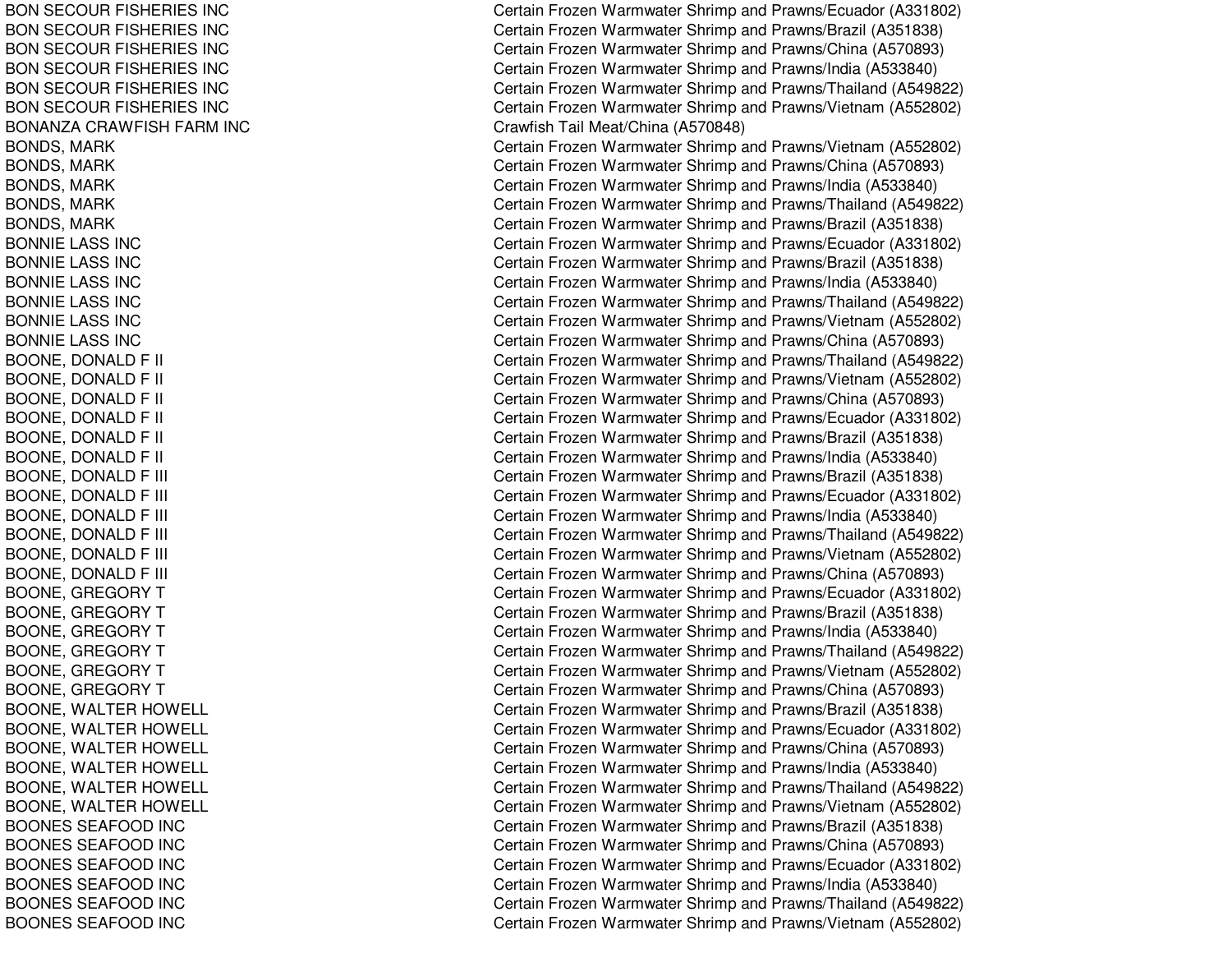BORNE, E DWARD J JR BORNE, E DWARD J JR BORNE, E DWARD J JR B O R N E, E D WA R D J JR BORNE, E DWARD J JR B ORNE, E DWA RD J JR BORNE, EDWARD SR BORNE, EDWARD SR B OR N E, E D WA R D S R BORNE, EDWARD SR BORNE, EDWARD SR B O R N E, E D WA R D S R BOSARGE BOATS INC BOSARGE BOATS INC BOSARGE BOATS INC BOSARGE BOATS INC BOSARGE BOATS INC BOSARGE BOATS INC BOUDREAUX SHRIMP CO INC BOUDREAUX SHRIMP CO INC BOUDREAUX SHRIMP CO INC BOUDREAUX SHRIMP CO INC BOUDREAUX SHRIMP CO INC BOUDREAUX SHRIMP CO INC BOUDREAUX, RONALD SR BOUDREAUX, RONALD SR BOUDREAUX, RONALD SR BOUDREAUX, RONALD SR BOUDREAUX, RONALD SR BOUDREAUX, RONALD SR B OUIS E, N ORMA NBOUISE, NORMAN BOUISE, NORMAN B O UIS E, N O R M A N BOUISE, NORMAN BOUISE, N ORMANB O U R G E OIS, D A NIE LLJ C B O U R G E OIS, D A NIE LLJ C BOURGEOIS, DANIEL LJ C BOURGEOIS, DANIEL LJ C BOURGEOIS, D ANIELLJ C BOURGEOIS, D ANIELLJ C BOURGEOIS, JOHNNY M JR BOURGEOIS, JOHNNY M JR B OURGE OIS, JO HNNY M JR BOURGEOIS, JOHNNY M JR BOURGEOIS, JOHNNY M JR B OU R GE OIS, JO H N N Y M JR

Certain Frozen Warmwater Shrimp and Prawns/China (A570893) Certain Frozen Warmwater Shrimp and Prawns/India (A533840) Certain Frozen Warmwater Shrimp and Prawns/Thailand (A549822) Certain Frozen Warmwater Shrimp and Prawns/Vietnam (A552802) Certain Frozen Warmwater Shrimp and Prawns/Brazil (A351838) Certain Frozen Warmwater Shrimp and Prawns/Ecuador (A331802) Certain Frozen Warmwater Shrimp and Prawns/Ecuador (A331802) Certain Frozen Warmwater Shrimp and Prawns/India (A533840) Certain Frozen Warmwater Shrimp and Prawns/Brazil (A351838) Certain Frozen Warmwater Shrimp and Prawns/Thailand (A549822) Certain Frozen Warmwater Shrimp and Prawns/Vietnam (A552802) Certain Frozen Warmwater Shrimp and Prawns/China (A570893) Certain Frozen Warmwater Shrimp and Prawns/Ecuador (A331802) Certain Frozen Warmwater Shrimp and Prawns/Brazil (A351838) Certain Frozen Warmwater Shrimp and Prawns/India (A533840) Certain Frozen Warmwater Shrimp and Prawns/Thailand (A549822) Certain Frozen Warmwater Shrimp and Prawns/Vietnam (A552802) Certain Frozen Warmwater Shrimp and Prawns/China (A570893) Certain Frozen Warmwater Shrimp and Prawns/Brazil (A351838) Certain Frozen Warmwater Shrimp and Prawns/China (A570893) Certain Frozen Warmwater Shrimp and Prawns/Ecuador (A331802) Certain Frozen Warmwater Shrimp and Prawns/India (A533840) Certain Frozen Warmwater Shrimp and Prawns/Thailand (A549822) Certain Frozen Warmwater Shrimp and Prawns/Vietnam (A552802) Certain Frozen Warmwater Shrimp and Prawns/Ecuador (A331802) Certain Frozen Warmwater Shrimp and Prawns/Thailand (A549822) Certain Frozen Warmwater Shrimp and Prawns/India (A533840) Certain Frozen Warmwater Shrimp and Prawns/Brazil (A351838) Certain Frozen Warmwater Shrimp and Prawns/China (A570893) Certain Frozen Warmwater Shrimp and Prawns/Vietnam (A552802) Certain Frozen Warmwater Shrimp and Prawns/Brazil (A351838) Certain Frozen Warmwater Shrimp and Prawns/China (A570893) Certain Frozen Warmwater Shrimp and Prawns/India (A533840) Certain Frozen Warmwater Shrimp and Prawns/Thailand (A549822) Certain Frozen Warmwater Shrimp and Prawns/Vietnam (A552802) Certain Frozen Warmwater Shrimp and Prawns/Ecuador (A331802) Certain Frozen Warmwater Shrimp and Prawns/China (A570893) Certain Frozen Warmwater Shrimp and Prawns/India (A533840) Certain Frozen Warmwater Shrimp and Prawns/Thailand (A549822) Certain Frozen Warmwater Shrimp and Prawns/Vietnam (A552802) Certain Frozen Warmwater Shrimp and Prawns/Brazil (A351838) ertain Frozen Warmwater Shrimp and Prawns/Ecuador (A331802) C ertain Frozen Warm w ater Shrim p and Pra wns/Ecua d or (A 3 318 0 2) Certain Frozen Warmwater Shrimp and Prawns/Brazil (A351838) Certain Frozen Warmwater Shrimp and Prawns/China (A570893) Certain Frozen Warmwater Shrimp and Prawns/India (A533840) Certain Frozen Warmwater Shrimp and Prawns/Vietnam (A552802) Certain Frozen Warmwater Shrimp and Prawns/Thailand (A549822)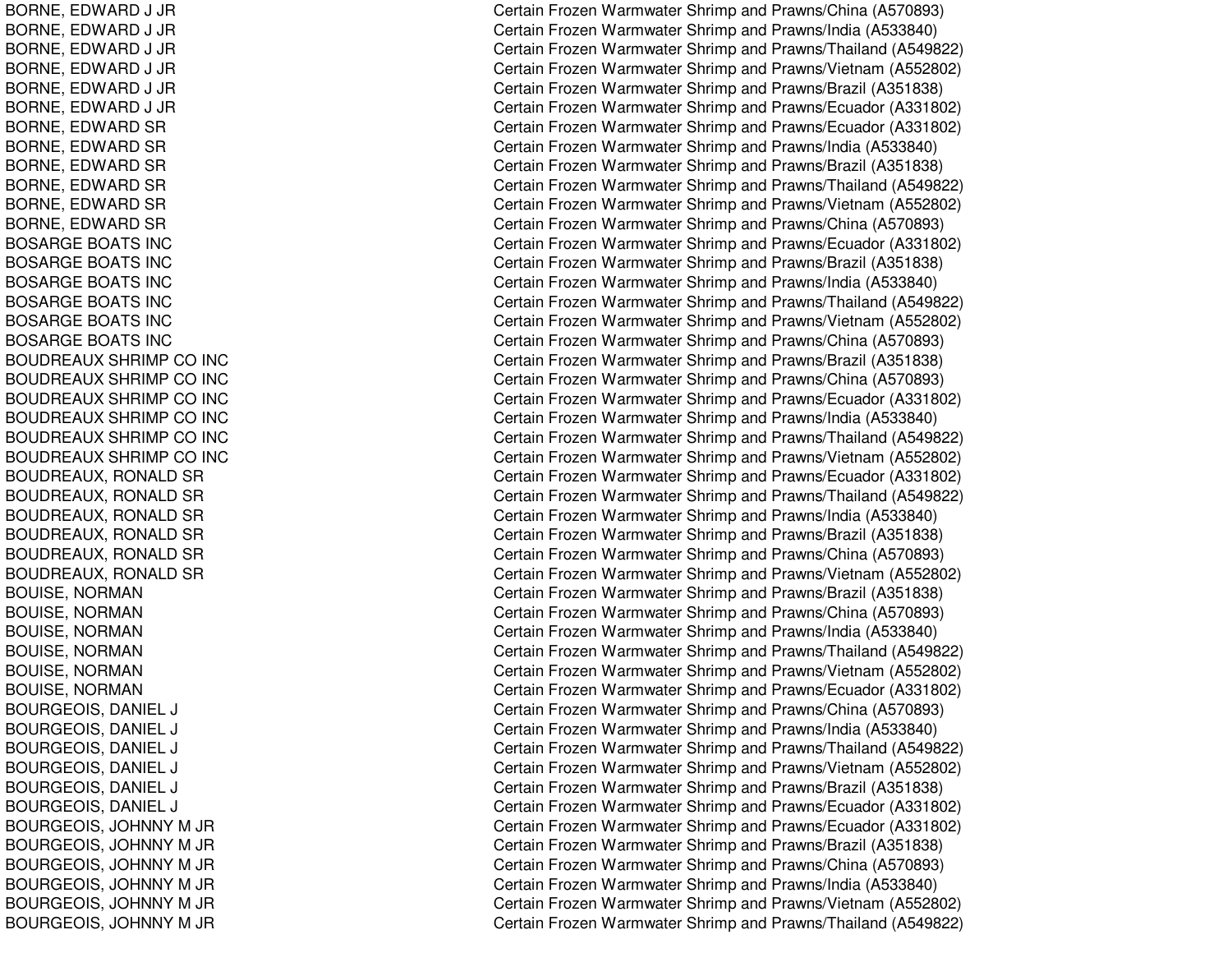BOURGEOIS, JOHNNY SR BOURGEOIS, JOHNNY SR BOURGEOIS, JOHNNY SR BOURGEOIS, JOHNNY SR BOURGEOIS, JOHNNY SR B OURGE OIS, JO HNNY S RBOWERS SHRIMP BOWERS SHRIMP B OWE R S S H RIMP BOWERS SHRIMP BOWERS SHRIMP BOWERS SHRIMP BOWERS SHRIMP FARM BOWERS SHRIMP FARM BOWERS SHRIMP FARM BOWERS SHRIMP FARM BOWERS SHRIMP FARM BOWERS SHRIMP FARM BOWERS VALLEY SHRIMP B OWE RS V A L L E Y S HRIMP BOWERS VALLEY SHRIMP BOWERS VALLEY SHRIMP BOWERS VALLEY SHRIMP BOWERS VALLEY SHRIMP BRADEN, R OBERTBRADEN, ROBERT BRADEN, R OBERTBRADEN, R OBERT BRADEN, ROBERT BRADEN, R OBERTBRADLEY, JAMES BRADLEY, JAMES BRADLEY, JAMES B R A D L E Y, JA ME S BRADLEY, JAMES BRADLEY, JA MESBRADY, MARK T BRADY, MARK T BRADY, MARK T BRAKE PARTS INC BRANDHURST, K AYBRANDHURST, K AYBRANDHURST, KAY BRANDHURST, K AYBRANDHURST, KAY BRANDHURST, KAY BRANDHURST, R AYBRANDHURST, RAY

Certain Frozen Warmwater Shrimp and Prawns/Ecuador (A331802) Certain Frozen Warmwater Shrimp and Prawns/Brazil (A351838) Certain Frozen Warmwater Shrimp and Prawns/China (A570893) Certain Frozen Warmwater Shrimp and Prawns/India (A533840) Certain Frozen Warmwater Shrimp and Prawns/Thailand (A549822) Certain Frozen Warmwater Shrimp and Prawns/Vietnam (A552802) Certain Frozen Warmwater Shrimp and Prawns/China (A570893) Certain Frozen Warmwater Shrimp and Prawns/Ecuador (A331802) Certain Frozen Warmwater Shrimp and Prawns/Vietnam (A552802) Certain Frozen Warmwater Shrimp and Prawns/Thailand (A549822) Certain Frozen Warmwater Shrimp and Prawns/Brazil (A351838) Certain Frozen Warmwater Shrimp and Prawns/India (A533840) Certain Frozen Warmwater Shrimp and Prawns/Brazil (A351838) Certain Frozen Warmwater Shrimp and Prawns/India (A533840) Certain Frozen Warmwater Shrimp and Prawns/Thailand (A549822) Certain Frozen Warmwater Shrimp and Prawns/Vietnam (A552802) Certain Frozen Warmwater Shrimp and Prawns/Ecuador (A331802) Certain Frozen Warmwater Shrimp and Prawns/China (A570893) Certain Frozen Warmwater Shrimp and Prawns/Ecuador (A331802) Certain Frozen Warmwater Shrimp and Prawns/China (A570893) C ertain Frozen W arm w ater Shrim p and Pra wns/Brazil (A 3 518 3 8) Certain Frozen Warmwater Shrimp and Prawns/India (A533840) Certain Frozen Warmwater Shrimp and Prawns/Thailand (A549822) Certain Frozen Warmwater Shrimp and Prawns/Vietnam (A552802) Certain Frozen Warmwater Shrimp and Prawns/Ecuador (A331802) Certain Frozen Warmwater Shrimp and Prawns/Brazil (A351838) Certain Frozen Warmwater Shrimp and Prawns/China (A570893) Certain Frozen Warmwater Shrimp and Prawns/India (A533840) Certain Frozen Warmwater Shrimp and Prawns/Thailand (A549822) Certain Frozen Warmwater Shrimp and Prawns/Vietnam (A552802) Certain Frozen Warmwater Shrimp and Prawns/Ecuador (A331802) Certain Frozen Warmwater Shrimp and Prawns/Brazil (A351838) Certain Frozen Warmwater Shrimp and Prawns/India (A533840) Certain Frozen Warmwater Shrimp and Prawns/Thailand (A549822) Certain Frozen Warmwater Shrimp and Prawns/Vietnam (A552802) Certain Frozen Warmwater Shrimp and Prawns/China (A570893) H one y/Arg entina (C 3 5 7 813) Honey/China (A570863) H one y/Arg entina (A 3 5 7 812) Brake Rotors/China (A570846) Certain Frozen Warmwater Shrimp and Prawns/Ecuador (A331802) Certain Frozen Warmwater Shrimp and Prawns/Brazil (A351838) Certain Frozen Warmwater Shrimp and Prawns/China (A570893) Certain Frozen Warmwater Shrimp and Prawns/India (A533840) Certain Frozen Warmwater Shrimp and Prawns/Thailand (A549822) Certain Frozen Warmwater Shrimp and Prawns/Vietnam (A552802) Certain Frozen Warmwater Shrimp and Prawns/Brazil (A351838) Certain Frozen Warmwater Shrimp and Prawns/Ecuador (A331802)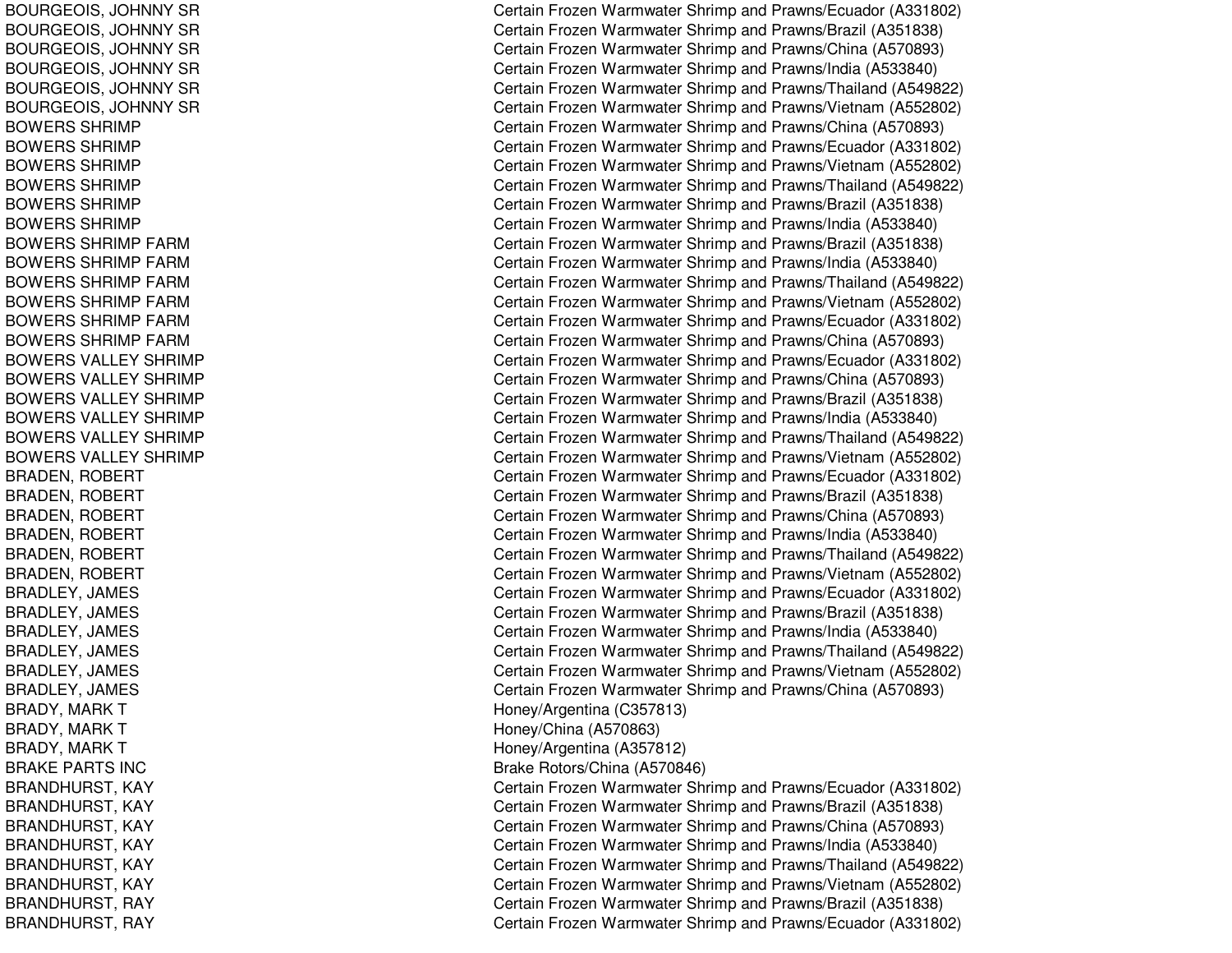BRANDHURST, R AYBRANDHURST, R AYBRANDHURST, R AYBRANDHURST, RAY BRANNING FISHERIES BRANNING FISHERIES BRANNING FISHERIES BRANNING FISHERIES BRANNING FISHERIES BRANNING FISHERIES BRENDA DARLENE INC BRENDA DARLENE INC BRENDA DARLENE INC BRENDA DARLENE INC BRENDA DARLENE INC BRENDA DARLENE INC BRISTOL METALS LP BRISTOL METALS LP BRONNENBERG, C URTB RONNE NB E RG, C URT BRONNENBERG, CURT BROUSSARD, K ETIHBROUSSARD, KETIH BROUSSARD, K ETIHBROUSSARD, K ETIHBROUSSARD, KETIH BROUSSARD, K ETIHBROWN, D ONAL DGBROWN, DONALD G BROWN, DONALD G BROWN, DONALD G BROWN, DONALD G BROWN, DONALD G B R OWN, G E OR GE BROWN, GEORGE BROWN, G EORGEBROWN, GEORGE BROWN, GEORGE BROWN, G EORGEB R O WN, JO H N BROWN, JO HNBROWN, JO HNB R O WN, JO H N B R O W N, JO H N B R O W N, JO H N B R O W N, RIC K Y BROWN, RIC KYB R OWN, RIC K Y

Certain Frozen Warmwater Shrimp and Prawns/China (A570893) Certain Frozen Warmwater Shrimp and Prawns/India (A533840) Certain Frozen Warmwater Shrimp and Prawns/Thailand (A549822) Certain Frozen Warmwater Shrimp and Prawns/Vietnam (A552802) Certain Frozen Warmwater Shrimp and Prawns/Brazil (A351838) Certain Frozen Warmwater Shrimp and Prawns/Ecuador (A331802) Certain Frozen Warmwater Shrimp and Prawns/China (A570893) Certain Frozen Warmwater Shrimp and Prawns/India (A533840) Certain Frozen Warmwater Shrimp and Prawns/Thailand (A549822) Certain Frozen Warmwater Shrimp and Prawns/Vietnam (A552802) Certain Frozen Warmwater Shrimp and Prawns/Ecuador (A331802) Certain Frozen Warmwater Shrimp and Prawns/Brazil (A351838) Certain Frozen Warmwater Shrimp and Prawns/India (A533840) Certain Frozen Warmwater Shrimp and Prawns/Thailand (A549822) Certain Frozen Warmwater Shrimp and Prawns/Vietnam (A552802) Certain Frozen Warmwater Shrimp and Prawns/China (A570893) Welded ASTM A-312 Stainless Steel Pipe/Korea (A580810) Welded ASTM A-312 Stainless Steel Pipe/Taiwan (A583815) Honey/China (A 570863) Hone y/Arg entina (C 3 5 7 813) H one y/Arg entina (A 3 5 7 812) Certain Frozen Warmwater Shrimp and Prawns/China (A570893) Certain Frozen Warmwater Shrimp and Prawns/India (A533840) Certain Frozen Warmwater Shrimp and Prawns/Thailand (A549822) Certain Frozen Warmwater Shrimp and Prawns/Vietnam (A552802) Certain Frozen Warmwater Shrimp and Prawns/Ecuador (A331802) Certain Frozen Warmwater Shrimp and Prawns/Brazil (A351838) Certain Frozen Warmwater Shrimp and Prawns/China (A570893) Certain Frozen Warmwater Shrimp and Prawns/Ecuador (A331802) Certain Frozen Warmwater Shrimp and Prawns/Brazil (A351838) Certain Frozen Warmwater Shrimp and Prawns/India (A533840) Certain Frozen Warmwater Shrimp and Prawns/Thailand (A549822) Certain Frozen Warmwater Shrimp and Prawns/Vietnam (A552802) Certain Frozen Warmwater Shrimp and Prawns/Ecuador (A331802) C ertain Frozen W arm w ater Shrim p and Pra wns/Brazil (A 3 518 3 8) Certain Frozen Warmwater Shrimp and Prawns/Thailand (A549822) Certain Frozen Warmwater Shrimp and Prawns/Vietnam (A552802) Certain Frozen Warmwater Shrimp and Prawns/China (A570893) Certain Frozen Warmwater Shrimp and Prawns/India (A533840) C ertain Frozen Warm w ater Shrim p and Pra wns/Ecua d or (A 3 318 0 2) Certain Frozen Warmwater Shrimp and Prawns/Brazil (A351838) Certain Frozen Warmwater Shrimp and Prawns/China (A570893) Certain Frozen Warmwater Shrimp and Prawns/India (A533840) Certain Frozen Warmwater Shrimp and Prawns/Thailand (A549822) Certain Frozen Warmwater Shrimp and Prawns/Vietnam (A552802) C ertain Frozen W arm w ater Shrim p and Pra wns/Brazil (A 3 518 3 8) Certain Frozen Warmwater Shrimp and Prawns/China (A570893) Certain Frozen Warmwater Shrimp and Prawns/Ecuador (A331802)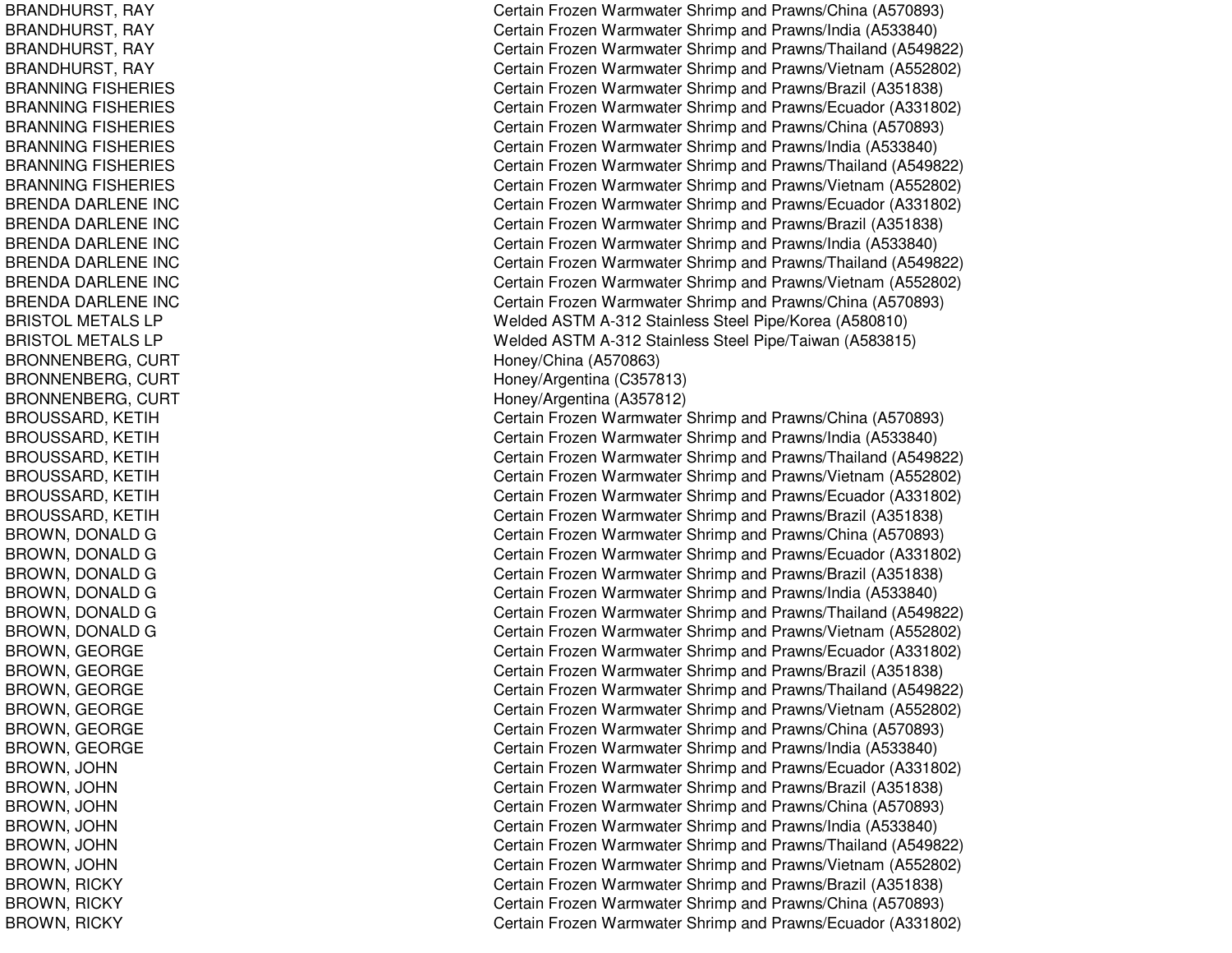BROWN, RIC KYBROWN, RIC KYBROWN, RIC KYBROWNS HONEY FARMS BROWNS HONEY FARMS BROWNS HONEY FARMS BRUCE, DANIEL M SR BRUCE, D ANIELMSRBRUCE, DANIEL M SR BRUCE, DANIEL M SR BRUCE, D ANIELMSRBRUCE, DANIEL M SR BRUCE, M ARGIELBRUCE, M ARGIEL BRUCE, MARGIE L BRUCE, M ARGIELBRUCE, M ARGIEL BRUCE, MARGIE L BRUNET, LEVY JR B RUNE T, L E V Y JRBRUNET, LEVY JR BRUNET, LEVY JR BRUNET, LEVY JR BRUNET, L EVY JRBUCCANEER SHRIMP CO BUCCANEER SHRIMP CO BUCCANEER SHRIMP CO BUCCANEER SHRIMP CO BUCCANEER SHRIMP CO BUCCANEER SHRIMP CO BUI, ANNA TUYET BUI, ANNA TUYET BUI, ANNA TUYET BUI, ANNA TUYET BUI, ANNA TUYET BUI, A NNATUYETB UI, JO H N B UI, JO H N BUI, JO HNB UI, JO H N BUI, JO HNBUI, JO HNB UI, T O M M Y BUI, T OMMYB UI, T OMMY BUI, T OMMYBUI, T OMMYB UI, T OMMY

Certain Frozen Warmwater Shrimp and Prawns/India (A533840) Certain Frozen Warmwater Shrimp and Prawns/Thailand (A549822) Certain Frozen Warmwater Shrimp and Prawns/Vietnam (A552802) H one y/Arg entina (A 3 5 7 812) H one y/Arg entina (C 3 5 7 813) Hone y/China (A 5 7 0 8 6 3) Certain Frozen Warmwater Shrimp and Prawns/Vietnam (A552802) Certain Frozen Warmwater Shrimp and Prawns/Thailand (A549822) Certain Frozen Warmwater Shrimp and Prawns/India (A533840) Certain Frozen Warmwater Shrimp and Prawns/China (A570893) Certain Frozen Warmwater Shrimp and Prawns/Brazil (A351838) Certain Frozen Warmwater Shrimp and Prawns/Ecuador (A331802) Certain Frozen Warmwater Shrimp and Prawns/China (A570893) Certain Frozen Warmwater Shrimp and Prawns/India (A533840) Certain Frozen Warmwater Shrimp and Prawns/Thailand (A549822) Certain Frozen Warmwater Shrimp and Prawns/Vietnam (A552802) Certain Frozen Warmwater Shrimp and Prawns/Brazil (A351838) Certain Frozen Warmwater Shrimp and Prawns/Ecuador (A331802) Certain Frozen Warmwater Shrimp and Prawns/Brazil (A351838) Certain Frozen Warmwater Shrimp and Prawns/China (A570893) Certain Frozen Warmwater Shrimp and Prawns/India (A533840) Certain Frozen Warmwater Shrimp and Prawns/Thailand (A549822) Certain Frozen Warmwater Shrimp and Prawns/Vietnam (A552802) Certain Frozen Warmwater Shrimp and Prawns/Ecuador (A331802) Certain Frozen Warmwater Shrimp and Prawns/Brazil (A351838) Certain Frozen Warmwater Shrimp and Prawns/Ecuador (A331802) Certain Frozen Warmwater Shrimp and Prawns/China (A570893) Certain Frozen Warmwater Shrimp and Prawns/India (A533840) Certain Frozen Warmwater Shrimp and Prawns/Thailand (A549822) Certain Frozen Warmwater Shrimp and Prawns/Vietnam (A552802) Certain Frozen Warmwater Shrimp and Prawns/Ecuador (A331802) Certain Frozen Warmwater Shrimp and Prawns/Brazil (A351838) Certain Frozen Warmwater Shrimp and Prawns/China (A570893) Certain Frozen Warmwater Shrimp and Prawns/India (A533840) Certain Frozen Warmwater Shrimp and Prawns/Thailand (A549822) Certain Frozen Warmwater Shrimp and Prawns/Vietnam (A552802) Certain Frozen Warmwater Shrimp and Prawns/Ecuador (A331802) Certain Frozen Warmwater Shrimp and Prawns/Brazil (A351838) Certain Frozen Warmwater Shrimp and Prawns/China (A570893) Certain Frozen Warmwater Shrimp and Prawns/India (A533840) Certain Frozen Warmwater Shrimp and Prawns/Thailand (A549822) Certain Frozen Warmwater Shrimp and Prawns/Vietnam (A552802) C ertain Frozen Warm w ater Shrim p and Pra wns/Ecua d or (A 3 318 0 2) Certain Frozen Warmwater Shrimp and Prawns/Brazil (A351838) Certain Frozen Warmwater Shrimp and Prawns/China (A570893) Certain Frozen Warmwater Shrimp and Prawns/India (A533840) Certain Frozen Warmwater Shrimp and Prawns/Thailand (A549822) Certain Frozen Warmwater Shrimp and Prawns/Vietnam (A552802)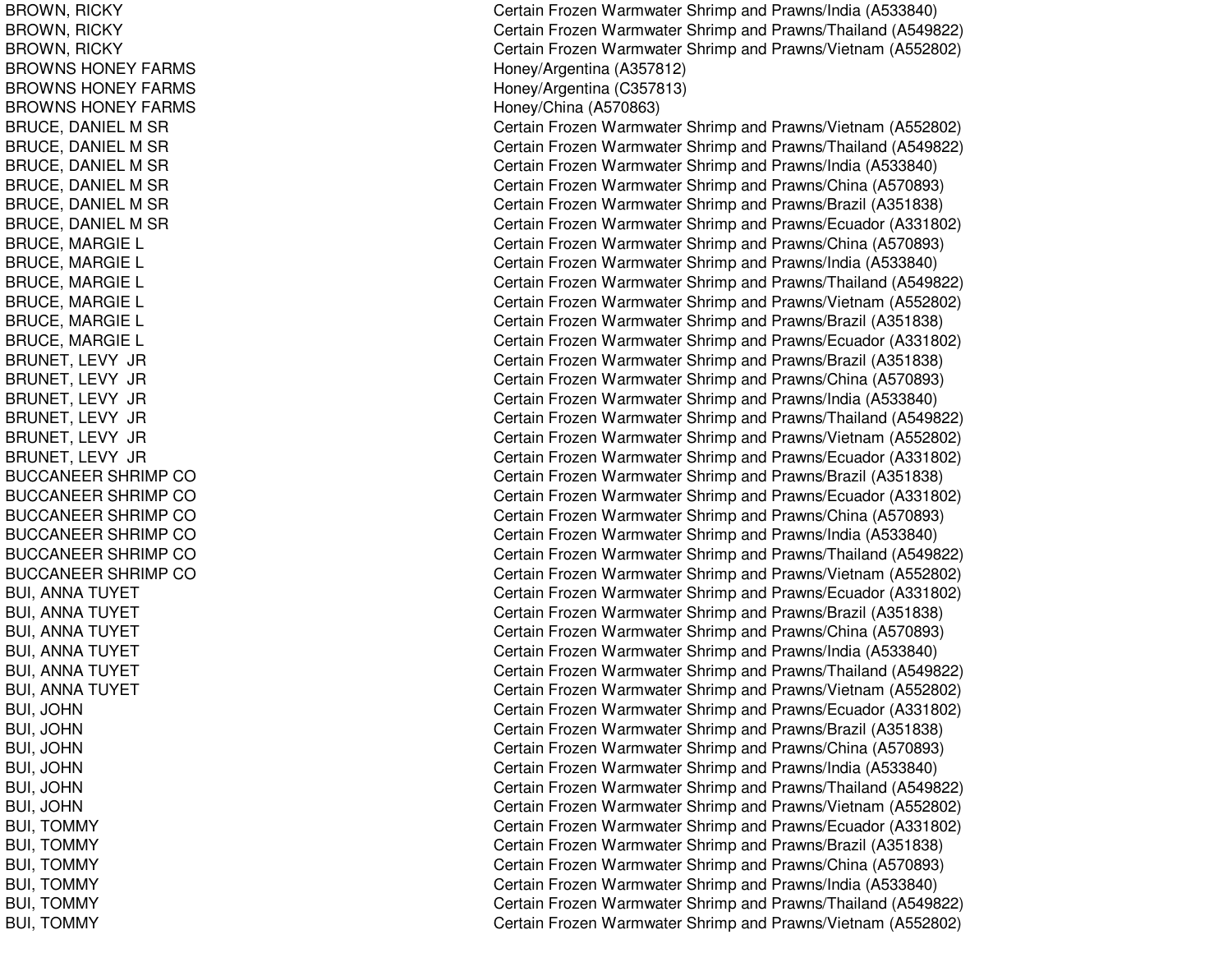BULL, D ELBERT JRBULL, D ELBERT JRBUL L, D EL BERT JRBULL, DELBERT JR BULL, D ELBERT JRBULL, DELBERT JR BUNDYS SEAFOOD BUNDYS SEAFOOD B U N D Y S S E A F OOD BUNDYS SEAFOOD BUNDYS SEAFOOD BUNDYS SEAFOOD BURAS, W AYLONBURAS, W AYL ONBURAS, WAYLON BURAS, WAYLON BURAS, W AYL ONBURAS, W AYLONBURNELL TRAWLING INC BURNELL TRAWLING INC BURNELL TRAWLING INC BURNELL TRAWLING INC BURNELL TRAWLING INC BURNELL TRAWLING INC B U S C H, R C BUSCH, R C BUSCH, R CBUSCH, R CB U S C H, R C BUSCH, R CBUTCHER, DOROTHY BUTCHER, DOROTHY BUTCHER, DOROTHY BUTCHER, DOROTHY BUTCHER, DOROTHY BUTCHER, D OROTHYBUTLER, ALBERT BUTLER, ALBERT BUTL ER, A L BERTBUTLER, ALBERT BUTLER, A LBERTBUT L ER, A L BERT BYCHURCH, JOHNNY JR BYCHURCH, JOHNNY JR B Y CHURCH, JO HNNY JRBYCHURCH, JOHNNY JR BYCHURCH, JOHNNY JR BYCHURCH, JOHNNY JR

Certain Frozen Warmwater Shrimp and Prawns/Ecuador (A331802) Certain Frozen Warmwater Shrimp and Prawns/China (A570893) Certain Frozen Warmwater Shrimp and Prawns/Brazil (A351838) Certain Frozen Warmwater Shrimp and Prawns/India (A533840) Certain Frozen Warmwater Shrimp and Prawns/Thailand (A549822) Certain Frozen Warmwater Shrimp and Prawns/Vietnam (A552802) Certain Frozen Warmwater Shrimp and Prawns/Ecuador (A331802) Certain Frozen Warmwater Shrimp and Prawns/Brazil (A351838) Certain Frozen Warmwater Shrimp and Prawns/China (A570893) Certain Frozen Warmwater Shrimp and Prawns/India (A533840) Certain Frozen Warmwater Shrimp and Prawns/Thailand (A549822) Certain Frozen Warmwater Shrimp and Prawns/Vietnam (A552802) Certain Frozen Warmwater Shrimp and Prawns/China (A570893) Certain Frozen Warmwater Shrimp and Prawns/India (A533840) Certain Frozen Warmwater Shrimp and Prawns/Thailand (A549822) Certain Frozen Warmwater Shrimp and Prawns/Vietnam (A552802) Certain Frozen Warmwater Shrimp and Prawns/Brazil (A351838) Certain Frozen Warmwater Shrimp and Prawns/Ecuador (A331802) Certain Frozen Warmwater Shrimp and Prawns/Brazil (A351838) Certain Frozen Warmwater Shrimp and Prawns/Ecuador (A331802) Certain Frozen Warmwater Shrimp and Prawns/China (A570893) Certain Frozen Warmwater Shrimp and Prawns/India (A533840) Certain Frozen Warmwater Shrimp and Prawns/Thailand (A549822) Certain Frozen Warmwater Shrimp and Prawns/Vietnam (A552802) Certain Frozen Warmwater Shrimp and Prawns/Brazil (A351838) Certain Frozen Warmwater Shrimp and Prawns/China (A570893) Certain Frozen Warmwater Shrimp and Prawns/Ecuador (A331802) Certain Frozen Warmwater Shrimp and Prawns/India (A533840) Certain Frozen Warmwater Shrimp and Prawns/Thailand (A549822) Certain Frozen Warmwater Shrimp and Prawns/Vietnam (A552802) Certain Frozen Warmwater Shrimp and Prawns/Ecuador (A331802) Certain Frozen Warmwater Shrimp and Prawns/Brazil (A351838) Certain Frozen Warmwater Shrimp and Prawns/India (A533840) Certain Frozen Warmwater Shrimp and Prawns/Thailand (A549822) Certain Frozen Warmwater Shrimp and Prawns/Vietnam (A552802) Certain Frozen Warmwater Shrimp and Prawns/China (A570893) Certain Frozen Warmwater Shrimp and Prawns/Brazil (A351838) Certain Frozen Warmwater Shrimp and Prawns/Ecuador (A331802) Certain Frozen Warmwater Shrimp and Prawns/India (A533840) Certain Frozen Warmwater Shrimp and Prawns/Thailand (A549822) Certain Frozen Warmwater Shrimp and Prawns/Vietnam (A552802) Certain Frozen Warmwater Shrimp and Prawns/China (A570893) Certain Frozen Warmwater Shrimp and Prawns/Vietnam (A552802) Certain Frozen Warmwater Shrimp and Prawns/China (A570893) Certain Frozen Warmwater Shrimp and Prawns/Ecuador (A331802) C ertain Frozen W arm w ater Shrim p and Pra wns/Brazil (A 3 518 3 8) Certain Frozen Warmwater Shrimp and Prawns/India (A533840) Certain Frozen Warmwater Shrimp and Prawns/Thailand (A549822)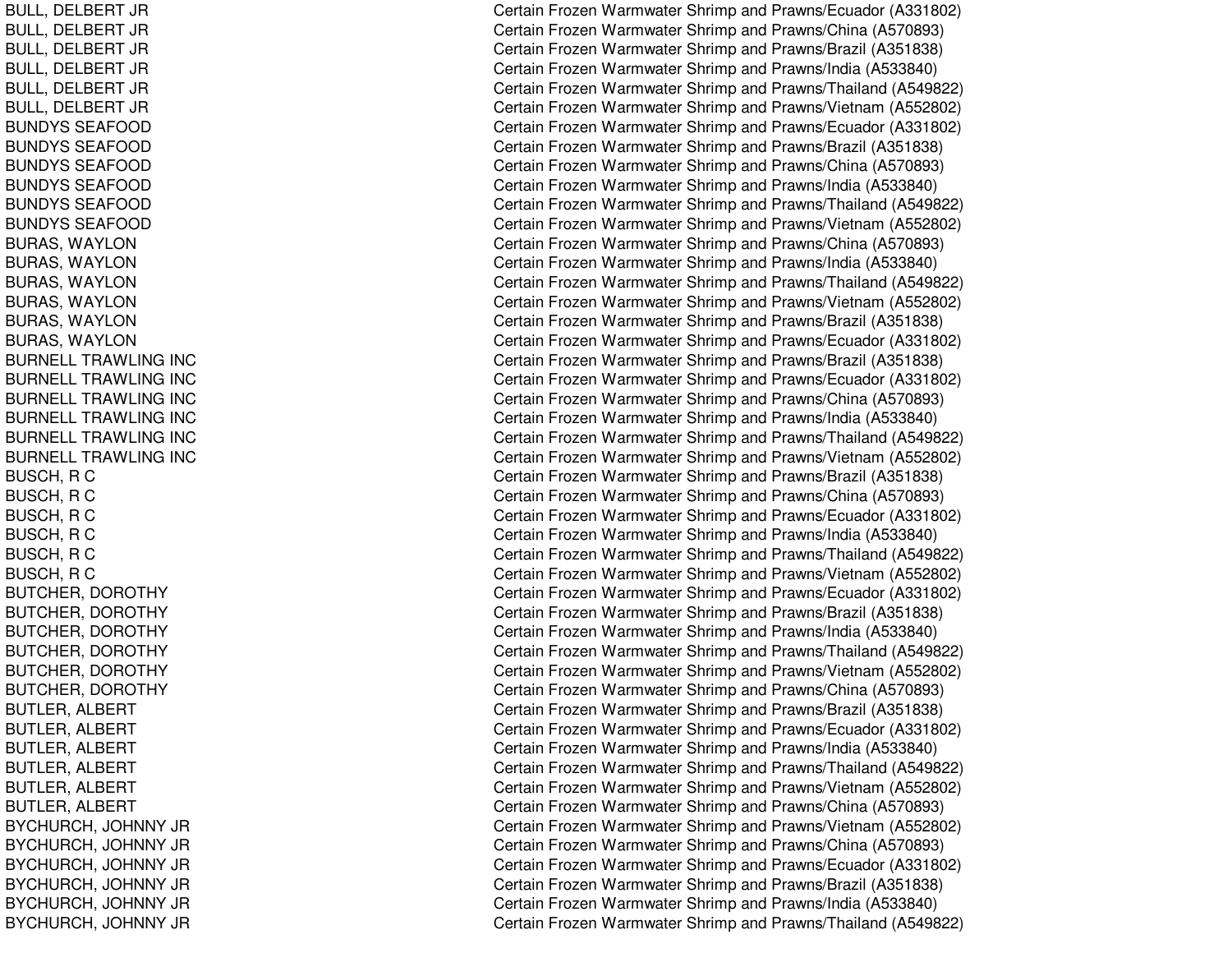**C E MINERALS** C T INC C T INC C T INC C T INC C T INC C T INC CA MAGWOODCA MAGWOODCA MAGWOODCA MAGWOODCA MAGWOODCA MAGWOODCA MAGWOODCA MAGWOODCA MAGWOODCA MAGWOODCA MAGWOODCA MAGWOOD**CAJUN SEAFOOD DISTRIBUTORS CALGON CARBON CORPORATION** CALIFORNIA STEEL INDUSTRIES INCCALIFORNIA STEEL INDUSTRIES INCCALIFORNIA STEEL INDUSTRIES INCCALIFORNIA STEEL INDUSTRIES INCCALIFORNIA STEEL INDUSTRIES INCCALIFORNIA STEEL INDUSTRIES INCCALIFORNIA STEEL INDUSTRIES INCCALIFORNIA STEEL INDUSTRIES INCCALIFORNIA STEEL INDUSTRIES INCCALIFORNIA STEEL INDUSTRIES INCCALIFORNIA STEEL INDUSTRIES INCCALIFORNIA STEEL INDUSTRIES INCCALIFORNIA STEEL INDUSTRIES INCCALIFORNIA STEEL INDUSTRIES INCCALIFORNIA STEEL INDUSTRIES INCCALIFORNIA STEEL INDUSTRIES INCCALIFORNIA STEEL INDUSTRIES INCCALIFORNIA STEEL INDUSTRIES INCCALIFORNIA STEEL INDUSTRIES INCCALIFORNIA STEEL INDUSTRIES INCCALIFORNIA STEEL INDUSTRIES INCCALIFORNIA STEEL INDUSTRIES INCCALIFORNIA STEEL INDUSTRIES INCCALIFORNIA STEEL INDUSTRIES INCCALIFORNIA STEEL INDUSTRIES INCCALIFORNIA STEEL INDUSTRIES INCCALIFORNIA STEEL INDUSTRIES INC

 E MINERALS Refined Brown Aluminum Oxide/China (A570882) Certain Frozen Warmwater Shrimp and Prawns/Brazil (A351838) Certain Frozen Warmwater Shrimp and Prawns/Ecuador (A331802) Certain Frozen Warmwater Shrimp and Prawns/India (A533840) Certain Frozen Warmwater Shrimp and Prawns/Thailand (A549822) Certain Frozen Warmwater Shrimp and Prawns/Vietnam (A552802) Certain Frozen Warmwater Shrimp and Prawns/China (A570893) Certain Frozen Warmwater Shrimp and Prawns/Ecuador (A331802) Certain Frozen Warmwater Shrimp and Prawns/Brazil (A351838) Certain Frozen Warmwater Shrimp and Prawns/India (A533840) Certain Frozen Warmwater Shrimp and Prawns/Thailand (A549822) Certain Frozen Warmwater Shrimp and Prawns/Vietnam (A552802) Certain Frozen Warmwater Shrimp and Prawns/China (A570893) Certain Frozen Warmwater Shrimp and Prawns/Brazil (A351838) Certain Frozen Warmwater Shrimp and Prawns/Ecuador (A331802) Certain Frozen Warmwater Shrimp and Prawns/China (A570893) Certain Frozen Warmwater Shrimp and Prawns/India (A533840) Certain Frozen Warmwater Shrimp and Prawns/Thailand (A549822) Certain Frozen Warmwater Shrimp and Prawns/Vietnam (A552802) Crawfish Tail Meat/China (A570848) Certain Activated Carbon/China (A570904) Hot-Rolled Carbon Steel Flat Products/Russia (A821809) Hot-Rolled Carbon Steel Flat Products/Brazil (A351828) Hot-Rolled Carbon Steel Flat Products/Japan (A588846) Hot-Rolled Carbon Steel Flat Products/Brazil (C351829) Cold-Rolled Carbon Steel Flat Products/Netherlands (A421804) Cold-Rolled Carbon Steel Flat Products/Korea (A580815) Carbon Steel Flat Products/Korea (C580818) Carbon Steel Flat Products/Germany (C428817) Cold-Rolled Carbon Steel Flat Products/Germany (A428814) Circular Welded Nonalloy Steel Pipe/Venezuela (A307805) Circular Welded Nonalloy Steel Pipe/Taiwan (A583814) Circular Welded Nonalloy Steel Pipe/Mexico (A201805) Circular Welded Nonalloy Steel Pipe/Korea (A580809) Circular Welded Non-Alloy Steel Pipe/Brazil (A351809) Corrosion-Resistant Carbon Steel Flat Products/Korea (A580816) Carbon Steel Flat Products/Korea (C580818) Corrosion-Resistant Carbon Steel Flat Products/Japan (A588826) Corrosion-Resistant Carbon Steel Flat Products/Germany (A428815) Carbon Steel Flat Products/Germany (C428817) Corrosion-Resistant Carbon Steel Flat Products/France (A427808) Corrosion-Resistant Carbon Steel Flat Products/France (C427810) Corrosion-Resistant Carbon Steel Flat Products/Canada (A122822) Corrosion-Resistant Carbon Steel Flat Products/Australia (A602803) Cut-to-Length Carbon Steel Plate/Spain (C469804) Cut-to-Length Carbon Steel Plate/Belgium (C423806) Cut-to-Length Carbon Steel Plate/United Kingdom (C412815) Cut-to-Length Carbon Steel Plate/Sweden (C401804)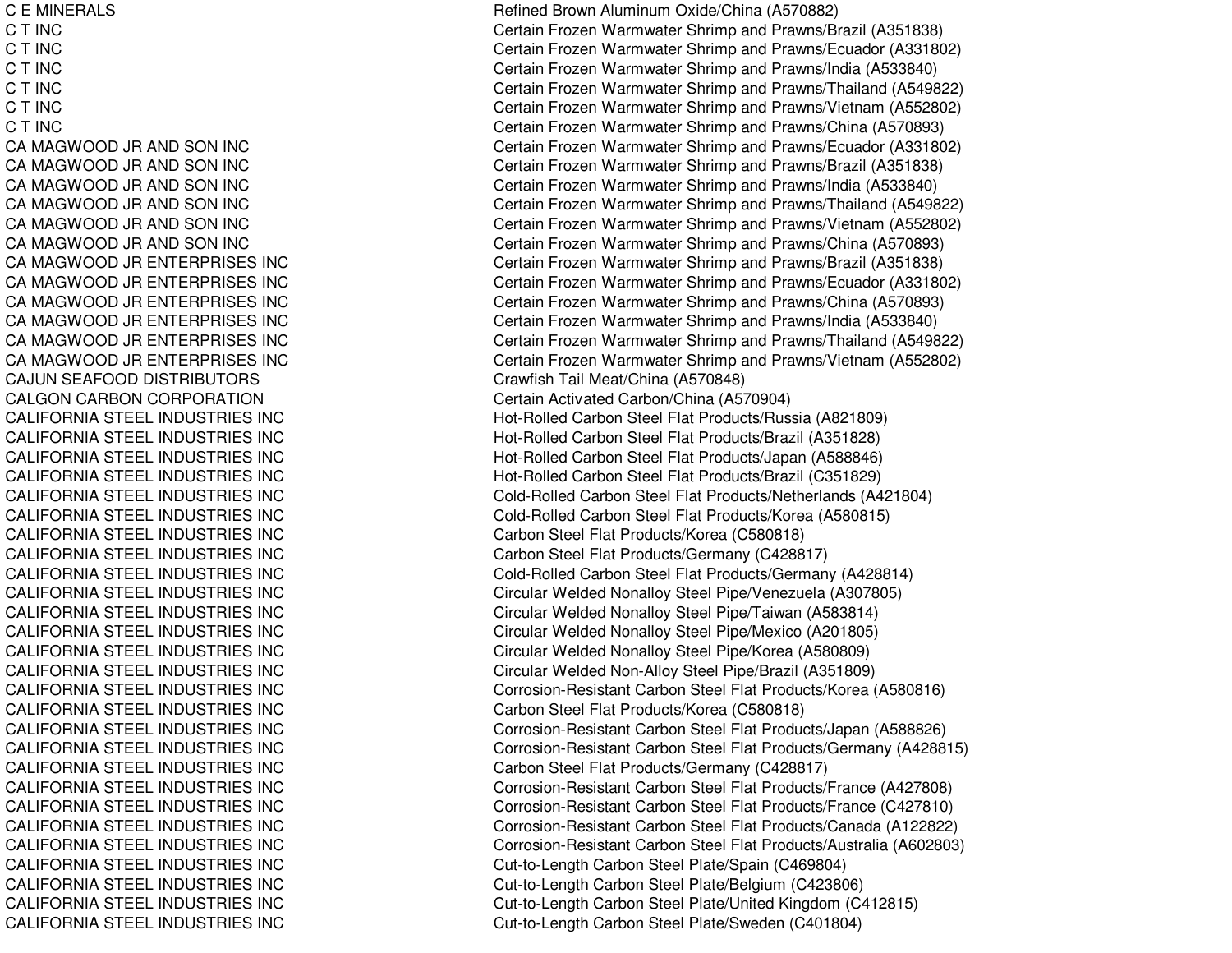CALIFORNIA STEEL INDUSTRIES INCCALIFORNIA STEEL INDUSTRIES INCCALIFORNIA STEEL INDUSTRIES INCCALIFORNIA STEEL INDUSTRIES INCCALIFORNIA STEEL INDUSTRIES INCCALIFORNIA STEEL INDUSTRIES INCCALIFORNIA STEEL INDUSTRIES INCCALIFORNIA STEEL INDUSTRIES INCCALIFORNIA STEEL INDUSTRIES INCCALIFORNIA STEEL INDUSTRIES INCCALIFORNIA STEEL INDUSTRIES INCCALIFORNIA STEEL INDUSTRIES INCCALIFORNIA STEEL INDUSTRIES INCCALIFORNIA STEEL INDUSTRIES INCCALPORTLANDCANDLE ARTISANS INCCANDLE CORPORATION OF AMERICA PERSON RETORDER PETROLEUM **CANDLE LITE** CANDY INCCANDY INCCANDY INCCANDY INCCANDY INCCANDY INCCAPE CANAVERAL SHRIMP COCAPE CANAVERAL SHRIMP COCAPE CANAVERAL SHRIMP COCAPE CANAVERAL SHRIMP COCAPE CANAVERAL SHRIMP COCAPE CANAVERAL SHRIMP COCAPN BOZOCAPN BOZOCAPN BOZOCAPN BOZOCAPN BOZO

 Cut-to-Length Carbon Steel Plate/Brazil (C351818) Cut-to-Length Carbon Steel Plate/Mexico (C201810) Cut-to-Length Carbon Steel Plate/Romania (A485803) Cut-to-Length Carbon Steel Plate/Spain (A469803) Cut-to-Length Carbon Steel Plate/Poland (A455802) Cut-to-Length Carbon Steel Plate/Belgium (A423805) Cut-to-Length Carbon Steel Plate/United Kingdom (A412814) Cut-to-Length Carbon Steel Plate/Finland (A405802) Cut-to-Length Carbon Steel Plate/Sweden (A401805) Cut-to-Length Carbon Steel Plate/Brazil (A351817) Cut-to-Length Carbon Steel Plate/Mexico (A201809) Cut-to-Length Carbon Steel Plate/Canada (A122823) Carbon Steel Flat Products/Germany (C428817) Cut-to-Length Carbon Steel Plate/Germany (A428816) Gray Portland Cement and Clinker/Mexico (A201802) Petroleum Wax Candles/China (A570504) Petroleum Wax Candles/China (A570504) LITE Petroleum Wax Candles/China (A570504) Certain Frozen Warmwater Shrimp and Prawns/Ecuador (A331802) Certain Frozen Warmwater Shrimp and Prawns/Brazil (A351838) Certain Frozen Warmwater Shrimp and Prawns/India (A533840) Certain Frozen Warmwater Shrimp and Prawns/Thailand (A549822) Certain Frozen Warmwater Shrimp and Prawns/Vietnam (A552802) Certain Frozen Warmwater Shrimp and Prawns/China (A570893) CANTRELLE, OTIS A SR Certain Frozen Warmwater Shrimp and Prawns/Ecuador (A331802) CANTRELLE, OTIS A SR Certain Frozen Warmwater Shrimp and Prawns/Brazil (A351838) CANTRELLE, OTIS A SR Certain Frozen Warmwater Shrimp and Prawns/India (A533840) CANTRELLE, OTIS A SR Certain Frozen Warmwater Shrimp and Prawns/Thailand (A549822) CANTRELLE, OTIS A SR Certain Frozen Warmwater Shrimp and Prawns/Vietnam (A552802) CANTRELLE, OTIS A SR Certain Frozen Warmwater Shrimp and Prawns/China (A570893) CAO, CHRISTOPHER **No Case Name or Number Provided (A000000)** CAO, GIO VAN Certain Frozen Warmwater Shrimp and Prawns/China (A570893) CAO, GIO VAN Certain Frozen Warmwater Shrimp and Prawns/India (A533840) CAO, GIO VAN Certain Frozen Warmwater Shrimp and Prawns/Thailand (A549822) CAO, GIO VAN Certain Frozen Warmwater Shrimp and Prawns/Brazil (A351838) CAO, GIO VAN Certain Frozen Warmwater Shrimp and Prawns/Ecuador (A331802) CAO, GIO VAN Certain Frozen Warmwater Shrimp and Prawns/Vietnam (A552802) Certain Frozen Warmwater Shrimp and Prawns/Thailand (A549822) Certain Frozen Warmwater Shrimp and Prawns/Vietnam (A552802) Certain Frozen Warmwater Shrimp and Prawns/Ecuador (A331802) Certain Frozen Warmwater Shrimp and Prawns/Brazil (A351838) Certain Frozen Warmwater Shrimp and Prawns/China (A570893) Certain Frozen Warmwater Shrimp and Prawns/India (A533840) Certain Frozen Warmwater Shrimp and Prawns/India (A533840) Certain Frozen Warmwater Shrimp and Prawns/Thailand (A549822) Certain Frozen Warmwater Shrimp and Prawns/Vietnam (A552802) Certain Frozen Warmwater Shrimp and Prawns/China (A570893) Certain Frozen Warmwater Shrimp and Prawns/Brazil (A351838)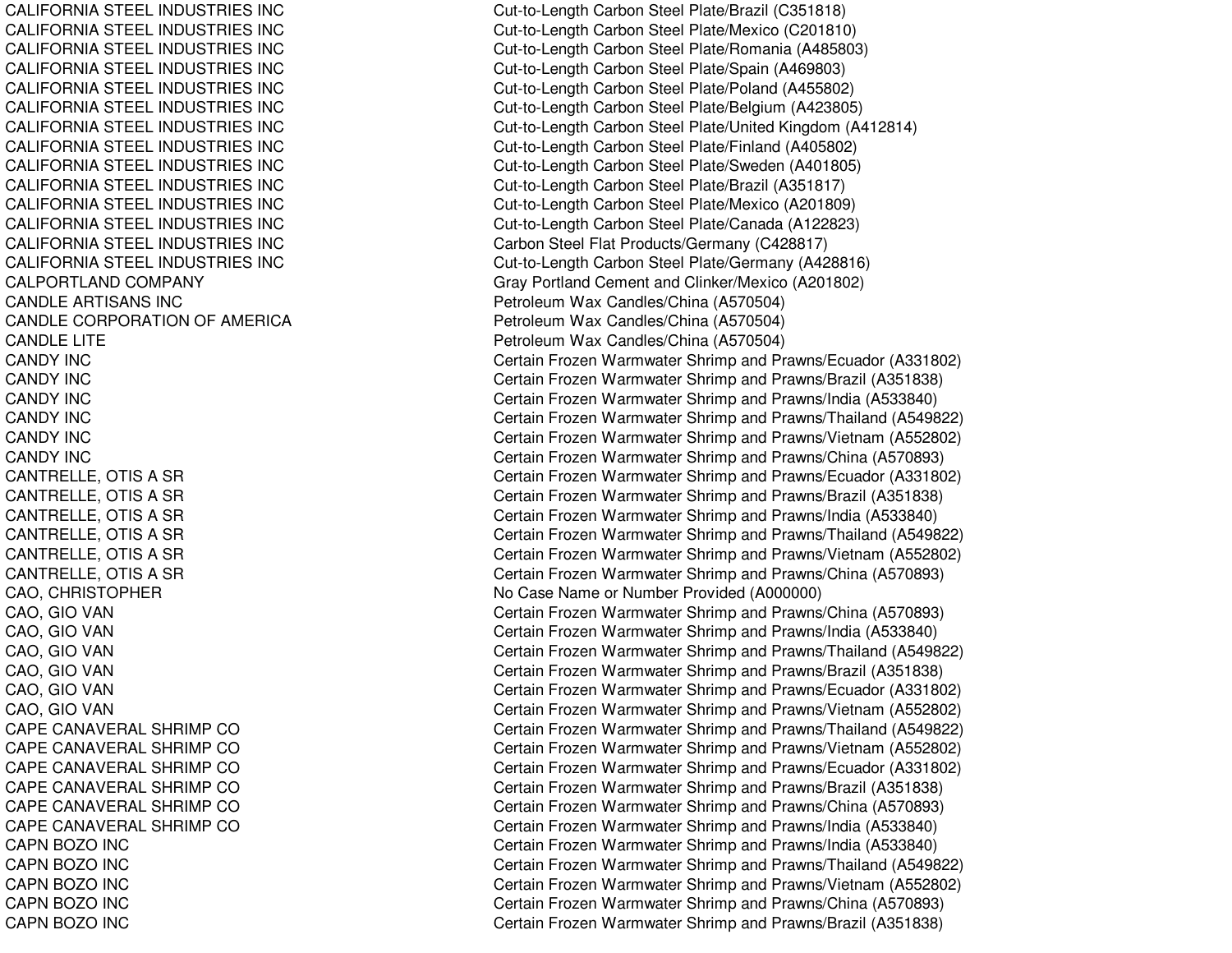CAPN BOZO INC CAPN JASPERS SEAFOOD INC CAPN JASPERS SEAFOOD INC CAPN JASPERS SEAFOOD INC CAPN JASPERS SEAFOOD INC CAPN JASPERS SEAFOOD INC CAPN JASPERS SEAFOOD INC CAPT BILL JR CAPT BILL JR CAPT BILL JR CAPT BILL JR CAPT BILL JR CAPT BILL JR CAPT BLAIR SEAFOOD CAPT BLAIR SEAFOOD CAPT BLAIR SEAFOOD CAPT BLAIR SEAFOOD CAPT BLAIR SEAFOOD CAPT BLAIR SEAFOOD CAPT BUBBA INC CAPT BUBBA INC CAPT BUBBA INC CAPT BUBBA INC CAPT BUBBA INC CAPT BUBBA INC CAPT CARLOS TRAWLERS INC CAPT CARLOS TRAWLERS INC CAPT CARLOS TRAWLERS INC CAPT CARLOS TRAWLERS INC CAPT CARLOS TRAWLERS INC CAPT CARLOS TRAWLERS INC CAPT CHRISTOPHER INC CAPT CHRISTOPHER INC CAPT CHRISTOPHER INC CAPT CHRISTOPHER INC CAPT CHRISTOPHER INC CAPT CHRISTOPHER INC CAPT DENNIS INC CAPT DENNIS INC CAPT DENNIS INC CAPT DENNIS INC CAPT DENNIS INCCAPT DENNIS INC CAPT DENNIS INC CAPT DENNIS INC CAPT DENNIS INC CAPT DENNIS INC CAPT DENNIS INC

Certain Frozen Warmwater Shrimp and Prawns/Ecuador (A331802) Certain Frozen Warmwater Shrimp and Prawns/Ecuador (A331802) Certain Frozen Warmwater Shrimp and Prawns/Vietnam (A552802) Certain Frozen Warmwater Shrimp and Prawns/Brazil (A351838) Certain Frozen Warmwater Shrimp and Prawns/Thailand (A549822) Certain Frozen Warmwater Shrimp and Prawns/China (A570893) Certain Frozen Warmwater Shrimp and Prawns/India (A533840) Certain Frozen Warmwater Shrimp and Prawns/Ecuador (A331802) Certain Frozen Warmwater Shrimp and Prawns/Brazil (A351838) Certain Frozen Warmwater Shrimp and Prawns/China (A570893) Certain Frozen Warmwater Shrimp and Prawns/India (A533840) Certain Frozen Warmwater Shrimp and Prawns/Thailand (A549822) Certain Frozen Warmwater Shrimp and Prawns/Vietnam (A552802) Certain Frozen Warmwater Shrimp and Prawns/Ecuador (A331802) Certain Frozen Warmwater Shrimp and Prawns/Vietnam (A552802) Certain Frozen Warmwater Shrimp and Prawns/China (A570893) Certain Frozen Warmwater Shrimp and Prawns/Brazil (A351838) Certain Frozen Warmwater Shrimp and Prawns/India (A533840) Certain Frozen Warmwater Shrimp and Prawns/Thailand (A549822) Certain Frozen Warmwater Shrimp and Pra wns/India (A 5 3 3 8 4 0) Certain Frozen Warmwater Shrimp and Prawns/Thailand (A549822) Certain Frozen Warmwater Shrimp and Prawns/Vietnam (A552802) Certain Frozen Warmwater Shrimp and Prawns/Ecuador (A331802) Certain Frozen Warmwater Shrimp and Prawns/Brazil (A351838) Certain Frozen Warmwater Shrimp and Prawns/China (A570893) Certain Frozen Warmwater Shrimp and Prawns/China (A570893) Certain Frozen Warmwater Shrimp and Prawns/Brazil (A351838) Certain Frozen Warmwater Shrimp and Prawns/India (A533840) Certain Frozen Warmwater Shrimp and Prawns/Vietnam (A552802) Certain Frozen Warmwater Shrimp and Prawns/Ecuador (A331802) Certain Frozen Warmwater Shrimp and Prawns/Thailand (A549822) Certain Frozen Warmwater Shrimp and Prawns/Ecuador (A331802) Certain Frozen Warmwater Shrimp and Prawns/Brazil (A351838) Certain Frozen Warmwater Shrimp and Prawns/China (A570893) Certain Frozen Warmwater Shrimp and Prawns/India (A533840) Certain Frozen Warmwater Shrimp and Prawns/Thailand (A549822) Certain Frozen Warmwater Shrimp and Prawns/Vietnam (A552802) Certain Frozen Warmwater Shrimp and Prawns/Ecuador (A331802) C ertain Frozen W arm w ater Shrim p and Pra wns/Brazil (A 3 518 3 8) Certain Frozen Warmwater Shrimp and Prawns/India (A533840) Certain Frozen Warmwater Shrimp and Prawns/Thailand (A549822) Certain Frozen Warmwater Shrimp and Prawns/Vietnam (A552802) Certain Frozen Warmwater Shrimp and Prawns/China (A570893) Certain Frozen Warmwater Shrimp and Prawns/China (A570893) Certain Frozen Warmwater Shrimp and Pra wns/India (A 5 3 3 8 4 0) Certain Frozen Warmwater Shrimp and Prawns/Thailand (A549822) Certain Frozen Warmwater Shrimp and Prawns/Vietnam (A552802) Certain Frozen Warmwater Shrimp and Prawns/Brazil (A351838)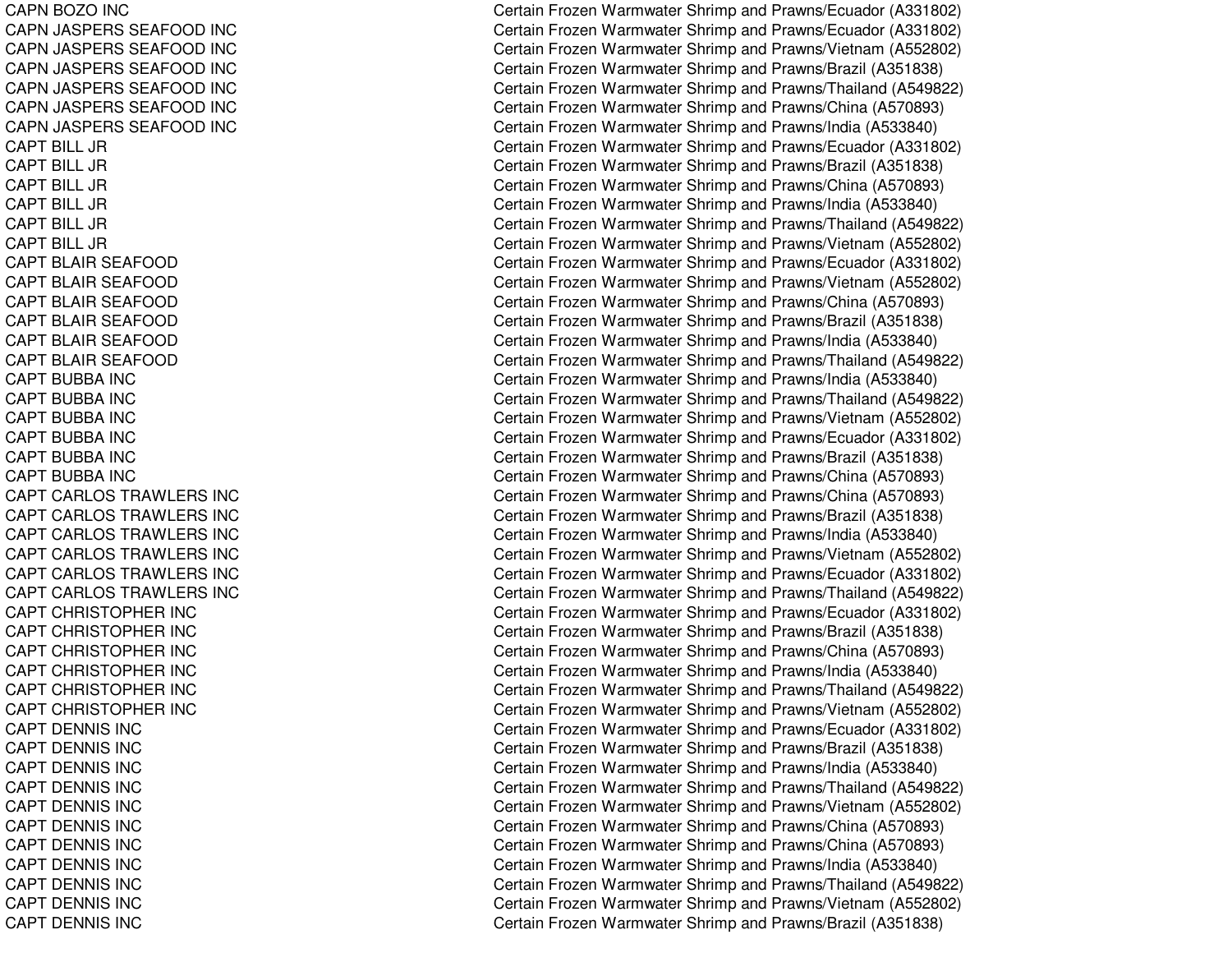CAPT DENNIS INC CAPT EDDIE INC CAPT EDDIE INC CAPT EDDIE INC CAPT EDDIE INC CAPT EDDIE INC CAPT EDDIE INC CAPT EDDIE INC CAPT EDDIE INC CAPT EDDIE INC CAPT EDDIE INC CAPT EDDIE INC CAPT EDDIE INC CAPTGDA INCCAPT GDA INC CAPTGDA INCCAPTGDA INCCAPT GDA INC CAPTGDA INCCA P T JDL INCCAPT JDL INC CAPT JDL INCCAPT JDL INCCAPT JDL INCCAPT JDL INCCAPT KEN INC CAPT KEN INC CAPT KEN INC CAPT KEN INC CAPT KEN INC CAPT KEN INC CAPT KEVIN INC CAPT KEVIN INC CAPT KEVIN INC CAPT KEVIN INC CAPT KEVIN INC CAPT KEVIN INC CAPT LUCAS INC CAPT LUCAS INC CAPT LUCAS INC CAPT LUCAS INC CAPT L UCAS INCCAPT LUCAS INC CAPT MARCUS INC CAPT MARCUS INC CAPT MARCUS INC CAPT MARCUS INC CAPT MARCUS INC

Certain Frozen Warmwater Shrimp and Prawns/Ecuador (A331802) Certain Frozen Warmwater Shrimp and Prawns/Brazil (A351838) Certain Frozen Warmwater Shrimp and Prawns/China (A570893) Certain Frozen Warmwater Shrimp and Prawns/Ecuador (A331802) Certain Frozen Warmwater Shrimp and Prawns/India (A533840) Certain Frozen Warmwater Shrimp and Prawns/Thailand (A549822) Certain Frozen Warmwater Shrimp and Prawns/Vietnam (A552802) Certain Frozen Warmwater Shrimp and Prawns/Ecuador (A331802) Certain Frozen Warmwater Shrimp and Prawns/Brazil (A351838) Certain Frozen Warmwater Shrimp and Prawns/China (A570893) Certain Frozen Warmwater Shrimp and Prawns/India (A533840) Certain Frozen Warmwater Shrimp and Prawns/Thailand (A549822) Certain Frozen Warmwater Shrimp and Prawns/Vietnam (A552802) Certain Frozen Warmwater Shrimp and Prawns/Brazil (A351838) Certain Frozen Warmwater Shrimp and Prawns/India (A533840) Certain Frozen Warmwater Shrimp and Prawns/Thailand (A549822) Certain Frozen Warmwater Shrimp and Prawns/Vietnam (A552802) Certain Frozen Warmwater Shrimp and Prawns/China (A570893) Certain Frozen Warmwater Shrimp and Prawns/Ecuador (A331802) Certain Frozen Warmwater Shrimp and Prawns/Ecuador (A331802) C ertain Frozen W arm w ater Shrim p and Pra wns/Brazil (A 3 518 3 8) Certain Frozen Warmwater Shrimp and Prawns/India (A533840) Certain Frozen Warmwater Shrimp and Prawns/Thailand (A549822) Certain Frozen Warmwater Shrimp and Prawns/Vietnam (A552802) Certain Frozen Warmwater Shrimp and Prawns/China (A570893) Certain Frozen Warmwater Shrimp and Prawns/Brazil (A351838) Certain Frozen Warmwater Shrimp and Prawns/China (A570893) Certain Frozen Warmwater Shrimp and Prawns/India (A533840) Certain Frozen Warmwater Shrimp and Prawns/Thailand (A549822) Certain Frozen Warmwater Shrimp and Prawns/Vietnam (A552802) Certain Frozen Warmwater Shrimp and Prawns/Ecuador (A331802) Certain Frozen Warmwater Shrimp and Prawns/China (A570893) Certain Frozen Warmwater Shrimp and Prawns/Brazil (A351838) Certain Frozen Warmwater Shrimp and Prawns/Ecuador (A331802) Certain Frozen Warmwater Shrimp and Prawns/India (A533840) Certain Frozen Warmwater Shrimp and Prawns/Vietnam (A552802) Certain Frozen Warmwater Shrimp and Prawns/Thailand (A549822) Certain Frozen Warmwater Shrimp and Prawns/Ecuador (A331802) Certain Frozen Warmwater Shrimp and Prawns/Brazil (A351838) Certain Frozen Warmwater Shrimp and Prawns/China (A570893) Certain Frozen Warmwater Shrimp and Prawns/India (A533840) Certain Frozen Warmwater Shrimp and Prawns/Thailand (A549822) Certain Frozen Warmwater Shrimp and Prawns/Vietnam (A552802) Certain Frozen Warmwater Shrimp and Prawns/Ecuador (A331802) Certain Frozen Warmwater Shrimp and Prawns/Brazil (A351838) Certain Frozen Warmwater Shrimp and Prawns/China (A570893) Certain Frozen Warmwater Shrimp and Prawns/India (A533840) Certain Frozen Warmwater Shrimp and Prawns/Thailand (A549822)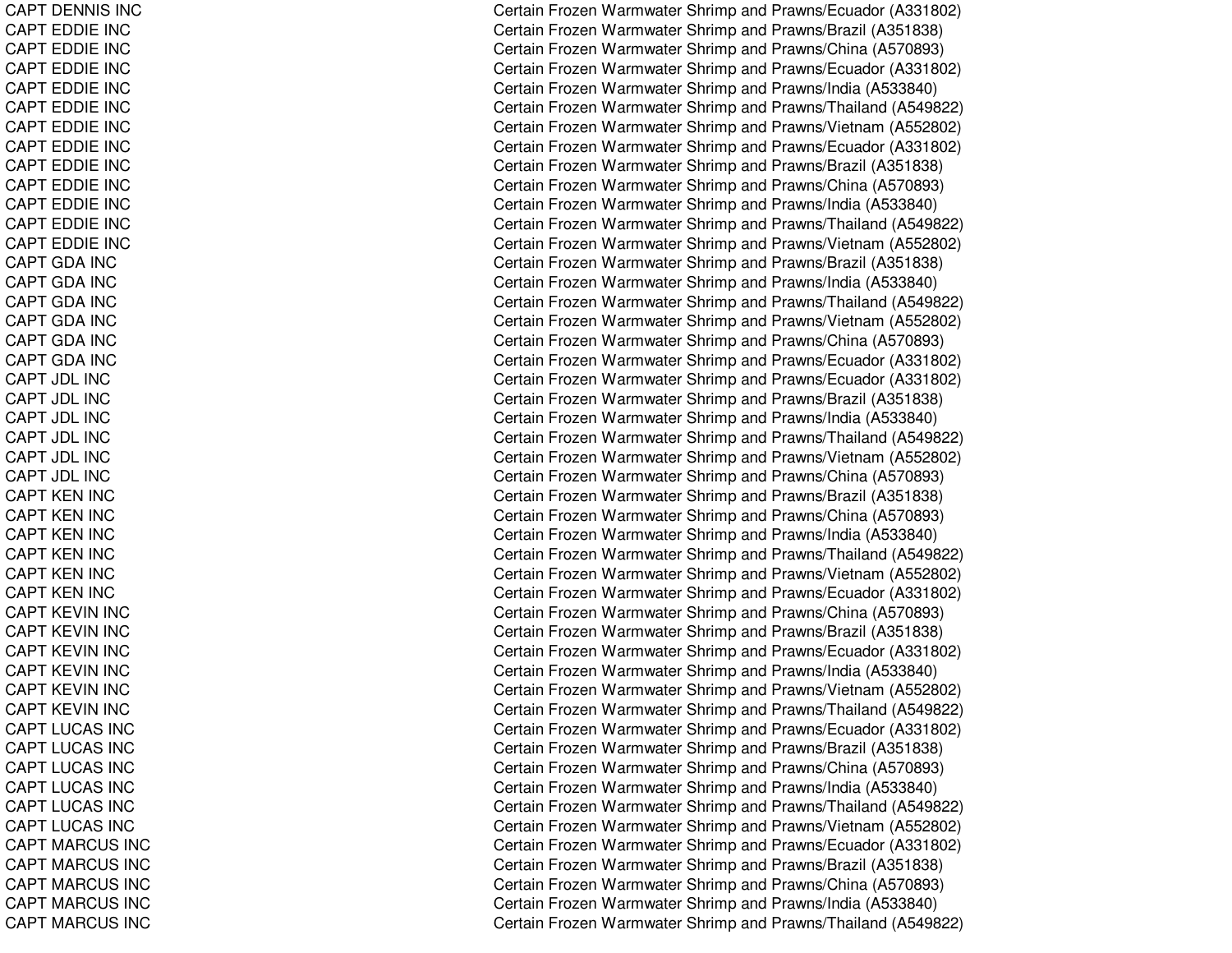CAPT MARCUS INC CAPT NICHOLAS INC CAPT NICHOL AS INCCAPT NICHOLAS INC CAPT NICHOLAS INC CAPT NICHOLAS INC CAPT NICHOLAS INC CAPT PAPPIE INC CAPT PAPPIE INC CAPT PAPPIE INC CAPT PAPPIE INC CAPT PAPPIE INC CAPT PAPPIE INC CAPT PEPES CORP CAPT PEPES CORP CAPT PEPES CORP CAPT PEPES CORP CAPT PEPES CORP CAPT PEPES CORP CA P T QUINA INCCAPT QUINA INC CAPT QUINA INC CAPT QUINA INC CAPT QUINA INC CAPT QUINA INC CAPT ROSS INC CAPT ROSS INC CAPT ROSS INC CAPT ROSS INC CAPT ROSS INC CAPT ROSS INC CAPT RYAN INC CAPT RYAN INC CAPT RYAN INC CAPT RYAN INC CAPT RYAN INC CAPT RYAN INC CAPT THANH I INC CAPT THANH I INC CAPT THANH I INC CAPT THANH I INC CAPT T HANH I IN CCAPT THANH I INC CAPT THANH II INC CAPT THANH II INC CAPT THANH II INC CAPT THANH II INC CAPT THANH II INC

Certain Frozen Warmwater Shrimp and Prawns/Vietnam (A552802) Certain Frozen Warmwater Shrimp and Prawns/Ecuador (A331802) Certain Frozen Warmwater Shrimp and Prawns/Brazil (A351838) Certain Frozen Warmwater Shrimp and Prawns/China (A570893) Certain Frozen Warmwater Shrimp and Prawns/India (A533840) Certain Frozen Warmwater Shrimp and Prawns/Thailand (A549822) Certain Frozen Warmwater Shrimp and Prawns/Vietnam (A552802) Certain Frozen Warmwater Shrimp and Prawns/Ecuador (A331802) Certain Frozen Warmwater Shrimp and Prawns/Brazil (A351838) Certain Frozen Warmwater Shrimp and Prawns/India (A533840) Certain Frozen Warmwater Shrimp and Prawns/Thailand (A549822) Certain Frozen Warmwater Shrimp and Prawns/Vietnam (A552802) Certain Frozen Warmwater Shrimp and Prawns/China (A570893) Certain Frozen Warmwater Shrimp and Prawns/Vietnam (A552802) Certain Frozen Warmwater Shrimp and Prawns/India (A533840) Certain Frozen Warmwater Shrimp and Prawns/Thailand (A549822) Certain Frozen Warmwater Shrimp and Prawns/Ecuador (A331802) Certain Frozen Warmwater Shrimp and Prawns/Brazil (A351838) Certain Frozen Warmwater Shrimp and Prawns/China (A570893) Certain Frozen Warmwater Shrimp and Prawns/Ecuador (A331802) C ertain Frozen W arm w ater Shrim p and Pra wns/Brazil (A 3 518 3 8) Certain Frozen Warmwater Shrimp and Prawns/China (A570893) Certain Frozen Warmwater Shrimp and Prawns/India (A533840) Certain Frozen Warmwater Shrimp and Prawns/Thailand (A549822) Certain Frozen Warmwater Shrimp and Prawns/Vietnam (A552802) Certain Frozen Warmwater Shrimp and Prawns/Ecuador (A331802) Certain Frozen Warmwater Shrimp and Prawns/Brazil (A351838) Certain Frozen Warmwater Shrimp and Prawns/India (A533840) Certain Frozen Warmwater Shrimp and Prawns/Thailand (A549822) Certain Frozen Warmwater Shrimp and Prawns/Vietnam (A552802) Certain Frozen Warmwater Shrimp and Prawns/China (A570893) Certain Frozen Warmwater Shrimp and Prawns/Ecuador (A331802) Certain Frozen Warmwater Shrimp and Prawns/Brazil (A351838) Certain Frozen Warmwater Shrimp and Prawns/India (A533840) Certain Frozen Warmwater Shrimp and Prawns/Thailand (A549822) Certain Frozen Warmwater Shrimp and Prawns/Vietnam (A552802) Certain Frozen Warmwater Shrimp and Prawns/China (A570893) Certain Frozen Warmwater Shrimp and Prawns/Ecuador (A331802) C ertain Frozen W arm w ater Shrim p and Pra wns/Brazil (A 3 518 3 8) Certain Frozen Warmwater Shrimp and Prawns/China (A570893) Certain Frozen Warmwater Shrimp and Prawns/India (A533840) Certain Frozen Warmwater Shrimp and Prawns/Thailand (A549822) Certain Frozen Warmwater Shrimp and Prawns/Vietnam (A552802) Certain Frozen Warmwater Shrimp and Prawns/Ecuador (A331802) Certain Frozen Warmwater Shrimp and Pra wns/India (A 5 3 3 8 4 0) Certain Frozen Warmwater Shrimp and Prawns/China (A570893) Certain Frozen Warmwater Shrimp and Prawns/Thailand (A549822) Certain Frozen Warmwater Shrimp and Prawns/Vietnam (A552802)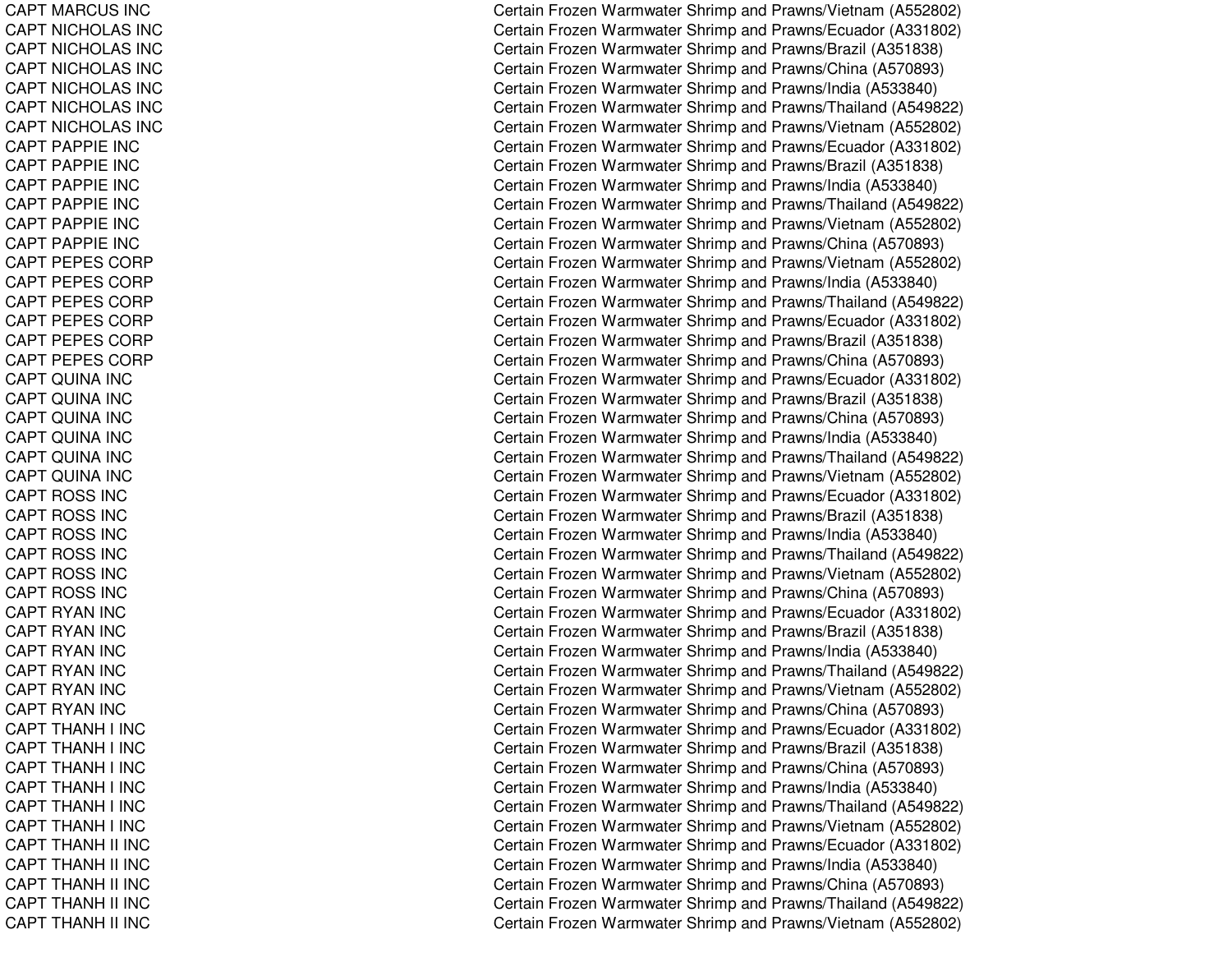CAPT THANH II INC CAPT THANH III INC CAPT THANH III INC CAPT THANH III INC CAPT THANH III INC CAPT THANH III INC CAPT THANH III INC CAPT THANH V INC CAPT THANH V INC CAPT THANH V INC CAPT THANH V INC CAPT THANH V INC CAPT THANH V INC CAPT WALLEY INC CAPT WALLEY INC CAPT WALLEY INC CAPT WALLEY INC CAPT WALLEY INC CAPT WALLEY INC CAPTAIN ARNULFO INC CAPTAIN ARNULFO INC CAPTAIN ARNULFO INC CAPTAIN ARNULFO INC CAPTAIN ARNULFO INC CAPTAIN ARNULFO INC CAPTAIN CRAIG INC CAPTAIN CRAIG INC CAPTAIN CRAIG INC CAPTAIN CRAIG INC CAPTAIN CRAIG INC CAPTAIN CRAIG INC CAPTAIN DARREN HILL INC CAPTAIN DARREN HILL INC CAPTAIN DARREN HILL INC CAPTAIN DARREN HILL INC CAPTAIN DARREN HILL INC CAPTAIN DARREN HILL INC CAPTAIN HOMER INC CAPTAIN HOMER INC CAPTAIN HOMER INC CAPTAIN HOMER INC CAPTAIN HOMER INC CAPTAIN HOMER INC CAPTAIN STERN INC CAPTAIN STERN INC CAPTAIN STERN INC CAPTAIN STERN INC CAPTAIN STERN INC

Certain Frozen Warmwater Shrimp and Prawns/Brazil (A351838) Certain Frozen Warmwater Shrimp and Prawns/Thailand (A549822) Certain Frozen Warmwater Shrimp and Prawns/Vietnam (A552802) Certain Frozen Warmwater Shrimp and Prawns/Ecuador (A331802) Certain Frozen Warmwater Shrimp and Prawns/Brazil (A351838) Certain Frozen Warmwater Shrimp and Prawns/China (A570893) Certain Frozen Warmwater Shrimp and Prawns/India (A533840) Certain Frozen Warmwater Shrimp and Prawns/India (A533840) Certain Frozen Warmwater Shrimp and Prawns/Thailand (A549822) Certain Frozen Warmwater Shrimp and Prawns/Vietnam (A552802) Certain Frozen Warmwater Shrimp and Prawns/Brazil (A351838) Certain Frozen Warmwater Shrimp and Prawns/Ecuador (A331802) Certain Frozen Warmwater Shrimp and Prawns/China (A570893) Certain Frozen Warmwater Shrimp and Prawns/Brazil (A351838) Certain Frozen Warmwater Shrimp and Prawns/India (A533840) Certain Frozen Warmwater Shrimp and Prawns/Thailand (A549822) Certain Frozen Warmwater Shrimp and Prawns/Vietnam (A552802) Certain Frozen Warmwater Shrimp and Prawns/China (A570893) Certain Frozen Warmwater Shrimp and Prawns/Ecuador (A331802) Certain Frozen Warmwater Shrimp and Prawns/Ecuador (A331802) C ertain Frozen W arm w ater Shrim p and Pra wns/Brazil (A 3 518 3 8) Certain Frozen Warmwater Shrimp and Prawns/China (A570893) Certain Frozen Warmwater Shrimp and Prawns/India (A533840) Certain Frozen Warmwater Shrimp and Prawns/Thailand (A549822) Certain Frozen Warmwater Shrimp and Prawns/Vietnam (A552802) Certain Frozen Warmwater Shrimp and Prawns/Vietnam (A552802) Certain Frozen Warmwater Shrimp and Prawns/India (A533840) Certain Frozen Warmwater Shrimp and Prawns/Thailand (A549822) Certain Frozen Warmwater Shrimp and Prawns/Brazil (A351838) Certain Frozen Warmwater Shrimp and Prawns/Ecuador (A331802) Certain Frozen Warmwater Shrimp and Prawns/China (A570893) Certain Frozen Warmwater Shrimp and Prawns/China (A570893) Certain Frozen Warmwater Shrimp and Prawns/India (A533840) Certain Frozen Warmwater Shrimp and Prawns/Thailand (A549822) Certain Frozen Warmwater Shrimp and Prawns/Vietnam (A552802) Certain Frozen Warmwater Shrimp and Prawns/Brazil (A351838) Certain Frozen Warmwater Shrimp and Prawns/Ecuador (A331802) Certain Frozen Warmwater Shrimp and Prawns/Vietnam (A552802) Certain Frozen Warmwater Shrimp and Prawns/Ecuador (A331802) Certain Frozen Warmwater Shrimp and Prawns/Brazil (A351838) Certain Frozen Warmwater Shrimp and Prawns/China (A570893) Certain Frozen Warmwater Shrimp and Prawns/India (A533840) Certain Frozen Warmwater Shrimp and Prawns/Thailand (A549822) Certain Frozen Warmwater Shrimp and Prawns/Ecuador (A331802) Certain Frozen Warmwater Shrimp and Prawns/Brazil (A351838) Certain Frozen Warmwater Shrimp and Prawns/China (A570893) Certain Frozen Warmwater Shrimp and Prawns/India (A533840) Certain Frozen Warmwater Shrimp and Prawns/Thailand (A549822)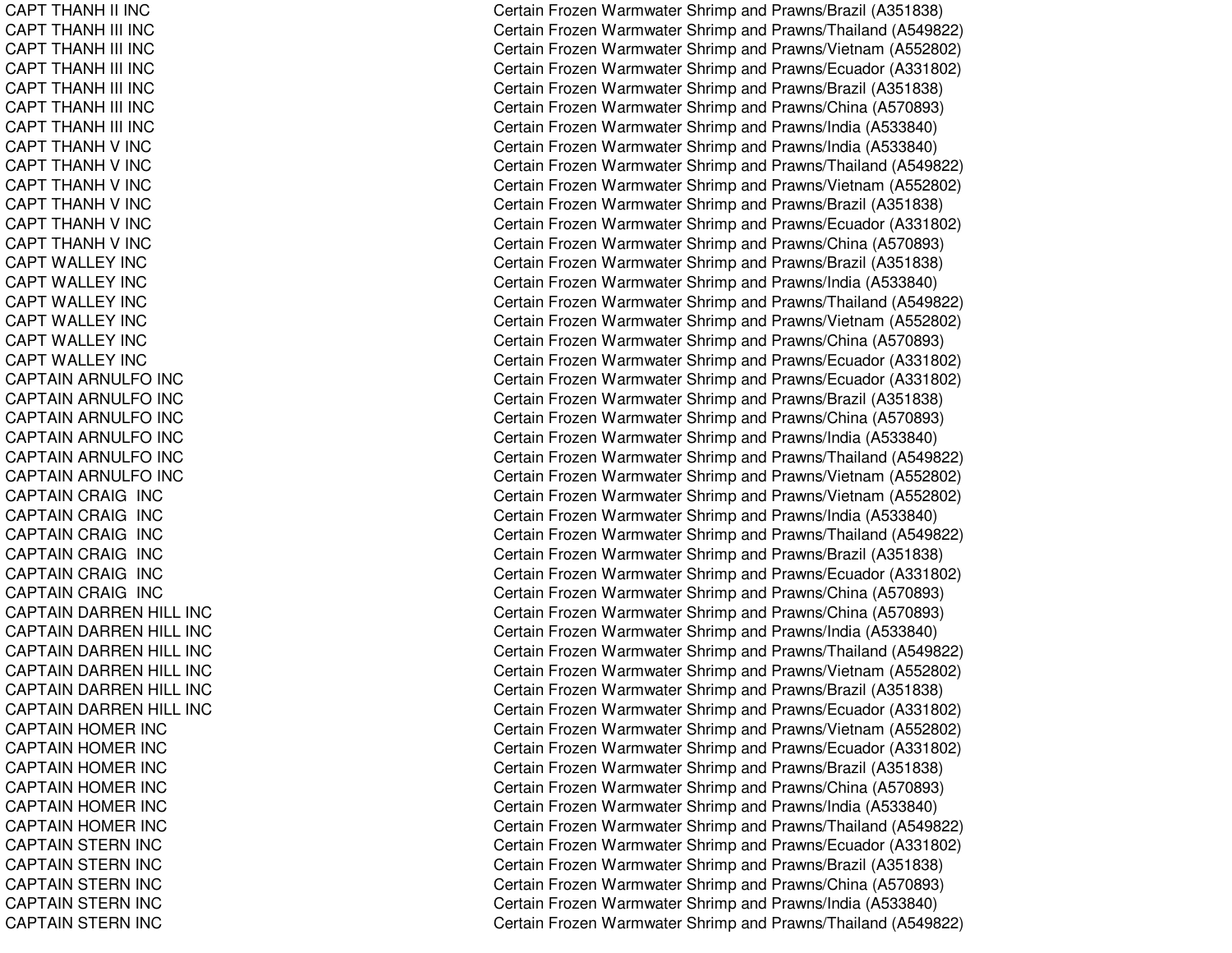**CAPTAIN STERN INC CAPTAIN THOMAS TRAWLERS INC CAPTAIN THOMAS TRAWLERS INC CAPTAIN THOMAS TRAWLERS INC CAPTAIN THOMAS TRAWLERS INC** CAPTAIN THOMAS TRAWLERS INC CAPTAIN THOMAS TRAWLERS INC CARLS SEAFOODCAROLINA CLASSICS CATFISHCAROLINA FURNITURE WORKS INCCAROLINA SEAFOODS INCCAROLINA SEAFOODS INCCAROLINA SEAFOODS INCCAROLINA SEAFOODS INCCAROLINA SEAFOODS INCCAROLINA SEAFOODS INC**CARPENTER TECHNOLOGY CORPORATION** CARPENTER TECHNOLOGY CORPORATION CARPENTER TECHNOLOGY CORPORATION **CARPENTER TECHNOLOGY CORPORATION** CARPENTER TECHNOLOGY CORPORATION CARPENTER TECHNOLOGY CORPORATION CARPENTER TECHNOLOGY CORPORATION CARPENTER TECHNOLOGY CORPORATION

Certain Frozen Warmwater Shrimp and Prawns/Vietnam (A552802) Certain Frozen Warmwater Shrimp and Prawns/India (A533840) Certain Frozen Warmwater Shrimp and Prawns/Thailand (A549822) Certain Frozen Warmwater Shrimp and Prawns/Vietnam (A552802) Certain Frozen Warmwater Shrimp and Prawns/Ecuador (A331802) Certain Frozen Warmwater Shrimp and Prawns/Brazil (A351838) Certain Frozen Warmwater Shrimp and Prawns/China (A570893) CARLOS, IRVIN Certain Frozen Warmwater Shrimp and Prawns/Brazil (A351838) CARLOS, IRVIN Certain Frozen Warmwater Shrimp and Prawns/India (A533840) CARLOS, IRVIN Certain Frozen Warmwater Shrimp and Prawns/Thailand (A549822) CARLOS, IRVIN Certain Frozen Warmwater Shrimp and Prawns/Vietnam (A552802) CARLOS, IRVIN Certain Frozen Warmwater Shrimp and Prawns/China (A570893) CARLOS, IRVIN Certain Frozen Warmwater Shrimp and Prawns/Ecuador (A331802) Crawfish Tail Meat/China (A570848) CARMADELLE, DAVID J Certain Frozen Warmwater Shrimp and Prawns/Ecuador (A331802) CARMADELLE, DAVID J Certain Frozen Warmwater Shrimp and Prawns/Brazil (A351838) CARMADELLE, DAVID J Certain Frozen Warmwater Shrimp and Prawns/China (A570893) CARMADELLE, DAVID J Certain Frozen Warmwater Shrimp and Prawns/India (A533840) CARMADELLE, DAVID J Certain Frozen Warmwater Shrimp and Prawns/Thailand (A549822) CARMADELLE, DAVID J Certain Frozen Warmwater Shrimp and Prawns/Vietnam (A552802) CARMADELLE, LARRY G Certain Frozen Warmwater Shrimp and Prawns/Ecuador (A331802) CARMADELLE, LARRY G CAR CHARGE CHARGE CERTAIN Frozen Warmwater Shrimp and Prawns/Brazil (A351838) CARMADELLE, LARRY G Certain Frozen Warmwater Shrimp and Prawns/China (A570893) CARMADELLE, LARRY G Certain Frozen Warmwater Shrimp and Prawns/India (A533840) CARMADELLE, LARRY G Certain Frozen Warmwater Shrimp and Prawns/Thailand (A549822) CARMADELLE, LARRY G Certain Frozen Warmwater Shrimp and Prawns/Vietnam (A552802) CARMADELLE, RUDY J Certain Frozen Warmwater Shrimp and Prawns/Ecuador (A331802) CARMADELLE, RUDY J Certain Frozen Warmwater Shrimp and Prawns/Brazil (A351838) CARMADELLE, RUDY J Certain Frozen Warmwater Shrimp and Prawns/China (A570893) CARMADELLE, RUDY J Certain Frozen Warmwater Shrimp and Prawns/India (A533840) CARMADELLE, RUDY J Certain Frozen Warmwater Shrimp and Prawns/Thailand (A549822) CARMADELLE, RUDY J Certain Frozen Warmwater Shrimp and Prawns/Vietnam (A552802) INC Certain Frozen Fish Fillets/Vietnam (A552801) Wooden Bedroom Furniture/China (A570890) Certain Frozen Warmwater Shrimp and Prawns/India (A533840) Certain Frozen Warmwater Shrimp and Prawns/Thailand (A549822) Certain Frozen Warmwater Shrimp and Prawns/Ecuador (A331802) Certain Frozen Warmwater Shrimp and Prawns/Brazil (A351838) Certain Frozen Warmwater Shrimp and Prawns/Vietnam (A552802) Certain Frozen Warmwater Shrimp and Prawns/China (A570893) Stainless Steel Wire Rod/Italy (C475821) Stainless Steel Wire Rod/Italy (A475820) Stainless Steel Wire Rod/Taiwan (A583828) Stainless Steel Wire Rod/Sweden (A401806) Stainless Steel Wire Rod/Korea (A580829) Stainless Steel Wire Rod/Spain (A469807) Stainless Steel Wire Rod/Japan (A588843) Stainless Steel Wire Rod/India (A533808)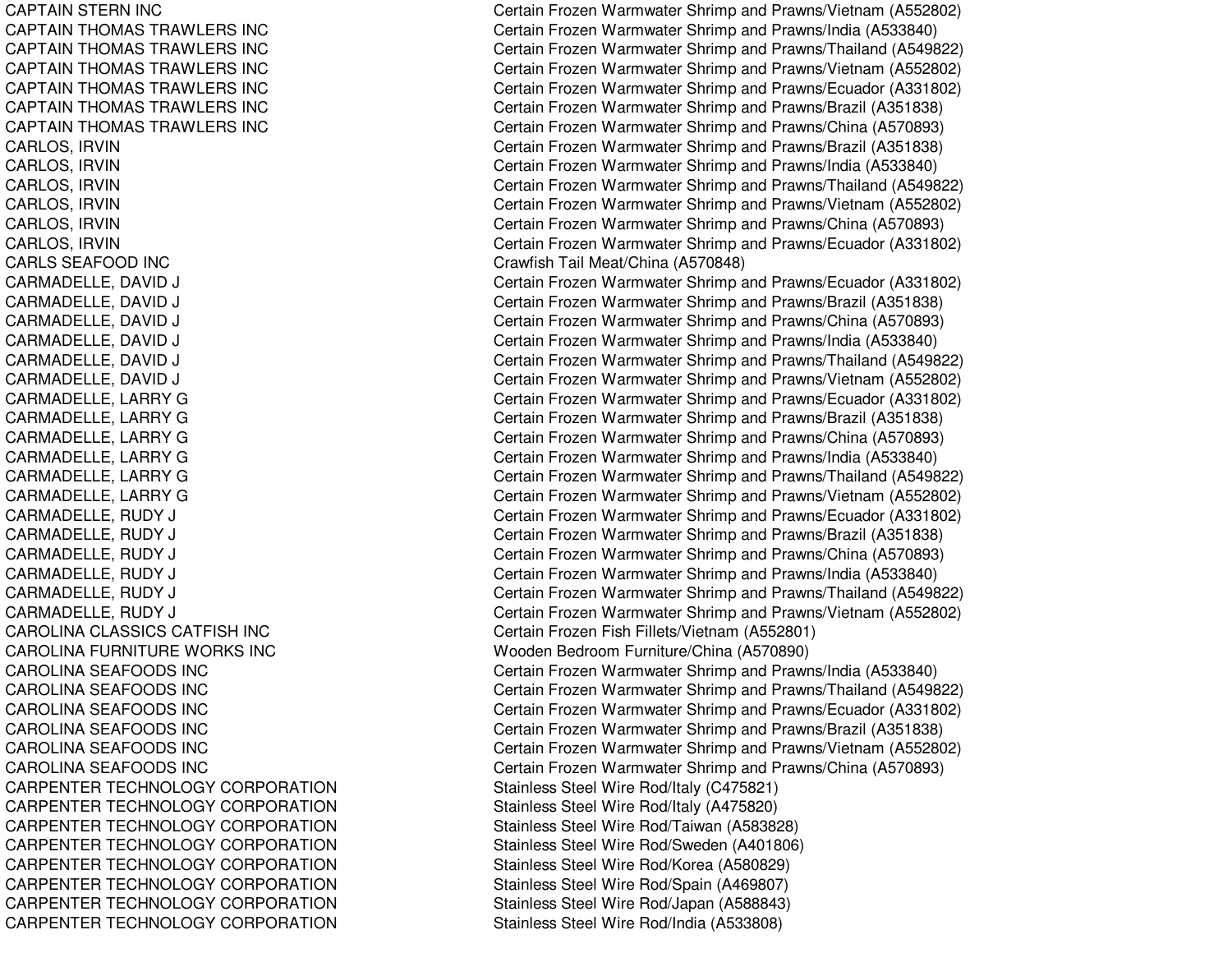CARPENTER TECHNOLOGY CORPORATION **CARPENTER TECHNOLOGY CORPORATION** CARPENTER TECHNOLOGY CORPORATION CARPENTER TECHNOLOGY CORPORATION CARPENTER TECHNOLOGY CORPORATION CARPENTER TECHNOLOGY CORPORATION CARPENTER TECHNOLOGY CORPORATION CARPENTER TECHNOLOGY CORPORATION CARPENTER TECHNOLOGY CORPORATION CARPENTER TECHNOLOGY CORPORATION CARPENTER TECHNOLOGY CORPORATION CARPENTER TECHNOLOGY CORPORATION **CARPENTER TECHNOLOGY CORPORATION** CARPENTER TECHNOLOGY CORPORATION CARPENTER TECHNOLOGY CORPORATION **CARPENTER TECHNOLOGY CORPORATION** CARPENTER TECHNOLOGY CORPORATION **CARPENTER TECHNOLOGY CORPORATION CARPENTER TECHNOLOGY CORPORATION** CARPENTER TECHNOLOGY CORPORATION Stainless Steel Bar/Italy (C475830) **CARPENTER TECHNOLOGY CORPORATION CARPENTER TECHNOLOGY CORPORATION CARPENTER TECHNOLOGY CORPORATION** CARSON AND COCARSON AND COCARSON AND COCARSON AND COCARSON AND COCARSON AND COCARUS CHEMICAL COCASTELLANOS CORPORATIONCASTELLANOS CORPORATIONCASTELLANOS CORPORATIONCASTELLANOS CORPORATIONCASTELLANOS CORPORATIONCASTELLANOS CORPORATIONCATAHOULA CRAWFISH**CATFISH FARMERS OF AMERICA CATFISH WHOLESALE INC** CATHEDRAL CANDLE

Stainless Steel Wire Rod/France (A427811) Stainless Steel Wire Rod/Brazil (A351819) Stainless Steel Bar/Japan (A588833) Stainless Steel Bar/Korea (A580847) Stainless Steel Sheet and Strip/Korea (C580835) Stainless Steel Sheet and Strip/France (A427814) Stainless Steel Sheet and Strip/France (C427815) Stainless Steel Sheet and Strip/Italy (C475825) Stainless Steel Sheet and Strip/Germany (A428825) Stainless Steel Sheet and Strip/Italy (A475824) Stainless Steel Bar/France (A427820) Stainless Steel Bar/United Kingdom (A412822) Stainless Steel Bar/Brazil (A351825) Stainless Steel Sheet and Strip/Mexico (A201822) Stainless Steel Sheet and Strip/United Kingdom (A412818) Stainless Steel Sheet and Strip/Taiwan (A583831) Stainless Steel Sheet and Strip/Japan (A588845) Stainless Steel Sheet and Strip/Korea (A580834) Stainless Steel Bar/India (A533810) Stainless Steel Bar/Italy (A475829) Stainless Steel Bar/Spain (A469805) Stainless Steel Bar/Germany (A428830) Certain Frozen Warmwater Shrimp and Prawns/Ecuador (A331802) Certain Frozen Warmwater Shrimp and Prawns/Brazil (A351838) Certain Frozen Warmwater Shrimp and Prawns/India (A533840) Certain Frozen Warmwater Shrimp and Prawns/Thailand (A549822) Certain Frozen Warmwater Shrimp and Prawns/Vietnam (A552802) Certain Frozen Warmwater Shrimp and Prawns/China (A570893) Potassium Permanganate/China (A570001) CASTELIN, GILBERT C Certain Frozen Warmwater Shrimp and Prawns/Vietnam (A552802) CASTELIN, GILBERT C Certain Frozen Warmwater Shrimp and Prawns/India (A533840) CASTELIN, GILBERT C Certain Frozen Warmwater Shrimp and Prawns/Thailand (A549822) CASTELIN, GILBERT C Certain Frozen Warmwater Shrimp and Prawns/Ecuador (A331802) CASTELIN, GILBERT C Certain Frozen Warmwater Shrimp and Prawns/Brazil (A351838) CASTELIN, GILBERT C Certain Frozen Warmwater Shrimp and Prawns/China (A570893) Certain Frozen Warmwater Shrimp and Prawns/Ecuador (A331802) Certain Frozen Warmwater Shrimp and Prawns/Brazil (A351838) Certain Frozen Warmwater Shrimp and Prawns/China (A570893) Certain Frozen Warmwater Shrimp and Prawns/India (A533840) Certain Frozen Warmwater Shrimp and Prawns/Thailand (A549822) Certain Frozen Warmwater Shrimp and Prawns/Vietnam (A552802) Crawfish Tail Meat/China (A570848) FARMERS OF AMERICA Certain Frozen Fish Fillets/Vietnam (A552801) Crawfish Tail Meat/China (A570848) Petroleum Wax Candles/China (A570504) CAULFIELD, JEAN Certain Frozen Warmwater Shrimp and Prawns/China (A570893) CAULFIELD, JEAN Certain Frozen Warmwater Shrimp and Prawns/India (A533840)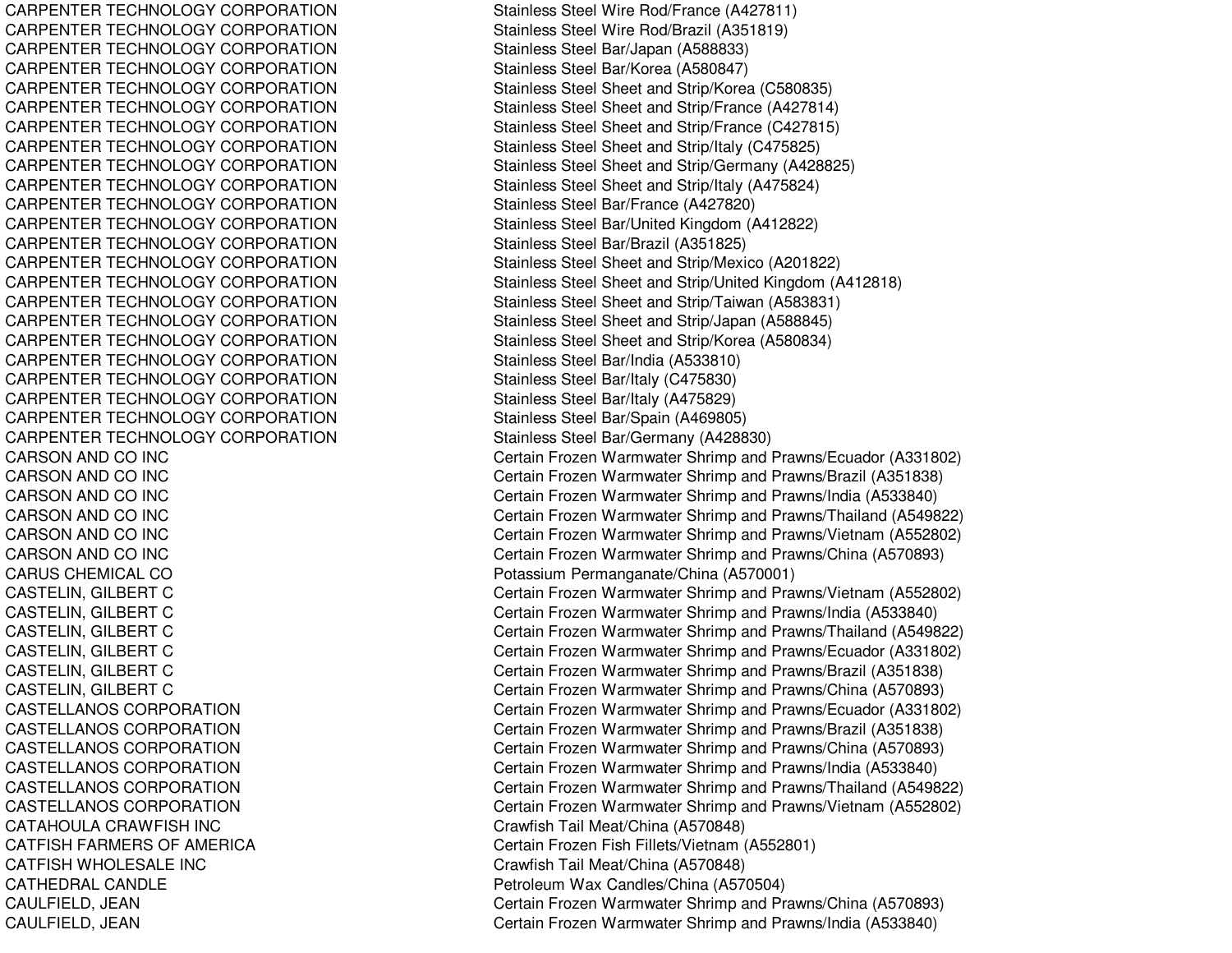CAULFIELD, JE ANCAULFIELD, JE ANCAUL FIEL D, JE ANCAULFIELD, JEAN CCP CEMENT COMPANY CENTURY FURNITURE LLC CF GOLLOTT AND SON SEAFOOD INC CF GOLLOTT AND SON SEAFOOD INC CF GOLLOTT AND SON SEAFOOD INC CF GOLLOTT AND SON SEAFOOD INC CF GOLLOTT AND SON SEAFOOD INC CF GOLLOTT AND SON SEAFOOD INC CHALLENGER SHRIMP CO INC CHALLENGER SHRIMP CO INC CHALLENGER SHRIMP CO INC CHALLENGER SHRIMP CO INC CHALLENGER SHRIMP CO INC CHALLENGER SHRIMP CO INC CHAPA SHRIMP TRAWLER CHAPA SHRIMP TRAWLER CHAPA SHRIMP TRAWLER CHAPA SHRIMP TRAWLER CHAPA SHRIMP TRAWLER CHAPA SHRIMP TRAWLER CHAPLIN, ROBERT G SR CHAPLIN, ROBERT G SR CHAPLIN, ROBERT G SR CHAPLIN, ROBERT G SR CHAPLIN, ROBERT G SR CHAPLIN, ROBERT G SR CHARLOTTE MAIER INC CHARLOTTE MAIER INC CHARLOTTE MAIER INC CHARLOTTE MAIER INC CHARLOTTE MAIER INC CHARLOTTE MAIER INC CHARPENTIER, ALLEN CHARPENTIER, ALLEN CHARPENTIER, ALLEN CHARPENTIER, ALLEN CHARPENTIER, A LLENCHARPENTIER, ALLEN CHARPENTIER, LINTON CHARPENTIER, LIN TONCHARPENTIER, LINTON CHARPENTIER, LINTON CHARPENTIER, LIN TONCHARPENTIER, LINTON

Certain Frozen Warmwater Shrimp and Prawns/Thailand (A549822) Certain Frozen Warmwater Shrimp and Prawns/Vietnam (A552802) Certain Frozen Warmwater Shrimp and Prawns/Ecuador (A331802) Certain Frozen Warmwater Shrimp and Prawns/Brazil (A351838) Gray Portland Cement and Clinker/Mexico (A201802) Wooden Bedroom Furniture/China (A570890) Certain Frozen Warmwater Shrimp and Prawns/Ecuador (A331802) Certain Frozen Warmwater Shrimp and Prawns/Brazil (A351838) Certain Frozen Warmwater Shrimp and Prawns/China (A570893) Certain Frozen Warmwater Shrimp and Prawns/India (A533840) Certain Frozen Warmwater Shrimp and Prawns/Thailand (A549822) Certain Frozen Warmwater Shrimp and Prawns/Vietnam (A552802) Certain Frozen Warmwater Shrimp and Prawns/China (A570893) Certain Frozen Warmwater Shrimp and Prawns/Thailand (A549822) Certain Frozen Warmwater Shrimp and Prawns/Vietnam (A552802) Certain Frozen Warmwater Shrimp and Prawns/India (A533840) Certain Frozen Warmwater Shrimp and Prawns/Brazil (A351838) Certain Frozen Warmwater Shrimp and Prawns/Ecuador (A331802) Certain Frozen Warmwater Shrimp and Prawns/Ecuador (A331802) Certain Frozen Warmwater Shrimp and Prawns/Brazil (A351838) Certain Frozen Warmwater Shrimp and Prawns/China (A570893) Certain Frozen Warmwater Shrimp and Prawns/India (A533840) Certain Frozen Warmwater Shrimp and Prawns/Thailand (A549822) Certain Frozen Warmwater Shrimp and Prawns/Vietnam (A552802) Certain Frozen Warmwater Shrimp and Prawns/Vietnam (A552802) Certain Frozen Warmwater Shrimp and Prawns/China (A570893) Certain Frozen Warmwater Shrimp and Prawns/Brazil (A351838) Certain Frozen Warmwater Shrimp and Prawns/India (A533840) Certain Frozen Warmwater Shrimp and Prawns/Thailand (A549822) Certain Frozen Warmwater Shrimp and Prawns/Ecuador (A331802) Certain Frozen Warmwater Shrimp and Prawns/Brazil (A351838) Certain Frozen Warmwater Shrimp and Prawns/China (A570893) Certain Frozen Warmwater Shrimp and Prawns/Ecuador (A331802) Certain Frozen Warmwater Shrimp and Prawns/India (A533840) Certain Frozen Warmwater Shrimp and Prawns/Thailand (A549822) Certain Frozen Warmwater Shrimp and Prawns/Vietnam (A552802) Certain Frozen Warmwater Shrimp and Prawns/Vietnam (A552802) Certain Frozen Warmwater Shrimp and Prawns/Ecuador (A331802) C ertain Frozen W arm w ater Shrim p and Pra wns/Brazil (A 3 518 3 8) Certain Frozen Warmwater Shrimp and Prawns/China (A570893) Certain Frozen Warmwater Shrimp and Prawns/India (A533840) Certain Frozen Warmwater Shrimp and Prawns/Thailand (A549822) Certain Frozen Warmwater Shrimp and Prawns/China (A570893) Certain Frozen Warmwater Shrimp and Prawns/Brazil (A351838) Certain Frozen Warmwater Shrimp and Pra wns/India (A 5 3 3 8 4 0) Certain Frozen Warmwater Shrimp and Prawns/Thailand (A549822) Certain Frozen Warmwater Shrimp and Prawns/Vietnam (A552802) Certain Frozen Warmwater Shrimp and Prawns/Ecuador (A331802)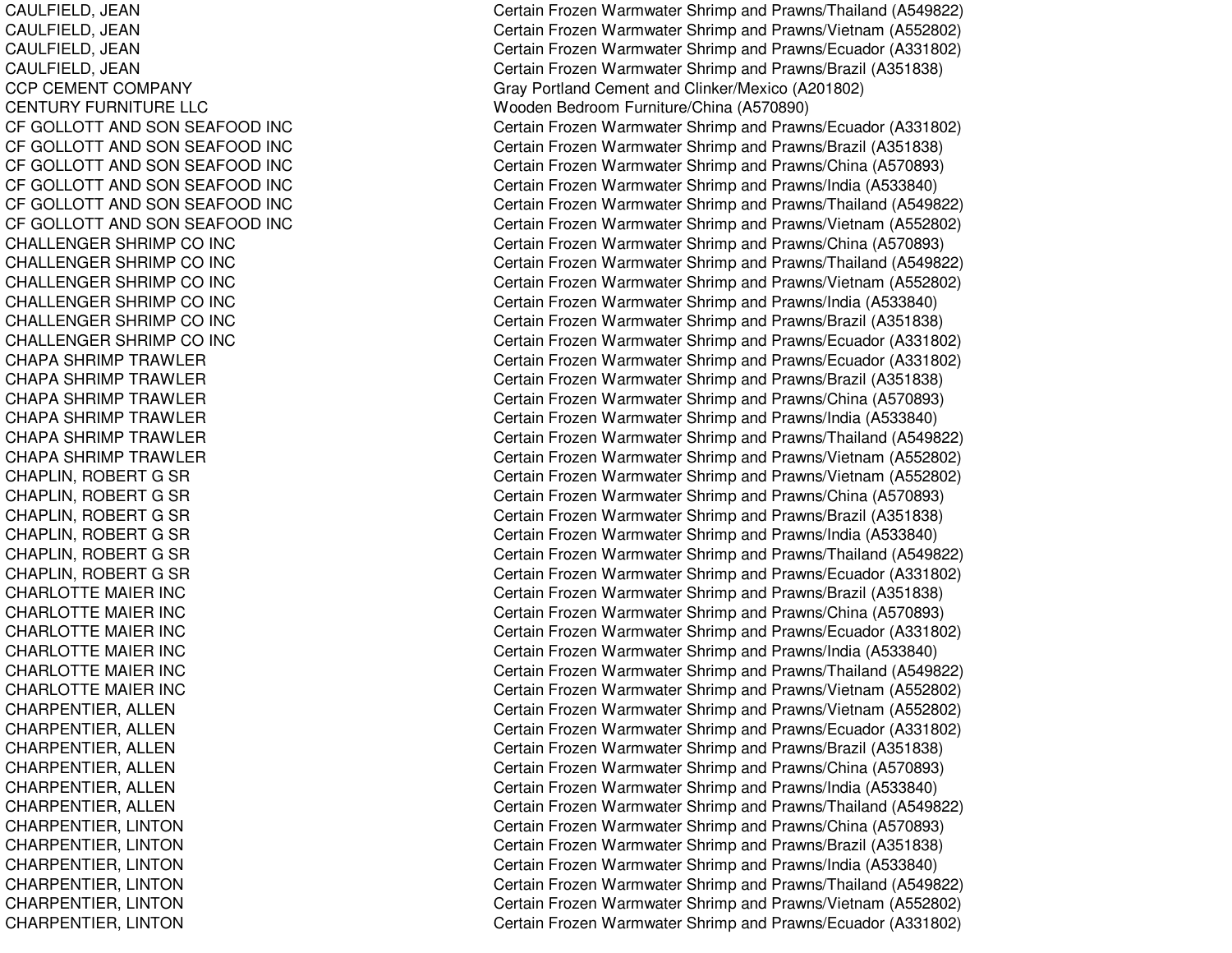CHARTER MANUFACTURING COMPANY INC CHARTER MANUFACTURING COMPANY INC CHARTER MANUFACTURING COMPANY INC CHARTER MANUFACTURING COMPANY INC CHARTER MANUFACTURING COMPANY INC CHARTER MANUFACTURING COMPANY INC CHARTER MANUFACTURING COMPANY INC CHARTER MANUFACTURING COMPANY INC CHAU, MINH HUU CHAU, MINH HUU CHAU, MINH HUU CHAU, MINH HUU CHAU, MINH HUU CHAU, MINH HUU CHAUVIN, DAVID C H A U VIN, D A VID CHAUVIN, DAVID CHAUVIN, DAVID CHAUVIN, D AVIDCHAUVIN, DAVID CHAUVIN, KIMBERLY CHAUVIN, KIM BERLYCHAUVIN, KIMBERLY CHAUVIN, KIM BERLYCHAUVIN, KIM BERL YCHAUVIN, KIMBERLY CHERAMIE, A LANCHERAMIE, ALAN CHERAMIE, ALAN CHERAMIE, A LANCHERAMIE, ALAN CHERAMIE, ALAN CHERAMIE, HAROLD L CHERAMIE, HAROLD L CHERAMIE, HAROLD L CHERAMIE, HAROLD L CHERAMIE, HAROLD L CHERAMIE, HAROLD L CHERAMIE, HARRY SR CHERAMIE, HARRY SR CHERAMIE, HARRY SR CHERAMIE, HARRY SR CHERAMIE, HARRY SR CHERAMIE, HARRY SR CHERAMIE, HARVEY JR CHERAMIE, HARVEY JR CHERAMIE, H ARVEY JRCHERAMIE, HARVEY JR

Carbon and Certain Alloy Steel Wire Rod/Ukraine (A823812) Carbon and Certain Alloy Steel Wire Rod/Trinidad and Tobago (A274804) Carbon and Certain Alloy Steel Wire Rod/Moldova (A841805) Carbon and Certain Alloy Steel Wire Rod/Mexico (A201830) Carbon and Certain Alloy Steel Wire Rod/Indonesia (A560815) Carbon and Certain Alloy Steel Wire Rod/Canada (A122840) Carbon and Certain Alloy Steel Wire Rod/Brazil (A351832) Carbon and Certain Alloy Steel Wire Rod/Brazil (C351833) Certain Frozen Warmwater Shrimp and Prawns/Ecuador (A331802) C ertain Frozen W arm w ater Shrim p and Pra wns/Brazil (A 3 518 3 8) Certain Frozen Warmwater Shrimp and Prawns/China (A570893) Certain Frozen Warmwater Shrimp and Prawns/India (A533840) Certain Frozen Warmwater Shrimp and Prawns/Thailand (A549822) Certain Frozen Warmwater Shrimp and Prawns/Vietnam (A552802) Certain Frozen Warmwater Shrimp and Prawns/Brazil (A351838) Certain Frozen Warmwater Shrimp and Prawns/Ecuador (A331802) Certain Frozen Warmwater Shrimp and Prawns/China (A570893) Certain Frozen Warmwater Shrimp and Prawns/India (A533840) Certain Frozen Warmwater Shrimp and Prawns/Thailand (A549822) Certain Frozen Warmwater Shrimp and Prawns/Vietnam (A552802) Certain Frozen Warmwater Shrimp and Prawns/China (A570893) Certain Frozen Warmwater Shrimp and Prawns/India (A533840) Certain Frozen Warmwater Shrimp and Prawns/Thailand (A549822) Certain Frozen Warmwater Shrimp and Prawns/Vietnam (A552802) Certain Frozen Warmwater Shrimp and Prawns/Brazil (A351838) Certain Frozen Warmwater Shrimp and Prawns/Ecuador (A331802) Certain Frozen Warmwater Shrimp and Prawns/Brazil (A351838) Certain Frozen Warmwater Shrimp and Prawns/China (A570893) Certain Frozen Warmwater Shrimp and Prawns/India (A533840) Certain Frozen Warmwater Shrimp and Prawns/Thailand (A549822) Certain Frozen Warmwater Shrimp and Prawns/Vietnam (A552802) Certain Frozen Warmwater Shrimp and Prawns/Ecuador (A331802) Certain Frozen Warmwater Shrimp and Prawns/China (A570893) Certain Frozen Warmwater Shrimp and Prawns/India (A533840) Certain Frozen Warmwater Shrimp and Prawns/Thailand (A549822) Certain Frozen Warmwater Shrimp and Prawns/Vietnam (A552802) Certain Frozen Warmwater Shrimp and Prawns/Brazil (A351838) Certain Frozen Warmwater Shrimp and Prawns/Ecuador (A331802) Certain Frozen Warmwater Shrimp and Prawns/Ecuador (A331802) Certain Frozen Warmwater Shrimp and Prawns/Brazil (A351838) Certain Frozen Warmwater Shrimp and Prawns/Thailand (A549822) Certain Frozen Warmwater Shrimp and Prawns/Vietnam (A552802) Certain Frozen Warmwater Shrimp and Prawns/India (A533840) Certain Frozen Warmwater Shrimp and Prawns/China (A570893) Certain Frozen Warmwater Shrimp and Prawns/Ecuador (A331802) C ertain Frozen W arm w ater Shrim p and Pra wns/Brazil (A 3 518 3 8) Certain Frozen Warmwater Shrimp and Prawns/China (A570893) Certain Frozen Warmwater Shrimp and Prawns/India (A533840)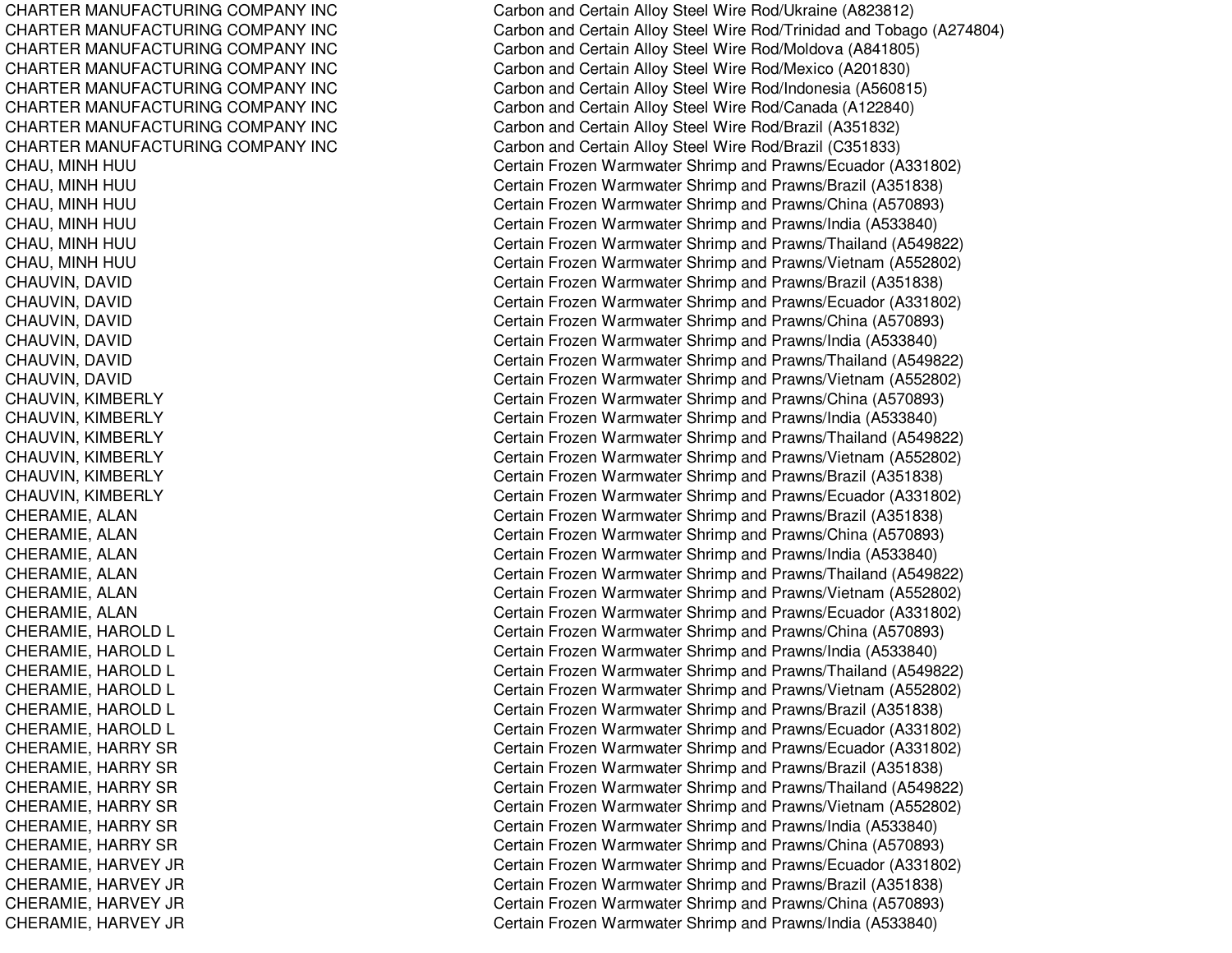CHERAMIE, H ARVEY JRCHERAMIE, H ARVEY JRCHERAMIE, JAMES P CHERAMIE, JAMES P CHERAMIE, JAMES P CHE RA MIE, JA ME S P CHERAMIE, JAMES P CHERAMIE, JAMES P C H E R A MIE, JO E Y J CCHERAMIE, JOEY J CCHERAMIE, JO EY J CC H E R A MIE, JO E Y J CCHERAMIE, JO EY J CCHERAMIE, JOEY J CCHERAMIE, JOSEPH CHERAMIE, JO SEPHCHERAMIE, JO SEPHCHERAMIE, JOSEPH CHERAMIE, JO SEPHCHERAMIE, JOSEPH C H E R A MIE, OJE S S CHERAMIE, OJE SSC H E R A MIE, OJE S S CHERAMIE, OJE SSCHERAMIE, OJE SSC H E R A MIE, OJE S S CHERAMIE, S ALLYCHERAMIE, SALLY CHERAMIE, SALLY CHERAMIE, S ALLYCHERAMIE, SALLY CHERAMIE, SALLY CHERAMIE, TERRY J CCHERAMIE, TERRY J CCHERAMIE, TERRY J CCHERAMIE, T ERRY J CCHERAMIE, TERRY J CCHERAMIE, TERRY J CCHERAMIE, TIN ACHERAMIE, TINA CHERAMIE, TIN ACHERAMIE, TIN ACHERAMIE, TINA CHERAMIE, TINA CHE RA MIE, W A Y NE CHERAMIE, WAYNE CHERAMIE, W AYNECHERAMIE, WAYNE

Certain Frozen Warmwater Shrimp and Prawns/Thailand (A549822) Certain Frozen Warmwater Shrimp and Prawns/Vietnam (A552802) Certain Frozen Warmwater Shrimp and Prawns/India (A533840) Certain Frozen Warmwater Shrimp and Prawns/China (A570893) Certain Frozen Warmwater Shrimp and Prawns/Ecuador (A331802) Certain Frozen Warmwater Shrimp and Prawns/Brazil (A351838) Certain Frozen Warmwater Shrimp and Prawns/Thailand (A549822) Certain Frozen Warmwater Shrimp and Prawns/Vietnam (A552802) Certain Frozen Warmwater Shrimp and Prawns/Brazil (A351838) Certain Frozen Warmwater Shrimp and Prawns/Ecuador (A331802) ertain Frozen Warmwater Shrimp and Prawns/China (A570893) Certain Frozen Warmwater Shrimp and Prawns/India (A533840) ertain Frozen Warmwater Shrimp and Prawns/Thailand (A549822) ertain Frozen Warmwater Shrimp and Prawns/Vietnam (A552802) Certain Frozen Warmwater Shrimp and Prawns/Brazil (A351838) Certain Frozen Warmwater Shrimp and Prawns/China (A570893) Certain Frozen Warmwater Shrimp and Prawns/India (A533840) Certain Frozen Warmwater Shrimp and Prawns/Ecuador (A331802) Certain Frozen Warmwater Shrimp and Prawns/Thailand (A549822) Certain Frozen Warmwater Shrimp and Prawns/Vietnam (A552802) C ertain Frozen W arm w ater Shrim p and Pra wns/Brazil (A 3 518 3 8) Certain Frozen Warmwater Shrimp and Prawns/Vietnam (A552802) Certain Frozen Warmwater Shrimp and Prawns/China (A570893) Certain Frozen Warmwater Shrimp and Prawns/India (A533840) Certain Frozen Warmwater Shrimp and Prawns/Thailand (A549822) Certain Frozen Warmwater Shrimp and Prawns/Ecuador (A331802) Certain Frozen Warmwater Shrimp and Prawns/Vietnam (A552802) Certain Frozen Warmwater Shrimp and Prawns/Ecuador (A331802) Certain Frozen Warmwater Shrimp and Prawns/Brazil (A351838) Certain Frozen Warmwater Shrimp and Prawns/China (A570893) Certain Frozen Warmwater Shrimp and Prawns/India (A533840) Certain Frozen Warmwater Shrimp and Prawns/Thailand (A549822) Certain Frozen Warmwater Shrimp and Prawns/Ecuador (A331802) Certain Frozen Warmwater Shrimp and Prawns/Brazil (A351838) Certain Frozen Warmwater Shrimp and Prawns/China (A570893) ertain Frozen Warmwater Shrimp and Prawns/India (A533840) Certain Frozen Warmwater Shrimp and Prawns/Thailand (A549822) Certain Frozen Warmwater Shrimp and Prawns/Vietnam (A552802) Certain Frozen Warmwater Shrimp and Prawns/Ecuador (A331802) Certain Frozen Warmwater Shrimp and Prawns/Brazil (A351838) Certain Frozen Warmwater Shrimp and Prawns/China (A570893) Certain Frozen Warmwater Shrimp and Prawns/India (A533840) Certain Frozen Warmwater Shrimp and Prawns/Thailand (A549822) Certain Frozen Warmwater Shrimp and Prawns/Vietnam (A552802) Certain Frozen Warmwater Shrimp and Prawns/Ecuador (A331802) C ertain Frozen W arm w ater Shrim p and Pra wns/Brazil (A 3 518 3 8) Certain Frozen Warmwater Shrimp and Prawns/Vietnam (A552802) Certain Frozen Warmwater Shrimp and Prawns/Thailand (A549822)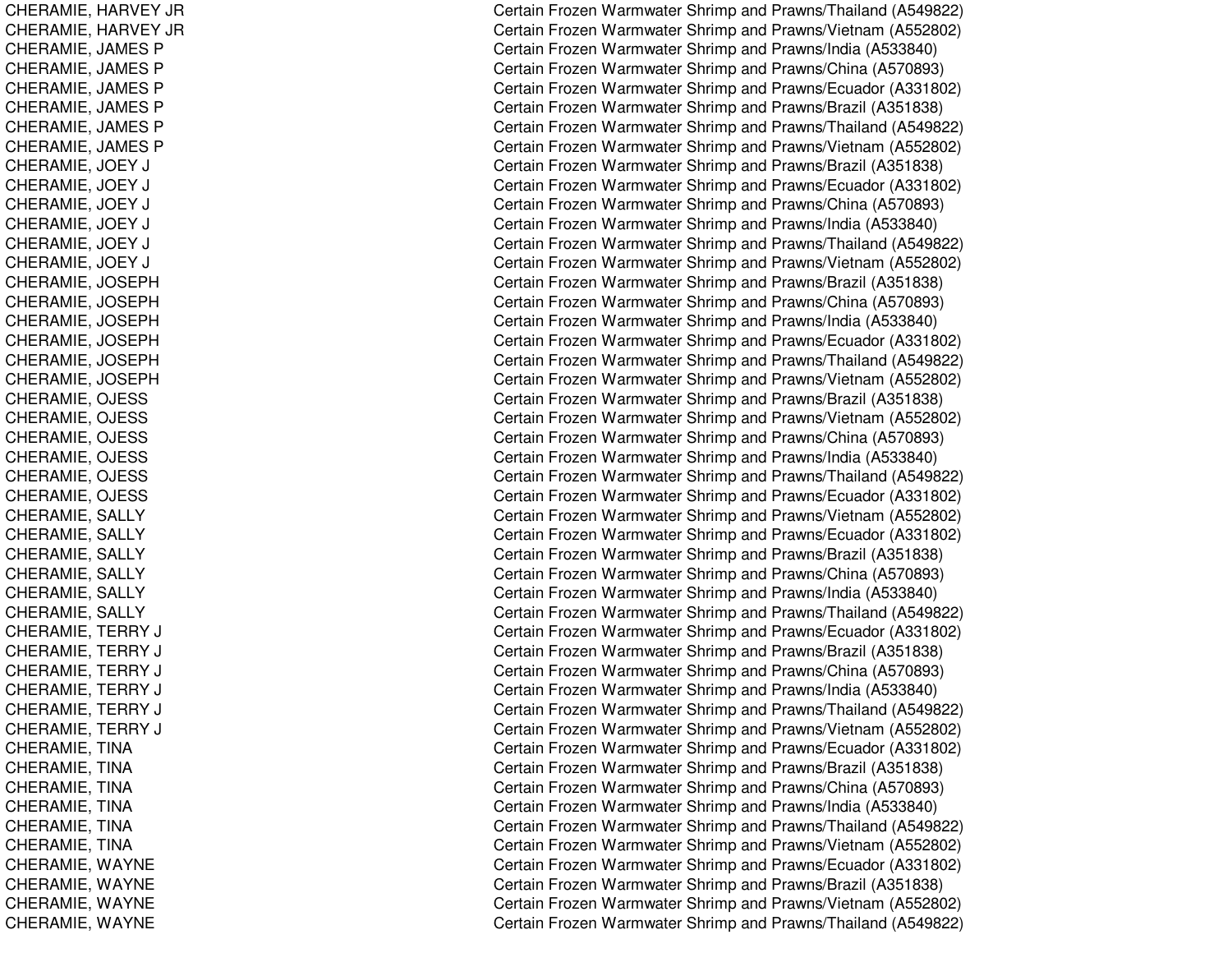CHERAMIE, W AYNECHERAMIE, WAYNE CHERAMIE, W EBB JRC H E R A MIE, W E B B JR CHERAMIE, W EBB JRCHE RA MIE, W E B B JRC H E R A MIE, W E B B JR CHERAMIE, W EBB JRCHERRY PT SEAFOOD CHERRY PT SEAFOOD CHERRY PT SEAFOOD CHERRY PT SEAFOOD CHERRY PT SEAFOOD CHERRY PT SEAFOOD CHESSER, EDWARD CHESSER, E DWARDCHESSER, E DWARDCHESSER, EDWARD CHESSER, E DWARDCHESSER, EDWARD CHEVALIER, MITCH CHEVALIER, MIT CHCHEVALIER, MITCH CHEVALIER, MIT CHCHEVALIER, MIT CHCHEVALIER, MITCH CHEW, THOMAS SJ COMMENT COMMENT COMMENT COMMENT COMMENT COMMENT COMMENT COMMENT COMMENT COMMENT COMMENT COMMENT COMMENT COM CHEW, T HOMASSJ C CHEW, THOMAS SJ COMMUNICATION CONTINUES. CHEW, T HOMASSJ COMMENT COMMENT COMMENT COMMENT COMMENT COMMENT COMMENT COMMENT COMMENT COMMENT COMMENT COMMENT COMMENT COM CHE W, T HOMA SSJ C CHEW, THOMAS SJ C CHICOBOY INCC HIC OB OY IN C CHICOBOY INCCHICOBOY INCC HIC O B O Y IN C CHICOBOY INCCHOPLIN SEAFOOD CHRISTEN, DAVID JR CHRISTEN, D AVID JR CHRIST EN, D AVID JR CHRISTEN, DAVID JR C H RIS T E N, D A VID JR CHRISTEN, DAVID JR CHRISTOPHER RANCH LLC CIEUTAT TRAWLERS INC CIEUTAT TRAWLERS INC

Certain Frozen Warmwater Shrimp and Prawns/India (A533840) Certain Frozen Warmwater Shrimp and Prawns/China (A570893) Certain Frozen Warmwater Shrimp and Prawns/China (A570893) Certain Frozen Warmwater Shrimp and Prawns/Thailand (A549822) Certain Frozen Warmwater Shrimp and Prawns/Vietnam (A552802) Certain Frozen Warmwater Shrimp and Prawns/India (A533840) Certain Frozen Warmwater Shrimp and Prawns/Brazil (A351838) Certain Frozen Warmwater Shrimp and Prawns/Ecuador (A331802) Certain Frozen Warmwater Shrimp and Prawns/Brazil (A351838) Certain Frozen Warmwater Shrimp and Prawns/Ecuador (A331802) Certain Frozen Warmwater Shrimp and Prawns/China (A570893) Certain Frozen Warmwater Shrimp and Prawns/India (A533840) Certain Frozen Warmwater Shrimp and Prawns/Thailand (A549822) Certain Frozen Warmwater Shrimp and Prawns/Vietnam (A552802) Certain Frozen Warmwater Shrimp and Prawns/Brazil (A351838) Certain Frozen Warmwater Shrimp and Prawns/Ecuador (A331802) Certain Frozen Warmwater Shrimp and Prawns/India (A533840) Certain Frozen Warmwater Shrimp and Prawns/Thailand (A549822) Certain Frozen Warmwater Shrimp and Prawns/Vietnam (A552802) Certain Frozen Warmwater Shrimp and Prawns/China (A570893) Certain Frozen Warmwater Shrimp and Prawns/India (A533840) Certain Frozen Warmwater Shrimp and Prawns/Vietnam (A552802) Certain Frozen Warmwater Shrimp and Prawns/China (A570893) Certain Frozen Warmwater Shrimp and Prawns/Thailand (A549822) Certain Frozen Warmwater Shrimp and Prawns/Ecuador (A331802) Certain Frozen Warmwater Shrimp and Prawns/Brazil (A351838) ertain Frozen Warmwater Shrimp and Prawns/Brazil (A351838) ertain Frozen Warmwater Shrimp and Prawns/Ecuador (A331802) Certain Frozen Warmwater Shrimp and Prawns/India (A533840) ertain Frozen Warmwater Shrimp and Prawns/Thailand (A549822) ertain Frozen Warmwater Shrimp and Prawns/Vietnam (A552802) Certain Frozen Warmwater Shrimp and Prawns/China (A570893) Certain Frozen Warmwater Shrimp and Prawns/Ecuador (A331802) Certain Frozen Warmwater Shrimp and Prawns/Brazil (A351838) Certain Frozen Warmwater Shrimp and Prawns/China (A570893) Certain Frozen Warmwater Shrimp and Prawns/India (A533840) Certain Frozen Warmwater Shrimp and Prawns/Thailand (A549822) Certain Frozen Warmwater Shrimp and Prawns/Vietnam (A552802) Cra wfish Tail Me at/China (A 5 7 0 8 4 8) Certain Frozen Warmwater Shrimp and Prawns/Brazil (A351838) Certain Frozen Warmwater Shrimp and Prawns/China (A570893) Certain Frozen Warmwater Shrimp and Prawns/China (A570893) Certain Frozen Warmwater Shrimp and Prawns/Vietnam (A552802) Certain Frozen Warmwater Shrimp and Prawns/Thailand (A549822) Certain Frozen Warmwater Shrimp and Prawns/Ecuador (A331802) Fresh G arlic/China (A 5 7 0 8 31) Certain Frozen Warmwater Shrimp and Prawns/Ecuador (A331802) Certain Frozen Warmwater Shrimp and Prawns/China (A570893)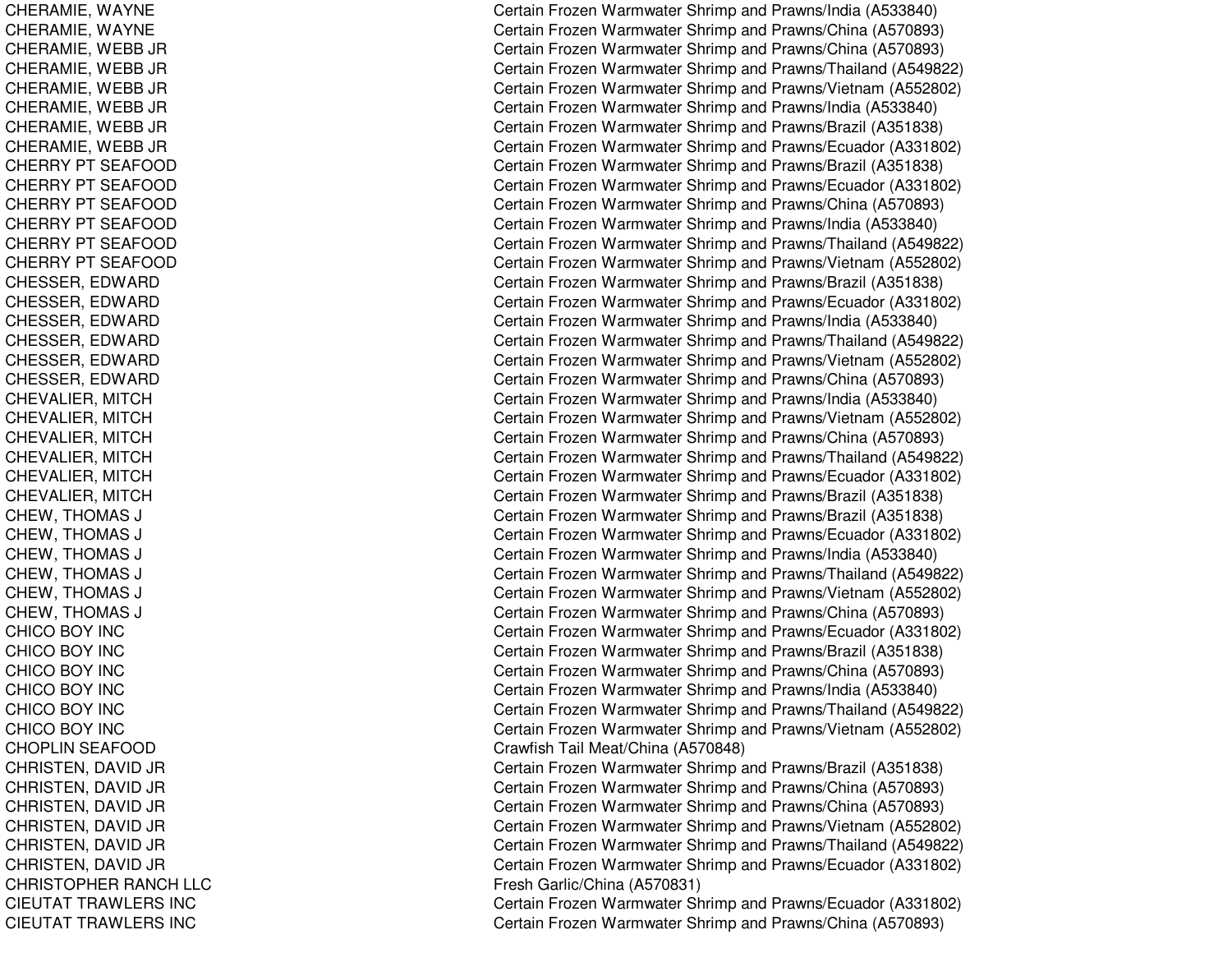CIEUTAT TRAWLERS INCCIEUTAT TRAWLERS INCCIEUTAT TRAWLERS INCCIEUTAT TRAWLERS INC**CINCO DE MAYO INC** CINCO DE MAYO INC CINCO DE MAYO INC CINCO DE MAYO INC **CINCO DE MAYO INC** CINCO DE MAYO INC CITROSCUCO NORTH AMERICA, INC. CITRUS WORLDCITRUS WORLDCITY MARKET INCCITY MARKET INCCITY MARKET INCCITY MARKET INCCITY MARKET INCCITY MARKET INCCJS SEAFOODCLARIANT CORPORATIONCLARIANT CORPORATIONCLEARON CORPORATION **CLEARON CORPORATION CMC STEEL GROUP CMC STEEL GROUP CMC STEEL GROUP CMC STEEL GROUP CMC STEEL GROUP CMC STEEL GROUP CMC STEEL GROUP** CMC STEEL GROUP **CMC STEEL GROUP** 

 Certain Frozen Warmwater Shrimp and Prawns/Brazil (A351838) Certain Frozen Warmwater Shrimp and Prawns/Vietnam (A552802) Certain Frozen Warmwater Shrimp and Prawns/Thailand (A549822) Certain Frozen Warmwater Shrimp and Prawns/India (A533840) Certain Frozen Warmwater Shrimp and Prawns/Brazil (A351838) Certain Frozen Warmwater Shrimp and Prawns/China (A570893) Certain Frozen Warmwater Shrimp and Prawns/Ecuador (A331802) Certain Frozen Warmwater Shrimp and Prawns/India (A533840) Certain Frozen Warmwater Shrimp and Prawns/Thailand (A549822) Certain Frozen Warmwater Shrimp and Prawns/Vietnam (A552802) Certain Orange Juice/Brazil (A351840) Frozen Concentrated Orange Juice/Brazil (A351605) Certain Orange Juice/Brazil (A351840) Certain Frozen Warmwater Shrimp and Prawns/Ecuador (A331802) Certain Frozen Warmwater Shrimp and Prawns/Brazil (A351838) Certain Frozen Warmwater Shrimp and Prawns/India (A533840) Certain Frozen Warmwater Shrimp and Prawns/Thailand (A549822) Certain Frozen Warmwater Shrimp and Prawns/Vietnam (A552802) Certain Frozen Warmwater Shrimp and Prawns/China (A570893) Crawfish Tail Meat/China (A570848) Carbazole Violet Pigment 23/China (A570892) Carbazole Violet Pigment 23/India (A533838) Chlorinated Isocyanurates/China (A570898) Chlorinated Isocyanurates/Spain (A469814) Steel Concrete Reinforcing Bar/Ukraine (A823809) Steel Concrete Reinforcing Bar/Poland (A455803) Steel Concrete Reinforcing Bar/Moldova (A841804) Steel Concrete Reinforcing Bar/Latvia (A449804) Steel Concrete Reinforcing Bar/Korea (A580844) Steel Concrete Reinforcing Bar/Indonesia (A560811) Steel Concrete Reinforcing Bar/China (A570860) Steel Concrete Reinforcing Bar/Belarus (A822804) Steel Concrete Reinforcing Bar/Turkey (A489807) COBB, MICHAEL Certain Frozen Warmwater Shrimp and Prawns/India (A533840) COBB, MICHAEL Certain Frozen Warmwater Shrimp and Prawns/Thailand (A549822) COBB, MICHAEL Certain Frozen Warmwater Shrimp and Prawns/Vietnam (A552802) COBB, MICHAEL Certain Frozen Warmwater Shrimp and Prawns/China (A570893) COBB, MICHAEL Certain Frozen Warmwater Shrimp and Prawns/Brazil (A351838) COBB, MICHAEL Certain Frozen Warmwater Shrimp and Prawns/Ecuador (A331802) COLLINS, EDDIE F JR Certain Frozen Warmwater Shrimp and Prawns/Vietnam (A552802) COLLINS, EDDIE F JR Certain Frozen Warmwater Shrimp and Prawns/India (A533840) COLLINS, EDDIE F JR Certain Frozen Warmwater Shrimp and Prawns/Thailand (A549822) COLLINS, EDDIE F JR Certain Frozen Warmwater Shrimp and Prawns/Ecuador (A331802) COLLINS, EDDIE F JR Certain Frozen Warmwater Shrimp and Prawns/Brazil (A351838) COLLINS, EDDIE F JR Certain Frozen Warmwater Shrimp and Prawns/China (A570893) COLLINS, TIMMY P Certain Frozen Warmwater Shrimp and Prawns/Ecuador (A331802) COLLINS, TIMMY P Certain Frozen Warmwater Shrimp and Prawns/Brazil (A351838) COLLINS, TIMMY P Certain Frozen Warmwater Shrimp and Prawns/Thailand (A549822)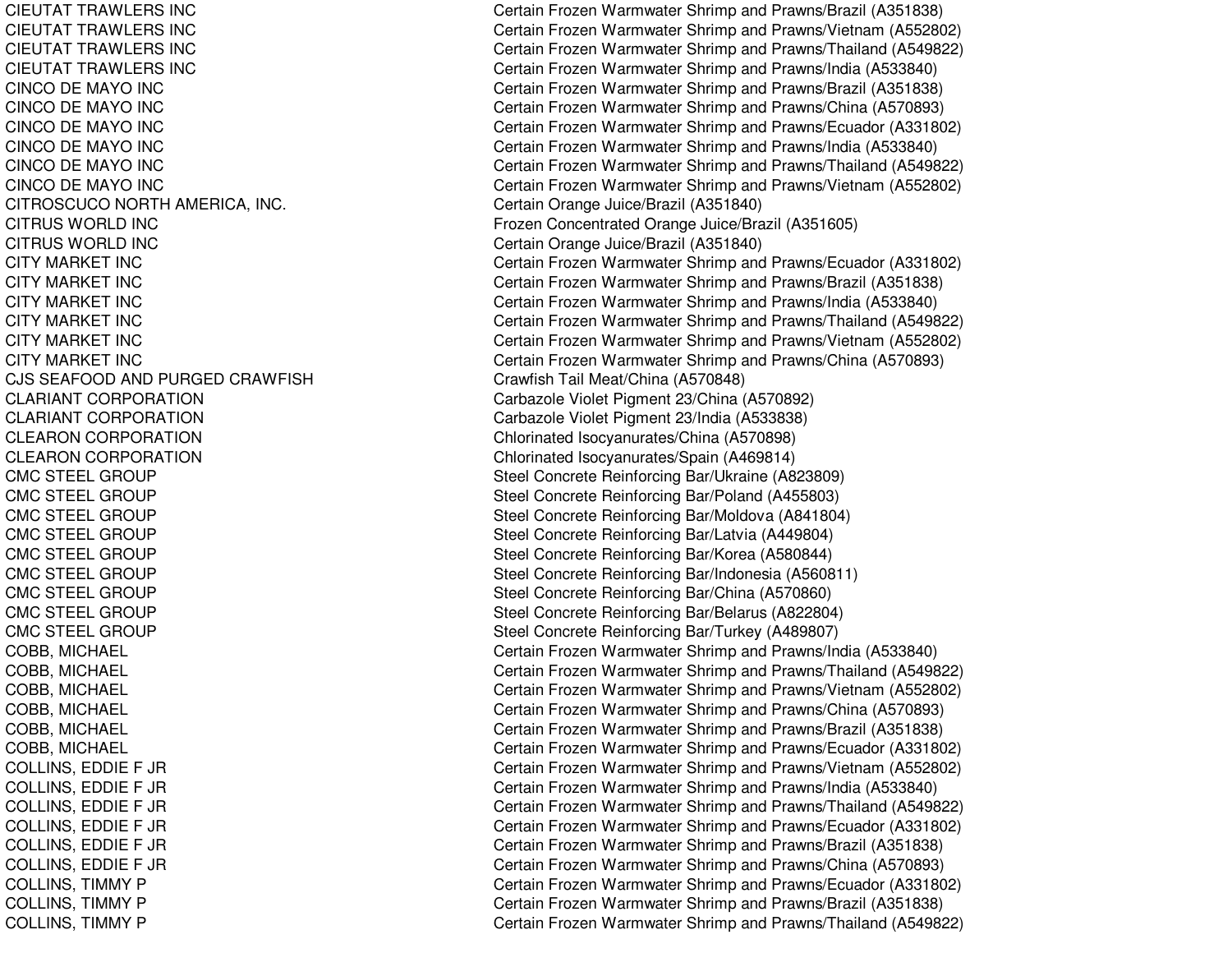COLORADO SUNSHINE HONEY COMPANY Honey/China (A570863) COLORADO SUNSHINE HONEY COMPANY https://www.material.com/Argentina (C357813) COLORADO SUNSHINE HONEY COMPANY https://www.mateur.com/Argentina (A357812) COLUMBIAN HOME PRODUCTS LLC COLUMBIAN HOME PRODUCTS LLC COLUMBIAN HOME PRODUCTS LLC CONSOLIDATED CATFISH CO

COLLINS, TIMMY P Certain Frozen Warmwater Shrimp and Prawns/India (A533840) COLLINS, TIMMY P Certain Frozen Warmwater Shrimp and Prawns/Vietnam (A552802) COLLINS, TIMMY P Certain Frozen Warmwater Shrimp and Prawns/China (A570893) Porcelain-on-Steel Cooking Ware/Taiwan (A583508) Porcelain-on-Steel Cooking Ware/Mexico (A201504) Porcelain-on-Steel Cooking Ware/China (A570506) INC Certain Frozen Fish Fillets/Vietnam (A552801) COOK, DAVID E JR Certain Frozen Warmwater Shrimp and Prawns/Vietnam (A552802) COOK, DAVID E JR Certain Frozen Warmwater Shrimp and Prawns/China (A570893) COOK, DAVID E JR Certain Frozen Warmwater Shrimp and Prawns/Ecuador (A331802) COOK, DAVID E JR Certain Frozen Warmwater Shrimp and Prawns/Brazil (A351838) COOK, DAVID E JR Certain Frozen Warmwater Shrimp and Prawns/India (A533840) COOK, DAVID E JR Certain Frozen Warmwater Shrimp and Prawns/Thailand (A549822) COOKSEY, JOHN JR Certain Frozen Warmwater Shrimp and Prawns/Ecuador (A331802) COOKSEY, JOHN JR Certain Frozen Warmwater Shrimp and Prawns/Brazil (A351838) COOKSEY, JOHN JR Certain Frozen Warmwater Shrimp and Prawns/India (A533840) COOKSEY, JOHN JR Certain Frozen Warmwater Shrimp and Prawns/Thailand (A549822) COOKSEY, JOHN JR Certain Frozen Warmwater Shrimp and Prawns/Vietnam (A552802) COOKSEY, JOHN JR Certain Frozen Warmwater Shrimp and Prawns/China (A570893) COOPER, ACY J III Certain Frozen Warmwater Shrimp and Prawns/China (A570893) COOPER, ACY J III Certain Frozen Warmwater Shrimp and Prawns/India (A533840) COOPER, ACY J III Certain Frozen Warmwater Shrimp and Prawns/Thailand (A549822) COOPER, ACY J III Certain Frozen Warmwater Shrimp and Prawns/Vietnam (A552802) COOPER, ACY J III Certain Frozen Warmwater Shrimp and Prawns/Ecuador (A331802) COOPER, ACY J III Certain Frozen Warmwater Shrimp and Prawns/Brazil (A351838) COOPER, ACY J JR Certain Frozen Warmwater Shrimp and Prawns/Brazil (A351838) COOPER, ACY J JR Certain Frozen Warmwater Shrimp and Prawns/Ecuador (A331802) COOPER, ACY J JR Certain Frozen Warmwater Shrimp and Prawns/India (A533840) COOPER, ACY J JR Certain Frozen Warmwater Shrimp and Prawns/Thailand (A549822) COOPER, ACY J JR Certain Frozen Warmwater Shrimp and Prawns/Vietnam (A552802) COOPER, ACY J JR Certain Frozen Warmwater Shrimp and Prawns/China (A570893) COOPER, ACY SR Certain Frozen Warmwater Shrimp and Prawns/China (A570893) COOPER, ACY SR Certain Frozen Warmwater Shrimp and Prawns/India (A533840) COOPER, ACY SR Certain Frozen Warmwater Shrimp and Prawns/Thailand (A549822) COOPER, ACY SR Certain Frozen Warmwater Shrimp and Prawns/Vietnam (A552802) COOPER, ACY SR COOPER, ACY SR CERTAIN THE CERTAIN CERTAIN Frozen Warmwater Shrimp and Prawns/Brazil (A351838) COOPER, ACY SR Certain Frozen Warmwater Shrimp and Prawns/Ecuador (A331802) COOPER, CHRISTOPHER W Certain Frozen Warmwater Shrimp and Prawns/Ecuador (A331802) COOPER, CHRISTOPHER W Certain Frozen Warmwater Shrimp and Prawns/Brazil (A351838) COOPER, CHRISTOPHER W Certain Frozen Warmwater Shrimp and Prawns/Vietnam (A552802) COOPER, CHRISTOPHER W Certain Frozen Warmwater Shrimp and Prawns/China (A570893) COOPER, CHRISTOPHER W Certain Frozen Warmwater Shrimp and Prawns/India (A533840) COOPER, CHRISTOPHER W Certain Frozen Warmwater Shrimp and Prawns/Thailand (A549822) COOPER, MICHAEL E Certain Frozen Warmwater Shrimp and Prawns/Ecuador (A331802) COOPER, MICHAEL E Certain Frozen Warmwater Shrimp and Prawns/Brazil (A351838)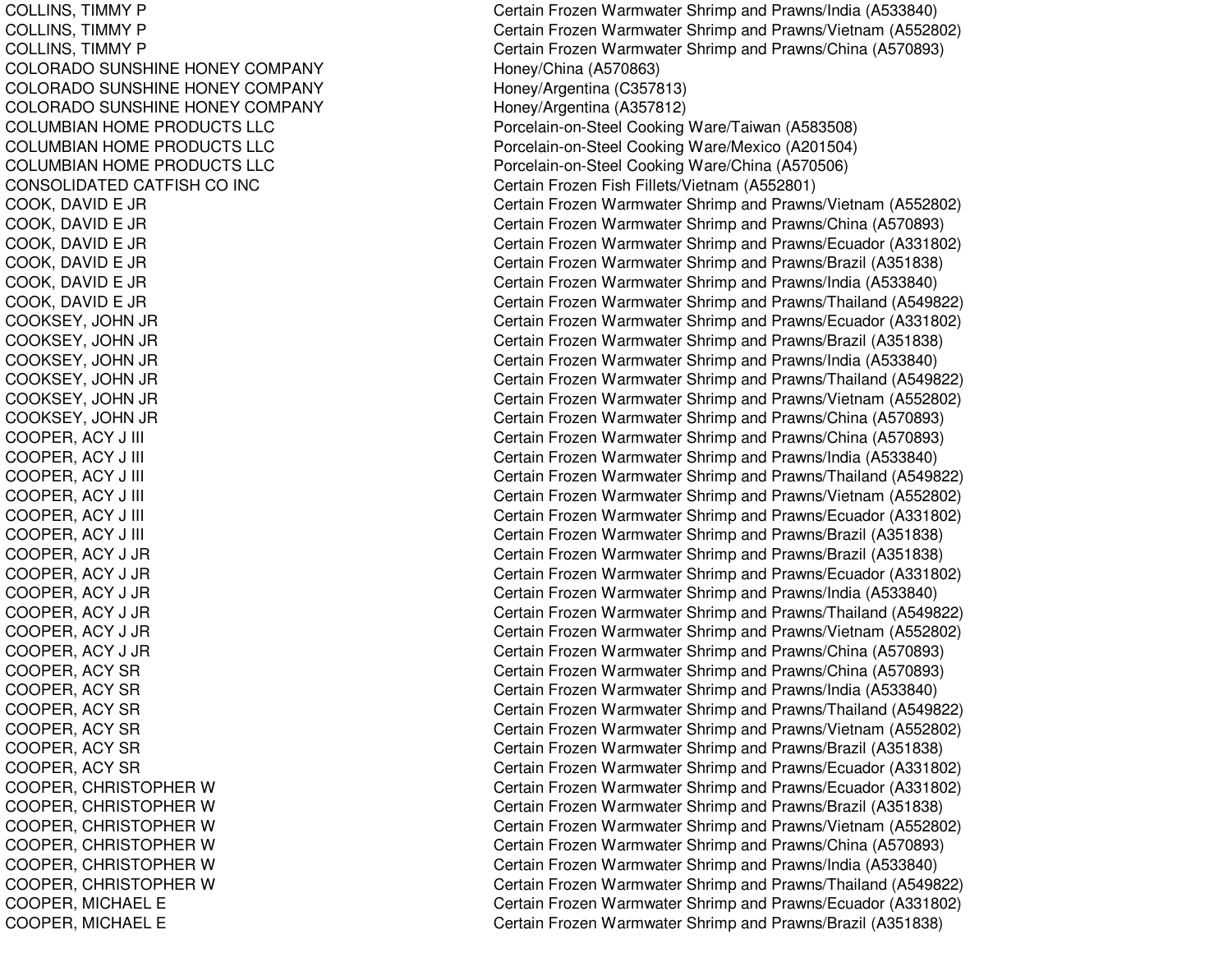COOPER, MIC HAELECOOPER, MIC HAELECOOPER, MICHAEL E COOPER, MICHAEL E COOPER, VIN CENTCOOPER, VINCENT COOPER, VINCENT COOPER, VIN CENTCOOPER, VINCENT COOPER, VINCENT COSTELLO SHRIMP CO COSTELLO SHRIMP CO C O S T E L L O S H RIM P C O COSTELLO SHRIMP CO COSTELLO SHRIMP CO COSTELLO SHRIMP CO COUL ON, D ONCOULON, D ONCOULON, D ONCOULON, DON COULON, DON COULON, D ONCOUNCIL TOOL CO INC COUNTRY INCCOUNTRY INCCOUNTRY INC COUNTRY INCCOUNTRY INCCOUNTRY INCCOURSEY, JO HNWILLIAMCOURSEY, JOHN WILLIAM COURSEY, JOHN WILLIAM COURSEY, JOHN WILLIAM COURSEY, JOHN WILLIAM COURSEY, JOHN WILLIAM CRAWFISH DISTRIBUTORS INC CRAWFISH ENTERPRISES INC CREPPEL, KENNETH A CREPPEL, K ENNETHACREPPEL, KENNETH A CREPPEL, K ENNETHACREPPEL, KENNETH A CREPPEL, KENNETH A CREPPEL, NATHAN SR CREPPEL, NATHAN SR CREPPEL, NATHAN SR CREPPEL, NATHAN SR CREPPEL, NATHAN SR

Certain Frozen Warmwater Shrimp and Prawns/Vietnam (A552802) Certain Frozen Warmwater Shrimp and Prawns/India (A533840) Certain Frozen Warmwater Shrimp and Prawns/Thailand (A549822) Certain Frozen Warmwater Shrimp and Prawns/China (A570893) Certain Frozen Warmwater Shrimp and Prawns/Brazil (A351838) Certain Frozen Warmwater Shrimp and Prawns/China (A570893) Certain Frozen Warmwater Shrimp and Prawns/India (A533840) Certain Frozen Warmwater Shrimp and Prawns/Thailand (A549822) Certain Frozen Warmwater Shrimp and Prawns/Vietnam (A552802) Certain Frozen Warmwater Shrimp and Prawns/Ecuador (A331802) Certain Frozen Warmwater Shrimp and Prawns/China (A570893) Certain Frozen Warmwater Shrimp and Prawns/India (A533840) Certain Frozen Warmwater Shrimp and Prawns/Thailand (A549822) Certain Frozen Warmwater Shrimp and Prawns/Vietnam (A552802) Certain Frozen Warmwater Shrimp and Prawns/Ecuador (A331802) Certain Frozen Warmwater Shrimp and Prawns/Brazil (A351838) Certain Frozen Warmwater Shrimp and Prawns/Ecuador (A331802) Certain Frozen Warmwater Shrimp and Prawns/Brazil (A351838) Certain Frozen Warmwater Shrimp and Prawns/China (A570893) Certain Frozen Warmwater Shrimp and Pra wns/India (A 5 3 3 8 4 0) Certain Frozen Warmwater Shrimp and Prawns/Thailand (A549822) Certain Frozen Warmwater Shrimp and Prawns/Vietnam (A552802) Axes, Adzes, Bars, Hammers, Mattocks, Picks, Sledges and Wedges/China (A570803) Certain Frozen Warmwater Shrimp and Prawns/Vietnam (A552802) Certain Frozen Warmwater Shrimp and Prawns/Brazil (A351838) Certain Frozen Warmwater Shrimp and Prawns/India (A533840) Certain Frozen Warmwater Shrimp and Prawns/China (A570893) Certain Frozen Warmwater Shrimp and Prawns/Thailand (A549822) Certain Frozen Warmwater Shrimp and Prawns/Ecuador (A331802) Certain Frozen Warmwater Shrimp and Prawns/Brazil (A351838) Certain Frozen Warmwater Shrimp and Prawns/Ecuador (A331802) Certain Frozen Warmwater Shrimp and Prawns/India (A533840) Certain Frozen Warmwater Shrimp and Prawns/Thailand (A549822) Certain Frozen Warmwater Shrimp and Prawns/Vietnam (A552802) Certain Frozen Warmwater Shrimp and Prawns/China (A570893) Crawfish Tail Meat/China (A 570848) Cra wfish T ail Me at/China (A 5 7 0 8 4 8) Certain Frozen Warmwater Shrimp and Prawns/China (A570893) Certain Frozen Warmwater Shrimp and Prawns/India (A533840) Certain Frozen Warmwater Shrimp and Prawns/Thailand (A549822) Certain Frozen Warmwater Shrimp and Prawns/Vietnam (A552802) Certain Frozen Warmwater Shrimp and Prawns/Ecuador (A331802) Certain Frozen Warmwater Shrimp and Prawns/Brazil (A351838) Certain Frozen Warmwater Shrimp and Prawns/China (A570893) Certain Frozen Warmwater Shrimp and Pra wns/India (A 5 3 3 8 4 0) Certain Frozen Warmwater Shrimp and Prawns/Thailand (A549822) Certain Frozen Warmwater Shrimp and Prawns/Vietnam (A552802) Certain Frozen Warmwater Shrimp and Prawns/Ecuador (A331802)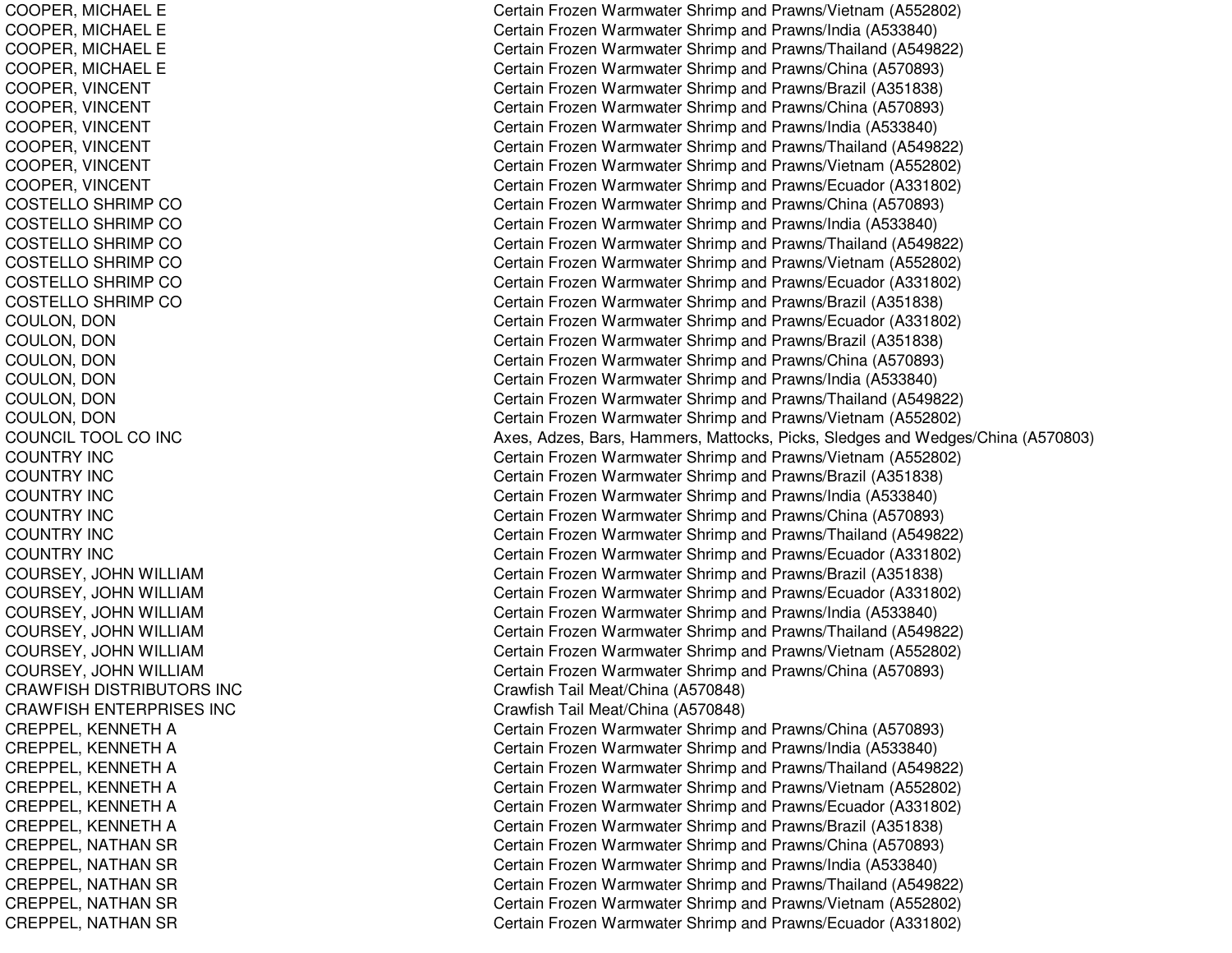CREPPEL, NATHAN SR CRJ INCCRJ INCCRJ INCCRJ INCCRJ INCCRJ INCCROSBYS FISH AND SHRIMP CO C R OS B Y S FIS H A N D S H RIMP C OCROSBYS FISH AND SHRIMP CO CROSBYS FISH AND SHRIMP CO CROSBYS FISH AND SHRIMP CO CROSBYS FISH AND SHRIMP CO CRUCIBLE SPECIALTY METALS CRUCIBLE SPECIALTY METALS CRUCIBLE SPECIALTY METALS CRUCIBLE SPECIALTY METALS CRUCIBLE SPECIALTY METALS CRUCIBLE SPECIALTY METALS CRUCIBLE SPECIALTY METALS CRUCIBLE SPECIALTY METALS CRUCIBLE SPECIALTY METALS CRUCIBLE SPECIALTY METALS CRUILLAS INCCRUIL L AS INCC R UIL L A S IN C CRUILLAS INCCRUILLAS INCCRUILLAS INCCRUM, T OMMYLLOYDCRUM, T OMMY L L OY DCRUM, TOMMY LLOYD CRUM, T OMMYLLOYDC R U M, T OMMY L L OY D CRUM, TOMMY LLOYD CRUSADER IN CC R U S A D E R IN C CRUSADER IN CCRUSADER IN CCRUSADER IN CCRUSADER IN CCRYST AL SEAF OODCOCRYSTAL SEAFOOD CO CRYSTAL SEAFOOD CO CRYSTAL SEAFOOD CO CRYSTAL SEAFOOD CO CRYSTAL SEAFOOD CO CUEVAS AND MARTINEZ INC

Certain Frozen Warmwater Shrimp and Prawns/Brazil (A351838) Certain Frozen Warmwater Shrimp and Prawns/Ecuador (A331802) Certain Frozen Warmwater Shrimp and Prawns/Brazil (A351838) Certain Frozen Warmwater Shrimp and Prawns/China (A570893) Certain Frozen Warmwater Shrimp and Prawns/India (A533840) Certain Frozen Warmwater Shrimp and Prawns/Thailand (A549822) Certain Frozen Warmwater Shrimp and Prawns/Vietnam (A552802) Certain Frozen Warmwater Shrimp and Prawns/Ecuador (A331802) Certain Frozen Warmwater Shrimp and Prawns/Brazil (A351838) Certain Frozen Warmwater Shrimp and Prawns/India (A533840) Certain Frozen Warmwater Shrimp and Prawns/Thailand (A549822) Certain Frozen Warmwater Shrimp and Prawns/Vietnam (A552802) Certain Frozen Warmwater Shrimp and Prawns/China (A570893) Stainless Steel Bar/Korea (A580847) Stainless Steel Bar/United Kingdom (A412822) Stainless Steel Bar/Spain (A469805) Stainless Ste el Bar/Brazil (A 3 518 2 5) Stainless Ste el B ar/India (A 5 3 3 810) Stainless Steel Bar/Germany (A 428830) Stainless Steel Bar/Japan (A588833) Stainless Ste el B ar/France (A 4 2 7 8 2 0) Stainless Ste el B ar/Italy (C 4 7 5 8 3 0) Stainless Ste el B ar/Italy (A 4 7 5 8 2 9) Certain Frozen Warmwater Shrimp and Prawns/Ecuador (A331802) Certain Frozen Warmwater Shrimp and Prawns/Brazil (A351838) Certain Frozen Warmwater Shrimp and Prawns/India (A533840) Certain Frozen Warmwater Shrimp and Prawns/Thailand (A549822) Certain Frozen Warmwater Shrimp and Prawns/Vietnam (A552802) Certain Frozen Warmwater Shrimp and Prawns/China (A570893) Certain Frozen Warmwater Shrimp and Prawns/Brazil (A351838) Certain Frozen Warmwater Shrimp and Prawns/China (A570893) Certain Frozen Warmwater Shrimp and Prawns/India (A533840) Certain Frozen Warmwater Shrimp and Prawns/Thailand (A549822) Certain Frozen Warmwater Shrimp and Prawns/Vietnam (A552802) Certain Frozen Warmwater Shrimp and Prawns/Ecuador (A331802) Certain Frozen Warmwater Shrimp and Prawns/Ecuador (A331802) Certain Frozen Warmwater Shrimp and Prawns/Brazil (A351838) Certain Frozen Warmwater Shrimp and Prawns/China (A570893) Certain Frozen Warmwater Shrimp and Prawns/India (A533840) Certain Frozen Warmwater Shrimp and Prawns/Thailand (A549822) Certain Frozen Warmwater Shrimp and Prawns/Vietnam (A552802) Certain Frozen Warmwater Shrimp and Prawns/Ecuador (A331802) Certain Frozen Warmwater Shrimp and Prawns/Brazil (A351838) Certain Frozen Warmwater Shrimp and Prawns/India (A533840) Certain Frozen Warmwater Shrimp and Prawns/Thailand (A549822) Certain Frozen Warmwater Shrimp and Prawns/Vietnam (A552802) Certain Frozen Warmwater Shrimp and Prawns/China (A570893) Certain Frozen Warmwater Shrimp and Prawns/Vietnam (A552802)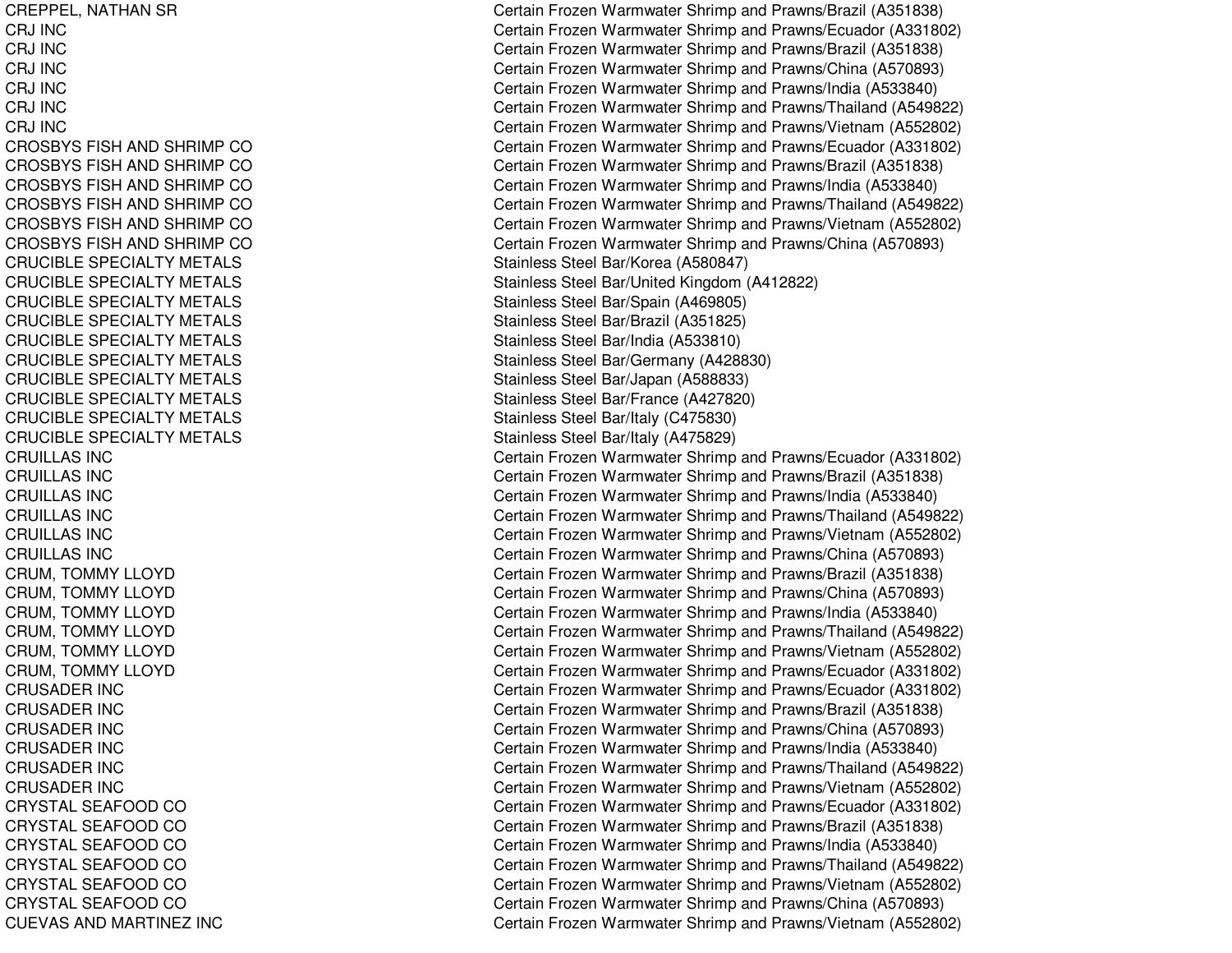CUEVAS AND MARTINEZ INC CUEVAS AND MARTINEZ INC CUEVAS AND MARTINEZ INC CUEVAS AND MARTINEZ INC CUEVAS AND MARTINEZ INC CUEVAS AND SONS INC CUEVAS AND SONS INC CUEVAS AND SONS INC C U E V A S A N D S ON S IN C CUEVAS AND SONS INC CUEVAS AND SONS INC CUEVAS KIDS CORP INC CUEVAS KIDS CORP INC CUEVAS KIDS CORP INC CUEVAS KIDS CORP INC CUEVAS KIDS CORP INC CUEVAS KIDS CORP INC CUEVAS PRIDE INC CUEVAS PRIDE INC CUE V A S P RIDE INCC U E V A S P RID E IN C CUEVAS PRIDE INC CUEVAS PRIDE INC CULPS HONEY FARM LLC CULPS HONEY FARM LLC CULPS HONEY FARM LLC CUSTOMPACK INCCUSTOMPACK INCCUSTOMPACK INCCUSTOMPACK INCCUSTOM PACK INC CUSTOM PACK INC CUTRALE CITRUS JUICES USA INC D A N D L S E A F OOD C OR P D AND L SEAFOOD CORP D AND L SEAFOOD CORP D AND L SEAFOOD CORP D AND L SEAFOOD CORP D AND L SEAFOOD CORP D DITCHARO JR SEAFOODS LLC D DITCHARO JR SEAFOODS LLC D DITCHARO JR SEAFOODS LLC D DITCHARO JR SEAFOODS LLC D DITCHARO JR SEAFOODS LLC D DITCHARO JR SEAFOODS LLC D G AND R C INC D G AND R C INC DGANDRC IN C

Certain Frozen Warmwater Shrimp and Prawns/China (A570893) Certain Frozen Warmwater Shrimp and Prawns/India (A533840) Certain Frozen Warmwater Shrimp and Prawns/Thailand (A549822) Certain Frozen Warmwater Shrimp and Prawns/Brazil (A351838) Certain Frozen Warmwater Shrimp and Prawns/Ecuador (A331802) Certain Frozen Warmwater Shrimp and Prawns/Brazil (A351838) Certain Frozen Warmwater Shrimp and Prawns/China (A570893) Certain Frozen Warmwater Shrimp and Prawns/India (A533840) Certain Frozen Warmwater Shrimp and Prawns/Thailand (A549822) Certain Frozen Warmwater Shrimp and Prawns/Vietnam (A552802) Certain Frozen Warmwater Shrimp and Prawns/Ecuador (A331802) Certain Frozen Warmwater Shrimp and Prawns/Ecuador (A331802) Certain Frozen Warmwater Shrimp and Prawns/China (A570893) Certain Frozen Warmwater Shrimp and Prawns/India (A533840) Certain Frozen Warmwater Shrimp and Prawns/Thailand (A549822) Certain Frozen Warmwater Shrimp and Prawns/Vietnam (A552802) Certain Frozen Warmwater Shrimp and Prawns/Brazil (A351838) Certain Frozen Warmwater Shrimp and Prawns/Ecuador (A331802) Certain Frozen Warmwater Shrimp and Prawns/Brazil (A351838) Certain Frozen Warmwater Shrimp and Prawns/China (A570893) Certain Frozen Warmwater Shrimp and Prawns/India (A533840) Certain Frozen Warmwater Shrimp and Prawns/Thailand (A549822) Certain Frozen Warmwater Shrimp and Prawns/Vietnam (A552802) Honey/Arg entina (A 357812) Hone y/Arg entina (C 3 5 7 813) Honey/China (A570863) Certain Frozen Warmwater Shrimp and Prawns/India (A533840) Certain Frozen Warmwater Shrimp and Prawns/Thailand (A549822) Certain Frozen Warmwater Shrimp and Prawns/Vietnam (A552802) Certain Frozen Warmwater Shrimp and Prawns/China (A570893) Certain Frozen Warmwater Shrimp and Prawns/Ecuador (A331802) Certain Frozen Warmwater Shrimp and Prawns/Brazil (A351838) C ertain Orang e Juice/Brazil (A 3 518 4 0) Certain Frozen Warmwater Shrimp and Prawns/Ecuador (A331802) C ertain Frozen W arm w ater Shrim p and Pra wns/Brazil (A 3 518 3 8) Certain Frozen Warmwater Shrimp and Prawns/China (A570893) Certain Frozen Warmwater Shrimp and Prawns/India (A533840) Certain Frozen Warmwater Shrimp and Prawns/Thailand (A549822) Certain Frozen Warmwater Shrimp and Prawns/Vietnam (A552802) Certain Frozen Warmwater Shrimp and Prawns/Brazil (A351838) Certain Frozen Warmwater Shrimp and Prawns/China (A570893) Certain Frozen Warmwater Shrimp and Prawns/India (A533840) Certain Frozen Warmwater Shrimp and Prawns/Thailand (A549822) Certain Frozen Warmwater Shrimp and Prawns/Vietnam (A552802) Certain Frozen Warmwater Shrimp and Prawns/Ecuador (A331802) Certain Frozen Warmwater Shrimp and Prawns/Ecuador (A331802) Certain Frozen Warmwater Shrimp and Prawns/India (A533840) Certain Frozen Warmwater Shrimp and Prawns/Thailand (A549822)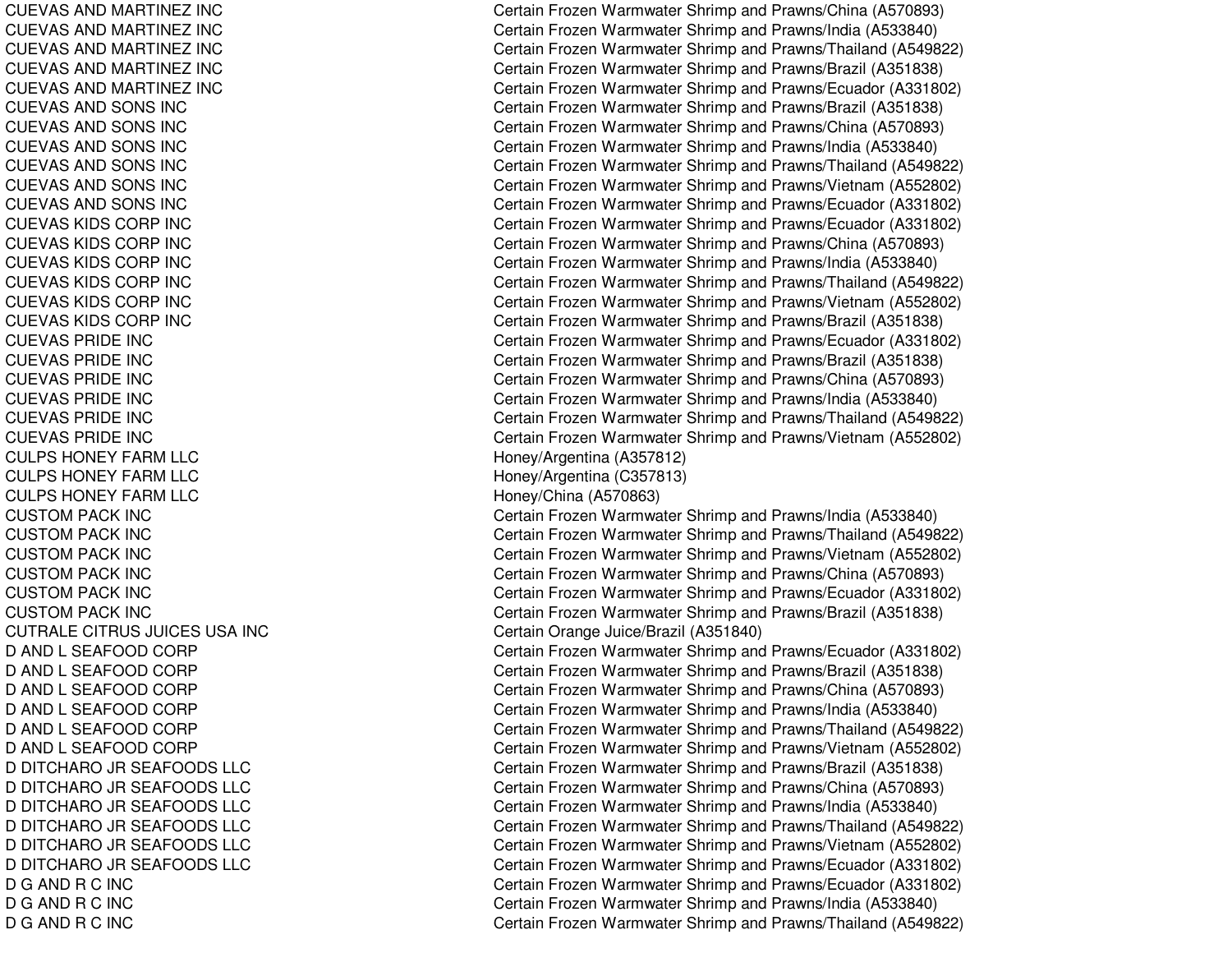DGANDRC IN CDGANDRC IN CD G AND R C INC DAHA INCDAHA INCDAHA INCDAHA INCDAHA INCDAHA INC DAHAPA INCDAHAPA INCDAHAPA INCDAHAPA INCDAHAPA INCDAHAPA INC DAIGLE, MICHAEL WAYNE DAIGLE, MICHAEL WAYNE DAIGLE, MICHAEL WAYNE DAIGLE, MICHAEL WAYNE DAIGLE, MICHAEL WAYNE DAIGLE, MICHAEL WAYNE DAK AMERICAS LLC DAK AMERICAS LLC DAK AMERICAS LLC DAKOTA GROWERS PASTA CO INC DAKOTA GROWERS PASTA CO INC DAKOTA GROWERS PASTA CO INC DAKOTA GROWERS PASTA CO INC DALE, CLEVELAND L DALE, C LEVELANDLDALE, CLEVELAND L DALE, CLEVELAND L DALE, C LEVELANDLDALE, CLEVELAND L DALES SEAFOOD INC DALES SEAFOOD INC DALES SEAFOOD INC DALES SEAFOOD INC DALES SEAFOOD INC DALES SEAFOOD INC DANG, D APDANG, D APD A N G, D A P D A N G, D A P D A N G, D A P D A N G, D A P DANG, JO EHD A N G, JO E H

Certain Frozen Warmwater Shrimp and Prawns/Vietnam (A552802) Certain Frozen Warmwater Shrimp and Prawns/China (A570893) Certain Frozen Warmwater Shrimp and Prawns/Brazil (A351838) C ertain Frozen Warm w ater Shrim p and Pra wns/Ecua d or (A 3 318 0 2) Certain Frozen Warmwater Shrimp and Prawns/Brazil (A351838) Certain Frozen Warmwater Shrimp and Prawns/China (A570893) Certain Frozen Warmwater Shrimp and Prawns/India (A533840) Certain Frozen Warmwater Shrimp and Prawns/Vietnam (A552802) Certain Frozen Warmwater Shrimp and Prawns/Thailand (A549822) Certain Frozen Warmwater Shrimp and Prawns/Thailand (A549822) Certain Frozen Warmwater Shrimp and Prawns/Vietnam (A552802) Certain Frozen Warmwater Shrimp and Prawns/Ecuador (A331802) Certain Frozen Warmwater Shrimp and Prawns/Brazil (A351838) Certain Frozen Warmwater Shrimp and Prawns/China (A570893) Certain Frozen Warmwater Shrimp and Prawns/India (A533840) Certain Frozen Warmwater Shrimp and Prawns/Ecuador (A331802) Certain Frozen Warmwater Shrimp and Prawns/Brazil (A351838) Certain Frozen Warmwater Shrimp and Prawns/China (A570893) Certain Frozen Warmwater Shrimp and Prawns/India (A533840) Certain Frozen Warmwater Shrimp and Prawns/Thailand (A549822) Certain Frozen Warmwater Shrimp and Prawns/Vietnam (A552802) Poly ester Staple Fiber/Korea (A 580839) Polyester Staple Fiber/Taiwan (A583833) Certain Poly ester Staple Fiber/China (A 570905) Pasta/Italy (A 4 7 5 818) P asta/Italy (C 4 7 5 819) Pasta/Turkey (A 489805) Pasta/Turke y (C 4 8 9 8 0 6) Certain Frozen Warmwater Shrimp and Prawns/Brazil (A351838) Certain Frozen Warmwater Shrimp and Prawns/China (A570893) Certain Frozen Warmwater Shrimp and Prawns/India (A533840) Certain Frozen Warmwater Shrimp and Prawns/Thailand (A549822) Certain Frozen Warmwater Shrimp and Prawns/Vietnam (A552802) Certain Frozen Warmwater Shrimp and Prawns/Ecuador (A331802) Certain Frozen Warmwater Shrimp and Prawns/Ecuador (A331802) Certain Frozen Warmwater Shrimp and Prawns/Brazil (A351838) Certain Frozen Warmwater Shrimp and Prawns/China (A570893) Certain Frozen Warmwater Shrimp and Prawns/India (A533840) Certain Frozen Warmwater Shrimp and Prawns/Thailand (A549822) Certain Frozen Warmwater Shrimp and Prawns/Vietnam (A552802) Certain Frozen Warmwater Shrimp and Prawns/Brazil (A351838) Certain Frozen Warmwater Shrimp and Prawns/India (A533840) Certain Frozen Warmwater Shrimp and Prawns/China (A570893) Certain Frozen Warmwater Shrimp and Prawns/Ecuador (A331802) Certain Frozen Warmwater Shrimp and Prawns/Vietnam (A552802) Certain Frozen Warmwater Shrimp and Prawns/Thailand (A549822) Certain Frozen Warmwater Shrimp and Prawns/Ecuador (A331802) Certain Frozen Warmwater Shrimp and Prawns/China (A570893)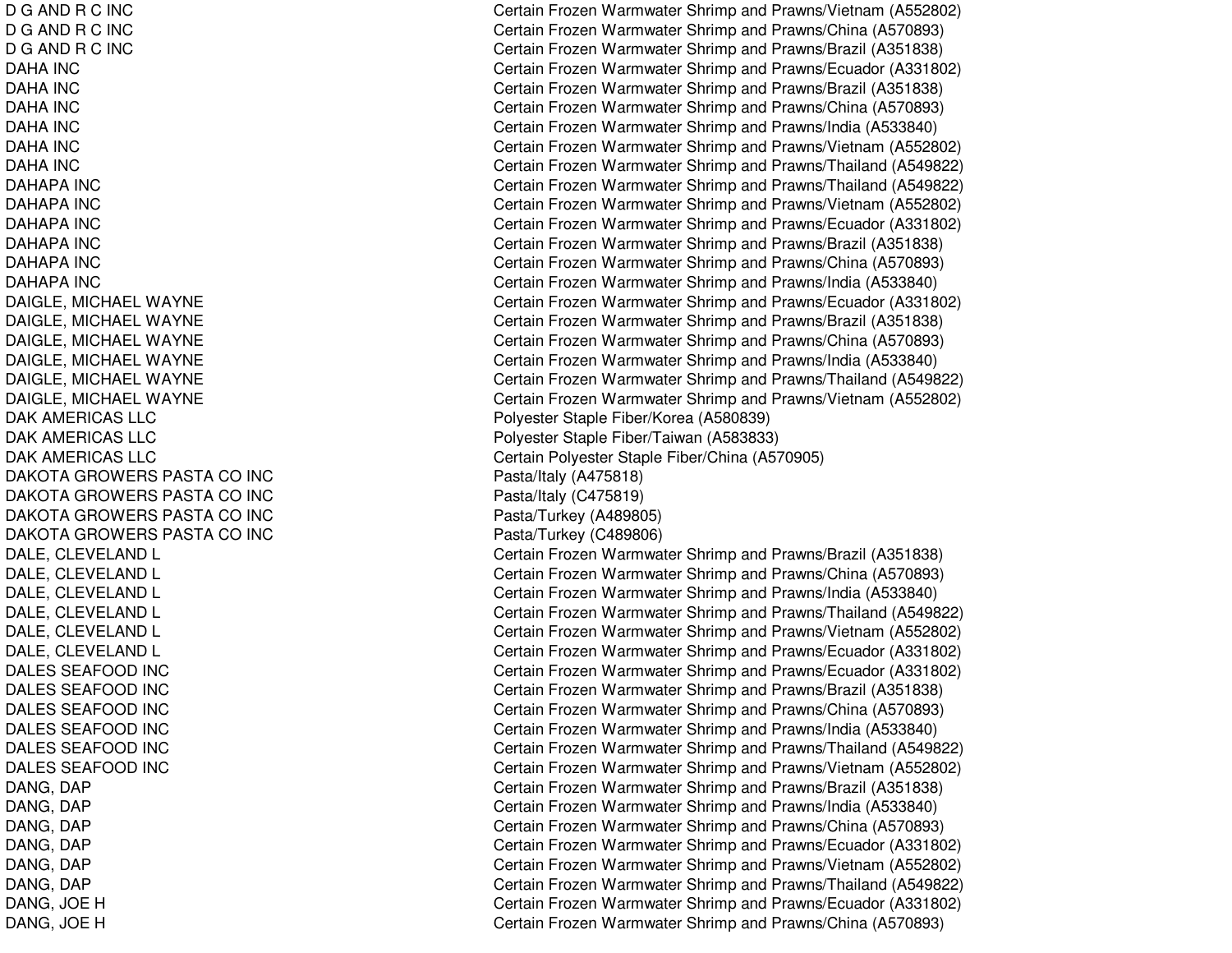DANG, JO EHDANG, JO EHDANG, JO EHD A N G, JO E H DANG, K HANGDA NG, K HA NGDANG, KHANG DANG, K HANGDANG, KHANG DANG, KHANG DANG, MINH VAN DANG, MINH VAN DANG, MINH VAN DANG, MINH VAN DANG, MINH VAN DANG, MINH VAN DANG, SON D A N G, S O N DANG, S ONDA NG, S ONDANG, SON D A N G, S O N DANG, THUONG DANG, T HUONGDANG, T HUONGDANG, THUONG DANG, T HUONGDANG, T HUONGD A NIE L S, D A VID DANIELS, D AVIDDANIELS, DAVID D A NIE L S, D A VID D A NIE L S, D A VID D A NIE L S, D A VID DANNY BOY INC DANNY BOY INC DANNY BOY INC DANNY BOY INC DANNY BOY INC DANNY BOY INC DANOS, TIM OTHYDANOS, TIM OT HYDANOS, TIM OTHYDANOS, TIMOTHY DA NOS, TIM OT HY DANOS, TIMOTHY DANZIG HONEY COMPANY DANZIG HONEY COMPANY

Certain Frozen Warmwater Shrimp and Prawns/India (A533840) Certain Frozen Warmwater Shrimp and Prawns/Thailand (A549822) Certain Frozen Warmwater Shrimp and Prawns/Vietnam (A552802) Certain Frozen Warmwater Shrimp and Prawns/Brazil (A351838) Certain Frozen Warmwater Shrimp and Prawns/Ecuador (A331802) Certain Frozen Warmwater Shrimp and Prawns/Brazil (A351838) Certain Frozen Warmwater Shrimp and Prawns/Vietnam (A552802) Certain Frozen Warmwater Shrimp and Prawns/Thailand (A549822) Certain Frozen Warmwater Shrimp and Prawns/India (A533840) Certain Frozen Warmwater Shrimp and Prawns/China (A570893) Certain Frozen Warmwater Shrimp and Prawns/Brazil (A351838) Certain Frozen Warmwater Shrimp and Prawns/Ecuador (A331802) Certain Frozen Warmwater Shrimp and Prawns/Thailand (A549822) Certain Frozen Warmwater Shrimp and Prawns/Vietnam (A552802) Certain Frozen Warmwater Shrimp and Prawns/China (A570893) Certain Frozen Warmwater Shrimp and Prawns/India (A533840) Certain Frozen Warmwater Shrimp and Prawns/China (A570893) Certain Frozen Warmwater Shrimp and Prawns/Ecuador (A331802) Certain Frozen Warmwater Shrimp and Prawns/Thailand (A549822) Certain Frozen Warmwater Shrimp and Pra wns/India (A 5 3 3 8 4 0) C ertain Frozen W arm w ater Shrim p and Pra wns/Brazil (A 3 518 3 8) Certain Frozen Warmwater Shrimp and Prawns/Vietnam (A552802) Certain Frozen Warmwater Shrimp and Prawns/Brazil (A351838) Certain Frozen Warmwater Shrimp and Prawns/Vietnam (A552802) Certain Frozen Warmwater Shrimp and Prawns/Thailand (A549822) Certain Frozen Warmwater Shrimp and Prawns/Ecuador (A331802) Certain Frozen Warmwater Shrimp and Prawns/India (A533840) Certain Frozen Warmwater Shrimp and Prawns/China (A570893) Certain Frozen Warmwater Shrimp and Prawns/Vietnam (A552802) Certain Frozen Warmwater Shrimp and Prawns/Brazil (A351838) Certain Frozen Warmwater Shrimp and Prawns/China (A570893) Certain Frozen Warmwater Shrimp and Prawns/India (A533840) Certain Frozen Warmwater Shrimp and Prawns/Thailand (A549822) Certain Frozen Warmwater Shrimp and Prawns/Ecuador (A331802) Certain Frozen Warmwater Shrimp and Prawns/Vietnam (A552802) Certain Frozen Warmwater Shrimp and Prawns/China (A570893) Certain Frozen Warmwater Shrimp and Prawns/Ecuador (A331802) Certain Frozen Warmwater Shrimp and Prawns/Brazil (A351838) Certain Frozen Warmwater Shrimp and Prawns/India (A533840) Certain Frozen Warmwater Shrimp and Prawns/Thailand (A549822) Certain Frozen Warmwater Shrimp and Prawns/Ecuador (A331802) Certain Frozen Warmwater Shrimp and Prawns/Brazil (A351838) Certain Frozen Warmwater Shrimp and Prawns/China (A570893) Certain Frozen Warmwater Shrimp and Prawns/India (A533840) Certain Frozen Warmwater Shrimp and Prawns/Thailand (A549822) Certain Frozen Warmwater Shrimp and Prawns/Vietnam (A552802) Honey/China (A 570863) H one y/Arg entina (A 3 5 7 812)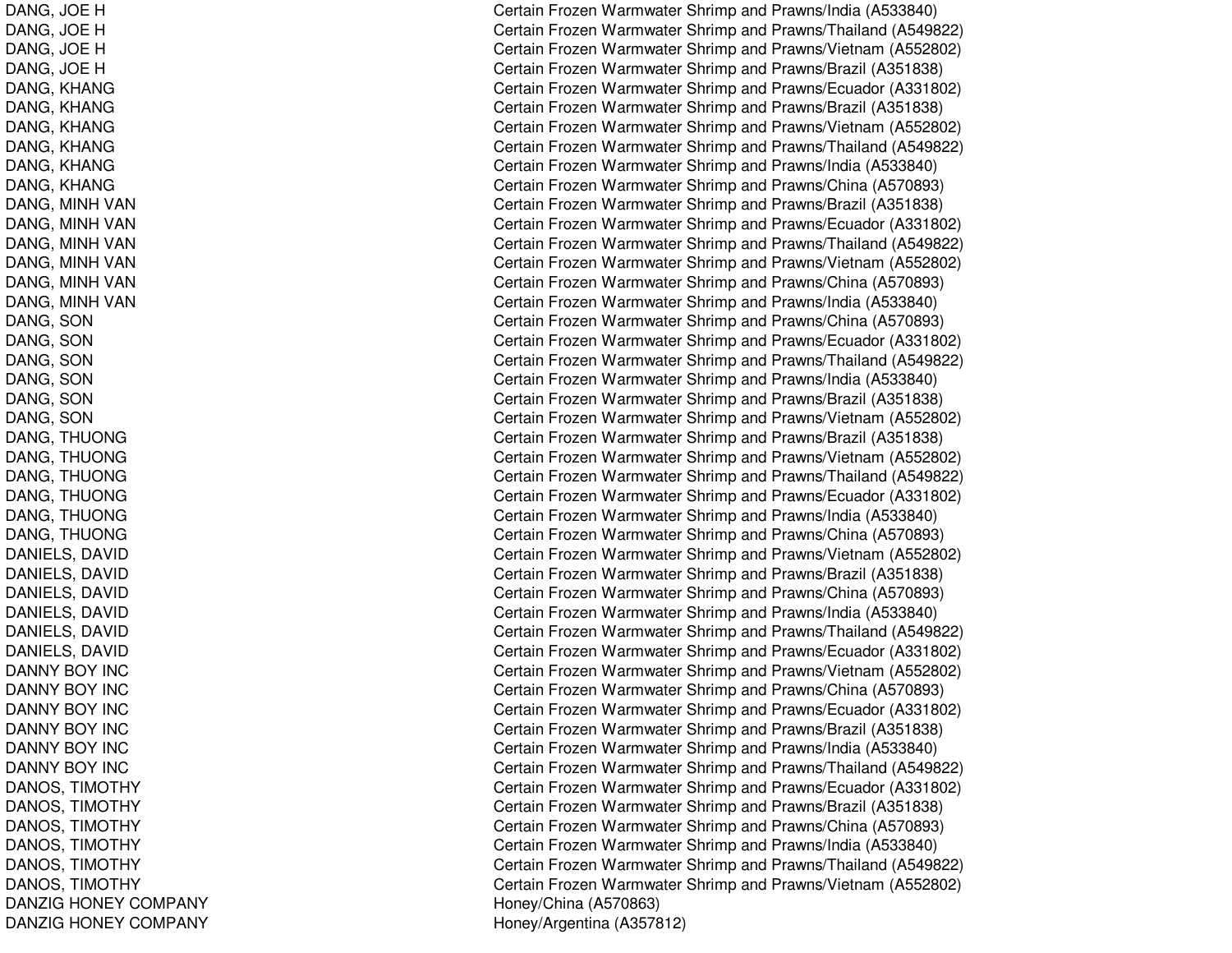DANZIG HONEY COMPANY DARDA, H ERBERTDARDA, H ERBERT DARDA, HERBERT DARDA, H ERBERTDARDA, HERBERT DARDA, H ERBERTDARDAR, D AVIDDARDAR, DAVID DARDAR, DAVID DARDAR, D AVIDDARDAR, DAVID DARDAR, D AVIDDARDAR, DONALD S DARDAR, DONALD S DARDAR, DONALD S DARDAR, D ONAL DSDARDAR, DONALD S DARDAR, DONALD S DARDAR, ISADORE J JR DARDAR, ISADORE J JR DARDAR, ISADORE J JR DARDAR, ISADORE J JR DARDAR, IS ADORE J JRDARDAR, IS ADORE J JRDARDAR, JONATHAN M DARDAR, JONATHAN M DARDAR, JONATHAN M DARDAR, JONATHAN M DARDAR, JONATHAN M DARDAR, JONATHAN M DARDAR, MANY DARDAR, MANY DARDAR, MANY DARDAR, MANY DARDAR, M ANYDARDAR, MANY DARDAR, TONEY DARDAR, T ONEYDARDAR, TONEY DARDAR, T ONEYDARDAR, T ONEYDARDAR, TONEY DARGIS, S TEPHENDARGIS, STEPHEN DARGIS, STEPHEN DARGIS, S TEPHENDARGIS, STEPHEN

H one y/Arg entina (C 3 5 7 813) Certain Frozen Warmwater Shrimp and Prawns/Ecuador (A331802) Certain Frozen Warmwater Shrimp and Prawns/China (A570893) Certain Frozen Warmwater Shrimp and Prawns/Vietnam (A552802) Certain Frozen Warmwater Shrimp and Prawns/Thailand (A549822) Certain Frozen Warmwater Shrimp and Prawns/India (A533840) Certain Frozen Warmwater Shrimp and Prawns/Brazil (A351838) Certain Frozen Warmwater Shrimp and Prawns/Ecuador (A331802) Certain Frozen Warmwater Shrimp and Prawns/Brazil (A351838) Certain Frozen Warmwater Shrimp and Prawns/China (A570893) Certain Frozen Warmwater Shrimp and Prawns/India (A533840) Certain Frozen Warmwater Shrimp and Prawns/Thailand (A549822) Certain Frozen Warmwater Shrimp and Prawns/Vietnam (A552802) Certain Frozen Warmwater Shrimp and Prawns/China (A570893) Certain Frozen Warmwater Shrimp and Prawns/India (A533840) Certain Frozen Warmwater Shrimp and Prawns/Thailand (A549822) Certain Frozen Warmwater Shrimp and Prawns/Vietnam (A552802) Certain Frozen Warmwater Shrimp and Prawns/Ecuador (A331802) Certain Frozen Warmwater Shrimp and Prawns/Brazil (A351838) Certain Frozen Warmwater Shrimp and Prawns/Ecuador (A331802) Certain Frozen Warmwater Shrimp and Prawns/Thailand (A549822) Certain Frozen Warmwater Shrimp and Prawns/Vietnam (A552802) Certain Frozen Warmwater Shrimp and Prawns/Brazil (A351838) Certain Frozen Warmwater Shrimp and Prawns/China (A570893) Certain Frozen Warmwater Shrimp and Pra wns/India (A 5 3 3 8 4 0) Certain Frozen Warmwater Shrimp and Prawns/Brazil (A351838) Certain Frozen Warmwater Shrimp and Prawns/Ecuador (A331802) Certain Frozen Warmwater Shrimp and Prawns/China (A570893) Certain Frozen Warmwater Shrimp and Prawns/India (A533840) Certain Frozen Warmwater Shrimp and Prawns/Thailand (A549822) Certain Frozen Warmwater Shrimp and Prawns/Vietnam (A552802) Certain Frozen Warmwater Shrimp and Prawns/China (A570893) Certain Frozen Warmwater Shrimp and Prawns/India (A533840) Certain Frozen Warmwater Shrimp and Prawns/Thailand (A549822) Certain Frozen Warmwater Shrimp and Prawns/Vietnam (A552802) Certain Frozen Warmwater Shrimp and Prawns/Brazil (A351838) Certain Frozen Warmwater Shrimp and Prawns/Ecuador (A331802) Certain Frozen Warmwater Shrimp and Prawns/Ecuador (A331802) C ertain Frozen W arm w ater Shrim p and Pra wns/Brazil (A 3 518 3 8) Certain Frozen Warmwater Shrimp and Prawns/China (A570893) Certain Frozen Warmwater Shrimp and Prawns/India (A533840) Certain Frozen Warmwater Shrimp and Prawns/Thailand (A549822) Certain Frozen Warmwater Shrimp and Prawns/Vietnam (A552802) Certain Frozen Warmwater Shrimp and Prawns/China (A570893) Certain Frozen Warmwater Shrimp and Pra wns/India (A 5 3 3 8 4 0) Certain Frozen Warmwater Shrimp and Prawns/Thailand (A549822) Certain Frozen Warmwater Shrimp and Prawns/Vietnam (A552802) Certain Frozen Warmwater Shrimp and Prawns/Ecuador (A331802)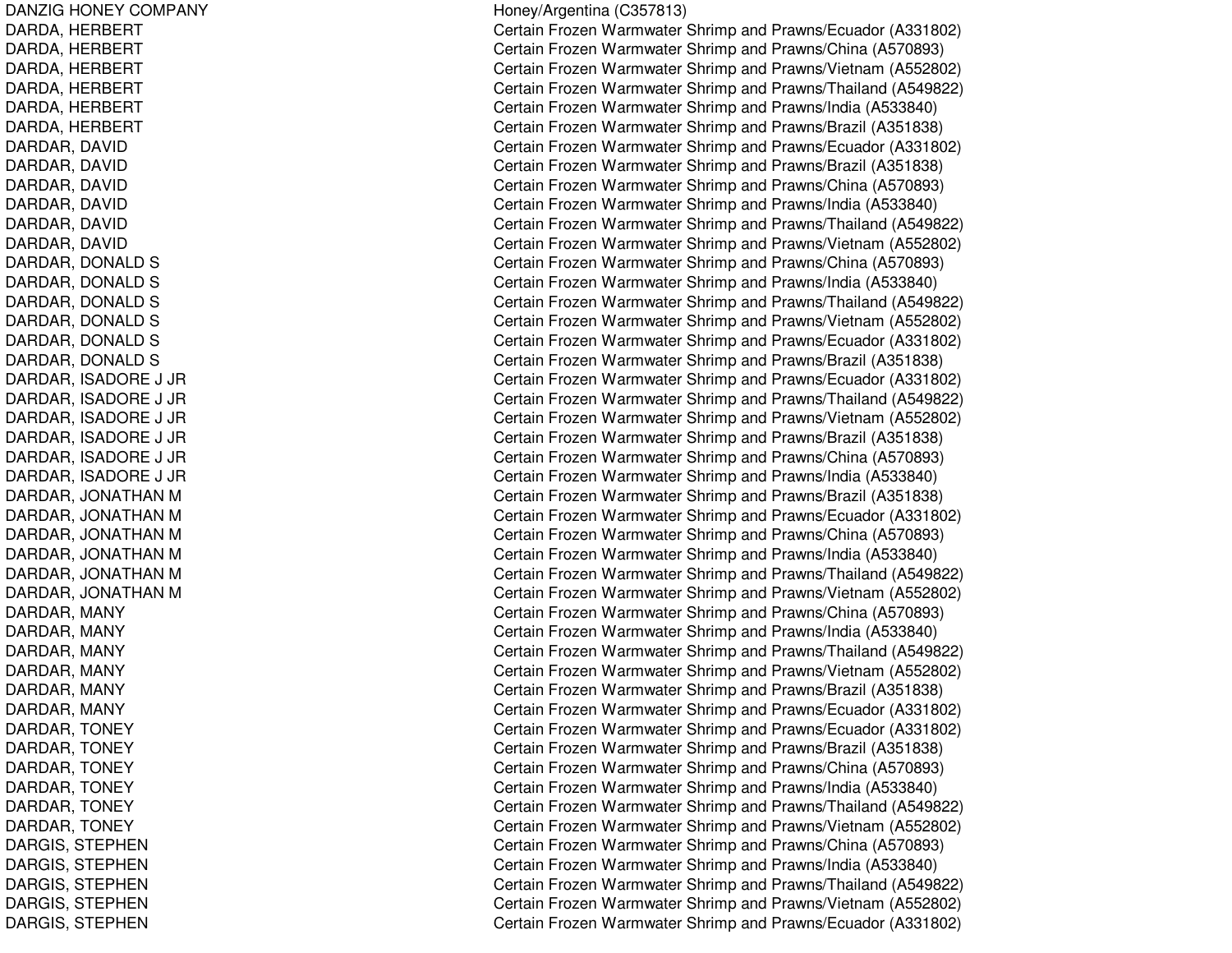DARGIS, S TEPHENDASSAU, L OUISDASSAU, L OUISDASSAU, LOUIS DASSAU, LOUIS DASSAU, LOUIS DASSAU, LOUIS DAVIS SEAFOOD INC D A VIS S E A F OOD IN C DAVIS SEAFOOD INC DAVIS SEAFOOD INC DAVIS SEAFOOD INC DAVIS SEAFOOD INC DAVIS, D ANIEL D A VIS, D A NIE L D A VIS, D A NIE L D A VIS, D A NIE L D A VIS, D A NIE L DAVIS, D ANIELDAVIS, JOHN W D A VIS, JO H N W D A VIS, JO H N W D A VIS, JO H N WDAVIS, JOHN W DAVIS, JOHN W DAVIS, MICHAEL STEVEN DAVIS, MIC HAELSTEVENDAVIS, MICHAEL STEVEN DAVIS, MICHAEL STEVEN DAVIS, MIC HAELSTEVENDAVIS, MICHAEL STEVEN D A VIS, WIL LIA M T D A VIS, WIL LIA M T DAVIS, WILLIAM T D A VIS, WIL LIA M T DAVIS, WIL LIAMTDAVIS, WILLIAM T D A VIS, WIL LIA M T JR D A VIS, WIL LIA M T JR D A VIS, WIL LIA M T JR DAVIS, WIL LIAMT JRDAVIS, WIL LIAMT JRD A VIS, WIL LIA M T JR DEAN BLANCHARD SEAFOOD INC DEAN BLANCHARD SEAFOOD INC DEAN BLANCHARD SEAFOOD INC DEAN BLANCHARD SEAFOOD INC DEAN BLANCHARD SEAFOOD INC Certain Frozen Warmwater Shrimp and Prawns/Brazil (A351838) Certain Frozen Warmwater Shrimp and Prawns/Vietnam (A552802) Certain Frozen Warmwater Shrimp and Prawns/Ecuador (A331802) Certain Frozen Warmwater Shrimp and Prawns/Brazil (A351838) Certain Frozen Warmwater Shrimp and Prawns/China (A570893) Certain Frozen Warmwater Shrimp and Prawns/India (A533840) Certain Frozen Warmwater Shrimp and Prawns/Thailand (A549822) Certain Frozen Warmwater Shrimp and Prawns/Ecuador (A331802) Certain Frozen Warmwater Shrimp and Prawns/China (A570893) Certain Frozen Warmwater Shrimp and Prawns/India (A533840) Certain Frozen Warmwater Shrimp and Prawns/Thailand (A549822) Certain Frozen Warmwater Shrimp and Prawns/Vietnam (A552802) Certain Frozen Warmwater Shrimp and Prawns/Brazil (A351838) Certain Frozen Warmwater Shrimp and Prawns/Ecuador (A331802) Certain Frozen Warmwater Shrimp and Prawns/Brazil (A351838) Certain Frozen Warmwater Shrimp and Prawns/China (A570893) Certain Frozen Warmwater Shrimp and Prawns/Thailand (A549822) Certain Frozen Warmwater Shrimp and Prawns/Vietnam (A552802) Certain Frozen Warmwater Shrimp and Prawns/India (A533840) Certain Frozen Warmwater Shrimp and Prawns/Brazil (A351838) Certain Frozen Warmwater Shrimp and Prawns/India (A533840) Certain Frozen Warmwater Shrimp and Prawns/Vietnam (A552802) Certain Frozen Warmwater Shrimp and Prawns/China (A570893) Certain Frozen Warmwater Shrimp and Prawns/Thailand (A549822) Certain Frozen Warmwater Shrimp and Prawns/Ecuador (A331802) Certain Frozen Warmwater Shrimp and Prawns/Brazil (A351838) Certain Frozen Warmwater Shrimp and Prawns/Thailand (A549822) Certain Frozen Warmwater Shrimp and Prawns/Vietnam (A552802) Certain Frozen Warmwater Shrimp and Prawns/Ecuador (A331802) Certain Frozen Warmwater Shrimp and Prawns/China (A570893) Certain Frozen Warmwater Shrimp and Prawns/India (A533840) Certain Frozen Warmwater Shrimp and Prawns/India (A533840) Certain Frozen Warmwater Shrimp and Prawns/Thailand (A549822) Certain Frozen Warmwater Shrimp and Prawns/Vietnam (A552802) Certain Frozen Warmwater Shrimp and Prawns/China (A570893) Certain Frozen Warmwater Shrimp and Prawns/Ecuador (A331802) Certain Frozen Warmwater Shrimp and Prawns/Brazil (A351838) Certain Frozen Warmwater Shrimp and Prawns/Brazil (A351838) Certain Frozen Warmwater Shrimp and Prawns/China (A570893) Certain Frozen Warmwater Shrimp and Prawns/Vietnam (A552802) Certain Frozen Warmwater Shrimp and Prawns/Thailand (A549822) Certain Frozen Warmwater Shrimp and Prawns/India (A533840) C ertain Frozen Warm w ater Shrim p and Pra wns/Ecua d or (A 3 318 0 2) Certain Frozen Warmwater Shrimp and Prawns/Brazil (A351838) Certain Frozen Warmwater Shrimp and Prawns/China (A570893) Certain Frozen Warmwater Shrimp and Prawns/India (A533840) Certain Frozen Warmwater Shrimp and Prawns/Thailand (A549822) Certain Frozen Warmwater Shrimp and Prawns/Vietnam (A552802)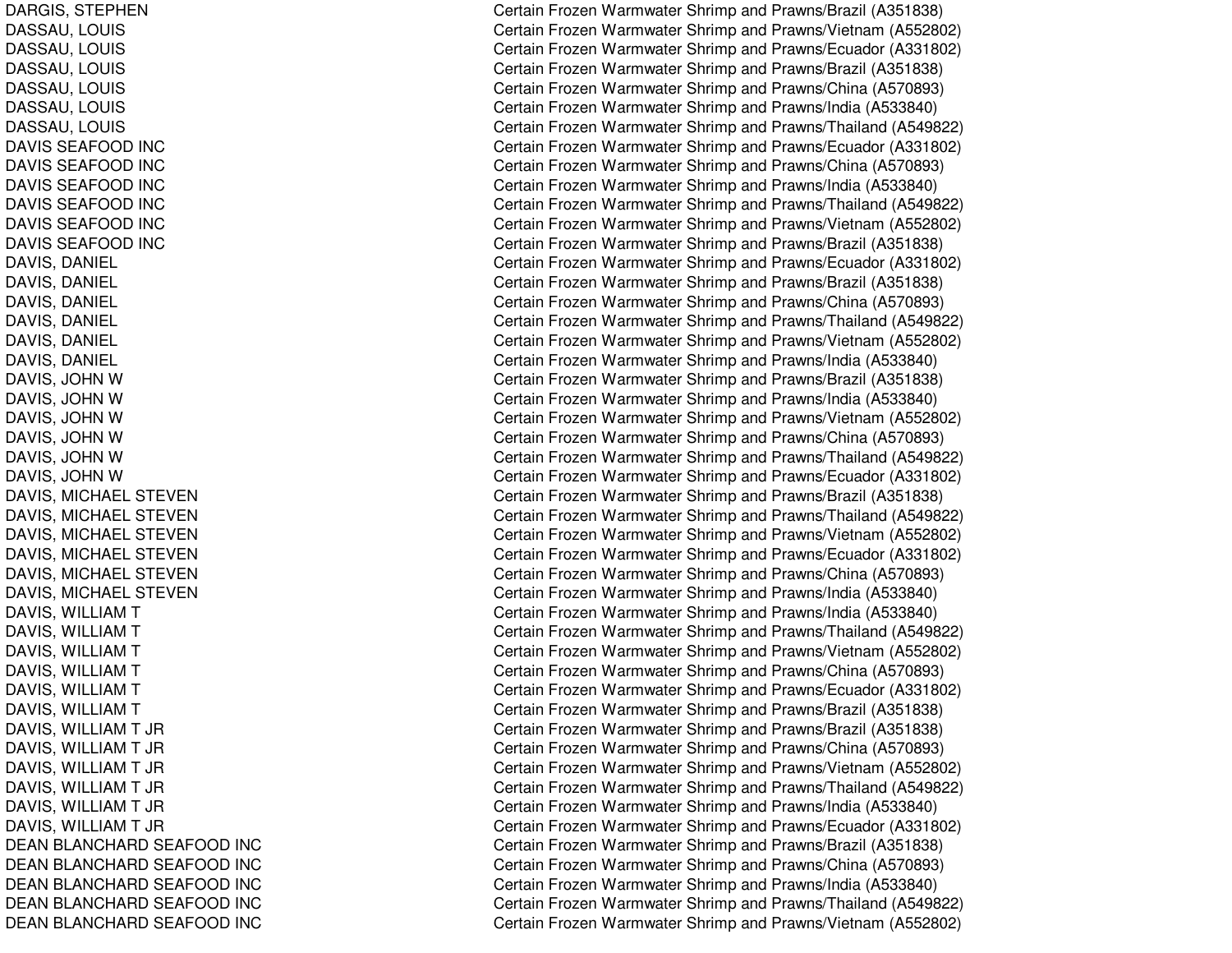DEAN BLANCHARD SEAFOOD INC DEAN, IL ENEDEAN, IL ENEDEAN, ILENE DEAN, IL ENEDEAN, ILENE DEAN, ILENE DEBBEANNE INCDEBBE ANNE INC DEBBEANNE INCDEBBEANNE INCDEBBEANNE INCDEBBEANNE INCDEEP SEA FOODS INC DEEP SEA FOODS INC DEEP SEA FOODS INC DEEP SEA FOODS INC DEEP SEA FOODS INC DEEP SEA FOODS INC DEEP SEA SHRIMP CO INC DEEP SEA SHRIMP CO INC DEEP SEA SHRIMP CO INC DEEP SEA SHRIMP CO INC DEEP SEA SHRIMP CO INC DEEP SEA SHRIMP CO INC DEHART, CLEVIS DEHART, C LEVISDEHART, CLEVIS DEHART, CLEVIS DEHART, C LEVISDEHART, CLEVIS DEHART, CURTIS P SR DEHART, CURTIS P SR DEHART, CURTIS P SR DEHART, CURTIS P SR DEHART, CURTIS P SR DEHART, CURTIS P SR D EJE A N, C H RIS JR DEJEAN, C HRIS JRD EJE A N, C H RIS JR DEJEAN, C HRIS JRDEJEAN, C HRIS JRD EJE A N, C H RIS JR DELTA PRIDE CATFISH INC DE MOL L, JA ME S JRD E M O L L, JA M E S JR DEMOLL, JA MES JRD E MOL L, JA ME S JR

Certain Frozen Warmwater Shrimp and Prawns/Ecuador (A331802) Certain Frozen Warmwater Shrimp and Prawns/Ecuador (A331802) Certain Frozen Warmwater Shrimp and Prawns/Brazil (A351838) Certain Frozen Warmwater Shrimp and Prawns/India (A533840) Certain Frozen Warmwater Shrimp and Prawns/Thailand (A549822) Certain Frozen Warmwater Shrimp and Prawns/Vietnam (A552802) Certain Frozen Warmwater Shrimp and Prawns/China (A570893) Certain Frozen Warmwater Shrimp and Prawns/Ecuador (A331802) Certain Frozen Warmwater Shrimp and Prawns/Brazil (A351838) Certain Frozen Warmwater Shrimp and Prawns/China (A570893) Certain Frozen Warmwater Shrimp and Prawns/India (A533840) Certain Frozen Warmwater Shrimp and Prawns/Thailand (A549822) Certain Frozen Warmwater Shrimp and Prawns/Vietnam (A552802) Certain Frozen Warmwater Shrimp and Prawns/Thailand (A549822) Certain Frozen Warmwater Shrimp and Prawns/Vietnam (A552802) Certain Frozen Warmwater Shrimp and Prawns/India (A533840) Certain Frozen Warmwater Shrimp and Prawns/Ecuador (A331802) Certain Frozen Warmwater Shrimp and Prawns/Brazil (A351838) Certain Frozen Warmwater Shrimp and Prawns/China (A570893) Certain Frozen Warmwater Shrimp and Prawns/Vietnam (A552802) C ertain Frozen W arm w ater Shrim p and Pra wns/Brazil (A 3 518 3 8) Certain Frozen Warmwater Shrimp and Prawns/China (A570893) Certain Frozen Warmwater Shrimp and Prawns/Ecuador (A331802) Certain Frozen Warmwater Shrimp and Prawns/India (A533840) Certain Frozen Warmwater Shrimp and Prawns/Thailand (A549822) Certain Frozen Warmwater Shrimp and Prawns/India (A533840) Certain Frozen Warmwater Shrimp and Prawns/Thailand (A549822) Certain Frozen Warmwater Shrimp and Prawns/Vietnam (A552802) Certain Frozen Warmwater Shrimp and Prawns/China (A570893) Certain Frozen Warmwater Shrimp and Prawns/Ecuador (A331802) Certain Frozen Warmwater Shrimp and Prawns/Brazil (A351838) Certain Frozen Warmwater Shrimp and Prawns/Vietnam (A552802) Certain Frozen Warmwater Shrimp and Prawns/Ecuador (A331802) Certain Frozen Warmwater Shrimp and Prawns/Thailand (A549822) Certain Frozen Warmwater Shrimp and Prawns/India (A533840) Certain Frozen Warmwater Shrimp and Prawns/China (A570893) Certain Frozen Warmwater Shrimp and Prawns/Brazil (A351838) Certain Frozen Warmwater Shrimp and Prawns/Ecuador (A331802) Certain Frozen Warmwater Shrimp and Prawns/India (A533840) Certain Frozen Warmwater Shrimp and Prawns/Thailand (A549822) Certain Frozen Warmwater Shrimp and Prawns/Vietnam (A552802) Certain Frozen Warmwater Shrimp and Prawns/Brazil (A351838) Certain Frozen Warmwater Shrimp and Prawns/China (A570893) Certain Frozen Fish Fillets/Vietna m (A 552801) Certain Frozen Warmwater Shrimp and Prawns/Ecuador (A331802) C ertain Frozen W arm w ater Shrim p and Pra wns/Brazil (A 3 518 3 8) Certain Frozen Warmwater Shrimp and Prawns/China (A570893) Certain Frozen Warmwater Shrimp and Prawns/India (A533840)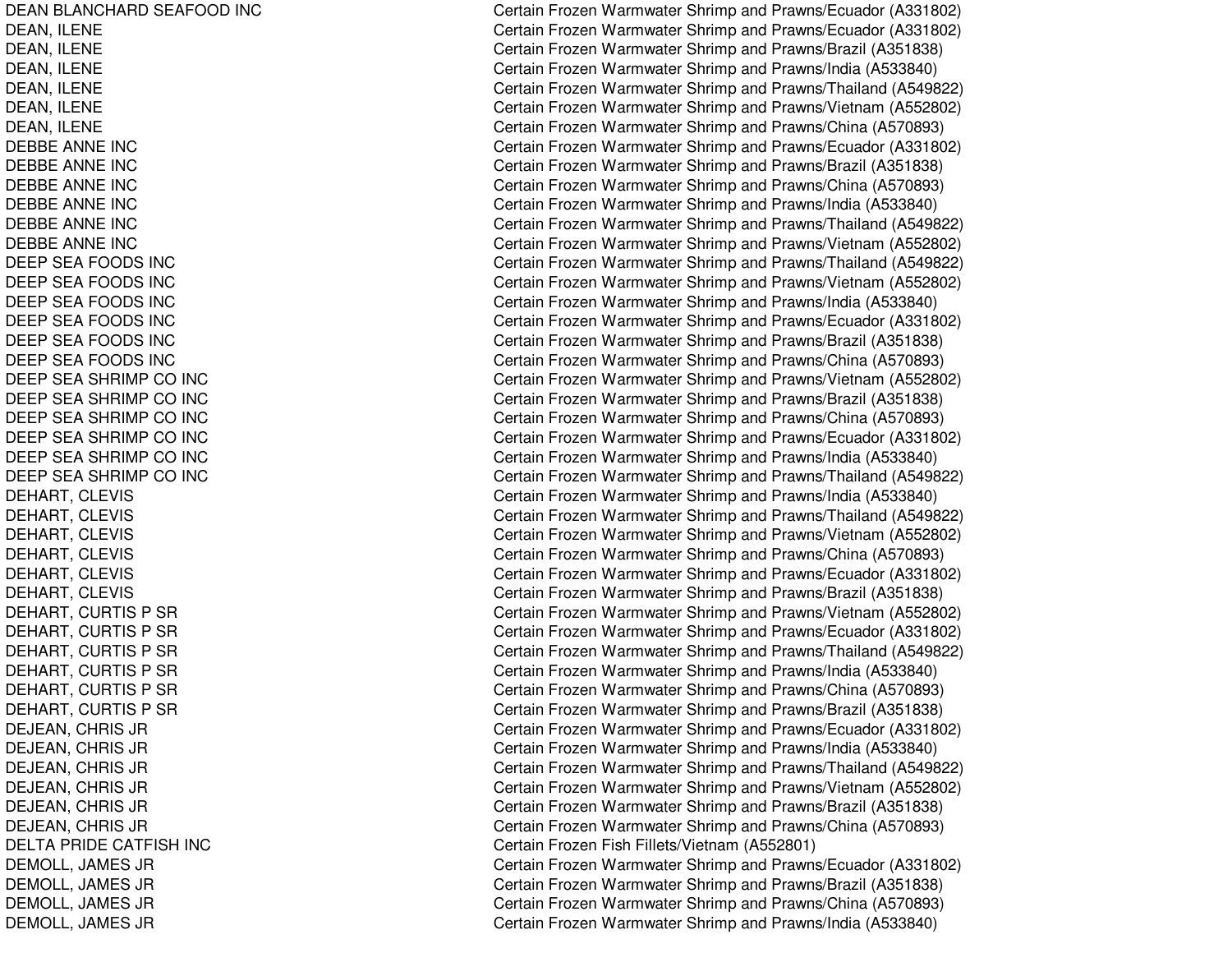DEMOLL, JA MES JRDEMOLL, JA MES JRDENCY'S INCDENCY'S INCDENCY'S INCDENNIS SHRIMP CO INC DENNIS SHRIMP CO INC DENNIS SHRIMP CO INC DENNIS SHRIMP CO INC DENNIS SHRIMP CO INC DENNIS SHRIMP CO INC DEROCHE, BARBARA DEROCHE, B ARBARADEROCHE, B ARBARADEROCHE, BARBARA DEROCHE, B ARBARADEROCHE, B ARBARADEROUEN, UWELL J III CHARGE AND THE CONTROL OF THE CONTROL OF THE CONTROL OF THE CONTROL OF THE CONTROL OF THE CONTROL OF THE CONTROL OF THE CONTROL OF THE CONTROL OF THE CONTROL OF THE CONTROL OF THE CONTROL OF THE CONTRO DEROUEN, U WELL J III CDE ROUE N, U WE L L J III CDEROUEN, UWELL J III CHARGE AND THE CONTROL OF THE CONTROL OF THE CONTROL OF THE CONTROL OF THE CONTROL OF THE CONTROL OF THE CONTROL OF THE CONTROL OF THE CONTROL OF THE CONTROL OF THE CONTROL OF THE CONTROL OF THE CONTRO DEROUEN, UWELL J III CHARGE AND THE CONTROL OF THE CONTROL OF THE CONTROL OF THE CONTROL OF THE CONTROL OF THE CONTROL OF THE CONTROL OF THE CONTROL OF THE CONTROL OF THE CONTROL OF THE CONTROL OF THE CONTROL OF THE CONTRO DESPAUX, BYRON DESPAUX, B YRONDESPAUX, B YRONDESPAUX, BYRON DESPAUX, B YRONDESPAUX, B YRONDEVANEY, BOBBY C JR DEVANEY, B OBBYC JR DEVANEY, BOBBY C JR DEVANEY, BOBBY C JR DEVANEY, BOBBY C JR DEVANEY, BOBBY C JR DFS INCDFS INCDFS INCDFS INCDFS INCDFS INCDIAMOND SPARKLER MFG CO INC DICKEY, WESLEY FRANK DICKEY, W ESLEYFRANKDICKEY, W ESLEYFRANKDICKEY, WESLEY FRANK DICKEY, WESLEY FRANK DICKEY, W ESLEYFRANKDINH, CHAU T

Certain Frozen Warmwater Shrimp and Prawns/Thailand (A549822) Certain Frozen Warmwater Shrimp and Prawns/Vietnam (A552802) Hone y/Arg entina (C 3 5 7 813) H one y/China (A 5 7 0 8 6 3) H one y/Arg entina (A 3 5 7 812) Certain Frozen Warmwater Shrimp and Prawns/Ecuador (A331802) Certain Frozen Warmwater Shrimp and Prawns/Brazil (A351838) Certain Frozen Warmwater Shrimp and Prawns/China (A570893) Certain Frozen Warmwater Shrimp and Prawns/India (A533840) Certain Frozen Warmwater Shrimp and Prawns/Thailand (A549822) Certain Frozen Warmwater Shrimp and Prawns/Vietnam (A552802) Certain Frozen Warmwater Shrimp and Prawns/Brazil (A351838) Certain Frozen Warmwater Shrimp and Prawns/Ecuador (A331802) Certain Frozen Warmwater Shrimp and Prawns/China (A570893) Certain Frozen Warmwater Shrimp and Prawns/India (A533840) Certain Frozen Warmwater Shrimp and Prawns/Thailand (A549822) Certain Frozen Warmwater Shrimp and Prawns/Vietnam (A552802) Certain Frozen Warmwater Shrimp and Prawns/Vietnam (A552802) ertain Frozen Warmwater Shrimp and Prawns/Thailand (A549822) ertain Frozen Warmwater Shrimp and Prawns/India (A533840) Certain Frozen Warmwater Shrimp and Prawns/China (A570893) Certain Frozen Warmwater Shrimp and Prawns/Brazil (A351838) Certain Frozen Warmwater Shrimp and Prawns/Ecuador (A331802) Certain Frozen Warmwater Shrimp and Prawns/Brazil (A351838) Certain Frozen Warmwater Shrimp and Prawns/China (A570893) Certain Frozen Warmwater Shrimp and Prawns/India (A533840) Certain Frozen Warmwater Shrimp and Prawns/Thailand (A549822) Certain Frozen Warmwater Shrimp and Prawns/Vietnam (A552802) Certain Frozen Warmwater Shrimp and Prawns/Brazil (A351838) Certain Frozen Warmwater Shrimp and Prawns/Ecuador (A331802) Certain Frozen Warmwater Shrimp and Prawns/India (A533840) Certain Frozen Warmwater Shrimp and Prawns/Thailand (A549822) Certain Frozen Warmwater Shrimp and Prawns/Vietnam (A552802) Certain Frozen Warmwater Shrimp and Prawns/China (A570893) C ertain Frozen W arm w ater Shrim p and Pra wns/Brazil (A 3 518 3 8) Certain Frozen Warmwater Shrimp and Prawns/Ecuador (A331802) Certain Frozen Warmwater Shrimp and Prawns/India (A533840) Certain Frozen Warmwater Shrimp and Prawns/China (A570893) Certain Frozen Warmwater Shrimp and Prawns/Thailand (A549822) Certain Frozen Warmwater Shrimp and Prawns/Vietnam (A552802) Sp arklers/China (A 570804) Certain Frozen Warmwater Shrimp and Prawns/Brazil (A351838) Certain Frozen Warmwater Shrimp and Prawns/India (A533840) Certain Frozen Warmwater Shrimp and Prawns/Thailand (A549822) Certain Frozen Warmwater Shrimp and Prawns/Vietnam (A552802) Certain Frozen Warmwater Shrimp and Prawns/China (A570893) Certain Frozen Warmwater Shrimp and Prawns/Ecuador (A331802) Certain Frozen Warmwater Shrimp and Prawns/India (A533840)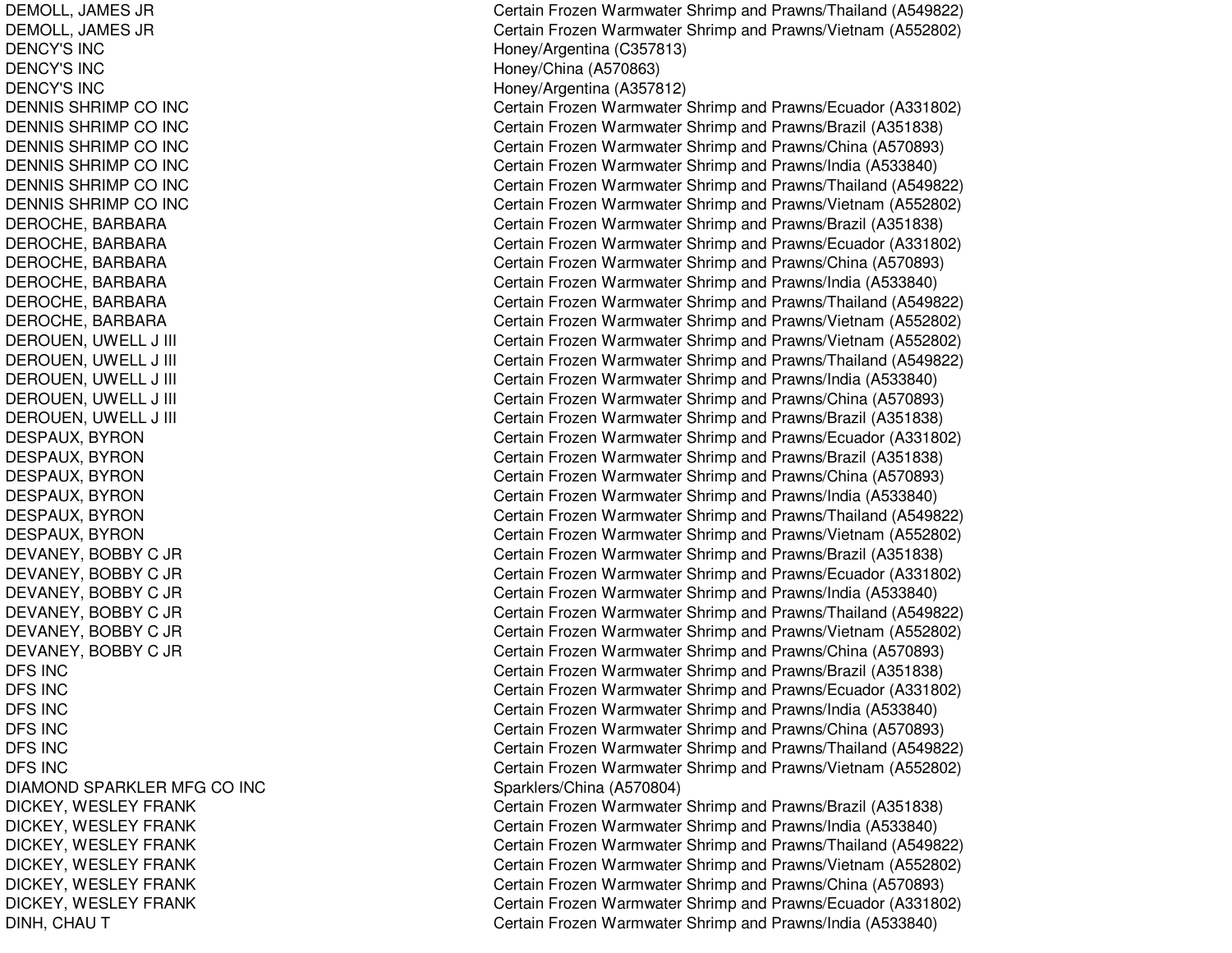DINH, CHAU T DINH, CHAU T DINH, CHAU T DINH, CHAU T DINH, CHAU T DINH, VINCENT DINH, VIN CENTDINH, VIN CENTDINH, VINCENT DINH, VINCENT DINH, VIN CENTDION, ERNEST J JR DION, E RNEST J JRDION, E RNEST J JRDION, ERNEST J JR DION, E RNEST J JRDION, E RNEST J JRDION, PAUL ADAM DION, P AULADAMDION, PAUL ADAM DION, PAUL ADAM DION, PAUL ADAM DION, PAUL ADAM DIVE IN DUDE INC DIVE IN DUDE INC DIVE IN DUDE INC DIVE IN DUDE INC DIVE IN DUDE INC DIVE IN DUDE INC DIXON TICONDEROGA COMPANY DO, H UNGD O, H U N G DO, H UNGD O, H U N GDO, H UNGDO, H UNGD O, KIE T V D O, KIE T V DO, KIET V D O, KIE T V DO, KIET V DO, KIE T VDO, KY HONG DO, K YHONGDO, K Y HONGDO, KY HONG DO, K YHONGD O, K Y H ON G

Certain Frozen Warmwater Shrimp and Prawns/Thailand (A549822) Certain Frozen Warmwater Shrimp and Prawns/Vietnam (A552802) Certain Frozen Warmwater Shrimp and Prawns/China (A570893) Certain Frozen Warmwater Shrimp and Prawns/Brazil (A351838) Certain Frozen Warmwater Shrimp and Prawns/Ecuador (A331802) Certain Frozen Warmwater Shrimp and Prawns/Brazil (A351838) Certain Frozen Warmwater Shrimp and Prawns/Ecuador (A331802) Certain Frozen Warmwater Shrimp and Prawns/Vietnam (A552802) Certain Frozen Warmwater Shrimp and Prawns/India (A533840) Certain Frozen Warmwater Shrimp and Prawns/Thailand (A549822) Certain Frozen Warmwater Shrimp and Prawns/China (A570893) Certain Frozen Warmwater Shrimp and Prawns/Ecuador (A331802) Certain Frozen Warmwater Shrimp and Prawns/Brazil (A351838) Certain Frozen Warmwater Shrimp and Prawns/India (A533840) Certain Frozen Warmwater Shrimp and Prawns/Thailand (A549822) Certain Frozen Warmwater Shrimp and Prawns/Vietnam (A552802) Certain Frozen Warmwater Shrimp and Prawns/China (A570893) Certain Frozen Warmwater Shrimp and Prawns/Ecuador (A331802) Certain Frozen Warmwater Shrimp and Prawns/India (A533840) Certain Frozen Warmwater Shrimp and Prawns/Thailand (A549822) Certain Frozen Warmwater Shrimp and Prawns/Vietnam (A552802) Certain Frozen Warmwater Shrimp and Prawns/China (A570893) Certain Frozen Warmwater Shrimp and Prawns/Brazil (A351838) C ertain Frozen W arm w ater Shrim p and Pra wns/Brazil (A 3 518 3 8) Certain Frozen Warmwater Shrimp and Prawns/Ecuador (A331802) Certain Frozen Warmwater Shrimp and Prawns/India (A533840) Certain Frozen Warmwater Shrimp and Prawns/Thailand (A549822) Certain Frozen Warmwater Shrimp and Prawns/Vietnam (A552802) Certain Frozen Warmwater Shrimp and Prawns/China (A570893) Cased Pencils/China (A570827) Certain Frozen Warmwater Shrimp and Prawns/Thailand (A549822) Certain Frozen Warmwater Shrimp and Prawns/Vietnam (A552802) Certain Frozen Warmwater Shrimp and Prawns/Ecuador (A331802) Certain Frozen Warmwater Shrimp and Prawns/Brazil (A351838) Certain Frozen Warmwater Shrimp and Prawns/China (A570893) Certain Frozen Warmwater Shrimp and Prawns/India (A533840) Certain Frozen Warmwater Shrimp and Prawns/Brazil (A351838) Certain Frozen Warmwater Shrimp and Prawns/China (A570893) Certain Frozen Warmwater Shrimp and Prawns/India (A533840) Certain Frozen Warmwater Shrimp and Prawns/Thailand (A549822) Certain Frozen Warmwater Shrimp and Prawns/Vietnam (A552802) Certain Frozen Warmwater Shrimp and Prawns/Ecuador (A331802) Certain Frozen Warmwater Shrimp and Prawns/Vietnam (A552802) Certain Frozen Warmwater Shrimp and Prawns/Brazil (A351838) Certain Frozen Warmwater Shrimp and Prawns/China (A570893) Certain Frozen Warmwater Shrimp and Prawns/India (A533840) Certain Frozen Warmwater Shrimp and Prawns/Thailand (A549822) Certain Frozen Warmwater Shrimp and Prawns/Ecuador (A331802)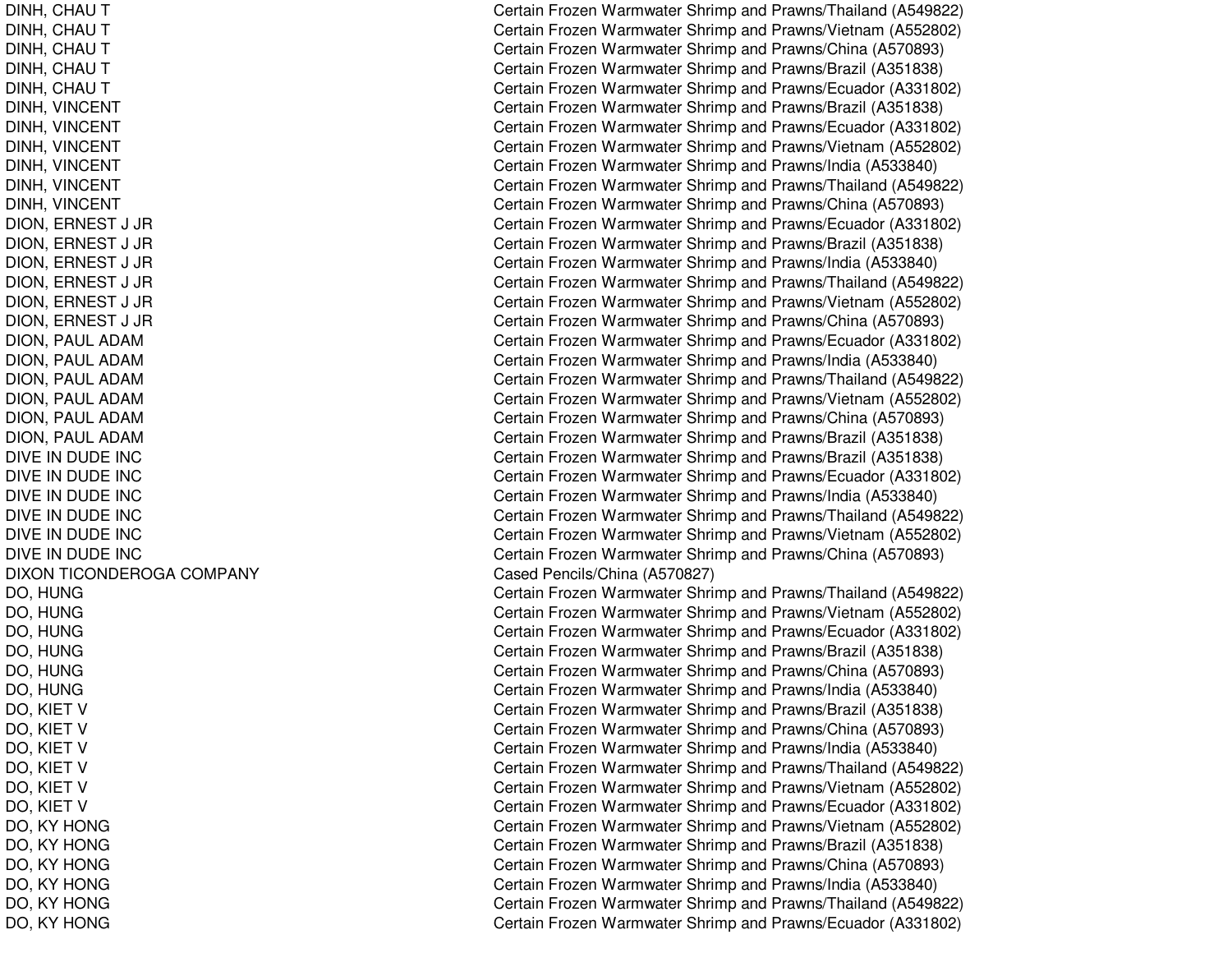DO, LIE TVANDO, LIE TVANDO, LIE T VANDO, LIET VAN DO, LIE TVANDO, LIET VAN DO, LUONG VAN DO, LUONG VAN DO, LUONG VAN DO, LUONG VAN DO, LUONG VAN DO, LUONG VAN DO, THAN VIET DO, THAN VIET DO, THAN VIET DO, THAN VIET DO, THAN VIET DO, THAN VIET DO, THANH VAN DO, THANH VAN DO, THANH VAN DO, THANH VAN DO, THANH VAN DO, THANH VAN DOAN, LIE MD O A N, LIE MD O A N, LIE M DOAN, LIE MD O A N, LIE M D O A N, LIE M DOA N, M AIl Constantinople of the constant of the constant of the constant of the constant of the constant of the constant of the constant of the constant of the constant of the constant of the constant of the constant of the consta D O A N, M AIl Constantinople of the constant of the constant of the constant of the constant of the constant of the constant of the constant of the constant of the constant of the constant of the constant of the constant of the consta D O A N, M AI $\overline{C}$ D OA N, M AI $\overline{C}$ D O A N, M AIl Constantinople of the constant of the constant of the constant of the constant of the constant of the constant of the constant of the constant of the constant of the constant of the constant of the constant of the consta DOAN, M AI $\overline{C}$ DOAN, MINH VAN DOAN, MINH VAN DOAN, MINH VAN DOAN, MINH VAN DOAN, MINH VAN DOAN, MINH VAN DOAN, TRAN VAN DOAN, TRAN VAN DOAN, TRAN VAN DOAN, TRAN VAN DOAN, TRAN VAN DOAN, TRAN VAN

Certain Frozen Warmwater Shrimp and Prawns/Thailand (A549822) Certain Frozen Warmwater Shrimp and Prawns/Brazil (A351838) Certain Frozen Warmwater Shrimp and Prawns/India (A533840) Certain Frozen Warmwater Shrimp and Prawns/Vietnam (A552802) Certain Frozen Warmwater Shrimp and Prawns/China (A570893) Certain Frozen Warmwater Shrimp and Prawns/Ecuador (A331802) Certain Frozen Warmwater Shrimp and Prawns/Ecuador (A331802) Certain Frozen Warmwater Shrimp and Prawns/Brazil (A351838) Certain Frozen Warmwater Shrimp and Prawns/China (A570893) Certain Frozen Warmwater Shrimp and Prawns/India (A533840) Certain Frozen Warmwater Shrimp and Prawns/Thailand (A549822) Certain Frozen Warmwater Shrimp and Prawns/Vietnam (A552802) Certain Frozen Warmwater Shrimp and Prawns/Ecuador (A331802) Certain Frozen Warmwater Shrimp and Prawns/Brazil (A351838) Certain Frozen Warmwater Shrimp and Prawns/India (A533840) Certain Frozen Warmwater Shrimp and Prawns/Thailand (A549822) Certain Frozen Warmwater Shrimp and Prawns/Vietnam (A552802) Certain Frozen Warmwater Shrimp and Prawns/China (A570893) Certain Frozen Warmwater Shrimp and Prawns/Ecuador (A331802) Certain Frozen Warmwater Shrimp and Prawns/China (A570893) Certain Frozen Warmwater Shrimp and Prawns/India (A533840) Certain Frozen Warmwater Shrimp and Prawns/Thailand (A549822) Certain Frozen Warmwater Shrimp and Prawns/Vietnam (A552802) Certain Frozen Warmwater Shrimp and Prawns/Brazil (A351838) Certain Frozen Warmwater Shrimp and Prawns/Brazil (A351838) Certain Frozen Warmwater Shrimp and Prawns/Vietnam (A552802) Certain Frozen Warmwater Shrimp and Prawns/Ecuador (A331802) Certain Frozen Warmwater Shrimp and Prawns/China (A570893) Certain Frozen Warmwater Shrimp and Prawns/Thailand (A549822) Certain Frozen Warmwater Shrimp and Prawns/India (A533840) ertain Frozen Warmwater Shrimp and Prawns/China (A570893) Certain Frozen Warmwater Shrimp and Prawns/India (A533840) Certain Frozen Warmwater Shrimp and Prawns/Thailand (A549822) Certain Frozen Warmwater Shrimp and Prawns/Vietnam (A552802) Certain Frozen Warmwater Shrimp and Prawns/Brazil (A351838) ertain Frozen Warmwater Shrimp and Prawns/Ecuador (A331802) Certain Frozen Warmwater Shrimp and Prawns/Thailand (A549822) Certain Frozen Warmwater Shrimp and Prawns/India (A533840) Certain Frozen Warmwater Shrimp and Prawns/China (A570893) Certain Frozen Warmwater Shrimp and Prawns/Vietnam (A552802) Certain Frozen Warmwater Shrimp and Prawns/Ecuador (A331802) Certain Frozen Warmwater Shrimp and Prawns/Brazil (A351838) Certain Frozen Warmwater Shrimp and Prawns/Thailand (A549822) Certain Frozen Warmwater Shrimp and Prawns/Vietnam (A552802) Certain Frozen Warmwater Shrimp and Prawns/China (A570893) Certain Frozen Warmwater Shrimp and Prawns/India (A533840) Certain Frozen Warmwater Shrimp and Prawns/Brazil (A351838) Certain Frozen Warmwater Shrimp and Prawns/Ecuador (A331802)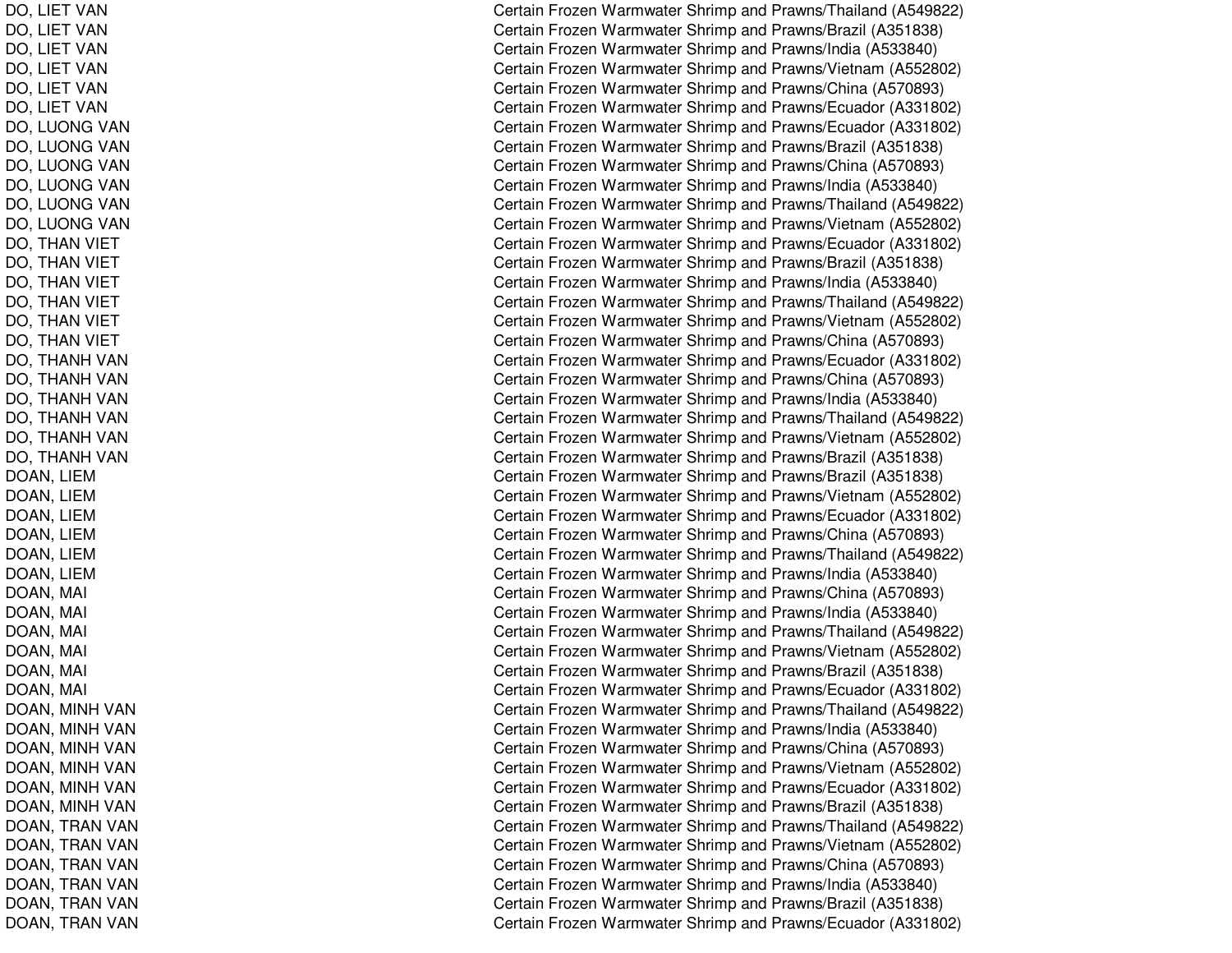DOCKERY, FRED DOCKERY, F REDDOCKERY, F REDDOCKERY, FRED DOCKERY, FRED DOCK E RY, F RE DDOCTOR BILL DOCTOR BILL DOCTOR BILL DOCTOR BILL DOCTOR BILL DOCTOR BILL DOMANGUE, R ANZELLSRDOMANGUE, RANZELL SR DOMANGUE, RANZELL SR DOMANGUE, R ANZELLSRDOMANGUE, RANZELL SR DOMANGUE, R ANZELLSRDOMINGO, C AROLDOMINGO, CAROL DOMINGO, CAROL DOMINGO, CAROL DOMINGO, CAROL DOMINGO, C AROLDOMINICKS SEAFOOD INC DOMINICKS SEAFOOD INC DOMINICKS SEAFOOD INC DOMINICKS SEAFOOD INC DOMINICKS SEAFOOD INC DOMINICKS SEAFOOD INC DON PACO INC DON PACO INC DONPACO IN CDON PACO INC DONPACO IN CDONPACO IN CDONNELLY, DAVID C DONNELLY, D AVIDCDONNELLY, DAVID C D O N N E L L Y, D A VID C DONNELLY, D AVIDCDONNELLY, DAVID C DOPSON, CRAIG B DOPSON, CRAIG B DOPSON, CRAIG B DOPSON, CRAIG B DOPSON, CRAIG B DOPSON, CRAIG B

Certain Frozen Warmwater Shrimp and Prawns/India (A533840) Certain Frozen Warmwater Shrimp and Prawns/Thailand (A549822) Certain Frozen Warmwater Shrimp and Prawns/Vietnam (A552802) Certain Frozen Warmwater Shrimp and Prawns/China (A570893) Certain Frozen Warmwater Shrimp and Prawns/Brazil (A351838) Certain Frozen Warmwater Shrimp and Prawns/Ecuador (A331802) Certain Frozen Warmwater Shrimp and Prawns/Ecuador (A331802) Certain Frozen Warmwater Shrimp and Prawns/Brazil (A351838) Certain Frozen Warmwater Shrimp and Prawns/China (A570893) Certain Frozen Warmwater Shrimp and Prawns/India (A533840) Certain Frozen Warmwater Shrimp and Prawns/Thailand (A549822) Certain Frozen Warmwater Shrimp and Prawns/Vietnam (A552802) Certain Frozen Warmwater Shrimp and Prawns/Brazil (A351838) Certain Frozen Warmwater Shrimp and Prawns/Ecuador (A331802) Certain Frozen Warmwater Shrimp and Prawns/Thailand (A549822) Certain Frozen Warmwater Shrimp and Prawns/Vietnam (A552802) Certain Frozen Warmwater Shrimp and Prawns/China (A570893) Certain Frozen Warmwater Shrimp and Prawns/India (A533840) Certain Frozen Warmwater Shrimp and Prawns/Brazil (A351838) Certain Frozen Warmwater Shrimp and Prawns/Thailand (A549822) Certain Frozen Warmwater Shrimp and Prawns/Vietnam (A552802) Certain Frozen Warmwater Shrimp and Prawns/India (A533840) Certain Frozen Warmwater Shrimp and Prawns/China (A570893) Certain Frozen Warmwater Shrimp and Prawns/Ecuador (A331802) Certain Frozen Warmwater Shrimp and Prawns/Brazil (A351838) Certain Frozen Warmwater Shrimp and Prawns/China (A570893) Certain Frozen Warmwater Shrimp and Prawns/India (A533840) Certain Frozen Warmwater Shrimp and Prawns/Thailand (A549822) Certain Frozen Warmwater Shrimp and Prawns/Vietnam (A552802) Certain Frozen Warmwater Shrimp and Prawns/Ecuador (A331802) Certain Frozen Warmwater Shrimp and Prawns/China (A570893) Certain Frozen Warmwater Shrimp and Prawns/Brazil (A351838) Certain Frozen Warmwater Shrimp and Prawns/Vietnam (A552802) Certain Frozen Warmwater Shrimp and Prawns/India (A533840) Certain Frozen Warmwater Shrimp and Prawns/Thailand (A549822) Certain Frozen Warmwater Shrimp and Prawns/Ecuador (A331802) Certain Frozen Warmwater Shrimp and Prawns/India (A533840) Certain Frozen Warmwater Shrimp and Prawns/Thailand (A549822) Certain Frozen Warmwater Shrimp and Prawns/Vietnam (A552802) Certain Frozen Warmwater Shrimp and Prawns/China (A570893) Certain Frozen Warmwater Shrimp and Prawns/Brazil (A351838) Certain Frozen Warmwater Shrimp and Prawns/Ecuador (A331802) Certain Frozen Warmwater Shrimp and Prawns/Brazil (A351838) Certain Frozen Warmwater Shrimp and Prawns/Ecuador (A331802) Certain Frozen Warmwater Shrimp and Pra wns/India (A 5 3 3 8 4 0) Certain Frozen Warmwater Shrimp and Prawns/Thailand (A549822) Certain Frozen Warmwater Shrimp and Prawns/Vietnam (A552802) Certain Frozen Warmwater Shrimp and Prawns/China (A570893)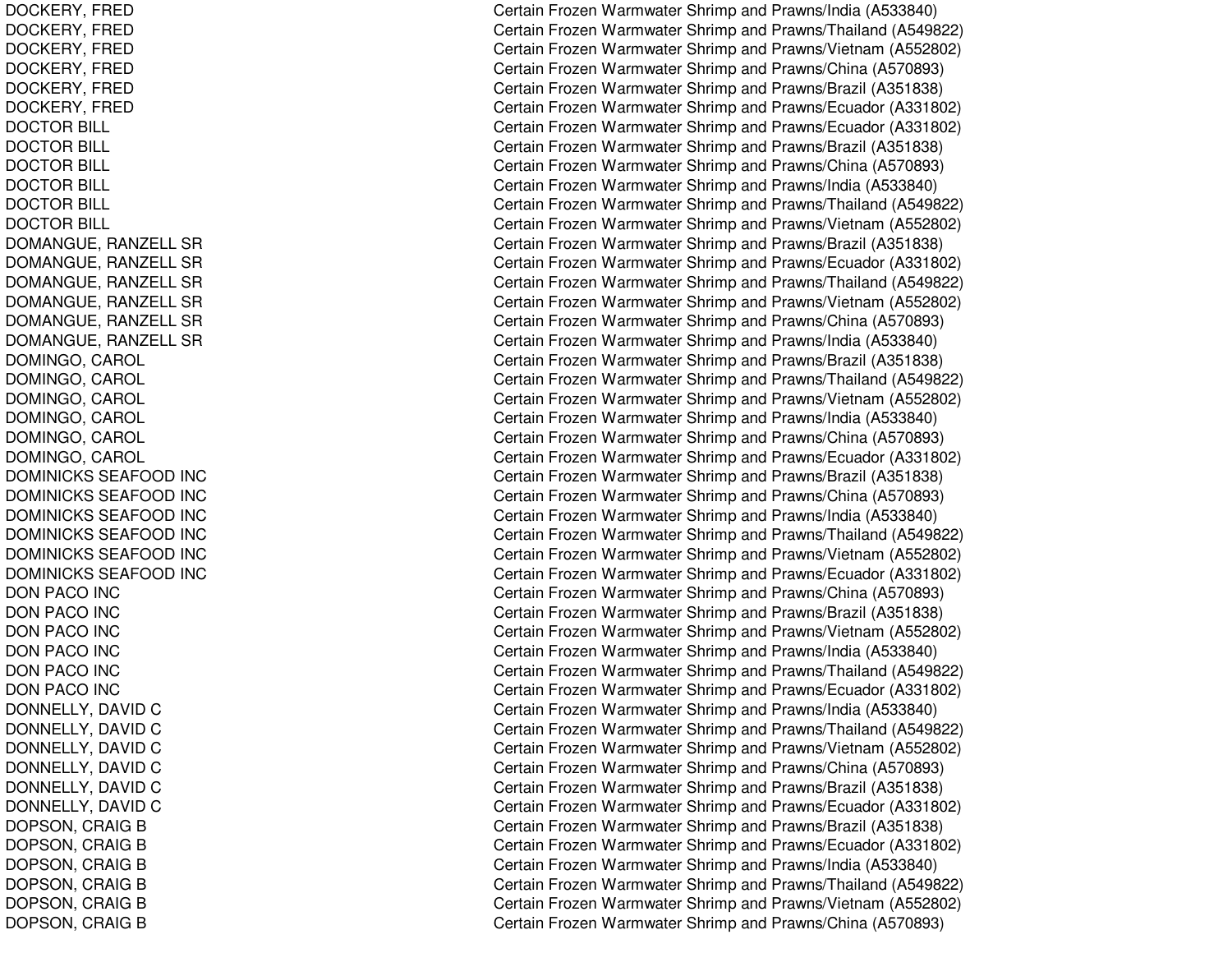DORE, P RESTON J JR D O R E, P R E S T O N J JR DORE, P REST ON J JR D O R E, P R E S T O N J JR DORE, P RESTON J JR DORE, PRESTON J JR DOSCABALLEROS INCDOSCABALLEROS INCDOS CABALLEROS INC DOSCABALLEROS INCDOSCABALLEROS INCDOSCABALLEROS INCDOYLE, JOHN TERRY DOYLE, JOHN TERRY DOYLE, JOHN TERRY DOYLE, JOHN TERRY DOYLE, JOHN TERRY DOYLE, JOHN TERRY DRAGNET SEAFOOD LLC DRAGNET SEAFOOD LLC DRAGNET SEAFOOD LLC DRAGNET SEAFOOD LLC DRAGNET SEAFOOD LLC DRAGNET SEAFOOD LLC DRURY, BRUCE W SR DRURY, BRUCE W SR DRURY, BRUCE W SR DRURY, BRUCE W SR DRURY, BRUCE W SR DRURY, BRUCE W SR DRURY, BRYANT J CDRURY, BRYANT J CDRURY, BRYANT J CDRURY, BRYANT J CDRURY, BRYANT J CDRURY, B RYANT J CDRURY, JEFF B Bill Contract to the contract of the contract of the contract of the contract of the contract of the contract of the contract of the contract of the contract of the contract of the contract of the contract of the contract DRURY, JEFF B Bill Contract to the contract of the contract of the contract of the contract of the contract of the contract of the contract of the contract of the contract of the contract of the contract of the contract of the contract DRURY, JEFF B Bill C DRURY, JEFF B Bill C DRURY, JE FFBBill Contract to the contract of the contract of the contract of the contract of the contract of the contract of the contract of the contract of the contract of the contract of the contract of the contract of the contract DRURY, JEFF B Bill C DRURY, KEVIN S DRURY, K EVINSDRURY, KEVIN S DRURY, KEVIN S DRURY, K EVINSDRURY, KEVIN S

Certain Frozen Warmwater Shrimp and Prawns/Vietnam (A552802) Certain Frozen Warmwater Shrimp and Prawns/Ecuador (A331802) Certain Frozen Warmwater Shrimp and Prawns/Thailand (A549822) Certain Frozen Warmwater Shrimp and Prawns/India (A533840) Certain Frozen Warmwater Shrimp and Prawns/Brazil (A351838) Certain Frozen Warmwater Shrimp and Prawns/China (A570893) Certain Frozen Warmwater Shrimp and Prawns/Ecuador (A331802) Certain Frozen Warmwater Shrimp and Prawns/Brazil (A351838) Certain Frozen Warmwater Shrimp and Prawns/China (A570893) Certain Frozen Warmwater Shrimp and Prawns/India (A533840) Certain Frozen Warmwater Shrimp and Prawns/Thailand (A549822) Certain Frozen Warmwater Shrimp and Prawns/Vietnam (A552802) Certain Frozen Warmwater Shrimp and Prawns/Ecuador (A331802) Certain Frozen Warmwater Shrimp and Prawns/Brazil (A351838) Certain Frozen Warmwater Shrimp and Prawns/China (A570893) Certain Frozen Warmwater Shrimp and Prawns/India (A533840) Certain Frozen Warmwater Shrimp and Prawns/Thailand (A549822) Certain Frozen Warmwater Shrimp and Prawns/Vietnam (A552802) Certain Frozen Warmwater Shrimp and Prawns/Vietnam (A552802) Certain Frozen Warmwater Shrimp and Prawns/Ecuador (A331802) C ertain Frozen W arm w ater Shrim p and Pra wns/Brazil (A 3 518 3 8) Certain Frozen Warmwater Shrimp and Prawns/China (A570893) Certain Frozen Warmwater Shrimp and Prawns/India (A533840) Certain Frozen Warmwater Shrimp and Prawns/Thailand (A549822) Certain Frozen Warmwater Shrimp and Prawns/Brazil (A351838) Certain Frozen Warmwater Shrimp and Prawns/Ecuador (A331802) Certain Frozen Warmwater Shrimp and Prawns/China (A570893) Certain Frozen Warmwater Shrimp and Prawns/India (A533840) Certain Frozen Warmwater Shrimp and Prawns/Thailand (A549822) Certain Frozen Warmwater Shrimp and Prawns/Vietnam (A552802) ertain Frozen Warmwater Shrimp and Prawns/Brazil (A351838) Certain Frozen Warmwater Shrimp and Prawns/Ecuador (A331802) Certain Frozen Warmwater Shrimp and Prawns/China (A570893) Certain Frozen Warmwater Shrimp and Prawns/India (A533840) Certain Frozen Warmwater Shrimp and Prawns/Thailand (A549822) ertain Frozen Warmwater Shrimp and Prawns/Vietnam (A552802) Certain Frozen Warmwater Shrimp and Prawns/Brazil (A351838) Certain Frozen Warmwater Shrimp and Prawns/Ecuador (A331802) Certain Frozen Warmwater Shrimp and Prawns/China (A570893) Certain Frozen Warmwater Shrimp and Prawns/India (A533840) ertain Frozen Warmwater Shrimp and Prawns/Thailand (A549822) ertain Frozen Warmwater Shrimp and Prawns/Vietnam (A552802) Certain Frozen Warmwater Shrimp and Prawns/Vietnam (A552802) Certain Frozen Warmwater Shrimp and Prawns/Thailand (A549822) Certain Frozen Warmwater Shrimp and Prawns/China (A570893) Certain Frozen Warmwater Shrimp and Prawns/India (A533840) Certain Frozen Warmwater Shrimp and Prawns/Ecuador (A331802) Certain Frozen Warmwater Shrimp and Prawns/Brazil (A351838)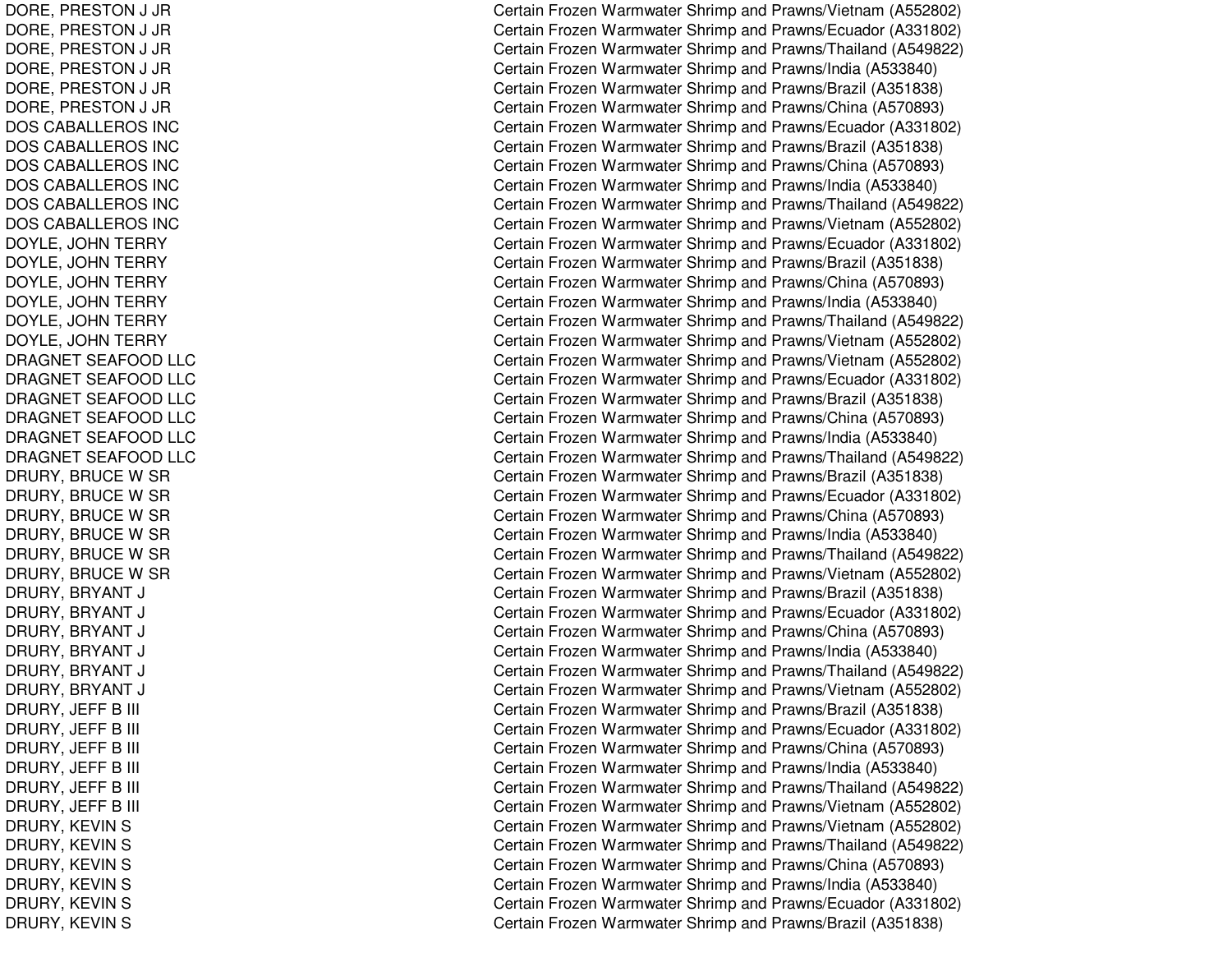DRURY, STEVE R DRURY, S TEVERDRURY, STEVE R DRURY, STEVE R DRURY, STEVE R DRURY, STEVE R DSL AND R INC DSL AND R INC DSL AND R INC DSL AND R INC DSL AND R INC DSL AND R INC DUBBERLY, JA MESFDUBBERLY, JAMES F DUBBERLY, JAMES F DUBBERLY, JAMES F DUBBERLY, JAMES F DUBBERLY, JAMES F DUBBERLY, JA MESFDUBBERLY, JAMES F DUBBERLY, JAMES F DUBBERLY, JAMES F DUBBERLY, JAMES F DUBBERLY, JA MESFDUBBERLY, JAMES F DUBBERLY, JAMES F DUBBERLY, JA MESFDUBBERLY, JAMES F DUBBERLY, JAMES F DUBBERLY, JA MESFDUE T, R A MIE P DUET, RAMIE P DUET, RAMIE P DUET, RAMIE P DUET, RAMIE P DUET, R AMIEPDUET, RAYMOND DJ COMERCIAL COMMUNICATIONS COMMUNICATIONS CONTINUES. DUET, RAYMOND DJ COMERCIAL COMMUNICATIONS COMMUNICATIONS CONTINUES. DUET, R AYMONDDJ COMERCIAL COMMUNICATION COMMUNICATION COMMUNICATION COMMUNICATION COMMUNICATION COMMUNICATION COMMUNICATION DUET, RAYMOND DJ COMPOSITION COMPONENT COMPOSITION COMPONENT COMPONENT COMPONENT COMPONENT COMPONENT COMPONENT COMPONENT COM DUET, R AYMONDDJ COMERCIAL COMMUNICATIONS COMMUNICATIONS CONTINUES. DUET, R AYMONDDJ C DUFRENE, A RCHIEDUFRENE, A RCHIEDUF RE NE, A RCHIE DUFRENE, ARCHIE DUFRENE, A RCHIEDUFRENE, ARCHIE

Certain Frozen Warmwater Shrimp and Prawns/Thailand (A549822) Certain Frozen Warmwater Shrimp and Prawns/Vietnam (A552802) Certain Frozen Warmwater Shrimp and Prawns/China (A570893) Certain Frozen Warmwater Shrimp and Prawns/India (A533840) Certain Frozen Warmwater Shrimp and Prawns/Brazil (A351838) Certain Frozen Warmwater Shrimp and Prawns/Ecuador (A331802) Certain Frozen Warmwater Shrimp and Prawns/Ecuador (A331802) Certain Frozen Warmwater Shrimp and Prawns/China (A570893) Certain Frozen Warmwater Shrimp and Prawns/Brazil (A351838) Certain Frozen Warmwater Shrimp and Prawns/India (A533840) Certain Frozen Warmwater Shrimp and Prawns/Thailand (A549822) Certain Frozen Warmwater Shrimp and Prawns/Vietnam (A552802) Certain Frozen Warmwater Shrimp and Prawns/Brazil (A351838) Certain Frozen Warmwater Shrimp and Prawns/Brazil (A351838) Certain Frozen Warmwater Shrimp and Prawns/Brazil (A351838) Certain Frozen Warmwater Shrimp and Prawns/India (A533840) Certain Frozen Warmwater Shrimp and Prawns/Thailand (A549822) Certain Frozen Warmwater Shrimp and Prawns/Vietnam (A552802) Certain Frozen Warmwater Shrimp and Prawns/China (A570893) Certain Frozen Warmwater Shrimp and Pra wns/India (A 5 3 3 8 4 0) Certain Frozen Warmwater Shrimp and Prawns/Thailand (A549822) Certain Frozen Warmwater Shrimp and Prawns/Vietnam (A552802) Certain Frozen Warmwater Shrimp and Prawns/China (A570893) Certain Frozen Warmwater Shrimp and Prawns/India (A533840) Certain Frozen Warmwater Shrimp and Prawns/Thailand (A549822) Certain Frozen Warmwater Shrimp and Prawns/Vietnam (A552802) Certain Frozen Warmwater Shrimp and Prawns/China (A570893) Certain Frozen Warmwater Shrimp and Prawns/Ecuador (A331802) C ertain Frozen Warm w ater Shrim p and Pra wns/Ecua d or (A 3 318 0 2) Certain Frozen Warmwater Shrimp and Prawns/Ecuador (A331802) Certain Frozen Warmwater Shrimp and Prawns/Brazil (A351838) Certain Frozen Warmwater Shrimp and Prawns/Ecuador (A331802) Certain Frozen Warmwater Shrimp and Prawns/China (A570893) Certain Frozen Warmwater Shrimp and Prawns/India (A533840) Certain Frozen Warmwater Shrimp and Prawns/Thailand (A549822) Certain Frozen Warmwater Shrimp and Prawns/Vietnam (A552802) ertain Frozen Warmwater Shrimp and Prawns/Vietnam (A552802) ertain Frozen Warmwater Shrimp and Prawns/Brazil (A351838) ertain Frozen Warmwater Shrimp and Prawns/Ecuador (A331802) ertain Frozen Warmwater Shrimp and Prawns/China (A570893) ertain Frozen Warmwater Shrimp and Prawns/India (A533840) ertain Frozen Warmwater Shrimp and Prawns/Thailand (A549822) C ertain Frozen Warm w ater Shrim p and Pra wns/Ecua d or (A 3 318 0 2) Certain Frozen Warmwater Shrimp and Prawns/Brazil (A351838) Certain Frozen Warmwater Shrimp and Prawns/China (A570893) Certain Frozen Warmwater Shrimp and Prawns/Vietnam (A552802) Certain Frozen Warmwater Shrimp and Prawns/India (A533840) Certain Frozen Warmwater Shrimp and Prawns/Thailand (A549822)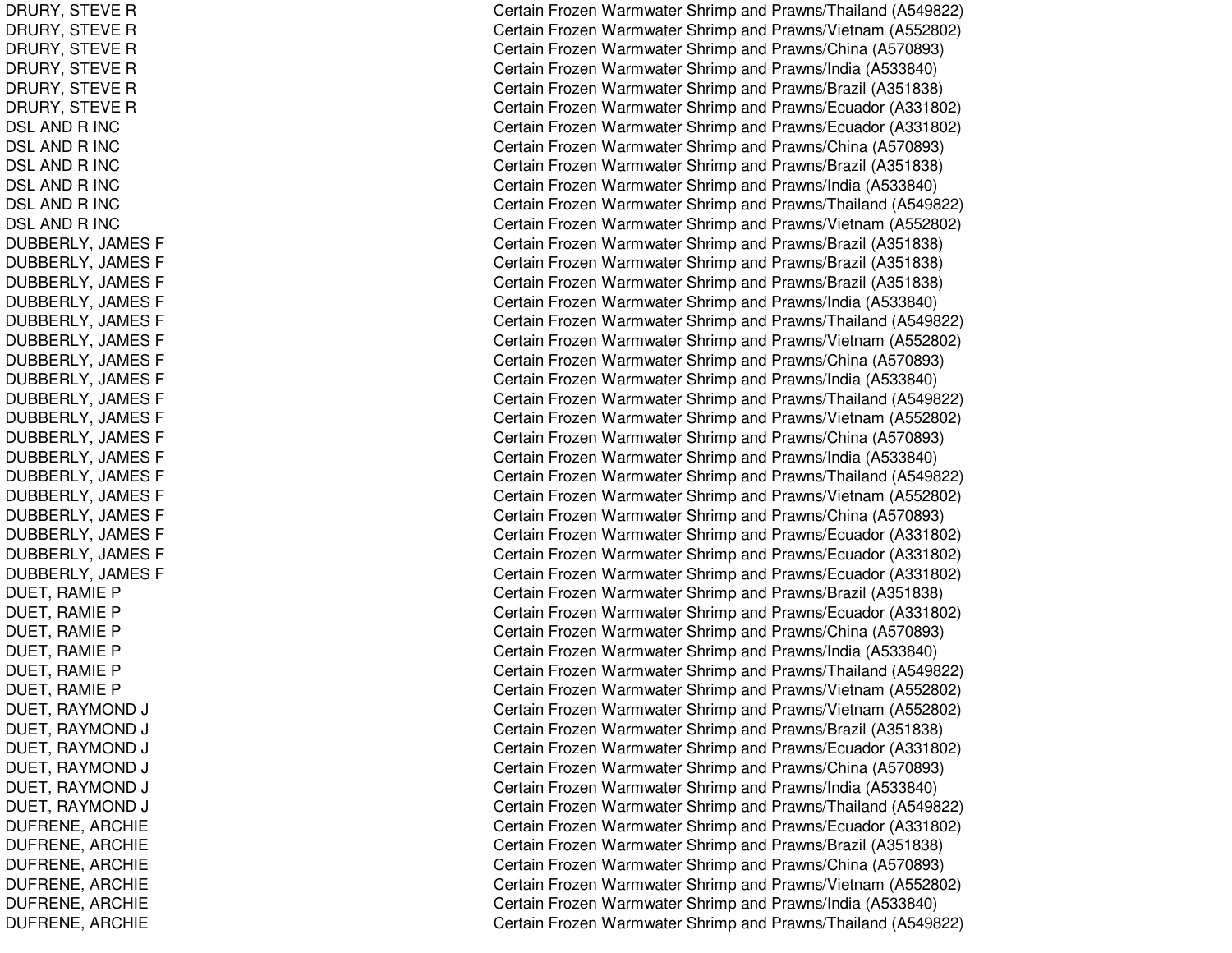DUFRENE, E RICD U F R E N E, E RIC DUF RENE, E RICD U F R E N E, E RIC DUFRENE, E RICDUF RE NE, E RICDUFRENE, ERIC F DUFRENE, E RICFDUFRENE, ERIC F DUFRENE, ERIC F DUFRENE, E RICFDUFRENE, ERIC F DUFRENE, E RICF JRDUFRENE, E RICF JRD U F R E N E, E RIC F JR DUFRENE, E RICF JRDUF RENE, E RICF JRD U F R E N E, E RIC F JR DUFRENE, G OLDENNJ C DUFRENE, GOLDEN NJ C DUFRENE, GOLDEN NJ C DUFRENE, GOLDEN NJ C DUFRENE, GOLDEN NJ C DUFRENE, G OLDENNJ COMERCIAL COMMUNISTIC DUFRENE, L EROYDUFRENE, LEROY DUFRENE, L EROYDUF RENE, L EROYDUFRENE, LEROY DUFRENE, L EROYDUFRENE, RONALD SR DUFRENE, RONALD SR DUFRENE, RONALD SR DUFRENE, RONALD SR DUFRENE, RONALD SR DUFRENE, RONALD SR DUFRENE, TOBY DUFRENE, TOBY DUFRENE, TOBY DUFRENE, TOBY DUFRENE, T OBYDUF RENE, T OBYDUNAMIS TOWING INC DUNAMIS TOWING INC DUNA MIS T OWING IN CDUNAMIS TOWING INC DUNAMIS TOWING INC DUNAMIS TOWING INC

Certain Frozen Warmwater Shrimp and Prawns/Ecuador (A331802) Certain Frozen Warmwater Shrimp and Prawns/Brazil (A351838) Certain Frozen Warmwater Shrimp and Prawns/China (A570893) Certain Frozen Warmwater Shrimp and Prawns/India (A533840) Certain Frozen Warmwater Shrimp and Prawns/Thailand (A549822) Certain Frozen Warmwater Shrimp and Prawns/Vietnam (A552802) Certain Frozen Warmwater Shrimp and Prawns/Brazil (A351838) Certain Frozen Warmwater Shrimp and Prawns/China (A570893) Certain Frozen Warmwater Shrimp and Prawns/India (A533840) Certain Frozen Warmwater Shrimp and Prawns/Thailand (A549822) Certain Frozen Warmwater Shrimp and Prawns/Vietnam (A552802) Certain Frozen Warmwater Shrimp and Prawns/Ecuador (A331802) Certain Frozen Warmwater Shrimp and Prawns/Ecuador (A331802) Certain Frozen Warmwater Shrimp and Prawns/Brazil (A351838) Certain Frozen Warmwater Shrimp and Prawns/China (A570893) Certain Frozen Warmwater Shrimp and Prawns/India (A533840) Certain Frozen Warmwater Shrimp and Prawns/Thailand (A549822) Certain Frozen Warmwater Shrimp and Prawns/Vietnam (A552802) ertain Frozen Warmwater Shrimp and Prawns/Brazil (A351838) ertain Frozen Warmwater Shrimp and Prawns/Ecuador (A331802) ertain Frozen Warmwater Shrimp and Prawns/China (A570893) ertain Frozen Warmwater Shrimp and Prawns/India (A533840) ertain Frozen Warmwater Shrimp and Prawns/Thailand (A549822) ertain Frozen Warmwater Shrimp and Prawns/Vietnam (A552802) Certain Frozen Warmwater Shrimp and Prawns/Ecuador (A331802) Certain Frozen Warmwater Shrimp and Prawns/Brazil (A351838) Certain Frozen Warmwater Shrimp and Prawns/China (A570893) Certain Frozen Warmwater Shrimp and Prawns/India (A533840) Certain Frozen Warmwater Shrimp and Prawns/Thailand (A549822) Certain Frozen Warmwater Shrimp and Prawns/Vietnam (A552802) Certain Frozen Warmwater Shrimp and Prawns/Thailand (A549822) Certain Frozen Warmwater Shrimp and Prawns/Vietnam (A552802) Certain Frozen Warmwater Shrimp and Prawns/Ecuador (A331802) Certain Frozen Warmwater Shrimp and Prawns/Brazil (A351838) Certain Frozen Warmwater Shrimp and Prawns/China (A570893) Certain Frozen Warmwater Shrimp and Prawns/India (A533840) Certain Frozen Warmwater Shrimp and Prawns/Brazil (A351838) Certain Frozen Warmwater Shrimp and Prawns/China (A570893) Certain Frozen Warmwater Shrimp and Prawns/India (A533840) Certain Frozen Warmwater Shrimp and Prawns/Thailand (A549822) Certain Frozen Warmwater Shrimp and Prawns/Vietnam (A552802) Certain Frozen Warmwater Shrimp and Prawns/Ecuador (A331802) C ertain Frozen Warm w ater Shrim p and Pra wns/Ecua d or (A 3 318 0 2) Certain Frozen Warmwater Shrimp and Prawns/Brazil (A351838) Certain Frozen Warmwater Shrimp and Prawns/China (A570893) Certain Frozen Warmwater Shrimp and Prawns/India (A533840) Certain Frozen Warmwater Shrimp and Prawns/Thailand (A549822) Certain Frozen Warmwater Shrimp and Prawns/Vietnam (A552802)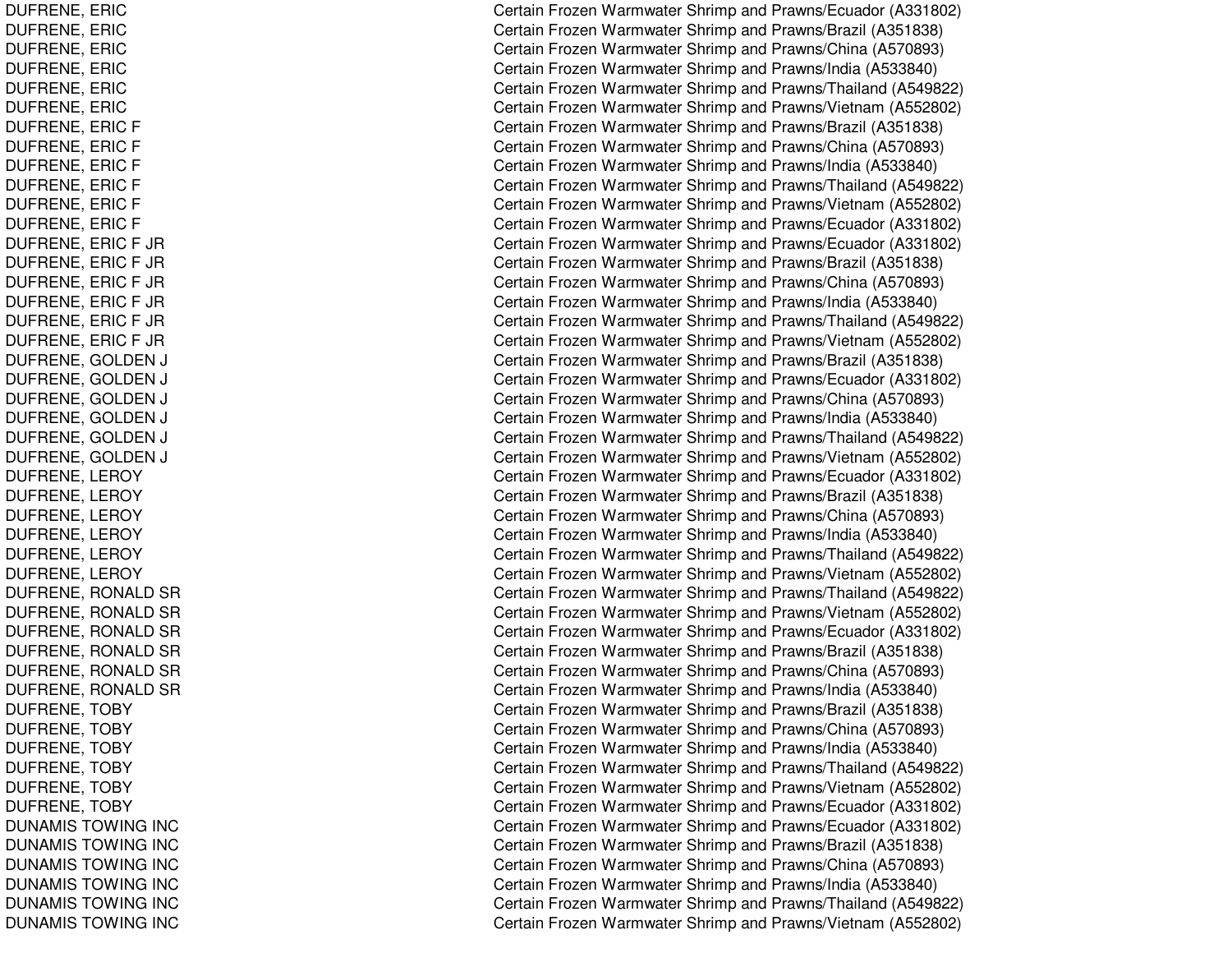DUPONT PERFORMANCE ELASTOMERS LLCDUPONT TEIJINDUPONT TEIJINDUPONT TEIJINDUPONT TEIJIN

DUNCAN, GARY Certain Frozen Warmwater Shrimp and Prawns/Ecuador (A331802) DUNCAN, GARY Certain Frozen Warmwater Shrimp and Prawns/Brazil (A351838) DUNCAN, GARY Certain Frozen Warmwater Shrimp and Prawns/India (A533840) DUNCAN, GARY Certain Frozen Warmwater Shrimp and Prawns/Thailand (A549822) DUNCAN, GARY Certain Frozen Warmwater Shrimp and Prawns/Vietnam (A552802) DUNCAN, GARY Certain Frozen Warmwater Shrimp and Prawns/China (A570893) DUONG, HO T Certain Frozen Warmwater Shrimp and Prawns/Vietnam (A552802) DUONG, HO T Certain Frozen Warmwater Shrimp and Prawns/Ecuador (A331802) DUONG, HO T Certain Frozen Warmwater Shrimp and Prawns/Brazil (A351838) DUONG, HO T Certain Frozen Warmwater Shrimp and Prawns/China (A570893) DUONG, HO T Certain Frozen Warmwater Shrimp and Prawns/India (A533840) DUONG, HO T Certain Frozen Warmwater Shrimp and Prawns/Thailand (A549822) DUONG, MAU Certain Frozen Warmwater Shrimp and Prawns/Thailand (A549822) DUONG, MAU Certain Frozen Warmwater Shrimp and Prawns/Vietnam (A552802) DUONG, MAU Certain Frozen Warmwater Shrimp and Prawns/China (A570893) DUONG, MAU Certain Frozen Warmwater Shrimp and Prawns/Ecuador (A331802) DUONG, MAU Certain Frozen Warmwater Shrimp and Prawns/Brazil (A351838) DUONG, MAU Certain Frozen Warmwater Shrimp and Prawns/India (A533840) DUONG, XUAN Certain Frozen Warmwater Shrimp and Prawns/China (A570893) DUONG, XUAN Certain Frozen Warmwater Shrimp and Prawns/Thailand (A549822) DUONG, XUAN Certain Frozen Warmwater Shrimp and Prawns/India (A533840) DUONG, XUAN Certain Frozen Warmwater Shrimp and Prawns/Vietnam (A552802) DUONG, XUAN Certain Frozen Warmwater Shrimp and Prawns/Brazil (A351838) DUONG, XUAN Certain Frozen Warmwater Shrimp and Prawns/Ecuador (A331802) DUPLANTIS, TEDDY Certain Frozen Warmwater Shrimp and Prawns/Ecuador (A331802) DUPLANTIS, TEDDY Certain Frozen Warmwater Shrimp and Prawns/Brazil (A351838) DUPLANTIS, TEDDY Certain Frozen Warmwater Shrimp and Prawns/India (A533840) DUPLANTIS, TEDDY Certain Frozen Warmwater Shrimp and Prawns/Thailand (A549822) DUPLANTIS, TEDDY Certain Frozen Warmwater Shrimp and Prawns/Vietnam (A552802) DUPLANTIS, TEDDY Certain Frozen Warmwater Shrimp and Prawns/China (A570893) Polychloroprene Rubber/Japan (A588046) Polyethylene Terephthalate Film/Korea (A580807) Polyethylene Terephthalate Film, Sheet and Strip (PET Film)/India (A533824) Polyethylene Terephthalate Film, Sheet and Strip (PET Film)/Taiwan (A583837) Polyethylene Therephtalate Film, Sheet and Strip (PET Film)/India (C533825) DUPRE, JIMMIE J SR Certain Frozen Warmwater Shrimp and Prawns/India (A533840) DUPRE, JIMMIE J SR Certain Frozen Warmwater Shrimp and Prawns/Thailand (A549822) DUPRE, JIMMIE J SR Certain Frozen Warmwater Shrimp and Prawns/Vietnam (A552802) DUPRE, JIMMIE J SR Certain Frozen Warmwater Shrimp and Prawns/China (A570893) DUPRE, JIMMIE J SR Certain Frozen Warmwater Shrimp and Prawns/Ecuador (A331802) DUPRE, JIMMIE J SR Certain Frozen Warmwater Shrimp and Prawns/Brazil (A351838) DUPRE, LINWARD P Certain Frozen Warmwater Shrimp and Prawns/Ecuador (A331802) DUPRE, LINWARD P Certain Frozen Warmwater Shrimp and Prawns/Brazil (A351838) DUPRE, LINWARD P Certain Frozen Warmwater Shrimp and Prawns/India (A533840) DUPRE, LINWARD P Certain Frozen Warmwater Shrimp and Prawns/Thailand (A549822) DUPRE, LINWARD P Certain Frozen Warmwater Shrimp and Prawns/Vietnam (A552802) DUPRE, LINWARD P Certain Frozen Warmwater Shrimp and Prawns/China (A570893) DURAND, WALTER Certain Frozen Warmwater Shrimp and Prawns/India (A533840)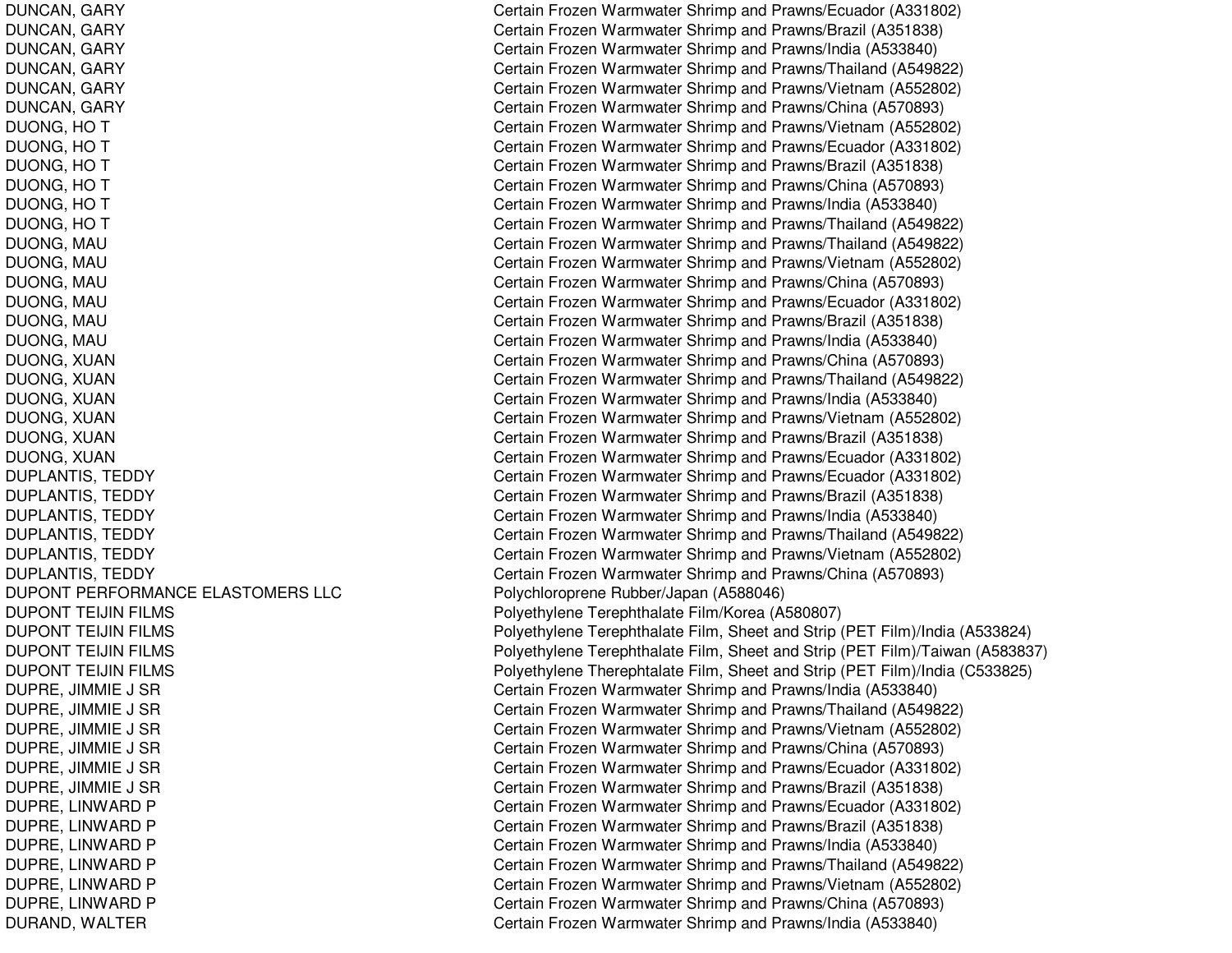DURAND, W ALTERDURAND, W ALTERDURAND, WALTER DURAND, WALTER DURAND, W ALTERDUROART INDUSTRIESDWAYNES DREAM INC DWAYNES DREAM INC DWAYNES DREAM INC DWAYNES DREAM INC DWAYNES DREAM INC DWAYNES DREAM INC DYER, NADINE D DYER, N ADINEDDYER, NADINE D DYER, N ADINEDDYER, N ADINEDDYER, NADINE D EANDELLCE A NDE L L CE A N D E L L C EANDELLCEANDELLCEANDELLCE I DU PONT DE NEMOURS AND CO E I DU PONT DE NEMOURS AND CO E I DU PONT DE NEMOURS AND CO E I DU PONT DE NEMOURS AND CO E I DU PONT DE NEMOURS AND CO EAGLE TISSUE EAST JORDAN IRON WORKS INC EAST JORDAN IRON WORKS INC EAST JORDAN IRON WORKS INC EAST JORDAN IRON WORKS INC EAST JORDAN IRON WORKS INC EDENS, STEVEN EDENS, STEVEN EDENS, STEVEN EDENS, S TEVENEDENS, STEVEN EDENS, S TEVENEDENS, TIMOTHY DALE EDENS, TIMOTHY DALE EDENS, TIMOTHY DALE EDENS, TIMOTHY DALE EDENS, TIMOTHY DALE EDENS, TIMOTHY DALE EDISTO QUEEN LLC

Certain Frozen Warmwater Shrimp and Prawns/Thailand (A549822) Certain Frozen Warmwater Shrimp and Prawns/Vietnam (A552802) Certain Frozen Warmwater Shrimp and Prawns/China (A570893) Certain Frozen Warmwater Shrimp and Prawns/Brazil (A351838) Certain Frozen Warmwater Shrimp and Prawns/Ecuador (A331802) Artists' Canv as/China (A 5 7 0 8 9 9) Certain Frozen Warmwater Shrimp and Prawns/Brazil (A351838) Certain Frozen Warmwater Shrimp and Prawns/China (A570893) Certain Frozen Warmwater Shrimp and Prawns/India (A533840) Certain Frozen Warmwater Shrimp and Prawns/Thailand (A549822) Certain Frozen Warmwater Shrimp and Prawns/Vietnam (A552802) Certain Frozen Warmwater Shrimp and Prawns/Ecuador (A331802) Certain Frozen Warmwater Shrimp and Prawns/Vietnam (A552802) Certain Frozen Warmwater Shrimp and Prawns/Brazil (A351838) Certain Frozen Warmwater Shrimp and Prawns/India (A533840) Certain Frozen Warmwater Shrimp and Prawns/Thailand (A549822) Certain Frozen Warmwater Shrimp and Prawns/Ecuador (A331802) Certain Frozen Warmwater Shrimp and Prawns/China (A570893) Certain Frozen Warmwater Shrimp and Prawns/Ecuador (A331802) Certain Frozen Warmwater Shrimp and Prawns/Brazil (A351838) Certain Frozen Warmwater Shrimp and Prawns/India (A533840) Certain Frozen Warmwater Shrimp and Prawns/Thailand (A549822) Certain Frozen Warmwater Shrimp and Prawns/Vietnam (A552802) Certain Frozen Warmwater Shrimp and Prawns/China (A570893) Granular Polytetrafluoro ethylene/Italy (A 4 7 5 7 0 3) Polyvinyl Alcohol/China (A570879) Polyvinyl Alcohol/Japan (A588861) Poly vinyl Alcohol/K ore a (A 5 8 0 8 5 0) Granular P olytetrafluoro ethylene/Ja p an (A 5 8 8 7 0 7) Certain Tissue Pap er Products/China (A 570894) Iron C onstruction Castings/Brazil (A 3 515 0 3) H e a v y Iron C onstruction C astings/Brazil (C 3 515 0 4) Iron C onstruction C astings/China (A 5 7 0 5 0 2) C intervals of the United States of the United States (Castings/India (C533063) C industruction Castings/Canada (A122503) loop and the Construction Castings/Canada (A122503) Certain Frozen Warmwater Shrimp and Prawns/China (A570893) Certain Frozen Warmwater Shrimp and Prawns/India (A533840) Certain Frozen Warmwater Shrimp and Prawns/Thailand (A549822) Certain Frozen Warmwater Shrimp and Prawns/Vietnam (A552802) Certain Frozen Warmwater Shrimp and Prawns/Ecuador (A331802) Certain Frozen Warmwater Shrimp and Prawns/Brazil (A351838) Certain Frozen Warmwater Shrimp and Prawns/Brazil (A351838) Certain Frozen Warmwater Shrimp and Prawns/Ecuador (A331802) Certain Frozen Warmwater Shrimp and Prawns/China (A570893) Certain Frozen Warmwater Shrimp and Pra wns/India (A 5 3 3 8 4 0) Certain Frozen Warmwater Shrimp and Prawns/Thailand (A549822) Certain Frozen Warmwater Shrimp and Prawns/Vietnam (A552802) Certain Frozen Warmwater Shrimp and Prawns/China (A570893)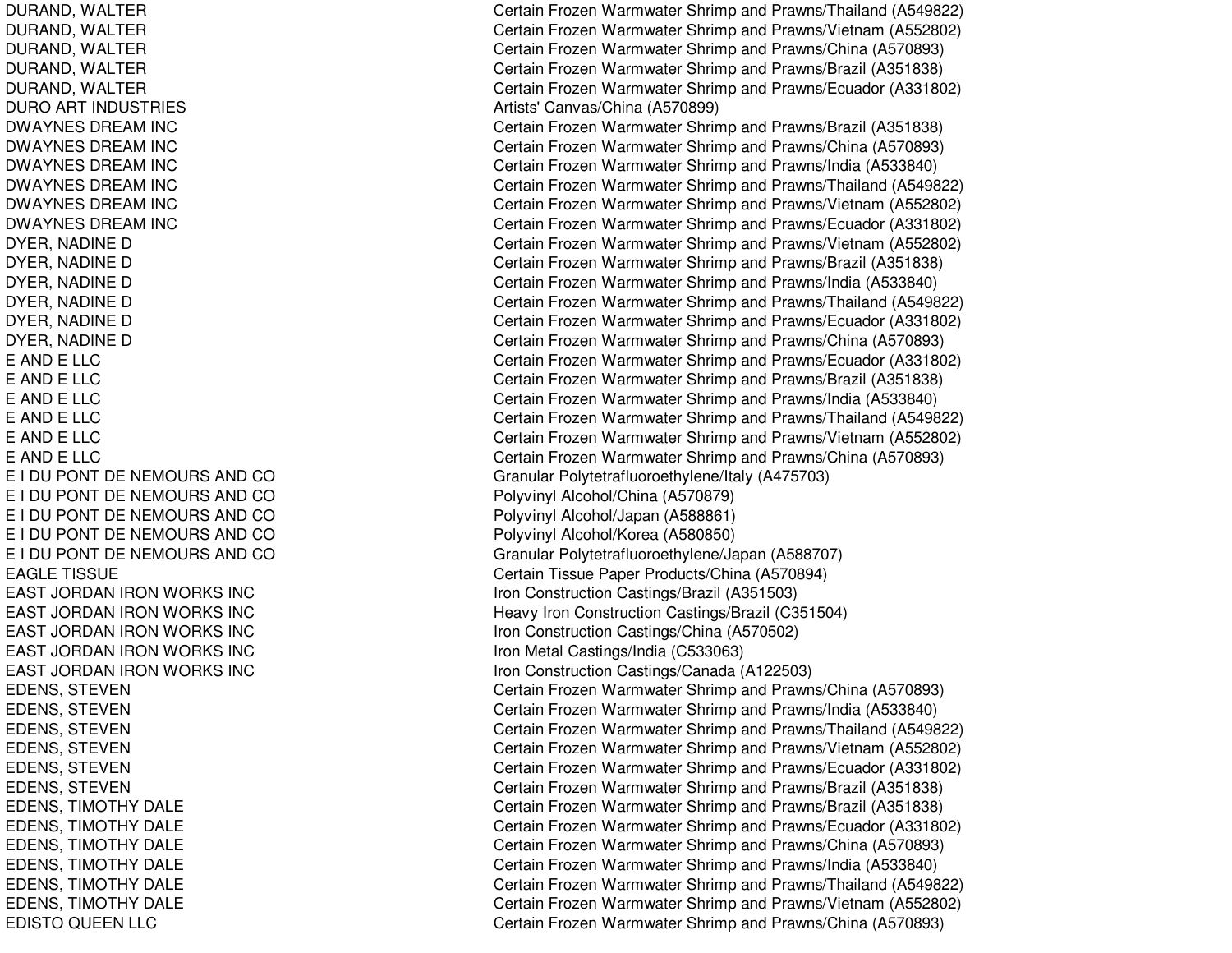EDISTO QUEEN LLC EDISTO QUEEN LLC EDISTO QUEEN LLC EDISTO QUEEN LLC EDISTO QUEEN LLC E DWA RDS, T OMMY EDWARDS, TOMMY EDWARDS, T OMMYE D WA R D S, T OMMY EDWARDS, TOMMY EDWARDS, T OMMYEJ AND JOEY INCEJ AND JOEY INCEJ AND JOEY INCEJ AND JOEY INC EJ AND JOEY INCEJ AND JOEY INCELAINE MARIE INC ELAINEMARIE INCE L AINE MA RIE INCE L AIN E M A RIE IN C ELAINE MARIE INC ELAINEMARIE INCELDER AND JENKS EL ECTRAL L OYCORPORATIONELECTRALLOYCORPORATIONELECTRALLOYCORPORATIONELECTRALLOYCORPORATIONELECTRALLOYCORPORATIONELECTRALLOYCORPORATIONELECTRALLOY CORPORATION ELECTRALLOY CORPORATION ELECTRALLOY CORPORATION ELECTRALLOY CORPORATION ELIMINATOR IN CELIMINATOR IN CELIMINATOR INC ELIMINATOR IN CELIMINATOR IN CELIMINATOR IN CELKTON SPARKLER COMPANY INC EL L ERBEE, JO DYELLERBEE, JODY ELLERBEE, JODY ELLERBEE, JODY ELLERBEE, JODY ELLERBEE, JO DYE L LIS ON, D A VID

Certain Frozen Warmwater Shrimp and Prawns/Vietnam (A552802) Certain Frozen Warmwater Shrimp and Prawns/Thailand (A549822) Certain Frozen Warmwater Shrimp and Prawns/Ecuador (A331802) Certain Frozen Warmwater Shrimp and Prawns/Brazil (A351838) Certain Frozen Warmwater Shrimp and Prawns/India (A533840) Certain Frozen Warmwater Shrimp and Prawns/Brazil (A351838) Certain Frozen Warmwater Shrimp and Prawns/Vietnam (A552802) Certain Frozen Warmwater Shrimp and Prawns/China (A570893) Certain Frozen Warmwater Shrimp and Prawns/Ecuador (A331802) Certain Frozen Warmwater Shrimp and Prawns/India (A533840) Certain Frozen Warmwater Shrimp and Prawns/Thailand (A549822) Certain Frozen Warmwater Shrimp and Prawns/Vietnam (A552802) Certain Frozen Warmwater Shrimp and Prawns/Ecuador (A331802) Certain Frozen Warmwater Shrimp and Prawns/Brazil (A351838) Certain Frozen Warmwater Shrimp and Prawns/China (A570893) Certain Frozen Warmwater Shrimp and Prawns/India (A533840) Certain Frozen Warmwater Shrimp and Prawns/Thailand (A549822) Certain Frozen Warmwater Shrimp and Prawns/Brazil (A351838) Certain Frozen Warmwater Shrimp and Prawns/Ecuador (A331802) Certain Frozen Warmwater Shrimp and Pra wns/India (A 5 3 3 8 4 0) Certain Frozen Warmwater Shrimp and Prawns/Thailand (A549822) Certain Frozen Warmwater Shrimp and Prawns/Vietnam (A552802) Certain Frozen Warmwater Shrimp and Prawns/China (A570893) Natural Bristle Paint Brushes/China (A570501) Stainless Steel Bar/United Kingdom (A412822) Stainless Steel Bar/Spain (A469805) Stainless Ste el B ar/India (A 5 3 3 810) Stainless Ste el Bar/Brazil (A 3 518 2 5) Stainless Steel Bar/Germany (A428830) Stainless Steel Bar/Jap an (A 588833) Stainless Ste el B ar/France (A 4 2 7 8 2 0) Stainless Steel Bar/Korea (A580847) Stainless Ste el B ar/Italy (A 4 7 5 8 2 9) Stainless Ste el B ar/Italy (C 4 7 5 8 3 0) Certain Frozen Warmwater Shrimp and Prawns/Ecuador (A331802) Certain Frozen Warmwater Shrimp and Prawns/Brazil (A351838) Certain Frozen Warmwater Shrimp and Prawns/China (A570893) Certain Frozen Warmwater Shrimp and Prawns/Vietnam (A552802) Certain Frozen Warmwater Shrimp and Prawns/India (A533840) Certain Frozen Warmwater Shrimp and Prawns/Thailand (A549822) Sp arklers/China (A 570804) Certain Frozen Warmwater Shrimp and Prawns/Ecuador (A331802) Certain Frozen Warmwater Shrimp and Prawns/Brazil (A351838) Certain Frozen Warmwater Shrimp and Prawns/China (A570893) Certain Frozen Warmwater Shrimp and Pra wns/India (A 5 3 3 8 4 0) Certain Frozen Warmwater Shrimp and Prawns/Thailand (A549822) Certain Frozen Warmwater Shrimp and Prawns/Vietnam (A552802) Certain Frozen Warmwater Shrimp and Prawns/Ecuador (A331802)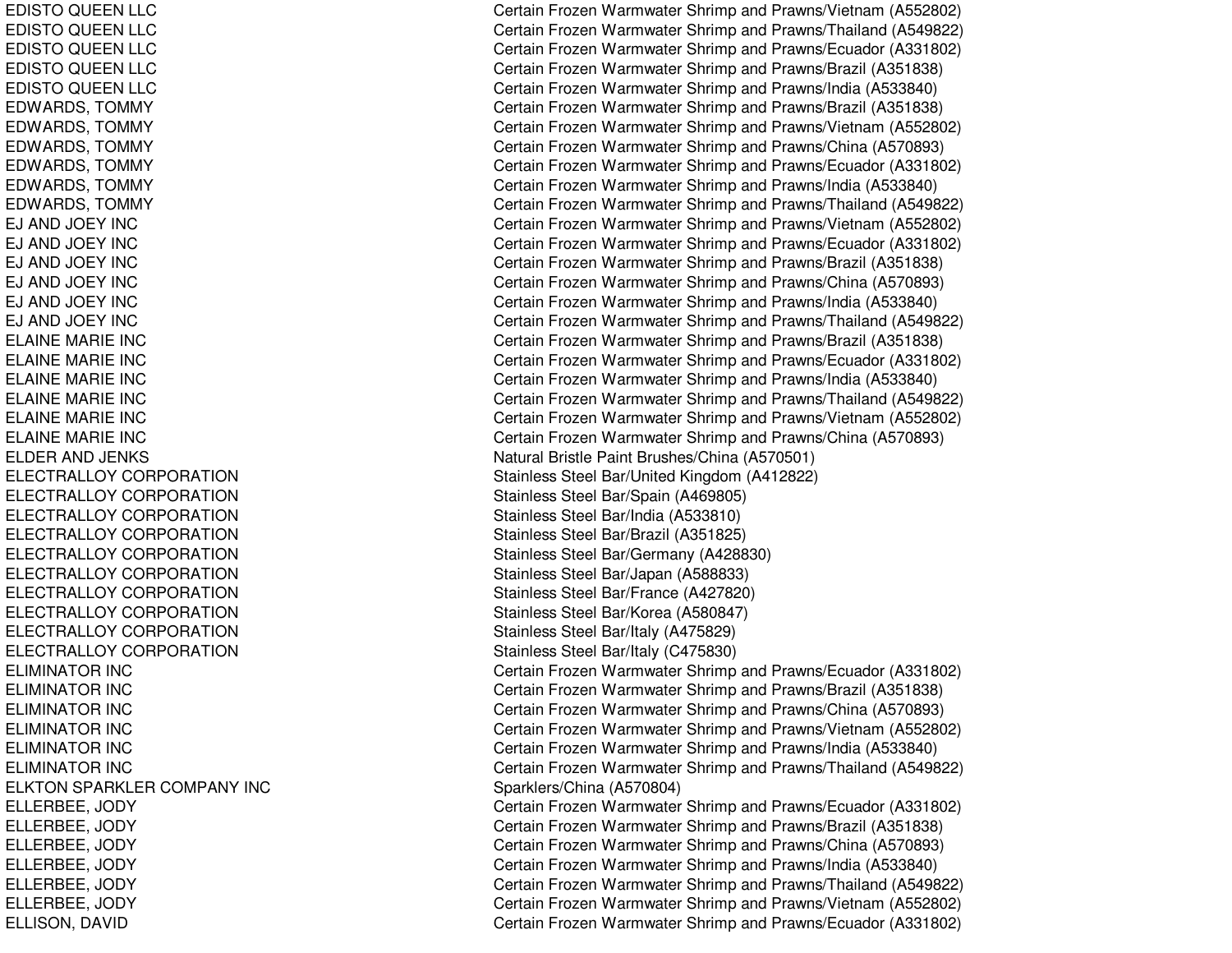ELMIRA PFLUECKHAHNELMIRA PFLUECKHAHNELMIRA PFLUECKHAHNELMIRA PFLUECKHAHNELMIRA PFLUECKHAHNELMIRA PFLUECKHAHNEMERSON POWER TRANSMISSION CORPORATION Antifriction Bearings/France (A427801) EMERSON POWER TRANSMISSION CORPORATION Antifriction Bearings/France (A427801) EMERSON POWER TRANSMISSION CORPORATION Antifriction Bearings/Italy (A475801) EMERSON POWER TRANSMISSION CORPORATION Antifriction Bearings/Japan (A588804) EMERSON POWER TRANSMISSION CORPORATION EMERSON POWER TRANSMISSION CORPORATION Antifriction Bearings/Sweden (A401801) EMERSON POWER TRANSMISSION CORPORATION EMERSON POWER TRANSMISSION CORPORATION Antifriction Bearings/Germany (A428801) EMERSON POWER TRANSMISSION CORPORATION Antifriction Bearings/Japan (A588804) EMERSON POWER TRANSMISSION CORPORATION Antifriction Bearings/Sweden (A401801) EMERSON POWER TRANSMISSION CORPORATION Antifriction Bearings/Italy (A475801) EMERSON POWER TRANSMISSION CORPORATION Antifriction Bearings/Germany (A428801) EMERSON POWER TRANSMISSION CORPORATION Ball Bearings/Singapore (A559801) EMERSON POWER TRANSMISSION CORPORATION Ball bearings/Romania (A485801) EMMANUEL INCEMMANUEL INCEMMANUEL INCEMMANUEL INCEMMANUEL INCEMMANUEL INCEMMONS, CHARLES L
Honey/China (A570863) EMMONS, CHARLES L **Honey/Argentina (C357813**) EMMONS, CHARLES L **Honey/Argentina (A357812)** Honey/Argentina (A357812) EQUALIZEREQUALIZER

ELLISON, DAVID Certain Frozen Warmwater Shrimp and Prawns/Brazil (A351838) ELLISON, DAVID Certain Frozen Warmwater Shrimp and Prawns/China (A570893) ELLISON, DAVID Certain Frozen Warmwater Shrimp and Prawns/India (A533840) ELLISON, DAVID Certain Frozen Warmwater Shrimp and Prawns/Thailand (A549822) ELLISON, DAVID Certain Frozen Warmwater Shrimp and Prawns/Vietnam (A552802) Certain Frozen Warmwater Shrimp and Prawns/Brazil (A351838) Certain Frozen Warmwater Shrimp and Prawns/China (A570893) Certain Frozen Warmwater Shrimp and Prawns/Ecuador (A331802) Certain Frozen Warmwater Shrimp and Prawns/India (A533840) Certain Frozen Warmwater Shrimp and Prawns/Thailand (A549822) Certain Frozen Warmwater Shrimp and Prawns/Vietnam (A552802) Antifriction Bearings/United Kingdom (A412801) Antifriction Bearings/United Kingdom (A412801) Certain Frozen Warmwater Shrimp and Prawns/China (A570893) Certain Frozen Warmwater Shrimp and Prawns/India (A533840) Certain Frozen Warmwater Shrimp and Prawns/Thailand (A549822) Certain Frozen Warmwater Shrimp and Prawns/Vietnam (A552802) Certain Frozen Warmwater Shrimp and Prawns/Ecuador (A331802) Certain Frozen Warmwater Shrimp and Prawns/Brazil (A351838) ENCLADE, JOSEPH L Certain Frozen Warmwater Shrimp and Prawns/India (A533840) ENCLADE, JOSEPH L Certain Frozen Warmwater Shrimp and Prawns/China (A570893) ENCLADE, JOSEPH L Certain Frozen Warmwater Shrimp and Prawns/Thailand (A549822) ENCLADE, JOSEPH L Certain Frozen Warmwater Shrimp and Prawns/Vietnam (A552802) ENCLADE, JOSEPH L Certain Frozen Warmwater Shrimp and Prawns/Brazil (A351838) ENCLADE, JOSEPH L Certain Frozen Warmwater Shrimp and Prawns/Ecuador (A331802) ENCLADE, RODNEY J Certain Frozen Warmwater Shrimp and Prawns/Thailand (A549822) ENCLADE, RODNEY J Certain Frozen Warmwater Shrimp and Prawns/Vietnam (A552802) ENCLADE, RODNEY J Certain Frozen Warmwater Shrimp and Prawns/Brazil (A351838) ENCLADE, RODNEY J Certain Frozen Warmwater Shrimp and Prawns/Ecuador (A331802) ENCLADE, RODNEY J Certain Frozen Warmwater Shrimp and Prawns/China (A570893) ENCLADE, RODNEY J Certain Frozen Warmwater Shrimp and Prawns/India (A533840) Certain Frozen Warmwater Shrimp and Prawns/India (A533840) Certain Frozen Warmwater Shrimp and Prawns/Thailand (A549822)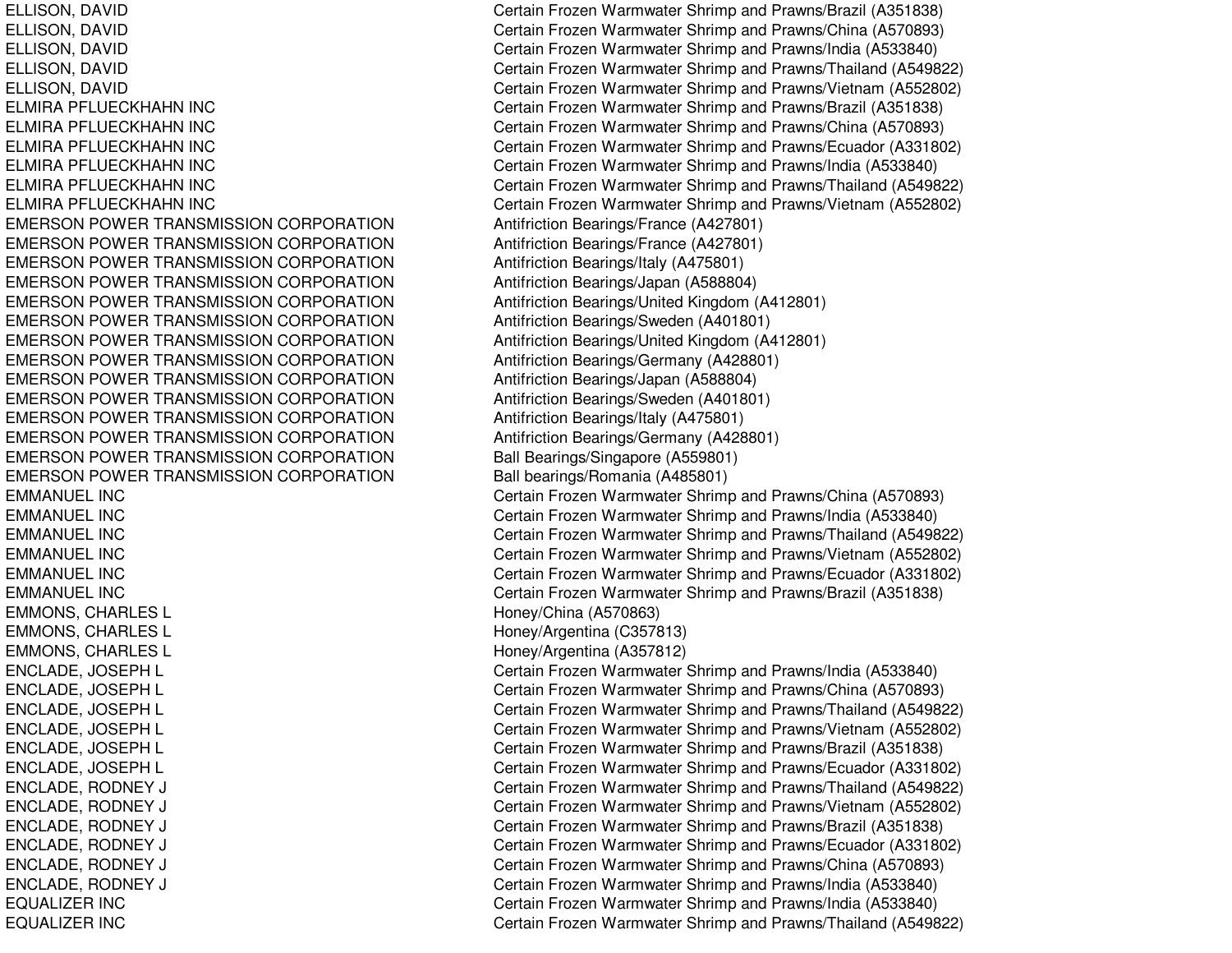EQUALIZEREQUALIZEREQUALIZEREQUALIZERERICA LYNNERICA LYNNERICA LYNNERICA LYNNERICA LYNNERICA LYNNERICKSON AND JENSEN SEAFOOD PACKERS ERICKSON AND JENSEN SEAFOOD PACKERS ERICKSON AND JENSEN SEAFOOD PACKERS ERICKSON AND JENSEN SEAFOOD PACKERS ERICKSON AND JENSEN SEAFOOD PACKERS ERICKSON AND JENSEN SEAFOOD PACKERS ERIE COKE CORPORATIONETHAN ALLEN GLOBAL INC Wooden BedroomEVERGREEN HONEY COMPANY INC Honey/China (A570863) EVERGREEN HONEY COMPANY INC EVERGREEN HONEY COMPANY INC EVERYTHING SEAFOOD EVERYTHING SEAFOOD EVERYTHING SEAFOOD EVERYTHING SEAFOOD EVERYTHING SEAFOOD EVERYTHING SEAFOOD EVRAZ CLAYMONT STEEL EVRAZ CLAYMONT STEEL EVRAZ CLAYMONT STEEL

Certain Frozen Warmwater Shrimp and Prawns/Vietnam (A552802) Certain Frozen Warmwater Shrimp and Prawns/China (A570893) Certain Frozen Warmwater Shrimp and Prawns/Brazil (A351838) Certain Frozen Warmwater Shrimp and Prawns/Ecuador (A331802) Certain Frozen Warmwater Shrimp and Prawns/Brazil (A351838) Certain Frozen Warmwater Shrimp and Prawns/China (A570893) Certain Frozen Warmwater Shrimp and Prawns/India (A533840) Certain Frozen Warmwater Shrimp and Prawns/Thailand (A549822) Certain Frozen Warmwater Shrimp and Prawns/Vietnam (A552802) Certain Frozen Warmwater Shrimp and Prawns/Ecuador (A331802) Certain Frozen Warmwater Shrimp and Prawns/Thailand (A549822) Certain Frozen Warmwater Shrimp and Prawns/Brazil (A351838) Certain Frozen Warmwater Shrimp and Prawns/India (A533840) Certain Frozen Warmwater Shrimp and Prawns/Ecuador (A331802) Certain Frozen Warmwater Shrimp and Prawns/Vietnam (A552802) Certain Frozen Warmwater Shrimp and Prawns/China (A570893) Foundry Coke/China (A570862) ESTAY, WAYNE Certain Frozen Warmwater Shrimp and Prawns/Ecuador (A331802) ESTAY, WAYNE Certain Frozen Warmwater Shrimp and Prawns/China (A570893) ESTAY, WAYNE Certain Frozen Warmwater Shrimp and Prawns/India (A533840) ESTAY, WAYNE Certain Frozen Warmwater Shrimp and Prawns/Thailand (A549822) ESTAY, WAYNE Certain Frozen Warmwater Shrimp and Prawns/Vietnam (A552802) ESTAY, WAYNE Certain Frozen Warmwater Shrimp and Prawns/Brazil (A351838) Wooden Bedroom Furniture/China (A570890) EVANS, KEVIN J Certain Frozen Warmwater Shrimp and Prawns/China (A570893) EVANS, KEVIN J Certain Frozen Warmwater Shrimp and Prawns/Vietnam (A552802) EVANS, KEVIN J Certain Frozen Warmwater Shrimp and Prawns/India (A533840) EVANS, KEVIN J Certain Frozen Warmwater Shrimp and Prawns/Thailand (A549822) EVANS, KEVIN J Certain Frozen Warmwater Shrimp and Prawns/Ecuador (A331802) EVANS, KEVIN J Certain Frozen Warmwater Shrimp and Prawns/Brazil (A351838) Honey/Argentina (C357813) Honey/Argentina (A357812) EVERSON, GEORGE C Certain Frozen Warmwater Shrimp and Prawns/Ecuador (A331802) EVERSON, GEORGE C Certain Frozen Warmwater Shrimp and Prawns/Brazil (A351838) EVERSON, GEORGE C Certain Frozen Warmwater Shrimp and Prawns/India (A533840) EVERSON, GEORGE C Certain Frozen Warmwater Shrimp and Prawns/Thailand (A549822) EVERSON, GEORGE C Certain Frozen Warmwater Shrimp and Prawns/Vietnam (A552802) EVERSON, GEORGE C Certain Frozen Warmwater Shrimp and Prawns/China (A570893) Certain Frozen Warmwater Shrimp and Prawns/Brazil (A351838) Certain Frozen Warmwater Shrimp and Prawns/Ecuador (A331802) Certain Frozen Warmwater Shrimp and Prawns/India (A533840) Certain Frozen Warmwater Shrimp and Prawns/Thailand (A549822) Certain Frozen Warmwater Shrimp and Prawns/Vietnam (A552802) Certain Frozen Warmwater Shrimp and Prawns/China (A570893) Cut-to-Length Carbon Steel Plate/China (A570849) Cut-to-Length Carbon Steel Plate/United Kingdom (A412814) Cut-to-Length Carbon Steel Plate/Belgium (C423806)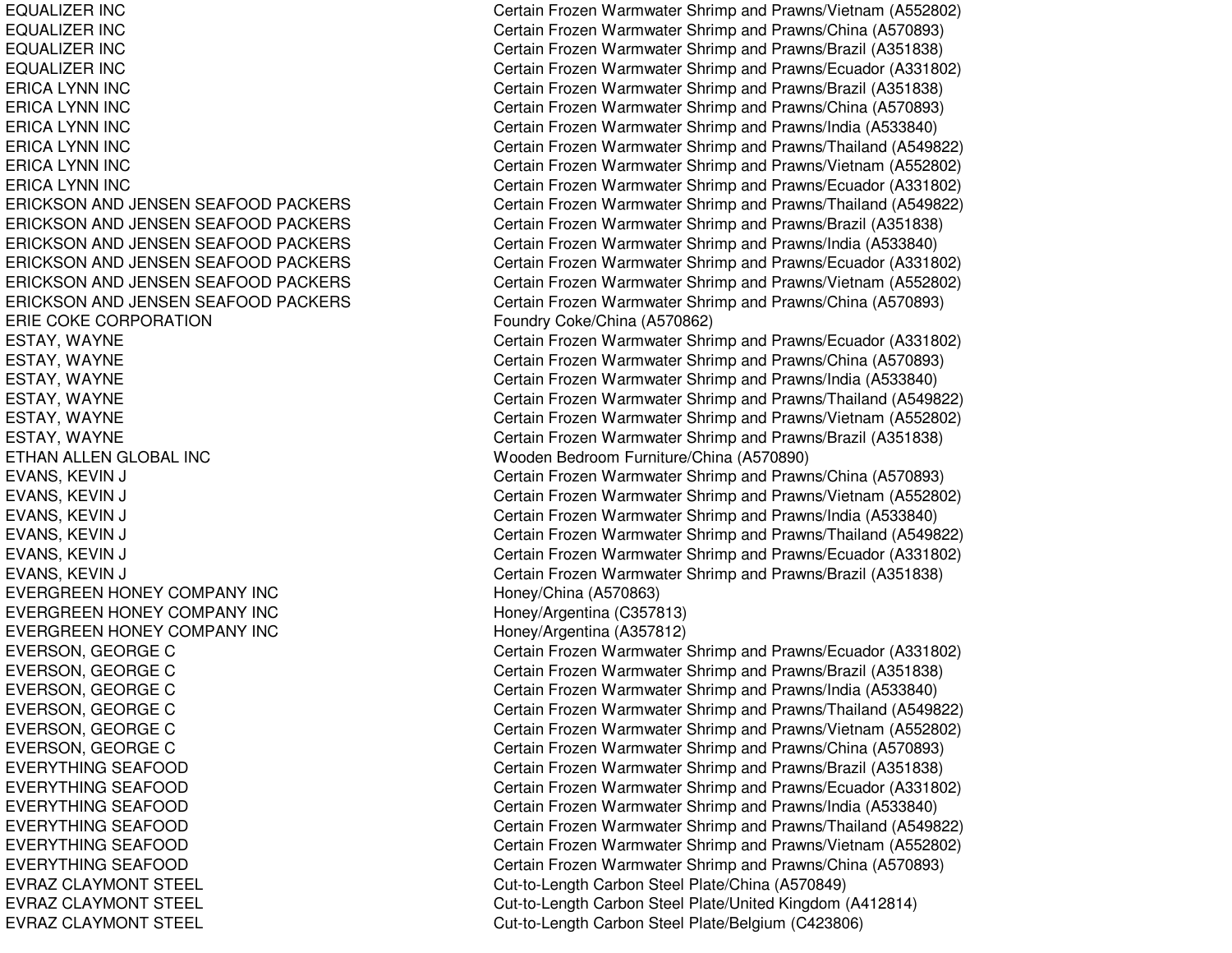EVRAZ CLAYMONT STEEL EVRAZ CLAYMONT STEEL EVRAZ CLAYMONT STEEL EVRAZ CLAYMONT STEEL EVRAZ CLAYMONT STEEL EVRAZ CLAYMONT STEEL EVRAZ CLAYMONT STEEL EVRAZ CLAYMONT STEEL EVRAZ CLAYMONT STEEL EVRAZ CLAYMONT STEEL EVRAZ CLAYMONT STEEL EVRAZ CLAYMONT STEEL EVRAZ CLAYMONT STEEL EVRAZ CLAYMONT STEEL EVRAZ CLAYMONT STEEL EVRAZ CLAYMONT STEEL EVRAZ CLAYMONT STEEL EVRAZ CLAYMONT STEEL EVRAZ CLAYMONT STEEL E V RA Z INCNA EVRAZ INC NA EVRAZ INC NA EVRAZ INC NA EVRAZ INC NA EVRAZ INC NA EVRAZ INC NA EVRAZ INC NA EVRAZ INC NA EVRAZ INC NA EVRAZ INC NA E V RA Z INCNA EVRAZ INC NA EVRAZ INC NA EVRAZ INC NA EVRAZ INC NA EVRAZ INC NA EVRAZ INC NA EVRAZ INC NA EVRAZ INC NA EVRAZ INC NA EVRAZ INC NA EVRAZ INC NA EVRAZ INC NA EVRAZ INC NA E V RA Z INCNA EVRAZ INC NA EVRAZ INC NA EVRAZ INC NA

Cut-to-Length Carbon Steel Plate/Brazil (C351818) Cut-to-Length C arbon Ste el Plate/Sp ain (C 469804) Cut-to-Length Carbon Steel Plate/Sweden (C401804) Cut-to-Length Carbon Steel Plate/Belgium (A423805) Cut-to-Length Carbon Steel Plate/Brazil (A351817) Cut-to-Length Carbon Steel Plate/Finland (A405802) Cut-to-Length Carbon Steel Plate/Germany (A428816) Cut-to-Length C arbon Ste el Plate/Poland (A 455802) Cut-to-Length Carbon Steel Plate/Romania (A485803) Cut-to-Length Carbon Steel Plate/Sweden (A401805) Cut-to-Length C arbon Ste el Plate/India (A 533817) Cut-to-Length Carbon Steel Plate/Indonesia (A560805) Cut-to-Length C arbon Ste el Plate/Italy (A 475826) Cut-to-Length Carbon Steel Plate/Japan (A588847) Cut-to-Length Carbon Steel Plate/India (C533818) Cut-to-Length Carbon Steel Plate/Indonesia (C560806) Cut-to-Length Carbon Steel Plate/Italy (C475827) Cut-to-Length Carbon Steel Plate/Korea (C580837) Cut-to-Length C arbon Ste el Plate/Korea (A 580836) Hot-Rolled Steel Products/China (A570865) H ot-R olle d Ste el Pro ducts/S outh Africa (C 7 91810) Hot-Rolled Steel Products/Taiwan (A583835) Hot-Rolled Steel Products/Thailand (A549817) Hot-Rolled Steel Products/Ukraine (A823811) Hot-Rolled Steel Products/India (A533820) Hot-Rolled Steel Products/Romania (A485806) Hot-Rolled Steel Products/Netherlands (A421807) Welded Large-Diameter Line Pipe/Japan (A588857) Cut-to-Length Carbon Steel Plate/Belgium (C423806) Cut-to-Length C arbon Ste el Plate/Brazil (C 351818) Cut-to-Length Carbon Steel Plate/Spain (C469804) Cut-to-Length Carbon Steel Plate/Sweden (C401804) Cut-to-Length Carbon Steel Plate/Belgium (A423805) Cut-to-Length Carbon Steel Plate/Brazil (A351817) Cut-to-Length Carbon Steel Plate/Finland (A405802) Cut-to-Length C arbon Ste el Plate/Germany (A 428816) Cut-to-Length Carbon Steel Plate/Korea (C580837) Cut-to-Length Carbon Steel Plate/India (A533817) Cut-to-Length Carbon Steel Plate/Indonesia (A560805) Cut-to-Length Carbon Steel Plate/Japan (A588847) Cut-to-Length Carbon Steel Plate/Korea (A580836) Cut-to-Length Carbon Steel Plate/India (C533818) Cut-to-Length Carbon Steel Plate/Indonesia (C560806) Cut-to-Length Carbon Steel Plate/Italy (C475827) Hot-Rolle d Ste el Pro ducts/Ind onesia (A 5 6 0 812) H ot-R olle d Ste el Pro ducts/India (C 5 3 3 8 21) Hot-Rolled Steel Products/Indonesia (C560813) Hot-Rolled Steel Products/Thailand (C549818)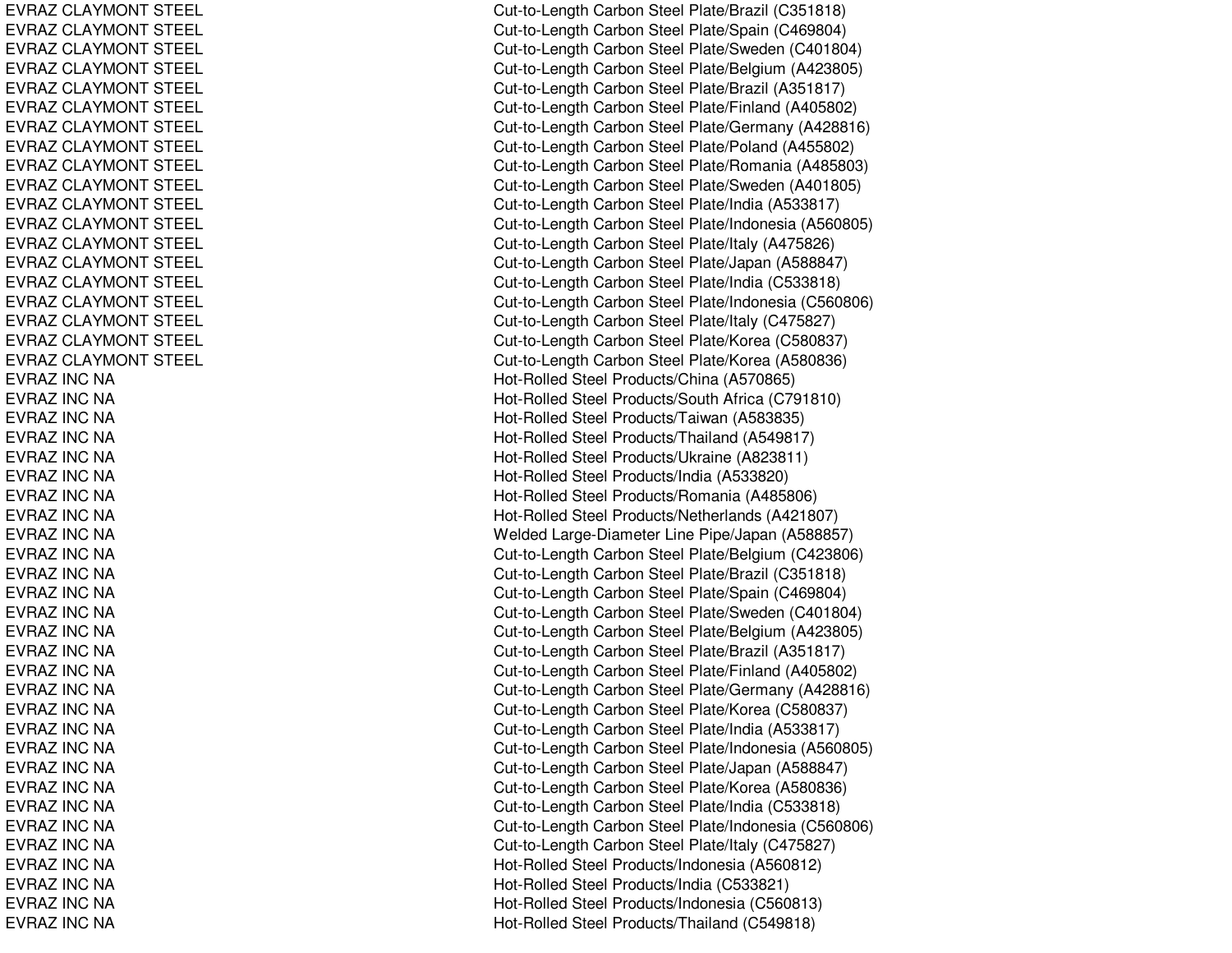EVRAZ INC NA EVRAZ INC NA EVRAZ INC NA EVRAZ INC NA EVRAZ INC NA EVRAZ INC NA EVRAZ INC NA EVRAZ INC NA EVRAZ INC NA EVRAZ INC NA EVRAZ INC NA EVRAZ INC NA EVRAZ INC NA FABRE, T ERRYAFABRE, TERRY A FABRE, T ERRYAF ABRE, T ERRYAFABRE, T ERRYAFABRE, T ERRYAF A GA CORP F A G A C O R P FAGA CORP FAGA CORP FAGA CORP FAGA CORP F AIR MAID E N S E A F O O D FAIR MAIDEN SEAFOOD FAIR MAIDEN SEAFOOD FAIR MAIDEN SEAFOOD FAIR MAIDEN SEAFOOD FAIR MAIDEN SEAFOOD FARRIS, THOMAS SJ C FARRIS, THOMAS SJ COMMUNICATION COMMUNICATION COMMUNICATION COMMUNICATION COMMUNICATION COMMUNICATION COMMUNICATION COMMUNICATION FARRIS, THOMAS SJ COMMENT COMMENT COMMENT COMMENT COMMENT COMMENT COMMENT COMMENT COMMENT COMMENT COMMENT COMMENT COMMENT COM FARRIS, THOMAS SJ C FARRIS, T HOMASSJ COMMUNICATION COMMUNICATION COMMUNICATION COMMUNICATION COMMUNICATION COMMUNICATION COMMUNICATION COMMUNICATION FARRIS, THOMAS SJ COMMENT COMMENT COMMENT COMMENT COMMENT COMMENT COMMENT COMMENT COMMENT COMMENT COMMENT COMMENT COMMENT COM FATHER CASIMIR INC FATHER CASIMIR INC FATHER CASIMIR INC FATHER CASIMIR INC F AT HERCASIMIR IN CFATHER CASIMIR INC FATHER DAN INC FATHER DAN INC FATHER DAN INC FATHER DAN INC FATHER DAN INC

Hot-Rolled Steel Products/Kazakhstan (A834806) Hot-Rolled Steel Products/Argentina (C357815) Hot-Rolle d Ste el Pro ducts/Arg entina (A 3 5 7 814) H ot-R olle d Ste el Pro ducts/S outh Africa (A 7 918 0 9) Hot-Rolled Carbon Steel Flat Products/Japan (A588846) Hot-Rolled Carbon Steel Flat Products/Brazil (A351828) Hot-Rolled Carbon Steel Flat Products/Brazil (C351829) Cut-to-Length Carbon Steel Plate/United Kingdom (A412814) Cut-to-Length Carbon Steel Plate/China (A570849) Cut-to-Length Carbon Steel Plate/Poland (A455802) Cut-to-Length C arbon Ste el Plate/Romania (A 485803) Cut-to-Length Carbon Steel Plate/Sweden (A401805) Cut-to-Length Carbon Steel Plate/Italy (A475826) Certain Frozen Warmwater Shrimp and Prawns/Ecuador (A331802) Certain Frozen Warmwater Shrimp and Prawns/Brazil (A351838) Certain Frozen Warmwater Shrimp and Prawns/China (A570893) Certain Frozen Warmwater Shrimp and Prawns/India (A533840) Certain Frozen Warmwater Shrimp and Prawns/Thailand (A549822) Certain Frozen Warmwater Shrimp and Prawns/Vietnam (A552802) Certain Frozen Warmwater Shrimp and Prawns/Vietnam (A552802) Certain Frozen Warmwater Shrimp and Prawns/India (A533840) Certain Frozen Warmwater Shrimp and Prawns/Thailand (A549822) Certain Frozen Warmwater Shrimp and Prawns/Ecuador (A331802) Certain Frozen Warmwater Shrimp and Prawns/Brazil (A351838) Certain Frozen Warmwater Shrimp and Prawns/China (A570893) Certain Frozen Warmwater Shrimp and Prawns/China (A570893) Certain Frozen Warmwater Shrimp and Prawns/India (A533840) Certain Frozen Warmwater Shrimp and Prawns/Thailand (A549822) Certain Frozen Warmwater Shrimp and Prawns/Vietnam (A552802) Certain Frozen Warmwater Shrimp and Prawns/Ecuador (A331802) Certain Frozen Warmwater Shrimp and Prawns/Brazil (A351838) Certain Frozen Warmwater Shrimp and Prawns/Brazil (A351838) Certain Frozen Warmwater Shrimp and Prawns/China (A570893) Certain Frozen Warmwater Shrimp and Prawns/Ecuador (A331802) Certain Frozen Warmwater Shrimp and Prawns/India (A533840) ertain Frozen Warmwater Shrimp and Prawns/Thailand (A549822) Certain Frozen Warmwater Shrimp and Prawns/Vietnam (A552802) Certain Frozen Warmwater Shrimp and Prawns/Vietnam (A552802) Certain Frozen Warmwater Shrimp and Prawns/India (A533840) Certain Frozen Warmwater Shrimp and Prawns/Thailand (A549822) Certain Frozen Warmwater Shrimp and Prawns/Ecuador (A331802) Certain Frozen Warmwater Shrimp and Prawns/Brazil (A351838) Certain Frozen Warmwater Shrimp and Prawns/China (A570893) Certain Frozen Warmwater Shrimp and Prawns/Vietnam (A552802) Certain Frozen Warmwater Shrimp and Pra wns/India (A 5 3 3 8 4 0) Certain Frozen Warmwater Shrimp and Prawns/Thailand (A549822) Certain Frozen Warmwater Shrimp and Prawns/Ecuador (A331802) Certain Frozen Warmwater Shrimp and Prawns/Brazil (A351838)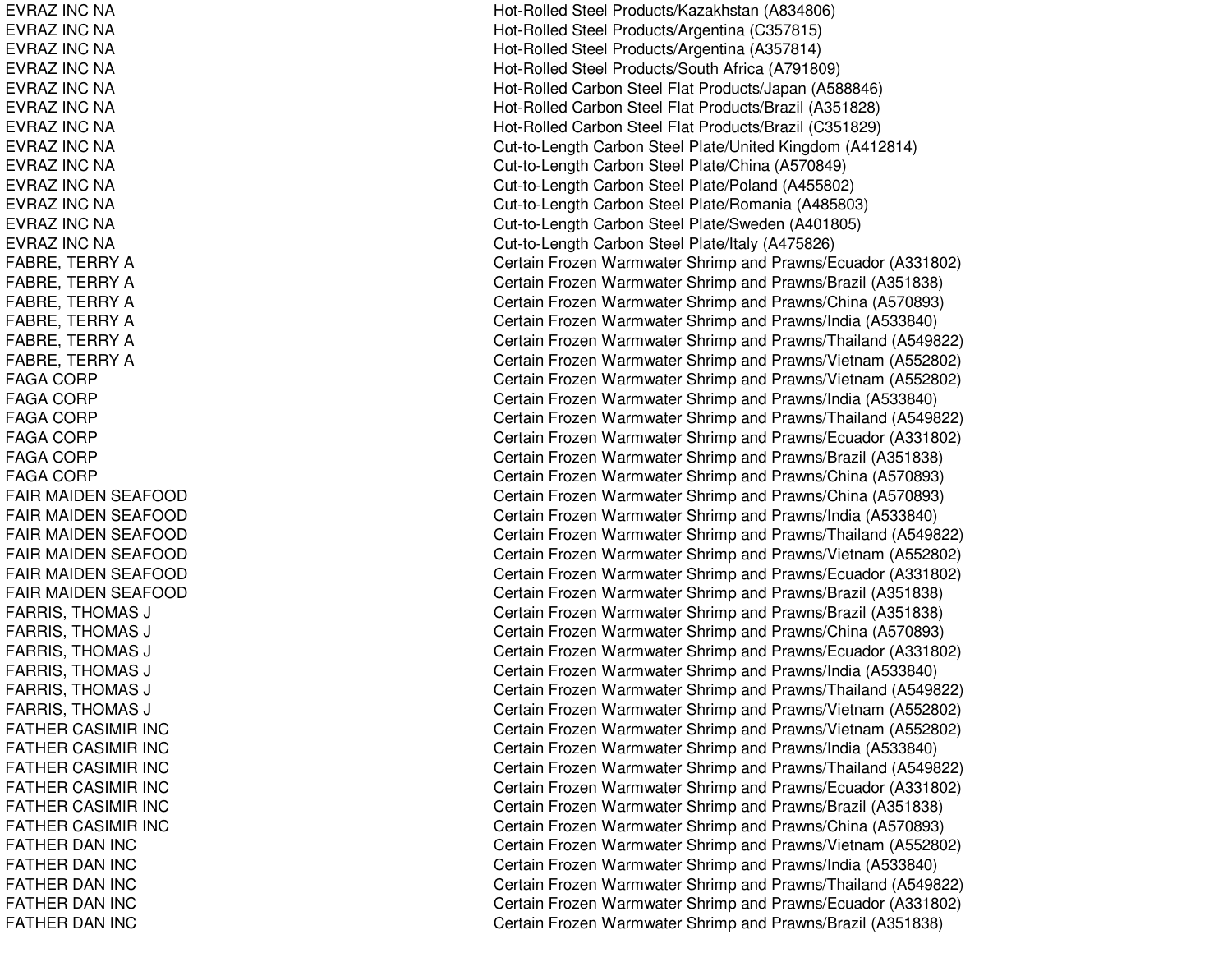FATHER DAN INC FATHER MIKE INC FATHER MIKE INC FATHER MIKE INC FATHER MIKE INC FATHER MIKE INC FATHER MIKE INC FAZENDE, JE FFERYF A Z E N D E, JE F F E R Y F A Z E N D E, JE F F E R Y FAZENDE, JE FFERYF A Z E N D E, JE F F E R Y FAZENDE, JE FFERYFAZENDE, T HOMASGF A Z E N D E, T H O M A S G FAZENDE, T HOMASGF AZ ENDE, T HOMASGF A Z E N D E, T H O M A S G FAZENDE, T HOMASGF A Z ZIO, M A XINE FAZZIO, MAXINE FAZZIO, M AXINEF A Z ZIO, M A XIN E FAZZIO, M AXINEFAZZIO, M AXINEFINE SHRIMP CO FINE SHRIMP CO FINE SHRIMP CO FINE SHRIMP CO FINE SHRIMP CO FINE SHRIMP CO FIR E F O X IN C FIREFOX INCFIR E F OX IN C FIREFOX INCFIREFOX INCFIR E F O X IN C FISCHERS HONEY FARM INC FISCHERS HONEY FARM INC FISCHERS HONEY FARM INC FISHERMEN IX IN CFISHERMEN IX IN CFISHERMEN IX INC FISHERMEN IX IN CFISHERMEN IX IN CFISHERMEN IX IN CFITCH, A DAM J C FITCH, ADAM J C

Certain Frozen Warmwater Shrimp and Prawns/China (A570893) Certain Frozen Warmwater Shrimp and Prawns/Brazil (A351838) Certain Frozen Warmwater Shrimp and Prawns/Ecuador (A331802) Certain Frozen Warmwater Shrimp and Prawns/China (A570893) Certain Frozen Warmwater Shrimp and Prawns/India (A533840) Certain Frozen Warmwater Shrimp and Prawns/Thailand (A549822) Certain Frozen Warmwater Shrimp and Prawns/Vietnam (A552802) Certain Frozen Warmwater Shrimp and Prawns/Brazil (A351838) Certain Frozen Warmwater Shrimp and Prawns/China (A570893) Certain Frozen Warmwater Shrimp and Prawns/India (A533840) Certain Frozen Warmwater Shrimp and Prawns/Thailand (A549822) Certain Frozen Warmwater Shrimp and Prawns/Vietnam (A552802) Certain Frozen Warmwater Shrimp and Prawns/Ecuador (A331802) Certain Frozen Warmwater Shrimp and Prawns/Ecuador (A331802) Certain Frozen Warmwater Shrimp and Prawns/Brazil (A351838) Certain Frozen Warmwater Shrimp and Prawns/China (A570893) Certain Frozen Warmwater Shrimp and Prawns/India (A533840) Certain Frozen Warmwater Shrimp and Prawns/Thailand (A549822) Certain Frozen Warmwater Shrimp and Prawns/Vietnam (A552802) Certain Frozen Warmwater Shrimp and Prawns/Brazil (A351838) Certain Frozen Warmwater Shrimp and Prawns/Ecuador (A331802) Certain Frozen Warmwater Shrimp and Prawns/China (A570893) Certain Frozen Warmwater Shrimp and Prawns/Thailand (A549822) Certain Frozen Warmwater Shrimp and Prawns/Vietnam (A552802) Certain Frozen Warmwater Shrimp and Pra wns/India (A 5 3 3 8 4 0) Certain Frozen Warmwater Shrimp and Prawns/Ecuador (A331802) Certain Frozen Warmwater Shrimp and Prawns/Brazil (A351838) Certain Frozen Warmwater Shrimp and Prawns/China (A570893) Certain Frozen Warmwater Shrimp and Prawns/India (A533840) Certain Frozen Warmwater Shrimp and Prawns/Thailand (A549822) Certain Frozen Warmwater Shrimp and Prawns/Vietnam (A552802) Certain Frozen Warmwater Shrimp and Prawns/Ecuador (A331802) Certain Frozen Warmwater Shrimp and Prawns/India (A533840) Certain Frozen Warmwater Shrimp and Prawns/Brazil (A351838) Certain Frozen Warmwater Shrimp and Prawns/Thailand (A549822) Certain Frozen Warmwater Shrimp and Prawns/Vietnam (A552802) Certain Frozen Warmwater Shrimp and Prawns/China (A570893) Honey/China (A570863) H one y/Arg entina (C 3 5 7 813) H one y/Arg entina (A 3 5 7 812) Certain Frozen Warmwater Shrimp and Prawns/Brazil (A351838) Certain Frozen Warmwater Shrimp and Prawns/Ecuador (A331802) Certain Frozen Warmwater Shrimp and Prawns/China (A570893) Certain Frozen Warmwater Shrimp and Prawns/India (A533840) Certain Frozen Warmwater Shrimp and Prawns/Thailand (A549822) Certain Frozen Warmwater Shrimp and Prawns/Vietnam (A552802) ertain Frozen Warmwater Shrimp and Prawns/Ecuador (A331802) ertain Frozen Warmwater Shrimp and Prawns/India (A533840)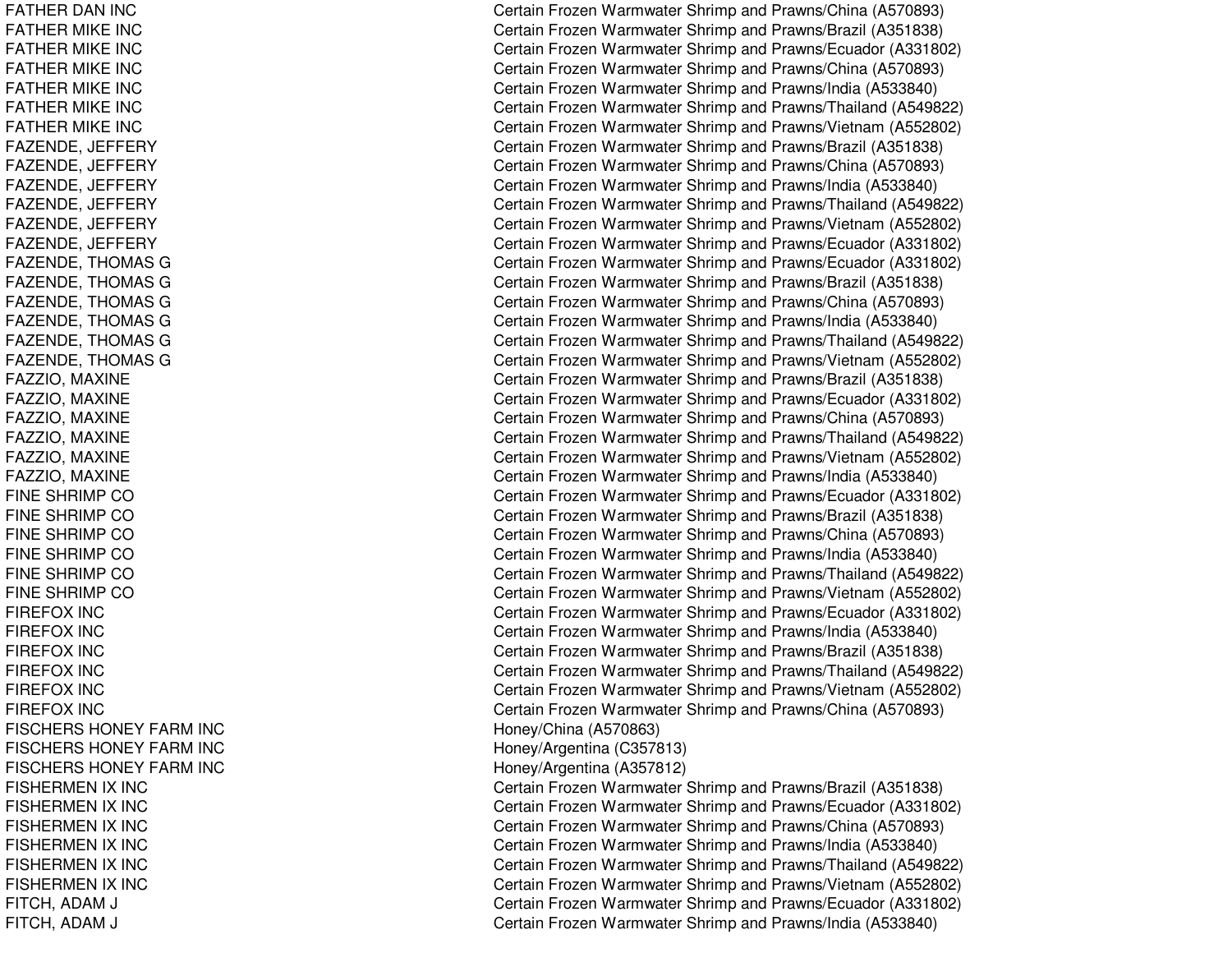FITCH, ADAM J Certain Frozen Warmwater Shrimp and Prawns/Thailand (A549822) FIVE RIVERS ELECTRONIC**FKM INC** FKM INC **FKM INC FKM INC FKM INC FKM INC** FLATHEAD HONEY LLC FLATHEAD HONEY LLC FLATHEAD HONEY LLC FLOWER CITY TISSUE MILLS COFLOWLINE DIVISIONFLOWLINE DIVISIONFLOWLINE DIVISIONFLOWLINE DIVISIONFLOWLINE DIVISIONFLOWLINE DIVISION**FMC CORPORATION** FORTUNE SHRIMP COMPANY INCFORTUNE SHRIMP COMPANY INCFORTUNE SHRIMP COMPANY INCFORTUNE SHRIMP COMPANY INCFORTUNE SHRIMP COMPANY INCFORTUNE SHRIMP COMPANY INCFOULDS INCFOULDS INC

FITCH, ADAM J Certain Frozen Warmwater Shrimp and Prawns/Vietnam (A552802) FITCH, ADAM J **EXAM ADAM J** Certain Frozen Warmwater Shrimp and Prawns/Brazil (A351838) FITCH, ADAM J Certain Frozen Warmwater Shrimp and Prawns/China (A570893) Certain Color Television Receivers/China (A570884) Certain Frozen Warmwater Shrimp and Prawns/Ecuador (A331802) Certain Frozen Warmwater Shrimp and Prawns/Brazil (A351838) Certain Frozen Warmwater Shrimp and Prawns/India (A533840) Certain Frozen Warmwater Shrimp and Prawns/Thailand (A549822) Certain Frozen Warmwater Shrimp and Prawns/Vietnam (A552802) Certain Frozen Warmwater Shrimp and Prawns/China (A570893) Honey/Argentina (A357812) Honey/Argentina (C357813) Honey/China (A570863) Certain Tissue Paper Products/China (A570894) FLOWERS, VINCENT Certain Frozen Warmwater Shrimp and Prawns/Ecuador (A331802) FLOWERS, VINCENT Certain Frozen Warmwater Shrimp and Prawns/Brazil (A351838) FLOWERS, VINCENT Certain Frozen Warmwater Shrimp and Prawns/China (A570893) FLOWERS, VINCENT Certain Frozen Warmwater Shrimp and Prawns/India (A533840) FLOWERS, VINCENT Certain Frozen Warmwater Shrimp and Prawns/Thailand (A549822) FLOWERS, VINCENT Certain Frozen Warmwater Shrimp and Prawns/Vietnam (A552802) Stainless Steel Butt-Weld Pipe Fittings/Japan (A588702) Stainless Steel Butt-Weld Pipe Fittings/Italy (A475828) Stainless Steel Butt-Weld Pipe Fittings/Malaysia (A557809) Stainless Steel Butt-Weld Pipe Fittings/Philippines (A565801) Stainless Steel Butt-Weld Pipe Fittings/Korea (A580813) Stainless Steel Butt-Weld Pipe Fittings/Taiwan (A583816) Persulfates/China (A570847) FOLSE, GERARD A Certain Frozen Warmwater Shrimp and Prawns/Brazil (A351838) FOLSE, GERARD A Certain Frozen Warmwater Shrimp and Prawns/China (A570893) FOLSE, GERARD A Certain Frozen Warmwater Shrimp and Prawns/Ecuador (A331802) FOLSE, GERARD A Certain Frozen Warmwater Shrimp and Prawns/India (A533840) FOLSE, GERARD A Certain Frozen Warmwater Shrimp and Prawns/Thailand (A549822) FOLSE, GERARD A Certain Frozen Warmwater Shrimp and Prawns/Vietnam (A552802) FORSYTH, HUNTER W Certain Frozen Warmwater Shrimp and Prawns/Ecuador (A331802) FORSYTH, HUNTER W Certain Frozen Warmwater Shrimp and Prawns/Brazil (A351838) FORSYTH, HUNTER W Certain Frozen Warmwater Shrimp and Prawns/India (A533840) FORSYTH, HUNTER W Certain Frozen Warmwater Shrimp and Prawns/Thailand (A549822) FORSYTH, HUNTER W Certain Frozen Warmwater Shrimp and Prawns/Vietnam (A552802) FORSYTH, HUNTER W Certain Frozen Warmwater Shrimp and Prawns/China (A570893) Certain Frozen Warmwater Shrimp and Prawns/Brazil (A351838) Certain Frozen Warmwater Shrimp and Prawns/China (A570893) Certain Frozen Warmwater Shrimp and Prawns/Thailand (A549822) Certain Frozen Warmwater Shrimp and Prawns/Vietnam (A552802) Certain Frozen Warmwater Shrimp and Prawns/India (A533840) Certain Frozen Warmwater Shrimp and Prawns/Ecuador (A331802) Pasta/Italy (A475818) Pasta/Turkey (C489806)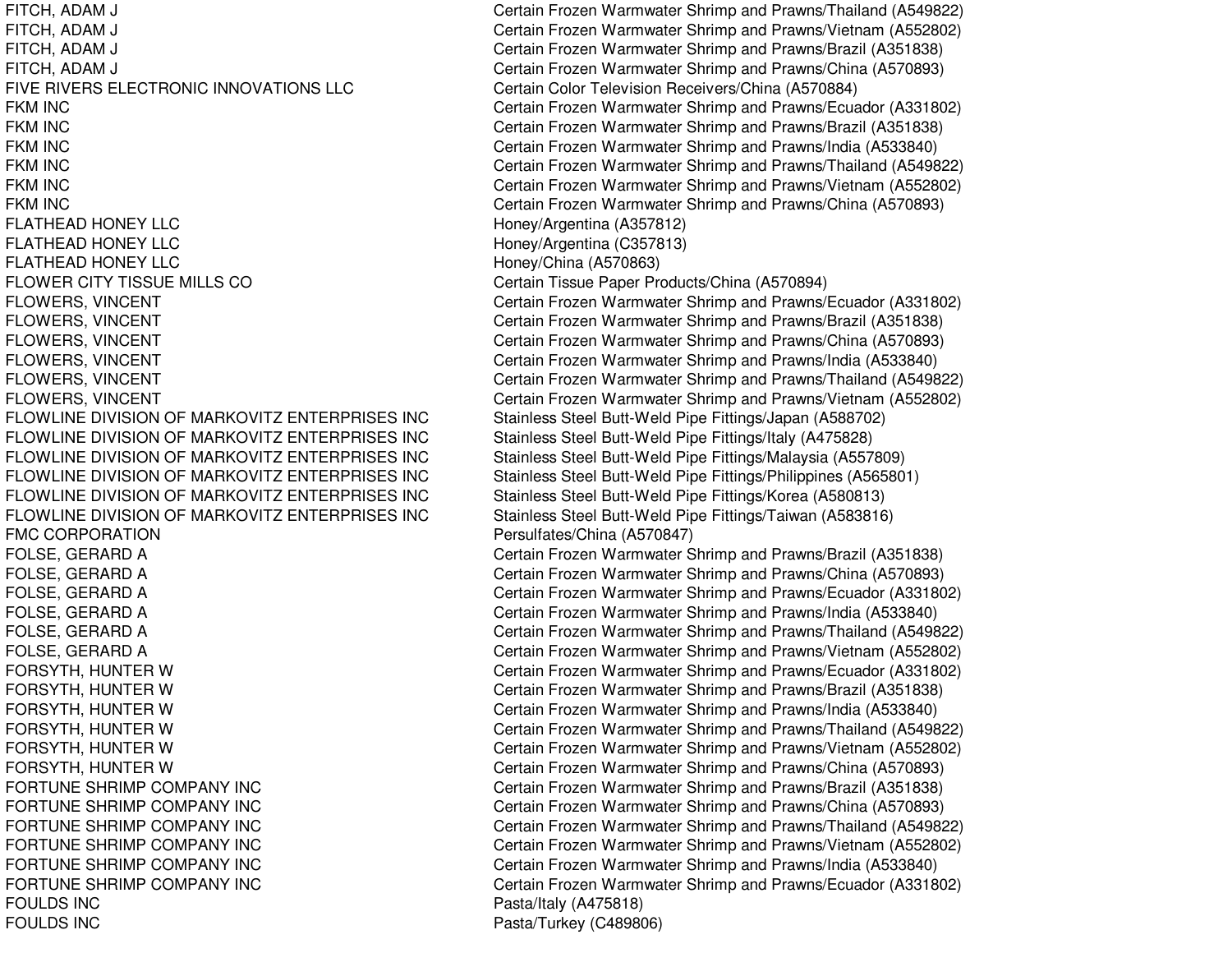FOULDS INCFOULDS INCF RANCIS, A L BERT J JRF R A N CIS, A L B E R T J JR FRANCIS, A LBERT J JRFRANCIS, ALBERT J JR F R A N CIS, A L B E R T J JR FRANCIS, A LBERT J JRFRANKS, MICHAEL FRANKS, MICHAEL FRANKS, MIC HAELFRANKS, MICHAEL FRANKS, MIC HAELFRANKS, MIC HAEL F R E D E RIC K, JO H N NIE F R E D E RIC K, JO H N NIE F REDERICK, JO HNNIEF R E D E RIC K, JO H N NIE FREDERICK, JO HNNIEF RE DE RICK, JO HNNIE FREDRICK, MICHAEL FREDRICK, MICHAEL FREDRICK, MICHAEL FREDRICK, MIC HAELFREDRICK, MIC HAEL FREDRICK, MICHAEL FREEDOM FISHING INC FREEDOM FISHING INC FREEDOM FISHING INC FREEDOM FISHING INC FREEDOM FISHING INC F R E E D O M FIS HIN G IN C FREEMAN, KENNETH F FREEMAN, KENNETH F FREEMAN, KENNETH F FREEMAN, K ENNETHFFREEMAN, KENNETH F FREEMAN, KENNETH F F RIA R, JO H N FRICKEY, DARELL LJ COMERCIAL COMMUNICATION COMMUNICATION COMMUNICATION COMMUNICATION COMMUNICATION COMMUNICATION COMMUNICATION FRICKEY, D ARELLLJ COMERCIAL COMMUNICATION COMMUNICATION COMMUNICATION COMMUNICATION COMMUNICATION COMMUNICATION COMMUNICATION F RICKEY, D AREL LLJ COMERCIAL COMMUNICATION COMMUNICATION COMMUNICATION COMMUNICATION COMMUNICATION COMMUNICATION COMMUNICATION FRICKEY, DARELL LJ COMERCIAL COMMUNICATION COMMUNICATION COMMUNICATION COMMUNICATION COMMUNICATION COMMUNICATION COMMUNICATION FRICKEY, DARELL LJ COMERCIAL COMMUNICATION COMMUNICATION COMMUNICATION COMMUNICATION COMMUNICATION COMMUNICATION COMMUNICATION FRICKEY, DARELL LJ COMERCIAL COMMUNICATION COMMUNICATION COMMUNICATION COMMUNICATION COMMUNICATION COMMUNICATION COMMUNICATION FRICKEY, JIMMY FRICKEY, JIM MYF RIC K E Y, JIM MY

P asta/Italy (C 4 7 5 819) Pasta/Turkey (A 489805) Certain Frozen Warmwater Shrimp and Prawns/China (A570893) Certain Frozen Warmwater Shrimp and Prawns/Thailand (A549822) Certain Frozen Warmwater Shrimp and Prawns/Vietnam (A552802) Certain Frozen Warmwater Shrimp and Prawns/India (A533840) Certain Frozen Warmwater Shrimp and Prawns/Brazil (A351838) Certain Frozen Warmwater Shrimp and Prawns/Ecuador (A331802) Certain Frozen Warmwater Shrimp and Prawns/Brazil (A351838) Certain Frozen Warmwater Shrimp and Prawns/China (A570893) Certain Frozen Warmwater Shrimp and Prawns/Ecuador (A331802) Certain Frozen Warmwater Shrimp and Prawns/India (A533840) Certain Frozen Warmwater Shrimp and Prawns/Thailand (A549822) Certain Frozen Warmwater Shrimp and Prawns/Vietnam (A552802) Certain Frozen Warmwater Shrimp and Prawns/Brazil (A351838) Certain Frozen Warmwater Shrimp and Prawns/China (A570893) Certain Frozen Warmwater Shrimp and Prawns/Ecuador (A331802) Certain Frozen Warmwater Shrimp and Prawns/India (A533840) Certain Frozen Warmwater Shrimp and Prawns/Thailand (A549822) Certain Frozen Warmwater Shrimp and Prawns/Vietnam (A552802) Certain Frozen Warmwater Shrimp and Prawns/China (A570893) Certain Frozen Warmwater Shrimp and Prawns/India (A533840) Certain Frozen Warmwater Shrimp and Prawns/Thailand (A549822) Certain Frozen Warmwater Shrimp and Prawns/Vietnam (A552802) Certain Frozen Warmwater Shrimp and Prawns/Ecuador (A331802) Certain Frozen Warmwater Shrimp and Prawns/Brazil (A351838) Certain Frozen Warmwater Shrimp and Prawns/Ecuador (A331802) Certain Frozen Warmwater Shrimp and Prawns/Brazil (A351838) Certain Frozen Warmwater Shrimp and Prawns/China (A570893) Certain Frozen Warmwater Shrimp and Prawns/India (A533840) Certain Frozen Warmwater Shrimp and Prawns/Thailand (A549822) Certain Frozen Warmwater Shrimp and Prawns/Vietnam (A552802) Certain Frozen Warmwater Shrimp and Prawns/Ecuador (A331802) Certain Frozen Warmwater Shrimp and Prawns/China (A570893) Certain Frozen Warmwater Shrimp and Prawns/Thailand (A549822) Certain Frozen Warmwater Shrimp and Prawns/Vietnam (A552802) Certain Frozen Warmwater Shrimp and Prawns/Brazil (A351838) Certain Frozen Warmwater Shrimp and Prawns/India (A533840) Extruded Rubber Thread/Malaysia (A557805) Certain Frozen Warmwater Shrimp and Prawns/Brazil (A351838) Certain Frozen Warmwater Shrimp and Prawns/Ecuador (A331802) ertain Frozen Warmwater Shrimp and Prawns/China (A570893) Certain Frozen Warmwater Shrimp and Prawns/India (A533840) ertain Frozen Warmwater Shrimp and Prawns/Thailand (A549822) ertain Frozen Warmwater Shrimp and Prawns/Vietnam (A552802) Certain Frozen Warmwater Shrimp and Prawns/Ecuador (A331802) Certain Frozen Warmwater Shrimp and Prawns/Brazil (A351838) Certain Frozen Warmwater Shrimp and Prawns/China (A570893)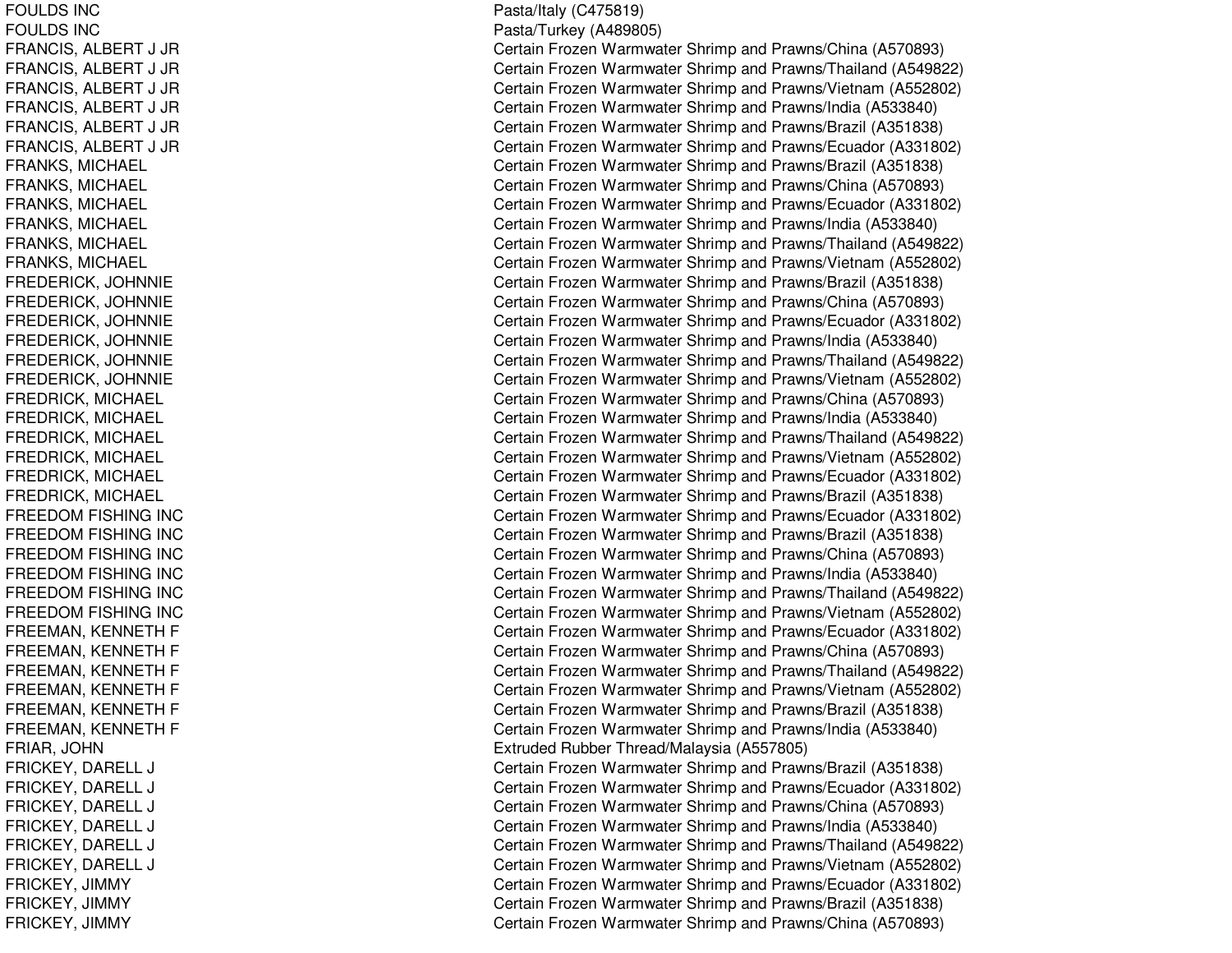FRUGE, JIMMY Crawfish Tail Meat/China (A570848) **FULTON SEAFOOD INC FULTON SEAFOOD INC FULTON SEAFOOD INC FULTON SEAFOOD INC FULTON SEAFOOD INC FULTON SEAFOOD INC** FURNITURE BRANDS INTERNATIONAL INC**G AND O TRAWLERS INC G AND O TRAWLERS INC G AND O TRAWLERS INC G AND O TRAWLERS INC G AND O TRAWLERS INC G AND O TRAWLERS INC G AND S TRAWLERS INC G AND S TRAWLERS INC G AND S TRAWLERS INC** G AND S TRAWLERS INC **G AND S TRAWLERS INC G AND S TRAWLERS INC G D VENTURES II INC G D VENTURES II INC G D VENTURES II INC G D VENTURES II INC G D VENTURES II INC G D VENTURES II INC** GALAXY STAR

FRICKEY, JIMMY Certain Frozen Warmwater Shrimp and Prawns/Thailand (A549822) FRICKEY, JIMMY Certain Frozen Warmwater Shrimp and Prawns/Vietnam (A552802) FRICKEY, JIMMY Certain Frozen Warmwater Shrimp and Prawns/India (A533840) FRICKEY, RICKEY J Certain Frozen Warmwater Shrimp and Prawns/Brazil (A351838) FRICKEY, RICKEY J Certain Frozen Warmwater Shrimp and Prawns/China (A570893) FRICKEY, RICKEY J Certain Frozen Warmwater Shrimp and Prawns/India (A533840) FRICKEY, RICKEY J Certain Frozen Warmwater Shrimp and Prawns/Thailand (A549822) FRICKEY, RICKEY J Certain Frozen Warmwater Shrimp and Prawns/Vietnam (A552802) FRICKEY, RICKEY J Certain Frozen Warmwater Shrimp and Prawns/Ecuador (A331802) FRILOUX, BRAD Certain Frozen Warmwater Shrimp and Prawns/Brazil (A351838) FRILOUX, BRAD Certain Frozen Warmwater Shrimp and Prawns/China (A570893) FRILOUX, BRAD Certain Frozen Warmwater Shrimp and Prawns/Ecuador (A331802) FRILOUX, BRAD Certain Frozen Warmwater Shrimp and Prawns/India (A533840) FRILOUX, BRAD Certain Frozen Warmwater Shrimp and Prawns/Thailand (A549822) FRILOUX, BRAD Certain Frozen Warmwater Shrimp and Prawns/Vietnam (A552802) Certain Frozen Warmwater Shrimp and Prawns/Ecuador (A331802) Certain Frozen Warmwater Shrimp and Prawns/Brazil (A351838) Certain Frozen Warmwater Shrimp and Prawns/China (A570893) Certain Frozen Warmwater Shrimp and Prawns/India (A533840) Certain Frozen Warmwater Shrimp and Prawns/Thailand (A549822) Certain Frozen Warmwater Shrimp and Prawns/Vietnam (A552802) Wooden Bedroom Furniture/China (A570890) Certain Frozen Warmwater Shrimp and Prawns/Ecuador (A331802) Certain Frozen Warmwater Shrimp and Prawns/Brazil (A351838) Certain Frozen Warmwater Shrimp and Prawns/China (A570893) Certain Frozen Warmwater Shrimp and Prawns/India (A533840) Certain Frozen Warmwater Shrimp and Prawns/Thailand (A549822) Certain Frozen Warmwater Shrimp and Prawns/Vietnam (A552802) Certain Frozen Warmwater Shrimp and Prawns/Vietnam (A552802) Certain Frozen Warmwater Shrimp and Prawns/Ecuador (A331802) Certain Frozen Warmwater Shrimp and Prawns/Brazil (A351838) Certain Frozen Warmwater Shrimp and Prawns/China (A570893) Certain Frozen Warmwater Shrimp and Prawns/India (A533840) Certain Frozen Warmwater Shrimp and Prawns/Thailand (A549822) Certain Frozen Warmwater Shrimp and Prawns/Thailand (A549822) Certain Frozen Warmwater Shrimp and Prawns/India (A533840) Certain Frozen Warmwater Shrimp and Prawns/Vietnam (A552802) Certain Frozen Warmwater Shrimp and Prawns/Ecuador (A331802) Certain Frozen Warmwater Shrimp and Prawns/Brazil (A351838) Certain Frozen Warmwater Shrimp and Prawns/China (A570893) GADSON, JAMES Certain Frozen Warmwater Shrimp and Prawns/China (A570893) GADSON, JAMES Certain Frozen Warmwater Shrimp and Prawns/India (A533840) GADSON, JAMES **Certain Frozen Warmwater Shrimp and Prawns/Thailand (A549822)** GADSON, JAMES Certain Frozen Warmwater Shrimp and Prawns/Vietnam (A552802) GADSON, JAMES **Certain Frozen Warmwater Shrimp and Prawns/Ecuador (A331802)** Certain Frozen Warmwater Shrimp and Prawns/Ecuador (A331802) GADSON, JAMES Certain Frozen Warmwater Shrimp and Prawns/Brazil (A351838) Certain Frozen Warmwater Shrimp and Prawns/Ecuador (A331802)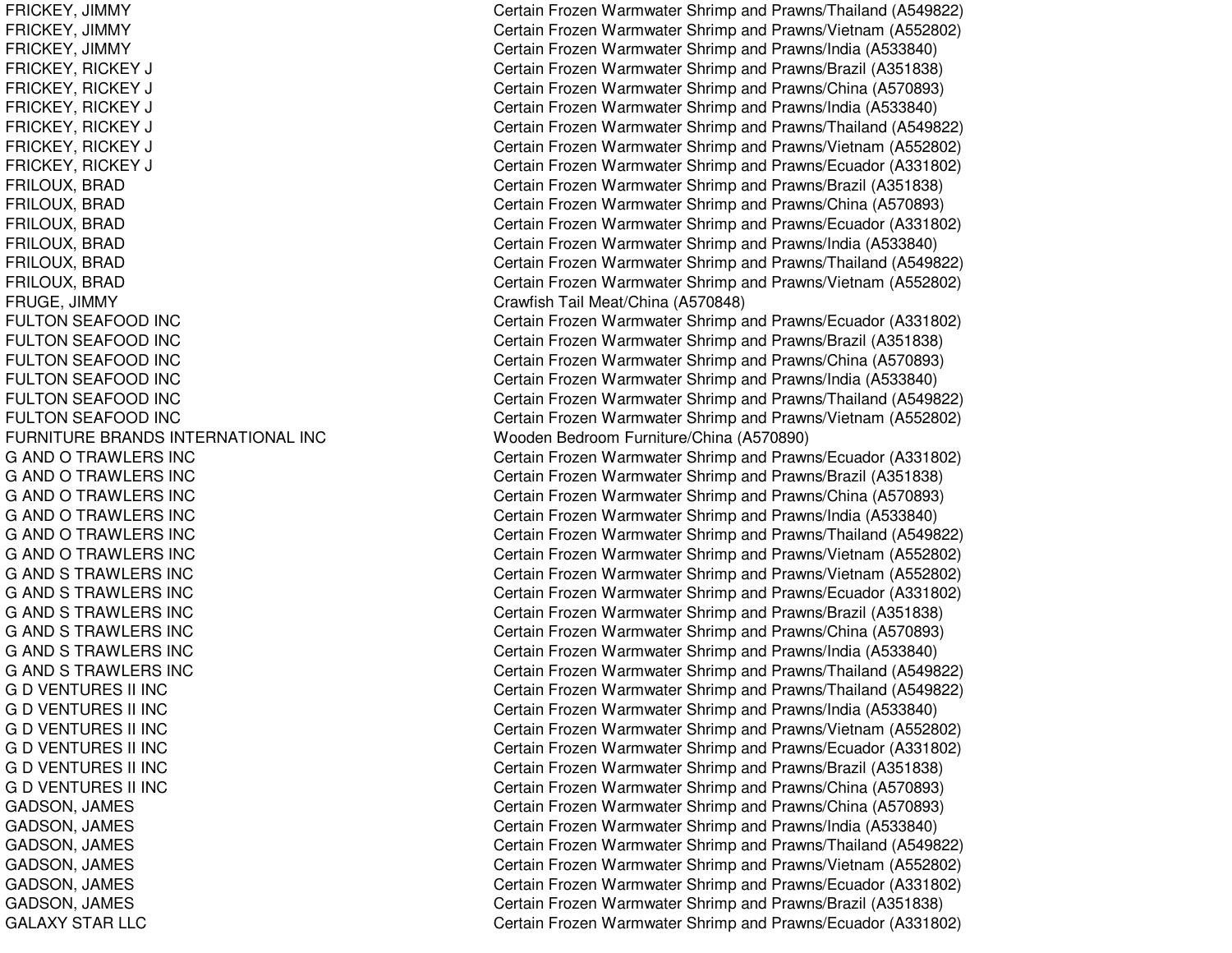GALAXY STAR LLC GALAXY STAR LLC GALAXY STAR LLC GALAXY STAR LLC GALAXY STAR LLC GALE FORCE INC GALE FORCE INC GALE FORCE INC GA L E F OR C E IN C GALE FORCE INC GALE FORCE INC G A LJO U R, JE S SSJ COMMENT COMMENT COMMENT COMMENT COMMENT COMMENT COMMENT COMMENT COMMENT COMMENT COMMENT COMMENT COMMENT COM GALJOUR, JE SSSJ COMMENT COMMENT COMMENT COMMENT COMMENT COMMENT COMMENT COMMENT COMMENT COMMENT COMMENT COMMENT COMMENT COM GALJOUR, JE SSSJ C G A LJO U R, JE S SSJ COMMENT COMMENT COMMENT COMMENT COMMENT COMMENT COMMENT COMMENT COMMENT COMMENT COMMENT COMMENT COMMENT COM G A LJO U R, JE S SSJ COMMENT COMMENT COMMENT COMMENT COMMENT COMMENT COMMENT COMMENT COMMENT COMMENT COMMENT COMMENT COMMENT COM GALJOUR, JE SSSJ C G A LJO U R, R E E D GALJOUR, R EEDGA LJOUR, R E E DG A LJO U R, R E E D GALJOUR, R EEDGA LJOU R, R E E D GALLATIN STEEL COMPANY GAL L ATINSTEEL COMPANYGALLATIN STEEL COMPANY GALLATIN STEEL COMPANY GAL L ATINST EEL COMPANYGALLATIN STEEL COMPANY GALLATIN STEEL COMPANY GALLATIN STEEL COMPANY GALLATIN STEEL COMPANY GALLATIN STEEL COMPANY GALLATIN STEEL COMPANY GALLATIN STEEL COMPANY GALLATIN STEEL COMPANY GALLATIN STEEL COMPANY GALLATIN STEEL COMPANY GAL L ATINSTEEL COMPANYGALLATIN STEEL COMPANY GALLATIN STEEL COMPANY GAL L ATINST EEL COMPANYG A L LIA N O, A N T H O N Y GALLIANO, ANTHONY GA L LIA NO, A NT HONY GALLIANO, ANTHONY G A L LIA N O, A N T H O N Y GALLIANO, ANTHONY

Certain Frozen Warmwater Shrimp and Prawns/Brazil (A351838) Certain Frozen Warmwater Shrimp and Prawns/India (A533840) Certain Frozen Warmwater Shrimp and Prawns/Thailand (A549822) Certain Frozen Warmwater Shrimp and Prawns/Vietnam (A552802) Certain Frozen Warmwater Shrimp and Prawns/China (A570893) Certain Frozen Warmwater Shrimp and Prawns/Ecuador (A331802) Certain Frozen Warmwater Shrimp and Prawns/Brazil (A351838) Certain Frozen Warmwater Shrimp and Prawns/China (A570893) Certain Frozen Warmwater Shrimp and Prawns/India (A533840) Certain Frozen Warmwater Shrimp and Prawns/Thailand (A549822) Certain Frozen Warmwater Shrimp and Prawns/Vietnam (A552802) Certain Frozen Warmwater Shrimp and Prawns/Brazil (A351838) ertain Frozen Warmwater Shrimp and Prawns/Ecuador (A331802) ertain Frozen Warmwater Shrimp and Prawns/China (A570893) Certain Frozen Warmwater Shrimp and Prawns/India (A533840) Certain Frozen Warmwater Shrimp and Prawns/Thailand (A549822) ertain Frozen Warmwater Shrimp and Prawns/Vietnam (A552802) Certain Frozen Warmwater Shrimp and Prawns/Thailand (A549822) Certain Frozen Warmwater Shrimp and Prawns/Vietnam (A552802) Certain Frozen Warmwater Shrimp and Prawns/Ecuador (A331802) C ertain Frozen W arm w ater Shrim p and Pra wns/Brazil (A 3 518 3 8) Certain Frozen Warmwater Shrimp and Prawns/China (A570893) Certain Frozen Warmwater Shrimp and Prawns/India (A533840) Hot-Rolled Carbon Steel Flat Products/Japan (A588846) Hot-Rolle d Ste el Pro ducts/India (C 5 3 3 8 21) Hot-Rolled Steel Products/China (A570865) H ot-R olle d Ste el Pro ducts/S outh Africa (C 7 91810) Hot-Rolled Steel Products/Kazakhstan (A834806) H ot-R olle d Ste el Pro ducts/Arg entina (C 3 5 7 815) Hot-Rolled Carbon Steel Flat Products/Brazil (C351829) Hot-Rolled Carbon Steel Flat Products/Brazil (A351828) Hot-Rolled Steel Products/Indonesia (C560813) Hot-Rolled Steel Products/India (A533820) Hot-Rolled Steel Products/Indonesia (A560812) Hot-Rolled Steel Products/Taiwan (A583835) Hot-Rolled Steel Products/Thailand (A549817) Hot-Rolled Steel Products/Ukraine (A823811) Hot-Rolled Steel Products/Thailand (C549818) Hot-Rolle d Ste el Pro ducts/Netherlands (A 4 218 0 7) Hot-Rolled Steel Products/Romania (A485806) Hot-Rolled Steel Products/Argentina (A357814) Hot-Rolle d Ste el Pro ducts/South Africa (A 7 918 0 9) Certain Frozen Warmwater Shrimp and Prawns/Brazil (A351838) Certain Frozen Warmwater Shrimp and Prawns/China (A570893) Certain Frozen Warmwater Shrimp and Pra wns/India (A 5 3 3 8 4 0) Certain Frozen Warmwater Shrimp and Prawns/Thailand (A549822) Certain Frozen Warmwater Shrimp and Prawns/Vietnam (A552802) Certain Frozen Warmwater Shrimp and Prawns/Ecuador (A331802)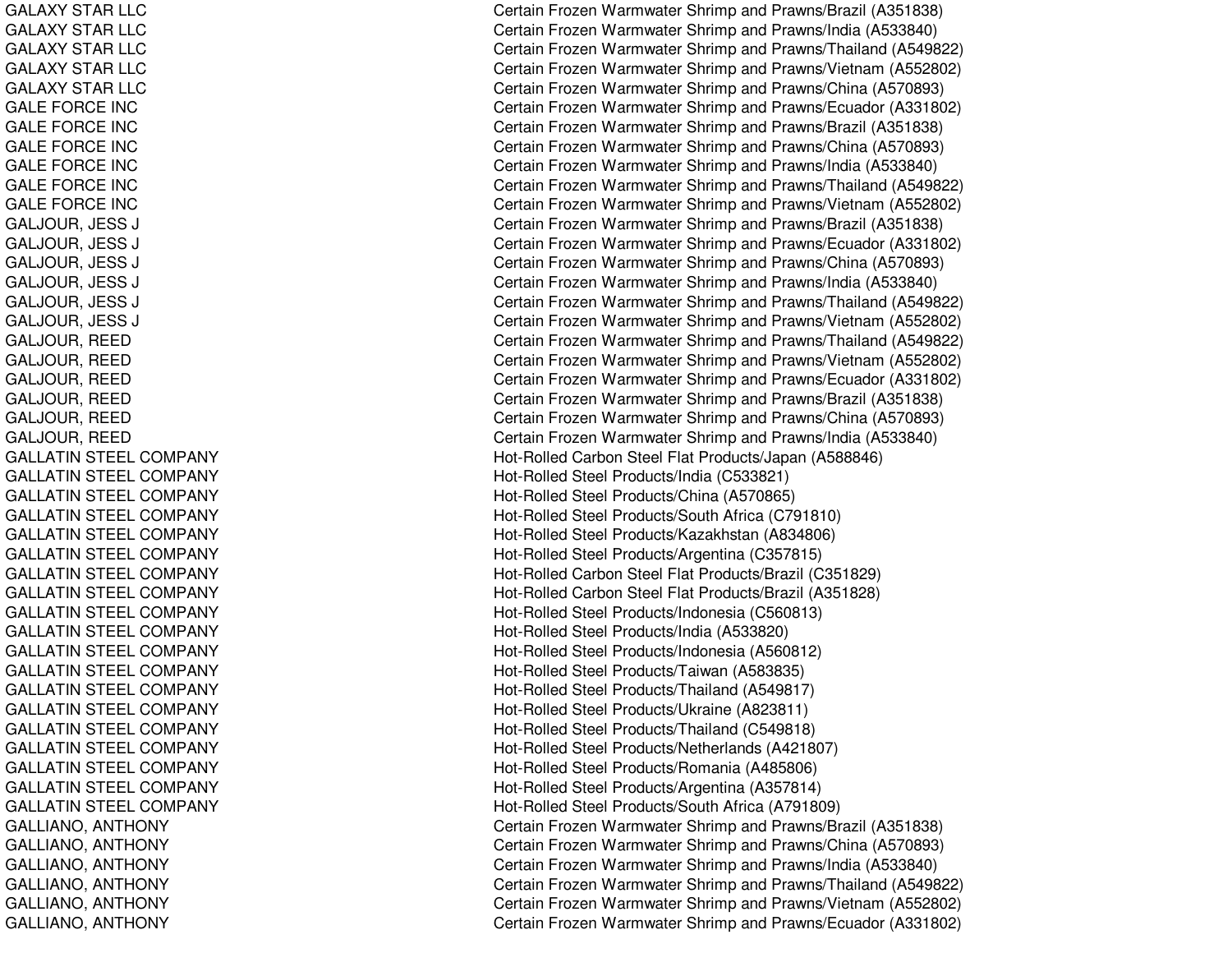GARIJAK INCGARIJAK INCGARIJAK INCGARIJAK INCGARIJAK INCGARIJAK INC**GARLIC COMPANY** GARLOCK PRINTING

GALLOWAY, JIMMY Certain Frozen Warmwater Shrimp and Prawns/Ecuador (A331802) GALLOWAY, JIMMY Certain Frozen Warmwater Shrimp and Prawns/China (A570893) GALLOWAY, JIMMY Certain Frozen Warmwater Shrimp and Prawns/Thailand (A549822) GALLOWAY, JIMMY Certain Frozen Warmwater Shrimp and Prawns/India (A533840) GALLOWAY, JIMMY **Certain Frozen Warmwater Shrimp and Prawns/Brazil (A351838)** GALLOWAY, JIMMY Certain Frozen Warmwater Shrimp and Prawns/Vietnam (A552802) GALLOWAY, JUDY Certain Frozen Warmwater Shrimp and Prawns/China (A570893) GALLOWAY, JUDY Certain Frozen Warmwater Shrimp and Prawns/Vietnam (A552802) GALLOWAY, JUDY Certain Frozen Warmwater Shrimp and Prawns/India (A533840) GALLOWAY, JUDY Certain Frozen Warmwater Shrimp and Prawns/Thailand (A549822) GALLOWAY, JUDY Certain Frozen Warmwater Shrimp and Prawns/Brazil (A351838) GALLOWAY, JUDY Certain Frozen Warmwater Shrimp and Prawns/Ecuador (A331802) GALLOWAY, MARK Certain Frozen Warmwater Shrimp and Prawns/India (A533840) GALLOWAY, MARK CHARG Certain Frozen Warmwater Shrimp and Prawns/Thailand (A549822) GALLOWAY, MARK CHARG Certain Frozen Warmwater Shrimp and Prawns/Ecuador (A331802) GALLOWAY, MARK CHARG Certain Frozen Warmwater Shrimp and Prawns/Brazil (A351838) GALLOWAY, MARK CHARG Certain Frozen Warmwater Shrimp and Prawns/Vietnam (A552802) GALLOWAY, MARK CHINA Certain Frozen Warmwater Shrimp and Prawns/China (A570893) GALLOWAY, RONALD LYNN JR Certain Frozen Warmwater Shrimp and Prawns/Brazil (A351838) GALLOWAY, RONALD LYNN JR Certain Frozen Warmwater Shrimp and Prawns/Ecuador (A331802) GALLOWAY, RONALD LYNN JR Certain Frozen Warmwater Shrimp and Prawns/China (A570893) GALLOWAY, RONALD LYNN JR Certain Frozen Warmwater Shrimp and Prawns/India (A533840) GALLOWAY, RONALD LYNN JR Certain Frozen Warmwater Shrimp and Prawns/Thailand (A549822) GALLOWAY, RONALD LYNN JR Certain Frozen Warmwater Shrimp and Prawns/Vietnam (A552802) GALT, GILES CHATT, GILES Certain Frozen Warmwater Shrimp and Prawns/Brazil (A351838) GALT, GILES CHALT, GILES Certain Frozen Warmwater Shrimp and Prawns/Ecuador (A331802) GALT, GILES CHATTER CHATTER CERTAIN FROZEN Warmwater Shrimp and Prawns/China (A570893) GALT, GILES Certain Frozen Warmwater Shrimp and Prawns/India (A533840) GALT, GILES CHATTER CERTAIN THE Certain Frozen Warmwater Shrimp and Prawns/Thailand (A549822) GALT, GILES CHALT, GILES Certain Frozen Warmwater Shrimp and Prawns/Vietnam (A552802) Certain Frozen Warmwater Shrimp and Prawns/Brazil (A351838) Certain Frozen Warmwater Shrimp and Prawns/Ecuador (A331802) Certain Frozen Warmwater Shrimp and Prawns/China (A570893) Certain Frozen Warmwater Shrimp and Prawns/India (A533840) Certain Frozen Warmwater Shrimp and Prawns/Thailand (A549822) Certain Frozen Warmwater Shrimp and Prawns/Vietnam (A552802) Fresh Garlic/China (A570831) Certain Tissue Paper Products/China (A570894) GARNER, LARRY S **Certain Frozen Warmwater Shrimp and Prawns/India (A533840)** GARNER, LARRY S Certain Frozen Warmwater Shrimp and Prawns/Thailand (A549822) GARNER, LARRY S Certain Frozen Warmwater Shrimp and Prawns/Vietnam (A552802) GARNER, LARRY S Certain Frozen Warmwater Shrimp and Prawns/China (A570893) GARNER, LARRY S Certain Frozen Warmwater Shrimp and Prawns/Ecuador (A331802) GARNER, LARRY S **Certain Frozen Warmwater Shrimp and Prawns/Brazil (A351838)** Certain Frozen Warmwater Shrimp and Prawns/Brazil (A351838) GASPARD, MICHAEL ANTHONY SR Certain Frozen Warmwater Shrimp and Prawns/China (A570893) GASPARD, MICHAEL ANTHONY SR Certain Frozen Warmwater Shrimp and Prawns/India (A533840) GASPARD, MICHAEL ANTHONY SR Certain Frozen Warmwater Shrimp and Prawns/Thailand (A549822) GASPARD, MICHAEL ANTHONY SR Certain Frozen Warmwater Shrimp and Prawns/Vietnam (A552802)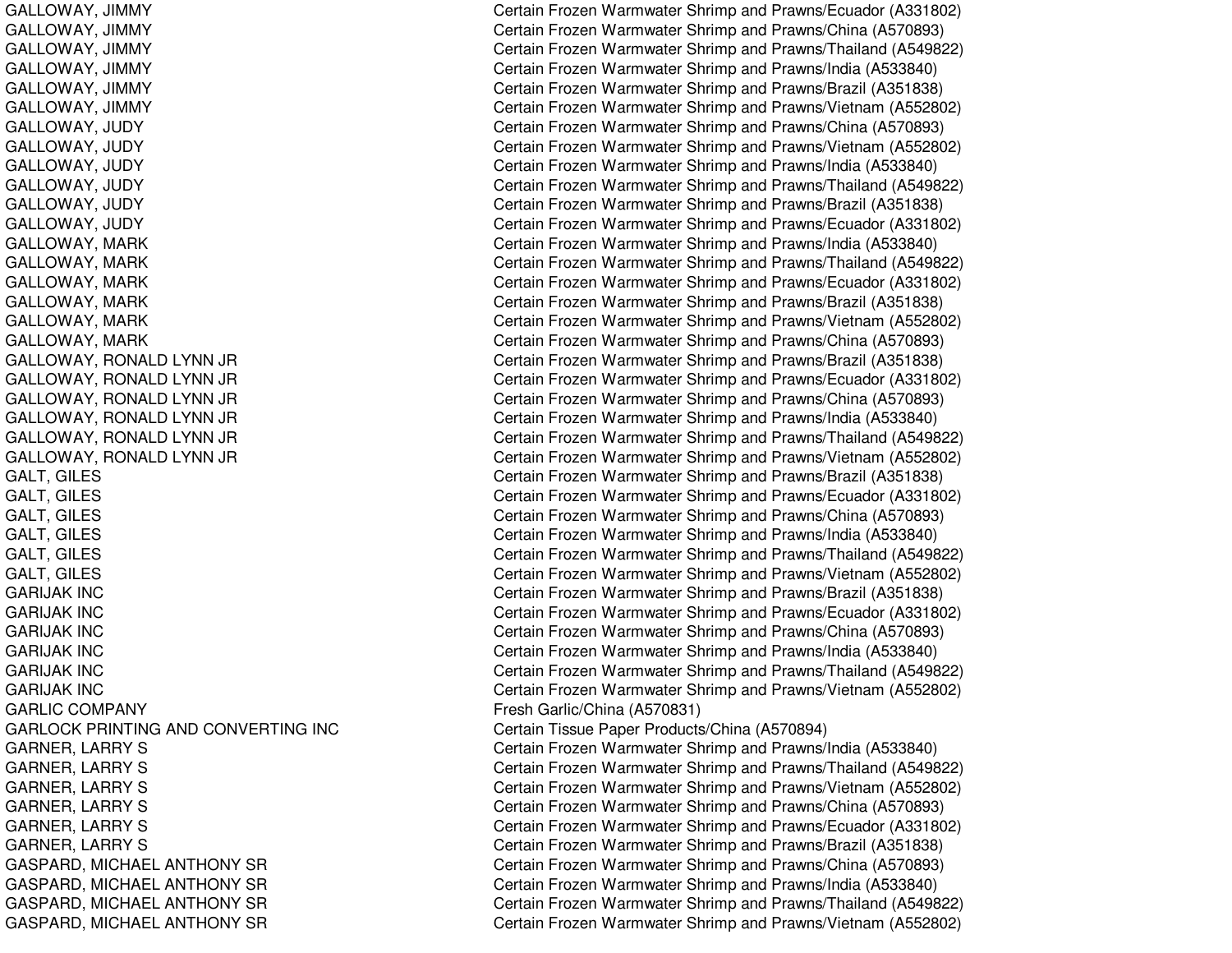GASPARD, MICHAEL ANTHONY SR GASPARD, MIC HAELANTHONYSRGASPARD, M URRYSRGASPARD, MURRY SR GASPARD, M URRYSRGASPARD, MURRY SR GASPARD, M URRYSRGASPARD, M URRYSRGASPARD, MURVIN GASPARD, MURVIN GASPARD, M URVINGASPARD, MURVIN GASPARD, M URVINGASPARD, MURVIN GASPARD, RONALD SR GASPARD, RONALD SR GASPARD, RONALD SR GASPARD, RONALD SR GASPARD, RONALD SR GASPARD, RONALD SR GATES CORPORATION GATES CORPORATION GATES CORPORATION GATES CORPORATION GAUDET, ALLEN IV G A U D E T, A L L E N IV GAUDET, A LLEN IV GAUDET, ALLEN IV GAUDET, ALLEN IV GAUDET, A LLEN IV GA US E HONE Y COG A U S E H O N E Y C O GAUSE HONEY CO GAY FISH COMPANY INC GAY FISH COMPANY INC GAY FISH COMPANY INC G A Y FIS H C O MP A N Y IN C GAY FISH COMPANY INC GAY FISH COMPANY INC GAY, ROBERT G GAY, R OBERTGGAY, R OBERT GGAY, ROBERT G GAY, R OBERTGGA Y, R OB E RT GGEMITA INCGEMITA INCG E MIT A IN C

Certain Frozen Warmwater Shrimp and Prawns/Ecuador (A331802) Certain Frozen Warmwater Shrimp and Prawns/Brazil (A351838) Certain Frozen Warmwater Shrimp and Prawns/Brazil (A351838) Certain Frozen Warmwater Shrimp and Prawns/China (A570893) Certain Frozen Warmwater Shrimp and Prawns/Thailand (A549822) Certain Frozen Warmwater Shrimp and Prawns/India (A533840) Certain Frozen Warmwater Shrimp and Prawns/Vietnam (A552802) Certain Frozen Warmwater Shrimp and Prawns/Ecuador (A331802) Certain Frozen Warmwater Shrimp and Prawns/Brazil (A351838) Certain Frozen Warmwater Shrimp and Prawns/Ecuador (A331802) Certain Frozen Warmwater Shrimp and Prawns/China (A570893) Certain Frozen Warmwater Shrimp and Prawns/India (A533840) Certain Frozen Warmwater Shrimp and Prawns/Thailand (A549822) Certain Frozen Warmwater Shrimp and Prawns/Vietnam (A552802) Certain Frozen Warmwater Shrimp and Prawns/Brazil (A351838) Certain Frozen Warmwater Shrimp and Prawns/China (A570893) Certain Frozen Warmwater Shrimp and Prawns/Thailand (A549822) Certain Frozen Warmwater Shrimp and Prawns/India (A533840) Certain Frozen Warmwater Shrimp and Prawns/Vietnam (A552802) Certain Frozen Warmwater Shrimp and Prawns/Ecuador (A331802) Industrial B elts/Italy (A 4 7 5 8 0 2) Industrial B elts/Sing a p ore (A 5 5 9 8 0 2) Industrial B elts/Ja p an (A 5 8 8 8 0 7) Industrial B elts/Germany (A 428802) Certain Frozen Warmwater Shrimp and Prawns/Ecuador (A331802) Certain Frozen Warmwater Shrimp and Prawns/Brazil (A351838) Certain Frozen Warmwater Shrimp and Prawns/Vietnam (A552802) Certain Frozen Warmwater Shrimp and Prawns/India (A533840) Certain Frozen Warmwater Shrimp and Prawns/Thailand (A549822) Certain Frozen Warmwater Shrimp and Prawns/China (A570893) Hone y/Arg entina (C 3 5 7 813) H one y/China (A 5 7 0 8 6 3) H one y/Arg entina (A 3 5 7 812) Certain Frozen Warmwater Shrimp and Prawns/Ecuador (A331802) C ertain Frozen W arm w ater Shrim p and Pra wns/Brazil (A 3 518 3 8) Certain Frozen Warmwater Shrimp and Prawns/India (A533840) Certain Frozen Warmwater Shrimp and Prawns/Thailand (A549822) Certain Frozen Warmwater Shrimp and Prawns/Vietnam (A552802) Certain Frozen Warmwater Shrimp and Prawns/China (A570893) Certain Frozen Warmwater Shrimp and Prawns/India (A533840) Certain Frozen Warmwater Shrimp and Prawns/Thailand (A549822) Certain Frozen Warmwater Shrimp and Prawns/Vietnam (A552802) Certain Frozen Warmwater Shrimp and Prawns/China (A570893) Certain Frozen Warmwater Shrimp and Prawns/Ecuador (A331802) Certain Frozen Warmwater Shrimp and Prawns/Brazil (A351838) Certain Frozen Warmwater Shrimp and Prawns/China (A570893) Certain Frozen Warmwater Shrimp and Prawns/Thailand (A549822) Certain Frozen Warmwater Shrimp and Prawns/Vietnam (A552802)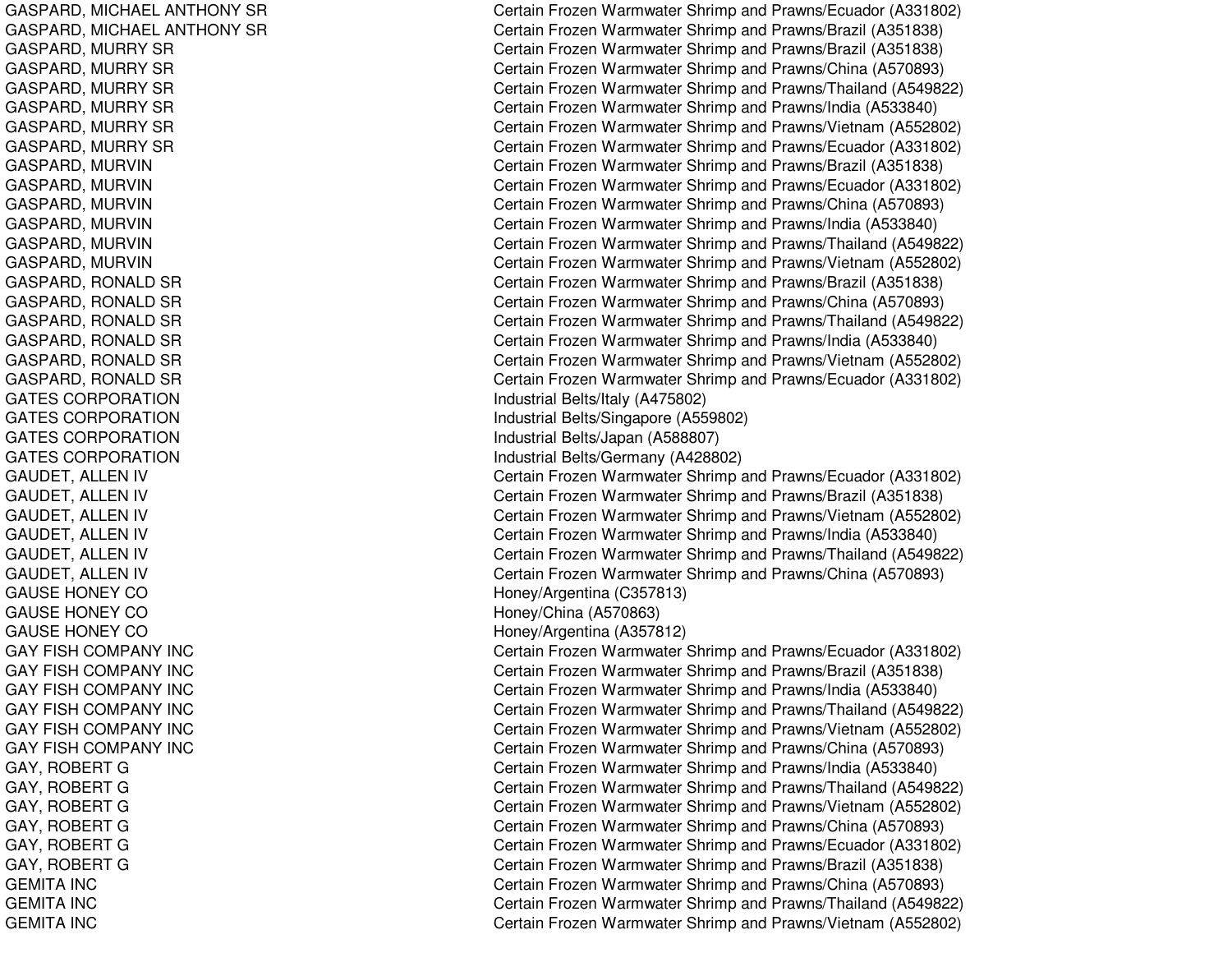GEMITA INCGEMITA INCGEMIT A INCGENERAL PENCIL COMPANY INC GENERAL WAX CO INC GENPAKLLCGENPAKLLCGENPAKLLCGEO SPECIALTY CHEMICALS INC GEORGE, JAMES JR GEORGE, JA MES JRGEORGE, JAMES JR GEORGE, JA MES JRGEORGE, JA MES JRGEORGE, JAMES JR GEORGIA SHRIMP CO LLC GEORGIA SHRIMP CO LLC GEORGIA SHRIMP CO LLC GEORGIA SHRIMP CO LLC GE ORGIA S HRIMP COL L CGERDAU USA INC GERDAU USA INC GERDAU USA INC GERDAU USA INC GERDAU USA INC G E R D A U U S A IN C GERDAU USA INC GERDAU USA INC GERDAU USA INC G E R D A U U S A IN C GERDAU USA INC GERDAU USA INC GERDAU USA INC GERDAU USA INC GERDAU USA INC GERDAU USA INC G E R D A U U S A IN C G E R D A U U S A IN C GERDAU USA INC GERDAU USA INC GERICA, P ETERGERICA, P ET ERGERICA, P ETERGERICA, P ETERGERICA, PETER GERICA, PETER GERLIN IN CGERLIN IN C

Certain Frozen Warmwater Shrimp and Prawns/Ecuador (A331802) Certain Frozen Warmwater Shrimp and Prawns/Brazil (A351838) Certain Frozen Warmwater Shrimp and Prawns/India (A533840) Cased Pencils/China (A570827) Petroleum Wax Candles/China (A570504) P oly ethylene Retail Carrier B a gs/Thailand (A 5 4 9 8 21) Polyethylene Retail Carrier Bags/Malaysia (A557813) Poly ethylene Retail Carrier Bags/China (A 570886) Glycine/China (A570836) Certain Frozen Warmwater Shrimp and Prawns/China (A570893) Certain Frozen Warmwater Shrimp and Prawns/India (A533840) Certain Frozen Warmwater Shrimp and Prawns/Thailand (A549822) Certain Frozen Warmwater Shrimp and Prawns/Vietnam (A552802) Certain Frozen Warmwater Shrimp and Prawns/Ecuador (A331802) Certain Frozen Warmwater Shrimp and Prawns/Brazil (A351838) Certain Frozen Warmwater Shrimp and Prawns/Brazil (A351838) Certain Frozen Warmwater Shrimp and Prawns/China (A570893) Certain Frozen Warmwater Shrimp and Prawns/India (A533840) Certain Frozen Warmwater Shrimp and Prawns/Thailand (A549822) Certain Frozen Warmwater Shrimp and Prawns/Vietnam (A552802) Structural Steel Beams/Korea (A580841) Structural Steel Beams/Korea (C 580842) Structural Steel Beams/Japan (A588852) Carbon and Certain Alloy Steel Wire Rod/Trinidad and Tobago (A274804) Carbon and Certain Alloy Steel Wire Rod/Moldova (A841805) Carbon and Certain Alloy Steel Wire Rod/Mexico (A201830) Carbon and Certain Alloy Steel Wire Rod/Canada (A122840) Carb on and Certain Allo y Ste el Wire Ro d/Ind onesia (A 5 6 0 815) Carbon and Certain Alloy Steel Wire Rod/Brazil (A351832) Carbon and Certain Alloy Steel Wire Rod/Brazil (C351833) Carb on and Certain Allo y Ste el Wire Ro d/Ukraine (A 8 2 3 812) Steel Concrete Reinforcing Bar/Turkey (A489807) Steel Concrete Reinforcing Bar/Belarus (A822804) Steel Concrete Reinforcing Bar/China (A570860) Steel Concrete Reinforcing Bar/Indonesia (A560811) Steel Concrete Reinforcing Bar/Korea (A580844) Steel Concrete Reinforcing Bar/Latvia (A449804) Steel Concrete Reinforcing Bar/Moldova (A841804) Steel Concrete Reinforcing Bar/Poland (A455803) Steel Concrete Reinforcing Bar/Ukraine (A823809) Certain Frozen Warmwater Shrimp and Prawns/Vietnam (A552802) Certain Frozen Warmwater Shrimp and Prawns/Thailand (A549822) Certain Frozen Warmwater Shrimp and Prawns/India (A533840) Certain Frozen Warmwater Shrimp and Prawns/Ecuador (A331802) Certain Frozen Warmwater Shrimp and Prawns/China (A570893) C ertain Frozen W arm w ater Shrim p and Pra wns/Brazil (A 3 518 3 8) Stainless Steel Butt-Weld Pipe Fittings/Italy (A475828) Stainless Steel Butt-Weld Pipe Fittings/Malaysia (A557809)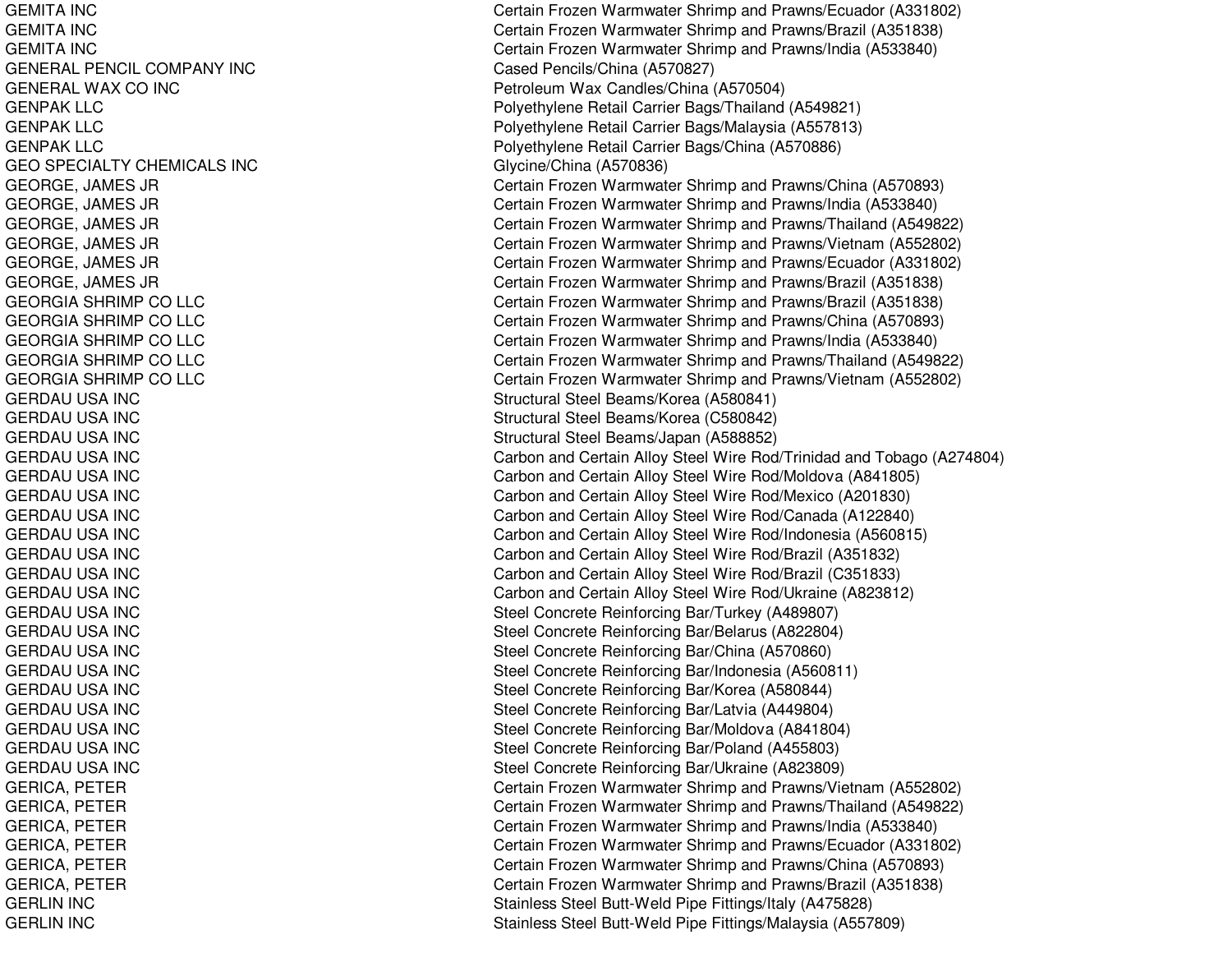**GERLIN INC GERLIN INC GERLIN INC GERLIN INC GERLIN INC** GILBERTS, MARK R **Honey/Argentina (A357812)** GILBERTS, MARK R **Honey/China (A570863) Honey/China (A570863)** GILBERTS, MARK R HONEY ARE HONEY ARE HONEY HONEY HONEY Argentina (C357813) GIORGIO FOODS INC GIORGIO FOODS INC GIORGIO FOODS INC GIORGIO FOODS INC **GLEASON INDUSTRIAL PRODUCTS INC** GLOBAL BRASS ANDGLOBAL BRASS ANDGLOBAL BRASS ANDGLOBAL BRASS ANDGLOBAL BRASS ANDGLOBAL BRASS ANDGLOBAL BRASS ANDGLOBAL BRASS ANDGLOBAL BRASS ANDGLOBAL BRASS ANDGLOBAL BRASS ANDGLOBE METALLURGICAL INC**GODLIN BEES INC GODLIN BEES INC GODLIN BEES INC GOLD COAST SEAFOOD INC GOLD COAST SEAFOOD INC** 

Stainless Steel Butt-Weld Pipe Fittings/Philippines (A565801) Stainless Steel Butt-Weld Pipe Fittings/Taiwan (A583816) Stainless Steel Butt-Weld Pipe Fittings/Korea (A580813) Forged Stainless Steel Flanges/India (A533809) Forged Stainless Steel Flanges/Taiwan (A583821) Preserved Mushrooms/Chile (A337804) Preserved Mushrooms/China (A570851) Preserved Mushrooms/India (A533813) Preserved Mushrooms/Indonesia (A560802) GISCLAIR, ANTHONY SR Certain Frozen Warmwater Shrimp and Prawns/Brazil (A351838) GISCLAIR, ANTHONY SR Certain Frozen Warmwater Shrimp and Prawns/Ecuador (A331802) GISCLAIR, ANTHONY SR Certain Frozen Warmwater Shrimp and Prawns/China (A570893) GISCLAIR, ANTHONY SR Certain Frozen Warmwater Shrimp and Prawns/India (A533840) GISCLAIR, ANTHONY SR Certain Frozen Warmwater Shrimp and Prawns/Thailand (A549822) GISCLAIR, ANTHONY SR Certain Frozen Warmwater Shrimp and Prawns/Vietnam (A552802) Hand Trucks and Certain Parts Thereof/China (A570891) GLEN, MIKELL JR Certain Frozen Warmwater Shrimp and Prawns/Ecuador (A331802) GLEN, MIKELL JR Certain Frozen Warmwater Shrimp and Prawns/Brazil (A351838) GLEN, MIKELL JR Certain Frozen Warmwater Shrimp and Prawns/China (A570893) GLEN, MIKELL JR Certain Frozen Warmwater Shrimp and Prawns/India (A533840) GLEN, MIKELL JR Certain Frozen Warmwater Shrimp and Prawns/Thailand (A549822) GLEN, MIKELL JR Certain Frozen Warmwater Shrimp and Prawns/Vietnam (A552802) Brass Sheet and Strip/Brazil (C351604) Brass Sheet and Strip/Canada (A122601) Brass Sheet and Strip/France (A427602) Brass Sheet and Strip/France (C427603) Brass Sheet and Strip/Germany (A428602) Brass Sheet and Strip/Italy (A475601) Brass Sheet and Strip/Japan (A588704) Brass Sheet and Strip/Korea (A580603) Brass Sheet and Strip/Netherlands (A421701) Brass Sheet and Strip/Sweden (A401601) Brass Sheet and Strip/Brazil (A351603) Silicon Metal/China (A570806) Honey/Argentina (C357813) Honey/Argentina (A357812) Honey/China (A570863) GOINGS, ROBERT **CERT** Certain Frozen Warmwater Shrimp and Prawns/Ecuador (A331802) GOINGS, ROBERT **CERT** Certain Frozen Warmwater Shrimp and Prawns/Brazil (A351838) GOINGS, ROBERT **CERT** Certain Frozen Warmwater Shrimp and Prawns/India (A533840) GOINGS, ROBERT **CERT** Certain Frozen Warmwater Shrimp and Prawns/Thailand (A549822) GOINGS, ROBERT **CERT CERT** Certain Frozen Warmwater Shrimp and Prawns/Vietnam (A552802) GOINGS, ROBERT **CERT** Certain Frozen Warmwater Shrimp and Prawns/China (A570893) Certain Frozen Warmwater Shrimp and Prawns/Ecuador (A331802) Certain Frozen Warmwater Shrimp and Prawns/Brazil (A351838)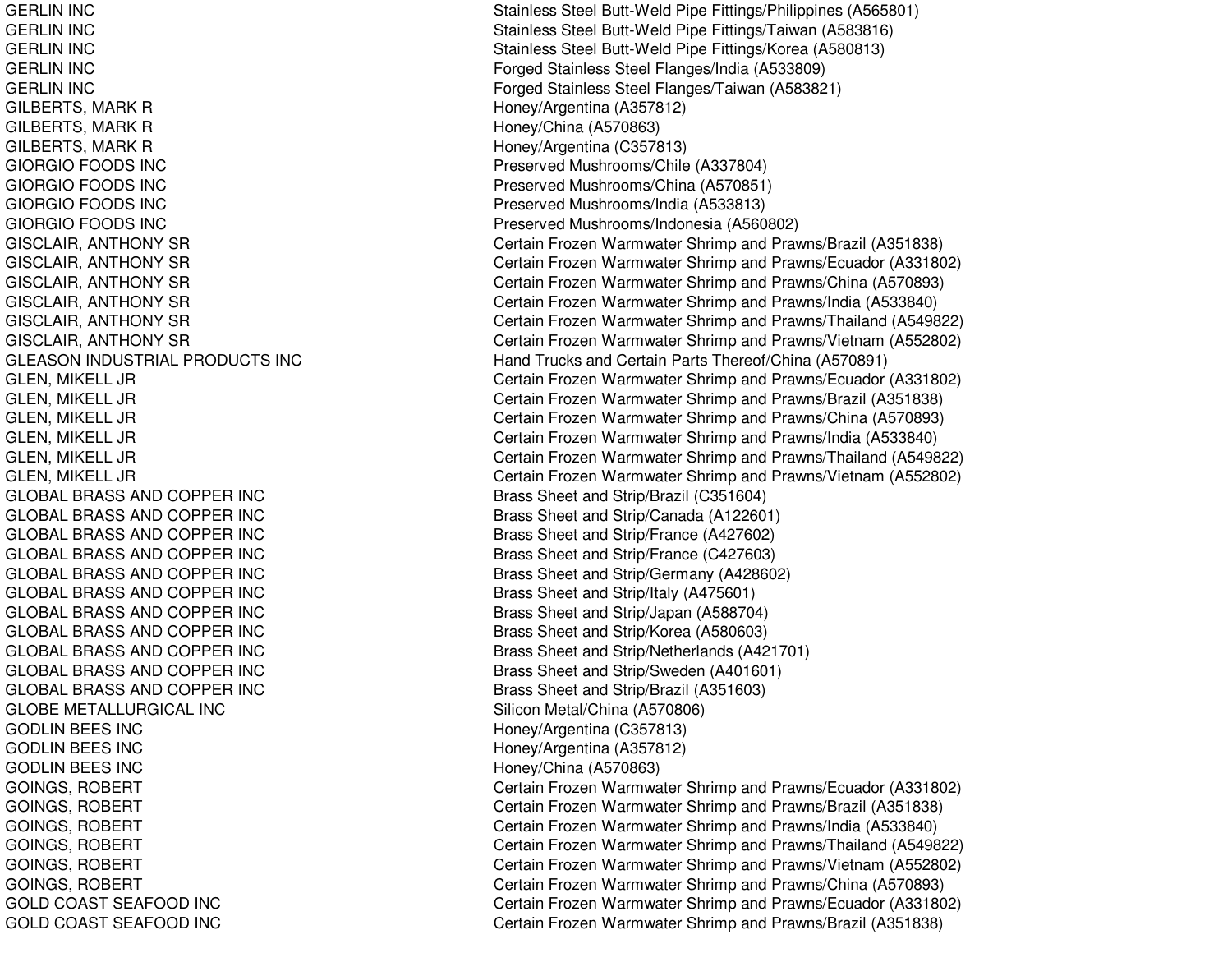GOLD COAST SEAFOOD INC GOLD COAST SEAFOOD INC GOLD COAST SEAFOOD INC GOLD COAST SEAFOOD INC GOLDEN GULF COAST PKG CO INC GOLDEN GULF COAST PKG CO INC GOLDEN GULF COAST PKG CO INC GOLDEN GULF COAST PKG CO INC GOLDEN GULF COAST PKG CO INC GOLDEN GULF COAST PKG CO INC GOLDEN PHASE INC GOLDEN PHASE INC GOLDEN PHASE INC GOL DENPHASE INCG O L D E N P H A S E IN C GOLDEN PHASE INC GOL DEN, JO YCEGGOLDEN, JO YCEGGOLDEN, JO YCEGGOL DE N, JO Y CE GGOLDEN, JOYCE G GOLDEN, JO YCEGGOLLOTT BROTHERS SEAFOOD CO INC GOLLOTT BROTHERS SEAFOOD CO INC GOLLOTT BROTHERS SEAFOOD CO INC GOLLOTT BROTHERS SEAFOOD CO INC GOLLOTT BROTHERS SEAFOOD CO INC GOL L OT T BROT HERSSEAF OODCO IN CGOLLOTTS OIL DOCK AND ICEHOUSE INC GOLLOTTS OIL DOCK AND ICEHOUSE INC GOL L OT T S OIL DOCK A ND IC E HOUS E INCGOLLOTTS OIL DOCK AND ICEHOUSE INC GOLLOTTS OIL DOCK AND ICEHOUSE INC GOLLOTTS OIL DOCK AND ICEHOUSE INC G O N Z A L E S, R U D O L P H GONZALES, R UDOLPHG O N Z A L E S, R U D O L P H G O N Z A L E S, R U D O L P H GONZAL ES, R UDOL PHG O N Z A L E S, R U D O L P H GONZALES, R UDOLPHS JRGONZ AL ES, R UDOL PHS JRG O N Z A L E S, R U D O L P H S JR GONZALES, R UDOLPHS JRGONZALES, RUDOLPH S JR G O N Z A L E S, R U D O L P H S JR G O N Z A L E S, TIM GON Z A L E S, TIM

Certain Frozen Warmwater Shrimp and Prawns/China (A570893) Certain Frozen Warmwater Shrimp and Prawns/India (A533840) Certain Frozen Warmwater Shrimp and Prawns/Thailand (A549822) Certain Frozen Warmwater Shrimp and Prawns/Vietnam (A552802) Certain Frozen Warmwater Shrimp and Prawns/Ecuador (A331802) Certain Frozen Warmwater Shrimp and Prawns/China (A570893) Certain Frozen Warmwater Shrimp and Prawns/Thailand (A549822) Certain Frozen Warmwater Shrimp and Prawns/Vietnam (A552802) Certain Frozen Warmwater Shrimp and Prawns/Brazil (A351838) Certain Frozen Warmwater Shrimp and Prawns/India (A533840) Certain Frozen Warmwater Shrimp and Prawns/Ecuador (A331802) Certain Frozen Warmwater Shrimp and Prawns/Brazil (A351838) Certain Frozen Warmwater Shrimp and Prawns/China (A570893) Certain Frozen Warmwater Shrimp and Prawns/India (A533840) Certain Frozen Warmwater Shrimp and Prawns/Thailand (A549822) Certain Frozen Warmwater Shrimp and Prawns/Vietnam (A552802) Certain Frozen Warmwater Shrimp and Prawns/Ecuador (A331802) Certain Frozen Warmwater Shrimp and Prawns/Brazil (A351838) Certain Frozen Warmwater Shrimp and Prawns/China (A570893) Certain Frozen Warmwater Shrimp and Prawns/Vietnam (A552802) Certain Frozen Warmwater Shrimp and Prawns/India (A533840) Certain Frozen Warmwater Shrimp and Prawns/Thailand (A549822) Certain Frozen Warmwater Shrimp and Prawns/Ecuador (A331802) Certain Frozen Warmwater Shrimp and Prawns/Brazil (A351838) Certain Frozen Warmwater Shrimp and Pra wns/India (A 5 3 3 8 4 0) Certain Frozen Warmwater Shrimp and Prawns/Thailand (A549822) Certain Frozen Warmwater Shrimp and Prawns/Vietnam (A552802) Certain Frozen Warmwater Shrimp and Prawns/China (A570893) Certain Frozen Warmwater Shrimp and Prawns/India (A533840) Certain Frozen Warmwater Shrimp and Prawns/Ecuador (A331802) Certain Frozen Warmwater Shrimp and Prawns/China (A570893) Certain Frozen Warmwater Shrimp and Prawns/Vietnam (A552802) Certain Frozen Warmwater Shrimp and Prawns/Thailand (A549822) Certain Frozen Warmwater Shrimp and Prawns/Brazil (A351838) Certain Frozen Warmwater Shrimp and Prawns/Ecuador (A331802) Certain Frozen Warmwater Shrimp and Prawns/Brazil (A351838) Certain Frozen Warmwater Shrimp and Prawns/China (A570893) Certain Frozen Warmwater Shrimp and Prawns/India (A533840) Certain Frozen Warmwater Shrimp and Prawns/Thailand (A549822) Certain Frozen Warmwater Shrimp and Prawns/Vietnam (A552802) Certain Frozen Warmwater Shrimp and Prawns/Ecuador (A331802) Certain Frozen Warmwater Shrimp and Prawns/Brazil (A351838) Certain Frozen Warmwater Shrimp and Prawns/China (A570893) Certain Frozen Warmwater Shrimp and Prawns/India (A533840) Certain Frozen Warmwater Shrimp and Prawns/Thailand (A549822) Certain Frozen Warmwater Shrimp and Prawns/Vietnam (A552802) Certain Frozen Warmwater Shrimp and Prawns/China (A570893) Certain Frozen Warmwater Shrimp and Prawns/India (A533840)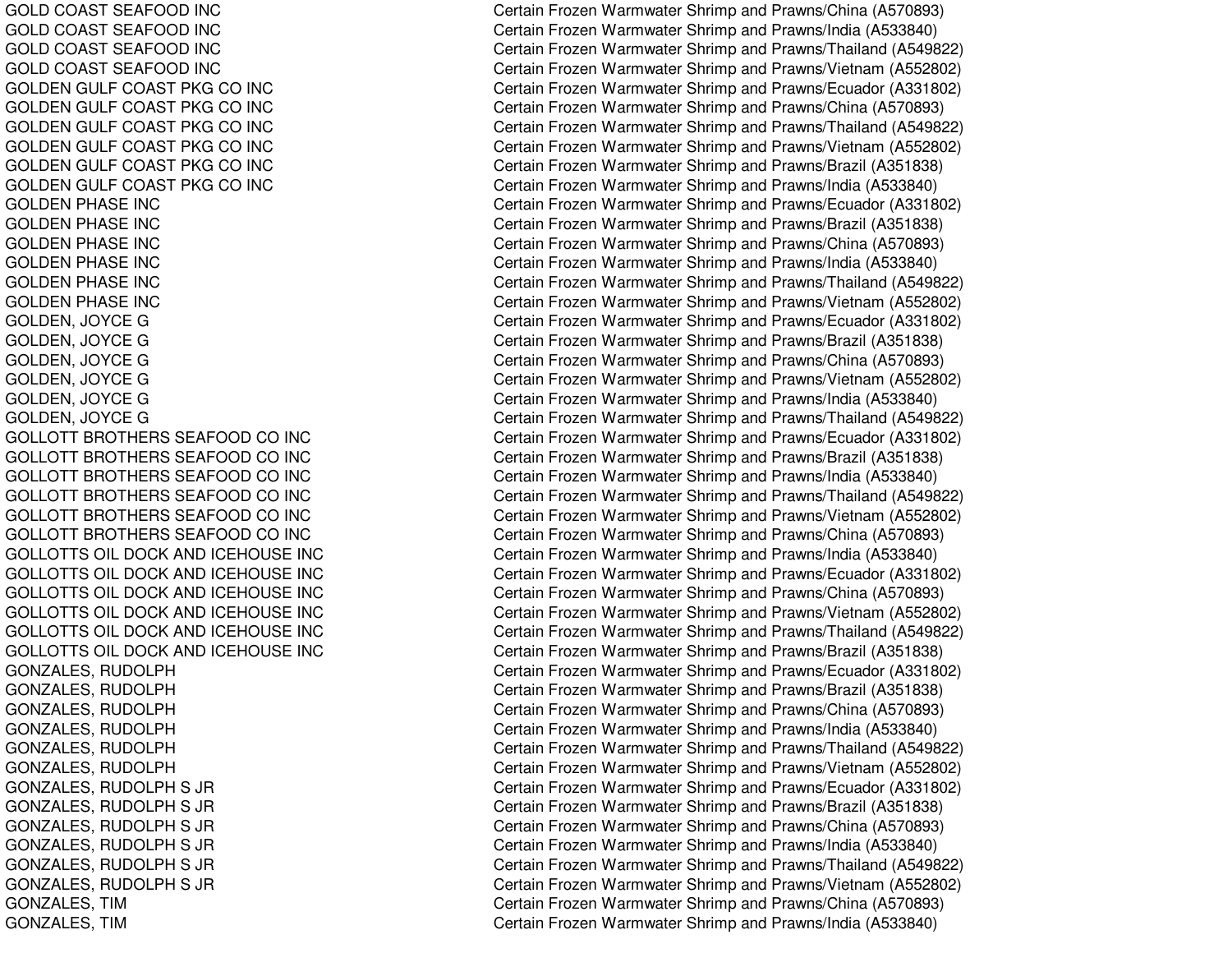GONZALES, TIM GONZALES, TIM GONZ AL ES, TIM G O N Z A L E S, TIM GONZALEZTRAWLERS INCGONZALEZTRAWLERS INCGONZALEZTRAWLERS INCGONZALEZTRAWLERS INCGONZALEZ TRAWLERS INC GONZALEZTRAWLERS INCGOODMAN, D ANNYGOODMAN, D ANNYGOODMAN, D ANNYGOODMAN, DANNY GOODMAN, DANNY GOODMAN, DANNY GORDON 1 A RGOMARINE INCGORDON 1 A RGOMARINE INCGORDON 1 A RGOMARINE INCGORDON 1 A RGOMA RINE INCG O R D O N 1 A R G O M A RIN E IN C GORDON 1 A RGOMARINE INCGORE SEAFOOD INC GORE SEAFOOD INC GORE SEAFOOD INC G O R E S E A F O O D IN C GORE SEAFOOD INC GORE SEAFOOD INC GOVELOPEZ INCGOVELOPEZ INCGOVELOPEZ INC G O V E L O P E Z IN C GOVELOPEZ INCGOVELOPEZ INCGRAHAM SHRIMP CO GRAHAM SHRIMP CO GRAHAM SHRIMP CO GRAHAM SHRIMP CO GRAHAM SHRIMP CO GRAHAM SHRIMP CO GRAHAM, D ARRELLGRAHAM, D ARREL L GRAHAM, D ARRELLGRAHAM, D ARRELLGRAHAM, DARRELL GRAHAM, DARRELL GRAND PACKAGING INC GRAND PACKAGING INC

Certain Frozen Warmwater Shrimp and Prawns/Thailand (A549822) Certain Frozen Warmwater Shrimp and Prawns/Vietnam (A552802) Certain Frozen Warmwater Shrimp and Prawns/Brazil (A351838) Certain Frozen Warmwater Shrimp and Prawns/Ecuador (A331802) Certain Frozen Warmwater Shrimp and Prawns/Brazil (A351838) Certain Frozen Warmwater Shrimp and Prawns/China (A570893) Certain Frozen Warmwater Shrimp and Prawns/India (A533840) Certain Frozen Warmwater Shrimp and Prawns/Thailand (A549822) Certain Frozen Warmwater Shrimp and Prawns/Vietnam (A552802) Certain Frozen Warmwater Shrimp and Prawns/Ecuador (A331802) Certain Frozen Warmwater Shrimp and Prawns/Ecuador (A331802) Certain Frozen Warmwater Shrimp and Prawns/Brazil (A351838) Certain Frozen Warmwater Shrimp and Prawns/India (A533840) Certain Frozen Warmwater Shrimp and Prawns/Thailand (A549822) Certain Frozen Warmwater Shrimp and Prawns/Vietnam (A552802) Certain Frozen Warmwater Shrimp and Prawns/China (A570893) Certain Frozen Warmwater Shrimp and Prawns/China (A570893) Certain Frozen Warmwater Shrimp and Prawns/Thailand (A549822) Certain Frozen Warmwater Shrimp and Prawns/Vietnam (A552802) Certain Frozen Warmwater Shrimp and Prawns/Ecuador (A331802) C ertain Frozen W arm w ater Shrim p and Pra wns/Brazil (A 3 518 3 8) Certain Frozen Warmwater Shrimp and Prawns/India (A533840) Certain Frozen Warmwater Shrimp and Prawns/Brazil (A351838) Certain Frozen Warmwater Shrimp and Prawns/India (A533840) Certain Frozen Warmwater Shrimp and Prawns/Thailand (A549822) Certain Frozen Warmwater Shrimp and Prawns/Vietnam (A552802) Certain Frozen Warmwater Shrimp and Prawns/China (A570893) Certain Frozen Warmwater Shrimp and Prawns/Ecuador (A331802) Certain Frozen Warmwater Shrimp and Prawns/Vietnam (A552802) Certain Frozen Warmwater Shrimp and Prawns/Ecuador (A331802) Certain Frozen Warmwater Shrimp and Prawns/Brazil (A351838) Certain Frozen Warmwater Shrimp and Prawns/India (A533840) Certain Frozen Warmwater Shrimp and Prawns/Thailand (A549822) Certain Frozen Warmwater Shrimp and Prawns/China (A570893) Certain Frozen Warmwater Shrimp and Prawns/Ecuador (A331802) Certain Frozen Warmwater Shrimp and Prawns/Brazil (A351838) Certain Frozen Warmwater Shrimp and Prawns/India (A533840) Certain Frozen Warmwater Shrimp and Prawns/Thailand (A549822) Certain Frozen Warmwater Shrimp and Prawns/Vietnam (A552802) Certain Frozen Warmwater Shrimp and Prawns/China (A570893) Certain Frozen Warmwater Shrimp and Prawns/India (A533840) Certain Frozen Warmwater Shrimp and Prawns/Thailand (A549822) Certain Frozen Warmwater Shrimp and Prawns/Vietnam (A552802) Certain Frozen Warmwater Shrimp and Prawns/China (A570893) Certain Frozen Warmwater Shrimp and Prawns/Brazil (A351838) Certain Frozen Warmwater Shrimp and Prawns/Ecuador (A331802) Poly ethylene Retail Carrier Bags/Thailand (A 549821) Polyethylene Retail Carrier Bags/Malaysia (A557813)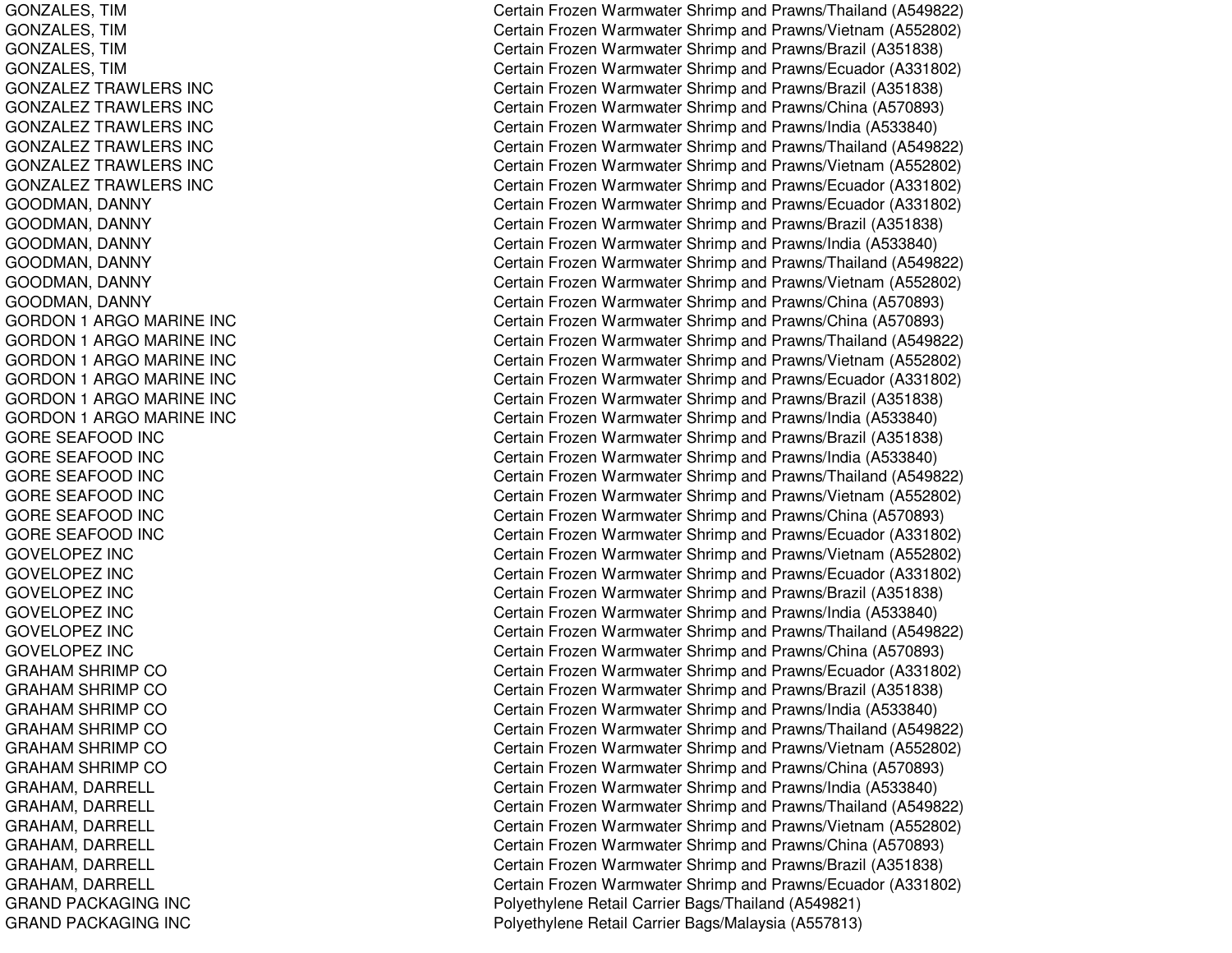GRAND PACKAGING INC GRAND RIVER HONEY COMPANY INC GRAND RIVER HONEY COMPANY INC GRAND RIVER HONEY COMPANY INC GRANGER, A LBERT J CGRANGER, ALBERT J CGRANGER, ALBERT J CGRANGER, A LBERT J CGRANGER, ALBERT J CGRANGER, ALBERT J CGRANGER, WIL LIAMG R A N G E R, WIL LIA MGRANGER, WIL LIAMGRANGER, WIL LIAMGRANGER, WILLIAM GRANGER, WIL LIAMGRAVES, R OBERT NSRGRAVES, ROBERT N SR GRAVES, ROBERT N SR GRAVES, ROBERT N SR GRAVES, ROBERT N SR GRAVES, ROBERT N SR GRAY, CLYDE A GRAY, C LYDEAGRAY, C L YDEAGRAY, MONROE GRAY, M ONROEGRAY, M ONROEGRAY, MONROE GRAY, M ONROEGRA Y, M ONROE GREEN FLASH LLC GREEN FLASH LLC GREEN FLASH LLC GREEN FLASH LLC GREEN FLASH LLC GREEN FLASH LLC G R E E N L A W, WIL L A R D C JR G R E E N L A W, WIL L A R D C JR G R E E N L A W, WIL L A R D C JR GREENLAW, WIL LARDC JR GREENL AW, WIL L ARDC JR GREENLAW, WIL LARDC JR GROOVER, HENRY HARLEY GROOVER, HENRY HARLEY GROOVER, HENRY HARLEY GROOVER, H ENRYHARLEYGROOVER, HENRY HARLEY

Polyethylene Retail Carrier Bags/China (A570886) Honey/Arg entina (A 357812) Hone y/Arg entina (C 3 5 7 813) H one y/China (A 5 7 0 8 6 3) ertain Frozen Warmwater Shrimp and Prawns/Brazil (A351838) ertain Frozen Warmwater Shrimp and Prawns/China (A570893) Certain Frozen Warmwater Shrimp and Prawns/India (A533840) ertain Frozen Warmwater Shrimp and Prawns/Thailand (A549822) Certain Frozen Warmwater Shrimp and Prawns/Vietnam (A552802) Certain Frozen Warmwater Shrimp and Prawns/Ecuador (A331802) Certain Frozen Warmwater Shrimp and Prawns/China (A570893) Certain Frozen Warmwater Shrimp and Prawns/India (A533840) Certain Frozen Warmwater Shrimp and Prawns/Vietnam (A552802) Certain Frozen Warmwater Shrimp and Prawns/Thailand (A549822) Certain Frozen Warmwater Shrimp and Prawns/Ecuador (A331802) Certain Frozen Warmwater Shrimp and Prawns/Brazil (A351838) Certain Frozen Warmwater Shrimp and Prawns/Brazil (A351838) Certain Frozen Warmwater Shrimp and Prawns/Ecuador (A331802) Certain Frozen Warmwater Shrimp and Prawns/India (A533840) Certain Frozen Warmwater Shrimp and Prawns/Thailand (A549822) Certain Frozen Warmwater Shrimp and Prawns/Vietnam (A552802) Certain Frozen Warmwater Shrimp and Prawns/China (A570893) Honey/China (A570863) Honey/Arg entina (A 357812) Hone y/Arg entina (C 3 5 7 813) Certain Frozen Warmwater Shrimp and Prawns/Vietnam (A552802) Certain Frozen Warmwater Shrimp and Prawns/China (A570893) Certain Frozen Warmwater Shrimp and Prawns/India (A533840) Certain Frozen Warmwater Shrimp and Prawns/Thailand (A549822) Certain Frozen Warmwater Shrimp and Prawns/Brazil (A351838) Certain Frozen Warmwater Shrimp and Prawns/Ecuador (A331802) Certain Frozen Warmwater Shrimp and Prawns/Ecuador (A331802) Certain Frozen Warmwater Shrimp and Prawns/Brazil (A351838) Certain Frozen Warmwater Shrimp and Prawns/India (A533840) Certain Frozen Warmwater Shrimp and Prawns/Thailand (A549822) Certain Frozen Warmwater Shrimp and Prawns/Vietnam (A552802) Certain Frozen Warmwater Shrimp and Prawns/China (A570893) Certain Frozen Warmwater Shrimp and Prawns/Ecuador (A331802) Certain Frozen Warmwater Shrimp and Prawns/Brazil (A351838) Certain Frozen Warmwater Shrimp and Prawns/China (A570893) Certain Frozen Warmwater Shrimp and Prawns/India (A533840) Certain Frozen Warmwater Shrimp and Prawns/Thailand (A549822) Certain Frozen Warmwater Shrimp and Prawns/Vietnam (A552802) Certain Frozen Warmwater Shrimp and Prawns/Brazil (A351838) Certain Frozen Warmwater Shrimp and Prawns/Ecuador (A331802) Certain Frozen Warmwater Shrimp and Prawns/India (A533840) Certain Frozen Warmwater Shrimp and Prawns/Thailand (A549822) Certain Frozen Warmwater Shrimp and Prawns/Vietnam (A552802)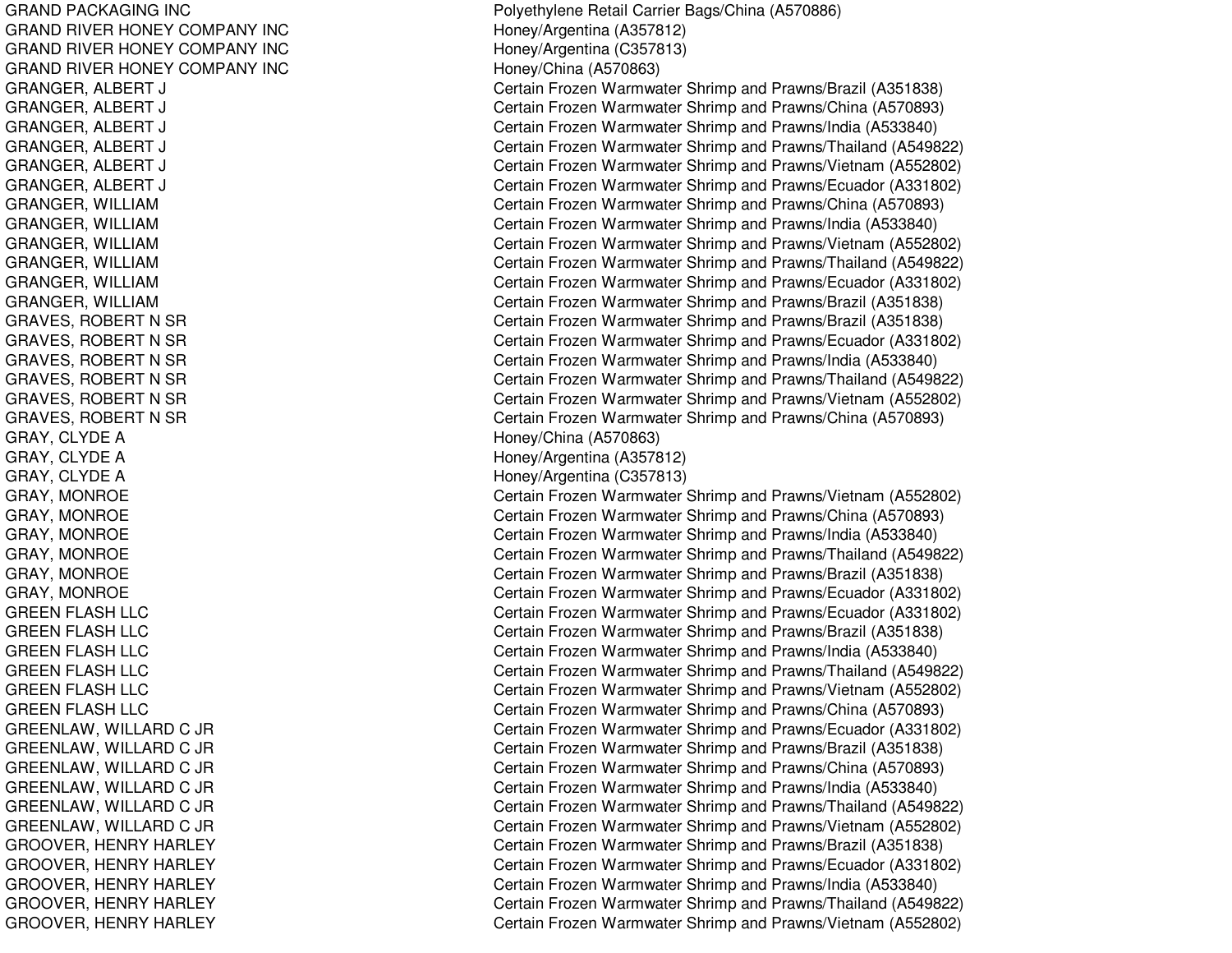GROOVER, H ENRYHARLEYGROS, D ANNYAGROS, D ANNYAG R O S, D A N N Y A GROS, D ANNYAGROS, D A NNY A GROS, D ANNYAGROS, K EVENGROS, KEVEN G R O S, K E V E N GROS, K EVENG R O S, K E V E N GROS, K EVENGUERRA, GUY A GUERRA, GUY A GUERRA, GUY A GUERRA, GUY A GUERRA, GUY A GUIDRY, C HARLESSJ COMMENT COMMENT COMMENT COMMENT COMMENT COMMENT COMMENT COMMENT COMMENT COMMENT COMMENT COMMENT COMMENT COM G UID R Y, C H A R L E SSJ COMMENT COMMENT COMMENT COMMENT COMMENT COMMENT COMMENT COMMENT COMMENT COMMENT COMMENT COMMENT COMMENT COM GUIDRY, CHARLES SJ COMMENT COMMENT COMMENT COMMENT COMMENT COMMENT COMMENT COMMENT COMMENT COMMENT COMMENT COMMENT COMMENT COM GUIDRY, CHARLES SJ COMMUNICATION COMMUNICATION COMMUNICATION GUIDRY, CHARLES SJ COMMENT COMMENT COMMENT COMMENT COMMENT COMMENT COMMENT COMMENT COMMENT COMMENT COMMENT COMMENT COMMENT COM GUIDRY, C HARLESSJ COMMENT COMMENT COMMENT COMMENT COMMENT COMMENT COMMENT COMMENT COMMENT COMMENT COMMENT COMMENT COMMENT COM GUIDRY, C LINTONP JRG UID R Y, C LIN T O N P JR G UID R Y, C LIN T O N P JR GUIDRY, C LINT ONP JRG UID R Y, C LIN T O N P JR GUIDRY, C LINTONP JRGUIDRY, JASON G UID R Y, JA S O N G UID R Y, JA S O N GUID R Y, JA S ON G UID R Y, JA S O N GUIDRY, JA SONG UID R Y, K EIT H MG UID R Y, K EIT H M G UID R Y, K EIT H M G UID R Y, K EIT H M GUIDRY, KEITH M GUIDRY, KEITH M GUIDRY, KENNETH J C GUIDRY, KENNETH J C GUIDRY, KENNETH J C GUIDRY, KENNETH J C GUIDRY, K ENNETH J C GUIDRY, KENNETH J C

Certain Frozen Warmwater Shrimp and Prawns/China (A570893) Certain Frozen Warmwater Shrimp and Prawns/Brazil (A351838) Certain Frozen Warmwater Shrimp and Prawns/Ecuador (A331802) Certain Frozen Warmwater Shrimp and Prawns/China (A570893) Certain Frozen Warmwater Shrimp and Prawns/India (A533840) Certain Frozen Warmwater Shrimp and Prawns/Thailand (A549822) Certain Frozen Warmwater Shrimp and Prawns/Vietnam (A552802) Certain Frozen Warmwater Shrimp and Prawns/Ecuador (A331802) Certain Frozen Warmwater Shrimp and Prawns/Brazil (A351838) Certain Frozen Warmwater Shrimp and Prawns/China (A570893) Certain Frozen Warmwater Shrimp and Prawns/India (A533840) Certain Frozen Warmwater Shrimp and Prawns/Thailand (A549822) Certain Frozen Warmwater Shrimp and Prawns/Vietnam (A552802) Certain Frozen Warmwater Shrimp and Prawns/Vietnam (A552802) Certain Frozen Warmwater Shrimp and Prawns/India (A533840) Certain Frozen Warmwater Shrimp and Prawns/Thailand (A549822) Certain Frozen Warmwater Shrimp and Prawns/Brazil (A351838) Certain Frozen Warmwater Shrimp and Prawns/China (A570893) ertain Frozen Warmwater Shrimp and Prawns/Brazil (A351838) ertain Frozen Warmwater Shrimp and Prawns/Ecuador (A331802) Certain Frozen Warmwater Shrimp and Prawns/China (A570893) Certain Frozen Warmwater Shrimp and Prawns/India (A533840) Certain Frozen Warmwater Shrimp and Prawns/Thailand (A549822) ertain Frozen Warmwater Shrimp and Prawns/Vietnam (A552802) Certain Frozen Warmwater Shrimp and Prawns/Vietnam (A552802) Certain Frozen Warmwater Shrimp and Prawns/Ecuador (A331802) Certain Frozen Warmwater Shrimp and Prawns/Brazil (A351838) Certain Frozen Warmwater Shrimp and Prawns/China (A570893) Certain Frozen Warmwater Shrimp and Prawns/India (A533840) Certain Frozen Warmwater Shrimp and Prawns/Thailand (A549822) Certain Frozen Warmwater Shrimp and Prawns/Vietnam (A552802) Certain Frozen Warmwater Shrimp and Prawns/Ecuador (A331802) Certain Frozen Warmwater Shrimp and Prawns/China (A570893) Certain Frozen Warmwater Shrimp and Prawns/Brazil (A351838) Certain Frozen Warmwater Shrimp and Prawns/India (A533840) Certain Frozen Warmwater Shrimp and Prawns/Thailand (A549822) Certain Frozen Warmwater Shrimp and Prawns/Ecuador (A331802) Certain Frozen Warmwater Shrimp and Prawns/China (A570893) Certain Frozen Warmwater Shrimp and Prawns/India (A533840) Certain Frozen Warmwater Shrimp and Prawns/Thailand (A549822) Certain Frozen Warmwater Shrimp and Prawns/Vietnam (A552802) C ertain Frozen W arm w ater Shrim p and Pra wns/Brazil (A 3 518 3 8) ertain Frozen Warmwater Shrimp and Prawns/Vietnam (A552802) ertain Frozen Warmwater Shrimp and Prawns/Ecuador (A331802) ertain Frozen Warmwater Shrimp and Prawns/Brazil (A351838) ertain Frozen Warmwater Shrimp and Prawns/China (A570893) ertain Frozen Warmwater Shrimp and Prawns/India (A533840) ertain Frozen Warmwater Shrimp and Prawns/Thailand (A549822)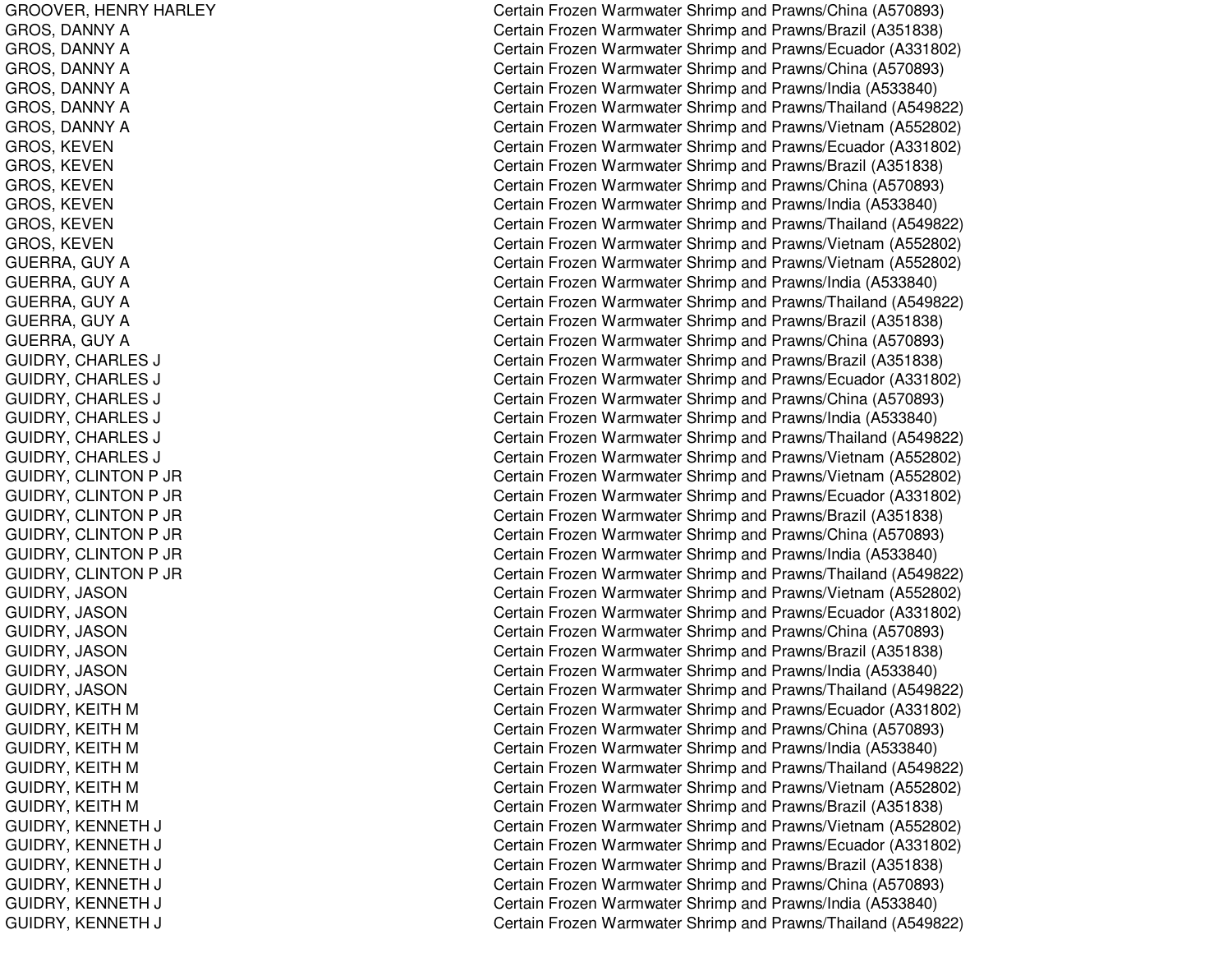GUIDRY, MIC HAELLJ COMERCIAL COMMUNICATIONS COMMUNICATIONS GUIDRY, MIC HAELLJ COMERCIAL COMMUNICATIONS COMMUNICATIONS GUIDRY, MIC HAELLJ COMERCIAL COMMUNICATION COMMUNICATION COMMUNICATION COMMUNICATION COMMUNICATION COMMUNICATION COMMUNICATION G UID R Y, MIC H A E LLJ COMERCIAL COMMUNICATION COMMUNICATION COMMUNICATION COMMUNICATION COMMUNICATION COMMUNICATION COMMUNICATION GUIDRY, MIC HAELLJ COMERCIAL COMMUNICATIONS COMMUNICATIONS GUIDRY, MICHAEL LJ COMERCIAL COMMUNICATION COMMUNICATION COMMUNICATION COMMUNICATION COMMUNICATION COMMUNICATION COMMUNICATION GUIDRY, ROBERT GUIDRY, R OBERTGUIDRY, ROBERT GUIDRY, ROBERT GUIDRY, R OBERTGUIDRY, ROBERT GUIDRY, R OBERT JOSEPHGUIDRY, R OBERT JOSEPHGUIDRY, ROBERT JOSEPH GUIDRY, R OBERT JOSEPHGUIDRY, R OBERT JOSEPHGUIDRY, R OBERT JOSEPHGUIDRY, VIC KI $\overline{C}$ GUIDRY, VIC KI $\overline{C}$ G UID R Y, VIC KIl contract of the contract of the contract of the contract of the contract of the contract of the contract of the contract of the contract of the contract of the contract of the contract of the contract of the contract of G UID R Y, VIC KIl Constantinople of the constant of the constant of the constant of the constant of the constant of the constant of the constant of the constant of the constant of the constant of the constant of the constant of the consta GUID R Y, VIC KI $\overline{C}$ GUIDRY, VIC KIl contract of the contract of the contract of the contract of the contract of the contract of the contract of the contract of the contract of the contract of the contract of the contract of the contract of the contract of GUIDRYS CATFISH INC G U L F C R O WN S E A F O O D C O IN C GULF CROWN SEAFOOD CO INC GULF CROWN SEAFOOD CO INC GULF CROWN SEAFOOD CO INC GULF CROWN SEAFOOD CO INC GUL F CROWNS E A F OODCO IN CGULF FINEST INVESTMENT CO GULF FINEST INVESTMENT CO GULF FINEST INVESTMENT CO GULF FINEST INVESTMENT CO GULF FINEST INVESTMENT CO GULF FINEST INVESTMENT CO GULF FISH INC GULF FISH INC GULF FISH INC GULF FISH INC GUL F FISH IN CGULF FISH INC GULF FISHERIES INC GULF FISHERIES INC GULF FISHERIES INC GULF FISHERIES INC GULF FISHERIES INC

Certain Frozen Warmwater Shrimp and Prawns/Ecuador (A331802) ertain Frozen Warmwater Shrimp and Prawns/Brazil (A351838) ertain Frozen Warmwater Shrimp and Prawns/India (A533840) Certain Frozen Warmwater Shrimp and Prawns/Thailand (A549822) Certain Frozen Warmwater Shrimp and Prawns/Vietnam (A552802) ertain Frozen Warmwater Shrimp and Prawns/China (A570893) Certain Frozen Warmwater Shrimp and Prawns/Ecuador (A331802) Certain Frozen Warmwater Shrimp and Prawns/India (A533840) Certain Frozen Warmwater Shrimp and Prawns/Brazil (A351838) Certain Frozen Warmwater Shrimp and Prawns/Vietnam (A552802) Certain Frozen Warmwater Shrimp and Prawns/China (A570893) Certain Frozen Warmwater Shrimp and Prawns/Thailand (A549822) Certain Frozen Warmwater Shrimp and Prawns/Ecuador (A331802) Certain Frozen Warmwater Shrimp and Prawns/Brazil (A351838) Certain Frozen Warmwater Shrimp and Prawns/China (A570893) Certain Frozen Warmwater Shrimp and Prawns/India (A533840) Certain Frozen Warmwater Shrimp and Prawns/Thailand (A549822) Certain Frozen Warmwater Shrimp and Prawns/Vietnam (A552802) ertain Frozen Warmwater Shrimp and Prawns/Ecuador (A331802) ertain Frozen Warmwater Shrimp and Prawns/Brazil (A351838) Certain Frozen Warmwater Shrimp and Prawns/China (A570893) Certain Frozen Warmwater Shrimp and Prawns/India (A533840) Certain Frozen Warmwater Shrimp and Prawns/Thailand (A549822) ertain Frozen Warmwater Shrimp and Prawns/Vietnam (A552802) Certain Frozen Fish Fillets/Vietnam (A552801) Certain Frozen Warmwater Shrimp and Prawns/China (A570893) Certain Frozen Warmwater Shrimp and Prawns/Ecuador (A331802) Certain Frozen Warmwater Shrimp and Prawns/India (A533840) Certain Frozen Warmwater Shrimp and Prawns/Thailand (A549822) Certain Frozen Warmwater Shrimp and Prawns/Vietnam (A552802) Certain Frozen Warmwater Shrimp and Prawns/Brazil (A351838) Certain Frozen Warmwater Shrimp and Prawns/Ecuador (A331802) Certain Frozen Warmwater Shrimp and Prawns/Brazil (A351838) Certain Frozen Warmwater Shrimp and Prawns/Thailand (A549822) Certain Frozen Warmwater Shrimp and Prawns/China (A570893) Certain Frozen Warmwater Shrimp and Prawns/India (A533840) Certain Frozen Warmwater Shrimp and Prawns/Vietnam (A552802) Certain Frozen Warmwater Shrimp and Prawns/Ecuador (A331802) C ertain Frozen W arm w ater Shrim p and Pra wns/Brazil (A 3 518 3 8) Certain Frozen Warmwater Shrimp and Prawns/India (A533840) Certain Frozen Warmwater Shrimp and Prawns/Thailand (A549822) Certain Frozen Warmwater Shrimp and Prawns/Vietnam (A552802) Certain Frozen Warmwater Shrimp and Prawns/China (A570893) Certain Frozen Warmwater Shrimp and Prawns/Ecuador (A331802) Certain Frozen Warmwater Shrimp and Prawns/Brazil (A351838) Certain Frozen Warmwater Shrimp and Prawns/China (A570893) Certain Frozen Warmwater Shrimp and Prawns/India (A533840) Certain Frozen Warmwater Shrimp and Prawns/Thailand (A549822)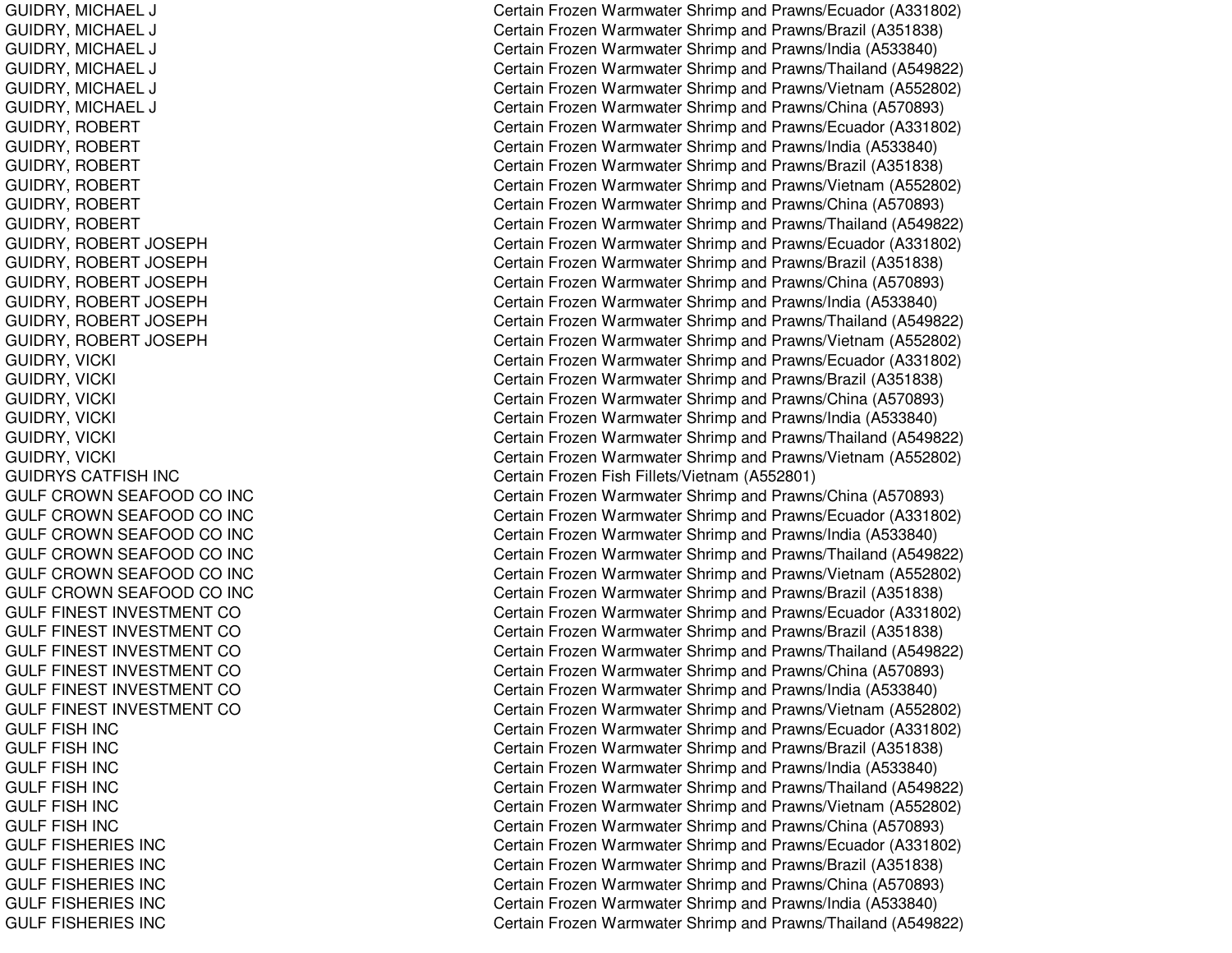GULF FISHERIES INC GULF ISLAND SHRIMP AND SEAFOOD II LLC GUL F ISL ANDSHRIMPANDSEAF OOD II L L CGULF ISLAND SHRIMP AND SEAFOOD II LLC GULF ISLAND SHRIMP AND SEAFOOD II LLC GULF ISLAND SHRIMP AND SEAFOOD II LLC GULF ISLAND SHRIMP AND SEAFOOD II LLC GULF KING SERVICES INC GULF KING SERVICES INC GULF KING SERVICES INC GULF KING SERVICES INC GULF KING SERVICES INC GULF KING SERVICES INC GULF PRIDE ENTERPRISES INC GULF PRIDE ENTERPRISES INC GULF PRIDE ENTERPRISES INC GULF PRIDE ENTERPRISES INC GULF PRIDE ENTERPRISES INC GULF PRIDE ENTERPRISES INC GULF RUNNER G U L F R U N N E R GULF RUNNER GULF RUNNER GULF RUNNER GUL FRUNNERGULF SHRIMP COMPANY INC GULF SHRIMP COMPANY INC GULF SHRIMP COMPANY INC GULF SHRIMP COMPANY INC GULF SHRIMP COMPANY INC GUL F S HRIMP COMP A NY INCG U L F S H RIM P IC E C O IN C GULF SHRIMP ICE CO INC GU L F S H RIMP IC E C O IN C GULF SHRIMP ICE CO INC GULF SHRIMP ICE CO INC G U L F S H RIMP IC E C O IN C GULF SOUTH INC GUL FSOUTH IN CGULF SOUTH INC GULF SOUTH INC GUL F SOUT H IN CG U L F S O U T H IN C GUY, KIM OTHYGUY, KIM OT HY GUY, KIMOTHY GUY, KIM OTHYGUY, KIMOTHY

Certain Frozen Warmwater Shrimp and Prawns/Vietnam (A552802) Certain Frozen Warmwater Shrimp and Prawns/Ecuador (A331802) Certain Frozen Warmwater Shrimp and Prawns/Brazil (A351838) Certain Frozen Warmwater Shrimp and Prawns/China (A570893) Certain Frozen Warmwater Shrimp and Prawns/India (A533840) Certain Frozen Warmwater Shrimp and Prawns/Thailand (A549822) Certain Frozen Warmwater Shrimp and Prawns/Vietnam (A552802) Certain Frozen Warmwater Shrimp and Prawns/Vietnam (A552802) Certain Frozen Warmwater Shrimp and Prawns/China (A570893) Certain Frozen Warmwater Shrimp and Prawns/India (A533840) Certain Frozen Warmwater Shrimp and Prawns/Thailand (A549822) Certain Frozen Warmwater Shrimp and Prawns/Ecuador (A331802) Certain Frozen Warmwater Shrimp and Prawns/Brazil (A351838) Certain Frozen Warmwater Shrimp and Prawns/China (A570893) Certain Frozen Warmwater Shrimp and Prawns/Ecuador (A331802) Certain Frozen Warmwater Shrimp and Prawns/Brazil (A351838) Certain Frozen Warmwater Shrimp and Prawns/India (A533840) Certain Frozen Warmwater Shrimp and Prawns/Thailand (A549822) Certain Frozen Warmwater Shrimp and Prawns/Vietnam (A552802) Certain Frozen Warmwater Shrimp and Prawns/Ecuador (A331802) C ertain Frozen W arm w ater Shrim p and Pra wns/Brazil (A 3 518 3 8) Certain Frozen Warmwater Shrimp and Prawns/China (A570893) Certain Frozen Warmwater Shrimp and Prawns/India (A533840) Certain Frozen Warmwater Shrimp and Prawns/Thailand (A549822) Certain Frozen Warmwater Shrimp and Prawns/Vietnam (A552802) Certain Frozen Warmwater Shrimp and Prawns/Ecuador (A331802) Certain Frozen Warmwater Shrimp and Prawns/Brazil (A351838) Certain Frozen Warmwater Shrimp and Prawns/China (A570893) Certain Frozen Warmwater Shrimp and Prawns/India (A533840) Certain Frozen Warmwater Shrimp and Prawns/Thailand (A549822) Certain Frozen Warmwater Shrimp and Prawns/Vietnam (A552802) Certain Frozen Warmwater Shrimp and Prawns/Brazil (A351838) Certain Frozen Warmwater Shrimp and Prawns/Ecuador (A331802) Certain Frozen Warmwater Shrimp and Prawns/India (A533840) Certain Frozen Warmwater Shrimp and Prawns/Thailand (A549822) Certain Frozen Warmwater Shrimp and Prawns/Vietnam (A552802) Certain Frozen Warmwater Shrimp and Prawns/China (A570893) Certain Frozen Warmwater Shrimp and Prawns/Brazil (A351838) Certain Frozen Warmwater Shrimp and Prawns/Ecuador (A331802) Certain Frozen Warmwater Shrimp and Prawns/China (A570893) Certain Frozen Warmwater Shrimp and Prawns/India (A533840) Certain Frozen Warmwater Shrimp and Prawns/Thailand (A549822) Certain Frozen Warmwater Shrimp and Prawns/Vietnam (A552802) Certain Frozen Warmwater Shrimp and Prawns/Thailand (A549822) Certain Frozen Warmwater Shrimp and Prawns/Vietnam (A552802) C ertain Frozen W arm w ater Shrim p and Pra wns/Brazil (A 3 518 3 8) Certain Frozen Warmwater Shrimp and Prawns/China (A570893) Certain Frozen Warmwater Shrimp and Prawns/Ecuador (A331802)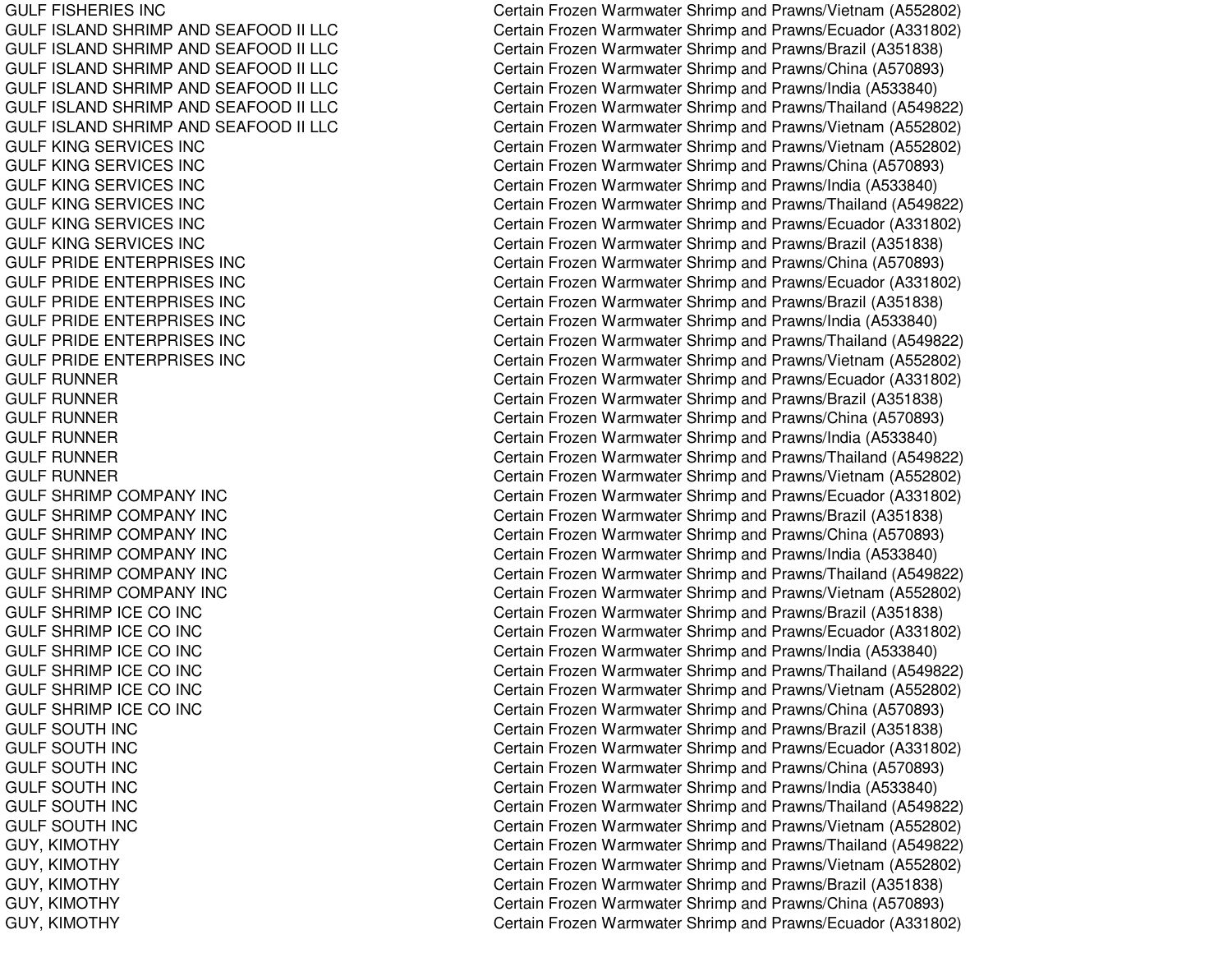GUY, KIM OTHYH AND A SEAFOOD LLC H AND A SEAFOOD LLC H AND A SEAFOOD LLC H AND A SEAFOOD LLC H AND A SEAFOOD LLC H AND A SEAFOOD LLC H AND N CORPORATION H AND N CORPORATION H AND N CORPORATION H AND N CORPORATION H AND N CORPORATION H AND N CORPORATION H AND S BOAT LLC H AND S BOAT LLC H AND S BOAT LLC H AND S BOAT LLC H AND S BOAT LLC H AND S BOAT LLC H T SEAMAN H T SEAMAN H T SEAMAN H T SEAMAN H T SEAMAN H T SEAMAN H A, C O D O N G HA, C ODONGHA, C ODONGHA, C ODONGHA, C ODONGHA, C ODONGHACKNEY LADISH INC HACKNEY LADISH INC H A C K N E Y L A DIS H IN C HACKNEY LADISH INC HACKNEY LADISH INC H AIL E Y MA RIE IN C HAILEY MARIE INC HAILEY MARIE INC HAILEY MARIE INC HAILEY MARIE INC HAIL EYMARIE INCHALEY, RICHARD HALEY, RIC HARDHALEY, RICHARD HALEY, RICHARD HALEY, RIC HARDHALEY, RICHARD

Certain Frozen Warmwater Shrimp and Prawns/India (A533840) Certain Frozen Warmwater Shrimp and Prawns/Brazil (A351838) Certain Frozen Warmwater Shrimp and Prawns/Ecuador (A331802) Certain Frozen Warmwater Shrimp and Prawns/China (A570893) Certain Frozen Warmwater Shrimp and Prawns/India (A533840) Certain Frozen Warmwater Shrimp and Prawns/Thailand (A549822) Certain Frozen Warmwater Shrimp and Prawns/Vietnam (A552802) Certain Frozen Warmwater Shrimp and Prawns/Brazil (A351838) Certain Frozen Warmwater Shrimp and Prawns/Ecuador (A331802) Certain Frozen Warmwater Shrimp and Prawns/China (A570893) Certain Frozen Warmwater Shrimp and Prawns/India (A533840) Certain Frozen Warmwater Shrimp and Prawns/Thailand (A549822) Certain Frozen Warmwater Shrimp and Prawns/Vietnam (A552802) Certain Frozen Warmwater Shrimp and Prawns/Brazil (A351838) Certain Frozen Warmwater Shrimp and Prawns/China (A570893) Certain Frozen Warmwater Shrimp and Prawns/India (A533840) Certain Frozen Warmwater Shrimp and Prawns/Thailand (A549822) Certain Frozen Warmwater Shrimp and Prawns/Vietnam (A552802) Certain Frozen Warmwater Shrimp and Prawns/Ecuador (A331802) Certain Frozen Warmwater Shrimp and Prawns/Ecuador (A331802) C ertain Frozen W arm w ater Shrim p and Pra wns/Brazil (A 3 518 3 8) Certain Frozen Warmwater Shrimp and Prawns/China (A570893) Certain Frozen Warmwater Shrimp and Prawns/India (A533840) Certain Frozen Warmwater Shrimp and Prawns/Thailand (A549822) Certain Frozen Warmwater Shrimp and Prawns/Vietnam (A552802) Certain Frozen Warmwater Shrimp and Prawns/Vietnam (A552802) Certain Frozen Warmwater Shrimp and Prawns/China (A570893) Certain Frozen Warmwater Shrimp and Prawns/India (A533840) Certain Frozen Warmwater Shrimp and Prawns/Thailand (A549822) Certain Frozen Warmwater Shrimp and Prawns/Ecuador (A331802) Certain Frozen Warmwater Shrimp and Prawns/Brazil (A351838) Carbon Steel Butt-Weld Pipe Fittings/China (A570814) Carbon Steel Butt-Weld Pipe Fittings/Brazil (A351602) Carbon Steel Butt-Weld Pipe Fittings/Thailand (A549807) Carbon Steel Butt-Weld Pipe Fittings/Taiwan (A583605) Carbon Steel Butt-Weld Pipe Fittings/Japan (A588602) Certain Frozen Warmwater Shrimp and Prawns/Ecuador (A331802) Certain Frozen Warmwater Shrimp and Prawns/Brazil (A351838) Certain Frozen Warmwater Shrimp and Prawns/India (A533840) Certain Frozen Warmwater Shrimp and Prawns/Thailand (A549822) Certain Frozen Warmwater Shrimp and Prawns/Vietnam (A552802) Certain Frozen Warmwater Shrimp and Prawns/China (A570893) Certain Frozen Warmwater Shrimp and Prawns/Thailand (A549822) Certain Frozen Warmwater Shrimp and Prawns/Vietnam (A552802) Certain Frozen Warmwater Shrimp and Prawns/Ecuador (A331802) C ertain Frozen W arm w ater Shrim p and Pra wns/Brazil (A 3 518 3 8) Certain Frozen Warmwater Shrimp and Prawns/China (A570893) Certain Frozen Warmwater Shrimp and Prawns/India (A533840)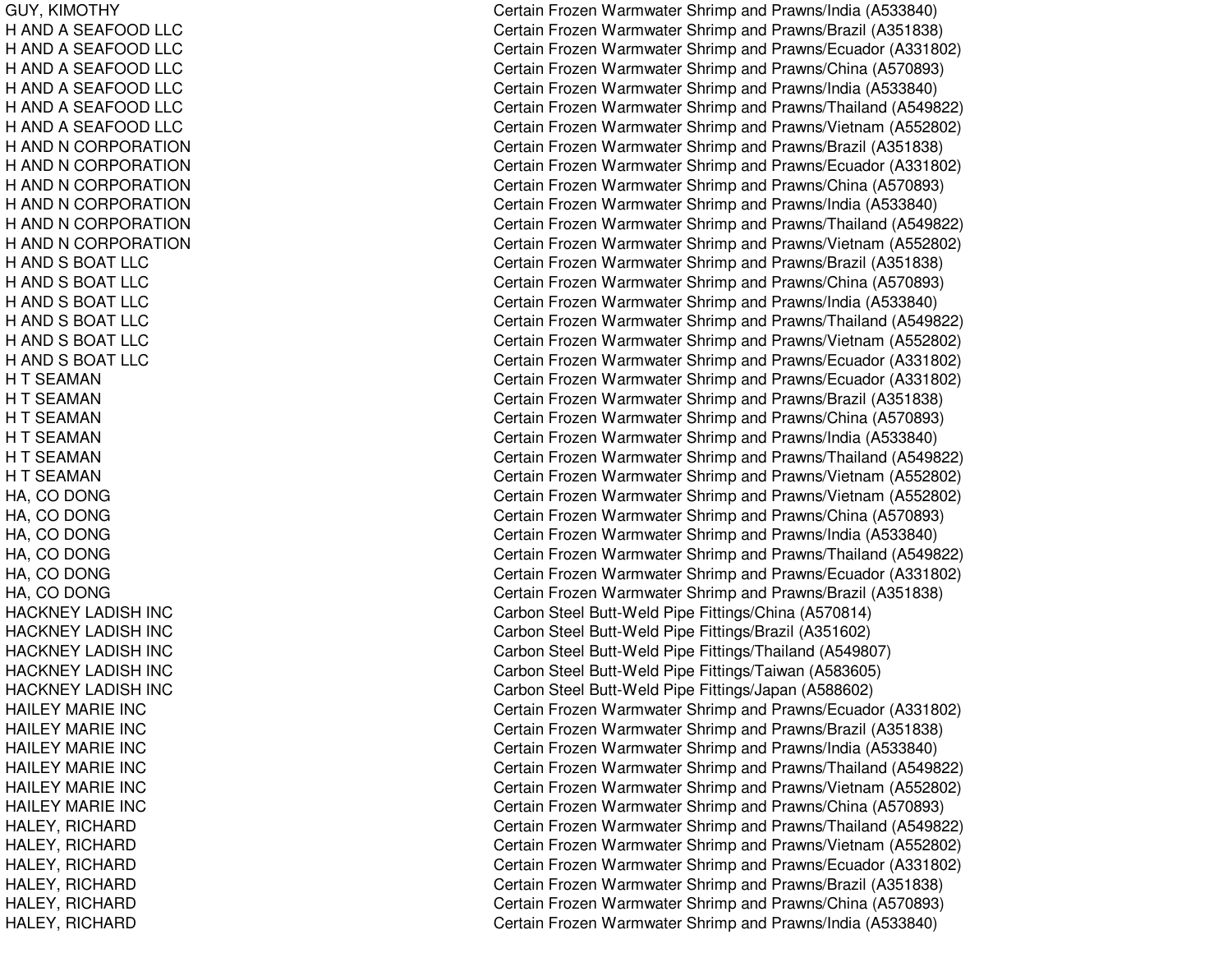HALLMARK CARDS INCORPORATEDHANNIBAL INDUSTRIES INCHANNIBAL INDUSTRIES INCHANNIBAL INDUSTRIES INCHANNIBAL INDUSTRIES INCHANNIBAL INDUSTRIES INCHANNIBAL INDUSTRIES INCHANNIBAL INDUSTRIES INCHANNIBAL INDUSTRIES INCHANSON PERMANENTE CEMENT INC HANSON PERMANENTE CEMENT INC HARDEN FURNITURE INC Wooden BedroomHARINGS PRIDE CATFISH**HARLINGEN SHRIMP FARMS LTD** HARLINGEN SHRIMP FARMS LTD HARLINGEN SHRIMP FARMS LTD HARLINGEN SHRIMP FARMS LTD HARLINGEN SHRIMP FARMS LTD

HALILI, RHONDA L Certain Frozen Warmwater Shrimp and Prawns/Ecuador (A331802) HALILI, RHONDA L Certain Frozen Warmwater Shrimp and Prawns/China (A570893) HALILI, RHONDA L Certain Frozen Warmwater Shrimp and Prawns/India (A533840) HALILI, RHONDA L Certain Frozen Warmwater Shrimp and Prawns/Thailand (A549822) HALILI, RHONDA L Certain Frozen Warmwater Shrimp and Prawns/Vietnam (A552802) HALILI, RHONDA L Certain Frozen Warmwater Shrimp and Prawns/Brazil (A351838) HALL, DARRELL T SR Certain Frozen Warmwater Shrimp and Prawns/Brazil (A351838) HALL, DARRELL T SR Certain Frozen Warmwater Shrimp and Prawns/China (A570893) HALL, DARRELL T SR Certain Frozen Warmwater Shrimp and Prawns/India (A533840) HALL, DARRELL T SR Certain Frozen Warmwater Shrimp and Prawns/Thailand (A549822) HALL, DARRELL T SR Certain Frozen Warmwater Shrimp and Prawns/Vietnam (A552802) HALL, DARRELL T SR Certain Frozen Warmwater Shrimp and Prawns/Ecuador (A331802) Certain Tissue Paper Products/China (A570894) Welded Carbon Steel Pipe and Tube/Thailand (A549502) Welded Carbon Steel Pipe and Tube/Turkey (A489501) Small-Diameter Carbon Steel Pipe and Tube/Taiwan (A583008) Light-Walled Rectangular Tube/Taiwan (A583803) Welded Carbon Steel Pipe and Tube/India (A533502) Welded Carbon Steel Pipe and Tube/Turkey (C489502) Light-Walled Rectangular Tube/Argentina (A357802) Small-Diameter Standard and Rectangular Pipe and Tube/Singapore (A559502) Gray Portland Cement and Clinker/Japan (A588815) Gray Portland Cement and Clinker/Mexico (A201802) HANSON, EDMOND A Certain Frozen Warmwater Shrimp and Prawns/Ecuador (A331802) HANSON, EDMOND A Certain Frozen Warmwater Shrimp and Prawns/Brazil (A351838) HANSON, EDMOND A Certain Frozen Warmwater Shrimp and Prawns/China (A570893) HANSON, EDMOND A Certain Frozen Warmwater Shrimp and Prawns/India (A533840) HANSON, EDMOND A Certain Frozen Warmwater Shrimp and Prawns/Thailand (A549822) HANSON, EDMOND A Certain Frozen Warmwater Shrimp and Prawns/Vietnam (A552802) HARDEE, WILLIAM P Certain Frozen Warmwater Shrimp and Prawns/Vietnam (A552802) HARDEE, WILLIAM P Certain Frozen Warmwater Shrimp and Prawns/China (A570893) HARDEE, WILLIAM P Certain Frozen Warmwater Shrimp and Prawns/India (A533840) HARDEE, WILLIAM P Certain Frozen Warmwater Shrimp and Prawns/Thailand (A549822) HARDEE, WILLIAM P Certain Frozen Warmwater Shrimp and Prawns/Brazil (A351838) HARDEE, WILLIAM P Certain Frozen Warmwater Shrimp and Prawns/Ecuador (A331802) Wooden Bedroom Furniture/China (A570890) HARDY, JOHN Certain Frozen Warmwater Shrimp and Prawns/China (A570893) HARDY, JOHN Certain Frozen Warmwater Shrimp and Prawns/Brazil (A351838) HARDY, JOHN Certain Frozen Warmwater Shrimp and Prawns/India (A533840) HARDY, JOHN Certain Frozen Warmwater Shrimp and Prawns/Thailand (A549822) HARDY, JOHN Certain Frozen Warmwater Shrimp and Prawns/Vietnam (A552802) HARDY, JOHN Certain Frozen Warmwater Shrimp and Prawns/Ecuador (A331802) Certain Frozen Fish Fillets/Vietnam (A552801) Certain Frozen Warmwater Shrimp and Prawns/Ecuador (A331802) Certain Frozen Warmwater Shrimp and Prawns/Brazil (A351838) Certain Frozen Warmwater Shrimp and Prawns/India (A533840) Certain Frozen Warmwater Shrimp and Prawns/Thailand (A549822) Certain Frozen Warmwater Shrimp and Prawns/Vietnam (A552802)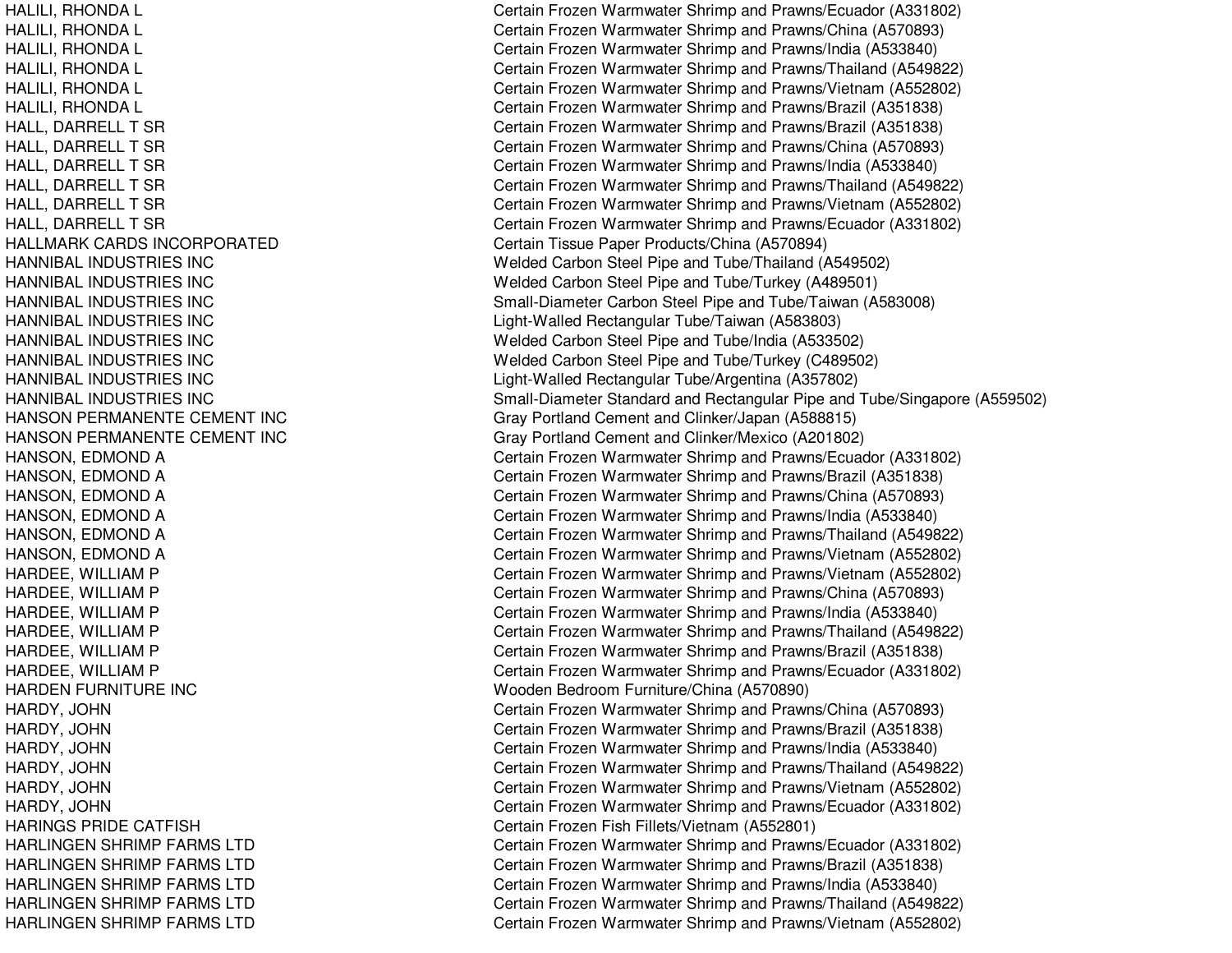HARLINGEN SHRIMP FARMS LTD HARVARD FOLDING BOX COMPANY HARVEST HONEY INC HARVEST HONEY INC HARVEST HONEY INC HARVEY, ROBERT HARVEY, ROBERT HARVEY, R OBERTH A R V E Y S S E A F OOD HATTAWAY, ERROL HENRY HATTAWAY, ERROL HENRY HATTAWAY, ERROL HENRY HATTAWAY, ERROL HENRY HATTAWAY, E RROL HENRYHATTAWAY, ERROL HENRY HAUKE HONEY CORP HAUKE HONEY CORP HAUKE HONEY CORP HAYDEL, G REGORYHA Y DE L, G RE GORY HAYDEL, GREGORY HAYDEL, GREGORY H A Y D E L, G R E GOR Y HAYDEL, G REGORYHCP LLC HCPLLCHCPLLCHCPLLCHCPLLCHCPLLCHEBERT, PATRICK HEBERT, PATRICK HEBERT, PATRICK HEBERT, PATRICK HEBERT, PATRICK HEBERT, P ATRICKHEBERT, ROBERT HEBERT, ROBERT HEBERT, ROBERT HEBERT, ROBERT HEBERT, R OBERTHEBERT, R OBERT H E L E N E IN C HELENE INCHE L E NE INCHELENE INCHELENE INCHELENE INC

Certain Frozen Warmwater Shrimp and Prawns/China (A570893) Folding Gift Boxes/China (A 570866) Hone y/Arg entina (A 3 5 7 812) H one y/Arg entina (C 3 5 7 813) Honey/China (A570863) Hone y/Arg entina (A 3 5 7 812) H one y/China (A 5 7 0 8 6 3) Honey/Arg entina (C 357813) Cra wfish T ail Me at/China (A 5 7 0 8 4 8) Certain Frozen Warmwater Shrimp and Prawns/Ecuador (A331802) Certain Frozen Warmwater Shrimp and Prawns/India (A533840) Certain Frozen Warmwater Shrimp and Prawns/Thailand (A549822) Certain Frozen Warmwater Shrimp and Prawns/Vietnam (A552802) Certain Frozen Warmwater Shrimp and Prawns/China (A570893) Certain Frozen Warmwater Shrimp and Prawns/Brazil (A351838) H one y/Arg entina (A 3 5 7 812) Hone y/China (A 5 7 0 8 6 3) H one y/Arg entina (C 3 5 7 813) Certain Frozen Warmwater Shrimp and Prawns/Ecuador (A331802) Certain Frozen Warmwater Shrimp and Prawns/Brazil (A351838) Certain Frozen Warmwater Shrimp and Prawns/China (A570893) Certain Frozen Warmwater Shrimp and Prawns/India (A533840) Certain Frozen Warmwater Shrimp and Prawns/Thailand (A549822) Certain Frozen Warmwater Shrimp and Prawns/Vietnam (A552802) Certain Frozen Warmwater Shrimp and Prawns/Ecuador (A331802) Certain Frozen Warmwater Shrimp and Prawns/China (A570893) Certain Frozen Warmwater Shrimp and Prawns/Brazil (A351838) Certain Frozen Warmwater Shrimp and Prawns/India (A533840) Certain Frozen Warmwater Shrimp and Prawns/Thailand (A549822) Certain Frozen Warmwater Shrimp and Prawns/Vietnam (A552802) Certain Frozen Warmwater Shrimp and Prawns/Brazil (A351838) Certain Frozen Warmwater Shrimp and Prawns/Ecuador (A331802) Certain Frozen Warmwater Shrimp and Prawns/India (A533840) Certain Frozen Warmwater Shrimp and Prawns/China (A570893) Certain Frozen Warmwater Shrimp and Prawns/Thailand (A549822) Certain Frozen Warmwater Shrimp and Prawns/Vietnam (A552802) Certain Frozen Warmwater Shrimp and Prawns/Thailand (A549822) Certain Frozen Warmwater Shrimp and Prawns/Vietnam (A552802) Certain Frozen Warmwater Shrimp and Prawns/Ecuador (A331802) Certain Frozen Warmwater Shrimp and Prawns/Brazil (A351838) Certain Frozen Warmwater Shrimp and Prawns/China (A570893) Certain Frozen Warmwater Shrimp and Prawns/India (A533840) Certain Frozen Warmwater Shrimp and Prawns/India (A533840) Certain Frozen Warmwater Shrimp and Prawns/Thailand (A549822) Certain Frozen Warmwater Shrimp and Prawns/Vietnam (A552802) Certain Frozen Warmwater Shrimp and Prawns/China (A570893) Certain Frozen Warmwater Shrimp and Prawns/Ecuador (A331802) Certain Frozen Warmwater Shrimp and Prawns/Brazil (A351838)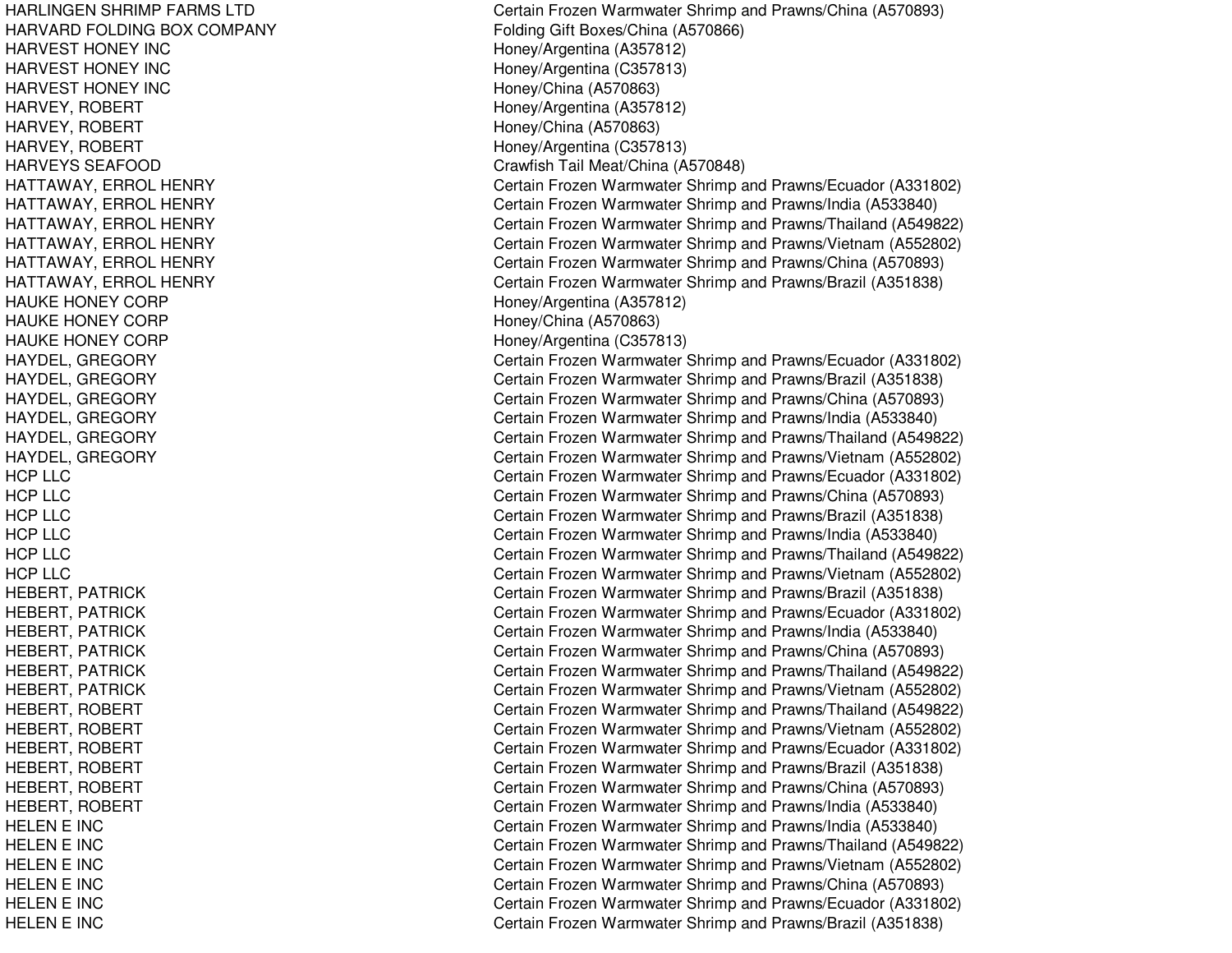HELEN KAY INC HELEN KAY INC HEL ENKAY INCHELEN KAY INC HELEN KAY INC HELEN KAY INC HELMER, GERRY HELMER, G ERRYHELMER, GERRY HELMER, GERRY HELMER, G ERRYHELMER, GERRY HELMER, K ENNETHHELMER, KENNETH HELMER, KENNETH HELMER, K ENNETHHEL MER, K ENNET HHELMER, KENNETH HELMER, L ARRY J S RHELMER, LARRY J SR HELMER, LARRY J SR HELMER, L ARRY J S RHELMER, LARRY J SR HELMER, L ARRY J S RHEL MER, MIC HAEL AHELMER, MICHAEL A HELMER, MIC HAELAHEL MER, MIC HAEL AHELMER, MICHAEL A HELMER, MIC HAELAHELMER, RUSTY L HELMER, RUSTY L HELMER, RUSTY L HELMER, RUSTY L HELMER, RUSTY L HELMER, R USTYLH E MME N WA Y, JA C K H E M M E N W A Y, JA C K HEMMENWAY, JACK HEMMENWAY, JACK HEMMENWAY, JA CKHEMMENWAY, JA CKHEREFORD, RODNEY O JR HEREFORD, RODNEY O JR HE RE F ORD, R ODNE Y O JR HEREFORD, RODNEY O JR HEREFORD, RODNEY O JR H E R E F OR D, R OD N E Y O JR Certain Frozen Warmwater Shrimp and Prawns/India (A533840) Certain Frozen Warmwater Shrimp and Prawns/Ecuador (A331802) Certain Frozen Warmwater Shrimp and Prawns/Thailand (A549822) Certain Frozen Warmwater Shrimp and Prawns/Vietnam (A552802) Certain Frozen Warmwater Shrimp and Prawns/Brazil (A351838) Certain Frozen Warmwater Shrimp and Prawns/China (A570893) Certain Frozen Warmwater Shrimp and Prawns/Brazil (A351838) Certain Frozen Warmwater Shrimp and Prawns/China (A570893) Certain Frozen Warmwater Shrimp and Prawns/India (A533840) Certain Frozen Warmwater Shrimp and Prawns/Thailand (A549822) Certain Frozen Warmwater Shrimp and Prawns/Vietnam (A552802) Certain Frozen Warmwater Shrimp and Prawns/Ecuador (A331802) Certain Frozen Warmwater Shrimp and Prawns/Vietnam (A552802) Certain Frozen Warmwater Shrimp and Prawns/Thailand (A549822) Certain Frozen Warmwater Shrimp and Prawns/China (A570893) Certain Frozen Warmwater Shrimp and Prawns/India (A533840) Certain Frozen Warmwater Shrimp and Prawns/Ecuador (A331802) Certain Frozen Warmwater Shrimp and Prawns/Brazil (A351838) Certain Frozen Warmwater Shrimp and Prawns/Brazil (A351838) Certain Frozen Warmwater Shrimp and Prawns/China (A570893) Certain Frozen Warmwater Shrimp and Prawns/Vietnam (A552802) Certain Frozen Warmwater Shrimp and Prawns/India (A533840) Certain Frozen Warmwater Shrimp and Prawns/Thailand (A549822) Certain Frozen Warmwater Shrimp and Prawns/Ecuador (A331802) Certain Frozen Warmwater Shrimp and Prawns/China (A570893) Certain Frozen Warmwater Shrimp and Prawns/India (A533840) Certain Frozen Warmwater Shrimp and Prawns/Thailand (A549822) Certain Frozen Warmwater Shrimp and Prawns/Vietnam (A552802) Certain Frozen Warmwater Shrimp and Prawns/Brazil (A351838) Certain Frozen Warmwater Shrimp and Prawns/Ecuador (A331802) Certain Frozen Warmwater Shrimp and Prawns/Brazil (A351838) Certain Frozen Warmwater Shrimp and Prawns/Ecuador (A331802) Certain Frozen Warmwater Shrimp and Prawns/India (A533840) Certain Frozen Warmwater Shrimp and Prawns/China (A570893) Certain Frozen Warmwater Shrimp and Prawns/Vietnam (A552802) Certain Frozen Warmwater Shrimp and Prawns/Thailand (A549822) Certain Frozen Warmwater Shrimp and Prawns/Ecuador (A331802) Certain Frozen Warmwater Shrimp and Prawns/Thailand (A549822) Certain Frozen Warmwater Shrimp and Prawns/Vietnam (A552802) Certain Frozen Warmwater Shrimp and Prawns/Brazil (A351838) Certain Frozen Warmwater Shrimp and Prawns/China (A570893) Certain Frozen Warmwater Shrimp and Prawns/India (A533840) Certain Frozen Warmwater Shrimp and Prawns/Ecuador (A331802) Certain Frozen Warmwater Shrimp and Prawns/Brazil (A351838) Certain Frozen Warmwater Shrimp and Prawns/Vietnam (A552802) Certain Frozen Warmwater Shrimp and Prawns/China (A570893) Certain Frozen Warmwater Shrimp and Prawns/India (A533840) Certain Frozen Warmwater Shrimp and Prawns/Thailand (A549822)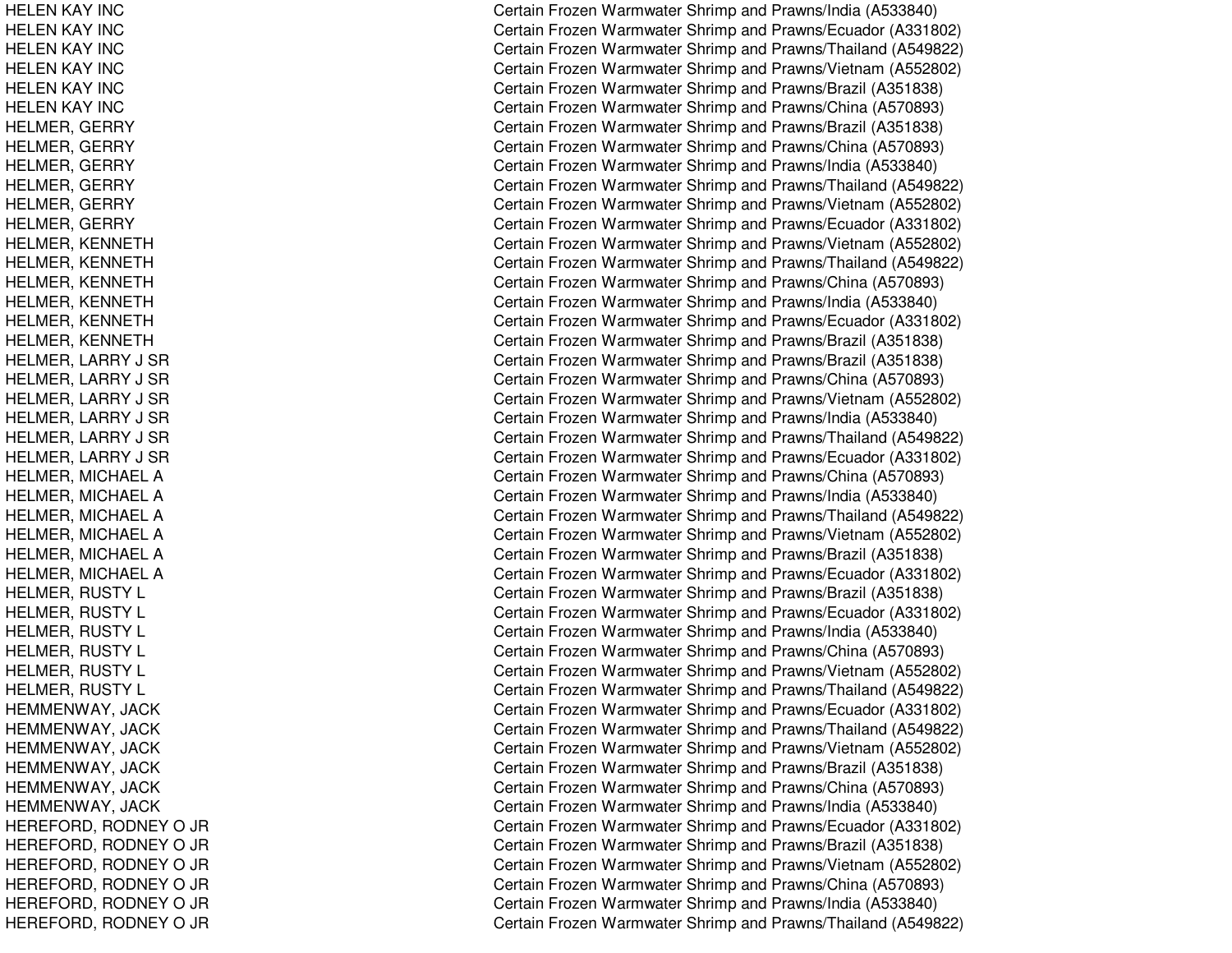HEREFORD, RODNEY O SR HEREFORD, RODNEY O SR HEREFORD, RODNEY O SR HEREFORD, RODNEY O SR HEREFORD, RODNEY O SR HEREFORD, RODNEY O SR HESS, HENRY JR HESS, H ENRY JRH E S S, H E N R Y JR HESS, HENRY JR HESS, H ENRY JRH E S S, H E N R Y JR HEWETT, JA MESLHEWETT, JA MESL HEWETT, JAMES L HEWETT, JAMES L HEWETT, JAMES L HEWETT, JAMES L HHHMARINE INCHHH MARINE INC H H H M A RIN E IN C HHHMARINE INCHHHMARINE INCHHHMARINE INCHI SEAS OF DULAC INC HI SEAS OF DULAC INC HI SEAS OF DULAC INC HI SEAS OF DULAC INC HI SEAS OF DULAC INC HI SEAS OF DULAC INC HIATT HONEY HIATT HONEY HIATT HONEY HICKMAN, MARVIN HICKMAN, MARVIN HICKMAN, M ARVINHICKMAN, MARVIN HICKMAN, MARVIN HICKMAN, M ARVINHICKS, JAMES W HICKS, JAMES W HICKS, JAMES W HICKS, JAMES W HICKS, JAMES W HICK S, JA ME S WHIGDON FURNITURE CO HIGGINS, JO SEPH J III C HIGGINS, JOSEPH J III CHARGION AND THE CONTROL OF THE CONTROL OF THE CONTROL OF THE CONTROL OF THE CONTROL OF THE CONTROL OF THE CONTROL OF THE CONTROL OF THE CONTROL OF THE CONTROL OF THE CONTROL OF THE CONTROL OF THE CON

Certain Frozen Warmwater Shrimp and Prawns/India (A533840) Certain Frozen Warmwater Shrimp and Prawns/Thailand (A549822) Certain Frozen Warmwater Shrimp and Prawns/Vietnam (A552802) Certain Frozen Warmwater Shrimp and Prawns/China (A570893) Certain Frozen Warmwater Shrimp and Prawns/Ecuador (A331802) Certain Frozen Warmwater Shrimp and Prawns/Brazil (A351838) Certain Frozen Warmwater Shrimp and Prawns/China (A570893) Certain Frozen Warmwater Shrimp and Prawns/India (A533840) Certain Frozen Warmwater Shrimp and Prawns/Thailand (A549822) Certain Frozen Warmwater Shrimp and Prawns/Vietnam (A552802) Certain Frozen Warmwater Shrimp and Prawns/Brazil (A351838) Certain Frozen Warmwater Shrimp and Prawns/Ecuador (A331802) Certain Frozen Warmwater Shrimp and Prawns/Thailand (A549822) Certain Frozen Warmwater Shrimp and Prawns/Vietnam (A552802) Certain Frozen Warmwater Shrimp and Prawns/Ecuador (A331802) Certain Frozen Warmwater Shrimp and Prawns/Brazil (A351838) Certain Frozen Warmwater Shrimp and Prawns/China (A570893) Certain Frozen Warmwater Shrimp and Prawns/India (A533840) Certain Frozen Warmwater Shrimp and Prawns/Ecuador (A331802) Certain Frozen Warmwater Shrimp and Prawns/Brazil (A351838) Certain Frozen Warmwater Shrimp and Prawns/India (A533840) Certain Frozen Warmwater Shrimp and Prawns/Thailand (A549822) Certain Frozen Warmwater Shrimp and Prawns/Vietnam (A552802) Certain Frozen Warmwater Shrimp and Prawns/China (A570893) Certain Frozen Warmwater Shrimp and Prawns/Vietnam (A552802) Certain Frozen Warmwater Shrimp and Prawns/China (A570893) Certain Frozen Warmwater Shrimp and Prawns/Brazil (A351838) Certain Frozen Warmwater Shrimp and Prawns/India (A533840) Certain Frozen Warmwater Shrimp and Prawns/Thailand (A549822) Certain Frozen Warmwater Shrimp and Prawns/Ecuador (A331802) Hone y/China (A 5 7 0 8 6 3) H one y/Arg entina (C 3 5 7 813) H one y/Arg entina (A 3 5 7 812) Certain Frozen Warmwater Shrimp and Prawns/Ecuador (A331802) C ertain Frozen W arm w ater Shrim p and Pra wns/Brazil (A 3 518 3 8) Certain Frozen Warmwater Shrimp and Prawns/China (A570893) Certain Frozen Warmwater Shrimp and Prawns/India (A533840) Certain Frozen Warmwater Shrimp and Prawns/Thailand (A549822) Certain Frozen Warmwater Shrimp and Prawns/Vietnam (A552802) Certain Frozen Warmwater Shrimp and Prawns/Brazil (A351838) Certain Frozen Warmwater Shrimp and Prawns/Ecuador (A331802) Certain Frozen Warmwater Shrimp and Prawns/India (A533840) Certain Frozen Warmwater Shrimp and Prawns/Thailand (A549822) Certain Frozen Warmwater Shrimp and Prawns/Vietnam (A552802) Certain Frozen Warmwater Shrimp and Prawns/China (A570893) Wooden Bedroom Furniture/China (A570890) ertain Frozen Warmwater Shrimp and Prawns/Ecuador (A331802) ertain Frozen Warmwater Shrimp and Prawns/Brazil (A351838)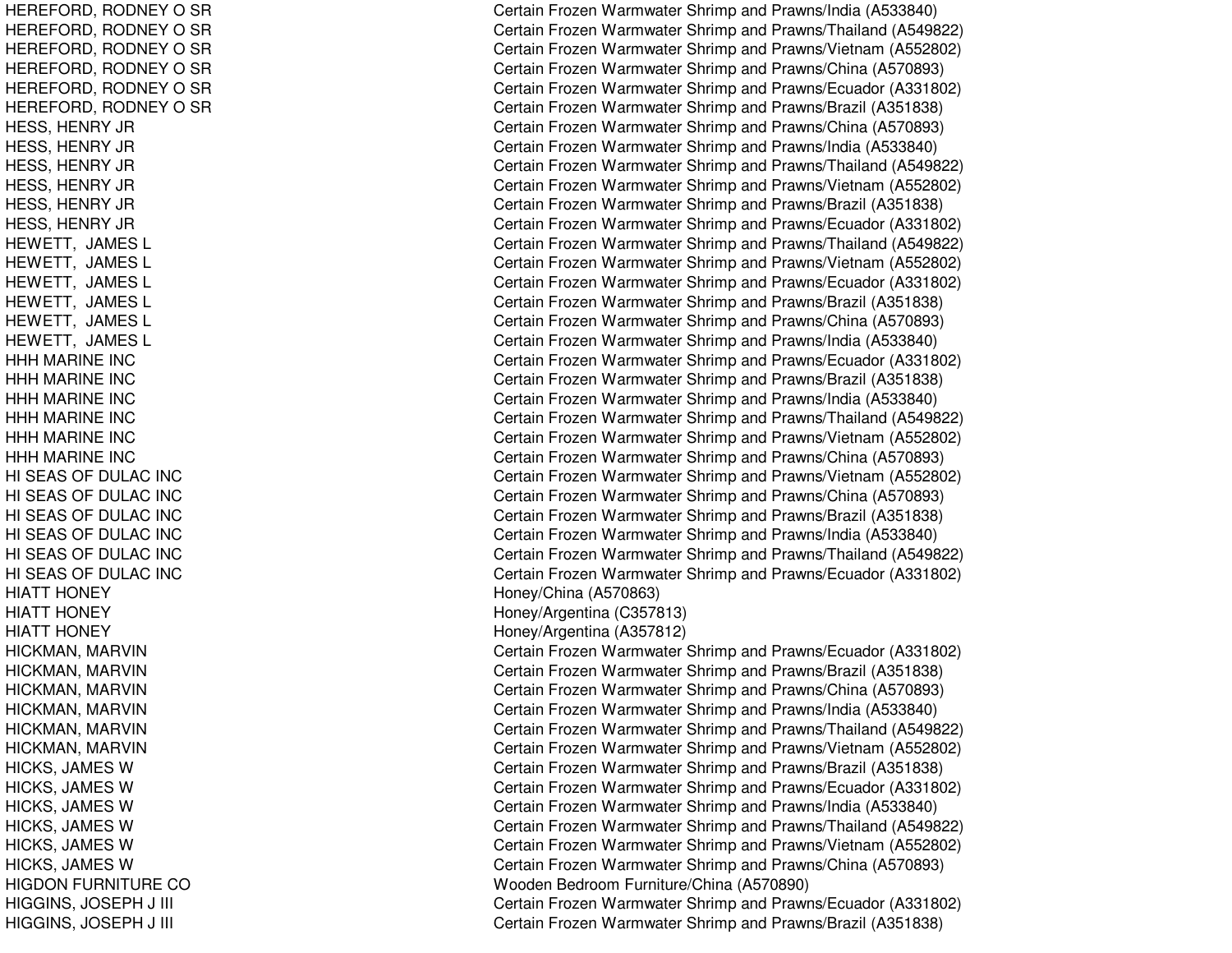HIGGINS, JO SEPH J III C HIGGINS, JOSEPH J III CHARGE AND THE STATE OF THE STATE OF THE STATE OF THE STATE OF THE STATE OF THE STATE OF HIGGINS, JO SEPH J III C HIGGINS, JOSEPH J III CHARGE AND THE STATE OF THE STATE OF THE STATE OF THE STATE OF THE STATE OF THE STATE OF HILDA ALEX CORP HIL DA A L E X CORP HILDA ALEX CORP HILDA ALEX CORP HILDA ALEX CORP HILDA ALEX CORP HILEX POLY CO LLC HILEX POLY CO LLC HILEX POLY CO LLC HIL L MANSSEAFOODCAFE INCHILLMANS SEAFOOD CAFE INC HILLMANS SEAFOOD CAFE INC HILLMANS SEAFOOD CAFE INC HILLMANS SEAFOOD CAFE INC HILLMANS SEAFOOD CAFE INC HINGLE, ROLAND T SR HINGLE, ROLAND T SR HINGLE, ROLAND T SR HINGLE, ROLAND T SR HINGLE, ROLAND T SR HINGLE, ROLAND T SR H O, JIM MY HO, JIM MYHO, JIM MYH O, JIM M Y HO, JIM MYHO, JIM MY H O, N A M HO, N AMH O, N A MHO, N AMHO, N AMH O, N A MHO, N GATHI $\overline{C}$ HO, N GATHIl contract to the contract of the contract of the contract of the contract of the contract of the contract of the contract of the contract of the contract of the contract of the contract of the contract of the contract of HO, NGA THI  $\overline{C}$ HO, N GATHI $\overline{C}$ HO, N GAT HIl contract to the contract of the contract of the contract of the contract of the contract of the contract of the contract of the contract of the contract of the contract of the contract of the contract of the contract of HO, NGA THI  $\overline{C}$ HOANG, HUY VAN HOANG, HUY VAN HOANG, HUY VAN HOANG, HUY VAN HOANG, HUY VAN

ertain Frozen Warmwater Shrimp and Prawns/India (A533840) ertain Frozen Warmwater Shrimp and Prawns/Thailand (A549822) ertain Frozen Warmwater Shrimp and Prawns/Vietnam (A552802) ertain Frozen Warmwater Shrimp and Prawns/China (A570893) Certain Frozen Warmwater Shrimp and Prawns/India (A533840) Certain Frozen Warmwater Shrimp and Prawns/Thailand (A549822) Certain Frozen Warmwater Shrimp and Prawns/Ecuador (A331802) Certain Frozen Warmwater Shrimp and Prawns/Brazil (A351838) Certain Frozen Warmwater Shrimp and Prawns/China (A570893) Certain Frozen Warmwater Shrimp and Prawns/Vietnam (A552802) Poly ethylene Retail Carrier Bags/Thailand (A 549821) Polyethylene Retail Carrier Bags/Malaysia (A557813) Polyethylene Retail Carrier Bags/China (A570886) Certain Frozen Warmwater Shrimp and Prawns/Ecuador (A331802) Certain Frozen Warmwater Shrimp and Prawns/Brazil (A351838) Certain Frozen Warmwater Shrimp and Prawns/China (A570893) Certain Frozen Warmwater Shrimp and Prawns/Thailand (A549822) Certain Frozen Warmwater Shrimp and Prawns/India (A533840) Certain Frozen Warmwater Shrimp and Prawns/Vietnam (A552802) Certain Frozen Warmwater Shrimp and Prawns/Brazil (A351838) Certain Frozen Warmwater Shrimp and Prawns/Ecuador (A331802) Certain Frozen Warmwater Shrimp and Prawns/Thailand (A549822) Certain Frozen Warmwater Shrimp and Prawns/Vietnam (A552802) Certain Frozen Warmwater Shrimp and Prawns/China (A570893) Certain Frozen Warmwater Shrimp and Pra wns/India (A 5 3 3 8 4 0) Certain Frozen Warmwater Shrimp and Prawns/India (A533840) Certain Frozen Warmwater Shrimp and Prawns/China (A570893) Certain Frozen Warmwater Shrimp and Prawns/Vietnam (A552802) Certain Frozen Warmwater Shrimp and Prawns/Thailand (A549822) Certain Frozen Warmwater Shrimp and Prawns/Ecuador (A331802) Certain Frozen Warmwater Shrimp and Prawns/Brazil (A351838) Certain Frozen Warmwater Shrimp and Prawns/Ecuador (A331802) Certain Frozen Warmwater Shrimp and Prawns/China (A570893) Certain Frozen Warmwater Shrimp and Prawns/India (A533840) C ertain Frozen W arm w ater Shrim p and Pra wns/Brazil (A 3 518 3 8) Certain Frozen Warmwater Shrimp and Prawns/Thailand (A549822) Certain Frozen Warmwater Shrimp and Prawns/Vietnam (A552802) Certain Frozen Warmwater Shrimp and Prawns/Ecuador (A331802) Certain Frozen Warmwater Shrimp and Prawns/Brazil (A351838) Certain Frozen Warmwater Shrimp and Prawns/India (A533840) Certain Frozen Warmwater Shrimp and Prawns/Thailand (A549822) ertain Frozen Warmwater Shrimp and Prawns/Vietnam (A552802) Certain Frozen Warmwater Shrimp and Prawns/China (A570893) Certain Frozen Warmwater Shrimp and Prawns/Ecuador (A331802) Certain Frozen Warmwater Shrimp and Prawns/Brazil (A351838) Certain Frozen Warmwater Shrimp and Prawns/India (A533840) Certain Frozen Warmwater Shrimp and Prawns/Thailand (A549822) Certain Frozen Warmwater Shrimp and Prawns/Vietnam (A552802)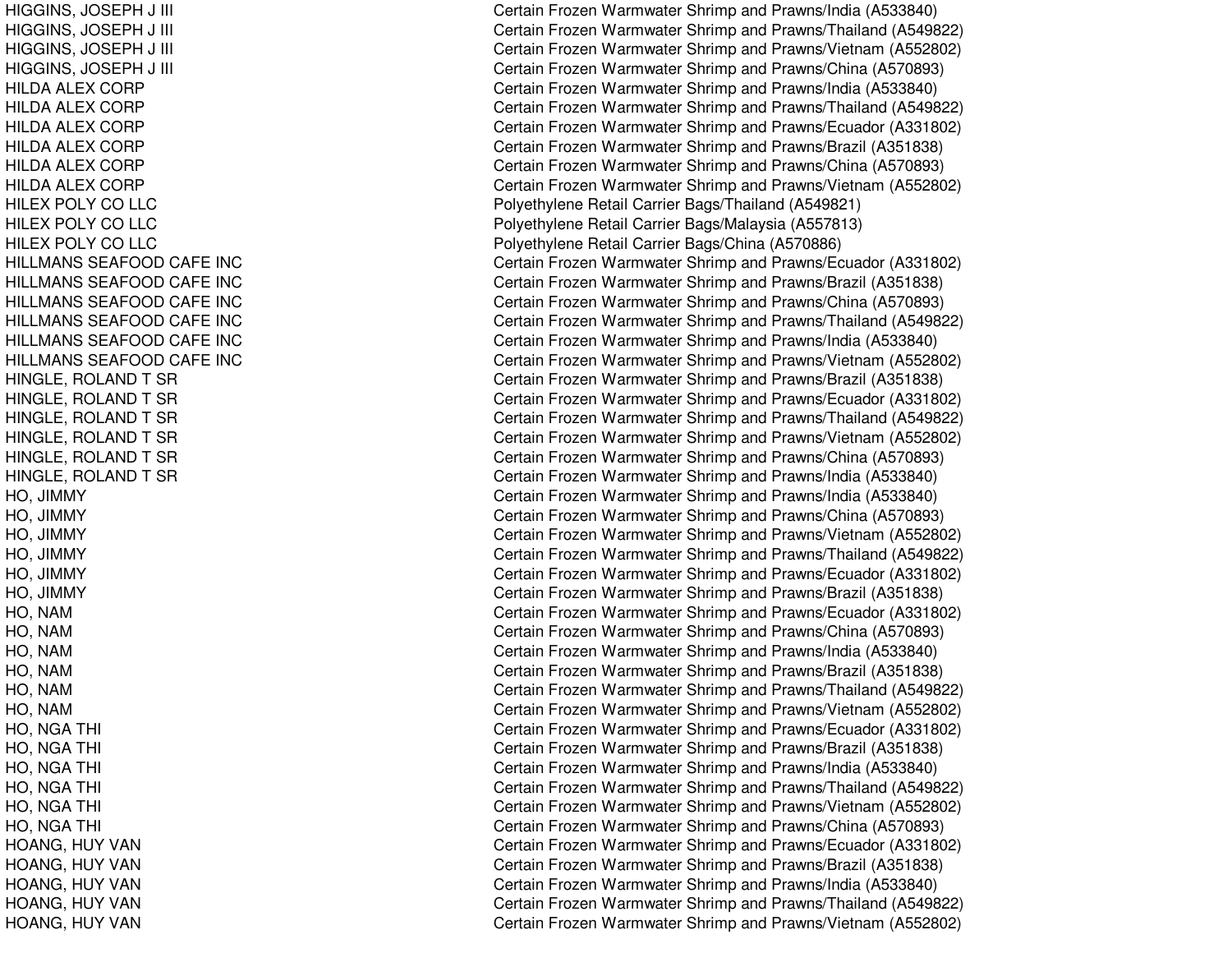HOLCIM US INC HOME LOVINGHOME LOVINGHOME LOVINGHOME LOVINGHOME LOVINGHOME LOVINGHOME PRODUCTS INTERNATIONAL INCHONDUMEX ENTERPRISES INCHONDUMEX ENTERPRISES INCHONDUMEX ENTERPRISES INCHONDUMEX ENTERPRISES INCHONDUMEX ENTERPRISES INCHONDUMEX ENTERPRISES INCHONEY HOUSE ENT **HONEY HOUSE ENT** HONEY HOUSE ENT HONGRI INCHONGRI INCHONGRI INCHONGRI INCHONGRI INCHONGRI INCHORACE BELL HONEY COMPANY Honey/China (A570863) HORACE BELL HONEY COMPANY Honey/Argentina (C357813) HORACE BELL HONEY COMPANY

HOANG, HUY VAN Certain Frozen Warmwater Shrimp and Prawns/China (A570893) HOANG, LOAN Certain Frozen Warmwater Shrimp and Prawns/Ecuador (A331802) HOANG, LOAN Certain Frozen Warmwater Shrimp and Prawns/Brazil (A351838) HOANG, LOAN Certain Frozen Warmwater Shrimp and Prawns/India (A533840) HOANG, LOAN Certain Frozen Warmwater Shrimp and Prawns/Thailand (A549822) HOANG, LOAN Certain Frozen Warmwater Shrimp and Prawns/Vietnam (A552802) HOANG, LOAN Certain Frozen Warmwater Shrimp and Prawns/China (A570893) HOANG, PHUOC H Certain Frozen Warmwater Shrimp and Prawns/Brazil (A351838) HOANG, PHUOC H Certain Frozen Warmwater Shrimp and Prawns/China (A570893) HOANG, PHUOC H Certain Frozen Warmwater Shrimp and Prawns/India (A533840) HOANG, PHUOC H Certain Frozen Warmwater Shrimp and Prawns/Thailand (A549822) HOANG, PHUOC H Certain Frozen Warmwater Shrimp and Prawns/Vietnam (A552802) Gray Portland Cement and Clinker/Mexico (A201802) HOLLIER, DENNIS J Certain Frozen Warmwater Shrimp and Prawns/China (A570893) HOLLIER, DENNIS J Certain Frozen Warmwater Shrimp and Prawns/India (A533840) HOLLIER, DENNIS J Certain Frozen Warmwater Shrimp and Prawns/Thailand (A549822) HOLLIER, DENNIS J Certain Frozen Warmwater Shrimp and Prawns/Vietnam (A552802) HOLLIER, DENNIS J Certain Frozen Warmwater Shrimp and Prawns/Brazil (A351838) HOLLIER, DENNIS J Certain Frozen Warmwater Shrimp and Prawns/Ecuador (A331802) Certain Frozen Warmwater Shrimp and Prawns/China (A570893) Certain Frozen Warmwater Shrimp and Prawns/Thailand (A549822) Certain Frozen Warmwater Shrimp and Prawns/Vietnam (A552802) Certain Frozen Warmwater Shrimp and Prawns/Ecuador (A331802) Certain Frozen Warmwater Shrimp and Prawns/Brazil (A351838) Certain Frozen Warmwater Shrimp and Prawns/India (A533840) Ironing Tables and Certain Parts Thereof/China (A570888) Certain Frozen Warmwater Shrimp and Prawns/Ecuador (A331802) Certain Frozen Warmwater Shrimp and Prawns/Brazil (A351838) Certain Frozen Warmwater Shrimp and Prawns/India (A533840) Certain Frozen Warmwater Shrimp and Prawns/Thailand (A549822) Certain Frozen Warmwater Shrimp and Prawns/Vietnam (A552802) Certain Frozen Warmwater Shrimp and Prawns/China (A570893) Honey/Argentina (C357813) Honey/Argentina (A357812) Honey/China (A570863) Certain Frozen Warmwater Shrimp and Prawns/Thailand (A549822) Certain Frozen Warmwater Shrimp and Prawns/China (A570893) Certain Frozen Warmwater Shrimp and Prawns/India (A533840) Certain Frozen Warmwater Shrimp and Prawns/Brazil (A351838) Certain Frozen Warmwater Shrimp and Prawns/Vietnam (A552802) Certain Frozen Warmwater Shrimp and Prawns/Ecuador (A331802) Honey/Argentina (A357812) HOSTETLER, WARREN L II CHARREN AND Certain Frozen Warmwater Shrimp and Prawns/Brazil (A351838) HOSTETLER, WARREN L II Certain Frozen Warmwater Shrimp and Prawns/Ecuador (A331802) HOSTETLER, WARREN L II Certain Frozen Warmwater Shrimp and Prawns/China (A570893) HOSTETLER, WARREN L II Certain Frozen Warmwater Shrimp and Prawns/India (A533840)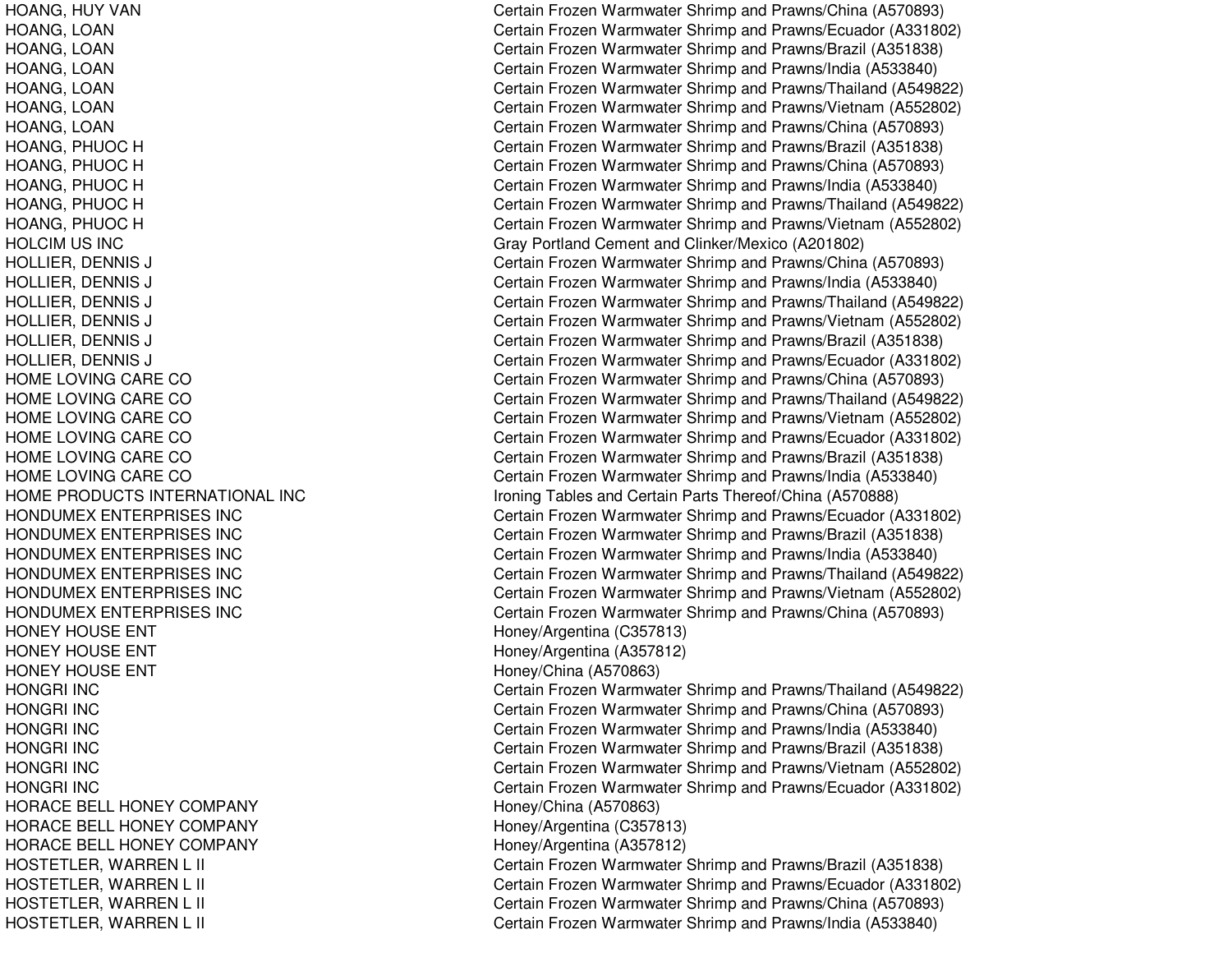HOSTETLER, WARREN L LII C HOSTETLER, W ARRENLLII C HUBBARD, P ERRYYIII C HUBBARD, PERRY YIII C HUBBARD, P ERRYYIII C HUBBARD, PERRY YIII C HUBBARD, P ERRYYIII C HUBBARD, P ERRYYIII C HUBER, CHARLES A HUBER, CHARLES A HUBER, C HARLESAHUBER, CHARLES A HUBER, C HARLESAHUBER, C HARL ESAHUCK, STEVEN R HUCK, STEVEN R HUCK, STEVEN R HUCK, STEVEN R HUCK, STEVEN R HUCK, STEVEN R HUDSON, JAMES B HUDSON, JAMES B H U D S ON, JA ME S B HUDSON, JAMES B HUDSON, JAMES B H U D S O N, JA ME S B HUE, P ATRICKAHUE, P AT RICKAHUE, PATRICK A HUE, P ATRICKAHUE, PATRICK A HUE, PATRICK A H U G H E S, B R A D H U GH E S, B R A D H U G H E S, B R A D HUGHES, B RADH U G H E S, B R A D H U G H E S, B R A D HURD APIARIES HURD APIARIES HURD APIARIES HURRICANE EMILY SEAFOOD INC HURRICANE EMILY SEAFOOD INC HURRICANE EMILY SEAFOOD INC HURRICANE EMILY SEAFOOD INC HURRICANE EMILY SEAFOOD INC HURRICANE EMILY SEAFOOD INC HUTTO, CYNTHIA E

Certain Frozen Warmwater Shrimp and Prawns/Thailand (A549822) ertain Frozen Warmwater Shrimp and Prawns/Vietnam (A552802) ertain Frozen Warmwater Shrimp and Prawns/Ecuador (A331802) Certain Frozen Warmwater Shrimp and Prawns/Brazil (A351838) Certain Frozen Warmwater Shrimp and Prawns/India (A533840) ertain Frozen Warmwater Shrimp and Prawns/Thailand (A549822) Certain Frozen Warmwater Shrimp and Prawns/Vietnam (A552802) ertain Frozen Warmwater Shrimp and Prawns/China (A570893) Certain Frozen Warmwater Shrimp and Prawns/Vietnam (A552802) Certain Frozen Warmwater Shrimp and Prawns/India (A533840) Certain Frozen Warmwater Shrimp and Prawns/Thailand (A549822) Certain Frozen Warmwater Shrimp and Prawns/Brazil (A351838) Certain Frozen Warmwater Shrimp and Prawns/China (A570893) Certain Frozen Warmwater Shrimp and Prawns/Ecuador (A331802) Certain Frozen Warmwater Shrimp and Prawns/Brazil (A351838) Certain Frozen Warmwater Shrimp and Prawns/China (A570893) Certain Frozen Warmwater Shrimp and Prawns/India (A533840) Certain Frozen Warmwater Shrimp and Prawns/Thailand (A549822) Certain Frozen Warmwater Shrimp and Prawns/Vietnam (A552802) Certain Frozen Warmwater Shrimp and Prawns/Ecuador (A331802) C ertain Frozen W arm w ater Shrim p and Pra wns/Brazil (A 3 518 3 8) Certain Frozen Warmwater Shrimp and Prawns/Ecuador (A331802) Certain Frozen Warmwater Shrimp and Prawns/India (A533840) Certain Frozen Warmwater Shrimp and Prawns/Thailand (A549822) Certain Frozen Warmwater Shrimp and Prawns/Vietnam (A552802) Certain Frozen Warmwater Shrimp and Prawns/China (A570893) Certain Frozen Warmwater Shrimp and Prawns/Ecuador (A331802) Certain Frozen Warmwater Shrimp and Prawns/Brazil (A351838) Certain Frozen Warmwater Shrimp and Prawns/China (A570893) Certain Frozen Warmwater Shrimp and Prawns/India (A533840) Certain Frozen Warmwater Shrimp and Prawns/Thailand (A549822) Certain Frozen Warmwater Shrimp and Prawns/Vietnam (A552802) Certain Frozen Warmwater Shrimp and Prawns/Brazil (A351838) Certain Frozen Warmwater Shrimp and Prawns/India (A533840) Certain Frozen Warmwater Shrimp and Prawns/Thailand (A549822) Certain Frozen Warmwater Shrimp and Prawns/Vietnam (A552802) Certain Frozen Warmwater Shrimp and Prawns/China (A570893) Certain Frozen Warmwater Shrimp and Prawns/Ecuador (A331802) Hone y/Arg entina (A 3 5 7 812) H one y/China (A 5 7 0 8 6 3) Honey/Arg entina (C 357813) Certain Frozen Warmwater Shrimp and Prawns/Brazil (A351838) C ertain Frozen Warm w ater Shrim p and Pra wns/Ecua d or (A 3 318 0 2) Certain Frozen Warmwater Shrimp and Prawns/China (A570893) Certain Frozen Warmwater Shrimp and Pra wns/India (A 5 3 3 8 4 0) Certain Frozen Warmwater Shrimp and Prawns/Thailand (A549822) Certain Frozen Warmwater Shrimp and Prawns/Vietnam (A552802) Certain Frozen Warmwater Shrimp and Prawns/Vietnam (A552802)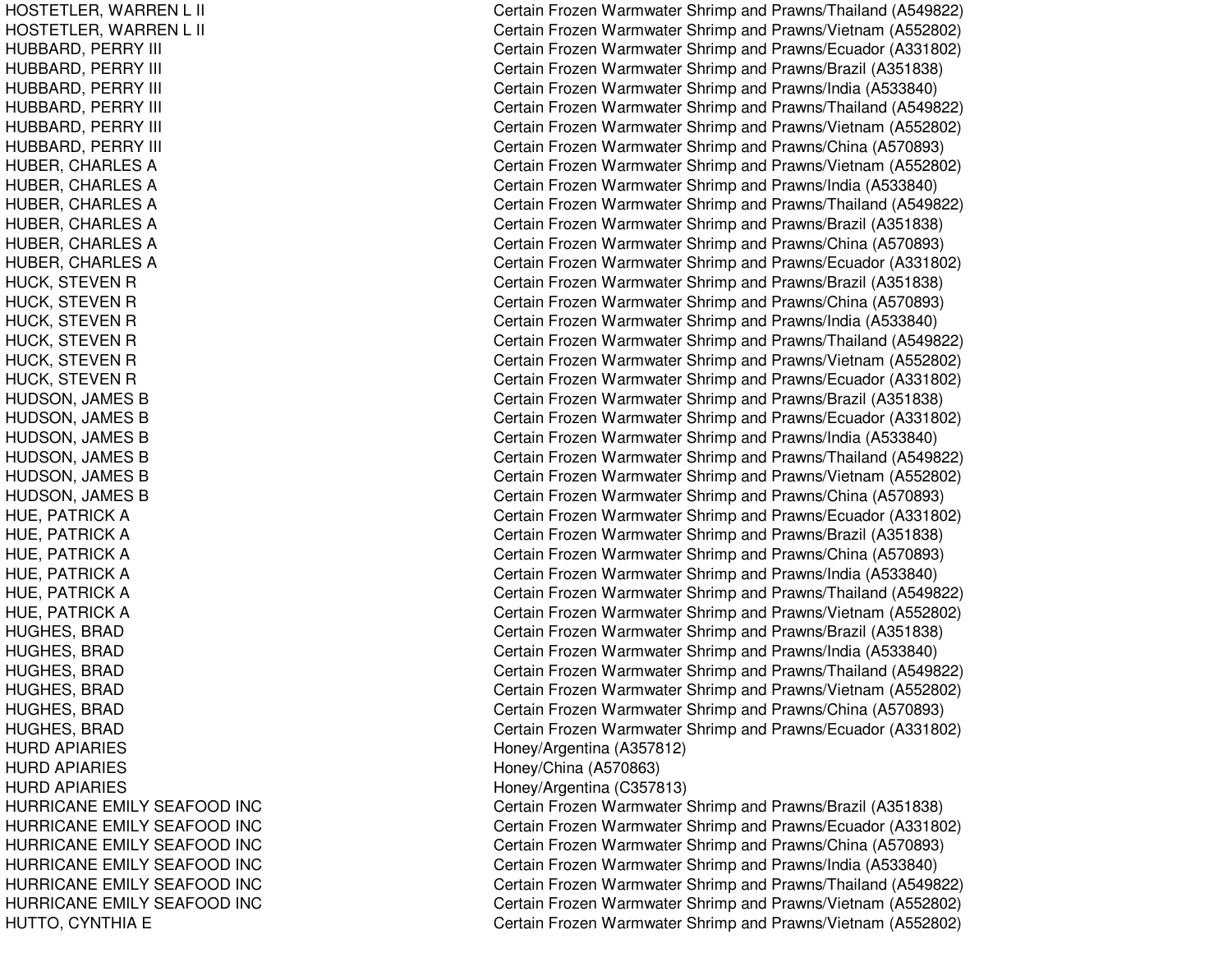IKE ANDIKE ANDIKE ANDIKE ANDIKE ANDIKE AND**ILLINOIS TOOL WORKS SHAKEPROOF INDUSTRIAL** 

HUTTO, CYNTHIA E Certain Frozen Warmwater Shrimp and Prawns/Ecuador (A331802) HUTTO, CYNTHIA E Certain Frozen Warmwater Shrimp and Prawns/Brazil (A351838) HUTTO, CYNTHIA E Certain Frozen Warmwater Shrimp and Prawns/China (A570893) HUTTO, CYNTHIA E Certain Frozen Warmwater Shrimp and Prawns/India (A533840) HUTTO, CYNTHIA E Certain Frozen Warmwater Shrimp and Prawns/Thailand (A549822) HUYNH, DUNG Certain Frozen Warmwater Shrimp and Prawns/Brazil (A351838) HUYNH, DUNG Certain Frozen Warmwater Shrimp and Prawns/India (A533840) HUYNH, DUNG Certain Frozen Warmwater Shrimp and Prawns/Thailand (A549822) HUYNH, DUNG Certain Frozen Warmwater Shrimp and Prawns/Vietnam (A552802) HUYNH, DUNG Certain Frozen Warmwater Shrimp and Prawns/China (A570893) HUYNH, DUNG Certain Frozen Warmwater Shrimp and Prawns/Ecuador (A331802) HUYNH, HAI Certain Frozen Warmwater Shrimp and Prawns/Brazil (A351838) HUYNH, HAI Certain Frozen Warmwater Shrimp and Prawns/China (A570893) HUYNH, HAI Certain Frozen Warmwater Shrimp and Prawns/India (A533840) HUYNH, HAI Certain Frozen Warmwater Shrimp and Prawns/Thailand (A549822) HUYNH, HAI Certain Frozen Warmwater Shrimp and Prawns/Vietnam (A552802) HUYNH, HAI Certain Frozen Warmwater Shrimp and Prawns/Ecuador (A331802) HUYNH, HOANG Certain Frozen Warmwater Shrimp and Prawns/Brazil (A351838) HUYNH, HOANG Certain Frozen Warmwater Shrimp and Prawns/China (A570893) HUYNH, HOANG Certain Frozen Warmwater Shrimp and Prawns/Ecuador (A331802) HUYNH, HOANG Certain Frozen Warmwater Shrimp and Prawns/India (A533840) HUYNH, HOANG Certain Frozen Warmwater Shrimp and Prawns/Thailand (A549822) HUYNH, HOANG Certain Frozen Warmwater Shrimp and Prawns/Vietnam (A552802) HUYNH, HUNG V **Certain Frozen Warmwater Shrimp and Prawns/Vietnam (A552802)** HUYNH, HUNG V Certain Frozen Warmwater Shrimp and Prawns/India (A533840) HUYNH, HUNG V Certain Frozen Warmwater Shrimp and Prawns/Thailand (A549822) HUYNH, HUNG V Certain Frozen Warmwater Shrimp and Prawns/Brazil (A351838) HUYNH, HUNG V Certain Frozen Warmwater Shrimp and Prawns/Ecuador (A331802) HUYNH, HUNG V Certain Frozen Warmwater Shrimp and Prawns/China (A570893) HUYNH, THANH NGOC Certain Frozen Warmwater Shrimp and Prawns/India (A533840) HUYNH, THANH NGOC Certain Frozen Warmwater Shrimp and Prawns/Thailand (A549822) HUYNH, THANH NGOC Certain Frozen Warmwater Shrimp and Prawns/Vietnam (A552802) HUYNH, THANH NGOC Certain Frozen Warmwater Shrimp and Prawns/China (A570893) HUYNH, THANH NGOC Certain Frozen Warmwater Shrimp and Prawns/Ecuador (A331802) HUYNH, THANH NGOC Certain Frozen Warmwater Shrimp and Prawns/Brazil (A351838) HUYNH, TRI Certain Frozen Warmwater Shrimp and Prawns/Ecuador (A331802) HUYNH, TRI Certain Frozen Warmwater Shrimp and Prawns/Brazil (A351838) HUYNH, TRI Certain Frozen Warmwater Shrimp and Prawns/China (A570893) HUYNH, TRI **EXAMPED ANGLE 2018 Certain Frozen Warmwater Shrimp and Prawns/India (A533840)** HUYNH, TRI Certain Frozen Warmwater Shrimp and Prawns/Thailand (A549822) HUYNH, TRI **ERI CHI CERTA CERTA CERTA CERTA CERTA CERTA CERTA CERTA CERTA CERTA CERTA CERTA CERTA CERTA CERTA CE** Certain Frozen Warmwater Shrimp and Prawns/Brazil (A351838) Certain Frozen Warmwater Shrimp and Prawns/Ecuador (A331802) Certain Frozen Warmwater Shrimp and Prawns/China (A570893) Certain Frozen Warmwater Shrimp and Prawns/India (A533840) Certain Frozen Warmwater Shrimp and Prawns/Thailand (A549822) Certain Frozen Warmwater Shrimp and Prawns/Vietnam (A552802) Helical Spring Lock Washers/Taiwan (A583820)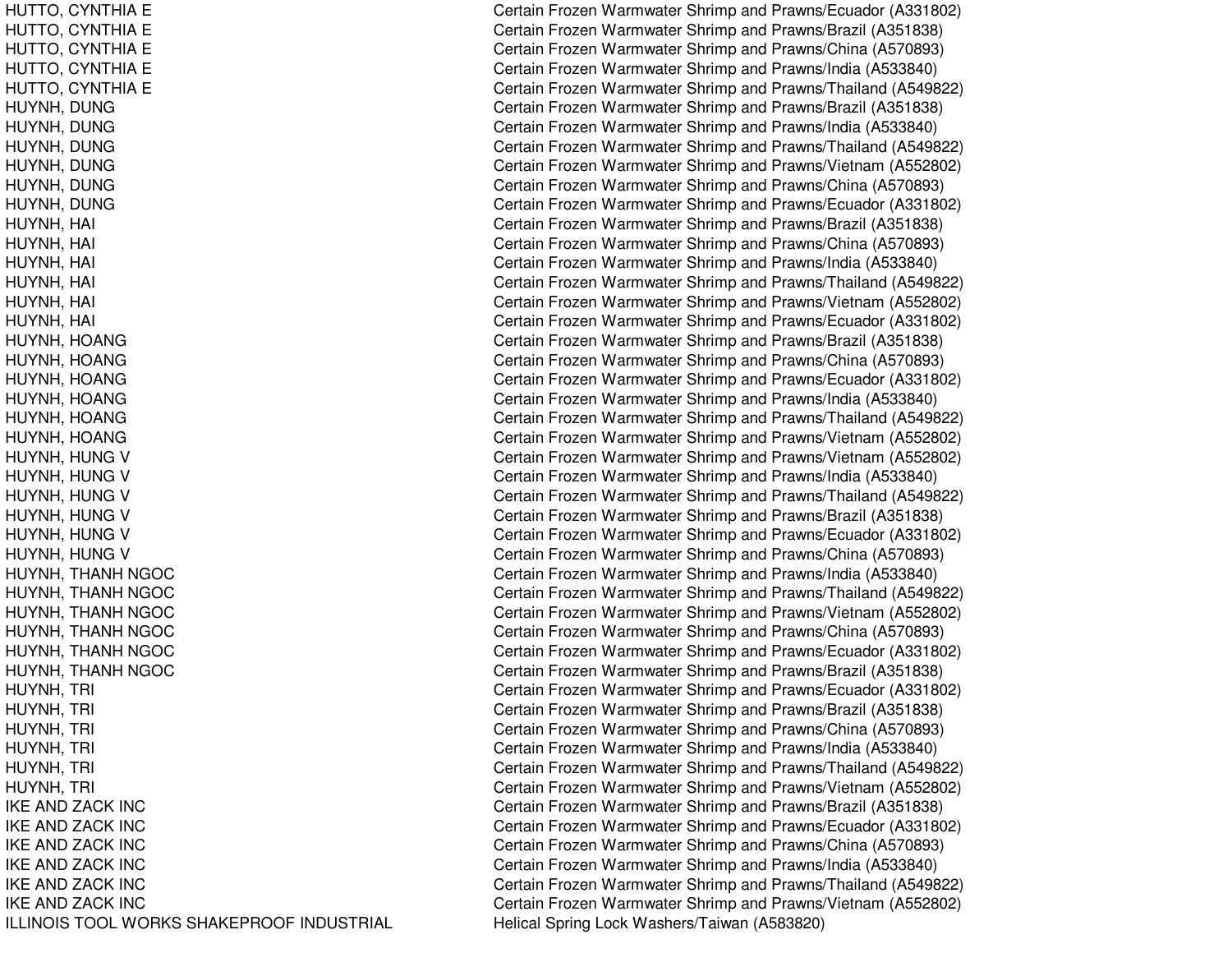ILLINOIS TOOL WORKS SHAKEPROOF INDUSTRIAL INDEPENDENT FISHINDEPENDENT FISHINDEPENDENT FISHINDEPENDENT FISHINDEPENDENT FISHINDEPENDENT FISHINDEPENDENT SEAFOODINDEPENDENT SEAFOODINDEPENDENT SEAFOODINDEPENDENT SEAFOODINDEPENDENT SEAFOODINDEPENDENT SEAFOODINTEGRITY FISHINGINTEGRITY FISHINGINTEGRITY FISHINGINTEGRITY FISHINGINTEGRITY FISHINGINTEGRITY FISHINGINTERNATIONAL OCEANICINTERNATIONAL OCEANICINTERNATIONAL OCEANICINTERNATIONAL OCEANICINTERNATIONAL OCEANICINTERNATIONAL OCEANICINVISTA S A RINVISTA S A R**IPSCO KOPPEL TUBULARS CORPORATION IPSCO KOPPEL TUBULARS CORPORATION** IPSCO KOPPEL TUBULARS CORPORATION Seamless Pipe/Germany (A428820) IPSCO KOPPEL TUBULARS CORPORATION Seamless Pipe/Brazil (A351826) IPSCO KOPPEL TUBULARS CORPORATION Seamless Pipe/Argentina (A357809) **IPSCO KOPPEL TUBULARS CORPORATION IPSCO KOPPEL TUBULARS CORPORATION IPSCO TUBULARS INC IPSCO TUBULARS INC IPSCO TUBULARS INC IPSCO TUBULARS INC IPSCO TUBULARS INC** ISABEL MAIERISABEL MAIERISABEL MAIER

Helical Spring Lock Washers/China (A570822) Certain Frozen Warmwater Shrimp and Prawns/Brazil (A351838) Certain Frozen Warmwater Shrimp and Prawns/India (A533840) Certain Frozen Warmwater Shrimp and Prawns/Thailand (A549822) Certain Frozen Warmwater Shrimp and Prawns/Vietnam (A552802) Certain Frozen Warmwater Shrimp and Prawns/China (A570893) Certain Frozen Warmwater Shrimp and Prawns/Ecuador (A331802) Certain Frozen Warmwater Shrimp and Prawns/Ecuador (A331802) Certain Frozen Warmwater Shrimp and Prawns/Brazil (A351838) Certain Frozen Warmwater Shrimp and Prawns/China (A570893) Certain Frozen Warmwater Shrimp and Prawns/India (A533840) Certain Frozen Warmwater Shrimp and Prawns/Thailand (A549822) Certain Frozen Warmwater Shrimp and Prawns/Vietnam (A552802) INGRAHAM, JOYCE Certain Frozen Warmwater Shrimp and Prawns/Ecuador (A331802) INGRAHAM, JOYCE Certain Frozen Warmwater Shrimp and Prawns/Brazil (A351838) INGRAHAM, JOYCE Certain Frozen Warmwater Shrimp and Prawns/China (A570893) INGRAHAM, JOYCE Certain Frozen Warmwater Shrimp and Prawns/India (A533840) INGRAHAM, JOYCE Certain Frozen Warmwater Shrimp and Prawns/Thailand (A549822) INGRAHAM, JOYCE Certain Frozen Warmwater Shrimp and Prawns/Vietnam (A552802) Certain Frozen Warmwater Shrimp and Prawns/Vietnam (A552802) Certain Frozen Warmwater Shrimp and Prawns/India (A533840) Certain Frozen Warmwater Shrimp and Prawns/Thailand (A549822) Certain Frozen Warmwater Shrimp and Prawns/Brazil (A351838) Certain Frozen Warmwater Shrimp and Prawns/Ecuador (A331802) Certain Frozen Warmwater Shrimp and Prawns/China (A570893) Certain Frozen Warmwater Shrimp and Prawns/Brazil (A351838) Certain Frozen Warmwater Shrimp and Prawns/China (A570893) Certain Frozen Warmwater Shrimp and Prawns/India (A533840) Certain Frozen Warmwater Shrimp and Prawns/Thailand (A549822) Certain Frozen Warmwater Shrimp and Prawns/Vietnam (A552802) Certain Frozen Warmwater Shrimp and Prawns/Ecuador (A331802) L Polyester Staple Fiber/Korea (A580839) L Polyester Staple Fiber/Taiwan (A583833) **Small-Diameter Carbon Steel Seamless Pipe/Japan (A588851)** Small-Diameter Carbon Steel Seamless Pipe/Romania (A485805) Small-Diameter Carbon Steel Seamless Pipe/South Africa (A791808) Small-Diameter Carbon Steel Seamless Pipe/Czech Republic (A851802) Oil Country Tubular Goods/Argentina (A357810) Oil Country Tubular Goods/Italy (A475816) Oil Country Tubular Goods/Japan (A588835) Oil Country Tubular Goods/Korea (A580825) Oil Country Tubular Goods/Italy (C475817) Certain Frozen Warmwater Shrimp and Prawns/Thailand (A549822) Certain Frozen Warmwater Shrimp and Prawns/Vietnam (A552802) Certain Frozen Warmwater Shrimp and Prawns/China (A570893)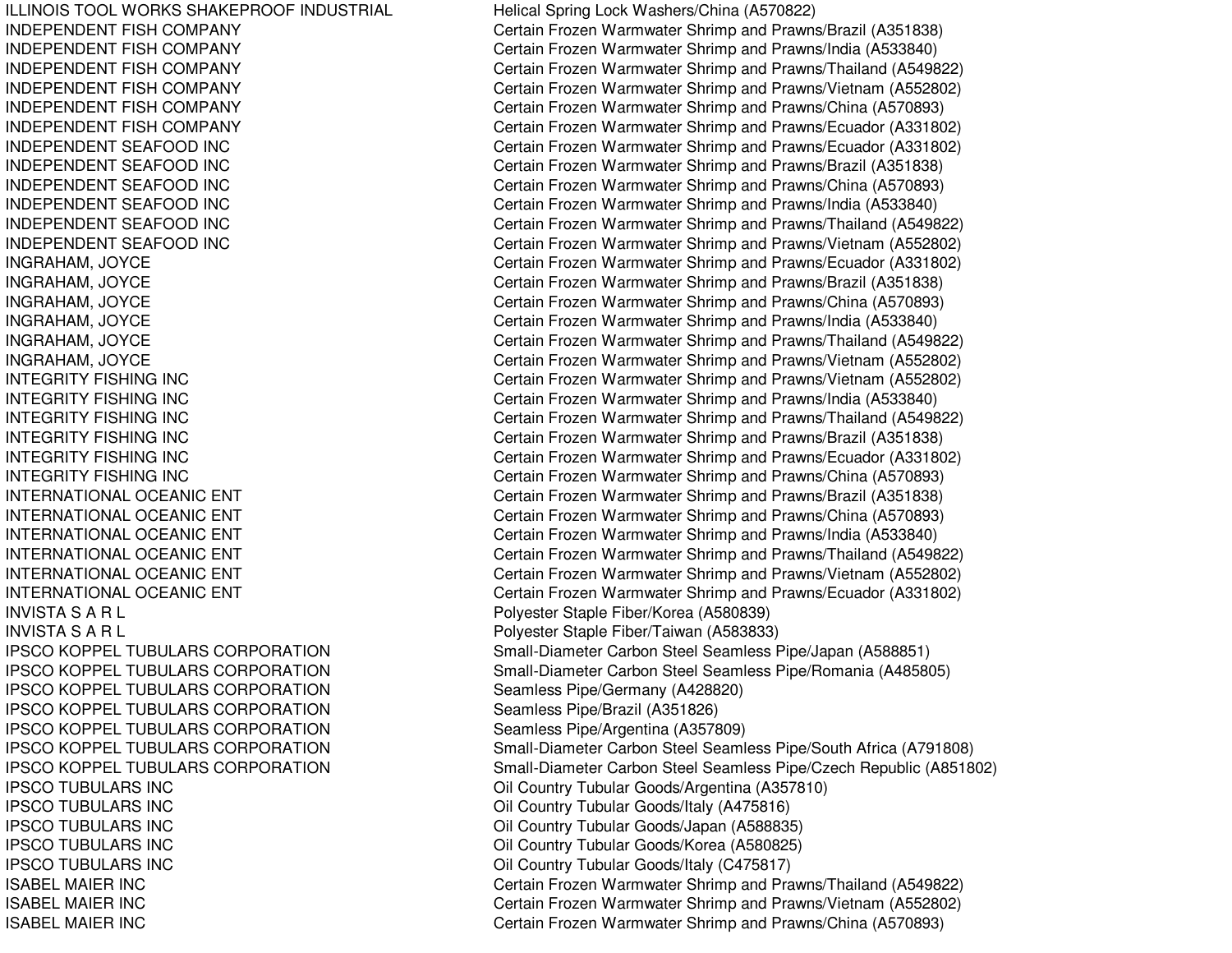ISABEL MAIER INC ISABEL MAIER INC ISABEL MAIER INC J AND J R ENTALS INCJ AND J R ENTALS INCJ AND J R ENTALS INCJ AND J R ENTALS INCJ AND J R ENTALS INCJ AND J RENTALS INC J COLLINSTRAWLERS INCJ COLLINSTRAWLERS INCJ COLLINSTRAWLERS INCJ COLLINSTRAWLERS INCJ COL LINSTRAWL ERS INCJ COLLINS TRAWLERS INC J WBLUME INCJ WBLUME INCJ WBLUME INCJ WBLUME INCJ W BLUME INC J W BLUME INC JACKSON, JOHN DERRELL JACKSON, JOHN DERRELL JACKSON, JO HNDERRELLJACKSON, JOHN DERRELL JACKSON, JOHN DERRELL JACKSON, JO HNDERRELLJACKSON, JOHN ELTON SR JACKSON, JOHN ELTON SR JACKSON, JOHN ELTON SR JACKSON, JOHN ELTON SR JACKSON, JOHN ELTON SR JACKSON, JOHN ELTON SR JA C OB A IN C JACOBA INCJACOBA INCJA C O B A IN C JACOBA INCJACOBA INCJACOBS, LAWRENCE ANTHONY JACOBS, L AWRENCEANTHONYJACOBS, L AWRENCEANT HONYJACOBS, LAWRENCE ANTHONY JACOBS, L AWRENCEANTHONYJACOBS, LAWRENCE ANTHONY JACOBS, LAWRENCE F JACOBS, L AWRENCEFJACOBS, LAWRENCE F

Certain Frozen Warmwater Shrimp and Prawns/India (A533840) Certain Frozen Warmwater Shrimp and Prawns/Brazil (A351838) Certain Frozen Warmwater Shrimp and Prawns/Ecuador (A331802) Certain Frozen Warmwater Shrimp and Prawns/China (A570893) Certain Frozen Warmwater Shrimp and Prawns/India (A533840) Certain Frozen Warmwater Shrimp and Prawns/Thailand (A549822) Certain Frozen Warmwater Shrimp and Prawns/Ecuador (A331802) Certain Frozen Warmwater Shrimp and Prawns/Brazil (A351838) Certain Frozen Warmwater Shrimp and Prawns/Vietnam (A552802) C ertain Frozen W arm w ater Shrim p and Pra wns/Brazil (A 3 518 3 8) Certain Frozen Warmwater Shrimp and Prawns/Ecuador (A331802) Certain Frozen Warmwater Shrimp and Prawns/China (A570893) Certain Frozen Warmwater Shrimp and Prawns/India (A533840) Certain Frozen Warmwater Shrimp and Prawns/Thailand (A549822) Certain Frozen Warmwater Shrimp and Prawns/Vietnam (A552802) Certain Frozen Warmwater Shrimp and Prawns/Brazil (A351838) Certain Frozen Warmwater Shrimp and Prawns/China (A570893) Certain Frozen Warmwater Shrimp and Prawns/Vietnam (A552802) Certain Frozen Warmwater Shrimp and Prawns/Ecuador (A331802) Certain Frozen Warmwater Shrimp and Pra wns/India (A 5 3 3 8 4 0) Certain Frozen Warmwater Shrimp and Prawns/Thailand (A549822) Certain Frozen Warmwater Shrimp and Prawns/Thailand (A549822) Certain Frozen Warmwater Shrimp and Prawns/India (A533840) Certain Frozen Warmwater Shrimp and Prawns/Vietnam (A552802) Certain Frozen Warmwater Shrimp and Prawns/China (A570893) Certain Frozen Warmwater Shrimp and Prawns/Brazil (A351838) Certain Frozen Warmwater Shrimp and Prawns/Ecuador (A331802) Certain Frozen Warmwater Shrimp and Prawns/Ecuador (A331802) Certain Frozen Warmwater Shrimp and Prawns/Brazil (A351838) Certain Frozen Warmwater Shrimp and Prawns/India (A533840) Certain Frozen Warmwater Shrimp and Prawns/Thailand (A549822) Certain Frozen Warmwater Shrimp and Prawns/Vietnam (A552802) Certain Frozen Warmwater Shrimp and Prawns/China (A570893) Certain Frozen Warmwater Shrimp and Prawns/Vietnam (A552802) Certain Frozen Warmwater Shrimp and Prawns/India (A533840) Certain Frozen Warmwater Shrimp and Prawns/Thailand (A549822) Certain Frozen Warmwater Shrimp and Prawns/Ecuador (A331802) Certain Frozen Warmwater Shrimp and Prawns/Brazil (A351838) Certain Frozen Warmwater Shrimp and Prawns/China (A570893) C ertain Frozen Warm w ater Shrim p and Pra wns/Ecua d or (A 3 318 0 2) Certain Frozen Warmwater Shrimp and Prawns/Brazil (A351838) Certain Frozen Warmwater Shrimp and Prawns/China (A570893) Certain Frozen Warmwater Shrimp and Prawns/India (A533840) Certain Frozen Warmwater Shrimp and Prawns/Thailand (A549822) Certain Frozen Warmwater Shrimp and Prawns/Vietnam (A552802) Certain Frozen Warmwater Shrimp and Prawns/Ecuador (A331802) Certain Frozen Warmwater Shrimp and Prawns/Brazil (A351838) Certain Frozen Warmwater Shrimp and Prawns/China (A570893)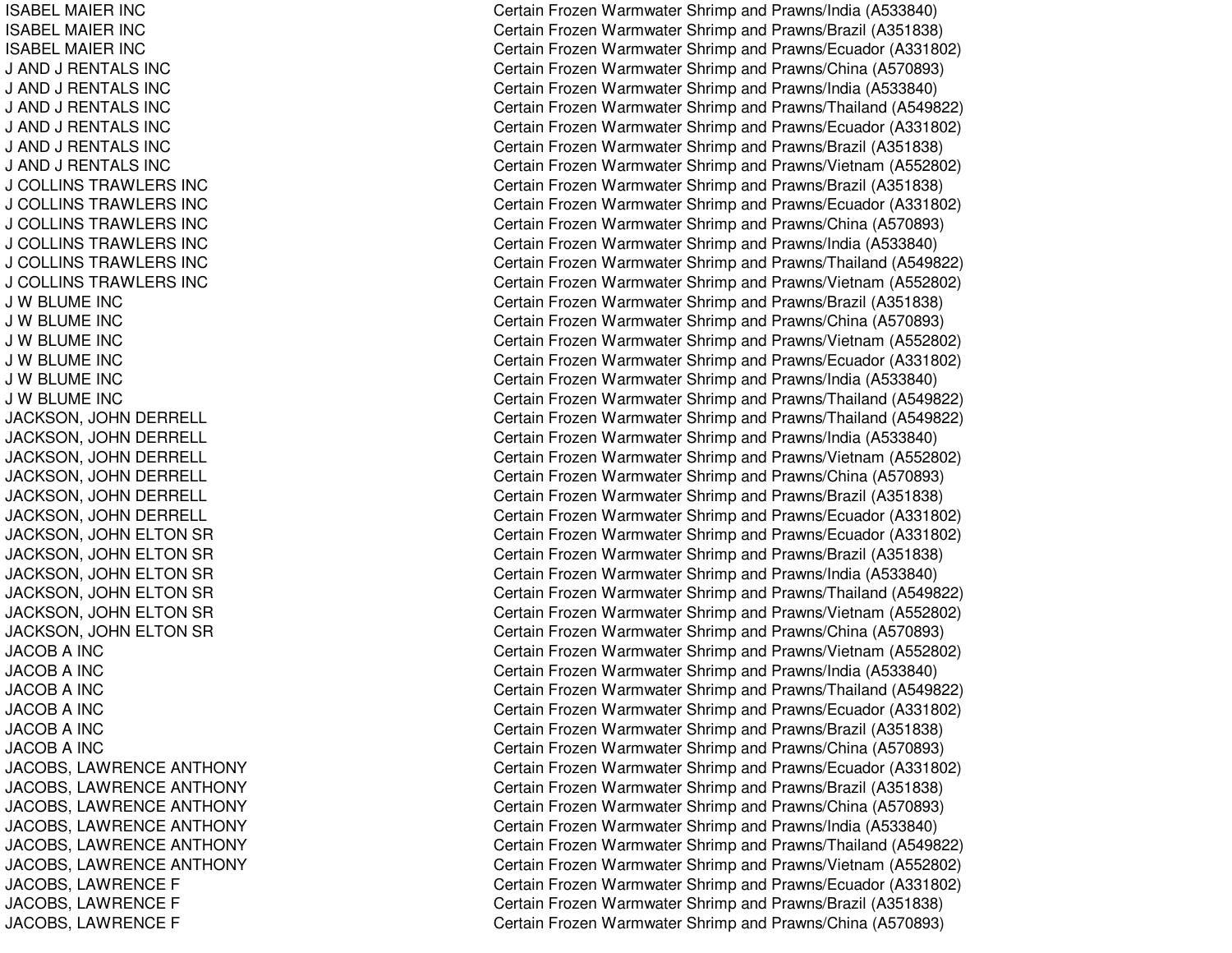JACOBS, L AWRENCEFJACOBS, L AWRENCEFJACOBS, L AWRENCEF JACQUELIN MARIE INC JACQUELIN MARIE INC JACQUELIN MARIE INC JACQUELIN MARIE INC JACQUELIN MARIE INC JA C QU E LIN MA RIE IN C JAMES DQ INC JAMES DQ INC JAMES DQ INC JAMES DQ INC JAMES DQ INC JA M E S D Q IN C JBS PACKING COMPANY INC JBS PACKING COMPANY INC JBS PACKING COMPANY INC JBS PACKING COMPANY INC JBS PACKING COMPANY INC JBS PACKING COMPANY INC JD LAND CO INC JD LAND CO INC JD LAND CO INC JD LAND CO INC JD LAND CO INC JD LAND CO INC JENNA DAWN LLC JENNA DAWN LLC JENNA DAWN LLC JENNA DAWN LLC JENNA DAWN LLC JENNA DAWN LLC JESSICA ANN INC JESSICA ANN INC JESSICA ANN INC JESSICA ANN INC JESSICA ANN INC JESSICA ANN INC JIM GUY TRADING CO JIM GUY TRADING CO JIM GUY TRADING CO JIM GUY TRADING CO JIM GUY TRADING CO JIM GUY TRADING CO JIMMYLE INCJIMMYLE INCJIMMYLE INC

Certain Frozen Warmwater Shrimp and Prawns/India (A533840) Certain Frozen Warmwater Shrimp and Prawns/Thailand (A549822) Certain Frozen Warmwater Shrimp and Prawns/Vietnam (A552802) Certain Frozen Warmwater Shrimp and Prawns/Brazil (A351838) Certain Frozen Warmwater Shrimp and Prawns/India (A533840) Certain Frozen Warmwater Shrimp and Prawns/Thailand (A549822) Certain Frozen Warmwater Shrimp and Prawns/Vietnam (A552802) Certain Frozen Warmwater Shrimp and Prawns/China (A570893) Certain Frozen Warmwater Shrimp and Prawns/Ecuador (A331802) Certain Frozen Warmwater Shrimp and Prawns/Thailand (A549822) Certain Frozen Warmwater Shrimp and Prawns/Brazil (A351838) Certain Frozen Warmwater Shrimp and Prawns/India (A533840) Certain Frozen Warmwater Shrimp and Prawns/China (A570893) Certain Frozen Warmwater Shrimp and Prawns/Vietnam (A552802) Certain Frozen Warmwater Shrimp and Prawns/Ecuador (A331802) Certain Frozen Warmwater Shrimp and Prawns/Brazil (A351838) Certain Frozen Warmwater Shrimp and Prawns/China (A570893) Certain Frozen Warmwater Shrimp and Prawns/India (A533840) Certain Frozen Warmwater Shrimp and Prawns/Thailand (A549822) Certain Frozen Warmwater Shrimp and Prawns/Vietnam (A552802) Certain Frozen Warmwater Shrimp and Prawns/Ecuador (A331802) Certain Frozen Warmwater Shrimp and Prawns/Brazil (A351838) Certain Frozen Warmwater Shrimp and Prawns/China (A570893) Certain Frozen Warmwater Shrimp and Prawns/Ecuador (A331802) Certain Frozen Warmwater Shrimp and Pra wns/India (A 5 3 3 8 4 0) Certain Frozen Warmwater Shrimp and Prawns/Thailand (A549822) Certain Frozen Warmwater Shrimp and Prawns/Vietnam (A552802) Certain Frozen Warmwater Shrimp and Prawns/Brazil (A351838) Certain Frozen Warmwater Shrimp and Prawns/India (A533840) Certain Frozen Warmwater Shrimp and Prawns/Thailand (A549822) Certain Frozen Warmwater Shrimp and Prawns/Vietnam (A552802) Certain Frozen Warmwater Shrimp and Prawns/China (A570893) Certain Frozen Warmwater Shrimp and Prawns/Ecuador (A331802) Certain Frozen Warmwater Shrimp and Prawns/Thailand (A549822) Certain Frozen Warmwater Shrimp and Prawns/Vietnam (A552802) Certain Frozen Warmwater Shrimp and Prawns/Brazil (A351838) Certain Frozen Warmwater Shrimp and Prawns/China (A570893) Certain Frozen Warmwater Shrimp and Prawns/India (A533840) Certain Frozen Warmwater Shrimp and Prawns/Ecuador (A331802) Certain Frozen Warmwater Shrimp and Prawns/Brazil (A351838) Certain Frozen Warmwater Shrimp and Prawns/Ecuador (A331802) Certain Frozen Warmwater Shrimp and Prawns/China (A570893) Certain Frozen Warmwater Shrimp and Prawns/India (A533840) Certain Frozen Warmwater Shrimp and Prawns/Thailand (A549822) Certain Frozen Warmwater Shrimp and Prawns/Vietnam (A552802) Certain Frozen Warmwater Shrimp and Prawns/China (A570893) Certain Frozen Warmwater Shrimp and Prawns/Ecuador (A331802) Certain Frozen Warmwater Shrimp and Prawns/Brazil (A351838)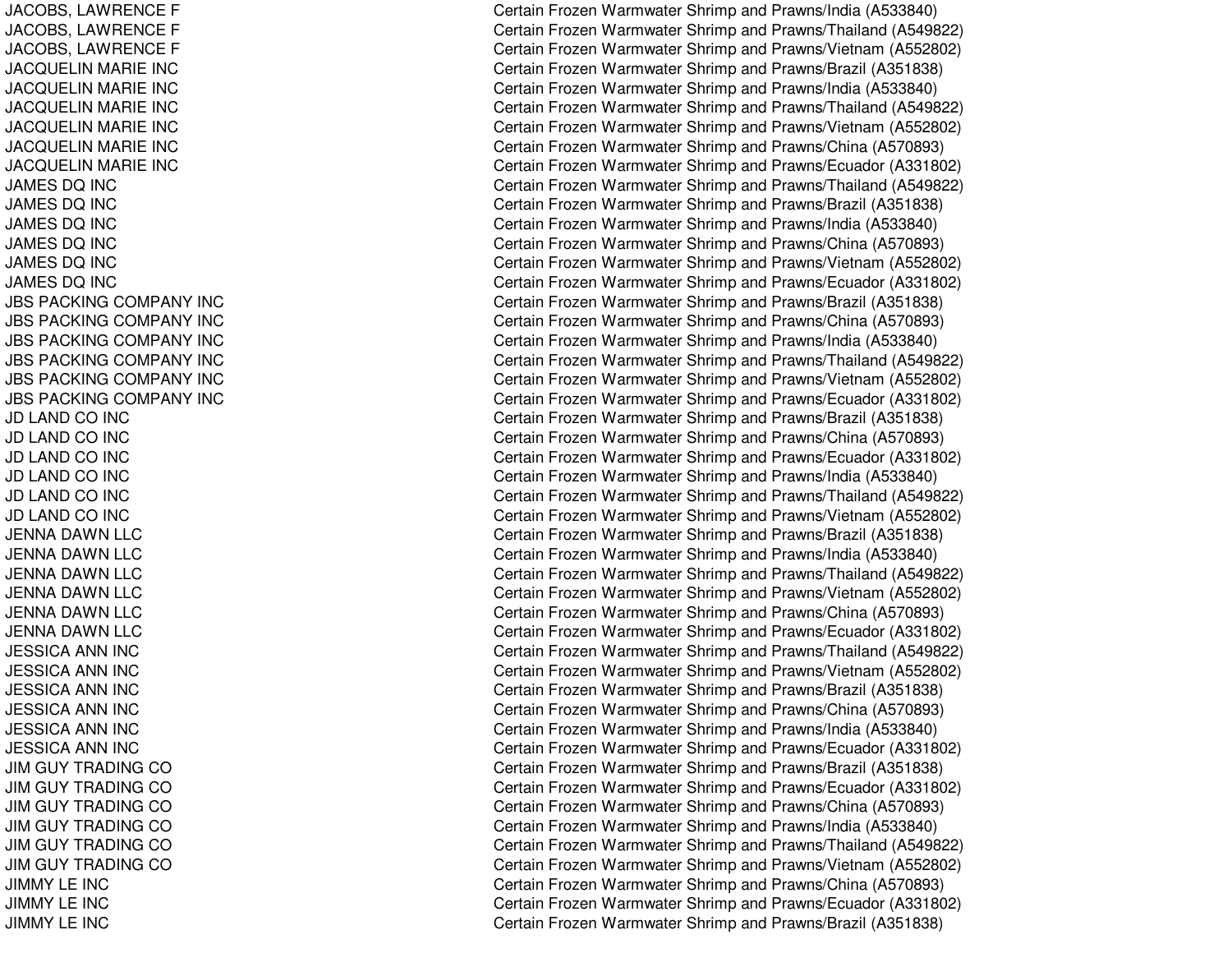JIMMY LE INCJIMMY LE INCJIMMY LE INC**JO ANN B INC JO ANN B INC JO ANN B INC JO ANN B INC JO ANN B INC JO ANN B INC** JOCE INCJOCE INCJOCE INCJOCE INCJOCE INCJOCE INCJOHNSON, RAY L JR Honey/Argentina (A357812) JOHNSON, RAY L JR Honey/China (A570863) JOHNSON, RAY L JR Honey/Argentina (C357813) JOHNSTON HONEY FARMS **JOHNSTON HONEY FARMS JOHNSTON HONEY FARMS** JOHNSTON TOMBIGBEE FURNITURE MFGJOINER AND COJOINER AND COJOINER AND COJOINER AND COJOINER AND COJOINER AND CO**JOINER IV INC** JOINER IV INC JOINER IV INC **JOINER IV INC** JOINER IV INC JOINER IV INC **JOINER V INC** JOINER V INC JOINER V INC **JOINER V INC** JOINER V INC JOINER V INC

 Certain Frozen Warmwater Shrimp and Prawns/Thailand (A549822) Certain Frozen Warmwater Shrimp and Prawns/India (A533840) Certain Frozen Warmwater Shrimp and Prawns/Vietnam (A552802) Certain Frozen Warmwater Shrimp and Prawns/Brazil (A351838) Certain Frozen Warmwater Shrimp and Prawns/Ecuador (A331802) Certain Frozen Warmwater Shrimp and Prawns/Thailand (A549822) Certain Frozen Warmwater Shrimp and Prawns/Vietnam (A552802) Certain Frozen Warmwater Shrimp and Prawns/China (A570893) Certain Frozen Warmwater Shrimp and Prawns/India (A533840) Certain Frozen Warmwater Shrimp and Prawns/Brazil (A351838) Certain Frozen Warmwater Shrimp and Prawns/China (A570893) Certain Frozen Warmwater Shrimp and Prawns/Ecuador (A331802) Certain Frozen Warmwater Shrimp and Prawns/India (A533840) Certain Frozen Warmwater Shrimp and Prawns/Thailand (A549822) Certain Frozen Warmwater Shrimp and Prawns/Vietnam (A552802) JOHNSON, ALBERT F Certain Frozen Warmwater Shrimp and Prawns/India (A533840) JOHNSON, ALBERT F Certain Frozen Warmwater Shrimp and Prawns/Ecuador (A331802) JOHNSON, ALBERT F Certain Frozen Warmwater Shrimp and Prawns/Thailand (A549822) JOHNSON, ALBERT F Certain Frozen Warmwater Shrimp and Prawns/Vietnam (A552802) JOHNSON, ALBERT F Certain Frozen Warmwater Shrimp and Prawns/Brazil (A351838) JOHNSON, ALBERT F Certain Frozen Warmwater Shrimp and Prawns/China (A570893) Honey/Argentina (A357812) Honey/Argentina (C357813) Honey/China (A570863) CO Wooden Bedroom Furniture/China (A570890) Certain Frozen Warmwater Shrimp and Prawns/Brazil (A351838) Certain Frozen Warmwater Shrimp and Prawns/China (A570893) Certain Frozen Warmwater Shrimp and Prawns/Vietnam (A552802) Certain Frozen Warmwater Shrimp and Prawns/India (A533840) Certain Frozen Warmwater Shrimp and Prawns/Ecuador (A331802) Certain Frozen Warmwater Shrimp and Prawns/Thailand (A549822) Certain Frozen Warmwater Shrimp and Prawns/Brazil (A351838) Certain Frozen Warmwater Shrimp and Prawns/China (A570893) Certain Frozen Warmwater Shrimp and Prawns/Vietnam (A552802) Certain Frozen Warmwater Shrimp and Prawns/India (A533840) Certain Frozen Warmwater Shrimp and Prawns/Thailand (A549822) Certain Frozen Warmwater Shrimp and Prawns/Ecuador (A331802) Certain Frozen Warmwater Shrimp and Prawns/Ecuador (A331802) Certain Frozen Warmwater Shrimp and Prawns/India (A533840) Certain Frozen Warmwater Shrimp and Prawns/Thailand (A549822) Certain Frozen Warmwater Shrimp and Prawns/Brazil (A351838) Certain Frozen Warmwater Shrimp and Prawns/China (A570893) Certain Frozen Warmwater Shrimp and Prawns/Vietnam (A552802) JONES, LOUIS D Certain Frozen Warmwater Shrimp and Prawns/China (A570893) JONES, LOUIS D Certain Frozen Warmwater Shrimp and Prawns/India (A533840)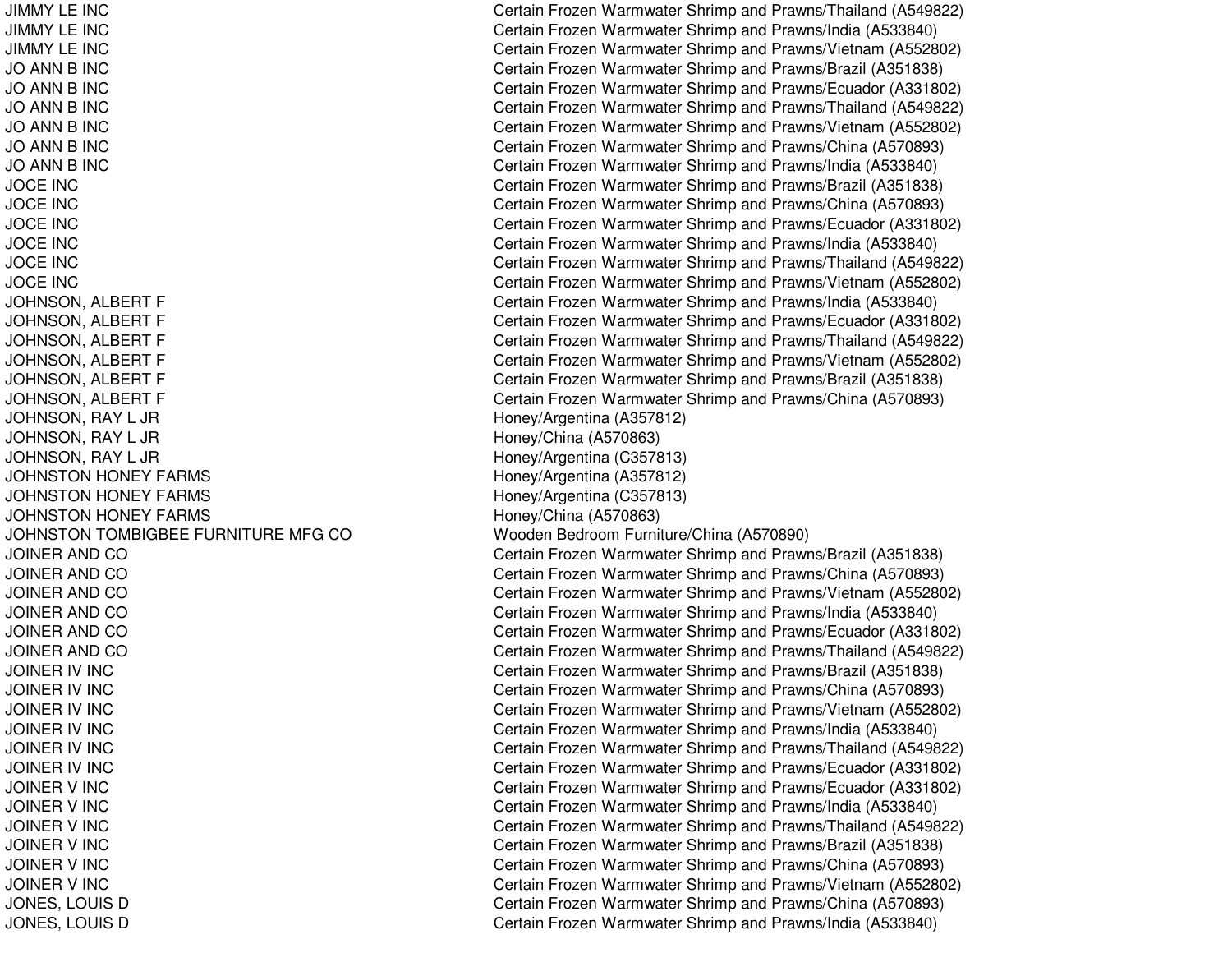JONES, LOUIS D JONES, LOUIS D JONES, LOUIS D JONES, LOUIS D JORDAN, D EANJORDAN, DEAN JORDAN, D EANJORDAN, D EANJORDAN, DEAN JORDAN, DEAN JOSEPH ANTHONY INC JOSEPH ANTHONY INC JOSEPH ANTHONY INC JOSEPH ANTHONY INC JOSEPH ANTHONY INC JOSEPH ANTHONY INC JOSHAND JA KE INCJOSH AND JAKE INC JOSH AND JAKE INC JOS HA ND JA K E INCJOSH AND JAKE INC JOSH AND JAKE INC JOYCEJOYCEJOYCEJO Y C E JOYCEJOYCEJP MOORE INC JP MOORE INC JP MOORE INCJP MOORE INC JP MOORE INC JP MOORE INC JRS AQUACULTURE FARM INC JRS AQUACULTURE FARM INC JRS AQUACULTURE FARM INC JRS AQUACULTURE FARM INC JRS AQUACULTURE FARM INC JRS AQUACULTURE FARM INC JULIE SHRIMP CO INC JULIE SHRIMP CO INC JULIE SHRIMP CO INC JULIE SHRIMP CO INC JULIE SHRIMP CO INC JULIE SHRIMP CO INC JULIO GONZALEZ BOAT BUILDERS INC JULIO GONZALEZ BOAT BUILDERS INC Certain Frozen Warmwater Shrimp and Prawns/Thailand (A549822) Certain Frozen Warmwater Shrimp and Prawns/Vietnam (A552802) Certain Frozen Warmwater Shrimp and Prawns/Ecuador (A331802) Certain Frozen Warmwater Shrimp and Prawns/Brazil (A351838) Certain Frozen Warmwater Shrimp and Prawns/Ecuador (A331802) Certain Frozen Warmwater Shrimp and Prawns/Brazil (A351838) Certain Frozen Warmwater Shrimp and Prawns/India (A533840) Certain Frozen Warmwater Shrimp and Prawns/Vietnam (A552802) Certain Frozen Warmwater Shrimp and Prawns/China (A570893) Certain Frozen Warmwater Shrimp and Prawns/Thailand (A549822) Certain Frozen Warmwater Shrimp and Prawns/China (A570893) Certain Frozen Warmwater Shrimp and Prawns/India (A533840) Certain Frozen Warmwater Shrimp and Prawns/Thailand (A549822) Certain Frozen Warmwater Shrimp and Prawns/Vietnam (A552802) Certain Frozen Warmwater Shrimp and Prawns/Ecuador (A331802) Certain Frozen Warmwater Shrimp and Prawns/Brazil (A351838) Certain Frozen Warmwater Shrimp and Prawns/Ecuador (A331802) Certain Frozen Warmwater Shrimp and Prawns/Brazil (A351838) Certain Frozen Warmwater Shrimp and Prawns/China (A570893) Certain Frozen Warmwater Shrimp and Pra wns/India (A 5 3 3 8 4 0) Certain Frozen Warmwater Shrimp and Prawns/Thailand (A549822) Certain Frozen Warmwater Shrimp and Prawns/Vietnam (A552802) Certain Frozen Warmwater Shrimp and Prawns/Vietnam (A552802) Certain Frozen Warmwater Shrimp and Prawns/India (A533840) Certain Frozen Warmwater Shrimp and Prawns/Thailand (A549822) Certain Frozen Warmwater Shrimp and Prawns/Ecuador (A331802) Certain Frozen Warmwater Shrimp and Prawns/Brazil (A351838) Certain Frozen Warmwater Shrimp and Prawns/China (A570893) Certain Frozen Warmwater Shrimp and Prawns/Thailand (A549822) Certain Frozen Warmwater Shrimp and Prawns/Vietnam (A552802) Certain Frozen Warmwater Shrimp and Prawns/Ecuador (A331802) Certain Frozen Warmwater Shrimp and Prawns/Brazil (A351838) Certain Frozen Warmwater Shrimp and Prawns/China (A570893) Certain Frozen Warmwater Shrimp and Prawns/India (A533840) Certain Frozen Warmwater Shrimp and Prawns/Ecuador (A331802) Certain Frozen Warmwater Shrimp and Prawns/China (A570893) Certain Frozen Warmwater Shrimp and Prawns/India (A533840) Certain Frozen Warmwater Shrimp and Prawns/Thailand (A549822) Certain Frozen Warmwater Shrimp and Prawns/Vietnam (A552802) Certain Frozen Warmwater Shrimp and Prawns/Brazil (A351838) Certain Frozen Warmwater Shrimp and Prawns/Ecuador (A331802) Certain Frozen Warmwater Shrimp and Prawns/Brazil (A351838) Certain Frozen Warmwater Shrimp and Prawns/India (A533840) Certain Frozen Warmwater Shrimp and Prawns/Thailand (A549822) Certain Frozen Warmwater Shrimp and Prawns/Vietnam (A552802) Certain Frozen Warmwater Shrimp and Prawns/China (A570893) Certain Frozen Warmwater Shrimp and Prawns/India (A533840) Certain Frozen Warmwater Shrimp and Prawns/Thailand (A549822)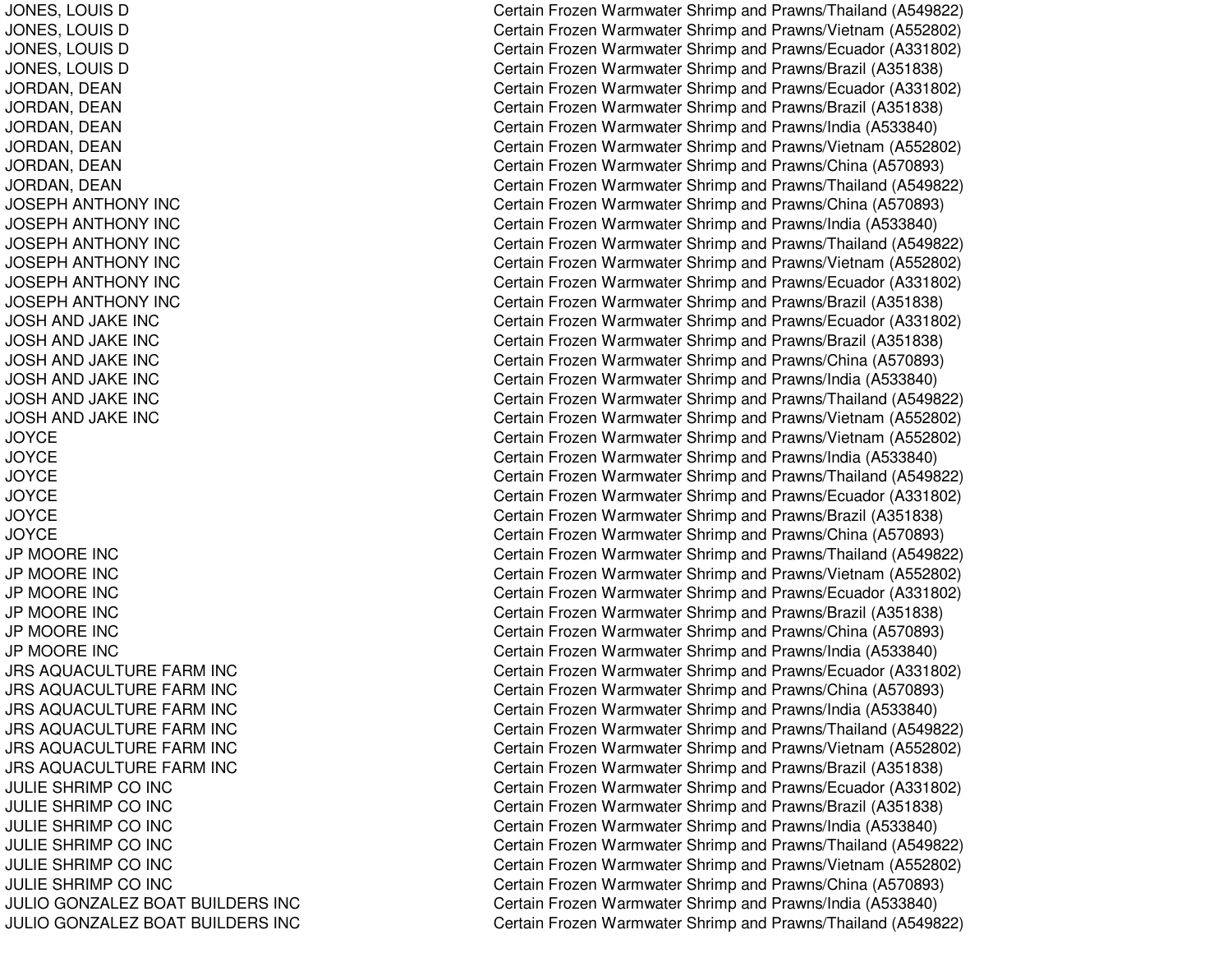JULIO GONZALEZ BOAT BUILDERS INC JULIO GONZALEZ BOAT BUILDERS INC JULIO GONZALEZ BOAT BUILDERS INC JULIO GONZALEZ BOAT BUILDERS INC JULISSA II INCJULISSA II INCJULISSA II INCJULISSA II INCJU LIS S A II IN C JULISSA II INCJUSTAMINUTE INCJUSTAMINUTE INCJUSTAMINUTE INCJUSTAMINUTE INCJUSTAMINUTE INC JUSTAMINUTE INCK AND D BOAT COMPANY K AND D BOAT COMPANY K AND D BOAT COMPANY K AND D BOAT COMPANY K AND D BOAT COMPANY K AND D BOAT COMPANY KDB SHRIMP CO INC KDB SHRIMP CO INC KDB SHRIMP CO INC KDB SHRIMP CO INC KDB SHRIMP CO INC KDB SHRIMP CO INC KEEN, ROBERT STEVEN KEEN, ROBERT STEVEN KEEN, ROBERT STEVEN KEEN, ROBERT STEVEN KEEN, ROBERT STEVEN KEENAN FARMS INC KEENAN FARMS INC KEENAN FARMS INC KEENAN, ROBERT M KEENAN, ROBERT M KEENAN, ROBERT M KEENAN, ROBERT M KEENAN, ROBERT M KEENAN, R OBERT MKELLER, JO SEPHTKELLER, JO SEPHTKELLER, JOSEPH T KELLER, JOSEPH T KELLER, JO SEPHTKELLER, JOSEPH T

Certain Frozen Warmwater Shrimp and Prawns/Vietnam (A552802) Certain Frozen Warmwater Shrimp and Prawns/Brazil (A351838) Certain Frozen Warmwater Shrimp and Prawns/China (A570893) Certain Frozen Warmwater Shrimp and Prawns/Ecuador (A331802) Certain Frozen Warmwater Shrimp and Prawns/Ecuador (A331802) Certain Frozen Warmwater Shrimp and Prawns/Brazil (A351838) Certain Frozen Warmwater Shrimp and Prawns/China (A570893) Certain Frozen Warmwater Shrimp and Prawns/India (A533840) Certain Frozen Warmwater Shrimp and Prawns/Thailand (A549822) Certain Frozen Warmwater Shrimp and Prawns/Vietnam (A552802) Certain Frozen Warmwater Shrimp and Prawns/Vietnam (A552802) Certain Frozen Warmwater Shrimp and Prawns/India (A533840) Certain Frozen Warmwater Shrimp and Prawns/Thailand (A549822) Certain Frozen Warmwater Shrimp and Prawns/Brazil (A351838) C ertain Frozen Warm w ater Shrim p and Pra wns/Ecua d or (A 3 318 0 2) Certain Frozen Warmwater Shrimp and Prawns/China (A570893) Certain Frozen Warmwater Shrimp and Prawns/Ecuador (A331802) Certain Frozen Warmwater Shrimp and Prawns/Brazil (A351838) Certain Frozen Warmwater Shrimp and Prawns/India (A533840) Certain Frozen Warmwater Shrimp and Prawns/Thailand (A549822) Certain Frozen Warmwater Shrimp and Prawns/Vietnam (A552802) Certain Frozen Warmwater Shrimp and Prawns/China (A570893) Certain Frozen Warmwater Shrimp and Prawns/Brazil (A351838) Certain Frozen Warmwater Shrimp and Prawns/China (A570893) Certain Frozen Warmwater Shrimp and Prawns/Ecuador (A331802) Certain Frozen Warmwater Shrimp and Prawns/India (A533840) Certain Frozen Warmwater Shrimp and Prawns/Thailand (A549822) Certain Frozen Warmwater Shrimp and Prawns/Vietnam (A552802) Certain Frozen Warmwater Shrimp and Prawns/Brazil (A351838) Certain Frozen Warmwater Shrimp and Prawns/China (A570893) Certain Frozen Warmwater Shrimp and Prawns/India (A533840) Certain Frozen Warmwater Shrimp and Prawns/Thailand (A549822) Certain Frozen Warmwater Shrimp and Prawns/Vietnam (A552802) Raw In-Shell Pistachios/Iran (C507501) R a w In-Shell Pistachios/Iran (A 5 0 7 5 0 2) Roasted In-Shell Pistachios/Iran (C 507601) Certain Frozen Warmwater Shrimp and Prawns/Brazil (A351838) Certain Frozen Warmwater Shrimp and Prawns/Ecuador (A331802) Certain Frozen Warmwater Shrimp and Prawns/India (A533840) Certain Frozen Warmwater Shrimp and Prawns/Thailand (A549822) Certain Frozen Warmwater Shrimp and Prawns/Vietnam (A552802) Certain Frozen Warmwater Shrimp and Prawns/China (A570893) Certain Frozen Warmwater Shrimp and Prawns/India (A533840) Certain Frozen Warmwater Shrimp and Prawns/Thailand (A549822) Certain Frozen Warmwater Shrimp and Prawns/Vietnam (A552802) Certain Frozen Warmwater Shrimp and Prawns/Ecuador (A331802) Certain Frozen Warmwater Shrimp and Prawns/Brazil (A351838) Certain Frozen Warmwater Shrimp and Prawns/China (A570893)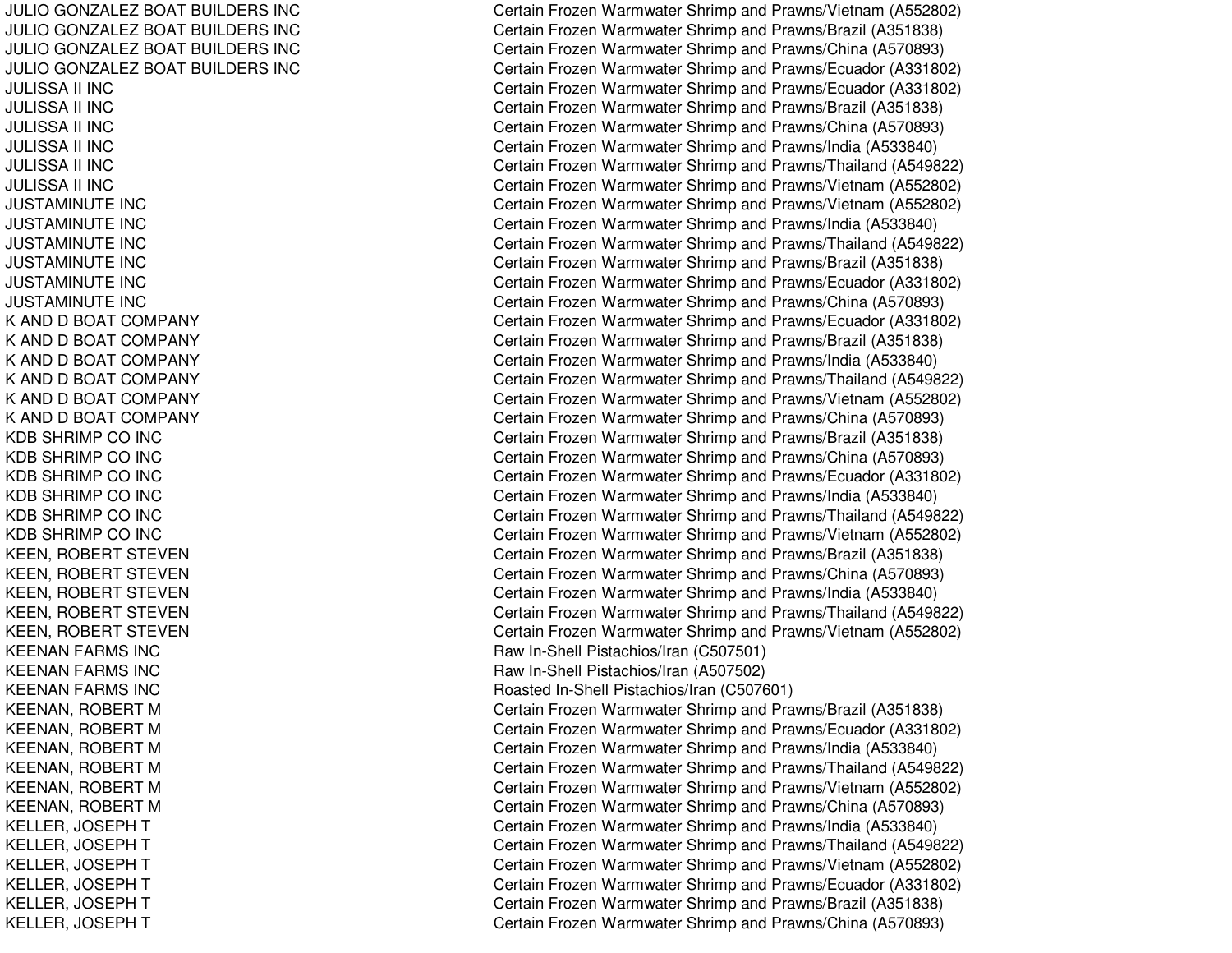KELLY MARIE INCKELLY MARIE INCKELLY MARIE INCKELLY MARIE INCKELLY MARIE INCKELLY MARIE INC**KEN LEES DOCK LLC KEN LEES DOCK LLC KEN LEES DOCK LLC KEN LEES DOCK LLC KEN LEES DOCK LLC KEN LEES DOCK LLC** KEVIN DANGKEVIN DANGKEVIN DANGKEVIN DANGKEVIN DANGKEVIN DANGKEYSTONE CONSOLIDATEDKEYSTONE CONSOLIDATEDKEYSTONE CONSOLIDATEDKEYSTONE CONSOLIDATEDKEYSTONE CONSOLIDATEDKEYSTONE CONSOLIDATEDKEYSTONE CONSOLIDATEDKEYSTONE CONSOLIDATEDKEYSTONE CONSOLIDATEDKIMBALL FURNITURE GROUP INCKINCAID FURNITURE COMPANY INC New York New York Nedroom KNIGHT SEAFOOD

 Certain Frozen Warmwater Shrimp and Prawns/Brazil (A351838) Certain Frozen Warmwater Shrimp and Prawns/Ecuador (A331802) Certain Frozen Warmwater Shrimp and Prawns/China (A570893) Certain Frozen Warmwater Shrimp and Prawns/India (A533840) Certain Frozen Warmwater Shrimp and Prawns/Thailand (A549822) Certain Frozen Warmwater Shrimp and Prawns/Vietnam (A552802) Certain Frozen Warmwater Shrimp and Prawns/China (A570893) Certain Frozen Warmwater Shrimp and Prawns/India (A533840) Certain Frozen Warmwater Shrimp and Prawns/Thailand (A549822) Certain Frozen Warmwater Shrimp and Prawns/Vietnam (A552802) Certain Frozen Warmwater Shrimp and Prawns/Ecuador (A331802) Certain Frozen Warmwater Shrimp and Prawns/Brazil (A351838) KERN, THURMOND A Certain Frozen Warmwater Shrimp and Prawns/Brazil (A351838) KERN, THURMOND A Certain Frozen Warmwater Shrimp and Prawns/China (A570893) KERN, THURMOND A Certain Frozen Warmwater Shrimp and Prawns/India (A533840) KERN, THURMOND A Certain Frozen Warmwater Shrimp and Prawns/Thailand (A549822) KERN, THURMOND A Certain Frozen Warmwater Shrimp and Prawns/Vietnam (A552802) KERN, THURMOND A Certain Frozen Warmwater Shrimp and Prawns/Ecuador (A331802) Certain Frozen Warmwater Shrimp and Prawns/Ecuador (A331802) Certain Frozen Warmwater Shrimp and Prawns/Brazil (A351838) Certain Frozen Warmwater Shrimp and Prawns/India (A533840) Certain Frozen Warmwater Shrimp and Prawns/Thailand (A549822) Certain Frozen Warmwater Shrimp and Prawns/Vietnam (A552802) Certain Frozen Warmwater Shrimp and Prawns/China (A570893) Carbon and Certain Alloy Steel Wire Rod/Canada (A122840) Carbon and Certain Alloy Steel Wire Rod/Canada (C122841) Carbon and Certain Alloy Steel Wire Rod/Mexico (A201830) Carbon and Certain Alloy Steel Wire Rod/Ukraine (A823812) Carbon and Certain Alloy Steel Wire Rod/Moldova (A841805) Carbon and Certain Alloy Steel Wire Rod/Trinidad and Tobago (A274804) Carbon and Certain Alloy Steel Wire Rod/Brazil (A351832) Carbon and Certain Alloy Steel Wire Rod/Brazil (C351833) Carbon and Certain Alloy Steel Wire Rod/Indonesia (A560815) KHA, CHAU Certain Frozen Warmwater Shrimp and Prawns/Thailand (A549822) KHA, CHAU Certain Frozen Warmwater Shrimp and Prawns/Vietnam (A552802) KHA, CHAU CHAU Certain Frozen Warmwater Shrimp and Prawns/Brazil (A351838) KHA, CHAU CHAU Certain Frozen Warmwater Shrimp and Prawns/China (A570893) KHA, CHAU Certain Frozen Warmwater Shrimp and Prawns/Ecuador (A331802) KHA, CHAU CHAU Certain Frozen Warmwater Shrimp and Prawns/India (A533840) Wooden Bedroom Furniture/China (A570890) Wooden Bedroom Furniture/China (A570890) KIT, AN Certain Frozen Warmwater Shrimp and Prawns/China (A570893) KIT, AN Certain Frozen Warmwater Shrimp and Prawns/India (A533840) KIT, AN Certain Frozen Warmwater Shrimp and Prawns/Thailand (A549822) KIT, AN Certain Frozen Warmwater Shrimp and Prawns/Vietnam (A552802) KIT, AN Certain Frozen Warmwater Shrimp and Prawns/Ecuador (A331802) KIT, AN Certain Frozen Warmwater Shrimp and Prawns/Brazil (A351838) Certain Frozen Warmwater Shrimp and Prawns/Brazil (A351838)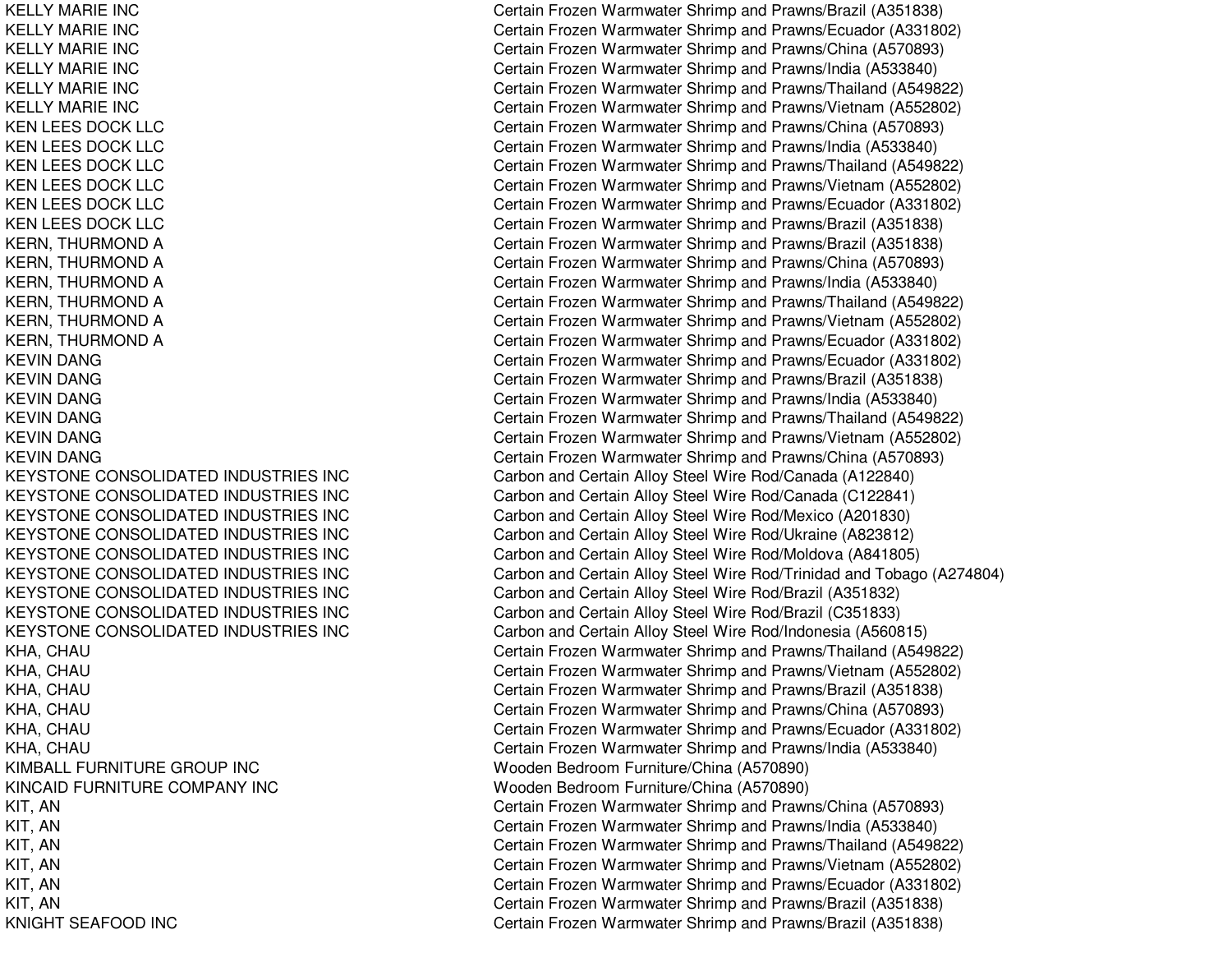KNIGHT SEAFOOD INC KNIGHT SEAFOOD INC KNIGHT SEAF OOD IN CKNIGHT SEAFOOD INC KNIGHT SEAFOOD INC KNIGHT, BERT J CKNIGHT, BERT J CKNIGHT, B ERT J CKNIGHT, BERT J CKNIGHT, BERT J CKNIGHT, B ERT J CKNIGHT, GEORGE KNIGHT, G EORGEKNIGHT, G EORGEKNIGHT, GEORGE KNIGHT, GEORGE KNIGHT, G EORGEKNIGHT, ROBERT KNIGHT, R OBERTKNIGHT, ROBERT KNIGHT, ROBERT KNIGHT, R OBERTKNIGHT, ROBERT KOHN, D ONALDDJ H KOHN, D ONAL DDJ H KOHN, DONALD DJ H KOPSZYWA, MARK KOPSZ YWA, M ARKKOPSZYWA, MARK KOPSZYWA, M ARKKOPSZYWA, MARK KOPSZYWA, MARK KOPSZYWA, STANLEY KOPSZYWA, STANLEY KOPSZYWA, STANLEY KOPSZYWA, S TANLEYKOPSZYWA, STANLEY KOPSZYWA, STANLEY KOTRULJA, STJEPAN KOTRULJA, STJEPAN KOTRULJA, S TJEPANKOTRULJA, STJEPAN KOTRULJA, STJEPAN KOTRULJA, STJEPAN K O T U LJA, O LIVIO K O T U LJA, O LIVIO KOTULJA, O LIVIOK OT U LJA, O LIVIO

Certain Frozen Warmwater Shrimp and Prawns/China (A570893) Certain Frozen Warmwater Shrimp and Prawns/India (A533840) Certain Frozen Warmwater Shrimp and Prawns/Thailand (A549822) Certain Frozen Warmwater Shrimp and Prawns/Vietnam (A552802) Certain Frozen Warmwater Shrimp and Prawns/Ecuador (A331802) ertain Frozen Warmwater Shrimp and Prawns/China (A570893) Certain Frozen Warmwater Shrimp and Prawns/Thailand (A549822) ertain Frozen Warmwater Shrimp and Prawns/Vietnam (A552802) Certain Frozen Warmwater Shrimp and Prawns/Ecuador (A331802) Certain Frozen Warmwater Shrimp and Prawns/Brazil (A351838) ertain Frozen Warmwater Shrimp and Prawns/India (A533840) Certain Frozen Warmwater Shrimp and Prawns/Vietnam (A552802) Certain Frozen Warmwater Shrimp and Prawns/Brazil (A351838) Certain Frozen Warmwater Shrimp and Prawns/China (A570893) Certain Frozen Warmwater Shrimp and Prawns/India (A533840) Certain Frozen Warmwater Shrimp and Prawns/India (A533840) Certain Frozen Warmwater Shrimp and Prawns/Ecuador (A331802) C ertain Frozen Warm w ater Shrim p and Pra wns/Ecua d or (A 3 318 0 2) Certain Frozen Warmwater Shrimp and Prawns/Thailand (A549822) Certain Frozen Warmwater Shrimp and Prawns/Vietnam (A552802) C ertain Frozen W arm w ater Shrim p and Pra wns/Brazil (A 3 518 3 8) Certain Frozen Warmwater Shrimp and Prawns/China (A570893) Certain Frozen Warmwater Shrimp and Prawns/India (A533840) oney/China (A 570863) one y/Arg entina (A 3 5 7 812) one y/Arg entina (C 3 5 7 813) Certain Frozen Warmwater Shrimp and Prawns/India (A533840) Certain Frozen Warmwater Shrimp and Prawns/Thailand (A549822) Certain Frozen Warmwater Shrimp and Prawns/Vietnam (A552802) Certain Frozen Warmwater Shrimp and Prawns/Ecuador (A331802) Certain Frozen Warmwater Shrimp and Prawns/Brazil (A351838) Certain Frozen Warmwater Shrimp and Prawns/China (A570893) Certain Frozen Warmwater Shrimp and Prawns/Brazil (A351838) Certain Frozen Warmwater Shrimp and Prawns/China (A570893) Certain Frozen Warmwater Shrimp and Prawns/India (A533840) Certain Frozen Warmwater Shrimp and Prawns/Thailand (A549822) Certain Frozen Warmwater Shrimp and Prawns/Vietnam (A552802) Certain Frozen Warmwater Shrimp and Prawns/Ecuador (A331802) Certain Frozen Warmwater Shrimp and Prawns/Ecuador (A331802) Certain Frozen Warmwater Shrimp and Prawns/Brazil (A351838) Certain Frozen Warmwater Shrimp and Prawns/China (A570893) Certain Frozen Warmwater Shrimp and Prawns/India (A533840) Certain Frozen Warmwater Shrimp and Prawns/Thailand (A549822) Certain Frozen Warmwater Shrimp and Prawns/Vietnam (A552802) Certain Frozen Warmwater Shrimp and Prawns/Ecuador (A331802) C ertain Frozen W arm w ater Shrim p and Pra wns/Brazil (A 3 518 3 8) Certain Frozen Warmwater Shrimp and Prawns/China (A570893) Certain Frozen Warmwater Shrimp and Prawns/India (A533840)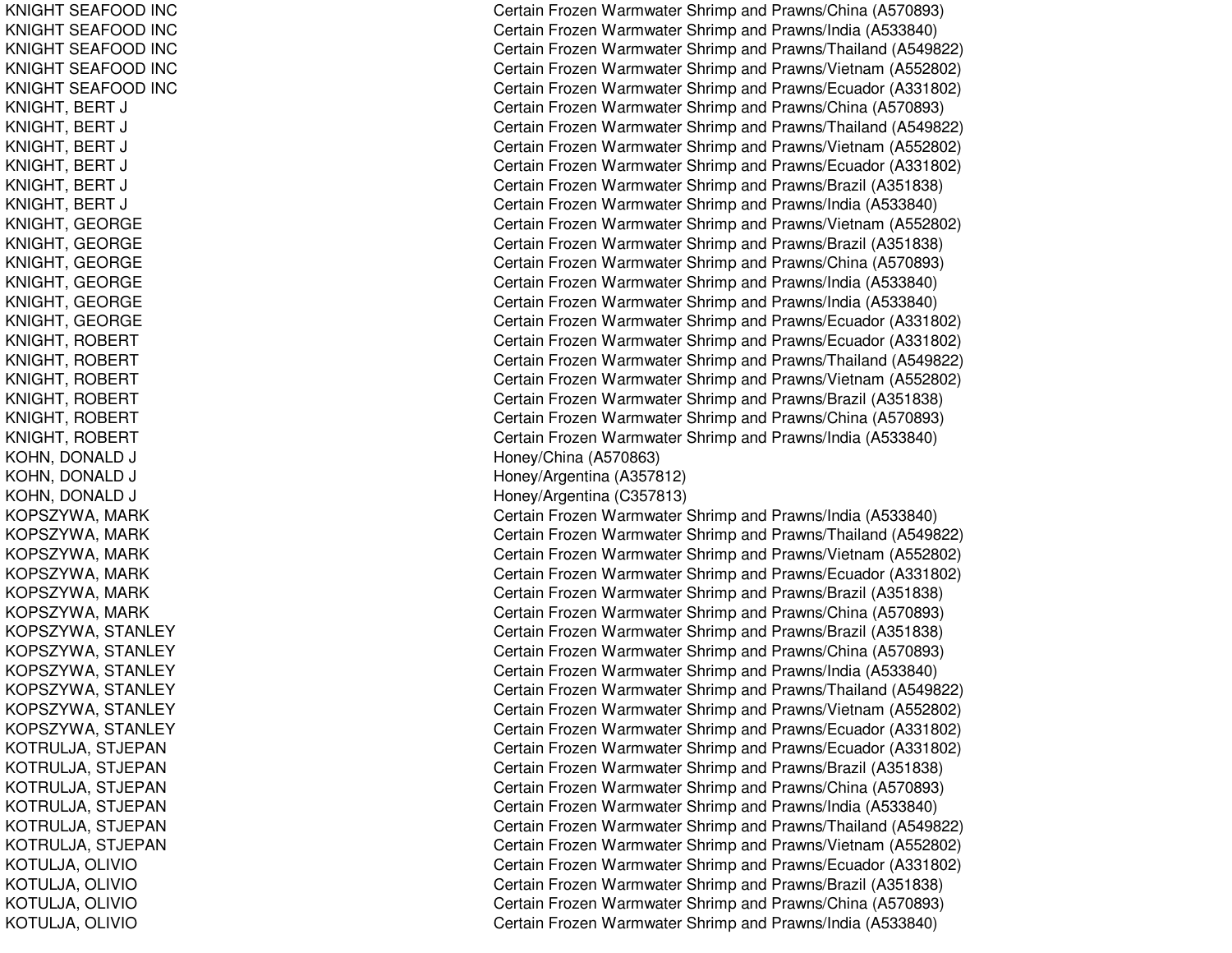KOTULJA, O LIVIOKOTULJA, O LIVIOKOYO CORPORATION OF USA KOYO CORPORATION OF USA KOYO CORPORATION OF USA KOYO CORPORATION OF USA KOYO CORPORATION OF USA KOYO CORPORATION OF USA KOYO CORPORATION OF USA KOYO CORPORATION OF USA KOYO CORPORATION OF USA KOYO CORPORATION OF USA KOYO CORPORATION OF USA KOYO CORPORATION OF USA KOYO CORPORATION OF USA KRIS AND CODY INC KRIS AND CODY INC KRIS AND CODY INC KRIS AND CODY INC KRIS AND CODY INC KRIS AND CODY INC KUHN, GERARD R JR KUHN, GERARD R JR KUHN, GERARD R JR KUHN, GERARD R JR KUHN, GERARD R JR KUHN, GERARD R JR KUHN, GERARD R SR KUHN, GERARD R SR KUHN, GERARD R SR KUHN, GERARD R SR KUHN, GERARD R SR KUHN, GERARD R SR KYLE AND COURTNEY KYLE AND COURTNEY KYLE AND COURTNEY KYLE AND COURTNEY KYLE AND COURTNEY KYL EANDCOURTNEYL AND J G STICKLEY INC LAND J S PECIALTY INCL AND J S PECIAL T Y INCL AND J SPECIALTY INC LAND J S PECIALTY INCL AND J SPECIALTY INC L AND J SPECIALTY INC LANDOTRAWLERS INCL AND O TRAWLERS INC

Certain Frozen Warmwater Shrimp and Prawns/Thailand (A549822) Certain Frozen Warmwater Shrimp and Prawns/Vietnam (A552802) T a p ere d Roller Be arings/China (A 5 7 0 6 01) Antifriction Bearings/Sweden (A401801) Tapered Roller Bearings/Hungary (A437601) Antifriction Bearings/United Kingdom (A412801) Ball Bearings/Singapore (A559801) Ball bearings/R omania (A 485801) Tapered Roller Bearings/Romania (A485602) Antifriction Bearings/Japan (A588804) Antifriction Bearings/Italy (A 475801) Antifriction B e arings/G ermany (A 4 2 8 8 01) Antifriction Bearings/France (A 427801) Ta p ere d Roller Be arings 4 Inches and Und er/Ja p an (A 5 8 8 0 5 4) Tapered Roller Bearings Over 4 Inches/Japan (A588604) Certain Frozen Warmwater Shrimp and Prawns/Ecuador (A331802) Certain Frozen Warmwater Shrimp and Prawns/Brazil (A351838) Certain Frozen Warmwater Shrimp and Prawns/India (A533840) Certain Frozen Warmwater Shrimp and Prawns/Thailand (A549822) Certain Frozen Warmwater Shrimp and Prawns/Vietnam (A552802) Certain Frozen Warmwater Shrimp and Prawns/China (A570893) Certain Frozen Warmwater Shrimp and Prawns/Ecuador (A331802) Certain Frozen Warmwater Shrimp and Prawns/Brazil (A351838) Certain Frozen Warmwater Shrimp and Prawns/China (A570893) Certain Frozen Warmwater Shrimp and Pra wns/India (A 5 3 3 8 4 0) Certain Frozen Warmwater Shrimp and Prawns/Thailand (A549822) Certain Frozen Warmwater Shrimp and Prawns/Vietnam (A552802) Certain Frozen Warmwater Shrimp and Prawns/Brazil (A351838) C ertain Frozen Warm w ater Shrim p and Pra wns/Ecua d or (A 3 318 0 2) Certain Frozen Warmwater Shrimp and Prawns/China (A570893) Certain Frozen Warmwater Shrimp and Prawns/India (A533840) Certain Frozen Warmwater Shrimp and Prawns/Thailand (A549822) Certain Frozen Warmwater Shrimp and Prawns/Vietnam (A552802) Certain Frozen Warmwater Shrimp and Prawns/Ecuador (A331802) C ertain Frozen W arm w ater Shrim p and Pra wns/Brazil (A 3 518 3 8) Certain Frozen Warmwater Shrimp and Prawns/China (A570893) Certain Frozen Warmwater Shrimp and Prawns/India (A533840) Certain Frozen Warmwater Shrimp and Prawns/Thailand (A549822) Certain Frozen Warmwater Shrimp and Prawns/Vietnam (A552802) Wooden Bedroom Furniture/China (A570890) Certain Frozen Warmwater Shrimp and Prawns/Ecuador (A331802) Certain Frozen Warmwater Shrimp and Prawns/Brazil (A351838) Certain Frozen Warmwater Shrimp and Prawns/India (A533840) Certain Frozen Warmwater Shrimp and Prawns/Thailand (A549822) Certain Frozen Warmwater Shrimp and Prawns/Vietnam (A552802) Certain Frozen Warmwater Shrimp and Prawns/China (A570893) Certain Frozen Warmwater Shrimp and Prawns/Ecuador (A331802) Certain Frozen Warmwater Shrimp and Prawns/China (A570893)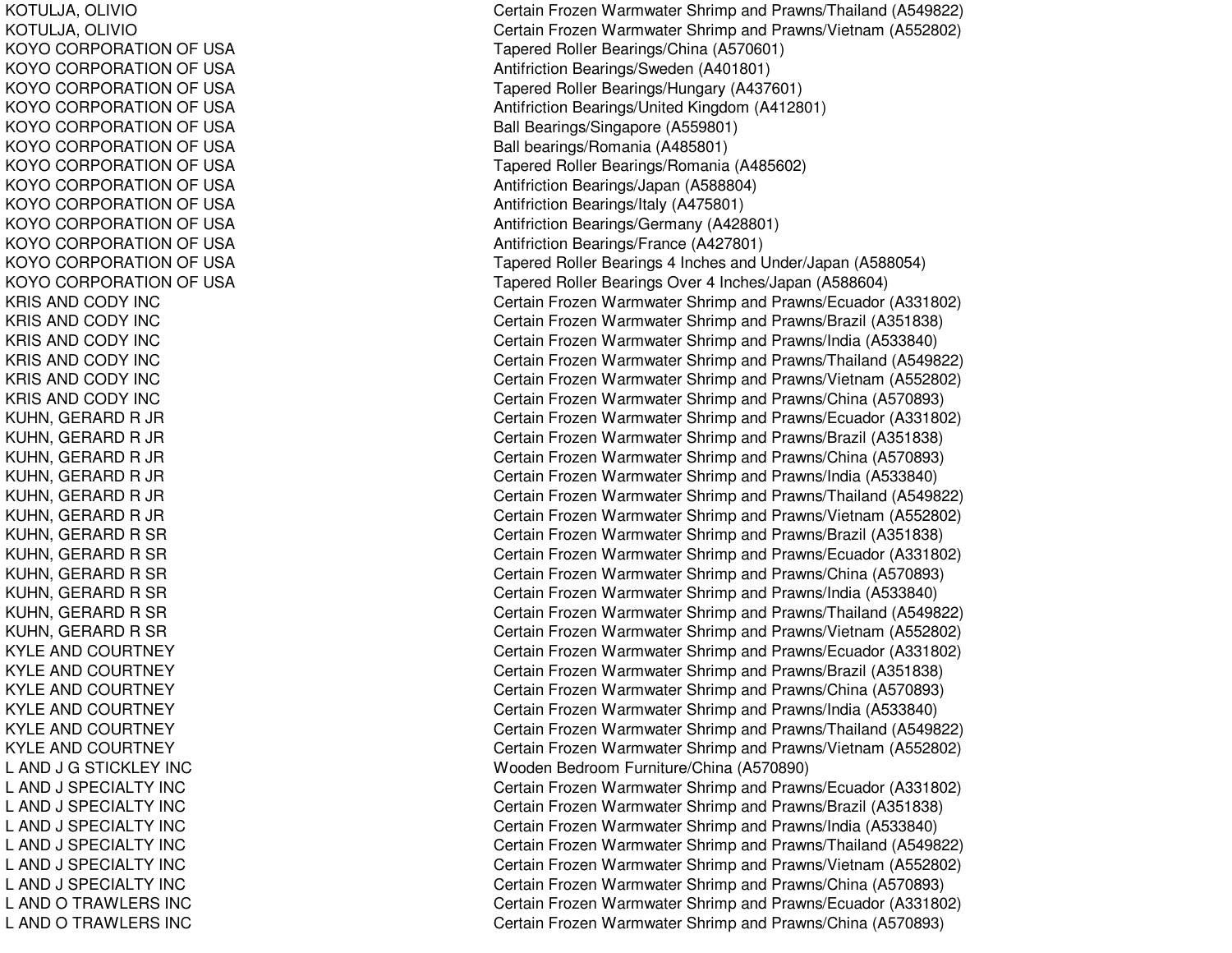LANDOTRAWLERS INCLANDOTRAWLERS INCL AND O TRAWLERS INC LANDOTRAWLERS INCL K BOWMAN COMPANY L K BOWMAN COMPANY L K BOWMAN COMPANY L K BOWMAN COMPANY LT INCLT INCLT INCLT INCLT INCLT INCL T WEST INC LAMACARELA INCLAMACARELA INCLAMACARELA INCLAMACARELA INCL A MA CA RE L A INCLA MACARELA INC LA PACHITA INC LA PACHITA INC LA PACHITA INC L APACHITA INCLA PACHITA INC LA PACHITA INC LA RINASCENTE PASTA LLC LA RINASCENTE PASTA LLC LA RINASCENTE PASTA LLC LA RINASCENTE PASTA LLC LABAUVE INC LABAUVE INCLABAUVE INC LABAUVE INCLABAUVE INCLABAUVE INC LACOSTE, G RAYLANDLACOSTE, MELVIN SR LACOSTE, MELVIN SR LACOSTE, MELVIN SR LACOSTE, MELVIN SR LACOSTE, MELVIN SR LACOSTE, MELVIN SR LACOSTE, RAVIN SR LACOSTE, RAVIN SR LACOSTE, RAVIN SR LACOSTE, RAVIN SR

Certain Frozen Warmwater Shrimp and Prawns/India (A533840) Certain Frozen Warmwater Shrimp and Prawns/Thailand (A549822) Certain Frozen Warmwater Shrimp and Prawns/Vietnam (A552802) Certain Frozen Warmwater Shrimp and Prawns/Brazil (A351838) Preserved Mushrooms/Indonesia (A560802) Preserv e d Mushro o ms/China (A 5 7 0 8 51) Preserved Mushrooms/Chile (A337804) Preserved Mushrooms/India (A533813) Certain Frozen Warmwater Shrimp and Prawns/Brazil (A351838) Certain Frozen Warmwater Shrimp and Prawns/Ecuador (A331802) Certain Frozen Warmwater Shrimp and Prawns/India (A533840) Certain Frozen Warmwater Shrimp and Prawns/Thailand (A549822) Certain Frozen Warmwater Shrimp and Prawns/Vietnam (A552802) Certain Frozen Warmwater Shrimp and Prawns/China (A570893) Crawfish Tail Meat/China (A570848) Certain Frozen Warmwater Shrimp and Prawns/Brazil (A351838) Certain Frozen Warmwater Shrimp and Prawns/China (A570893) Certain Frozen Warmwater Shrimp and Prawns/India (A533840) Certain Frozen Warmwater Shrimp and Prawns/Thailand (A549822) Certain Frozen Warmwater Shrimp and Prawns/Vietnam (A552802) Certain Frozen Warmwater Shrimp and Prawns/Ecuador (A331802) Certain Frozen Warmwater Shrimp and Prawns/Ecuador (A331802) Certain Frozen Warmwater Shrimp and Prawns/China (A570893) Certain Frozen Warmwater Shrimp and Prawns/India (A533840) Certain Frozen Warmwater Shrimp and Prawns/Thailand (A549822) Certain Frozen Warmwater Shrimp and Prawns/Vietnam (A552802) Certain Frozen Warmwater Shrimp and Prawns/Brazil (A351838) Pasta/Turkey (C489806) P asta/Italy (A 4 7 5 818) Pasta/Turkey (A 489805) P asta/Italy (C 4 7 5 819) Certain Frozen Warmwater Shrimp and Prawns/Brazil (A351838) Certain Frozen Warmwater Shrimp and Prawns/Ecuador (A331802) Certain Frozen Warmwater Shrimp and Prawns/China (A570893) Certain Frozen Warmwater Shrimp and Prawns/India (A533840) Certain Frozen Warmwater Shrimp and Prawns/Thailand (A549822) Certain Frozen Warmwater Shrimp and Prawns/Vietnam (A552802) Certain Frozen Warmwater Shrimp and Prawns/Ecuador (A331802) Certain Frozen Warmwater Shrimp and Prawns/Ecuador (A331802) Certain Frozen Warmwater Shrimp and Prawns/India (A533840) Certain Frozen Warmwater Shrimp and Prawns/Thailand (A549822) Certain Frozen Warmwater Shrimp and Prawns/Vietnam (A552802) Certain Frozen Warmwater Shrimp and Prawns/China (A570893) Certain Frozen Warmwater Shrimp and Prawns/Brazil (A351838) Certain Frozen Warmwater Shrimp and Pra wns/India (A 5 3 3 8 4 0) Certain Frozen Warmwater Shrimp and Prawns/Thailand (A549822) Certain Frozen Warmwater Shrimp and Prawns/Brazil (A351838) Certain Frozen Warmwater Shrimp and Prawns/Ecuador (A331802)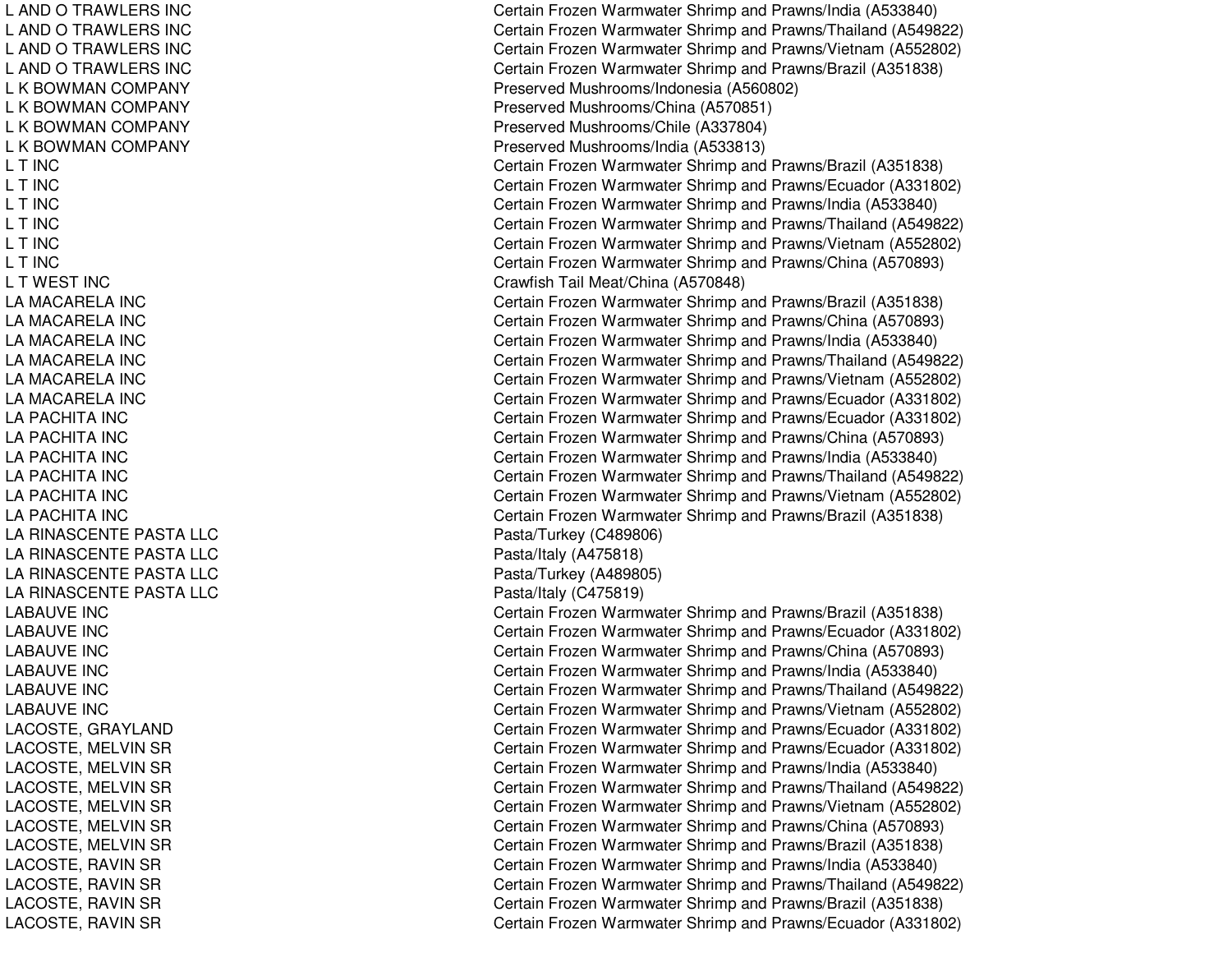LACOSTE, RAVIN SR LACOSTE, RAVIN SR L ACOST E, R AY JRLACOSTE, RAY JR LACOSTE, RAY JR LACOSTE, RAY JR LACOSTE, RAY JR LACOSTE, R AY JRLADSON, EARLENE G LADSON, EARLENE G LADSON, E ARLENEGLADSON, E ARLENEGLADSON, E ARLENEGL ADSON, E ARL ENEGLADY CATHERINE LADY CATHERINE LADY CATHERINE LADY CATHERINE LADY CATHERINE LADY CATHERINE LADY CHANCERY INC LADY CHANCERY INC LADY CHANCERY INC LADY CHANCERY INC L ADYCHANCERY INCLADY CHANCERY INC LADY DOLCINA INC LADY DOLCINA INC LADY DOLCINA INC LADY DOLCINA INC L A DY DOL CINA INCLADY DOLCINA INC L A D Y G AIL IN C L A D Y GAIL IN C LADY GAIL INC LADY GAIL INC L A D Y G AIL IN C LADY GAIL INC L ADYGWENDOELADY GWEN DOE LADY GWEN DOE L ADYGWENDOELADY GWEN DOE LADY GWEN DOE LADY KATHERINE INC LADY KATHERINE INC LADY KATHERINE INC LADY KATHERINE INC Certain Frozen Warmwater Shrimp and Prawns/China (A570893) Certain Frozen Warmwater Shrimp and Prawns/Brazil (A351838) Certain Frozen Warmwater Shrimp and Prawns/China (A570893) Certain Frozen Warmwater Shrimp and Prawns/Brazil (A351838) Certain Frozen Warmwater Shrimp and Prawns/India (A533840) Certain Frozen Warmwater Shrimp and Prawns/Thailand (A549822) Certain Frozen Warmwater Shrimp and Prawns/Vietnam (A552802) Certain Frozen Warmwater Shrimp and Prawns/Ecuador (A331802) Certain Frozen Warmwater Shrimp and Prawns/Brazil (A351838) Certain Frozen Warmwater Shrimp and Prawns/Ecuador (A331802) Certain Frozen Warmwater Shrimp and Prawns/India (A533840) Certain Frozen Warmwater Shrimp and Prawns/Thailand (A549822) Certain Frozen Warmwater Shrimp and Prawns/Vietnam (A552802) Certain Frozen Warmwater Shrimp and Prawns/China (A570893) Certain Frozen Warmwater Shrimp and Prawns/Thailand (A549822) Certain Frozen Warmwater Shrimp and Prawns/Vietnam (A552802) Certain Frozen Warmwater Shrimp and Prawns/China (A570893) Certain Frozen Warmwater Shrimp and Prawns/Ecuador (A331802) Certain Frozen Warmwater Shrimp and Prawns/Brazil (A351838) Certain Frozen Warmwater Shrimp and Pra wns/India (A 5 3 3 8 4 0) C ertain Frozen W arm w ater Shrim p and Pra wns/Brazil (A 3 518 3 8) Certain Frozen Warmwater Shrimp and Prawns/Ecuador (A331802) Certain Frozen Warmwater Shrimp and Prawns/India (A533840) Certain Frozen Warmwater Shrimp and Prawns/Thailand (A549822) Certain Frozen Warmwater Shrimp and Prawns/Vietnam (A552802) Certain Frozen Warmwater Shrimp and Prawns/China (A570893) Certain Frozen Warmwater Shrimp and Prawns/Brazil (A351838) Certain Frozen Warmwater Shrimp and Prawns/China (A570893) Certain Frozen Warmwater Shrimp and Prawns/India (A533840) Certain Frozen Warmwater Shrimp and Prawns/Thailand (A549822) Certain Frozen Warmwater Shrimp and Prawns/Vietnam (A552802) Certain Frozen Warmwater Shrimp and Prawns/Ecuador (A331802) Certain Frozen Warmwater Shrimp and Prawns/Ecuador (A331802) Certain Frozen Warmwater Shrimp and Prawns/Brazil (A351838) Certain Frozen Warmwater Shrimp and Prawns/China (A570893) Certain Frozen Warmwater Shrimp and Prawns/India (A533840) Certain Frozen Warmwater Shrimp and Prawns/Thailand (A549822) Certain Frozen Warmwater Shrimp and Prawns/Vietnam (A552802) Certain Frozen Warmwater Shrimp and Prawns/Ecuador (A331802) Certain Frozen Warmwater Shrimp and Prawns/Brazil (A351838) Certain Frozen Warmwater Shrimp and Prawns/China (A570893) Certain Frozen Warmwater Shrimp and Prawns/India (A533840) Certain Frozen Warmwater Shrimp and Prawns/Thailand (A549822) Certain Frozen Warmwater Shrimp and Prawns/Vietnam (A552802) Certain Frozen Warmwater Shrimp and Prawns/Ecuador (A331802) C ertain Frozen W arm w ater Shrim p and Pra wns/Brazil (A 3 518 3 8) Certain Frozen Warmwater Shrimp and Prawns/China (A570893) Certain Frozen Warmwater Shrimp and Prawns/India (A533840)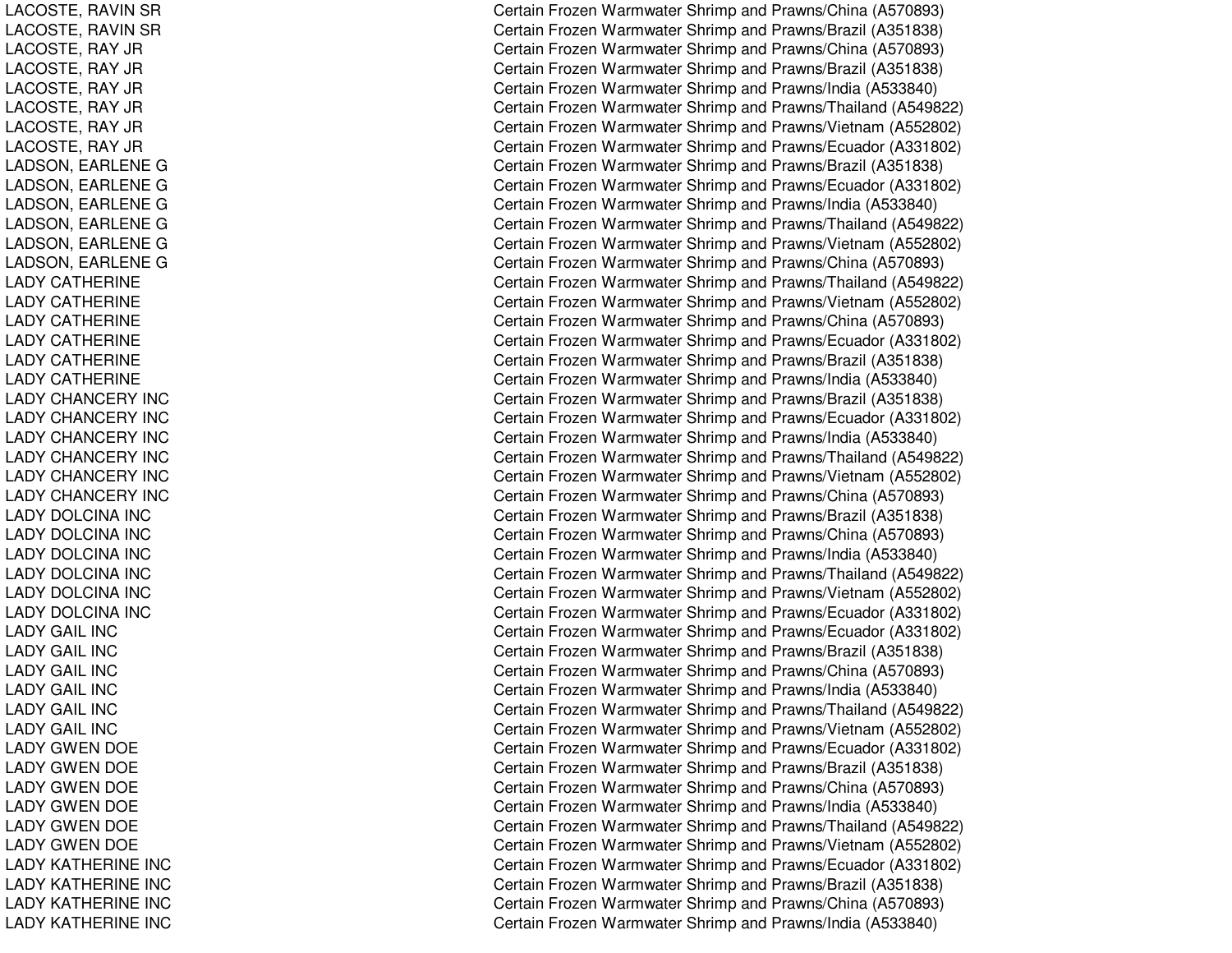LADY KATHERINE INCLADY KATHERINE INCLADY KELLY INCLADY KELLY INCLADY KELLY INCLADY KELLY INCLADY KELLY INCLADY KELLY INCLADY KIMBERLY INCLADY KIMBERLY INCLADY KIMBERLY INCLADY KIMBERLY INCLADY KIMBERLY INCLADY KIMBERLY INCLADY LISA INCLADY LISA INCLADY LISA INCLADY LISA INCLADY LISA INCLADY LISA INCLADY MARIE INCLADY MARIE INCLADY MARIE INCLADY MARIE INCLADY MARIE INCLADY MARIE INCLADY SNOWLADY SNOWLADY SNOWLADY SNOWLADY SNOWLADY SNOWLADY SUSIE INCLADY SUSIE INCLADY SUSIE INCLADY SUSIE INCLADY SUSIE INCLADY SUSIE INCLADY TONI INCLADY TONI INCLADY TONI INCLADY TONI INCLADY TONI INCLADY TONI INCLAFARGE BUILDINGLAFITTE FROZENLAFITTE FROZENLAFITTE FROZEN

 Certain Frozen Warmwater Shrimp and Prawns/Thailand (A549822) Certain Frozen Warmwater Shrimp and Prawns/Vietnam (A552802) Certain Frozen Warmwater Shrimp and Prawns/Brazil (A351838) Certain Frozen Warmwater Shrimp and Prawns/Ecuador (A331802) Certain Frozen Warmwater Shrimp and Prawns/China (A570893) Certain Frozen Warmwater Shrimp and Prawns/India (A533840) Certain Frozen Warmwater Shrimp and Prawns/Thailand (A549822) Certain Frozen Warmwater Shrimp and Prawns/Vietnam (A552802) Certain Frozen Warmwater Shrimp and Prawns/Ecuador (A331802) Certain Frozen Warmwater Shrimp and Prawns/Brazil (A351838) Certain Frozen Warmwater Shrimp and Prawns/China (A570893) Certain Frozen Warmwater Shrimp and Prawns/India (A533840) Certain Frozen Warmwater Shrimp and Prawns/Thailand (A549822) Certain Frozen Warmwater Shrimp and Prawns/Vietnam (A552802) Certain Frozen Warmwater Shrimp and Prawns/Ecuador (A331802) Certain Frozen Warmwater Shrimp and Prawns/Thailand (A549822) Certain Frozen Warmwater Shrimp and Prawns/Vietnam (A552802) Certain Frozen Warmwater Shrimp and Prawns/Brazil (A351838) Certain Frozen Warmwater Shrimp and Prawns/China (A570893) Certain Frozen Warmwater Shrimp and Prawns/India (A533840) Certain Frozen Warmwater Shrimp and Prawns/Ecuador (A331802) Certain Frozen Warmwater Shrimp and Prawns/Brazil (A351838) Certain Frozen Warmwater Shrimp and Prawns/India (A533840) Certain Frozen Warmwater Shrimp and Prawns/Thailand (A549822) Certain Frozen Warmwater Shrimp and Prawns/Vietnam (A552802) Certain Frozen Warmwater Shrimp and Prawns/China (A570893) Certain Frozen Warmwater Shrimp and Prawns/Brazil (A351838) Certain Frozen Warmwater Shrimp and Prawns/Ecuador (A331802) Certain Frozen Warmwater Shrimp and Prawns/India (A533840) Certain Frozen Warmwater Shrimp and Prawns/Thailand (A549822) Certain Frozen Warmwater Shrimp and Prawns/Vietnam (A552802) Certain Frozen Warmwater Shrimp and Prawns/China (A570893) Certain Frozen Warmwater Shrimp and Prawns/Vietnam (A552802) Certain Frozen Warmwater Shrimp and Prawns/Thailand (A549822) Certain Frozen Warmwater Shrimp and Prawns/China (A570893) Certain Frozen Warmwater Shrimp and Prawns/India (A533840) Certain Frozen Warmwater Shrimp and Prawns/Ecuador (A331802) Certain Frozen Warmwater Shrimp and Prawns/Brazil (A351838) Certain Frozen Warmwater Shrimp and Prawns/Ecuador (A331802) Certain Frozen Warmwater Shrimp and Prawns/Brazil (A351838) Certain Frozen Warmwater Shrimp and Prawns/China (A570893) Certain Frozen Warmwater Shrimp and Prawns/India (A533840) Certain Frozen Warmwater Shrimp and Prawns/Thailand (A549822) Certain Frozen Warmwater Shrimp and Prawns/Vietnam (A552802) Gray Portland Cement and Clinker/Mexico (A201802) Certain Frozen Warmwater Shrimp and Prawns/Vietnam (A552802) Certain Frozen Warmwater Shrimp and Prawns/India (A533840) Certain Frozen Warmwater Shrimp and Prawns/Thailand (A549822)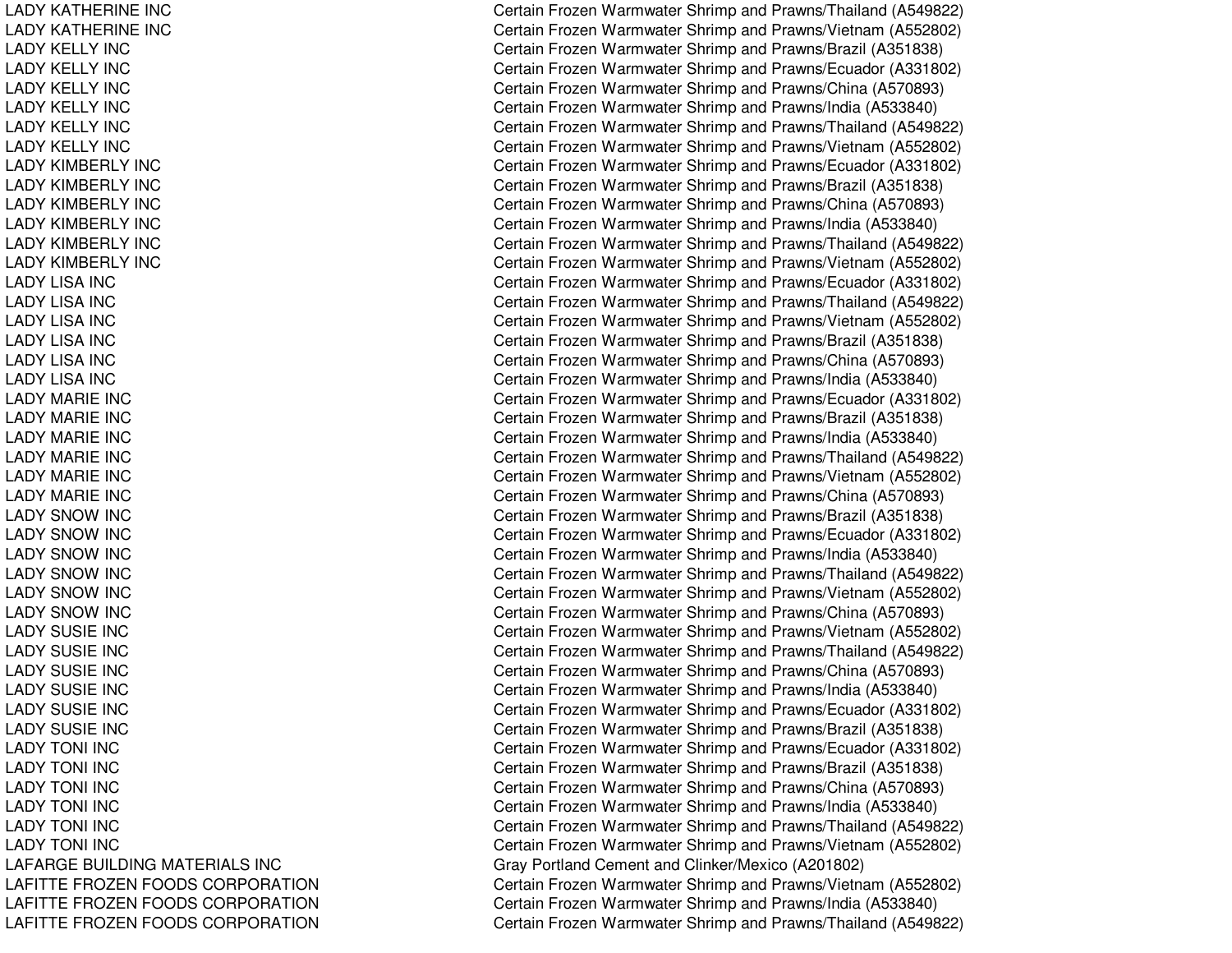LAFITTE FROZEN FOODS CORPORATION LAFITTE FROZEN FOODS CORPORATION LAFITTE FROZEN FOODS CORPORATION LAFONT INCLAFONT INCLAFONT INCLAFONT INCLAFONT INCL A F ON T IN C LAGASSE, MICHAEL LAGASSE, MIC HAELLAGASSE, MICHAEL LAGASSE, MIC HAELL AGASSE, MIC HAEL LAGASSE, MICHAEL LAM, HIE PTANL AM, HIE PT ANLAM, HIEP TAN LAM, HIE PTANLAM, HIEP TAN LAM, HIEP TAN LAM, NGOC XUAN LAM, NGOC XUAN LAM, NGOC XUAN LAM, NGOC XUAN LAM, NGOC XUAN LAM, NGOC XUAN L AM, P HANLAM, P HANLAM, P HANL A M, P HA NLAM, PHAN LAM, PHAN LANCERO INC LANCERO IN CLANCERO IN CLANCERO INC LANCERO IN CL ANCERO IN CLANDRY, JUDE LANDRY, JU DEL ANDRY, JU DELANDRY, JUDE LANDRY, JUDE LANDRY, JUDE LANE, DANIEL E LANE, D ANIELELANE, DANIEL E

Certain Frozen Warmwater Shrimp and Prawns/Ecuador (A331802) Certain Frozen Warmwater Shrimp and Prawns/Brazil (A351838) Certain Frozen Warmwater Shrimp and Prawns/China (A570893) Certain Frozen Warmwater Shrimp and Prawns/Ecuador (A331802) Certain Frozen Warmwater Shrimp and Prawns/China (A570893) Certain Frozen Warmwater Shrimp and Prawns/India (A533840) Certain Frozen Warmwater Shrimp and Prawns/Thailand (A549822) Certain Frozen Warmwater Shrimp and Prawns/Vietnam (A552802) Certain Frozen Warmwater Shrimp and Prawns/Brazil (A351838) C ertain Frozen W arm w ater Shrim p and Pra wns/Brazil (A 3 518 3 8) Certain Frozen Warmwater Shrimp and Prawns/Ecuador (A331802) Certain Frozen Warmwater Shrimp and Prawns/China (A570893) Certain Frozen Warmwater Shrimp and Prawns/India (A533840) Certain Frozen Warmwater Shrimp and Prawns/Thailand (A549822) Certain Frozen Warmwater Shrimp and Prawns/Vietnam (A552802) Certain Frozen Warmwater Shrimp and Prawns/Brazil (A351838) Certain Frozen Warmwater Shrimp and Prawns/Ecuador (A331802) Certain Frozen Warmwater Shrimp and Prawns/India (A533840) Certain Frozen Warmwater Shrimp and Prawns/Thailand (A549822) Certain Frozen Warmwater Shrimp and Prawns/Vietnam (A552802) Certain Frozen Warmwater Shrimp and Prawns/China (A570893) Certain Frozen Warmwater Shrimp and Prawns/Ecuador (A331802) Certain Frozen Warmwater Shrimp and Prawns/Brazil (A351838) Certain Frozen Warmwater Shrimp and Prawns/India (A533840) Certain Frozen Warmwater Shrimp and Prawns/Thailand (A549822) Certain Frozen Warmwater Shrimp and Prawns/Vietnam (A552802) Certain Frozen Warmwater Shrimp and Prawns/China (A570893) Certain Frozen Warmwater Shrimp and Prawns/Brazil (A351838) C ertain Frozen Warm w ater Shrim p and Pra wns/Ecua d or (A 3 318 0 2) Certain Frozen Warmwater Shrimp and Prawns/India (A533840) Certain Frozen Warmwater Shrimp and Prawns/Thailand (A549822) Certain Frozen Warmwater Shrimp and Prawns/Vietnam (A552802) Certain Frozen Warmwater Shrimp and Prawns/China (A570893) Certain Frozen Warmwater Shrimp and Prawns/Ecuador (A331802) C ertain Frozen W arm w ater Shrim p and Pra wns/Brazil (A 3 518 3 8) Certain Frozen Warmwater Shrimp and Prawns/China (A570893) Certain Frozen Warmwater Shrimp and Prawns/India (A533840) Certain Frozen Warmwater Shrimp and Prawns/Thailand (A549822) Certain Frozen Warmwater Shrimp and Prawns/Vietnam (A552802) C ertain Frozen Warm w ater Shrim p and Pra wns/Ecua d or (A 3 318 0 2) Certain Frozen Warmwater Shrimp and Prawns/Brazil (A351838) Certain Frozen Warmwater Shrimp and Prawns/China (A570893) Certain Frozen Warmwater Shrimp and Prawns/India (A533840) Certain Frozen Warmwater Shrimp and Prawns/Thailand (A549822) Certain Frozen Warmwater Shrimp and Prawns/Vietnam (A552802) Certain Frozen Warmwater Shrimp and Prawns/Ecuador (A331802) Certain Frozen Warmwater Shrimp and Prawns/Vietnam (A552802) Certain Frozen Warmwater Shrimp and Prawns/Thailand (A549822)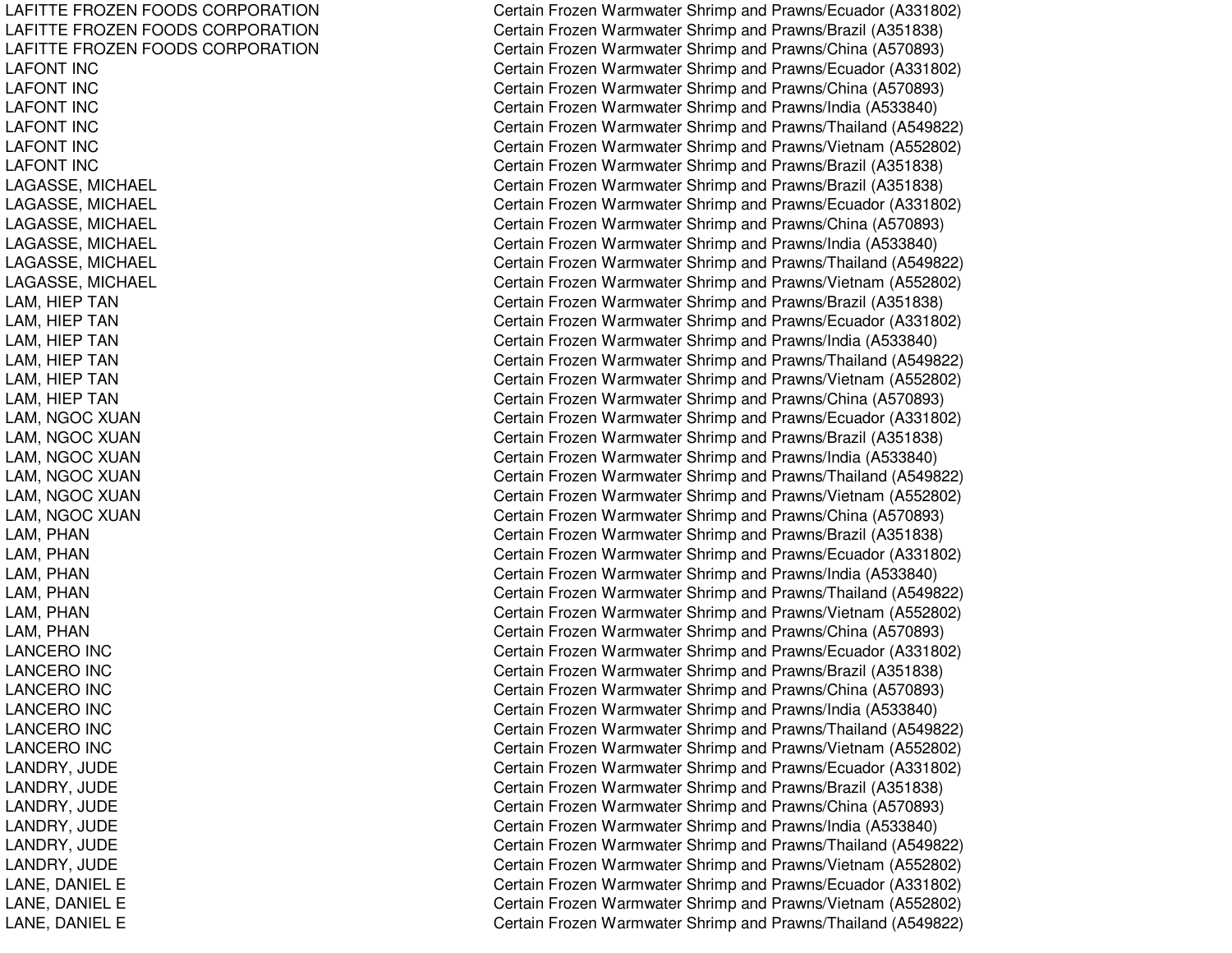LANE, D ANIELELANE, D ANIELEL ANE, D ANIEL ELASSEIGNE AND SONS INC LASSEIGNE AND SONS INC LASSEIGNE AND SONS INC LASSEIGNE AND SONS INC LASSEIGNE AND SONS INC LASSEIGNE AND SONS INC LASSEIGNE, JEFFERSON LASSEIGNE, JE FFERSONLASSEIGNE, JEFFERSON LASSEIGNE, JE FFERSONL ASSEIGNE, JE FFERSONLASSEIGNE, JEFFERSON LAST ISLAND FISHERIES INC LAST ISLAND FISHERIES INC LAST ISLAND FISHERIES INC LAST ISLAND FISHERIES INC LAST ISLAND FISHERIES INC LAST ISLAND FISHERIES INC LATAPIE, JO EYLATAPIE, JOEY LATAPIE, JO EYL ATAPIE, JO EYLATAPIE, JOEY LATAPIE, JO EYL AT APIE, JO SEPHLATAPIE, JOSEPH LATAPIE, JO SEPHLATAPIE, JOSEPH LATAPIE, JOSEPH LATAPIE, JOSEPH LATAPIE, TRAVIS LATAPIE, TRAVIS LATAPIE, T RAVISLATAPIE, TRAVIS LATAPIE, TRAVIS L ATAPIE, T RAVISLAUGHLIN, JAMES LAUGHLIN, JA MESL AUGHLIN, JA MESLAUGHLIN, JAMES LAUGHLIN, JAMES LAUGHLIN, JAMES LBJ LLCLBJ LLCLBJ LLC

Certain Frozen Warmwater Shrimp and Prawns/Brazil (A351838) Certain Frozen Warmwater Shrimp and Prawns/India (A533840) Certain Frozen Warmwater Shrimp and Prawns/China (A570893) Certain Frozen Warmwater Shrimp and Prawns/Ecuador (A331802) Certain Frozen Warmwater Shrimp and Prawns/Thailand (A549822) Certain Frozen Warmwater Shrimp and Prawns/Vietnam (A552802) Certain Frozen Warmwater Shrimp and Prawns/Brazil (A351838) Certain Frozen Warmwater Shrimp and Prawns/China (A570893) Certain Frozen Warmwater Shrimp and Prawns/India (A533840) Certain Frozen Warmwater Shrimp and Prawns/Ecuador (A331802) Certain Frozen Warmwater Shrimp and Prawns/Brazil (A351838) Certain Frozen Warmwater Shrimp and Prawns/China (A570893) Certain Frozen Warmwater Shrimp and Prawns/India (A533840) Certain Frozen Warmwater Shrimp and Prawns/Thailand (A549822) Certain Frozen Warmwater Shrimp and Prawns/Vietnam (A552802) Certain Frozen Warmwater Shrimp and Prawns/Ecuador (A331802) Certain Frozen Warmwater Shrimp and Prawns/Brazil (A351838) Certain Frozen Warmwater Shrimp and Prawns/China (A570893) Certain Frozen Warmwater Shrimp and Prawns/India (A533840) Certain Frozen Warmwater Shrimp and Prawns/Thailand (A549822) Certain Frozen Warmwater Shrimp and Prawns/Vietnam (A552802) Certain Frozen Warmwater Shrimp and Prawns/Brazil (A351838) Certain Frozen Warmwater Shrimp and Prawns/China (A570893) Certain Frozen Warmwater Shrimp and Prawns/India (A533840) Certain Frozen Warmwater Shrimp and Prawns/Thailand (A549822) Certain Frozen Warmwater Shrimp and Prawns/Vietnam (A552802) Certain Frozen Warmwater Shrimp and Prawns/Ecuador (A331802) Certain Frozen Warmwater Shrimp and Prawns/Brazil (A351838) Certain Frozen Warmwater Shrimp and Prawns/China (A570893) Certain Frozen Warmwater Shrimp and Prawns/India (A533840) Certain Frozen Warmwater Shrimp and Prawns/Thailand (A549822) Certain Frozen Warmwater Shrimp and Prawns/Vietnam (A552802) Certain Frozen Warmwater Shrimp and Prawns/Ecuador (A331802) Certain Frozen Warmwater Shrimp and Prawns/Thailand (A549822) Certain Frozen Warmwater Shrimp and Prawns/Vietnam (A552802) Certain Frozen Warmwater Shrimp and Prawns/Brazil (A351838) Certain Frozen Warmwater Shrimp and Prawns/Ecuador (A331802) Certain Frozen Warmwater Shrimp and Prawns/China (A570893) Certain Frozen Warmwater Shrimp and Prawns/India (A533840) Certain Frozen Warmwater Shrimp and Prawns/Ecuador (A331802) Certain Frozen Warmwater Shrimp and Prawns/China (A570893) Certain Frozen Warmwater Shrimp and Prawns/India (A533840) Certain Frozen Warmwater Shrimp and Prawns/Thailand (A549822) Certain Frozen Warmwater Shrimp and Prawns/Vietnam (A552802) Certain Frozen Warmwater Shrimp and Prawns/Brazil (A351838) Certain Frozen Warmwater Shrimp and Prawns/Ecuador (A331802) Certain Frozen Warmwater Shrimp and Prawns/Brazil (A351838) Certain Frozen Warmwater Shrimp and Prawns/India (A533840)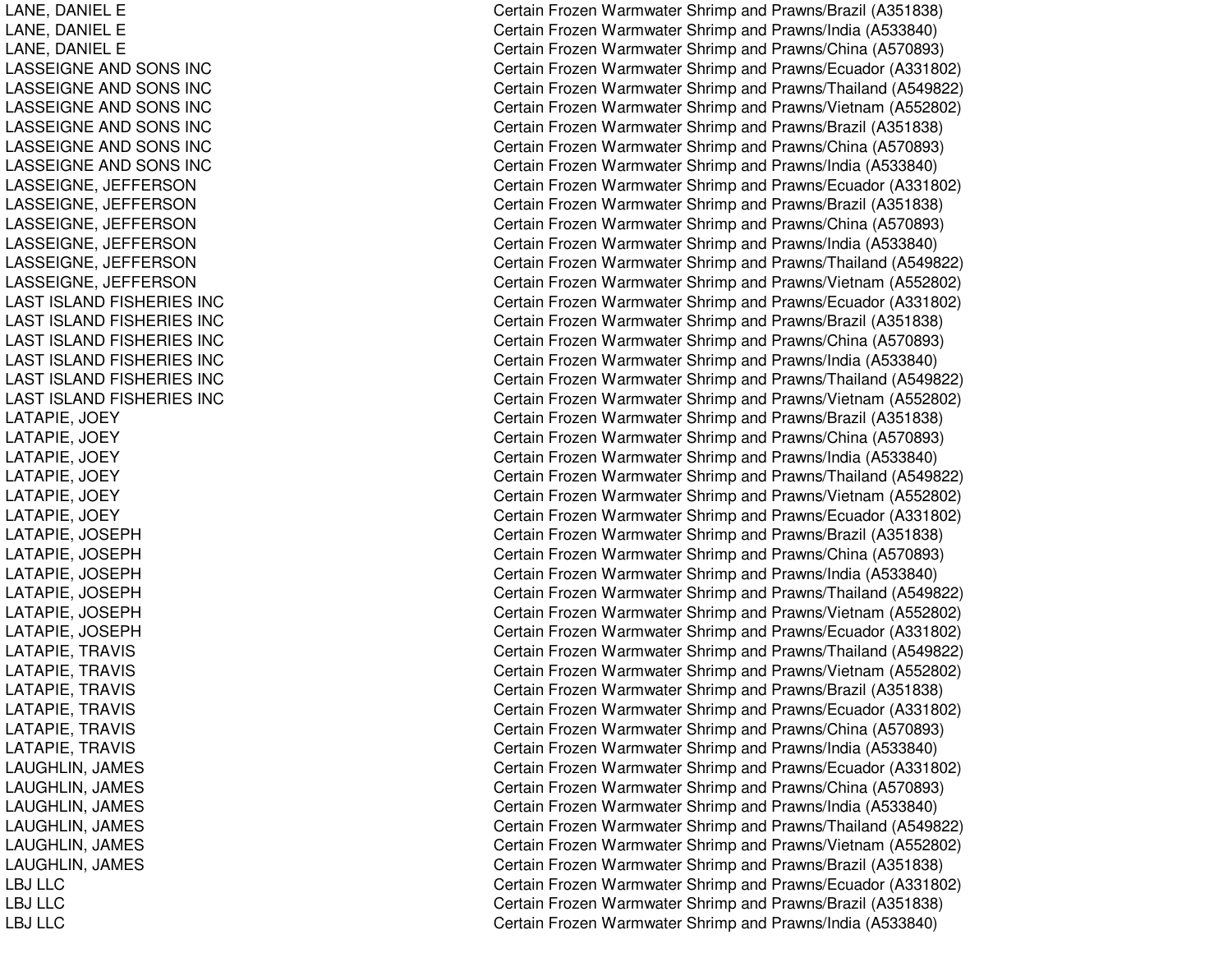LBJ LLCLBJ LLCLBJ LLCLEFAMILY INCLEFAMILY INCLEFAMILY INCLEFAMILY INCLEFAMILY INCL E F A MIL Y IN C LE LEAUX, DAVID LELEAUX, D AVIDLELEAUX, D AVIDLELEAUX, D AVIDL EL EAUX, D AVIDLE LEAUX, DAVID LE TRA SEAFOOD LLC LE TRA SEAFOOD LLC LE TRA SEAFOOD LLC LE TRA SEAFOOD LLC LE TRA SEAFOOD LLC LE TRA SEAFOOD LLC LE, D AI MINHLE, D AI MINHLE, D AI MINHL E, D AI MINHL E, D AI MIN H LE, D AI MINHLE, D ALELE, D ALELE, D ALEL E, D A L E L E, D A L E LE, D ALEL E, D A VID R U N GLE, DAVID RUNG LE, DAVID RUNG L E, D A VID R U N G L E, D A VID R U N G L E, D AVIDRUNGLE, DUOC NGUYEN LE, DUOC NGUYEN LE, DUOC NGUYEN LE, DUOC NGUYEN LE, DUOC NGUYEN LE, DUOC NGUYEN LE, HOUSTON T LE, H OUSTONTLE, HOUSTON T

Certain Frozen Warmwater Shrimp and Prawns/China (A570893) Certain Frozen Warmwater Shrimp and Prawns/Thailand (A549822) Certain Frozen Warmwater Shrimp and Prawns/Vietnam (A552802) Certain Frozen Warmwater Shrimp and Prawns/India (A533840) Certain Frozen Warmwater Shrimp and Prawns/Thailand (A549822) Certain Frozen Warmwater Shrimp and Prawns/Vietnam (A552802) Certain Frozen Warmwater Shrimp and Prawns/Ecuador (A331802) Certain Frozen Warmwater Shrimp and Prawns/Brazil (A351838) Certain Frozen Warmwater Shrimp and Prawns/China (A570893) Certain Frozen Warmwater Shrimp and Prawns/Ecuador (A331802) Certain Frozen Warmwater Shrimp and Prawns/Brazil (A351838) Certain Frozen Warmwater Shrimp and Prawns/China (A570893) Certain Frozen Warmwater Shrimp and Prawns/India (A533840) Certain Frozen Warmwater Shrimp and Prawns/Thailand (A549822) Certain Frozen Warmwater Shrimp and Prawns/Vietnam (A552802) Certain Frozen Warmwater Shrimp and Prawns/Thailand (A549822) Certain Frozen Warmwater Shrimp and Prawns/Vietnam (A552802) Certain Frozen Warmwater Shrimp and Prawns/Ecuador (A331802) Certain Frozen Warmwater Shrimp and Prawns/Brazil (A351838) Certain Frozen Warmwater Shrimp and Prawns/China (A570893) Certain Frozen Warmwater Shrimp and Prawns/India (A533840) Certain Frozen Warmwater Shrimp and Prawns/Brazil (A351838) Certain Frozen Warmwater Shrimp and Prawns/Ecuador (A331802) Certain Frozen Warmwater Shrimp and Prawns/China (A570893) Certain Frozen Warmwater Shrimp and Pra wns/India (A 5 3 3 8 4 0) Certain Frozen Warmwater Shrimp and Prawns/Thailand (A549822) Certain Frozen Warmwater Shrimp and Prawns/Vietnam (A552802) Certain Frozen Warmwater Shrimp and Prawns/Brazil (A351838) Certain Frozen Warmwater Shrimp and Prawns/India (A533840) Certain Frozen Warmwater Shrimp and Prawns/Thailand (A549822) Certain Frozen Warmwater Shrimp and Prawns/Vietnam (A552802) Certain Frozen Warmwater Shrimp and Prawns/China (A570893) Certain Frozen Warmwater Shrimp and Prawns/Ecuador (A331802) Certain Frozen Warmwater Shrimp and Prawns/Ecuador (A331802) C ertain Frozen W arm w ater Shrim p and Pra wns/Brazil (A 3 518 3 8) Certain Frozen Warmwater Shrimp and Prawns/China (A570893) Certain Frozen Warmwater Shrimp and Prawns/India (A533840) Certain Frozen Warmwater Shrimp and Prawns/Thailand (A549822) Certain Frozen Warmwater Shrimp and Prawns/Vietnam (A552802) C ertain Frozen Warm w ater Shrim p and Pra wns/Ecua d or (A 3 318 0 2) Certain Frozen Warmwater Shrimp and Prawns/China (A570893) Certain Frozen Warmwater Shrimp and Prawns/Brazil (A351838) Certain Frozen Warmwater Shrimp and Prawns/India (A533840) Certain Frozen Warmwater Shrimp and Prawns/Thailand (A549822) Certain Frozen Warmwater Shrimp and Prawns/Vietnam (A552802) Certain Frozen Warmwater Shrimp and Prawns/China (A570893) Certain Frozen Warmwater Shrimp and Prawns/India (A533840) Certain Frozen Warmwater Shrimp and Prawns/Thailand (A549822)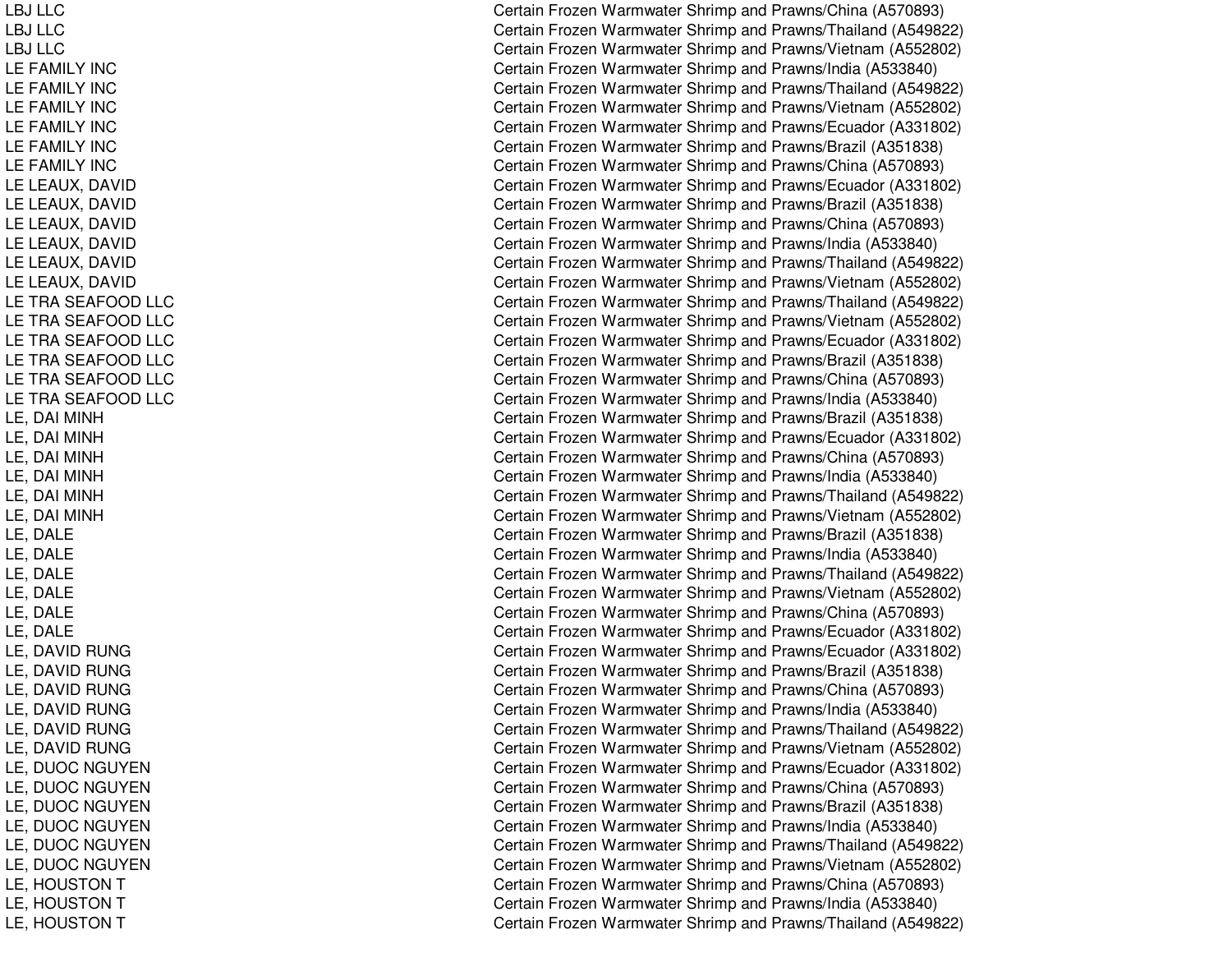LE, HOUSTON T LE, HOUSTON T LE, HOUSTON T LE, H UNGLE, H UNGLE, H UNGLE, H UNGLE, H UNGL E, H U N GLE, H UNGLE, H UNGLE, H UNGLE, H UNGL E, H UNGL E, H U N G LE, JOHN QUANG L E, JO HNQUANGLE, JOHN QUANG LE, JOHN QUANG LE, JOHN QUANG LE, JOHN QUANG LE, KY VAN LE, KY VAN LE, KY VAN L E, K YVANL E, K Y V A N LE, KY VAN LE, MINH VAN LE, MINH VAN LE, MINH VAN LE, MINH VAN LE, MINH VAN LE, MINH VAN LE, NAM VAN LE, NAM VAN LE, NAM VAN LE, NAM VAN LE, NAM VAN LE, NAM VAN LE, PHAT AND TRAN, LE LE, PHAT AND TRAN, LE LE, PHAT AND TRAN, LE LE, PHAT AND TRAN, LE LE, PHAT AND TRAN, LE LE, PHAT AND TRAN, LE LE, P HUOCLE, P HUOCL E, P H U OC

Certain Frozen Warmwater Shrimp and Prawns/Vietnam (A552802) Certain Frozen Warmwater Shrimp and Prawns/Ecuador (A331802) Certain Frozen Warmwater Shrimp and Prawns/Brazil (A351838) Certain Frozen Warmwater Shrimp and Prawns/Brazil (A351838) Certain Frozen Warmwater Shrimp and Prawns/Brazil (A351838) Certain Frozen Warmwater Shrimp and Prawns/Ecuador (A331802) Certain Frozen Warmwater Shrimp and Prawns/China (A570893) Certain Frozen Warmwater Shrimp and Prawns/India (A533840) Certain Frozen Warmwater Shrimp and Prawns/Thailand (A549822) Certain Frozen Warmwater Shrimp and Prawns/Vietnam (A552802) Certain Frozen Warmwater Shrimp and Prawns/China (A570893) Certain Frozen Warmwater Shrimp and Prawns/Ecuador (A331802) Certain Frozen Warmwater Shrimp and Prawns/India (A533840) Certain Frozen Warmwater Shrimp and Prawns/Thailand (A549822) Certain Frozen Warmwater Shrimp and Prawns/Vietnam (A552802) Certain Frozen Warmwater Shrimp and Prawns/Vietnam (A552802) Certain Frozen Warmwater Shrimp and Prawns/Ecuador (A331802) Certain Frozen Warmwater Shrimp and Prawns/Brazil (A351838) Certain Frozen Warmwater Shrimp and Prawns/China (A570893) Certain Frozen Warmwater Shrimp and Prawns/Thailand (A549822) Certain Frozen Warmwater Shrimp and Prawns/India (A533840) Certain Frozen Warmwater Shrimp and Prawns/Brazil (A351838) Certain Frozen Warmwater Shrimp and Prawns/China (A570893) Certain Frozen Warmwater Shrimp and Prawns/India (A533840) Certain Frozen Warmwater Shrimp and Prawns/Thailand (A549822) Certain Frozen Warmwater Shrimp and Prawns/Vietnam (A552802) Certain Frozen Warmwater Shrimp and Prawns/Ecuador (A331802) Certain Frozen Warmwater Shrimp and Prawns/Ecuador (A331802) Certain Frozen Warmwater Shrimp and Prawns/Brazil (A351838) Certain Frozen Warmwater Shrimp and Prawns/India (A533840) Certain Frozen Warmwater Shrimp and Prawns/Thailand (A549822) Certain Frozen Warmwater Shrimp and Prawns/China (A570893) Certain Frozen Warmwater Shrimp and Prawns/Vietnam (A552802) Certain Frozen Warmwater Shrimp and Prawns/Ecuador (A331802) C ertain Frozen W arm w ater Shrim p and Pra wns/Brazil (A 3 518 3 8) Certain Frozen Warmwater Shrimp and Prawns/India (A533840) Certain Frozen Warmwater Shrimp and Prawns/Thailand (A549822) Certain Frozen Warmwater Shrimp and Prawns/Vietnam (A552802) Certain Frozen Warmwater Shrimp and Prawns/China (A570893) C ertain Frozen Warm w ater Shrim p and Pra wns/Ecua d or (A 3 318 0 2) Certain Frozen Warmwater Shrimp and Prawns/Thailand (A549822) Certain Frozen Warmwater Shrimp and Prawns/India (A533840) Certain Frozen Warmwater Shrimp and Prawns/China (A570893) Certain Frozen Warmwater Shrimp and Prawns/Vietnam (A552802) Certain Frozen Warmwater Shrimp and Prawns/Brazil (A351838) Certain Frozen Warmwater Shrimp and Prawns/Ecuador (A331802) Certain Frozen Warmwater Shrimp and Prawns/Vietnam (A552802) Certain Frozen Warmwater Shrimp and Prawns/Thailand (A549822)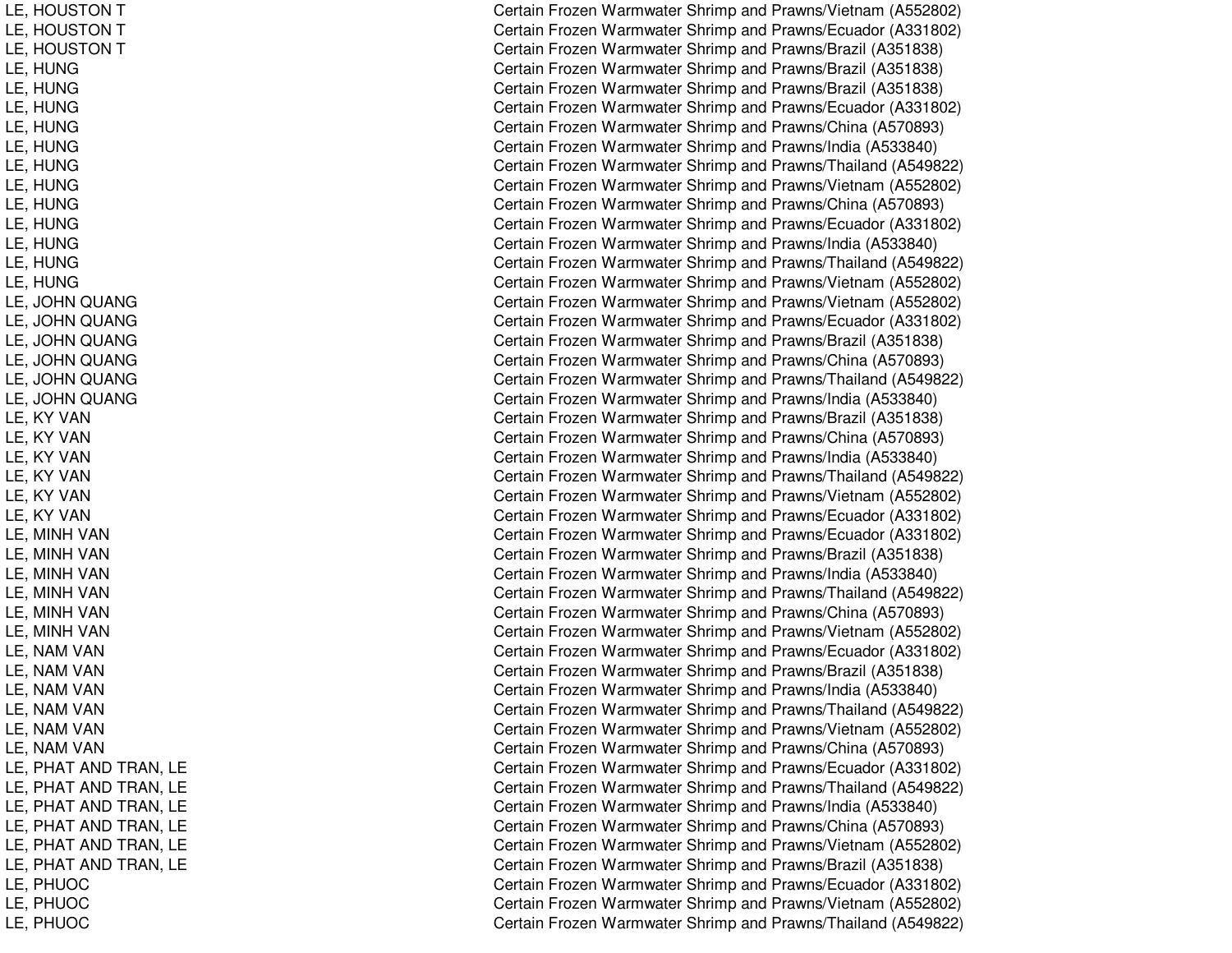Certain Frozen Warmwater Shrimp and Prawns/India (A533840) Certain Frozen Warmwater Shrimp and Prawns/Brazil (A351838) Certain Frozen Warmwater Shrimp and Prawns/China (A570893) Certain Frozen Warmwater Shrimp and Prawns/Thailand (A549822) Certain Frozen Warmwater Shrimp and Prawns/Vietnam (A552802) Certain Frozen Warmwater Shrimp and Prawns/Ecuador (A331802) Certain Frozen Warmwater Shrimp and Prawns/Brazil (A351838) Certain Frozen Warmwater Shrimp and Prawns/China (A570893) Certain Frozen Warmwater Shrimp and Prawns/India (A533840) Certain Frozen Warmwater Shrimp and Prawns/Ecuador (A331802) Certain Frozen Warmwater Shrimp and Prawns/Brazil (A351838) Certain Frozen Warmwater Shrimp and Prawns/China (A570893) Certain Frozen Warmwater Shrimp and Prawns/India (A533840) Certain Frozen Warmwater Shrimp and Prawns/Vietnam (A552802) Certain Frozen Warmwater Shrimp and Prawns/Thailand (A549822) Certain Frozen Warmwater Shrimp and Prawns/Ecuador (A331802) Certain Frozen Warmwater Shrimp and Prawns/Brazil (A351838) Certain Frozen Warmwater Shrimp and Prawns/Ecuador (A331802) Certain Frozen Warmwater Shrimp and Prawns/China (A570893) Certain Frozen Warmwater Shrimp and Pra wns/India (A 5 3 3 8 4 0) Certain Frozen Warmwater Shrimp and Prawns/Thailand (A549822) Certain Frozen Warmwater Shrimp and Prawns/Vietnam (A552802) Certain Frozen Warmwater Shrimp and Prawns/Brazil (A351838) Certain Frozen Warmwater Shrimp and Prawns/Ecuador (A331802) Certain Frozen Warmwater Shrimp and Prawns/China (A570893) Certain Frozen Warmwater Shrimp and Prawns/India (A533840) Certain Frozen Warmwater Shrimp and Prawns/Thailand (A549822) Certain Frozen Warmwater Shrimp and Prawns/Vietnam (A552802) Certain Frozen Warmwater Shrimp and Prawns/China (A570893) Certain Frozen Warmwater Shrimp and Prawns/India (A533840) Certain Frozen Warmwater Shrimp and Prawns/Thailand (A549822) Certain Frozen Warmwater Shrimp and Prawns/Vietnam (A552802) Certain Frozen Warmwater Shrimp and Prawns/Brazil (A351838) Certain Frozen Warmwater Shrimp and Prawns/Ecuador (A331802) Certain Frozen Warmwater Shrimp and Prawns/Ecuador (A331802) Certain Frozen Warmwater Shrimp and Prawns/Brazil (A351838) Certain Frozen Warmwater Shrimp and Prawns/China (A570893) Certain Frozen Warmwater Shrimp and Prawns/India (A533840) Certain Frozen Warmwater Shrimp and Prawns/Thailand (A549822) Certain Frozen Warmwater Shrimp and Prawns/Vietnam (A552802) Certain Frozen Warmwater Shrimp and Prawns/Ecuador (A331802) Certain Frozen Warmwater Shrimp and Prawns/Brazil (A351838) Certain Frozen Warmwater Shrimp and Prawns/China (A570893) Certain Frozen Warmwater Shrimp and Prawns/India (A533840) Certain Frozen Warmwater Shrimp and Prawns/Thailand (A549822) Certain Frozen Warmwater Shrimp and Prawns/Vietnam (A552802) ertain Frozen Warmwater Shrimp and Prawns/Ecuador (A331802) Certain Frozen Warmwater Shrimp and Prawns/China (A570893)

LE, P HUOCLE, P HUOCL E, P HUOCLE, ROBERT LE, R OBERTLE, ROBERT LE, R OBERTLE, R OBERTLE, ROBERT LE, S AULE, SON V LE, SON V LE, SON V LE, SON V L E, S O N V LE, SON V L E, T HANHLE, T HANHLE, THANH L E, T HA NHLE, THANH LE, T HANHLE, T ONLE, T ONL E, T ONL E, T O N LE, T ONLE, T ONLE, T ONYLE, T ONYL E, T ONY LE, TONY LE, T ONYL E, T ON Y LE, TRANG VAN LE, TRANG VAN LE, TRANG VAN LE, TRANG VAN LE, TRANG VAN LE, TRANG VAN LE, T UANL E, T UANLE, TUAN LE, T UANL E, T UA NLE, T UANLE, V UIl Constantinople of the constant of the constant of the constant of the constant of the constant of the constant of the constant of the constant of the constant of the constant of the constant of the constant of the consta LE, V UIl Constantinople of the constant of the constant of the constant of the constant of the constant of the constant of the constant of the constant of the constant of the constant of the constant of the constant of the consta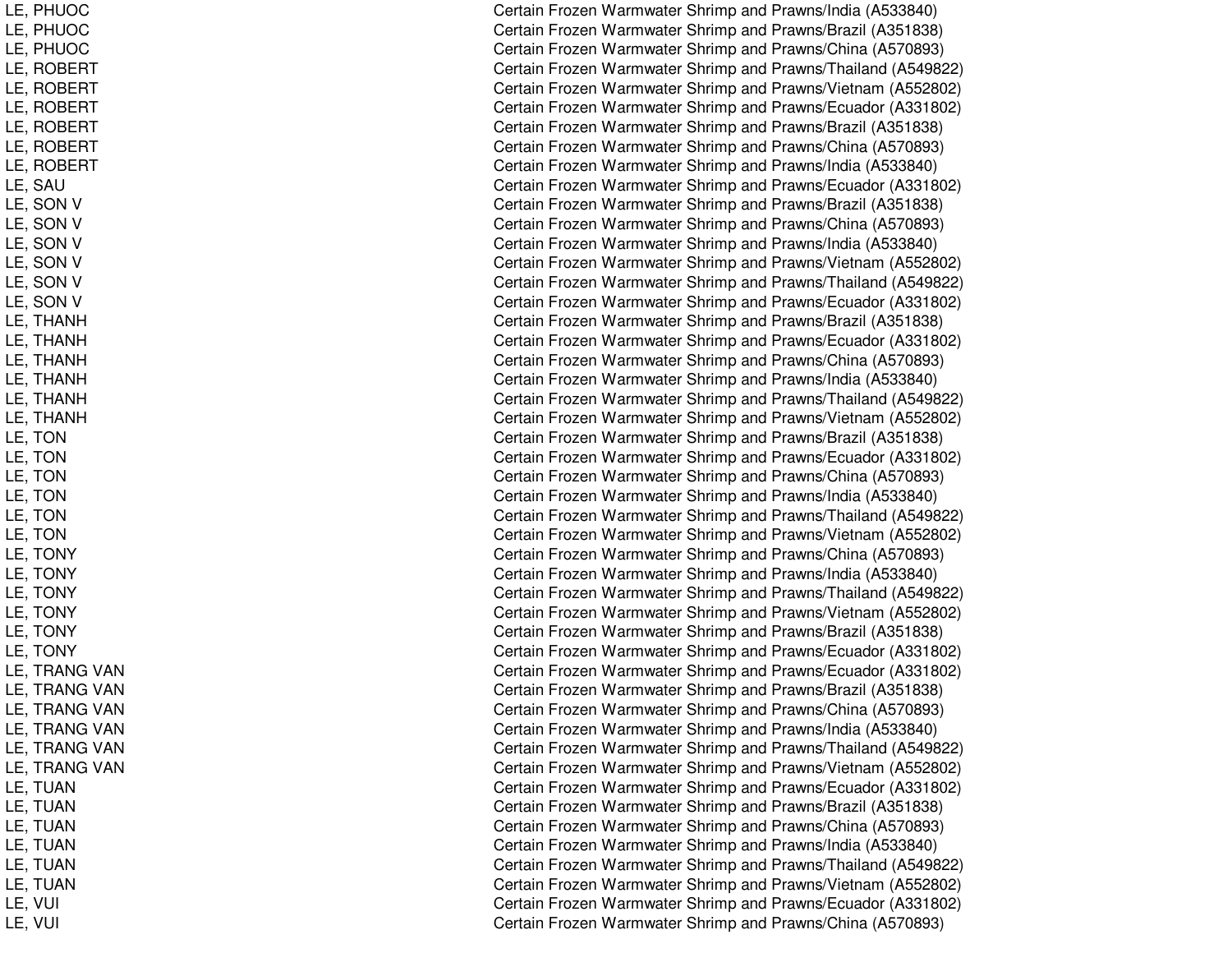LE, V UIl Constantinople of the constant of the constant of the constant of the constant of the constant of the constant of the constant of the constant of the constant of the constant of the constant of the constant of the consta LE, V UIl Constantinople of the constant of the constant of the constant of the constant of the constant of the constant of the constant of the constant of the constant of the constant of the constant of the constant of the consta L E, V UIl contract to the contract of the contract of the contract of the contract of the contract of the contract of the contract of the contract of the contract of the contract of the contract of the contract of the contract of L E, V UIl Constantinople of the constant of the constant of the constant of the constant of the constant of the constant of the constant of the constant of the constant of the constant of the constant of the constant of the consta LEA INDUSTRIESLEAVITT TUBE COMPANY LLC LEAVITT TUBE COMPANY LLC LEAVITT TUBE COMPANY LLC LEAVITT TUBE COMPANY LLC LEBARON FOUNDRY INC LEBARON FOUNDRY INC LEBARON FOUNDRY INC LEBARON FOUNDRY INC L EBARONFOUNDRY INCLEBLANC, GARETH R JR LEBLANC, GARETH R JR LEBLANC, GARETH R JR LEBLANC, GARETH R JR LEBLANC, GARETH R JR LEBLANC, GARETH R JR LEBLANC, LANVIN NJ COMERCIAL COMMUNISTIC LEBLANC, L ANVINNJ COMERCIAL COMMUNISTIC LEBLANC, LANVIN NJ COMERCIAL COMMUNISTIC LEBLANC, L ANVINNJ C L EBL ANC, L ANVINNJ COMERCIAL COMMUNISTIC LEBLANC, LANVIN NJ COMERCIAL COMMUNISTIC LEBLANC, M ARTYL EBL ANC, M ART YLEBLANC, MARTY LEBLANC, M ARTYLEBLANC, MARTY LEBLANC, MARTY LEBLANC, MICKEL LJ COMERCIAL COMMUNICATIONS COMMUNICATIONS COMMUNICATIONS COMMUNICATIONS COMMUNICATIONS COMMUNICATIONS COMMUNICATIONS COMMUNICATIONS COMMUNICATIONS COMMUNICATIONS COMMUNICATIONS COMMUNICATIONS COMMUNICATIONS COMMUNICATIONS LEBLANC, MICKEL LJ COMERCIAL COMMUNICATIONS COMMUNICATIONS LEBLANC, MICKEL LJ COMERCIAL COMMUNICATIONS COMMUNICATIONS COMMUNICATIONS COMMUNICATIONS COMMUNICATIONS COMMUNICATIONS COMMUNICATIONS COMMUNICATIONS COMMUNICATIONS COMMUNICATIONS COMMUNICATIONS COMMUNICATIONS COMMUNICATIONS COMMUNICATIONS LEBLANC, MIC KELLJ COMERCIAL COMMUNICATIONS COMMUNICATIONS COMMUNICATIONS COMMUNICATIONS COMMUNICATIONS COMMUNICATIONS COMMUNICATIONS COMMUNICATIONS COMMUNICATIONS COMMUNICATIONS COMMUNICATIONS COMMUNICATIONS COMMUNICATIONS COMMUNICATIONS LEBLANC, MICKEL LJ COMERCIAL COMMUNICATIONS COMMUNICATIONS LEBLANC, MICKEL LJ COMERCIAL COMMUNICATIONS COMMUNICATIONS COMMUNICATIONS COMMUNICATIONS COMMUNICATIONS COMMUNICATIONS COMMUNICATIONS COMMUNICATIONS COMMUNICATIONS COMMUNICATIONS COMMUNICATIONS COMMUNICATIONS COMMUNICATIONS COMMUNICATIONS LEBOEUF, JOSEPH RUSSELL LEBOEUF, JOSEPH RUSSELL LEBOEUF, JO SEPHRUSSELLLEBOEUF, JOSEPH RUSSELL LEBOEUF, JOSEPH RUSSELL LEBOEUF, JOSEPH RUSSELL L E COMP T E, JE S S E JRLECOMPTE, JESSE JR LECOMPTE, JE SSE JRL E C OMP T E, JE S S E JR

Certain Frozen Warmwater Shrimp and Prawns/Brazil (A351838) ertain Frozen Warmwater Shrimp and Prawns/India (A533840) ertain Frozen Warmwater Shrimp and Prawns/Thailand (A549822) Certain Frozen Warmwater Shrimp and Prawns/Vietnam (A552802) Wooden Bedroom Furniture/China (A570890) Welded Carbon Steel Pipe and Tube/Turkey (A489501) Welded Carbon Steel Pipe and Tube/India (A533502) Welded Carbon Steel Pipe and Tube/Turkey (C489502) Welded Carbon Steel Pipe and Tube/Thailand (A549502) Iron Construction Castings/Brazil (A351503) المستحدث المستحدث المستحدث المستحدث المستحدث المستحدث المستحدث الم Heav y Iron C onstruction Castings/Brazil (C 351504) Iron C onstruction C astings/C ana d a (A12 2 5 0 3) Iron Metal Castings/India (C 533063) lron Construction Castings/China (A570502) المستخدم المستخدم المستخدم المستخدم المستخدم المستخدم المستخدم المستخدم Certain Frozen Warmwater Shrimp and Prawns/Brazil (A351838) Certain Frozen Warmwater Shrimp and Prawns/China (A570893) Certain Frozen Warmwater Shrimp and Prawns/India (A533840) Certain Frozen Warmwater Shrimp and Prawns/Thailand (A549822) Certain Frozen Warmwater Shrimp and Prawns/Vietnam (A552802) Certain Frozen Warmwater Shrimp and Prawns/Ecuador (A331802) ertain Frozen Warmwater Shrimp and Prawns/Ecuador (A331802) ertain Frozen Warmwater Shrimp and Prawns/Brazil (A351838) ertain Frozen Warmwater Shrimp and Prawns/China (A570893) ertain Frozen Warmwater Shrimp and Prawns/India (A533840) ertain Frozen Warmwater Shrimp and Prawns/Thailand (A549822) ertain Frozen Warmwater Shrimp and Prawns/Vietnam (A552802) Certain Frozen Warmwater Shrimp and Prawns/Vietnam (A552802) Certain Frozen Warmwater Shrimp and Prawns/Ecuador (A331802) Certain Frozen Warmwater Shrimp and Prawns/Brazil (A351838) Certain Frozen Warmwater Shrimp and Prawns/China (A570893) Certain Frozen Warmwater Shrimp and Prawns/India (A533840) Certain Frozen Warmwater Shrimp and Prawns/Thailand (A549822) Certain Frozen Warmwater Shrimp and Prawns/Ecuador (A331802) Certain Frozen Warmwater Shrimp and Prawns/Brazil (A351838) Certain Frozen Warmwater Shrimp and Prawns/China (A570893) ertain Frozen Warmwater Shrimp and Prawns/India (A533840) Certain Frozen Warmwater Shrimp and Prawns/Thailand (A549822) Certain Frozen Warmwater Shrimp and Prawns/Vietnam (A552802) Certain Frozen Warmwater Shrimp and Prawns/Brazil (A351838) Certain Frozen Warmwater Shrimp and Prawns/Ecuador (A331802) Certain Frozen Warmwater Shrimp and Prawns/India (A533840) Certain Frozen Warmwater Shrimp and Prawns/Thailand (A549822) Certain Frozen Warmwater Shrimp and Prawns/Vietnam (A552802) Certain Frozen Warmwater Shrimp and Prawns/China (A570893) Certain Frozen Warmwater Shrimp and Prawns/China (A570893) Certain Frozen Warmwater Shrimp and Prawns/India (A533840) Certain Frozen Warmwater Shrimp and Prawns/Thailand (A549822) Certain Frozen Warmwater Shrimp and Prawns/Vietnam (A552802)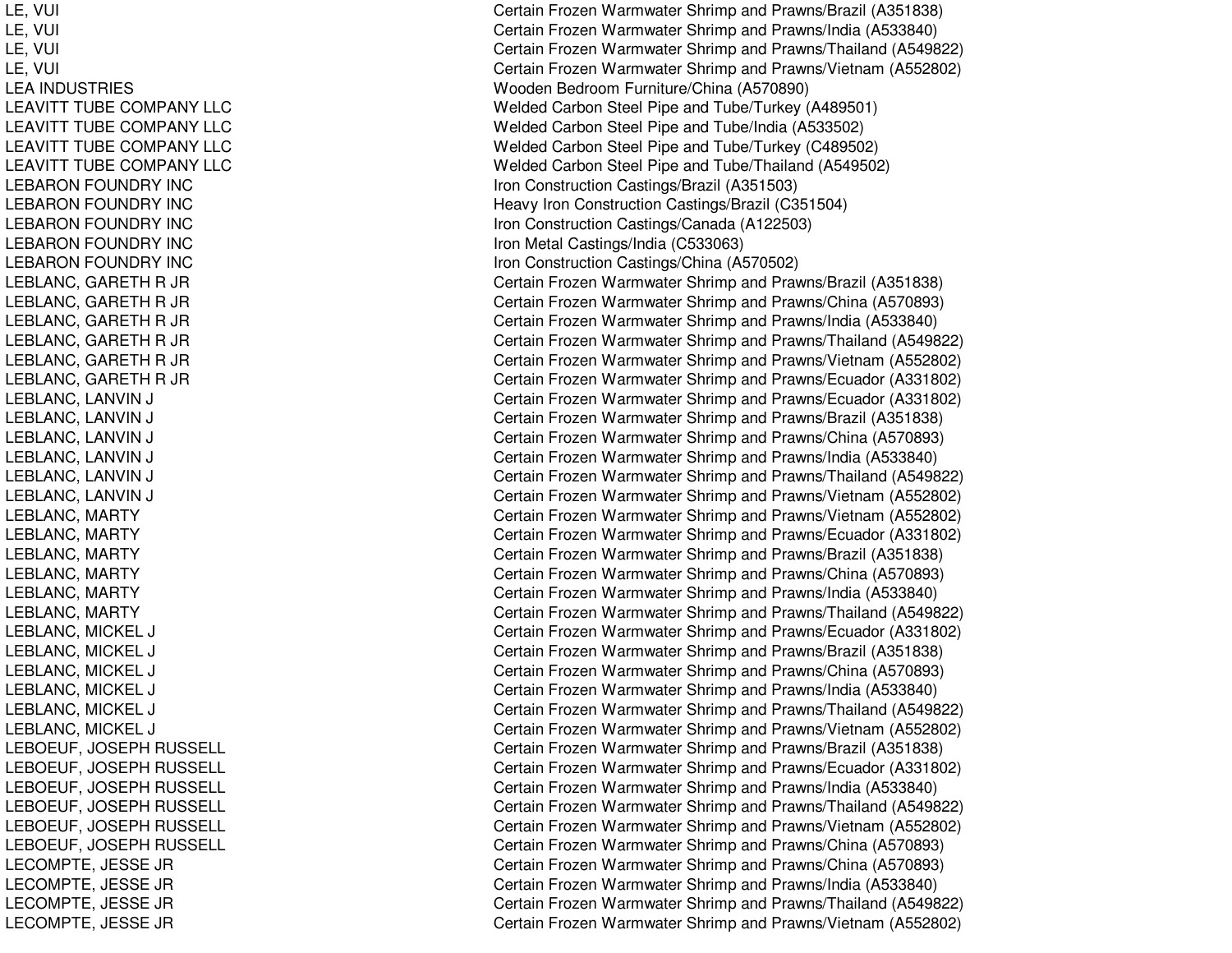LECOMPTE, JESSE JR LECOMPTE, JE SSE JRL ECOMPT E, L YL ELECOMPTE, LYLE LECOMPTE, L YLELECOMPTE, LYLE LECOMPTE, L YLELECOMPTE, L YLELEE, RAYMOND C LEE, RAYMOND C LEE, RAYMOND C LEE, RAYMOND C LEE, RAYMOND C LEE, RAYMOND C LEGER, ANDRE LEHIGH CEMENT COMPANY LEHIGH CEMENT COMPANY LENTS, M ARTINLENTS, M ARTINLENTS, MARTIN LENTS, MARTIN LENTS, MARTIN LENTS, MARTIN LESTER, S HAWNL ESTER, S HAWNLESTER, SHAWN LESTER, S HAWNL EST ER, S HAWNLESTER, SHAWN LEVRON, DALE T LEVRON, DALE T LEVRON, DALE T LEVRON, DALE T LEVRON, DALE T LEVRON, DALE T LEWIS, M ARKLIBERTAD FISHERIES INC LIBERTAD FISHERIES INC LIBERTAD FISHERIES INC LIBERTAD FISHERIES INC LIBERTAD FISHERIES INC LIBERTAD FISHERIES INC LICATINO, DANIEL JR LICATINO, DANIEL JR LICATINO, DANIEL JR LICATINO, DANIEL JR LICATINO, DANIEL JR LICATINO, DANIEL JR

Certain Frozen Warmwater Shrimp and Prawns/Ecuador (A331802) Certain Frozen Warmwater Shrimp and Prawns/Brazil (A351838) Certain Frozen Warmwater Shrimp and Prawns/Brazil (A351838) Certain Frozen Warmwater Shrimp and Prawns/China (A570893) Certain Frozen Warmwater Shrimp and Prawns/Ecuador (A331802) Certain Frozen Warmwater Shrimp and Prawns/India (A533840) Certain Frozen Warmwater Shrimp and Prawns/Thailand (A549822) Certain Frozen Warmwater Shrimp and Prawns/Vietnam (A552802) Certain Frozen Warmwater Shrimp and Prawns/Brazil (A351838) Certain Frozen Warmwater Shrimp and Prawns/China (A570893) Certain Frozen Warmwater Shrimp and Prawns/India (A533840) Certain Frozen Warmwater Shrimp and Prawns/Ecuador (A331802) Certain Frozen Warmwater Shrimp and Prawns/Thailand (A549822) Certain Frozen Warmwater Shrimp and Prawns/Vietnam (A552802) Crawfish Tail Meat/China (A570848) Gray Portland Cement and Clinker/Japan (A588815) Gray Portland Cement and Clinker/Mexico (A201802) Certain Frozen Warmwater Shrimp and Prawns/China (A570893) Certain Frozen Warmwater Shrimp and Prawns/Thailand (A549822) Certain Frozen Warmwater Shrimp and Prawns/Vietnam (A552802) Certain Frozen Warmwater Shrimp and Prawns/Ecuador (A331802) Certain Frozen Warmwater Shrimp and Prawns/Brazil (A351838) Certain Frozen Warmwater Shrimp and Prawns/India (A533840) Certain Frozen Warmwater Shrimp and Prawns/India (A533840) Certain Frozen Warmwater Shrimp and Prawns/Thailand (A549822) Certain Frozen Warmwater Shrimp and Prawns/Vietnam (A552802) Certain Frozen Warmwater Shrimp and Prawns/Ecuador (A331802) Certain Frozen Warmwater Shrimp and Prawns/Brazil (A351838) Certain Frozen Warmwater Shrimp and Prawns/China (A570893) Certain Frozen Warmwater Shrimp and Prawns/Brazil (A351838) Certain Frozen Warmwater Shrimp and Prawns/China (A570893) Certain Frozen Warmwater Shrimp and Prawns/India (A533840) Certain Frozen Warmwater Shrimp and Prawns/Thailand (A549822) Certain Frozen Warmwater Shrimp and Prawns/Vietnam (A552802) Certain Frozen Warmwater Shrimp and Prawns/Ecuador (A331802) No Case Name or Number Provided (A000000) Certain Frozen Warmwater Shrimp and Prawns/Thailand (A549822) Certain Frozen Warmwater Shrimp and Prawns/Vietnam (A552802) Certain Frozen Warmwater Shrimp and Prawns/Ecuador (A331802) Certain Frozen Warmwater Shrimp and Prawns/Brazil (A351838) Certain Frozen Warmwater Shrimp and Prawns/China (A570893) Certain Frozen Warmwater Shrimp and Prawns/India (A533840) Certain Frozen Warmwater Shrimp and Prawns/Vietnam (A552802) Certain Frozen Warmwater Shrimp and Prawns/Ecuador (A331802) Certain Frozen Warmwater Shrimp and Prawns/Thailand (A549822) C ertain Frozen W arm w ater Shrim p and Pra wns/Brazil (A 3 518 3 8) Certain Frozen Warmwater Shrimp and Prawns/China (A570893) Certain Frozen Warmwater Shrimp and Prawns/India (A533840)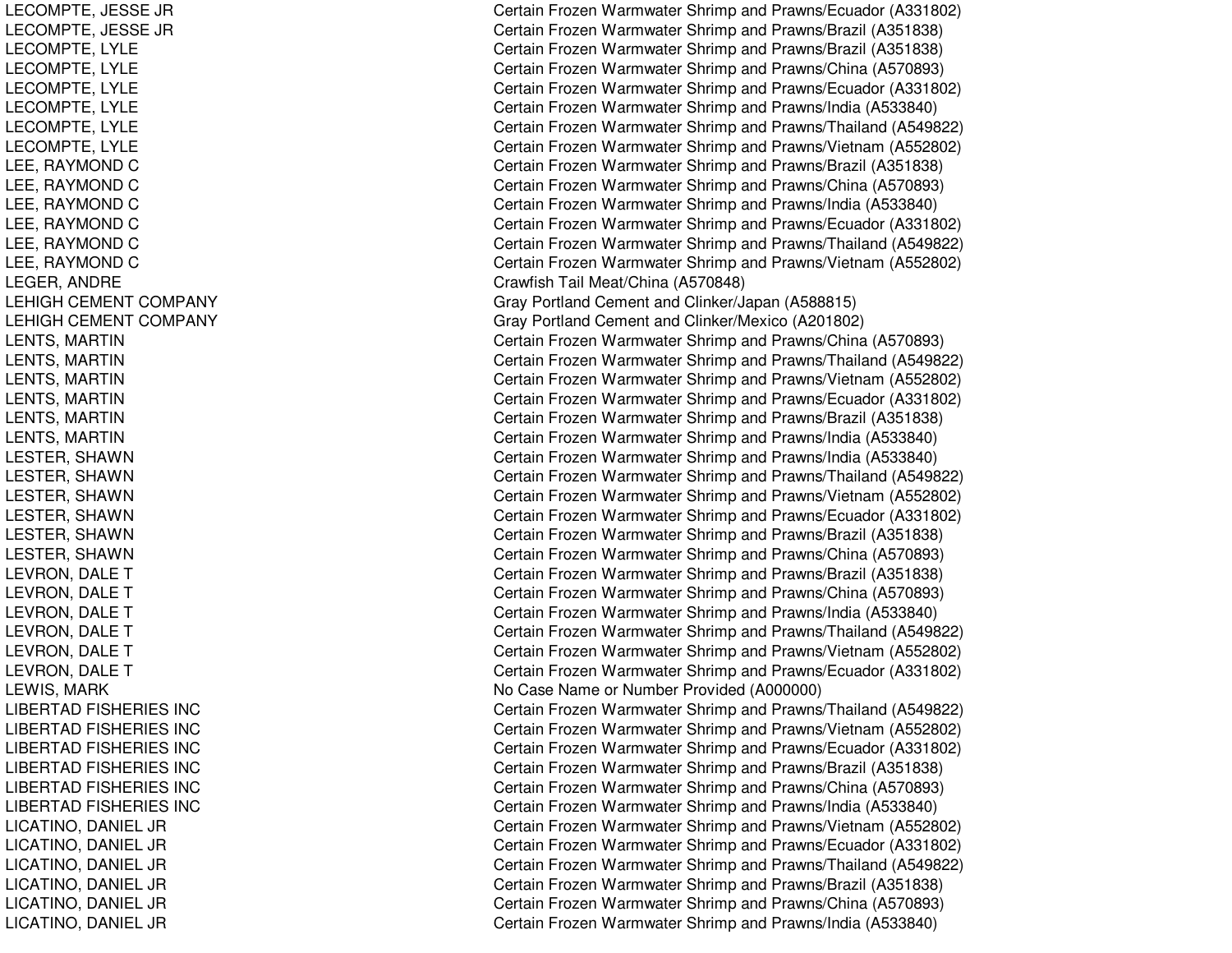LIGHTHOUSE FISHERIES INC LIGHTHOUSE FISHERIES INC LIGHTHOUSE FISHERIES INC LIGHTHOUSE FISHERIES INC LIGHTHOUSE FISHERIES INC LIGHTHOUSE FISHERIES INC LIL ROBBIE INC LILROBBIE INCLIL R OB BIE IN C LIL ROBBIE INC LILROBBIE INCLILROBBIE INCLINDA JUNELINDA JUNELINDA JUNE LINDA JUNELINDA JUNELINDA JUNELINDA LOU BOAT CORP LINDA LOU BOAT CORP LINDA LOU BOAT CORP LINDA LOU BOAT CORP LINDA LOU BOAT CORP LINDA LOU BOAT CORP LINER, CLAUDE J JR LINER, CLAUDE J JR LINER, C LAUDE J JRLINER, CLAUDE J JR LINER, CLAUDE J JR LINER, C LAUDE J JRLINER, MICHAEL B SR LINER, MICHAEL B SR LINER, MICHAEL B SR LINER, MICHAEL B SR LINER, MICHAEL B SR LINER, MICHAEL B SR LIRETTE, TERRY LIRETTE, TERRY LIRETTE, TERRY LIRETTE, TERRY LIRETTE, TERRY LIRETTE, TERRY LISA LYNN INC LISA LYNN INC LISA LYNN INC LISA LYNN INC LISA LYNN INC LISA LYNN INC

Certain Frozen Warmwater Shrimp and Prawns/Thailand (A549822) Certain Frozen Warmwater Shrimp and Prawns/Vietnam (A552802) Certain Frozen Warmwater Shrimp and Prawns/China (A570893) Certain Frozen Warmwater Shrimp and Prawns/Ecuador (A331802) Certain Frozen Warmwater Shrimp and Prawns/Brazil (A351838) Certain Frozen Warmwater Shrimp and Prawns/India (A533840) Certain Frozen Warmwater Shrimp and Prawns/Ecuador (A331802) Certain Frozen Warmwater Shrimp and Prawns/Brazil (A351838) Certain Frozen Warmwater Shrimp and Prawns/China (A570893) Certain Frozen Warmwater Shrimp and Prawns/India (A533840) Certain Frozen Warmwater Shrimp and Prawns/Thailand (A549822) Certain Frozen Warmwater Shrimp and Prawns/Vietnam (A552802) Certain Frozen Warmwater Shrimp and Prawns/Ecuador (A331802) Certain Frozen Warmwater Shrimp and Prawns/Brazil (A351838) Certain Frozen Warmwater Shrimp and Prawns/China (A570893) Certain Frozen Warmwater Shrimp and Prawns/India (A533840) Certain Frozen Warmwater Shrimp and Prawns/Thailand (A549822) Certain Frozen Warmwater Shrimp and Prawns/Vietnam (A552802) Certain Frozen Warmwater Shrimp and Prawns/Ecuador (A331802) Certain Frozen Warmwater Shrimp and Prawns/Vietnam (A552802) C ertain Frozen W arm w ater Shrim p and Pra wns/Brazil (A 3 518 3 8) Certain Frozen Warmwater Shrimp and Prawns/China (A570893) Certain Frozen Warmwater Shrimp and Prawns/India (A533840) Certain Frozen Warmwater Shrimp and Prawns/Thailand (A549822) Certain Frozen Warmwater Shrimp and Pra wns/India (A 5 3 3 8 4 0) Certain Frozen Warmwater Shrimp and Prawns/Vietnam (A552802) Certain Frozen Warmwater Shrimp and Prawns/China (A570893) Certain Frozen Warmwater Shrimp and Prawns/Ecuador (A331802) Certain Frozen Warmwater Shrimp and Prawns/Brazil (A351838) Certain Frozen Warmwater Shrimp and Prawns/Thailand (A549822) Certain Frozen Warmwater Shrimp and Prawns/Ecuador (A331802) Certain Frozen Warmwater Shrimp and Prawns/India (A533840) Certain Frozen Warmwater Shrimp and Prawns/Thailand (A549822) Certain Frozen Warmwater Shrimp and Prawns/Vietnam (A552802) Certain Frozen Warmwater Shrimp and Prawns/China (A570893) Certain Frozen Warmwater Shrimp and Prawns/Brazil (A351838) Certain Frozen Warmwater Shrimp and Prawns/Ecuador (A331802) Certain Frozen Warmwater Shrimp and Prawns/Vietnam (A552802) Certain Frozen Warmwater Shrimp and Prawns/China (A570893) Certain Frozen Warmwater Shrimp and Prawns/Brazil (A351838) Certain Frozen Warmwater Shrimp and Prawns/Thailand (A549822) Certain Frozen Warmwater Shrimp and Prawns/India (A533840) Certain Frozen Warmwater Shrimp and Prawns/Brazil (A351838) Certain Frozen Warmwater Shrimp and Prawns/India (A533840) Certain Frozen Warmwater Shrimp and Prawns/Thailand (A549822) Certain Frozen Warmwater Shrimp and Prawns/Ecuador (A331802) Certain Frozen Warmwater Shrimp and Prawns/Vietnam (A552802) Certain Frozen Warmwater Shrimp and Prawns/China (A570893)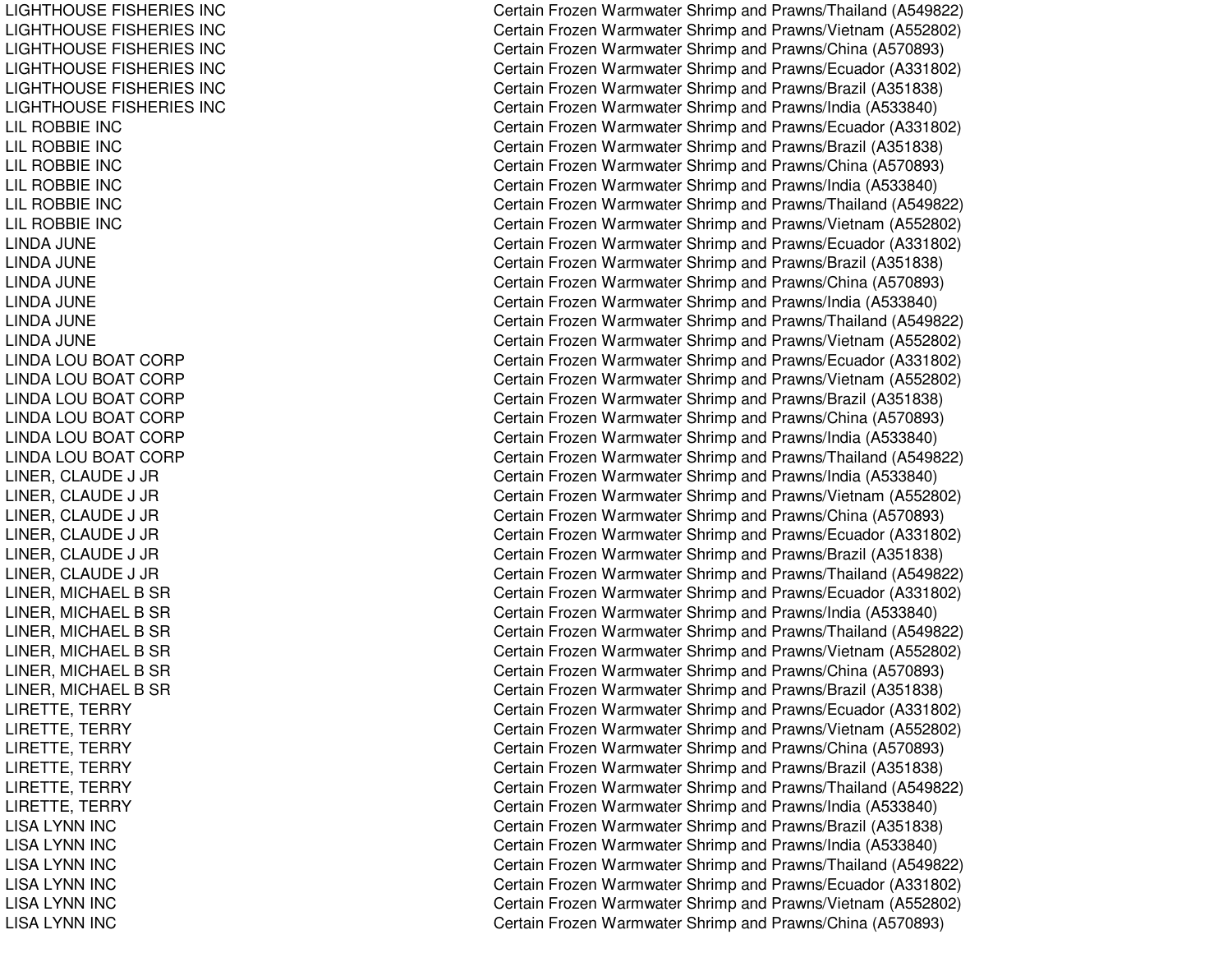LITTLE ANDREW INC LITTLE ANDREW INC LITTLE ANDREW INC LITTLE ANDREW INC LITTLE ANDREW INC LITTLE ANDREW INC LITTLE ANDY INC LITTLE ANDY INC LITTLE ANDY INC LITTLE ANDY INC LITTLE ANDY INC LITTLE ANDY INC LITTLE BROTHERS INC LITTLE BROTHERS INC LITTLE BROTHERS INC LITTLE BROTHERS INC LITTLE BROTHERS INC LITTLE BROTHERS INC LITTLE DAVID GULF TRAWLER INC LITTLE DAVID GULF TRAWLER INC LITTLE DAVID GULF TRAWLER INC LITTLE DAVID GULF TRAWLER INC LITTLE DAVID GULF TRAWLER INC LITTLE DAVID GULF TRAWLER INC LITTLE ERNIE GULF TRAWLER INC LITTLE ERNIE GULF TRAWLER INC LITTLE ERNIE GULF TRAWLER INC LITTLE ERNIE GULF TRAWLER INC LITTLE ERNIE GULF TRAWLER INC LITTLE ERNIE GULF TRAWLER INC LITTLE HOMER INC LITTLE HOMER INC LITTLE HOMER INC LITTLE HOMER INC LITTLE HOMER INC LITTLE HOMER INC LITTLE KEN INC LITTLE KEN INC LITTLE KEN INC LITTLE KEN INC LITTLE KEN INC LITTLE KEN INC LIVERMAN, MALCOLM P LIVERMAN, MALCOLM P LIVERMAN, MALCOLM P LIVERMAN, MALCOLM P LIVERMAN, MALCOLM P LIVERMAN, MALCOLM P

Certain Frozen Warmwater Shrimp and Prawns/India (A533840) Certain Frozen Warmwater Shrimp and Prawns/Thailand (A549822) Certain Frozen Warmwater Shrimp and Prawns/Vietnam (A552802) Certain Frozen Warmwater Shrimp and Prawns/China (A570893) Certain Frozen Warmwater Shrimp and Prawns/Ecuador (A331802) Certain Frozen Warmwater Shrimp and Prawns/Brazil (A351838) Certain Frozen Warmwater Shrimp and Prawns/Ecuador (A331802) Certain Frozen Warmwater Shrimp and Prawns/Brazil (A351838) Certain Frozen Warmwater Shrimp and Prawns/India (A533840) Certain Frozen Warmwater Shrimp and Prawns/Thailand (A549822) Certain Frozen Warmwater Shrimp and Prawns/Vietnam (A552802) Certain Frozen Warmwater Shrimp and Prawns/China (A570893) Certain Frozen Warmwater Shrimp and Prawns/Ecuador (A331802) Certain Frozen Warmwater Shrimp and Prawns/Brazil (A351838) Certain Frozen Warmwater Shrimp and Prawns/China (A570893) Certain Frozen Warmwater Shrimp and Prawns/India (A533840) Certain Frozen Warmwater Shrimp and Prawns/Thailand (A549822) Certain Frozen Warmwater Shrimp and Prawns/Vietnam (A552802) Certain Frozen Warmwater Shrimp and Prawns/Ecuador (A331802) Certain Frozen Warmwater Shrimp and Prawns/Brazil (A351838) Certain Frozen Warmwater Shrimp and Prawns/China (A570893) Certain Frozen Warmwater Shrimp and Prawns/India (A533840) Certain Frozen Warmwater Shrimp and Prawns/Thailand (A549822) Certain Frozen Warmwater Shrimp and Prawns/Vietnam (A552802) Certain Frozen Warmwater Shrimp and Prawns/Vietnam (A552802) Certain Frozen Warmwater Shrimp and Prawns/Brazil (A351838) Certain Frozen Warmwater Shrimp and Prawns/China (A570893) Certain Frozen Warmwater Shrimp and Prawns/India (A533840) Certain Frozen Warmwater Shrimp and Prawns/Thailand (A549822) Certain Frozen Warmwater Shrimp and Prawns/Ecuador (A331802) Certain Frozen Warmwater Shrimp and Prawns/Brazil (A351838) Certain Frozen Warmwater Shrimp and Prawns/Vietnam (A552802) Certain Frozen Warmwater Shrimp and Prawns/Ecuador (A331802) Certain Frozen Warmwater Shrimp and Prawns/China (A570893) Certain Frozen Warmwater Shrimp and Prawns/India (A533840) Certain Frozen Warmwater Shrimp and Prawns/Thailand (A549822) Certain Frozen Warmwater Shrimp and Prawns/Brazil (A351838) Certain Frozen Warmwater Shrimp and Prawns/Ecuador (A331802) Certain Frozen Warmwater Shrimp and Prawns/China (A570893) Certain Frozen Warmwater Shrimp and Prawns/India (A533840) Certain Frozen Warmwater Shrimp and Prawns/Thailand (A549822) Certain Frozen Warmwater Shrimp and Prawns/Vietnam (A552802) C ertain Frozen Warm w ater Shrim p and Pra wns/Ecua d or (A 3 318 0 2) Certain Frozen Warmwater Shrimp and Prawns/Brazil (A351838) Certain Frozen Warmwater Shrimp and Prawns/China (A570893) Certain Frozen Warmwater Shrimp and Prawns/India (A533840) Certain Frozen Warmwater Shrimp and Prawns/Thailand (A549822) Certain Frozen Warmwater Shrimp and Prawns/Vietnam (A552802)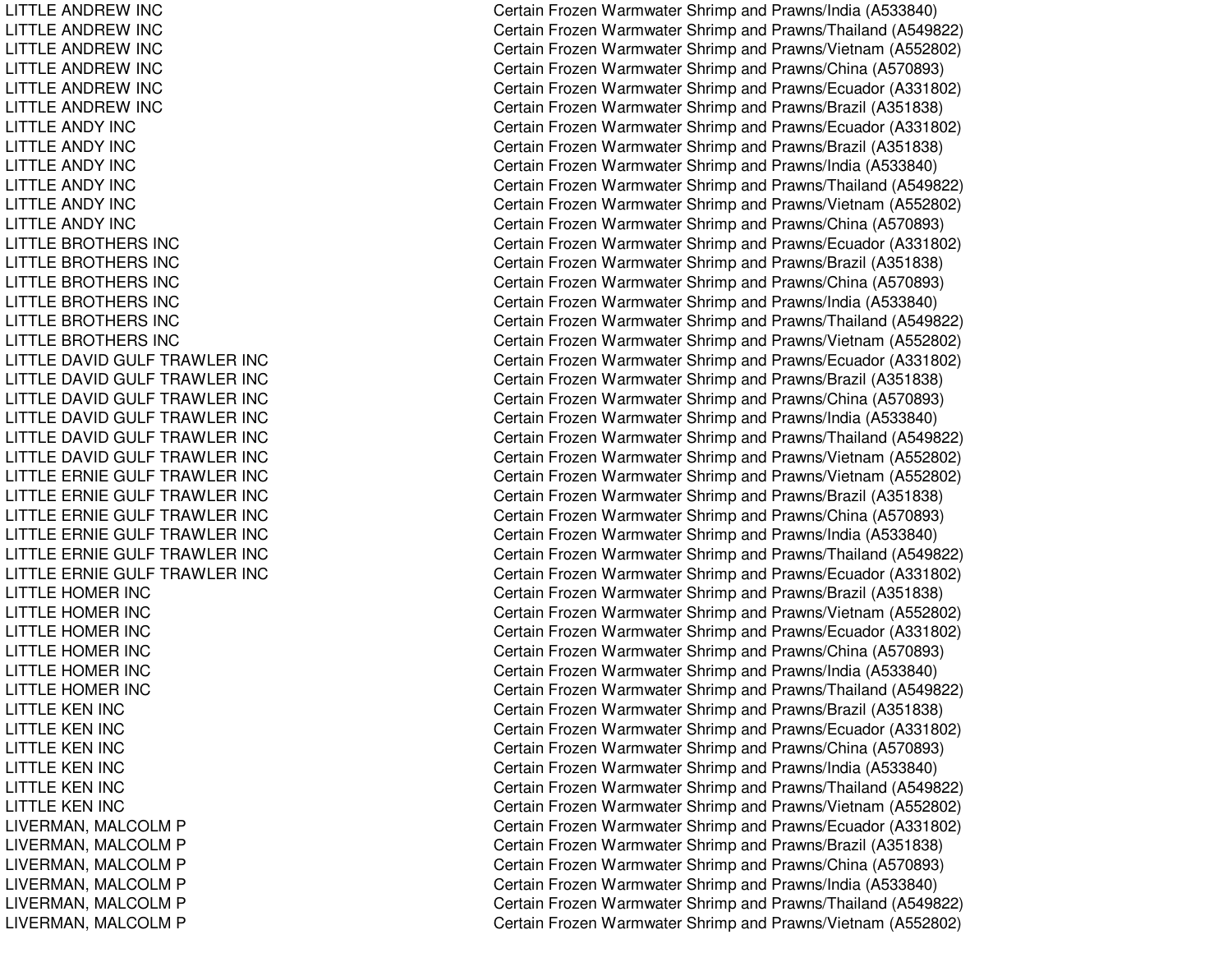LNN CORPORATION LNN CORPORATION LNN CORPORATION LNN CORPORATION LNN CORPORATION LNN CORPORATION LOBUE, MICHAEL A SR LOBUE, MICHAEL A SR LOBUE, MICHAEL A SR LOBUE, MICHAEL A SR LOBUE, MICHAEL A SR LOBUE, MICHAEL A SR LONG SHRIMP CO INC LONG SHRIMP CO INC LONG SHRIMP CO INC LONG SHRIMP CO INC LONG SHRIMP CO INC LONG SHRIMP CO INC LONG, R OBERTLONG, ROBERT LONG, ROBERT LONG, R OBERTLONG, ROBERT LONG, R OBERTL ONGSAPIARIESLONGS APIARIES LONGS APIARIES LONGS HONEY FARMS INC LONGS HONEY FARMS INC LONGS HONEY FARMS INC LOPEZ, CELESTINO LOPEZ, CELESTINO LOPEZ, C ELESTINOLOPEZ, CELESTINO LOPEZ, CELESTINO LOPEZ, C ELESTINOLORD, MICHAEL E LORD, MICHAEL E LORD, MICHAEL E LORD, MICHAEL E LORD, MICHAEL E LORD, MICHAEL E LOUIS DREYFUS CITRUS INC LOUISIANA NEWPACK SHRIMP CO INC LOUISIANA NEWPACK SHRIMP CO INC LOUISIANA NEWPACK SHRIMP CO INC LOUISIANA NEWPACK SHRIMP CO INC LOUISIANA NEWPACK SHRIMP CO INC Certain Frozen Warmwater Shrimp and Prawns/India (A533840) Certain Frozen Warmwater Shrimp and Prawns/Ecuador (A331802) Certain Frozen Warmwater Shrimp and Prawns/China (A570893) Certain Frozen Warmwater Shrimp and Prawns/Brazil (A351838) Certain Frozen Warmwater Shrimp and Prawns/Vietnam (A552802) Certain Frozen Warmwater Shrimp and Prawns/Thailand (A549822) Certain Frozen Warmwater Shrimp and Prawns/Vietnam (A552802) Certain Frozen Warmwater Shrimp and Prawns/Ecuador (A331802) Certain Frozen Warmwater Shrimp and Prawns/Brazil (A351838) Certain Frozen Warmwater Shrimp and Prawns/China (A570893) Certain Frozen Warmwater Shrimp and Prawns/India (A533840) Certain Frozen Warmwater Shrimp and Prawns/Thailand (A549822) Certain Frozen Warmwater Shrimp and Prawns/Thailand (A549822) Certain Frozen Warmwater Shrimp and Prawns/Vietnam (A552802) Certain Frozen Warmwater Shrimp and Prawns/Ecuador (A331802) Certain Frozen Warmwater Shrimp and Prawns/Brazil (A351838) Certain Frozen Warmwater Shrimp and Prawns/China (A570893) Certain Frozen Warmwater Shrimp and Prawns/India (A533840) Certain Frozen Warmwater Shrimp and Prawns/Brazil (A351838) Certain Frozen Warmwater Shrimp and Prawns/China (A570893) Certain Frozen Warmwater Shrimp and Prawns/India (A533840) Certain Frozen Warmwater Shrimp and Prawns/Ecuador (A331802) Certain Frozen Warmwater Shrimp and Prawns/Thailand (A549822) Certain Frozen Warmwater Shrimp and Prawns/Vietnam (A552802) Hone y/Arg entina (A 3 5 7 812) H one y/Arg entina (C 3 5 7 813) Honey/China (A570863) Hone y/Arg entina (C 3 5 7 813) H one y/China (A 5 7 0 8 6 3) Honey/Arg entina (A 357812) Certain Frozen Warmwater Shrimp and Prawns/Brazil (A351838) Certain Frozen Warmwater Shrimp and Prawns/China (A570893) Certain Frozen Warmwater Shrimp and Prawns/India (A533840) Certain Frozen Warmwater Shrimp and Prawns/Thailand (A549822) Certain Frozen Warmwater Shrimp and Prawns/Vietnam (A552802) Certain Frozen Warmwater Shrimp and Prawns/Ecuador (A331802) Certain Frozen Warmwater Shrimp and Prawns/Ecuador (A331802) Certain Frozen Warmwater Shrimp and Prawns/Brazil (A351838) Certain Frozen Warmwater Shrimp and Prawns/Vietnam (A552802) Certain Frozen Warmwater Shrimp and Prawns/China (A570893) Certain Frozen Warmwater Shrimp and Prawns/India (A533840) Certain Frozen Warmwater Shrimp and Prawns/Thailand (A549822) C ertain Orang e Juice/Brazil (A 3 518 4 0) Certain Frozen Warmwater Shrimp and Prawns/Vietnam (A552802) Certain Frozen Warmwater Shrimp and Prawns/Thailand (A549822) Certain Frozen Warmwater Shrimp and Prawns/India (A533840) Certain Frozen Warmwater Shrimp and Prawns/China (A570893) Certain Frozen Warmwater Shrimp and Prawns/Ecuador (A331802)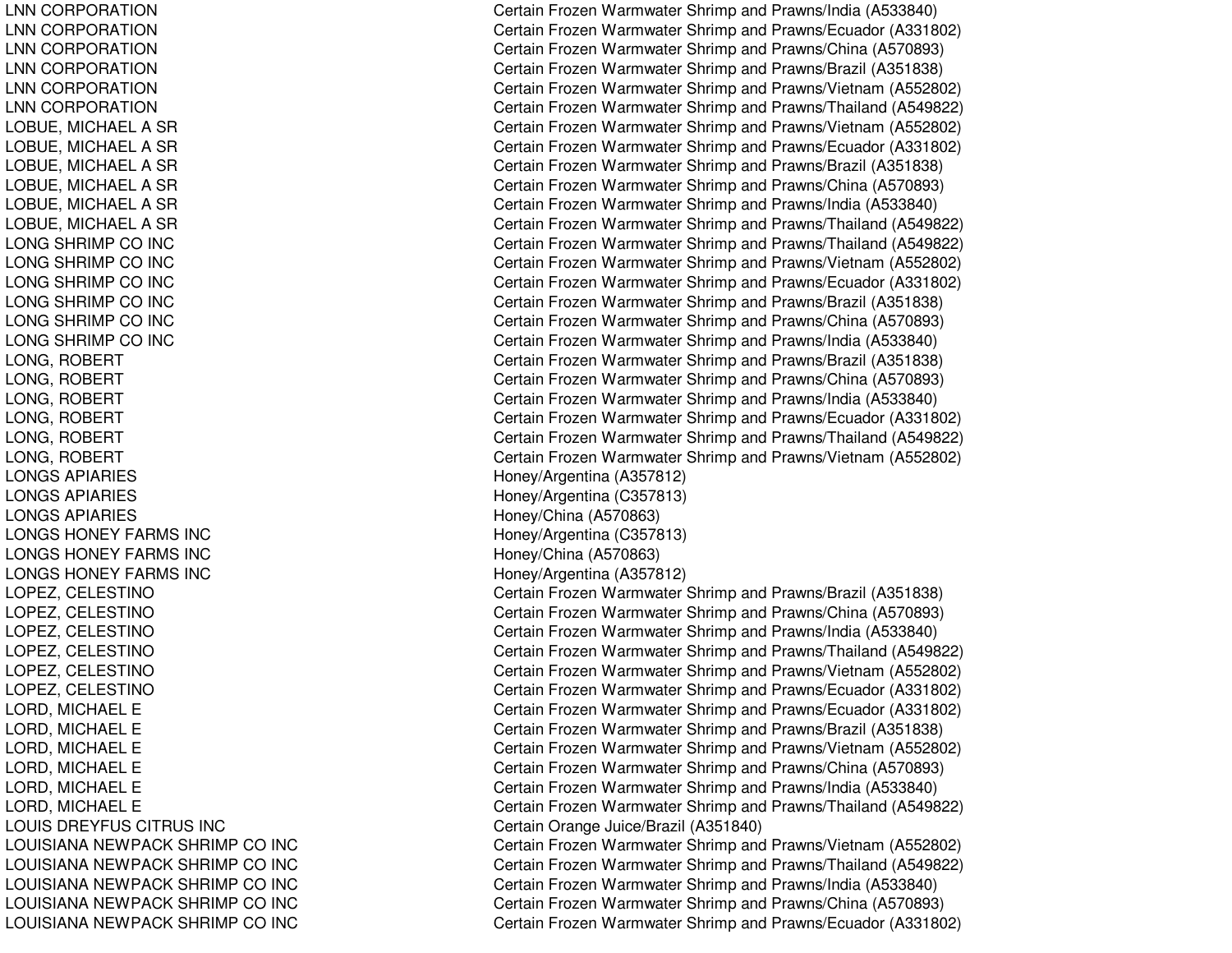LOUISIANA NEWPACK SHRIMP CO INC LOUISIANA PREMIUM SEAFOODS INC LOUISIANA SEAFOOD CO LOUISIANA SHRIMP AND PACKING INC LOUISIANA SHRIMP AND PACKING INC LOUISIANA SHRIMP AND PACKING INC LOUISIANA SHRIMP AND PACKING INC LOUISIANA SHRIMP AND PACKING INC LOUISIANA SHRIMP AND PACKING INC LOVELL, BILLY LOVELL, BIL LYLOVELL, BILLY LOVELL, BIL LYLOVELL, BILLY LOVELL, BILLY LOVELL, B RADFORDLOVELL, BRADFORD LOVELL, B RADFORDLOVELL, B RADFORDLOVELL, BRADFORD LOVELL, BRADFORD LOVELL, C HARLES JRLOVELL, CHARLES JR LOVELL, C HARLES JRL OVEL L, C HARL ES JRLOVELL, CHARLES JR LOVELL, CHARLES JR LOVELL, DOUGLAS P LOVELL, DOUGLAS P LOVELL, DOUGLAS P LOVELL, DOUGLAS P LOVELL, DOUGLAS P LOVELL, DOUGLAS P L T N IN C LTN IN CLTN IN CL T N IN C LTN IN CLTN IN CLUKE, JEREMY LUKE, JE REMYL UKE, JE REMYLUKE, JE REMYLUKE, JE REMYL UK E, JE RE MY LUKE, KEITH LUKE, K EITHLUKE, KEITH

Certain Frozen Warmwater Shrimp and Prawns/Brazil (A351838) Crawfish Tail Meat/China (A 570848) Cra wfish T ail Me at/China (A 5 7 0 8 4 8) Certain Frozen Warmwater Shrimp and Prawns/Ecuador (A331802) Certain Frozen Warmwater Shrimp and Prawns/Brazil (A351838) Certain Frozen Warmwater Shrimp and Prawns/China (A570893) Certain Frozen Warmwater Shrimp and Prawns/Thailand (A549822) Certain Frozen Warmwater Shrimp and Prawns/Vietnam (A552802) Certain Frozen Warmwater Shrimp and Prawns/India (A533840) Certain Frozen Warmwater Shrimp and Prawns/Ecuador (A331802) Certain Frozen Warmwater Shrimp and Prawns/Brazil (A351838) Certain Frozen Warmwater Shrimp and Prawns/India (A533840) Certain Frozen Warmwater Shrimp and Prawns/Thailand (A549822) Certain Frozen Warmwater Shrimp and Prawns/Vietnam (A552802) Certain Frozen Warmwater Shrimp and Prawns/China (A570893) Certain Frozen Warmwater Shrimp and Prawns/Thailand (A549822) Certain Frozen Warmwater Shrimp and Prawns/India (A533840) Certain Frozen Warmwater Shrimp and Prawns/China (A570893) Certain Frozen Warmwater Shrimp and Prawns/Brazil (A351838) Certain Frozen Warmwater Shrimp and Prawns/Ecuador (A331802) Certain Frozen Warmwater Shrimp and Prawns/Vietnam (A552802) Certain Frozen Warmwater Shrimp and Prawns/China (A570893) Certain Frozen Warmwater Shrimp and Prawns/Thailand (A549822) Certain Frozen Warmwater Shrimp and Prawns/Vietnam (A552802) Certain Frozen Warmwater Shrimp and Prawns/Ecuador (A331802) Certain Frozen Warmwater Shrimp and Prawns/Brazil (A351838) Certain Frozen Warmwater Shrimp and Prawns/India (A533840) Certain Frozen Warmwater Shrimp and Prawns/India (A533840) Certain Frozen Warmwater Shrimp and Prawns/Brazil (A351838) Certain Frozen Warmwater Shrimp and Prawns/Thailand (A549822) Certain Frozen Warmwater Shrimp and Prawns/Vietnam (A552802) Certain Frozen Warmwater Shrimp and Prawns/China (A570893) Certain Frozen Warmwater Shrimp and Prawns/Ecuador (A331802) Certain Frozen Warmwater Shrimp and Prawns/Vietnam (A552802) C ertain Frozen W arm w ater Shrim p and Pra wns/Brazil (A 3 518 3 8) Certain Frozen Warmwater Shrimp and Prawns/Ecuador (A331802) Certain Frozen Warmwater Shrimp and Prawns/China (A570893) Certain Frozen Warmwater Shrimp and Prawns/India (A533840) Certain Frozen Warmwater Shrimp and Prawns/Thailand (A549822) Certain Frozen Warmwater Shrimp and Prawns/Vietnam (A552802) Certain Frozen Warmwater Shrimp and Prawns/Ecuador (A331802) Certain Frozen Warmwater Shrimp and Prawns/Thailand (A549822) Certain Frozen Warmwater Shrimp and Prawns/India (A533840) Certain Frozen Warmwater Shrimp and Prawns/Brazil (A351838) Certain Frozen Warmwater Shrimp and Prawns/China (A570893) Certain Frozen Warmwater Shrimp and Prawns/Ecuador (A331802) Certain Frozen Warmwater Shrimp and Prawns/Brazil (A351838) Certain Frozen Warmwater Shrimp and Prawns/China (A570893)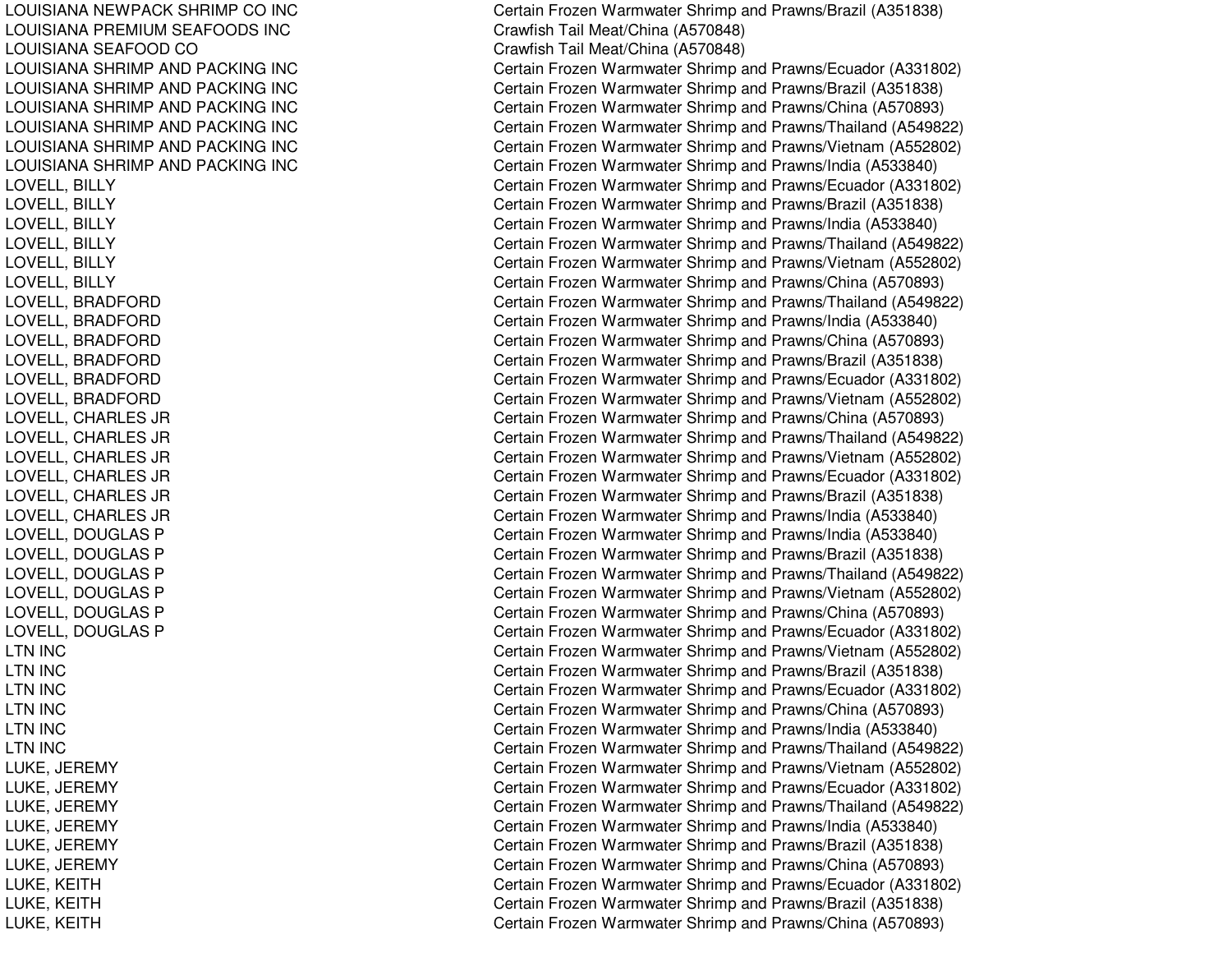LUKE, K EITHLUKE, K EITHL UKE, K EIT HLUKE, PAUL LUKE, P AULLUKE, PAUL LUKE, P AULLUKE, P AULLUKE, PAUL LUKE, TIMOTHY LUKE, TIM OTHYLUKE, TIM OTHYLUKE, TIM OTHYL UKE, TIM OTHYLUKE, TIMOTHY LUMI LITE CANDLE COMPANY INC L UONG, K EVINLUONG, K EVINLUONG, K EVINL UONG, K E VINLUONG, KEVIN LUONG, KEVIN LUONG, THANH LUONG, T HANHL UONG, T HANHLUONG, THANH LUONG, T HANHL UONG, T HANHLUTZ, WILLIAM LUTZ, WIL LIAML UT Z, WIL LIA MLUTZ, WILLIAM LUTZ, WIL LIAMLUTZ, WILLIAM LY, C HIENLY, C HIENL Y, C HIE N LY, C HIENL Y, C HIENL Y, C HIE N LYDIA SHRIMP CO LYDIA SHRIMP CO LYDIA SHRIMP CO LYDIA SHRIMP CO L Y DIA S HRIMP COLYDIA SHRIMP CO LYNDA RILEY INC LYNDA RILEY INC

Certain Frozen Warmwater Shrimp and Prawns/India (A533840) Certain Frozen Warmwater Shrimp and Prawns/Thailand (A549822) Certain Frozen Warmwater Shrimp and Prawns/Vietnam (A552802) Certain Frozen Warmwater Shrimp and Prawns/Vietnam (A552802) Certain Frozen Warmwater Shrimp and Prawns/Ecuador (A331802) Certain Frozen Warmwater Shrimp and Prawns/Thailand (A549822) Certain Frozen Warmwater Shrimp and Prawns/India (A533840) Certain Frozen Warmwater Shrimp and Prawns/China (A570893) Certain Frozen Warmwater Shrimp and Prawns/Brazil (A351838) Certain Frozen Warmwater Shrimp and Prawns/Ecuador (A331802) Certain Frozen Warmwater Shrimp and Prawns/India (A533840) Certain Frozen Warmwater Shrimp and Prawns/Brazil (A351838) Certain Frozen Warmwater Shrimp and Prawns/Thailand (A549822) Certain Frozen Warmwater Shrimp and Prawns/Vietnam (A552802) Certain Frozen Warmwater Shrimp and Prawns/China (A570893) Petroleum Wax Candles/China (A570504) Certain Frozen Warmwater Shrimp and Prawns/Brazil (A351838) Certain Frozen Warmwater Shrimp and Prawns/Ecuador (A331802) Certain Frozen Warmwater Shrimp and Prawns/India (A533840) Certain Frozen Warmwater Shrimp and Prawns/Thailand (A549822) Certain Frozen Warmwater Shrimp and Prawns/Vietnam (A552802) Certain Frozen Warmwater Shrimp and Prawns/China (A570893) Certain Frozen Warmwater Shrimp and Prawns/Thailand (A549822) Certain Frozen Warmwater Shrimp and Prawns/Vietnam (A552802) Certain Frozen Warmwater Shrimp and Prawns/Brazil (A351838) Certain Frozen Warmwater Shrimp and Prawns/Ecuador (A331802) Certain Frozen Warmwater Shrimp and Prawns/China (A570893) Certain Frozen Warmwater Shrimp and Prawns/India (A533840) C ertain Frozen Warm w ater Shrim p and Pra wns/Ecua d or (A 3 318 0 2) Certain Frozen Warmwater Shrimp and Prawns/Brazil (A351838) Certain Frozen Warmwater Shrimp and Prawns/China (A570893) Certain Frozen Warmwater Shrimp and Prawns/India (A533840) Certain Frozen Warmwater Shrimp and Prawns/Thailand (A549822) Certain Frozen Warmwater Shrimp and Prawns/Vietnam (A552802) Certain Frozen Warmwater Shrimp and Prawns/China (A570893) Certain Frozen Warmwater Shrimp and Prawns/India (A533840) Certain Frozen Warmwater Shrimp and Prawns/Thailand (A549822) Certain Frozen Warmwater Shrimp and Prawns/Vietnam (A552802) Certain Frozen Warmwater Shrimp and Prawns/Ecuador (A331802) Certain Frozen Warmwater Shrimp and Prawns/Brazil (A351838) Certain Frozen Warmwater Shrimp and Prawns/Brazil (A351838) Certain Frozen Warmwater Shrimp and Prawns/China (A570893) C ertain Frozen Warm w ater Shrim p and Pra wns/Ecua d or (A 3 318 0 2) Certain Frozen Warmwater Shrimp and Prawns/Vietnam (A552802) Certain Frozen Warmwater Shrimp and Pra wns/India (A 5 3 3 8 4 0) Certain Frozen Warmwater Shrimp and Prawns/Thailand (A549822) Certain Frozen Warmwater Shrimp and Prawns/Vietnam (A552802) Certain Frozen Warmwater Shrimp and Prawns/Thailand (A549822)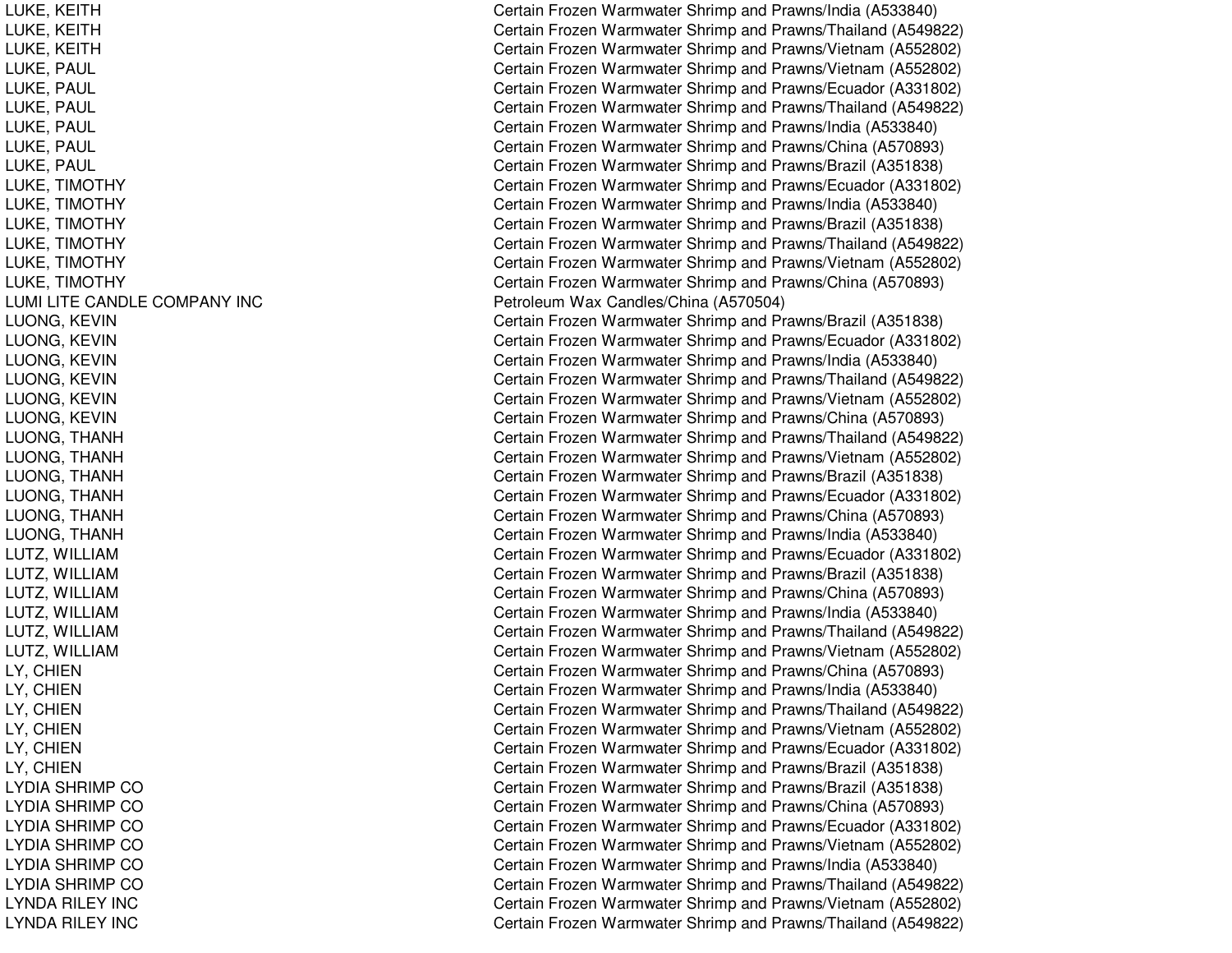LYNDA RILEY INCLYNDA RILEY INCLYNDA RILEY INCLYNDA RILEY INCMAASS FLANGE CORPORATIONMAASS FLANGE CORPORATIONMACKRILL HONEY FARMS ANDMACKRILL HONEY FARMS ANDMACKRILL HONEY FARMS ANDMADLIN SHRIMP COMADLIN SHRIMP COMADLIN SHRIMP COMADLIN SHRIMP COMADLIN SHRIMP COMADLIN SHRIMP COMALIBUMALIBUMALIBUMALIBUMALIBUMALIBUMALOLO LLC MALOLO LLC MALOLO LLC MALOLOMALOLO LLC MALOLO LLC MAMACITA INCMAMACITA INCMAMACITA INC

 Certain Frozen Warmwater Shrimp and Prawns/India (A533840) Certain Frozen Warmwater Shrimp and Prawns/Brazil (A351838) Certain Frozen Warmwater Shrimp and Prawns/China (A570893) Certain Frozen Warmwater Shrimp and Prawns/Ecuador (A331802) Forged Stainless Steel Flanges/India (A533809) Forged Stainless Steel Flanges/Taiwan (A583821) MACHACEK, EDWARD J Certain Frozen Warmwater Shrimp and Prawns/Ecuador (A331802) MACHACEK, EDWARD J Certain Frozen Warmwater Shrimp and Prawns/Brazil (A351838) MACHACEK, EDWARD J Certain Frozen Warmwater Shrimp and Prawns/China (A570893) MACHACEK, EDWARD J Certain Frozen Warmwater Shrimp and Prawns/India (A533840) MACHACEK, EDWARD J Certain Frozen Warmwater Shrimp and Prawns/Thailand (A549822) MACHACEK, EDWARD J Certain Frozen Warmwater Shrimp and Prawns/Vietnam (A552802) MACHACEK, EDWARD JR Certain Frozen Warmwater Shrimp and Prawns/Ecuador (A331802) MACHACEK, EDWARD JR Certain Frozen Warmwater Shrimp and Prawns/Brazil (A351838) MACHACEK, EDWARD JR Certain Frozen Warmwater Shrimp and Prawns/China (A570893) MACHACEK, EDWARD JR Certain Frozen Warmwater Shrimp and Prawns/Vietnam (A552802) MACHACEK, EDWARD JR Certain Frozen Warmwater Shrimp and Prawns/India (A533840) MACHACEK, EDWARD JR Certain Frozen Warmwater Shrimp and Prawns/Thailand (A549822) Honey/Argentina (A357812) Honey/China (A570863) Honey/Argentina (C357813) Certain Frozen Warmwater Shrimp and Prawns/Vietnam (A552802) Certain Frozen Warmwater Shrimp and Prawns/Thailand (A549822) Certain Frozen Warmwater Shrimp and Prawns/India (A533840) Certain Frozen Warmwater Shrimp and Prawns/Ecuador (A331802) Certain Frozen Warmwater Shrimp and Prawns/China (A570893) Certain Frozen Warmwater Shrimp and Prawns/Brazil (A351838) MAISE, ROUBIN J Certain Frozen Warmwater Shrimp and Prawns/Brazil (A351838) MAISE, ROUBIN J Certain Frozen Warmwater Shrimp and Prawns/Ecuador (A331802) MAISE, ROUBIN J Certain Frozen Warmwater Shrimp and Prawns/China (A570893) MAISE, ROUBIN J Certain Frozen Warmwater Shrimp and Prawns/India (A533840) MAISE, ROUBIN J Certain Frozen Warmwater Shrimp and Prawns/Thailand (A549822) MAISE, ROUBIN J Certain Frozen Warmwater Shrimp and Prawns/Vietnam (A552802) Certain Frozen Warmwater Shrimp and Prawns/Ecuador (A331802) Certain Frozen Warmwater Shrimp and Prawns/Brazil (A351838) Certain Frozen Warmwater Shrimp and Prawns/India (A533840) Certain Frozen Warmwater Shrimp and Prawns/Thailand (A549822) Certain Frozen Warmwater Shrimp and Prawns/Vietnam (A552802) Certain Frozen Warmwater Shrimp and Prawns/China (A570893) Certain Frozen Warmwater Shrimp and Prawns/China (A570893) Certain Frozen Warmwater Shrimp and Prawns/Thailand (A549822) Certain Frozen Warmwater Shrimp and Prawns/Vietnam (A552802) Certain Frozen Warmwater Shrimp and Prawns/Ecuador (A331802) Certain Frozen Warmwater Shrimp and Prawns/Brazil (A351838) Certain Frozen Warmwater Shrimp and Prawns/India (A533840) Certain Frozen Warmwater Shrimp and Prawns/Ecuador (A331802) Certain Frozen Warmwater Shrimp and Prawns/Brazil (A351838) Certain Frozen Warmwater Shrimp and Prawns/China (A570893)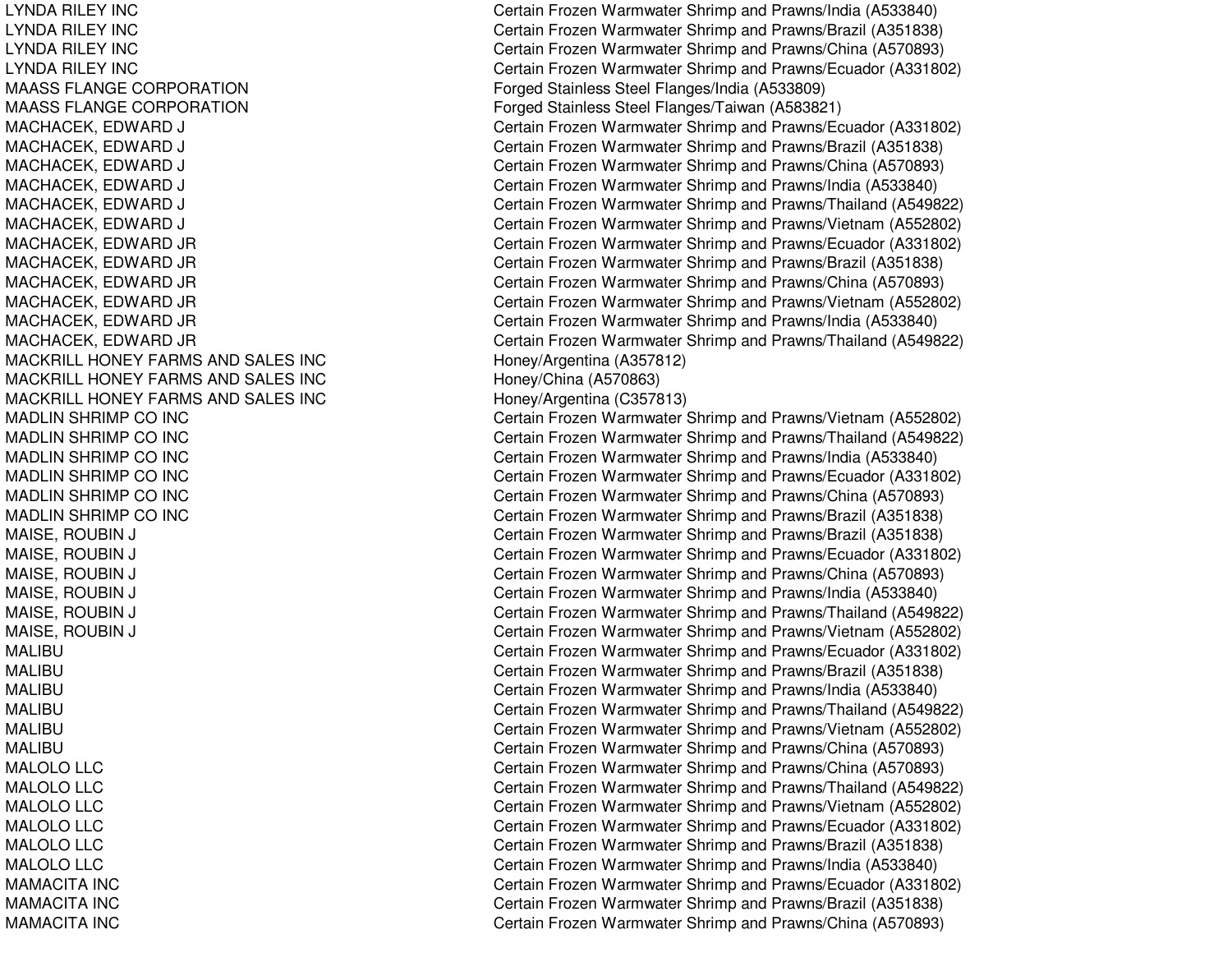MAMACITA INCMAMACITA INCMAMACITA INCMAMOLO, ROMEO JR MAMOLO, R OMEO JR MA MOL O, R OME O JR MAMOLO, R OMEO JR MAMOLO, R OMEO JR MA MOL O, R OME O JR MAMOLO, TERRY MAMOLO, T ERRYMAMOLO, TERRY MAMOLO, T ERRYMAMOL O, T ERRYMAMOLO, TERRY MANTEO SHRIMP CO MANTEO SHRIMP CO MANTEO SHRIMP CO MANTEO SHRIMP CO MANTEO SHRIMP CO MANTEO SHRIMP CO MAO, KIM MARCEGAGLIA USA INC MARCEGAGLIA USA INC MARCO CORP MARCO CORP MARCO CORP MARCO CORP MARCO CORP MARCO CORP MARENO, ANSLEY MARENO, ANSLEY MARENO, ANSLEY MARENO, ANSLEY MARENO, ANSLEY MARENO, A NSLEYMARENO, KENNETH MARENO, KENNETH MARENO, K ENNETHMARENO, KENNETH MARENO, K ENNETHMARENO, K ENNET HMARIA ELENA INC MARIA ELENA INC MARIA ELENA INC MARIA ELENA INC MARIA ELENA INC MARIA ELENA INC

Certain Frozen Warmwater Shrimp and Prawns/India (A533840) Certain Frozen Warmwater Shrimp and Prawns/Thailand (A549822) Certain Frozen Warmwater Shrimp and Prawns/Vietnam (A552802) Certain Frozen Warmwater Shrimp and Prawns/China (A570893) Certain Frozen Warmwater Shrimp and Prawns/Ecuador (A331802) Certain Frozen Warmwater Shrimp and Prawns/Brazil (A351838) Certain Frozen Warmwater Shrimp and Prawns/India (A533840) Certain Frozen Warmwater Shrimp and Prawns/Thailand (A549822) Certain Frozen Warmwater Shrimp and Prawns/Vietnam (A552802) Certain Frozen Warmwater Shrimp and Prawns/Ecuador (A331802) Certain Frozen Warmwater Shrimp and Prawns/Brazil (A351838) Certain Frozen Warmwater Shrimp and Prawns/China (A570893) Certain Frozen Warmwater Shrimp and Prawns/India (A533840) Certain Frozen Warmwater Shrimp and Prawns/Thailand (A549822) Certain Frozen Warmwater Shrimp and Prawns/Vietnam (A552802) Certain Frozen Warmwater Shrimp and Prawns/Brazil (A351838) Certain Frozen Warmwater Shrimp and Prawns/Vietnam (A552802) Certain Frozen Warmwater Shrimp and Prawns/Ecuador (A331802) Certain Frozen Warmwater Shrimp and Prawns/China (A570893) Certain Frozen Warmwater Shrimp and Pra wns/India (A 5 3 3 8 4 0) Certain Frozen Warmwater Shrimp and Prawns/Thailand (A549822) Certain Frozen Warmwater Shrimp and Prawns/Ecuador (A331802) Welded ASTM A-312 Stainless Steel Pipe/Taiwan (A583815) Welded ASTM A-312 Stainless Steel Pipe/Korea (A580810) Certain Frozen Warmwater Shrimp and Prawns/Ecuador (A331802) Certain Frozen Warmwater Shrimp and Prawns/Thailand (A549822) Certain Frozen Warmwater Shrimp and Prawns/Vietnam (A552802) Certain Frozen Warmwater Shrimp and Prawns/Brazil (A351838) Certain Frozen Warmwater Shrimp and Prawns/China (A570893) Certain Frozen Warmwater Shrimp and Prawns/India (A533840) Certain Frozen Warmwater Shrimp and Prawns/Ecuador (A331802) Certain Frozen Warmwater Shrimp and Prawns/Brazil (A351838) Certain Frozen Warmwater Shrimp and Prawns/China (A570893) Certain Frozen Warmwater Shrimp and Prawns/India (A533840) Certain Frozen Warmwater Shrimp and Prawns/Thailand (A549822) Certain Frozen Warmwater Shrimp and Prawns/Vietnam (A552802) Certain Frozen Warmwater Shrimp and Prawns/China (A570893) Certain Frozen Warmwater Shrimp and Prawns/India (A533840) Certain Frozen Warmwater Shrimp and Prawns/Thailand (A549822) Certain Frozen Warmwater Shrimp and Prawns/Vietnam (A552802) Certain Frozen Warmwater Shrimp and Prawns/Brazil (A351838) Certain Frozen Warmwater Shrimp and Prawns/Ecuador (A331802) Certain Frozen Warmwater Shrimp and Prawns/Ecuador (A331802) Certain Frozen Warmwater Shrimp and Prawns/India (A533840) Certain Frozen Warmwater Shrimp and Prawns/Thailand (A549822) Certain Frozen Warmwater Shrimp and Prawns/Vietnam (A552802) Certain Frozen Warmwater Shrimp and Prawns/China (A570893) Certain Frozen Warmwater Shrimp and Prawns/Brazil (A351838)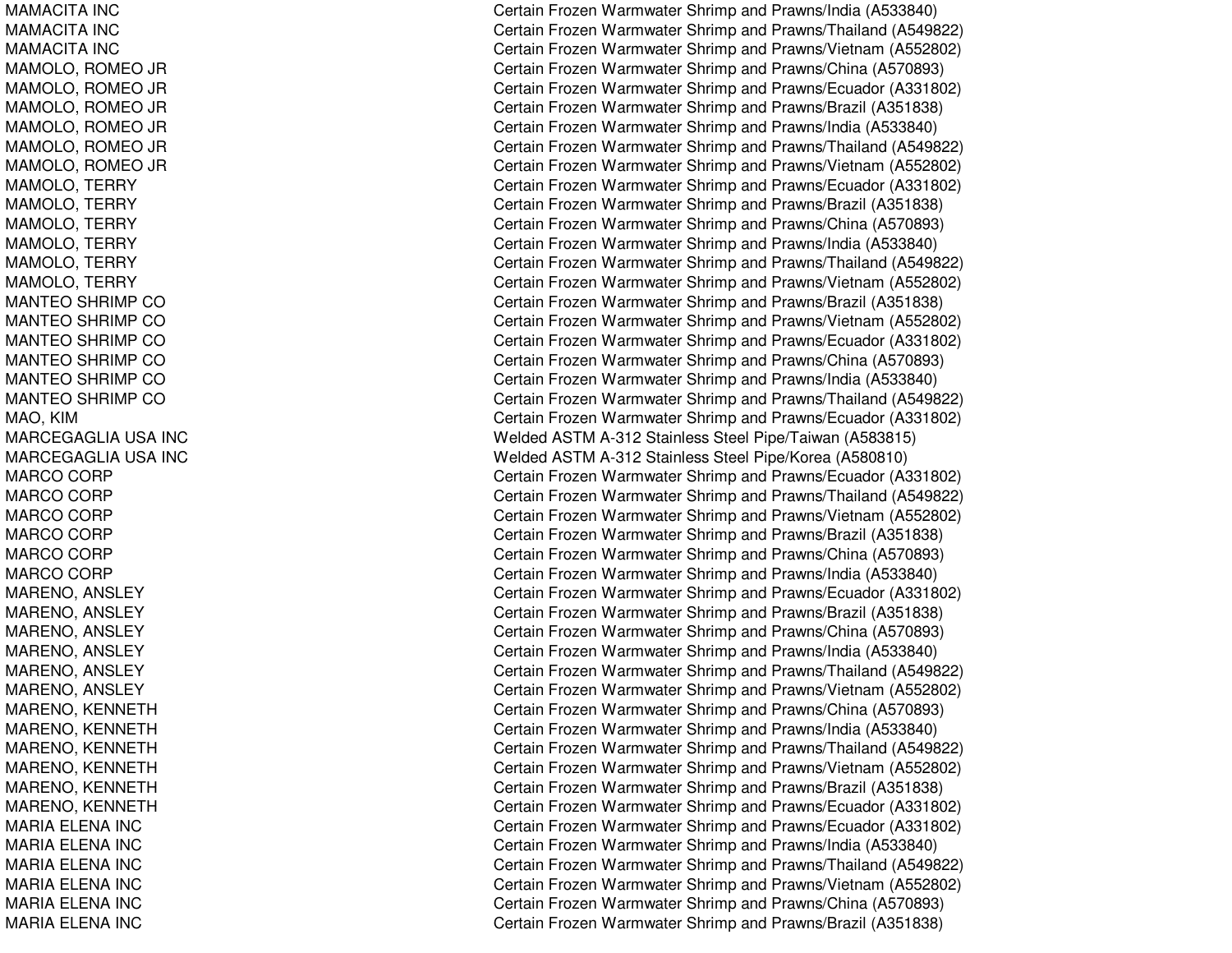MARIACHI TRAWLERS INCMARIACHI TRAWLERS INCMARIACHI T RAWL ERS INCMARIACHI TRAWLERS INCMARIACHI TRAWLERS INCMARIACHI TRAWLERS INCMARIAH LYNN INC MARIAH LYNN INC MARIAH LYNN INC MARIAH LYNN INC MARIAH LYNN INC MARIAH LYNN INC MARIE TERESA INC MARIE TERESA INC MARIE TERESA INC MARIE TERESA INC MARIE TERESA INC MARIE TERESA INC MARISAELIDA INCMA RIS A E LIDA INCMARISA ELIDA INC MARISAELIDA INCMARISAELIDA INCMARISA ELIDA INC MARQUIZE, KIP MA R Q UIZ E, KIP MARQUIZE, KIP MARQUIZ E, KIP M A R Q UIZ E, KIP MARQUIZE, KIP M A R RIS, R O Y C JR M A R RIS, R O Y C JR M A R RIS, R O Y C JR MA R RIS, R OY C JR M A R RIS, R O Y C JR MARTIN, D ENNISMARTIN, DENNIS MARTIN, DENNIS MARTIN, D ENNISMARTIN, DENNIS MARTIN, D ENNISMARTIN, S HARONMARTIN, S HARONMARTIN, S HARONMARTIN, SHARON MARTIN, SHARON MARTIN, S HARONMARUICHI AMERICAN CORPORATION Certain Frozen Warmwater Shrimp and Prawns/China (A570893) Certain Frozen Warmwater Shrimp and Prawns/India (A533840) Certain Frozen Warmwater Shrimp and Prawns/Thailand (A549822) Certain Frozen Warmwater Shrimp and Prawns/Vietnam (A552802) Certain Frozen Warmwater Shrimp and Prawns/Ecuador (A331802) Certain Frozen Warmwater Shrimp and Prawns/Brazil (A351838) Certain Frozen Warmwater Shrimp and Prawns/Ecuador (A331802) Certain Frozen Warmwater Shrimp and Prawns/Brazil (A351838) Certain Frozen Warmwater Shrimp and Prawns/China (A570893) Certain Frozen Warmwater Shrimp and Prawns/India (A533840) Certain Frozen Warmwater Shrimp and Prawns/Thailand (A549822) Certain Frozen Warmwater Shrimp and Prawns/Vietnam (A552802) Certain Frozen Warmwater Shrimp and Prawns/Ecuador (A331802) Certain Frozen Warmwater Shrimp and Prawns/Brazil (A351838) Certain Frozen Warmwater Shrimp and Prawns/India (A533840) Certain Frozen Warmwater Shrimp and Prawns/Thailand (A549822) Certain Frozen Warmwater Shrimp and Prawns/Vietnam (A552802) Certain Frozen Warmwater Shrimp and Prawns/China (A570893) Certain Frozen Warmwater Shrimp and Prawns/China (A570893) Certain Frozen Warmwater Shrimp and Pra wns/India (A 5 3 3 8 4 0) Certain Frozen Warmwater Shrimp and Prawns/Thailand (A549822) Certain Frozen Warmwater Shrimp and Prawns/Vietnam (A552802) Certain Frozen Warmwater Shrimp and Prawns/Ecuador (A331802) Certain Frozen Warmwater Shrimp and Prawns/Brazil (A351838) Certain Frozen Warmwater Shrimp and Prawns/Vietnam (A552802) Certain Frozen Warmwater Shrimp and Prawns/China (A570893) Certain Frozen Warmwater Shrimp and Prawns/India (A533840) Certain Frozen Warmwater Shrimp and Prawns/Thailand (A549822) Certain Frozen Warmwater Shrimp and Prawns/Brazil (A351838) Certain Frozen Warmwater Shrimp and Prawns/Ecuador (A331802) Certain Frozen Warmwater Shrimp and Prawns/Brazil (A351838) Certain Frozen Warmwater Shrimp and Prawns/China (A570893) Certain Frozen Warmwater Shrimp and Prawns/India (A533840) Certain Frozen Warmwater Shrimp and Prawns/Thailand (A549822) Certain Frozen Warmwater Shrimp and Prawns/Vietnam (A552802) Certain Frozen Warmwater Shrimp and Prawns/Vietnam (A552802) Certain Frozen Warmwater Shrimp and Prawns/Ecuador (A331802) Certain Frozen Warmwater Shrimp and Prawns/Brazil (A351838) Certain Frozen Warmwater Shrimp and Prawns/China (A570893) Certain Frozen Warmwater Shrimp and Prawns/India (A533840) Certain Frozen Warmwater Shrimp and Prawns/Thailand (A549822) Certain Frozen Warmwater Shrimp and Prawns/China (A570893) Certain Frozen Warmwater Shrimp and Prawns/India (A533840) Certain Frozen Warmwater Shrimp and Prawns/Thailand (A549822) Certain Frozen Warmwater Shrimp and Prawns/Vietnam (A552802) Certain Frozen Warmwater Shrimp and Prawns/Ecuador (A331802) Certain Frozen Warmwater Shrimp and Prawns/Brazil (A351838) Welded Carbon Steel Pipe and Tube/Thailand (A549502)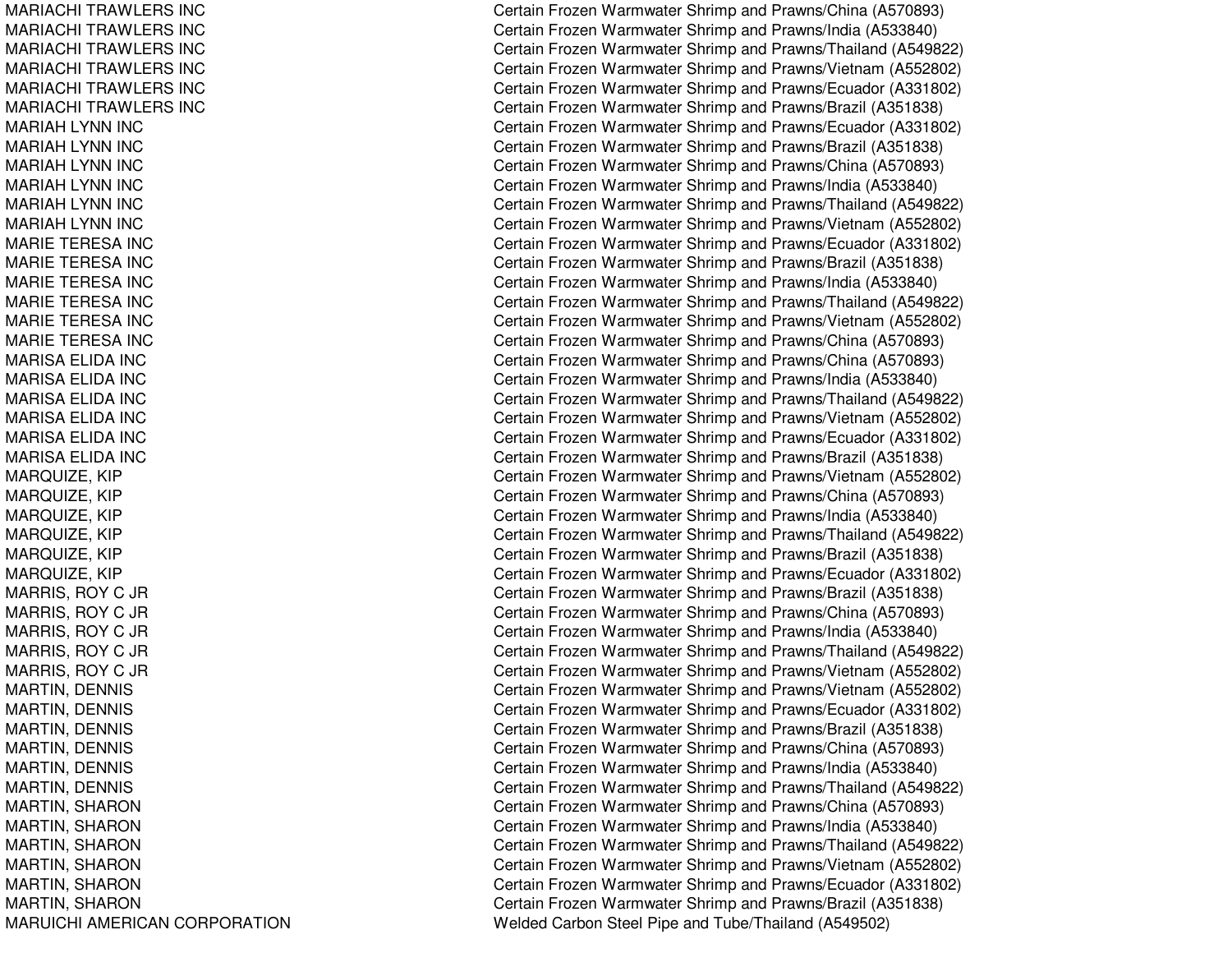MARUICHI AMERICANMARUICHI AMERICANMARUICHI AMERICANMARUICHI AMERICANMARY BEA INCMARY BEA INCMARY BEA INCMARY BEA INCMARY BEA INCMARY BEA INCMARY KALEI SHRIMP COMARY KALEI SHRIMP COMARY KALEI SHRIMP COMARY KALEI SHRIMP COMARY KALEI SHRIMP COMARY KALEI SHRIMP CO**MASON AND SONS HONEY INC** MASON AND SONS HONEY INC Honey/China (A570863) **MASON AND SONS HONEY INC** MASTER ALSTON **MASTER ALSTON** MASTER ALSTON MASTER ALSTON **MASTER ALSTON** MASTER ALSTON **MASTER BRANDON INC MASTER BRANDON INC** MASTER BRANDON INC MASTER BRANDON INC **MASTER BRANDON INC MASTER BRANDON INC MASTER GERALD TRAWLERS INC MASTER GERALD TRAWLERS INC MASTER GERALD TRAWLERS INC MASTER GERALD TRAWLERS INC MASTER GERALD TRAWLERS INC MASTER GERALD TRAWLERS INC MASTER JEFFREY INC** MASTER JEFFREY INC MASTER JEFFREY INC MASTER JEFFREY INC MASTER JEFFREY INC

Welded Carbon Steel Pipe and Tube/Turkey (C489502) Circular Welded Nonalloy Steel Pipe/Korea (A580809) Welded Carbon Steel Pipe and Tube/India (A533502) Welded Carbon Steel Pipe and Tube/Turkey (A489501) Certain Frozen Warmwater Shrimp and Prawns/Ecuador (A331802) Certain Frozen Warmwater Shrimp and Prawns/Brazil (A351838) Certain Frozen Warmwater Shrimp and Prawns/China (A570893) Certain Frozen Warmwater Shrimp and Prawns/India (A533840) Certain Frozen Warmwater Shrimp and Prawns/Thailand (A549822) Certain Frozen Warmwater Shrimp and Prawns/Vietnam (A552802) Certain Frozen Warmwater Shrimp and Prawns/Brazil (A351838) Certain Frozen Warmwater Shrimp and Prawns/China (A570893) Certain Frozen Warmwater Shrimp and Prawns/Ecuador (A331802) Certain Frozen Warmwater Shrimp and Prawns/India (A533840) Certain Frozen Warmwater Shrimp and Prawns/Thailand (A549822) Certain Frozen Warmwater Shrimp and Prawns/Vietnam (A552802) Honey/Argentina (C357813) Honey/Argentina (A357812) MASSEY, JAMES R Certain Frozen Warmwater Shrimp and Prawns/Ecuador (A331802) MASSEY, JAMES R Certain Frozen Warmwater Shrimp and Prawns/Brazil (A351838) MASSEY, JAMES R Certain Frozen Warmwater Shrimp and Prawns/India (A533840) MASSEY, JAMES R Certain Frozen Warmwater Shrimp and Prawns/Thailand (A549822) MASSEY, JAMES R Certain Frozen Warmwater Shrimp and Prawns/Vietnam (A552802) MASSEY, JAMES R Certain Frozen Warmwater Shrimp and Prawns/China (A570893) Certain Frozen Warmwater Shrimp and Prawns/Ecuador (A331802) Certain Frozen Warmwater Shrimp and Prawns/Brazil (A351838) Certain Frozen Warmwater Shrimp and Prawns/China (A570893) Certain Frozen Warmwater Shrimp and Prawns/Thailand (A549822) Certain Frozen Warmwater Shrimp and Prawns/India (A533840) Certain Frozen Warmwater Shrimp and Prawns/Vietnam (A552802) Certain Frozen Warmwater Shrimp and Prawns/India (A533840) Certain Frozen Warmwater Shrimp and Prawns/Thailand (A549822) Certain Frozen Warmwater Shrimp and Prawns/Vietnam (A552802) Certain Frozen Warmwater Shrimp and Prawns/China (A570893) Certain Frozen Warmwater Shrimp and Prawns/Ecuador (A331802) Certain Frozen Warmwater Shrimp and Prawns/Brazil (A351838) Gertain Frozen Warmwater Shrimp and Prawns/Thailand (A549822) Certain Frozen Warmwater Shrimp and Prawns/Vietnam (A552802) Gertain Frozen Warmwater Shrimp and Prawns/Ecuador (A331802) Certain Frozen Warmwater Shrimp and Prawns/Brazil (A351838) Gertain Frozen Warmwater Shrimp and Prawns/China (A570893) Gertain Frozen Warmwater Shrimp and Prawns/India (A533840) Certain Frozen Warmwater Shrimp and Prawns/Vietnam (A552802) Certain Frozen Warmwater Shrimp and Prawns/China (A570893) Certain Frozen Warmwater Shrimp and Prawns/India (A533840) Certain Frozen Warmwater Shrimp and Prawns/Thailand (A549822) Certain Frozen Warmwater Shrimp and Prawns/Ecuador (A331802)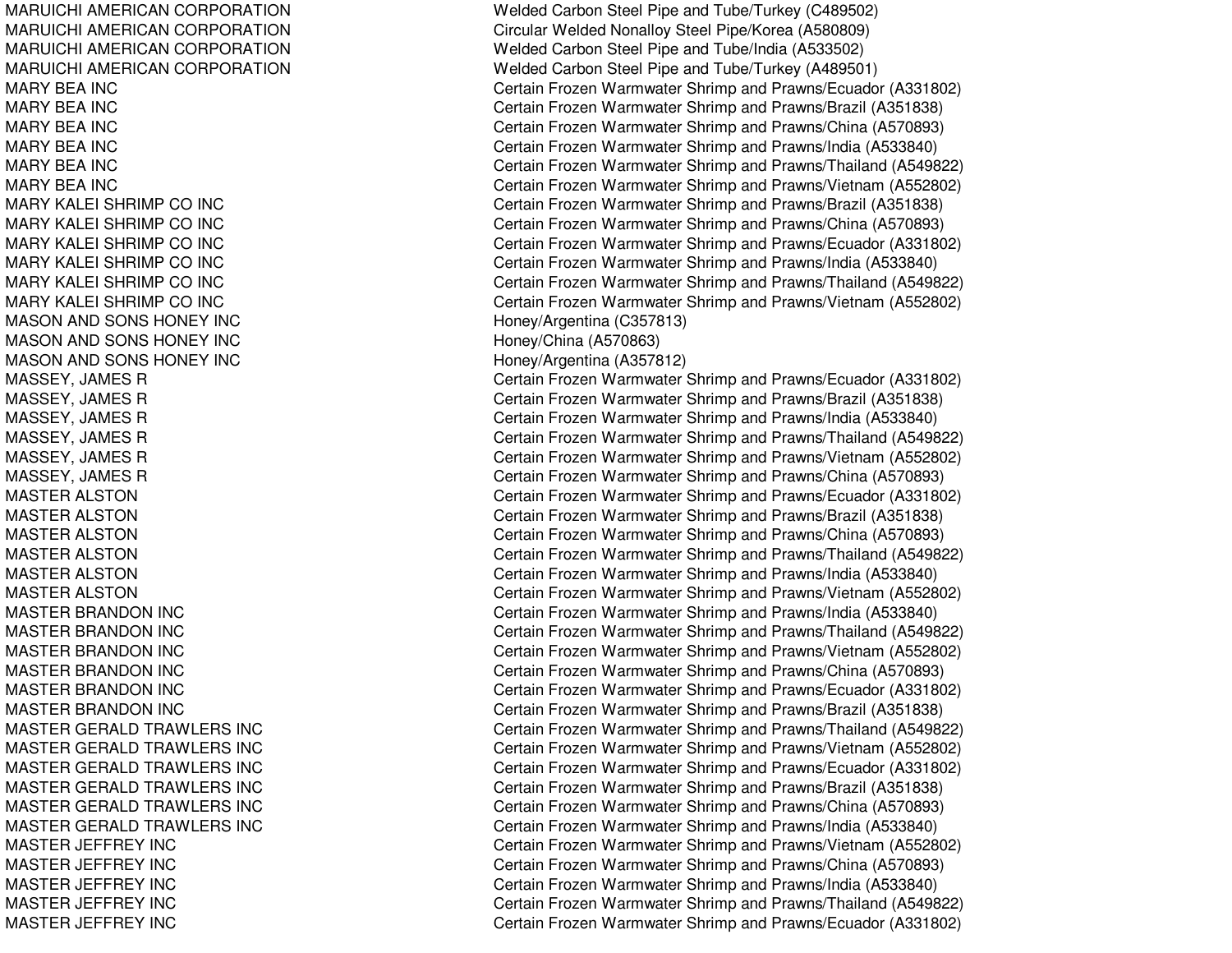MASTER JE FFREY INCMASTER JIMBO IN CMAST ER JIMBO IN CMASTER JIMBO IN CMASTER JIMBO IN CMASTER JIMBO IN CMASTER JIMBO IN CMASTER JU STIN IN CMASTER JUSTIN INC MASTER JU STIN IN CMASTER JU STIN IN CMASTER JU STIN IN CMASTER JU STIN IN CMASTER KEN INC MASTER KEN INC MASTER KEN INC MASTER KEN INC MASTER KEN INC MASTER KEN INC MASTER MIKE INC MASTER MIKE INC MASTER MIKE INC MASTER MIKE INC MASTER MIKE INC MASTER MIKE INC MASTER RONALD INC MASTER RONALD INC MASTER RONALD INC MASTER RONALD INC MASTER RONALD INC MASTER RONALD INC MAT B SHRIMP CO INC MAT B SHRIMP CO INC MAT B SHRIMP CO INC MAT B SHRIMP CO INC MAT B SHRIMP CO INC MAT B SHRIMP CO INC MAT ROLAND SEAFOOD CO INC MAT ROLAND SEAFOOD CO INC MAT ROLAND SEAFOOD CO INC MAT ROLAND SEAFOOD CO INC MAT ROLAND SEAFOOD CO INC MAT ROLAND SEAFOOD CO INC MATHERNE, CLAUDE I JR MA T HE RNE, C L A UDE I JRMATHERNE, CLAUDE I JR MATHERNE, C LAUDE I JRMATHERNE, CLAUDE I JR

Certain Frozen Warmwater Shrimp and Prawns/Brazil (A351838) Certain Frozen Warmwater Shrimp and Prawns/China (A570893) Certain Frozen Warmwater Shrimp and Prawns/Ecuador (A331802) Certain Frozen Warmwater Shrimp and Prawns/Brazil (A351838) Certain Frozen Warmwater Shrimp and Prawns/India (A533840) Certain Frozen Warmwater Shrimp and Prawns/Thailand (A549822) Certain Frozen Warmwater Shrimp and Prawns/Vietnam (A552802) Certain Frozen Warmwater Shrimp and Prawns/Ecuador (A331802) Certain Frozen Warmwater Shrimp and Prawns/Brazil (A351838) Certain Frozen Warmwater Shrimp and Prawns/India (A533840) Certain Frozen Warmwater Shrimp and Prawns/Thailand (A549822) Certain Frozen Warmwater Shrimp and Prawns/Vietnam (A552802) Certain Frozen Warmwater Shrimp and Prawns/China (A570893) Certain Frozen Warmwater Shrimp and Prawns/Thailand (A549822) Certain Frozen Warmwater Shrimp and Prawns/Vietnam (A552802) Certain Frozen Warmwater Shrimp and Prawns/Ecuador (A331802) Certain Frozen Warmwater Shrimp and Prawns/Brazil (A351838) Certain Frozen Warmwater Shrimp and Prawns/China (A570893) Certain Frozen Warmwater Shrimp and Prawns/India (A533840) Certain Frozen Warmwater Shrimp and Pra wns/India (A 5 3 3 8 4 0) Certain Frozen Warmwater Shrimp and Prawns/Thailand (A549822) Certain Frozen Warmwater Shrimp and Prawns/Vietnam (A552802) Certain Frozen Warmwater Shrimp and Prawns/China (A570893) Certain Frozen Warmwater Shrimp and Prawns/Brazil (A351838) Certain Frozen Warmwater Shrimp and Prawns/Ecuador (A331802) Certain Frozen Warmwater Shrimp and Prawns/China (A570893) Certain Frozen Warmwater Shrimp and Prawns/Ecuador (A331802) Certain Frozen Warmwater Shrimp and Prawns/Brazil (A351838) Certain Frozen Warmwater Shrimp and Prawns/Vietnam (A552802) Certain Frozen Warmwater Shrimp and Prawns/India (A533840) Certain Frozen Warmwater Shrimp and Prawns/Thailand (A549822) Certain Frozen Warmwater Shrimp and Prawns/Brazil (A351838) Certain Frozen Warmwater Shrimp and Prawns/Vietnam (A552802) Certain Frozen Warmwater Shrimp and Prawns/China (A570893) Certain Frozen Warmwater Shrimp and Prawns/Ecuador (A331802) Certain Frozen Warmwater Shrimp and Prawns/India (A533840) Certain Frozen Warmwater Shrimp and Prawns/Thailand (A549822) Certain Frozen Warmwater Shrimp and Prawns/Ecuador (A331802) C ertain Frozen W arm w ater Shrim p and Pra wns/Brazil (A 3 518 3 8) Certain Frozen Warmwater Shrimp and Prawns/India (A533840) Certain Frozen Warmwater Shrimp and Prawns/China (A570893) Certain Frozen Warmwater Shrimp and Prawns/Thailand (A549822) Certain Frozen Warmwater Shrimp and Prawns/Vietnam (A552802) Certain Frozen Warmwater Shrimp and Prawns/Brazil (A351838) Certain Frozen Warmwater Shrimp and Prawns/China (A570893) Certain Frozen Warmwater Shrimp and Prawns/India (A533840) Certain Frozen Warmwater Shrimp and Prawns/Thailand (A549822) Certain Frozen Warmwater Shrimp and Prawns/Vietnam (A552802)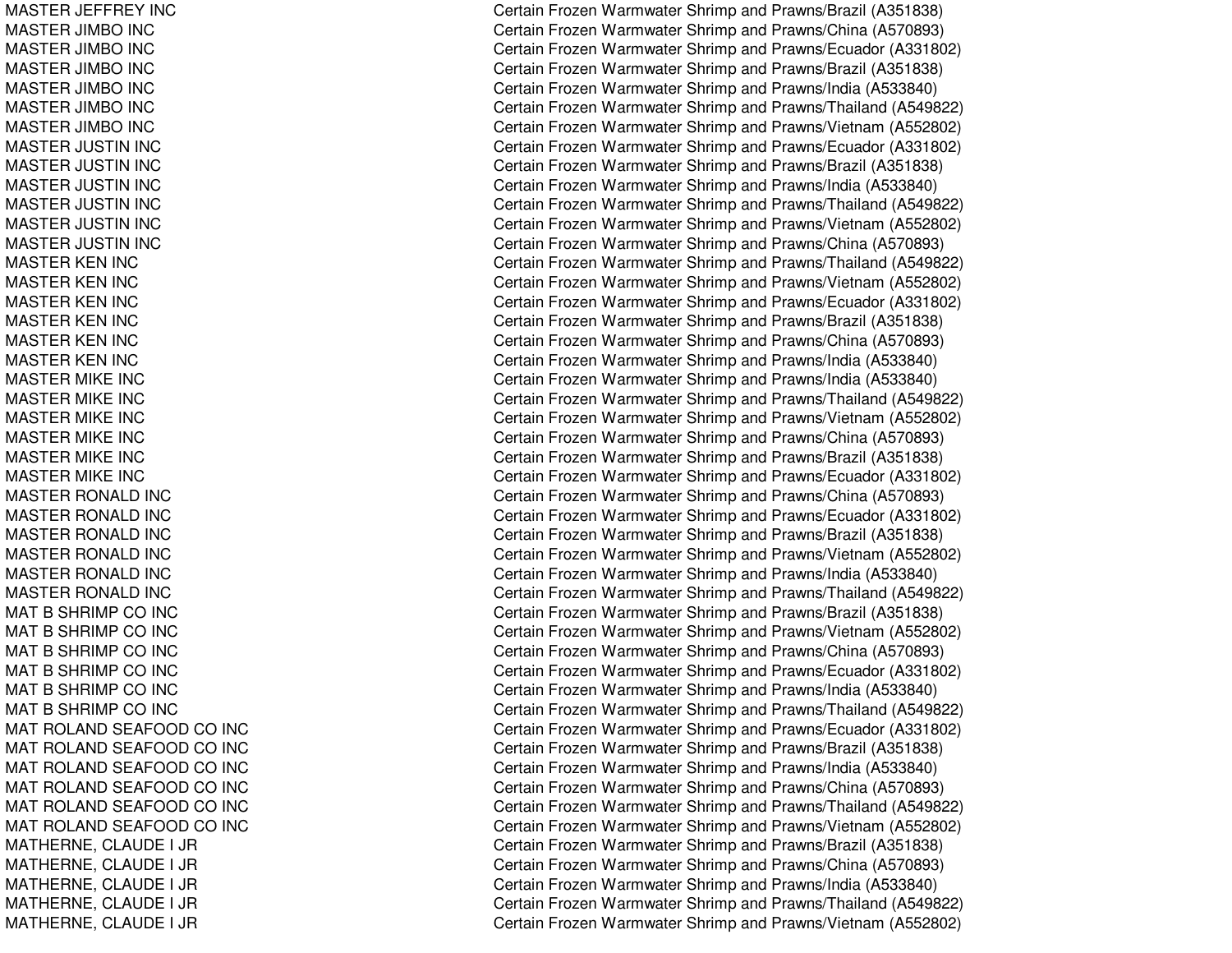MATHERNE, C LAUDE I JRMATHERNE, G RACELMAT HERNE, G RACEL MATHERNE, GRACE L MATHERNE, G RACELMATHERNE, GRACE L MATHERNE, GRACE L MATHERNE, JA MES J JRMATHERNE, JAMES J JR MATHERNE, JAMES J JR MATHERNE, JA MES J JRMATHERNE, JAMES J JR MATHERNE, JA MES J JRMATHERNE, JA MES J S RMATHERNE, JAMES J SR MATHERNE, JAMES J SR MAT HERNE, JA MES J S RMATHERNE, JAMES J SR MATHERNE, JA MES J S RMATHERNE, LOUIS M SR MATHERNE, LOUIS M SR MATHERNE, LOUIS M SR MATHERNE, LOUIS M SR MATHERNE, LOUIS M SR MATHERNE, LOUIS M SR MATHEWS, PATRICK T MATHEWS, PATRICK T MATHEWS, PATRICK T MATHEWS, PATRICK T MATHEWS, PATRICK T MATHEWS, PATRICK T MAUI PINEAPPLE COMPANY LTD MAVAR, MARK D MAVAR, MARK D MAVAR, MARK D MAVAR, MARK D MAVAR, MARK D MAVAR, MARK D MAVERICK TUBE CORPORATION MAVERICK TUBE CORPORATION MAVERICK TUBE CORPORATION MAVERICK TUBE CORPORATION MAVERICK TUBE CORPORATION MAVERICK TUBE CORPORATION MA V E RICK T UB E CORP ORA TIONMAVERICK TUBE CORPORATION MAVERICK TUBE CORPORATION MAVERICK TUBE CORPORATION Certain Frozen Warmwater Shrimp and Prawns/Ecuador (A331802) Certain Frozen Warmwater Shrimp and Prawns/India (A533840) Certain Frozen Warmwater Shrimp and Prawns/Thailand (A549822) Certain Frozen Warmwater Shrimp and Prawns/Vietnam (A552802) Certain Frozen Warmwater Shrimp and Prawns/China (A570893) Certain Frozen Warmwater Shrimp and Prawns/Ecuador (A331802) Certain Frozen Warmwater Shrimp and Prawns/Brazil (A351838) Certain Frozen Warmwater Shrimp and Prawns/India (A533840) Certain Frozen Warmwater Shrimp and Prawns/Thailand (A549822) Certain Frozen Warmwater Shrimp and Prawns/Vietnam (A552802) Certain Frozen Warmwater Shrimp and Prawns/China (A570893) Certain Frozen Warmwater Shrimp and Prawns/Brazil (A351838) Certain Frozen Warmwater Shrimp and Prawns/Ecuador (A331802) Certain Frozen Warmwater Shrimp and Prawns/Brazil (A351838) Certain Frozen Warmwater Shrimp and Prawns/Ecuador (A331802) Certain Frozen Warmwater Shrimp and Prawns/China (A570893) Certain Frozen Warmwater Shrimp and Prawns/India (A533840) Certain Frozen Warmwater Shrimp and Prawns/Thailand (A549822) Certain Frozen Warmwater Shrimp and Prawns/Vietnam (A552802) Certain Frozen Warmwater Shrimp and Prawns/Ecuador (A331802) C ertain Frozen W arm w ater Shrim p and Pra wns/Brazil (A 3 518 3 8) Certain Frozen Warmwater Shrimp and Prawns/China (A570893) Certain Frozen Warmwater Shrimp and Prawns/Vietnam (A552802) Certain Frozen Warmwater Shrimp and Prawns/India (A533840) Certain Frozen Warmwater Shrimp and Prawns/Thailand (A549822) Certain Frozen Warmwater Shrimp and Prawns/Brazil (A351838) Certain Frozen Warmwater Shrimp and Prawns/Ecuador (A331802) Certain Frozen Warmwater Shrimp and Prawns/China (A570893) Certain Frozen Warmwater Shrimp and Prawns/India (A533840) Certain Frozen Warmwater Shrimp and Prawns/Thailand (A549822) Certain Frozen Warmwater Shrimp and Prawns/Vietnam (A552802) Canned Pineapple/Thailand (A549813) Certain Frozen Warmwater Shrimp and Prawns/Ecuador (A331802) Certain Frozen Warmwater Shrimp and Prawns/Brazil (A351838) Certain Frozen Warmwater Shrimp and Prawns/India (A533840) Certain Frozen Warmwater Shrimp and Prawns/Thailand (A549822) Certain Frozen Warmwater Shrimp and Prawns/Vietnam (A552802) Certain Frozen Warmwater Shrimp and Prawns/China (A570893) Circular Welded Non-Alloy Steel Pipe/Brazil (A351809) Welded Carbon Steel Pipe and Tube/India (A533502) Welded Carbon Steel Pipe and Tube/Thailand (A549502) Oil Country Tubular Goods/Argentina (A357810) Welded Carbon Steel Pipe and Tube/Turkey (A489501) Welded Carbon Steel Pipe and Tube/Turkey (C489502) Oil Country Tubular Goods/Italy (A475816) Oil Country Tubular Goods/Japan (A588835) Circular Welded Nonalloy Steel Pipe/Mexico (A201805) Oil C ountry Tubular Go o ds/Italy (C 4 7 5 817)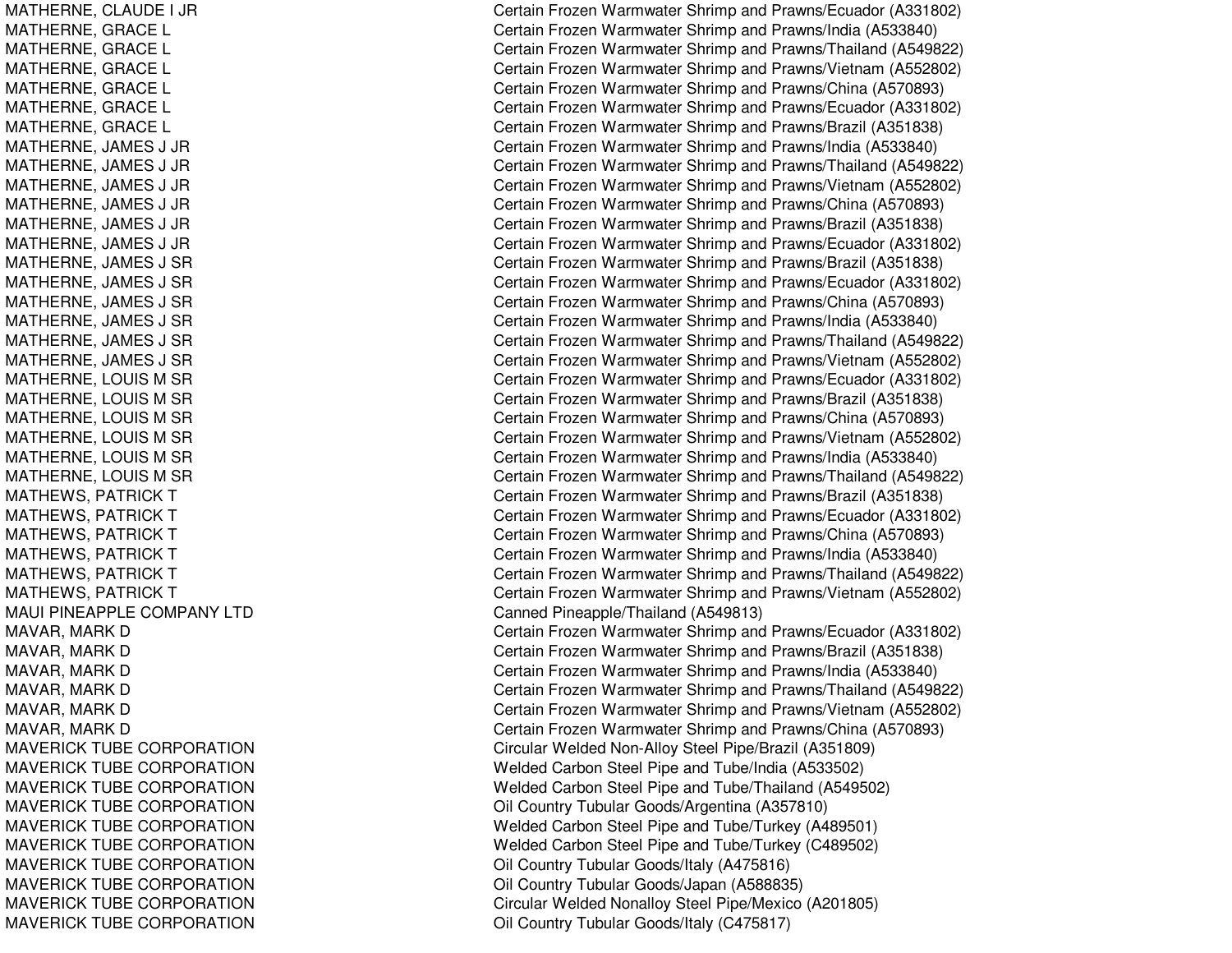MAVERICK TUBE CORPORATIONMAVERICK TUBE CORPORATIONMAVERICK TUBE CORPORATIONMAVERICK TUBE CORPORATIONMAXWELL, TOM **MAXWELL**, TOM **Honey/Argentina (A357812)** MAXWELL, TOM Honey/China (A570863) MAXWELL, TOM **MAXWELL, TOM** 1999 **Honey/Argentina** (C357813) MAYPORTERMAYPORTERMAYPORTERMAYPORTERMAYPORTERMAYPORTER INC MCCOYS SUNNY SOUTHMCCOYS SUNNY SOUTHMCCOYS SUNNY SOUTHMCGILL MANUFACTURINGMCGILL MANUFACTURINGMCGILL MANUFACTURINGMCGILL MANUFACTURINGMCGILL MANUFACTURINGMCGILL MANUFACTURING

 Circular Welded Nonalloy Steel Pipe/Korea (A580809) Circular Welded Nonalloy Steel Pipe/Taiwan (A583814) Oil Country Tubular Goods/Mexico (A201817) Oil Country Tubular Goods/Korea (A580825) MAYEUX, ROSELYN Certain Frozen Warmwater Shrimp and Prawns/Ecuador (A331802) MAYEUX, ROSELYN Certain Frozen Warmwater Shrimp and Prawns/Brazil (A351838) MAYEUX, ROSELYN **Certain Frozen Warmwater Shrimp and Prawns/China** (A570893) MAYEUX, ROSELYN Certain Frozen Warmwater Shrimp and Prawns/India (A533840) MAYEUX, ROSELYN Certain Frozen Warmwater Shrimp and Prawns/Thailand (A549822) MAYEUX, ROSELYN Certain Frozen Warmwater Shrimp and Prawns/Vietnam (A552802) MAYHEW, PAUL NORMAN Certain Frozen Warmwater Shrimp and Prawns/China (A570893) MAYHEW, PAUL NORMAN Certain Frozen Warmwater Shrimp and Prawns/Ecuador (A331802) MAYHEW, PAUL NORMAN **Certain Frozen Warmwater Shrimp and Prawns/India (A533840)** MAYHEW, PAUL NORMAN Certain Frozen Warmwater Shrimp and Prawns/Vietnam (A552802) Certain Frozen Warmwater Shrimp and Prawns/Vietnam (A552802) Certain Frozen Warmwater Shrimp and Prawns/China (A570893) Certain Frozen Warmwater Shrimp and Prawns/Ecuador (A331802) Certain Frozen Warmwater Shrimp and Prawns/India (A533840) Certain Frozen Warmwater Shrimp and Prawns/Thailand (A549822) Certain Frozen Warmwater Shrimp and Prawns/Brazil (A351838) MCCALL, MARCUS H Certain Frozen Warmwater Shrimp and Prawns/China (A570893) MCCALL, MARCUS H Certain Frozen Warmwater Shrimp and Prawns/Thailand (A549822) MCCALL, MARCUS H Certain Frozen Warmwater Shrimp and Prawns/Vietnam (A552802) MCCALL, MARCUS H Certain Frozen Warmwater Shrimp and Prawns/India (A533840) MCCALL, MARCUS H Certain Frozen Warmwater Shrimp and Prawns/Ecuador (A331802) MCCALL, MARCUS H Certain Frozen Warmwater Shrimp and Prawns/Brazil (A351838) MCCLELLAN, EUGENE GARDNER Certain Frozen Warmwater Shrimp and Prawns/Brazil (A351838) MCCLELLAN, EUGENE GARDNER Certain Frozen Warmwater Shrimp and Prawns/Ecuador (A331802) MCCLELLAN, EUGENE GARDNER Certain Frozen Warmwater Shrimp and Prawns/India (A533840) MCCLELLAN, EUGENE GARDNER CHARD Certain Frozen Warmwater Shrimp and Prawns/Thailand (A549822) MCCLELLAN, EUGENE GARDNER CHARD Certain Frozen Warmwater Shrimp and Prawns/Vietnam (A552802) MCCLELLAN, EUGENE GARDNER Certain Frozen Warmwater Shrimp and Prawns/China (A570893) Honey/Argentina (C357813) Honey/China (A570863) Honey/Argentina (A357812) Antifriction Bearings/United Kingdom (A412801) Antifriction Bearings/Italy (A475801) Antifriction Bearings/Japan (A588804) Antifriction Bearings/Germany (A428801) Ball Bearings/Singapore (A559801) Antifriction Bearings/France (A427801) MCIVER, JOHN H JR Certain Frozen Warmwater Shrimp and Prawns/Brazil (A351838) MCIVER, JOHN H JR Certain Frozen Warmwater Shrimp and Prawns/China (A570893) MCIVER, JOHN H JR Certain Frozen Warmwater Shrimp and Prawns/India (A533840) MCIVER, JOHN H JR Certain Frozen Warmwater Shrimp and Prawns/Thailand (A549822)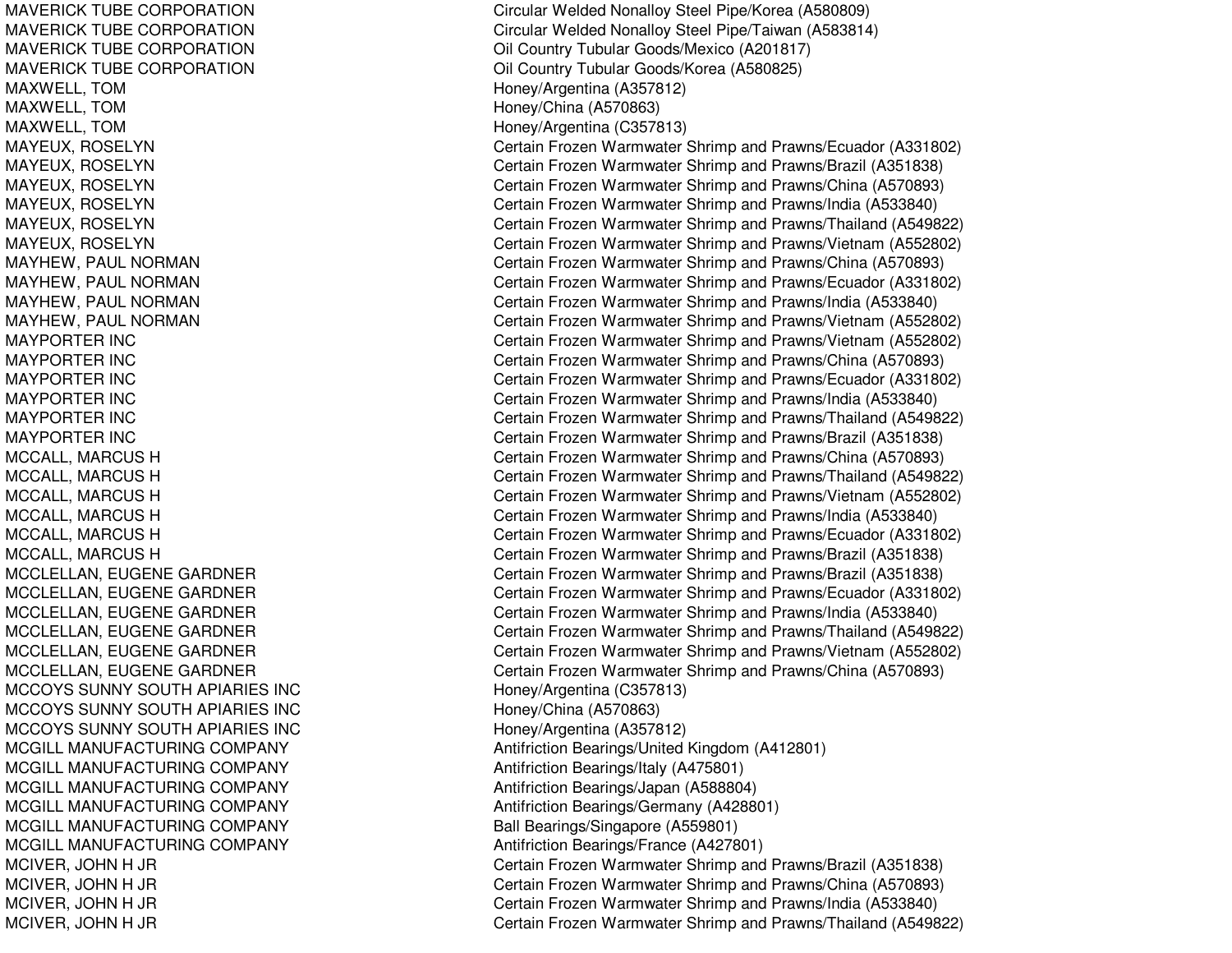MCIVER, JOHN H JR MCIVER, JOHN H JR MCKENZIE, G EORGEB JRM C K E N ZIE, G E O R G E B JR MCKENZIE, G EORGEB JRMCK E NZIE, G E ORGE B JRM C K E N ZIE, G E O R G E B JR MCKENZIE, G EORGEB JRMC KIN ZIE, B OB B Y E MCKINZIE, BOBBY E MCKINZIE, B OBBYEMCKINZIE, B OBBYEMCKINZIE, B OBBYEMCKINZIE, B OBBYEMEADWESTVACO CORPORATION MEADWESTVACO CORPORATION MEADWESTVACO CORPORATION MEADWESTVACO CORPORATION MEADWESTVACO CORPORATION MECO CORPORATION MELERINE, RAYMOND DJ C MELERINE, RAYMOND DJ C MELERINE, RAYMOND DJ C MELERINE, R AYMONDDJ C MEL ERINE, R AYMONDDJ C MELERINE, RAYMOND DJ C MELODY SHRIMP CO INC MELODY SHRIMP CO INC MELODY SHRIMP CO INC MELODY SHRIMP CO INC MELODY SHRIMP CO INC MELODY SHRIMP CO INC MENESSES, DENNIS MENESSES, DENNIS MENESSES, DENNIS MENESSES, D ENNISMENESSES, DENNIS MENESSES, DENNIS MER SHRIMP INC MER SHRIMP INC MER SHRIMP INC MER SHRIMP INC MER SHRIMP INC MER SHRIMP INC MERRIMACK VALLEY APIARIES INC MERRIMACK VALLEY APIARIES INC MERRIMACK VALLEY APIARIES INC MICHELS AND COMPANY

Certain Frozen Warmwater Shrimp and Prawns/Vietnam (A552802) Certain Frozen Warmwater Shrimp and Prawns/Ecuador (A331802) Certain Frozen Warmwater Shrimp and Prawns/China (A570893) Certain Frozen Warmwater Shrimp and Prawns/India (A533840) Certain Frozen Warmwater Shrimp and Prawns/Thailand (A549822) Certain Frozen Warmwater Shrimp and Prawns/Vietnam (A552802) Certain Frozen Warmwater Shrimp and Prawns/Ecuador (A331802) Certain Frozen Warmwater Shrimp and Prawns/Brazil (A351838) Certain Frozen Warmwater Shrimp and Prawns/China (A570893) C ertain Frozen W arm w ater Shrim p and Pra wns/Brazil (A 3 518 3 8) Certain Frozen Warmwater Shrimp and Prawns/Ecuador (A331802) Certain Frozen Warmwater Shrimp and Prawns/India (A533840) Certain Frozen Warmwater Shrimp and Prawns/Thailand (A549822) Certain Frozen Warmwater Shrimp and Prawns/Vietnam (A552802) Certain Lined Paper School Supplies/India (A533843) Certain Lined Paper School Supplies/Indonesia (A560818) Certain Lined Paper School Supplies/China (A570901) Certain Lined Paper School Supplies/India (C533844) Certain Lined Paper School Supplies/Indonesia (C560819) Folding Metal Tables and Chairs/China (A570868) ertain Frozen Warmwater Shrimp and Prawns/Brazil (A351838) ertain Frozen Warmwater Shrimp and Prawns/China (A570893) ertain Frozen Warmwater Shrimp and Prawns/India (A533840) ertain Frozen Warmwater Shrimp and Prawns/Thailand (A549822) ertain Frozen Warmwater Shrimp and Prawns/Ecuador (A331802) ertain Frozen Warmwater Shrimp and Prawns/Vietnam (A552802) Certain Frozen Warmwater Shrimp and Prawns/Brazil (A351838) Certain Frozen Warmwater Shrimp and Prawns/Ecuador (A331802) Certain Frozen Warmwater Shrimp and Prawns/China (A570893) Certain Frozen Warmwater Shrimp and Prawns/India (A533840) Certain Frozen Warmwater Shrimp and Prawns/Thailand (A549822) Certain Frozen Warmwater Shrimp and Prawns/Vietnam (A552802) Certain Frozen Warmwater Shrimp and Prawns/Thailand (A549822) Certain Frozen Warmwater Shrimp and Prawns/Vietnam (A552802) Certain Frozen Warmwater Shrimp and Prawns/China (A570893) Certain Frozen Warmwater Shrimp and Prawns/India (A533840) Certain Frozen Warmwater Shrimp and Prawns/Brazil (A351838) Certain Frozen Warmwater Shrimp and Prawns/Ecuador (A331802) Certain Frozen Warmwater Shrimp and Prawns/Ecuador (A331802) Certain Frozen Warmwater Shrimp and Prawns/Brazil (A351838) Certain Frozen Warmwater Shrimp and Prawns/China (A570893) Certain Frozen Warmwater Shrimp and Prawns/Vietnam (A552802) Certain Frozen Warmwater Shrimp and Prawns/India (A533840) Certain Frozen Warmwater Shrimp and Prawns/Thailand (A549822) H one y/Arg entina (C 3 5 7 813) H one y/China (A 5 7 0 8 6 3) Honey/Arg entina (A 357812) Wooden Bedroom Furniture/China (A570890)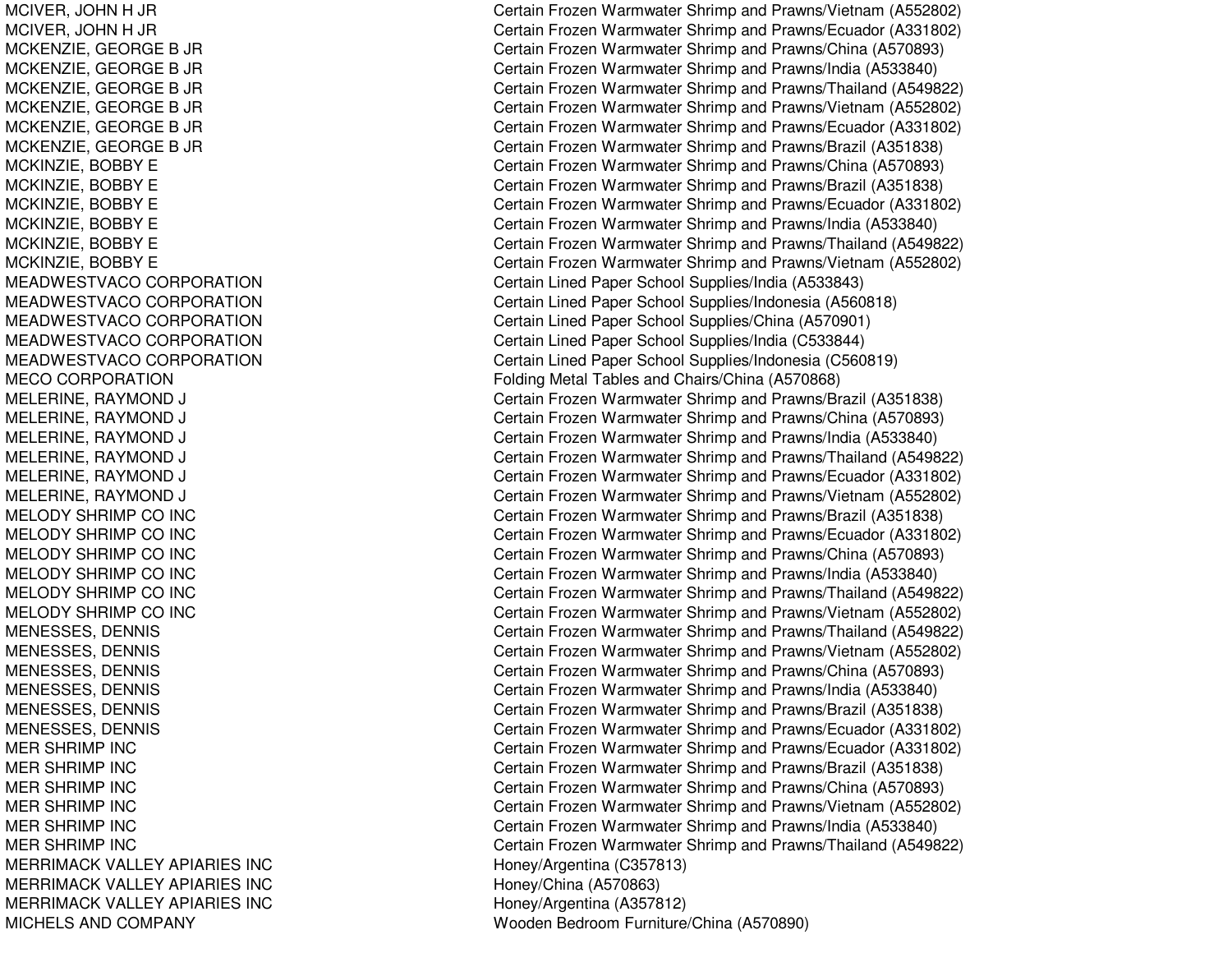MICRON TECHNOLOGY INC MICRON TECHNOLOGY INC MIDDLETON, DAN SR MIDDLETON, DAN SR MIDDLETON, DAN SR MIDDLETON, DAN SR MIDDLETON, DAN SR MIDDLETON, D ANSRMIGHTY B SHRIMP CO MIGHTY B SHRIMP CO MIGHTY B SHRIMP CO MIGHTY B SHRIMP CO MIGHTY B SHRIMP CO MIGHTY B SHRIMP CO MILES, RICKY DAVID MILES, RIC KYDAVIDMIL ES, RIC KYDAVIDMILES, RICKY DAVID MILES, RIC KYDAVIDMILES, RICKY DAVID MILITELLO AND SON INC MILITELLO AND SON INC MILITELLO AND SON INC MILITELLO AND SON INC MILITELLO AND SON INC MILITELLO AND SON INC MILLER AND SON SEAFOOD INC MILLER AND SON SEAFOOD INC MILLER AND SON SEAFOOD INC MILLER AND SON SEAFOOD INC MILLER AND SON SEAFOOD INC MILLER AND SON SEAFOOD INC MILLER, GERALD N JR MILLER, GERALD N JR MILLER, GERALD N JR MILLER, GERALD N JR MILLER, GERALD N JR MILLER, GERALD N JR MIL LIS, R AEFORDMILLIS, RAEFORD MILLIS, R AEFORDMIL LIS, R AEF ORDMILLIS, RAEFORD MILLIS, R AEFORDMILLIS, TIMMIE LEE MILLIS, TIMMIE LEE MILLIS, TIM MIELEEMILLIS, TIMMIE LEE

DRAMs and DRAM Modules/Korea (C580851) DRAMs of 1 Meg abit andAbove/Korea (A 580812) Certain Frozen Warmwater Shrimp and Prawns/Brazil (A351838) Certain Frozen Warmwater Shrimp and Prawns/Ecuador (A331802) Certain Frozen Warmwater Shrimp and Prawns/China (A570893) Certain Frozen Warmwater Shrimp and Prawns/India (A533840) Certain Frozen Warmwater Shrimp and Prawns/Thailand (A549822) Certain Frozen Warmwater Shrimp and Prawns/Vietnam (A552802) Certain Frozen Warmwater Shrimp and Prawns/Brazil (A351838) Certain Frozen Warmwater Shrimp and Prawns/Ecuador (A331802) Certain Frozen Warmwater Shrimp and Prawns/China (A570893) Certain Frozen Warmwater Shrimp and Prawns/India (A533840) Certain Frozen Warmwater Shrimp and Prawns/Thailand (A549822) Certain Frozen Warmwater Shrimp and Prawns/Vietnam (A552802) Certain Frozen Warmwater Shrimp and Prawns/India (A533840) Certain Frozen Warmwater Shrimp and Prawns/Thailand (A549822) Certain Frozen Warmwater Shrimp and Prawns/Vietnam (A552802) Certain Frozen Warmwater Shrimp and Prawns/China (A570893) Certain Frozen Warmwater Shrimp and Prawns/Brazil (A351838) Certain Frozen Warmwater Shrimp and Prawns/Ecuador (A331802) Certain Frozen Warmwater Shrimp and Prawns/China (A570893) Certain Frozen Warmwater Shrimp and Prawns/Brazil (A351838) Certain Frozen Warmwater Shrimp and Prawns/India (A533840) Certain Frozen Warmwater Shrimp and Prawns/Thailand (A549822) Certain Frozen Warmwater Shrimp and Prawns/Vietnam (A552802) Certain Frozen Warmwater Shrimp and Prawns/Ecuador (A331802) Certain Frozen Warmwater Shrimp and Prawns/Ecuador (A331802) Certain Frozen Warmwater Shrimp and Prawns/Brazil (A351838) Certain Frozen Warmwater Shrimp and Prawns/Vietnam (A552802) Certain Frozen Warmwater Shrimp and Prawns/China (A570893) Certain Frozen Warmwater Shrimp and Prawns/India (A533840) Certain Frozen Warmwater Shrimp and Prawns/Thailand (A549822) Certain Frozen Warmwater Shrimp and Prawns/Brazil (A351838) Certain Frozen Warmwater Shrimp and Prawns/China (A570893) Certain Frozen Warmwater Shrimp and Prawns/India (A533840) Certain Frozen Warmwater Shrimp and Prawns/Vietnam (A552802) Certain Frozen Warmwater Shrimp and Prawns/Thailand (A549822) Certain Frozen Warmwater Shrimp and Prawns/Ecuador (A331802) Certain Frozen Warmwater Shrimp and Prawns/Vietnam (A552802) Certain Frozen Warmwater Shrimp and Prawns/Ecuador (A331802) Certain Frozen Warmwater Shrimp and Prawns/China (A570893) Certain Frozen Warmwater Shrimp and Prawns/India (A533840) Certain Frozen Warmwater Shrimp and Prawns/Thailand (A549822) Certain Frozen Warmwater Shrimp and Prawns/Brazil (A351838) Certain Frozen Warmwater Shrimp and Prawns/Ecuador (A331802) C ertain Frozen W arm w ater Shrim p and Pra wns/Brazil (A 3 518 3 8) Certain Frozen Warmwater Shrimp and Prawns/China (A570893) Certain Frozen Warmwater Shrimp and Prawns/India (A533840)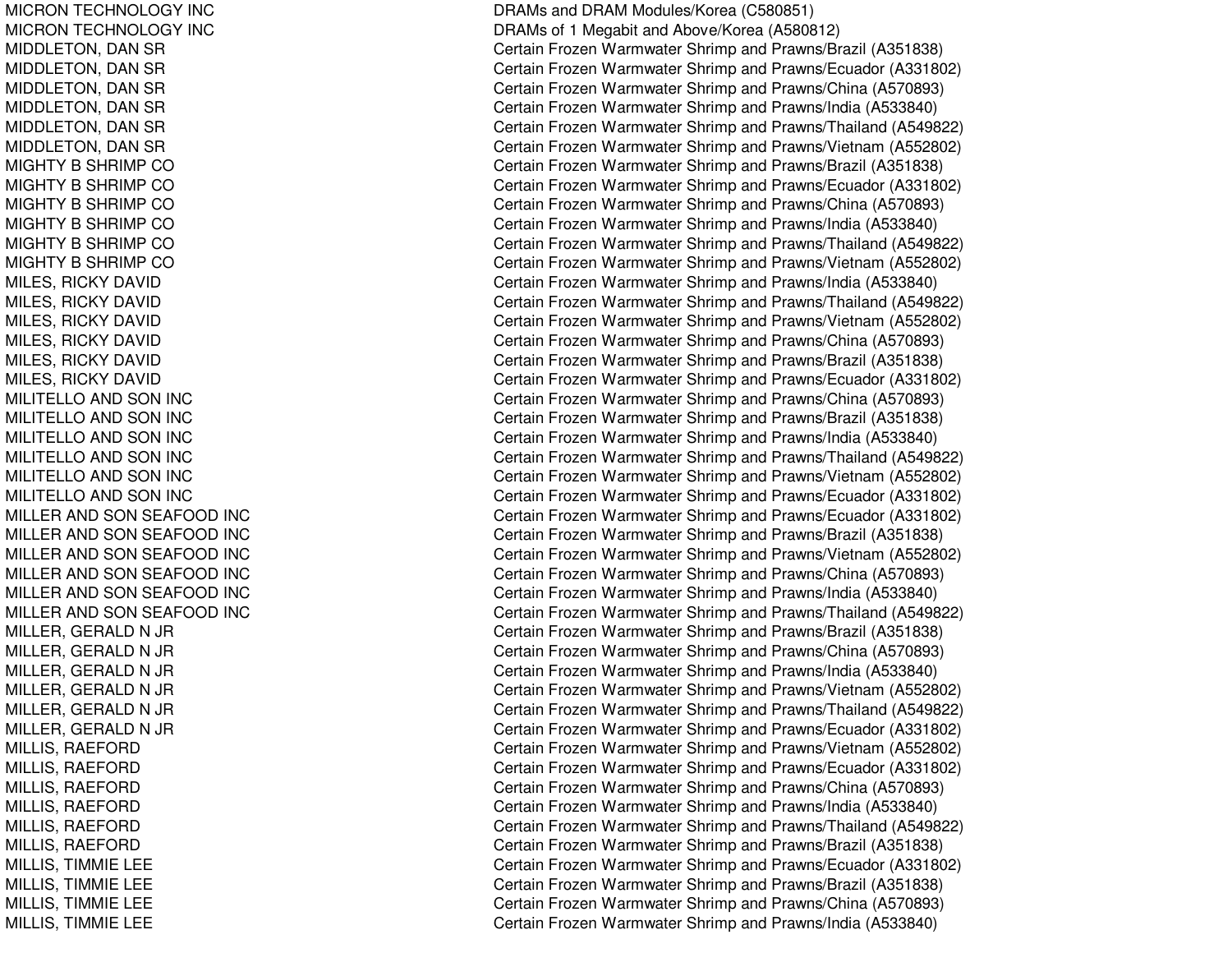MILLIS, TIM MIELEEMILLIS, TIM MIELEEMIL L S IRONWORKS INCMILLS IRON WORKS INC MILLS IRON WORKS INC MISS ADAELISA INC MISS ADAELISA INC MISS ADAELISA INC MISS ADAELISA INC MISS ADAELISA INC MISS ADAELISA INC MISS ADRIANNA INC MISS ADRIANNA INC MISS ADRIANNA INC MISS ADRIANNA INC MISS ADRIANNA INC MISS ADRIANNA INC MISS ASHLEIGH INC MISS ASHLEIGH INC MISS ASHLEIGH INC MISS ASHLEIGH INC MISS ASHLEIGH INC MISS ASHLEIGH INC MISS BARBARA INC MISS BARBARA INC MISS BARBARA INC MISS BARBARA INC MISS BARBARA INC MISS BARBARA INC MISS BECKY SEAFOOD INC MISS BECKY SEAFOOD INC MISS BECKY SEAFOOD INC MISS BECKY SEAFOOD INC MISS BECKY SEAFOOD INC MISS BECKY SEAFOOD INC MISS BERNADETTE A INC MISS BERNADETTE A INC MISS BERNADETTE A INC MISS BERNADETTE A INC MISS BERNADETTE A INC MISS BERNADETTE A INC MISS CANDACE NICOLE INC MISS CANDACE NICOLE INC MISS CANDACE NICOLE INC MISS CANDACE NICOLE INC MISS CANDACE NICOLE INC MISS CANDACE NICOLE INC MISS CARLA JEAN INC

Certain Frozen Warmwater Shrimp and Prawns/Thailand (A549822) Certain Frozen Warmwater Shrimp and Prawns/Vietnam (A552802) Carbon Steel Butt-Weld Pipe Fittings/Taiwan (A583605) Carbon Steel Butt-Weld Pipe Fittings/Thailand (A549807) Carbon Steel Butt-Weld Pipe Fittings/China (A570814) Certain Frozen Warmwater Shrimp and Prawns/Brazil (A351838) Certain Frozen Warmwater Shrimp and Prawns/China (A570893) Certain Frozen Warmwater Shrimp and Prawns/India (A533840) Certain Frozen Warmwater Shrimp and Prawns/Thailand (A549822) Certain Frozen Warmwater Shrimp and Prawns/Vietnam (A552802) Certain Frozen Warmwater Shrimp and Prawns/Ecuador (A331802) Certain Frozen Warmwater Shrimp and Prawns/Thailand (A549822) Certain Frozen Warmwater Shrimp and Prawns/Vietnam (A552802) Certain Frozen Warmwater Shrimp and Prawns/Ecuador (A331802) Certain Frozen Warmwater Shrimp and Prawns/Brazil (A351838) Certain Frozen Warmwater Shrimp and Prawns/China (A570893) Certain Frozen Warmwater Shrimp and Prawns/India (A533840) Certain Frozen Warmwater Shrimp and Prawns/Brazil (A351838) Certain Frozen Warmwater Shrimp and Prawns/Vietnam (A552802) Certain Frozen Warmwater Shrimp and Prawns/China (A570893) Certain Frozen Warmwater Shrimp and Prawns/India (A533840) Certain Frozen Warmwater Shrimp and Prawns/Thailand (A549822) Certain Frozen Warmwater Shrimp and Prawns/Ecuador (A331802) Certain Frozen Warmwater Shrimp and Prawns/Brazil (A351838) Certain Frozen Warmwater Shrimp and Prawns/Ecuador (A331802) Certain Frozen Warmwater Shrimp and Prawns/China (A570893) Certain Frozen Warmwater Shrimp and Prawns/India (A533840) Certain Frozen Warmwater Shrimp and Prawns/Thailand (A549822) Certain Frozen Warmwater Shrimp and Prawns/Vietnam (A552802) Certain Frozen Warmwater Shrimp and Prawns/Ecuador (A331802) Certain Frozen Warmwater Shrimp and Prawns/India (A533840) Certain Frozen Warmwater Shrimp and Prawns/Thailand (A549822) Certain Frozen Warmwater Shrimp and Prawns/Vietnam (A552802) Certain Frozen Warmwater Shrimp and Prawns/Brazil (A351838) Certain Frozen Warmwater Shrimp and Prawns/China (A570893) Certain Frozen Warmwater Shrimp and Prawns/Ecuador (A331802) Certain Frozen Warmwater Shrimp and Prawns/Brazil (A351838) Certain Frozen Warmwater Shrimp and Prawns/China (A570893) Certain Frozen Warmwater Shrimp and Prawns/India (A533840) Certain Frozen Warmwater Shrimp and Prawns/Thailand (A549822) Certain Frozen Warmwater Shrimp and Prawns/Vietnam (A552802) Certain Frozen Warmwater Shrimp and Prawns/Ecuador (A331802) Certain Frozen Warmwater Shrimp and Prawns/Brazil (A351838) Certain Frozen Warmwater Shrimp and Prawns/China (A570893) Certain Frozen Warmwater Shrimp and Pra wns/India (A 5 3 3 8 4 0) Certain Frozen Warmwater Shrimp and Prawns/Thailand (A549822) Certain Frozen Warmwater Shrimp and Prawns/Vietnam (A552802) Certain Frozen Warmwater Shrimp and Prawns/China (A570893)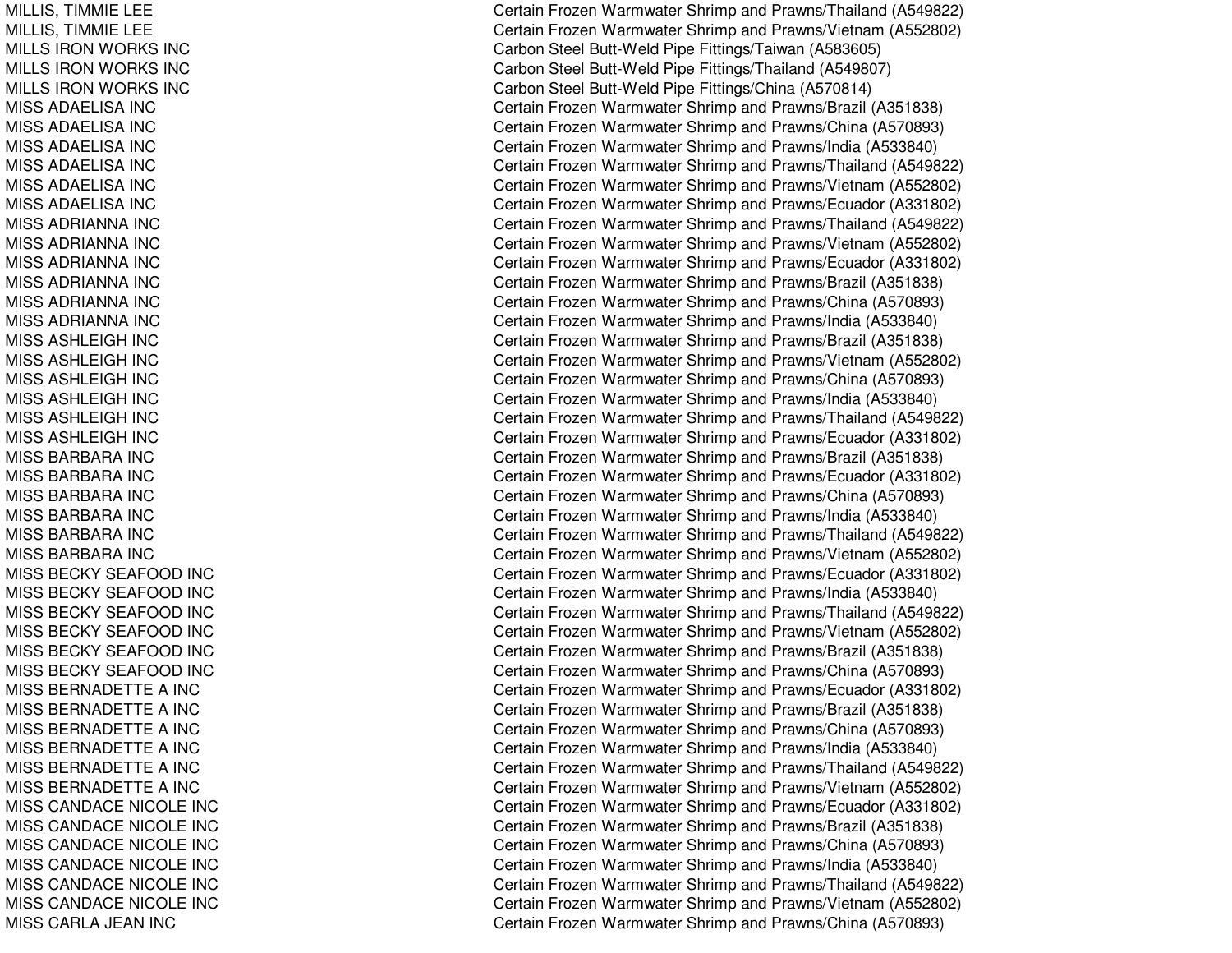MISS CARLA JEAN INC MISS CARLA JEAN INC MISS CARLA JEAN INC MISS CARLA JEAN INC MISS CARLA JEAN INC MISSCAROLINE INCMISSCAROLINE INCMISSCAROLINE INCMISS CAROLINE INC MISSCAROLINE INCMISSCAROLINE INCMISS CAROLYN LOUISE INC MISS CAROLYN LOUISE INC MISS CAROLYN LOUISE INC MISS CAROLYN LOUISE INC MISS CAROLYN LOUISE INC MISS CAROLYN LOUISE INC MISS CLEDA JO INC MISS CLEDA JO INC MIS S CL E DA JO IN CMISS CLEDA JO INC MISS CLEDA JO INC MISS CLEDA JO INC MISS DANIELLE GULF TRAWLER INC MISS DANIELLE GULF TRAWLER INC MISS DANIELLE GULF TRAWLER INC MISS DANIELLE GULF TRAWLER INC MISS DANIELLE GULF TRAWLER INC MISS DANIELLE GULF TRAWLER INC MISSELLIE INCMIS S E L LIE INCMIS S E L LIE IN C MISSELLIE INCMIS S E L LIE IN C MISSELLIE INCMISSEMILY INCMIS S E MIL Y IN C MISSEMILY INCMISSEMIL Y INCMISSEMILY INCMISSEMILY INCMISS FINA INC MIS S FIN A IN C MISS FINA INC MISS FINA INC MISS FINA INC MISS FINA INC MISSGABRIELLE INC

Certain Frozen Warmwater Shrimp and Prawns/India (A533840) Certain Frozen Warmwater Shrimp and Prawns/Thailand (A549822) Certain Frozen Warmwater Shrimp and Prawns/Vietnam (A552802) Certain Frozen Warmwater Shrimp and Prawns/Ecuador (A331802) Certain Frozen Warmwater Shrimp and Prawns/Brazil (A351838) Certain Frozen Warmwater Shrimp and Prawns/Brazil (A351838) Certain Frozen Warmwater Shrimp and Prawns/Ecuador (A331802) Certain Frozen Warmwater Shrimp and Prawns/India (A533840) Certain Frozen Warmwater Shrimp and Prawns/Thailand (A549822) Certain Frozen Warmwater Shrimp and Prawns/Vietnam (A552802) Certain Frozen Warmwater Shrimp and Prawns/China (A570893) Certain Frozen Warmwater Shrimp and Prawns/Brazil (A351838) Certain Frozen Warmwater Shrimp and Prawns/Ecuador (A331802) Certain Frozen Warmwater Shrimp and Prawns/China (A570893) Certain Frozen Warmwater Shrimp and Prawns/India (A533840) Certain Frozen Warmwater Shrimp and Prawns/Thailand (A549822) Certain Frozen Warmwater Shrimp and Prawns/Vietnam (A552802) Certain Frozen Warmwater Shrimp and Prawns/Vietnam (A552802) Certain Frozen Warmwater Shrimp and Prawns/India (A533840) Certain Frozen Warmwater Shrimp and Prawns/Thailand (A549822) Certain Frozen Warmwater Shrimp and Prawns/Ecuador (A331802) Certain Frozen Warmwater Shrimp and Prawns/Brazil (A351838) Certain Frozen Warmwater Shrimp and Prawns/China (A570893) Certain Frozen Warmwater Shrimp and Prawns/Ecuador (A331802) Certain Frozen Warmwater Shrimp and Prawns/Brazil (A351838) Certain Frozen Warmwater Shrimp and Prawns/China (A570893) Certain Frozen Warmwater Shrimp and Prawns/India (A533840) Certain Frozen Warmwater Shrimp and Prawns/Thailand (A549822) Certain Frozen Warmwater Shrimp and Prawns/Vietnam (A552802) Certain Frozen Warmwater Shrimp and Prawns/India (A533840) Certain Frozen Warmwater Shrimp and Prawns/Thailand (A549822) Certain Frozen Warmwater Shrimp and Prawns/Vietnam (A552802) Certain Frozen Warmwater Shrimp and Prawns/China (A570893) Certain Frozen Warmwater Shrimp and Prawns/Brazil (A351838) Certain Frozen Warmwater Shrimp and Prawns/Ecuador (A331802) Certain Frozen Warmwater Shrimp and Prawns/Thailand (A549822) Certain Frozen Warmwater Shrimp and Prawns/Vietnam (A552802) Certain Frozen Warmwater Shrimp and Prawns/Ecuador (A331802) C ertain Frozen W arm w ater Shrim p and Pra wns/Brazil (A 3 518 3 8) Certain Frozen Warmwater Shrimp and Prawns/China (A570893) Certain Frozen Warmwater Shrimp and Prawns/India (A533840) Certain Frozen Warmwater Shrimp and Prawns/China (A570893) Certain Frozen Warmwater Shrimp and Prawns/Thailand (A549822) Certain Frozen Warmwater Shrimp and Prawns/India (A533840) Certain Frozen Warmwater Shrimp and Prawns/Vietnam (A552802) Certain Frozen Warmwater Shrimp and Prawns/Ecuador (A331802) Certain Frozen Warmwater Shrimp and Prawns/Brazil (A351838) Certain Frozen Warmwater Shrimp and Prawns/Ecuador (A331802)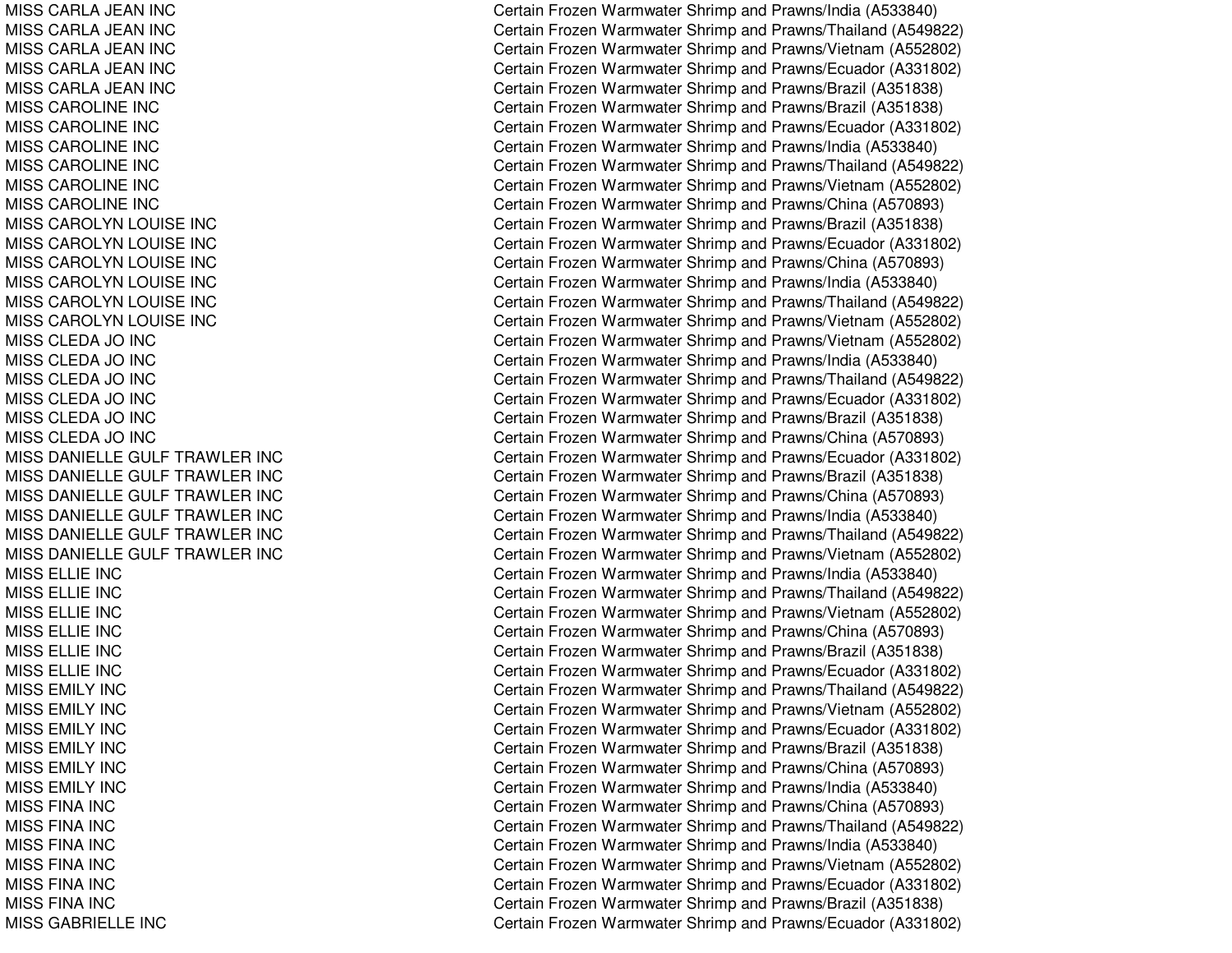MISSGABRIELLE INCMISSGABRIELLE INCMISS GABRIELLE INC MISSGABRIELLE INCMISSGABRIELLE INCMISS HANNAH INC MISS HANNAH INC MISS HANNAH INC MISS HANNAH INC MISS HANNAH INC MISS HANNAH INC MISS JEANETTE B MISS JEANETTE B MISS JEANETTE B MISS JEANETTE B MISS JEANETTE B MISS JEANETTE B MISS JOANNA INCMISS JOANNA INCMIS S JOA NNA INCMISS JOANNA INC MISS JOANNA INCMISS JOANNA INCMISS KANDY TRAN LLC MISS KANDY TRAN LLC MISS KANDY TRAN LLC MISS KANDY TRAN LLC MISS KANDY TRAN LLC MISS KANDY TRAN LLC MISS KELLY INC MISS KELLY INC MISS KELLY INC MISS KELLY INC MISS KELLY INC MISS KELLY INC MISS KELSEY MISS KELSEY MISS KELSEY MISS KELSEY MISS KELSEY MISS KELSEY MISS LIZ INC MISS LIZ INC MISSLIZ INCMIS S LIZ INCMISS LIZ INC MISS LIZ INC MISSLORAINE INC

Certain Frozen Warmwater Shrimp and Prawns/Vietnam (A552802) Certain Frozen Warmwater Shrimp and Prawns/Brazil (A351838) Certain Frozen Warmwater Shrimp and Prawns/China (A570893) Certain Frozen Warmwater Shrimp and Prawns/India (A533840) Certain Frozen Warmwater Shrimp and Prawns/Thailand (A549822) Certain Frozen Warmwater Shrimp and Prawns/China (A570893) Certain Frozen Warmwater Shrimp and Prawns/India (A533840) Certain Frozen Warmwater Shrimp and Prawns/Thailand (A549822) Certain Frozen Warmwater Shrimp and Prawns/Vietnam (A552802) Certain Frozen Warmwater Shrimp and Prawns/Ecuador (A331802) Certain Frozen Warmwater Shrimp and Prawns/Brazil (A351838) Certain Frozen Warmwater Shrimp and Prawns/Ecuador (A331802) Certain Frozen Warmwater Shrimp and Prawns/Brazil (A351838) Certain Frozen Warmwater Shrimp and Prawns/China (A570893) Certain Frozen Warmwater Shrimp and Prawns/India (A533840) Certain Frozen Warmwater Shrimp and Prawns/Thailand (A549822) Certain Frozen Warmwater Shrimp and Prawns/Vietnam (A552802) Certain Frozen Warmwater Shrimp and Prawns/Brazil (A351838) Certain Frozen Warmwater Shrimp and Prawns/Ecuador (A331802) Certain Frozen Warmwater Shrimp and Prawns/China (A570893) Certain Frozen Warmwater Shrimp and Prawns/India (A533840) Certain Frozen Warmwater Shrimp and Prawns/Thailand (A549822) Certain Frozen Warmwater Shrimp and Prawns/Vietnam (A552802) Certain Frozen Warmwater Shrimp and Prawns/Vietnam (A552802) Certain Frozen Warmwater Shrimp and Prawns/Ecuador (A331802) Certain Frozen Warmwater Shrimp and Prawns/Brazil (A351838) Certain Frozen Warmwater Shrimp and Prawns/China (A570893) Certain Frozen Warmwater Shrimp and Prawns/India (A533840) Certain Frozen Warmwater Shrimp and Prawns/Thailand (A549822) Certain Frozen Warmwater Shrimp and Prawns/Vietnam (A552802) Certain Frozen Warmwater Shrimp and Prawns/Thailand (A549822) Certain Frozen Warmwater Shrimp and Prawns/Brazil (A351838) Certain Frozen Warmwater Shrimp and Prawns/China (A570893) Certain Frozen Warmwater Shrimp and Prawns/India (A533840) Certain Frozen Warmwater Shrimp and Prawns/Ecuador (A331802) Certain Frozen Warmwater Shrimp and Prawns/Vietnam (A552802) Certain Frozen Warmwater Shrimp and Prawns/Brazil (A351838) Certain Frozen Warmwater Shrimp and Prawns/China (A570893) Certain Frozen Warmwater Shrimp and Prawns/India (A533840) Certain Frozen Warmwater Shrimp and Prawns/Thailand (A549822) Certain Frozen Warmwater Shrimp and Prawns/Ecuador (A331802) Certain Frozen Warmwater Shrimp and Prawns/Brazil (A351838) Certain Frozen Warmwater Shrimp and Prawns/India (A533840) Certain Frozen Warmwater Shrimp and Prawns/Thailand (A549822) Certain Frozen Warmwater Shrimp and Prawns/Ecuador (A331802) Certain Frozen Warmwater Shrimp and Prawns/Vietnam (A552802) Certain Frozen Warmwater Shrimp and Prawns/China (A570893) Certain Frozen Warmwater Shrimp and Prawns/Ecuador (A331802)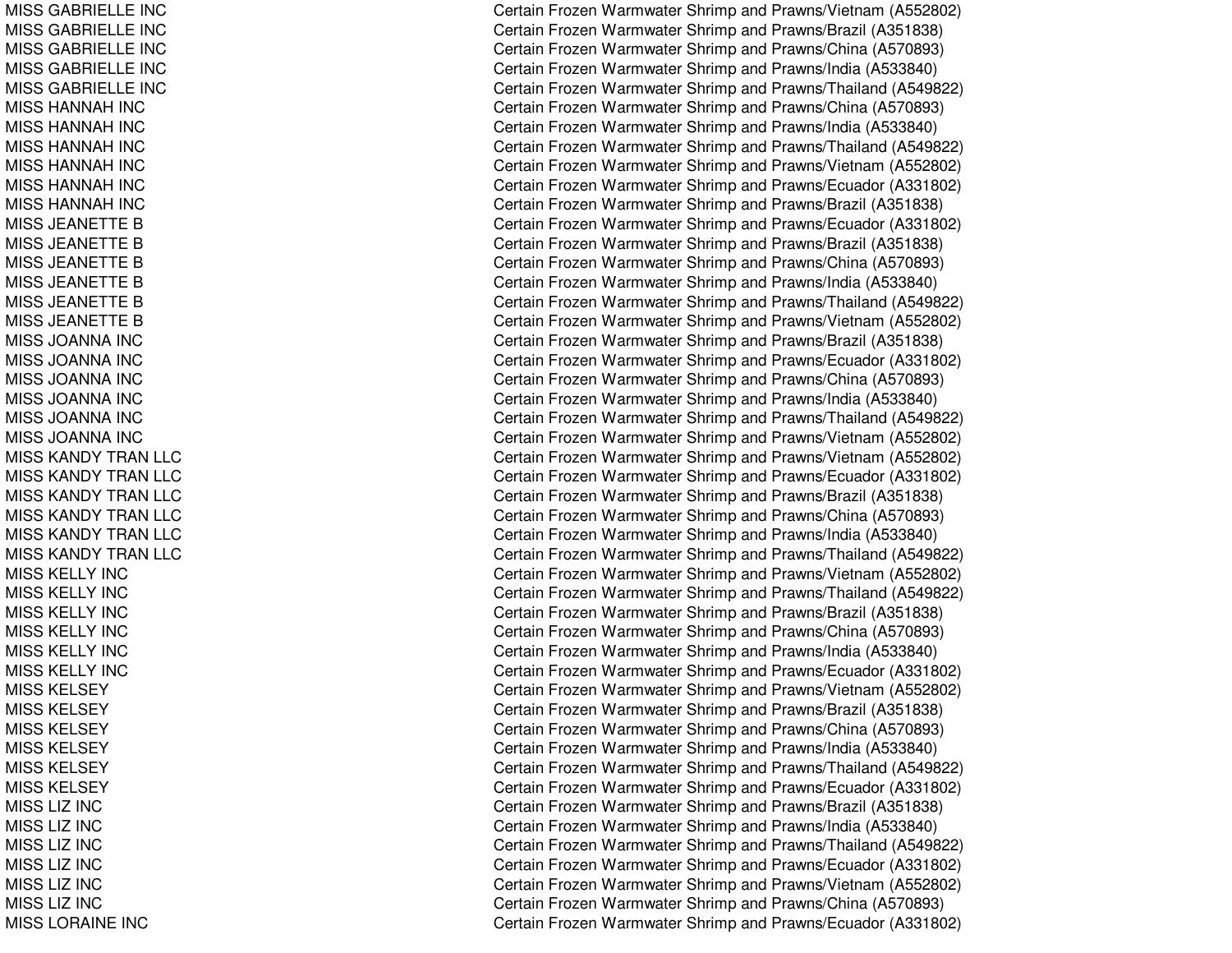MISSLORAINE INCMISSLORAINE INCMISSL ORAINE INCMISSLORAINE INCMISSLORAINE INCMISSLORIEMISSLORIEMISS LORIE MIS S L ORIE MISSLORIEMISSLORIEMISS MADELINE INC MISSMADELINE INCMISSMADELINE INCMISSMADELINE INCMISSMADELINE INCMISSMADELINE INCMISSMARIA INEZ INCMISSMARIA INEZ INCMISS MARIA INEZ INC MISS MARIA INEZ INC MISSMARIA INEZ INCMISSMARIA INEZ INCMISSMARIE INCMISSMARIE INCMISS MARIE INC MISSMARIE INCMISSMARIE INCMISSMARIE INCMISS MARILYN LOUISE INC MISS MARILYN LOUISE INC MISS MARILYN LOUISE INC MISS MARILYN LOUISE INC MISS MARILYN LOUISE INC MISS MARILYN LOUISE INC MISS MARISSA INC MISS MARISSA INC MISS MARISSA INC MISS MARISSA INC MISS MARISSA INC MISS MARISSA INC MISS RHIANNA INC MISS RHIANNA INC MISS RHIANNA INC MISS RHIANNA INC MISS RHIANNA INC MISS RHIANNA INC MISS VERNA INC

Certain Frozen Warmwater Shrimp and Prawns/China (A570893) Certain Frozen Warmwater Shrimp and Prawns/India (A533840) Certain Frozen Warmwater Shrimp and Prawns/Thailand (A549822) Certain Frozen Warmwater Shrimp and Prawns/Vietnam (A552802) Certain Frozen Warmwater Shrimp and Prawns/Brazil (A351838) Certain Frozen Warmwater Shrimp and Prawns/Thailand (A549822) Certain Frozen Warmwater Shrimp and Prawns/Vietnam (A552802) Certain Frozen Warmwater Shrimp and Prawns/Brazil (A351838) Certain Frozen Warmwater Shrimp and Prawns/Ecuador (A331802) Certain Frozen Warmwater Shrimp and Prawns/India (A533840) Certain Frozen Warmwater Shrimp and Prawns/China (A570893) Certain Frozen Warmwater Shrimp and Prawns/Vietnam (A552802) Certain Frozen Warmwater Shrimp and Prawns/Brazil (A351838) Certain Frozen Warmwater Shrimp and Prawns/Ecuador (A331802) Certain Frozen Warmwater Shrimp and Prawns/China (A570893) Certain Frozen Warmwater Shrimp and Prawns/India (A533840) Certain Frozen Warmwater Shrimp and Prawns/Thailand (A549822) Certain Frozen Warmwater Shrimp and Prawns/Ecuador (A331802) Certain Frozen Warmwater Shrimp and Prawns/Brazil (A351838) Certain Frozen Warmwater Shrimp and Prawns/China (A570893) Certain Frozen Warmwater Shrimp and Prawns/India (A533840) Certain Frozen Warmwater Shrimp and Prawns/Thailand (A549822) Certain Frozen Warmwater Shrimp and Prawns/Vietnam (A552802) Certain Frozen Warmwater Shrimp and Prawns/Ecuador (A331802) Certain Frozen Warmwater Shrimp and Prawns/Brazil (A351838) Certain Frozen Warmwater Shrimp and Prawns/India (A533840) Certain Frozen Warmwater Shrimp and Prawns/Thailand (A549822) Certain Frozen Warmwater Shrimp and Prawns/Vietnam (A552802) Certain Frozen Warmwater Shrimp and Prawns/China (A570893) Certain Frozen Warmwater Shrimp and Prawns/Brazil (A351838) Certain Frozen Warmwater Shrimp and Prawns/Ecuador (A331802) Certain Frozen Warmwater Shrimp and Prawns/China (A570893) Certain Frozen Warmwater Shrimp and Prawns/India (A533840) Certain Frozen Warmwater Shrimp and Prawns/Thailand (A549822) Certain Frozen Warmwater Shrimp and Prawns/Vietnam (A552802) Certain Frozen Warmwater Shrimp and Prawns/Thailand (A549822) Certain Frozen Warmwater Shrimp and Prawns/Vietnam (A552802) Certain Frozen Warmwater Shrimp and Prawns/China (A570893) Certain Frozen Warmwater Shrimp and Prawns/India (A533840) Certain Frozen Warmwater Shrimp and Prawns/Brazil (A351838) Certain Frozen Warmwater Shrimp and Prawns/Ecuador (A331802) Certain Frozen Warmwater Shrimp and Prawns/Thailand (A549822) Certain Frozen Warmwater Shrimp and Prawns/Vietnam (A552802) Certain Frozen Warmwater Shrimp and Prawns/Brazil (A351838) Certain Frozen Warmwater Shrimp and Prawns/China (A570893) Certain Frozen Warmwater Shrimp and Prawns/India (A533840) Certain Frozen Warmwater Shrimp and Prawns/Ecuador (A331802) Certain Frozen Warmwater Shrimp and Prawns/Ecuador (A331802)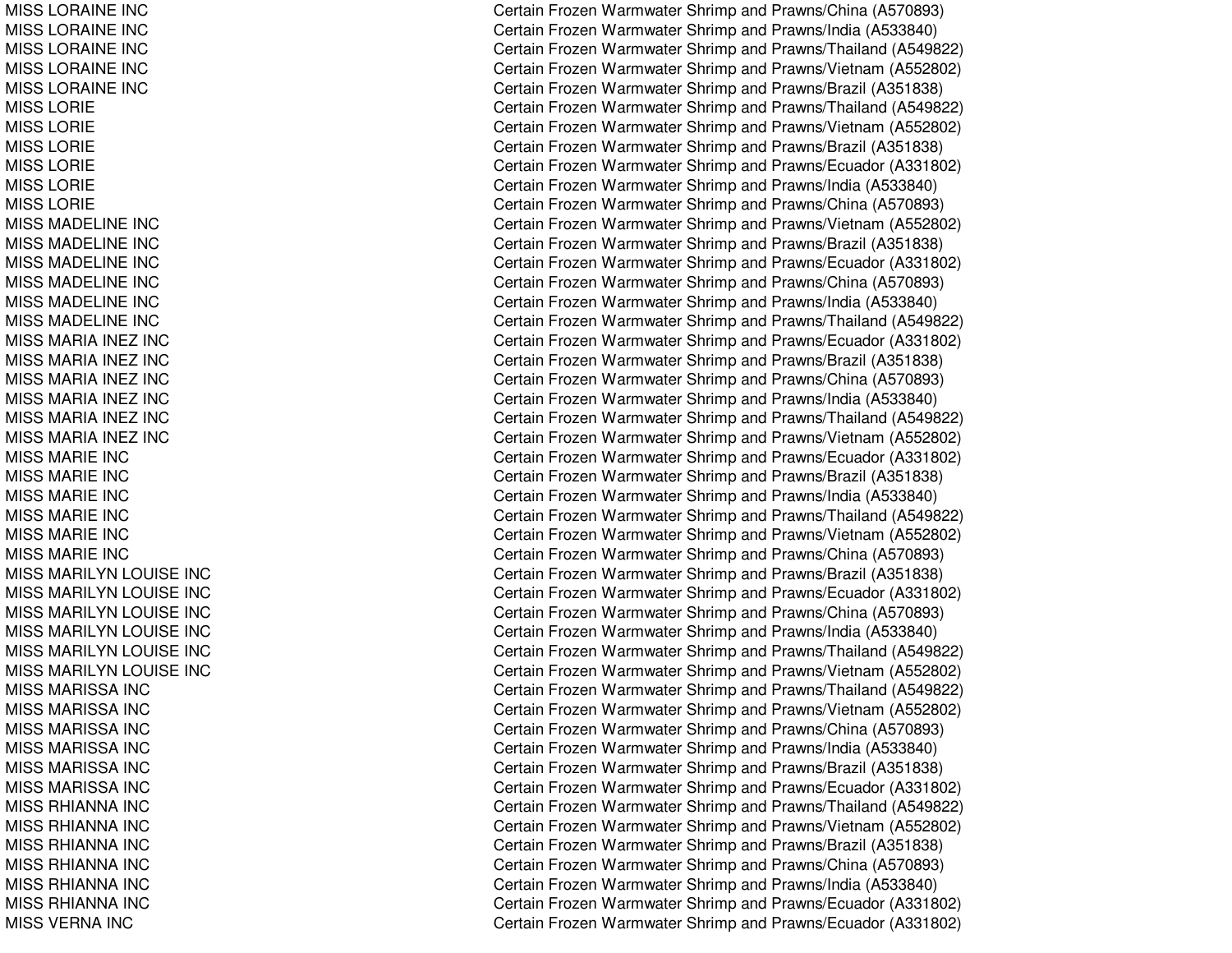MISS VERNA INC MISS VERNA INC MISS VERNA INC MISS VERNA INC MISS VERNA INC MISTER SEA INC MISTER SEA INC MISTER SEA INC MISTER SEA INC MISTER SEA INC MISTER SEA INC MITSUBISHI POLYESTER FILM INC MITSUBISHI POLYESTER FILM INC MITSUBISHI POL YESTERFIL M IN CMITSUBISHI POLYESTER FILM INC MIZ SHIRLEY INC MIZ SHIRL EY INCMIZ SHIRLEY INC MIZ SHIRLEY INC MIZ SHIRLEY INC MIZ SHIRLEY INC MJ WOOD PRODUCTS INC MOBEL INCMOBLEY, B RYANAMOBL EY, B RYANAMOBLEY, BRYAN A MOBLEY, B RYANAMOBL EY, B RYANAMOBLEY, BRYAN A MOLL, JE RRY JRMOL L, JE RRY JRM O L L, JE R R Y JR M O L L, JE R R Y JR M O L L, JE R R Y JR M O L L, JE R R Y JR MOM AND DAD INC MOM AND DAD INC MOM AND DAD INC MOM AND DAD INC MOM AND DAD INC MOM AND DAD INC MONTEREY MUSHROOMS INC MONTEREY MUSHROOMS INC MONTEREY MUSHROOMS INC MONTEREY MUSHROOMS INC MONTIFORTE, JAMES GLENN MONTIFORTE, JA MESGLENNMONTIFORTE, JAMES GLENN

Certain Frozen Warmwater Shrimp and Prawns/Vietnam (A552802) Certain Frozen Warmwater Shrimp and Prawns/China (A570893) Certain Frozen Warmwater Shrimp and Prawns/Brazil (A351838) Certain Frozen Warmwater Shrimp and Prawns/India (A533840) Certain Frozen Warmwater Shrimp and Prawns/Thailand (A549822) Certain Frozen Warmwater Shrimp and Prawns/China (A570893) Certain Frozen Warmwater Shrimp and Prawns/India (A533840) Certain Frozen Warmwater Shrimp and Prawns/Thailand (A549822) Certain Frozen Warmwater Shrimp and Prawns/Vietnam (A552802) C ertain Frozen W arm w ater Shrim p and Pra wns/Brazil (A 3 518 3 8) Certain Frozen Warmwater Shrimp and Prawns/Ecuador (A331802) Polyethylene Terephthalate Film, Sheet and Strip (PET Film)/Taiwan (A583837) Poly ethylene Terephthalate Film/Korea (A 580807) Polyethylene Therephtalate Film, Sheet and Strip (PET Film)/India (C533825) Polyethylene Terephthalate Film, Sheet and Strip (PET Film)/India (A533824) Certain Frozen Warmwater Shrimp and Prawns/Vietnam (A552802) Certain Frozen Warmwater Shrimp and Prawns/India (A533840) Certain Frozen Warmwater Shrimp and Prawns/Thailand (A549822) Certain Frozen Warmwater Shrimp and Prawns/Ecuador (A331802) Certain Frozen Warmwater Shrimp and Prawns/Brazil (A351838) Certain Frozen Warmwater Shrimp and Prawns/China (A570893) Wooden Bedroom Furniture/China (A570890) Wooden Bedroom Furniture/China (A570890) Certain Frozen Warmwater Shrimp and Prawns/Thailand (A549822) Certain Frozen Warmwater Shrimp and Prawns/Vietnam (A552802) Certain Frozen Warmwater Shrimp and Prawns/Ecuador (A331802) Certain Frozen Warmwater Shrimp and Prawns/Brazil (A351838) Certain Frozen Warmwater Shrimp and Prawns/China (A570893) Certain Frozen Warmwater Shrimp and Prawns/India (A533840) Certain Frozen Warmwater Shrimp and Prawns/Brazil (A351838) Certain Frozen Warmwater Shrimp and Prawns/Ecuador (A331802) Certain Frozen Warmwater Shrimp and Prawns/China (A570893) Certain Frozen Warmwater Shrimp and Prawns/India (A533840) Certain Frozen Warmwater Shrimp and Prawns/Thailand (A549822) Certain Frozen Warmwater Shrimp and Prawns/Vietnam (A552802) Certain Frozen Warmwater Shrimp and Prawns/Vietnam (A552802) Certain Frozen Warmwater Shrimp and Prawns/Ecuador (A331802) Certain Frozen Warmwater Shrimp and Prawns/Brazil (A351838) Certain Frozen Warmwater Shrimp and Prawns/China (A570893) Certain Frozen Warmwater Shrimp and Prawns/India (A533840) Certain Frozen Warmwater Shrimp and Prawns/Thailand (A549822) Preserv e d Mushro o ms/Chile (A 3 3 7 8 0 4) Preserv e d Mushro o ms/India (A 5 3 3 813) Preserved Mushrooms/China (A570851) Preserved Mushrooms/Indonesia (A560802) Certain Frozen Warmwater Shrimp and Prawns/India (A533840) Certain Frozen Warmwater Shrimp and Prawns/Thailand (A549822) Certain Frozen Warmwater Shrimp and Prawns/Vietnam (A552802)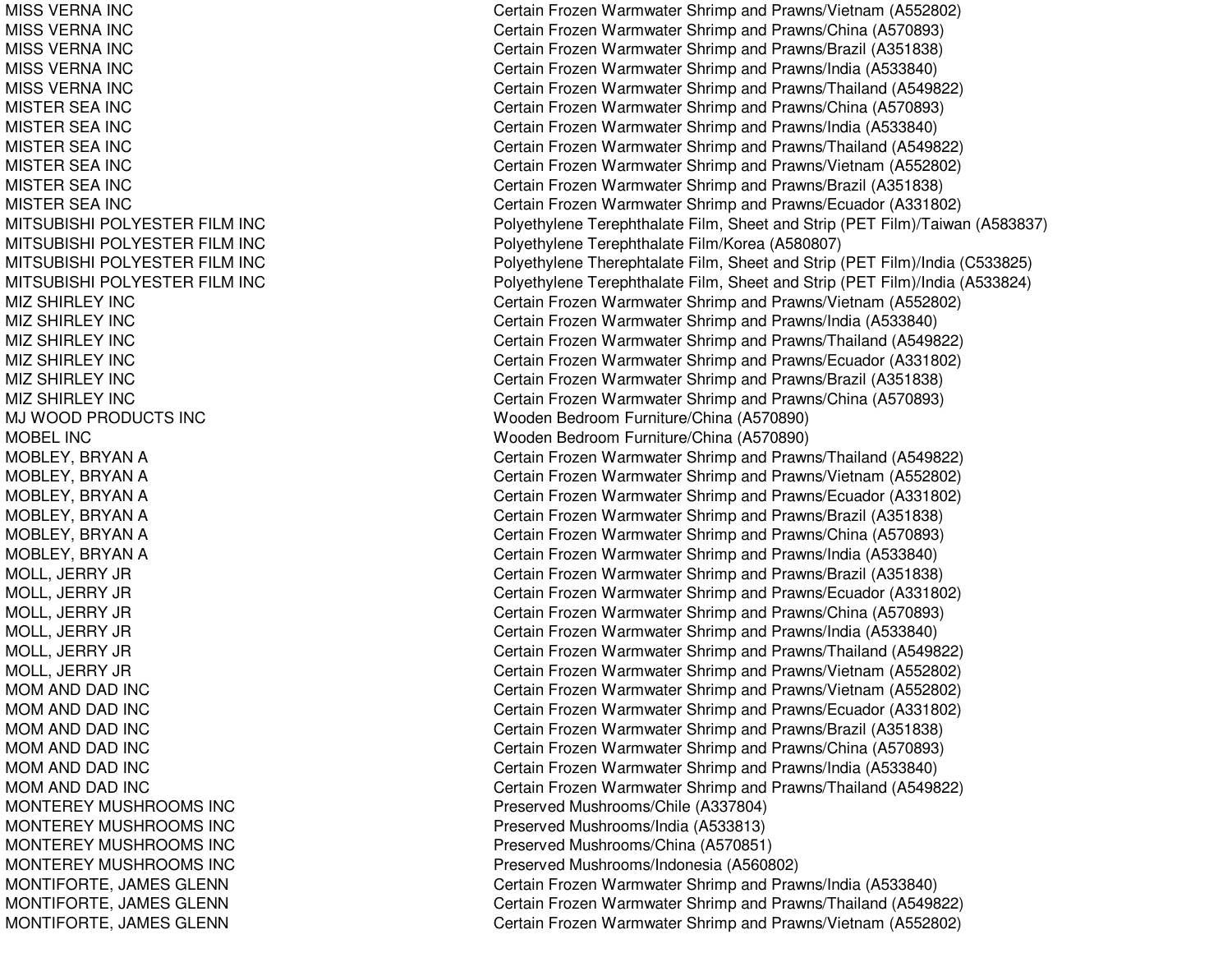MONTIFORTE, JAMES GLENN MONTIFORTE, JA MESGLENNMONTIFORTE, JAMES GLENN MOORE, CARL MOORE, C ARLMOORE, CARL MOORE, CARL MOORE, C ARLMOORE, CARL MORALES, KIMBERLY MORALES, KIM BERLYMORALES, KIMBERLY MORALES, KIM BERLYMORAL ES, KIM BERL YMORALES, KIMBERLY MOREAU, B ERLIN JOSEPH JR MOREAU, B ERLIN JOSEPH JR MOREAU, BERLIN JOSEPH JR MOREAU, B ERLIN JOSEPH JR MOREAU, BERLIN JOSEPH JR MOREAU, BERLIN JOSEPH JR MORGAN RAE INC MORGAN RAE INC MORGAN RAE INC MORGAN RAE INC MORGAN RAE INC MORGAN RAE INC MORGAN SHRIMP CO INC MORGAN SHRIMP CO INC MORGAN SHRIMP CO INC MORGAN SHRIMP CO INC MORGAN SHRIMP CO INC MORGAN SHRIMP CO INC MORRIS, JAMES M MORRIS, JAMES M MORRIS, JAMES M MORRIS, JAMES M MORRIS, JAMES M MORRIS, JAMES M MORRIS, JESSE SR MORRIS, JE SSESRMORRIS, JE SSESRMORRIS, JESSE SR MORRIS, JESSE SR MORRIS, JESSE SR MORRISON, STEPHEN D JR MORRISON, S TEPHEND JR MORRISON, STEPHEN D JR

Certain Frozen Warmwater Shrimp and Prawns/Ecuador (A331802) Certain Frozen Warmwater Shrimp and Prawns/Brazil (A351838) Certain Frozen Warmwater Shrimp and Prawns/China (A570893) Certain Frozen Warmwater Shrimp and Prawns/Ecuador (A331802) Certain Frozen Warmwater Shrimp and Prawns/Brazil (A351838) Certain Frozen Warmwater Shrimp and Prawns/China (A570893) Certain Frozen Warmwater Shrimp and Prawns/India (A533840) Certain Frozen Warmwater Shrimp and Prawns/Thailand (A549822) Certain Frozen Warmwater Shrimp and Prawns/Vietnam (A552802) Certain Frozen Warmwater Shrimp and Prawns/China (A570893) Certain Frozen Warmwater Shrimp and Prawns/Ecuador (A331802) Certain Frozen Warmwater Shrimp and Prawns/Brazil (A351838) Certain Frozen Warmwater Shrimp and Prawns/India (A533840) Certain Frozen Warmwater Shrimp and Prawns/Thailand (A549822) Certain Frozen Warmwater Shrimp and Prawns/Vietnam (A552802) Certain Frozen Warmwater Shrimp and Prawns/Vietnam (A552802) Certain Frozen Warmwater Shrimp and Prawns/Thailand (A549822) Certain Frozen Warmwater Shrimp and Prawns/China (A570893) Certain Frozen Warmwater Shrimp and Prawns/India (A533840) Certain Frozen Warmwater Shrimp and Prawns/Brazil (A351838) Certain Frozen Warmwater Shrimp and Prawns/Ecuador (A331802) Certain Frozen Warmwater Shrimp and Prawns/India (A533840) Certain Frozen Warmwater Shrimp and Prawns/Thailand (A549822) Certain Frozen Warmwater Shrimp and Prawns/Vietnam (A552802) Certain Frozen Warmwater Shrimp and Prawns/China (A570893) Certain Frozen Warmwater Shrimp and Prawns/Ecuador (A331802) Certain Frozen Warmwater Shrimp and Prawns/Brazil (A351838) Certain Frozen Warmwater Shrimp and Prawns/Vietnam (A552802) Certain Frozen Warmwater Shrimp and Prawns/India (A533840) Certain Frozen Warmwater Shrimp and Prawns/Thailand (A549822) Certain Frozen Warmwater Shrimp and Prawns/Brazil (A351838) Certain Frozen Warmwater Shrimp and Prawns/China (A570893) Certain Frozen Warmwater Shrimp and Prawns/Ecuador (A331802) Certain Frozen Warmwater Shrimp and Prawns/Vietnam (A552802) Certain Frozen Warmwater Shrimp and Prawns/Thailand (A549822) Certain Frozen Warmwater Shrimp and Prawns/India (A533840) Certain Frozen Warmwater Shrimp and Prawns/Ecuador (A331802) Certain Frozen Warmwater Shrimp and Prawns/Brazil (A351838) Certain Frozen Warmwater Shrimp and Prawns/China (A570893) Certain Frozen Warmwater Shrimp and Prawns/Brazil (A351838) Certain Frozen Warmwater Shrimp and Prawns/China (A570893) Certain Frozen Warmwater Shrimp and Prawns/India (A533840) Certain Frozen Warmwater Shrimp and Prawns/Thailand (A549822) Certain Frozen Warmwater Shrimp and Prawns/Vietnam (A552802) Certain Frozen Warmwater Shrimp and Prawns/Ecuador (A331802) Certain Frozen Warmwater Shrimp and Prawns/China (A570893) Certain Frozen Warmwater Shrimp and Prawns/Thailand (A549822) Certain Frozen Warmwater Shrimp and Prawns/Vietnam (A552802)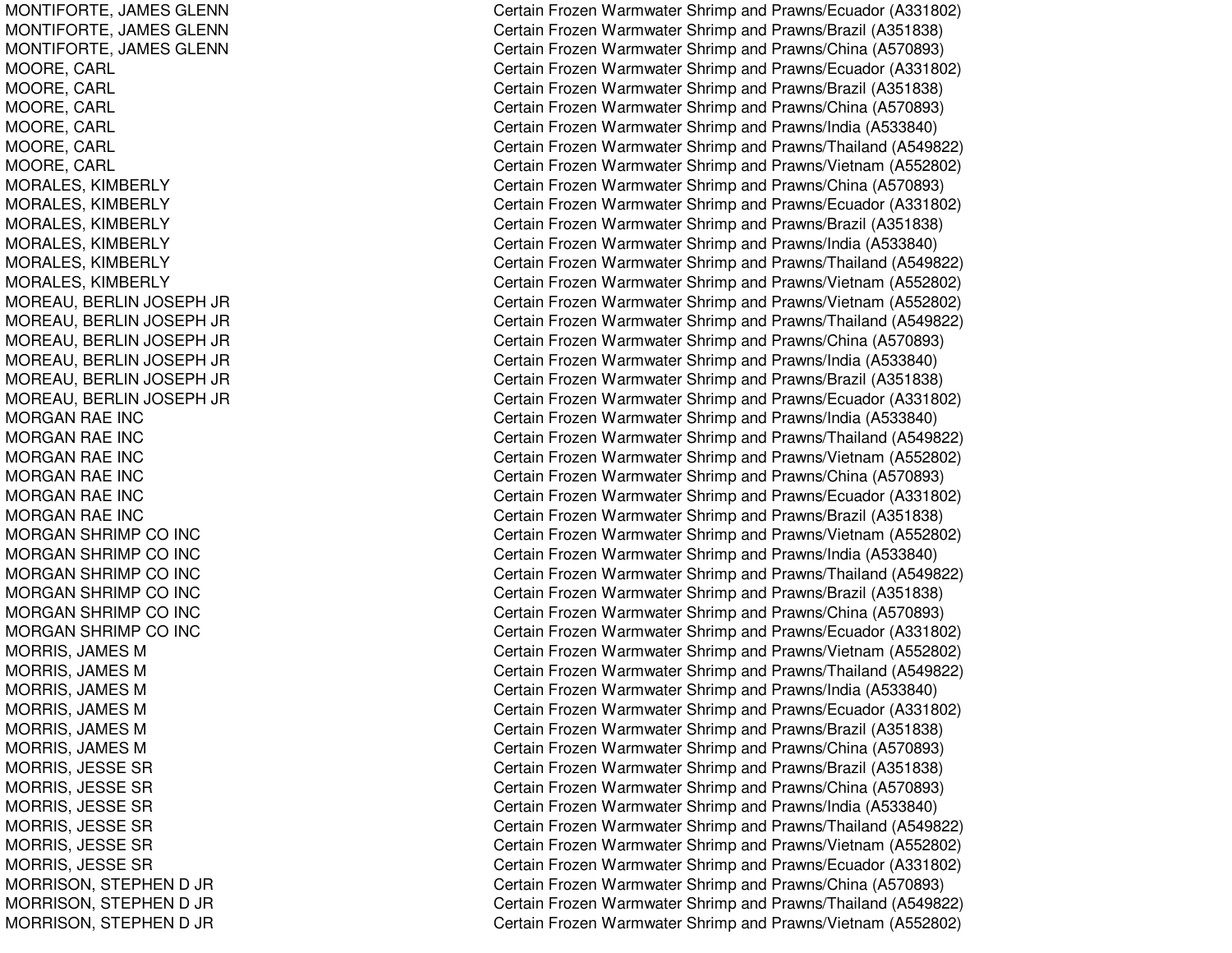MORRISON, S TEPHEND JR MORRISON, S TEPHEND JR MORRISON, STEPHEN D JR M O S E L E Y, K E VIN M O S E L E Y, K E VIN MOSELEY, KEVIN M O S E L E Y, K E VIN MOSELEY, K EVINMOSELEY, KEVIN MOTHER T INC MOTHER T INC MOTHER T INC MOTHER T INC MOTHER T INC MOTHER T INC MOTLEY, K ENNETHMOTLEY, KENNETH MOTLEY, KENNETH MOTLEY, K ENNETHMOTLEY, KENNETH MOTLEY, KENNETH MPB CORPORATION MPB CORPORATION MPB CORPORATION MPB CORPORATION MPB CORPORATION MPB CORPORATION MPB CORPORATION MPB CORPORATION MPB CORPORATION MP B CORP ORA TIONMPB CORPORATION MPB CORPORATION MPB CORPORATION MPB CORPORATION MRS MINA INC MR S MIN A IN C MRS MINA INC MRS MINA INC MRS MINA INC MRS MINA INC MSB BOAT LLC MSB BOAT LLC MSB BOAT LLC MSB BOAT LLC MSB BOAT LLC MSB BOAT LLC MUCHO LOCO INC

Certain Frozen Warmwater Shrimp and Prawns/India (A533840) Certain Frozen Warmwater Shrimp and Prawns/Ecuador (A331802) Certain Frozen Warmwater Shrimp and Prawns/Brazil (A351838) Certain Frozen Warmwater Shrimp and Prawns/Brazil (A351838) Certain Frozen Warmwater Shrimp and Prawns/Ecuador (A331802) Certain Frozen Warmwater Shrimp and Prawns/India (A533840) Certain Frozen Warmwater Shrimp and Prawns/Thailand (A549822) Certain Frozen Warmwater Shrimp and Prawns/Vietnam (A552802) Certain Frozen Warmwater Shrimp and Prawns/China (A570893) Certain Frozen Warmwater Shrimp and Prawns/Vietnam (A552802) Certain Frozen Warmwater Shrimp and Prawns/India (A533840) Certain Frozen Warmwater Shrimp and Prawns/Thailand (A549822) Certain Frozen Warmwater Shrimp and Prawns/Ecuador (A331802) Certain Frozen Warmwater Shrimp and Prawns/Brazil (A351838) Certain Frozen Warmwater Shrimp and Prawns/China (A570893) Certain Frozen Warmwater Shrimp and Prawns/Ecuador (A331802) Certain Frozen Warmwater Shrimp and Prawns/Brazil (A351838) Certain Frozen Warmwater Shrimp and Prawns/China (A570893) Certain Frozen Warmwater Shrimp and Prawns/India (A533840) Certain Frozen Warmwater Shrimp and Prawns/Thailand (A549822) Certain Frozen Warmwater Shrimp and Prawns/Vietnam (A552802) Antifriction Bearings/Sweden (A401801) Ball Bearings/Singapore (A559801) Antifriction Bearings/Japan (A588804) Antifriction Be arings/Italy (A 4 7 5 8 01) Antifriction Bearings/United Kingdom (A412801) Ball bearings/Romania (A485801) Antifriction Be arings/France (A 4 2 7 8 01) Antifriction Bearings/Germany (A428801) Antifriction Bearings/Italy (A 475801) Antifriction Bearings/Japan (A588804) Antifriction Bearings/Sweden (A401801) Antifriction Bearings/United Kingdom (A412801) Antifriction B e arings/France (A 4 2 7 8 01) Antifriction B e arings/G erm any (A 4 2 8 8 01) Certain Frozen Warmwater Shrimp and Prawns/Ecuador (A331802) Certain Frozen Warmwater Shrimp and Prawns/Brazil (A351838) Certain Frozen Warmwater Shrimp and Prawns/China (A570893) Certain Frozen Warmwater Shrimp and Prawns/Vietnam (A552802) Certain Frozen Warmwater Shrimp and Prawns/India (A533840) Certain Frozen Warmwater Shrimp and Prawns/Thailand (A549822) Certain Frozen Warmwater Shrimp and Prawns/Ecuador (A331802) Certain Frozen Warmwater Shrimp and Prawns/Brazil (A351838) Certain Frozen Warmwater Shrimp and Prawns/China (A570893) Certain Frozen Warmwater Shrimp and Pra wns/India (A 5 3 3 8 4 0) Certain Frozen Warmwater Shrimp and Prawns/Vietnam (A552802) Certain Frozen Warmwater Shrimp and Prawns/Thailand (A549822) Certain Frozen Warmwater Shrimp and Prawns/Brazil (A351838)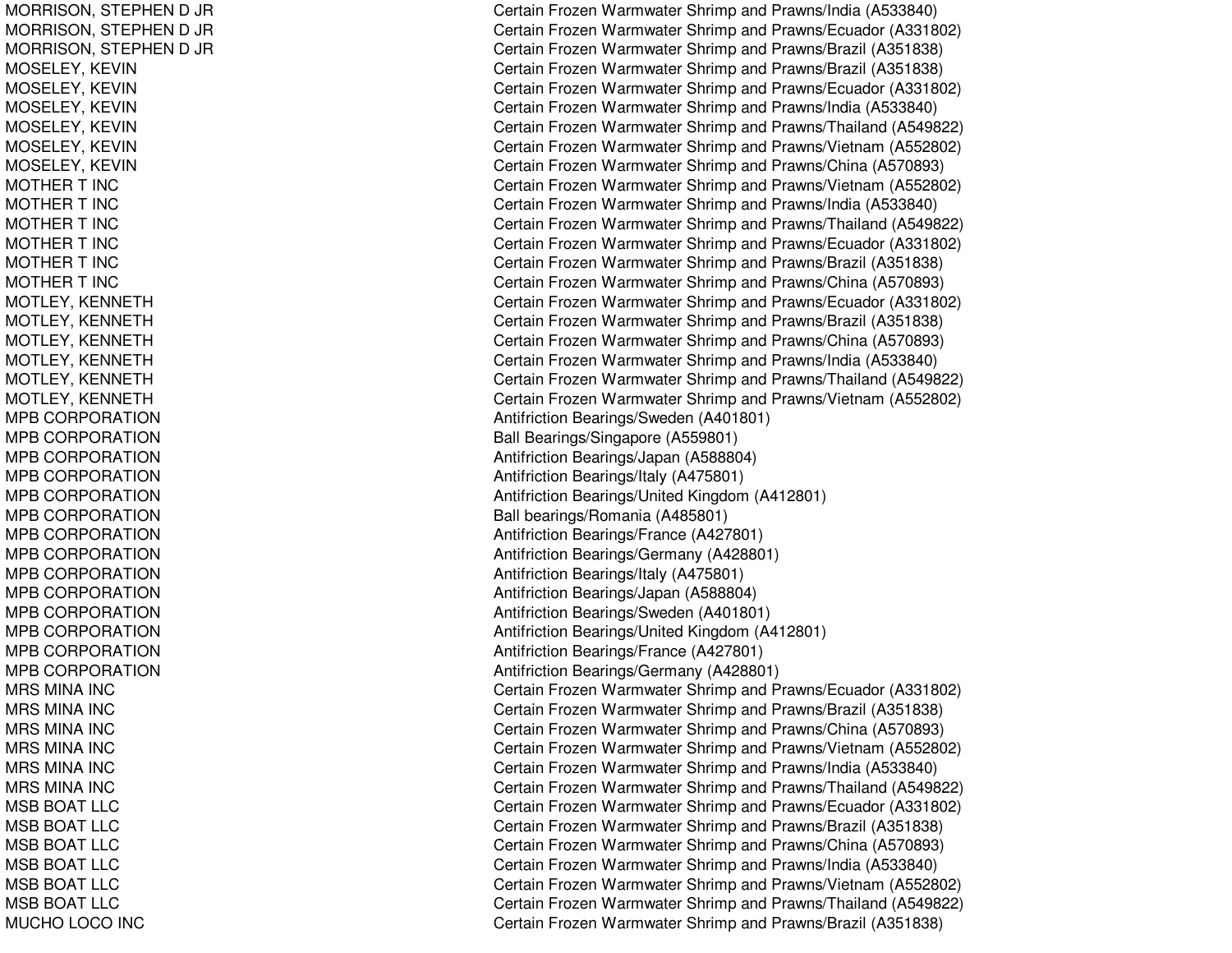MUCHO LOCO INC **MUCHO LOCO INC** MUCHO LOCO INC MUCHO LOCO INC MUCHO LOCO INC MUENCH KREUZER CANDLE COMPANY PetroleumMUSGRAVE PENCIL COMPANY INCMUSHROOM CANNING COMPANY MUSHROOM CANNING COMPANY MUSHROOM CANNING COMPANY MUSHROOM CANNING COMPANY MY DADMY DADMY DADMY DADMY DADMY DADNAN YA PLASTICS CORP AMERICA NAN YA PLASTICS CORP AMERICA NAN YA PLASTICS CORP AMERICA **NANCY NANCY NANCY NANCY** 

Certain Frozen Warmwater Shrimp and Prawns/China (A570893) Certain Frozen Warmwater Shrimp and Prawns/India (A533840) Certain Frozen Warmwater Shrimp and Prawns/Ecuador (A331802) Certain Frozen Warmwater Shrimp and Prawns/Thailand (A549822) Certain Frozen Warmwater Shrimp and Prawns/Vietnam (A552802) Petroleum Wax Candles/China (A570504) MUND, MARK E Certain Frozen Warmwater Shrimp and Prawns/Thailand (A549822) MUND, MARK E Certain Frozen Warmwater Shrimp and Prawns/Vietnam (A552802) MUND, MARK E Certain Frozen Warmwater Shrimp and Prawns/China (A570893) MUND, MARK E Certain Frozen Warmwater Shrimp and Prawns/India (A533840) MUND, MARK E Certain Frozen Warmwater Shrimp and Prawns/Ecuador (A331802) MUND, MARK E Certain Frozen Warmwater Shrimp and Prawns/Brazil (A351838) Cased Pencils/China (A570827) Preserved Mushrooms/Indonesia (A560802) Preserved Mushrooms/India (A533813) Preserved Mushrooms/China (A570851) Preserved Mushrooms/Chile (A337804) MUTH, GARY J SR Certain Frozen Warmwater Shrimp and Prawns/Vietnam (A552802) MUTH, GARY J SR Certain Frozen Warmwater Shrimp and Prawns/India (A533840) MUTH, GARY J SR Certain Frozen Warmwater Shrimp and Prawns/Thailand (A549822) MUTH, GARY J SR Certain Frozen Warmwater Shrimp and Prawns/China (A570893) MUTH, GARY J SR Certain Frozen Warmwater Shrimp and Prawns/Brazil (A351838) MUTH, GARY J SR Certain Frozen Warmwater Shrimp and Prawns/Ecuador (A331802) Certain Frozen Warmwater Shrimp and Prawns/Brazil (A351838) Certain Frozen Warmwater Shrimp and Prawns/India (A533840) Certain Frozen Warmwater Shrimp and Prawns/Thailand (A549822) Certain Frozen Warmwater Shrimp and Prawns/Vietnam (A552802) Certain Frozen Warmwater Shrimp and Prawns/China (A570893) Certain Frozen Warmwater Shrimp and Prawns/Ecuador (A331802) NACCIO, ANDREW Certain Frozen Warmwater Shrimp and Prawns/Ecuador (A331802) NACCIO, ANDREW Certain Frozen Warmwater Shrimp and Prawns/Brazil (A351838) NACCIO, ANDREW Certain Frozen Warmwater Shrimp and Prawns/China (A570893) NACCIO, ANDREW Certain Frozen Warmwater Shrimp and Prawns/India (A533840) NACCIO, ANDREW Certain Frozen Warmwater Shrimp and Prawns/Thailand (A549822) NACCIO, ANDREW Certain Frozen Warmwater Shrimp and Prawns/Vietnam (A552802) NACIO, LANCE M Certain Frozen Warmwater Shrimp and Prawns/Vietnam (A552802) NACIO, LANCE M Certain Frozen Warmwater Shrimp and Prawns/Brazil (A351838) NACIO, LANCE M Certain Frozen Warmwater Shrimp and Prawns/China (A570893) NACIO, LANCE M Certain Frozen Warmwater Shrimp and Prawns/India (A533840) NACIO, LANCE M Certain Frozen Warmwater Shrimp and Prawns/Thailand (A549822) NACIO, LANCE M Certain Frozen Warmwater Shrimp and Prawns/Ecuador (A331802) Certain Polyester Staple Fiber/China (A570905) Polyester Staple Fiber/Taiwan (A583833) Polyester Staple Fiber/Korea (A580839) Certain Frozen Warmwater Shrimp and Prawns/Ecuador (A331802) Certain Frozen Warmwater Shrimp and Prawns/Brazil (A351838) Certain Frozen Warmwater Shrimp and Prawns/India (A533840) Certain Frozen Warmwater Shrimp and Prawns/Thailand (A549822)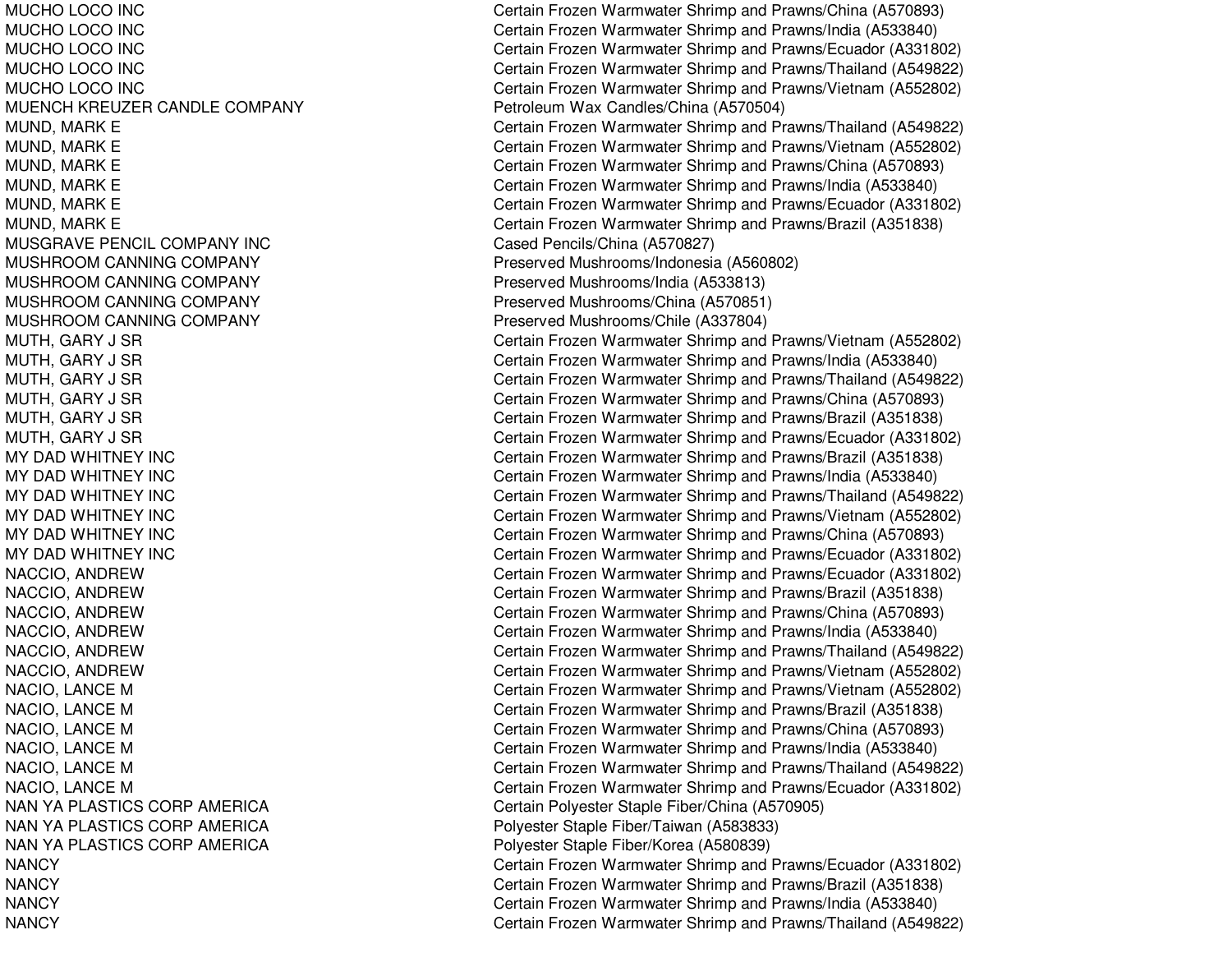**NANCY NANCY** NANCY JOY INCNANCY JOY INCNANCY JOY INCNANCY JOY INCNANCY JOY INCNANCY JOY INCNAPOLEON SEAFOOD LLC NAPOLEON SEAFOOD LLC NAPOLEON SEAFOOD LLC NAPOLEON SEAFOOD LLC **NAPOLEON SEAFOOD LLC** NAPOLEON SEAFOOD LLC **NATION FORD CHEMICAL COMPANY** NATION FORD CHEMICAL COMPANY NATION FORD CHEMICAL COMPANY **NATION FORD CHEMICAL COMPANY** NATION FORD CHEMICAL COMPANY Sulfanilic Acid/China (A570815) NATION FORD CHEMICAL COMPANY Sulfanilic Acid/India (A533806) NATION FORD CHEMICAL COMPANY NATION FORD CHEMICAL COMPANY NATION FORD CHEMICAL COMPANY NATIONAL CEMENT COMPANY OF ALABAMA INCNATIONAL CEMENT COMPANY OF ALABAMA INCNATIONAL CEMENT COMPANYNATIONAL CEMENT COMPANYNAUTILUS LLCNAUTILUS LLCNAUTILUS LLCNAUTILUS LLCNAUTILUS LLCNAUTILUS LLCNEENAH FOUNDRY COMPANY NEENAH FOUNDRY COMPANY NEENAH FOUNDRY COMPANY

 Certain Frozen Warmwater Shrimp and Prawns/Vietnam (A552802) Certain Frozen Warmwater Shrimp and Prawns/China (A570893) Certain Frozen Warmwater Shrimp and Prawns/Ecuador (A331802) Certain Frozen Warmwater Shrimp and Prawns/Brazil (A351838) Certain Frozen Warmwater Shrimp and Prawns/China (A570893) Certain Frozen Warmwater Shrimp and Prawns/India (A533840) Certain Frozen Warmwater Shrimp and Prawns/Thailand (A549822) Certain Frozen Warmwater Shrimp and Prawns/Vietnam (A552802) Certain Frozen Warmwater Shrimp and Prawns/Ecuador (A331802) Certain Frozen Warmwater Shrimp and Prawns/Brazil (A351838) Certain Frozen Warmwater Shrimp and Prawns/China (A570893) Certain Frozen Warmwater Shrimp and Prawns/India (A533840) Certain Frozen Warmwater Shrimp and Prawns/Thailand (A549822) Certain Frozen Warmwater Shrimp and Prawns/Vietnam (A552802) NAQUIN, ANTOINE JR Certain Frozen Warmwater Shrimp and Prawns/Ecuador (A331802) NAQUIN, ANTOINE JR Certain Frozen Warmwater Shrimp and Prawns/Brazil (A351838) NAQUIN, ANTOINE JR Certain Frozen Warmwater Shrimp and Prawns/China (A570893) NAQUIN, ANTOINE JR Certain Frozen Warmwater Shrimp and Prawns/India (A533840) NAQUIN, ANTOINE JR Certain Frozen Warmwater Shrimp and Prawns/Thailand (A549822) NAQUIN, ANTOINE JR Certain Frozen Warmwater Shrimp and Prawns/Vietnam (A552802) NAQUIN, IRVIN Certain Frozen Warmwater Shrimp and Prawns/Brazil (A351838) NAQUIN, IRVIN Certain Frozen Warmwater Shrimp and Prawns/Ecuador (A331802) NAQUIN, IRVIN Certain Frozen Warmwater Shrimp and Prawns/China (A570893) NAQUIN, IRVIN Certain Frozen Warmwater Shrimp and Prawns/India (A533840) NAQUIN, IRVIN Certain Frozen Warmwater Shrimp and Prawns/Thailand (A549822) NAQUIN, IRVIN Certain Frozen Warmwater Shrimp and Prawns/Vietnam (A552802) Sulfanilic Acid/Portugal (A471806) Sulfanilic acid/Hungary (C437805) Sulfanilic Acid/Hungary (A437804) Carbazole Violet Pigment 23/China (A570892) Sulfanilic Acid/India (C533807) Carbazole Violet Pigment 23/India (A533838) Carbazole Violet Pigment 23/India (C533839) Gray Portland Cement and Clinker/Japan (A588815) Gray Portland Cement and Clinker/Mexico (A201802) Gray Portland Cement and Clinker/Japan (A588815) Gray Portland Cement and Clinker/Mexico (A201802) Certain Frozen Warmwater Shrimp and Prawns/Ecuador (A331802) Certain Frozen Warmwater Shrimp and Prawns/Brazil (A351838) Certain Frozen Warmwater Shrimp and Prawns/India (A533840) Certain Frozen Warmwater Shrimp and Prawns/China (A570893) Certain Frozen Warmwater Shrimp and Prawns/Thailand (A549822) Certain Frozen Warmwater Shrimp and Prawns/Vietnam (A552802) Iron Metal Castings/India (C533063) Iron Construction Castings/Canada (A122503) Iron Construction Castings/China (A570502)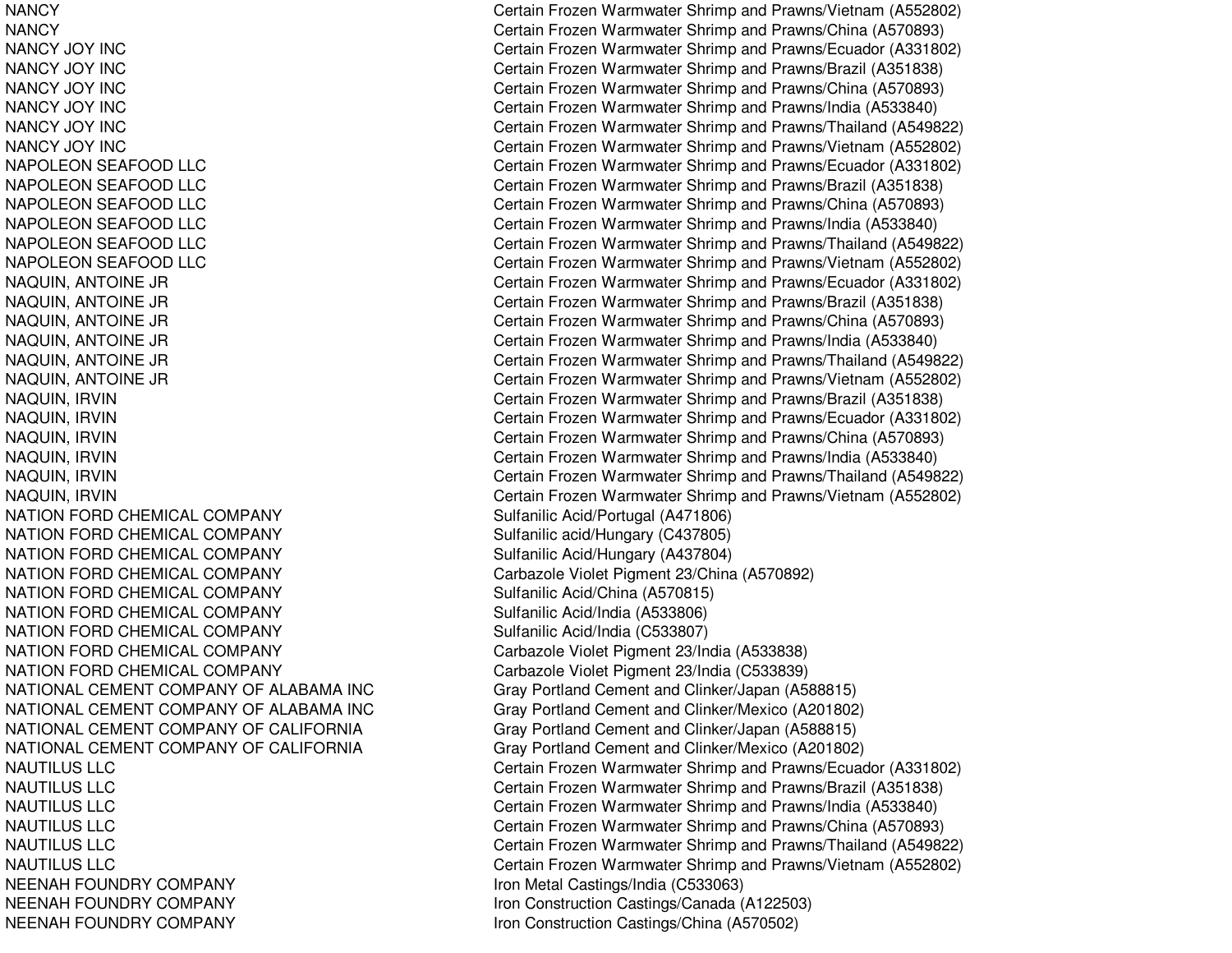NEENAH FOUNDRY COMPANY NEENAH FOUNDRY COMPANY NELSONS QUALITY SHRIMP COMPANY **NELSONS QUALITY SHRIMP COMPANY** NELSONS QUALITY SHRIMP COMPANY **NELSONS QUALITY SHRIMP COMPANY NELSONS QUALITY SHRIMP COMPANY** NELSONS QUALITY SHRIMP COMPANY NEW HAMPSHIRE BALL BEARINGS INC \_\_\_\_\_\_\_\_\_\_\_\_\_\_\_\_\_\_\_\_\_\_\_\_\_\_\_\_Antifriction Bearings/Italy (A475801) NEW HAMPSHIRE BALL BEARINGS INC **NEW HAMPSHIRE BALL BEARINGS INC** NEW HAMPSHIRE BALL BEARINGS INC Antifriction Bearings/Japan (A588804) NEW HAMPSHIRE BALL BEARINGS INC Ball Bearings/Singapore (A559801) NEW HAMPSHIRE BALL BEARINGS INC Antifriction Bearings/Japan (A588804) NEW HAMPSHIRE BALL BEARINGS INC NEW HAMPSHIRE BALL BEARINGS INC Antifriction Bearings/France (A427801) NEW HAMPSHIRE BALL BEARINGS INC **NEW WAY INC NEW WAY INC NEW WAY INC NEW WAY INC NEW WAY INC NEW WAY INC** NEW WORLD PASTA COMPANY Pasta/Italy (A475818) NEW WORLD PASTA COMPANY Pasta/Italy (C475819) NEW WORLD PASTA COMPANY Pasta/Turkey (A489805) NEW WORLD PASTA COMPANY Pasta/Turkey (C489806)

Iron Construction Castings/Brazil (A351503) Heavy Iron Construction Castings/Brazil (C351504) NELSON, GORDON KENT SR Certain Frozen Warmwater Shrimp and Prawns/Ecuador (A331802) NELSON, GORDON KENT SR Certain Frozen Warmwater Shrimp and Prawns/Thailand (A549822) NELSON, GORDON KENT SR Certain Frozen Warmwater Shrimp and Prawns/Vietnam (A552802) NELSON, GORDON KENT SR Certain Frozen Warmwater Shrimp and Prawns/Brazil (A351838) NELSON, GORDON KENT SR Certain Frozen Warmwater Shrimp and Prawns/China (A570893) NELSON, GORDON KENT SR Certain Frozen Warmwater Shrimp and Prawns/India (A533840) NELSON, GORDON W III Certain Frozen Warmwater Shrimp and Prawns/Ecuador (A331802) NELSON, GORDON W III Certain Frozen Warmwater Shrimp and Prawns/Brazil (A351838) NELSON, GORDON W III Certain Frozen Warmwater Shrimp and Prawns/India (A533840) NELSON, GORDON W III Certain Frozen Warmwater Shrimp and Prawns/Thailand (A549822) NELSON, GORDON W III Certain Frozen Warmwater Shrimp and Prawns/Vietnam (A552802) NELSON, GORDON W III Certain Frozen Warmwater Shrimp and Prawns/China (A570893) Certain Frozen Warmwater Shrimp and Prawns/China (A570893) Certain Frozen Warmwater Shrimp and Prawns/India (A533840) Certain Frozen Warmwater Shrimp and Prawns/Thailand (A549822) Certain Frozen Warmwater Shrimp and Prawns/Vietnam (A552802) Certain Frozen Warmwater Shrimp and Prawns/Ecuador (A331802) Certain Frozen Warmwater Shrimp and Prawns/Brazil (A351838) NETTLETON, TERRY Certain Frozen Warmwater Shrimp and Prawns/Ecuador (A331802) NETTLETON, TERRY Certain Frozen Warmwater Shrimp and Prawns/Brazil (A351838) NETTLETON, TERRY Certain Frozen Warmwater Shrimp and Prawns/China (A570893) NETTLETON, TERRY Certain Frozen Warmwater Shrimp and Prawns/India (A533840) NETTLETON, TERRY Certain Frozen Warmwater Shrimp and Prawns/Thailand (A549822) NETTLETON, TERRY Certain Frozen Warmwater Shrimp and Prawns/Vietnam (A552802) Antifriction Bearings/Germany (A428801) Antifriction Bearings/United Kingdom (A412801) Antifriction Bearings/France (A427801) Antifriction Bearings/Sweden (A401801) Certain Frozen Warmwater Shrimp and Prawns/Ecuador (A331802) Certain Frozen Warmwater Shrimp and Prawns/Brazil (A351838) Certain Frozen Warmwater Shrimp and Prawns/China (A570893) Certain Frozen Warmwater Shrimp and Prawns/India (A533840) Certain Frozen Warmwater Shrimp and Prawns/Thailand (A549822) Certain Frozen Warmwater Shrimp and Prawns/Vietnam (A552802) NGO, CHIN Certain Frozen Warmwater Shrimp and Prawns/India (A533840) NGO, CHIN Certain Frozen Warmwater Shrimp and Prawns/Thailand (A549822) NGO, CHIN Certain Frozen Warmwater Shrimp and Prawns/Vietnam (A552802)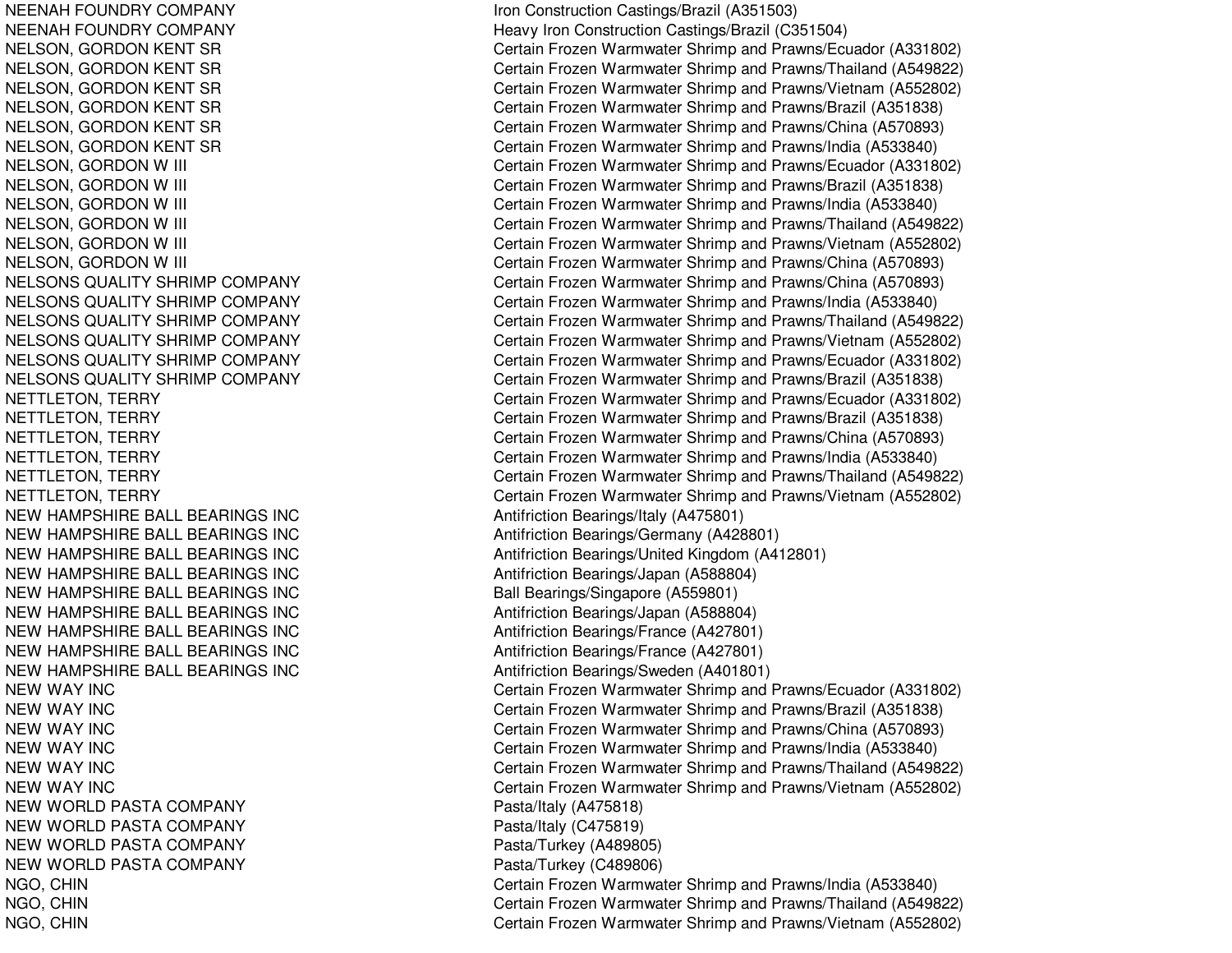NGO, C HINNGO, C HINNGO, C HINNGO, DONG TAN NGO, D ONGTANNGO, DONG TAN NGO, DONG TAN NGO, D UCNGOCNGO, DUC NGOC NGO, DUC NGOC NGO, D UCNGOCNGO, DUC NGOC NGO, D UCNGOCNGO, T AI RICHN G O, T AI RIC H NGO, T AI RICHNGO, T AI RICHNGO, T AI RICHNGO, T AI RICHNGO, T HONGNGO, THONG NGO, T HONGN GO, T H ON GNGO, T HONGNGO, T HONGN G O, V U H O A N G NGO, V UHOANGNGO, V UHOANGNGO, VU HOANG NGO, V UHOANGNGO, VU HOANG NGUYEN, ANDY THUY NGUYEN, ANDY THUY NGUYEN, ANDY THUY NGUYEN, ANDY THUY NGUYEN, ANDY THUY NGUYEN, ANDY THUY NGUYEN, BA NGUYEN, B ANGUYEN, BA NGUYEN, B ANGUYEN, B ANGUYEN, BA NGUYEN, B ANKNGUYEN, BANK NGUYEN, BANK NGUYEN, B ANKNGUYEN, BANK

Certain Frozen Warmwater Shrimp and Prawns/Brazil (A351838) Certain Frozen Warmwater Shrimp and Prawns/China (A570893) Certain Frozen Warmwater Shrimp and Prawns/Ecuador (A331802) Certain Frozen Warmwater Shrimp and Prawns/China (A570893) Certain Frozen Warmwater Shrimp and Prawns/Thailand (A549822) Certain Frozen Warmwater Shrimp and Prawns/India (A533840) Certain Frozen Warmwater Shrimp and Prawns/Ecuador (A331802) Certain Frozen Warmwater Shrimp and Prawns/Vietnam (A552802) Certain Frozen Warmwater Shrimp and Prawns/China (A570893) Certain Frozen Warmwater Shrimp and Prawns/Ecuador (A331802) Certain Frozen Warmwater Shrimp and Prawns/Brazil (A351838) Certain Frozen Warmwater Shrimp and Prawns/India (A533840) Certain Frozen Warmwater Shrimp and Prawns/Thailand (A549822) Certain Frozen Warmwater Shrimp and Prawns/Brazil (A351838) Certain Frozen Warmwater Shrimp and Prawns/India (A533840) Certain Frozen Warmwater Shrimp and Prawns/Ecuador (A331802) Certain Frozen Warmwater Shrimp and Prawns/China (A570893) Certain Frozen Warmwater Shrimp and Prawns/Vietnam (A552802) Certain Frozen Warmwater Shrimp and Prawns/Thailand (A549822) Certain Frozen Warmwater Shrimp and Prawns/Ecuador (A331802) Certain Frozen Warmwater Shrimp and Prawns/Thailand (A549822) Certain Frozen Warmwater Shrimp and Prawns/Vietnam (A552802) Certain Frozen Warmwater Shrimp and Prawns/Brazil (A351838) Certain Frozen Warmwater Shrimp and Prawns/China (A570893) Certain Frozen Warmwater Shrimp and Pra wns/India (A 5 3 3 8 4 0) Certain Frozen Warmwater Shrimp and Prawns/Brazil (A351838) Certain Frozen Warmwater Shrimp and Prawns/China (A570893) Certain Frozen Warmwater Shrimp and Prawns/India (A533840) Certain Frozen Warmwater Shrimp and Prawns/Thailand (A549822) Certain Frozen Warmwater Shrimp and Prawns/Vietnam (A552802) Certain Frozen Warmwater Shrimp and Prawns/Ecuador (A331802) Certain Frozen Warmwater Shrimp and Prawns/Ecuador (A331802) Certain Frozen Warmwater Shrimp and Prawns/Brazil (A351838) Certain Frozen Warmwater Shrimp and Prawns/India (A533840) Certain Frozen Warmwater Shrimp and Prawns/Thailand (A549822) Certain Frozen Warmwater Shrimp and Prawns/Vietnam (A552802) Certain Frozen Warmwater Shrimp and Prawns/China (A570893) Certain Frozen Warmwater Shrimp and Prawns/India (A533840) Certain Frozen Warmwater Shrimp and Prawns/Thailand (A549822) Certain Frozen Warmwater Shrimp and Prawns/Vietnam (A552802) Certain Frozen Warmwater Shrimp and Prawns/China (A570893) Certain Frozen Warmwater Shrimp and Prawns/Brazil (A351838) Certain Frozen Warmwater Shrimp and Prawns/Ecuador (A331802) Certain Frozen Warmwater Shrimp and Prawns/Brazil (A351838) Certain Frozen Warmwater Shrimp and Prawns/China (A570893) Certain Frozen Warmwater Shrimp and Prawns/India (A533840) Certain Frozen Warmwater Shrimp and Prawns/Thailand (A549822) Certain Frozen Warmwater Shrimp and Prawns/Vietnam (A552802)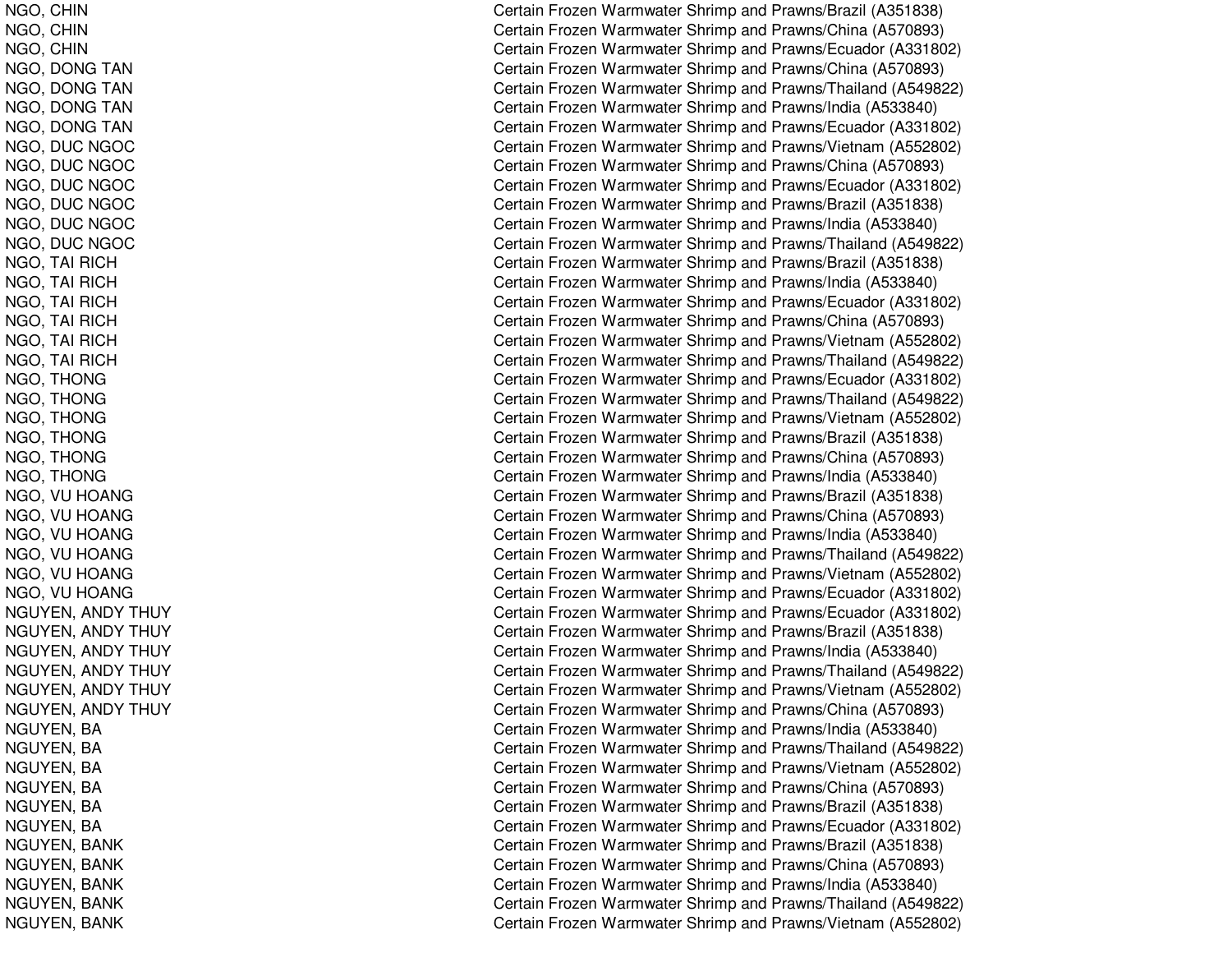NGUYEN, B ANKNGUYEN, B AYNGUYEN, B AYNGUYEN, BAY NGUYEN, B AYNGUYEN, BAY NGUYEN, B AYNGUYEN, B ENGUYEN, BE NGUYEN, BE NGUYEN, B ENGUYEN, BE NGUYEN, B ENGUYEN, BINH V NGUYEN, BINH V NGUYEN, BINH V NGUYEN, BINH V NGUYEN, BINH V NGUYEN, BINH V NGUYEN, BINH VAN NGUYEN, BINH VAN NGUYEN, BINH VAN NGUYEN, BINH VAN NGUYEN, BINH VAN NGUYEN, BINH VAN NGUYEN, BINH VAN NGUYEN, BINH VAN NGUYEN, BINH VAN NGUYEN, BINH VAN NGUYEN, BINH VAN NGUYEN, BINH VAN NGUYEN, BUOM NGUYEN, BUOM NGUYEN, BUOM NGUYEN, BUOM NGUYEN, B UOMNGUYEN, BUOM NGUYEN, CHUC TAN NGUYEN, C HUCTANNGUYEN, CHUC TAN NGUYEN, C HUCTANNGUYEN, CHUC TAN NGUYEN, C HUCTANNGUYEN, DAN V NGUYEN, DAN V NGUYEN, DAN V NGUYEN, DAN V NGUYEN, DAN V

Certain Frozen Warmwater Shrimp and Prawns/Ecuador (A331802) Certain Frozen Warmwater Shrimp and Prawns/Vietnam (A552802) Certain Frozen Warmwater Shrimp and Prawns/Ecuador (A331802) Certain Frozen Warmwater Shrimp and Prawns/Brazil (A351838) Certain Frozen Warmwater Shrimp and Prawns/China (A570893) Certain Frozen Warmwater Shrimp and Prawns/Thailand (A549822) Certain Frozen Warmwater Shrimp and Prawns/India (A533840) Certain Frozen Warmwater Shrimp and Prawns/Vietnam (A552802) Certain Frozen Warmwater Shrimp and Prawns/India (A533840) Certain Frozen Warmwater Shrimp and Prawns/Thailand (A549822) Certain Frozen Warmwater Shrimp and Prawns/China (A570893) Certain Frozen Warmwater Shrimp and Prawns/Ecuador (A331802) Certain Frozen Warmwater Shrimp and Prawns/Brazil (A351838) Certain Frozen Warmwater Shrimp and Prawns/Ecuador (A331802) Certain Frozen Warmwater Shrimp and Prawns/Brazil (A351838) Certain Frozen Warmwater Shrimp and Prawns/China (A570893) Certain Frozen Warmwater Shrimp and Prawns/India (A533840) Certain Frozen Warmwater Shrimp and Prawns/Thailand (A549822) Certain Frozen Warmwater Shrimp and Prawns/Vietnam (A552802) Certain Frozen Warmwater Shrimp and Prawns/Brazil (A351838) Certain Frozen Warmwater Shrimp and Prawns/Ecuador (A331802) Certain Frozen Warmwater Shrimp and Prawns/China (A570893) Certain Frozen Warmwater Shrimp and Prawns/Thailand (A549822) Certain Frozen Warmwater Shrimp and Prawns/Vietnam (A552802) Certain Frozen Warmwater Shrimp and Pra wns/India (A 5 3 3 8 4 0) Certain Frozen Warmwater Shrimp and Prawns/Vietnam (A552802) Certain Frozen Warmwater Shrimp and Prawns/Brazil (A351838) Certain Frozen Warmwater Shrimp and Prawns/China (A570893) Certain Frozen Warmwater Shrimp and Prawns/Ecuador (A331802) Certain Frozen Warmwater Shrimp and Prawns/India (A533840) Certain Frozen Warmwater Shrimp and Prawns/Thailand (A549822) Certain Frozen Warmwater Shrimp and Prawns/Vietnam (A552802) Certain Frozen Warmwater Shrimp and Prawns/Thailand (A549822) Certain Frozen Warmwater Shrimp and Prawns/Ecuador (A331802) Certain Frozen Warmwater Shrimp and Prawns/India (A533840) Certain Frozen Warmwater Shrimp and Prawns/China (A570893) Certain Frozen Warmwater Shrimp and Prawns/Brazil (A351838) Certain Frozen Warmwater Shrimp and Prawns/Ecuador (A331802) Certain Frozen Warmwater Shrimp and Prawns/Brazil (A351838) Certain Frozen Warmwater Shrimp and Prawns/India (A533840) Certain Frozen Warmwater Shrimp and Prawns/China (A570893) Certain Frozen Warmwater Shrimp and Prawns/Thailand (A549822) Certain Frozen Warmwater Shrimp and Prawns/Vietnam (A552802) Certain Frozen Warmwater Shrimp and Prawns/Brazil (A351838) Certain Frozen Warmwater Shrimp and Prawns/China (A570893) Certain Frozen Warmwater Shrimp and Prawns/India (A533840) Certain Frozen Warmwater Shrimp and Prawns/Thailand (A549822) Certain Frozen Warmwater Shrimp and Prawns/Vietnam (A552802)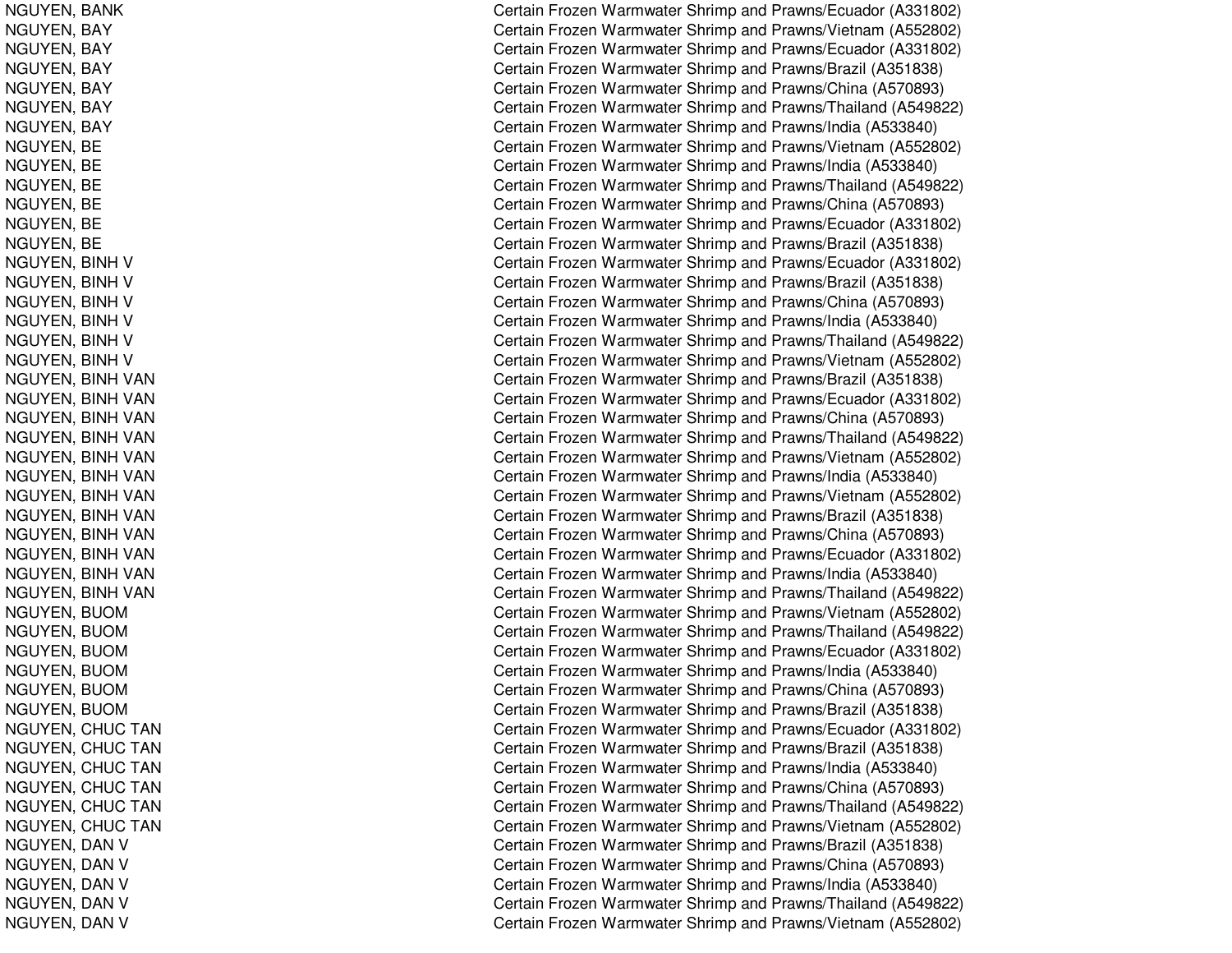NGUYEN, D ANVNGUYEN, D ANGNGUYEN, D ANGNGUYEN, DANG NGUYEN, D ANGNGUYEN, DANG NGUYEN, D ANGNGUYEN, D AYNGUYEN, DAY NGUYEN, DAY NGUYEN, D AYNGUYEN, DAY NGUYEN, D AYNGUYEN, D ENNGUYEN, DEN NGUYEN, D ENNGUYEN, D ENNGUYEN, DEN NGUYEN, D ENNGUYEN, DINH NGUYEN, DINH NGUYEN, DIN HNGUYEN, DINH NGUYEN, DIN HNGUYEN, DIN HNGUYEN, DINH NGUYEN, DIN HNGUYEN, DIN HNGUYEN, DINH NGUYEN, DIN HNGUYEN, DINH NGUYEN, DINH NGUYEN, DINH NGUYEN, DINH NGUYEN, DINH NGUYEN, DIN HNGUYEN, DINH NGUYEN, DUC NGUYEN, D UCNGUYEN, DUC NGUYEN, D UCNGUYEN, D UCNGUYEN, DUC NGUYEN, D UNGNGUYEN, DUNG NGUYEN, DUNG NGUYEN, D UNGNGUYEN, DUNG

Certain Frozen Warmwater Shrimp and Prawns/Ecuador (A331802) Certain Frozen Warmwater Shrimp and Prawns/Ecuador (A331802) Certain Frozen Warmwater Shrimp and Prawns/Brazil (A351838) Certain Frozen Warmwater Shrimp and Prawns/India (A533840) Certain Frozen Warmwater Shrimp and Prawns/Thailand (A549822) Certain Frozen Warmwater Shrimp and Prawns/Vietnam (A552802) Certain Frozen Warmwater Shrimp and Prawns/China (A570893) Certain Frozen Warmwater Shrimp and Prawns/Brazil (A351838) Certain Frozen Warmwater Shrimp and Prawns/Ecuador (A331802) Certain Frozen Warmwater Shrimp and Prawns/India (A533840) Certain Frozen Warmwater Shrimp and Prawns/Thailand (A549822) Certain Frozen Warmwater Shrimp and Prawns/Vietnam (A552802) Certain Frozen Warmwater Shrimp and Prawns/China (A570893) Certain Frozen Warmwater Shrimp and Prawns/Vietnam (A552802) Certain Frozen Warmwater Shrimp and Prawns/India (A533840) Certain Frozen Warmwater Shrimp and Prawns/Thailand (A549822) Certain Frozen Warmwater Shrimp and Prawns/Brazil (A351838) Certain Frozen Warmwater Shrimp and Prawns/Ecuador (A331802) Certain Frozen Warmwater Shrimp and Prawns/China (A570893) Certain Frozen Warmwater Shrimp and Prawns/Brazil (A351838) Certain Frozen Warmwater Shrimp and Prawns/Ecuador (A331802) Certain Frozen Warmwater Shrimp and Prawns/India (A533840) Certain Frozen Warmwater Shrimp and Prawns/Thailand (A549822) Certain Frozen Warmwater Shrimp and Prawns/Vietnam (A552802) Certain Frozen Warmwater Shrimp and Prawns/China (A570893) Certain Frozen Warmwater Shrimp and Prawns/Brazil (A351838) Certain Frozen Warmwater Shrimp and Prawns/Ecuador (A331802) Certain Frozen Warmwater Shrimp and Prawns/India (A533840) Certain Frozen Warmwater Shrimp and Prawns/Thailand (A549822) Certain Frozen Warmwater Shrimp and Prawns/Vietnam (A552802) Certain Frozen Warmwater Shrimp and Prawns/China (A570893) Certain Frozen Warmwater Shrimp and Prawns/Brazil (A351838) Certain Frozen Warmwater Shrimp and Prawns/Ecuador (A331802) Certain Frozen Warmwater Shrimp and Prawns/India (A533840) Certain Frozen Warmwater Shrimp and Prawns/Thailand (A549822) Certain Frozen Warmwater Shrimp and Prawns/Vietnam (A552802) Certain Frozen Warmwater Shrimp and Prawns/China (A570893) Certain Frozen Warmwater Shrimp and Prawns/Brazil (A351838) Certain Frozen Warmwater Shrimp and Prawns/Ecuador (A331802) Certain Frozen Warmwater Shrimp and Prawns/China (A570893) Certain Frozen Warmwater Shrimp and Prawns/India (A533840) Certain Frozen Warmwater Shrimp and Prawns/Thailand (A549822) Certain Frozen Warmwater Shrimp and Prawns/Vietnam (A552802) Certain Frozen Warmwater Shrimp and Prawns/Thailand (A549822) Certain Frozen Warmwater Shrimp and Prawns/China (A570893) Certain Frozen Warmwater Shrimp and Prawns/India (A533840) Certain Frozen Warmwater Shrimp and Prawns/Vietnam (A552802) Certain Frozen Warmwater Shrimp and Prawns/Ecuador (A331802)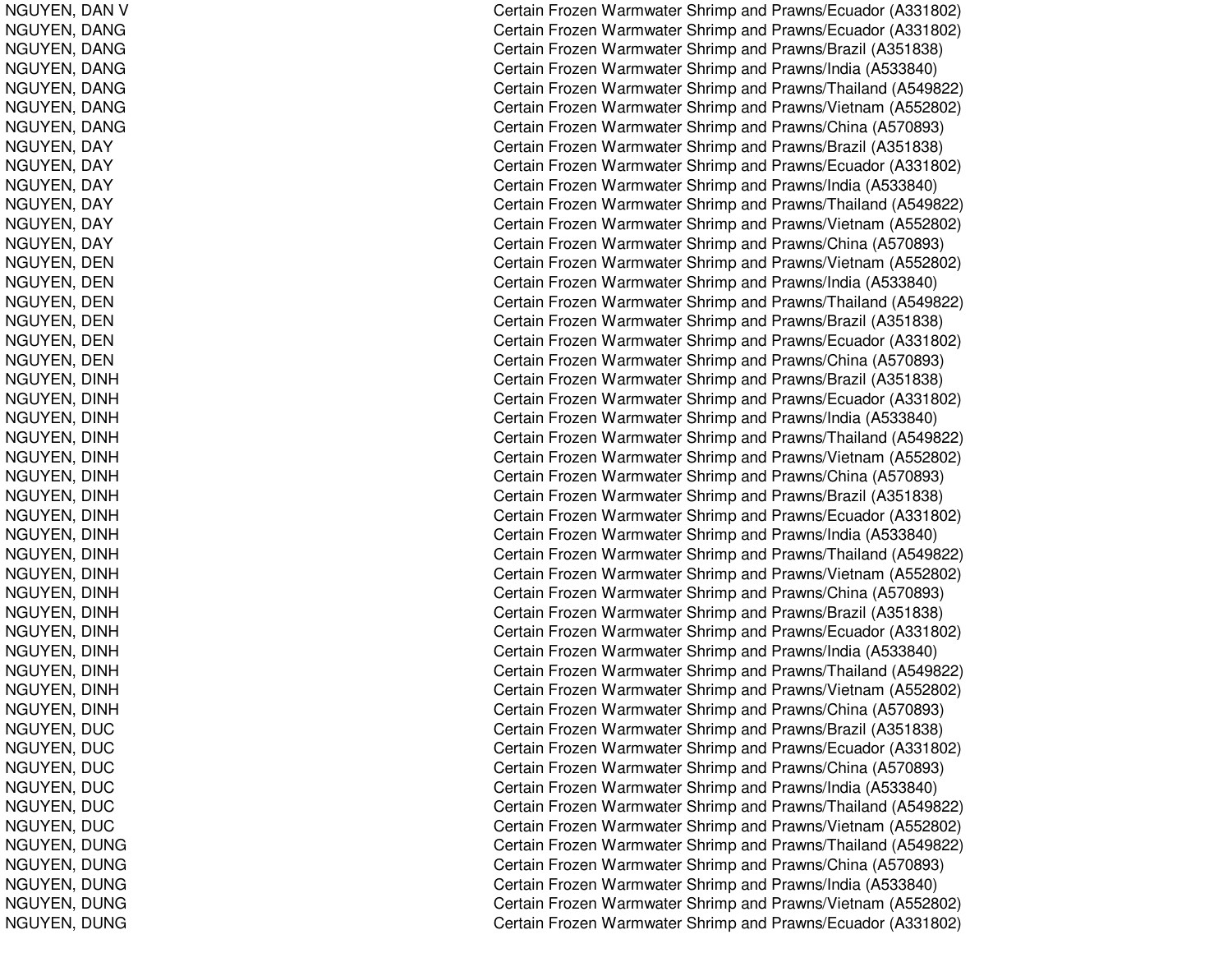NGUYEN, D UNGNGUYEN, DUY NGUYEN, D UYNGUYEN, DUY NGUYEN, D UYNGUYEN, DUY NGUYEN, DUY NGUYEN, E LIZABETHNGUYEN, ELIZABETH NGUYEN, ELIZABETH NGUYEN, E LIZABETHNGUYEN, ELIZABETH NGUYEN, E LIZABETHNGUYEN, GIAU V NGUYEN, GIAU V NGUYEN, GIAU V NGUYEN, GIAU V NGUYEN, GIAU V NGUYEN, GIAU V NGUYEN, HA T NGUYEN, HA T NGUYEN, HA T NGUYEN, HA T NGUYEN, HA T NGUYEN, HA T NGUYEN, HAI  $\overline{C}$ NGUYEN, H AI $\overline{C}$ NGUYEN, H AIl contract to the contract of the contract of the contract of the contract of the contract of the contract of the contract of the contract of the contract of the contract of the contract of the contract of the contract of NGUYEN, HAI l contract de la contract de la contract de la contract de la contract de la contract de la contract de la con NGUYEN, H AI $\overline{C}$ NGUYEN, HAI l contract to the contract of the contract of the contract of the contract of the contract of the contract of the contract of the contract of the contract of the contract of the contract of the contract of the contract of NGUYEN, HAN VAN NGUYEN, HAN VAN NGUYEN, HAN VAN NGUYEN, HAN VAN NGUYEN, HAN VAN NGUYEN, HAN VAN NGUYEN, HAN VAN NGUYEN, HAN VAN NGUYEN, HAN VAN NGUYEN, HAN VAN NGUYEN, HAN VAN NGUYEN, HAN VAN NGUYEN, H ANGNGUYEN, HANG NGUYEN, HANG NGUYEN, H ANGNGUYEN, HANG

Certain Frozen Warmwater Shrimp and Prawns/Brazil (A351838) Certain Frozen Warmwater Shrimp and Prawns/Brazil (A351838) Certain Frozen Warmwater Shrimp and Prawns/China (A570893) Certain Frozen Warmwater Shrimp and Prawns/India (A533840) Certain Frozen Warmwater Shrimp and Prawns/Thailand (A549822) Certain Frozen Warmwater Shrimp and Prawns/Vietnam (A552802) Certain Frozen Warmwater Shrimp and Prawns/Ecuador (A331802) Certain Frozen Warmwater Shrimp and Prawns/China (A570893) Certain Frozen Warmwater Shrimp and Prawns/India (A533840) Certain Frozen Warmwater Shrimp and Prawns/Thailand (A549822) Certain Frozen Warmwater Shrimp and Prawns/Vietnam (A552802) Certain Frozen Warmwater Shrimp and Prawns/Ecuador (A331802) Certain Frozen Warmwater Shrimp and Prawns/Brazil (A351838) Certain Frozen Warmwater Shrimp and Prawns/Brazil (A351838) Certain Frozen Warmwater Shrimp and Prawns/Ecuador (A331802) Certain Frozen Warmwater Shrimp and Prawns/China (A570893) Certain Frozen Warmwater Shrimp and Prawns/India (A533840) Certain Frozen Warmwater Shrimp and Prawns/Thailand (A549822) Certain Frozen Warmwater Shrimp and Prawns/Vietnam (A552802) Certain Frozen Warmwater Shrimp and Prawns/Thailand (A549822) Certain Frozen Warmwater Shrimp and Prawns/India (A533840) Certain Frozen Warmwater Shrimp and Prawns/Vietnam (A552802) Certain Frozen Warmwater Shrimp and Prawns/China (A570893) Certain Frozen Warmwater Shrimp and Prawns/Brazil (A351838) Certain Frozen Warmwater Shrimp and Prawns/Ecuador (A331802) Certain Frozen Warmwater Shrimp and Prawns/Brazil (A351838) ertain Frozen Warmwater Shrimp and Prawns/Ecuador (A331802) ertain Frozen Warmwater Shrimp and Prawns/India (A533840) Certain Frozen Warmwater Shrimp and Prawns/Thailand (A549822) ertain Frozen Warmwater Shrimp and Prawns/Vietnam (A552802) ertain Frozen Warmwater Shrimp and Prawns/China (A570893) Certain Frozen Warmwater Shrimp and Prawns/Vietnam (A552802) Certain Frozen Warmwater Shrimp and Prawns/China (A570893) Certain Frozen Warmwater Shrimp and Prawns/Ecuador (A331802) C ertain Frozen W arm w ater Shrim p and Pra wns/Brazil (A 3 518 3 8) Certain Frozen Warmwater Shrimp and Prawns/India (A533840) Certain Frozen Warmwater Shrimp and Prawns/Thailand (A549822) Certain Frozen Warmwater Shrimp and Prawns/Ecuador (A331802) Certain Frozen Warmwater Shrimp and Prawns/Brazil (A351838) Certain Frozen Warmwater Shrimp and Prawns/China (A570893) Certain Frozen Warmwater Shrimp and Prawns/Vietnam (A552802) Certain Frozen Warmwater Shrimp and Prawns/India (A533840) Certain Frozen Warmwater Shrimp and Prawns/Thailand (A549822) Certain Frozen Warmwater Shrimp and Prawns/Vietnam (A552802) Certain Frozen Warmwater Shrimp and Pra wns/India (A 5 3 3 8 4 0) Certain Frozen Warmwater Shrimp and Prawns/Thailand (A549822) Certain Frozen Warmwater Shrimp and Prawns/Brazil (A351838) Certain Frozen Warmwater Shrimp and Prawns/China (A570893)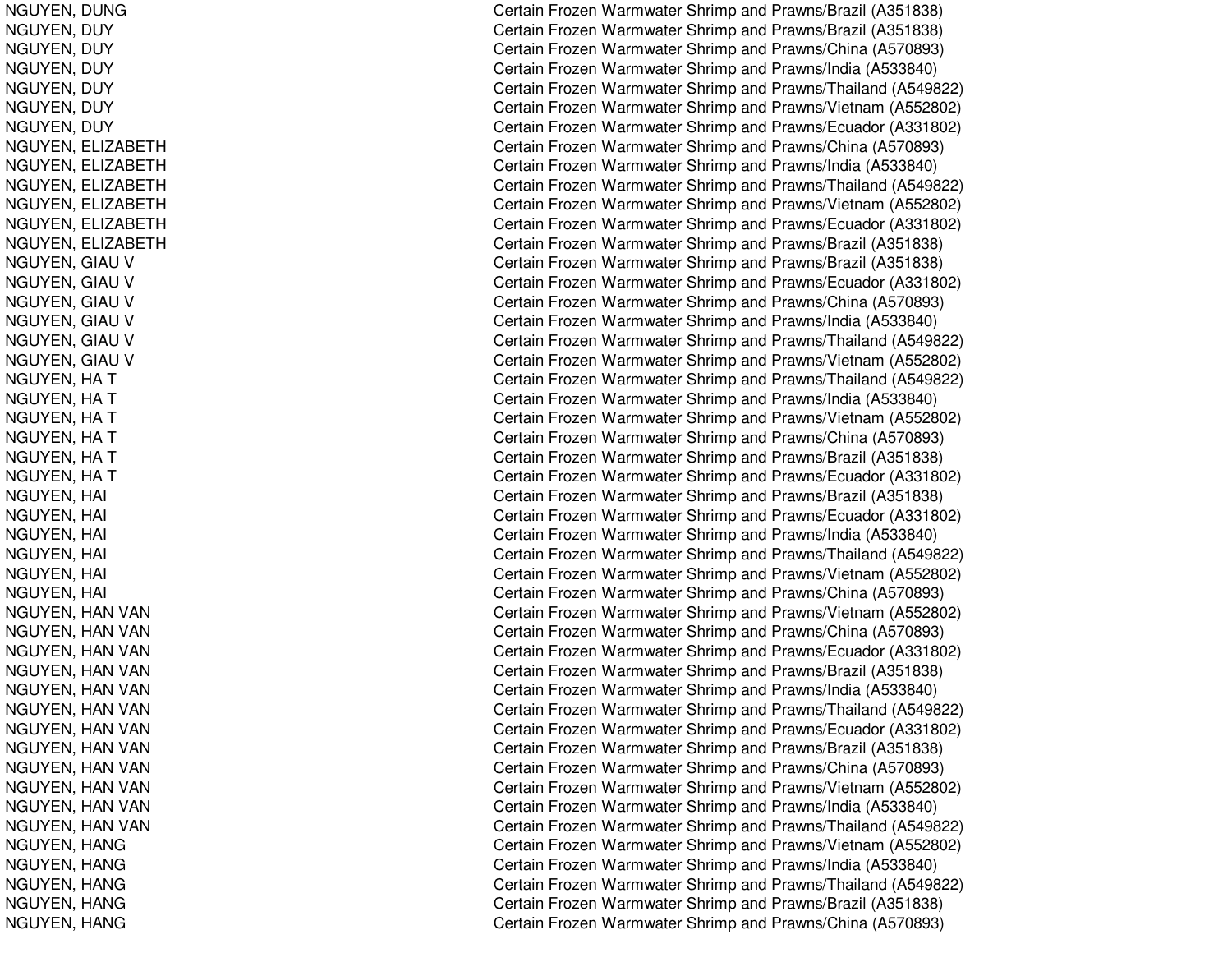NGUYEN, H ANGNGUYEN, H ANHNGUYEN, H ANHNGUYEN, HANH NGUYEN, H ANHNGUYEN, HANH NGUYEN, H ANHNGUYEN, HAO VAN NGUYEN, HAO VAN NGUYEN, HAO VAN NGUYEN, HAO VAN NGUYEN, HAO VAN NGUYEN, HAO VAN NGUYEN, H ENRI HIEPNGUYEN, HENRI HIEP NGUYEN, H ENRI HIEPNGUYEN, H ENRI HIEPNGUYEN, HENRI HIEP NGUYEN, H ENRI HIEPNGUYEN, HENRY T NGUYEN, HENRY T NGUYEN, H ENRYTNGUYEN, HENRY T NGUYEN, H ENRYTNGUYEN, H ENRYTNGUYEN, HENRY TRANG NGUYEN, H ENRYTRANGNGUYEN, H ENRYT RANGNGUYEN, HENRY TRANG NGUYEN, H ENRYTRANGNGUYEN, HENRY TRANG NGUYEN, HIEN NGUYEN, HIEN NGUYEN, HIEN NGUYEN, HIEN NGUYEN, HIE NNGUYEN, HIEN NGUYEN, HIEN NGUYEN, HIE NNGUYEN, HIEN NGUYEN, HIE NNGUYEN, HIE NNGUYEN, HIEN NGUYEN, HIEN THI ing the contract of the contract of the contract of the contract of the contract of the contract of the contract of the contract of the contract of the contract of the contract of the contract of the contract of the contra NGUYEN, HIEN THI ing the contract of the contract of the contract of the contract of the contract of the contract of the contract of the contract of the contract of the contract of the contract of the contract of the contract of the contra NGUYEN, HIEN THI l Constantinople of the constant of the constant of the constant of the constant of the constant of the constant of the constant of the constant of the constant of the constant of the constant of the constant of the consta NGUYEN, HIEN THI ing the contract of the contract of the contract of the contract of the contract of the contract of the contract of the contract of the contract of the contract of the contract of the contract of the contract of the contra NGUYEN, HIEN THI ing the contract of the contract of the contract of the contract of the contract of the contract of the contract of the contract of the contract of the contract of the contract of the contract of the contract of the contra

Certain Frozen Warmwater Shrimp and Prawns/Ecuador (A331802) Certain Frozen Warmwater Shrimp and Prawns/Brazil (A351838) Certain Frozen Warmwater Shrimp and Prawns/China (A570893) C ertain Frozen Warm w ater Shrim p and Pra wns/Ecua d or (A 3 318 0 2) Certain Frozen Warmwater Shrimp and Prawns/India (A533840) Certain Frozen Warmwater Shrimp and Prawns/Thailand (A549822) Certain Frozen Warmwater Shrimp and Prawns/Vietnam (A552802) Certain Frozen Warmwater Shrimp and Prawns/Vietnam (A552802) Certain Frozen Warmwater Shrimp and Prawns/China (A570893) C ertain Frozen W arm w ater Shrim p and Pra wns/Brazil (A 3 518 3 8) Certain Frozen Warmwater Shrimp and Prawns/Ecuador (A331802) Certain Frozen Warmwater Shrimp and Prawns/India (A533840) Certain Frozen Warmwater Shrimp and Prawns/Thailand (A549822) Certain Frozen Warmwater Shrimp and Prawns/Vietnam (A552802) Certain Frozen Warmwater Shrimp and Prawns/India (A533840) Certain Frozen Warmwater Shrimp and Prawns/Thailand (A549822) Certain Frozen Warmwater Shrimp and Prawns/China (A570893) Certain Frozen Warmwater Shrimp and Prawns/Ecuador (A331802) Certain Frozen Warmwater Shrimp and Prawns/Brazil (A351838) Certain Frozen Warmwater Shrimp and Prawns/Ecuador (A331802) Certain Frozen Warmwater Shrimp and Prawns/Vietnam (A552802) Certain Frozen Warmwater Shrimp and Prawns/Brazil (A351838) Certain Frozen Warmwater Shrimp and Prawns/China (A570893) Certain Frozen Warmwater Shrimp and Prawns/India (A533840) Certain Frozen Warmwater Shrimp and Prawns/Thailand (A549822) Certain Frozen Warmwater Shrimp and Prawns/Ecuador (A331802) Certain Frozen Warmwater Shrimp and Prawns/Brazil (A351838) Certain Frozen Warmwater Shrimp and Prawns/China (A570893) Certain Frozen Warmwater Shrimp and Prawns/India (A533840) Certain Frozen Warmwater Shrimp and Prawns/Thailand (A549822) Certain Frozen Warmwater Shrimp and Prawns/Vietnam (A552802) Certain Frozen Warmwater Shrimp and Prawns/Ecuador (A331802) Certain Frozen Warmwater Shrimp and Prawns/Brazil (A351838) Certain Frozen Warmwater Shrimp and Prawns/China (A570893) Certain Frozen Warmwater Shrimp and Prawns/India (A533840) Certain Frozen Warmwater Shrimp and Prawns/Thailand (A549822) Certain Frozen Warmwater Shrimp and Prawns/Vietnam (A552802) Certain Frozen Warmwater Shrimp and Prawns/Ecuador (A331802) Certain Frozen Warmwater Shrimp and Prawns/Vietnam (A552802) Certain Frozen Warmwater Shrimp and Prawns/Thailand (A549822) Certain Frozen Warmwater Shrimp and Prawns/Brazil (A351838) Certain Frozen Warmwater Shrimp and Prawns/India (A533840) Certain Frozen Warmwater Shrimp and Prawns/China (A570893) ertain Frozen Warmwater Shrimp and Prawns/China (A570893) ertain Frozen Warmwater Shrimp and Prawns/India (A533840) Certain Frozen Warmwater Shrimp and Prawns/Thailand (A549822) ertain Frozen Warmwater Shrimp and Prawns/Ecuador (A331802) Certain Frozen Warmwater Shrimp and Prawns/Brazil (A351838)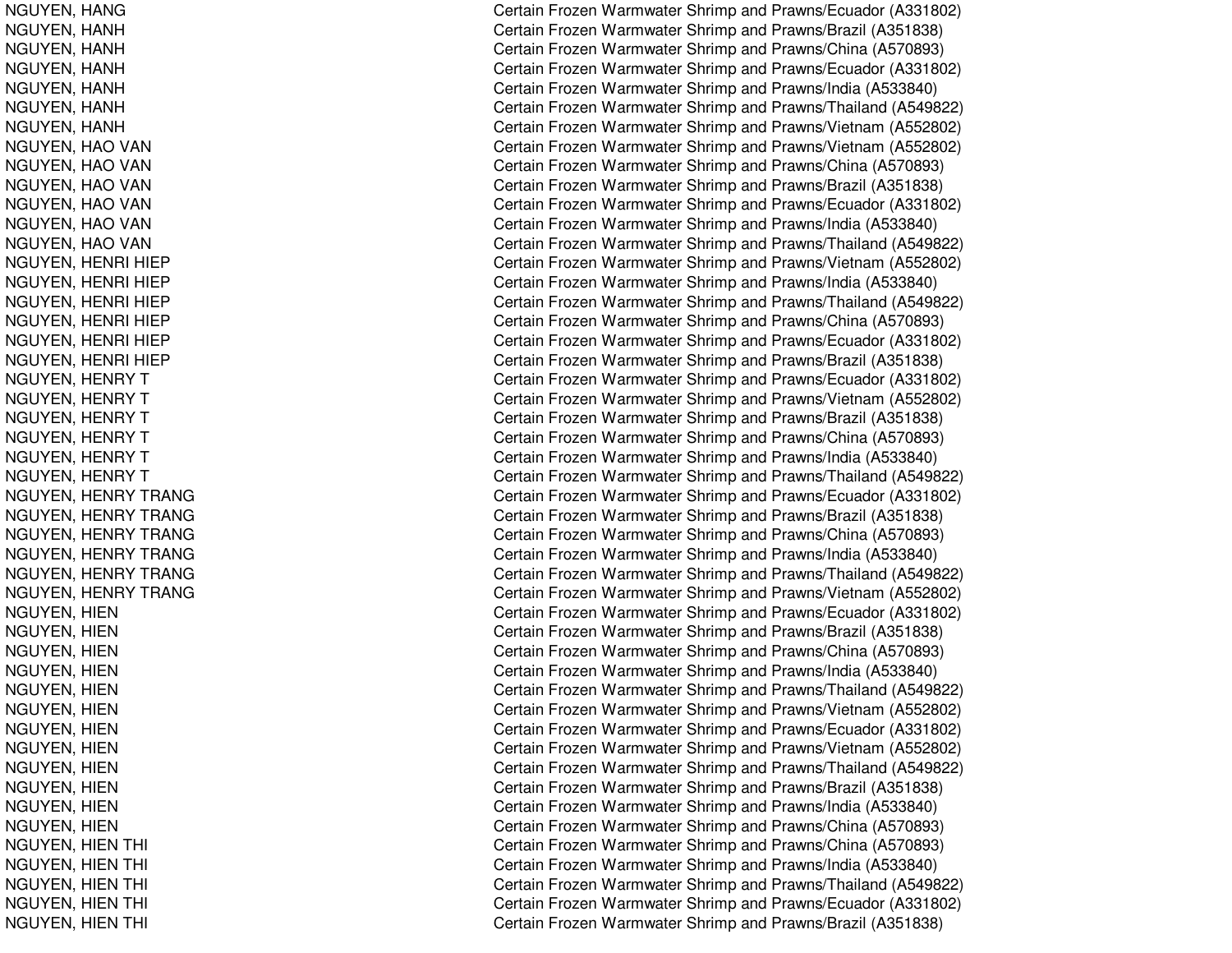NGUYEN, HIEN THI ing the contract of the contract of the contract of the contract of the contract of the contract of the contract of the contract of the contract of the contract of the contract of the contract of the contract of the contra NGUYEN, HIEN THI ing the contract of the contract of the contract of the contract of the contract of the contract of the contract of the contract of the contract of the contract of the contract of the contract of the contract of the contra NGUYEN, HIEN THI l Constantinople of the constant of the constant of the constant of the constant of the constant of the constant of the constant of the constant of the constant of the constant of the constant of the constant of the consta NGUYEN, HIEN THI ing the contract of the contract of the contract of the contract of the contract of the contract of the contract of the contract of the contract of the contract of the contract of the contract of the contract of the contra NGUYEN, HIEN THI ing the contract of the contract of the contract of the contract of the contract of the contract of the contract of the contract of the contract of the contract of the contract of the contract of the contract of the contra NGUYEN, HIEN THI l Constantinople of the constant of the constant of the constant of the constant of the constant of the constant of the constant of the constant of the constant of the constant of the constant of the constant of the consta NGUYEN, HIEN THI l Constantinople of the constant of the constant of the constant of the constant of the constant of the constant of the constant of the constant of the constant of the constant of the constant of the constant of the consta NGUYEN, HIEN THI ing the contract of the contract of the contract of the contract of the contract of the contract of the contract of the contract of the contract of the contract of the contract of the contract of the contract of the contra NGUYEN, HIEN THI ing the contract of the contract of the contract of the contract of the contract of the contract of the contract of the contract of the contract of the contract of the contract of the contract of the contract of the contra NGUYEN, HIEN THI l Constantinople of the constant of the constant of the constant of the constant of the constant of the constant of the constant of the constant of the constant of the constant of the constant of the constant of the consta NGUYEN, HIEN THI ing the contract of the contract of the contract of the contract of the contract of the contract of the contract of the contract of the contract of the contract of the contract of the contract of the contract of the contra NGUYEN, HIEN THI ing the contract of the contract of the contract of the contract of the contract of the contract of the contract of the contract of the contract of the contract of the contract of the contract of the contract of the contra NGUYEN, HIEN THI ing the contract of the contract of the contract of the contract of the contract of the contract of the contract of the contract of the contract of the contract of the contract of the contract of the contract of the contra NGUYEN, H OANGUYEN, HOA NGUYEN, H OANGUYEN, H OANGUYEN, HOA NGUYEN, H OANGUYEN, HOA MINH NGUYEN, HOA MINH NGUYEN, H OAMINHNGUYEN, HOA MINH NGUYEN, H OAMINHNGUYEN, H OAMINHNGUYEN, HOA T NGUYEN, H OATNGUYEN, H OAT NGUYEN, HOA T NGUYEN, H OATNGUYEN, HOA T NGUYEN, HOANG NGUYEN, HOANG NGUYEN, HOANG NGUYEN, HOANG NGUYEN, H OANGNGUYEN, HOANG NGUYEN, HOANG NGUYEN, HOANG NGUYEN, HOANG NGUYEN, H OANGNGUYEN, H OANGNGUYEN, HOANG NGUYEN, HOANG NGUYEN, HOANG NGUYEN, HOANG NGUYEN, H OANGNGUYEN, HOANG

Certain Frozen Warmwater Shrimp and Prawns/Ecuador (A331802) ertain Frozen Warmwater Shrimp and Prawns/Brazil (A351838) ertain Frozen Warmwater Shrimp and Prawns/Ecuador (A331802) Certain Frozen Warmwater Shrimp and Prawns/Brazil (A351838) Certain Frozen Warmwater Shrimp and Prawns/India (A533840) ertain Frozen Warmwater Shrimp and Prawns/Thailand (A549822) Certain Frozen Warmwater Shrimp and Prawns/Vietnam (A552802) ertain Frozen Warmwater Shrimp and Prawns/Vietnam (A552802) Certain Frozen Warmwater Shrimp and Prawns/China (A570893) Certain Frozen Warmwater Shrimp and Prawns/India (A533840) ertain Frozen Warmwater Shrimp and Prawns/Thailand (A549822) Certain Frozen Warmwater Shrimp and Prawns/Vietnam (A552802) ertain Frozen Warmwater Shrimp and Prawns/China (A570893) Certain Frozen Warmwater Shrimp and Prawns/Ecuador (A331802) Certain Frozen Warmwater Shrimp and Prawns/Vietnam (A552802) Certain Frozen Warmwater Shrimp and Prawns/India (A533840) Certain Frozen Warmwater Shrimp and Prawns/China (A570893) Certain Frozen Warmwater Shrimp and Prawns/Brazil (A351838) Certain Frozen Warmwater Shrimp and Prawns/Thailand (A549822) Certain Frozen Warmwater Shrimp and Prawns/Brazil (A351838) Certain Frozen Warmwater Shrimp and Prawns/India (A533840) Certain Frozen Warmwater Shrimp and Prawns/Thailand (A549822) Certain Frozen Warmwater Shrimp and Prawns/Vietnam (A552802) Certain Frozen Warmwater Shrimp and Prawns/China (A570893) Certain Frozen Warmwater Shrimp and Prawns/Ecuador (A331802) Certain Frozen Warmwater Shrimp and Prawns/Vietnam (A552802) Certain Frozen Warmwater Shrimp and Prawns/India (A533840) Certain Frozen Warmwater Shrimp and Prawns/China (A570893) Certain Frozen Warmwater Shrimp and Prawns/Thailand (A549822) Certain Frozen Warmwater Shrimp and Prawns/Ecuador (A331802) Certain Frozen Warmwater Shrimp and Prawns/Brazil (A351838) Certain Frozen Warmwater Shrimp and Prawns/Ecuador (A331802) Certain Frozen Warmwater Shrimp and Prawns/Brazil (A351838) Certain Frozen Warmwater Shrimp and Prawns/India (A533840) Certain Frozen Warmwater Shrimp and Prawns/Thailand (A549822) Certain Frozen Warmwater Shrimp and Prawns/Vietnam (A552802) Certain Frozen Warmwater Shrimp and Prawns/China (A570893) Certain Frozen Warmwater Shrimp and Prawns/Vietnam (A552802) Certain Frozen Warmwater Shrimp and Prawns/Ecuador (A331802) Certain Frozen Warmwater Shrimp and Prawns/Brazil (A351838) Certain Frozen Warmwater Shrimp and Prawns/China (A570893) Certain Frozen Warmwater Shrimp and Prawns/India (A533840) Certain Frozen Warmwater Shrimp and Prawns/Thailand (A549822) Certain Frozen Warmwater Shrimp and Prawns/Brazil (A351838) Certain Frozen Warmwater Shrimp and Prawns/China (A570893) Certain Frozen Warmwater Shrimp and Prawns/Ecuador (A331802) Certain Frozen Warmwater Shrimp and Prawns/India (A533840) Certain Frozen Warmwater Shrimp and Prawns/Thailand (A549822)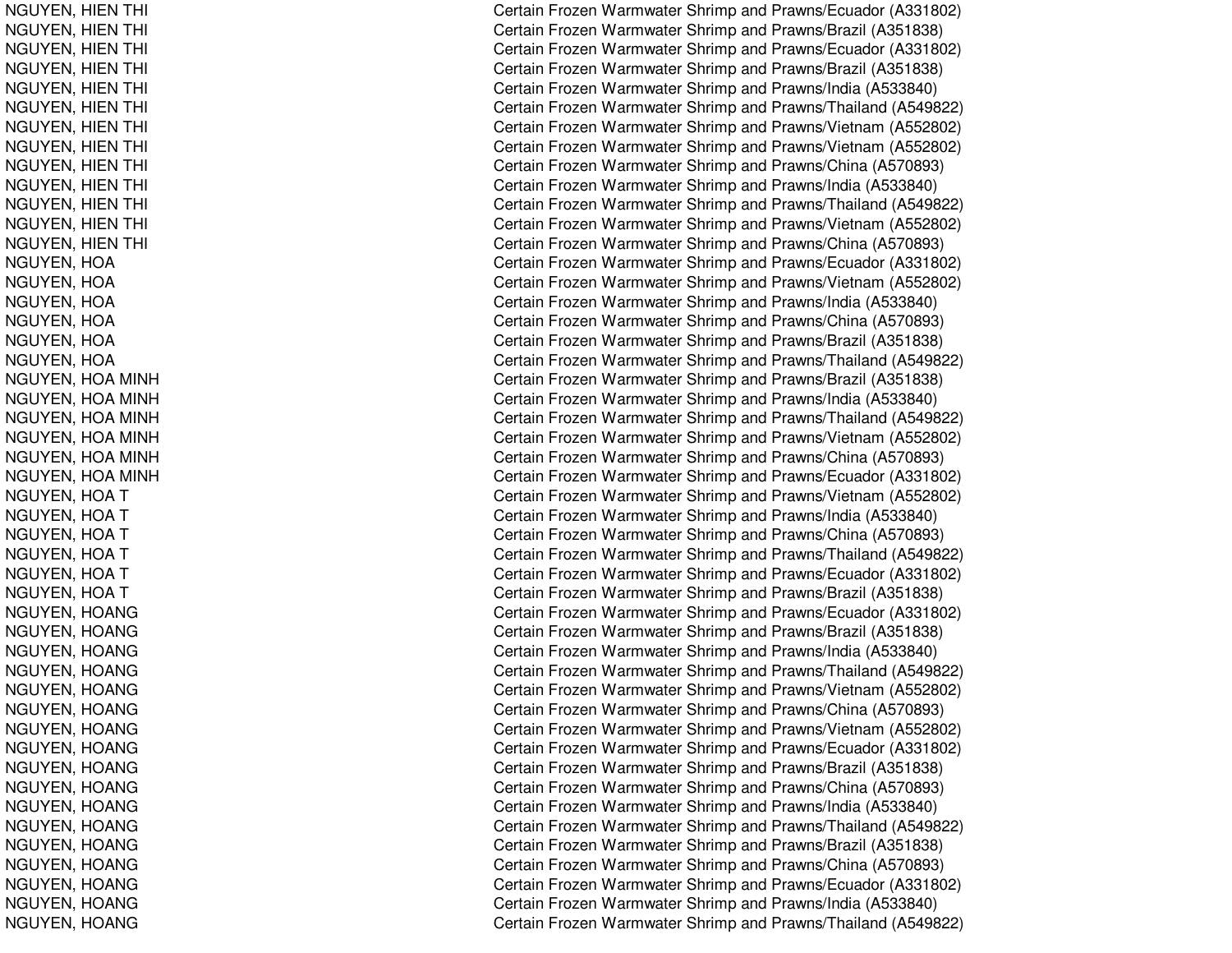NGUYEN, H OANGNGUYEN, HOANG XUAN NGUYEN, HOANG XUAN NGUYEN, HOANG XUAN NGUYEN, HOANG XUAN NGUYEN, HOANG XUAN NGUYEN, HOANG XUAN NGUYEN, HUNG MANH NGUYEN, HUNG MANH NGUYEN, HUNG MANH NGUYEN, HUNG MANH NGUYEN, HUNG MANH NGUYEN, HUNG MANH NGUYEN, JA CKIETINNGUYEN, JACKIE TIN NGUYEN, JACKIE TIN NGUYEN, JA CKIETINNGUYEN, JACKIE TIN NGUYEN, JA CKIETINNGUYEN, JEFFERSON NGUYEN, JEFFERSON NGUYEN, JEFFERSON NGUYEN, JEFFERSON NGUYEN, JE FFERSONNGUYEN, JE FFERSONNGUYEN, JENNIFER T. NGUYEN, JENNIFER T. NGUYEN, JENNIFER T. NGUYEN, JENNIFER T. NGUYEN, JENNIFER T. NGUYEN, JENNIFER T. NGUYEN, JOE NGUYEN, KHAI  $\overline{C}$ NGUYEN, KHAI  $\overline{C}$ NGUYEN, KHAI l contract de la contract de la contract de la contract de la contract de la contract de la contract de la con NGUYEN, KHAI  $\overline{C}$ NGUYEN, KHAI  $\overline{C}$ NGUYEN, KHAI  $\overline{C}$ NGUYEN, KHANH NGUYEN, KHANH NGUYEN, K HANHNGUYEN, K HANHNGUYEN, KHANH NGUYEN, KHANH NGUYEN, KIM MAI ing the contract of the contract of the contract of the contract of the contract of the contract of the contract of the contract of the contract of the contract of the contract of the contract of the contract of the contra NGUYEN, KIM MAI l Constantinople of the constant of the constant of the constant of the constant of the constant of the constant of the constant of the constant of the constant of the constant of the constant of the constant of the consta NGUYEN, KIM MAI ing the contract of the contract of the contract of the contract of the contract of the contract of the contract of the contract of the contract of the contract of the contract of the contract of the contract of the contra NGUYEN, KIM MAI ing the contract of the contract of the contract of the contract of the contract of the contract of the contract of the contract of the contract of the contract of the contract of the contract of the contract of the contra

Certain Frozen Warmwater Shrimp and Prawns/Vietnam (A552802) Certain Frozen Warmwater Shrimp and Prawns/India (A533840) Certain Frozen Warmwater Shrimp and Prawns/Thailand (A549822) Certain Frozen Warmwater Shrimp and Prawns/Vietnam (A552802) Certain Frozen Warmwater Shrimp and Prawns/China (A570893) Certain Frozen Warmwater Shrimp and Prawns/Ecuador (A331802) Certain Frozen Warmwater Shrimp and Prawns/Brazil (A351838) Certain Frozen Warmwater Shrimp and Prawns/China (A570893) Certain Frozen Warmwater Shrimp and Prawns/Ecuador (A331802) C ertain Frozen W arm w ater Shrim p and Pra wns/Brazil (A 3 518 3 8) Certain Frozen Warmwater Shrimp and Prawns/India (A533840) Certain Frozen Warmwater Shrimp and Prawns/Thailand (A549822) Certain Frozen Warmwater Shrimp and Prawns/Vietnam (A552802) Certain Frozen Warmwater Shrimp and Prawns/Ecuador (A331802) Certain Frozen Warmwater Shrimp and Prawns/Thailand (A549822) Certain Frozen Warmwater Shrimp and Prawns/Vietnam (A552802) Certain Frozen Warmwater Shrimp and Prawns/Brazil (A351838) Certain Frozen Warmwater Shrimp and Prawns/China (A570893) Certain Frozen Warmwater Shrimp and Prawns/India (A533840) Certain Frozen Warmwater Shrimp and Prawns/Ecuador (A331802) Certain Frozen Warmwater Shrimp and Prawns/China (A570893) Certain Frozen Warmwater Shrimp and Prawns/Thailand (A549822) Certain Frozen Warmwater Shrimp and Prawns/Vietnam (A552802) Certain Frozen Warmwater Shrimp and Prawns/Brazil (A351838) Certain Frozen Warmwater Shrimp and Pra wns/India (A 5 3 3 8 4 0) . Contract to the contract of the contract of the contract of the contract of the contract of the contract of the contract of the contract of the contract of the contract of the contract of the contract of the contract of Certain Frozen Warmwater Shrimp and Prawns/Ecuador (A331802) . Contract to the contract of the contract of the contract of the contract of the contract of the contract of the contract of the contract of the contract of the contract of the contract of the contract of the contract of ertain Frozen Warmwater Shrimp and Prawns/Brazil (A351838) . Contract to the contract of the contract of the contract of the contract of the contract of the contract of the contract of the contract of the contract of the contract of the contract of the contract of the contract of ertain Frozen Warmwater Shrimp and Prawns/China (A570893) . Contract to the contract of the contract of the contract of the contract of the contract of the contract of the contract of the contract of the contract of the contract of the contract of the contract of the contract of Certain Frozen Warmwater Shrimp and Prawns/India (A533840) . Contract to the contract of the contract of the contract of the contract of the contract of the contract of the contract of the contract of the contract of the contract of the contract of the contract of the contract of ertain Frozen Warmwater Shrimp and Prawns/Thailand (A549822) . Contract to the contract of the contract of the contract of the contract of the contract of the contract of the contract of the contract of the contract of the contract of the contract of the contract of the contract of ertain Frozen Warmwater Shrimp and Prawns/Vietnam (A552802) No Case Name or Number Provided (A000000) Certain Frozen Warmwater Shrimp and Prawns/Vietnam (A552802) Certain Frozen Warmwater Shrimp and Prawns/Ecuador (A331802) Certain Frozen Warmwater Shrimp and Prawns/Brazil (A351838) ertain Frozen Warmwater Shrimp and Prawns/China (A570893) Certain Frozen Warmwater Shrimp and Prawns/India (A533840) Certain Frozen Warmwater Shrimp and Prawns/Thailand (A549822) Certain Frozen Warmwater Shrimp and Prawns/China (A570893) Certain Frozen Warmwater Shrimp and Prawns/India (A533840) Certain Frozen Warmwater Shrimp and Prawns/Thailand (A549822) Certain Frozen Warmwater Shrimp and Prawns/Vietnam (A552802) Certain Frozen Warmwater Shrimp and Prawns/Brazil (A351838) Certain Frozen Warmwater Shrimp and Prawns/Ecuador (A331802) ertain Frozen Warmwater Shrimp and Prawns/China (A570893) Certain Frozen Warmwater Shrimp and Prawns/Brazil (A351838) ertain Frozen Warmwater Shrimp and Prawns/India (A533840) Certain Frozen Warmwater Shrimp and Prawns/Thailand (A549822)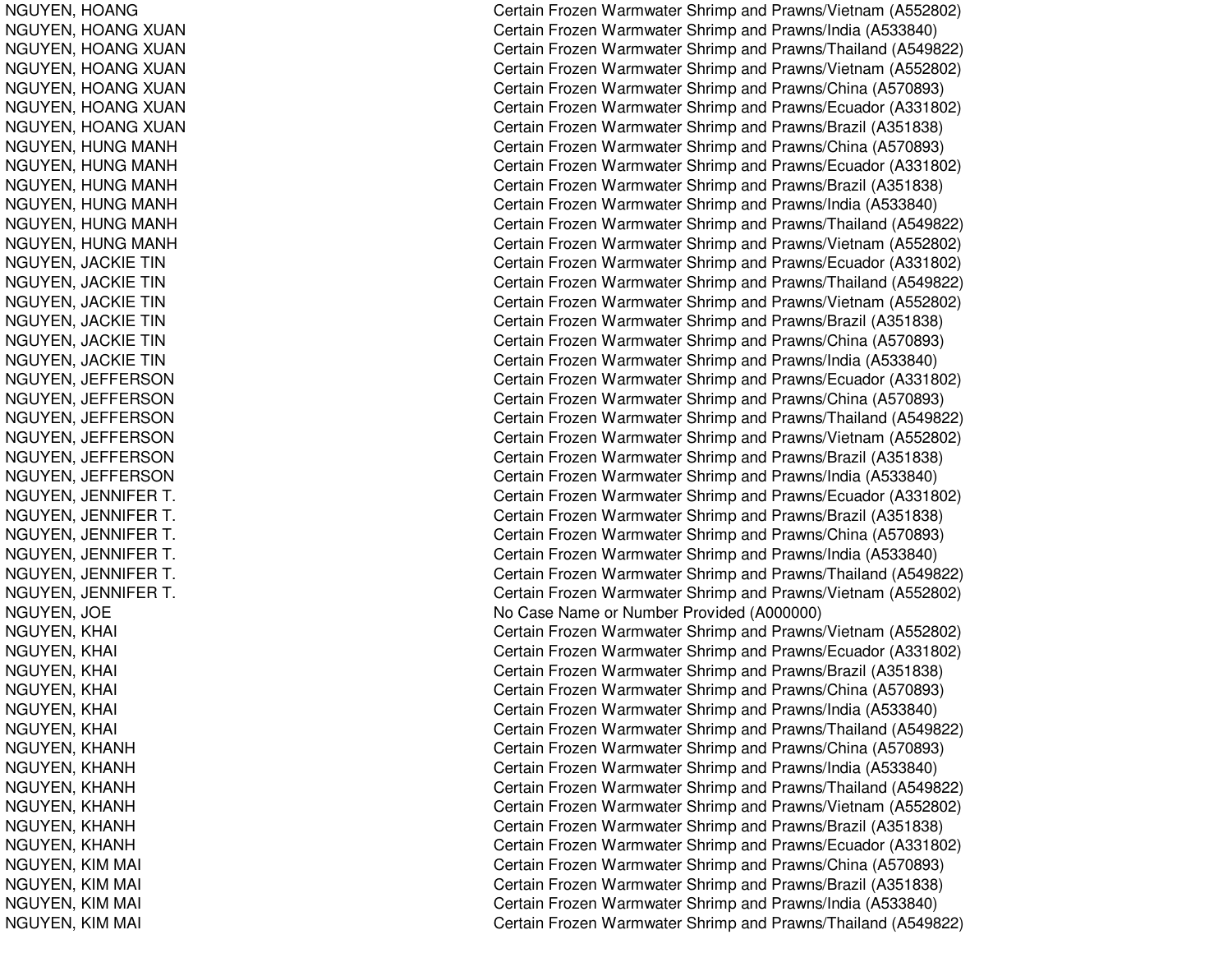NGUYEN, KIM MAIIco de la contrada de la contrada de la contrada de la contrada de la contrada de la contrada de la contrada d NGUYEN, KIM MAIIco de la contrada de la contrada de la contrada de la contrada de la contrada de la contrada de la contrada d NGUYEN, KIM T HOANGUYEN, KIM THOA NGUYEN, KIM THOA NGUYEN, KIM THOA NGUYEN, KIM THOA NGUYEN, KIM THOANGUYEN, LAM VAN NGUYEN, LAM VAN NGUYEN, LAM VAN NGUYEN, LAM VAN NGUYEN, LAM VAN NGUYEN, LAM VAN NGUYEN, LAN XUAN NGUYEN, LAN XUAN NGUYEN, LAN XUAN NGUYEN, LAN XUAN NGUYEN, LAN XUAN NGUYEN, LAN XUAN NGUYEN, LANG NGUYEN, L ANGNGUYEN, LANG NGUYEN, L ANGNGUYEN, L ANGNGUYEN, LANG NGUYEN, L APNGUYEN, L APNGUYEN, LAP NGUYEN, L APNGUYEN, LAP NGUYEN, LAP NGUYEN, LAP VAN NGUYEN, LAP VAN NGUYEN, LAP VAN NGUYEN, LAP VAN NGUYEN, LAP VAN NGUYEN, LAP VAN NGUYEN, LENH VAN NGUYEN, LENH VAN NGUYEN, LENH VAN NGUYEN, LENH VAN NGUYEN, LENH VAN NGUYEN, LENH VAN NGUYEN, LIEN THI ing the contract of the contract of the contract of the contract of the contract of the contract of the contract of the contract of the contract of the contract of the contract of the contract of the contract of the contra NGUYEN, LIEN THI ing the contract of the contract of the contract of the contract of the contract of the contract of the contract of the contract of the contract of the contract of the contract of the contract of the contract of the contra NGUYEN, LIEN THI ing the contract of the contract of the contract of the contract of the contract of the contract of the contract of the contract of the contract of the contract of the contract of the contract of the contract of the contra NGUYEN, LIEN THI ing the contract of the contract of the contract of the contract of the contract of the contract of the contract of the contract of the contract of the contract of the contract of the contract of the contract of the contra

Certain Frozen Warmwater Shrimp and Prawns/Vietnam (A552802) ertain Frozen Warmwater Shrimp and Prawns/Ecuador (A331802) Certain Frozen Warmwater Shrimp and Prawns/Brazil (A351838) Certain Frozen Warmwater Shrimp and Prawns/China (A570893) Certain Frozen Warmwater Shrimp and Prawns/Ecuador (A331802) Certain Frozen Warmwater Shrimp and Prawns/India (A533840) Certain Frozen Warmwater Shrimp and Prawns/Thailand (A549822) Certain Frozen Warmwater Shrimp and Prawns/Vietnam (A552802) Certain Frozen Warmwater Shrimp and Prawns/Thailand (A549822) Certain Frozen Warmwater Shrimp and Prawns/India (A533840) Certain Frozen Warmwater Shrimp and Prawns/China (A570893) Certain Frozen Warmwater Shrimp and Prawns/Vietnam (A552802) Certain Frozen Warmwater Shrimp and Prawns/Brazil (A351838) Certain Frozen Warmwater Shrimp and Prawns/Ecuador (A331802) Certain Frozen Warmwater Shrimp and Prawns/Ecuador (A331802) Certain Frozen Warmwater Shrimp and Prawns/Brazil (A351838) Certain Frozen Warmwater Shrimp and Prawns/China (A570893) Certain Frozen Warmwater Shrimp and Prawns/India (A533840) Certain Frozen Warmwater Shrimp and Prawns/Thailand (A549822) Certain Frozen Warmwater Shrimp and Prawns/Vietnam (A552802) Certain Frozen Warmwater Shrimp and Prawns/Ecuador (A331802) Certain Frozen Warmwater Shrimp and Prawns/Brazil (A351838) Certain Frozen Warmwater Shrimp and Prawns/China (A570893) Certain Frozen Warmwater Shrimp and Prawns/India (A533840) Certain Frozen Warmwater Shrimp and Prawns/Thailand (A549822) Certain Frozen Warmwater Shrimp and Prawns/Vietnam (A552802) Certain Frozen Warmwater Shrimp and Prawns/Ecuador (A331802) Certain Frozen Warmwater Shrimp and Prawns/Brazil (A351838) Certain Frozen Warmwater Shrimp and Prawns/India (A533840) Certain Frozen Warmwater Shrimp and Prawns/Thailand (A549822) Certain Frozen Warmwater Shrimp and Prawns/Vietnam (A552802) Certain Frozen Warmwater Shrimp and Prawns/China (A570893) Certain Frozen Warmwater Shrimp and Prawns/Ecuador (A331802) Certain Frozen Warmwater Shrimp and Prawns/Brazil (A351838) Certain Frozen Warmwater Shrimp and Prawns/China (A570893) Certain Frozen Warmwater Shrimp and Prawns/India (A533840) Certain Frozen Warmwater Shrimp and Prawns/Thailand (A549822) Certain Frozen Warmwater Shrimp and Prawns/Vietnam (A552802) Certain Frozen Warmwater Shrimp and Prawns/Vietnam (A552802) Certain Frozen Warmwater Shrimp and Prawns/Brazil (A351838) Certain Frozen Warmwater Shrimp and Prawns/China (A570893) Certain Frozen Warmwater Shrimp and Prawns/India (A533840) Certain Frozen Warmwater Shrimp and Prawns/Thailand (A549822) Certain Frozen Warmwater Shrimp and Prawns/Ecuador (A331802) ertain Frozen Warmwater Shrimp and Prawns/Brazil (A351838) Certain Frozen Warmwater Shrimp and Prawns/India (A533840) ertain Frozen Warmwater Shrimp and Prawns/Thailand (A549822) Certain Frozen Warmwater Shrimp and Prawns/Vietnam (A552802)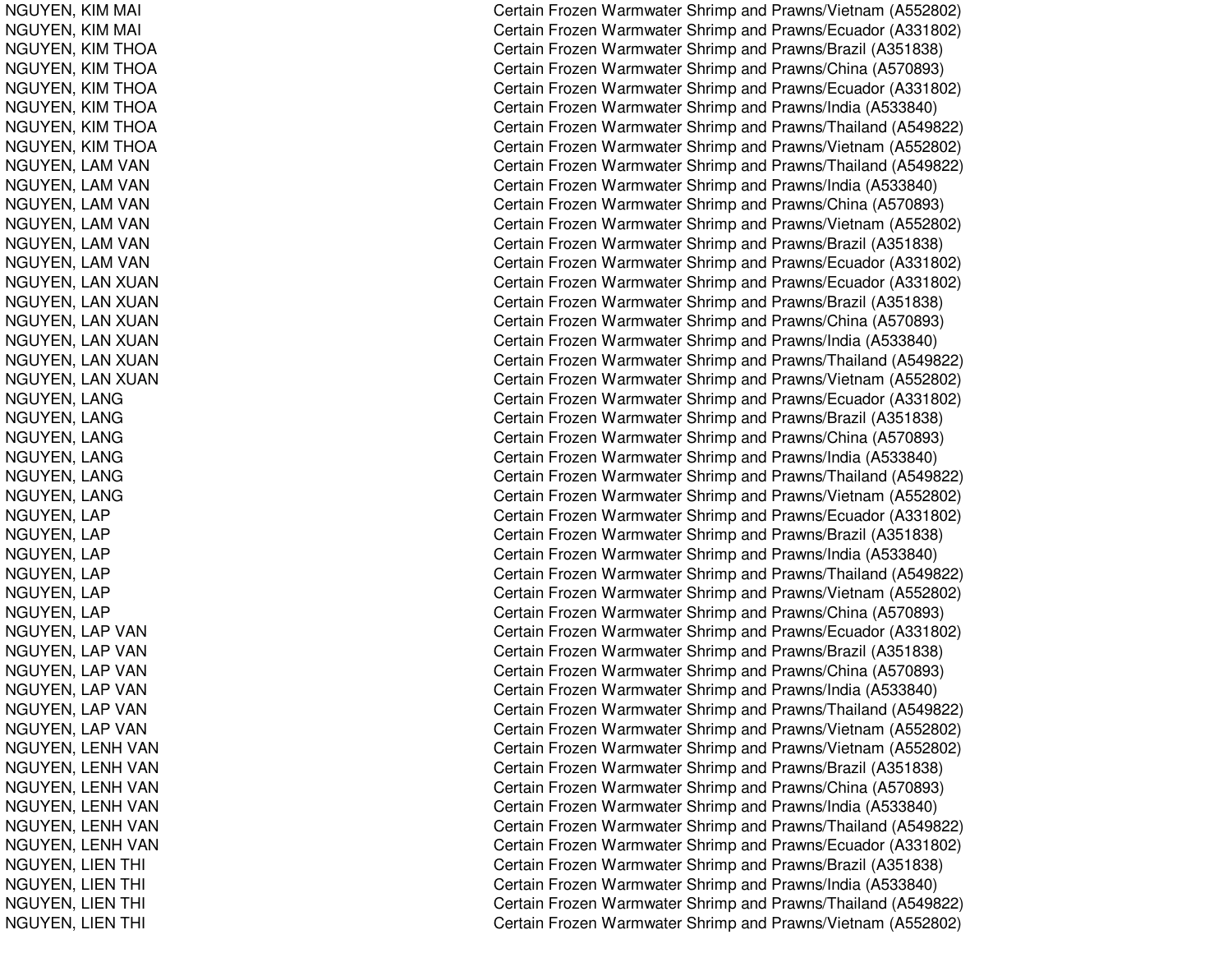NGUYEN, LIEN THI ing the contract of the contract of the contract of the contract of the contract of the contract of the contract of the contract of the contract of the contract of the contract of the contract of the contract of the contra NGUYEN, LIEN THI ing the contract of the contract of the contract of the contract of the contract of the contract of the contract of the contract of the contract of the contract of the contract of the contract of the contract of the contra NGUYEN, LIS ANGUYEN, LISA NGUYEN, LIS ANGUYEN, LISA NGUYEN, LISA NGUYEN, LIS ANGUYEN, LOI  $\overline{C}$ NGUYEN, LOI l contract to the contract of the contract of the contract of the contract of the contract of the contract of the contract of the contract of the contract of the contract of the contract of the contract of the contract of NGUYEN, L OIl contract and contract of the contract of the contract of the contract of the contract of the contract of the NGUYEN, LOI  $\overline{C}$ NGUYEN, L OI $\overline{C}$ NGUYEN, L OIl contract of the contract of the contract of the contract of the contract of the contract of the contract of the contract of the contract of the contract of the contract of the contract of the contract of the contract of NGUYEN, LONG THANH NGUYEN, L ONGTHANHNGUYEN, L ONGT HANHNGUYEN, LONG THANH NGUYEN, L ONGTHANHNGUYEN, LONG THANH NGUYEN, LONG VIET NGUYEN, LONG VIET NGUYEN, LONG VIET NGUYEN, LONG VIET NGUYEN, LONG VIET NGUYEN, LONG VIET NGUYEN, LUOM T NGUYEN, L UOMT NGUYEN, LUOM T NGUYEN, L UOMTNGUYEN, LUOM T NGUYEN, LUOM T NGUYEN, MAN VAN NGUYEN, MAN VAN NGUYEN, MAN VAN NGUYEN, MAN VAN NGUYEN, MAN VAN NGUYEN, MAN VAN NGUYEN, MARY NGUYEN, MARY NGUYEN, M ARYNGUYEN, M ARYNGUYEN, MARY NGUYEN, MARY NGUYEN, MARY D NGUYEN, MARY D NGUYEN, MARY D NGUYEN, MARY D

Certain Frozen Warmwater Shrimp and Prawns/China (A570893) ertain Frozen Warmwater Shrimp and Prawns/Ecuador (A331802) Certain Frozen Warmwater Shrimp and Prawns/India (A533840) Certain Frozen Warmwater Shrimp and Prawns/Thailand (A549822) Certain Frozen Warmwater Shrimp and Prawns/Vietnam (A552802) Certain Frozen Warmwater Shrimp and Prawns/China (A570893) Certain Frozen Warmwater Shrimp and Prawns/Brazil (A351838) Certain Frozen Warmwater Shrimp and Prawns/Ecuador (A331802) Certain Frozen Warmwater Shrimp and Prawns/Vietnam (A552802) Certain Frozen Warmwater Shrimp and Prawns/India (A533840) ertain Frozen Warmwater Shrimp and Prawns/India (A533840) Certain Frozen Warmwater Shrimp and Prawns/Ecuador (A331802) ertain Frozen Warmwater Shrimp and Prawns/Brazil (A351838) ertain Frozen Warmwater Shrimp and Prawns/China (A570893) Certain Frozen Warmwater Shrimp and Prawns/Vietnam (A552802) Certain Frozen Warmwater Shrimp and Prawns/India (A533840) Certain Frozen Warmwater Shrimp and Prawns/Thailand (A549822) Certain Frozen Warmwater Shrimp and Prawns/Ecuador (A331802) Certain Frozen Warmwater Shrimp and Prawns/Brazil (A351838) Certain Frozen Warmwater Shrimp and Prawns/China (A570893) Certain Frozen Warmwater Shrimp and Prawns/Vietnam (A552802) Certain Frozen Warmwater Shrimp and Prawns/Brazil (A351838) Certain Frozen Warmwater Shrimp and Prawns/China (A570893) Certain Frozen Warmwater Shrimp and Prawns/Ecuador (A331802) Certain Frozen Warmwater Shrimp and Pra wns/India (A 5 3 3 8 4 0) Certain Frozen Warmwater Shrimp and Prawns/Thailand (A549822) Certain Frozen Warmwater Shrimp and Prawns/Ecuador (A331802) Certain Frozen Warmwater Shrimp and Prawns/Brazil (A351838) Certain Frozen Warmwater Shrimp and Prawns/China (A570893) Certain Frozen Warmwater Shrimp and Prawns/India (A533840) Certain Frozen Warmwater Shrimp and Prawns/Thailand (A549822) Certain Frozen Warmwater Shrimp and Prawns/Vietnam (A552802) Certain Frozen Warmwater Shrimp and Prawns/Ecuador (A331802) Certain Frozen Warmwater Shrimp and Prawns/Brazil (A351838) Certain Frozen Warmwater Shrimp and Prawns/China (A570893) Certain Frozen Warmwater Shrimp and Prawns/India (A533840) Certain Frozen Warmwater Shrimp and Prawns/Thailand (A549822) Certain Frozen Warmwater Shrimp and Prawns/Vietnam (A552802) Certain Frozen Warmwater Shrimp and Prawns/Brazil (A351838) Certain Frozen Warmwater Shrimp and Prawns/Ecuador (A331802) Certain Frozen Warmwater Shrimp and Prawns/India (A533840) Certain Frozen Warmwater Shrimp and Prawns/China (A570893) Certain Frozen Warmwater Shrimp and Prawns/Thailand (A549822) Certain Frozen Warmwater Shrimp and Prawns/Vietnam (A552802) Certain Frozen Warmwater Shrimp and Prawns/Ecuador (A331802) C ertain Frozen W arm w ater Shrim p and Pra wns/Brazil (A 3 518 3 8) Certain Frozen Warmwater Shrimp and Prawns/India (A533840) Certain Frozen Warmwater Shrimp and Prawns/Thailand (A549822)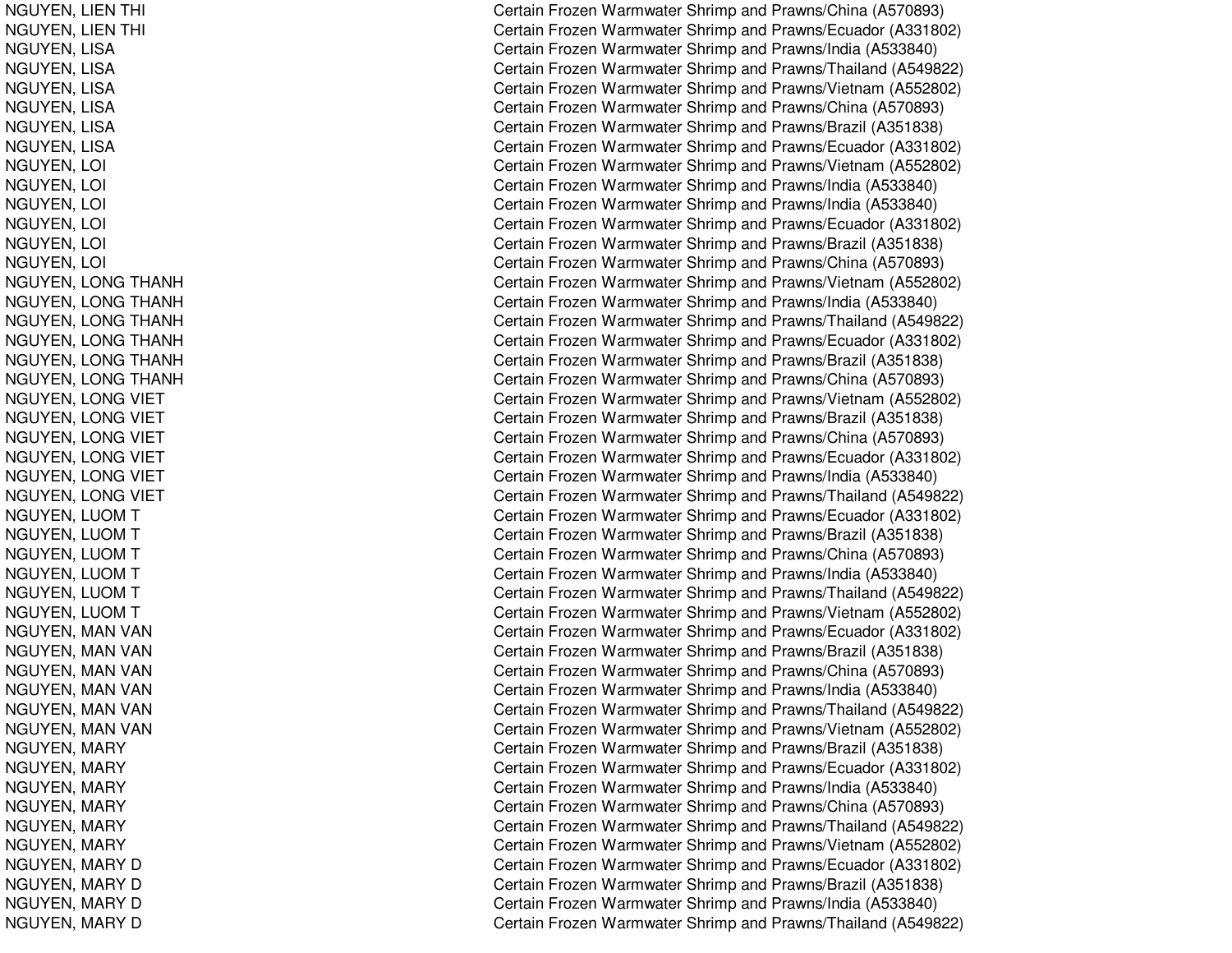NGUYEN, MARY D NGUYEN, MARY D NGUYEN, MIN HNGUYEN, MINH NGUYEN, MINH NGUYEN, MINH NGUYEN, MINH NGUYEN, MIN HNGUYEN, MINH NGUYEN, MINH NGUYEN, MIN HNGUYEN, MINH NGUYEN, MIN HNGUYEN, MIN HNGUYEN, MINH Q NGUYEN, MINH Q NGUYEN, MIN HQNGUYEN, MINH Q NGUYEN, MIN HQNGUYEN, MINH Q NGUYEN, MUOI l contract of the contract of the contract of the contract of the contract of the contract of the contract of the contract of the contract of the contract of the contract of the contract of the contract of the contract of NGUYEN, MUOI l Constantinople of the constant of the constant of the constant of the constant of the constant of the constant of the constant of the constant of the constant of the constant of the constant of the constant of the consta NGUYEN, MUOI  $\overline{C}$ NGUYEN, M UOIl contract of the contract of the contract of the contract of the contract of the contract of the contract of the contract of the contract of the contract of the contract of the contract of the contract of the contract of NGUYEN, M UOIl contract of the contract of the contract of the contract of the contract of the contract of the contract of the contract of the contract of the contract of the contract of the contract of the contract of the contract of NGUYEN, MUOI  $\overline{C}$ NGUYEN, M YNGUYEN, M YNGUYEN, MY NGUYEN, M YNGUYEN, MY NGUYEN, MY NGUYEN, MY LE THI ing the contract of the contract of the contract of the contract of the contract of the contract of the contract of the contract of the contract of the contract of the contract of the contract of the contract of the contra NGUYEN, MY LE THI ing the contract of the contract of the contract of the contract of the contract of the contract of the contract of the contract of the contract of the contract of the contract of the contract of the contract of the contra NGUYEN, MY LE THI ing the contract of the contract of the contract of the contract of the contract of the contract of the contract of the contract of the contract of the contract of the contract of the contract of the contract of the contra NGUYEN, M YLETHIing the contract of the contract of the contract of the contract of the contract of the contract of the contract of the contract of the contract of the contract of the contract of the contract of the contract of the contra NGUYEN, MY LE THI ing the contract of the contract of the contract of the contract of the contract of the contract of the contract of the contract of the contract of the contract of the contract of the contract of the contract of the contra NGUYEN, MY LE THI ing the contract of the contract of the contract of the contract of the contract of the contract of the contract of the contract of the contract of the contract of the contract of the contract of the contract of the contra NGUYEN, NAM VAN NGUYEN, NAM VAN NGUYEN, NAM VAN NGUYEN, NAM VAN NGUYEN, NAM VAN NGUYEN, NAM VAN NGUYEN, NAM VAN NGUYEN, NAM VAN NGUYEN, NAM VAN NGUYEN, NAM VAN

Certain Frozen Warmwater Shrimp and Prawns/Vietnam (A552802) Certain Frozen Warmwater Shrimp and Prawns/China (A570893) Certain Frozen Warmwater Shrimp and Prawns/Ecuador (A331802) Certain Frozen Warmwater Shrimp and Prawns/Brazil (A351838) Certain Frozen Warmwater Shrimp and Prawns/China (A570893) Certain Frozen Warmwater Shrimp and Prawns/India (A533840) Certain Frozen Warmwater Shrimp and Prawns/Thailand (A549822) Certain Frozen Warmwater Shrimp and Prawns/Vietnam (A552802) Certain Frozen Warmwater Shrimp and Prawns/Brazil (A351838) Certain Frozen Warmwater Shrimp and Prawns/India (A533840) Certain Frozen Warmwater Shrimp and Prawns/Thailand (A549822) Certain Frozen Warmwater Shrimp and Prawns/Vietnam (A552802) Certain Frozen Warmwater Shrimp and Prawns/China (A570893) Certain Frozen Warmwater Shrimp and Prawns/Ecuador (A331802) Certain Frozen Warmwater Shrimp and Prawns/Ecuador (A331802) Certain Frozen Warmwater Shrimp and Prawns/Vietnam (A552802) Certain Frozen Warmwater Shrimp and Prawns/Brazil (A351838) Certain Frozen Warmwater Shrimp and Prawns/China (A570893) Certain Frozen Warmwater Shrimp and Prawns/India (A533840) Certain Frozen Warmwater Shrimp and Prawns/Thailand (A549822) Certain Frozen Warmwater Shrimp and Prawns/Brazil (A351838) Certain Frozen Warmwater Shrimp and Prawns/China (A570893) Certain Frozen Warmwater Shrimp and Prawns/India (A533840) ertain Frozen Warmwater Shrimp and Prawns/Thailand (A549822) ertain Frozen Warmwater Shrimp and Prawns/Vietnam (A552802) Certain Frozen Warmwater Shrimp and Prawns/Ecuador (A331802) Certain Frozen Warmwater Shrimp and Prawns/Brazil (A351838) Certain Frozen Warmwater Shrimp and Prawns/China (A570893) Certain Frozen Warmwater Shrimp and Prawns/Ecuador (A331802) Certain Frozen Warmwater Shrimp and Prawns/Vietnam (A552802) Certain Frozen Warmwater Shrimp and Prawns/India (A533840) Certain Frozen Warmwater Shrimp and Prawns/Thailand (A549822) Certain Frozen Warmwater Shrimp and Prawns/Thailand (A549822) Certain Frozen Warmwater Shrimp and Prawns/Vietnam (A552802) Certain Frozen Warmwater Shrimp and Prawns/Brazil (A351838) ertain Frozen Warmwater Shrimp and Prawns/China (A570893) Certain Frozen Warmwater Shrimp and Prawns/Ecuador (A331802) Certain Frozen Warmwater Shrimp and Prawns/India (A533840) Certain Frozen Warmwater Shrimp and Prawns/Vietnam (A552802) Certain Frozen Warmwater Shrimp and Prawns/China (A570893) Certain Frozen Warmwater Shrimp and Prawns/Ecuador (A331802) Certain Frozen Warmwater Shrimp and Prawns/Brazil (A351838) Certain Frozen Warmwater Shrimp and Prawns/India (A533840) Certain Frozen Warmwater Shrimp and Prawns/Thailand (A549822) Certain Frozen Warmwater Shrimp and Prawns/Vietnam (A552802) Certain Frozen Warmwater Shrimp and Prawns/Ecuador (A331802) Certain Frozen Warmwater Shrimp and Prawns/China (A570893) Certain Frozen Warmwater Shrimp and Prawns/India (A533840)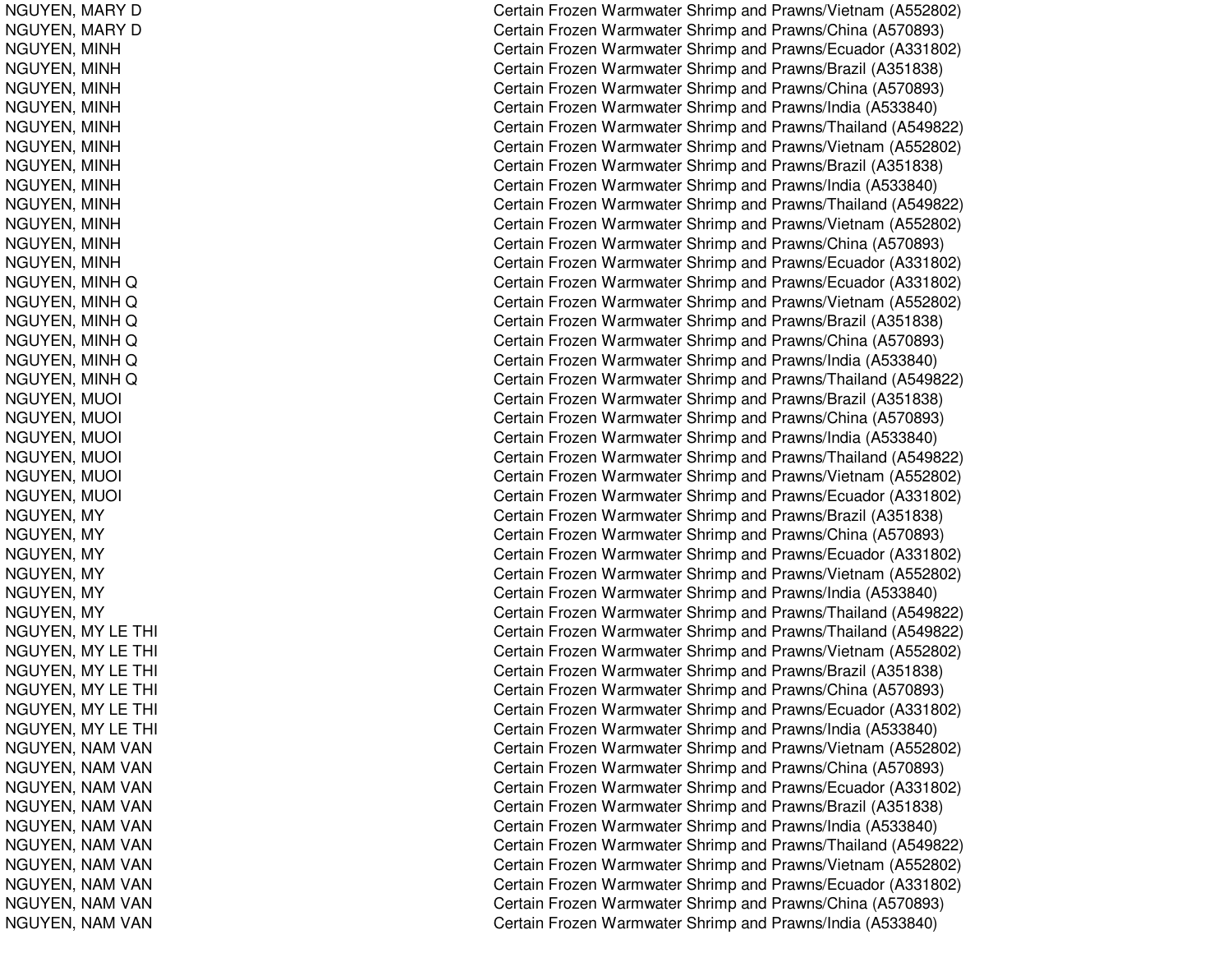NGUYEN, NAM VAN NGUYEN, NAM VAN NGUYEN, N GANGUYEN, NGA NGUYEN, NGA NGUYEN, NGA NGUYEN, NGA NGUYEN, N GANGUYEN, NGHIA NGUYEN, NGHIA NGUYEN, NGHIA NGUYEN, NGHIA NGUYEN, NGHIA NGUYEN, NGHIA NGUYEN, NGHIA HUU NGUYEN, NGHIA HUU NGUYEN, NGHIA HUU NGUYEN, NGHIA HUU NGUYEN, NGHIA HUU NGUYEN, NGHIA HUU NGUYEN, NGHIEP NGUYEN, NGHIEP NGUYEN, NGHIEP NGUYEN, NGHIEP NGUYEN, NGHIEP NGUYEN, NGHIEP NGUYEN, NGOC TIM NGUYEN, N GOCTIMNGUYEN, NGOC TIM NGUYEN, N GOCTIMNGUYEN, NGOC TIM NGUYEN, NGOC TIM NGUYEN, NGOC VAN NGUYEN, NGOC VAN NGUYEN, NGOC VAN NGUYEN, NGOC VAN NGUYEN, NGOC VAN NGUYEN, NGOC VAN NGUYEN, NUONG NGUYEN, NUONG NGUYEN, N UONGNGUYEN, N UONGNGUYEN, NUONG NGUYEN, NUONG NGUYEN, QUANG NGUYEN, QUANG NGUYEN, Q UANGNGUYEN, QUANG

Certain Frozen Warmwater Shrimp and Prawns/Thailand (A549822) Certain Frozen Warmwater Shrimp and Prawns/Brazil (A351838) Certain Frozen Warmwater Shrimp and Prawns/Ecuador (A331802) Certain Frozen Warmwater Shrimp and Prawns/Brazil (A351838) Certain Frozen Warmwater Shrimp and Prawns/China (A570893) Certain Frozen Warmwater Shrimp and Prawns/India (A533840) Certain Frozen Warmwater Shrimp and Prawns/Thailand (A549822) Certain Frozen Warmwater Shrimp and Prawns/Vietnam (A552802) Certain Frozen Warmwater Shrimp and Prawns/Vietnam (A552802) Certain Frozen Warmwater Shrimp and Prawns/China (A570893) Certain Frozen Warmwater Shrimp and Prawns/India (A533840) Certain Frozen Warmwater Shrimp and Prawns/Brazil (A351838) Certain Frozen Warmwater Shrimp and Prawns/Ecuador (A331802) Certain Frozen Warmwater Shrimp and Prawns/Thailand (A549822) Certain Frozen Warmwater Shrimp and Prawns/Ecuador (A331802) Certain Frozen Warmwater Shrimp and Prawns/Brazil (A351838) Certain Frozen Warmwater Shrimp and Prawns/China (A570893) Certain Frozen Warmwater Shrimp and Prawns/India (A533840) Certain Frozen Warmwater Shrimp and Prawns/Thailand (A549822) Certain Frozen Warmwater Shrimp and Prawns/Vietnam (A552802) Certain Frozen Warmwater Shrimp and Prawns/Ecuador (A331802) Certain Frozen Warmwater Shrimp and Prawns/Brazil (A351838) Certain Frozen Warmwater Shrimp and Prawns/India (A533840) Certain Frozen Warmwater Shrimp and Prawns/Thailand (A549822) Certain Frozen Warmwater Shrimp and Prawns/Vietnam (A552802) Certain Frozen Warmwater Shrimp and Prawns/China (A570893) Certain Frozen Warmwater Shrimp and Prawns/Ecuador (A331802) Certain Frozen Warmwater Shrimp and Prawns/Brazil (A351838) Certain Frozen Warmwater Shrimp and Prawns/China (A570893) Certain Frozen Warmwater Shrimp and Prawns/India (A533840) Certain Frozen Warmwater Shrimp and Prawns/Thailand (A549822) Certain Frozen Warmwater Shrimp and Prawns/Vietnam (A552802) Certain Frozen Warmwater Shrimp and Prawns/Ecuador (A331802) Certain Frozen Warmwater Shrimp and Prawns/India (A533840) Certain Frozen Warmwater Shrimp and Prawns/Vietnam (A552802) Certain Frozen Warmwater Shrimp and Prawns/Brazil (A351838) Certain Frozen Warmwater Shrimp and Prawns/China (A570893) Certain Frozen Warmwater Shrimp and Prawns/Thailand (A549822) Certain Frozen Warmwater Shrimp and Prawns/Thailand (A549822) Certain Frozen Warmwater Shrimp and Prawns/Vietnam (A552802) Certain Frozen Warmwater Shrimp and Prawns/Ecuador (A331802) Certain Frozen Warmwater Shrimp and Prawns/Brazil (A351838) Certain Frozen Warmwater Shrimp and Prawns/China (A570893) Certain Frozen Warmwater Shrimp and Prawns/India (A533840) Certain Frozen Warmwater Shrimp and Prawns/China (A570893) Certain Frozen Warmwater Shrimp and Prawns/Thailand (A549822) Certain Frozen Warmwater Shrimp and Prawns/Vietnam (A552802) Certain Frozen Warmwater Shrimp and Prawns/India (A533840)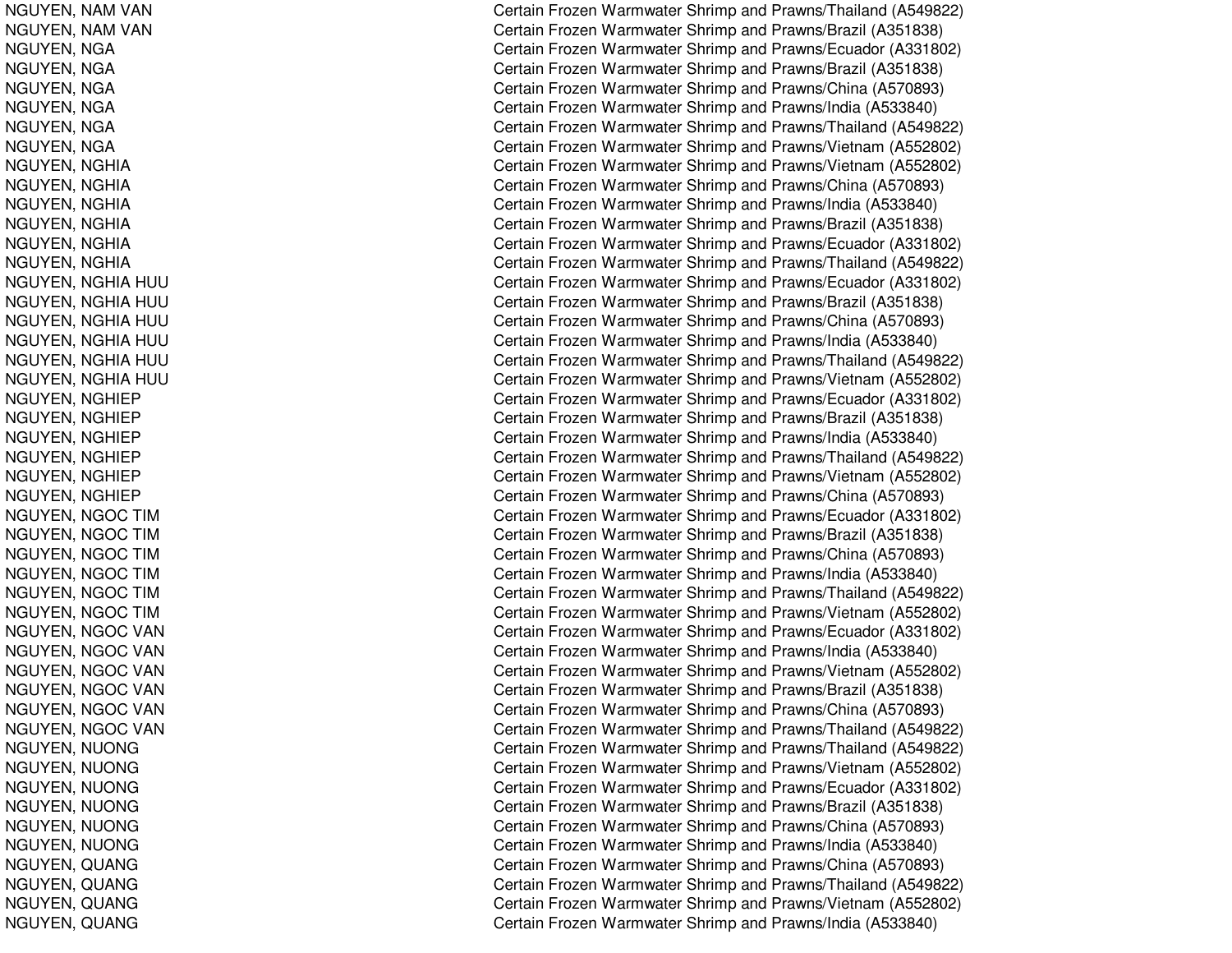NGUYEN, Q UANGNGUYEN, Q UANGNGUYEN, QUANG KHIEM NGUYEN, QUANG KHIEM NGUYEN, QUANG KHIEM NGUYEN, QUANG KHIEM NGUYEN, QUANG KHIEM NGUYEN, QUANG KHIEM NGUYEN, QUYEN NGUYEN, QUYEN NGUYEN, Q UYENNGUYEN, QUYEN NGUYEN, Q UYENNGUYEN, Q UYENNGUYEN, ROE VAN NGUYEN, ROE VAN NGUYEN, ROE VAN NGUYEN, ROE VAN NGUYEN, ROE VAN NGUYEN, ROE VAN NGUYEN, ROSE NGUYEN, R OSENGUYEN, ROSE NGUYEN, R OSENGUYEN, R OSENGUYEN, ROSE NGUYEN, SANG VAN NGUYEN, SANG VAN NGUYEN, SANG VAN NGUYEN, SANG VAN NGUYEN, SANG VAN NGUYEN, SANG VAN NGUYEN, SAU NGUYEN, SAU NGUYEN, SAU NGUYEN, SAU NGUYEN, SAU NGUYEN, SAU NGUYEN, SCOTTY VAN NGUYEN, SCOTTY VAN NGUYEN, SCOTTY VAN NGUYEN, SCOTTY VAN NGUYEN, SCOTTY VAN NGUYEN, SCOTTY VAN NGUYEN, SON V NGUYEN, SON V NGUYEN, SON V NGUYEN, SON V

Certain Frozen Warmwater Shrimp and Prawns/Ecuador (A331802) Certain Frozen Warmwater Shrimp and Prawns/Brazil (A351838) Certain Frozen Warmwater Shrimp and Prawns/Brazil (A351838) Certain Frozen Warmwater Shrimp and Prawns/China (A570893) Certain Frozen Warmwater Shrimp and Prawns/India (A533840) Certain Frozen Warmwater Shrimp and Prawns/Thailand (A549822) Certain Frozen Warmwater Shrimp and Prawns/Vietnam (A552802) Certain Frozen Warmwater Shrimp and Prawns/Ecuador (A331802) Certain Frozen Warmwater Shrimp and Prawns/Vietnam (A552802) Certain Frozen Warmwater Shrimp and Prawns/Ecuador (A331802) Certain Frozen Warmwater Shrimp and Prawns/Brazil (A351838) Certain Frozen Warmwater Shrimp and Prawns/China (A570893) Certain Frozen Warmwater Shrimp and Prawns/India (A533840) Certain Frozen Warmwater Shrimp and Prawns/Thailand (A549822) Certain Frozen Warmwater Shrimp and Prawns/Ecuador (A331802) Certain Frozen Warmwater Shrimp and Prawns/Brazil (A351838) Certain Frozen Warmwater Shrimp and Prawns/China (A570893) Certain Frozen Warmwater Shrimp and Prawns/Vietnam (A552802) Certain Frozen Warmwater Shrimp and Prawns/India (A533840) Certain Frozen Warmwater Shrimp and Prawns/Thailand (A549822) Certain Frozen Warmwater Shrimp and Prawns/Thailand (A549822) Certain Frozen Warmwater Shrimp and Prawns/Vietnam (A552802) Certain Frozen Warmwater Shrimp and Prawns/Brazil (A351838) Certain Frozen Warmwater Shrimp and Prawns/Ecuador (A331802) Certain Frozen Warmwater Shrimp and Prawns/China (A570893) Certain Frozen Warmwater Shrimp and Prawns/India (A533840) Certain Frozen Warmwater Shrimp and Prawns/Thailand (A549822) Certain Frozen Warmwater Shrimp and Prawns/Vietnam (A552802) Certain Frozen Warmwater Shrimp and Prawns/China (A570893) Certain Frozen Warmwater Shrimp and Prawns/India (A533840) Certain Frozen Warmwater Shrimp and Prawns/Ecuador (A331802) Certain Frozen Warmwater Shrimp and Prawns/Brazil (A351838) Certain Frozen Warmwater Shrimp and Prawns/Ecuador (A331802) Certain Frozen Warmwater Shrimp and Prawns/Vietnam (A552802) C ertain Frozen W arm w ater Shrim p and Pra wns/Brazil (A 3 518 3 8) Certain Frozen Warmwater Shrimp and Prawns/China (A570893) Certain Frozen Warmwater Shrimp and Prawns/India (A533840) Certain Frozen Warmwater Shrimp and Prawns/Thailand (A549822) Certain Frozen Warmwater Shrimp and Prawns/Vietnam (A552802) C ertain Frozen Warm w ater Shrim p and Pra wns/Ecua d or (A 3 318 0 2) Certain Frozen Warmwater Shrimp and Prawns/Brazil (A351838) Certain Frozen Warmwater Shrimp and Prawns/China (A570893) Certain Frozen Warmwater Shrimp and Prawns/India (A533840) Certain Frozen Warmwater Shrimp and Prawns/Thailand (A549822) Certain Frozen Warmwater Shrimp and Prawns/Vietnam (A552802) Certain Frozen Warmwater Shrimp and Prawns/China (A570893) Certain Frozen Warmwater Shrimp and Prawns/Ecuador (A331802) Certain Frozen Warmwater Shrimp and Prawns/India (A533840)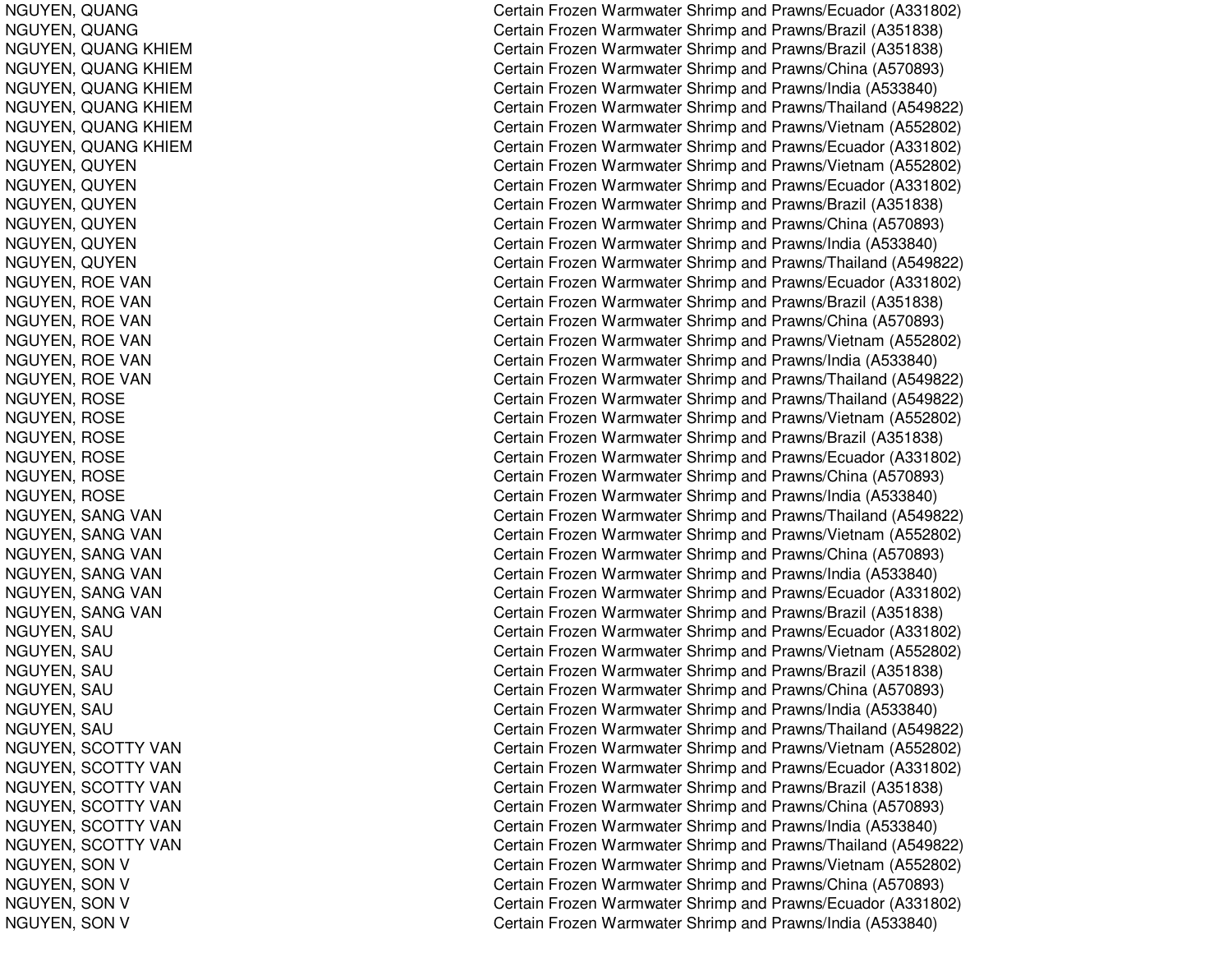NGUYEN, SON V NGUYEN, SON V NGUYEN, STEVE Q NGUYEN, STEVE Q NGUYEN, STEVE Q NGUYEN, STEVE Q NGUYEN, STEVE Q NGUYEN, S TEVEQNGUYEN, STEVEN Q. Canadian Control Control Control Control Control Control Control Control Control Control Control Control Co NGUYEN, STEVEN Q. Castle of the contract of the contract of the contract of the contract of the contract of the contract of the contract of the contract of the contract of the contract of the contract of the contract of the contract of t NGUYEN, S TEVENQ. Castle of the contract of the contract of the contract of the contract of the contract of the contract of the contract of the contract of the contract of the contract of the contract of the contract of the contract of t NGUYEN, STEVEN Q. Canadian Control Control Control Control Control Control Control Control Control Control Control Control Co NGUYEN, S TEVENQ. Canadian Control Control Control Control Control Control Control Control Control Control Control Control Co NGUYEN, S TEVENQ. Castle of the contract of the contract of the contract of the contract of the contract of the contract of the contract of the contract of the contract of the contract of the contract of the contract of the contract of t NGUYEN, SUNG NGUYEN, SUNG NGUYEN, S UNGNGUYEN, SUNG NGUYEN, S UNGNGUYEN, SUNG NGUYEN, TAI T NGUYEN, T AI TNGUYEN, TAI T NGUYEN, T AI TNGUYEN, T AI TNGUYEN, TAI T NGUYEN, T AMMINHNGUYEN, T AMMINHNGUYEN, TAM MINH NGUYEN, T AMMINHNGUYEN, TAM MINH NGUYEN, TAM MINH NGUYEN, TAM VAN NGUYEN, TAM VAN NGUYEN, TAM VAN NGUYEN, TAM VAN NGUYEN, TAM VAN NGUYEN, TAM VAN NGUYEN, T ANNGUYEN, TAN NGUYEN, T ANNGUYEN, T ANNGUYEN, TAN NGUYEN, TAN NGUYEN, THA NGUYEN, THA NGUYEN, T HANGUYEN, THA

Certain Frozen Warmwater Shrimp and Prawns/Thailand (A549822) Certain Frozen Warmwater Shrimp and Prawns/Brazil (A351838) Certain Frozen Warmwater Shrimp and Prawns/Ecuador (A331802) Certain Frozen Warmwater Shrimp and Prawns/Brazil (A351838) Certain Frozen Warmwater Shrimp and Prawns/India (A533840) Certain Frozen Warmwater Shrimp and Prawns/Thailand (A549822) Certain Frozen Warmwater Shrimp and Prawns/Vietnam (A552802) Certain Frozen Warmwater Shrimp and Prawns/China (A570893) Certain Frozen Warmwater Shrimp and Prawns/Brazil (A351838) Certain Frozen Warmwater Shrimp and Prawns/Ecuador (A331802) ertain Frozen Warmwater Shrimp and Prawns/India (A533840) Certain Frozen Warmwater Shrimp and Prawns/Thailand (A549822) ertain Frozen Warmwater Shrimp and Prawns/Vietnam (A552802) ertain Frozen Warmwater Shrimp and Prawns/China (A570893) Certain Frozen Warmwater Shrimp and Prawns/Ecuador (A331802) Certain Frozen Warmwater Shrimp and Prawns/China (A570893) Certain Frozen Warmwater Shrimp and Prawns/Thailand (A549822) Certain Frozen Warmwater Shrimp and Prawns/Brazil (A351838) Certain Frozen Warmwater Shrimp and Prawns/India (A533840) Certain Frozen Warmwater Shrimp and Prawns/Vietnam (A552802) Certain Frozen Warmwater Shrimp and Prawns/Thailand (A549822) Certain Frozen Warmwater Shrimp and Prawns/Vietnam (A552802) Certain Frozen Warmwater Shrimp and Prawns/Ecuador (A331802) Certain Frozen Warmwater Shrimp and Prawns/Brazil (A351838) Certain Frozen Warmwater Shrimp and Prawns/China (A570893) Certain Frozen Warmwater Shrimp and Prawns/India (A533840) Certain Frozen Warmwater Shrimp and Prawns/China (A570893) Certain Frozen Warmwater Shrimp and Prawns/Thailand (A549822) Certain Frozen Warmwater Shrimp and Prawns/Vietnam (A552802) Certain Frozen Warmwater Shrimp and Prawns/India (A533840) Certain Frozen Warmwater Shrimp and Prawns/Ecuador (A331802) Certain Frozen Warmwater Shrimp and Prawns/Brazil (A351838) Certain Frozen Warmwater Shrimp and Prawns/Ecuador (A331802) Certain Frozen Warmwater Shrimp and Prawns/Brazil (A351838) Certain Frozen Warmwater Shrimp and Prawns/China (A570893) Certain Frozen Warmwater Shrimp and Prawns/India (A533840) Certain Frozen Warmwater Shrimp and Prawns/Thailand (A549822) Certain Frozen Warmwater Shrimp and Prawns/Vietnam (A552802) Certain Frozen Warmwater Shrimp and Prawns/India (A533840) Certain Frozen Warmwater Shrimp and Prawns/China (A570893) Certain Frozen Warmwater Shrimp and Prawns/Ecuador (A331802) Certain Frozen Warmwater Shrimp and Prawns/Vietnam (A552802) Certain Frozen Warmwater Shrimp and Prawns/Brazil (A351838) Certain Frozen Warmwater Shrimp and Prawns/Thailand (A549822) Certain Frozen Warmwater Shrimp and Prawns/Brazil (A351838) Certain Frozen Warmwater Shrimp and Prawns/China (A570893) Certain Frozen Warmwater Shrimp and Prawns/India (A533840) Certain Frozen Warmwater Shrimp and Prawns/Thailand (A549822)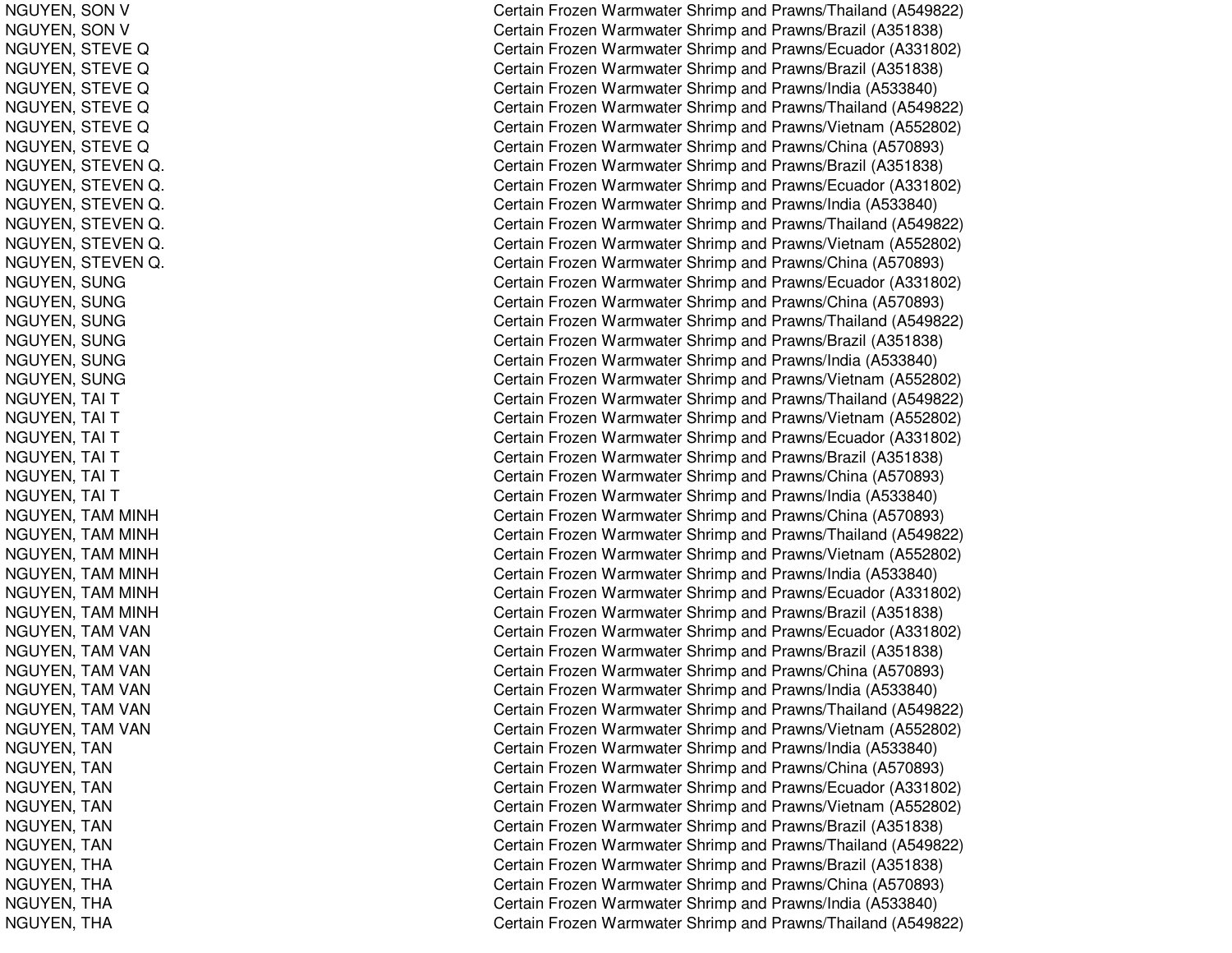NGUYEN, T HANGUYEN, T HANGUYEN, T HANGNGUYEN, THANG NGUYEN, THANG NGUYEN, THANG NGUYEN, THANG NGUYEN, T HANGNGUYEN, THANH NGUYEN, THANH NGUYEN, T HANHNGUYEN, THANH NGUYEN, T HANHNGUYEN, T HANHNGUYEN, THOMAS NGUYEN, THOMAS NGUYEN, T HOMASNGUYEN, THOMAS NGUYEN, T HOMASNGUYEN, THOMAS NGUYEN, THU VAN NGUYEN, THU VAN NGUYEN, THU VAN NGUYEN, THU VAN NGUYEN, THU VAN NGUYEN, THU VAN NGUYEN, THUONG VAN NGUYEN, THUONG VAN NGUYEN, THUONG VAN NGUYEN, THUONG VAN NGUYEN, THUONG VAN NGUYEN, THUONG VAN NGUYEN, TIM NGUYEN, TIM NGUYEN, TIM NGUYEN, TIM NGUYEN, TIM NGUYEN, TIM NGUYEN, T OANNGUYEN, TOAN NGUYEN, T OANNGUYEN, T OANNGUYEN, TOAN NGUYEN, TOAN NGUYEN, TRUC T NGUYEN, TRUC T NGUYEN, TRUC T NGUYEN, TRUC T

Certain Frozen Warmwater Shrimp and Prawns/Vietnam (A552802) Certain Frozen Warmwater Shrimp and Prawns/Ecuador (A331802) Certain Frozen Warmwater Shrimp and Prawns/Ecuador (A331802) Certain Frozen Warmwater Shrimp and Prawns/China (A570893) Certain Frozen Warmwater Shrimp and Prawns/India (A533840) Certain Frozen Warmwater Shrimp and Prawns/Thailand (A549822) Certain Frozen Warmwater Shrimp and Prawns/Vietnam (A552802) Certain Frozen Warmwater Shrimp and Prawns/Brazil (A351838) Certain Frozen Warmwater Shrimp and Prawns/Ecuador (A331802) Certain Frozen Warmwater Shrimp and Prawns/China (A570893) Certain Frozen Warmwater Shrimp and Prawns/Brazil (A351838) Certain Frozen Warmwater Shrimp and Prawns/India (A533840) Certain Frozen Warmwater Shrimp and Prawns/Thailand (A549822) Certain Frozen Warmwater Shrimp and Prawns/Vietnam (A552802) Certain Frozen Warmwater Shrimp and Prawns/Vietnam (A552802) Certain Frozen Warmwater Shrimp and Prawns/Ecuador (A331802) Certain Frozen Warmwater Shrimp and Prawns/China (A570893) Certain Frozen Warmwater Shrimp and Prawns/India (A533840) Certain Frozen Warmwater Shrimp and Prawns/Thailand (A549822) Certain Frozen Warmwater Shrimp and Prawns/Brazil (A351838) Certain Frozen Warmwater Shrimp and Prawns/China (A570893) Certain Frozen Warmwater Shrimp and Prawns/India (A533840) Certain Frozen Warmwater Shrimp and Prawns/Thailand (A549822) Certain Frozen Warmwater Shrimp and Prawns/Vietnam (A552802) Certain Frozen Warmwater Shrimp and Prawns/Brazil (A351838) Certain Frozen Warmwater Shrimp and Prawns/Ecuador (A331802) Certain Frozen Warmwater Shrimp and Prawns/Brazil (A351838) Certain Frozen Warmwater Shrimp and Prawns/Ecuador (A331802) Certain Frozen Warmwater Shrimp and Prawns/China (A570893) Certain Frozen Warmwater Shrimp and Prawns/India (A533840) Certain Frozen Warmwater Shrimp and Prawns/Thailand (A549822) Certain Frozen Warmwater Shrimp and Prawns/Vietnam (A552802) Certain Frozen Warmwater Shrimp and Prawns/Ecuador (A331802) Certain Frozen Warmwater Shrimp and Prawns/Brazil (A351838) Certain Frozen Warmwater Shrimp and Prawns/China (A570893) Certain Frozen Warmwater Shrimp and Prawns/India (A533840) Certain Frozen Warmwater Shrimp and Prawns/Thailand (A549822) Certain Frozen Warmwater Shrimp and Prawns/Vietnam (A552802) Certain Frozen Warmwater Shrimp and Prawns/Ecuador (A331802) Certain Frozen Warmwater Shrimp and Prawns/Brazil (A351838) Certain Frozen Warmwater Shrimp and Prawns/India (A533840) Certain Frozen Warmwater Shrimp and Prawns/Thailand (A549822) Certain Frozen Warmwater Shrimp and Prawns/Vietnam (A552802) Certain Frozen Warmwater Shrimp and Prawns/China (A570893) Certain Frozen Warmwater Shrimp and Prawns/China (A570893) Certain Frozen Warmwater Shrimp and Prawns/Ecuador (A331802) Certain Frozen Warmwater Shrimp and Prawns/Brazil (A351838) Certain Frozen Warmwater Shrimp and Prawns/India (A533840)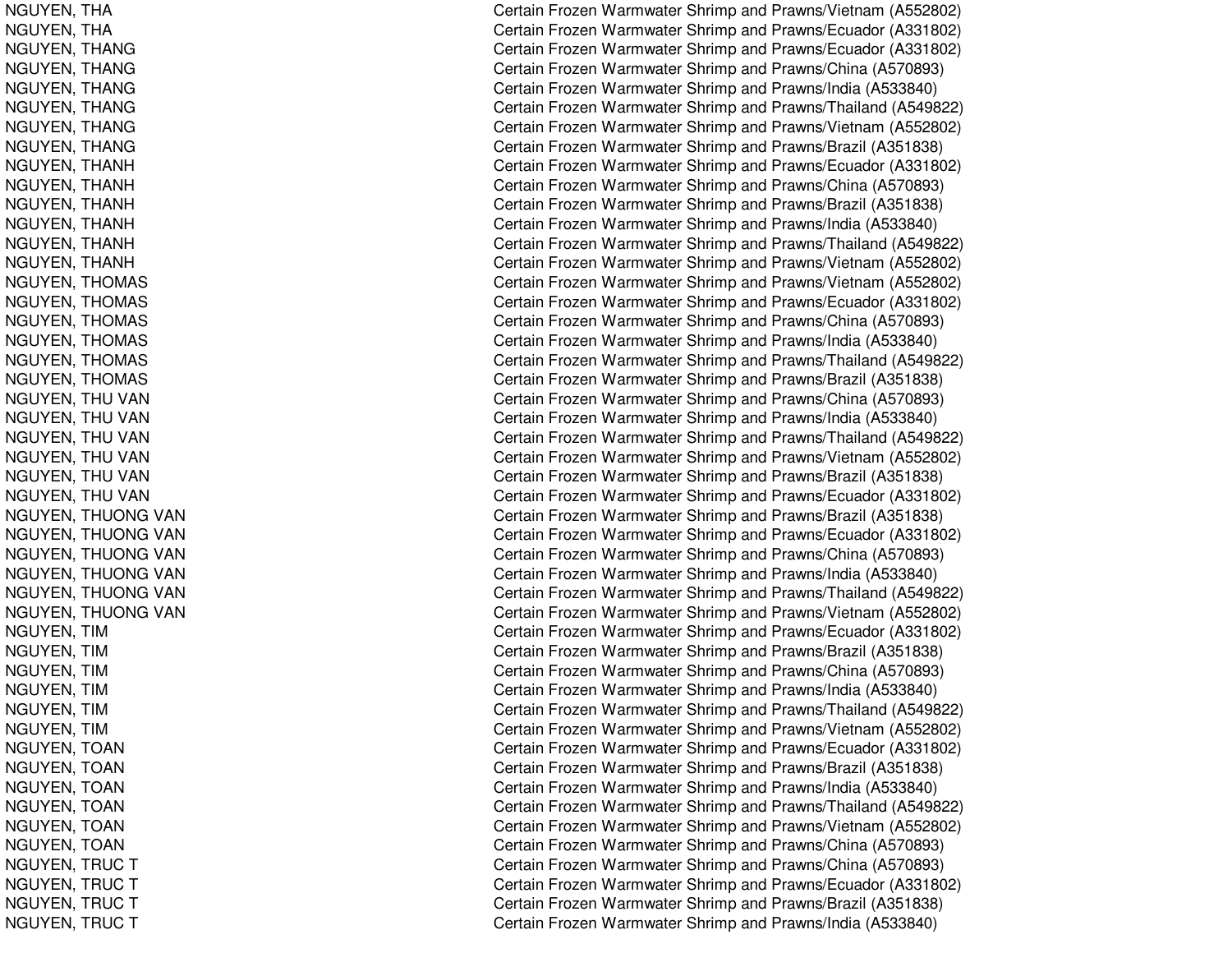NGUYEN, TRUC T NGUYEN, TRUC T NGUYEN, TRUNG VAN NGUYEN, TRUNG VAN NGUYEN, TRUNG VAN NGUYEN, TRUNG VAN NGUYEN, TRUNG VAN NGUYEN, TRUNG VAN NGUYEN, TUAN NGUYEN, TUAN NGUYEN, T UANNGUYEN, TUAN NGUYEN, T UANNGUYEN, T UANNGUYEN, TUAN NGUYEN, T UANNGUYEN, T UANNGUYEN, TUAN NGUYEN, T UANNGUYEN, TUAN NGUYEN, TUAN H NGUYEN, TUAN H NGUYEN, TUAN H NGUYEN, TUAN H NGUYEN, TUAN H NGUYEN, TUAN H NGUYEN, TUAN VAN NGUYEN, TUAN VAN NGUYEN, TUAN VAN NGUYEN, TUAN VAN NGUYEN, TUAN VAN NGUYEN, TUAN VAN NGUYEN, TUNG NGUYEN, TUNG NGUYEN, TUNG NGUYEN, TUNG NGUYEN, TUNG NGUYEN, TUNG NGUYEN, TUYEN JASON NGUYEN, TUYEN JASON NGUYEN, T UYEN JA SONNGUYEN, T UYEN JA SONNGUYEN, TUYEN JASON NGUYEN, TUYEN JASON NGUYEN, VU NGUYEN, VU NGUYEN, V UNGUYEN, VU

Certain Frozen Warmwater Shrimp and Prawns/Thailand (A549822) Certain Frozen Warmwater Shrimp and Prawns/Vietnam (A552802) Certain Frozen Warmwater Shrimp and Prawns/China (A570893) Certain Frozen Warmwater Shrimp and Prawns/Brazil (A351838) Certain Frozen Warmwater Shrimp and Prawns/India (A533840) Certain Frozen Warmwater Shrimp and Prawns/Thailand (A549822) Certain Frozen Warmwater Shrimp and Prawns/Vietnam (A552802) Certain Frozen Warmwater Shrimp and Prawns/Ecuador (A331802) Certain Frozen Warmwater Shrimp and Prawns/China (A570893) Certain Frozen Warmwater Shrimp and Prawns/India (A533840) Certain Frozen Warmwater Shrimp and Prawns/Thailand (A549822) Certain Frozen Warmwater Shrimp and Prawns/Vietnam (A552802) Certain Frozen Warmwater Shrimp and Prawns/Ecuador (A331802) Certain Frozen Warmwater Shrimp and Prawns/Brazil (A351838) Certain Frozen Warmwater Shrimp and Prawns/India (A533840) Certain Frozen Warmwater Shrimp and Prawns/Thailand (A549822) Certain Frozen Warmwater Shrimp and Prawns/Vietnam (A552802) Certain Frozen Warmwater Shrimp and Prawns/China (A570893) Certain Frozen Warmwater Shrimp and Prawns/Ecuador (A331802) Certain Frozen Warmwater Shrimp and Prawns/Brazil (A351838) Certain Frozen Warmwater Shrimp and Prawns/Thailand (A549822) Certain Frozen Warmwater Shrimp and Prawns/Vietnam (A552802) Certain Frozen Warmwater Shrimp and Prawns/Brazil (A351838) Certain Frozen Warmwater Shrimp and Prawns/Ecuador (A331802) Certain Frozen Warmwater Shrimp and Prawns/China (A570893) Certain Frozen Warmwater Shrimp and Prawns/India (A533840) Certain Frozen Warmwater Shrimp and Prawns/Ecuador (A331802) Certain Frozen Warmwater Shrimp and Prawns/Brazil (A351838) Certain Frozen Warmwater Shrimp and Prawns/China (A570893) Certain Frozen Warmwater Shrimp and Prawns/India (A533840) Certain Frozen Warmwater Shrimp and Prawns/Thailand (A549822) Certain Frozen Warmwater Shrimp and Prawns/Vietnam (A552802) Certain Frozen Warmwater Shrimp and Prawns/Brazil (A351838) Certain Frozen Warmwater Shrimp and Prawns/Ecuador (A331802) Certain Frozen Warmwater Shrimp and Prawns/China (A570893) Certain Frozen Warmwater Shrimp and Prawns/India (A533840) Certain Frozen Warmwater Shrimp and Prawns/Thailand (A549822) Certain Frozen Warmwater Shrimp and Prawns/Vietnam (A552802) Certain Frozen Warmwater Shrimp and Prawns/Thailand (A549822) Certain Frozen Warmwater Shrimp and Prawns/Vietnam (A552802) Certain Frozen Warmwater Shrimp and Prawns/Brazil (A351838) Certain Frozen Warmwater Shrimp and Prawns/China (A570893) Certain Frozen Warmwater Shrimp and Prawns/India (A533840) Certain Frozen Warmwater Shrimp and Prawns/Ecuador (A331802) Certain Frozen Warmwater Shrimp and Prawns/Ecuador (A331802) Certain Frozen Warmwater Shrimp and Prawns/Vietnam (A552802) Certain Frozen Warmwater Shrimp and Prawns/Brazil (A351838) Certain Frozen Warmwater Shrimp and Prawns/China (A570893)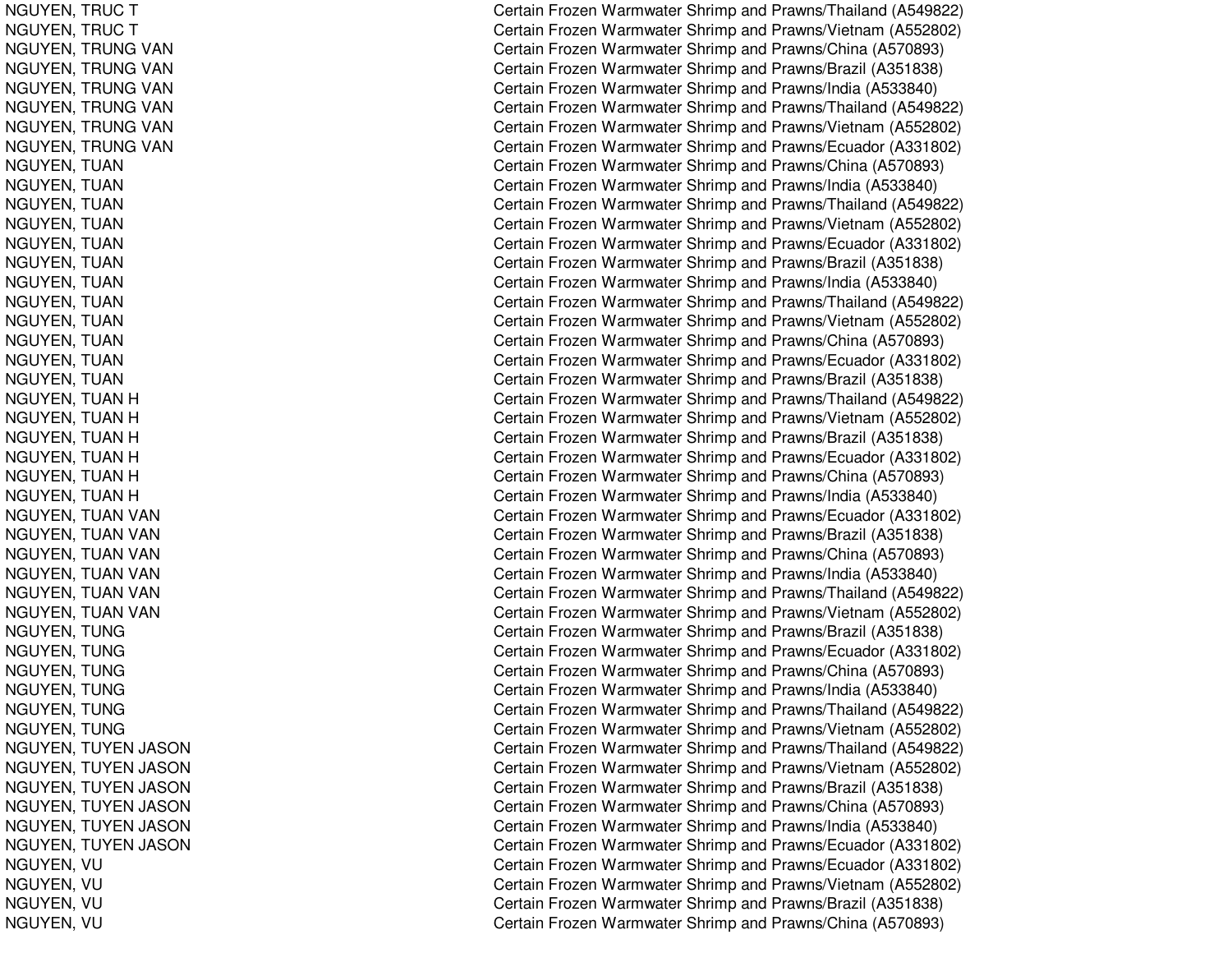NGUYEN, V UNGUYEN, V UNICHOLSON, GARY W NICHOLSON, GARY W NICHOLSON, GARY W NICHOLSON, GARY W NICHOLSON, GARY W NICHOLSON, GARY W NIGHT STAR INC NIGHT STAR INC NIGHT STAR INC NIGHT STAR INC NIGHT STAR INC NIGHT STAR INC N O R C O M IN C NORCOM IN CNORCOM IN CNORCOM IN CNORCOM IN CNORIT AMERICAS INC NORMAN, DAVID N NORMAN, DAVID N NORMAN, DAVID N NORMAN, DAVID N NORRIS, C ANDACENORRIS, CANDACE NORRIS, C ANDACENORRIS, C ANDACENORRIS, CANDACE NORRIS, C ANDACENORTH AMERICAN STAINLESS NORTH AMERICAN STAINLESS NORTH AMERICAN STAINLESS NORTH AMERICAN STAINLESS NORTH AMERICAN STAINLESS NORTH AMERICAN STAINLESS NORTH AMERICAN STAINLESS NORTH AMERICAN STAINLESS NORTH AMERICAN STAINLESS NORTH AMERICAN STAINLESS NORTH AMERICAN STAINLESS NORTH AMERICAN STAINLESS NORTH AMERICAN STAINLESS NORTH AMERICAN STAINLESS NORTH AMERICAN STAINLESS NORTH AMERICAN STAINLESS NORTH AMERICAN STAINLESS NORTH AMERICAN STAINLESS Certain Frozen Warmwater Shrimp and Prawns/India (A533840) Certain Frozen Warmwater Shrimp and Prawns/Thailand (A549822) Certain Frozen Warmwater Shrimp and Prawns/China (A570893) Certain Frozen Warmwater Shrimp and Prawns/Thailand (A549822) Certain Frozen Warmwater Shrimp and Prawns/Vietnam (A552802) Certain Frozen Warmwater Shrimp and Prawns/India (A533840) Certain Frozen Warmwater Shrimp and Prawns/Brazil (A351838) Certain Frozen Warmwater Shrimp and Prawns/Ecuador (A331802) Certain Frozen Warmwater Shrimp and Prawns/Brazil (A351838) Certain Frozen Warmwater Shrimp and Prawns/China (A570893) Certain Frozen Warmwater Shrimp and Prawns/India (A533840) Certain Frozen Warmwater Shrimp and Prawns/Thailand (A549822) Certain Frozen Warmwater Shrimp and Prawns/Vietnam (A552802) Certain Frozen Warmwater Shrimp and Prawns/Ecuador (A331802) Certain Lined Paper School Supplies/India (A533843) Certain Lined Paper School Supplies/Indonesia (A560818) Certain Lined Paper School Supplies/China (A570901) Certain Lined Paper School Supplies/India (C533844) Certain Lined Paper School Supplies/Indonesia (C560819) Certain Activ ate d Carb on/China (A 5 7 0 9 0 4) Certain Frozen Warmwater Shrimp and Prawns/Vietnam (A552802) Certain Frozen Warmwater Shrimp and Prawns/Ecuador (A331802) Certain Frozen Warmwater Shrimp and Prawns/India (A533840) Certain Frozen Warmwater Shrimp and Prawns/China (A570893) Certain Frozen Warmwater Shrimp and Prawns/Ecuador (A331802) Certain Frozen Warmwater Shrimp and Prawns/Brazil (A351838) Certain Frozen Warmwater Shrimp and Prawns/India (A533840) Certain Frozen Warmwater Shrimp and Prawns/Vietnam (A552802) Certain Frozen Warmwater Shrimp and Prawns/Thailand (A549822) Certain Frozen Warmwater Shrimp and Prawns/China (A570893) Stainless Steel Plate in Coils/Canada (A122830) Stainless Steel Sheet and Strip/Mexico (A201822) Stainless Steel Sheet and Strip/Germany (A428825) Stainless Steel Sheet and Strip/Italy (A475824) Stainless Steel Sheet and Strip/Italy (C475825) Stainless Steel Sheet and Strip/Korea (A580834) Stainless Steel Sheet and Strip/Korea (C580835) Stainless Steel Sheet and Strip/Taiwan (A583831) Stainless Steel Sheet and Strip/Japan (A588845) Stainless Steel Plate in Coils/Belgium (A423808) Stainless Steel Plate in Coils/Belgium (C 423809) Stainless Ste el Plate in Coils/Italy (A 4 7 5 8 2 2) Stainless Ste el Plate in C oils/Italy (C 4 7 5 8 2 3) Stainless Steel Plate in Coils/Korea (A 580831) Stainless Ste el Plate in C oils/T aiw an (A 5 8 3 8 3 0) Stainless Steel Plate in Coils/South Africa (A791805) Stainless Steel Plate in Coils/South Africa (C 791806) Stainless Steel Sheet and Strip/France (A427814)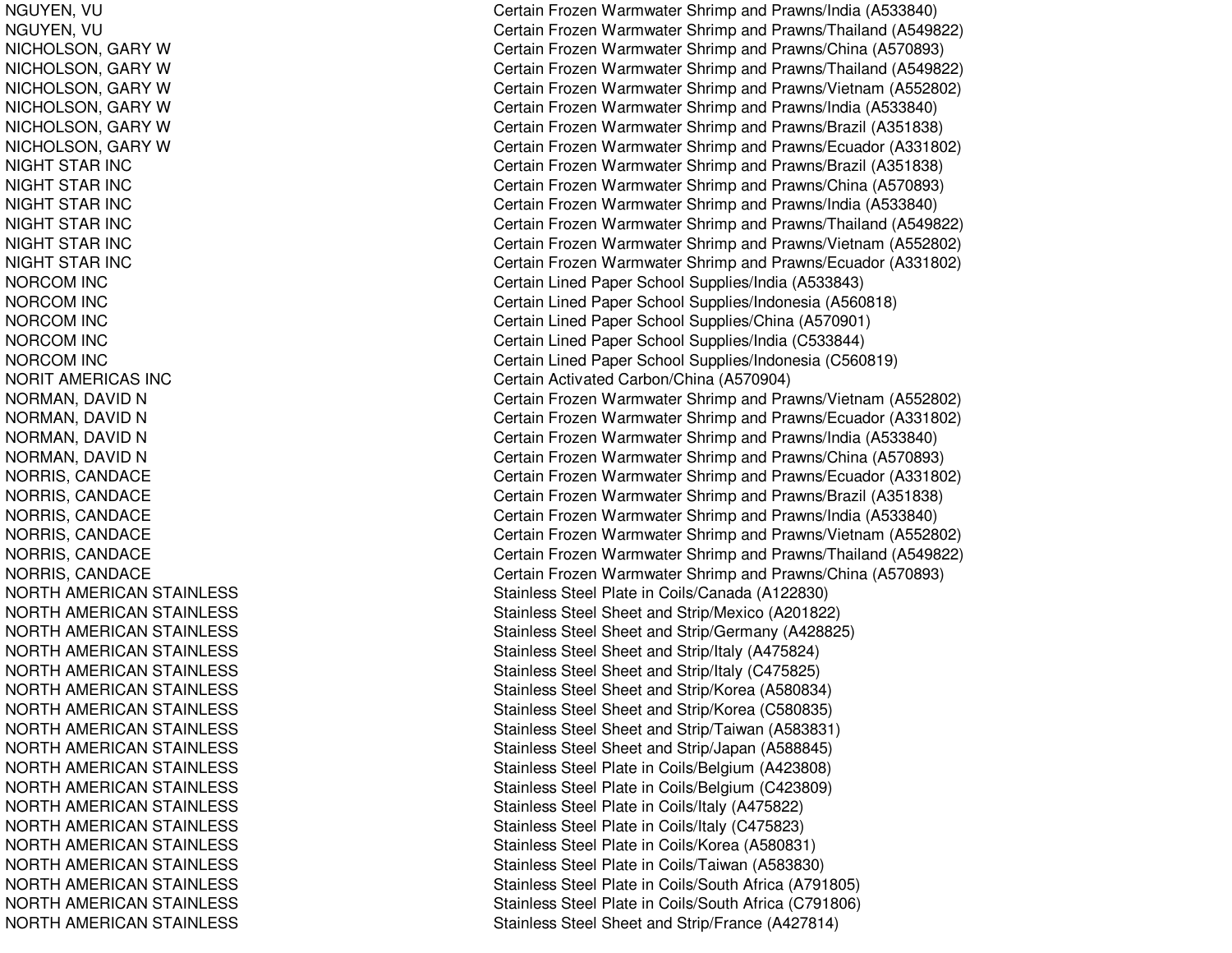NORTH AMERICAN STAINLESS NORTHWEST PIPE COMPANY NORT HWEST PIPECOMPANYNORTHWEST PIPE COMPANY NORTHWEST PIPE COMPANY NORTHWEST PIPE COMPANY NOWELL, JAMES E NOWELL, JA MESEN OWE L L, JA ME S E NOWELL, JAMES E NOWELL, JA MESEN O WE L L, JA ME S E NSK CORPORATION NSK CORPORATION NSK CORPORATION NSK CORPORATION NSK CORPORATION NSK CORPORATION NSK CORPORATION NSK CORPORATION NTK PRECISION AXLE CORP NTK PRECISION AXLE CORP NTK PRECISION AXLE CORP NTK PRECISION AXLE CORP NTK PRECISION AXLE CORP NTK PRECISION AXLE CORP NTN BCA CORP NTN BCA CORP NTN BCA CORP NTN BCA CORP NTN BCA CORP NTN BCA CORP NTN BCA CORP NTN BCA CORP NTN BOWER CORP NTN BOWER CORP NTN BOWER CORP NTN BOWER CORP NTN BOWER CORP NTN BOWER CORP NTN BOWER CORP NT NBOWERCORPNTN BOWER CORP NTN BOWER CORP NTN BOWER CORP NTN DRIVESHAFT INC NTN DRIVESHAFT INC NTN DRIVESHAFT INC

Stainless Steel Sheet and Strip/United Kingdom (A412818) Small-Diameter Carbon Steel Pipe and Tube/Taiwan (A583008) Welded Carbon Steel Pipe and Tube/Turkey (C489502) Welded Carbon Steel Pipe and Tube/Thailand (A549502) Welded Carbon Steel Pipe and Tube/India (A533502) Welded Carbon Steel Pipe and Tube/Turkey (A489501) Certain Frozen Warmwater Shrimp and Prawns/Ecuador (A331802) Certain Frozen Warmwater Shrimp and Prawns/India (A533840) Certain Frozen Warmwater Shrimp and Prawns/Thailand (A549822) Certain Frozen Warmwater Shrimp and Prawns/Vietnam (A552802) Certain Frozen Warmwater Shrimp and Prawns/Brazil (A351838) Certain Frozen Warmwater Shrimp and Prawns/China (A570893) Ball bearings/R omania (A 485801) Ball Bearings/Singapore (A559801) Antifriction Bearings/Sweden (A401801) Antifriction B e arings/France (A 4 2 7 8 01) Antifriction Be arings/G ermany (A 4 2 8 8 01) Antifriction B e arings/Italy (A 4 7 5 8 01) Antifriction Bearings/Ja p an (A 588804) Antifriction Bearings/United Kingdom (A412801) Antifriction Bearings/United Kingdom (A412801) Antifriction B e arings/France (A 4 2 7 8 01) Antifriction B e arings/Italy (A 4 7 5 8 01) Ball Bearings/Singapore (A559801) Antifriction Be arings/Ja p an (A 5 8 8 8 0 4) Antifriction B e arings/G ermany (A 4 2 8 8 01) Antifriction Bearings/Sweden (A401801) Antifriction Bearings/United Kingdom (A412801) Antifriction Bearings/Germany (A428801) Antifriction Bearings/Ja p an (A 588804) Antifriction B e arings/France (A 4 2 7 8 01) Antifriction B e arings/Italy (A 4 7 5 8 01) Ball bearings/Romania (A485801) Ball Bearings/Singapore (A559801) Tapered Roller Bearings/Hungary (A437601) Antifriction Bearings/Italy (A 475801) Tapered Roller Bearings/Romania (A485602) Tapered Roller Bearings/China (A570601) Tapered Roller Bearings 4 Inches and Under/Japan (A588054) Antifriction Bearings/Japan (A588804) Tapered Roller Bearings Over 4 Inches/Japan (A588604) Antifriction Be arings/G ermany (A 4 2 8 8 01) Antifriction Bearings/Sweden (A401801) Antifriction Bearings/United Kingdom (A412801) Antifriction B e arings/France (A 4 2 7 8 01) Ball Bearings/Singapore (A559801) Antifriction Bearings/Italy (A 475801) Antifriction Bearings/Japan (A588804)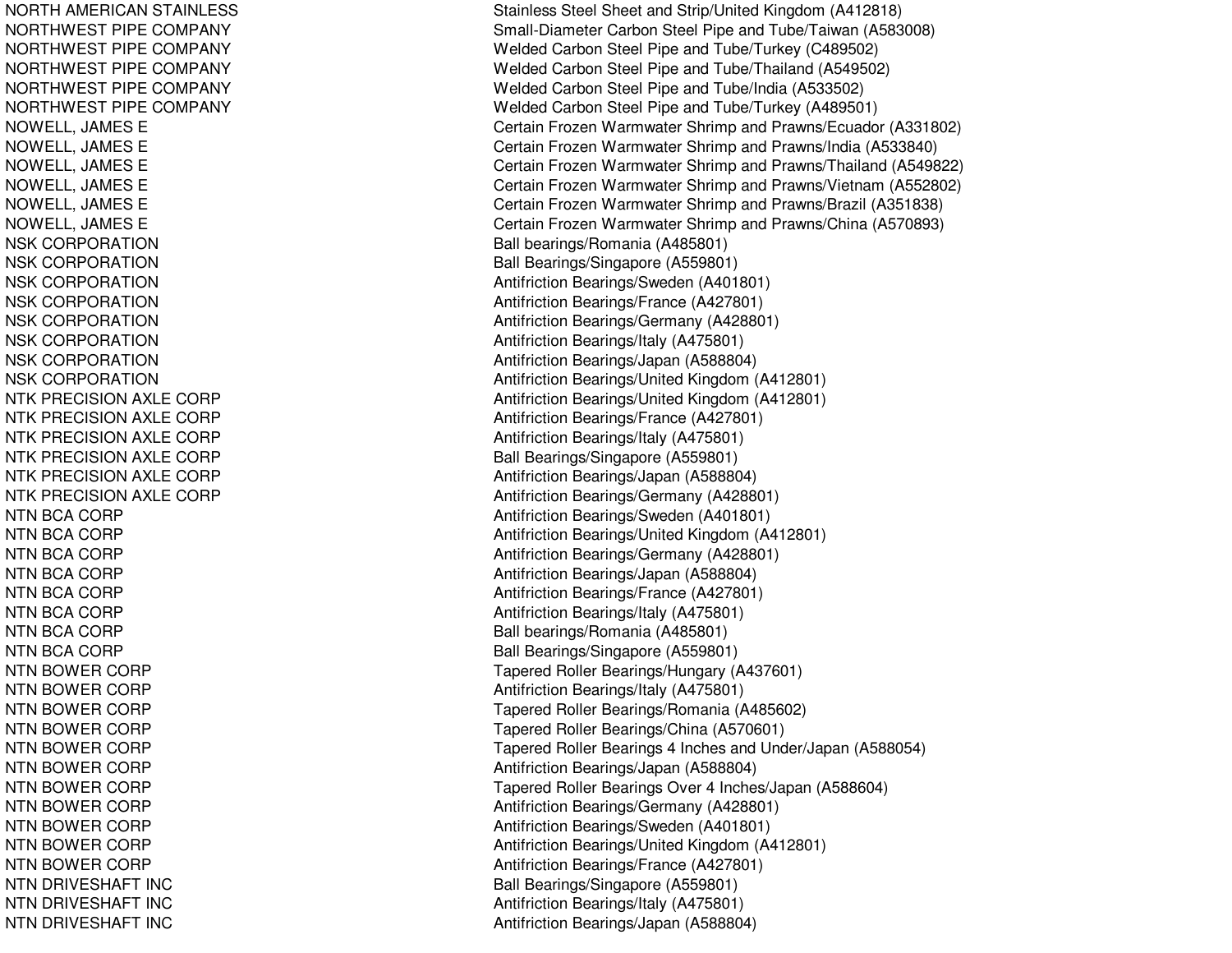NTN DRIVESHAFT INC NTN DRIVESHAFT INC NTN DRIVESHAFT INC NTN DRIVESHAFT INC NTN DRIVESHAFT INC NUCOR CORPORATION NUCOR CORPORATION NUCOR CORPORATION N U C OR C OR P OR A TION NUCOR CORPORATION NUCOR CORPORATION NUCOR CORPORATION NUCOR CORPORATION NUCOR CORPORATION NUCOR CORPORATION NUCOR CORPORATION NUCOR CORPORATION NUCOR CORPORATION NUCOR CORPORATION NUCOR CORPORATION NUCOR CORPORATION NUCOR CORPORATION NUCOR CORPORATION NUCOR CORPORATION NUCOR CORPORATION NUCOR CORPORATION NUCOR CORPORATION NUCOR CORPORATION NUCOR CORPORATION NUCOR CORPORATION NUCOR CORPORATION NUCOR CORPORATION NUCOR CORPORATION N U C OR C OR P OR A TION NUCOR CORPORATION NUCOR CORPORATION NUCOR CORPORATION NUCOR CORPORATION NUCOR CORPORATION NUCOR CORPORATION NUCOR CORPORATION NUCOR CORPORATION NUCOR CORPORATION NUCOR CORPORATION NUCOR CORPORATION NUCOR CORPORATION NUCOR CORPORATION NUCOR CORPORATION Antifriction B e arings/G ermany (A 4 2 8 8 01) Antifriction Bearings/S weden (A 401801) Ball bearings/Romania (A485801) Antifriction B e arings/France (A 4 2 7 8 01) Antifriction Bearings/United Kingdom (A412801) Cut-to-Length Carbon Steel Plate/Korea (C580837) H ot-R olle d Ste el Pro ducts/India (A 5 3 3 8 2 0) Hot-Rolled Steel Products/India (C533821) Hot-Rolled Steel Products/Indonesia (A560812) Hot-Rolled Steel Products/Indonesia (C560813) Cut-to-Length C arbon Ste el Plate/Italy (A 475826) Cut-to-Length Carbon Steel Plate/Italy (C475827) Cut-to-Length Carbon Steel Plate/Japan (A588847) Cut-to-Length Carbon Steel Plate/Korea (A580836) Cut-to-Length Carbon Steel Plate/Germany (A428816) Cut-to-Length Carbon Steel Plate/Mexico (A201809) Cut-to-Length Carbon Steel Plate/Mexico (C201810) Cut-to-Length Carbon Steel Plate/Poland (A455802) Cut-to-Length C arbon Ste el Plate/Romania (A 485803) Cut-to-Length Carbon Steel Plate/Spain (A469803) Cut-to-Length Carbon Steel Plate/Spain (C469804) Cut-to-Length Carbon Steel Plate/Sweden (A401805) Cut-to-Length Carbon Steel Plate/Sweden (C401804) Cut-to-Length Carbon Steel Plate/United Kingdom (A412814) Cut-to-Length Carbon Steel Plate/United Kingdom (C412815) Hot-Rolled Steel Products/Kazakhstan (A834806) Hot-Rolled Steel Products/Romania (A485806) Cut-to-Length Carbon Steel Plate/India (C533818) Cut-to-Length Carbon Steel Plate/Indonesia (A560805) Cut-to-Length Carbon Steel Plate/Indonesia (C560806) Hot-Rolled Carbon Steel Flat Products/Brazil (C351829) C arb on Ste el Flat Pro ducts/K ore a (C 5 8 0 818) Corrosion-Resistant Carbon Steel Flat Products/Korea (A580816) Hot-Rolled Carbon Steel Flat Products/Japan (A588846) Hot-Rolled Carbon Steel Flat Products/Russia (A821809) Carbon and Certain Alloy Steel Wire Rod/Brazil (A351832) Carbon and Certain Alloy Steel Wire Rod/Canada (A122840) Carbon and Certain Alloy Steel Wire Rod/Indonesia (A560815) Carbon and Certain Alloy Steel Wire Rod/Mexico (A201830) Carbon and Certain Alloy Steel Wire Rod/Moldova (A841805) Carbon and Certain Alloy Steel Wire Rod/Trinidad and Tobago (A274804) Carbon and Certain Alloy Steel Wire Rod/Ukraine (A823812) Structural Steel Beams/Korea (C580842) Hot-Rolled Steel Products/Argentina (C357815) Hot-Rolled Steel Products/South Africa (A791809) Cut-to-Length Carbon Steel Plate/Belgium (C423806) Cut-to-Length Carbon Steel Plate/Brazil (A351817) Cut-to-Length Carbon Steel Plate/Brazil (C351818)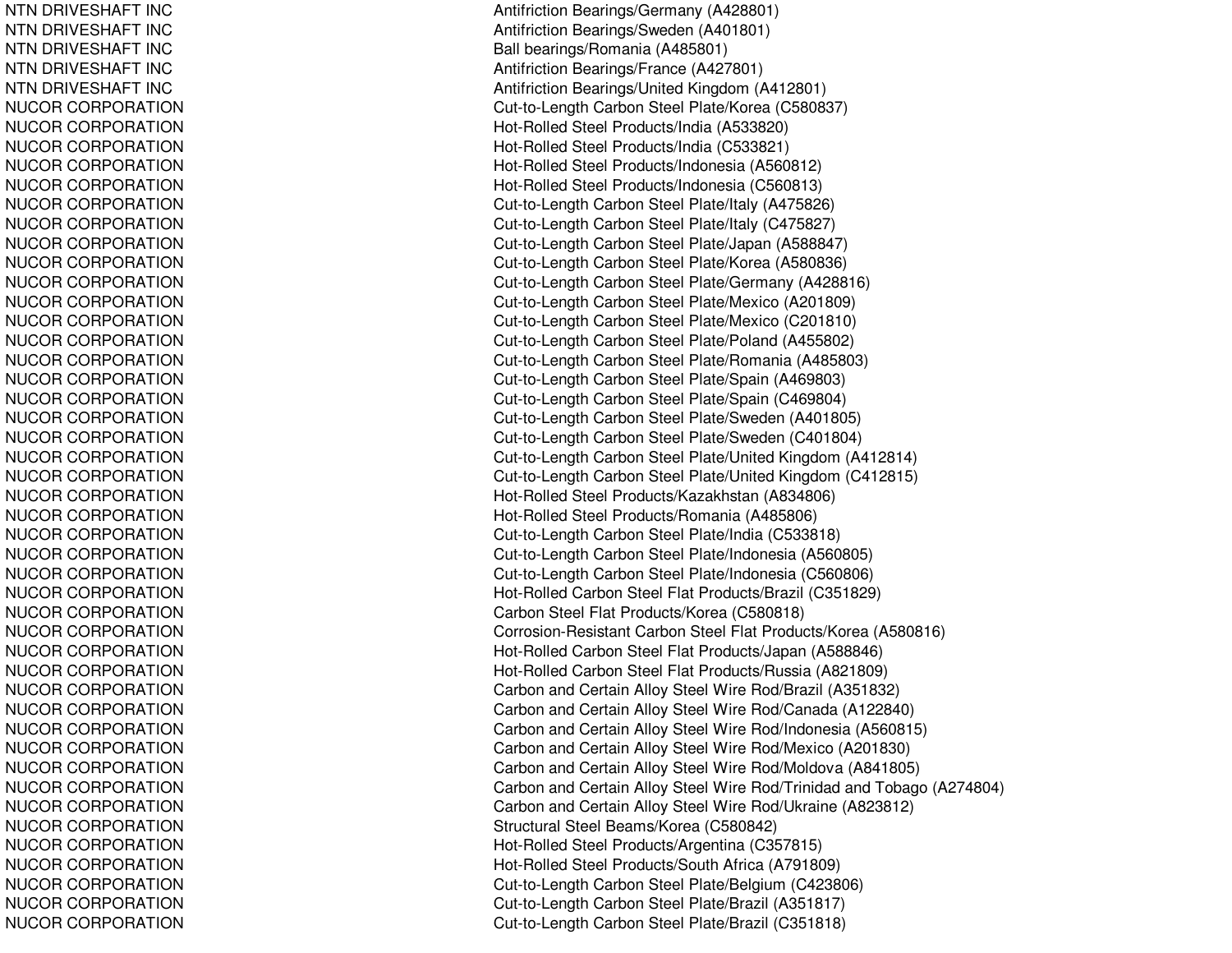NUCOR CORPORATION NUCOR CORPORATION NUCOR CORPORATION NUCOR CORPORATION NUCOR CORPORATION NUCOR CORPORATION NUCOR CORPORATION NUCOR CORPORATION N U C OR C OR P OR A TION NUCOR CORPORATION NUCOR CORPORATION NUCOR CORPORATION NUCOR CORPORATION NUCOR CORPORATION NUCOR CORPORATION NUCOR CORPORATION NUCOR CORPORATION NUCOR CORPORATION NUCOR CORPORATION NUCOR CORPORATION NUCOR CORPORATION NUCOR CORPORATION NUCOR CORPORATION NUCOR CORPORATION NUCOR CORPORATION NUCOR CORPORATION NUCOR CORPORATION NUCOR CORPORATION NUCOR CORPORATION NUCOR CORPORATION NUCOR CORPORATION NUCOR CORPORATION NUCOR CORPORATION N U C OR C OR P OR A TION NUCOR CORPORATION NUCOR STEEL AUBURN INC NUCOR STEEL AUBURN INC NUCOR STEEL AUBURN INC NUCOR STEEL AUBURN INC NUCOR STEEL AUBURN INC NUCOR STEEL AUBURN INC NUCOR STEEL AUBURN INC NUCOR STEEL AUBURN INC NUCOR STEEL CONNECTICUT NUCOR STEEL CONNECTICUT NUCOR STEEL CONNECTICUT NUCOR STEEL CONNECTICUT NUCOR STEEL CONNECTICUT Cut-to-Length Carbon Steel Plate/Finland (A405802) Corrosion-Resistant Carbon Ste el Flat Products/France (C 427810) Corrosion-Resistant Carbon Steel Flat Products/France (A427808) Corrosion-Resistant Carbon Steel Flat Products/Japan (A588826) Steel Concrete Reinforcing Bar/Poland (A455803) Corrosion-Resistant Carbon Steel Flat Products/Canada (A122822) Steel Concrete Reinforcing Bar/Indonesia (A560811) Steel Concrete Reinforcing Bar/Ukraine (A823809) Steel Concrete Reinforcing Bar/Latvia (A449804) Steel Concrete Reinforcing Bar/Moldova (A841804) Steel Concrete Reinforcing Bar/China (A570860) Hot-Rolled Steel Products/Ukraine (A823811) Hot-Rolled Steel Products/Thailand (C549818) Hot-Rolled Steel Products/Taiwan (A583835) Hot-Rolled Steel Products/Thailand (A549817) Carbon Steel Flat Products/Germany (C428817) Structural Ste el Be a ms/Kore a (A 5 8 0 8 41) Cut-to-Length Carbon Steel Plate/France (C427817) Cut-to-Length C arbon Ste el Plate/France (A 427816) Cut-to-Length Carbon Steel Plate/India (A533817) Cut-to-Length Carbon Steel Plate/China (A570849) Steel Concrete Reinforcing Bar/Turkey (A489807) Steel Concrete Reinforcing Bar/Korea (A580844) Steel Concrete Reinforcing Bar/Belarus (A822804) Hot-Rolled Steel Products/China (A570865) Hot-Rolled Steel Products/Netherlands (A421807) H ot-R olle d Ste el Pro ducts/S outh Africa (C 7 91810) Structural Steel Beams/Japan (A588852) H ot-R olle d Ste el Pro ducts/Arg entina (A 3 5 7 814) Hot-Rolled Carbon Steel Flat Products/Brazil (A351828) Carbon and Certain Alloy Steel Wire Rod/Brazil (C351833) Cut-to-Length Carbon Steel Plate/Belgium (A423805) Corrosion-Resistant Carbon Steel Flat Products/Germany (A428815) Corrosion-Resistant Carbon Steel Flat Products/Australia (A602803) Carbon Steel Flat Products/Germany (C428817) Steel Concrete Reinforcing Bar/Poland (A455803) Steel Concrete Reinforcing Bar/China (A570860) Steel Concrete Reinforcing Bar/Moldova (A841804) Steel Concrete Reinforcing Bar/Belarus (A822804) Steel Concrete Reinforcing Bar/Ukraine (A823809) Steel Concrete Reinforcing Bar/Turkey (A489807) Ste el Concrete Reinforcing Bar/Kore a (A 5 8 0 8 4 4) Steel Concrete Reinforcing Bar/Latvia (A449804) Carbon and Certain Alloy Steel Wire Rod/Canada (A122840) Carb on and Certain Allo y Ste el Wire Ro d/Ind onesia (A 5 6 0 815) Carbon and Certain Alloy Steel Wire Rod/Ukraine (A823812) Carbon and Certain Alloy Steel Wire Rod/Moldova (A841805) Carbon and Certain Alloy Steel Wire Rod/Brazil (C351833)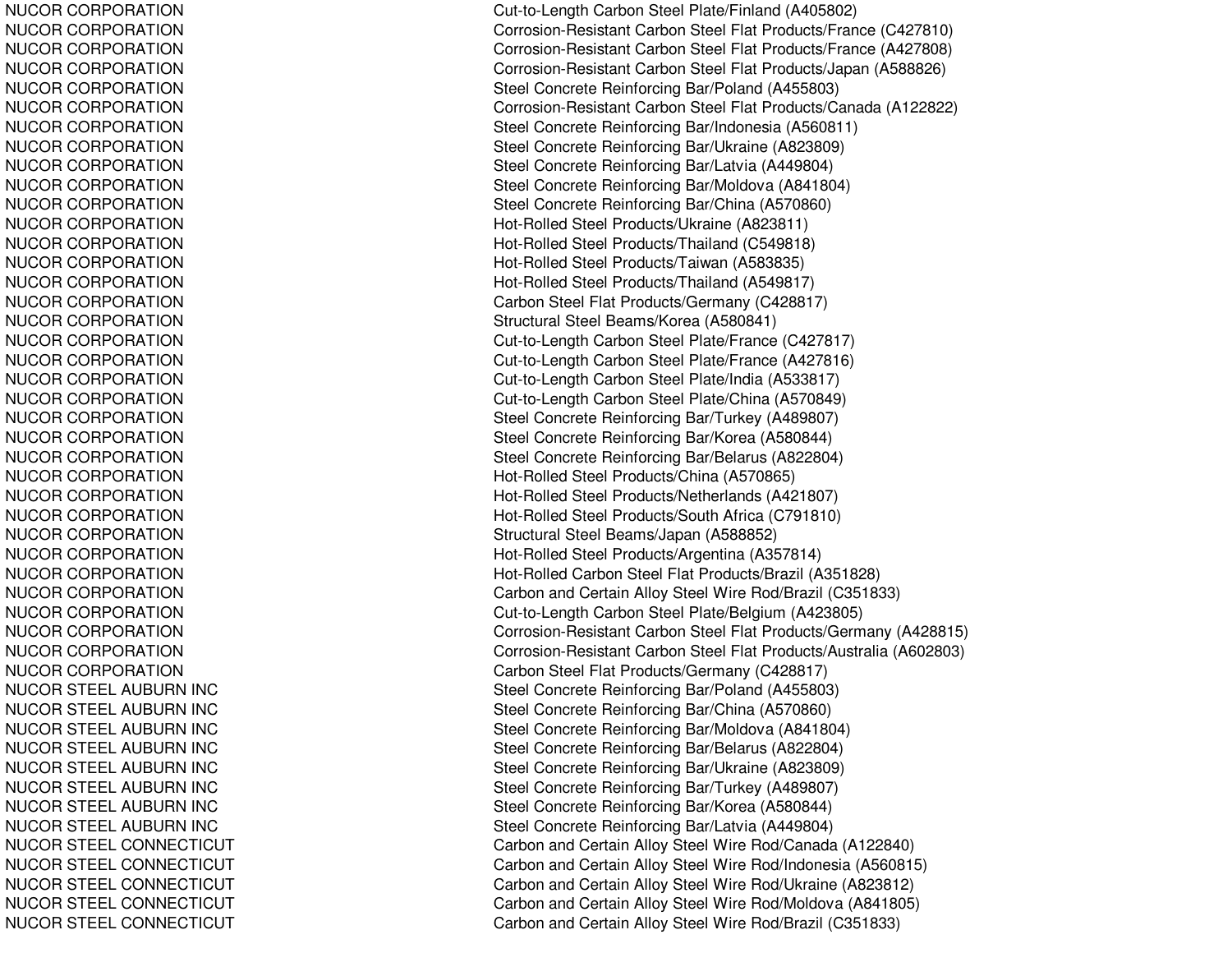NUCOR STEEL CONNECTICUT NUCOR STEEL CONNECTICUT NUCOR STEEL CONNECTICUT NUCOR STEEL MARION INC NUCOR STEEL MARION INC NUCOR STEEL MARION INC NUCOR STEEL MARION INC NUCOR STEEL MARION INC NUCOR STEEL MARION INC NUCOR STEEL MARION INC NUCOR STEEL MARION INC NUCOR STEEL MARION INC NUCOR STEEL TUSCALOOSA INC NUCOR STEEL TUSCALOOSA INC NUCOR STEEL TUSCALOOSA INC NUCOR STEEL TUSCALOOSA INC NUCOR STEEL TUSCALOOSA INC NUCOR STEEL TUSCALOOSA INC NUCOR STEEL TUSCALOOSA INC NUCOR STEEL TUSCALOOSA INC NUCOR STEEL TUSCALOOSA INC NUCOR STEEL TUSCALOOSA INC NUCOR STEEL TUSCALOOSA INC NUCOR STEEL TUSCALOOSA INC NUCOR STEEL TUSCALOOSA INC NUCOR STEEL TUSCALOOSA INC NUCOR STEEL TUSCALOOSA INC NUCOR STEEL TUSCALOOSA INC NUCOR STEEL TUSCALOOSA INC NUCOR STEEL TUSCALOOSA INC NUCOR STEEL TUSCALOOSA INC NUCOR STEEL TUSCALOOSA INC NUCOR STEEL TUSCALOOSA INC NUCOR STEEL TUSCALOOSA INC NUCOR STEEL TUSCALOOSA INC NUCOR STEEL TUSCALOOSA INC NUCOR STEEL TUSCALOOSA INC NUCOR STEEL TUSCALOOSA INC NUCOR STEEL TUSCALOOSA INC NUNEZ SEAFOOD NUNEZ SEAFOOD NUNEZ SEAF OODNUNEZ SEAFOOD NUNEZ SEAFOOD NUNEZ SEAFOOD NUNEZ, CONRAD DJ COMERCIAL COMMUNICATION COMMUNICATION COMMUNICATION COMMUNICATION COMMUNICATION COMMUNICATION COMMUNICATION NUNEZ, C ONRADDJ COMERCIAL COMMUNICATION COMMUNICATION COMMUNICATION COMMUNICATION COMMUNICATION COMMUNICATION COMMUNICATION NUNEZ, CONRAD DJ COMERCIAL COMMUNICATIONS COMMUNICATIONS CONTINUES.

Carbon and Certain Alloy Steel Wire Rod/Mexico (A201830) Carbon and Certain Alloy Steel Wire Rod/Trinidad and Tobago (A274804) Carbon and Certain Alloy Steel Wire Rod/Brazil (A351832) Steel Concrete Reinforcing Bar/Turkey (A489807) Steel Concrete Reinforcing Bar/Poland (A455803) Steel Concrete Reinforcing Bar/Korea (A580844) Steel Concrete Reinforcing Bar/Ukraine (A823809) Steel Concrete Reinforcing Bar/Belarus (A822804) Steel Concrete Reinforcing Bar/China (A570860) Steel Concrete Reinforcing Bar/Indonesia (A560811) Steel Concrete Reinforcing Bar/Moldova (A841804) Steel Concrete Reinforcing Bar/Latvia (A449804) Cut-to-Length Carbon Steel Plate/France (A427816) Cut-to-Length Carbon Steel Plate/Belgium (A423805) Cut-to-Length Carbon Steel Plate/India (A533817) Cut-to-Length Carbon Steel Plate/China (A570849) Cut-to-Length Carbon Steel Plate/Belgium (C423806) Cut-to-Length Carbon Steel Plate/Brazil (A351817) Cut-to-Length C arbon Ste el Plate/Germany (A 428816) Cut-to-Length Carbon Steel Plate/Brazil (C351818) Cut-to-Length Carbon Steel Plate/Finland (A405802) Cut-to-Length Carbon Steel Plate/Mexico (A201809) Cut-to-Length Carbon Steel Plate/Mexico (C201810) Cut-to-Length Carbon Steel Plate/Poland (A455802) Cut-to-Length Carbon Steel Plate/Romania (A485803) Cut-to-Length Carbon Steel Plate/Spain (A469803) Cut-to-Length Carbon Steel Plate/Spain (C469804) Cut-to-Length Carbon Steel Plate/Sweden (A401805) Cut-to-Length Carbon Steel Plate/Sweden (C401804) Cut-to-Length Carbon Steel Plate/Italy (A475826) Cut-to-Length Carbon Steel Plate/Italy (C475827) Cut-to-Length Carbon Steel Plate/United Kingdom (A412814) Cut-to-Length Carbon Steel Plate/United Kingdom (C412815) Cut-to-Length Carbon Steel Plate/India (C533818) Cut-to-Length Carbon Steel Plate/Indonesia (A560805) Cut-to-Length C arbon Ste el Plate/Indonesia (C 560806) Cut-to-Length Carbon Steel Plate/Japan (A588847) Cut-to-Length Carbon Steel Plate/Korea (A580836) Cut-to-Length Carbon Steel Plate/Korea (C580837) Certain Frozen Warmwater Shrimp and Prawns/China (A570893) Certain Frozen Warmwater Shrimp and Prawns/India (A533840) Certain Frozen Warmwater Shrimp and Prawns/Thailand (A549822) Certain Frozen Warmwater Shrimp and Prawns/Vietnam (A552802) Certain Frozen Warmwater Shrimp and Prawns/Ecuador (A331802) Certain Frozen Warmwater Shrimp and Prawns/Brazil (A351838) ertain Frozen Warmwater Shrimp and Prawns/Ecuador (A331802) ertain Frozen Warmwater Shrimp and Prawns/Brazil (A351838) ertain Frozen Warmwater Shrimp and Prawns/China (A570893)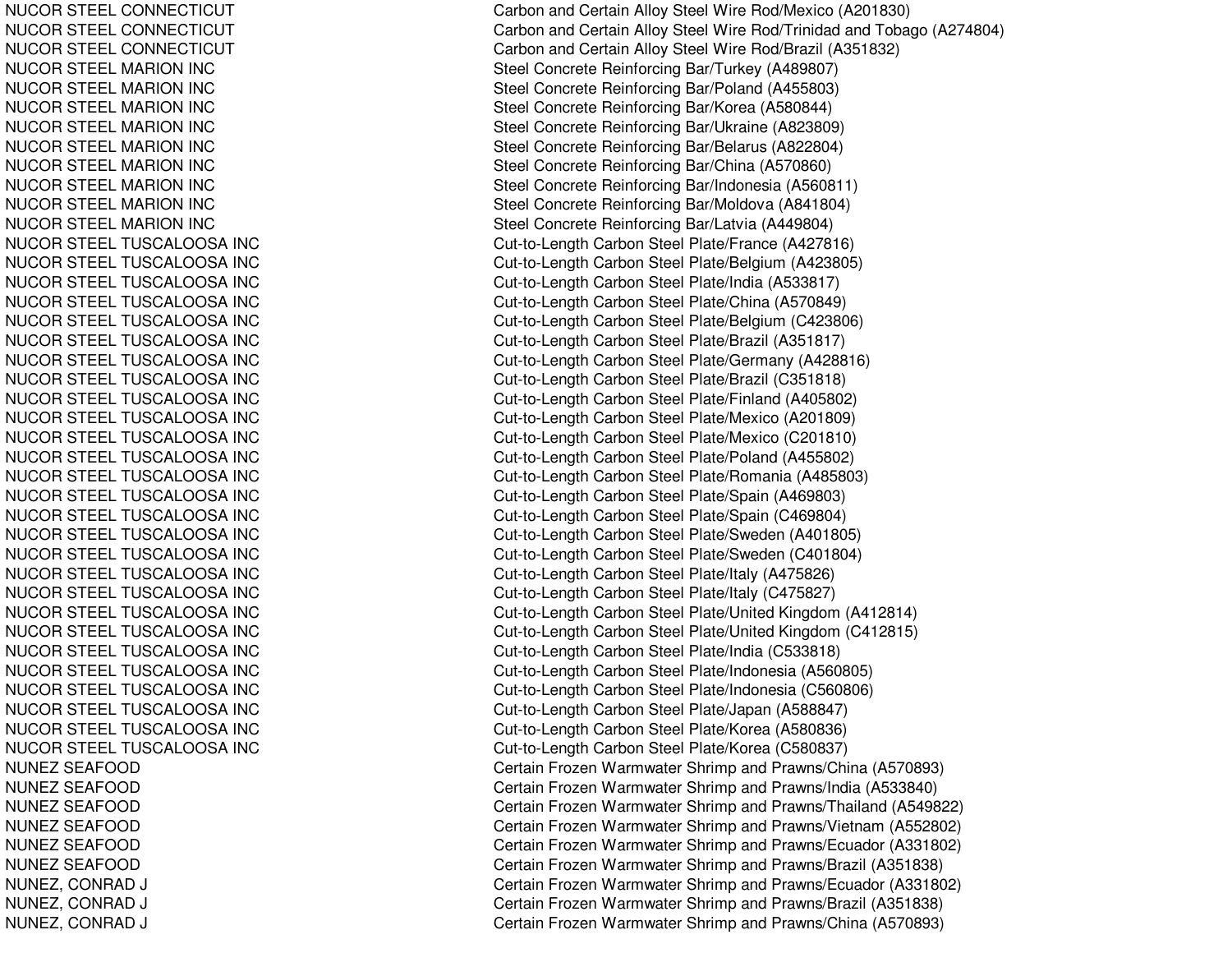OAKWOODOCCIDENTAL CHEMICAL CORPORATIONOCCIDENTAL CHEMICAL CORPORATION**OCEAN BREEZE INC OCEAN BREEZE INC** OCEAN BREEZE INC **OCEAN BREEZE INC** OCEAN BREEZE INC **OCEAN BREEZE INC OCEAN EMPEROR INC OCEAN EMPEROR INC** OCEAN EMPEROR INC **OCEAN EMPEROR INC OCEAN EMPEROR INC OCEAN EMPEROR INC** OCEAN HARVEST WHOLESALE INC OCEAN HARVEST WHOLESALE INC OCEAN HARVEST WHOLESALE INC OCEAN HARVEST WHOLESALE INC OCEAN HARVEST WHOLESALE INC OCEAN HARVEST WHOLESALE INC OCEAN PRIDE SEAFOOD INC OCEAN PRIDE SEAFOOD INC OCEAN PRIDE SEAFOOD INC OCEAN PRIDE SEAFOOD INC **OCEAN PRIDE SEAFOOD INC** OCEAN PRIDE SEAFOOD INC OCEAN SELECT SEAFOOD LLC OCEAN SELECT SEAFOOD LLC OCEAN SELECT SEAFOOD LLC OCEAN SELECT SEAFOOD LLC OCEAN SELECT SEAFOOD LLC OCEAN SELECT SEAFOOD LLC OCEAN SPRINGS SEAFOOD MARKET INC OCEAN SPRINGS SEAFOOD MARKET INC OCEAN SPRINGS SEAFOOD MARKET INC OCEAN SPRINGS SEAFOOD MARKET INC OCEAN SPRINGS SEAFOOD MARKET INC OCEAN SPRINGS SEAFOOD MARKET INC

NUNEZ, CONRAD J Certain Frozen Warmwater Shrimp and Prawns/India (A533840) NUNEZ, CONRAD J Certain Frozen Warmwater Shrimp and Prawns/Thailand (A549822) NUNEZ, CONRAD J Certain Frozen Warmwater Shrimp and Prawns/Vietnam (A552802) INTERIORS Wooden Bedroom Furniture/China (A570890) OBRIEN, GARY S Certain Frozen Warmwater Shrimp and Prawns/Brazil (A351838) OBRIEN, GARY S Certain Frozen Warmwater Shrimp and Prawns/Vietnam (A552802) OBRIEN, GARY S Certain Frozen Warmwater Shrimp and Prawns/Ecuador (A331802) OBRIEN, GARY S Certain Frozen Warmwater Shrimp and Prawns/Thailand (A549822) OBRIEN, GARY S Certain Frozen Warmwater Shrimp and Prawns/India (A533840) OBRIEN, GARY S Certain Frozen Warmwater Shrimp and Prawns/China (A570893) Chlorinated Isocyanurates/Spain (A469814) Chlorinated Isocyanurates/China (A570898) Certain Frozen Warmwater Shrimp and Prawns/Ecuador (A331802) Certain Frozen Warmwater Shrimp and Prawns/Brazil (A351838) Certain Frozen Warmwater Shrimp and Prawns/India (A533840) Certain Frozen Warmwater Shrimp and Prawns/Thailand (A549822) Certain Frozen Warmwater Shrimp and Prawns/Vietnam (A552802) Certain Frozen Warmwater Shrimp and Prawns/China (A570893) Certain Frozen Warmwater Shrimp and Prawns/Vietnam (A552802) Certain Frozen Warmwater Shrimp and Prawns/Ecuador (A331802) Certain Frozen Warmwater Shrimp and Prawns/Brazil (A351838) Certain Frozen Warmwater Shrimp and Prawns/China (A570893) Certain Frozen Warmwater Shrimp and Prawns/India (A533840) Certain Frozen Warmwater Shrimp and Prawns/Thailand (A549822) Certain Frozen Warmwater Shrimp and Prawns/China (A570893) Certain Frozen Warmwater Shrimp and Prawns/Vietnam (A552802) Certain Frozen Warmwater Shrimp and Prawns/Thailand (A549822) Certain Frozen Warmwater Shrimp and Prawns/Brazil (A351838) Certain Frozen Warmwater Shrimp and Prawns/India (A533840) Certain Frozen Warmwater Shrimp and Prawns/Ecuador (A331802) Certain Frozen Warmwater Shrimp and Prawns/Vietnam (A552802) Certain Frozen Warmwater Shrimp and Prawns/Ecuador (A331802) Certain Frozen Warmwater Shrimp and Prawns/Brazil (A351838) Certain Frozen Warmwater Shrimp and Prawns/India (A533840) Certain Frozen Warmwater Shrimp and Prawns/China (A570893) Certain Frozen Warmwater Shrimp and Prawns/Thailand (A549822) Certain Frozen Warmwater Shrimp and Prawns/India (A533840) Certain Frozen Warmwater Shrimp and Prawns/Thailand (A549822) Certain Frozen Warmwater Shrimp and Prawns/Vietnam (A552802) Certain Frozen Warmwater Shrimp and Prawns/China (A570893) Certain Frozen Warmwater Shrimp and Prawns/Brazil (A351838) Certain Frozen Warmwater Shrimp and Prawns/Ecuador (A331802) Certain Frozen Warmwater Shrimp and Prawns/Brazil (A351838) Certain Frozen Warmwater Shrimp and Prawns/India (A533840) Certain Frozen Warmwater Shrimp and Prawns/Thailand (A549822) Certain Frozen Warmwater Shrimp and Prawns/Vietnam (A552802) Certain Frozen Warmwater Shrimp and Prawns/China (A570893) Certain Frozen Warmwater Shrimp and Prawns/Ecuador (A331802)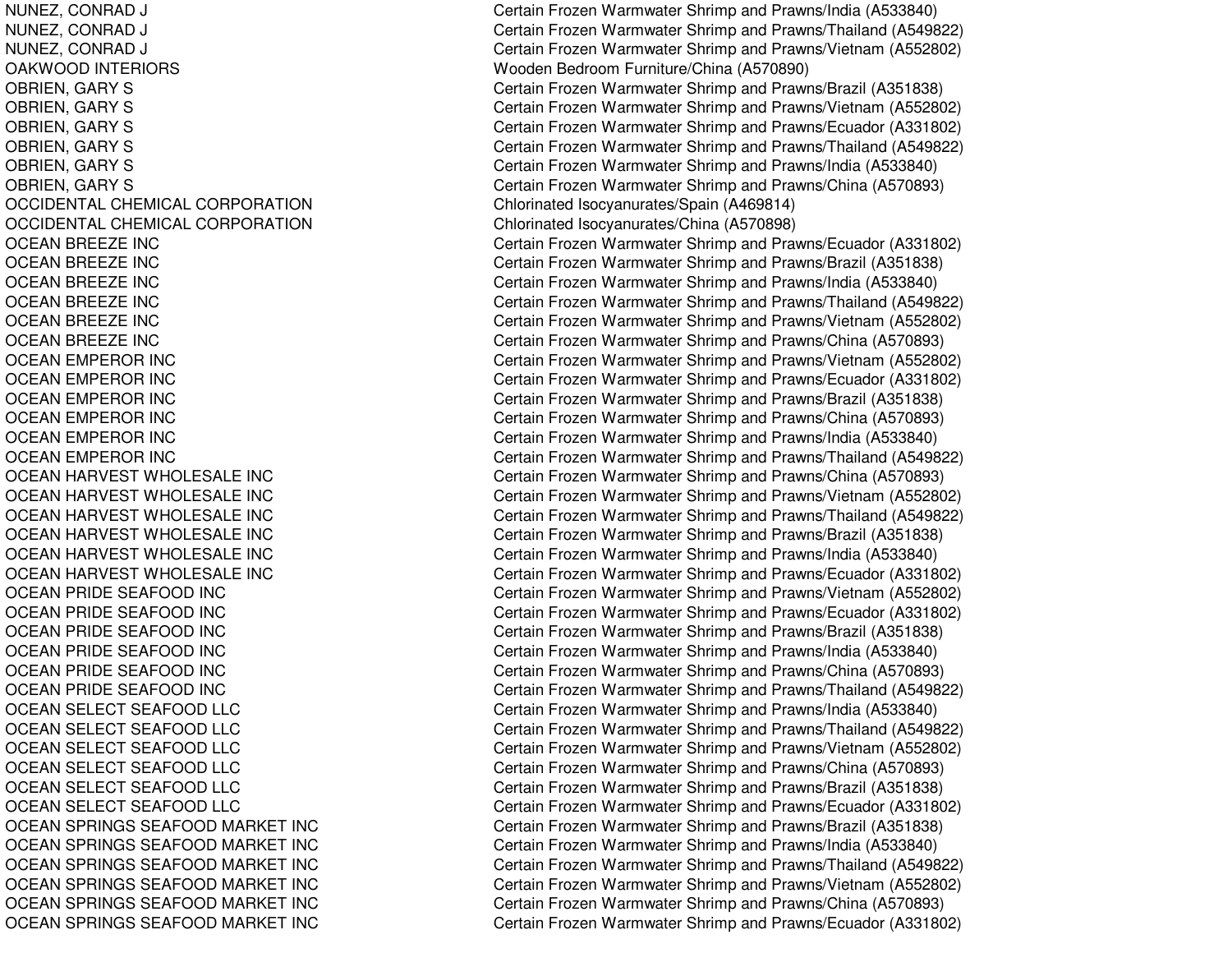OCEAN WIND INC OCEAN WIND INC OCEAN WIND INC OCEAN WIND INC OCEAN WIND INC OCEAN WIND INC ODINLLCODINLLCODIN L L C ODINLLCODINLLCODINLLCOLANDER, RODNEY P OLANDER, RODNEY P OLANDER, RODNEY P OLANDER, RODNEY P OLANDER, RODNEY P OLANDER, RODNEY P OLD MILL APIARIES OLD MILL APIARIES O L D MIL L A PIA RIE S OLDS, M ALCOLMD JR OLDS, MALCOLM D JR OLDS, M ALCOLMD JR OL DS, M AL COL MD JR OLDS, MALCOLM D JR OLDS, M ALCOLMD JR OLSEN, DIRK W O L S E N, DIR K WOLSEN, DIRK W OPEN SEA INC OPEN SEA INC OPEN SEA INC OPEN SEA INC OPEN SEA INC OPEN SEA INC ORACOY, BRAD R ORACOY, BRAD R ORACOY, B RADRORACOY, BRAD R ORACOY, B RADRORACOY, B RADRORAGE ENTERPRISE ORAGE ENTERPRISE ORAGE ENTERPRISE ORAGE ENTERPRISE ORAGE ENTERPRISE ORAGE ENTERPRISE

Certain Frozen Warmwater Shrimp and Prawns/Brazil (A351838) Certain Frozen Warmwater Shrimp and Prawns/Ecuador (A331802) Certain Frozen Warmwater Shrimp and Prawns/Vietnam (A552802) Certain Frozen Warmwater Shrimp and Prawns/China (A570893) Certain Frozen Warmwater Shrimp and Prawns/India (A533840) Certain Frozen Warmwater Shrimp and Prawns/Thailand (A549822) Certain Frozen Warmwater Shrimp and Prawns/Brazil (A351838) Certain Frozen Warmwater Shrimp and Prawns/India (A533840) Certain Frozen Warmwater Shrimp and Prawns/Thailand (A549822) Certain Frozen Warmwater Shrimp and Prawns/Vietnam (A552802) Certain Frozen Warmwater Shrimp and Prawns/China (A570893) Certain Frozen Warmwater Shrimp and Prawns/Ecuador (A331802) Certain Frozen Warmwater Shrimp and Prawns/Ecuador (A331802) Certain Frozen Warmwater Shrimp and Prawns/Brazil (A351838) Certain Frozen Warmwater Shrimp and Prawns/Thailand (A549822) Certain Frozen Warmwater Shrimp and Prawns/Vietnam (A552802) Certain Frozen Warmwater Shrimp and Prawns/China (A570893) Certain Frozen Warmwater Shrimp and Prawns/India (A533840) Honey/China (A 570863) Hone y/Arg entina (C 3 5 7 813) H one y/Arg entina (A 3 5 7 812) Certain Frozen Warmwater Shrimp and Prawns/Ecuador (A331802) Certain Frozen Warmwater Shrimp and Prawns/Brazil (A351838) Certain Frozen Warmwater Shrimp and Prawns/China (A570893) Certain Frozen Warmwater Shrimp and Pra wns/India (A 5 3 3 8 4 0) Certain Frozen Warmwater Shrimp and Prawns/Thailand (A549822) Certain Frozen Warmwater Shrimp and Prawns/Vietnam (A552802) Hone y/Arg entina (A 3 5 7 812) H one y/Arg entina (C 3 5 7 813) Honey/China (A 570863) Certain Frozen Warmwater Shrimp and Prawns/Ecuador (A331802) Certain Frozen Warmwater Shrimp and Prawns/China (A570893) Certain Frozen Warmwater Shrimp and Prawns/Thailand (A549822) Certain Frozen Warmwater Shrimp and Prawns/Vietnam (A552802) C ertain Frozen W arm w ater Shrim p and Pra wns/Brazil (A 3 518 3 8) Certain Frozen Warmwater Shrimp and Prawns/India (A533840) Certain Frozen Warmwater Shrimp and Prawns/Brazil (A351838) Certain Frozen Warmwater Shrimp and Prawns/Ecuador (A331802) Certain Frozen Warmwater Shrimp and Prawns/China (A570893) Certain Frozen Warmwater Shrimp and Prawns/India (A533840) Certain Frozen Warmwater Shrimp and Prawns/Thailand (A549822) Certain Frozen Warmwater Shrimp and Prawns/Vietnam (A552802) Certain Frozen Warmwater Shrimp and Prawns/Ecuador (A331802) Certain Frozen Warmwater Shrimp and Prawns/Brazil (A351838) Certain Frozen Warmwater Shrimp and Pra wns/India (A 5 3 3 8 4 0) Certain Frozen Warmwater Shrimp and Prawns/Thailand (A549822) Certain Frozen Warmwater Shrimp and Prawns/Vietnam (A552802) Certain Frozen Warmwater Shrimp and Prawns/China (A570893)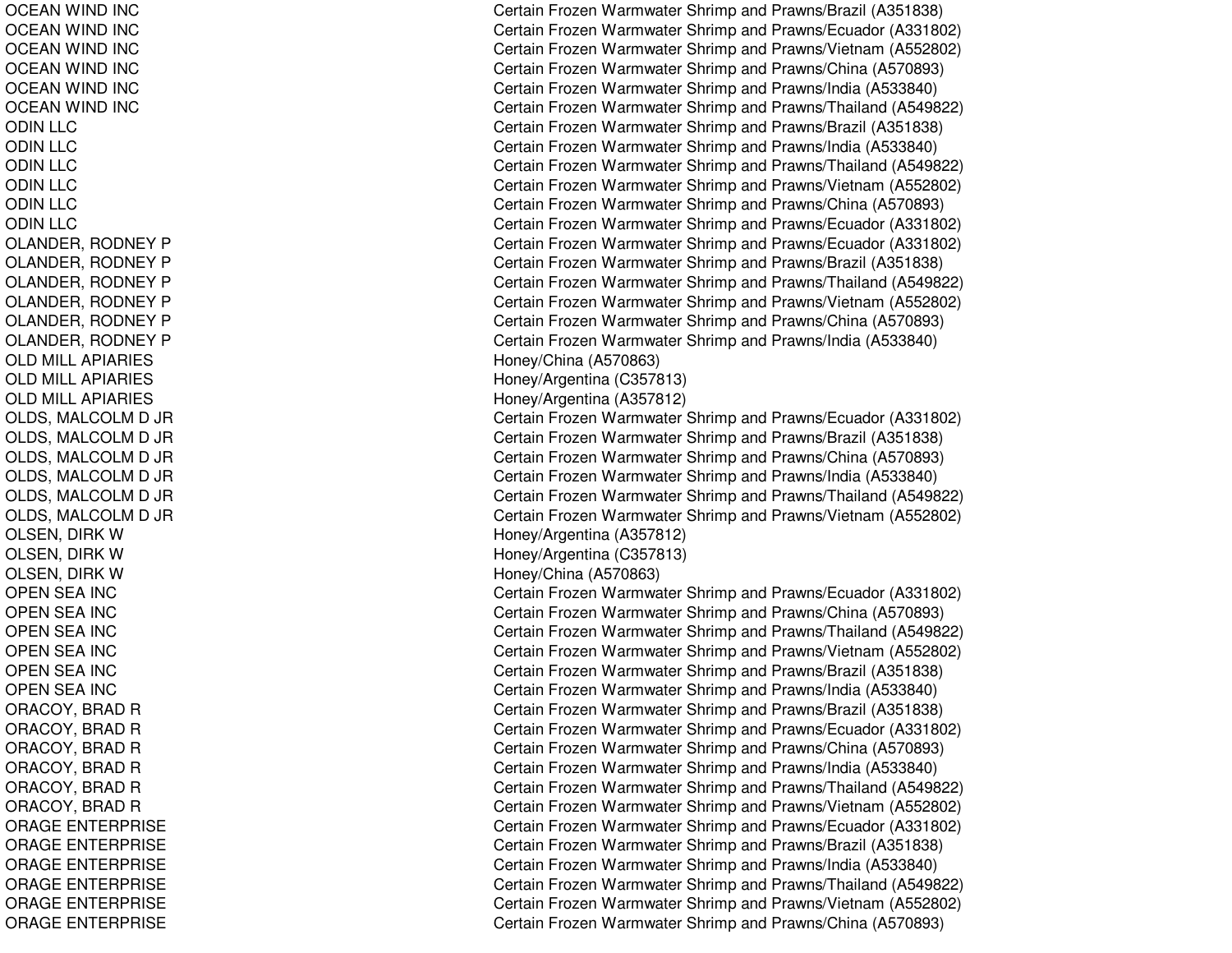ORLEANS FURNITURE INC OURGRANDKIDS INCOURGRANDKIDS INCOUR GRANDKIDS INC OURGRANDKIDS INCOURGRANDKIDS INCOURGRANDKIDS INCOUTOKUMPU STAINLESS PIPE INC OUTOKUMPU STAINLESS PIPE INC OWENS, LARRY OWENS, L ARRYOWENS, LARRY OWENS, L ARRYOWENS, LARRY OWENS, LARRY P AND T FISHERIES INC P AND T FISHERIES INC P AND T FISHERIES INC P AND T FISHERIES INC P AND T FISHERIES INC P AND T FISHERIES INC PACAMOR KUBAR BEARINGS PACAMOR KUBAR BEARINGS PACAMOR KUBAR BEARINGS PACAMOR KUBAR BEARINGS PACAMOR KUBAR BEARINGS PACAMOR KUBAR BEARINGS PACAMOR KUBAR BEARINGS PACAMOR KUBAR BEARINGS PADGETT, K ENNETH J C PADGETT, KENNETH J C PADGETT, KENNETH J C PADGETT, KENNETH J C PADGETT, KENNETH J C PADGETT, KENNETH J C PALACIOS PROCESSORS INC PALACIOS PROCESSORS INC PALACIOS PROCESSORS INC PAL ACIOSPROCESSORS INCPALACIOS PROCESSORS INC PALACIOS PROCESSORS INC PAL MISANO, D ANIEL PALMISANO, DANIEL PALMISANO, DANIEL PALMISANO, DANIEL PALMISANO, DANIEL PALMISANO, D ANIELP A L MIS A N O, D WA Y N E JR

Wooden Bedroom Furniture/China (A570890) Certain Frozen Warmwater Shrimp and Prawns/China (A570893) Certain Frozen Warmwater Shrimp and Prawns/Ecuador (A331802) Certain Frozen Warmwater Shrimp and Prawns/Brazil (A351838) Certain Frozen Warmwater Shrimp and Prawns/India (A533840) Certain Frozen Warmwater Shrimp and Prawns/Thailand (A549822) Certain Frozen Warmwater Shrimp and Prawns/Vietnam (A552802) Welded ASTM A-312 Stainless Steel Pipe/Taiwan (A583815) Welded ASTM A-312 Stainless Steel Pipe/Korea (A580810) Certain Frozen Warmwater Shrimp and Prawns/Ecuador (A331802) Certain Frozen Warmwater Shrimp and Prawns/Brazil (A351838) Certain Frozen Warmwater Shrimp and Prawns/China (A570893) Certain Frozen Warmwater Shrimp and Prawns/India (A533840) Certain Frozen Warmwater Shrimp and Prawns/Thailand (A549822) Certain Frozen Warmwater Shrimp and Prawns/Vietnam (A552802) Certain Frozen Warmwater Shrimp and Prawns/Ecuador (A331802) Certain Frozen Warmwater Shrimp and Prawns/Brazil (A351838) Certain Frozen Warmwater Shrimp and Prawns/China (A570893) Certain Frozen Warmwater Shrimp and Prawns/India (A533840) Certain Frozen Warmwater Shrimp and Prawns/Thailand (A549822) Certain Frozen Warmwater Shrimp and Prawns/Vietnam (A552802) Antifriction B e arings/France (A 4 2 7 8 01) Antifriction Bearings/Japan (A588804) Ball bearings/Romania (A485801) Ball Bearings/Singapore (A559801) Antifriction Bearings/United Kingdom (A412801) Antifriction B e arings/Italy (A 4 7 5 8 01) Antifriction Be arings/G ermany (A 4 2 8 8 01) Antifriction Bearings/Sweden (A401801) ertain Frozen Warmwater Shrimp and Prawns/Brazil (A351838) ertain Frozen Warmwater Shrimp and Prawns/Ecuador (A331802) ertain Frozen Warmwater Shrimp and Prawns/India (A533840) ertain Frozen Warmwater Shrimp and Prawns/Thailand (A549822) ertain Frozen Warmwater Shrimp and Prawns/Vietnam (A552802) ertain Frozen Warmwater Shrimp and Prawns/China (A570893) Certain Frozen Warmwater Shrimp and Prawns/Ecuador (A331802) Certain Frozen Warmwater Shrimp and Prawns/Brazil (A351838) Certain Frozen Warmwater Shrimp and Prawns/China (A570893) Certain Frozen Warmwater Shrimp and Prawns/India (A533840) Certain Frozen Warmwater Shrimp and Prawns/Thailand (A549822) Certain Frozen Warmwater Shrimp and Prawns/Vietnam (A552802) Certain Frozen Warmwater Shrimp and Prawns/Thailand (A549822) Certain Frozen Warmwater Shrimp and Prawns/Vietnam (A552802) Certain Frozen Warmwater Shrimp and Prawns/Brazil (A351838) Certain Frozen Warmwater Shrimp and Prawns/Ecuador (A331802) Certain Frozen Warmwater Shrimp and Prawns/China (A570893) Certain Frozen Warmwater Shrimp and Prawns/India (A533840) Certain Frozen Warmwater Shrimp and Prawns/Ecuador (A331802)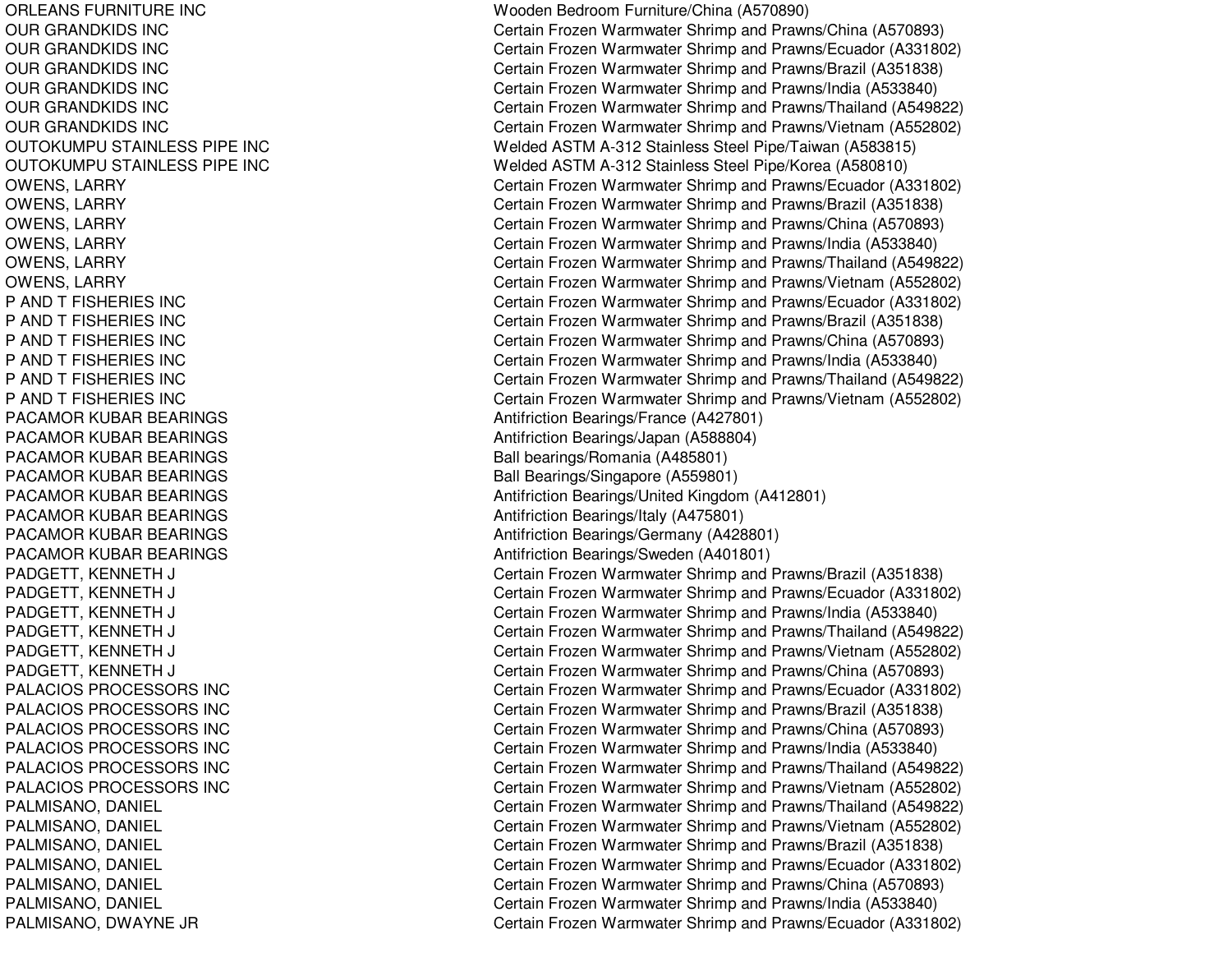PALMISANO, D WAYNE JRPALMISANO, D WAYNE JRPAL MISANO, D WAYNE JRP A L MIS A N O, D WA Y N E JR PALMISANO, D WAYNE JRPALMISANO, DWAYNE M SR PALMISANO, DWAYNE M SR PALMISANO, D WAYNEMSRPALMISANO, DWAYNE M SR PALMISANO, DWAYNE M SR PALMISANO, D WAYNEMSRP A L MIS A N O, KIM PALMISANO, KIM PAL MISANO, KIM P A L MIS A N O, KIM PALMISANO, KIM PAL MISANO, KIM PALMISANO, ROBIN G PALMISANO, R OBINGPALMISANO, ROBIN G PALMISANO, ROBIN G PALMISANO, R OBINGPALMISANO, ROBIN G PAPA ROD INC PAPA ROD INC PAPA ROD INC PAPA ROD INC PAPA ROD INC PAPA ROD INC PARFAIT, JO HNCPARFAIT, JOHN C PARFAIT, JOHN C PARFAIT, JOHN C PARFAIT, JOHN C PARFAIT, JOHN C PARFAIT, O LDENG JR PARFAIT, OLDEN G JR PARFAIT, OLDEN G JR PARFAIT, O L DENG JR PARFAIT, OLDEN G JR PARFAIT, O LDENG JR PARF AIT, R OBERT CSRPARFAIT, ROBERT C SR PARFAIT, ROBERT C SR PARFAIT, ROBERT C SR PARFAIT, ROBERT C SR PARFAIT, ROBERT C SR PARFAIT, RODNEY PAUL SR Certain Frozen Warmwater Shrimp and Prawns/Brazil (A351838) Certain Frozen Warmwater Shrimp and Prawns/Vietnam (A552802) Certain Frozen Warmwater Shrimp and Prawns/China (A570893) Certain Frozen Warmwater Shrimp and Prawns/India (A533840) Certain Frozen Warmwater Shrimp and Prawns/Thailand (A549822) Certain Frozen Warmwater Shrimp and Prawns/China (A570893) Certain Frozen Warmwater Shrimp and Prawns/Thailand (A549822) Certain Frozen Warmwater Shrimp and Prawns/Vietnam (A552802) Certain Frozen Warmwater Shrimp and Prawns/India (A533840) Certain Frozen Warmwater Shrimp and Prawns/Ecuador (A331802) Certain Frozen Warmwater Shrimp and Prawns/Brazil (A351838) Certain Frozen Warmwater Shrimp and Prawns/Ecuador (A331802) Certain Frozen Warmwater Shrimp and Prawns/Brazil (A351838) Certain Frozen Warmwater Shrimp and Prawns/Vietnam (A552802) Certain Frozen Warmwater Shrimp and Prawns/China (A570893) Certain Frozen Warmwater Shrimp and Prawns/India (A533840) Certain Frozen Warmwater Shrimp and Prawns/Thailand (A549822) Certain Frozen Warmwater Shrimp and Prawns/China (A570893) Certain Frozen Warmwater Shrimp and Prawns/India (A533840) Certain Frozen Warmwater Shrimp and Prawns/Thailand (A549822) Certain Frozen Warmwater Shrimp and Prawns/Vietnam (A552802) Certain Frozen Warmwater Shrimp and Prawns/Brazil (A351838) Certain Frozen Warmwater Shrimp and Prawns/Ecuador (A331802) Certain Frozen Warmwater Shrimp and Prawns/Vietnam (A552802) Certain Frozen Warmwater Shrimp and Pra wns/India (A 5 3 3 8 4 0) Certain Frozen Warmwater Shrimp and Prawns/Thailand (A549822) Certain Frozen Warmwater Shrimp and Prawns/Brazil (A351838) Certain Frozen Warmwater Shrimp and Prawns/Ecuador (A331802) Certain Frozen Warmwater Shrimp and Prawns/China (A570893) Certain Frozen Warmwater Shrimp and Prawns/China (A570893) Certain Frozen Warmwater Shrimp and Prawns/Ecuador (A331802) Certain Frozen Warmwater Shrimp and Prawns/Brazil (A351838) Certain Frozen Warmwater Shrimp and Prawns/India (A533840) Certain Frozen Warmwater Shrimp and Prawns/Thailand (A549822) Certain Frozen Warmwater Shrimp and Prawns/Vietnam (A552802) Certain Frozen Warmwater Shrimp and Prawns/Brazil (A351838) Certain Frozen Warmwater Shrimp and Prawns/Ecuador (A331802) Certain Frozen Warmwater Shrimp and Prawns/India (A533840) Certain Frozen Warmwater Shrimp and Prawns/China (A570893) Certain Frozen Warmwater Shrimp and Prawns/Thailand (A549822) Certain Frozen Warmwater Shrimp and Prawns/Vietnam (A552802) Certain Frozen Warmwater Shrimp and Prawns/Ecuador (A331802) Certain Frozen Warmwater Shrimp and Prawns/India (A533840) Certain Frozen Warmwater Shrimp and Prawns/Thailand (A549822) Certain Frozen Warmwater Shrimp and Prawns/Vietnam (A552802) C ertain Frozen W arm w ater Shrim p and Pra wns/Brazil (A 3 518 3 8) Certain Frozen Warmwater Shrimp and Prawns/China (A570893) Certain Frozen Warmwater Shrimp and Prawns/Vietnam (A552802)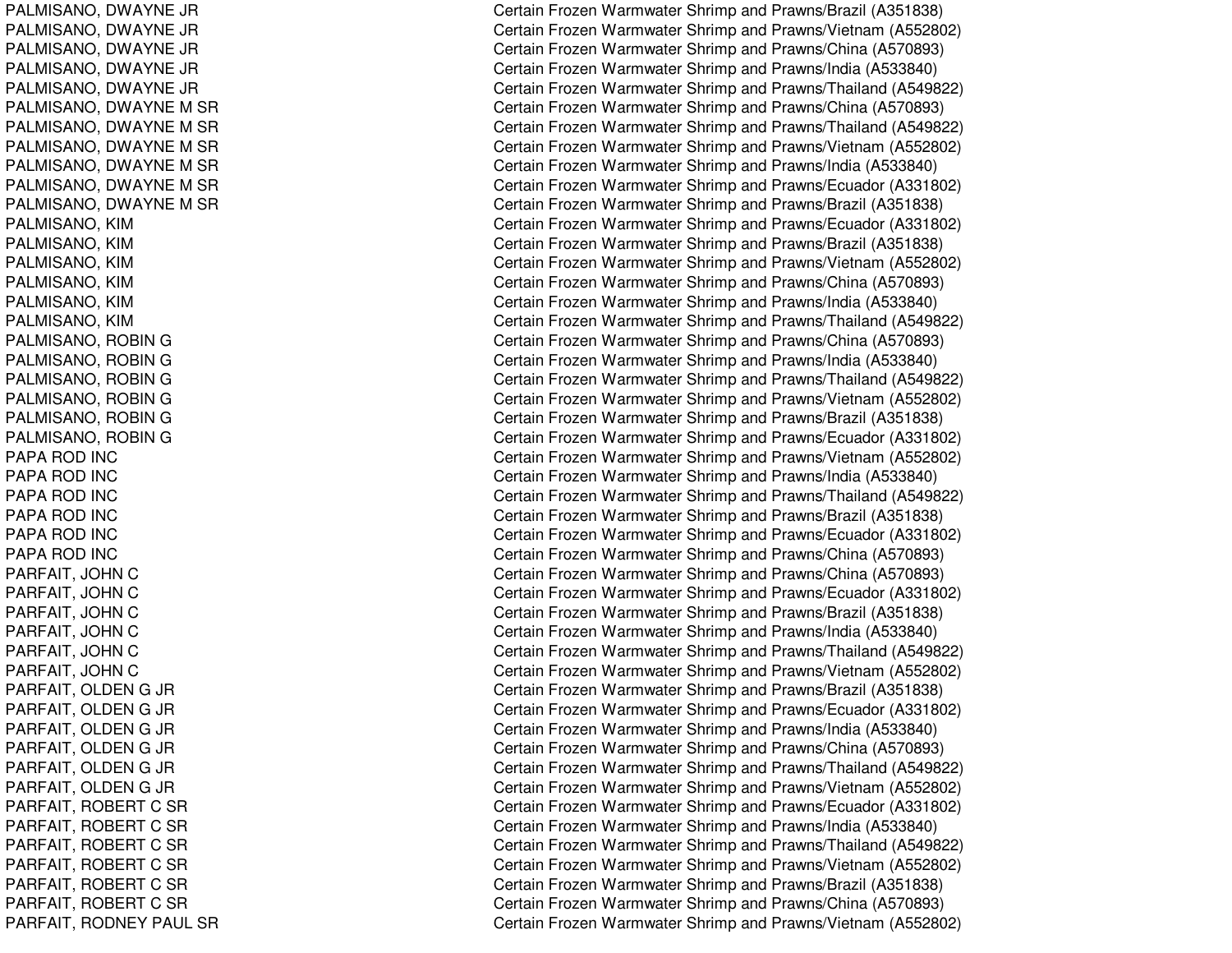PARFAIT, R ODNEYPAULSRPARFAIT, R ODNEYPAULSRPARF AIT, R ODNEYPAUL SRPARFAIT, RODNEY PAUL SR PARFAIT, R ODNEYPAULSRPARRAMORE INCPARRAMORE INCPARRAMORE INCPARRAMORE INC PARRAMORE INCPARRAMORE INCPARRIA, GAVIN C PARRIA, G AVINCPARRIA, G AVINCPARRIA, GAVIN C PARRIA, GAVIN C PARRIA, G AVINCPARRIA, JERRY D PARRIA, JE RRYDPARRIA, JERRY D PARRIA, JERRY D PARRIA, JERRY D PARRIA, JERRY D PARRIA, KIP PARRIA, KIP P A R RIA, KIP PARRIA, KIP PARRIA, KIP P A R RIA, KIP PARRIA, LIO NEL J SRP A RRIA, LIO NE L J S RPARRIA, LIONEL J SR P A R RIA, LIO N E L J S R PARRIA, LIONEL J SR PARRIA, LIONEL J SR PARRIA, LOUIS SIII C P A R RIA, L O UISSIII C P A R RIA, L O UISSIII C PARRIA, LOUIS SIII C PARRIA, LOUIS SIII C PARRIA, L OUISSIII C PARRIA, L OUIS JRP A R RIA, L O UIS JR PARRIA, L OUIS JRP A RRIA, L OUIS JRP A R RIA, L O UIS JR PARRIA, L OUIS JRPARRIA, RONALD

Certain Frozen Warmwater Shrimp and Prawns/China (A570893) Certain Frozen Warmwater Shrimp and Prawns/Ecuador (A331802) Certain Frozen Warmwater Shrimp and Prawns/India (A533840) Certain Frozen Warmwater Shrimp and Prawns/Brazil (A351838) Certain Frozen Warmwater Shrimp and Prawns/Thailand (A549822) Certain Frozen Warmwater Shrimp and Prawns/Vietnam (A552802) Certain Frozen Warmwater Shrimp and Prawns/China (A570893) Certain Frozen Warmwater Shrimp and Prawns/Ecuador (A331802) Certain Frozen Warmwater Shrimp and Prawns/Brazil (A351838) Certain Frozen Warmwater Shrimp and Prawns/India (A533840) Certain Frozen Warmwater Shrimp and Prawns/Thailand (A549822) Certain Frozen Warmwater Shrimp and Prawns/Ecuador (A331802) Certain Frozen Warmwater Shrimp and Prawns/Vietnam (A552802) Certain Frozen Warmwater Shrimp and Prawns/Brazil (A351838) Certain Frozen Warmwater Shrimp and Prawns/China (A570893) Certain Frozen Warmwater Shrimp and Prawns/India (A533840) Certain Frozen Warmwater Shrimp and Prawns/Thailand (A549822) Certain Frozen Warmwater Shrimp and Prawns/Vietnam (A552802) Certain Frozen Warmwater Shrimp and Prawns/Ecuador (A331802) Certain Frozen Warmwater Shrimp and Prawns/Brazil (A351838) Certain Frozen Warmwater Shrimp and Prawns/China (A570893) Certain Frozen Warmwater Shrimp and Prawns/India (A533840) Certain Frozen Warmwater Shrimp and Prawns/Thailand (A549822) Certain Frozen Warmwater Shrimp and Prawns/Brazil (A351838) Certain Frozen Warmwater Shrimp and Prawns/China (A570893) Certain Frozen Warmwater Shrimp and Prawns/India (A533840) Certain Frozen Warmwater Shrimp and Prawns/Thailand (A549822) Certain Frozen Warmwater Shrimp and Prawns/Vietnam (A552802) Certain Frozen Warmwater Shrimp and Prawns/Ecuador (A331802) Certain Frozen Warmwater Shrimp and Prawns/Brazil (A351838) Certain Frozen Warmwater Shrimp and Prawns/China (A570893) Certain Frozen Warmwater Shrimp and Prawns/India (A533840) Certain Frozen Warmwater Shrimp and Prawns/Thailand (A549822) Certain Frozen Warmwater Shrimp and Prawns/Vietnam (A552802) Certain Frozen Warmwater Shrimp and Prawns/Ecuador (A331802) ertain Frozen Warmwater Shrimp and Prawns/Brazil (A351838) Certain Frozen Warmwater Shrimp and Prawns/China (A570893) Certain Frozen Warmwater Shrimp and Prawns/India (A533840) Certain Frozen Warmwater Shrimp and Prawns/Thailand (A549822) Certain Frozen Warmwater Shrimp and Prawns/Vietnam (A552802) Certain Frozen Warmwater Shrimp and Prawns/Ecuador (A331802) Certain Frozen Warmwater Shrimp and Prawns/Brazil (A351838) Certain Frozen Warmwater Shrimp and Prawns/China (A570893) Certain Frozen Warmwater Shrimp and Prawns/India (A533840) Certain Frozen Warmwater Shrimp and Prawns/Thailand (A549822) Certain Frozen Warmwater Shrimp and Prawns/Vietnam (A552802) Certain Frozen Warmwater Shrimp and Prawns/Ecuador (A331802) Certain Frozen Warmwater Shrimp and Prawns/Vietnam (A552802)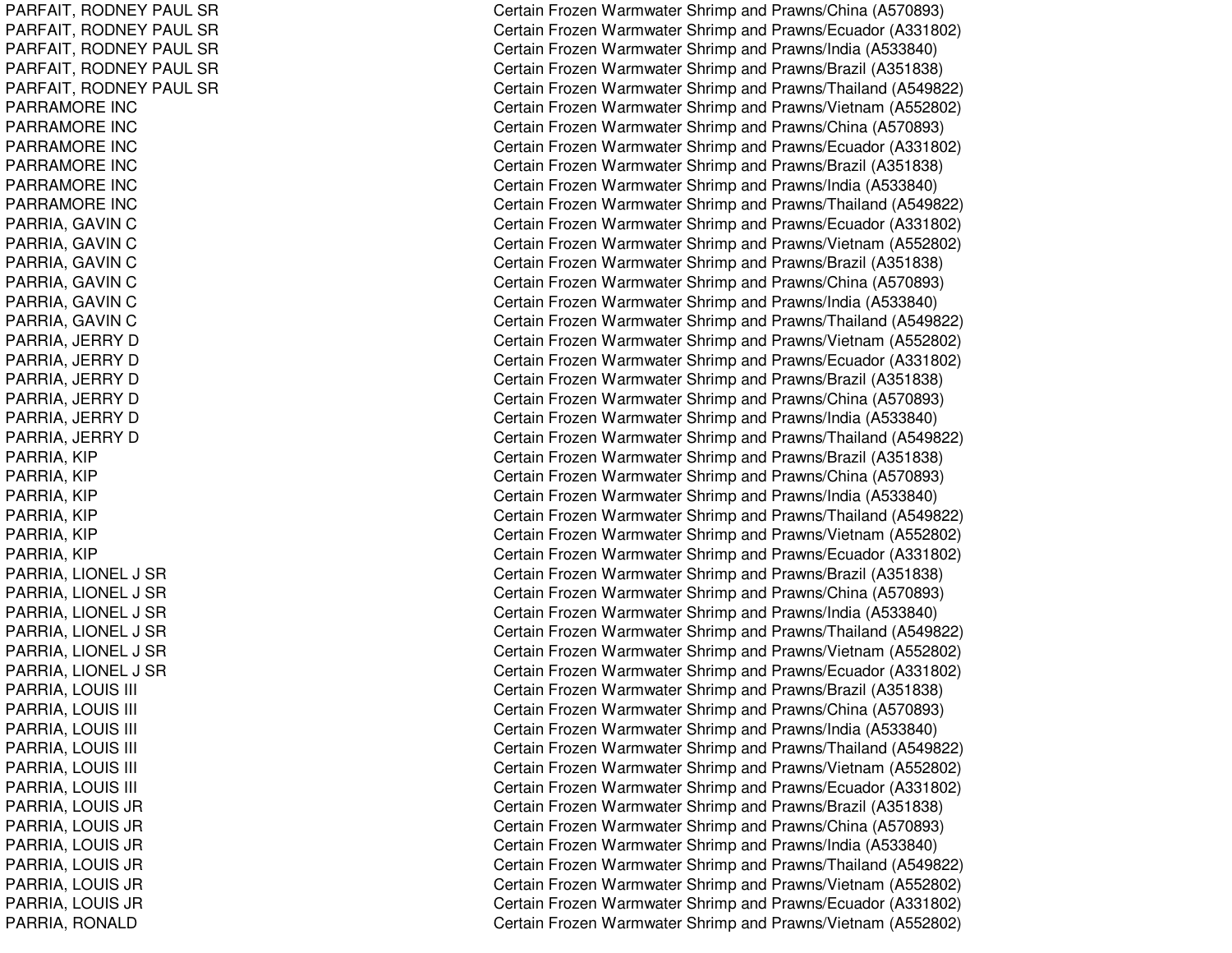PARTYLITE WORLDWIDE INCPASCAGOULA ICE AND FREEZER COPASCAGOULA ICE AND FREEZER COPASCAGOULA ICE AND FREEZER COPASCAGOULA ICE AND FREEZER COPASCAGOULA ICE AND FREEZER COPASCAGOULA ICE AND FREEZER COPAT HUVALS RESTAURANT ANDPATRICIA LEE LLCPATRICIA LEE LLCPATRICIA LEE LLCPATRICIA LEE LLCPATRICIA LEE LLCPATRICIA LEE LLCPATRON SEAFOOD INC PATRON SEAFOOD INC PATRON SEAFOOD INC PATRON SEAFOOD INC PATRON SEAFOOD INC PATRON SEAFOOD INC PAUL PIAZZA ANDPAUL PIAZZA ANDPAUL PIAZZA ANDPAUL PIAZZA ANDPAUL PIAZZA ANDPAUL PIAZZA AND

PARRIA, RONALD Certain Frozen Warmwater Shrimp and Prawns/Ecuador (A331802) PARRIA, RONALD Certain Frozen Warmwater Shrimp and Prawns/Brazil (A351838) PARRIA, RONALD Certain Frozen Warmwater Shrimp and Prawns/China (A570893) PARRIA, RONALD Certain Frozen Warmwater Shrimp and Prawns/India (A533840) PARRIA, RONALD Certain Frozen Warmwater Shrimp and Prawns/Thailand (A549822) PARRIA, ROSS Certain Frozen Warmwater Shrimp and Prawns/Ecuador (A331802) PARRIA, ROSS Certain Frozen Warmwater Shrimp and Prawns/Brazil (A351838) PARRIA, ROSS Certain Frozen Warmwater Shrimp and Prawns/China (A570893) PARRIA, ROSS Certain Frozen Warmwater Shrimp and Prawns/India (A533840) PARRIA, ROSS Certain Frozen Warmwater Shrimp and Prawns/Thailand (A549822) PARRIA, ROSS Certain Frozen Warmwater Shrimp and Prawns/Vietnam (A552802) PARRISH, CHARLES Certain Frozen Warmwater Shrimp and Prawns/Ecuador (A331802) PARRISH, CHARLES Certain Frozen Warmwater Shrimp and Prawns/China (A570893) PARRISH, CHARLES Certain Frozen Warmwater Shrimp and Prawns/Brazil (A351838) PARRISH, CHARLES Certain Frozen Warmwater Shrimp and Prawns/India (A533840) PARRISH, CHARLES Certain Frozen Warmwater Shrimp and Prawns/Thailand (A549822) PARRISH, CHARLES Certain Frozen Warmwater Shrimp and Prawns/Vietnam (A552802) Petroleum Wax Candles/China (A570504) Certain Frozen Warmwater Shrimp and Prawns/Vietnam (A552802) Certain Frozen Warmwater Shrimp and Prawns/India (A533840) Certain Frozen Warmwater Shrimp and Prawns/Thailand (A549822) Certain Frozen Warmwater Shrimp and Prawns/Ecuador (A331802) Certain Frozen Warmwater Shrimp and Prawns/Brazil (A351838) Certain Frozen Warmwater Shrimp and Prawns/China (A570893) Crawfish Tail Meat/China (A570848) Certain Frozen Warmwater Shrimp and Prawns/Ecuador (A331802) Certain Frozen Warmwater Shrimp and Prawns/Brazil (A351838) Certain Frozen Warmwater Shrimp and Prawns/Vietnam (A552802) Certain Frozen Warmwater Shrimp and Prawns/India (A533840) Certain Frozen Warmwater Shrimp and Prawns/Thailand (A549822) Certain Frozen Warmwater Shrimp and Prawns/China (A570893) Certain Frozen Warmwater Shrimp and Prawns/India (A533840) Certain Frozen Warmwater Shrimp and Prawns/Thailand (A549822) Certain Frozen Warmwater Shrimp and Prawns/Vietnam (A552802) Certain Frozen Warmwater Shrimp and Prawns/China (A570893) Certain Frozen Warmwater Shrimp and Prawns/Ecuador (A331802) Certain Frozen Warmwater Shrimp and Prawns/Brazil (A351838) Certain Frozen Warmwater Shrimp and Prawns/India (A533840) Certain Frozen Warmwater Shrimp and Prawns/Brazil (A351838) Certain Frozen Warmwater Shrimp and Prawns/Vietnam (A552802) Certain Frozen Warmwater Shrimp and Prawns/Thailand (A549822) Certain Frozen Warmwater Shrimp and Prawns/Ecuador (A331802) Certain Frozen Warmwater Shrimp and Prawns/China (A570893) PAYNE, JOHN Certain Frozen Warmwater Shrimp and Prawns/India (A533840) PAYNE, JOHN Certain Frozen Warmwater Shrimp and Prawns/Thailand (A549822) PAYNE, JOHN Certain Frozen Warmwater Shrimp and Prawns/Vietnam (A552802) PAYNE, JOHN Certain Frozen Warmwater Shrimp and Prawns/China (A570893) PAYNE, JOHN Certain Frozen Warmwater Shrimp and Prawns/Brazil (A351838)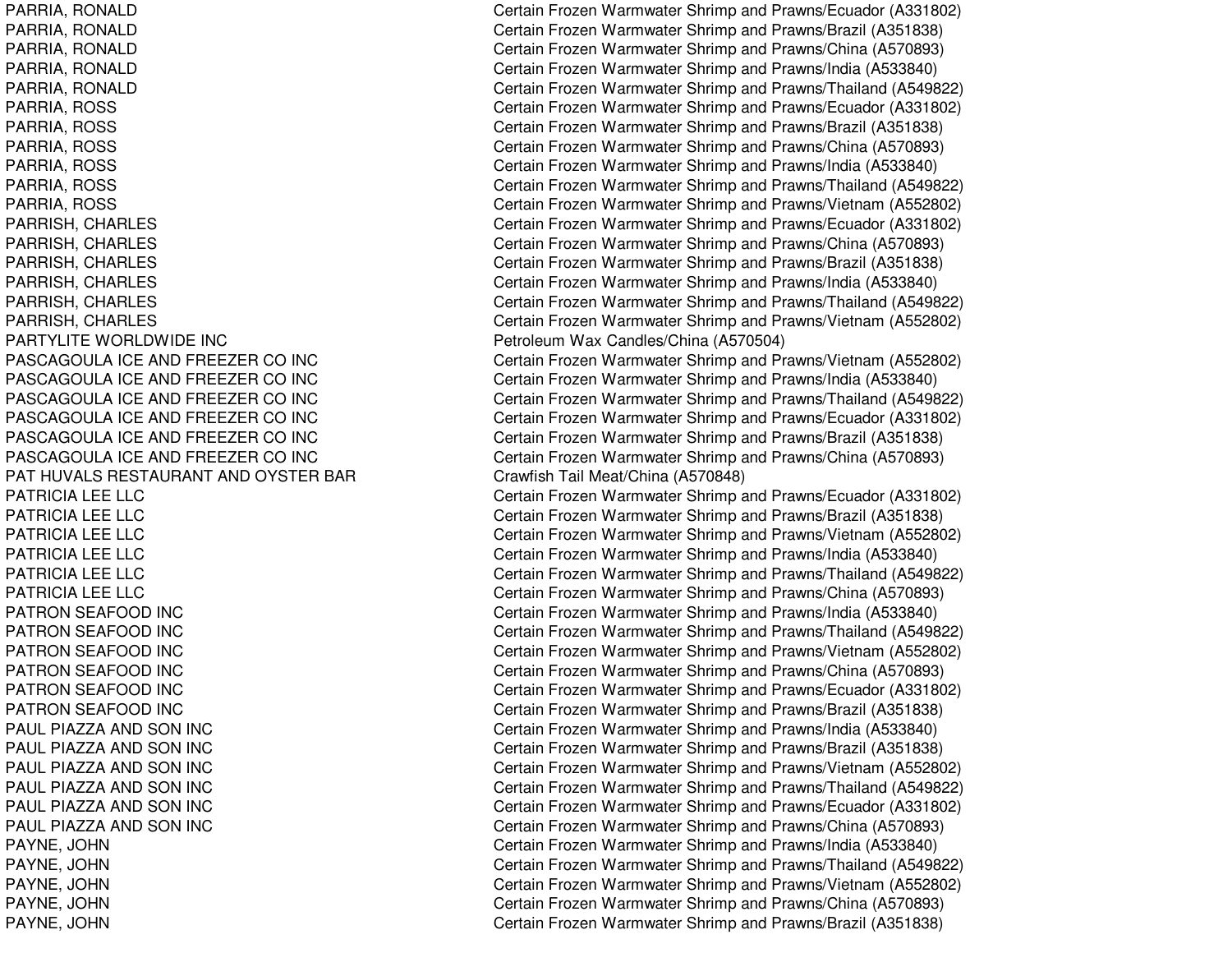PAYNE, JO HNPAZ G LLC PAZ GL L CPAZ G LLC PAZ G LLC PAZ G LLC PAZ G LLC PEARL INCPEARL INC PEARL INCPEARL INCPEARL INCPEARL INCPEARSON, JAMES PEARSON, JAMES PEARSON, JA MESPEARSON, JA MESPEARSON, JAMES PEARSON, JA MESP E L A S, JA ME S CURTIS PELAS, JAMES CURTIS PELAS, JAMES CURTIS PELAS, JAMES CURTIS PELAS, JA MESCURTISPEL AS, JA MESCURTISPELLEGRIN, TROY PELLEGRIN, T ROYPEL L EGRIN, T ROYP E L L E G RIN, T R O Y PELLEGRIN, T ROYP E L L E GRIN, T ROY PELTIER, LEE A PELTIER, LEE A PELTIER, LEE A PELTIER, LEE A PELTIER, L EEAPELTIER, LEE A PELTIER, RODNEY J CPEL TIER, R ODNEY J CPELTIER, RODNEY J CPELTIER, R ODNEY J CPEL TIER, R ODNEY J CPELTIER, RODNEY J CPENNY V LLC PENNY V LLC PENNY V LLC PENNY V LLC PENNY V LLC

Certain Frozen Warmwater Shrimp and Prawns/Ecuador (A331802) Certain Frozen Warmwater Shrimp and Prawns/India (A533840) Certain Frozen Warmwater Shrimp and Prawns/Thailand (A549822) Certain Frozen Warmwater Shrimp and Prawns/Vietnam (A552802) Certain Frozen Warmwater Shrimp and Prawns/China (A570893) Certain Frozen Warmwater Shrimp and Prawns/Ecuador (A331802) Certain Frozen Warmwater Shrimp and Prawns/Brazil (A351838) Certain Frozen Warmwater Shrimp and Prawns/Brazil (A351838) Certain Frozen Warmwater Shrimp and Prawns/Vietnam (A552802) Certain Frozen Warmwater Shrimp and Prawns/Thailand (A549822) Certain Frozen Warmwater Shrimp and Prawns/Ecuador (A331802) Certain Frozen Warmwater Shrimp and Prawns/China (A570893) Certain Frozen Warmwater Shrimp and Prawns/India (A533840) Certain Frozen Warmwater Shrimp and Prawns/China (A570893) Certain Frozen Warmwater Shrimp and Prawns/India (A533840) Certain Frozen Warmwater Shrimp and Prawns/Thailand (A549822) Certain Frozen Warmwater Shrimp and Prawns/Vietnam (A552802) Certain Frozen Warmwater Shrimp and Prawns/Ecuador (A331802) Certain Frozen Warmwater Shrimp and Prawns/Brazil (A351838) Certain Frozen Warmwater Shrimp and Prawns/Vietnam (A552802) Certain Frozen Warmwater Shrimp and Prawns/Ecuador (A331802) Certain Frozen Warmwater Shrimp and Prawns/China (A570893) Certain Frozen Warmwater Shrimp and Prawns/India (A533840) Certain Frozen Warmwater Shrimp and Prawns/Thailand (A549822) Certain Frozen Warmwater Shrimp and Prawns/Brazil (A351838) Certain Frozen Warmwater Shrimp and Prawns/Brazil (A351838) Certain Frozen Warmwater Shrimp and Prawns/China (A570893) Certain Frozen Warmwater Shrimp and Prawns/India (A533840) Certain Frozen Warmwater Shrimp and Prawns/Thailand (A549822) Certain Frozen Warmwater Shrimp and Prawns/Vietnam (A552802) Certain Frozen Warmwater Shrimp and Prawns/Ecuador (A331802) Certain Frozen Warmwater Shrimp and Prawns/Ecuador (A331802) Certain Frozen Warmwater Shrimp and Prawns/Brazil (A351838) Certain Frozen Warmwater Shrimp and Prawns/India (A533840) Certain Frozen Warmwater Shrimp and Prawns/Thailand (A549822) Certain Frozen Warmwater Shrimp and Prawns/Vietnam (A552802) Certain Frozen Warmwater Shrimp and Prawns/China (A570893) Certain Frozen Warmwater Shrimp and Prawns/Brazil (A351838) ertain Frozen Warmwater Shrimp and Prawns/Ecuador (A331802) Certain Frozen Warmwater Shrimp and Prawns/India (A533840) ertain Frozen Warmwater Shrimp and Prawns/Thailand (A549822) ertain Frozen Warmwater Shrimp and Prawns/Vietnam (A552802) Certain Frozen Warmwater Shrimp and Prawns/China (A570893) Certain Frozen Warmwater Shrimp and Prawns/Ecuador (A331802) Certain Frozen Warmwater Shrimp and Prawns/Brazil (A351838) Certain Frozen Warmwater Shrimp and Prawns/India (A533840) Certain Frozen Warmwater Shrimp and Prawns/Thailand (A549822) Certain Frozen Warmwater Shrimp and Prawns/Vietnam (A552802)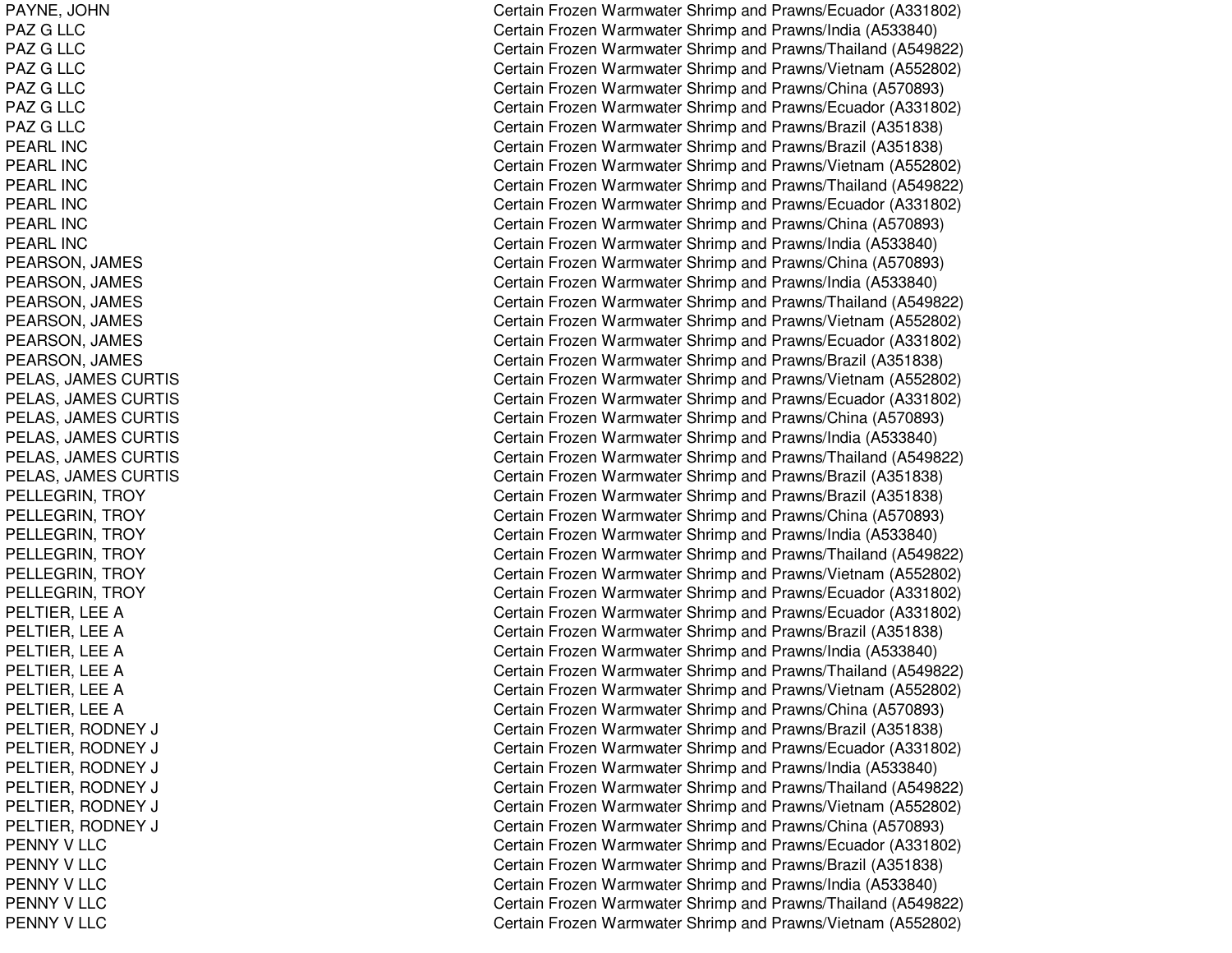PENNY V LLC PERDUES INCPEREZ, D EREKPEREZ, DEREK PEREZ, D EREKPEREZ, DEREK PEREZ, DEREK PEREZ, D EREKPERRIN, DAVID M PERRIN, DAVID M PERRIN, DAVID M PERRIN, DAVID M PERRIN, DAVID M PERRIN, DAVID M PERRIN, ERROL JR PERRIN, ERROL JR PERRIN, ERROL JR PERRIN, ERROL JR PERRIN, ERROL JR P E RRIN, E RROL JRPERRIN, KENNETH V PERRIN, KENNETH V PERRIN, KENNETH V PERRIN, KENNETH V PERRIN, KENNETH V PERRIN, KENNETH V PERRIN, N ELSON JR PERRIN, N EL SON JR PERRIN, NELSON JR PERRIN, N ELSON JR P E RRIN, N E L S ON JR PERRIN, NELSON JR PERRY, WILLIAM H PERRY, WILLIAM H PERRY, WILLIAM H PERSEVERANCE I L LCPERSEVERANCE I LLC PERSEVERANCE I L LCPERSEVERANCE I L L CPERSEVERANCE I L LCPERSEVERANCE I LLC PESHOF F, KIR KPESHOFF, KIRK PESHOFF, KIR KP E S HOF F, KIR K PESHOFF, KIRK PESHOFF, KIR KPETE, ALFRED F JR

Certain Frozen Warmwater Shrimp and Prawns/China (A570893) Wooden Bedroom Furniture/China (A570890) Certain Frozen Warmwater Shrimp and Prawns/Thailand (A549822) Certain Frozen Warmwater Shrimp and Prawns/Vietnam (A552802) Certain Frozen Warmwater Shrimp and Prawns/Ecuador (A331802) Certain Frozen Warmwater Shrimp and Prawns/Brazil (A351838) Certain Frozen Warmwater Shrimp and Prawns/China (A570893) Certain Frozen Warmwater Shrimp and Prawns/India (A533840) Certain Frozen Warmwater Shrimp and Prawns/Brazil (A351838) Certain Frozen Warmwater Shrimp and Prawns/China (A570893) Certain Frozen Warmwater Shrimp and Prawns/India (A533840) Certain Frozen Warmwater Shrimp and Prawns/Thailand (A549822) Certain Frozen Warmwater Shrimp and Prawns/Vietnam (A552802) Certain Frozen Warmwater Shrimp and Prawns/Ecuador (A331802) Certain Frozen Warmwater Shrimp and Prawns/Ecuador (A331802) Certain Frozen Warmwater Shrimp and Prawns/Brazil (A351838) Certain Frozen Warmwater Shrimp and Prawns/China (A570893) Certain Frozen Warmwater Shrimp and Prawns/India (A533840) Certain Frozen Warmwater Shrimp and Prawns/Thailand (A549822) Certain Frozen Warmwater Shrimp and Prawns/Vietnam (A552802) Certain Frozen Warmwater Shrimp and Prawns/Thailand (A549822) Certain Frozen Warmwater Shrimp and Prawns/Vietnam (A552802) Certain Frozen Warmwater Shrimp and Prawns/Ecuador (A331802) Certain Frozen Warmwater Shrimp and Prawns/Brazil (A351838) Certain Frozen Warmwater Shrimp and Prawns/China (A570893) Certain Frozen Warmwater Shrimp and Prawns/India (A533840) Certain Frozen Warmwater Shrimp and Prawns/Ecuador (A331802) Certain Frozen Warmwater Shrimp and Prawns/Brazil (A351838) Certain Frozen Warmwater Shrimp and Prawns/China (A570893) Certain Frozen Warmwater Shrimp and Prawns/India (A533840) Certain Frozen Warmwater Shrimp and Prawns/Thailand (A549822) Certain Frozen Warmwater Shrimp and Prawns/Vietnam (A552802) H one y/China (A 5 7 0 8 6 3) H one y/Arg entina (A 3 5 7 812) H one y/Arg entina (C 3 5 7 813) Certain Frozen Warmwater Shrimp and Prawns/Ecuador (A331802) Certain Frozen Warmwater Shrimp and Prawns/Brazil (A351838) Certain Frozen Warmwater Shrimp and Prawns/India (A533840) Certain Frozen Warmwater Shrimp and Prawns/Thailand (A549822) Certain Frozen Warmwater Shrimp and Prawns/Vietnam (A552802) Certain Frozen Warmwater Shrimp and Prawns/China (A570893) Certain Frozen Warmwater Shrimp and Prawns/Ecuador (A331802) Certain Frozen Warmwater Shrimp and Prawns/Brazil (A351838) Certain Frozen Warmwater Shrimp and Prawns/China (A570893) Certain Frozen Warmwater Shrimp and Pra wns/India (A 5 3 3 8 4 0) Certain Frozen Warmwater Shrimp and Prawns/Thailand (A549822) Certain Frozen Warmwater Shrimp and Prawns/Vietnam (A552802) Certain Frozen Warmwater Shrimp and Prawns/Ecuador (A331802)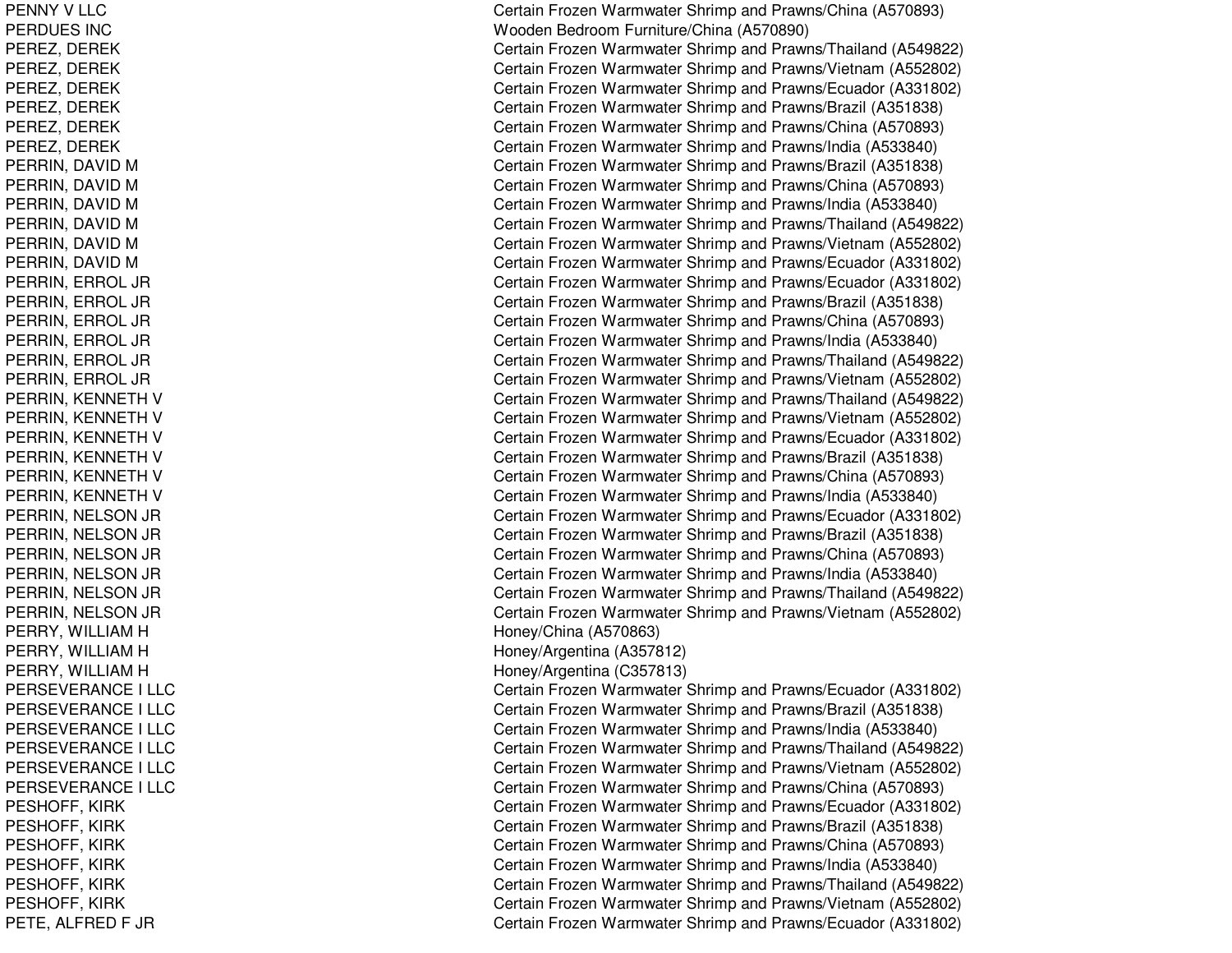PETE, A LFREDF JRPETE, A LFREDF JRPET E, A L F REDF JRPETE, ALFRED F JR PETE, A LFREDF JRP HA M, CIN DY P H A M, CIN D Y PHAM, CIN DYP H A M, CIN D Y P H A M, CIN D Y PHAM, CIN DYPHAM, H AI $\overline{C}$ PHAM, H AI $\overline{C}$ PHAM, H AIl Constantinople of the constant of the constant of the constant of the constant of the constant of the constant of the constant of the constant of the constant of the constant of the constant of the constant of the consta P H A M, H AI $\overline{C}$ PHAM, H AI $\overline{C}$ PHAM, H AIl Constantinople of the constant of the constant of the constant of the constant of the constant of the constant of the constant of the constant of the constant of the constant of the constant of the constant of the consta PHAM, H AI VANPHAM, H AI VANPHAM, HAI VAN PHAM, HAI VAN PHAM, H AI VANPHAM, HAI VAN PHAM, HIEN THI l contract to the contract of the contract of the contract of the contract of the contract of the contract of the contract of the contract of the contract of the contract of the contract of the contract of the contract of PHAM, HIEN THI l contract to the contract of the contract of the contract of the contract of the contract of the contract of the contract of the contract of the contract of the contract of the contract of the contract of the contract of PHAM, HIEN THI l contract and contract of the contract of the contract of the contract of the contract of the contract of the PHAM, HIEN THI l contract and contract of the contract of the contract of the contract of the contract of the contract of the PHAM, HIEN THI l contract to the contract of the contract of the contract of the contract of the contract of the contract of the contract of the contract of the contract of the contract of the contract of the contract of the contract of PHAM, HIEN THI l Constantinople of the constant of the constant of the constant of the constant of the constant of the constant of the constant of the constant of the constant of the constant of the constant of the constant of the consta PHAM, HUAN VAN PHAM, HUAN VAN PHAM, HUAN VAN PHAM, HUAN VAN PHAM, HUAN VAN PHAM, HUAN VAN PHAM, HUNG V PHAM, HUNG V PHAM, HUNG V PHAM, HUNG V PHAM, HUNG V PHAM, HUNG V PHAM, JO SEPHPHAM, JOSEPH PHAM, JOSEPH P HA M, JO S E P HPHAM, JOSEPH PHAM, JO SEPHPHAM, JOSEPH SON

Certain Frozen Warmwater Shrimp and Prawns/Vietnam (A552802) Certain Frozen Warmwater Shrimp and Prawns/Brazil (A351838) Certain Frozen Warmwater Shrimp and Prawns/China (A570893) Certain Frozen Warmwater Shrimp and Prawns/India (A533840) Certain Frozen Warmwater Shrimp and Prawns/Thailand (A549822) Certain Frozen Warmwater Shrimp and Prawns/Ecuador (A331802) Certain Frozen Warmwater Shrimp and Prawns/Brazil (A351838) Certain Frozen Warmwater Shrimp and Prawns/India (A533840) Certain Frozen Warmwater Shrimp and Prawns/China (A570893) Certain Frozen Warmwater Shrimp and Prawns/Thailand (A549822) Certain Frozen Warmwater Shrimp and Prawns/Vietnam (A552802) Certain Frozen Warmwater Shrimp and Prawns/Brazil (A351838) ertain Frozen Warmwater Shrimp and Prawns/Vietnam (A552802) ertain Frozen Warmwater Shrimp and Prawns/China (A570893) Certain Frozen Warmwater Shrimp and Prawns/Ecuador (A331802) Certain Frozen Warmwater Shrimp and Prawns/India (A533840) ertain Frozen Warmwater Shrimp and Prawns/Thailand (A549822) Certain Frozen Warmwater Shrimp and Prawns/Vietnam (A552802) Certain Frozen Warmwater Shrimp and Prawns/Brazil (A351838) Certain Frozen Warmwater Shrimp and Prawns/China (A570893) Certain Frozen Warmwater Shrimp and Prawns/India (A533840) Certain Frozen Warmwater Shrimp and Prawns/Thailand (A549822) Certain Frozen Warmwater Shrimp and Prawns/Ecuador (A331802) Certain Frozen Warmwater Shrimp and Prawns/Brazil (A351838) ertain Frozen Warmwater Shrimp and Prawns/China (A570893) Certain Frozen Warmwater Shrimp and Prawns/Vietnam (A552802) Certain Frozen Warmwater Shrimp and Prawns/Ecuador (A331802) ertain Frozen Warmwater Shrimp and Prawns/Thailand (A549822) Certain Frozen Warmwater Shrimp and Prawns/India (A533840) Certain Frozen Warmwater Shrimp and Prawns/China (A570893) Certain Frozen Warmwater Shrimp and Prawns/Ecuador (A331802) Certain Frozen Warmwater Shrimp and Prawns/India (A533840) Certain Frozen Warmwater Shrimp and Prawns/Thailand (A549822) Certain Frozen Warmwater Shrimp and Prawns/Vietnam (A552802) C ertain Frozen W arm w ater Shrim p and Pra wns/Brazil (A 3 518 3 8) Certain Frozen Warmwater Shrimp and Prawns/Ecuador (A331802) Certain Frozen Warmwater Shrimp and Prawns/China (A570893) Certain Frozen Warmwater Shrimp and Prawns/Brazil (A351838) Certain Frozen Warmwater Shrimp and Prawns/India (A533840) Certain Frozen Warmwater Shrimp and Prawns/Thailand (A549822) Certain Frozen Warmwater Shrimp and Prawns/Vietnam (A552802) Certain Frozen Warmwater Shrimp and Prawns/Brazil (A351838) Certain Frozen Warmwater Shrimp and Prawns/Ecuador (A331802) Certain Frozen Warmwater Shrimp and Prawns/Vietnam (A552802) Certain Frozen Warmwater Shrimp and Prawns/China (A570893) Certain Frozen Warmwater Shrimp and Prawns/Thailand (A549822) Certain Frozen Warmwater Shrimp and Prawns/India (A533840) Certain Frozen Warmwater Shrimp and Prawns/Thailand (A549822)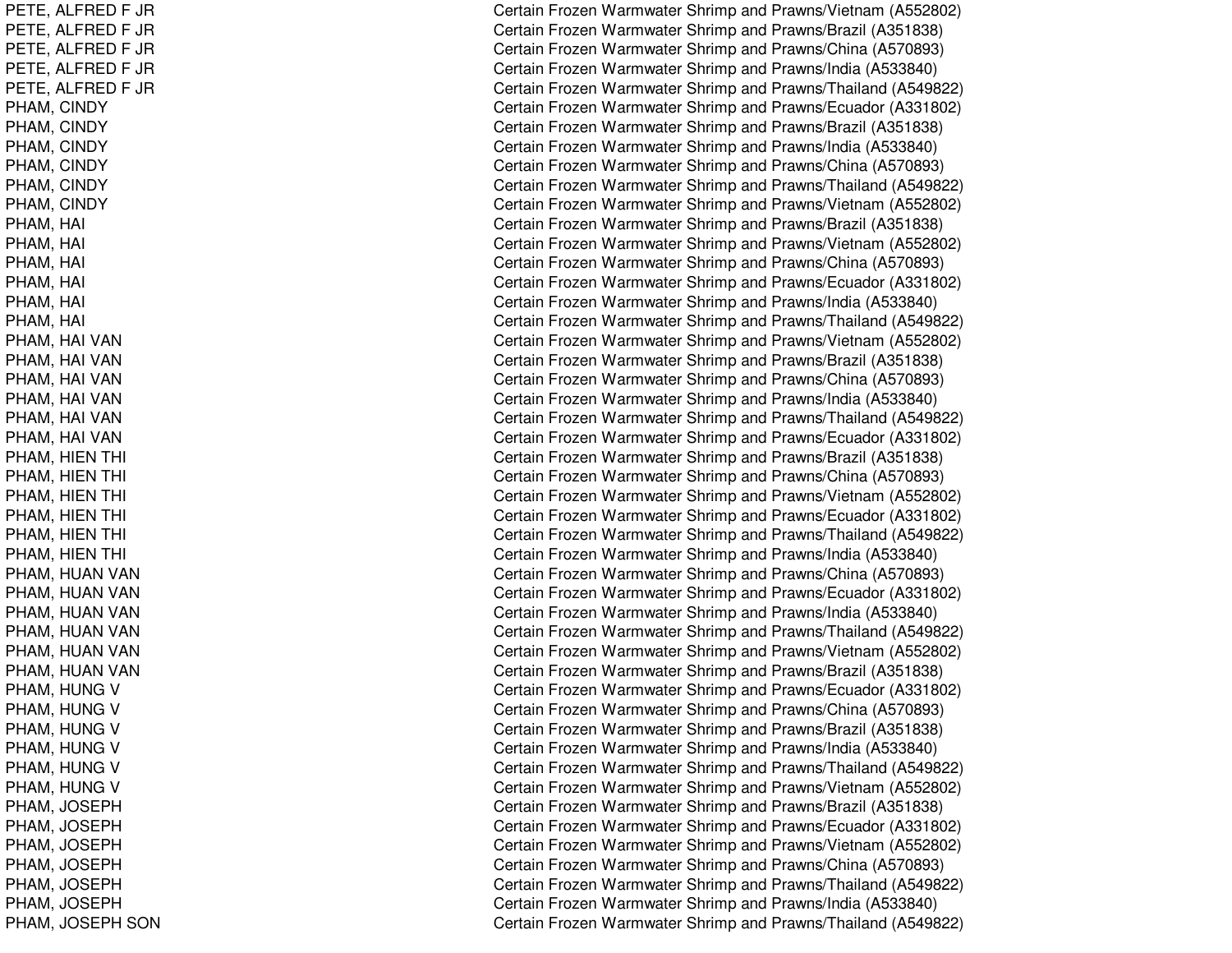PHAM, JOSEPH SON PHAM, JOSEPH SON PHAM, JOSEPH SON PHAM, JOSEPH SON PHAM, JOSEPH SON PHAM, THANH PHAM, THANH PHAM, T HANHPHAM, THANH PHAM, THANH PHAM, T HANHPHAM, T HANHDUCPHAM, T HANHDUCPHAM, THANH DUC PHAM, THANH DUC PHAM, T HANHDUCPHAM, THANH DUC PHAM, TOMMY VAN PHAM, TOMMY VAN PHAM, TOMMY VAN PHAM, TOMMY VAN PHAM, TOMMY VAN PHAM, TOMMY VAN PHAN, A NHPHAN, A NHP H A N, A N H PHAN, A NHPHAN, A NHPHAN, ANH PHAN, D ANTPHAN, DAN T PHAN, DAN T PHAN, DAN T PHAN, DAN T PHAN, DAN T PHAN, DAT VAN PHAN, DAT VAN PHAN, DAT VAN PHAN, DAT VAN PHAN, DAT VAN PHAN, DAT VAN PHAN, LUYEN VAN PHAN, LUYEN VAN PHAN, LUYEN VAN PHAN, LUYEN VAN PHAN, LUYEN VAN PHAN, LUYEN VAN P H A N, N GHIA

Certain Frozen Warmwater Shrimp and Prawns/Vietnam (A552802) Certain Frozen Warmwater Shrimp and Prawns/China (A570893) Certain Frozen Warmwater Shrimp and Prawns/Ecuador (A331802) Certain Frozen Warmwater Shrimp and Prawns/Brazil (A351838) Certain Frozen Warmwater Shrimp and Prawns/India (A533840) Certain Frozen Warmwater Shrimp and Prawns/Thailand (A549822) Certain Frozen Warmwater Shrimp and Prawns/Vietnam (A552802) Certain Frozen Warmwater Shrimp and Prawns/China (A570893) Certain Frozen Warmwater Shrimp and Prawns/India (A533840) Certain Frozen Warmwater Shrimp and Prawns/Ecuador (A331802) Certain Frozen Warmwater Shrimp and Prawns/Brazil (A351838) Certain Frozen Warmwater Shrimp and Prawns/Ecuador (A331802) Certain Frozen Warmwater Shrimp and Prawns/Brazil (A351838) Certain Frozen Warmwater Shrimp and Prawns/China (A570893) Certain Frozen Warmwater Shrimp and Prawns/India (A533840) Certain Frozen Warmwater Shrimp and Prawns/Thailand (A549822) Certain Frozen Warmwater Shrimp and Prawns/Vietnam (A552802) Certain Frozen Warmwater Shrimp and Prawns/Ecuador (A331802) Certain Frozen Warmwater Shrimp and Prawns/Vietnam (A552802) Certain Frozen Warmwater Shrimp and Prawns/China (A570893) C ertain Frozen W arm w ater Shrim p and Pra wns/Brazil (A 3 518 3 8) Certain Frozen Warmwater Shrimp and Prawns/India (A533840) Certain Frozen Warmwater Shrimp and Prawns/Thailand (A549822) Certain Frozen Warmwater Shrimp and Prawns/India (A533840) Certain Frozen Warmwater Shrimp and Prawns/Vietnam (A552802) Certain Frozen Warmwater Shrimp and Prawns/China (A570893) Certain Frozen Warmwater Shrimp and Prawns/India (A533840) Certain Frozen Warmwater Shrimp and Prawns/Brazil (A351838) Certain Frozen Warmwater Shrimp and Prawns/Ecuador (A331802) Certain Frozen Warmwater Shrimp and Prawns/Vietnam (A552802) Certain Frozen Warmwater Shrimp and Prawns/Ecuador (A331802) Certain Frozen Warmwater Shrimp and Prawns/China (A570893) Certain Frozen Warmwater Shrimp and Prawns/India (A533840) Certain Frozen Warmwater Shrimp and Prawns/Thailand (A549822) C ertain Frozen W arm w ater Shrim p and Pra wns/Brazil (A 3 518 3 8) Certain Frozen Warmwater Shrimp and Prawns/Vietnam (A552802) Certain Frozen Warmwater Shrimp and Prawns/India (A533840) Certain Frozen Warmwater Shrimp and Prawns/Thailand (A549822) Certain Frozen Warmwater Shrimp and Prawns/Ecuador (A331802) Certain Frozen Warmwater Shrimp and Prawns/Brazil (A351838) Certain Frozen Warmwater Shrimp and Prawns/China (A570893) Certain Frozen Warmwater Shrimp and Prawns/Vietnam (A552802) Certain Frozen Warmwater Shrimp and Prawns/China (A570893) Certain Frozen Warmwater Shrimp and Prawns/Ecuador (A331802) Certain Frozen Warmwater Shrimp and Prawns/Brazil (A351838) Certain Frozen Warmwater Shrimp and Prawns/India (A533840) Certain Frozen Warmwater Shrimp and Prawns/Thailand (A549822) Certain Frozen Warmwater Shrimp and Prawns/Brazil (A351838)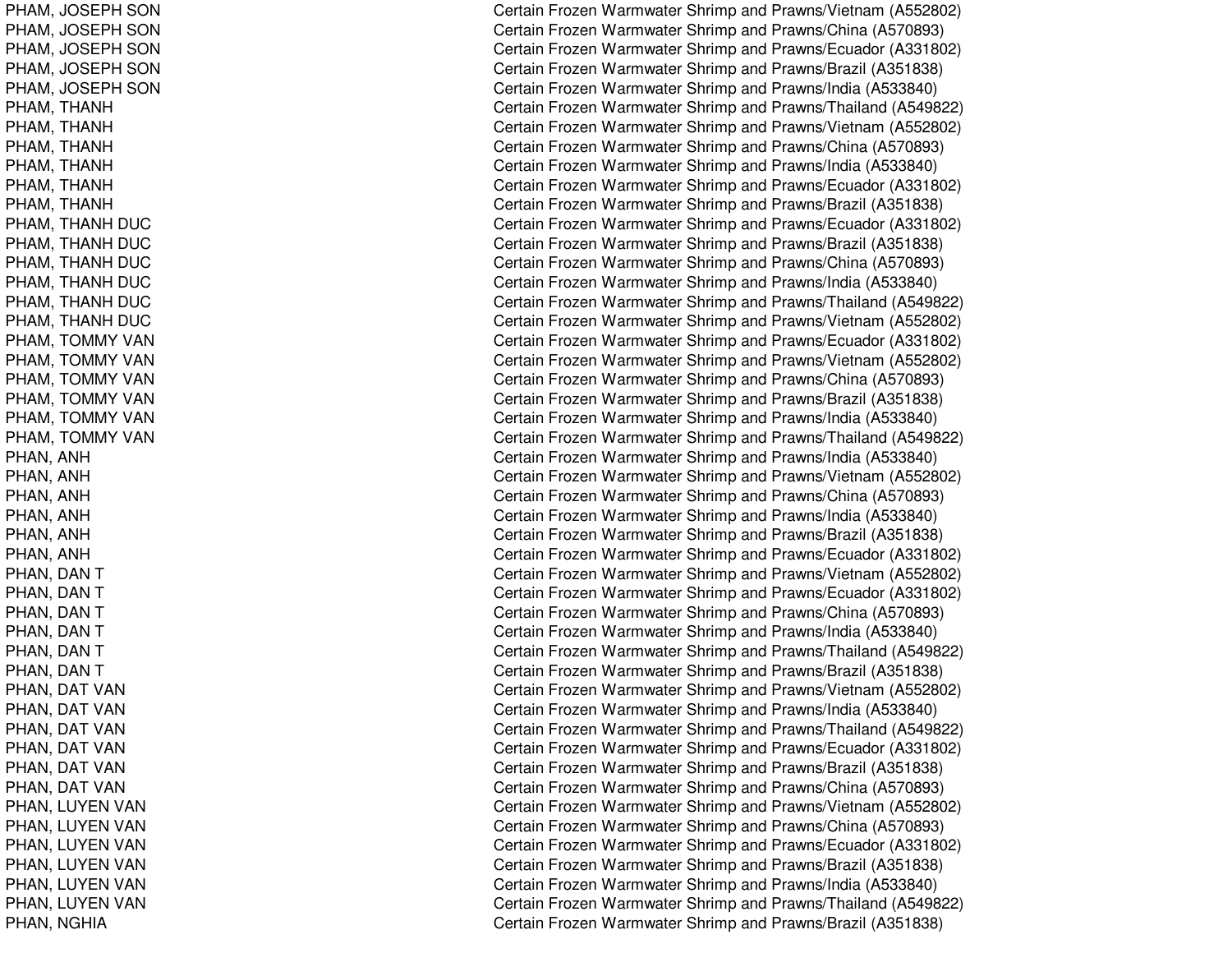PHAN, N GHIAPHAN, N GHIAPHAN, N GHIAPHAN, NGHIA PHILADELPHIA MACARONI COMPANY PHILADELPHIA MACARONI COMPANY PHILADELPHIA MACARONI COMPANY PHILADELPHIA MACARONI COMPANY P HIL LIP S S E A F OOD P HIL LIP S, JA M E S C PHILLIPS, JAMES C P HIL LIP S, JA ME S C PHILLIPS, JAMES C PHILLIPS, JAMES C P HIL LIP S, JA M E S C PHILLIPS, HARRY LOUIS PHIL LIPS, H ARRYL OUISPHILLIPS, HARRY LOUIS PHILLIPS, H ARRYLOUISP HIL LIP S, H A RRY L OUIS PHILLIPS, HARRY LOUIS PHOENIX CEMENT PHOENIX SALMON US INC PHOENIX SALMON US INC PHUNG, KIM DUNGP H U N G, KIM D U N G PHUNG, KIM DUNGPHUNG, KIM DUNGP H U N G, KIM D U N G PHUNG, KIM DUNGP HUNG, KIM DUNGPHUNG, KIM DUNG P H U N G, KIM D U N G P H U N G, KIM D U N GPHUNG, KIM DUNG PHUNG, KIM DUNGPICOU, JORDAN PICOU, JORDAN PICOU, JORDAN PICOU, JORDAN PICOU, JO RDANPICOU, JO RDANPIERRE, JO SEPHPIERRE, JO SEPHPIERRE, JOSEPH PIERRE, JOSEPH PIERRE, JO SEPHPIERRE, JOSEPH

Certain Frozen Warmwater Shrimp and Prawns/China (A570893) Certain Frozen Warmwater Shrimp and Prawns/India (A533840) Certain Frozen Warmwater Shrimp and Prawns/Thailand (A549822) Certain Frozen Warmwater Shrimp and Prawns/Vietnam (A552802) Pasta/Italy (C 475819) P asta/Italy (A 4 7 5 818) P asta/Turke y (C 4 8 9 8 0 6) Pasta/Turkey (A 489805) Cra wfish T ail Me at/China (A 5 7 0 8 4 8) Certain Frozen Warmwater Shrimp and Prawns/China (A570893) Certain Frozen Warmwater Shrimp and Prawns/Ecuador (A331802) Certain Frozen Warmwater Shrimp and Prawns/Brazil (A351838) Certain Frozen Warmwater Shrimp and Prawns/India (A533840) Certain Frozen Warmwater Shrimp and Prawns/Vietnam (A552802) Certain Frozen Warmwater Shrimp and Prawns/Thailand (A549822) Certain Frozen Warmwater Shrimp and Prawns/Vietnam (A552802) Certain Frozen Warmwater Shrimp and Prawns/Ecuador (A331802) Certain Frozen Warmwater Shrimp and Prawns/Brazil (A351838) Certain Frozen Warmwater Shrimp and Prawns/China (A570893) Certain Frozen Warmwater Shrimp and Pra wns/India (A 5 3 3 8 4 0) Certain Frozen Warmwater Shrimp and Prawns/Thailand (A549822) Gray Portland Cement and Clinker/Mexico (A201802) Fresh and Chilled Atlantic Salmon/Norway (A403801) Fresh and Chilled Atlantic Salmon/Norway (C403802) Certain Frozen Warmwater Shrimp and Prawns/Brazil (A351838) Certain Frozen Warmwater Shrimp and Prawns/Ecuador (A331802) Certain Frozen Warmwater Shrimp and Prawns/China (A570893) Certain Frozen Warmwater Shrimp and Prawns/India (A533840) Certain Frozen Warmwater Shrimp and Prawns/Thailand (A549822) Certain Frozen Warmwater Shrimp and Prawns/Vietnam (A552802) Certain Frozen Warmwater Shrimp and Prawns/India (A533840) Certain Frozen Warmwater Shrimp and Prawns/Thailand (A549822) Certain Frozen Warmwater Shrimp and Prawns/Vietnam (A552802) Certain Frozen Warmwater Shrimp and Prawns/Brazil (A351838) Certain Frozen Warmwater Shrimp and Prawns/Ecuador (A331802) Certain Frozen Warmwater Shrimp and Prawns/China (A570893) Certain Frozen Warmwater Shrimp and Prawns/Ecuador (A331802) Certain Frozen Warmwater Shrimp and Prawns/Brazil (A351838) Certain Frozen Warmwater Shrimp and Prawns/India (A533840) Certain Frozen Warmwater Shrimp and Prawns/Vietnam (A552802) Certain Frozen Warmwater Shrimp and Prawns/China (A570893) Certain Frozen Warmwater Shrimp and Prawns/Thailand (A549822) Certain Frozen Warmwater Shrimp and Prawns/Ecuador (A331802) Certain Frozen Warmwater Shrimp and Prawns/Thailand (A549822) Certain Frozen Warmwater Shrimp and Prawns/Vietnam (A552802) Certain Frozen Warmwater Shrimp and Prawns/China (A570893) Certain Frozen Warmwater Shrimp and Prawns/Brazil (A351838) Certain Frozen Warmwater Shrimp and Prawns/India (A533840)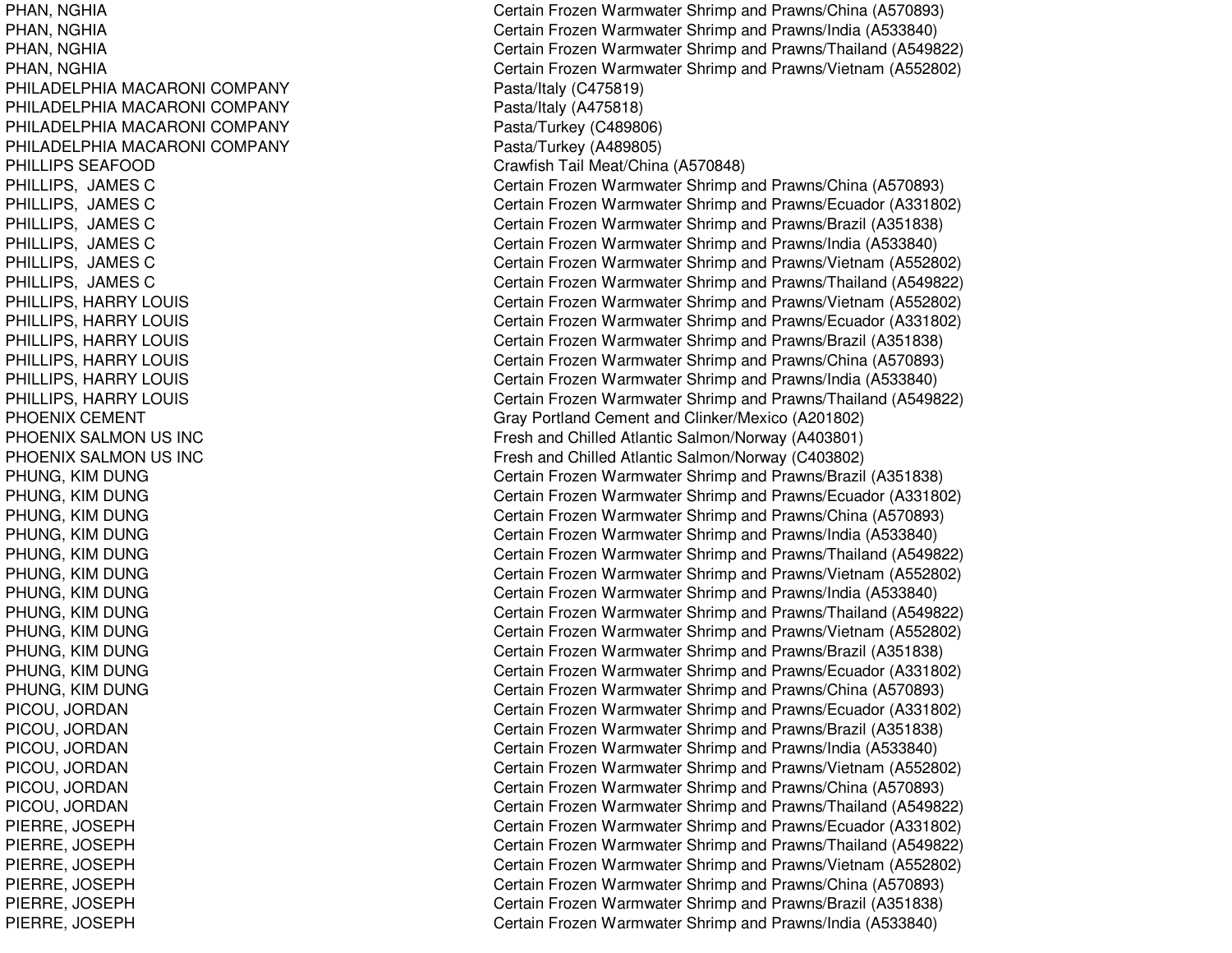PIERRE, JO SEPHC JR PIERRE, JO SEPHC JR PIERRE, JO SEPHC JR PIERRE, JOSEPH C JR PIERRE, JO SEPHC JR PIERRE, JOSEPH C JR PITRE, BENTON PITRE, B ENTONPITRE, BENTON PITRE, BENTON PITRE, B ENTONPITRE, BENTON PITRE, JE ANNIEPITRE, JE ANNIEPIT R E, JE A N NIE PITRE, JE ANNIEPIT R E, JE A N NIE PIT R E, JE A N NIE PIZANI, T ERRILLPIZANI, TERRILL PIZANI, TERRILL PIZANI, T ERRILLPIZANI, TERRILL PIZANI, T ERRILLPIZANI, T ERRY JRPIZANI, TERRY M PIZANI, TERRY M PIZANI, TERRY M PIZANI, TERRY M PIZANI, TERRY M PIZANI, TERRY M PLAISANCE, DEAN SR PLAISANCE, DEAN SR PLAISANCE, DEAN SR PLAISANCE, DEAN SR PLAISANCE, DEAN SR PLAISANCE, DEAN SR P L AIS A N C E, E A R L J JR P L AIS A N C E, E A R L J JR P L AIS A N C E, E A R L J JR PLAISANCE, E ARL J JRPL AISANCE, E ARL J JRP L AIS A N C E, E A R L J JR PLAISANCE, KEITH PLAISANCE, KEITH PLAISANCE, KEITH PLAISANCE, K EITHPLAISANCE, KEITH

Certain Frozen Warmwater Shrimp and Prawns/Vietnam (A552802) Certain Frozen Warmwater Shrimp and Prawns/China (A570893) Certain Frozen Warmwater Shrimp and Prawns/Ecuador (A331802) Certain Frozen Warmwater Shrimp and Prawns/India (A533840) Certain Frozen Warmwater Shrimp and Prawns/Thailand (A549822) Certain Frozen Warmwater Shrimp and Prawns/Brazil (A351838) Certain Frozen Warmwater Shrimp and Prawns/Thailand (A549822) Certain Frozen Warmwater Shrimp and Prawns/India (A533840) Certain Frozen Warmwater Shrimp and Prawns/Vietnam (A552802) Certain Frozen Warmwater Shrimp and Prawns/Ecuador (A331802) Certain Frozen Warmwater Shrimp and Prawns/China (A570893) Certain Frozen Warmwater Shrimp and Prawns/Brazil (A351838) Certain Frozen Warmwater Shrimp and Prawns/Ecuador (A331802) Certain Frozen Warmwater Shrimp and Prawns/Vietnam (A552802) Certain Frozen Warmwater Shrimp and Prawns/Brazil (A351838) Certain Frozen Warmwater Shrimp and Prawns/China (A570893) Certain Frozen Warmwater Shrimp and Prawns/India (A533840) Certain Frozen Warmwater Shrimp and Prawns/Thailand (A549822) Certain Frozen Warmwater Shrimp and Prawns/Brazil (A351838) Certain Frozen Warmwater Shrimp and Prawns/Ecuador (A331802) Certain Frozen Warmwater Shrimp and Prawns/Vietnam (A552802) Certain Frozen Warmwater Shrimp and Prawns/China (A570893) Certain Frozen Warmwater Shrimp and Prawns/India (A533840) Certain Frozen Warmwater Shrimp and Prawns/Thailand (A549822) Certain Frozen Warmwater Shrimp and Prawns/Ecuador (A331802) Certain Frozen Warmwater Shrimp and Prawns/Ecuador (A331802) Certain Frozen Warmwater Shrimp and Prawns/Brazil (A351838) Certain Frozen Warmwater Shrimp and Prawns/China (A570893) Certain Frozen Warmwater Shrimp and Prawns/India (A533840) Certain Frozen Warmwater Shrimp and Prawns/Thailand (A549822) Certain Frozen Warmwater Shrimp and Prawns/Vietnam (A552802) Certain Frozen Warmwater Shrimp and Prawns/Vietnam (A552802) Certain Frozen Warmwater Shrimp and Prawns/India (A533840) Certain Frozen Warmwater Shrimp and Prawns/Thailand (A549822) C ertain Frozen W arm w ater Shrim p and Pra wns/Brazil (A 3 518 3 8) Certain Frozen Warmwater Shrimp and Prawns/China (A570893) Certain Frozen Warmwater Shrimp and Prawns/Ecuador (A331802) Certain Frozen Warmwater Shrimp and Prawns/Vietnam (A552802) C ertain Frozen W arm w ater Shrim p and Pra wns/Brazil (A 3 518 3 8) Certain Frozen Warmwater Shrimp and Prawns/China (A570893) Certain Frozen Warmwater Shrimp and Prawns/India (A533840) Certain Frozen Warmwater Shrimp and Prawns/Thailand (A549822) C ertain Frozen Warm w ater Shrim p and Pra wns/Ecua d or (A 3 318 0 2) Certain Frozen Warmwater Shrimp and Prawns/Ecuador (A331802) Certain Frozen Warmwater Shrimp and Prawns/Brazil (A351838) Certain Frozen Warmwater Shrimp and Prawns/India (A533840) Certain Frozen Warmwater Shrimp and Prawns/Thailand (A549822) Certain Frozen Warmwater Shrimp and Prawns/Vietnam (A552802)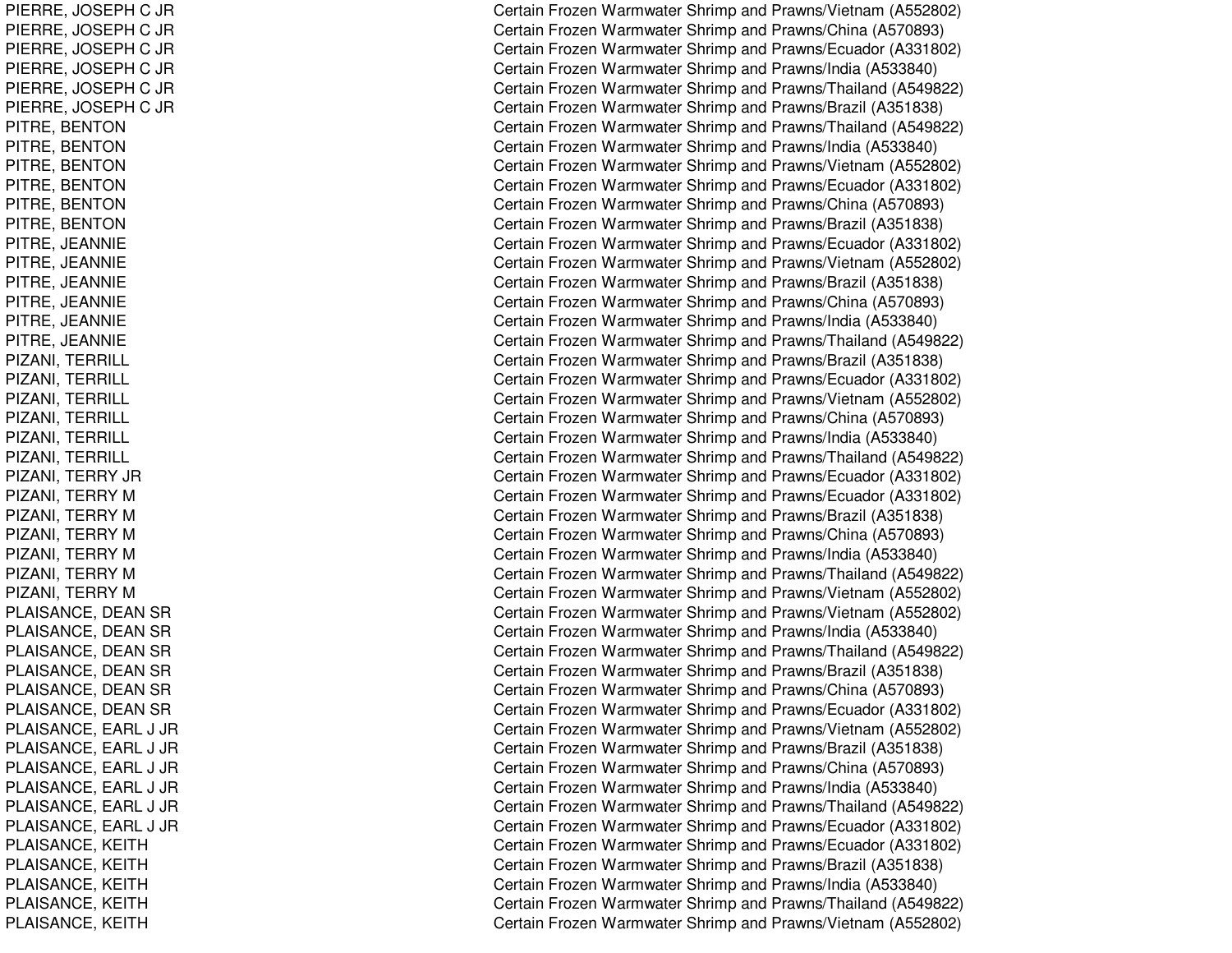PLAISANCE, K EITHPLEASURE ISLAND SHRIMP HOUSE INC PLEASURE ISLAND SHRIMP HOUSE INC PLEASURE ISLAND SHRIMP HOUSE INC PLEASURE ISLAND SHRIMP HOUSE INC PLEASURE ISLAND SHRIMP HOUSE INC PLEASURE ISLAND SHRIMP HOUSE INC PMC SPECIALTIES GROUP INC POC TAL TRAWLERS INC POCTALTRAWLERS INCPOCTALTRAWLERS INCPOCTALTRAWLERS INCPOCTALTRAWLERS INCPOCTAL TRAWL ERS INCPOCHE, GLENN POCHE, G LENNPOCHE, G L ENNPOCHE, GLENN POCHE, G LENNP OL K E Y, RIC HA RD JR POLKEY, RICHARD JR POLKEY, RIC HARD JR POLKEY, RICHARD JR POLKEY, RIC HARD JR POL KEY, RIC HARD JR POLKEY, RONALD POLKEY, R ONALDPOL KEY, R ONAL DPOLKEY, RONALD POLKEY, R ONALDP OL K E Y, R ONA L DPOLKEY, SHAWN POLKEY, SHAWN POLKEY, SHAWN POLKEY, SHAWN POLKEY, S HAWNPOLKEY, SHAWN POPE, ROBERT SR POPE, ROBERT SR POPE, ROBERT SR POPE, R OBERTSRPOPE, R OBERT SRPOPE, ROBERT SR POPPELL, DAVID P OP P E L L, D A VIDP O P P E L L, D A VID POPPELL, D AVIDPOPPELL, DAVID

Certain Frozen Warmwater Shrimp and Prawns/China (A570893) Certain Frozen Warmwater Shrimp and Prawns/Ecuador (A331802) Certain Frozen Warmwater Shrimp and Prawns/Brazil (A351838) Certain Frozen Warmwater Shrimp and Prawns/India (A533840) Certain Frozen Warmwater Shrimp and Prawns/Thailand (A549822) Certain Frozen Warmwater Shrimp and Prawns/Vietnam (A552802) Certain Frozen Warmwater Shrimp and Prawns/China (A570893) Saccharin/China (A570878) Certain Frozen Warmwater Shrimp and Prawns/Ecuador (A331802) C ertain Frozen W arm w ater Shrim p and Pra wns/Brazil (A 3 518 3 8) Certain Frozen Warmwater Shrimp and Prawns/China (A570893) Certain Frozen Warmwater Shrimp and Prawns/India (A533840) Certain Frozen Warmwater Shrimp and Prawns/Thailand (A549822) Certain Frozen Warmwater Shrimp and Prawns/Vietnam (A552802) Certain Frozen Warmwater Shrimp and Prawns/Thailand (A549822) Certain Frozen Warmwater Shrimp and Prawns/Vietnam (A552802) Certain Frozen Warmwater Shrimp and Prawns/India (A533840) Certain Frozen Warmwater Shrimp and Prawns/Ecuador (A331802) Certain Frozen Warmwater Shrimp and Prawns/China (A570893) Certain Frozen Warmwater Shrimp and Prawns/Ecuador (A331802) C ertain Frozen W arm w ater Shrim p and Pra wns/Brazil (A 3 518 3 8) Certain Frozen Warmwater Shrimp and Prawns/China (A570893) Certain Frozen Warmwater Shrimp and Prawns/India (A533840) Certain Frozen Warmwater Shrimp and Prawns/Thailand (A549822) Certain Frozen Warmwater Shrimp and Prawns/Vietnam (A552802) Certain Frozen Warmwater Shrimp and Prawns/China (A570893) Certain Frozen Warmwater Shrimp and Prawns/India (A533840) Certain Frozen Warmwater Shrimp and Prawns/Thailand (A549822) Certain Frozen Warmwater Shrimp and Prawns/Vietnam (A552802) Certain Frozen Warmwater Shrimp and Prawns/Brazil (A351838) Certain Frozen Warmwater Shrimp and Prawns/Ecuador (A331802) Certain Frozen Warmwater Shrimp and Prawns/Brazil (A351838) Certain Frozen Warmwater Shrimp and Prawns/China (A570893) Certain Frozen Warmwater Shrimp and Prawns/India (A533840) Certain Frozen Warmwater Shrimp and Prawns/Ecuador (A331802) Certain Frozen Warmwater Shrimp and Prawns/Thailand (A549822) Certain Frozen Warmwater Shrimp and Prawns/Vietnam (A552802) Certain Frozen Warmwater Shrimp and Prawns/Vietnam (A552802) Certain Frozen Warmwater Shrimp and Prawns/Ecuador (A331802) Certain Frozen Warmwater Shrimp and Prawns/Brazil (A351838) Certain Frozen Warmwater Shrimp and Prawns/China (A570893) Certain Frozen Warmwater Shrimp and Prawns/Thailand (A549822) Certain Frozen Warmwater Shrimp and Prawns/India (A533840) Certain Frozen Warmwater Shrimp and Prawns/Thailand (A549822) Certain Frozen Warmwater Shrimp and Prawns/Vietnam (A552802) Certain Frozen Warmwater Shrimp and Prawns/Ecuador (A331802) Certain Frozen Warmwater Shrimp and Prawns/India (A533840) Certain Frozen Warmwater Shrimp and Prawns/Brazil (A351838)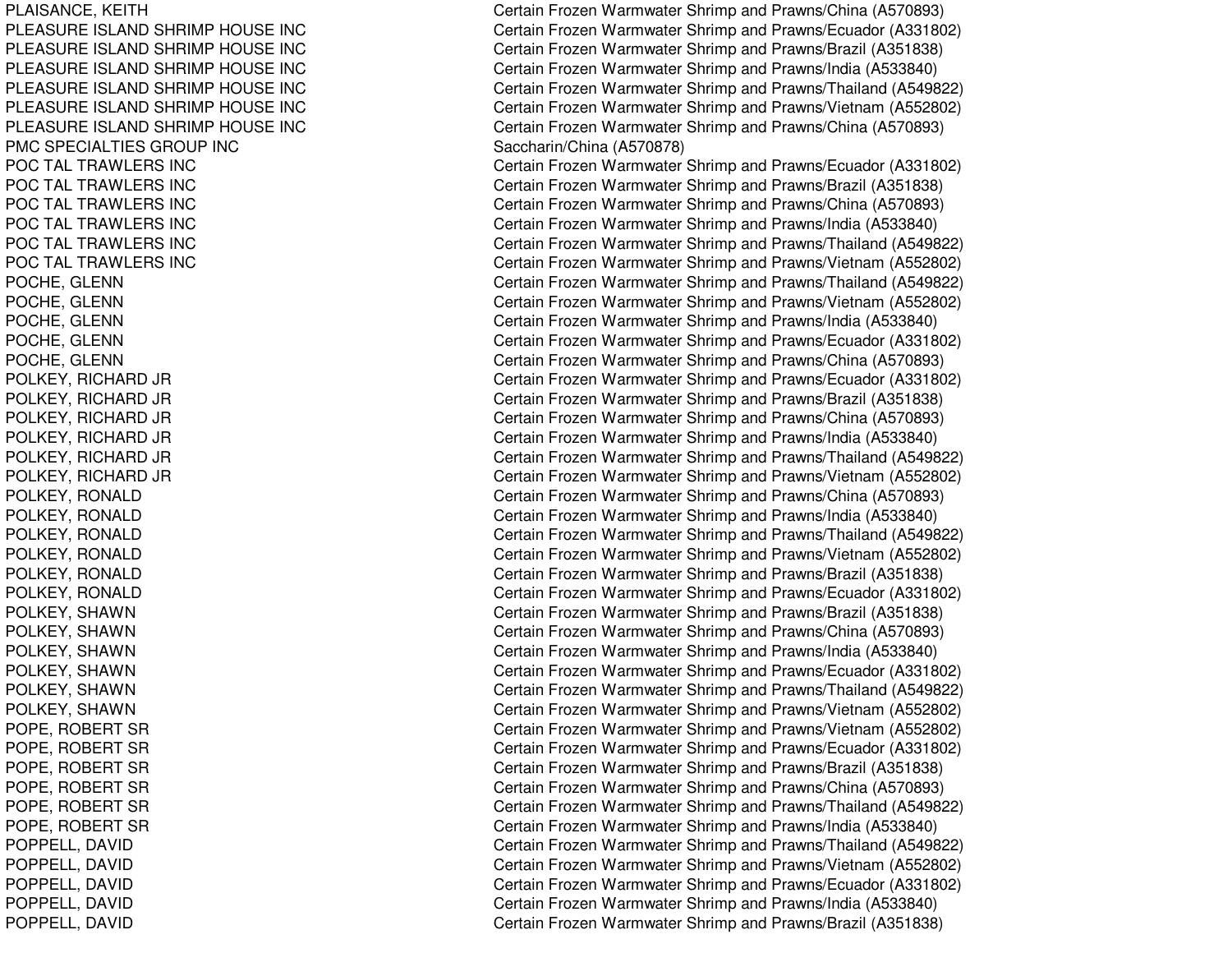POPPELL, DAVID Certain Frozen Warmwater Shrimp and Prawns/China (A570893) POPPYS PRIDE SEAFOODPOPPYS PRIDE SEAFOODPOPPYS PRIDE SEAFOODPOPPYS PRIDE SEAFOODPOPPYS PRIDE SEAFOODPOPPYS PRIDE SEAFOODPORCHE, RICKY J Certain Frozen Warmwater Shrimp and Prawns/India (A533840) PORCHE, RICKY J Certain Frozen Warmwater Shrimp and Prawns/Thailand (A549822) PORCHE, RICKY J Certain Frozen Warmwater Shrimp and Prawns/Vietnam (A552802) PORCHE, RICKY J Certain Frozen Warmwater Shrimp and Prawns/Ecuador (A331802) PORCHE, RICKY J Certain Frozen Warmwater Shrimp and Prawns/Brazil (A351838) PORCHE, RICKY J Certain Frozen Warmwater Shrimp and Prawns/China (A570893) PORT ROYAL SEAFOODPORT ROYAL SEAFOODPORT ROYAL SEAFOODPORT ROYAL SEAFOODPORT ROYAL SEAFOODPORT ROYAL SEAFOODPOTTER BOATS INC POTTER BOATS INC POTTER BOATS INC POTTER BOATS INC POTTER BOATS INC POTTER BOATS INC POWELL ANDPOWELL ANDPOWELL ANDPRAIRIE CAJUN WHOLESALE SEAFOOD DISTRIBUTORS INC Crawfish Tail Meat/China (A570848) PRECISION PRODUCTS INC PRICE SEAFOODPRICE SEAFOODPRICE SEAFOODPRICE SEAFOODPRICE SEAFOODPRICE SEAFOODPRIDE OF THE POND Certain Frozen Fish Fillets/Vietnam (A552801) PRIDE OF THE SOUTH CATFISH INC Certain Frozen Fish Fillets/Vietnam (A552801) PRIHODA, STEVIE CHARRY Certain Frozen Warmwater Shrimp and Prawns/Ecuador (A331802) PRIHODA, STEVIE Certain Frozen Warmwater Shrimp and Prawns/Brazil (A351838) PRIHODA, STEVIE Certain Frozen Warmwater Shrimp and Prawns/China (A570893) PRIHODA, STEVIE Certain Frozen Warmwater Shrimp and Prawns/Vietnam (A552802) PRIHODA, STEVIE Certain Frozen Warmwater Shrimp and Prawns/India (A533840) PRIHODA, STEVIE Certain Frozen Warmwater Shrimp and Prawns/Thailand (A549822) PRINCESS CELINE INCPRINCESS CELINE INCPRINCESS CELINE INCPRINCESS CELINE INC

Certain Frozen Warmwater Shrimp and Prawns/Brazil (A351838) Certain Frozen Warmwater Shrimp and Prawns/Ecuador (A331802) Certain Frozen Warmwater Shrimp and Prawns/India (A533840) Certain Frozen Warmwater Shrimp and Prawns/Thailand (A549822) Certain Frozen Warmwater Shrimp and Prawns/Vietnam (A552802) Certain Frozen Warmwater Shrimp and Prawns/China (A570893) Certain Frozen Warmwater Shrimp and Prawns/Brazil (A351838) Certain Frozen Warmwater Shrimp and Prawns/Ecuador (A331802) Certain Frozen Warmwater Shrimp and Prawns/China (A570893) Certain Frozen Warmwater Shrimp and Prawns/Thailand (A549822) Certain Frozen Warmwater Shrimp and Prawns/Vietnam (A552802) Certain Frozen Warmwater Shrimp and Prawns/India (A533840) Certain Frozen Warmwater Shrimp and Prawns/Brazil (A351838) Certain Frozen Warmwater Shrimp and Prawns/India (A533840) Certain Frozen Warmwater Shrimp and Prawns/Thailand (A549822) Certain Frozen Warmwater Shrimp and Prawns/Vietnam (A552802) Certain Frozen Warmwater Shrimp and Prawns/China (A570893) Certain Frozen Warmwater Shrimp and Prawns/Ecuador (A331802) Honey/China (A570863) Honey/Argentina (A357812) Honey/Argentina (C357813) Hand Trucks and Certain Parts Thereof/China (A570891) Certain Frozen Warmwater Shrimp and Prawns/Ecuador (A331802) Certain Frozen Warmwater Shrimp and Prawns/Brazil (A351838) Certain Frozen Warmwater Shrimp and Prawns/India (A533840) Certain Frozen Warmwater Shrimp and Prawns/China (A570893) Certain Frozen Warmwater Shrimp and Prawns/Thailand (A549822) Certain Frozen Warmwater Shrimp and Prawns/Vietnam (A552802) Certain Frozen Warmwater Shrimp and Prawns/Ecuador (A331802) Certain Frozen Warmwater Shrimp and Prawns/Brazil (A351838) Certain Frozen Warmwater Shrimp and Prawns/India (A533840) Certain Frozen Warmwater Shrimp and Prawns/China (A570893)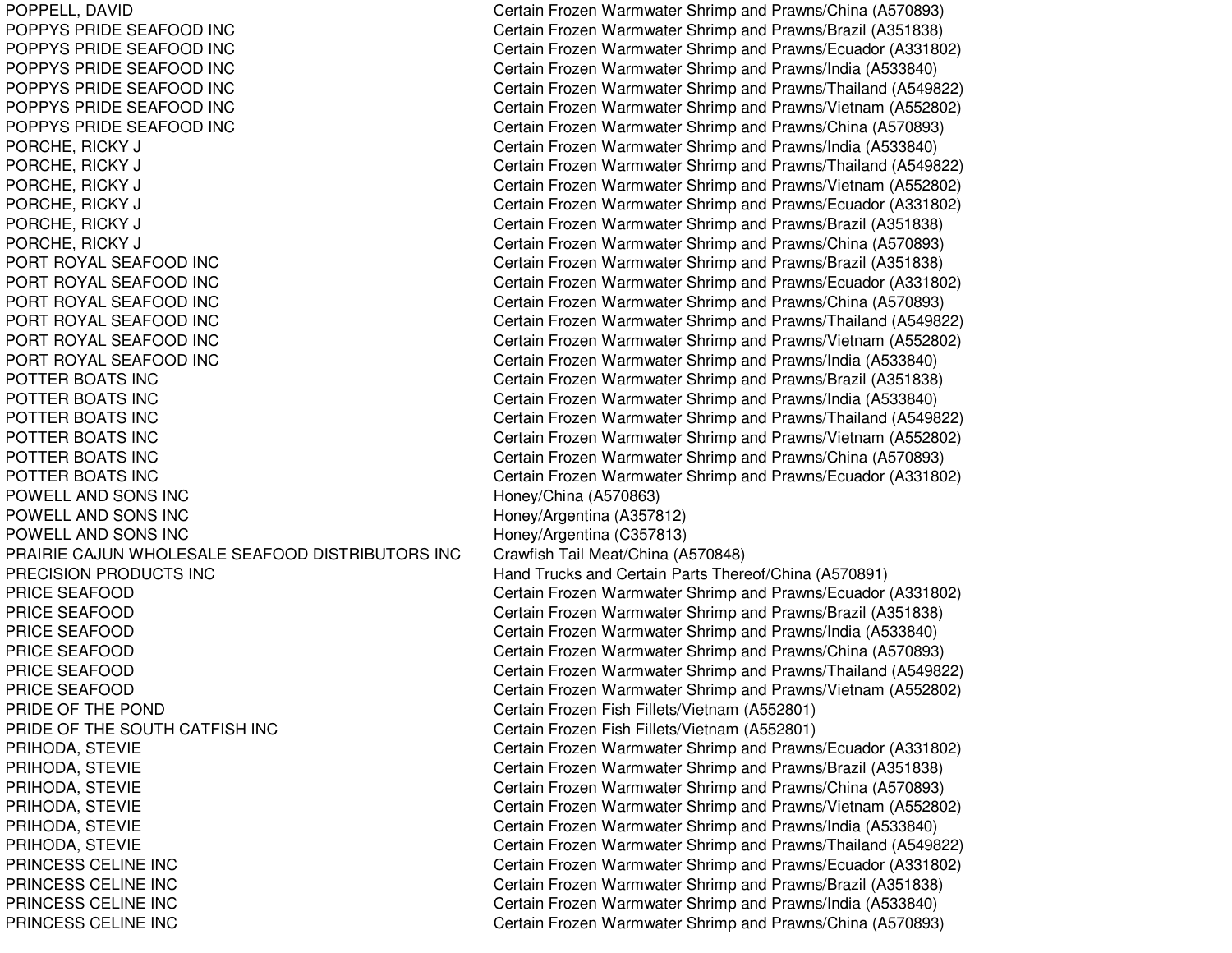PRINCESS CELINE INC PRINCESS CELINE INC PRINCESSLORIELLCPRINCESSLORIELLCPRINCESSLORIELLCPRINCESSLORIELLCPRINCESSLORIELLCPRINCESSLORIELLCPRINCESS MARY INC PRINCESSMARY INCPRINCESSMARY INCPRINCESSMARY INCPRINCESSMARY INCPRINCESSMARY INCPRIVATEERPRIVATEERPRIVATEERPRIVATEERPRIVATEERPRIVATEERPTC ALLIANCE CORP PTC ALLIANCE CORP PTC ALLIANCE CORP PTC ALLIANCE CORP PTC ALLIANCE CORP PTC ALLIANCE CORP PURATA TRAWLER INC PURATA TRAWLER INC PURATA TRAWLER INC PURATA TRAWLER INC PURATA TRAWLER INC PURATA TRAWLER INC PURDYPURSUER IN CPURSUER IN CPURSUER IN CPURSUER IN CPURSUER IN CPURSUER IN CPUTERBAUGH, RICHARD PUTERBAUGH, RIC HARDPUT ERBAUGH, RIC HARDPUTERBAUGH, RICHARD PUTERBAUGH, RIC HARDPUTERBAUGH, RICHARD PUTNEY PAPER COMPANY QIMONDA RICHMOND LLC QUACH NGUYEN, OANH

Certain Frozen Warmwater Shrimp and Prawns/Thailand (A549822) Certain Frozen Warmwater Shrimp and Prawns/Vietnam (A552802) Certain Frozen Warmwater Shrimp and Prawns/Vietnam (A552802) Certain Frozen Warmwater Shrimp and Prawns/India (A533840) Certain Frozen Warmwater Shrimp and Prawns/Thailand (A549822) Certain Frozen Warmwater Shrimp and Prawns/Brazil (A351838) Certain Frozen Warmwater Shrimp and Prawns/Ecuador (A331802) Certain Frozen Warmwater Shrimp and Prawns/China (A570893) Certain Frozen Warmwater Shrimp and Prawns/Ecuador (A331802) C ertain Frozen W arm w ater Shrim p and Pra wns/Brazil (A 3 518 3 8) Certain Frozen Warmwater Shrimp and Prawns/Vietnam (A552802) Certain Frozen Warmwater Shrimp and Prawns/Thailand (A549822) Certain Frozen Warmwater Shrimp and Prawns/India (A533840) Certain Frozen Warmwater Shrimp and Prawns/China (A570893) Certain Frozen Warmwater Shrimp and Prawns/Vietnam (A552802) Certain Frozen Warmwater Shrimp and Prawns/Ecuador (A331802) Certain Frozen Warmwater Shrimp and Prawns/Brazil (A351838) Certain Frozen Warmwater Shrimp and Prawns/China (A570893) Certain Frozen Warmwater Shrimp and Prawns/India (A533840) Certain Frozen Warmwater Shrimp and Prawns/Thailand (A549822) Welded Carbon Steel Pipe and Tube/Turkey (C489502) Welded Carbon Steel Pipe and Tube/Turkey (A489501) Small-Diameter Standard and Rectangular Pipe and Tube/Singapore (A559502) Small-Diameter Carbon Steel Pipe and Tube/Taiwan (A583008) Welded Carbon Steel Pipe and Tube/Thailand (A549502) Welded Carbon Steel Pipe and Tube/India (A533502) Certain Frozen Warmwater Shrimp and Prawns/Vietnam (A552802) Certain Frozen Warmwater Shrimp and Prawns/India (A533840) Certain Frozen Warmwater Shrimp and Prawns/Thailand (A549822) Certain Frozen Warmwater Shrimp and Prawns/Ecuador (A331802) Certain Frozen Warmwater Shrimp and Prawns/Brazil (A351838) Certain Frozen Warmwater Shrimp and Prawns/China (A570893) Natural Bristle Paint Brushes/China (A570501) Certain Frozen Warmwater Shrimp and Prawns/China (A570893) Certain Frozen Warmwater Shrimp and Prawns/Thailand (A549822) Certain Frozen Warmwater Shrimp and Prawns/Vietnam (A552802) Certain Frozen Warmwater Shrimp and Prawns/Brazil (A351838) Certain Frozen Warmwater Shrimp and Prawns/Ecuador (A331802) Certain Frozen Warmwater Shrimp and Prawns/India (A533840) Certain Frozen Warmwater Shrimp and Prawns/Vietnam (A552802) Certain Frozen Warmwater Shrimp and Prawns/Ecuador (A331802) Certain Frozen Warmwater Shrimp and Prawns/China (A570893) Certain Frozen Warmwater Shrimp and Prawns/India (A533840) Certain Frozen Warmwater Shrimp and Prawns/Thailand (A549822) Certain Frozen Warmwater Shrimp and Prawns/Brazil (A351838) Certain Tissue Paper Products/China (A570894) DRAMs and DRAM Modules/Korea (C580851) Certain Frozen Warmwater Shrimp and Prawns/Brazil (A351838)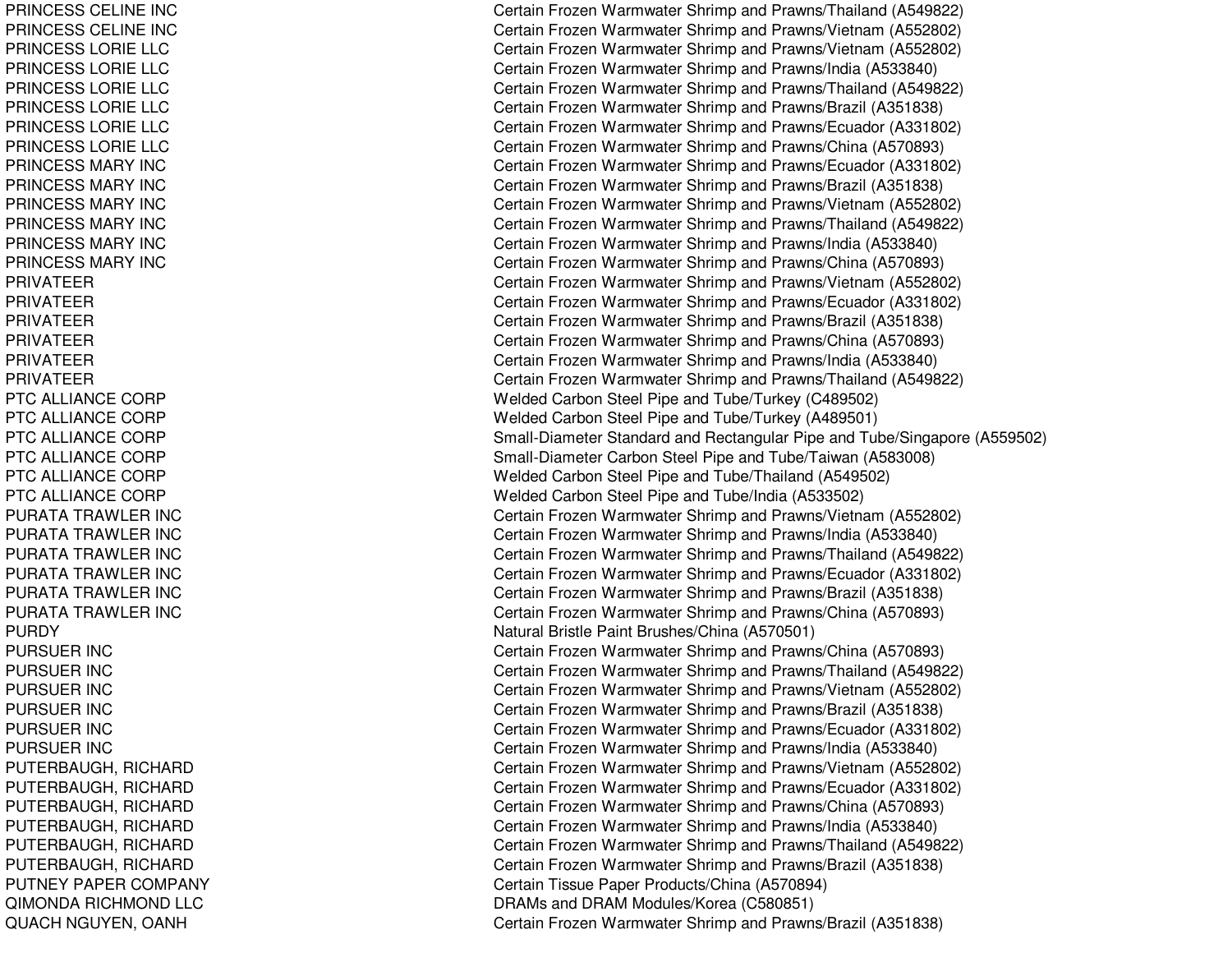QUACH NGUYEN, OANH QUACH NGUYEN, OANH QUACH NGUYEN, OANH QUACH NGUYEN, OANH QUACH NGUYEN, OANH QUACH, DUC QUACH, DUC QUACH, DUC QUACH, DUC QUACH, DUC QUACH, DUC QUEENLILY INCQUEENLILY INCQUEEN LILY INC QUEEN LILY INC QUEENLILY INCQUEENLILY INCQUYEN NGUYEN QUYEN NGUYEN QUYEN NGUYEN QUYEN NGUYEN QUYEN NGUYEN QUYEN NGUYEN RALESSOBROKERAGE INCR A LESSO BROKERAGE INC R A LESSO BROKERAGE INC RALESSOBROKERAGE INCRALESSOBROKERAGE INCRALESSOBROKERAGE INCR AND C MARINE INC R AND C MARINE INC R AND C MARINE INC R AND C MARINE INC R AND C MARINE INC R AND C MARINE INC RAND J IN CR A N D J IN C RAND J IN CRAND J IN CRAND J IN CRAND J IN CR AND K FISHERIES LLC R AND K FISHERIES LLC R AND K FISHERIES LLC R AND K FISHERIES LLC R AND K FISHERIES LLC R AND K FISHERIES LLC R AND L SHRIMP INC

Certain Frozen Warmwater Shrimp and Prawns/China (A570893) Certain Frozen Warmwater Shrimp and Prawns/Ecuador (A331802) Certain Frozen Warmwater Shrimp and Prawns/Thailand (A549822) Certain Frozen Warmwater Shrimp and Prawns/Vietnam (A552802) Certain Frozen Warmwater Shrimp and Prawns/India (A533840) Certain Frozen Warmwater Shrimp and Prawns/Brazil (A351838) Certain Frozen Warmwater Shrimp and Prawns/Vietnam (A552802) Certain Frozen Warmwater Shrimp and Prawns/Ecuador (A331802) Certain Frozen Warmwater Shrimp and Prawns/China (A570893) Certain Frozen Warmwater Shrimp and Prawns/India (A533840) Certain Frozen Warmwater Shrimp and Prawns/Thailand (A549822) Certain Frozen Warmwater Shrimp and Prawns/Ecuador (A331802) Certain Frozen Warmwater Shrimp and Prawns/Brazil (A351838) Certain Frozen Warmwater Shrimp and Prawns/China (A570893) Certain Frozen Warmwater Shrimp and Prawns/India (A533840) Certain Frozen Warmwater Shrimp and Prawns/Thailand (A549822) Certain Frozen Warmwater Shrimp and Prawns/Vietnam (A552802) Certain Frozen Warmwater Shrimp and Prawns/Vietnam (A552802) Certain Frozen Warmwater Shrimp and Prawns/India (A533840) Certain Frozen Warmwater Shrimp and Prawns/Thailand (A549822) C ertain Frozen W arm w ater Shrim p and Pra wns/Brazil (A 3 518 3 8) Certain Frozen Warmwater Shrimp and Prawns/Ecuador (A331802) Certain Frozen Warmwater Shrimp and Prawns/China (A570893) Certain Frozen Warmwater Shrimp and Prawns/Brazil (A351838) Certain Frozen Warmwater Shrimp and Prawns/China (A570893) Certain Frozen Warmwater Shrimp and Prawns/India (A533840) Certain Frozen Warmwater Shrimp and Prawns/Thailand (A549822) Certain Frozen Warmwater Shrimp and Prawns/Vietnam (A552802) Certain Frozen Warmwater Shrimp and Prawns/Ecuador (A331802) Certain Frozen Warmwater Shrimp and Prawns/Ecuador (A331802) Certain Frozen Warmwater Shrimp and Prawns/China (A570893) Certain Frozen Warmwater Shrimp and Prawns/Vietnam (A552802) Certain Frozen Warmwater Shrimp and Prawns/India (A533840) Certain Frozen Warmwater Shrimp and Prawns/Thailand (A549822) C ertain Frozen W arm w ater Shrim p and Pra wns/Brazil (A 3 518 3 8) Certain Frozen Warmwater Shrimp and Prawns/Brazil (A351838) Certain Frozen Warmwater Shrimp and Prawns/Ecuador (A331802) Certain Frozen Warmwater Shrimp and Prawns/Thailand (A549822) Certain Frozen Warmwater Shrimp and Prawns/Vietnam (A552802) Certain Frozen Warmwater Shrimp and Prawns/India (A533840) Certain Frozen Warmwater Shrimp and Prawns/China (A570893) Certain Frozen Warmwater Shrimp and Prawns/Vietnam (A552802) Certain Frozen Warmwater Shrimp and Prawns/India (A533840) Certain Frozen Warmwater Shrimp and Prawns/Thailand (A549822) Certain Frozen Warmwater Shrimp and Prawns/China (A570893) Certain Frozen Warmwater Shrimp and Prawns/Ecuador (A331802) Certain Frozen Warmwater Shrimp and Prawns/Brazil (A351838) Certain Frozen Warmwater Shrimp and Prawns/Ecuador (A331802)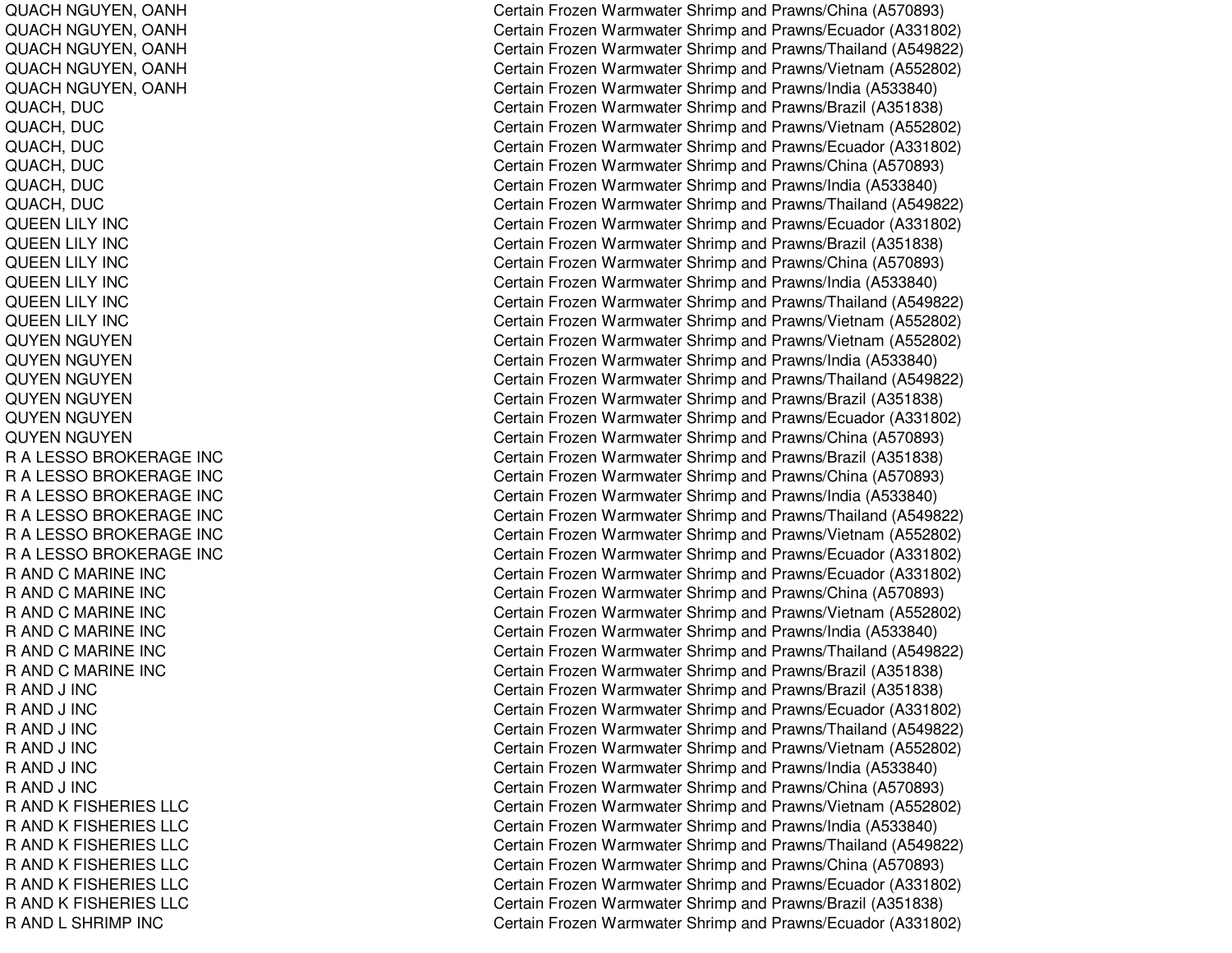R AND L SHRIMP INC R AND L SHRIMP INC R AND L SHRIMP INC R AND L SHRIMP INC R AND L SHRIMP INC R AND P FISHERIES INC R AND P FISHERIES INC R AND P FISHERIES INC R AND P FISHERIES INC R AND P FISHERIES INC R AND P FISHERIES INC R AND T ATOCHA LLC R AND T ATOCHA LLC R AND T ATOCHA LLC R AND T ATOCHA LLC R AND T ATOCHA LLC R AND T ATOCHA LLC RACINE, S YLVANP JRRACINE, S YLVANP JRRA CINE, S Y L V A NP JRR A CIN E, S Y L V A N P JR RACINE, S YLVANP JRR A CIN E, S Y L V A N P JR RADULIC, IG ORRADULIC, IG ORR A D U LIC, IG O R RADULIC, IG ORRADULIC, IG ORR A D U LIC, IG O R RADULIC, IG ORRA DULIC, IG ORR A D U LIC, IG O R R A D U LIC, IG O R R A D U LIC, IG OR RADULIC, IG ORRAFAELGARCIA INCRAFAEL GARCIA INC RAFAELGARCIA INCRAFAEL GARCIA INCRAFAEL GARCIA INC RAFAELGARCIA INCRANCHERO TRAWLERS INC RANCHEROTRAWLERS INCRANCHEROTRAWLERS INCRANCHEROTRAWLERS INCRANCHEROTRAWLERS INCRANCHEROTRAWLERS INCRANDALL J PINELL INC

Certain Frozen Warmwater Shrimp and Prawns/Thailand (A549822) Certain Frozen Warmwater Shrimp and Prawns/China (A570893) Certain Frozen Warmwater Shrimp and Prawns/Vietnam (A552802) Certain Frozen Warmwater Shrimp and Prawns/Brazil (A351838) Certain Frozen Warmwater Shrimp and Prawns/India (A533840) Certain Frozen Warmwater Shrimp and Prawns/Vietnam (A552802) Certain Frozen Warmwater Shrimp and Prawns/China (A570893) Certain Frozen Warmwater Shrimp and Prawns/Brazil (A351838) Certain Frozen Warmwater Shrimp and Prawns/Ecuador (A331802) Certain Frozen Warmwater Shrimp and Prawns/India (A533840) Certain Frozen Warmwater Shrimp and Prawns/Thailand (A549822) Certain Frozen Warmwater Shrimp and Prawns/Brazil (A351838) Certain Frozen Warmwater Shrimp and Prawns/China (A570893) Certain Frozen Warmwater Shrimp and Prawns/India (A533840) Certain Frozen Warmwater Shrimp and Prawns/Thailand (A549822) Certain Frozen Warmwater Shrimp and Prawns/Vietnam (A552802) Certain Frozen Warmwater Shrimp and Prawns/Ecuador (A331802) Certain Frozen Warmwater Shrimp and Prawns/India (A533840) Certain Frozen Warmwater Shrimp and Prawns/China (A570893) Certain Frozen Warmwater Shrimp and Prawns/Thailand (A549822) Certain Frozen Warmwater Shrimp and Prawns/Vietnam (A552802) Certain Frozen Warmwater Shrimp and Prawns/Brazil (A351838) Certain Frozen Warmwater Shrimp and Prawns/Ecuador (A331802) Certain Frozen Warmwater Shrimp and Prawns/Ecuador (A331802) Certain Frozen Warmwater Shrimp and Prawns/Brazil (A351838) Certain Frozen Warmwater Shrimp and Prawns/China (A570893) Certain Frozen Warmwater Shrimp and Prawns/India (A533840) Certain Frozen Warmwater Shrimp and Prawns/Thailand (A549822) Certain Frozen Warmwater Shrimp and Prawns/Vietnam (A552802) Certain Frozen Warmwater Shrimp and Prawns/Ecuador (A331802) Certain Frozen Warmwater Shrimp and Prawns/Brazil (A351838) Certain Frozen Warmwater Shrimp and Prawns/China (A570893) Certain Frozen Warmwater Shrimp and Prawns/India (A533840) Certain Frozen Warmwater Shrimp and Prawns/Thailand (A549822) Certain Frozen Warmwater Shrimp and Prawns/Vietnam (A552802) Certain Frozen Warmwater Shrimp and Prawns/Ecuador (A331802) Certain Frozen Warmwater Shrimp and Prawns/Vietnam (A552802) Certain Frozen Warmwater Shrimp and Prawns/Brazil (A351838) Certain Frozen Warmwater Shrimp and Prawns/China (A570893) Certain Frozen Warmwater Shrimp and Prawns/India (A533840) Certain Frozen Warmwater Shrimp and Prawns/Thailand (A549822) Certain Frozen Warmwater Shrimp and Prawns/China (A570893) Certain Frozen Warmwater Shrimp and Prawns/India (A533840) Certain Frozen Warmwater Shrimp and Prawns/Thailand (A549822) Certain Frozen Warmwater Shrimp and Prawns/Vietnam (A552802) Certain Frozen Warmwater Shrimp and Prawns/Ecuador (A331802) Certain Frozen Warmwater Shrimp and Prawns/Brazil (A351838) Certain Frozen Warmwater Shrimp and Prawns/Ecuador (A331802)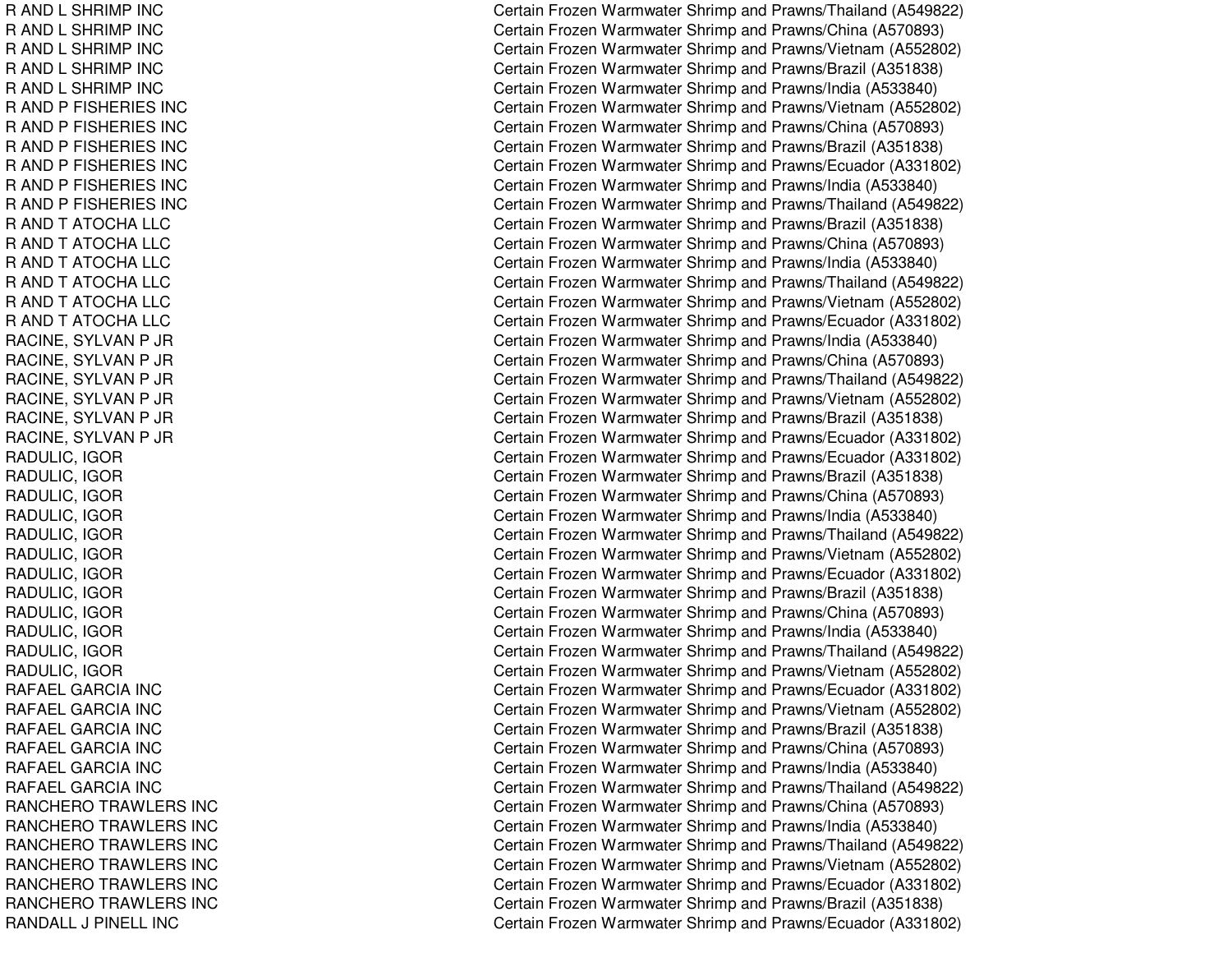RANDALL J PINELL INCRANDALL J PINELL INCRANDAL L J PINEL L INCRANDALL J PINELL INCRANDALL J PINELL INCRANDO, STANLEY RANDO, S TANLEYRANDO, S TANLEYRANDO, STANLEY RANDO, STANLEY RANDO, S TANLEYRANDOL INCRAWLINGS, R ALPHE JRRAWLINGS, RALPH E JR R A WLIN G S, R A L P H E JR RAWLINGS, R ALPHE JRRAWLINGS, RALPH E JR R A WLIN G S, R A L P H E JR RAYNOR, S TEVENERAYNOR, STEVEN E RAYNOR, STEVEN E RAYNOR, STEVEN E RAYNOR, STEVEN E RAYNOR, S TEVENERBC AIRCRAFT PRODUCTS INC RBC AIRCRAFT PRODUCTS INC RBC AIRCRAFT PRODUCTS INC RBC AIRCRAFT PRODUCTS INC RBC AIRCRAFT PRODUCTS INC RBC AIRCRAFT PRODUCTS INC RBC OKLAHOMA INC RCP SEAFOOD INC RCP SEAFOOD INC RCP SEAFOOD INC RCP SEAFOOD INC RCP SEAFOOD INC RCP SEAFOOD INC RDR SHRIMP CO INC RDR SHRIMP CO INC RDR SHRIMP CO INC RDR SHRIMP CO INC RDR SHRIMP CO INC RDR SHRIMP CO INC REAGAN, R OYRE A GA N, R OY R E A G A N, R O Y REAGAN, R OYR E A GA N, R OY

Certain Frozen Warmwater Shrimp and Prawns/Vietnam (A552802) Certain Frozen Warmwater Shrimp and Prawns/Brazil (A351838) Certain Frozen Warmwater Shrimp and Prawns/China (A570893) Certain Frozen Warmwater Shrimp and Prawns/India (A533840) Certain Frozen Warmwater Shrimp and Prawns/Thailand (A549822) Certain Frozen Warmwater Shrimp and Prawns/India (A533840) Certain Frozen Warmwater Shrimp and Prawns/Thailand (A549822) Certain Frozen Warmwater Shrimp and Prawns/Vietnam (A552802) Certain Frozen Warmwater Shrimp and Prawns/China (A570893) Certain Frozen Warmwater Shrimp and Prawns/Ecuador (A331802) Certain Frozen Warmwater Shrimp and Prawns/Brazil (A351838) Cra wfish T ail Me at/China (A 5 7 0 8 4 8) Certain Frozen Warmwater Shrimp and Prawns/Brazil (A351838) Certain Frozen Warmwater Shrimp and Prawns/Ecuador (A331802) Certain Frozen Warmwater Shrimp and Prawns/Vietnam (A552802) Certain Frozen Warmwater Shrimp and Prawns/China (A570893) Certain Frozen Warmwater Shrimp and Prawns/India (A533840) Certain Frozen Warmwater Shrimp and Prawns/Thailand (A549822) Certain Frozen Warmwater Shrimp and Prawns/Vietnam (A552802) Certain Frozen Warmwater Shrimp and Prawns/China (A570893) Certain Frozen Warmwater Shrimp and Prawns/Ecuador (A331802) Certain Frozen Warmwater Shrimp and Prawns/Brazil (A351838) Certain Frozen Warmwater Shrimp and Prawns/India (A533840) Certain Frozen Warmwater Shrimp and Prawns/Thailand (A549822) Antifriction Bearings/United Kingdom (A412801) Ball Bearings/Singapore (A559801) Antifriction B e arings/Italy (A 4 7 5 8 01) Antifriction Be arings/France (A 4 2 7 8 01) Antifriction Bearings/Germany (A428801) Antifriction Bearings/Ja p an (A 588804) T a p ere d Roller B e arings/China (A 5 7 0 6 01) Certain Frozen Warmwater Shrimp and Prawns/Brazil (A351838) Certain Frozen Warmwater Shrimp and Prawns/Ecuador (A331802) Certain Frozen Warmwater Shrimp and Prawns/India (A533840) Certain Frozen Warmwater Shrimp and Prawns/Thailand (A549822) Certain Frozen Warmwater Shrimp and Prawns/Vietnam (A552802) Certain Frozen Warmwater Shrimp and Prawns/China (A570893) Certain Frozen Warmwater Shrimp and Prawns/Brazil (A351838) Certain Frozen Warmwater Shrimp and Prawns/China (A570893) Certain Frozen Warmwater Shrimp and Prawns/India (A533840) Certain Frozen Warmwater Shrimp and Prawns/Thailand (A549822) Certain Frozen Warmwater Shrimp and Prawns/Vietnam (A552802) C ertain Frozen Warm w ater Shrim p and Pra wns/Ecua d or (A 3 318 0 2) Certain Frozen Warmwater Shrimp and Prawns/Thailand (A549822) Certain Frozen Warmwater Shrimp and Prawns/Vietnam (A552802) Certain Frozen Warmwater Shrimp and Prawns/Ecuador (A331802) Certain Frozen Warmwater Shrimp and Prawns/Brazil (A351838) Certain Frozen Warmwater Shrimp and Prawns/China (A570893)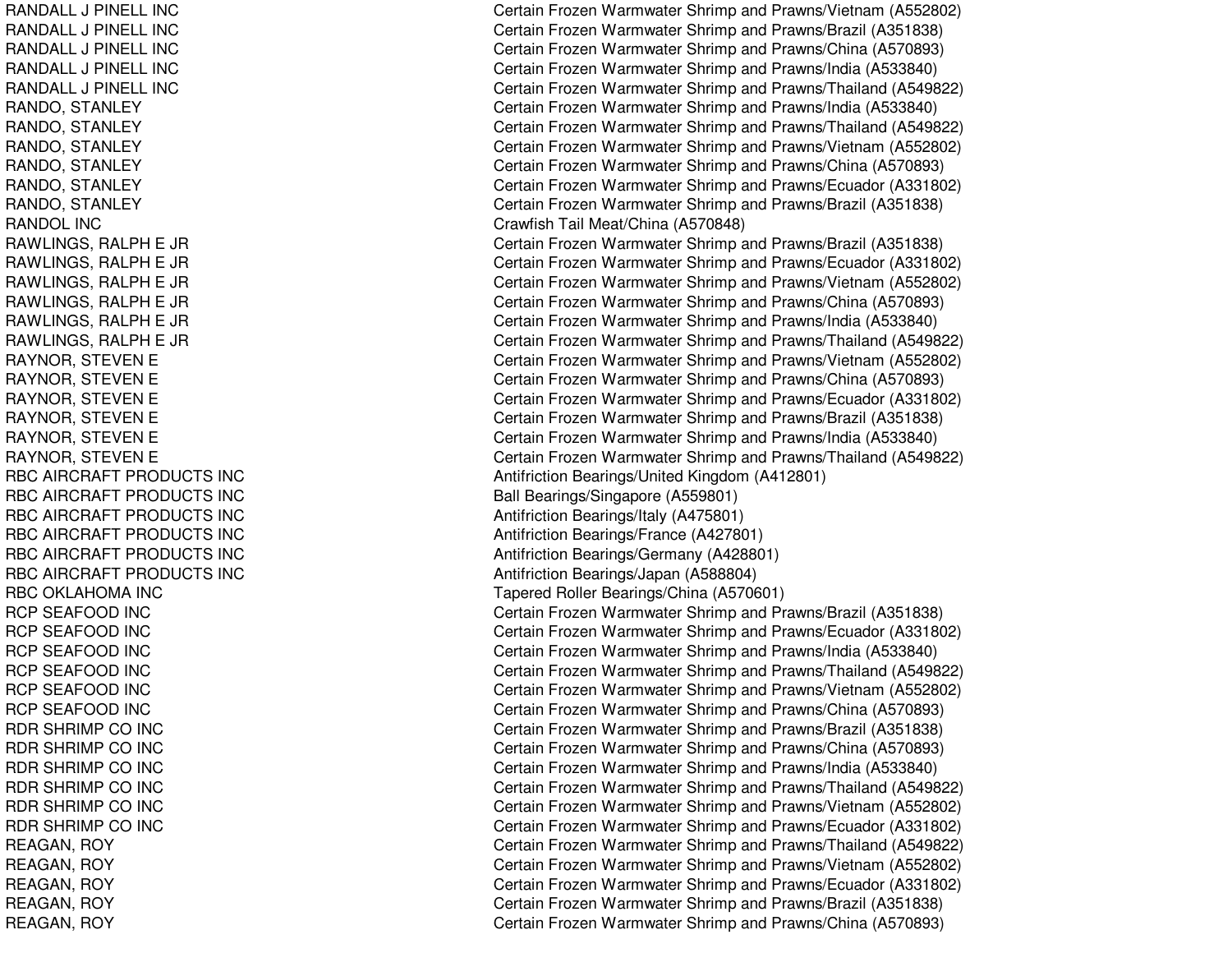REAGAN, R OYREAVES, JA NAREAVES, JA NAREAVES, JANA REAVES, JA NAREAVES, JANA REAVES, JANA REAVES, L ATENREAVES, LATEN REAVES, LATEN REAVES, L ATENREAVES, LATEN REAVES, L ATENREBECCA SHRIMP CO INC REBECCA SHRIMP CO INC REBECCA SHRIMP CO INC REBECCA SHRIMP CO INC REBECCA SHRIMP CO INC REBECCA SHRIMP CO INC REBSTOCK, CHARLES REBSTOCK, CHARLES REBSTOCK, CHARLES REBSTOCK, CHARLES REBSTOCK, C HARLESREBSTOCK, C HARL ESRECTOR, LANCE RECTOR, L ANCERECT OR, L ANCERECTOR, LANCE RECTOR, L ANCERE CT OR, L A NCE REED CANDLE COMPANY REGALWARE INCREGAL WARE INC REGALWARE INCREGALWARE INCR E N O, G E O R G E H R E N O, G E O R G E H RENO, G EORGEHR E N O, G E O R G E H RENO, G EORGEHRENO, G EORGEHREVELL, BEN D R E V E L L, B E N D REVELL, BEN D REVELL, BEN D REVELL, B ENDREVELL, BEN D

Certain Frozen Warmwater Shrimp and Prawns/India (A533840) Certain Frozen Warmwater Shrimp and Prawns/Ecuador (A331802) Certain Frozen Warmwater Shrimp and Prawns/Brazil (A351838) Certain Frozen Warmwater Shrimp and Prawns/China (A570893) Certain Frozen Warmwater Shrimp and Prawns/India (A533840) Certain Frozen Warmwater Shrimp and Prawns/Thailand (A549822) Certain Frozen Warmwater Shrimp and Prawns/Vietnam (A552802) Certain Frozen Warmwater Shrimp and Prawns/China (A570893) Certain Frozen Warmwater Shrimp and Prawns/Vietnam (A552802) Certain Frozen Warmwater Shrimp and Prawns/India (A533840) Certain Frozen Warmwater Shrimp and Prawns/Thailand (A549822) Certain Frozen Warmwater Shrimp and Prawns/Brazil (A351838) Certain Frozen Warmwater Shrimp and Prawns/Ecuador (A331802) Certain Frozen Warmwater Shrimp and Prawns/Ecuador (A331802) Certain Frozen Warmwater Shrimp and Prawns/Brazil (A351838) Certain Frozen Warmwater Shrimp and Prawns/India (A533840) Certain Frozen Warmwater Shrimp and Prawns/Thailand (A549822) Certain Frozen Warmwater Shrimp and Prawns/Vietnam (A552802) Certain Frozen Warmwater Shrimp and Prawns/China (A570893) Certain Frozen Warmwater Shrimp and Prawns/Brazil (A351838) Certain Frozen Warmwater Shrimp and Prawns/Ecuador (A331802) Certain Frozen Warmwater Shrimp and Prawns/Vietnam (A552802) Certain Frozen Warmwater Shrimp and Prawns/China (A570893) Certain Frozen Warmwater Shrimp and Prawns/India (A533840) Certain Frozen Warmwater Shrimp and Prawns/Thailand (A549822) Certain Frozen Warmwater Shrimp and Prawns/China (A570893) Certain Frozen Warmwater Shrimp and Prawns/Ecuador (A331802) Certain Frozen Warmwater Shrimp and Prawns/Brazil (A351838) Certain Frozen Warmwater Shrimp and Prawns/India (A533840) Certain Frozen Warmwater Shrimp and Prawns/Thailand (A549822) Certain Frozen Warmwater Shrimp and Prawns/Vietnam (A552802) Petroleum Wax Candles/China (A570504) Top-of-the-Stove Stainless Steel Cooking Ware/Korea (A580601) Top-of-the-Stove Stainless Steel Cooking Ware/Taiwan (A583603) Top-of-the-Stove Stainless Steel Cooking Ware/Taiwan (C583604) Top-of-the-Stove Stainless Steel Cooking Ware/Korea (C580602) Certain Frozen Warmwater Shrimp and Prawns/China (A570893) Certain Frozen Warmwater Shrimp and Prawns/India (A533840) Certain Frozen Warmwater Shrimp and Prawns/Thailand (A549822) Certain Frozen Warmwater Shrimp and Prawns/Vietnam (A552802) Certain Frozen Warmwater Shrimp and Prawns/Ecuador (A331802) Certain Frozen Warmwater Shrimp and Prawns/Brazil (A351838) Certain Frozen Warmwater Shrimp and Prawns/Brazil (A351838) Certain Frozen Warmwater Shrimp and Prawns/India (A533840) Certain Frozen Warmwater Shrimp and Prawns/Thailand (A549822) Certain Frozen Warmwater Shrimp and Prawns/Vietnam (A552802) Certain Frozen Warmwater Shrimp and Prawns/China (A570893) Certain Frozen Warmwater Shrimp and Prawns/Ecuador (A331802)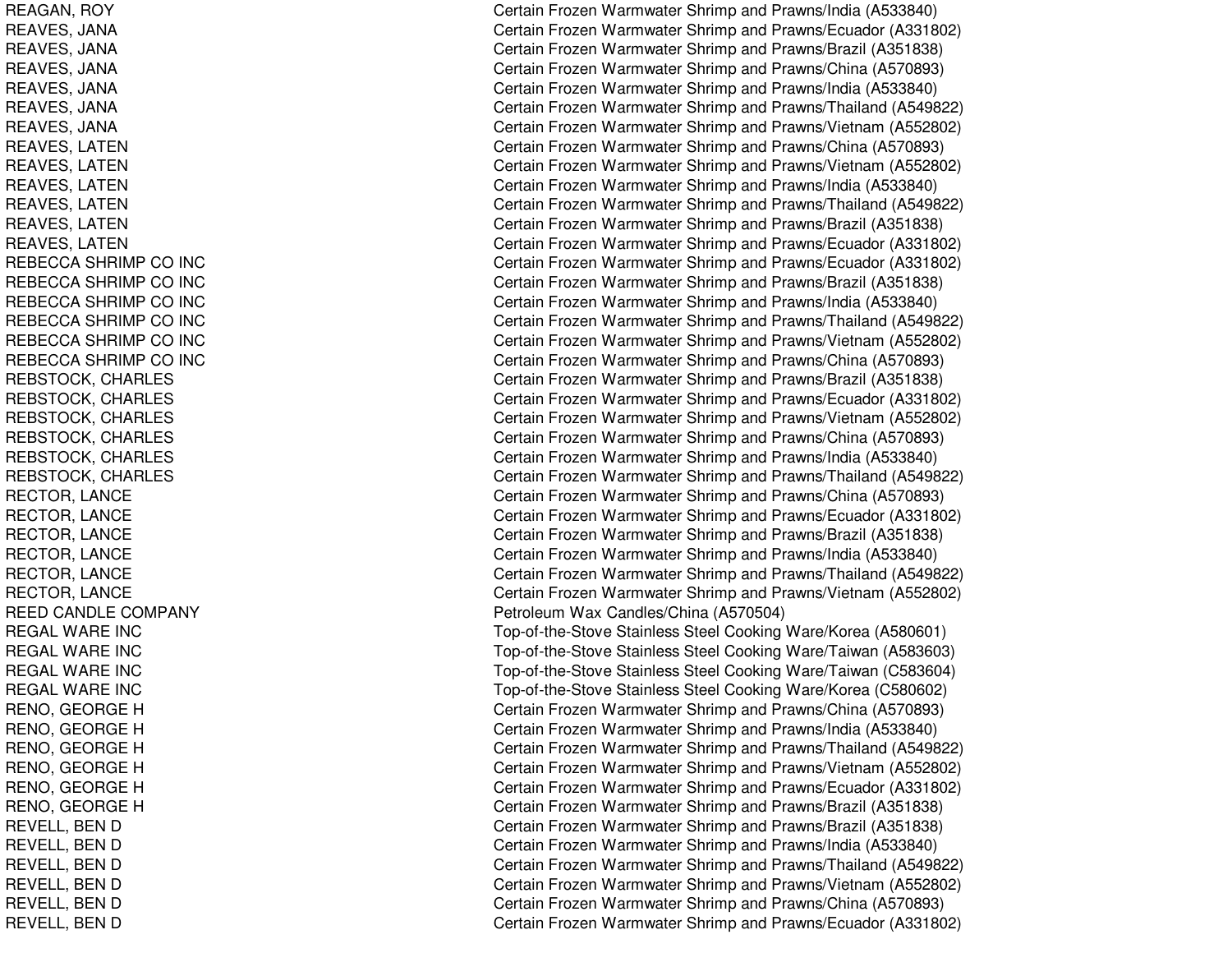REXNORD IN DUSTRIESLLCREXNORD IN DUSTRIESLLCREXNORD INDUSTRIES LLC REXNORD IN DUSTRIESLLCREXNORD IN DUSTRIESLLCREXNORD IN DUSTRIESLLCREXNORD IN DUSTRIESLLCREYESTRAWLERS INCREYES TRAWLERS INC REYESTRAWLERS INCREYESTRAWLERS INCREYESTRAWLERS INCREYESTRAWLERS INCRHODES, RANDOLPH N RHODES, RANDOLPH N RHODES, RANDOLPH N RHODES, RANDOLPH N RHODES, RANDOLPH N RHODES, RANDOLPH N RHONDA LYNN INC RHONDA LYNN INC RHONDA LYNN INC RHONDA LYNN INC RHONDA LYNN INC RHONDA LYNN INC RICELAND CRAWFISH INC RICHARD, D AVIDLRICHARD, D AVIDL RICHARD, DAVID L RICHARD, D AVIDLRICHARD, DAVID L RICHARD, DAVID L RICHARD, RANDALL K RICHARD, RANDALL K RICHARD, RANDALL K RICHARD, RANDALL K RICHARD, RANDALL K RICHARD, RANDALL K RICKS SEAFOOD INC RICKS SEAFOOD INC RICKS SEAFOOD INC RICKS SEAFOOD INC RICKS SEAFOOD INC RICKS SEAFOOD INC RICKY G INC RICKY G INC RICKY G INC RICKY G INC

Antifriction B e arings/Italy (A 4 7 5 8 01) Antifriction Bearings/Ja p an (A 588804) Antifriction Bearings/United Kingdom (A412801) Antifriction Bearings/Germany (A428801) Antifriction Bearings/France (A 427801) Ball Bearings/Singapore (A559801) Antifriction B e arings/France (A 4 2 7 8 01) Certain Frozen Warmwater Shrimp and Prawns/Ecuador (A331802) Certain Frozen Warmwater Shrimp and Prawns/Brazil (A351838) Certain Frozen Warmwater Shrimp and Prawns/India (A533840) Certain Frozen Warmwater Shrimp and Prawns/Thailand (A549822) Certain Frozen Warmwater Shrimp and Prawns/Vietnam (A552802) Certain Frozen Warmwater Shrimp and Prawns/China (A570893) Certain Frozen Warmwater Shrimp and Prawns/Ecuador (A331802) Certain Frozen Warmwater Shrimp and Prawns/Brazil (A351838) Certain Frozen Warmwater Shrimp and Prawns/India (A533840) Certain Frozen Warmwater Shrimp and Prawns/Thailand (A549822) Certain Frozen Warmwater Shrimp and Prawns/Vietnam (A552802) Certain Frozen Warmwater Shrimp and Prawns/China (A570893) Certain Frozen Warmwater Shrimp and Prawns/Ecuador (A331802) C ertain Frozen W arm w ater Shrim p and Pra wns/Brazil (A 3 518 3 8) Certain Frozen Warmwater Shrimp and Prawns/China (A570893) Certain Frozen Warmwater Shrimp and Prawns/India (A533840) Certain Frozen Warmwater Shrimp and Prawns/Thailand (A549822) Certain Frozen Warmwater Shrimp and Prawns/Vietnam (A552802) Cra wfish T ail Me at/China (A 5 7 0 8 4 8) Certain Frozen Warmwater Shrimp and Prawns/Thailand (A549822) Certain Frozen Warmwater Shrimp and Prawns/Vietnam (A552802) Certain Frozen Warmwater Shrimp and Prawns/India (A533840) Certain Frozen Warmwater Shrimp and Prawns/Ecuador (A331802) Certain Frozen Warmwater Shrimp and Prawns/Brazil (A351838) Certain Frozen Warmwater Shrimp and Prawns/China (A570893) Certain Frozen Warmwater Shrimp and Prawns/China (A570893) Certain Frozen Warmwater Shrimp and Prawns/Thailand (A549822) Certain Frozen Warmwater Shrimp and Prawns/India (A533840) Certain Frozen Warmwater Shrimp and Prawns/Vietnam (A552802) Certain Frozen Warmwater Shrimp and Prawns/Ecuador (A331802) Certain Frozen Warmwater Shrimp and Prawns/Brazil (A351838) Certain Frozen Warmwater Shrimp and Prawns/Ecuador (A331802) Certain Frozen Warmwater Shrimp and Prawns/Thailand (A549822) Certain Frozen Warmwater Shrimp and Prawns/Brazil (A351838) Certain Frozen Warmwater Shrimp and Prawns/China (A570893) Certain Frozen Warmwater Shrimp and Prawns/India (A533840) Certain Frozen Warmwater Shrimp and Prawns/Vietnam (A552802) Certain Frozen Warmwater Shrimp and Prawns/Ecuador (A331802) C ertain Frozen W arm w ater Shrim p and Pra wns/Brazil (A 3 518 3 8) Certain Frozen Warmwater Shrimp and Prawns/China (A570893) Certain Frozen Warmwater Shrimp and Prawns/India (A533840)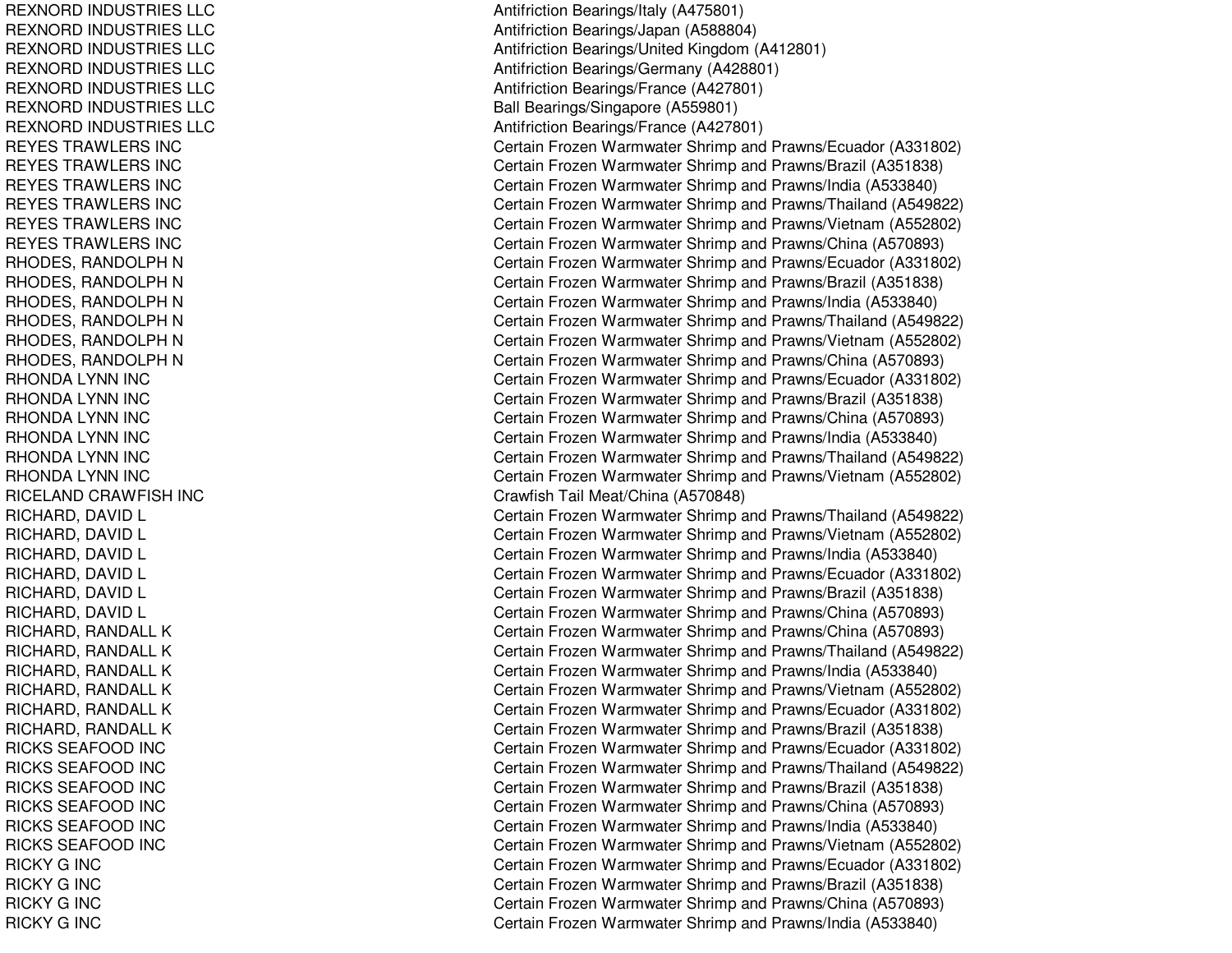RICKY GRICKY GRICKYS COAST TORICKYS COAST TORICKYS COAST TORICKYS COAST TORICKYS COAST TORICKYS COAST TORIOS TRAWLERS INCRIOS TRAWLERS INCRIOS TRAWLERS INCRIOS TRAWLERS INCRIOS TRAWLERS INCRIOS TRAWLERS INCRIVERSIDE CEMENT COMPANY RKB FISHINGRKB FISHINGRKB FISHINGRKB FISHINGRKB FISHINGRKB FISHINGROATEX ENTERPRISES INCROATEX ENTERPRISES INCROATEX ENTERPRISES INCROATEX ENTERPRISES INCROATEX ENTERPRISES INCROATEX ENTERPRISES INCROBERTSON POLLINATION SERVICE NEW ARRIVERS Honey/Argentina (A357812) ROBERTSON POLLINATION SERVICE Honey/China (A570863) ROBERTSON POLLINATION SERVICE ROCKY MOUNTAINROCKY MOUNTAINROCKY MOUNTAINROCKY MOUNTAINROCKY MOUNTAINROCKY MOUNTAIN

Certain Frozen Warmwater Shrimp and Prawns/Thailand (A549822) Certain Frozen Warmwater Shrimp and Prawns/Vietnam (A552802) Certain Frozen Warmwater Shrimp and Prawns/Ecuador (A331802) Certain Frozen Warmwater Shrimp and Prawns/Brazil (A351838) Certain Frozen Warmwater Shrimp and Prawns/India (A533840) Certain Frozen Warmwater Shrimp and Prawns/Thailand (A549822) Certain Frozen Warmwater Shrimp and Prawns/Vietnam (A552802) Certain Frozen Warmwater Shrimp and Prawns/China (A570893) RIFFLE, JOSIAH B Certain Frozen Warmwater Shrimp and Prawns/Brazil (A351838) RIFFLE, JOSIAH B Certain Frozen Warmwater Shrimp and Prawns/China (A570893) RIFFLE, JOSIAH B Certain Frozen Warmwater Shrimp and Prawns/India (A533840) RIFFLE, JOSIAH B Certain Frozen Warmwater Shrimp and Prawns/Vietnam (A552802) RIFFLE, JOSIAH B Certain Frozen Warmwater Shrimp and Prawns/Thailand (A549822) RIFFLE, JOSIAH B Certain Frozen Warmwater Shrimp and Prawns/Ecuador (A331802) Certain Frozen Warmwater Shrimp and Prawns/Ecuador (A331802) Certain Frozen Warmwater Shrimp and Prawns/Thailand (A549822) Certain Frozen Warmwater Shrimp and Prawns/Vietnam (A552802) Certain Frozen Warmwater Shrimp and Prawns/Brazil (A351838) Certain Frozen Warmwater Shrimp and Prawns/China (A570893) Certain Frozen Warmwater Shrimp and Prawns/India (A533840) Gray Portland Cement and Clinker/Mexico (A201802) Certain Frozen Warmwater Shrimp and Prawns/Vietnam (A552802) Certain Frozen Warmwater Shrimp and Prawns/Thailand (A549822) Certain Frozen Warmwater Shrimp and Prawns/Ecuador (A331802) Certain Frozen Warmwater Shrimp and Prawns/Brazil (A351838) Certain Frozen Warmwater Shrimp and Prawns/China (A570893) Certain Frozen Warmwater Shrimp and Prawns/India (A533840) Certain Frozen Warmwater Shrimp and Prawns/Ecuador (A331802) Certain Frozen Warmwater Shrimp and Prawns/China (A570893) Certain Frozen Warmwater Shrimp and Prawns/Brazil (A351838) Certain Frozen Warmwater Shrimp and Prawns/India (A533840) Certain Frozen Warmwater Shrimp and Prawns/Thailand (A549822) Certain Frozen Warmwater Shrimp and Prawns/Vietnam (A552802) Honey/Argentina (C357813) ROBINSON, JOHN Certain Frozen Warmwater Shrimp and Prawns/Ecuador (A331802) ROBINSON, JOHN Certain Frozen Warmwater Shrimp and Prawns/Brazil (A351838) ROBINSON, JOHN Certain Frozen Warmwater Shrimp and Prawns/India (A533840) ROBINSON, JOHN Certain Frozen Warmwater Shrimp and Prawns/Thailand (A549822) ROBINSON, JOHN Certain Frozen Warmwater Shrimp and Prawns/Vietnam (A552802) ROBINSON, JOHN Certain Frozen Warmwater Shrimp and Prawns/China (A570893) Carbon and Certain Alloy Steel Wire Rod/Brazil (C351833) Oil Country Tubular Goods/Korea (A580825) Oil Country Tubular Goods/Italy (A475816) Oil Country Tubular Goods/Japan (A588835) Carbon and Certain Alloy Steel Wire Rod/Brazil (A351832) Carbon and Certain Alloy Steel Wire Rod/Indonesia (A560815)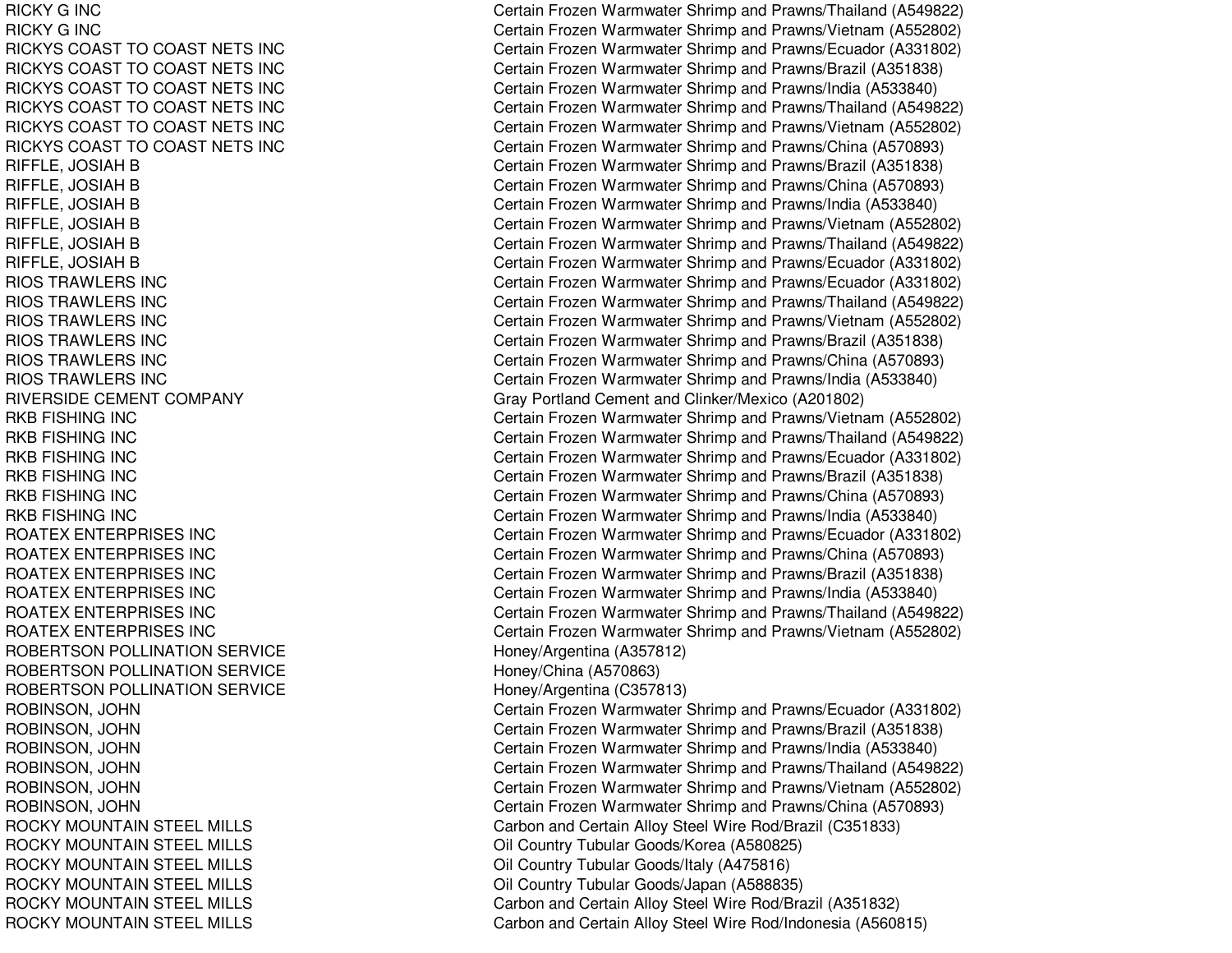ROCKY MOUNTAIN STEEL MILLS ROCKY MOUNTAIN STEEL MILLS ROCKY MOUNTAIN STEEL MILLS ROCKY MOUNTAIN STEEL MILLS RODRIGUEZ, W ADE JRRODRIGUE Z, W A DE JRR O D RIG U E Z, W A D E JR RODRIGUEZ, W ADE JRR OD RIGU E Z, W A D E JR R O D RIG U E Z, W A D E JR ROJAS, G ORDONR OJA S, G O R D O N ROJAS, G ORDONROJAS, G ORDONR OJA S, G O R D O N ROJAS, G ORDONROJAS, K ERRYD JR R OJA S, K E R R Y D JR ROJAS, K ERRYD JR ROJAS, KERRY D JR R OJA S, K E R R Y D JR ROJAS, K ERRYD JR ROMO IN CROMO IN CROMO IN CROMO IN CROMO IN CROMO IN CR O N Q UIL L O, E A R L RONQUILLO, E ARLRONQUILLO, EARL RONQUILLO, EARL R O N Q UIL L O, E A R L RONQUILLO, EARL ROPLAST INDUSTRIES INCROPLAST INDUSTRIES INCROPLAST INDUSTRIES INC ROSAMARIE INCROSAMARIE INCROSAMARIE INCROSAMARIE INCROSAMARIE INCROSA MARIE INC ROSE MOON INC ROTOLO, CAROLYN ROTOLO, CAROLYN ROTOLO, C AROLYNROTOLO, CAROLYN

Carbon and Certain Alloy Steel Wire Rod/Moldova (A841805) Carbon and Certain Alloy Steel Wire Rod/Trinidad and Tobago (A274804) Carbon and Certain Alloy Steel Wire Rod/Ukraine (A823812) Oil Country Tubular Goods/Argentina (A357810) Certain Frozen Warmwater Shrimp and Prawns/Ecuador (A331802) Certain Frozen Warmwater Shrimp and Prawns/Brazil (A351838) Certain Frozen Warmwater Shrimp and Prawns/Vietnam (A552802) Certain Frozen Warmwater Shrimp and Prawns/India (A533840) Certain Frozen Warmwater Shrimp and Prawns/Thailand (A549822) Certain Frozen Warmwater Shrimp and Prawns/China (A570893) Certain Frozen Warmwater Shrimp and Prawns/Vietnam (A552802) Certain Frozen Warmwater Shrimp and Prawns/India (A533840) Certain Frozen Warmwater Shrimp and Prawns/Thailand (A549822) Certain Frozen Warmwater Shrimp and Prawns/Ecuador (A331802) Certain Frozen Warmwater Shrimp and Prawns/Brazil (A351838) Certain Frozen Warmwater Shrimp and Prawns/China (A570893) Certain Frozen Warmwater Shrimp and Prawns/Vietnam (A552802) Certain Frozen Warmwater Shrimp and Prawns/Ecuador (A331802) Certain Frozen Warmwater Shrimp and Prawns/Brazil (A351838) Certain Frozen Warmwater Shrimp and Prawns/China (A570893) Certain Frozen Warmwater Shrimp and Prawns/India (A533840) Certain Frozen Warmwater Shrimp and Prawns/Thailand (A549822) Certain Frozen Warmwater Shrimp and Prawns/Ecuador (A331802) Certain Frozen Warmwater Shrimp and Prawns/China (A570893) Certain Frozen Warmwater Shrimp and Pra wns/India (A 5 3 3 8 4 0) Certain Frozen Warmwater Shrimp and Prawns/Thailand (A549822) Certain Frozen Warmwater Shrimp and Prawns/Vietnam (A552802) Certain Frozen Warmwater Shrimp and Prawns/Brazil (A351838) C ertain Frozen Warm w ater Shrim p and Pra wns/Ecua d or (A 3 318 0 2) Certain Frozen Warmwater Shrimp and Prawns/Brazil (A351838) Certain Frozen Warmwater Shrimp and Prawns/China (A570893) Certain Frozen Warmwater Shrimp and Prawns/India (A533840) Certain Frozen Warmwater Shrimp and Prawns/Thailand (A549822) Certain Frozen Warmwater Shrimp and Prawns/Vietnam (A552802) Polyethylene Retail Carrier Bags/Thailand (A549821) Poly ethylene Retail Carrier Bags/China (A 570886) Polyethylene Retail Carrier Bags/Malaysia (A557813) Certain Frozen Warmwater Shrimp and Prawns/Ecuador (A331802) C ertain Frozen W arm w ater Shrim p and Pra wns/Brazil (A 3 518 3 8) Certain Frozen Warmwater Shrimp and Prawns/China (A570893) Certain Frozen Warmwater Shrimp and Prawns/India (A533840) Certain Frozen Warmwater Shrimp and Prawns/Thailand (A549822) Certain Frozen Warmwater Shrimp and Prawns/Vietnam (A552802) Cased Pencils/China (A570827) Certain Frozen Warmwater Shrimp and Prawns/Vietnam (A552802) Certain Frozen Warmwater Shrimp and Prawns/Thailand (A549822) Certain Frozen Warmwater Shrimp and Prawns/India (A533840) Certain Frozen Warmwater Shrimp and Prawns/China (A570893)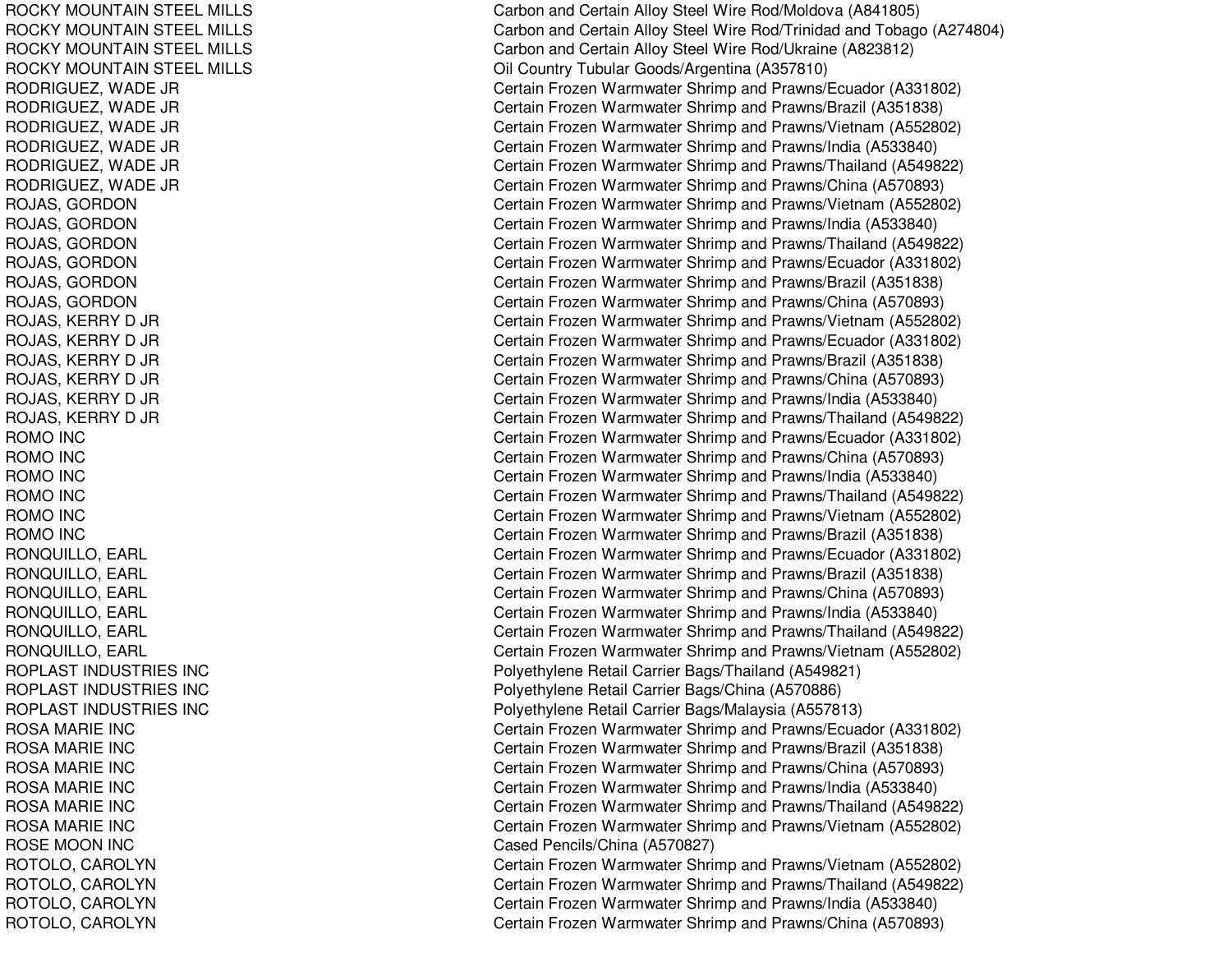ROTOLO, C AROLYNROTOLO, C AROLYNROUNTREE ENTERPRISES INC ROUNTREE ENTERPRISES INC ROUNTREE ENTERPRISES INC ROUNTREE ENTERPRISES INC ROUNTREE ENTERPRISES INC ROUNTREE ENTERPRISES INC R OU S E, JIM MY D R O U S E, JIM M Y D ROUSE, JIMMY D R O U S E, JIM MY D ROUSE, JIMMY D ROUSE, JIMMY D R O U S E, JIM M Y D ROUSE, JIMMY D R O U S E, JIM M Y D R O U S E, JIM M Y D ROUSE, JIMMY D RUF N READY INC RUF N READY INC RUF N READY INC RUF N READY INC RUF N READY INC RUF N READY INC RUSSELL TRAWLING INC RUSSELL TRAWLING INC RUSSELL TRAWLING INC RUSSELL TRAWLING INC RUSSELL TRAWLING INC RUSSELL TRAWLING INC RUSSELL, CASEY RUSSELL, CASEY RUSSELL, CASEY RUSSELL, CASEY RUSSELL, C ASEYRUSSELL, CASEY RUSSELL, DANIEL RUSSEL L, D ANIEL RUSSELL, DANIEL RUSSELL, D ANIELRUSSEL L, D ANIEL RUSSELL, DANIEL RUSSELL, MIC HAELLJ C RUSSELL, MICHAEL LJ C RUSSELL, MICHAEL LJ COMERCIAL COMMUNICATION COMMUNICATION COMMUNICATION COMMUNICATION COMMUNICATION COMMUNICATION COMMUNICATION RUSSELL, MIC HAELLJ COMERCIAL COMMUNICATION COMMUNICATION COMMUNICATION COMMUNICATION COMMUNICATION COMMUNICATION COMMUNICATION RUSSELL, MICHAEL LJ C

Certain Frozen Warmwater Shrimp and Prawns/Ecuador (A331802) Certain Frozen Warmwater Shrimp and Prawns/Brazil (A351838) Certain Frozen Warmwater Shrimp and Prawns/Vietnam (A552802) Certain Frozen Warmwater Shrimp and Prawns/Ecuador (A331802) Certain Frozen Warmwater Shrimp and Prawns/Brazil (A351838) Certain Frozen Warmwater Shrimp and Prawns/China (A570893) Certain Frozen Warmwater Shrimp and Prawns/India (A533840) Certain Frozen Warmwater Shrimp and Prawns/Thailand (A549822) Certain Frozen Warmwater Shrimp and Prawns/Ecuador (A331802) C ertain Frozen W arm w ater Shrim p and Pra wns/Brazil (A 3 518 3 8) Certain Frozen Warmwater Shrimp and Prawns/China (A570893) Certain Frozen Warmwater Shrimp and Prawns/India (A533840) Certain Frozen Warmwater Shrimp and Prawns/Thailand (A549822) Certain Frozen Warmwater Shrimp and Prawns/Vietnam (A552802) Certain Frozen Warmwater Shrimp and Prawns/Brazil (A351838) Certain Frozen Warmwater Shrimp and Prawns/China (A570893) Certain Frozen Warmwater Shrimp and Prawns/India (A533840) Certain Frozen Warmwater Shrimp and Prawns/Thailand (A549822) Certain Frozen Warmwater Shrimp and Prawns/Vietnam (A552802) Certain Frozen Warmwater Shrimp and Prawns/Ecuador (A331802) Certain Frozen Warmwater Shrimp and Prawns/Vietnam (A552802) Certain Frozen Warmwater Shrimp and Prawns/Brazil (A351838) Certain Frozen Warmwater Shrimp and Prawns/China (A570893) Certain Frozen Warmwater Shrimp and Prawns/India (A533840) Certain Frozen Warmwater Shrimp and Prawns/Thailand (A549822) Certain Frozen Warmwater Shrimp and Prawns/Vietnam (A552802) Certain Frozen Warmwater Shrimp and Prawns/Brazil (A351838) Certain Frozen Warmwater Shrimp and Prawns/China (A570893) Certain Frozen Warmwater Shrimp and Prawns/India (A533840) Certain Frozen Warmwater Shrimp and Prawns/Thailand (A549822) Certain Frozen Warmwater Shrimp and Prawns/Ecuador (A331802) Certain Frozen Warmwater Shrimp and Prawns/China (A570893) Certain Frozen Warmwater Shrimp and Prawns/India (A533840) Certain Frozen Warmwater Shrimp and Prawns/Thailand (A549822) Certain Frozen Warmwater Shrimp and Prawns/Vietnam (A552802) Certain Frozen Warmwater Shrimp and Prawns/Brazil (A351838) Certain Frozen Warmwater Shrimp and Prawns/Ecuador (A331802) Certain Frozen Warmwater Shrimp and Prawns/Ecuador (A331802) C ertain Frozen W arm w ater Shrim p and Pra wns/Brazil (A 3 518 3 8) Certain Frozen Warmwater Shrimp and Prawns/China (A570893) Certain Frozen Warmwater Shrimp and Prawns/India (A533840) Certain Frozen Warmwater Shrimp and Prawns/Thailand (A549822) Certain Frozen Warmwater Shrimp and Prawns/Vietnam (A552802) Certain Frozen Warmwater Shrimp and Prawns/China (A570893) ertain Frozen Warmwater Shrimp and Prawns/India (A533840) Certain Frozen Warmwater Shrimp and Prawns/Thailand (A549822) ertain Frozen Warmwater Shrimp and Prawns/Vietnam (A552802) Certain Frozen Warmwater Shrimp and Prawns/Brazil (A351838)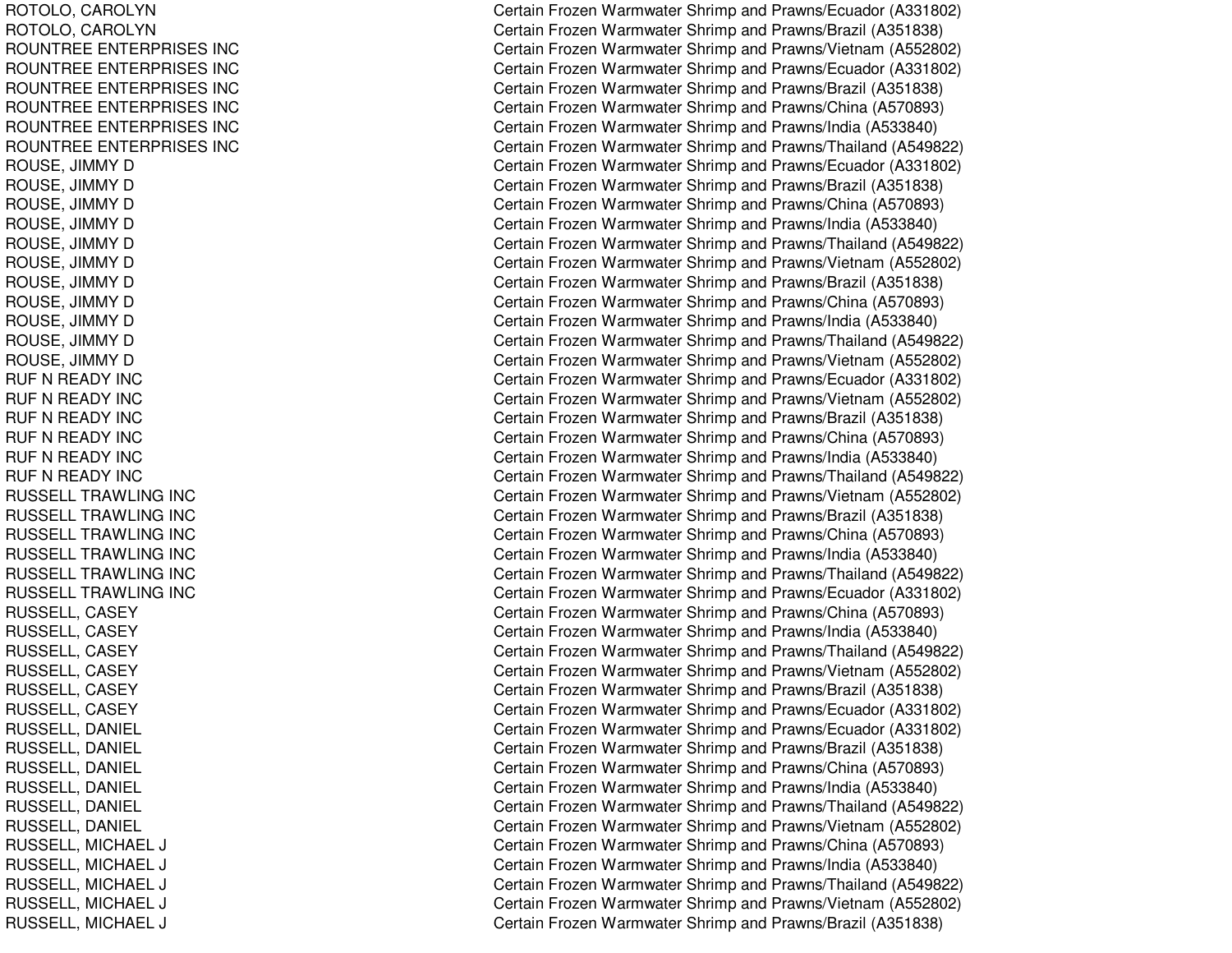RUSSELL, MIC HAELLJ C RUSSELL, NICHOLAS M RUSSELL, NICHOLAS M RUSSELL, NICHOLAS M RUSSELL, NICHOLAS M RUSSELL, NICHOLAS M RUSSELL, NICHOLAS M RUSTICK, K ENNETHRUSTICK, KENNETH RUSTICK, KENNETH RUSTICK, K ENNETHRUSTICK, KENNETH RUSTICK, K ENNETHRUTTL EYBOYS INCRUTTLEY BOYS INC RUTTLEY BOYS INC RUTTLEY BOYS INC RUTTLEY BOYS INC RUTTLEY BOYS INC RUTTLEY, ADRIAN RUTTLEY, ADRIAN RUTTLEY, ADRIAN RUTTLEY, ADRIAN RUTTLEY, A DRIANRUTTL EY, A DRIANS AND S SEAFOOD CO INC S AND S SEAFOOD CO INC S AND S SEAFOOD CO INC S AND S SEAFOOD CO INC S AND S SEAFOOD CO INC S AND S SEAFOOD CO INC S T SPECIALTY FOODS INC S T SPECIALTY FOODS INC S T SPECIALTY FOODS INC S T SPECIALTY FOODS INC SABRINA MARIE INC SABRINA MARIE INC SABRINAMARIE INCSABRINA MARIE INC SABRINA MARIE INC SABRINAMARIE INCSAN TUNG INC SAN TUNG INC SAN TUNG INC S A NT UNG IN CSAN TUNG INC SAN TUNG INC SANDBERG FURNITURE MFG CO INC

Certain Frozen Warmwater Shrimp and Prawns/Ecuador (A331802) Certain Frozen Warmwater Shrimp and Prawns/Brazil (A351838) Certain Frozen Warmwater Shrimp and Prawns/Ecuador (A331802) Certain Frozen Warmwater Shrimp and Prawns/India (A533840) Certain Frozen Warmwater Shrimp and Prawns/Thailand (A549822) Certain Frozen Warmwater Shrimp and Prawns/Vietnam (A552802) Certain Frozen Warmwater Shrimp and Prawns/China (A570893) Certain Frozen Warmwater Shrimp and Prawns/Ecuador (A331802) Certain Frozen Warmwater Shrimp and Prawns/Brazil (A351838) Certain Frozen Warmwater Shrimp and Prawns/China (A570893) Certain Frozen Warmwater Shrimp and Prawns/India (A533840) Certain Frozen Warmwater Shrimp and Prawns/Thailand (A549822) Certain Frozen Warmwater Shrimp and Prawns/Vietnam (A552802) Certain Frozen Warmwater Shrimp and Prawns/Brazil (A351838) Certain Frozen Warmwater Shrimp and Prawns/China (A570893) Certain Frozen Warmwater Shrimp and Prawns/India (A533840) Certain Frozen Warmwater Shrimp and Prawns/Thailand (A549822) Certain Frozen Warmwater Shrimp and Prawns/Vietnam (A552802) Certain Frozen Warmwater Shrimp and Prawns/Ecuador (A331802) Certain Frozen Warmwater Shrimp and Prawns/Ecuador (A331802) C ertain Frozen W arm w ater Shrim p and Pra wns/Brazil (A 3 518 3 8) Certain Frozen Warmwater Shrimp and Prawns/China (A570893) Certain Frozen Warmwater Shrimp and Prawns/Vietnam (A552802) Certain Frozen Warmwater Shrimp and Prawns/India (A533840) Certain Frozen Warmwater Shrimp and Prawns/Thailand (A549822) Certain Frozen Warmwater Shrimp and Prawns/China (A570893) Certain Frozen Warmwater Shrimp and Prawns/India (A533840) Certain Frozen Warmwater Shrimp and Prawns/Thailand (A549822) Certain Frozen Warmwater Shrimp and Prawns/Vietnam (A552802) Certain Frozen Warmwater Shrimp and Prawns/Ecuador (A331802) Certain Frozen Warmwater Shrimp and Prawns/Brazil (A351838) P asta/Italy (A 4 7 5 818) P asta/Turke y (A 4 8 9 8 0 5) P asta/Italy (C 4 7 5 819) Pasta/Turkey (C489806) Certain Frozen Warmwater Shrimp and Prawns/Vietnam (A552802) Certain Frozen Warmwater Shrimp and Prawns/China (A570893) Certain Frozen Warmwater Shrimp and Prawns/Thailand (A549822) Certain Frozen Warmwater Shrimp and Prawns/Ecuador (A331802) Certain Frozen Warmwater Shrimp and Prawns/Brazil (A351838) Certain Frozen Warmwater Shrimp and Prawns/India (A533840) Certain Frozen Warmwater Shrimp and Prawns/Ecuador (A331802) Certain Frozen Warmwater Shrimp and Prawns/Brazil (A351838) Certain Frozen Warmwater Shrimp and Prawns/India (A533840) Certain Frozen Warmwater Shrimp and Prawns/Thailand (A549822) Certain Frozen Warmwater Shrimp and Prawns/Vietnam (A552802) Certain Frozen Warmwater Shrimp and Prawns/China (A570893) Wooden Bedroom Furniture/China (A570890)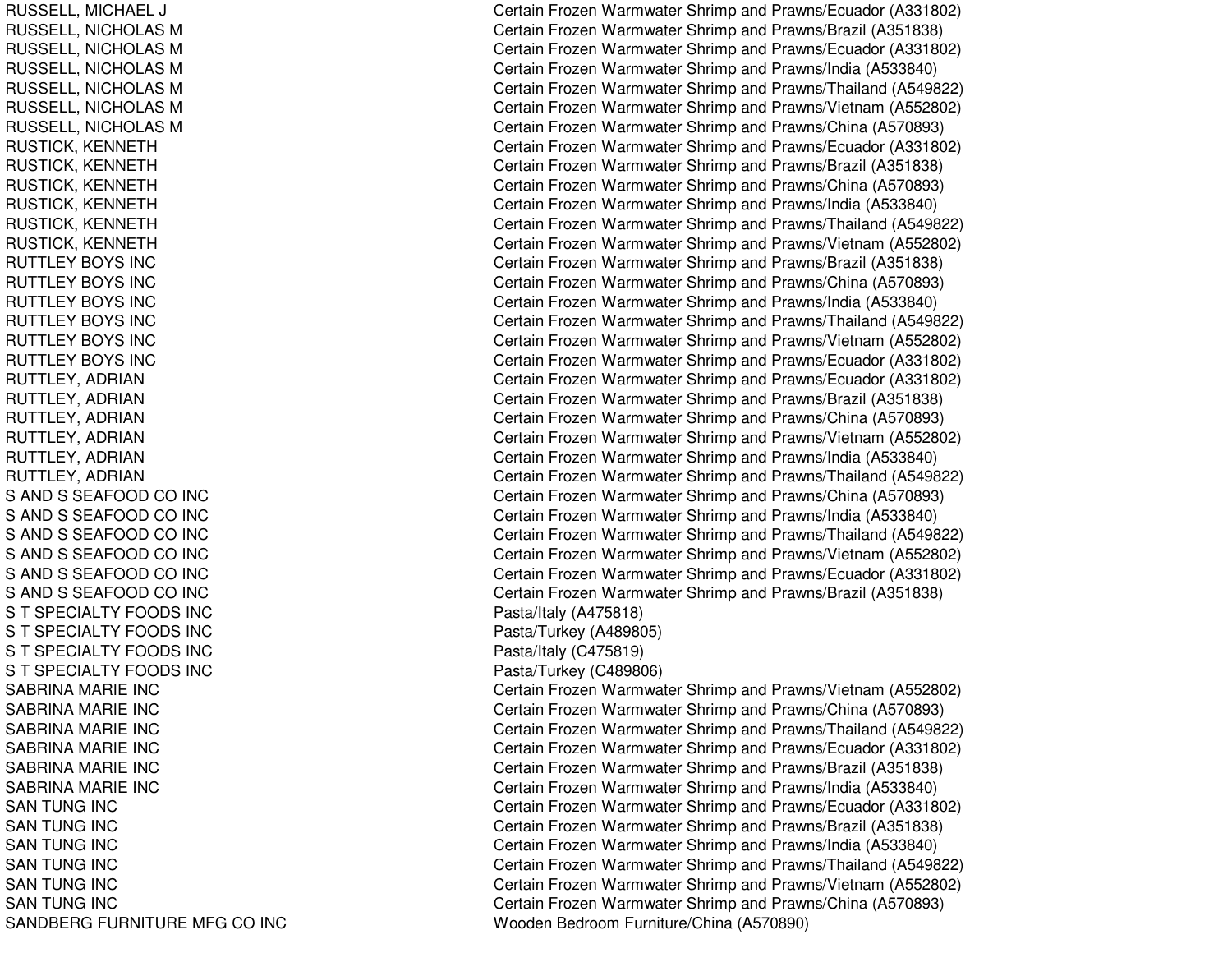SANDERS, S ETHASANDERS, S ETHASANDERS, SETH A SANDERS, SETH A SANDERS, S ETHASANDERS, SETH A SANDRA G INC SANDRA G INC S A N D R A G IN C SANDRA G INC SANDRA G INC SANDRA G INC SANDRA KAY SANDRA KAY SANDRA KAY SANDRA KAY SANDRA KAY SANDRA KAY SANDRAS, R ALPH JR SANDRAS, RALPH JR SANDRAS, RALPH JR SANDRAS, R ALPH JR SANDRAS, RALPH JR SANDRAS, R ALPH JR SANFORDL PSANTA MARIA I INC SANTA MARIA I INC SANTA MARIA I INC SANTA MARIA I INC SANTA MARIA I INC S A NT A MA RIA I INCSANTA MARIA INC SANTA MARIA INC SANTA MARIA INC SANTA MARIA INC SANTA MARIA INC SANTA MARIA INC SATURDAY, MICHAEL SATURDAY, MIC HAEL SATURDAY, MICHAEL SATURDAY, MIC HAELSAT URDAY, MIC HAEL SATURDAY, MICHAEL S A U C E, JO S E P H C JR SAUCE, JOSEPH C JR S A U C E, JO S E P H C JR SAUCE, JO SEPHC JR S A U C E, JO S E P H C JR Certain Frozen Warmwater Shrimp and Prawns/Ecuador (A331802) Certain Frozen Warmwater Shrimp and Prawns/Brazil (A351838) Certain Frozen Warmwater Shrimp and Prawns/China (A570893) Certain Frozen Warmwater Shrimp and Prawns/India (A533840) Certain Frozen Warmwater Shrimp and Prawns/Thailand (A549822) Certain Frozen Warmwater Shrimp and Prawns/Vietnam (A552802) Certain Frozen Warmwater Shrimp and Prawns/Vietnam (A552802) Certain Frozen Warmwater Shrimp and Prawns/Ecuador (A331802) Certain Frozen Warmwater Shrimp and Prawns/Brazil (A351838) Certain Frozen Warmwater Shrimp and Prawns/China (A570893) Certain Frozen Warmwater Shrimp and Prawns/India (A533840) Certain Frozen Warmwater Shrimp and Prawns/Thailand (A549822) Certain Frozen Warmwater Shrimp and Prawns/Thailand (A549822) Certain Frozen Warmwater Shrimp and Prawns/Ecuador (A331802) Certain Frozen Warmwater Shrimp and Prawns/Brazil (A351838) Certain Frozen Warmwater Shrimp and Prawns/China (A570893) Certain Frozen Warmwater Shrimp and Prawns/India (A533840) Certain Frozen Warmwater Shrimp and Prawns/Vietnam (A552802) Certain Frozen Warmwater Shrimp and Prawns/India (A533840) Certain Frozen Warmwater Shrimp and Prawns/China (A570893) Certain Frozen Warmwater Shrimp and Prawns/Vietnam (A552802) Certain Frozen Warmwater Shrimp and Prawns/Thailand (A549822) Certain Frozen Warmwater Shrimp and Prawns/Ecuador (A331802) Certain Frozen Warmwater Shrimp and Prawns/Brazil (A351838) Case d Pencils/China (A 5 7 0 8 2 7) Certain Frozen Warmwater Shrimp and Prawns/Brazil (A351838) Certain Frozen Warmwater Shrimp and Prawns/Thailand (A549822) Certain Frozen Warmwater Shrimp and Prawns/India (A533840) Certain Frozen Warmwater Shrimp and Prawns/Ecuador (A331802) Certain Frozen Warmwater Shrimp and Prawns/Vietnam (A552802) Certain Frozen Warmwater Shrimp and Prawns/China (A570893) Certain Frozen Warmwater Shrimp and Prawns/Vietnam (A552802) Certain Frozen Warmwater Shrimp and Prawns/Ecuador (A331802) Certain Frozen Warmwater Shrimp and Prawns/Brazil (A351838) Certain Frozen Warmwater Shrimp and Prawns/China (A570893) Certain Frozen Warmwater Shrimp and Prawns/India (A533840) Certain Frozen Warmwater Shrimp and Prawns/Thailand (A549822) Certain Frozen Warmwater Shrimp and Prawns/Ecuador (A331802) C ertain Frozen W arm w ater Shrim p and Pra wns/Brazil (A 3 518 3 8) Certain Frozen Warmwater Shrimp and Prawns/India (A533840) Certain Frozen Warmwater Shrimp and Prawns/Thailand (A549822) Certain Frozen Warmwater Shrimp and Prawns/Vietnam (A552802) Certain Frozen Warmwater Shrimp and Prawns/China (A570893) Certain Frozen Warmwater Shrimp and Prawns/Vietnam (A552802) Certain Frozen Warmwater Shrimp and Prawns/China (A570893) Certain Frozen Warmwater Shrimp and Prawns/India (A533840) Certain Frozen Warmwater Shrimp and Prawns/Thailand (A549822) Certain Frozen Warmwater Shrimp and Prawns/Ecuador (A331802)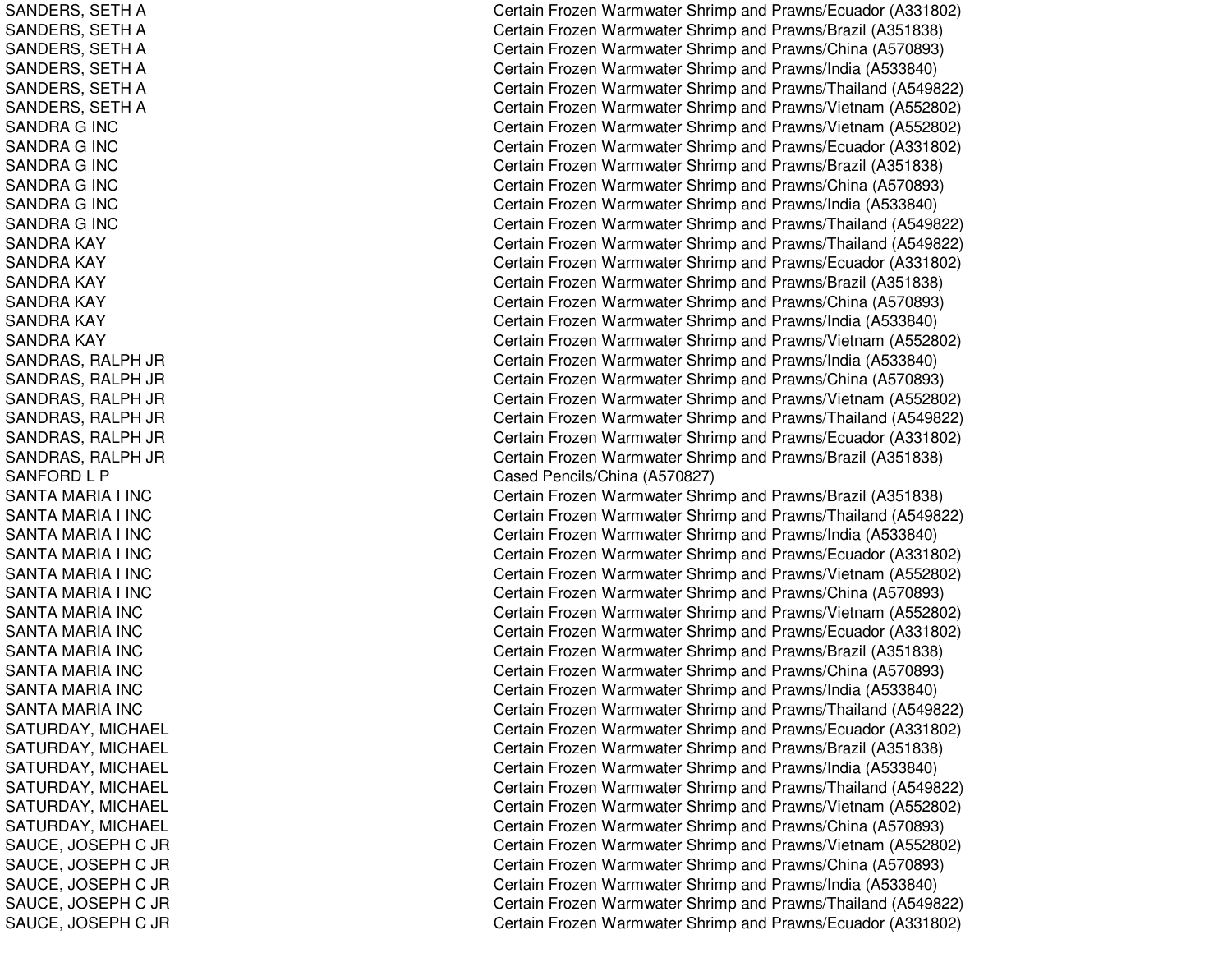SAUCE, JO SEPHC JR SCARABIN, CLIFFORD P SCARABIN, CLIFFORD P SCARABIN, CLIFFORD P SCARABIN, CLIFFORD P SCARABIN, CLIFFORD P SCARABIN, CLIFFORD P SCHAEFFLER GROUP USA INC SCHAEFFLER GROUP USA INC SCHAEFFLER GROUP USA INC SCHAEFFLER GROUP USA INC SCHAEFFLER GROUP USA INC SCHAEFFLER GROUP USA INC SCHAEFFLER GROUP USA INC SCHAEFFLER GROUP USA INC SCHAEFFLER GROUP USA INC SCHAEFFLER GROUP USA INC SCHAEFFLER GROUP USA INC SCHAEFFLER GROUP USA INC S CHA E F F L E RGROUP US A INCSCHAEFFLER GROUP USA INC SCHAEFFLER GROUP USA INC SCHAEFFLER GROUP USA INC SCHAEFFLER GROUP USA INC SCHMIT, PAUL A JR S C H MIT, P A U L A JR SCHMIT, PAUL A JR SCHMIT, PAUL A JR SCHMIT, PAUL A JR S C H MIT, P A U L A JR SCHULTZ, TROY A SCHULTZ, TROY A SCHULTZ, TROY A SCHULTZ, TROY A SCHULTZ, TROY A SCHULTZ, TROY A SCHULTZ, TROY A JR SCHULTZ, TROY A JR SCHULTZ, TROY A JR SCHULTZ, TROY A JR SCHULTZ, TROY A JR SCHULTZ, TROY A JR S C O O B Y IN C SCOOBY INCS COOB Y INCSCOOBY INCSCOOBY INCSCOOBY INC

Certain Frozen Warmwater Shrimp and Prawns/Brazil (A351838) Certain Frozen Warmwater Shrimp and Prawns/Vietnam (A552802) Certain Frozen Warmwater Shrimp and Prawns/India (A533840) Certain Frozen Warmwater Shrimp and Prawns/Thailand (A549822) Certain Frozen Warmwater Shrimp and Prawns/China (A570893) Certain Frozen Warmwater Shrimp and Prawns/Brazil (A351838) Certain Frozen Warmwater Shrimp and Prawns/Ecuador (A331802) Antifriction Bearings/United Kingdom (A412801) Antifriction B e arings/France (A 4 2 7 8 01) Antifriction B e arings/G erm any (A 4 2 8 8 01) Antifriction Bearings/Italy (A 475801) Antifriction Bearings/Japan (A588804) Antifriction Bearings/S weden (A 401801) Antifriction Be arings/Ja p an (A 5 8 8 8 0 4) Antifriction Bearings/United Kingdom (A412801) Antifriction B e arings/France (A 4 2 7 8 01) Antifriction Be arings/G ermany (A 4 2 8 8 01) Antifriction B e arings/Italy (A 4 7 5 8 01) Antifriction Bearings/Ja p an (A 588804) Ball Bearings/Singapore (A559801) Antifriction B e arings/S w e d en (A 4 018 01) Ball bearings/Romania (A485801) Antifriction B e arings/France (A 4 2 7 8 01) Antifriction Bearings/G ermany (A 428801) Certain Frozen Warmwater Shrimp and Prawns/Brazil (A351838) Certain Frozen Warmwater Shrimp and Prawns/India (A533840) Certain Frozen Warmwater Shrimp and Prawns/Thailand (A549822) Certain Frozen Warmwater Shrimp and Prawns/Vietnam (A552802) Certain Frozen Warmwater Shrimp and Prawns/Ecuador (A331802) Certain Frozen Warmwater Shrimp and Prawns/China (A570893) Certain Frozen Warmwater Shrimp and Prawns/Ecuador (A331802) Certain Frozen Warmwater Shrimp and Prawns/Brazil (A351838) Certain Frozen Warmwater Shrimp and Prawns/China (A570893) Certain Frozen Warmwater Shrimp and Prawns/India (A533840) Certain Frozen Warmwater Shrimp and Prawns/Thailand (A549822) Certain Frozen Warmwater Shrimp and Prawns/Vietnam (A552802) Certain Frozen Warmwater Shrimp and Prawns/China (A570893) Certain Frozen Warmwater Shrimp and Prawns/India (A533840) Certain Frozen Warmwater Shrimp and Prawns/Thailand (A549822) Certain Frozen Warmwater Shrimp and Prawns/Vietnam (A552802) Certain Frozen Warmwater Shrimp and Prawns/Brazil (A351838) Certain Frozen Warmwater Shrimp and Prawns/Ecuador (A331802) Certain Frozen Warmwater Shrimp and Prawns/Vietnam (A552802) Certain Frozen Warmwater Shrimp and Prawns/China (A570893) Certain Frozen Warmwater Shrimp and Prawns/Ecuador (A331802) C ertain Frozen W arm w ater Shrim p and Pra wns/Brazil (A 3 518 3 8) Certain Frozen Warmwater Shrimp and Prawns/India (A533840) Certain Frozen Warmwater Shrimp and Prawns/Thailand (A549822)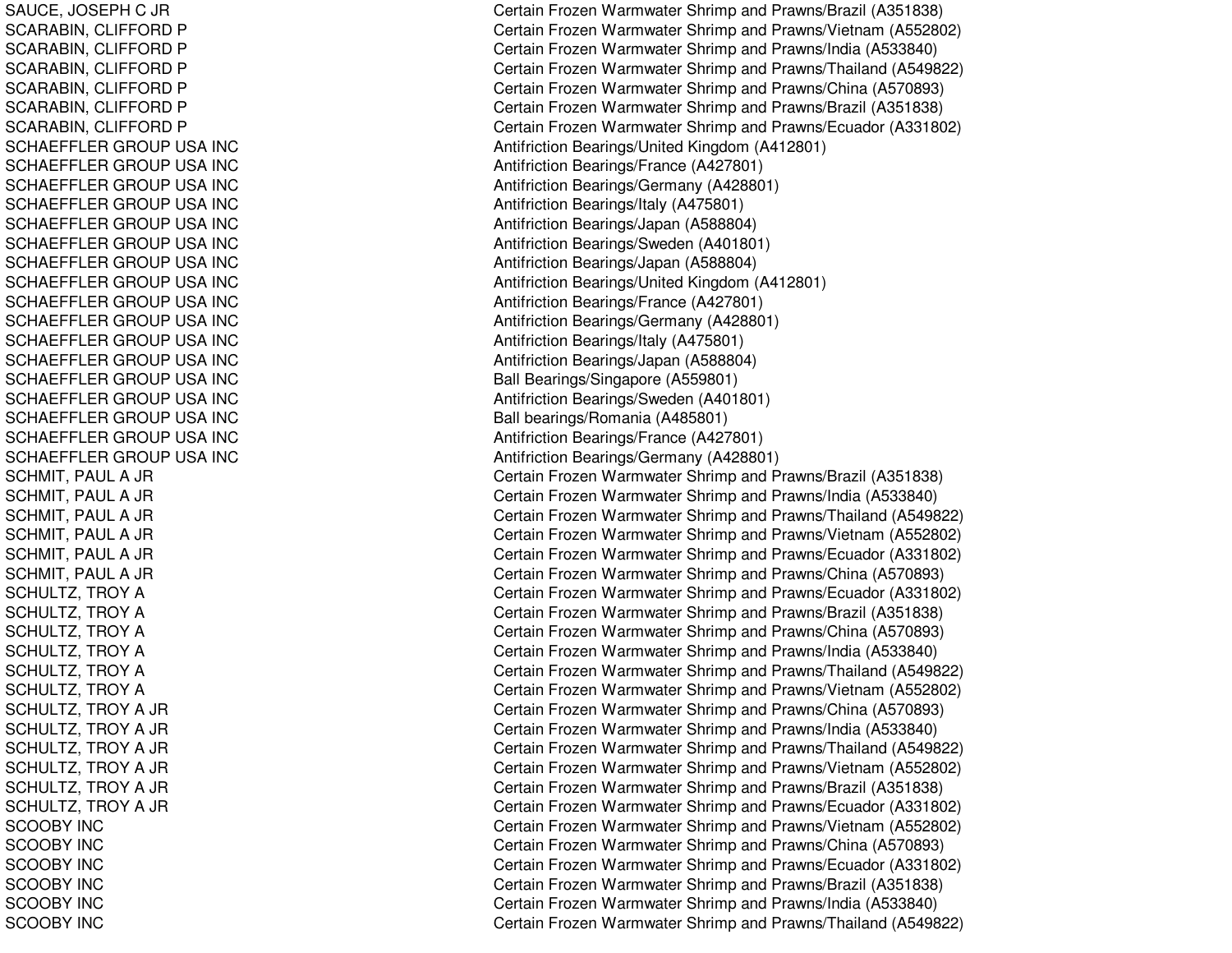SCOTT, JA MESEE III COMMUNISTICTURE ET L'ANNOISE DE L'ANNOISE DE L'ANNOISE DE L'ANNOISE DE L'ANNOISE DE L'ANNOISE DE L'ANNOI SCOTT, JA MESEE III COMMUNISTICTURE ET L'ANNOISE DE L'ANNOISE DE L'ANNOISE DE L'ANNOISE DE L'ANNOISE DE L'ANNOISE DE L'ANNOI SCOTT, JAMES E E III COMMUNISTIC CONTINUES IN THE COMMUNIST CONTINUES OF THE CONTINUES OF THE CONTINUES OF THE CONTINUES OF T SCOTT, JAMES E E III COMMUNISTICTURE ET EXPLORATION COMMUNISTICTURE ET EXPLORATION COMMUNISTICTURE ET EXPLORATION COMMUNISTIC SCOTT, JA MESEE III COMMUNISTICTURE ET L'ANNOISE DE L'ANNOISE DE L'ANNOISE DE L'ANNOISE DE L'ANNOISE DE L'ANNOISE DE L'ANNOI SCOTT, JAMES E E III COMMUNISTIC CONTINUES IN THE COMMUNIST CONTINUES OF THE CONTINUES OF THE CONTINUES OF THE CONTINUES OF T SEA ANGEL SEA ANGEL S E A A N GE L SEA ANGEL SEA ANGEL SEA ANGEL SEA ANGEL SEA CHAMP SEAFOOD LLC SEA CHAMP SEAFOOD LLC SEA CHAMP SEAFOOD LLC SEA CHAMP SEAFOOD LLC SEA CHAMP SEAFOOD LLC SEA CHAMP SEAFOOD LLC SEA EAGLE FISHERIES INC SEA EAGLE FISHERIES INC SEA EAGLE FISHERIES INC SEA EAGLE FISHERIES INC SEA EAGLE FISHERIES INC SEA EAGLE FISHERIES INC SEA GULF FISHERIES INC SEA GULF FISHERIES INC SEA GULF FISHERIES INC SEA GULF FISHERIES INC SEA GULF FISHERIES INC SEA GULF FISHERIES INC S E A LIO N V IN C SEA LION V INC S E A LION V IN C SEA LION V INC SEA LION V INC S E A LIO N V IN C SEA LION VI INC SEA LION VI INC SEA LION VI INC SEA LION VI INC SEA LION VI INC S E A LIO N VI IN C SEA PEARL SEAFOOD CO INC SEA PEARL SEAFOOD CO INC SEA PEARL SEAFOOD CO INC SEA PEARL SEAFOOD CO INC SEA PEARL SEAFOOD CO INC

Certain Frozen Warmwater Shrimp and Prawns/Vietnam (A552802) ertain Frozen Warmwater Shrimp and Prawns/China (A570893) ertain Frozen Warmwater Shrimp and Prawns/Ecuador (A331802) Certain Frozen Warmwater Shrimp and Prawns/Brazil (A351838) Certain Frozen Warmwater Shrimp and Prawns/India (A533840) ertain Frozen Warmwater Shrimp and Prawns/Thailand (A549822) Certain Frozen Warmwater Shrimp and Prawns/Ecuador (A331802) Certain Frozen Warmwater Shrimp and Prawns/Vietnam (A552802) Certain Frozen Warmwater Shrimp and Prawns/India (A533840) Certain Frozen Warmwater Shrimp and Prawns/Thailand (A549822) Certain Frozen Warmwater Shrimp and Prawns/Ecuador (A331802) Certain Frozen Warmwater Shrimp and Prawns/Brazil (A351838) Certain Frozen Warmwater Shrimp and Prawns/China (A570893) Certain Frozen Warmwater Shrimp and Prawns/Brazil (A351838) Certain Frozen Warmwater Shrimp and Prawns/China (A570893) Certain Frozen Warmwater Shrimp and Prawns/India (A533840) Certain Frozen Warmwater Shrimp and Prawns/Thailand (A549822) Certain Frozen Warmwater Shrimp and Prawns/Vietnam (A552802) Certain Frozen Warmwater Shrimp and Prawns/Ecuador (A331802) Certain Frozen Warmwater Shrimp and Prawns/Vietnam (A552802) C ertain Frozen W arm w ater Shrim p and Pra wns/Brazil (A 3 518 3 8) Certain Frozen Warmwater Shrimp and Prawns/China (A570893) Certain Frozen Warmwater Shrimp and Prawns/India (A533840) Certain Frozen Warmwater Shrimp and Prawns/Thailand (A549822) Certain Frozen Warmwater Shrimp and Prawns/Ecuador (A331802) Certain Frozen Warmwater Shrimp and Prawns/Vietnam (A552802) Certain Frozen Warmwater Shrimp and Prawns/India (A533840) Certain Frozen Warmwater Shrimp and Prawns/Thailand (A549822) Certain Frozen Warmwater Shrimp and Prawns/Brazil (A351838) Certain Frozen Warmwater Shrimp and Prawns/China (A570893) Certain Frozen Warmwater Shrimp and Prawns/Ecuador (A331802) Certain Frozen Warmwater Shrimp and Prawns/China (A570893) Certain Frozen Warmwater Shrimp and Prawns/Ecuador (A331802) Certain Frozen Warmwater Shrimp and Prawns/India (A533840) Certain Frozen Warmwater Shrimp and Prawns/Thailand (A549822) Certain Frozen Warmwater Shrimp and Prawns/Vietnam (A552802) Certain Frozen Warmwater Shrimp and Prawns/Brazil (A351838) Certain Frozen Warmwater Shrimp and Prawns/China (A570893) Certain Frozen Warmwater Shrimp and Prawns/India (A533840) Certain Frozen Warmwater Shrimp and Prawns/Thailand (A549822) Certain Frozen Warmwater Shrimp and Prawns/Vietnam (A552802) Certain Frozen Warmwater Shrimp and Prawns/Brazil (A351838) C ertain Frozen Warm w ater Shrim p and Pra wns/Ecua d or (A 3 318 0 2) Certain Frozen Warmwater Shrimp and Prawns/India (A533840) Certain Frozen Warmwater Shrimp and Prawns/Thailand (A549822) Certain Frozen Warmwater Shrimp and Prawns/Vietnam (A552802) Certain Frozen Warmwater Shrimp and Prawns/China (A570893) Certain Frozen Warmwater Shrimp and Prawns/Ecuador (A331802)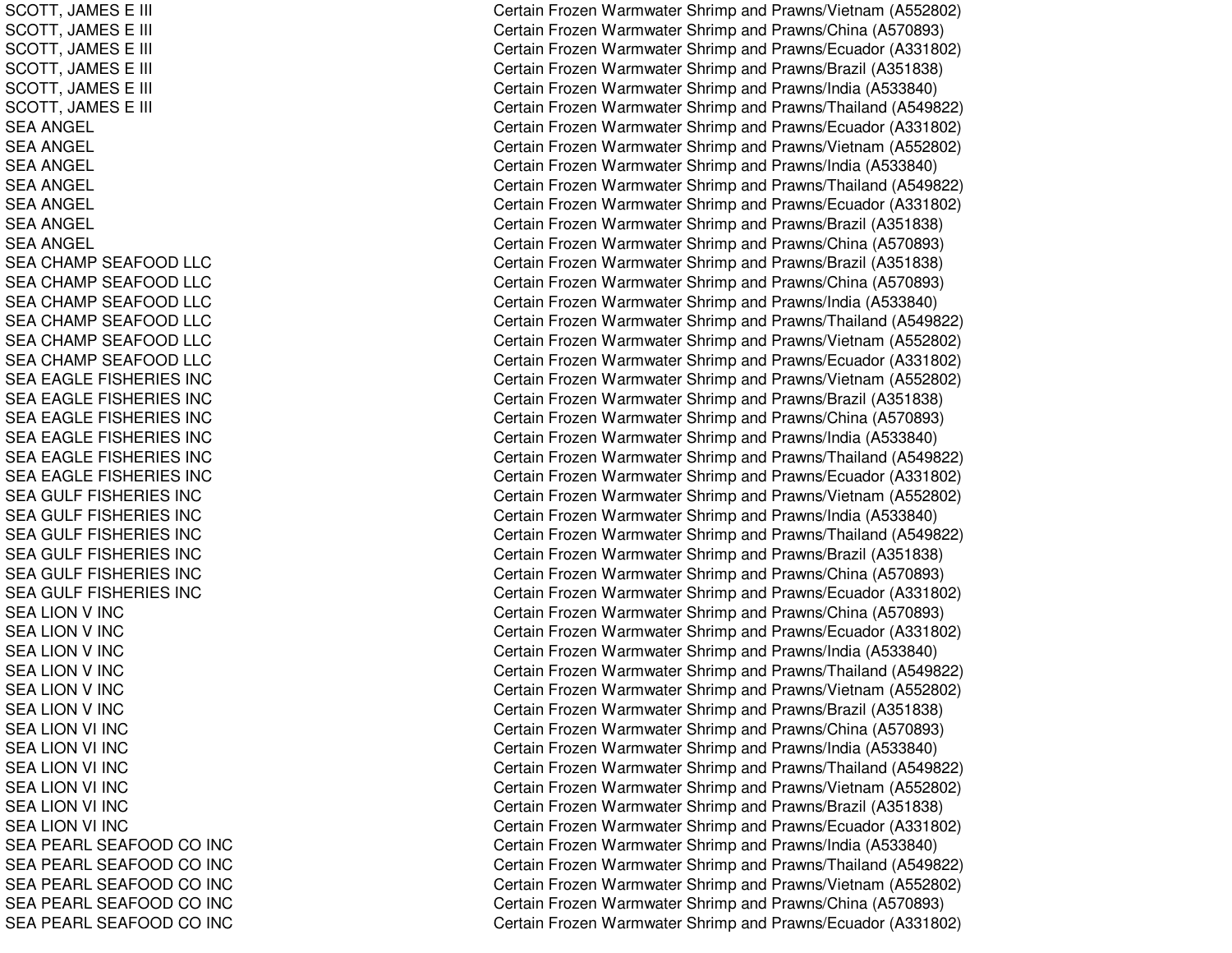SEA PEARL SEAFOOD COSEA WALKERSEA WALKERSEA WALKERSEA WALKERSEA WALKERSEA WALKERSEABROOK SEAFOODSEABROOK SEAFOODSEABROOK SEAFOODSEABROOK SEAFOODSEABROOK SEAFOODSEABROOK SEAFOODSEABROOK SEAFOODSEAFOOD INTERNATIONAL INC SEAFOODSEAFOODSEAFOODSEAFOODSEAFOODSEAFOODSEAMAN PAPER COMPANY OF MASSACHUSETTS INC SEAMAN PAPER COMPANY OF MASSACHUSETTS INC **SEAMAN TRAWLERS INC SEAMAN TRAWLERS INC SEAMAN TRAWLERS INC SEAMAN TRAWLERS INC SEAMAN TRAWLERS INC** SEAMAN TRAWLERS INC **SEARING INDUSTRIES INC** SECOND GENERATION SEAFOOD SECOND GENERATION SEAFOOD SECOND GENERATION SEAFOOD SECOND GENERATION SEAFOOD **SECOND GENERATION SEAFOOD** SECOND GENERATION SEAFOOD

Certain Frozen Warmwater Shrimp and Prawns/Brazil (A351838) Certain Frozen Warmwater Shrimp and Prawns/India (A533840) Certain Frozen Warmwater Shrimp and Prawns/Brazil (A351838) Certain Frozen Warmwater Shrimp and Prawns/Ecuador (A331802) Certain Frozen Warmwater Shrimp and Prawns/Thailand (A549822) Certain Frozen Warmwater Shrimp and Prawns/Vietnam (A552802) Certain Frozen Warmwater Shrimp and Prawns/China (A570893) Certain Frozen Warmwater Shrimp and Prawns/Vietnam (A552802) Certain Frozen Warmwater Shrimp and Prawns/India (A533840) Certain Frozen Warmwater Shrimp and Prawns/Thailand (A549822) Certain Frozen Warmwater Shrimp and Prawns/China (A570893) Certain Frozen Warmwater Shrimp and Prawns/Brazil (A351838) Certain Frozen Warmwater Shrimp and Prawns/Ecuador (A331802) INC Certain Frozen Fish Fillets/Vietnam (A552801) Crawfish Tail Meat/China (A570848) Certain Frozen Warmwater Shrimp and Prawns/Brazil (A351838) Certain Frozen Warmwater Shrimp and Prawns/China (A570893) Certain Frozen Warmwater Shrimp and Prawns/Ecuador (A331802) Certain Frozen Warmwater Shrimp and Prawns/Vietnam (A552802) Certain Frozen Warmwater Shrimp and Prawns/India (A533840) Certain Frozen Warmwater Shrimp and Prawns/Thailand (A549822) Certain Crepe Paper Products/China (A570895) Certain Tissue Paper Products/China (A570894) Certain Frozen Warmwater Shrimp and Prawns/Ecuador (A331802) Certain Frozen Warmwater Shrimp and Prawns/Brazil (A351838) Certain Frozen Warmwater Shrimp and Prawns/China (A570893) Certain Frozen Warmwater Shrimp and Prawns/India (A533840) Certain Frozen Warmwater Shrimp and Prawns/Thailand (A549822) Certain Frozen Warmwater Shrimp and Prawns/Vietnam (A552802) Light-Walled Rectangular Tube/Taiwan (A583803) Gertain Frozen Warmwater Shrimp and Prawns/Brazil (A351838) Gertain Frozen Warmwater Shrimp and Prawns/India (A533840) Gertain Frozen Warmwater Shrimp and Prawns/Thailand (A549822) Gertain Frozen Warmwater Shrimp and Prawns/Vietnam (A552802) Gertain Frozen Warmwater Shrimp and Prawns/China (A570893) Gertain Frozen Warmwater Shrimp and Prawns/Ecuador (A331802) SEKUL, MORRIS G Certain Frozen Warmwater Shrimp and Prawns/Thailand (A549822) SEKUL, MORRIS G Certain Frozen Warmwater Shrimp and Prawns/Vietnam (A552802) SEKUL, MORRIS G Certain Frozen Warmwater Shrimp and Prawns/Ecuador (A331802) SEKUL, MORRIS G Certain Frozen Warmwater Shrimp and Prawns/Brazil (A351838) SEKUL, MORRIS G Certain Frozen Warmwater Shrimp and Prawns/China (A570893) SEKUL, MORRIS G Certain Frozen Warmwater Shrimp and Prawns/India (A533840) SELLERS, ISAAC CHARLES Certain Frozen Warmwater Shrimp and Prawns/Ecuador (A331802) SELLERS, ISAAC CHARLES Certain Frozen Warmwater Shrimp and Prawns/Brazil (A351838) SELLERS, ISAAC CHARLES Certain Frozen Warmwater Shrimp and Prawns/Vietnam (A552802) SELLERS, ISAAC CHARLES Certain Frozen Warmwater Shrimp and Prawns/Thailand (A549822) SELLERS, ISAAC CHARLES Certain Frozen Warmwater Shrimp and Prawns/Vietnam (A552802) SELLERS, ISAAC CHARLES Certain Frozen Warmwater Shrimp and Prawns/China (A570893)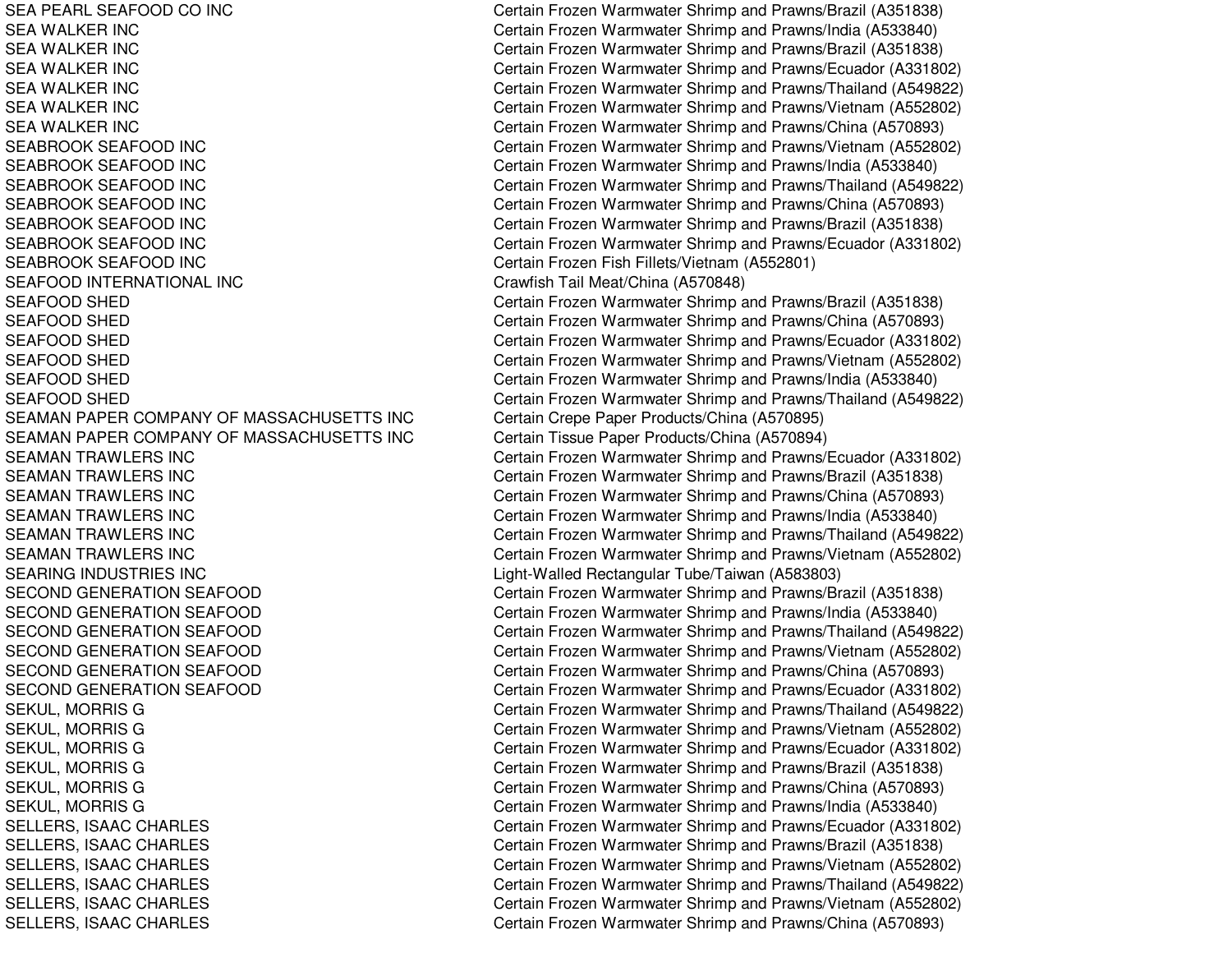SERIGNE, JA MES J III CSERIGNE, JA MES J III CSERIGNE, JA MES J III CSERIGNE, JAMES J III CHARACTER SERIGNE, O SERIGNE, JA MES J III CSERIGNE, JAMES J III CHARACTER SERIGNE, O SEVEL, MICHAEL D SEVEL, MICHAEL D SEVEL, MICHAEL D SEVEL, MICHAEL D SEVEL, MICHAEL D SEVEL, MICHAEL D SEVERSTAL NORTH AMERICA INC SEVERSTAL NORTHAMERICA INCSEVERSTAL NORTH AMERICA INC SEVERSTAL NORTH AMERICA INC SEVERST AL NORT HAMERICA INCSEVERSTAL NORTH AMERICA INC SEVERSTAL NORTH AMERICA INC SEVERSTAL NORTH AMERICA INC SEVERSTAL NORTH AMERICA INC SEVERSTAL NORTH AMERICA INC SEVERSTAL NORTH AMERICA INC SEVERSTAL NORTH AMERICA INC SEVERSTAL NORTHAMERICA INCSEVERSTAL NORTH AMERICA INC SEVERSTAL NORTH AMERICA INC SEVERSTAL NORTH AMERICA INC SEVERSTAL NORTH AMERICA INC SEVERSTAL NORTH AMERICA INC SEVERSTAL NORTH AMERICA INC SEVERSTAL NORTH AMERICA INC SEVERSTAL NORTH AMERICA INC SEVERSTAL NORTH AMERICA INC SEVERSTAL NORTH AMERICA INC SEVERSTAL NORTH AMERICA INC SEVERSTAL NORTH AMERICA INC SEVERSTAL NORTH AMERICA INC SEVERSTAL NORTHAMERICA INCSEVERSTAL NORTH AMERICA INC SEVERSTAL NORTH AMERICA INC SEVERST AL NORT HAMERICA INCSEVERSTAL NORTH AMERICA INC SEVERSTAL NORTH AMERICA INC SEVERSTAL SPARROWS POINT LLC SEVERSTAL SPARROWS POINT LLC SEVERSTAL SPARROWS POINT LLC SEVERSTAL SPARROWS POINT LLC

Certain Frozen Warmwater Shrimp and Prawns/Ecuador (A331802) ertain Frozen Warmwater Shrimp and Prawns/Brazil (A351838) ertain Frozen Warmwater Shrimp and Prawns/China (A570893) Certain Frozen Warmwater Shrimp and Prawns/India (A533840) Certain Frozen Warmwater Shrimp and Prawns/Thailand (A549822) ertain Frozen Warmwater Shrimp and Prawns/Vietnam (A552802) Certain Frozen Warmwater Shrimp and Prawns/Ecuador (A331802) Certain Frozen Warmwater Shrimp and Prawns/Vietnam (A552802) Certain Frozen Warmwater Shrimp and Prawns/Brazil (A351838) Certain Frozen Warmwater Shrimp and Prawns/China (A570893) Certain Frozen Warmwater Shrimp and Prawns/India (A533840) Certain Frozen Warmwater Shrimp and Prawns/Thailand (A549822) Hot-Rolled Carbon Steel Flat Products/Brazil (C351829) Hot-Rolled Carbon Steel Flat Products/Brazil (A351828) H ot-R olle d Ste el Pro ducts/S outh Africa (A 7 918 0 9) Hot-Rolled Steel Products/Argentina (A357814) Hot-Rolled Steel Products/Taiwan (A583835) Hot-Rolled Steel Products/China (A570865) Hot-Rolled Steel Products/Thailand (A549817) Hot-Rolle d Ste el Pro ducts/Ind onesia (C 5 6 0 813) H ot-R olle d Ste el Pro ducts/India (A 5 3 3 8 2 0) H ot-R olle d Ste el Pro ducts/Ind onesia (A 5 6 0 812) Hot-Rolled Steel Products/India (C533821) Hot-Rolled Steel Products/Thailand (C549818) Corrosion-Resistant Carbon Steel Flat Products/Australia (A602803) Corrosion-Resistant Carbon Steel Flat Products/Canada (A122822) Corrosion-Resistant Carbon Steel Flat Products/France (A427808) Corrosion-Resistant Carbon Steel Flat Products/Japan (A588826) Corrosion-Resistant Carbon Steel Flat Products/Korea (A580816) Carbon Steel Flat Products/Korea (C580818) Cold-Rolled Carbon Steel Flat Products/Germany (A428814) Cold-Rolled Carbon Steel Flat Products/Korea (A580815) Carbon Steel Flat Products/Germany (C428817) Corrosion-Resistant Carbon Steel Flat Products/France (C427810) Corrosion-Resistant Carbon Steel Flat Products/Germany (A428815) Carbon Ste el Flat Products/Korea (C 580818) Carbon Steel Flat Products/Germany (C428817) Hot-Rolled Steel Products/Ukraine (A823811) Hot-Rolled Steel Products/Argentina (C357815) Hot-Rolled Steel Products/Kazakhstan (A834806) Hot-Rolled Steel Products/Netherlands (A421807) Hot-Rolled Carbon Steel Flat Products/Japan (A588846) H ot-R olle d Ste el Pro ducts/S outh Africa (C 7 91810) Hot-Rolled Steel Products/Romania (A485806) Corrosion-Resistant Carbon Steel Flat Products/Germany (A428815) Tin-Mill Pro ducts/Ja p an (A 5 8 8 8 5 4) Carbon Ste el Flat Products/Germany (C 428817) Hot-Rolled Steel Products/Kazakhstan (A834806)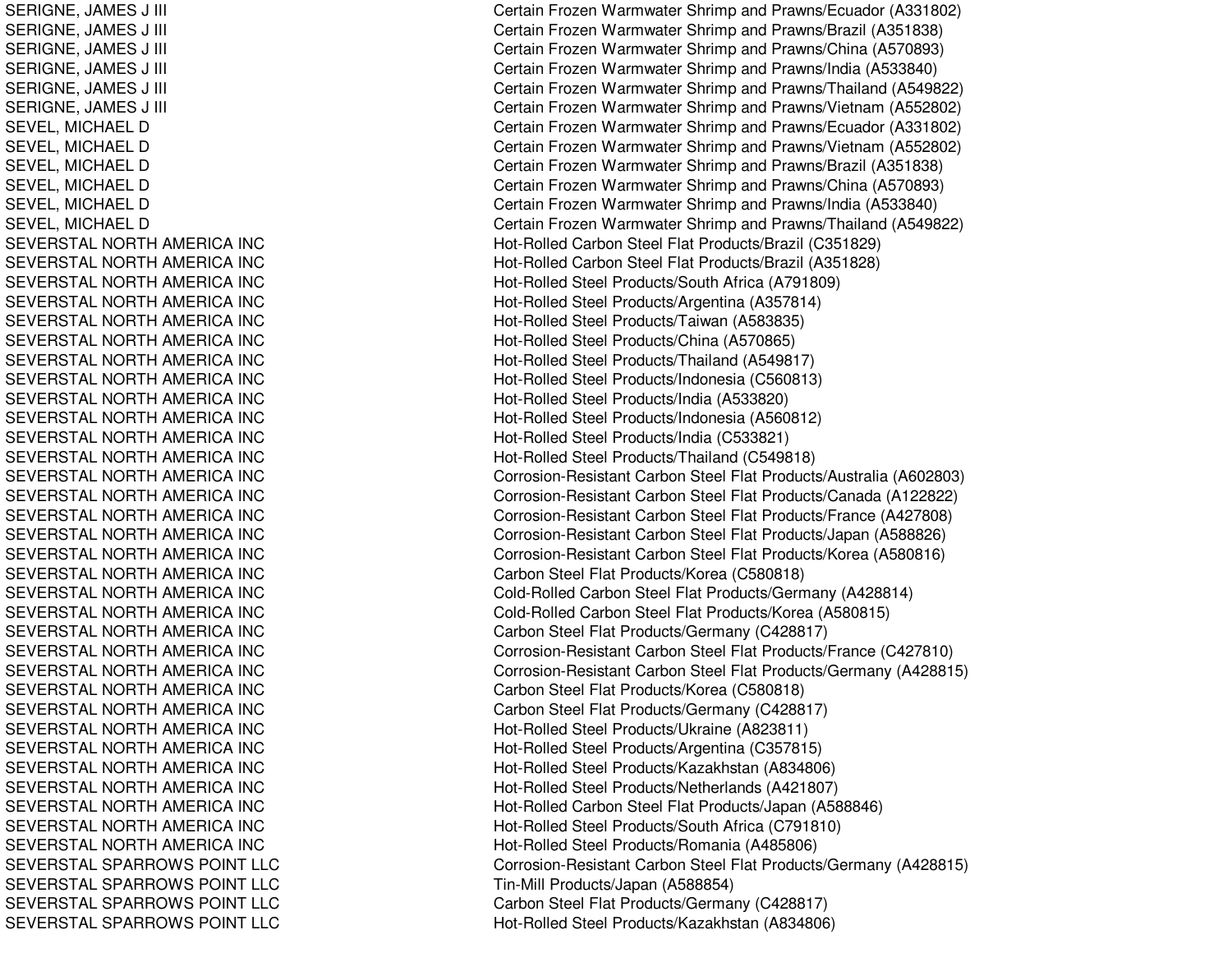SEVERSTAL SPARROWS POINT LLC SEVERSTAL SPARROWS POINT LLC SEVERSTAL SPARROWS POINT LLC SEVERSTAL SPARROWS POINT LLC SEVERSTAL SPARROWS POINT LLC SEVERSTAL SPARROWS POINT LLC SEVERSTAL SPARROWS POINT LLC SEVERSTAL SPARROWS POINT LLC SEVERSTAL SPARROWS POINT LLC SEVERSTAL SPARROWS POINT LLC SEVERSTAL SPARROWS POINT LLC SEVERSTAL SPARROWS POINT LLC SEVERSTAL SPARROWS POINT LLC SEVERSTAL SPARROWS POINT LLC SEVERSTAL SPARROWS POINT LLC SEVERSTAL SPARROWS POINT LLC SEVERSTAL SPARROWS POINT LLC SEVERSTAL SPARROWS POINT LLC SEVERSTAL SPARROWS POINT LLC SEVERSTAL SPARROWS POINT LLC SEVERSTAL SPARROWS POINT LLC SEVERSTAL SPARROWS POINT LLC SEVERSTAL SPARROWS POINT LLC SEVERSTAL SPARROWS POINT LLC SEVERSTAL SPARROWS POINT LLC SEVERSTAL SPARROWS POINT LLC SEVERSTAL SPARROWS POINT LLC SEVERSTAL SPARROWS POINT LLC SHARON TUBE COMPANY SHARON TUBE COMPANY SHARON TUBE COMPANY SHARON TUBE COMPANY SHARON TUBE COMPANY SHARON TUBE COMPANY SHARON TUBE COMPANY SHARON TUBE COMPANY SHARON TUBE COMPANY SHAW ALLOY PIPING PRODUCTS SHAW ALLOY PIPING PRODUCTS SHAW ALLOY PIPING PRODUCTS SHAW ALLOY PIPING PRODUCTS SHAW ALLOY PIPING PRODUCTS SHAW ALLOY PIPING PRODUCTS SHAY, D ANIELASHAY, DANIEL A SHAY, DANIEL A SHAY, D ANIELASHAY, DANIEL A

Corrosion-Resistant Carbon Ste el Flat Products/France (C 427810) Hot-Rolled Steel Products/Netherlands (A421807) Carb on Ste el Flat Pro ducts/Germany (C 4 2 8 817) H ot-R olle d Ste el Pro ducts/Arg entina (C 3 5 7 815) Hot-Rolled Carbon Steel Flat Products/Japan (A588846) Hot-Rolled Steel Products/China (A570865) H ot-R olle d Ste el Pro ducts/Arg entina (A 3 5 7 814) Hot-Rolled Steel Products/South Africa (A791809) H ot-R olle d C arb on Ste el Flat Pro ducts/Brazil (A 3 518 2 8) Hot-Rolled Carbon Steel Flat Products/Brazil (C351829) Hot-Rolled Steel Products/Taiwan (A583835) Hot-Rolled Steel Products/Thailand (A549817) Hot-Rolled Steel Products/Ukraine (A823811) Hot-Rolled Steel Products/India (A533820) H ot-R olle d Ste el Pro ducts/Ind onesia (A 5 6 0 812) Hot-Rolled Steel Products/India (C533821) Hot-Rolled Steel Products/Indonesia (C560813) H ot-R olle d Ste el Pro ducts/Thailand (C 5 4 9 818) Corrosion-Resistant Carbon Ste el Flat Products/Korea (A 580816) Corrosion-Resistant Carbon Steel Flat Products/Australia (A602803) Corrosion-Resistant Carbon Steel Flat Products/Canada (A122822) C arb on Ste el Flat Pro ducts/K ore a (C 5 8 0 818) Cold-Rolled Carbon Steel Flat Products/Germany (A428814) Cold-Rolled Carbon Steel Flat Products/Korea (A580815) Corrosion-Resistant Carbon Steel Flat Products/France (A427808) Corrosion-Resistant Carbon Steel Flat Products/Japan (A588826) Hot-Rolled Steel Products/Romania (A485806) Hot-Rolle d Ste el Pro ducts/South Africa (C 7 91810) Circular Welded Nonalloy Steel Pipe/Taiwan (A583814) Welded Carbon Steel Pipe and Tube/India (A533502) Welded Carbon Steel Pipe and Tube/Turkey (C489502) Welded Carbon Steel Pipe and Tube/Thailand (A549502) Small-Diameter Carbon Steel Seamless Pipe/Romania (A485805) Small-Diameter Carbon Steel Seamless Pipe/Japan (A588851) Circular Welded Nonalloy Steel Pipe/Korea (A580809) Welded Carbon Steel Pipe and Tube/Turkey (A489501) Circular Welded Non-Alloy Steel Pipe/Brazil (A351809) Stainless Steel Butt-Weld Pipe Fittings/Japan (A588702) Stainless Steel Butt-Weld Pipe Fittings/Taiwan (A583816) Stainless Steel Butt-Weld Pipe Fittings/Korea (A580813) Stainless Steel Butt-Weld Pipe Fittings/Italy (A475828) Stainless Steel Butt-Weld Pipe Fittings/Malaysia (A557809) Stainless Steel Butt-Weld Pipe Fittings/Philippines (A565801) Certain Frozen Warmwater Shrimp and Prawns/Ecuador (A331802) Certain Frozen Warmwater Shrimp and Prawns/Brazil (A351838) Certain Frozen Warmwater Shrimp and Prawns/India (A533840) Certain Frozen Warmwater Shrimp and Prawns/Thailand (A549822) Certain Frozen Warmwater Shrimp and Prawns/Vietnam (A552802)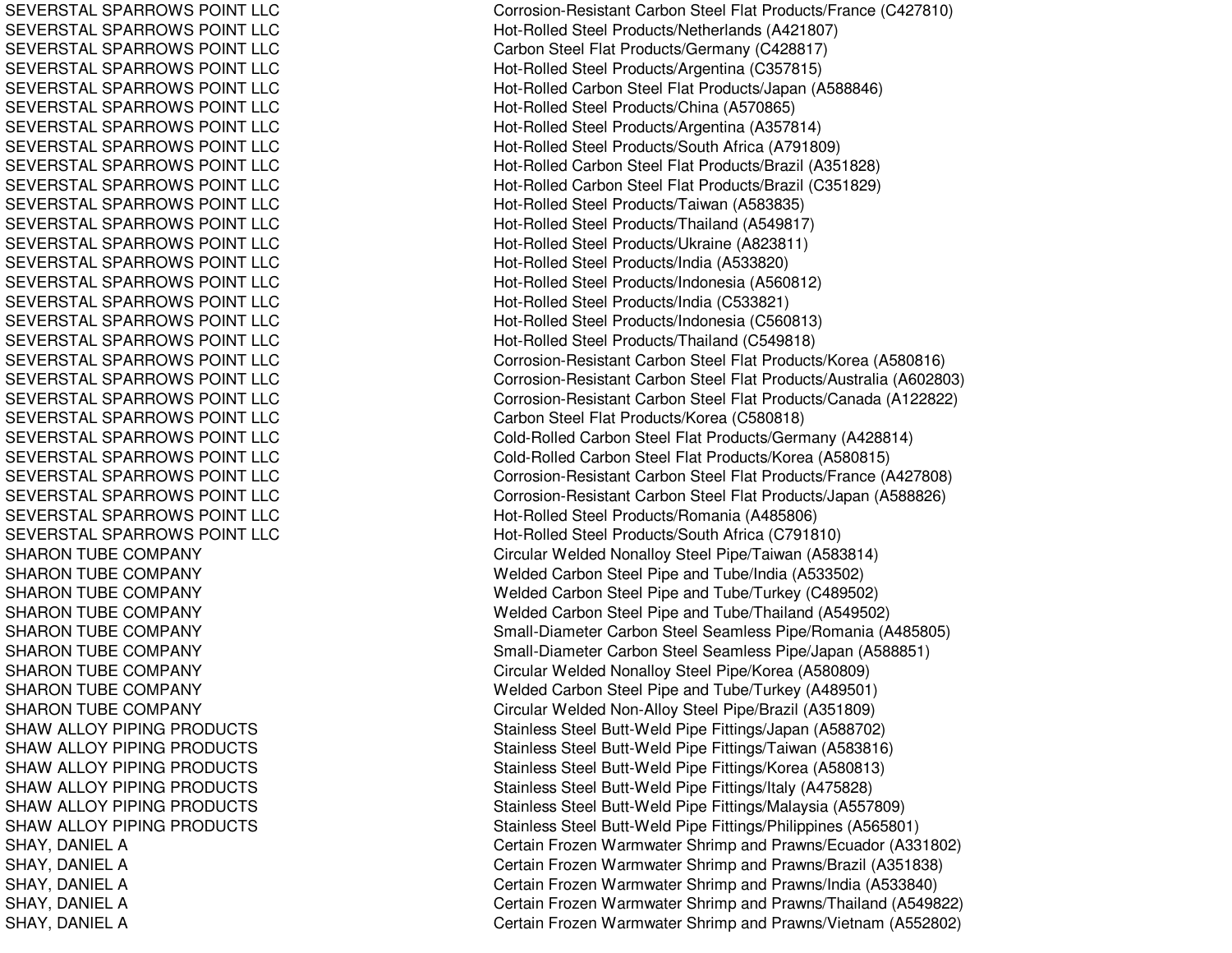SHELL CREEK SEAFOODSHELL CREEK SEAFOODSHELL CREEK SEAFOODSHELL CREEK SEAFOODSHELL CREEK SEAFOODSHELL CREEK SEAFOODSHIELDALLOY METALLURGICAL CORPORATIONSHIELDALLOY METALLURGICAL CORPORATION**SHUR LINE** SI KY LANSI KY LANSI KY LANSI KY LANSI KY LANSI KY LANSI SE PUEDE INCSI SE PUEDE INCSI SE PUEDE INCSI SE PUEDE INCSI SE PUEDE INCSI SE PUEDE INCSIDNEY FISHERIES INCSIDNEY FISHERIES INCSIDNEY FISHERIES INCSIDNEY FISHERIES INCSIDNEY FISHERIES INCSIDNEY FISHERIES INC**SILMEN TRAWLER INC SILMEN TRAWLER INC** SILMEN TRAWLER INC **SILMEN TRAWLER INC** SILMEN TRAWLER INC SILMEN TRAWLER INC

SHAY, DANIEL A Certain Frozen Warmwater Shrimp and Prawns/China (A570893) Certain Frozen Warmwater Shrimp and Prawns/Brazil (A351838) Certain Frozen Warmwater Shrimp and Prawns/Ecuador (A331802) Certain Frozen Warmwater Shrimp and Prawns/India (A533840) Certain Frozen Warmwater Shrimp and Prawns/Thailand (A549822) Certain Frozen Warmwater Shrimp and Prawns/Vietnam (A552802) Certain Frozen Warmwater Shrimp and Prawns/China (A570893) Ferrovanadium/South Africa (A791815) Ferrovanadium/China (A570873) SHILLING, JASON Certain Frozen Warmwater Shrimp and Prawns/Vietnam (A552802) SHILLING, JASON Certain Frozen Warmwater Shrimp and Prawns/Ecuador (A331802) SHILLING, JASON Certain Frozen Warmwater Shrimp and Prawns/Brazil (A351838) SHILLING, JASON Certain Frozen Warmwater Shrimp and Prawns/China (A570893) SHILLING, JASON Certain Frozen Warmwater Shrimp and Prawns/India (A533840) SHILLING, JASON Certain Frozen Warmwater Shrimp and Prawns/Thailand (A549822) Natural Bristle Paint Brushes/China (A570501) Certain Frozen Warmwater Shrimp and Prawns/Vietnam (A552802) Certain Frozen Warmwater Shrimp and Prawns/Ecuador (A331802) Certain Frozen Warmwater Shrimp and Prawns/Brazil (A351838) Certain Frozen Warmwater Shrimp and Prawns/China (A570893) Certain Frozen Warmwater Shrimp and Prawns/India (A533840) Certain Frozen Warmwater Shrimp and Prawns/Thailand (A549822) Certain Frozen Warmwater Shrimp and Prawns/Ecuador (A331802) Certain Frozen Warmwater Shrimp and Prawns/Brazil (A351838) Certain Frozen Warmwater Shrimp and Prawns/China (A570893) Certain Frozen Warmwater Shrimp and Prawns/India (A533840) Certain Frozen Warmwater Shrimp and Prawns/Thailand (A549822) Certain Frozen Warmwater Shrimp and Prawns/Vietnam (A552802) Certain Frozen Warmwater Shrimp and Prawns/Ecuador (A331802) Certain Frozen Warmwater Shrimp and Prawns/Thailand (A549822) Certain Frozen Warmwater Shrimp and Prawns/Vietnam (A552802) Certain Frozen Warmwater Shrimp and Prawns/Brazil (A351838) Certain Frozen Warmwater Shrimp and Prawns/China (A570893) Certain Frozen Warmwater Shrimp and Prawns/India (A533840) SIFUENTES, FERNANDO Certain Frozen Warmwater Shrimp and Prawns/Brazil (A351838) SIFUENTES, FERNANDO Certain Frozen Warmwater Shrimp and Prawns/Ecuador (A331802) SIFUENTES, FERNANDO Certain Frozen Warmwater Shrimp and Prawns/China (A570893) SIFUENTES, FERNANDO Certain Frozen Warmwater Shrimp and Prawns/Vietnam (A552802) SIFUENTES, FERNANDO Certain Frozen Warmwater Shrimp and Prawns/India (A533840) SIFUENTES, FERNANDO Certain Frozen Warmwater Shrimp and Prawns/Thailand (A549822) Certain Frozen Warmwater Shrimp and Prawns/Thailand (A549822) Certain Frozen Warmwater Shrimp and Prawns/Vietnam (A552802) Certain Frozen Warmwater Shrimp and Prawns/Ecuador (A331802) Certain Frozen Warmwater Shrimp and Prawns/Brazil (A351838) Certain Frozen Warmwater Shrimp and Prawns/China (A570893) Certain Frozen Warmwater Shrimp and Prawns/India (A533840) SILVER, CURTIS JR Certain Frozen Warmwater Shrimp and Prawns/Ecuador (A331802) SILVER, CURTIS JR Certain Frozen Warmwater Shrimp and Prawns/Brazil (A351838)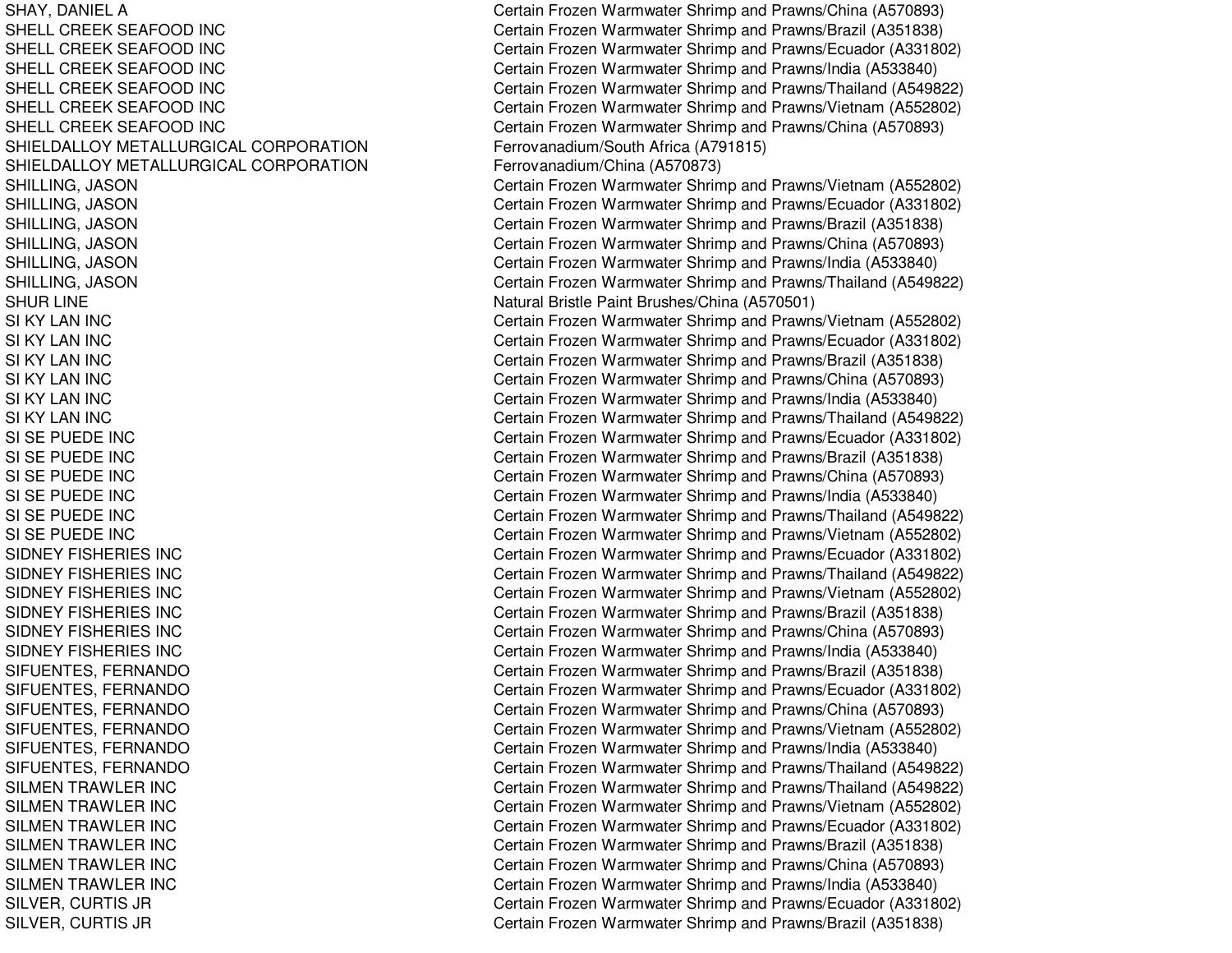SILVER, CURTIS JR SILVER, C URTIS JRSIL VER, C URTIS JRSILVER, CURTIS JR SIM CORPORATION SIM CORPORATION SIM CORPORATION SIM CORPORATION SIM CORPORATION SIM CORPORATION SIMMONS FARM RAISED CATFISH INC SINGLETON FISHERIES INC SINGLETON FISHERIES INC SINGLETON FISHERIES INC SINGLETON FISHERIES INC SINGLETON FISHERIES INC SIOUX HONEY ASSOCIATION SIOUX HONEY ASSOCIATION SIOUX HONEY ASSOCIATION SISUNG, WALTER JR SISUNG, WALTER JR SISUNG, W ALTER JR SISUNG, WALTER JR SISUNG, W ALTER JR SISUNG, WALTER JR S K C A ME RIC A IN C SKC AMERICA INC SKC AMERICA INC SKF USA INC SKF USA INC S K F US A INCSKF USA INC SKF USA INC SKF USA INC SKF USA INC SKF USA INC SKINNER, RICHARD SKINNER, RICHARD SKINNER, RICHARD SKINNER, RICHARD SKINNER, RICHARD SKINNER, RICHARD SKIP TOOMER INC SKIP TOOMER INC S KIP T OOME R IN CSKIP TOOMER INC SKIP TOOMER INC SKIP TOOMER INC

Certain Frozen Warmwater Shrimp and Prawns/India (A533840) Certain Frozen Warmwater Shrimp and Prawns/China (A570893) Certain Frozen Warmwater Shrimp and Prawns/Thailand (A549822) Certain Frozen Warmwater Shrimp and Prawns/Vietnam (A552802) Certain Frozen Warmwater Shrimp and Prawns/Ecuador (A331802) Certain Frozen Warmwater Shrimp and Prawns/Brazil (A351838) Certain Frozen Warmwater Shrimp and Prawns/China (A570893) Certain Frozen Warmwater Shrimp and Prawns/India (A533840) Certain Frozen Warmwater Shrimp and Prawns/Thailand (A549822) Certain Frozen Warmwater Shrimp and Prawns/Vietnam (A552802) Certain Frozen Fish Fillets/Vietna m (A 552801) Certain Frozen Warmwater Shrimp and Prawns/Ecuador (A331802) Certain Frozen Warmwater Shrimp and Prawns/Brazil (A351838) Certain Frozen Warmwater Shrimp and Prawns/India (A533840) Certain Frozen Warmwater Shrimp and Prawns/Thailand (A549822) Certain Frozen Warmwater Shrimp and Prawns/China (A570893) Hone y/China (A 5 7 0 8 6 3) H one y/Arg entina (C 3 5 7 813) Honey/Arg entina (A 357812) Certain Frozen Warmwater Shrimp and Prawns/Ecuador (A331802) C ertain Frozen W arm w ater Shrim p and Pra wns/Brazil (A 3 518 3 8) Certain Frozen Warmwater Shrimp and Prawns/China (A570893) Certain Frozen Warmwater Shrimp and Prawns/India (A533840) Certain Frozen Warmwater Shrimp and Prawns/Thailand (A549822) Certain Frozen Warmwater Shrimp and Prawns/Vietnam (A552802) Polyethylene Terephthalate Film, Sheet and Strip (PET Film)/India (A533824) Polyethylene Terephthalate Film, Sheet and Strip (PET Film)/Taiwan (A583837) Polyethylene Therephtalate Film, Sheet and Strip (PET Film)/India (C533825) Antifriction Bearings/Sweden (A401801) Antifriction Bearings/United Kingdom (A412801) Antifriction Bearings/Japan (A588804) Antifriction B e arings/Italy (A 4 7 5 8 01) Ball bearings/Romania (A485801) Ball Bearings/Singapore (A559801) Antifriction B e arings/France (A 4 2 7 8 01) Antifriction Bearings/G ermany (A 428801) Certain Frozen Warmwater Shrimp and Prawns/India (A533840) Certain Frozen Warmwater Shrimp and Prawns/Thailand (A549822) Certain Frozen Warmwater Shrimp and Prawns/Vietnam (A552802) C ertain Frozen Warm w ater Shrim p and Pra wns/Ecua d or (A 3 318 0 2) Certain Frozen Warmwater Shrimp and Prawns/Brazil (A351838) Certain Frozen Warmwater Shrimp and Prawns/China (A570893) Certain Frozen Warmwater Shrimp and Prawns/India (A533840) Certain Frozen Warmwater Shrimp and Prawns/Thailand (A549822) Certain Frozen Warmwater Shrimp and Prawns/Vietnam (A552802) Certain Frozen Warmwater Shrimp and Prawns/China (A570893) Certain Frozen Warmwater Shrimp and Prawns/Ecuador (A331802) Certain Frozen Warmwater Shrimp and Prawns/Brazil (A351838)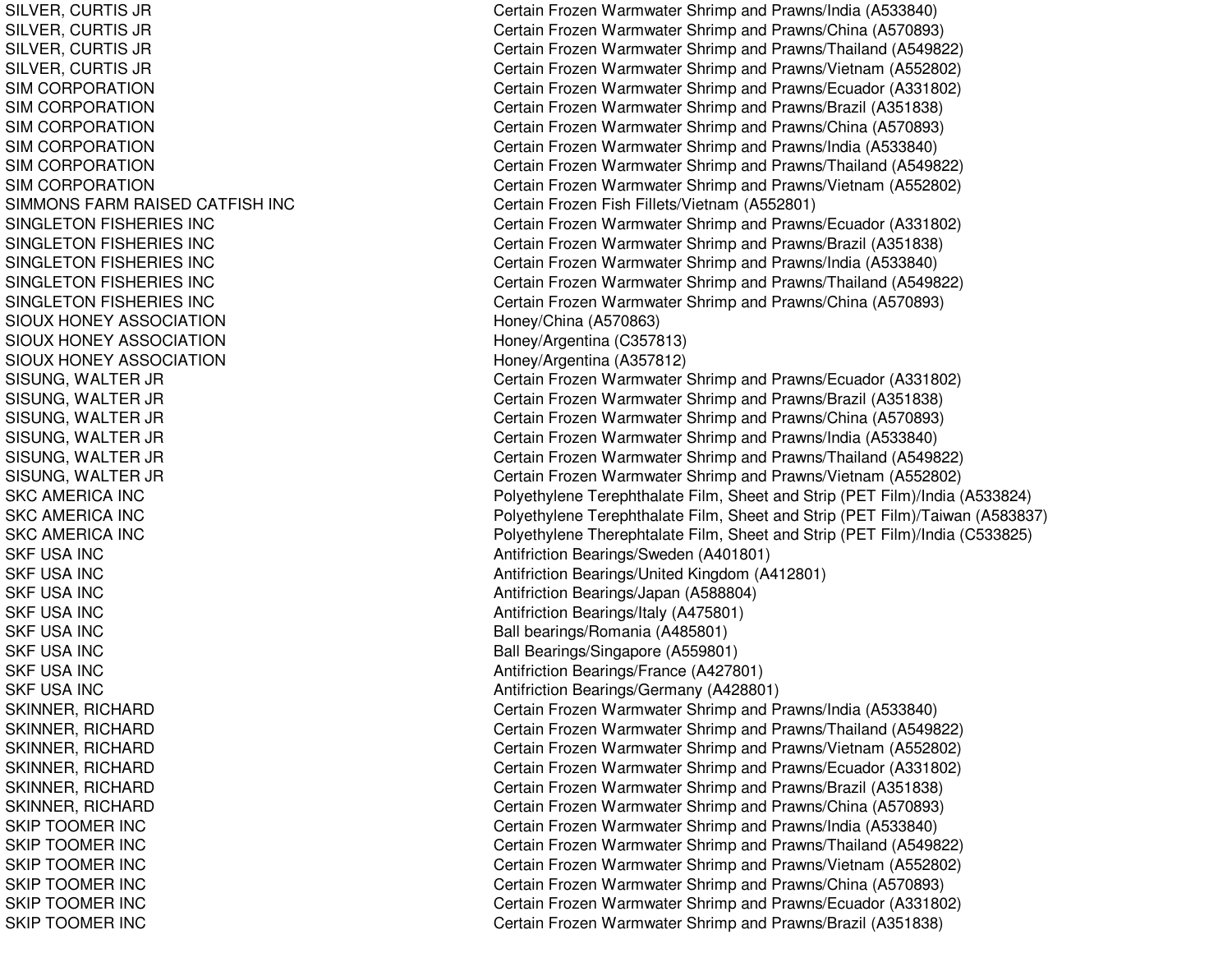SKYE MARIE INC SKYE MARIE INC SKYE MARIE INC SKYE MARIE INC SKYE MARIE INC SKYE MARIE INC SLOSS INDUSTRIES CORPORATION SMITH, D ONNASMITH, DONNA SMITH, DONNA SMITH, D ONNASMITH, DONNA SMITH, D ONNASMITH, M ARKSMITH, MARK SMITH, MARK SMIT H, M ARKSMITH, MARK SMITH, M ARKSMITH, WALTER M SMITH, WALTER M SMITH, WALTER M SMITH, WALTER M SMITH, WALTER M SMITH, WALTER M S MIT H WIC K, T E D WSMITHWICK, TED W SMITHWICK, TED W SMITHWICK, TED W SMITHWICK, TED W SMITHWICK, TED W S M O A K, WIL LIA M WWIII C S M O A K, WIL LIA M WWilliam Contract the Contract of the Contract of Contract of Contract of Contract of Contract of Contract of Co S M O A K, WIL LIA M WWilliam Contract the Contract of the Contract of Contract of Contract of Contract of Contract of Contract of Co SMOAK, WILLIAM W WIII C SMOAK, WILLIAM W WIII C SMOAK, WILLIAM W William Contract the Contract of the Contract of Contract of Contract of Contract of Contract of Contract of Co SMOOT HONEY CO INC SMOOT HONEY CO INC SMOOT HONEY CO INC SOK, M ONTHASOK, M ONT HASOK, M ONTHASOK, MONTHA S OK, M ONT HA SOK, MONTHA SON, S AMAYS ON, S A MA Y

Certain Frozen Warmwater Shrimp and Prawns/Ecuador (A331802) Certain Frozen Warmwater Shrimp and Prawns/Brazil (A351838) Certain Frozen Warmwater Shrimp and Prawns/China (A570893) Certain Frozen Warmwater Shrimp and Prawns/India (A533840) Certain Frozen Warmwater Shrimp and Prawns/Thailand (A549822) Certain Frozen Warmwater Shrimp and Prawns/Vietnam (A552802) F oundry C oke/China (A 5 7 0 8 6 2) Certain Frozen Warmwater Shrimp and Prawns/Ecuador (A331802) Certain Frozen Warmwater Shrimp and Prawns/Brazil (A351838) Certain Frozen Warmwater Shrimp and Prawns/India (A533840) Certain Frozen Warmwater Shrimp and Prawns/Thailand (A549822) Certain Frozen Warmwater Shrimp and Prawns/Vietnam (A552802) Certain Frozen Warmwater Shrimp and Prawns/China (A570893) Certain Frozen Warmwater Shrimp and Prawns/Ecuador (A331802) Certain Frozen Warmwater Shrimp and Prawns/China (A570893) Certain Frozen Warmwater Shrimp and Prawns/Brazil (A351838) Certain Frozen Warmwater Shrimp and Prawns/India (A533840) Certain Frozen Warmwater Shrimp and Prawns/Vietnam (A552802) Certain Frozen Warmwater Shrimp and Prawns/Thailand (A549822) Certain Frozen Warmwater Shrimp and Prawns/Brazil (A351838) Certain Frozen Warmwater Shrimp and Prawns/Ecuador (A331802) Certain Frozen Warmwater Shrimp and Prawns/China (A570893) Certain Frozen Warmwater Shrimp and Prawns/India (A533840) Certain Frozen Warmwater Shrimp and Prawns/Thailand (A549822) Certain Frozen Warmwater Shrimp and Prawns/Vietnam (A552802) Certain Frozen Warmwater Shrimp and Prawns/Vietnam (A552802) Certain Frozen Warmwater Shrimp and Prawns/China (A570893) Certain Frozen Warmwater Shrimp and Prawns/India (A533840) Certain Frozen Warmwater Shrimp and Prawns/Thailand (A549822) Certain Frozen Warmwater Shrimp and Prawns/Brazil (A351838) Certain Frozen Warmwater Shrimp and Prawns/Ecuador (A331802) ertain Frozen Warmwater Shrimp and Prawns/Ecuador (A331802) ertain Frozen Warmwater Shrimp and Prawns/Brazil (A351838) ertain Frozen Warmwater Shrimp and Prawns/China (A570893) ertain Frozen Warmwater Shrimp and Prawns/India (A533840) ertain Frozen Warmwater Shrimp and Prawns/Thailand (A549822) ertain Frozen Warmwater Shrimp and Prawns/Vietnam (A552802) H one y/Arg entina (C 3 5 7 813) H one y/China (A 5 7 0 8 6 3) H one y/Arg entina (A 3 5 7 812) Certain Frozen Warmwater Shrimp and Prawns/Vietnam (A552802) Certain Frozen Warmwater Shrimp and Prawns/Brazil (A351838) Certain Frozen Warmwater Shrimp and Prawns/Ecuador (A331802) Certain Frozen Warmwater Shrimp and Prawns/China (A570893) Certain Frozen Warmwater Shrimp and Prawns/Thailand (A549822) Certain Frozen Warmwater Shrimp and Prawns/India (A533840) Certain Frozen Warmwater Shrimp and Prawns/Vietnam (A552802) Certain Frozen Warmwater Shrimp and Prawns/Ecuador (A331802)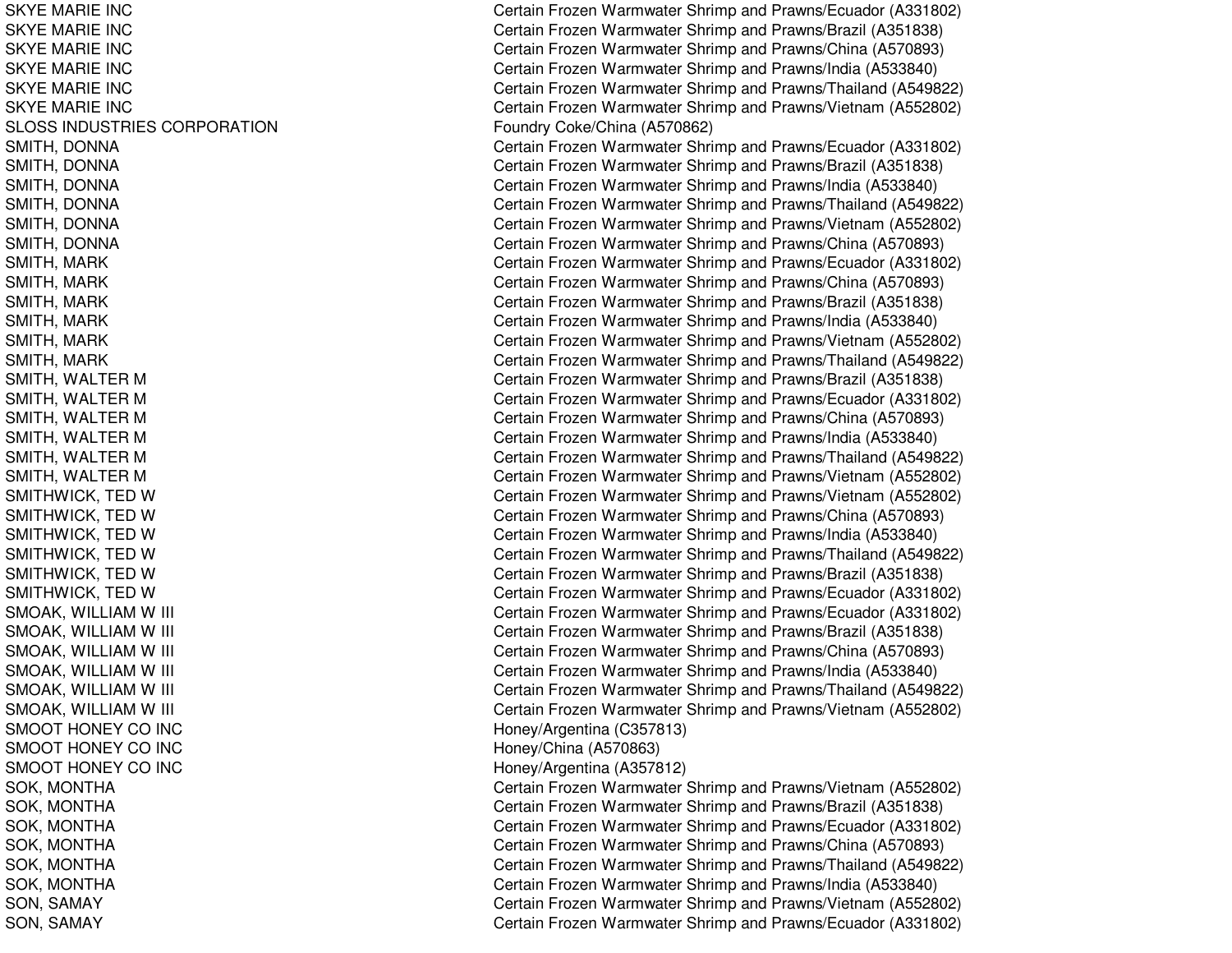SON, S AMAYSON, S AMAYSON, S AMAYSON, SAMAY SOUL MAMA INC SOULMAMA INCSOULMAMA INCSOUL MAMA INC S OU L MA MA IN C SOUL MAMA INC SOUTHERN PRIDE CATFISH LLC SSAB IOWA INCSSAB IOWA INCSSAB IOWA INCS S A B IO WA IN C SSAB IOWA INCSSAB IOWA INCSSAB IOWA INCSSAB IOWA INCS S A B IOWA INCSSAB IOWA INC SSAB IOWA INCSSAB IOWA INCSSAB IOWA INCSSAB IOWA INCS S A B IO WA IN C SSAB IOWA INCSSAB IOWA INCSSAB IOWA INCSSAB IOWA INCS S A B IOWA INCSSAB IOWA INC SSAB IOWA INCS S A B IOWA IN C SSAB IOWA INCSSAB IOWA INCS S A B IO WA IN C SSAB IOWA INCSSAB IOWA INCS S A B IO WA IN C SSAB IOWA INCST DANIEL PHIL LIP III INCS T D A NIE L P HIL LIP III IN C ST DANIEL PHILLIP III INC S T DA NIE L P HIL LIP III INCST DANIEL PHILLIP III INC ST DANIEL PHILLIP III INC ST MARTINS SEAFOOD

Certain Frozen Warmwater Shrimp and Prawns/Brazil (A351838) Certain Frozen Warmwater Shrimp and Prawns/China (A570893) Certain Frozen Warmwater Shrimp and Prawns/India (A533840) Certain Frozen Warmwater Shrimp and Prawns/Thailand (A549822) Certain Frozen Warmwater Shrimp and Prawns/Brazil (A351838) Certain Frozen Warmwater Shrimp and Prawns/Ecuador (A331802) Certain Frozen Warmwater Shrimp and Prawns/China (A570893) Certain Frozen Warmwater Shrimp and Prawns/India (A533840) Certain Frozen Warmwater Shrimp and Prawns/Thailand (A549822) Certain Frozen Warmwater Shrimp and Prawns/Vietnam (A552802) Certain Frozen Fish Fillets/Vietna m (A 552801) Hot-Rolled Steel Products/India (C533821) Hot-Rolled Steel Products/Indonesia (A560812) Hot-Rolled Steel Products/India (A533820) H ot-R olle d Ste el Pro ducts/Ind onesia (C 5 6 0 813) Hot-Rolled Carbon Steel Flat Products/Japan (A588846) Hot-Rolled Carbon Steel Flat Products/Brazil (C351829) Hot-Rolled Carbon Steel Flat Products/Brazil (A351828) Hot-Rolled Steel Products/Ukraine (A823811) Hot-Rolle d Ste el Pro ducts/S outh Africa (A 7 918 0 9) Cut-to-Length Carbon Steel Plate/France (A427816) H ot-R olle d Ste el Pro ducts/S outh Africa (C 7 91810) Hot-Rolled Steel Products/Kazakhstan (A834806) Hot-Rolled Steel Products/Argentina (C357815) Hot-Rolle d Ste el Pro ducts/Arg entina (A 3 5 7 814) Hot-Rolled Steel Products/Taiwan (A583835) Hot-Rolled Steel Products/China (A570865) Hot-Rolle d Ste el Pro ducts/Thailand (A 5 4 9 817) Hot-Rolled Steel Products/Thailand (C549818) Cut-to-Length Carbon Steel Plate/France (C427817) Cut-to-Length Carbon Steel Plate/Indonesia (A560805) Cut-to-Length Carbon Steel Plate/Italy (A475826) Cut-to-Length Carbon Steel Plate/India (A533817) Cut-to-Length Carbon Steel Plate/Indonesia (C560806) Cut-to-Length Carbon Steel Plate/Japan (A588847) Cut-to-Length C arbon Ste el Plate/Korea (A 580836) Cut-to-Length Carbon Steel Plate/India (C533818) Cut-to-Length Carbon Steel Plate/Italy (C475827) Cut-to-Length Carbon Steel Plate/Korea (C580837) Hot-Rolled Steel Products/Netherlands (A421807) Hot-Rolled Steel Products/Romania (A485806) Certain Frozen Warmwater Shrimp and Prawns/China (A570893) Certain Frozen Warmwater Shrimp and Prawns/India (A533840) Certain Frozen Warmwater Shrimp and Prawns/Thailand (A549822) Certain Frozen Warmwater Shrimp and Prawns/Vietnam (A552802) Certain Frozen Warmwater Shrimp and Prawns/Ecuador (A331802) Certain Frozen Warmwater Shrimp and Prawns/Brazil (A351838) Certain Frozen Warmwater Shrimp and Prawns/Brazil (A351838)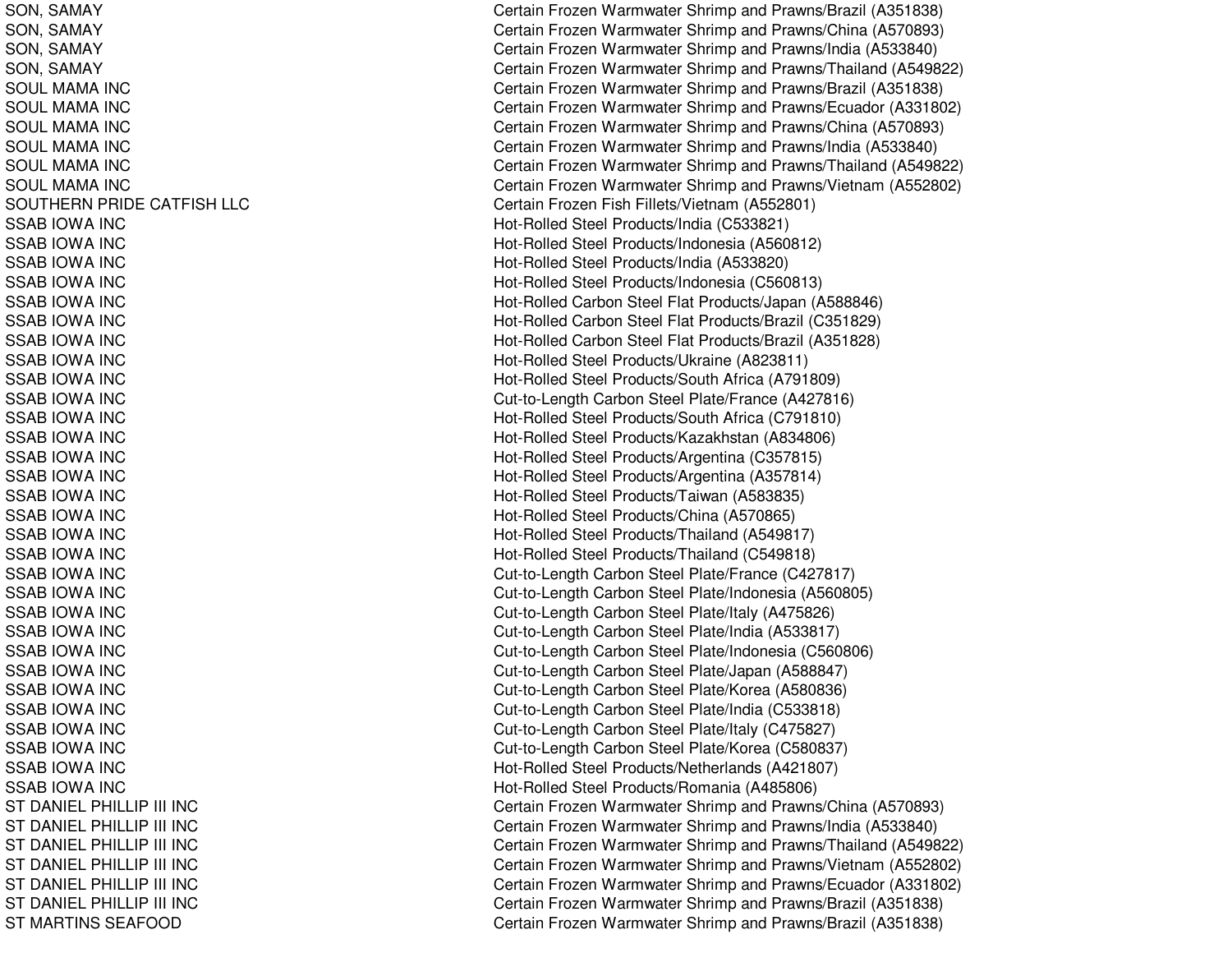ST MARTINS SEAFOOD ST MARTINS SEAFOOD ST MARTINS SEAFOOD ST MARTINS SEAFOOD ST MARTINS SEAFOOD ST MICHAEL ICE AND FUEL INC ST MICHAEL ICE AND FUEL INC ST MICHAEL ICE AND FUEL INC ST MICHAEL ICE AND FUEL INC ST MICHAEL ICE AND FUEL INC ST MICHAEL ICE AND FUEL INC ST PETER 550775 ST PETER 550775 ST PETER 550775 ST PETER 550775 ST PETER 550775 ST PETER 550775 STPHILLIP INCSTPHILLIP INCS T P HIL LIP INCSTPHILLIP INCSTPHILLIP INCSTPHILLIP INCST VINCENT ANDREW INC ST VINCENT ANDREW INC ST VINCENT ANDREW INC ST VINCENT ANDREW INC ST VINCENT ANDREW INC ST VINCENT ANDREW INC STANDARD FURNITURE MFG CO INC S T A NL E Y F URNIT URE COMP A NY INCSTART YOUNG INC START YOUNG INC START YOUNG INC START YOUNG INC START YOUNG INC START YOUNG INC STEELDYNAMICS INCSTEELDYNAMICS INCSTEELDYNAMICS INCSTEELDYNAMICS INCST EEL DYNAMICS INCSTEEL DYNAMICS INC STEELDYNAMICS INCS T E E L DY NA MICS INCSTEELDYNAMICS INCSTEELDYNAMICS INCSTEELDYNAMICS INC

Certain Frozen Warmwater Shrimp and Prawns/India (A533840) Certain Frozen Warmwater Shrimp and Prawns/Thailand (A549822) Certain Frozen Warmwater Shrimp and Prawns/Vietnam (A552802) Certain Frozen Warmwater Shrimp and Prawns/China (A570893) Certain Frozen Warmwater Shrimp and Prawns/Ecuador (A331802) Certain Frozen Warmwater Shrimp and Prawns/Brazil (A351838) Certain Frozen Warmwater Shrimp and Prawns/China (A570893) Certain Frozen Warmwater Shrimp and Prawns/India (A533840) Certain Frozen Warmwater Shrimp and Prawns/Ecuador (A331802) Certain Frozen Warmwater Shrimp and Prawns/Thailand (A549822) Certain Frozen Warmwater Shrimp and Prawns/Vietnam (A552802) Certain Frozen Warmwater Shrimp and Prawns/China (A570893) Certain Frozen Warmwater Shrimp and Prawns/Brazil (A351838) Certain Frozen Warmwater Shrimp and Prawns/India (A533840) Certain Frozen Warmwater Shrimp and Prawns/Ecuador (A331802) Certain Frozen Warmwater Shrimp and Prawns/Thailand (A549822) Certain Frozen Warmwater Shrimp and Prawns/Vietnam (A552802) Certain Frozen Warmwater Shrimp and Prawns/Vietnam (A552802) Certain Frozen Warmwater Shrimp and Prawns/China (A570893) Certain Frozen Warmwater Shrimp and Prawns/Brazil (A351838) Certain Frozen Warmwater Shrimp and Prawns/Ecuador (A331802) Certain Frozen Warmwater Shrimp and Prawns/India (A533840) Certain Frozen Warmwater Shrimp and Prawns/Thailand (A549822) Certain Frozen Warmwater Shrimp and Prawns/Brazil (A351838) Certain Frozen Warmwater Shrimp and Prawns/Ecuador (A331802) Certain Frozen Warmwater Shrimp and Prawns/China (A570893) Certain Frozen Warmwater Shrimp and Prawns/India (A533840) Certain Frozen Warmwater Shrimp and Prawns/Thailand (A549822) Certain Frozen Warmwater Shrimp and Prawns/Vietnam (A552802) Wooden Bedroom Furniture/China (A570890) Wooden Bedroom Furniture/China (A570890) Certain Frozen Warmwater Shrimp and Prawns/Thailand (A549822) Certain Frozen Warmwater Shrimp and Prawns/India (A533840) Certain Frozen Warmwater Shrimp and Prawns/Vietnam (A552802) Certain Frozen Warmwater Shrimp and Prawns/Ecuador (A331802) Certain Frozen Warmwater Shrimp and Prawns/Brazil (A351838) Certain Frozen Warmwater Shrimp and Prawns/China (A570893) Hot-Rolled Steel Products/Argentina (A357814) Hot-Rolle d Ste el Pro ducts/South Africa (A 7 918 0 9) Hot-Rolled Steel Products/Kazakhstan (A834806) Hot-Rolled Steel Products/South Africa (C791810) Hot-Rolled Steel Products/Argentina (C357815) Hot-Rolled Steel Products/Netherlands (A421807) Hot-Rolled Carbon Steel Flat Products/Brazil (A351828) Hot-Rolled Steel Products/India (C533821) Hot-Rolled Carbon Steel Flat Products/Japan (A588846) Hot-Rolled Carbon Steel Flat Products/Russia (A821809) Hot-Rolled Steel Products/Ukraine (A823811)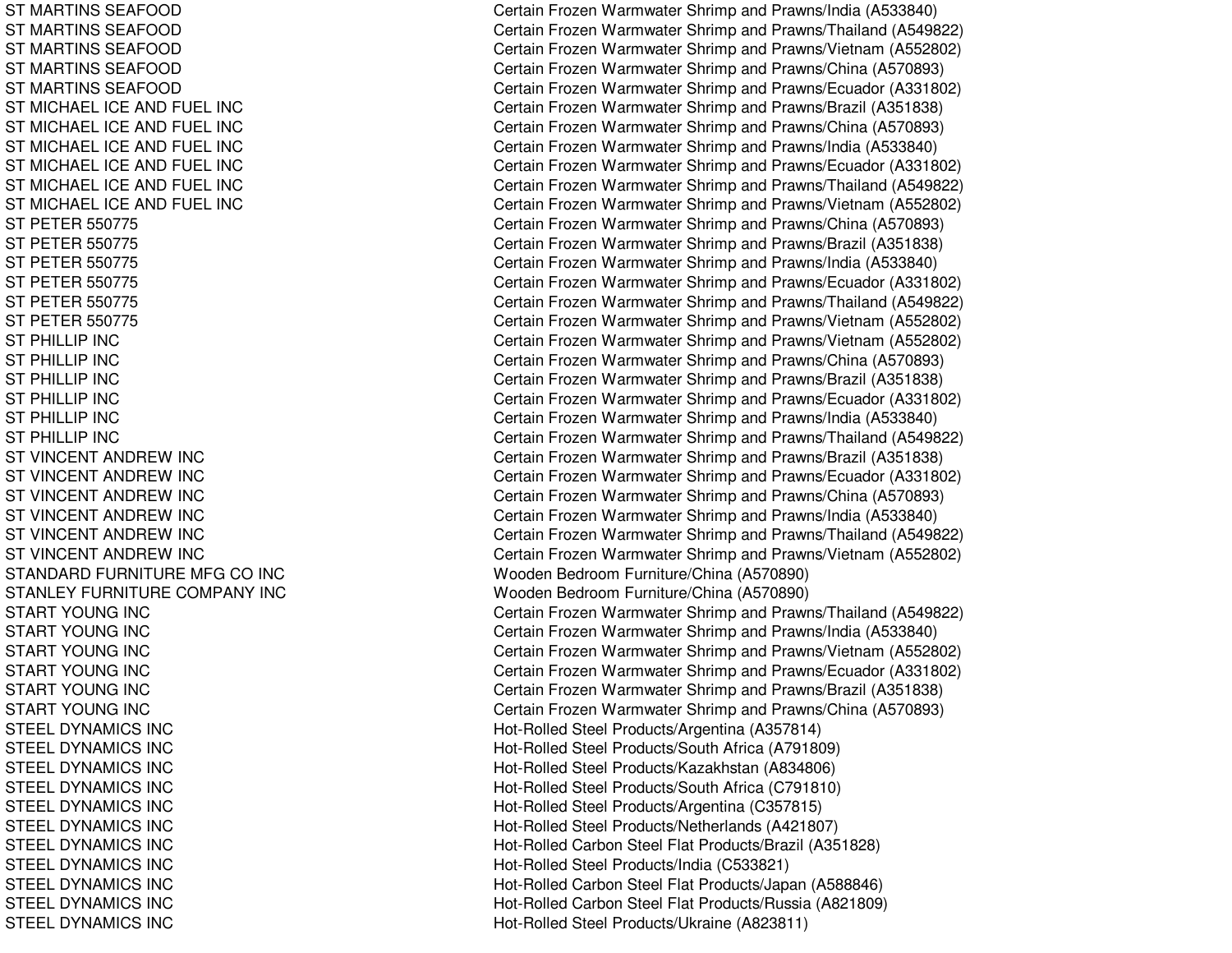STEELDYNAMICS INCSTEELDYNAMICS INCST EEL DYNAMICS INCSTEEL DYNAMICS INC STEELDYNAMICS INCSTEELDYNAMICS INCSTEELDYNAMICS INCSTEELDYNAMICS INCSTEEL DYNAMICS INC STEEN, CARL L STEEN, C ARLLSTEEN, CARL L STEEN, C ARLLSTEEN, C ARL L STEEN, CARL L STEEN, JA MESST EEN, JA MESSTEEN, JAMES STEEN, JA MESSTEEN, JAMES STEEN, JAMES STELLAMESTRE INCSTELLA MESTRE INC STELLA MESTRE INC STEL L AMESTRE INCSTELLA MESTRE INC STELLA MESTRE INC STEPHENSON HONEY COMPANY STEPHENSON HONEY COMPANY STEPHENSON HONEY COMPANY STEVE E PARK APIARIES INC STEVE E PARK APIARIES INC STEVE E PARK APIARIES INC STEWART, FRED STEWART, FRED STEWART, F REDSTEWART, FRED STEWART, FRED STEWART, F REDSTEWART, JASON F STEWART, JA SONFST EWART, JA SONF STEWART, JASON F STEWART, JASON F STEWART, JASON F STEWART, WILLIAM C STEWART, WIL LIAMCSTEWART, WILLIAM C

Hot-Rolled Carbon Steel Flat Products/Brazil (C351829) Hot-Rolled Steel Products/India (A533820) Hot-Rolle d Ste el Pro ducts/Thailand (A 5 4 9 817) H ot-R olle d Ste el Pro ducts/Ind onesia (A 5 6 0 812) Hot-Rolled Steel Products/China (A570865) Hot-Rolled Steel Products/Taiwan (A583835) H ot-R olle d Ste el Pro ducts/Thailand (C 5 4 9 818) Hot-Rolled Steel Products/Romania (A485806) Hot-Rolled Steel Products/Indonesia (C560813) Certain Frozen Warmwater Shrimp and Prawns/Ecuador (A331802) Certain Frozen Warmwater Shrimp and Prawns/Brazil (A351838) Certain Frozen Warmwater Shrimp and Prawns/India (A533840) Certain Frozen Warmwater Shrimp and Prawns/Thailand (A549822) Certain Frozen Warmwater Shrimp and Prawns/Vietnam (A552802) Certain Frozen Warmwater Shrimp and Prawns/China (A570893) Certain Frozen Warmwater Shrimp and Prawns/Ecuador (A331802) Certain Frozen Warmwater Shrimp and Prawns/Brazil (A351838) Certain Frozen Warmwater Shrimp and Prawns/India (A533840) Certain Frozen Warmwater Shrimp and Prawns/Thailand (A549822) Certain Frozen Warmwater Shrimp and Prawns/Vietnam (A552802) Certain Frozen Warmwater Shrimp and Prawns/China (A570893) Certain Frozen Warmwater Shrimp and Prawns/Ecuador (A331802) Certain Frozen Warmwater Shrimp and Prawns/Brazil (A351838) Certain Frozen Warmwater Shrimp and Prawns/China (A570893) Certain Frozen Warmwater Shrimp and Pra wns/India (A 5 3 3 8 4 0) Certain Frozen Warmwater Shrimp and Prawns/Thailand (A549822) Certain Frozen Warmwater Shrimp and Prawns/Vietnam (A552802) Hone y/Arg entina (C 3 5 7 813) H one y/China (A 5 7 0 8 6 3) Honey/Arg entina (A 357812) Hone y/Arg entina (A 3 5 7 812) H one y/China (A 5 7 0 8 6 3) H one y/Arg entina (C 3 5 7 813) Certain Frozen Warmwater Shrimp and Prawns/Ecuador (A331802) C ertain Frozen W arm w ater Shrim p and Pra wns/Brazil (A 3 518 3 8) Certain Frozen Warmwater Shrimp and Prawns/China (A570893) Certain Frozen Warmwater Shrimp and Prawns/India (A533840) Certain Frozen Warmwater Shrimp and Prawns/Thailand (A549822) Certain Frozen Warmwater Shrimp and Prawns/Vietnam (A552802) Certain Frozen Warmwater Shrimp and Prawns/Ecuador (A331802) Certain Frozen Warmwater Shrimp and Prawns/Brazil (A351838) Certain Frozen Warmwater Shrimp and Prawns/China (A570893) Certain Frozen Warmwater Shrimp and Prawns/India (A533840) Certain Frozen Warmwater Shrimp and Prawns/Thailand (A549822) Certain Frozen Warmwater Shrimp and Prawns/Vietnam (A552802) Certain Frozen Warmwater Shrimp and Prawns/China (A570893) Certain Frozen Warmwater Shrimp and Prawns/India (A533840) Certain Frozen Warmwater Shrimp and Prawns/Thailand (A549822)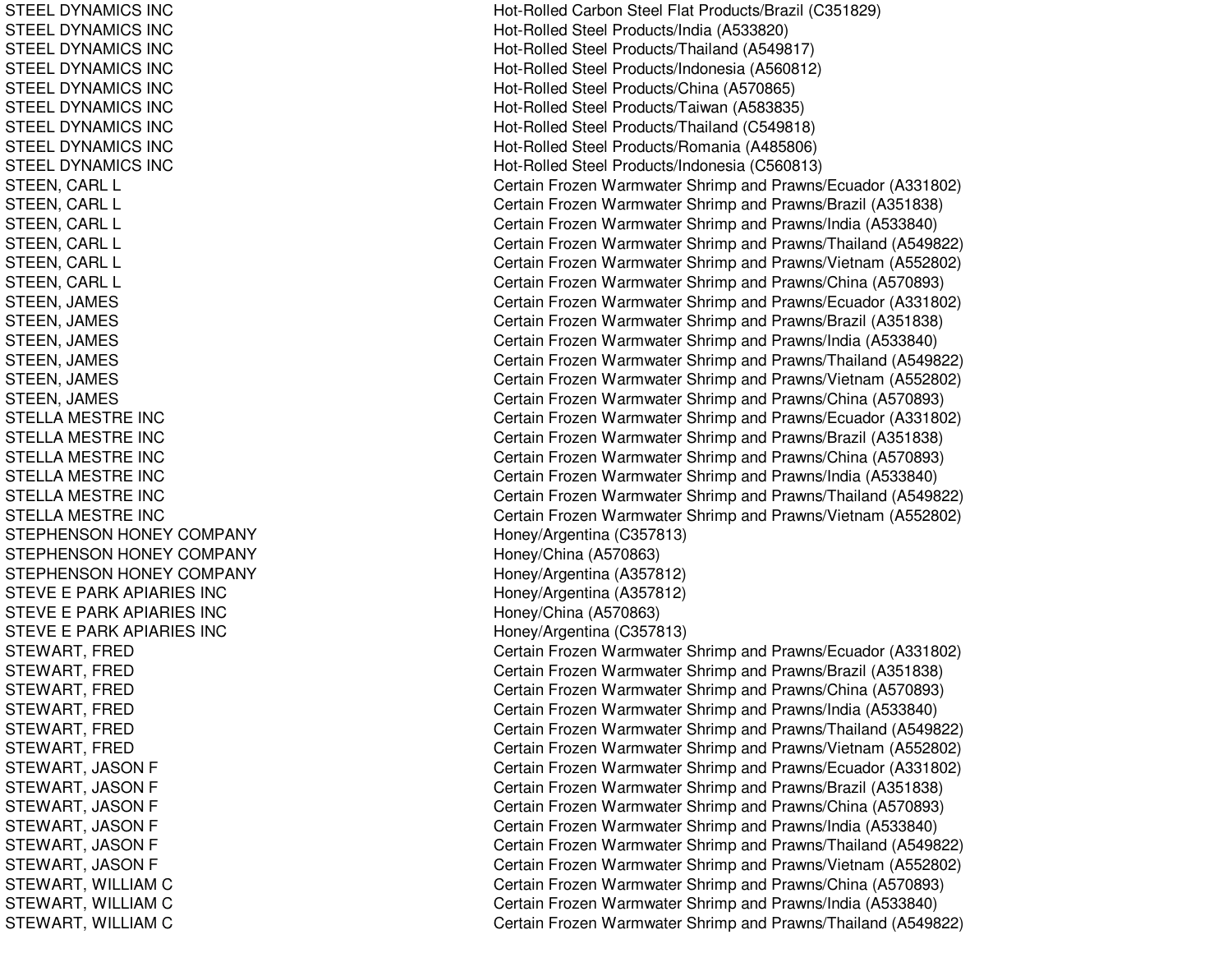STEWART, WIL LIAMCSTEWART, WIL LIAMCST EWART, WIL LIAMCSTODDARD HONEY COMPANY STODDARD HONEY COMPANY STODDARD HONEY COMPANY STOKLEY, JOE A STOKLEY, JO EAS T OK L E Y, JO E A STOKLEY, JOE A STOKLEY, JO EAS T O K L E Y, JO E A STRACHAN APIARIES INC STRACHAN APIARIES INC STRACHAN APIARIES INC STRICKLAND, K ENST RICKL AND, K ENSTRICKLAND, KEN STRICKLAND, K ENSTRICKLAND, KEN STRICKLAND, KEN STROOPE, DAVID W S T R OOP E, D A VID WSTROOPE, DAVID W STUPP CORPORATION SUN CHEMICAL CORPORATION SUN CHEMICAL CORPORATION SUN CHEMICAL CORPORATION SUN STAR INCORPORATED SUN STAR INCORPORATED SUN STAR INCORPORATED SUN STAR INCORPORATED SUN STAR INCORPORATED SUN STAR INCORPORATED SUNNY DELL FOODS INC SUNNY DELL FOODS INC SUNNY DELL FOODS INC SUNNY DELL FOODS INC SUPER COON INC SUPER COON INC SUPER COOPER INC SUPER COOPER INC SUPER COOPER INC SUPER COOPER INC S UP E RCOOP E R IN CSUPER COOPER INC SUPERBAG CORPORATION SUPERBAG CORPORATION

Certain Frozen Warmwater Shrimp and Prawns/Vietnam (A552802) Certain Frozen Warmwater Shrimp and Prawns/Ecuador (A331802) Certain Frozen Warmwater Shrimp and Prawns/Brazil (A351838) H one y/Arg entina (A 3 5 7 812) H one y/Arg entina (C 3 5 7 813) Hone y/China (A 5 7 0 8 6 3) Certain Frozen Warmwater Shrimp and Prawns/China (A570893) Certain Frozen Warmwater Shrimp and Prawns/Ecuador (A331802) Certain Frozen Warmwater Shrimp and Prawns/India (A533840) Certain Frozen Warmwater Shrimp and Prawns/Vietnam (A552802) Certain Frozen Warmwater Shrimp and Prawns/Thailand (A549822) Certain Frozen Warmwater Shrimp and Prawns/Brazil (A351838) Honey/China (A 570863) Hone y/Arg entina (C 3 5 7 813) H one y/Arg entina (A 3 5 7 812) Certain Frozen Warmwater Shrimp and Prawns/Vietnam (A552802) Certain Frozen Warmwater Shrimp and Prawns/Ecuador (A331802) Certain Frozen Warmwater Shrimp and Prawns/Brazil (A351838) Certain Frozen Warmwater Shrimp and Prawns/China (A570893) Certain Frozen Warmwater Shrimp and Pra wns/India (A 5 3 3 8 4 0) Certain Frozen Warmwater Shrimp and Prawns/Thailand (A549822) H one y/Arg entina (A 3 5 7 812) Honey/China (A570863) Honey/Arg entina (C 357813) Welded Large-Diameter Line Pipe/Japan (A588857) C arb azole Violet Pig ment 2 3/India (C 5 3 3 8 3 9) Carbazole Violet Pigment 23/India (A533838) Carb azole Violet Pig ment 2 3/China (A 5 7 0 8 9 2) Certain Frozen Warmwater Shrimp and Prawns/Thailand (A549822) Certain Frozen Warmwater Shrimp and Prawns/Vietnam (A552802) Certain Frozen Warmwater Shrimp and Prawns/Ecuador (A331802) Certain Frozen Warmwater Shrimp and Prawns/Brazil (A351838) Certain Frozen Warmwater Shrimp and Prawns/China (A570893) Certain Frozen Warmwater Shrimp and Prawns/India (A533840) Preserved Mushrooms/Chile (A337804) Preserved Mushrooms/India (A533813) Preserved Mushrooms/Indonesia (A560802) Preserv e d Mushro o ms/China (A 5 7 0 8 51) No Case Name or Number Provided (A000000) Certain Frozen Warmwater Shrimp and Prawns/Ecuador (A331802) Certain Frozen Warmwater Shrimp and Prawns/Brazil (A351838) Certain Frozen Warmwater Shrimp and Prawns/Thailand (A549822) Certain Frozen Warmwater Shrimp and Prawns/Vietnam (A552802) Certain Frozen Warmwater Shrimp and Prawns/India (A533840) Certain Frozen Warmwater Shrimp and Prawns/China (A570893) Certain Frozen Warmwater Shrimp and Prawns/Ecuador (A331802) Poly ethylene Retail Carrier Bags/Thailand (A 549821) Polyethylene Retail Carrier Bags/Malaysia (A557813)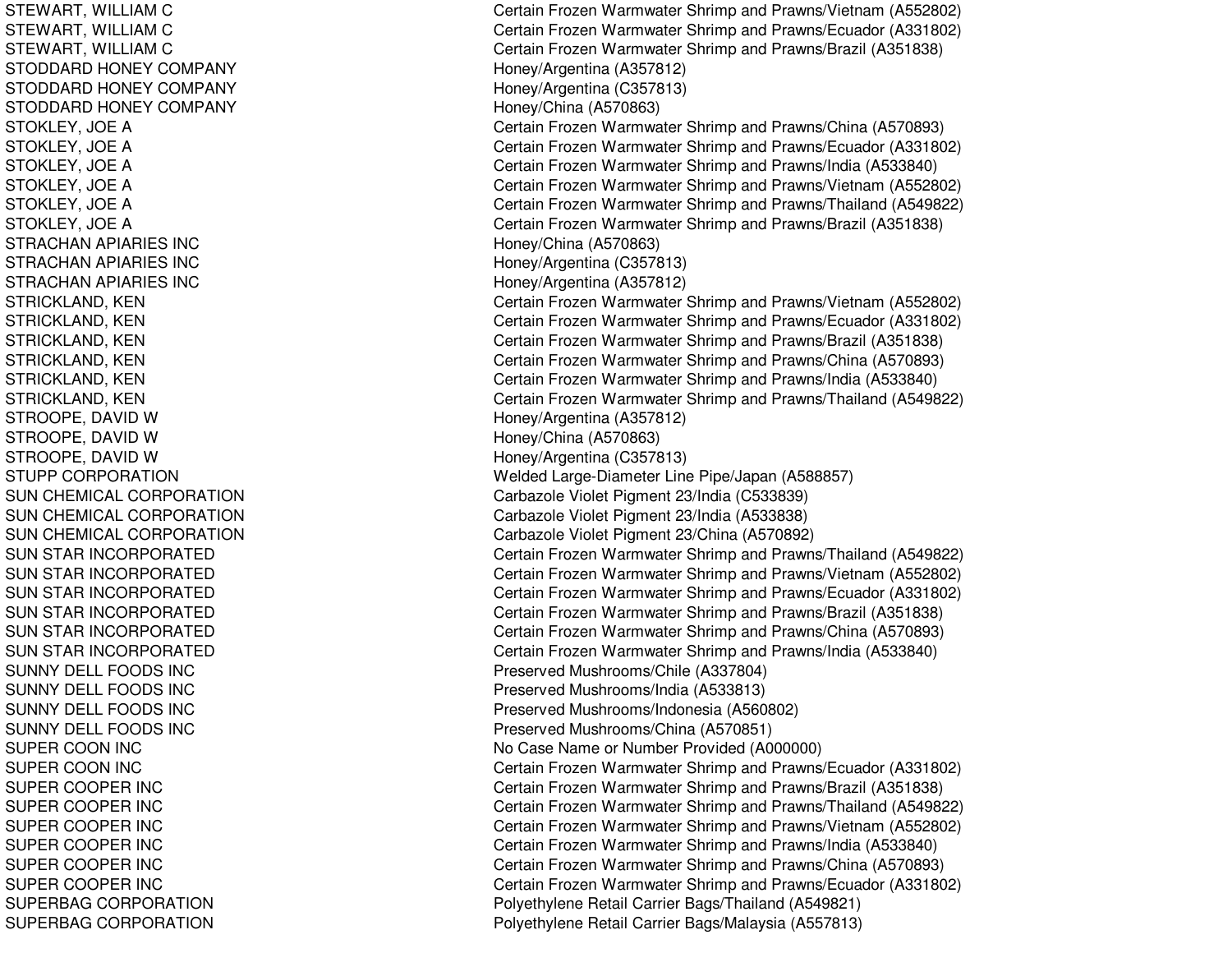SUPERBAG CORPORATION SWAMP IRIS H IN CSWAMP IRIS H IN CSWAMP IRIS H IN CSWAMP IRIS H IN CSWAMP IRISH INC SWAMP IRIS H IN CT COPELAND AND SONS INC T T AND W FARM PRODUCTS INC TALBOTTS HONEY LLC TALBOTTS HONEY LLC TALBOTTS HONEY LLC TAMCOTAMCOT A M C O TAMCOTAMCOTAMCOTAMCOTAMCOTAMPA BAY FISHERIES INC TAMPA BAY FISHERIES INC TAMPA BAY FISHERIES INC TAMPA BAY FISHERIES INC TAMPA BAY FISHERIES INC TANA INCTANA INCTANA INCTANA INCTANA INCTANA INCTARA MATERIALS INC TARAVELLA, RAYMOND P TARAVELLA, RAYMOND P TARAVELLA, RAYMOND P TARAVELLA, RAYMOND P TARAVELLA, RAYMOND P TARAVELLA, RAYMOND P TASSIN, K EITHPTASSIN, KEITH P TASSIN, K EITHPTASSIN, KEITH P TASSIN, KEITH P TASSIN, K EITHPTAYLOR FORGE STAINLESS INC TAYLOR FORGE STAINLESS INC TAYLOR FORGE STAINLESS INC TAYLOR FORGE STAINLESS INC

Polyethylene Retail Carrier Bags/China (A570886) Certain Frozen Warmwater Shrimp and Prawns/Ecuador (A331802) Certain Frozen Warmwater Shrimp and Prawns/Vietnam (A552802) Certain Frozen Warmwater Shrimp and Prawns/Brazil (A351838) Certain Frozen Warmwater Shrimp and Prawns/China (A570893) Certain Frozen Warmwater Shrimp and Prawns/India (A533840) Certain Frozen Warmwater Shrimp and Prawns/Thailand (A549822) Wooden Bedroom Furniture/China (A570890) C ertain Frozen Fish Fillets/Vietna m (A 5 5 2 8 01) H one y/Arg entina (C 3 5 7 813) Honey/Arg entina (A 357812) Honey/China (A570863) Steel Concrete Reinforcing Bar/Korea (A580844) Ste el Concrete Reinforcing Bar/Ukraine (A 8 2 3 8 0 9) Steel Concrete Reinforcing Bar/Indonesia (A560811) Steel Concrete Reinforcing Bar/Poland (A455803) Ste el Concrete Reinforcing Bar/China (A 5 7 0 8 6 0) Steel Concrete Reinforcing Bar/Moldova (A841804) Steel Concrete Reinforcing Bar/Belarus (A822804) Ste el Concrete Reinforcing B ar/L atvia (A 4 4 9 8 0 4) C ertain Frozen W arm w ater Shrim p and Pra wns/Brazil (A 3 518 3 8) Certain Frozen Warmwater Shrimp and Prawns/India (A533840) Certain Frozen Warmwater Shrimp and Prawns/Vietnam (A552802) Certain Frozen Warmwater Shrimp and Prawns/China (A570893) Certain Frozen Warmwater Shrimp and Prawns/Ecuador (A331802) Certain Frozen Warmwater Shrimp and Prawns/Vietnam (A552802) Certain Frozen Warmwater Shrimp and Prawns/Brazil (A351838) Certain Frozen Warmwater Shrimp and Prawns/China (A570893) C ertain Frozen Warm w ater Shrim p and Pra wns/Ecua d or (A 3 318 0 2) Certain Frozen Warmwater Shrimp and Prawns/India (A533840) Certain Frozen Warmwater Shrimp and Prawns/Thailand (A549822) Artists' C anv as/China (A 5 7 0 8 9 9) Certain Frozen Warmwater Shrimp and Prawns/Ecuador (A331802) Certain Frozen Warmwater Shrimp and Prawns/Brazil (A351838) Certain Frozen Warmwater Shrimp and Prawns/China (A570893) Certain Frozen Warmwater Shrimp and Prawns/India (A533840) Certain Frozen Warmwater Shrimp and Prawns/Thailand (A549822) Certain Frozen Warmwater Shrimp and Prawns/Vietnam (A552802) Certain Frozen Warmwater Shrimp and Prawns/Ecuador (A331802) Certain Frozen Warmwater Shrimp and Prawns/Brazil (A351838) Certain Frozen Warmwater Shrimp and Prawns/China (A570893) Certain Frozen Warmwater Shrimp and Prawns/Vietnam (A552802) Certain Frozen Warmwater Shrimp and Prawns/India (A533840) Certain Frozen Warmwater Shrimp and Prawns/Thailand (A549822) Stainless Steel Butt-Weld Pipe Fittings/Taiwan (A583816) Stainless Steel Butt-Weld Pipe Fittings/Japan (A588702) Stainless Steel Butt-Weld Pipe Fittings/Italy (A475828) Stainless Steel Butt-Weld Pipe Fittings/Malaysia (A557809)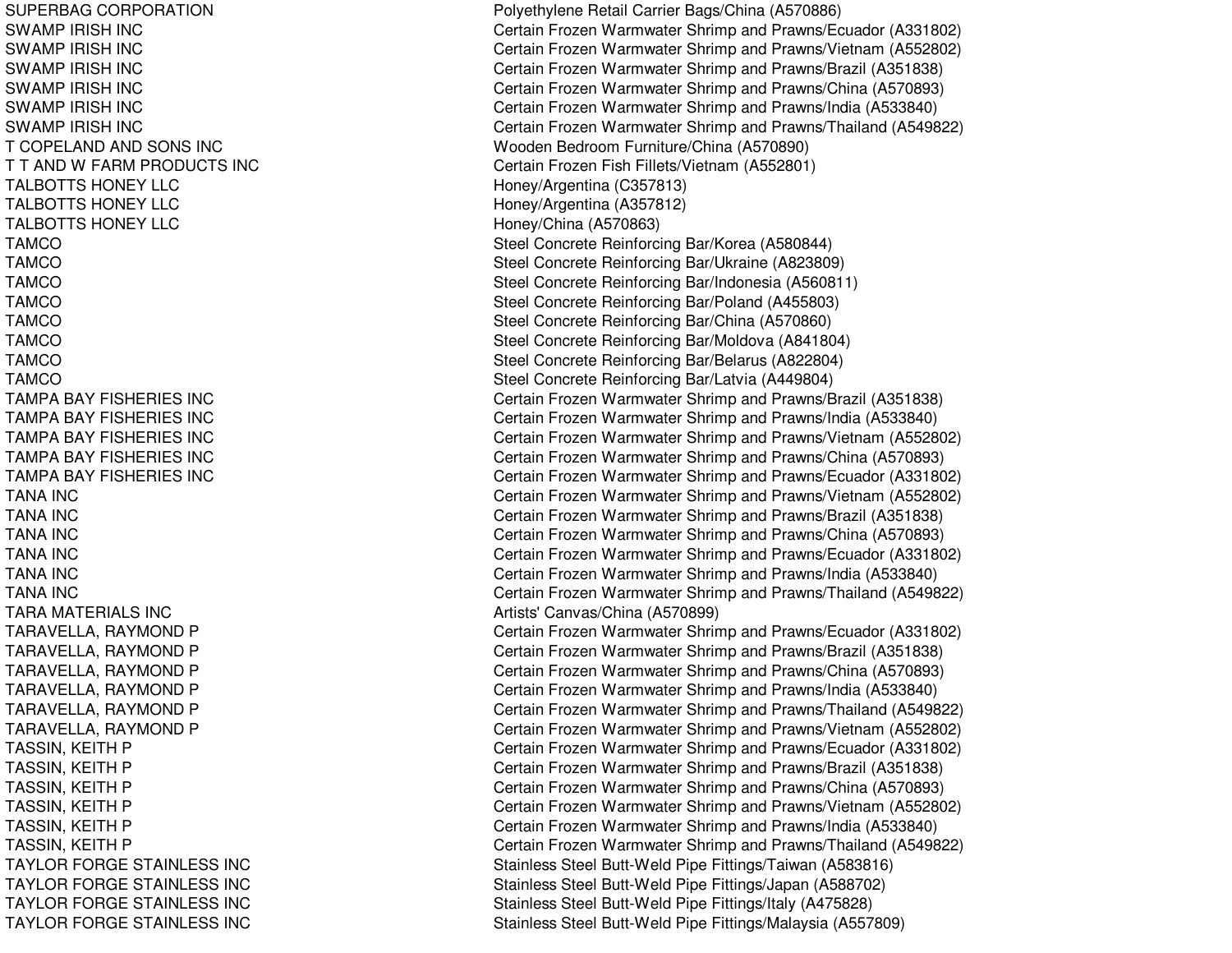TAYLOR FORGE STAINLESS INC TAYLOR FORGE STAINLESS INC T AYL OR, D OYL EL TAYLOR, DOYLE L TAYLOR, D OYLELTAYLOR, DOYLE L TAYLOR, DOYLE L TAYLOR, D OYLELTECHE VALLEY SEAFOOD TERREBONNE, ALPHONSE EJ C TERREBONNE, A LPHONSEEJ C TERREBONNE, ALPHONSE EJ C TERREBONNE, A LPHONSEEJ C TERREBONNE, A L PHONSEEJ C TERREBONNE, ALPHONSE EJ C TERRIO, H ARVEY J JRT ERRIO, H ARVEY J JRTERRIO, HARVEY J JR TERRIO, H ARVEY J JRTERRIO, HARVEY J JR TERRIO, HARVEY J JR TERRYLYNN IN CTERRYLYNN IN CTERRYLYNN IN CTERRY LYNN INC TERRY LYNN INC TERRYLYNN IN CT ERRY, E L OISETERRY, ELOISE TERRY, E LOISETERRY, ELOISE TERRY, ELOISE TEX MEX COLD STORAGE INC TEX MEX COLD STORAGE INC TEX MEX COLD STORAGE INC TEX MEX COLD STORAGE INC TEX MEX COLD STORAGE INC TEX MEX COLD STORAGE INC TEXASGUL FSEAFOOD IN CTEXAS GULF SEAFOOD INC TEXAS GULF SEAFOOD INC T EXASGUL F SEAF OOD IN CTEXAS GULF SEAFOOD INC TEXAS GULF SEAFOOD INC TEXAS PACK INC TEXAS PACK INC TEXAS PACK INC TEXAS PACK INC

Stainless Steel Butt-Weld Pipe Fittings/Philippines (A565801) Stainless Steel Butt-Weld Pipe Fittings/Korea (A580813) Certain Frozen Warmwater Shrimp and Prawns/Ecuador (A331802) Certain Frozen Warmwater Shrimp and Prawns/Brazil (A351838) Certain Frozen Warmwater Shrimp and Prawns/China (A570893) Certain Frozen Warmwater Shrimp and Prawns/Vietnam (A552802) Certain Frozen Warmwater Shrimp and Prawns/India (A533840) Certain Frozen Warmwater Shrimp and Prawns/Thailand (A549822) Cra wfish T ail Me at/China (A 5 7 0 8 4 8) Certain Frozen Warmwater Shrimp and Prawns/Thailand (A549822) ertain Frozen Warmwater Shrimp and Prawns/Vietnam (A552802) Certain Frozen Warmwater Shrimp and Prawns/Ecuador (A331802) ertain Frozen Warmwater Shrimp and Prawns/Brazil (A351838) ertain Frozen Warmwater Shrimp and Prawns/China (A570893) Certain Frozen Warmwater Shrimp and Prawns/India (A533840) Certain Frozen Warmwater Shrimp and Prawns/China (A570893) Certain Frozen Warmwater Shrimp and Prawns/Ecuador (A331802) Certain Frozen Warmwater Shrimp and Prawns/Vietnam (A552802) Certain Frozen Warmwater Shrimp and Prawns/India (A533840) Certain Frozen Warmwater Shrimp and Prawns/Thailand (A549822) C ertain Frozen W arm w ater Shrim p and Pra wns/Brazil (A 3 518 3 8) Certain Frozen Warmwater Shrimp and Prawns/Ecuador (A331802) Certain Frozen Warmwater Shrimp and Prawns/Brazil (A351838) Certain Frozen Warmwater Shrimp and Prawns/India (A533840) Certain Frozen Warmwater Shrimp and Prawns/Thailand (A549822) Certain Frozen Warmwater Shrimp and Prawns/Vietnam (A552802) Certain Frozen Warmwater Shrimp and Prawns/China (A570893) Certain Frozen Warmwater Shrimp and Prawns/Thailand (A549822) Certain Frozen Warmwater Shrimp and Prawns/Vietnam (A552802) Certain Frozen Warmwater Shrimp and Prawns/Brazil (A351838) Certain Frozen Warmwater Shrimp and Prawns/China (A570893) Certain Frozen Warmwater Shrimp and Prawns/India (A533840) Certain Frozen Warmwater Shrimp and Prawns/Brazil (A351838) Certain Frozen Warmwater Shrimp and Prawns/Ecuador (A331802) Certain Frozen Warmwater Shrimp and Prawns/Vietnam (A552802) Certain Frozen Warmwater Shrimp and Prawns/India (A533840) Certain Frozen Warmwater Shrimp and Prawns/Thailand (A549822) Certain Frozen Warmwater Shrimp and Prawns/China (A570893) Certain Frozen Warmwater Shrimp and Prawns/Ecuador (A331802) Certain Frozen Warmwater Shrimp and Prawns/Brazil (A351838) Certain Frozen Warmwater Shrimp and Prawns/China (A570893) Certain Frozen Warmwater Shrimp and Prawns/India (A533840) Certain Frozen Warmwater Shrimp and Prawns/Thailand (A549822) Certain Frozen Warmwater Shrimp and Prawns/Vietnam (A552802) Certain Frozen Warmwater Shrimp and Prawns/Thailand (A549822) Certain Frozen Warmwater Shrimp and Prawns/Vietnam (A552802) Certain Frozen Warmwater Shrimp and Prawns/Ecuador (A331802) Certain Frozen Warmwater Shrimp and Prawns/Brazil (A351838)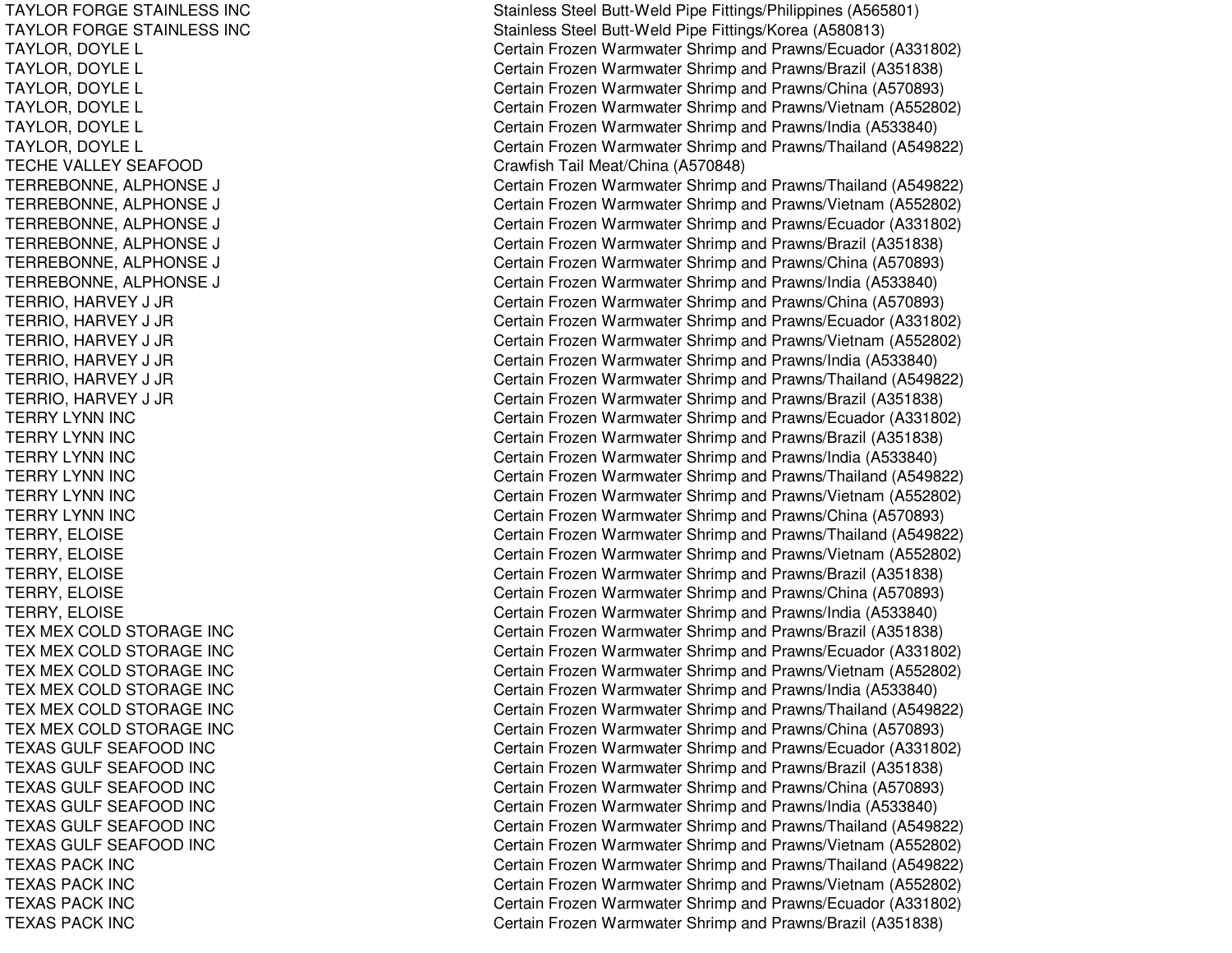TEXAS PACK INC TEXAS PACK INC THAI AND TRAN INC THAI AND TRAN INC THAI AND TRAN INC THAI AND TRAN INC THAI AND TRAN INC THAI AND TRAN INC THAI, HUYNH TAN THAI, HUYNH TAN THAI, H UYNHTANTHAI, H UYNHTANTHAI, H UYNHTANTHANH, THIEN and TRAN, TRANG (MELISS THANH, THIEN and TRAN, TRANG (MELISS THANH, THIEN and TRAN, TRANG (MELISS THANH, THIEN and TRAN, TRANG (MELISS THANH, THIEN and TRAN, TRANG (MELISS THANH, THIEN and TRAN, TRANG (MELISS T HE RIOT, C RAIGTHERIOT, CRAIG THERIOT, CRAIG THERIOT, CRAIG THERIOT, C RAIGTHERIOT, C RAIGTHIBODEAUX, BRIAN M THIBODEAUX, BRIAN M THIBODEAUX, BRIAN M THIBODEAUX, BRIAN M THIBODEAUX, BRIAN M THIBODEAUX, BRIAN M THIBODEAUX, TONY THIBODEAUX, TONY THIBODEAUX, TONY THIBODEAUX, TONY THIBODEAUX, T ONYTHIBODEAUX, TONY T H O M A S G IN C THOMAS G INC T H O M A S G IN C THOMAS G INC T HOMASG IN CTHOMAS G INC THOMAS, R ANDYT HOMA S, R A NDY THOMAS, RANDY THOMAS, R ANDYT H OMA S, R A N D Y

Certain Frozen Warmwater Shrimp and Prawns/China (A570893) Certain Frozen Warmwater Shrimp and Prawns/India (A533840) Certain Frozen Warmwater Shrimp and Prawns/Ecuador (A331802) Certain Frozen Warmwater Shrimp and Prawns/Vietnam (A552802) Certain Frozen Warmwater Shrimp and Prawns/Brazil (A351838) Certain Frozen Warmwater Shrimp and Prawns/Thailand (A549822) Certain Frozen Warmwater Shrimp and Prawns/India (A533840) Certain Frozen Warmwater Shrimp and Prawns/China (A570893) Certain Frozen Warmwater Shrimp and Prawns/Brazil (A351838) Certain Frozen Warmwater Shrimp and Prawns/China (A570893) Certain Frozen Warmwater Shrimp and Prawns/India (A533840) Certain Frozen Warmwater Shrimp and Prawns/Thailand (A549822) Certain Frozen Warmwater Shrimp and Prawns/Vietnam (A552802) A) C ertain Frozen Warmwater Shrimp and Prawns/Vietnam (A552802) A) C ertain Frozen Warmwater Shrimp and Prawns/China (A570893) A) C ertain Frozen Warmwater Shrimp and Prawns/Brazil (A351838) A) C ertain Frozen Warmwater Shrimp and Prawns/Ecuador (A331802) A) C ertain Frozen Warmwater Shrimp and Prawns/India (A533840) A) C ertain Frozen Warmwater Shrimp and Prawns/Thailand (A549822) Certain Frozen Warmwater Shrimp and Prawns/Brazil (A351838) Certain Frozen Warmwater Shrimp and Prawns/Ecuador (A331802) Certain Frozen Warmwater Shrimp and Prawns/India (A533840) Certain Frozen Warmwater Shrimp and Prawns/Thailand (A549822) Certain Frozen Warmwater Shrimp and Prawns/Vietnam (A552802) Certain Frozen Warmwater Shrimp and Prawns/China (A570893) Certain Frozen Warmwater Shrimp and Prawns/Brazil (A351838) Certain Frozen Warmwater Shrimp and Prawns/India (A533840) Certain Frozen Warmwater Shrimp and Prawns/China (A570893) Certain Frozen Warmwater Shrimp and Prawns/Thailand (A549822) Certain Frozen Warmwater Shrimp and Prawns/Vietnam (A552802) Certain Frozen Warmwater Shrimp and Prawns/Ecuador (A331802) Certain Frozen Warmwater Shrimp and Prawns/Ecuador (A331802) Certain Frozen Warmwater Shrimp and Prawns/Brazil (A351838) Certain Frozen Warmwater Shrimp and Prawns/India (A533840) Certain Frozen Warmwater Shrimp and Prawns/China (A570893) Certain Frozen Warmwater Shrimp and Prawns/Thailand (A549822) Certain Frozen Warmwater Shrimp and Prawns/Vietnam (A552802) Certain Frozen Warmwater Shrimp and Prawns/Vietnam (A552802) Certain Frozen Warmwater Shrimp and Prawns/India (A533840) Certain Frozen Warmwater Shrimp and Prawns/Thailand (A549822) Certain Frozen Warmwater Shrimp and Prawns/Ecuador (A331802) Certain Frozen Warmwater Shrimp and Prawns/Brazil (A351838) Certain Frozen Warmwater Shrimp and Prawns/China (A570893) Certain Frozen Warmwater Shrimp and Prawns/Vietnam (A552802) Certain Frozen Warmwater Shrimp and Prawns/China (A570893) Certain Frozen Warmwater Shrimp and Prawns/Ecuador (A331802) Certain Frozen Warmwater Shrimp and Prawns/Brazil (A351838) Certain Frozen Warmwater Shrimp and Prawns/India (A533840)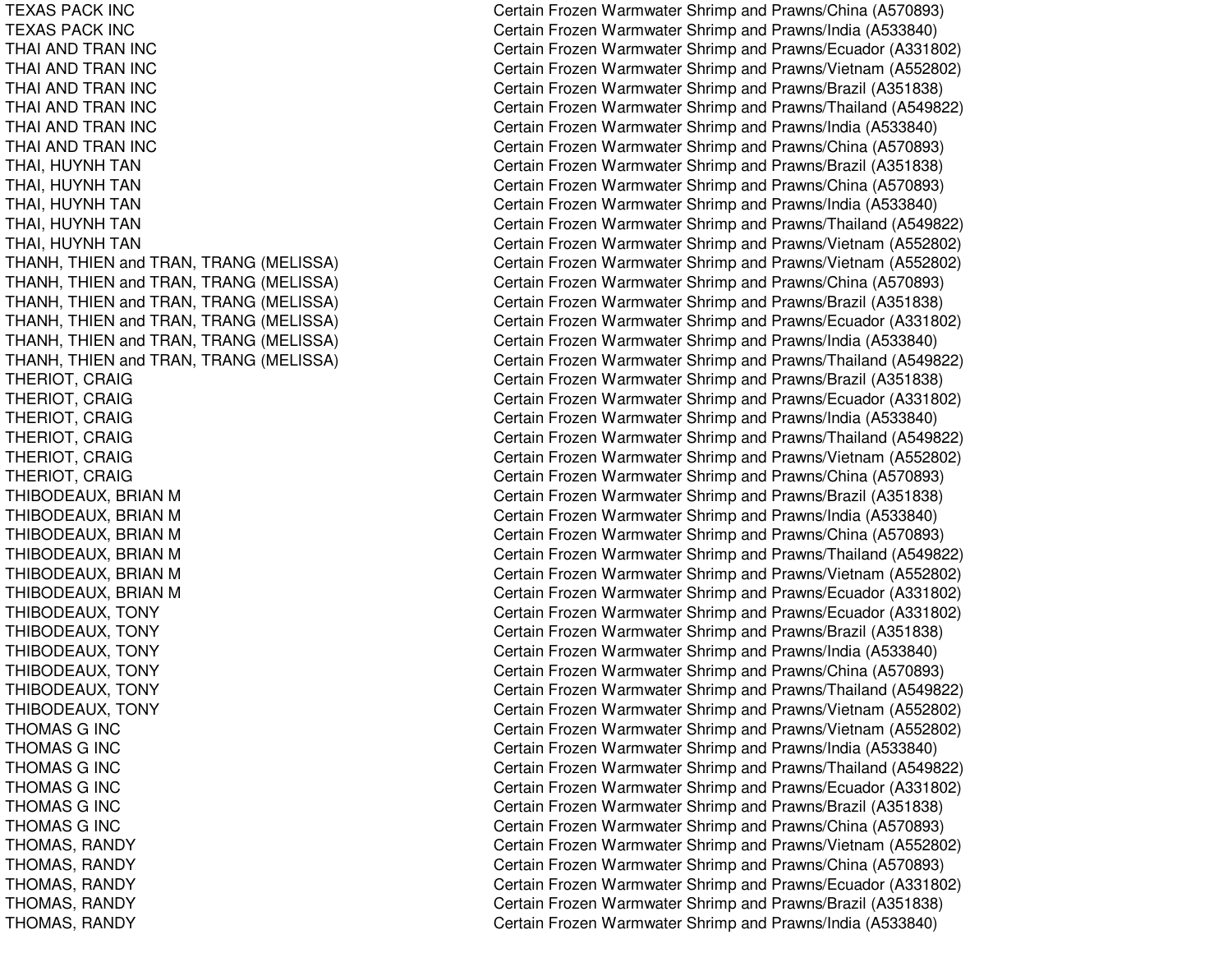THUNDERBOLT FISHERMANS SEAFOODTHUNDERBOLT FISHERMANS SEAFOODTHUNDERBOLT FISHERMANS SEAFOODTHUNDERBOLT FISHERMANS SEAFOODTHUNDERBOLT FISHERMANS SEAFOODTHUNDERBOLT FISHERMANS SEAFOODTIDELANDS SEAFOOD COTIDELANDS SEAFOOD COTIDELANDS SEAFOOD COTIDELANDS SEAFOOD COTIDELANDS SEAFOOD COTIDELANDS SEAFOOD COTIFFANI CLAIRE INCTIFFANI CLAIRE INCTIFFANI CLAIRE INCTIFFANI CLAIRE INCTIFFANI CLAIRE INCTIFFANI CLAIRE INCTIKEDE INCTIKEDE INCTIKEDE INCTIKEDE INCTIKEDE INCTIKEDE INC**TIMKEN COMPANY TIMKEN COMPANY TIMKEN COMPANY TIMKEN COMPANY TIMKEN COMPANY** 

THOMAS, RANDY Certain Frozen Warmwater Shrimp and Prawns/Thailand (A549822) THOMAS, WILLARD N Certain Frozen Warmwater Shrimp and Prawns/Ecuador (A331802) THOMAS, WILLARD N Certain Frozen Warmwater Shrimp and Prawns/Brazil (A351838) THOMAS, WILLARD N Certain Frozen Warmwater Shrimp and Prawns/India (A533840) THOMAS, WILLARD N Certain Frozen Warmwater Shrimp and Prawns/China (A570893) THOMAS, WILLARD N Certain Frozen Warmwater Shrimp and Prawns/Thailand (A549822) THOMAS, WILLARD N Certain Frozen Warmwater Shrimp and Prawns/Vietnam (A552802) THOMASSIE, TRACY J Certain Frozen Warmwater Shrimp and Prawns/Ecuador (A331802) THOMASSIE, TRACY J Certain Frozen Warmwater Shrimp and Prawns/Brazil (A351838) THOMASSIE, TRACY J Certain Frozen Warmwater Shrimp and Prawns/China (A570893) THOMASSIE, TRACY J Certain Frozen Warmwater Shrimp and Prawns/India (A533840) THOMASSIE, TRACY J Certain Frozen Warmwater Shrimp and Prawns/Thailand (A549822) THOMASSIE, TRACY J Certain Frozen Warmwater Shrimp and Prawns/Vietnam (A552802) Certain Frozen Warmwater Shrimp and Prawns/Ecuador (A331802) Certain Frozen Warmwater Shrimp and Prawns/Brazil (A351838) Certain Frozen Warmwater Shrimp and Prawns/China (A570893) Certain Frozen Warmwater Shrimp and Prawns/India (A533840) Certain Frozen Warmwater Shrimp and Prawns/Thailand (A549822) Certain Frozen Warmwater Shrimp and Prawns/Vietnam (A552802) Certain Frozen Warmwater Shrimp and Prawns/Ecuador (A331802) Certain Frozen Warmwater Shrimp and Prawns/Brazil (A351838) Certain Frozen Warmwater Shrimp and Prawns/China (A570893) Certain Frozen Warmwater Shrimp and Prawns/India (A533840) Certain Frozen Warmwater Shrimp and Prawns/Thailand (A549822) Certain Frozen Warmwater Shrimp and Prawns/Vietnam (A552802) Certain Frozen Warmwater Shrimp and Prawns/Brazil (A351838) Certain Frozen Warmwater Shrimp and Prawns/China (A570893) Certain Frozen Warmwater Shrimp and Prawns/Ecuador (A331802) Certain Frozen Warmwater Shrimp and Prawns/India (A533840) Certain Frozen Warmwater Shrimp and Prawns/Thailand (A549822) Certain Frozen Warmwater Shrimp and Prawns/Vietnam (A552802) Certain Frozen Warmwater Shrimp and Prawns/Vietnam (A552802) Certain Frozen Warmwater Shrimp and Prawns/Ecuador (A331802) Certain Frozen Warmwater Shrimp and Prawns/Brazil (A351838) Certain Frozen Warmwater Shrimp and Prawns/China (A570893) Certain Frozen Warmwater Shrimp and Prawns/India (A533840) Certain Frozen Warmwater Shrimp and Prawns/Thailand (A549822) TILLMAN, TIMOTHY P Certain Frozen Warmwater Shrimp and Prawns/Brazil (A351838) TILLMAN, TIMOTHY P Certain Frozen Warmwater Shrimp and Prawns/Thailand (A549822) TILLMAN, TIMOTHY P Certain Frozen Warmwater Shrimp and Prawns/Vietnam (A552802) TILLMAN, TIMOTHY P Certain Frozen Warmwater Shrimp and Prawns/Ecuador (A331802) TILLMAN, TIMOTHY P Certain Frozen Warmwater Shrimp and Prawns/India (A533840) TILLMAN, TIMOTHY P Certain Frozen Warmwater Shrimp and Prawns/China (A570893) Ball bearings/Romania (A485801) Antifriction Bearings/Sweden (A401801) Ball Bearings/Singapore (A559801) Tapered Roller Bearings/China (A570601) Tapered Roller Bearings 4 Inches and Under/Japan (A588054)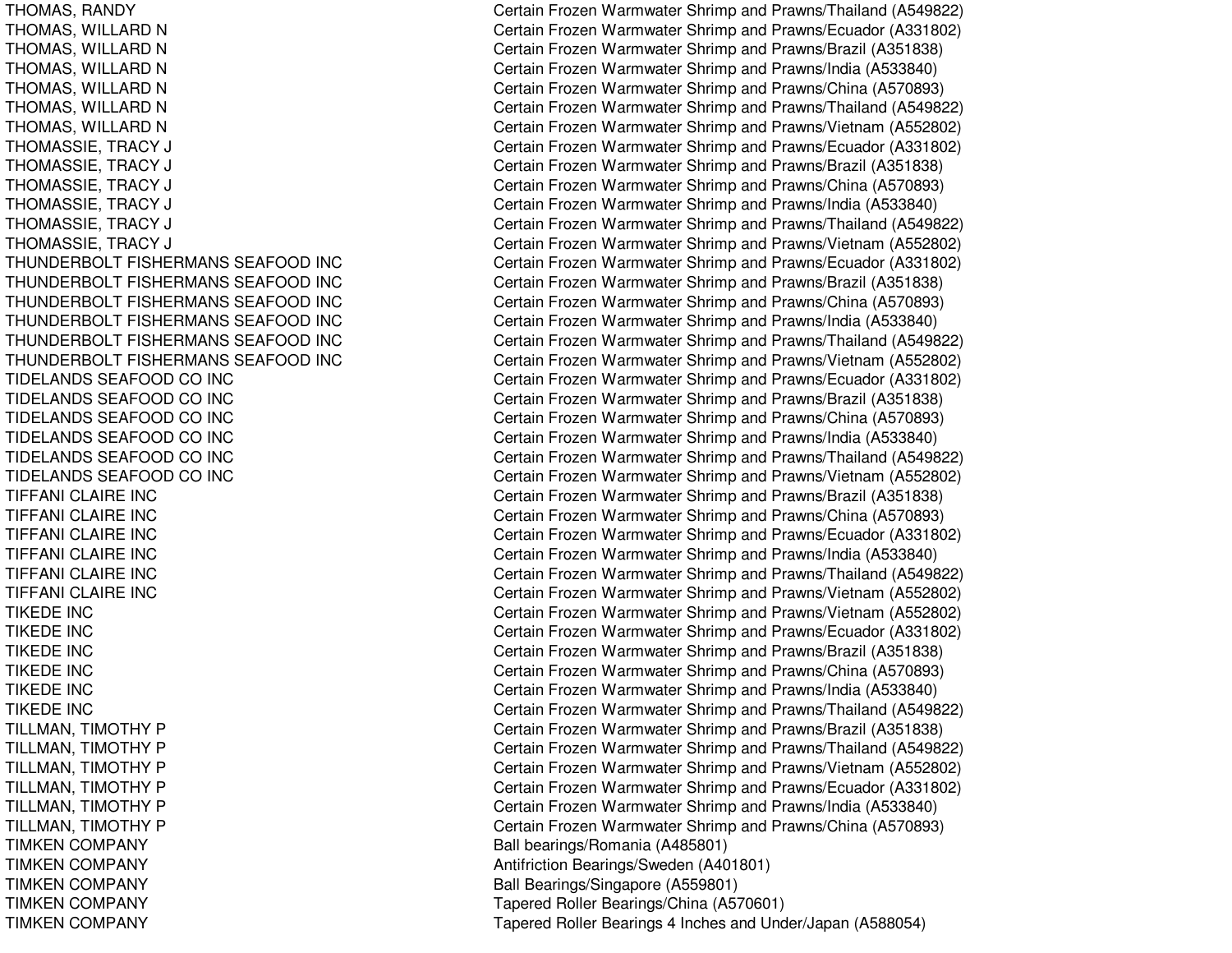TIMKEN COMPANY TIMKEN COMPANY TIMKEN COMPANY TIMKEN COMPANY TIMKEN COMPANY TIMKEN COMPANY TIMKEN COMPANY TIMKEN COMPANY TIMKEN COMPANY TIMKEN COMPANY TIMKEN COMPANY TIMKEN COMPANY TIMKEN COMPANY TIMKEN COMPANY TIMKEN COMPANY TIMKEN COMPANY TIMKEN COMPANY TITAN AMERICA LLC TITAN AMERICA LLC TITAN AMERICA LLC TITAN SEAFOOD CO TITAN SEAFOOD CO TITAN SEAFOOD CO TITAN SEAFOOD CO TITAN SEAFOOD CO TITAN SEAFOOD CO TO, D UT O, D U TO, D UTO, D UT O, D UT O, D U TODD, ROBERT C T OD D, R OB E R T C TODD, R OBERTCTODD, ROBERT C TODD, ROBERT C TODD, R OBERTCTOMLELLCTOM LE LLC TOMLELLCT OML EL L CTOM LE LLC TOMLELLCTOM SEELY FURNITURE TOMMYCHERAMIE INCTOMMYCHERAMIE INCTOMMYCHERAMIE INC

Tapered Roller Bearings Over 4 Inches/Japan (A588604) Tapered Roller Bearings/Hungary (A437601) T a p ere d Roller Be arings/R o mania (A 4 8 5 6 0 2) Antifriction B e arings/France (A 4 2 7 8 01) Antifriction B e arings/G erm any (A 4 2 8 8 01) Antifriction Bearings/Japan (A588804) Antifriction B e arings/France (A 4 2 7 8 01) Antifriction Bearings/G ermany (A 428801) Antifriction B e arings/Italy (A 4 7 5 8 01) Antifriction Bearings/Japan (A588804) Antifriction Bearings/United Kingdom (A412801) Antifriction Bearings/Sweden (A401801) Antifriction Bearings/France (A 427801) Antifriction Be arings/G ermany (A 4 2 8 8 01) Antifriction B e arings/Italy (A 4 7 5 8 01) Antifriction Bearings/Japan (A588804) Antifriction Bearings/United Kingdom (A412801) Gray Portland Cement and Clinker/Venezuela (A307803) Gray PortlandCement andClinker/Venezuela (C 307804) Gray Portland Cement and Clinker/Mexico (A201802) Certain Frozen Warmwater Shrimp and Prawns/China (A570893) Certain Frozen Warmwater Shrimp and Prawns/Thailand (A549822) Certain Frozen Warmwater Shrimp and Prawns/Vietnam (A552802) Certain Frozen Warmwater Shrimp and Prawns/Ecuador (A331802) Certain Frozen Warmwater Shrimp and Prawns/Brazil (A351838) Certain Frozen Warmwater Shrimp and Prawns/India (A533840) Certain Frozen Warmwater Shrimp and Prawns/Brazil (A351838) Certain Frozen Warmwater Shrimp and Prawns/China (A570893) Certain Frozen Warmwater Shrimp and Prawns/Thailand (A549822) Certain Frozen Warmwater Shrimp and Prawns/India (A533840) Certain Frozen Warmwater Shrimp and Prawns/Vietnam (A552802) Certain Frozen Warmwater Shrimp and Prawns/Ecuador (A331802) Certain Frozen Warmwater Shrimp and Prawns/China (A570893) Certain Frozen Warmwater Shrimp and Prawns/Thailand (A549822) Certain Frozen Warmwater Shrimp and Prawns/Vietnam (A552802) Certain Frozen Warmwater Shrimp and Prawns/India (A533840) Certain Frozen Warmwater Shrimp and Prawns/Ecuador (A331802) Certain Frozen Warmwater Shrimp and Prawns/Brazil (A351838) Certain Frozen Warmwater Shrimp and Prawns/Ecuador (A331802) Certain Frozen Warmwater Shrimp and Prawns/Thailand (A549822) Certain Frozen Warmwater Shrimp and Prawns/Vietnam (A552802) Certain Frozen Warmwater Shrimp and Prawns/Brazil (A351838) Certain Frozen Warmwater Shrimp and Prawns/China (A570893) Certain Frozen Warmwater Shrimp and Prawns/India (A533840) Wooden Bedroom Furniture/China (A570890) C ertain Frozen W arm w ater Shrim p and Pra wns/Brazil (A 3 518 3 8) Certain Frozen Warmwater Shrimp and Prawns/China (A570893) Certain Frozen Warmwater Shrimp and Prawns/Vietnam (A552802)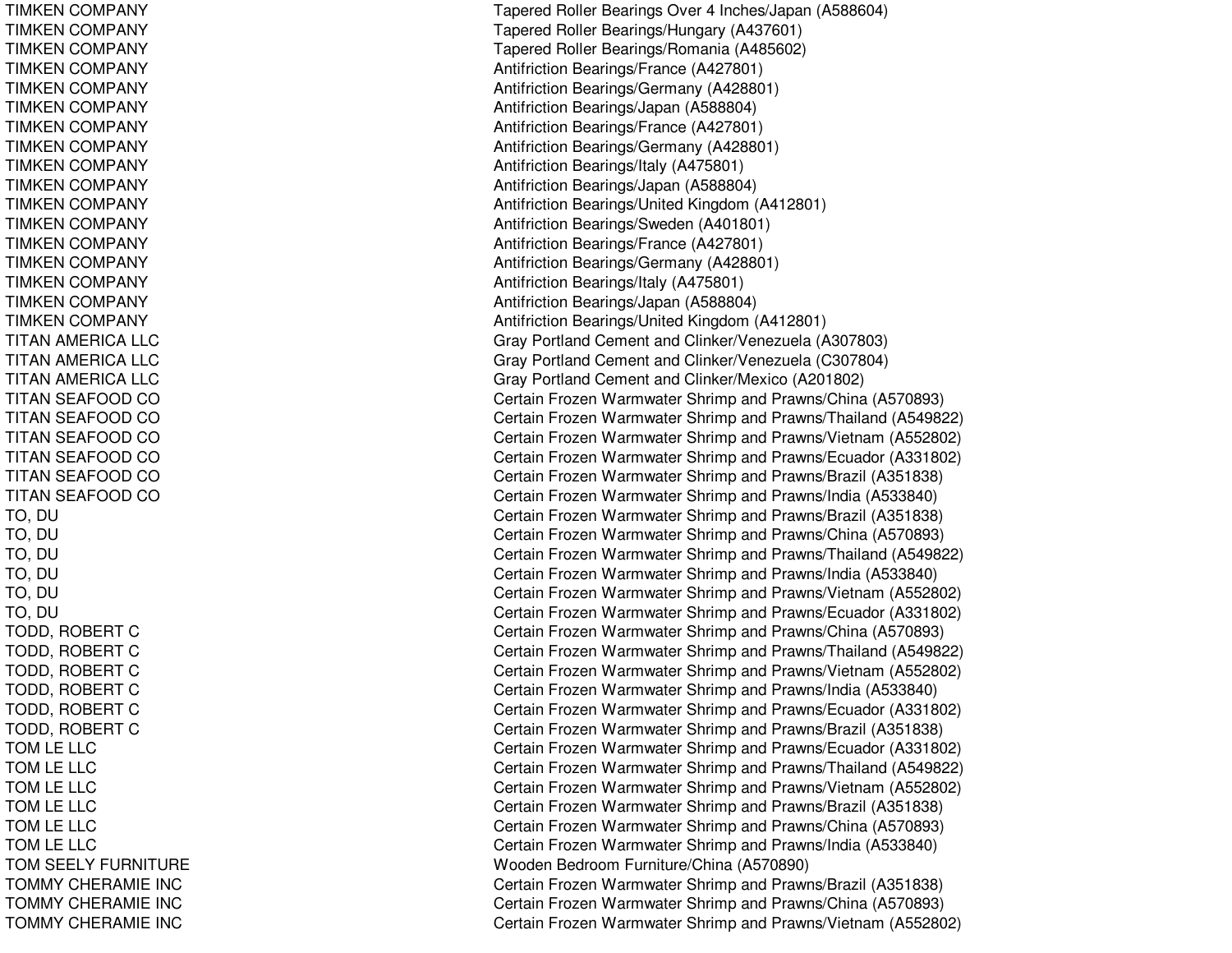TOMMYCHERAMIE INCTOMMYCHERAMIE INCTOMMYS SEAFOOD INC T O M M Y S S E A F O O D IN C TOMMYS SEAFOOD INC TOMMYS SEAFOOD INC TOMMYS SEAFOOD INC TOMMYS SEAFOOD INC TONAWANDA COKE CORPORATION TONYA JA NE INCTONYA JA NE INCTONYA JA NE INCTONYA JA NE INCTONYA JA NE INCT O N Y A JA N E IN C TOOMER, C HRISTINAT OOMER, C HRISTINATOOMER, CHRISTINA TOOMER, C HRISTINATOOMER, CHRISTINA TOOMER, CHRISTINA TOOMER, F RANKG JR T OOME R, F R A N K G JR TOOMER, F RANKG JR TOOMER, F RANKG JR T O O ME R, F R A N K G JR TOOMER, F RANKG JR TOP FLIGHT INC TOP FLIGHT INC TOP FLIGHT INC T OP F LIGHT INCTOP FLIGHT INC TORAY PLASTICS AMERICA INC TORAY PLASTICS AMERICA INC TORAY PLASTICS AMERICA INC TOUCHARD, JO HN JR TOUCHARD, JOHN JR TOUCHARD, JOHN JR TOUCHARD, JOHN JR T O U C H A R D, JO H N JR TOUCHARD, JO HN JR T OUPS, T EDT O U P S, T E D TOUPS, T EDT OUP S, T E DT O U P S, T E D TRAHAN, ALLEN A JR TRAHAN, ALLEN A JR

Certain Frozen Warmwater Shrimp and Prawns/India (A533840) Certain Frozen Warmwater Shrimp and Prawns/Thailand (A549822) Certain Frozen Warmwater Shrimp and Prawns/Thailand (A549822) Certain Frozen Warmwater Shrimp and Prawns/Vietnam (A552802) Certain Frozen Warmwater Shrimp and Prawns/Ecuador (A331802) Certain Frozen Warmwater Shrimp and Prawns/Brazil (A351838) Certain Frozen Warmwater Shrimp and Prawns/China (A570893) Certain Frozen Warmwater Shrimp and Prawns/India (A533840) Foundry Coke/China (A570862) Certain Frozen Warmwater Shrimp and Prawns/Ecuador (A331802) Certain Frozen Warmwater Shrimp and Prawns/Brazil (A351838) Certain Frozen Warmwater Shrimp and Prawns/India (A533840) Certain Frozen Warmwater Shrimp and Prawns/Thailand (A549822) Certain Frozen Warmwater Shrimp and Prawns/Vietnam (A552802) Certain Frozen Warmwater Shrimp and Prawns/China (A570893) Certain Frozen Warmwater Shrimp and Prawns/India (A533840) Certain Frozen Warmwater Shrimp and Prawns/China (A570893) Certain Frozen Warmwater Shrimp and Prawns/Thailand (A549822) Certain Frozen Warmwater Shrimp and Prawns/Vietnam (A552802) Certain Frozen Warmwater Shrimp and Prawns/Ecuador (A331802) C ertain Frozen W arm w ater Shrim p and Pra wns/Brazil (A 3 518 3 8) Certain Frozen Warmwater Shrimp and Prawns/India (A533840) Certain Frozen Warmwater Shrimp and Prawns/Thailand (A549822) Certain Frozen Warmwater Shrimp and Prawns/Vietnam (A552802) Certain Frozen Warmwater Shrimp and Prawns/China (A570893) Certain Frozen Warmwater Shrimp and Prawns/Brazil (A351838) Certain Frozen Warmwater Shrimp and Prawns/Ecuador (A331802) Certain Lined Paper School Supplies/India (A533843) Certain Lined Paper School Supplies/Indonesia (A560818) Certain Lined Paper School Supplies/China (A570901) Certain Lined Paper School Supplies/India (C533844) Certain Lined Paper School Supplies/Indonesia (C560819) Polyethylene Terephthalate Film, Sheet and Strip (PET Film)/Taiwan (A583837) Polyethylene Terephthalate Film, Sheet and Strip (PET Film)/India (A533824) Polyethylene Therephtalate Film, Sheet and Strip (PET Film)/India (C533825) Certain Frozen Warmwater Shrimp and Prawns/Brazil (A351838) Certain Frozen Warmwater Shrimp and Prawns/China (A570893) Certain Frozen Warmwater Shrimp and Prawns/India (A533840) Certain Frozen Warmwater Shrimp and Prawns/Thailand (A549822) Certain Frozen Warmwater Shrimp and Prawns/Vietnam (A552802) Certain Frozen Warmwater Shrimp and Prawns/Ecuador (A331802) Certain Frozen Warmwater Shrimp and Prawns/Brazil (A351838) Certain Frozen Warmwater Shrimp and Prawns/China (A570893) Certain Frozen Warmwater Shrimp and Prawns/Thailand (A549822) Certain Frozen Warmwater Shrimp and Prawns/Vietnam (A552802) Certain Frozen Warmwater Shrimp and Prawns/India (A533840) Certain Frozen Warmwater Shrimp and Prawns/Thailand (A549822) Certain Frozen Warmwater Shrimp and Prawns/Vietnam (A552802)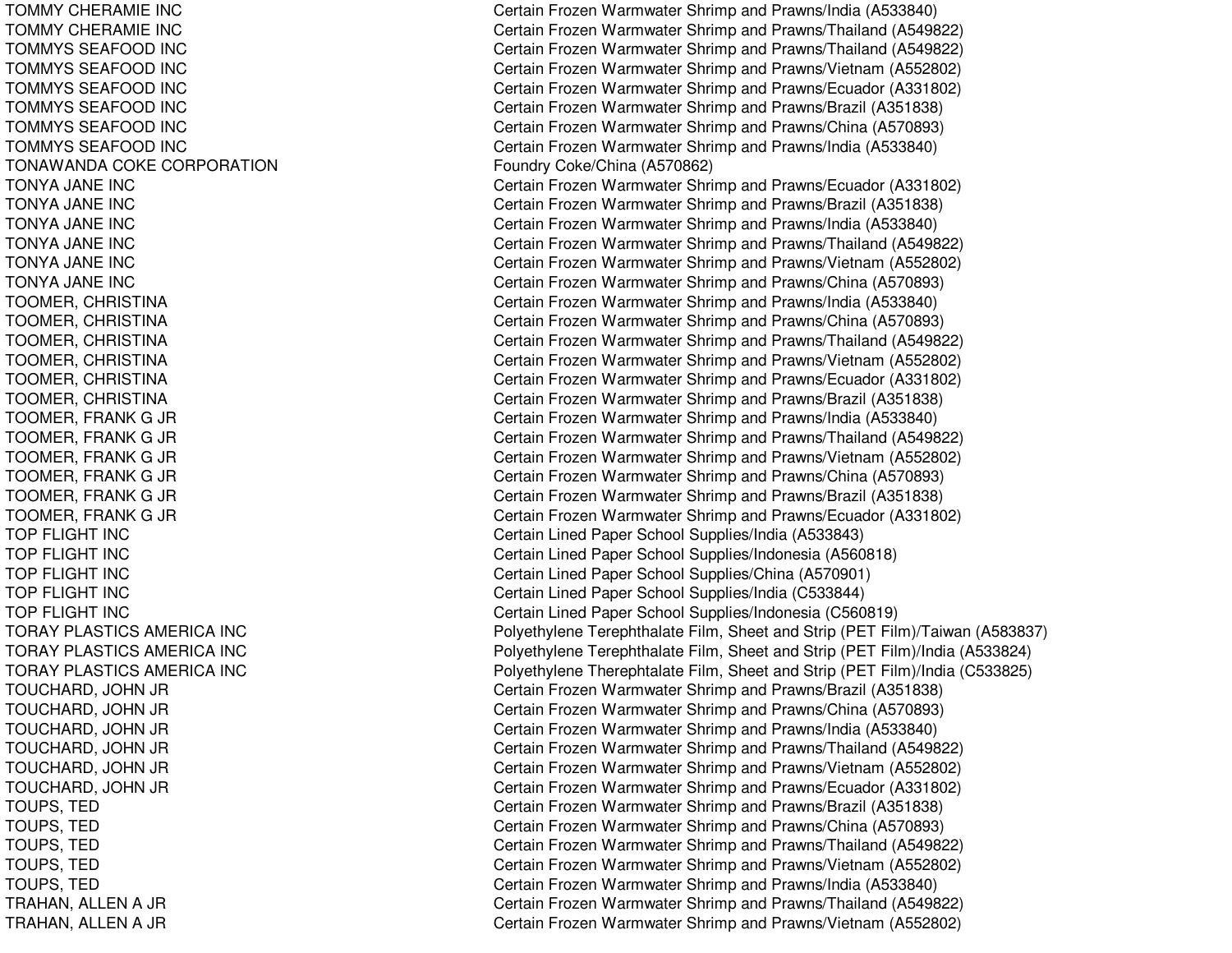TRAHAN, ALLEN A JR TRAHAN, ALLEN A JR TRAHAN, ALLEN A JR TRAHAN, ALLEN A JR TRAHAN, RIC KYTRAHAN, RICKY TRAHAN, RIC KYTRAHAN, RIC KYTRAHAN, RICKY TRAHAN, RICKY TRAHAN, T RACYTRAHAN, T RACYTRAHAN, T RACYTRAHAN, T RACYTRAHAN, TRACY TRAHAN, T RACYTRAN AU, LINDA HOA TRAN AU, LINDA HOA TRAN AU, LINDA HOA TRAN AU, LINDA HOA TRAN AU, LINDA HOA TRAN AU, LINDA HOA TRAN, ALLEN TRAN, A LLENTRAN, ALLEN TRAN, ALLEN TRAN, A LLENTRAN, ALLEN T R A N, BIN H TRAN, BIN HT RA N, BIN HT R A N, BIN H T R A N, BIN H T R A N, BIN H TRAN, CAM VAN TRAN, CAM VAN TRAN, CAM VAN TRAN, CAM VAN TRAN, CAM VAN TRAN, CAM VAN TRAN, C HAUT RAN, C HAUTRAN, CHAU TRAN, C HAUT RA N, C HA UTRAN, CHAU TRAN, D UONGT R A N, D U ON G

Certain Frozen Warmwater Shrimp and Prawns/Brazil (A351838) Certain Frozen Warmwater Shrimp and Prawns/Ecuador (A331802) Certain Frozen Warmwater Shrimp and Prawns/China (A570893) Certain Frozen Warmwater Shrimp and Prawns/India (A533840) Certain Frozen Warmwater Shrimp and Prawns/Vietnam (A552802) Certain Frozen Warmwater Shrimp and Prawns/China (A570893) Certain Frozen Warmwater Shrimp and Prawns/Ecuador (A331802) Certain Frozen Warmwater Shrimp and Prawns/India (A533840) Certain Frozen Warmwater Shrimp and Prawns/Thailand (A549822) C ertain Frozen W arm w ater Shrim p and Pra wns/Brazil (A 3 518 3 8) Certain Frozen Warmwater Shrimp and Prawns/Vietnam (A552802) Certain Frozen Warmwater Shrimp and Prawns/China (A570893) Certain Frozen Warmwater Shrimp and Prawns/Ecuador (A331802) Certain Frozen Warmwater Shrimp and Prawns/Brazil (A351838) Certain Frozen Warmwater Shrimp and Prawns/India (A533840) Certain Frozen Warmwater Shrimp and Prawns/Thailand (A549822) Certain Frozen Warmwater Shrimp and Prawns/China (A570893) Certain Frozen Warmwater Shrimp and Prawns/India (A533840) Certain Frozen Warmwater Shrimp and Prawns/Thailand (A549822) Certain Frozen Warmwater Shrimp and Prawns/Vietnam (A552802) Certain Frozen Warmwater Shrimp and Prawns/Ecuador (A331802) Certain Frozen Warmwater Shrimp and Prawns/Brazil (A351838) Certain Frozen Warmwater Shrimp and Prawns/Thailand (A549822) Certain Frozen Warmwater Shrimp and Prawns/Vietnam (A552802) Certain Frozen Warmwater Shrimp and Prawns/Brazil (A351838) Certain Frozen Warmwater Shrimp and Prawns/China (A570893) Certain Frozen Warmwater Shrimp and Prawns/Ecuador (A331802) Certain Frozen Warmwater Shrimp and Prawns/India (A533840) Certain Frozen Warmwater Shrimp and Prawns/Vietnam (A552802) Certain Frozen Warmwater Shrimp and Prawns/Brazil (A351838) Certain Frozen Warmwater Shrimp and Prawns/China (A570893) Certain Frozen Warmwater Shrimp and Prawns/India (A533840) Certain Frozen Warmwater Shrimp and Prawns/Thailand (A549822) Certain Frozen Warmwater Shrimp and Prawns/Ecuador (A331802) Certain Frozen Warmwater Shrimp and Prawns/China (A570893) Certain Frozen Warmwater Shrimp and Prawns/India (A533840) Certain Frozen Warmwater Shrimp and Prawns/Thailand (A549822) Certain Frozen Warmwater Shrimp and Prawns/Vietnam (A552802) C ertain Frozen W arm w ater Shrim p and Pra wns/Brazil (A 3 518 3 8) C ertain Frozen Warm w ater Shrim p and Pra wns/Ecua d or (A 3 318 0 2) Certain Frozen Warmwater Shrimp and Prawns/China (A570893) Certain Frozen Warmwater Shrimp and Prawns/Thailand (A549822) Certain Frozen Warmwater Shrimp and Prawns/Vietnam (A552802) Certain Frozen Warmwater Shrimp and Prawns/India (A533840) Certain Frozen Warmwater Shrimp and Prawns/Brazil (A351838) Certain Frozen Warmwater Shrimp and Prawns/Ecuador (A331802) Certain Frozen Warmwater Shrimp and Prawns/Thailand (A549822) Certain Frozen Warmwater Shrimp and Prawns/Ecuador (A331802)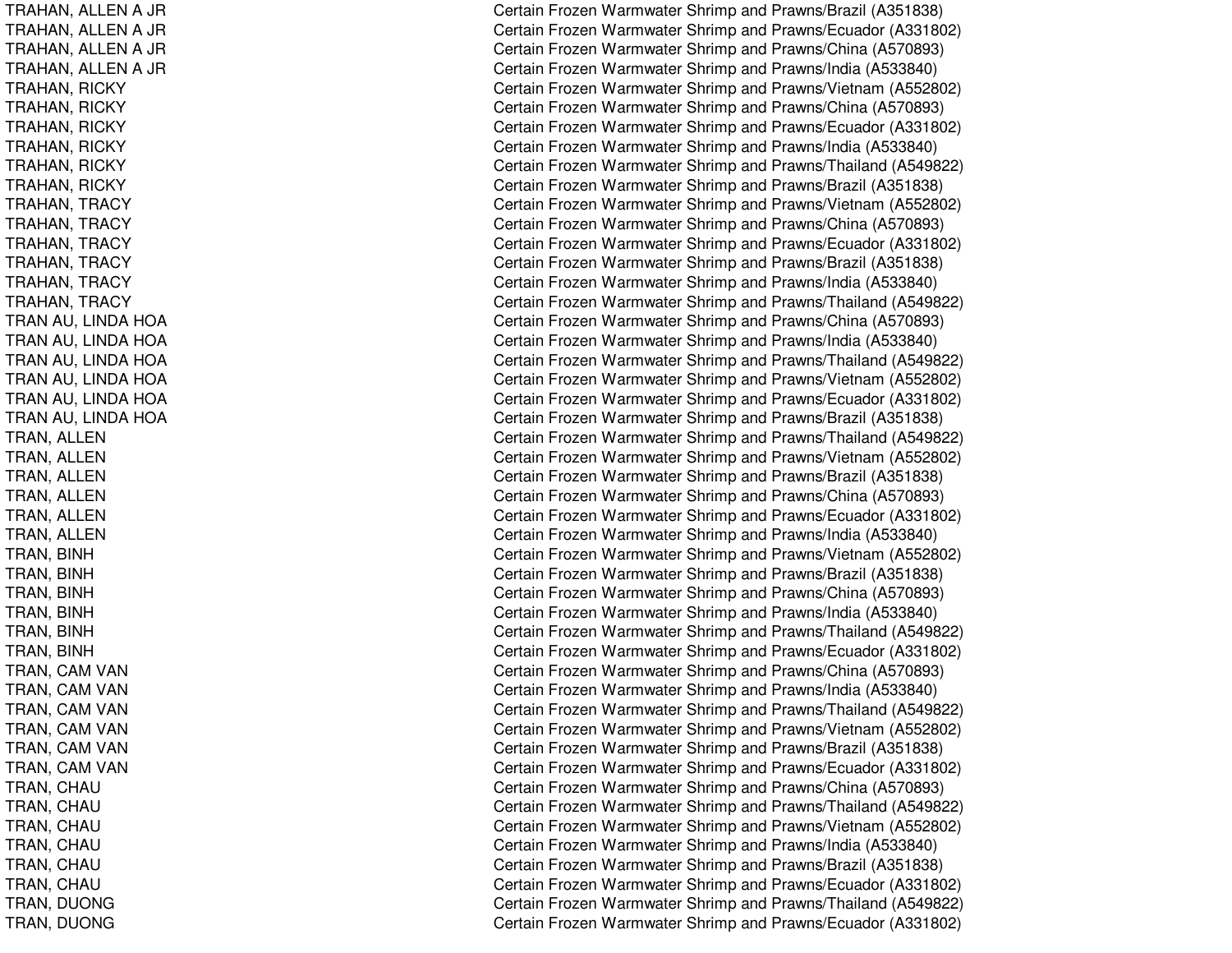TRAN, D UONGTRAN, D UONGT RAN, D UONGTRAN, DUONG TRAN, HIE UT RA N, HIE UT R A N, HIE U TRAN, HIE UT R A N, HIE U T R A N, HIE U TRAN, HO V TRAN, H OVTRAN, H OVTRAN, HO V T R A N, H O V TRAN, H OVTRAN, HUNG P TRAN, HUNG P TRAN, HUNG P TRAN, HUNG P TRAN, HUNG P TRAN, HUNG P TRAN, HUNG THANH TRAN, H UNGTHANHTRAN, H UNGTHANHTRAN, HUNG THANH TRAN, H UNGTHANHT RAN, H UNGT HANHTRAN, KHOE TRAN, K HOET RA N, K HOE TRAN, KHOE TRAN, KHOE T R A N, K H OE T R A N, M EIL TRAN, M EILT R A N, M EIL T R A N, M EIL TRAN, M EIL T R A N, MIK E TRAN, MIK ET RAN, MIK ET R A N, MIK E TRAN, MIK ET RA N, MIK E T R A N, MIK E D AIl contract de la contract de la contract de la contract de la contract de la contract de la contract de la con TRAN, MIK EDAIl Constantinople of the constant of the constant of the constant of the constant of the constant of the constant of the constant of the constant of the constant of the constant of the constant of the constant of the consta T R A N, MIK E D AI $\overline{\phantom{a}}$ 

Certain Frozen Warmwater Shrimp and Prawns/Brazil (A351838) Certain Frozen Warmwater Shrimp and Prawns/China (A570893) Certain Frozen Warmwater Shrimp and Prawns/India (A533840) Certain Frozen Warmwater Shrimp and Prawns/Vietnam (A552802) Certain Frozen Warmwater Shrimp and Prawns/Brazil (A351838) Certain Frozen Warmwater Shrimp and Prawns/Ecuador (A331802) Certain Frozen Warmwater Shrimp and Prawns/India (A533840) Certain Frozen Warmwater Shrimp and Prawns/Vietnam (A552802) Certain Frozen Warmwater Shrimp and Prawns/China (A570893) Certain Frozen Warmwater Shrimp and Prawns/Thailand (A549822) Certain Frozen Warmwater Shrimp and Prawns/Brazil (A351838) Certain Frozen Warmwater Shrimp and Prawns/Ecuador (A331802) Certain Frozen Warmwater Shrimp and Prawns/China (A570893) Certain Frozen Warmwater Shrimp and Prawns/India (A533840) Certain Frozen Warmwater Shrimp and Prawns/Thailand (A549822) Certain Frozen Warmwater Shrimp and Prawns/Vietnam (A552802) Certain Frozen Warmwater Shrimp and Prawns/Ecuador (A331802) Certain Frozen Warmwater Shrimp and Prawns/Brazil (A351838) Certain Frozen Warmwater Shrimp and Prawns/China (A570893) Certain Frozen Warmwater Shrimp and Prawns/Vietnam (A552802) Certain Frozen Warmwater Shrimp and Prawns/India (A533840) Certain Frozen Warmwater Shrimp and Prawns/Thailand (A549822) Certain Frozen Warmwater Shrimp and Prawns/Vietnam (A552802) Certain Frozen Warmwater Shrimp and Prawns/Ecuador (A331802) Certain Frozen Warmwater Shrimp and Prawns/Brazil (A351838) Certain Frozen Warmwater Shrimp and Prawns/China (A570893) Certain Frozen Warmwater Shrimp and Prawns/India (A533840) Certain Frozen Warmwater Shrimp and Prawns/Thailand (A549822) Certain Frozen Warmwater Shrimp and Prawns/Ecuador (A331802) Certain Frozen Warmwater Shrimp and Prawns/Brazil (A351838) Certain Frozen Warmwater Shrimp and Prawns/China (A570893) Certain Frozen Warmwater Shrimp and Prawns/India (A533840) Certain Frozen Warmwater Shrimp and Prawns/Thailand (A549822) Certain Frozen Warmwater Shrimp and Prawns/Vietnam (A552802) C ertain Frozen W arm w ater Shrim p and Pra wns/Brazil (A 3 518 3 8) Certain Frozen Warmwater Shrimp and Prawns/China (A570893) Certain Frozen Warmwater Shrimp and Prawns/India (A533840) Certain Frozen Warmwater Shrimp and Prawns/Thailand (A549822) Certain Frozen Warmwater Shrimp and Prawns/Vietnam (A552802) Certain Frozen Warmwater Shrimp and Prawns/Vietnam (A552802) Certain Frozen Warmwater Shrimp and Prawns/Ecuador (A331802) Certain Frozen Warmwater Shrimp and Prawns/India (A533840) Certain Frozen Warmwater Shrimp and Prawns/Brazil (A351838) Certain Frozen Warmwater Shrimp and Prawns/China (A570893) Certain Frozen Warmwater Shrimp and Prawns/Thailand (A549822) Certain Frozen Warmwater Shrimp and Prawns/Brazil (A351838) ertain Frozen Warmwater Shrimp and Prawns/Ecuador (A331802) Certain Frozen Warmwater Shrimp and Prawns/India (A533840)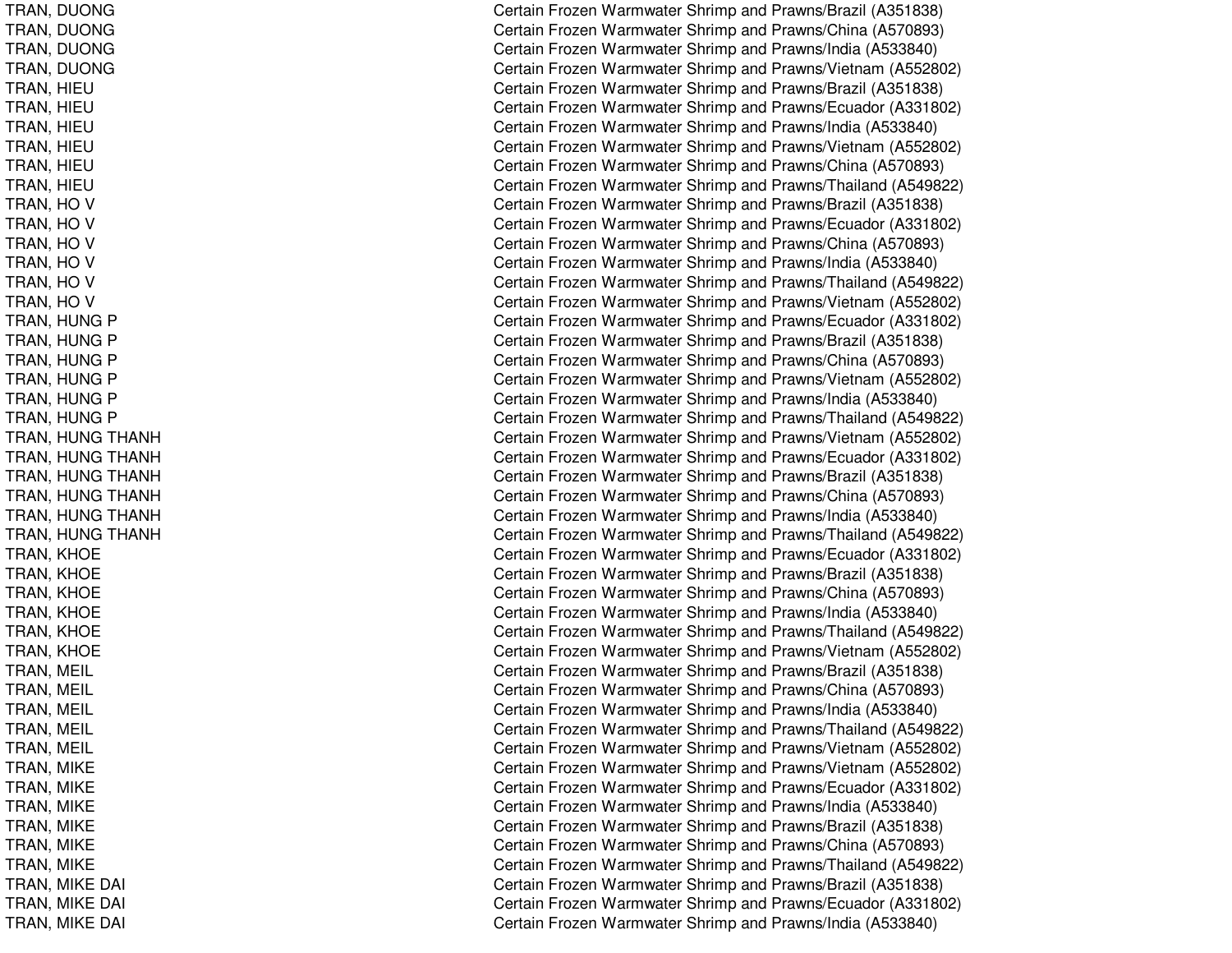TRAN, MIK EDAIl contract and contract of the contract of the contract of the contract of the contract of the contract of the TRAN, MIK EDAIl contract and contract of the contract of the contract of the contract of the contract of the contract of the T RAN, MIK EDAIl contract de la contract de la contract de la contract de la contract de la contract de la contract de la con T R A N, M Y T TRAN, MY T T RA N, M Y T TRAN, MY T TRAN, MY T T R A N, M Y T TRAN, NANCY TRAN, N ANCYTRAN, N ANCYTRAN, N ANCYTRAN, N ANCYTRAN, NANCY TRAN, NHANH V TRAN, NHANH V TRAN, NHANH V TRAN, NHANH V TRAN, NHANH V TRAN, NHANH V TRAN, PETER KEN TRAN, PETER KEN TRAN, P ETERKENTRAN, P ETERKENTRAN, PETER KEN TRAN, P ETERKENT RAN, P HUVANTRAN, PHU VAN TRAN, PHU VAN TRAN, PHU VAN TRAN, PHU VAN TRAN, PHU VAN T R A N, Q U A N T R A N, Q U A N TRAN, Q UANT R A N, Q U A N T R A N, Q U A N TRAN, Q UANTRAN, QUANG VAN TRAN, QUANG VAN TRAN, QUANG VAN TRAN, QUANG VAN TRAN, QUANG VAN TRAN, QUANG VAN T R A N, Q UIl Constantinople of the constant of the constant of the constant of the constant of the constant of the constant of the constant of the constant of the constant of the constant of the constant of the constant of the consta TRAN, Q UI $\overline{C}$ T R A N, Q UI $\overline{C}$ 

Certain Frozen Warmwater Shrimp and Prawns/Thailand (A549822) ertain Frozen Warmwater Shrimp and Prawns/Vietnam (A552802) ertain Frozen Warmwater Shrimp and Prawns/China (A570893) Certain Frozen Warmwater Shrimp and Prawns/Brazil (A351838) Certain Frozen Warmwater Shrimp and Prawns/Ecuador (A331802) Certain Frozen Warmwater Shrimp and Prawns/China (A570893) Certain Frozen Warmwater Shrimp and Prawns/India (A533840) Certain Frozen Warmwater Shrimp and Prawns/Thailand (A549822) Certain Frozen Warmwater Shrimp and Prawns/Vietnam (A552802) Certain Frozen Warmwater Shrimp and Prawns/Thailand (A549822) Certain Frozen Warmwater Shrimp and Prawns/Vietnam (A552802) Certain Frozen Warmwater Shrimp and Prawns/Ecuador (A331802) Certain Frozen Warmwater Shrimp and Prawns/Brazil (A351838) Certain Frozen Warmwater Shrimp and Prawns/China (A570893) Certain Frozen Warmwater Shrimp and Prawns/India (A533840) Certain Frozen Warmwater Shrimp and Prawns/Ecuador (A331802) Certain Frozen Warmwater Shrimp and Prawns/China (A570893) Certain Frozen Warmwater Shrimp and Prawns/Brazil (A351838) Certain Frozen Warmwater Shrimp and Prawns/India (A533840) Certain Frozen Warmwater Shrimp and Prawns/Thailand (A549822) Certain Frozen Warmwater Shrimp and Prawns/Vietnam (A552802) Certain Frozen Warmwater Shrimp and Prawns/Ecuador (A331802) Certain Frozen Warmwater Shrimp and Prawns/Brazil (A351838) Certain Frozen Warmwater Shrimp and Prawns/India (A533840) Certain Frozen Warmwater Shrimp and Prawns/Vietnam (A552802) Certain Frozen Warmwater Shrimp and Prawns/Thailand (A549822) Certain Frozen Warmwater Shrimp and Prawns/China (A570893) Certain Frozen Warmwater Shrimp and Prawns/Brazil (A351838) Certain Frozen Warmwater Shrimp and Prawns/Ecuador (A331802) Certain Frozen Warmwater Shrimp and Prawns/Thailand (A549822) Certain Frozen Warmwater Shrimp and Prawns/India (A533840) Certain Frozen Warmwater Shrimp and Prawns/Vietnam (A552802) Certain Frozen Warmwater Shrimp and Prawns/China (A570893) Certain Frozen Warmwater Shrimp and Prawns/Brazil (A351838) Certain Frozen Warmwater Shrimp and Prawns/Thailand (A549822) Certain Frozen Warmwater Shrimp and Prawns/Vietnam (A552802) Certain Frozen Warmwater Shrimp and Prawns/Ecuador (A331802) Certain Frozen Warmwater Shrimp and Prawns/China (A570893) Certain Frozen Warmwater Shrimp and Prawns/India (A533840) Certain Frozen Warmwater Shrimp and Prawns/Ecuador (A331802) Certain Frozen Warmwater Shrimp and Prawns/Brazil (A351838) Certain Frozen Warmwater Shrimp and Prawns/India (A533840) Certain Frozen Warmwater Shrimp and Prawns/Thailand (A549822) Certain Frozen Warmwater Shrimp and Prawns/Vietnam (A552802) Certain Frozen Warmwater Shrimp and Prawns/China (A570893) Certain Frozen Warmwater Shrimp and Prawns/Brazil (A351838) ertain Frozen Warmwater Shrimp and Prawns/China (A570893) Certain Frozen Warmwater Shrimp and Prawns/Thailand (A549822)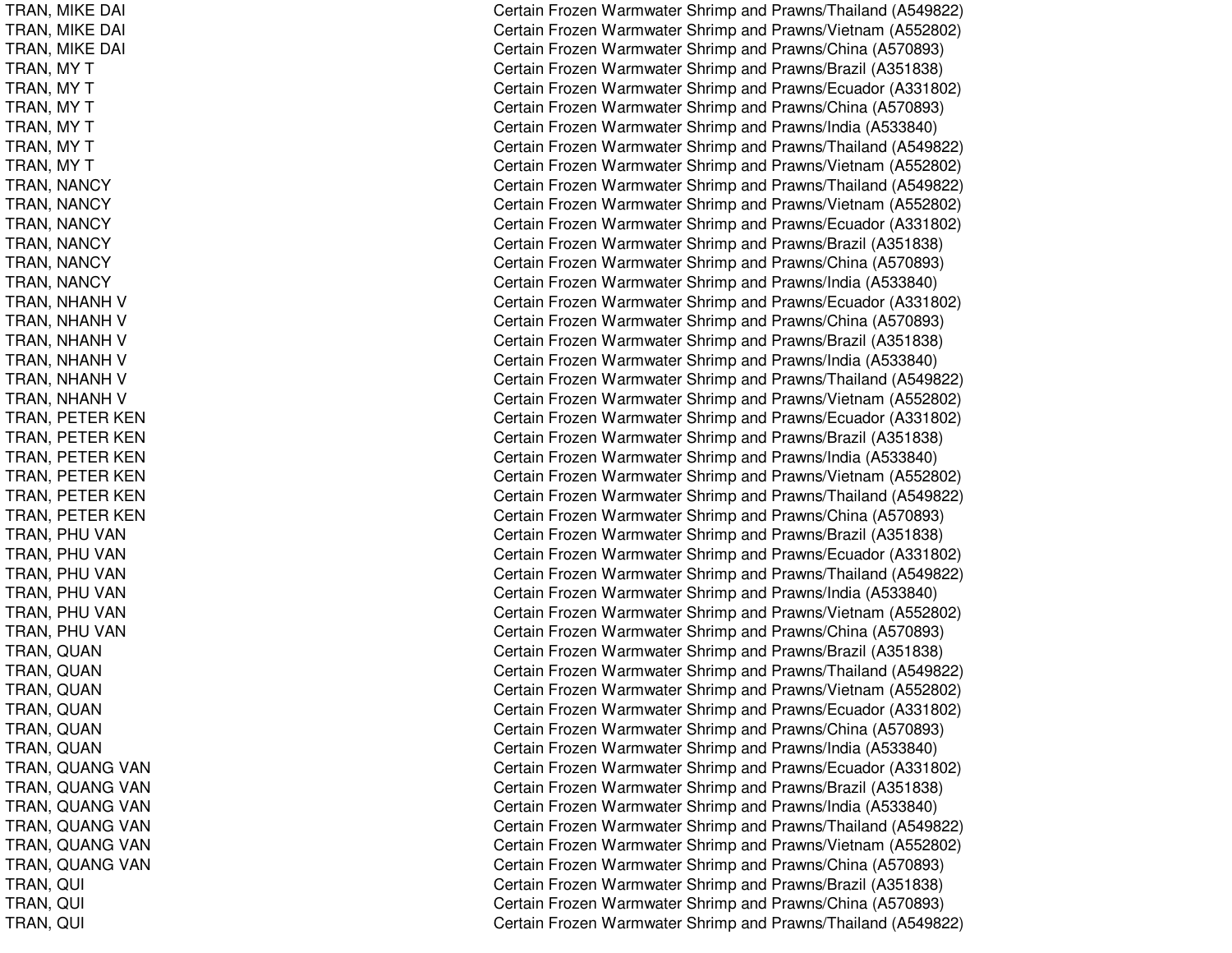TRANS EXPRESS INCTRANS EXPRESS INCTRANS EXPRESS INCTRANS EXPRESS INCTRANS EXPRESS INCTRANS EXPRESS INCTREE TOP INCTREIBACHER SCHLEIFMITTEL NORTH AMERICA INC Refined Brown Aluminum

TRAN, QUI Certain Frozen Warmwater Shrimp and Prawns/India (A533840) TRAN, QUI Certain Frozen Warmwater Shrimp and Prawns/Vietnam (A552802) TRAN, QUI Certain Frozen Warmwater Shrimp and Prawns/Ecuador (A331802) TRAN, STEVEN TUAN Certain Frozen Warmwater Shrimp and Prawns/Brazil (A351838) TRAN, STEVEN TUAN Certain Frozen Warmwater Shrimp and Prawns/Ecuador (A331802) TRAN, STEVEN TUAN Certain Frozen Warmwater Shrimp and Prawns/China (A570893) TRAN, STEVEN TUAN Certain Frozen Warmwater Shrimp and Prawns/India (A533840) TRAN, STEVEN TUAN Certain Frozen Warmwater Shrimp and Prawns/Thailand (A549822) TRAN, STEVEN TUAN Certain Frozen Warmwater Shrimp and Prawns/Vietnam (A552802) TRAN, THAN VAN Certain Frozen Warmwater Shrimp and Prawns/Ecuador (A331802) TRAN, THAN VAN Certain Frozen Warmwater Shrimp and Prawns/Brazil (A351838) TRAN, THAN VAN Certain Frozen Warmwater Shrimp and Prawns/China (A570893) TRAN, THAN VAN Certain Frozen Warmwater Shrimp and Prawns/Vietnam (A552802) TRAN, THAN VAN Certain Frozen Warmwater Shrimp and Prawns/India (A533840) TRAN, THAN VAN Certain Frozen Warmwater Shrimp and Prawns/Thailand (A549822) TRAN, THANH VAN Certain Frozen Warmwater Shrimp and Prawns/Brazil (A351838) TRAN, THANH VAN Certain Frozen Warmwater Shrimp and Prawns/Ecuador (A331802) TRAN, THANH VAN Certain Frozen Warmwater Shrimp and Prawns/China (A570893) TRAN, THANH VAN Certain Frozen Warmwater Shrimp and Prawns/India (A533840) TRAN, THANH VAN Certain Frozen Warmwater Shrimp and Prawns/Thailand (A549822) TRAN, THANH VAN Certain Frozen Warmwater Shrimp and Prawns/Vietnam (A552802) TRAN, TU **TRAN, TU** Certain Frozen Warmwater Shrimp and Prawns/Brazil (A351838) TRAN, TU Certain Frozen Warmwater Shrimp and Prawns/Vietnam (A552802) TRAN, TU Certain Frozen Warmwater Shrimp and Prawns/Ecuador (A331802) TRAN, TU Certain Frozen Warmwater Shrimp and Prawns/China (A570893) TRAN, TU Certain Frozen Warmwater Shrimp and Prawns/India (A533840) TRAN, TU Certain Frozen Warmwater Shrimp and Prawns/Thailand (A549822) TRAN, TUAN Certain Frozen Warmwater Shrimp and Prawns/Vietnam (A552802) TRAN, TUAN Certain Frozen Warmwater Shrimp and Prawns/Ecuador (A331802) TRAN, TUAN Certain Frozen Warmwater Shrimp and Prawns/India (A533840) TRAN, TUAN Certain Frozen Warmwater Shrimp and Prawns/China (A570893) TRAN, TUAN Certain Frozen Warmwater Shrimp and Prawns/Brazil (A351838) TRAN, TUAN Certain Frozen Warmwater Shrimp and Prawns/Thailand (A549822) TRAN, TUONG Certain Frozen Warmwater Shrimp and Prawns/Ecuador (A331802) TRAN, TUONG Certain Frozen Warmwater Shrimp and Prawns/Brazil (A351838) TRAN, TUONG Certain Frozen Warmwater Shrimp and Prawns/China (A570893) TRAN, TUONG Certain Frozen Warmwater Shrimp and Prawns/India (A533840) TRAN, TUONG Certain Frozen Warmwater Shrimp and Prawns/Thailand (A549822) TRAN, TUONG **Certain Frozen Warmwater Shrimp and Prawns/Vietnam (A552802)**  Certain Frozen Warmwater Shrimp and Prawns/Brazil (A351838) Certain Frozen Warmwater Shrimp and Prawns/Ecuador (A331802) Certain Frozen Warmwater Shrimp and Prawns/India (A533840) Certain Frozen Warmwater Shrimp and Prawns/Thailand (A549822) Certain Frozen Warmwater Shrimp and Prawns/Vietnam (A552802) Certain Frozen Warmwater Shrimp and Prawns/China (A570893) Non-Frozen Apple Juice Concentrate/China (A570855) Refined Brown Aluminum Oxide/China (A570882) TRELOAR, WILLIAM PAUL Certain Frozen Warmwater Shrimp and Prawns/India (A533840)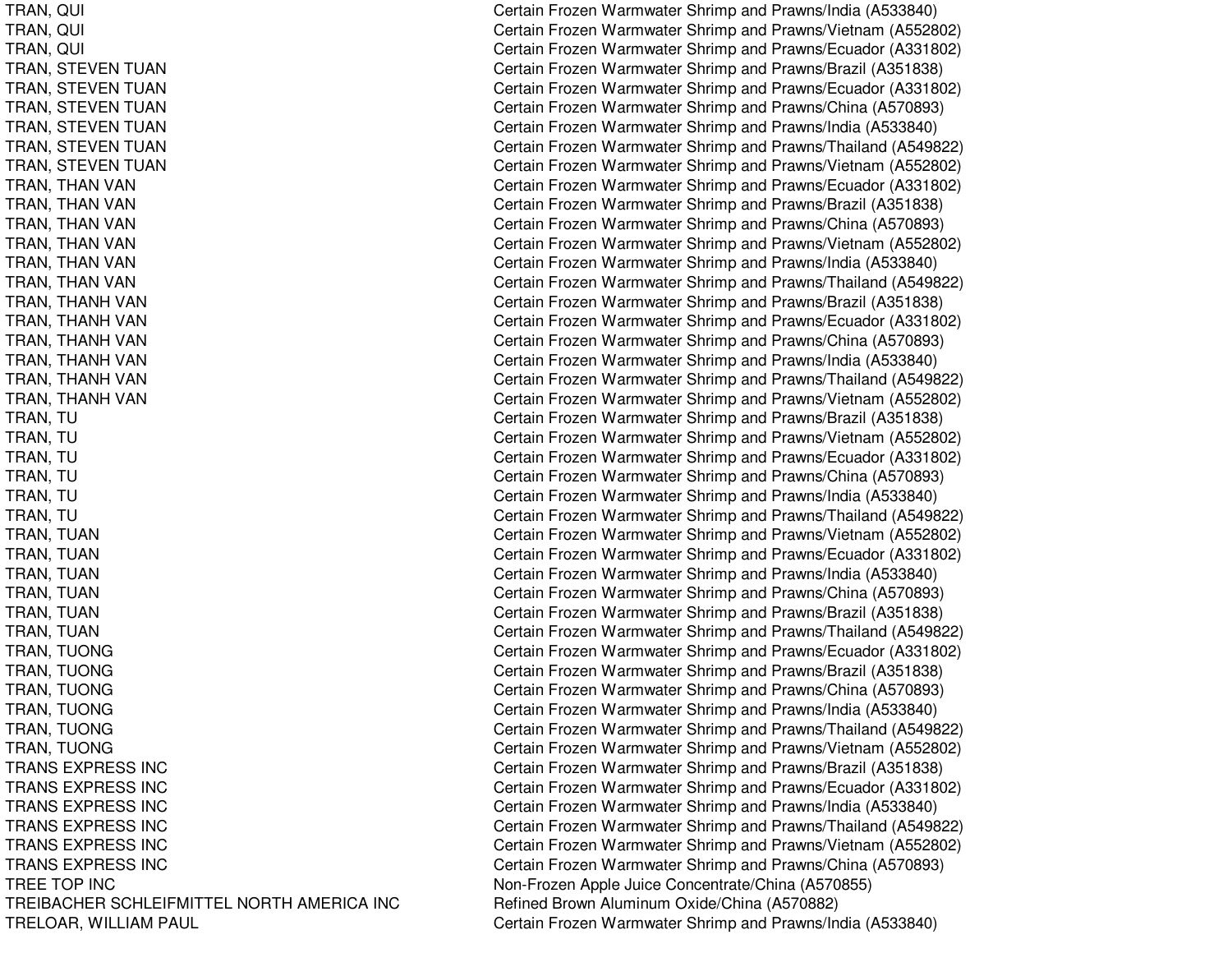TRELOAR, WIL LIAMPAULTRELOAR, WIL LIAMPAULT REL OAR, WIL LIAMPAUL TRELOAR, WILLIAM PAUL TRELOAR, WILLIAM PAUL T RE Y BIG, E RNE S T H JR TREYBIG, ERNEST H JR TREYBIG, E RNESTH JR T R E Y BIG, E R N E S T H JR TREYBIG, ERNEST H JR TREYBIG, E RNESTH JR TRICO SHRIMP COMPANY INC TRICO SHRIMP COMPANY INC TRICO SHRIMP COMPANY INC TRICO SHRIMP COMPANY INC TRICO SHRIMP COMPANY INC T RICOSHRIMPCOMPANY INCT RIE U, JA C KIE A N D HIE P TRIEU, JA CKIEANDHIEPTRIEU, JACKIE AND HIEP T RIE U, JA C KIE A N D HIE P T RIE U, JA C KIE A N D HIE P T RIE U, JA C KIE A N D HIE P TRIEU, JA SMINEANDLYTRIEU, JA SMINEANDL YT RIE U, JA S MIN E A N D L Y T RIE U, JA S MIN E A N D L Y T RIEU, JA SMINEANDL YT RIE U, JA S MIN E A N D L Y TRIEU, T AMT RIE U, T A MT RIE U, T A M T RIE U, T A M T RIE U, T A M T RIE U, T A M TRIEU, T AMT RIE U, T A MT RIE U, T A M TRIEU, T AMT RIE U, T A M TRIEU, T AMT RINH, P HILIPT RIN H, P HILIP TRINH, P HILIPT RINH, P HILIP T RIN H, P HILIP TROPICALSEAFOODTROPICALSEAFOOD

Certain Frozen Warmwater Shrimp and Prawns/Thailand (A549822) Certain Frozen Warmwater Shrimp and Prawns/Vietnam (A552802) Certain Frozen Warmwater Shrimp and Prawns/China (A570893) Certain Frozen Warmwater Shrimp and Prawns/Brazil (A351838) Certain Frozen Warmwater Shrimp and Prawns/Ecuador (A331802) Certain Frozen Warmwater Shrimp and Prawns/Vietnam (A552802) Certain Frozen Warmwater Shrimp and Prawns/China (A570893) Certain Frozen Warmwater Shrimp and Prawns/India (A533840) Certain Frozen Warmwater Shrimp and Prawns/Thailand (A549822) C ertain Frozen W arm w ater Shrim p and Pra wns/Brazil (A 3 518 3 8) Certain Frozen Warmwater Shrimp and Prawns/Ecuador (A331802) Certain Frozen Warmwater Shrimp and Prawns/India (A533840) Certain Frozen Warmwater Shrimp and Prawns/Thailand (A549822) Certain Frozen Warmwater Shrimp and Prawns/Vietnam (A552802) Certain Frozen Warmwater Shrimp and Prawns/China (A570893) Certain Frozen Warmwater Shrimp and Prawns/Brazil (A351838) Certain Frozen Warmwater Shrimp and Prawns/Ecuador (A331802) Certain Frozen Warmwater Shrimp and Prawns/Ecuador (A331802) Certain Frozen Warmwater Shrimp and Prawns/Brazil (A351838) Certain Frozen Warmwater Shrimp and Prawns/China (A570893) Certain Frozen Warmwater Shrimp and Prawns/India (A533840) Certain Frozen Warmwater Shrimp and Prawns/Thailand (A549822) Certain Frozen Warmwater Shrimp and Prawns/Vietnam (A552802) Certain Frozen Warmwater Shrimp and Prawns/Brazil (A351838) Certain Frozen Warmwater Shrimp and Prawns/China (A570893) Certain Frozen Warmwater Shrimp and Prawns/India (A533840) Certain Frozen Warmwater Shrimp and Prawns/Ecuador (A331802) Certain Frozen Warmwater Shrimp and Prawns/Thailand (A549822) Certain Frozen Warmwater Shrimp and Prawns/Vietnam (A552802) Certain Frozen Warmwater Shrimp and Prawns/India (A533840) Certain Frozen Warmwater Shrimp and Prawns/China (A570893) Certain Frozen Warmwater Shrimp and Prawns/Vietnam (A552802) Certain Frozen Warmwater Shrimp and Prawns/Thailand (A549822) Certain Frozen Warmwater Shrimp and Prawns/Brazil (A351838) Certain Frozen Warmwater Shrimp and Prawns/Ecuador (A331802) Certain Frozen Warmwater Shrimp and Prawns/China (A570893) Certain Frozen Warmwater Shrimp and Prawns/India (A533840) Certain Frozen Warmwater Shrimp and Prawns/Thailand (A549822) Certain Frozen Warmwater Shrimp and Prawns/Vietnam (A552802) Certain Frozen Warmwater Shrimp and Prawns/Brazil (A351838) Certain Frozen Warmwater Shrimp and Prawns/Ecuador (A331802) Certain Frozen Warmwater Shrimp and Prawns/Brazil (A351838) Certain Frozen Warmwater Shrimp and Prawns/China (A570893) Certain Frozen Warmwater Shrimp and Prawns/Vietnam (A552802) Certain Frozen Warmwater Shrimp and Pra wns/India (A 5 3 3 8 4 0) Certain Frozen Warmwater Shrimp and Prawns/Thailand (A549822) Certain Frozen Warmwater Shrimp and Prawns/Vietnam (A552802) Certain Frozen Warmwater Shrimp and Prawns/India (A533840)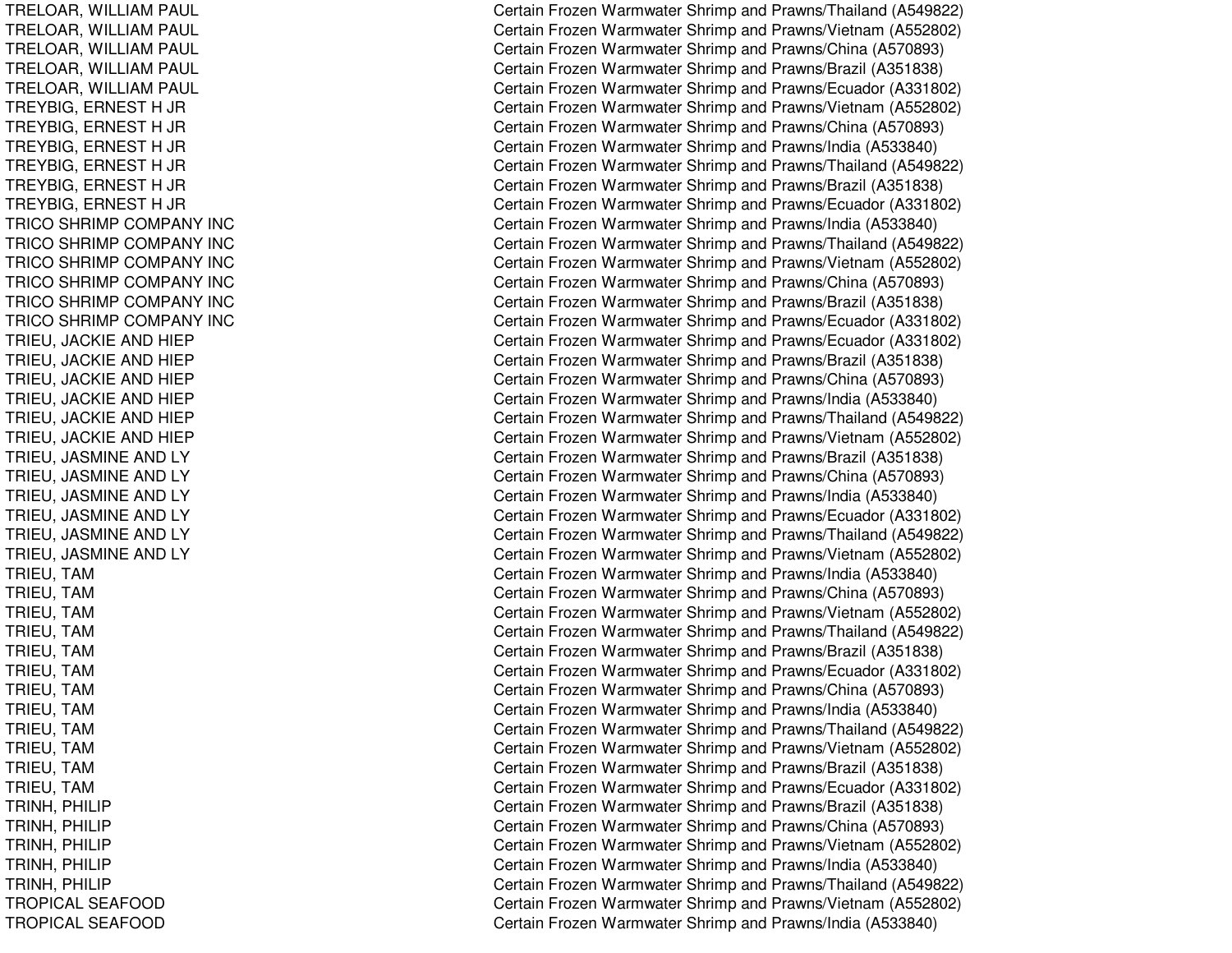TROPICAL SEAFOOD TROPICAL SEAFOOD T ROPICAL SEAF OODTROPICAL SEAFOOD TRUE VALUE MANUFACTURING T RUONG, B E V A NTRUONG, B EVANTRUONG, B EVANT R U ON G, B E V A N TRUONG, BE VAN TRUONG, B EVANT R U O N G, H E N TRUONG, H ENTRUONG, H ENT R U O N G, H E N TRUONG, H ENT RUONG, H ENTRUONG, KIM TRUONG, KIM T RUONG, KIM T R U O N G, KIM TRUONG, KIM T R U ON G, KIM TRUONG, M OTTRUONG, M OTT R U O N G, M O T TRUONG, M OTT RUONG, M OT T R U O N G, M O T TRUONG, S ONMINHT RUONG, S ONMINHTRUONG, SON MINH TRUONG, SON MINH T R U ON G, S ON MIN H TRUONG, SON MINH TRUONG, THEM VAN TRUONG, THEM VAN TRUONG, THEM VAN TRUONG, THEM VAN TRUONG, THEM VAN TRUONG, THEM VAN TUBE FORGINGS OF AMERICA INC TUBE FORGINGS OF AMERICA INC TUBE FORGINGS OF AMERICA INC T UB E F ORGINGS OF A ME RICA INCTUBE FORGINGS OF AMERICA INC TWOFLAGS INCTWOFLAGS INC

Certain Frozen Warmwater Shrimp and Prawns/Thailand (A549822) Certain Frozen Warmwater Shrimp and Prawns/Brazil (A351838) Certain Frozen Warmwater Shrimp and Prawns/China (A570893) Certain Frozen Warmwater Shrimp and Prawns/Ecuador (A331802) Natural Bristle Paint Brushes/China (A570501) Certain Frozen Warmwater Shrimp and Prawns/Thailand (A549822) Certain Frozen Warmwater Shrimp and Prawns/Vietnam (A552802) Certain Frozen Warmwater Shrimp and Prawns/Brazil (A351838) Certain Frozen Warmwater Shrimp and Prawns/Ecuador (A331802) Certain Frozen Warmwater Shrimp and Prawns/China (A570893) Certain Frozen Warmwater Shrimp and Prawns/India (A533840) Certain Frozen Warmwater Shrimp and Prawns/Ecuador (A331802) Certain Frozen Warmwater Shrimp and Prawns/Brazil (A351838) Certain Frozen Warmwater Shrimp and Prawns/India (A533840) Certain Frozen Warmwater Shrimp and Prawns/Thailand (A549822) Certain Frozen Warmwater Shrimp and Prawns/Vietnam (A552802) Certain Frozen Warmwater Shrimp and Prawns/China (A570893) Certain Frozen Warmwater Shrimp and Prawns/Vietnam (A552802) Certain Frozen Warmwater Shrimp and Prawns/China (A570893) Certain Frozen Warmwater Shrimp and Prawns/Ecuador (A331802) Certain Frozen Warmwater Shrimp and Prawns/India (A533840) Certain Frozen Warmwater Shrimp and Prawns/Thailand (A549822) Certain Frozen Warmwater Shrimp and Prawns/Brazil (A351838) Certain Frozen Warmwater Shrimp and Prawns/Ecuador (A331802) Certain Frozen Warmwater Shrimp and Prawns/Brazil (A351838) Certain Frozen Warmwater Shrimp and Prawns/China (A570893) Certain Frozen Warmwater Shrimp and Prawns/India (A533840) Certain Frozen Warmwater Shrimp and Prawns/Thailand (A549822) Certain Frozen Warmwater Shrimp and Prawns/Vietnam (A552802) Certain Frozen Warmwater Shrimp and Prawns/Thailand (A549822) Certain Frozen Warmwater Shrimp and Prawns/Vietnam (A552802) Certain Frozen Warmwater Shrimp and Prawns/Brazil (A351838) Certain Frozen Warmwater Shrimp and Prawns/Ecuador (A331802) Certain Frozen Warmwater Shrimp and Prawns/China (A570893) Certain Frozen Warmwater Shrimp and Prawns/India (A533840) Certain Frozen Warmwater Shrimp and Prawns/Brazil (A351838) Certain Frozen Warmwater Shrimp and Prawns/Ecuador (A331802) Certain Frozen Warmwater Shrimp and Prawns/China (A570893) Certain Frozen Warmwater Shrimp and Prawns/India (A533840) Certain Frozen Warmwater Shrimp and Prawns/Thailand (A549822) Certain Frozen Warmwater Shrimp and Prawns/Vietnam (A552802) Carbon Steel Butt-Weld Pipe Fittings/Thailand (A549807) Carbon Steel Butt-Weld Pipe Fittings/Taiwan (A583605) Carbon Steel Butt-Weld Pipe Fittings/Japan (A588602) Carbon Steel Butt-Weld Pipe Fittings/China (A570814) Carbon Steel Butt-Weld Pipe Fittings/Brazil (A351602) Certain Frozen Warmwater Shrimp and Prawns/Ecuador (A331802) Certain Frozen Warmwater Shrimp and Prawns/Brazil (A351838)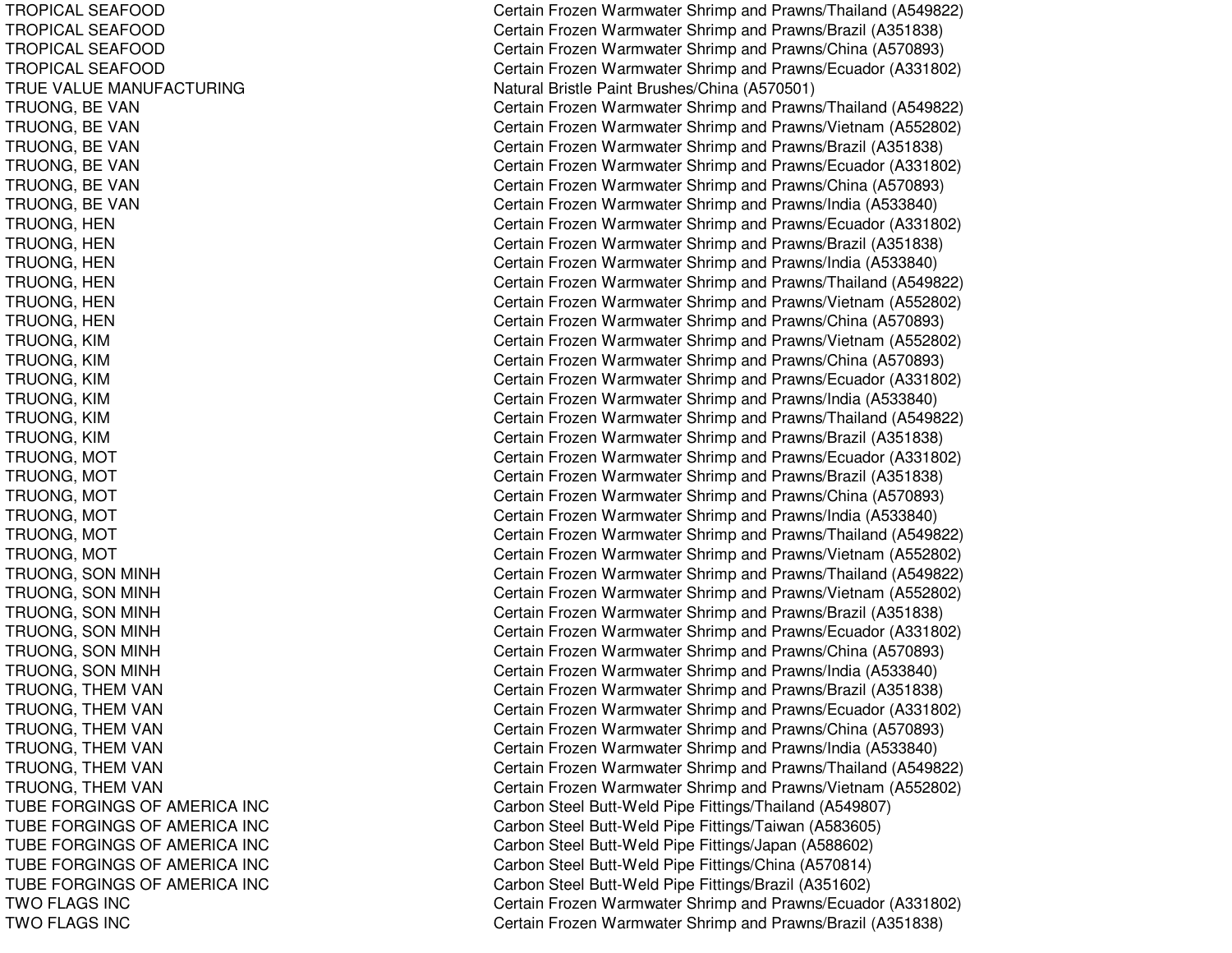**TWO FLAGS INC TWO FLAGS INC TWO FLAGS INC TWO GIRLS INC TWO GIRLS INC TWO GIRLS INC TWO GIRLS INC TWO GIRLS INC TWO GIRLS INC TYLER PIPE COMPANY** U S FOUNDRY AND MANUFACTURINGU S FOUNDRY AND MANUFACTURINGU S FOUNDRY AND MANUFACTURINGU S FOUNDRY AND MANUFACTURINGU S FOUNDRY AND MANUFACTURINGUNITED STATES STEEL CORPORATION UNITED STATES STEEL CORPORATION UNITED STATES STEEL CORPORATION UNITED STATES STEEL CORPORATION UNITED STATES STEEL CORPORATION UNITED STATES STEEL CORPORATION UNITED STATES STEEL CORPORATION UNITED STATES STEEL CORPORATION UNITED STATES STEEL CORPORATION UNITED STATES STEEL CORPORATION UNITED STATES STEEL CORPORATION UNITED STATES STEEL CORPORATION UNITED STATES STEEL CORPORATION UNITED STATES STEEL CORPORATION UNITED STATES STEEL CORPORATION UNITED STATES STEEL CORPORATION UNITED STATES STEEL CORPORATION UNITED STATES STEEL CORPORATION UNITED STATES STEEL CORPORATION UNITED STATES STEEL CORPORATION UNITED STATES STEEL CORPORATION UNITED STATES STEEL CORPORATION UNITED STATES STEEL CORPORATION UNITED STATES STEEL CORPORATION UNITED STATES STEEL CORPORATION UNITED STATES STEEL CORPORATION UNITED STATES STEEL CORPORATION UNITED STATES STEEL CORPORATION UNITED STATES STEEL CORPORATION UNITED STATES STEEL CORPORATION UNITED STATES STEEL CORPORATION UNITED STATES STEEL CORPORATION

**TWO FLAGS INC** 

Certain Frozen Warmwater Shrimp and Prawns/China (A570893) Certain Frozen Warmwater Shrimp and Prawns/India (A533840) Certain Frozen Warmwater Shrimp and Prawns/Thailand (A549822) Certain Frozen Warmwater Shrimp and Prawns/Vietnam (A552802) Certain Frozen Warmwater Shrimp and Prawns/Vietnam (A552802) Gertain Frozen Warmwater Shrimp and Prawns/Thailand (A549822) Gertain Frozen Warmwater Shrimp and Prawns/India (A533840) Gertain Frozen Warmwater Shrimp and Prawns/Ecuador (A331802) Gertain Frozen Warmwater Shrimp and Prawns/Brazil (A351838) Gertain Frozen Warmwater Shrimp and Prawns/China (A570893) Iron Construction Castings/China (A570502) Iron Construction Castings/Brazil (A351503) Iron Construction Castings/China (A570502) Heavy Iron Construction Castings/Brazil (C351504) Iron Metal Castings/India (C533063) Iron Construction Castings/Canada (A122503) Cold-Rolled Carbon Steel Flat Products/Germany (A428814) Carbon Steel Flat Products/Germany (C428817) Cold-Rolled Carbon Steel Flat Products/Korea (A580815) Cut-to-Length Carbon Steel Plate/Mexico (C201810) Cut-to-Length Carbon Steel Plate/Finland (A405802) Cut-to-Length Carbon Steel Plate/Germany (A428816) Carbon Steel Flat Products/Germany (C428817) Cut-to-Length Carbon Steel Plate/Mexico (A201809) Carbon Steel Flat Products/Korea (C580818) Cold-Rolled Carbon Steel Flat Products/Sweden (C401401) Corrosion-Resistant Carbon Steel Flat Products/Australia (A602803) Corrosion-Resistant Carbon Steel Flat Products/Canada (A122822) Corrosion-Resistant Carbon Steel Flat Products/Germany (A428815) Corrosion-Resistant Carbon Steel Flat Products/France (A427808) Corrosion-Resistant Carbon Steel Flat Products/France (C427810) Corrosion-Resistant Carbon Steel Flat Products/Germany (A428815) Corrosion-Resistant Carbon Steel Flat Products/Japan (A588826) Corrosion-Resistant Carbon Steel Flat Products/Korea (A580816) Hot-Rolled Carbon Steel Flat Products/Brazil (A351828) Carbon Steel Flat Products/Germany (C428817) Carbon Steel Flat Products/Korea (C580818) Hot-Rolled Carbon Steel Flat Products/Brazil (C351829) Hot-Rolled Carbon Steel Flat Products/Japan (A588846) Hot-Rolled Steel Products/Argentina (A357814) Hot-Rolled Steel Products/Argentina (C357815) Hot-Rolled Steel Products/China (A570865) Hot-Rolled Steel Products/India (A533820) Hot-Rolled Steel Products/India (C533821) Hot-Rolled Steel Products/Indonesia (A560812) Hot-Rolled Steel Products/Indonesia (C560813) Hot-Rolled Steel Products/Kazakhstan (A834806) Hot-Rolled Steel Products/Netherlands (A421807)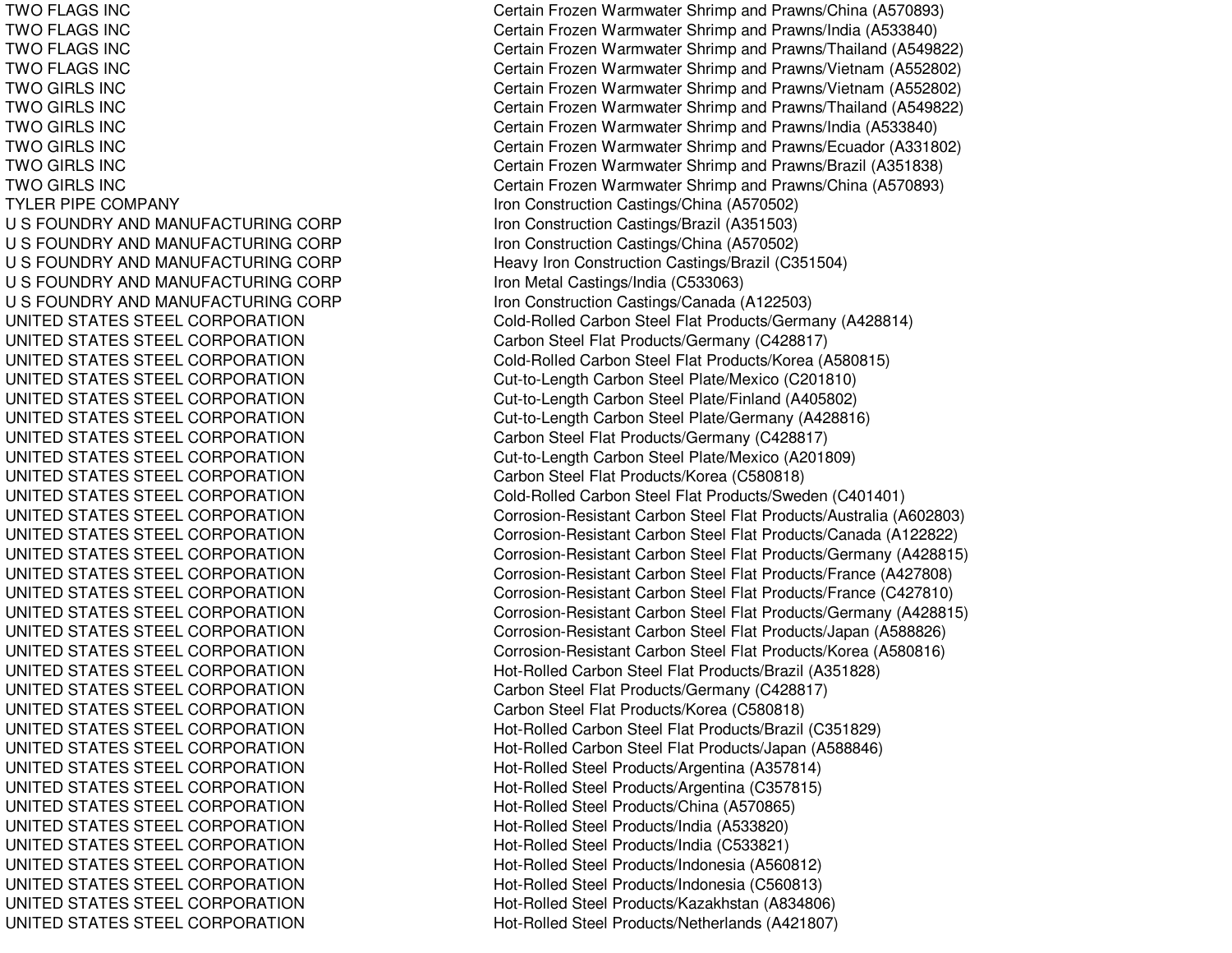UNITED STATES STEEL CORPORATION UNITED STATES STEEL CORPORATION UNITED STATES STEEL CORPORATION UNITED STATES STEEL CORPORATION UNITED STATES STEEL CORPORATION UNITED STATES STEEL CORPORATION UNITED STATES STEEL CORPORATION UNITED STATES STEEL CORPORATION UNITED STATES STEEL CORPORATION UNITED STATES STEEL CORPORATION UNITED STATES STEEL CORPORATION UNITED STATES STEEL CORPORATION UNITED STATES STEEL CORPORATION UNITED STATES STEEL CORPORATION UNITED STATES STEEL CORPORATION UNITED STATES STEEL CORPORATION UNITED STATES STEEL CORPORATION UNITED STATES STEEL CORPORATION UNITED STATES STEEL CORPORATION UNITED STATES STEEL CORPORATION UNITED STATES STEEL CORPORATION UNITED STATES STEEL CORPORATION UNITED STATES STEEL CORPORATION UNITED STATES STEEL CORPORATION UNITED STATES STEEL CORPORATION UNITED STATES STEEL CORPORATION UNITED STATES STEEL CORPORATION UNITED STATES STEEL CORPORATION UNITED STATES STEEL CORPORATION UNITED STATES STEEL CORPORATION UNITED STATES STEEL CORPORATION UNITED STATES STEEL CORPORATION UNITED STATES STEEL CORPORATION UNITED STATES STEEL CORPORATION UNITED STATES STEEL CORPORATION UNITED STATES STEEL CORPORATION UNITED STATES STEEL CORPORATION UNITED STATES STEEL CORPORATION UNITED STATES STEEL CORPORATION UNITED STATES STEEL CORPORATION UNITED STATES STEEL CORPORATION UNITED STATES STEEL CORPORATION UNITED STATES STEEL CORPORATION UNITED STATES STEEL CORPORATION UNITED STATES STEEL CORPORATION UNITED STATES STEEL CORPORATION UNITED STATES STEEL CORPORATION UNITED STATES STEEL CORPORATION Hot-Rolled Steel Products/Romania (A485806) Hot-Rolled Steel Products/South Africa (A791809) Hot-Rolle d Ste el Pro ducts/South Africa (C 7 91810) Hot-Rolled Steel Products/Taiwan (A583835) Hot-Rolled Steel Products/Thailand (A549817) Hot-Rolle d Ste el Pro ducts/Thailand (C 5 4 9 818) H ot-R olle d Ste el Pro ducts/Ukraine (A 8 2 3 811) Oil Country Tubular Goods/Canada (A12 2506) Oil Country Tubular Goods/Taiwan (A583505) Oil Country Tubular Goods/Argentina (A357810) Oil Country Tubular Goods/Italy (A 475816) Oil Country Tubular Goods/Italy (C475817) Oil Country Tubular Goods/Jap an (A 588835) Oil Country Tubular Goods/Korea (A580825) Oil C ountry Tubular G o o ds/M e xico (A 2 01817) Seamless Pipe/Argentina (A357809) Seamless Pipe/Brazil (A351826) Seamless Pipe/Germany (A428820) Seamless Pip e/Italy (A 475814) Seamless Pipe/Italy (C475815) Large-Diameter Carbon Steel Seamless Pipe/Japan (A588850) Large-Diameter Carbon Steel Seamless Pipe/Mexico (A201827) Small-Diameter Carbon Steel Seamless Pipe/Czech Republic (A851802) Small-Diameter Carbon Steel Seamless Pipe/Japan (A588851) Small-Diameter Carbon Steel Seamless Pipe/Romania (A485805) Small-Diameter Carbon Steel Seamless Pipe/South Africa (A791808) Welded Large-Diameter Line Pipe/Japan (A588857) Welded Large Diameter Line Pipe/Mexico (A201828) Circular Welded Non-Alloy Steel Pipe/Brazil (A351809) Circular Welded Nonalloy Steel Pipe/Korea (A580809) Circular Welded Nonalloy Steel Pipe/Mexico (A201805) Circular Welded Nonalloy Steel Pipe/Taiwan (A583814) Circular Welded Nonalloy Steel Pipe/Venezuela (A307805) Cut-to-Length Carbon Steel Plate/China (A570849) Carbon Steel Plate/Taiwan (A583080) Cut-to-Length C arbon Ste el Plate/Belgium (A 423805) Cut-to-Length Carbon Steel Plate/Belgium (C423806) Cut-to-Length Carbon Steel Plate/Brazil (A351817) Cut-to-Length Carbon Steel Plate/Brazil (C351818) Cut-to-Length Carbon Steel Plate/Canada (A122823) Cut-to-Length Carbon Steel Plate/France (C427817) Cut-to-Length Carbon Steel Plate/India (C533818) Cut-to-Length Carbon Steel Plate/India (A533817) Cut-to-Length Carbon Steel Plate/Poland (A455802) Cut-to-Length Carbon Steel Plate/Romania (A485803) Cut-to-Length Carbon Steel Plate/Spain (A469803) Cut-to-Length Carbon Steel Plate/Spain (C469804) Cut-to-Length Carbon Steel Plate/Sweden (A401805)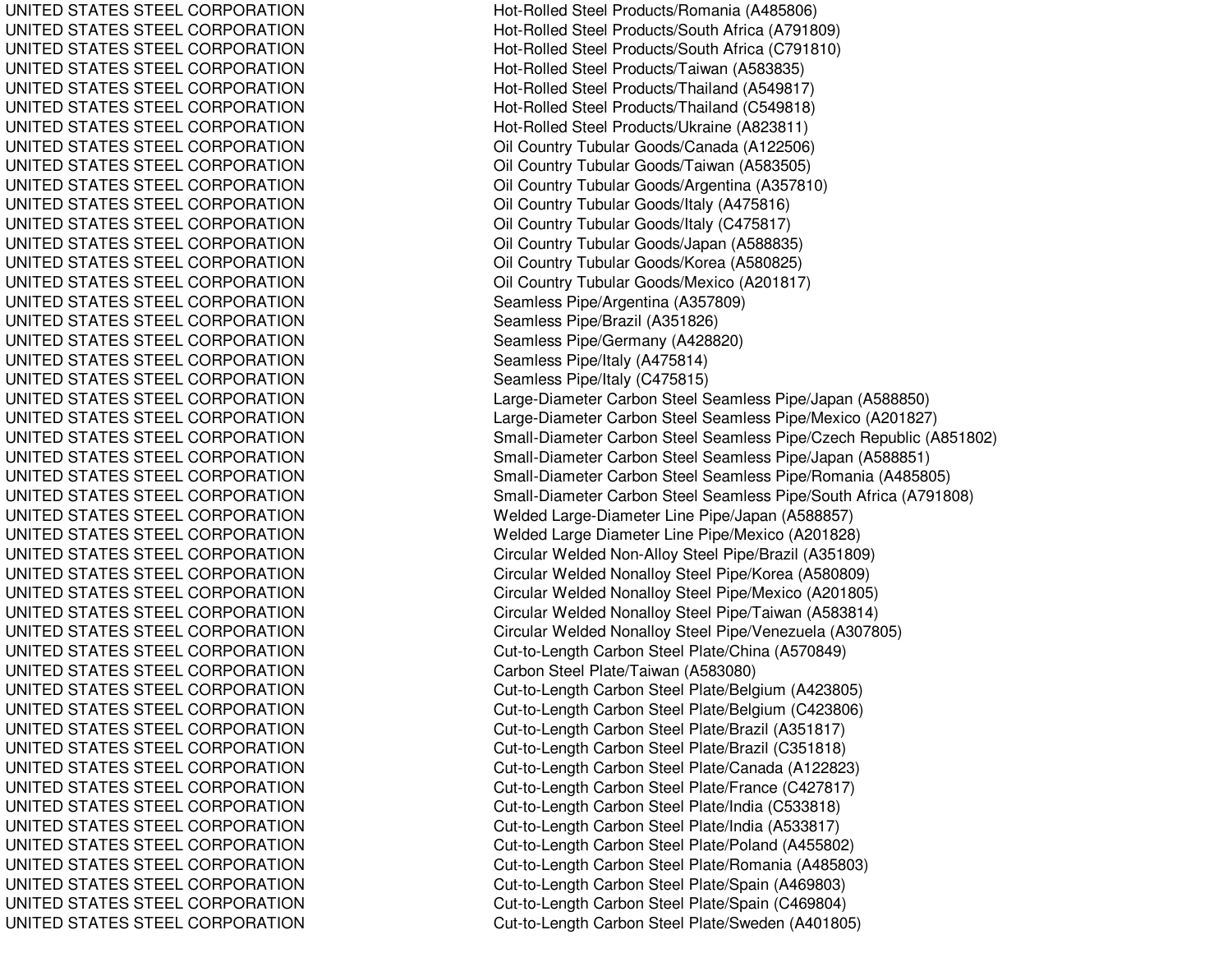UNITED STATES STEEL CORPORATION UNITED STATES STEEL CORPORATION UNITED STATES STEEL CORPORATION UNITED STATES STEEL CORPORATION UNITED STATES STEEL CORPORATION UNITED STATES STEEL CORPORATION UNITED STATES STEEL CORPORATION UNITED STATES STEEL CORPORATION UNITED STATES STEEL CORPORATION UNITED STATES STEEL CORPORATION UNITED STATES STEEL CORPORATION UNITED STEEL, PAPER...INTERNATIONAL UNION UNITED STEEL, PAPER...INTERNATIONAL UNION Wooden Bedroom Furniture/China (A570890) UNITED STEEL, PAPER...INTERNATIONAL UNION Brass Sheet and Strip/Japan (A588704) UNITED STEEL, PAPER...INTERNATIONAL UNION Stainless Steel Bar/Italy (A475829) UNITED STEEL, PAPER...INTERNATIONAL UNION UNITED STEEL, PAPER...INTERNATIONAL UNION UNITED STEEL, PAPER...INTERNATIONAL UNION UNITED STEEL, PAPER...INTERNATIONAL UNION UNITED SYNTHETICS INC UNITED SYNTHETICS INC UNITED SYNTHETICS INC UNIVERSAL STAINLESS ANDUNIVERSAL STAINLESS ANDUNIVERSAL STAINLESS ANDUNIVERSAL STAINLESS ANDUNIVERSAL STAINLESS ANDUNIVERSAL STAINLESS ANDUNIVERSAL STAINLESS ANDUNIVERSAL STAINLESS ANDUNIVERSAL STAINLESS ANDUNIVERSAL STAINLESS ANDUNIVERSAL STAINLESS ANDUNIVERSAL STAINLESS ANDUNIVERSAL STAINLESS ANDUNIVERSAL STAINLESS ANDUNIVERSAL STAINLESS ANDUNIVERSAL STAINLESS ANDUNIVERSAL STAINLESS ANDUNIVERSAL STAINLESS ANDUNIVERSAL STAINLESS ANDUNIVERSAL STAINLESS ANDUS MAGNESIUMUS MAGNESIUMUS MAGNESIUMUS MAGNESIUMUS MAGNESIUMUS MAGNESIUM

Cut-to-Length Carbon Steel Plate/Sweden (C401804) Cut-to-Length Carbon Steel Plate/United Kingdom (A412814) Cut-to-Length Carbon Steel Plate/United Kingdom (C412815) Cut-to-Length Carbon Steel Plate/France (A427816) Cut-to-Length Carbon Steel Plate/Korea (C580837) Cut-to-Length Carbon Steel Plate/Korea (A580836) Cut-to-Length Carbon Steel Plate/Japan (A588847) Cut-to-Length Carbon Steel Plate/Italy (C475827) Cut-to-Length Carbon Steel Plate/Italy (A475826) Cut-to-Length Carbon Steel Plate/Indonesia (C560806) Cut-to-Length Carbon Steel Plate/Indonesia (A560805) Hot-Rolled Steel Products/Netherlands (A421807) Corrosion-Resistant Carbon Steel Flat Products/Germany (A428815) Corrosion-Resistant Carbon Steel Flat Products/Korea (A580816) Certain Crepe Paper Products/China (A570895) Certain Tissue Paper Products/China (A570894) Polyester Staple Fiber/Taiwan (A583833) Polyester Staple Fiber/Korea (A580839) Certain Polyester Staple Fiber/China (A570905) Stainless Steel Wire Rod/Korea (A580829) Stainless Steel Wire Rod/Japan (A588843) Stainless Steel Wire Rod/Italy (A475820) Stainless Steel Wire Rod/Italy (C475821) Stainless Steel Wire Rod/France (A427811) Stainless Steel Wire Rod/Brazil (A351819) Stainless Steel Wire Rod/India (A533808) Stainless Steel Bar/Spain (A469805) Stainless Steel Bar/Japan (A588833) Stainless Steel Bar/India (A533810) Stainless Steel Bar/Brazil (A351825) Stainless Steel Bar/Germany (A428830) Stainless Steel Bar/Italy (C475830) Stainless Steel Wire Rod/Taiwan (A583828) Stainless Steel Wire Rod/Sweden (A401806) Stainless Steel Bar/Korea (A580847) Stainless Steel Bar/France (A427820) Stainless Steel Bar/Italy (A475829) Stainless Steel Bar/United Kingdom (A412822) Stainless Steel Wire Rod/Spain (A469807) Pure Magnesium (Granular)/China (A570864) Alloy Magnesium/China (A570896) Pure and Alloy Magnesium/Russia (A821819) Pure Magnesium/China (A570832) Pure Magnesium/Canada (A122814) Pure and Alloy Magnesium/Canada (C122815)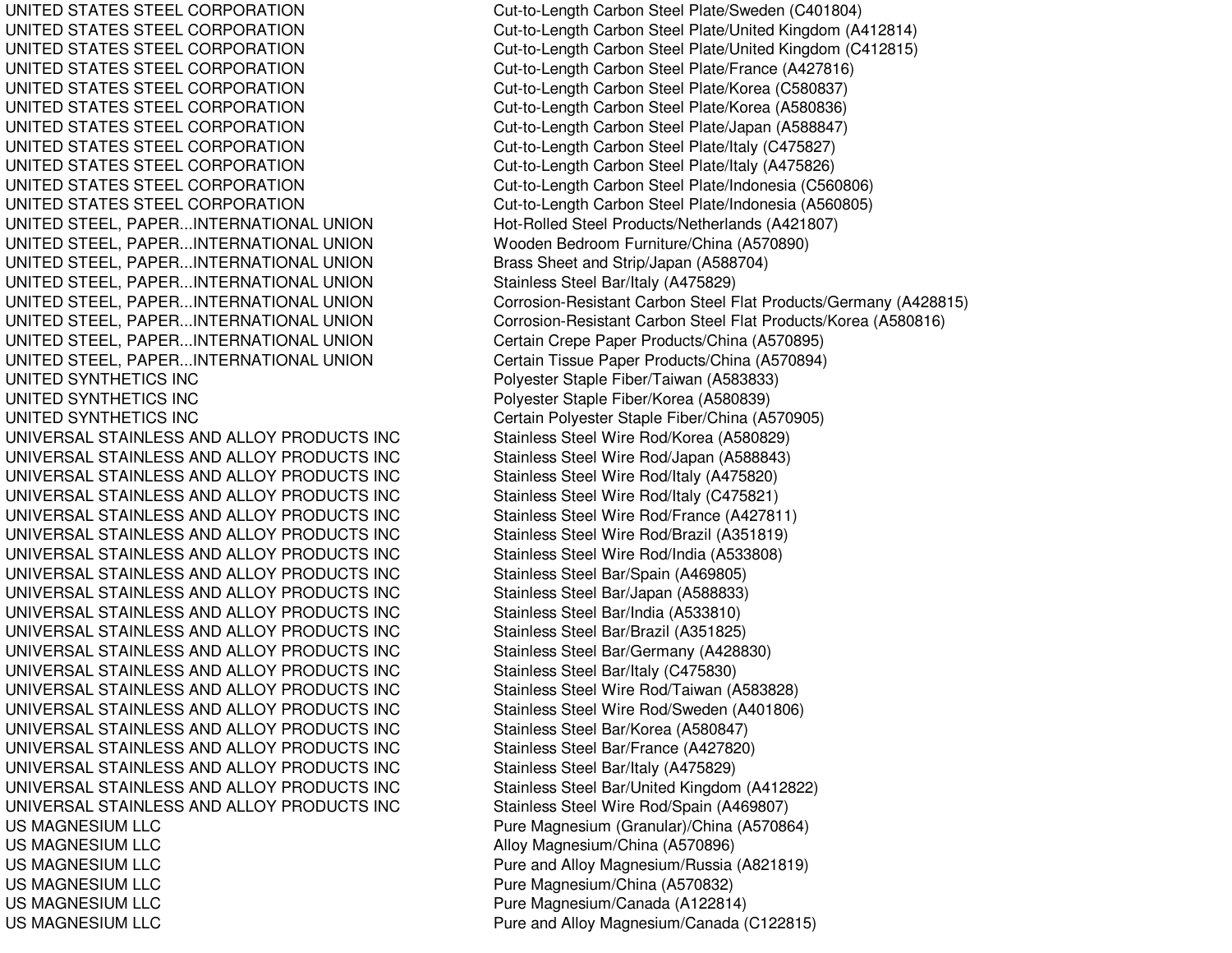US MAGNESIUM LLC USEC IN CUSEC IN CUSEC IN CUSEC IN CV AND M STAR LP V AND M STAR LP V AND M STAR LP V AND M STAR LP V AND M STAR LP V AND M STAR LP VALBRUNA SLATER STAINLESS INC VALBRUNA SLATER STAINLESS INC VAL BRUNASL ATERSTAINL ESS INCVALBRUNA SLATER STAINLESS INC VALBRUNA SLATER STAINLESS INC VALBRUNA SLATER STAINLESS INC VALBRUNA SLATER STAINLESS INC VALBRUNA SLATER STAINLESS INC VALBRUNA SLATER STAINLESS INC VALBRUNA SLATER STAINLESS INC VALENTINO, JOHNNY G JR VALENTINO, JOHNNY G JR VALENTINO, JOHNNY G JR VAL ENTINO, JO HNNYG JR VALENTINO, JOHNNY G JR VALENTINO, JOHNNY G JR VALLOT, CHRISTOPHER A VALLOT, CHRISTOPHER A VALLOT, C HRISTOPHERAVALLOT, CHRISTOPHER A VALLOT, CHRISTOPHER A VALLOT, CHRISTOPHER A VALLOT, NANCY H VALLOT, NANCY H VALLOT, NANCY H VALLOT, NANCY H VALLOT, NANCY H VALLOT, NANCY H VAN BURREN SHRIMP CO VAN BURREN SHRIMP CO VAN BURREN SHRIMP CO VAN BURREN SHRIMP CO VAN BURREN SHRIMP CO V A NB URRE NS HRIMP COVAN, V UIl Constantinople of the constant of the constant of the constant of the constant of the constant of the constant of the constant of the constant of the constant of the constant of the constant of the constant of the consta VAN, V UI $\overline{C}$ VAN, V UI $\overline{C}$ 

Pure and Alloy Magnesium/Canada (C122815) Low Enriched Uranium/France (A427818) L o wEnriche d Uranium/Unite d King d o m (C 412 8 21) L o w Enriche d Uranium/N etherlands (C 4 218 0 9) L o w Enriche d Uranium/G erm any (C 4 2 8 8 2 9) Oil Country Tubular Goods/Korea (A580825) Oil Country Tubular Goods/Japan (A588835) Oil Country Tubular Goods/Italy (A 475816) Oil Country Tubular Goods/Argentina (A357810) Oil Country Tubular Goods/Italy (C475817) Larg e-Diameter Carbon Ste el Seamless Pip e/Jap an (A 588850) Stainless Steel Bar/United Kingdom (A412822) Stainless Steel Bar/Korea (A 580847) Stainless Ste el Bar/Italy (A 4 7 5 8 2 9) Stainless Ste el B ar/Brazil (A 3 518 2 5) Stainless Steel Bar/Japan (A588833) Stainless Ste el Bar/India (A 5 3 3 810) Stainless Steel Bar/Germany (A428830) Stainless Steel Bar/France (A 427820) Stainless Ste el B ar/Italy (C 4 7 5 8 3 0) Stainless Steel Bar/Spain (A469805) Certain Frozen Warmwater Shrimp and Prawns/Ecuador (A331802) Certain Frozen Warmwater Shrimp and Prawns/Brazil (A351838) Certain Frozen Warmwater Shrimp and Prawns/India (A533840) Certain Frozen Warmwater Shrimp and Prawns/Thailand (A549822) Certain Frozen Warmwater Shrimp and Prawns/Vietnam (A552802) Certain Frozen Warmwater Shrimp and Prawns/China (A570893) Certain Frozen Warmwater Shrimp and Prawns/Vietnam (A552802) Certain Frozen Warmwater Shrimp and Prawns/India (A533840) Certain Frozen Warmwater Shrimp and Prawns/Thailand (A549822) Certain Frozen Warmwater Shrimp and Prawns/China (A570893) Certain Frozen Warmwater Shrimp and Prawns/Ecuador (A331802) Certain Frozen Warmwater Shrimp and Prawns/Brazil (A351838) Certain Frozen Warmwater Shrimp and Prawns/Ecuador (A331802) C ertain Frozen W arm w ater Shrim p and Pra wns/Brazil (A 3 518 3 8) Certain Frozen Warmwater Shrimp and Prawns/Vietnam (A552802) Certain Frozen Warmwater Shrimp and Prawns/India (A533840) Certain Frozen Warmwater Shrimp and Prawns/Thailand (A549822) Certain Frozen Warmwater Shrimp and Prawns/China (A570893) Certain Frozen Warmwater Shrimp and Prawns/Brazil (A351838) Certain Frozen Warmwater Shrimp and Prawns/Ecuador (A331802) Certain Frozen Warmwater Shrimp and Prawns/China (A570893) Certain Frozen Warmwater Shrimp and Prawns/India (A533840) Certain Frozen Warmwater Shrimp and Prawns/Thailand (A549822) Certain Frozen Warmwater Shrimp and Prawns/Vietnam (A552802) Certain Frozen Warmwater Shrimp and Prawns/Ecuador (A331802) ertain Frozen Warmwater Shrimp and Prawns/Brazil (A351838) Certain Frozen Warmwater Shrimp and Prawns/China (A570893)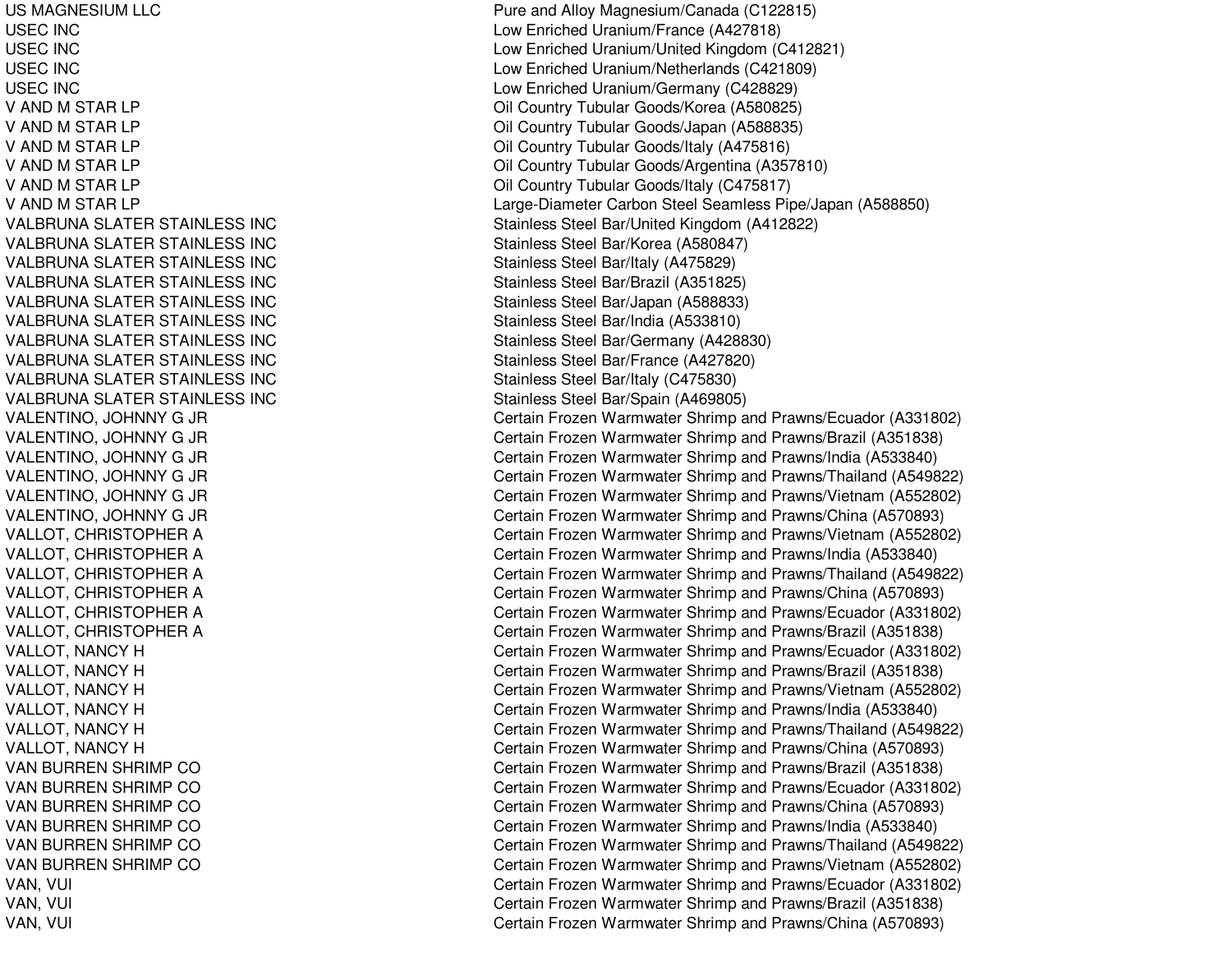VAN, V UIVAN, V UI $\overline{C}$ VAN, V UIl Constantinople of the constant of the constant of the constant of the constant of the constant of the constant of the constant of the constant of the constant of the constant of the constant of the constant of the consta VAQUERO IN CVAQUERO IN CVAQUERO IN CVAQUERO IN CVAQUERO IN CV A QU E R O IN C VARON IN CVARON IN CVARON IN CVARON IN CVARON IN CV A R O N IN C VATICAN SHRIMP CO INC VATICAN SHRIMP CO INC VATICAN SHRIMP CO INC VATICAN SHRIMP CO INC VATICAN SHRIMP CO INC VATICAN SHRIMP CO INC VAUGHAN BASSETT FURNITURE CO INC VEGAS, PERCY J CVEGAS, P ERCY J CVEGAS, P ERCY J CVEGAS, PERCY J CVEGAS, P ERCY J CVEGAS, P ERCY J CVENICE SEAFOOD LLC VENICE SEAFOOD LLC VENICE SEAFOOD LLC VENICE SEAFOOD LLC VENICE SEAFOOD LLC VENICE SEAFOOD LLC VERDIN, CHARLES E VERDIN, C HARLESEVERDIN, CHARLES E VERDIN, CHARLES E VERDIN, CHARLES E VERDIN, CHARLES E VERDIN, E RNESTVERDIN, E RNEST VERDIN, ERNEST VERDIN, ERNEST VERDIN, ERNEST VERDIN, ERNEST VERDIN, E RNEST JOSEPHSRVERDIN, ERNEST JOSEPH SR

 $\overline{C}$ Certain Frozen Warmwater Shrimp and Prawns/Thailand (A549822) ertain Frozen Warmwater Shrimp and Prawns/Vietnam (A552802) ertain Frozen Warmwater Shrimp and Prawns/India (A533840) Certain Frozen Warmwater Shrimp and Prawns/Brazil (A351838) Certain Frozen Warmwater Shrimp and Prawns/India (A533840) Certain Frozen Warmwater Shrimp and Prawns/Thailand (A549822) Certain Frozen Warmwater Shrimp and Prawns/Ecuador (A331802) Certain Frozen Warmwater Shrimp and Prawns/Vietnam (A552802) Certain Frozen Warmwater Shrimp and Prawns/China (A570893) Certain Frozen Warmwater Shrimp and Prawns/Vietnam (A552802) Certain Frozen Warmwater Shrimp and Prawns/Thailand (A549822) Certain Frozen Warmwater Shrimp and Prawns/China (A570893) Certain Frozen Warmwater Shrimp and Prawns/India (A533840) Certain Frozen Warmwater Shrimp and Prawns/Ecuador (A331802) Certain Frozen Warmwater Shrimp and Prawns/Brazil (A351838) Certain Frozen Warmwater Shrimp and Prawns/Brazil (A351838) Certain Frozen Warmwater Shrimp and Prawns/Vietnam (A552802) Certain Frozen Warmwater Shrimp and Prawns/China (A570893) Certain Frozen Warmwater Shrimp and Prawns/Ecuador (A331802) Certain Frozen Warmwater Shrimp and Pra wns/India (A 5 3 3 8 4 0) Certain Frozen Warmwater Shrimp and Prawns/Thailand (A549822) Wooden Bedroom Furniture/China (A570890) Certain Frozen Warmwater Shrimp and Prawns/Vietnam (A552802) ertain Frozen Warmwater Shrimp and Prawns/India (A533840) ertain Frozen Warmwater Shrimp and Prawns/Thailand (A549822) Certain Frozen Warmwater Shrimp and Prawns/China (A570893) ertain Frozen Warmwater Shrimp and Prawns/Ecuador (A331802) ertain Frozen Warmwater Shrimp and Prawns/Brazil (A351838) Certain Frozen Warmwater Shrimp and Prawns/Thailand (A549822) Certain Frozen Warmwater Shrimp and Prawns/Vietnam (A552802) Certain Frozen Warmwater Shrimp and Prawns/Ecuador (A331802) Certain Frozen Warmwater Shrimp and Prawns/Brazil (A351838) Certain Frozen Warmwater Shrimp and Prawns/China (A570893) Certain Frozen Warmwater Shrimp and Prawns/India (A533840) Certain Frozen Warmwater Shrimp and Prawns/China (A570893) Certain Frozen Warmwater Shrimp and Prawns/Thailand (A549822) Certain Frozen Warmwater Shrimp and Prawns/Vietnam (A552802) Certain Frozen Warmwater Shrimp and Prawns/Ecuador (A331802) C ertain Frozen W arm w ater Shrim p and Pra wns/Brazil (A 3 518 3 8) Certain Frozen Warmwater Shrimp and Prawns/India (A533840) Certain Frozen Warmwater Shrimp and Prawns/Ecuador (A331802) Certain Frozen Warmwater Shrimp and Prawns/Brazil (A351838) Certain Frozen Warmwater Shrimp and Prawns/India (A533840) Certain Frozen Warmwater Shrimp and Prawns/Thailand (A549822) Certain Frozen Warmwater Shrimp and Prawns/Vietnam (A552802) Certain Frozen Warmwater Shrimp and Prawns/China (A570893) Certain Frozen Warmwater Shrimp and Prawns/Ecuador (A331802) Certain Frozen Warmwater Shrimp and Prawns/China (A570893)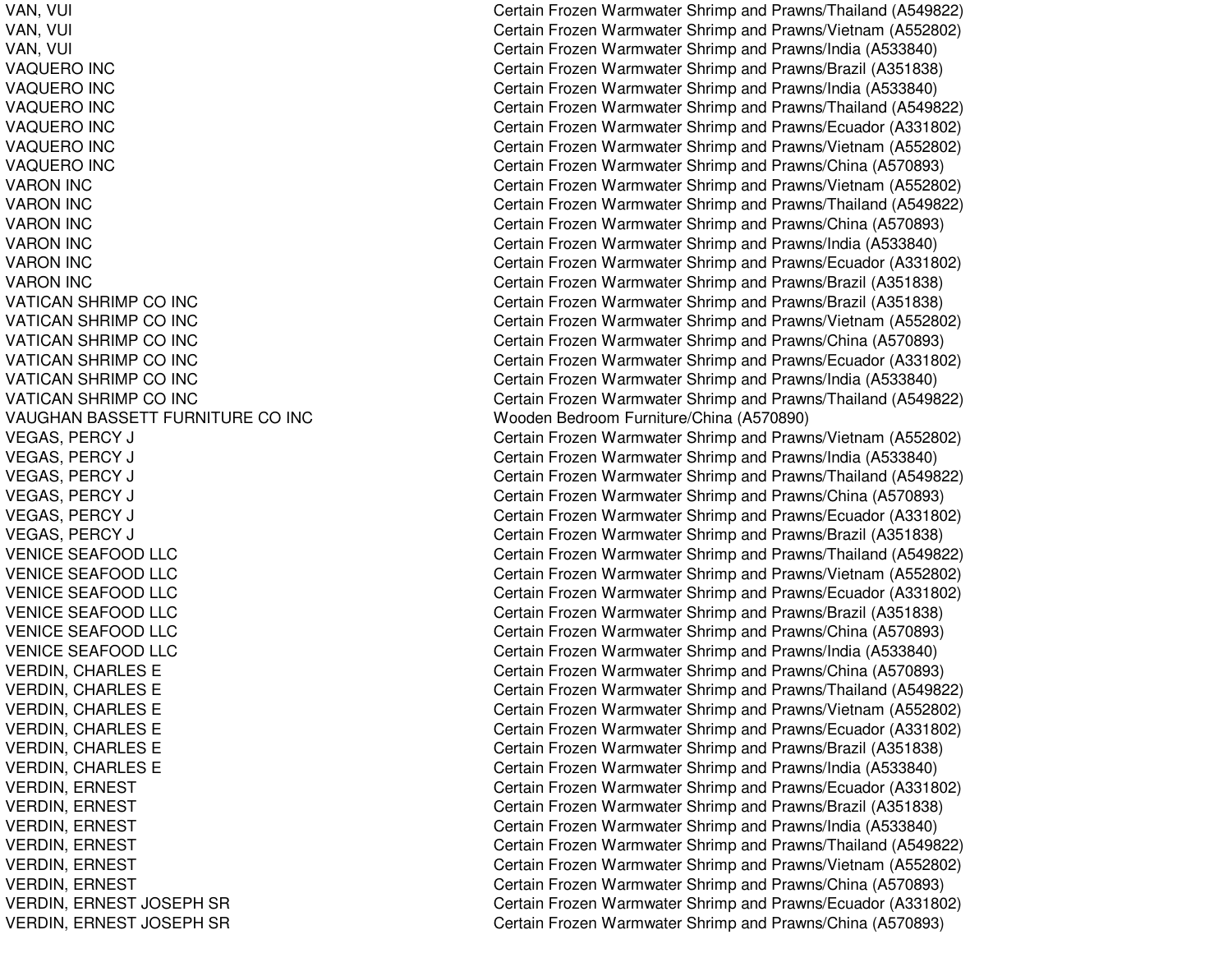VERMONT QUALITY WOODVERONICA INC

VERDIN, ERNEST JOSEPH SR Certain Frozen Warmwater Shrimp and Prawns/Brazil (A351838) VERDIN, ERNEST JOSEPH SR Certain Frozen Warmwater Shrimp and Prawns/India (A533840) VERDIN, ERNEST JOSEPH SR Certain Frozen Warmwater Shrimp and Prawns/Thailand (A549822) VERDIN, ERNEST JOSEPH SR Certain Frozen Warmwater Shrimp and Prawns/Vietnam (A552802) VERDIN, JESSIE Certain Frozen Warmwater Shrimp and Prawns/Thailand (A549822) VERDIN, JESSIE Certain Frozen Warmwater Shrimp and Prawns/Vietnam (A552802) VERDIN, JESSIE Certain Frozen Warmwater Shrimp and Prawns/Brazil (A351838) VERDIN, JESSIE Certain Frozen Warmwater Shrimp and Prawns/Ecuador (A331802) VERDIN, JESSIE Certain Frozen Warmwater Shrimp and Prawns/China (A570893) VERDIN, JESSIE Certain Frozen Warmwater Shrimp and Prawns/India (A533840) VERDIN, JOSEPH Certain Frozen Warmwater Shrimp and Prawns/Vietnam (A552802) VERDIN, JOSEPH Certain Frozen Warmwater Shrimp and Prawns/Ecuador (A331802) VERDIN, JOSEPH Certain Frozen Warmwater Shrimp and Prawns/Thailand (A549822) VERDIN, JOSEPH Certain Frozen Warmwater Shrimp and Prawns/India (A533840) VERDIN, JOSEPH Certain Frozen Warmwater Shrimp and Prawns/China (A570893) VERDIN, JOSEPH Certain Frozen Warmwater Shrimp and Prawns/Brazil (A351838) VERDIN, JOSEPH AND DIANA Certain Frozen Warmwater Shrimp and Prawns/Ecuador (A331802) VERDIN, JOSEPH AND DIANA Certain Frozen Warmwater Shrimp and Prawns/Brazil (A351838) VERDIN, JOSEPH AND DIANA Certain Frozen Warmwater Shrimp and Prawns/China (A570893) VERDIN, JOSEPH AND DIANA Certain Frozen Warmwater Shrimp and Prawns/Vietnam (A552802) VERDIN, JOSEPH AND DIANA Certain Frozen Warmwater Shrimp and Prawns/India (A533840) VERDIN, JOSEPH AND DIANA Certain Frozen Warmwater Shrimp and Prawns/Thailand (A549822) VERDIN, PERRY Certain Frozen Warmwater Shrimp and Prawns/Ecuador (A331802) VERDIN, PERRY Certain Frozen Warmwater Shrimp and Prawns/Brazil (A351838) VERDIN, PERRY Certain Frozen Warmwater Shrimp and Prawns/India (A533840) VERDIN, PERRY Certain Frozen Warmwater Shrimp and Prawns/Thailand (A549822) VERDIN, PERRY Certain Frozen Warmwater Shrimp and Prawns/Vietnam (A552802) VERDIN, PERRY Certain Frozen Warmwater Shrimp and Prawns/China (A570893) VERDIN, RODNEY P Certain Frozen Warmwater Shrimp and Prawns/Thailand (A549822) VERDIN, RODNEY P Certain Frozen Warmwater Shrimp and Prawns/India (A533840) VERDIN, RODNEY P Certain Frozen Warmwater Shrimp and Prawns/China (A570893) VERDIN, RODNEY P Certain Frozen Warmwater Shrimp and Prawns/Brazil (A351838) VERDIN, RODNEY P Certain Frozen Warmwater Shrimp and Prawns/Vietnam (A552802) VERDIN, RODNEY P Certain Frozen Warmwater Shrimp and Prawns/Ecuador (A331802) VERDIN, RODNEY P Certain Frozen Warmwater Shrimp and Prawns/Brazil (A351838) VERDIN, RODNEY P Certain Frozen Warmwater Shrimp and Prawns/China (A570893) VERDIN, RODNEY P Certain Frozen Warmwater Shrimp and Prawns/India (A533840) VERDIN, RODNEY P Certain Frozen Warmwater Shrimp and Prawns/Thailand (A549822) VERDIN, RODNEY P Certain Frozen Warmwater Shrimp and Prawns/Vietnam (A552802) VERDIN, RODNEY P Certain Frozen Warmwater Shrimp and Prawns/Ecuador (A331802) VERDIN, TIMMIE Certain Frozen Warmwater Shrimp and Prawns/Vietnam (A552802) VERDIN, TIMMIE Certain Frozen Warmwater Shrimp and Prawns/Thailand (A549822) VERDIN, TIMMIE Certain Frozen Warmwater Shrimp and Prawns/India (A533840) VERDIN, TIMMIE Certain Frozen Warmwater Shrimp and Prawns/China (A570893) VERDIN, TIMMIE Certain Frozen Warmwater Shrimp and Prawns/Ecuador (A331802) VERDIN, TIMMIE Certain Frozen Warmwater Shrimp and Prawns/Brazil (A351838) PRODUCTS LLC Wooden Bedroom Furniture/China (A570890) Certain Frozen Warmwater Shrimp and Prawns/Ecuador (A331802)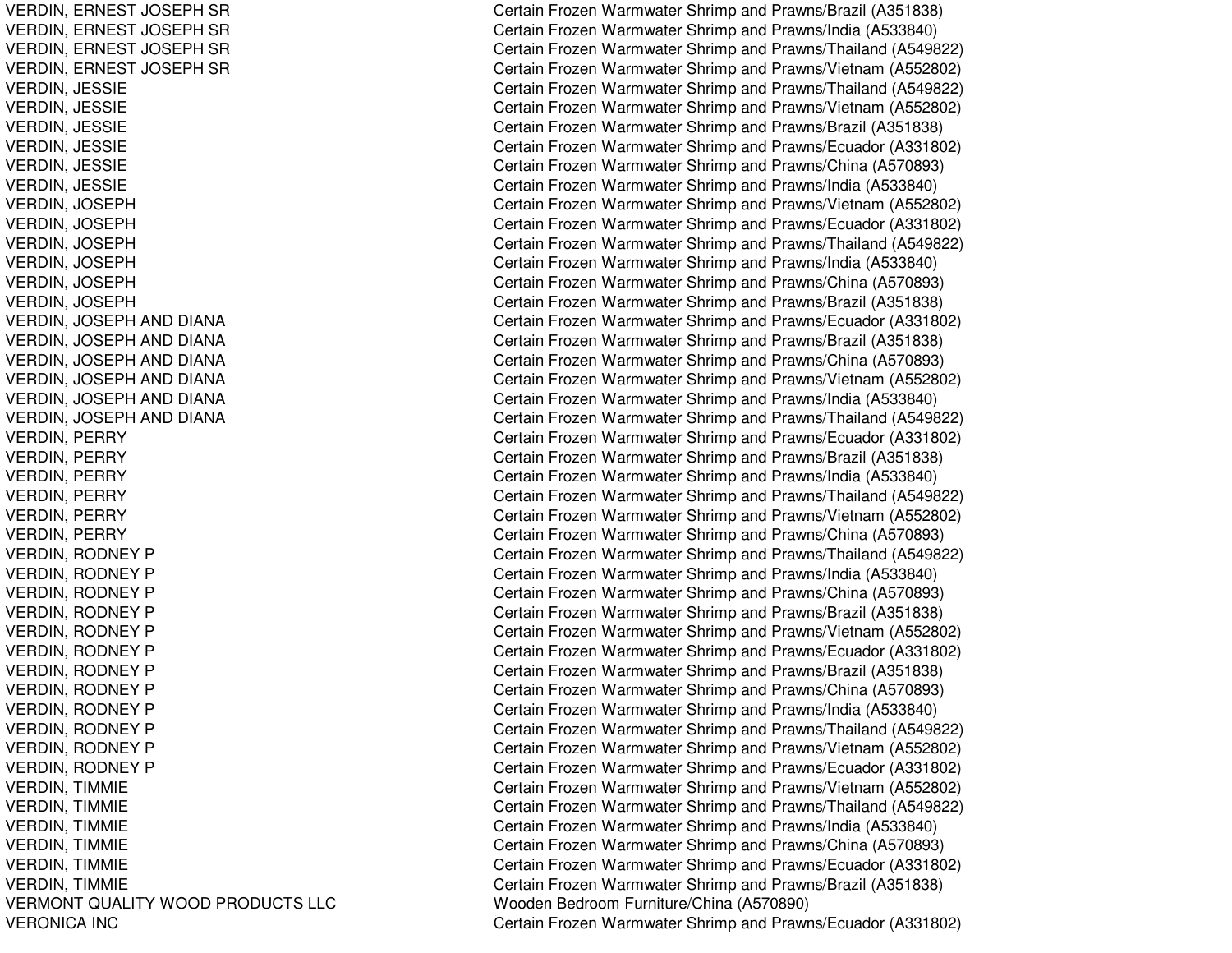VERONICA INCVERONICA INCVERONICA INCVERONICA INCVERONICA INCVERSAGGI SHRIMPVERSAGGI SHRIMPVERSAGGI SHRIMPVERSAGGI SHRIMPVERSAGGI SHRIMPVERSAGGI SHRIMPVESSEY ANDVICKNAIR, DUANE Certain Frozen Warmwater Shrimp and Prawns/Brazil (A351838) VICKNAIR, DUANE Certain Frozen Warmwater Shrimp and Prawns/China (A570893) VICKNAIR, DUANE Certain Frozen Warmwater Shrimp and Prawns/India (A533840) VICKNAIR, DUANE Certain Frozen Warmwater Shrimp and Prawns/Thailand (A549822) VICKNAIR, DUANE Certain Frozen Warmwater Shrimp and Prawns/Vietnam (A552802) VICKNAIR, DUANE Certain Frozen Warmwater Shrimp and Prawns/Ecuador (A331802) VICTORIA ROSE INCVICTORIA ROSE INCVICTORIA ROSE INCVICTORIA ROSE INCVICTORIA ROSE INCVICTORIA ROSE INCVIET GIANGVIET GIANGVIET GIANGVIET GIANGVIET GIANGVIET GIANGVIETNAMESE AMERICANVIETNAMESE AMERICANVIETNAMESE AMERICANVIETNAMESE AMERICANVIETNAMESE AMERICANVIETNAMESE AMERICANVIGILANTE INCVIGILANTE INCVIGILANTE INCVIGILANTE INCVIGILANTE INCVIGILANTE INCVILLERS SEAFOOD COVILLERS SEAFOOD COVILLERS SEAFOOD COVILLERS SEAFOOD COVILLERS SEAFOOD COVILLERS SEAFOOD CO

 Certain Frozen Warmwater Shrimp and Prawns/Brazil (A351838) Certain Frozen Warmwater Shrimp and Prawns/India (A533840) Certain Frozen Warmwater Shrimp and Prawns/Thailand (A549822) Certain Frozen Warmwater Shrimp and Prawns/Vietnam (A552802) Certain Frozen Warmwater Shrimp and Prawns/China (A570893) Certain Frozen Warmwater Shrimp and Prawns/China (A570893) Certain Frozen Warmwater Shrimp and Prawns/Ecuador (A331802) Certain Frozen Warmwater Shrimp and Prawns/Brazil (A351838) Certain Frozen Warmwater Shrimp and Prawns/India (A533840) Certain Frozen Warmwater Shrimp and Prawns/Thailand (A549822) Certain Frozen Warmwater Shrimp and Prawns/Vietnam (A552802) Fresh Garlic/China (A570831) Certain Frozen Warmwater Shrimp and Prawns/Brazil (A351838) Certain Frozen Warmwater Shrimp and Prawns/Ecuador (A331802) Certain Frozen Warmwater Shrimp and Prawns/China (A570893) Certain Frozen Warmwater Shrimp and Prawns/India (A533840) Certain Frozen Warmwater Shrimp and Prawns/Thailand (A549822) Certain Frozen Warmwater Shrimp and Prawns/Vietnam (A552802) Certain Frozen Warmwater Shrimp and Prawns/Thailand (A549822) Certain Frozen Warmwater Shrimp and Prawns/Vietnam (A552802) Certain Frozen Warmwater Shrimp and Prawns/Ecuador (A331802) Certain Frozen Warmwater Shrimp and Prawns/Brazil (A351838) Certain Frozen Warmwater Shrimp and Prawns/China (A570893) Certain Frozen Warmwater Shrimp and Prawns/India (A533840) Certain Frozen Warmwater Shrimp and Prawns/Ecuador (A331802) Certain Frozen Warmwater Shrimp and Prawns/Brazil (A351838) Certain Frozen Warmwater Shrimp and Prawns/India (A533840) Certain Frozen Warmwater Shrimp and Prawns/China (A570893) Certain Frozen Warmwater Shrimp and Prawns/Thailand (A549822) Certain Frozen Warmwater Shrimp and Prawns/Vietnam (A552802) Certain Frozen Warmwater Shrimp and Prawns/Ecuador (A331802) Certain Frozen Warmwater Shrimp and Prawns/Vietnam (A552802) Certain Frozen Warmwater Shrimp and Prawns/Brazil (A351838) Certain Frozen Warmwater Shrimp and Prawns/China (A570893) Certain Frozen Warmwater Shrimp and Prawns/India (A533840) Certain Frozen Warmwater Shrimp and Prawns/Thailand (A549822) Certain Frozen Warmwater Shrimp and Prawns/Vietnam (A552802) Certain Frozen Warmwater Shrimp and Prawns/Ecuador (A331802) Certain Frozen Warmwater Shrimp and Prawns/Brazil (A351838) Certain Frozen Warmwater Shrimp and Prawns/China (A570893) Certain Frozen Warmwater Shrimp and Prawns/India (A533840) Certain Frozen Warmwater Shrimp and Prawns/Thailand (A549822)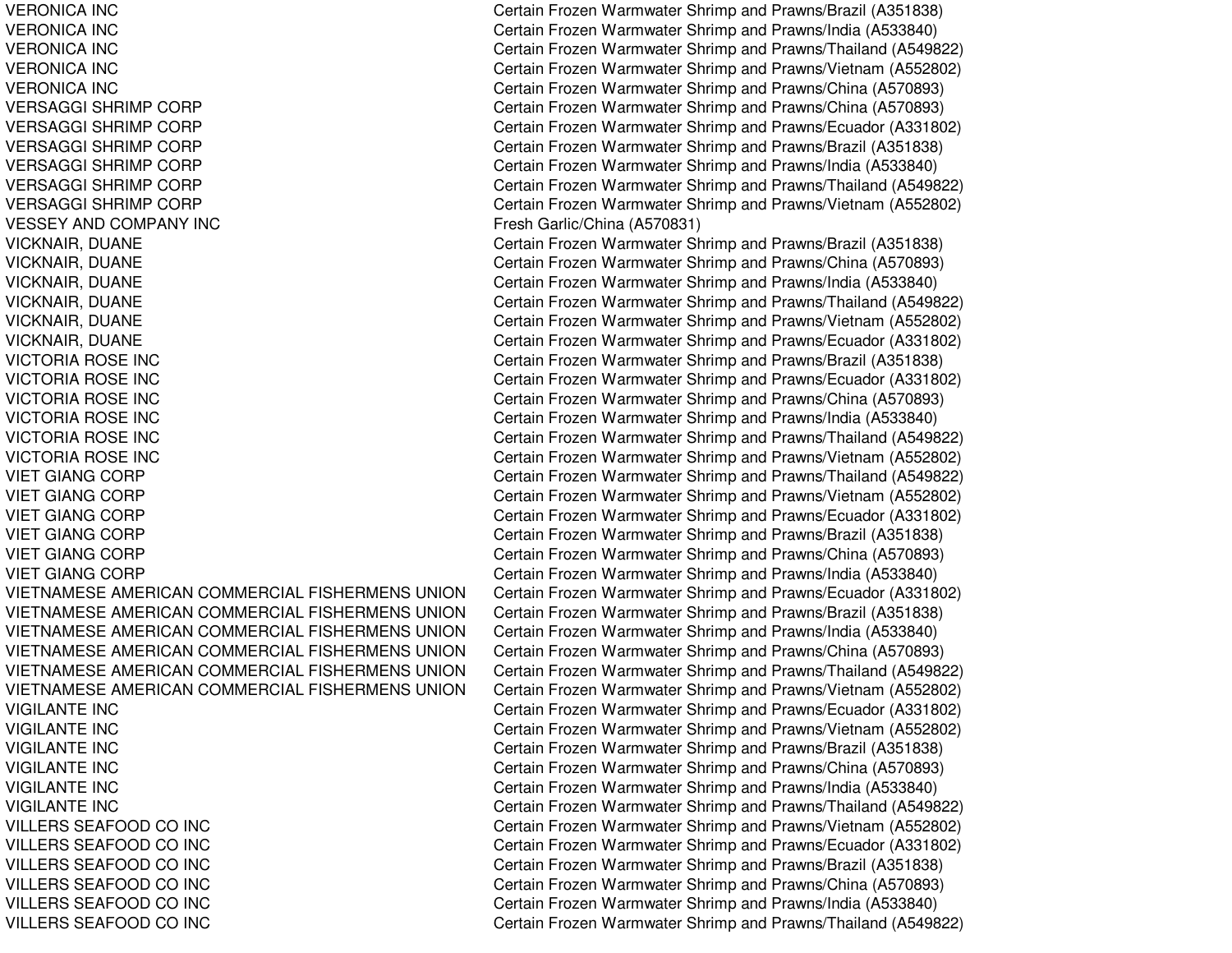VINCENT PIAZZA JRVINCENT PIAZZA JRVINCENT PIAZZA JRVINCENT PIAZZA JRVINCENT PIAZZA JRVINCENT PIAZZA JR**VIRCO MANUFACTURING** 

Certain Frozen Warmwater Shrimp and Prawns/Brazil (A351838) Certain Frozen Warmwater Shrimp and Prawns/Vietnam (A552802) Certain Frozen Warmwater Shrimp and Prawns/China (A570893) Certain Frozen Warmwater Shrimp and Prawns/Ecuador (A331802) Certain Frozen Warmwater Shrimp and Prawns/India (A533840) Certain Frozen Warmwater Shrimp and Prawns/Thailand (A549822) VINCENT, GAGE Certain Frozen Warmwater Shrimp and Prawns/Thailand (A549822) VINCENT, GAGE Certain Frozen Warmwater Shrimp and Prawns/Vietnam (A552802) VINCENT, GAGE Certain Frozen Warmwater Shrimp and Prawns/Brazil (A351838) VINCENT, GAGE Certain Frozen Warmwater Shrimp and Prawns/Ecuador (A331802) VINCENT, GAGE Certain Frozen Warmwater Shrimp and Prawns/China (A570893) VINCENT, GAGE Certain Frozen Warmwater Shrimp and Prawns/India (A533840) VINCENT, GENE B Certain Frozen Warmwater Shrimp and Prawns/Brazil (A351838) VINCENT, GENE B Certain Frozen Warmwater Shrimp and Prawns/Ecuador (A331802) VINCENT, GENE B Certain Frozen Warmwater Shrimp and Prawns/China (A570893) VINCENT, GENE B Certain Frozen Warmwater Shrimp and Prawns/India (A533840) VINCENT, GENE B Certain Frozen Warmwater Shrimp and Prawns/Thailand (A549822) VINCENT, GENE B Certain Frozen Warmwater Shrimp and Prawns/Vietnam (A552802) Folding Metal Tables and Chairs/China (A570868) VO, DUSTIN Certain Frozen Warmwater Shrimp and Prawns/China (A570893) VO, DUSTIN Certain Frozen Warmwater Shrimp and Prawns/India (A533840) VO, DUSTIN Certain Frozen Warmwater Shrimp and Prawns/Thailand (A549822) VO, DUSTIN Certain Frozen Warmwater Shrimp and Prawns/Vietnam (A552802) VO, DUSTIN Certain Frozen Warmwater Shrimp and Prawns/Ecuador (A331802) VO, DUSTIN Certain Frozen Warmwater Shrimp and Prawns/Brazil (A351838) VO, HAI V Certain Frozen Warmwater Shrimp and Prawns/China (A570893) VO, HAI V Certain Frozen Warmwater Shrimp and Prawns/Thailand (A549822) VO, HAI V Certain Frozen Warmwater Shrimp and Prawns/Vietnam (A552802) VO, HAI V Certain Frozen Warmwater Shrimp and Prawns/Brazil (A351838) VO, HAI V Certain Frozen Warmwater Shrimp and Prawns/Ecuador (A331802) VO, HAI V Certain Frozen Warmwater Shrimp and Prawns/India (A533840) VO, HANH X Certain Frozen Warmwater Shrimp and Prawns/Ecuador (A331802) VO, HANH X Certain Frozen Warmwater Shrimp and Prawns/Thailand (A549822) VO, HANH X Certain Frozen Warmwater Shrimp and Prawns/Vietnam (A552802) VO, HANH X Certain Frozen Warmwater Shrimp and Prawns/Brazil (A351838) VO, HANH X Certain Frozen Warmwater Shrimp and Prawns/China (A570893) VO, HANH X Certain Frozen Warmwater Shrimp and Prawns/India (A533840) VO, HIEN VAN Certain Frozen Warmwater Shrimp and Prawns/Ecuador (A331802) VO, NHON TAI Certain Frozen Warmwater Shrimp and Prawns/Vietnam (A552802) VO, NHON TAI Certain Frozen Warmwater Shrimp and Prawns/Ecuador (A331802) VO, NHON TAI Certain Frozen Warmwater Shrimp and Prawns/China (A570893) VO, NHON TAI Certain Frozen Warmwater Shrimp and Prawns/India (A533840) VO, NHON TAI Certain Frozen Warmwater Shrimp and Prawns/Thailand (A549822) VO, NHON TAI Certain Frozen Warmwater Shrimp and Prawns/Brazil (A351838) VO, SANG M Certain Frozen Warmwater Shrimp and Prawns/China (A570893) VO, SANG M Certain Frozen Warmwater Shrimp and Prawns/India (A533840) VO, SANG M Certain Frozen Warmwater Shrimp and Prawns/Thailand (A549822) VO, SANG M Certain Frozen Warmwater Shrimp and Prawns/Vietnam (A552802)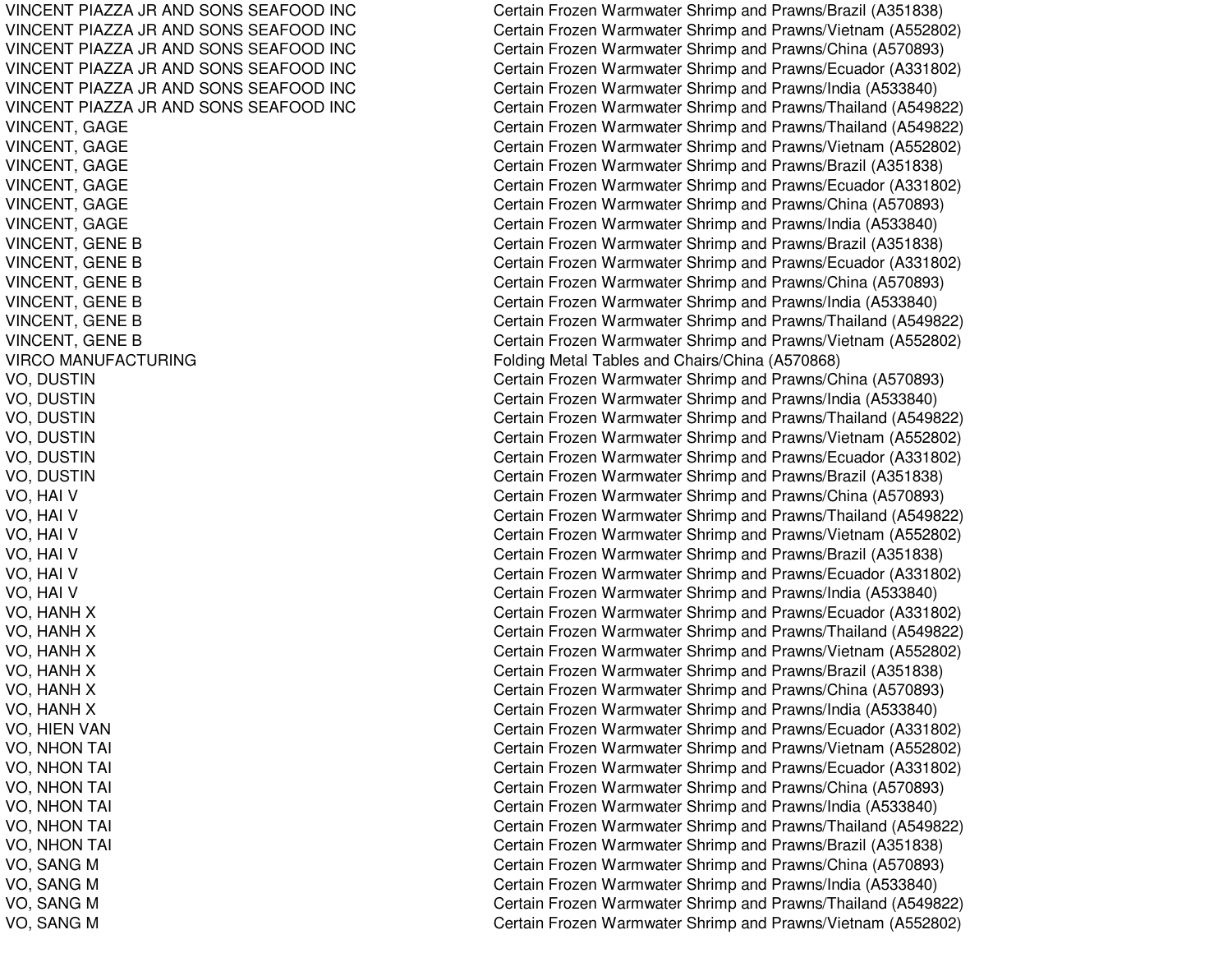VO, SANG M VO, SANG M VO, S ONDUCVO, SON DUC VO, S ONDUCV O, S ONDUCVO, S ONDUCVO, S ONDUCV O, TIE N V O, TIE N V O, TIE N VO, TIE NVO, TIE NVO, TIE NV OISIN, E D DIE JA M E S VOISIN, E DDIE JA MESVOISIN, E DDIE JA MESV OISIN, E D DIE JA M E S VOISIN, E DDIE JA MESV OISIN, E D DIE JA M E S V U, K H OIl Constantinople of the constant of the constant of the constant of the constant of the constant of the constant of the constant of the constant of the constant of the constant of the constant of the constant of the consta VU, K HOI $\overline{C}$ VU, K HOI $\overline{C}$ VU, K HOIl Constantinople of the constant of the constant of the constant of the constant of the constant of the constant of the constant of the constant of the constant of the constant of the constant of the constant of the consta VU, K HOIl Constantinople of the constant of the constant of the constant of the constant of the constant of the constant of the constant of the constant of the constant of the constant of the constant of the constant of the consta V U, K H OI $\overline{C}$ VU, R UYENVU, R UYENVU, R UYENVU, R UYENV U, R UY E NVU, RUYEN VU, T OMV U, T OMVU, T OMVU, T OMV U, T O MVU, T OMVU, TU VIET VU, TU VIET VU, TU VIET VU, TU VIET VU, TU VIET VU, TU VIET VU, TUYEN VIET VU, TUYEN VIET VU, TUYEN VIET VU, TUYEN VIET

Certain Frozen Warmwater Shrimp and Prawns/Brazil (A351838) Certain Frozen Warmwater Shrimp and Prawns/Ecuador (A331802) Certain Frozen Warmwater Shrimp and Prawns/China (A570893) Certain Frozen Warmwater Shrimp and Prawns/Thailand (A549822) Certain Frozen Warmwater Shrimp and Prawns/Vietnam (A552802) Certain Frozen Warmwater Shrimp and Prawns/India (A533840) Certain Frozen Warmwater Shrimp and Prawns/Ecuador (A331802) Certain Frozen Warmwater Shrimp and Prawns/Brazil (A351838) Certain Frozen Warmwater Shrimp and Prawns/Vietnam (A552802) Certain Frozen Warmwater Shrimp and Prawns/China (A570893) Certain Frozen Warmwater Shrimp and Prawns/Brazil (A351838) Certain Frozen Warmwater Shrimp and Prawns/Ecuador (A331802) Certain Frozen Warmwater Shrimp and Prawns/India (A533840) Certain Frozen Warmwater Shrimp and Prawns/Thailand (A549822) Certain Frozen Warmwater Shrimp and Prawns/Brazil (A351838) Certain Frozen Warmwater Shrimp and Prawns/Vietnam (A552802) Certain Frozen Warmwater Shrimp and Prawns/Thailand (A549822) Certain Frozen Warmwater Shrimp and Prawns/Ecuador (A331802) Certain Frozen Warmwater Shrimp and Prawns/India (A533840) Certain Frozen Warmwater Shrimp and Prawns/China (A570893) Certain Frozen Warmwater Shrimp and Prawns/Ecuador (A331802) Certain Frozen Warmwater Shrimp and Prawns/Brazil (A351838) Certain Frozen Warmwater Shrimp and Prawns/India (A533840) ertain Frozen Warmwater Shrimp and Prawns/Thailand (A549822) ertain Frozen Warmwater Shrimp and Prawns/Vietnam (A552802) Certain Frozen Warmwater Shrimp and Prawns/China (A570893) Certain Frozen Warmwater Shrimp and Prawns/China (A570893) Certain Frozen Warmwater Shrimp and Prawns/Thailand (A549822) Certain Frozen Warmwater Shrimp and Prawns/Vietnam (A552802) Certain Frozen Warmwater Shrimp and Prawns/Ecuador (A331802) Certain Frozen Warmwater Shrimp and Prawns/Brazil (A351838) Certain Frozen Warmwater Shrimp and Prawns/India (A533840) Certain Frozen Warmwater Shrimp and Prawns/China (A570893) Certain Frozen Warmwater Shrimp and Prawns/Thailand (A549822) Certain Frozen Warmwater Shrimp and Prawns/Vietnam (A552802) Certain Frozen Warmwater Shrimp and Prawns/India (A533840) Certain Frozen Warmwater Shrimp and Prawns/Brazil (A351838) Certain Frozen Warmwater Shrimp and Prawns/Ecuador (A331802) Certain Frozen Warmwater Shrimp and Prawns/China (A570893) Certain Frozen Warmwater Shrimp and Prawns/Ecuador (A331802) Certain Frozen Warmwater Shrimp and Prawns/India (A533840) Certain Frozen Warmwater Shrimp and Prawns/Thailand (A549822) Certain Frozen Warmwater Shrimp and Prawns/Vietnam (A552802) Certain Frozen Warmwater Shrimp and Prawns/Brazil (A351838) Certain Frozen Warmwater Shrimp and Prawns/China (A570893) Certain Frozen Warmwater Shrimp and Prawns/Thailand (A549822) Certain Frozen Warmwater Shrimp and Prawns/Vietnam (A552802) Certain Frozen Warmwater Shrimp and Prawns/Ecuador (A331802)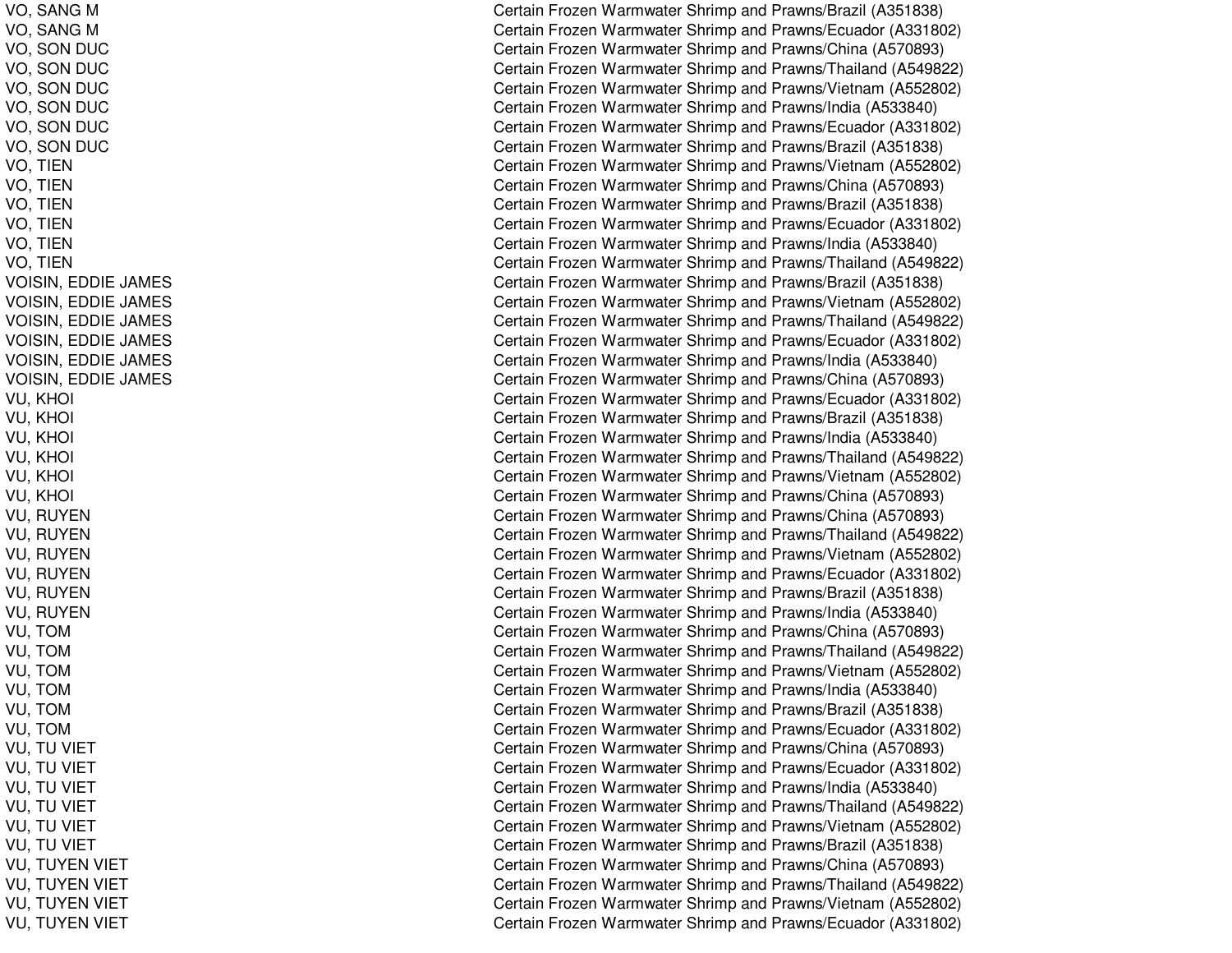VU, TUYEN VIET VU, TUYEN VIET VU, TUYEN VIET JACK VU, TUYEN VIET JACK VU, TUYEN VIET JACK VU, TUYEN VIET JACK VU, TUYEN VIET JACK VU, TUYEN VIET JACK W C TRAWLERS INC WCTRAWLERS INCWCTRAWLERS INCWCTRAWLERS INCWCTRAWLERS INCW C TRAWLERS INC W H BLANCHARD INC W H BLANCHARD INC W H BLANCHARD INC W H BLANCHARD INC W H BLANCHARD INC W H BLANCHARD INC WAIT N SEA INC WAIT N SEA INC WAIT N SEA INC WAIT N SEA INC WAIT N SEA INC WAIT N SEA INC WAKEFIELDAPIARIESWAKEFIELDAPIARIESWAKEFIELDAPIARIESWALLACE B WALLACE B WALLACE B WALLACE B WALLACE B WALLACE B WANDO SHRIMP INC WANDO SHRIMP INC WANDO SHRIMP INC WANDO SHRIMP INC WANDO SHRIMP INC WANDO SHRIMP INC WARD MANUFACTURING LLC WARD MANUFACTURING LLC WARD MANUFACTURING LLC WARD MANUFACTURING LLC WARD MANUFACTURING LLC WARD MANUFACTURING LLC WARD MANUFACTURING LLC Certain Frozen Warmwater Shrimp and Prawns/Brazil (A351838) Certain Frozen Warmwater Shrimp and Prawns/India (A533840) Certain Frozen Warmwater Shrimp and Prawns/Vietnam (A552802) Certain Frozen Warmwater Shrimp and Prawns/China (A570893) Certain Frozen Warmwater Shrimp and Prawns/Ecuador (A331802) Certain Frozen Warmwater Shrimp and Prawns/Brazil (A351838) Certain Frozen Warmwater Shrimp and Prawns/India (A533840) Certain Frozen Warmwater Shrimp and Prawns/Thailand (A549822) Certain Frozen Warmwater Shrimp and Prawns/Vietnam (A552802) Certain Frozen Warmwater Shrimp and Prawns/India (A533840) Certain Frozen Warmwater Shrimp and Prawns/Thailand (A549822) Certain Frozen Warmwater Shrimp and Prawns/Ecuador (A331802) Certain Frozen Warmwater Shrimp and Prawns/Brazil (A351838) Certain Frozen Warmwater Shrimp and Prawns/China (A570893) Certain Frozen Warmwater Shrimp and Prawns/Brazil (A351838) Certain Frozen Warmwater Shrimp and Prawns/Ecuador (A331802) Certain Frozen Warmwater Shrimp and Prawns/Thailand (A549822) Certain Frozen Warmwater Shrimp and Prawns/India (A533840) Certain Frozen Warmwater Shrimp and Prawns/China (A570893) Certain Frozen Warmwater Shrimp and Prawns/Vietnam (A552802) Certain Frozen Warmwater Shrimp and Prawns/China (A570893) Certain Frozen Warmwater Shrimp and Prawns/Thailand (A549822) Certain Frozen Warmwater Shrimp and Prawns/India (A533840) Certain Frozen Warmwater Shrimp and Prawns/Vietnam (A552802) Certain Frozen Warmwater Shrimp and Prawns/Ecuador (A331802) Certain Frozen Warmwater Shrimp and Prawns/Brazil (A351838) Honey/Arg entina (A 357812) Hone y/China (A 5 7 0 8 6 3) H one y/Arg entina (C 3 5 7 813) Certain Frozen Warmwater Shrimp and Prawns/Brazil (A351838) Certain Frozen Warmwater Shrimp and Prawns/Ecuador (A331802) Certain Frozen Warmwater Shrimp and Prawns/India (A533840) Certain Frozen Warmwater Shrimp and Prawns/China (A570893) Certain Frozen Warmwater Shrimp and Prawns/Thailand (A549822) Certain Frozen Warmwater Shrimp and Prawns/Vietnam (A552802) Certain Frozen Warmwater Shrimp and Prawns/China (A570893) Certain Frozen Warmwater Shrimp and Prawns/Vietnam (A552802) Certain Frozen Warmwater Shrimp and Prawns/Thailand (A549822) Certain Frozen Warmwater Shrimp and Prawns/Brazil (A351838) Certain Frozen Warmwater Shrimp and Prawns/India (A533840) Certain Frozen Warmwater Shrimp and Prawns/Ecuador (A331802) Malla ble Iron Pip e Fittings/China (A 5 7 0 8 81) Non-Malleable Cast Iron Pipe Fittings/China (A570875) Malleable Cast Iron Pipe Fittings/Taiwan (A583507) Malle a ble Cast Iron Pip e Fittings/Brazil (A 3 515 0 5) Malleable Cast Iron Pipe Fittings/Thailand (A549601) Malleable Cast Iron Pipe Fittings/Korea (A580507) Malleable Cast Iron Pipe Fittings/Japan (A588605)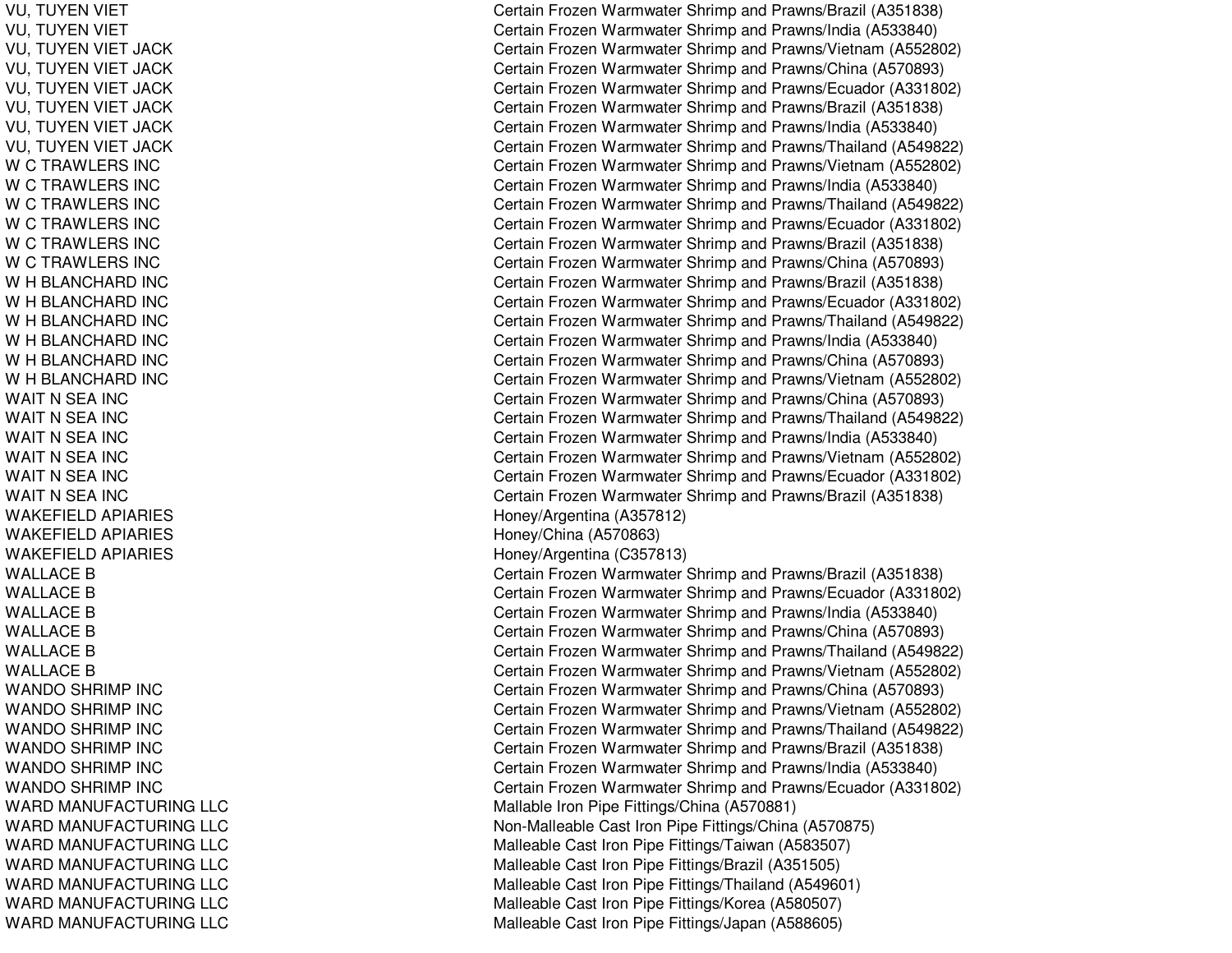WARWOODTOOLCOMPANYWASHINGTON MILLS CO INC WCI STEEL INCWCI STEEL INCWCI STEEL INCWCI STEEL INCWCI STEEL INCWCI STEEL INCWCI STEEL INC WCI STEEL INC WCI STEEL INCWCI STEEL INCWCI STEEL INCWCI STEEL INCWCI STEEL INC WCI STEEL INCWCI ST EEL INCWCI STEEL INCWCI STEEL INCWCI STEEL INC WCI STEEL INC WCI STEEL INCWCI STEEL INCWCI STEEL INCWCI STEEL INCWCI STEEL INC WCI STEEL INCWCI ST EEL INCWCI STEEL INC WCI STEEL INCWCI STEEL INC WCI STEEL INC WCI STEEL INCWELDBEND CORPORATION WELDBEND CORPORATION WELDBEND CORPORATION WELDBEND CORPORATION WELDBEND CORPORATION WELLMAN IN CWELLMAN IN CWELLMAN IN CWENDY AND ERIC INC WENDY AND ERIC INC WENDY AND ERIC INC WENDY AND ERIC INC WENDY AND ERIC INC WENDY AND ERIC INC WENTZELAPIARIES

Axes, Adzes, Bars, Hammers, Mattocks, Picks, Sledges and Wedges/China (A570803) Refined Brown Aluminum Oxide/China (A570882) Corrosion-Resistant Carbon Steel Flat Products/Japan (A588826) Carbon Steel Flat Products/Germany (C428817) Cold-Rolled Carbon Steel Flat Products/Korea (A580815) Carb on Ste el Flat Pro ducts/K ore a (C 5 8 0 818) Cold-Rolled Carbon Steel Flat Products/Germany (A428814) Hot-Rolled Carbon Steel Flat Products/Brazil (A351828) Corrosion-Resistant Carbon Steel Flat Products/Australia (A602803) Corrosion-Resistant Carbon Steel Flat Products/Korea (A580816) Carbon Ste el Flat Products/Korea (C 580818) Hot-Rolled Steel Products/India (A533820) Hot-Rolled Steel Products/India (C533821) Hot-Rolled Steel Products/Indonesia (A560812) H ot-R olle d Ste el Pro ducts/Ind onesia (C 5 6 0 813) Hot-Rolled Steel Products/Kazakhstan (A834806) Hot-Rolled Steel Products/Romania (A485806) H ot-R olle d Ste el Pro ducts/S outh Africa (C 7 91810) Hot-Rolled Steel Products/Taiwan (A583835) Hot-Rolle d Ste el Pro ducts/Thailand (A 5 4 9 817) H ot-R olle d Ste el Pro ducts/Thailand (C 5 4 9 818) H ot-R olle d Ste el Pro ducts/Ukraine (A 8 2 3 811) Hot-Rolled Steel Products/Argentina (C357815) Hot-Rolled Steel Products/South Africa (A791809) Hot-Rolled Carbon Steel Flat Products/Brazil (C351829) Hot-Rolled Carbon Steel Flat Products/Japan (A588846) Hot-Rolled Carbon Steel Flat Products/Russia (A821809) Corrosion-Resistant Carbon Steel Flat Products/France (A427808) Corrosion-Resistant Carbon Steel Flat Products/France (C427810) Corrosion-Resistant Carbon Ste el Flat Products/Germany (A 428815) Hot-Rolled Steel Products/China (A570865) Hot-Rolled Steel Products/Netherlands (A421807) H ot-R olle d Ste el Pro ducts/Arg entina (A 3 5 7 814) Carbon Steel Butt-Weld Pipe Fittings/Brazil (A351602) Carbon Steel Butt-Weld Pipe Fittings/Thailand (A549807) Carbon Steel Butt-Weld Pipe Fittings/China (A570814) Carbon Steel Butt-Weld Pipe Fittings/Taiwan (A583605) Carbon Steel Butt-Weld Pipe Fittings/Japan (A588602) Polyester Staple Fiber/Taiwan (A583833) Certain Polyester Staple Fiber/China (A570905) Polyester Staple Fiber/Korea (A580839) Certain Frozen Warmwater Shrimp and Prawns/India (A533840) Certain Frozen Warmwater Shrimp and Prawns/China (A570893) Certain Frozen Warmwater Shrimp and Prawns/Thailand (A549822) Certain Frozen Warmwater Shrimp and Prawns/Vietnam (A552802) Certain Frozen Warmwater Shrimp and Prawns/Ecuador (A331802) Certain Frozen Warmwater Shrimp and Prawns/Brazil (A351838) H one y/Arg entina (A 3 5 7 812)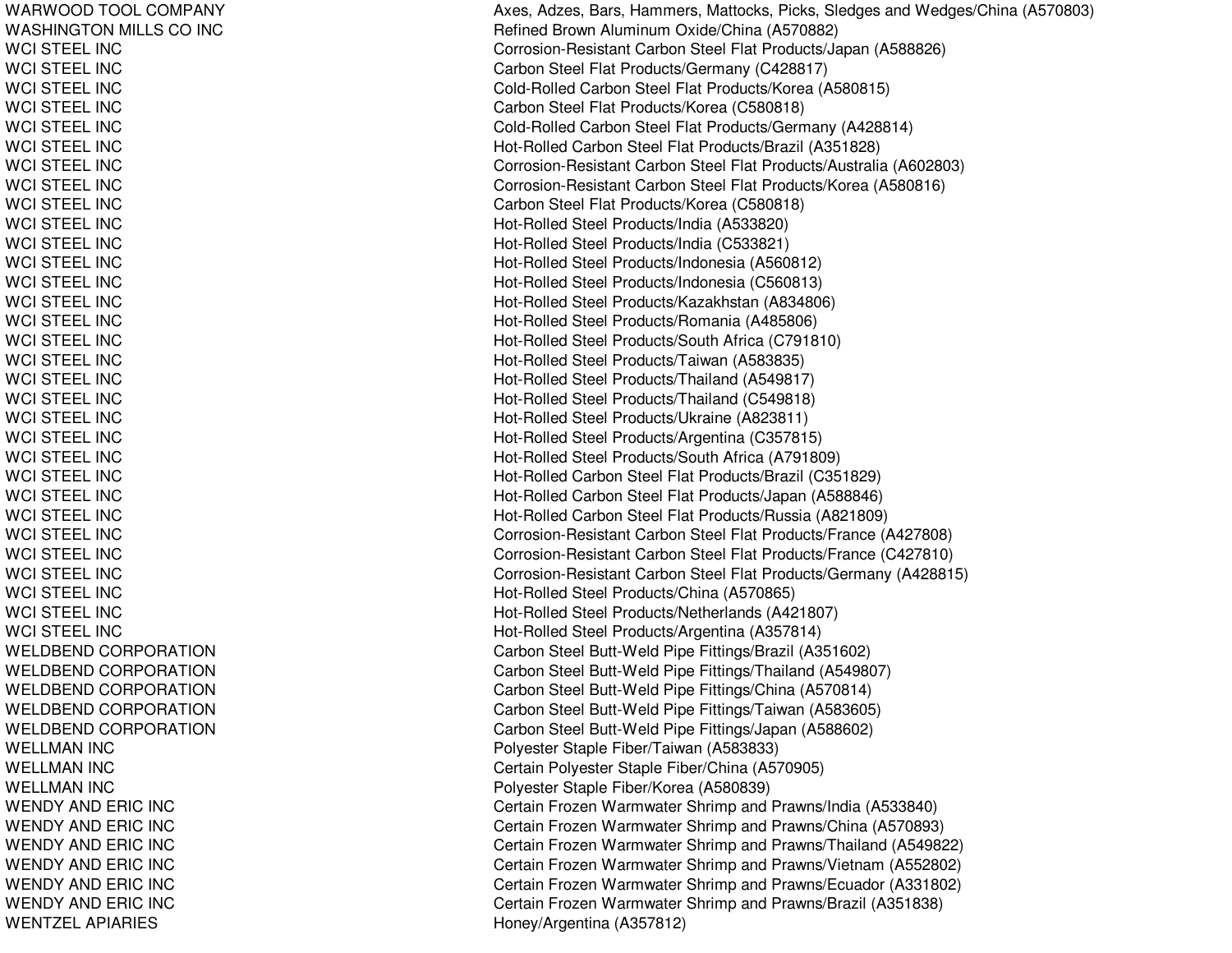WENTZEL APIARIESWENTZEL APIARIES**WESCO INDUSTRIAL PRODUCTS INC** WESTERN SEAFOOD COWESTERN SEAFOOD COWESTERN SEAFOOD COWESTERN SEAFOOD COWESTERN SEAFOOD COWESTERN SEAFOOD COWESTERN TUBE AND CONDUIT CORPORATION WESTERN TUBE AND CONDUIT CORPORATION WESTERN TUBE AND CONDUIT CORPORATION WESTERN TUBE AND CONDUIT CORPORATION WESTERN TUBE AND CONDUIT CORPORATION WESTERN TUBE AND CONDUIT CORPORATION WESTERN TUBE AND CONDUIT CORPORATION WESTERN TUBE AND CONDUIT CORPORATION WESTERN TUBE AND CONDUIT CORPORATION WESTERN TUBE AND CONDUIT CORPORATION WESTERN TUBE AND CONDUIT CORPORATION WESTERN TUBE AND CONDUIT CORPORATION WHEATLAND TUBE COMPANY WHEATLAND TUBE COMPANY WHEATLAND TUBE COMPANY WHEATLAND TUBE COMPANY WHEATLAND TUBE COMPANY WHEATLAND TUBE COMPANY WHEATLAND TUBE COMPANY WHISKEY JOE INCWHISKEY JOE INCWHISKEY JOE INCWHISKEY JOE INCWHISKEY JOE INCWHISKEY JOE INCWHITE BIRDWHITE BIRDWHITE BIRDWHITE BIRDWHITE BIRDWHITE BIRD

 Honey/Argentina (C357813) Honey/China (A570863) Hand Trucks and Certain Parts Thereof/China (A570891) Certain Frozen Warmwater Shrimp and Prawns/Brazil (A351838) Certain Frozen Warmwater Shrimp and Prawns/China (A570893) Certain Frozen Warmwater Shrimp and Prawns/Vietnam (A552802) Certain Frozen Warmwater Shrimp and Prawns/Thailand (A549822) Certain Frozen Warmwater Shrimp and Prawns/India (A533840) Certain Frozen Warmwater Shrimp and Prawns/Ecuador (A331802) Small-Diameter Carbon Steel Pipe and Tube/Taiwan (A583008) Circular Welded Non-Alloy Steel Pipe/Brazil (A351809) Circular Welded Nonalloy Steel Pipe/Venezuela (A307805) Small-Diameter Standard and Rectangular Pipe and Tube/Singapore (A559502) Welded Carbon Steel Pipe and Tube/Turkey (A489501) Welded Carbon Steel Pipe and Tube/Thailand (A549502) Welded Carbon Steel Pipe and Tube/India (A533502) Circular Welded Nonalloy Steel Pipe/Korea (A580809) Circular Welded Nonalloy Steel Pipe/Taiwan (A583814) Light-Walled Rectangular Tube/Taiwan (A583803) Light-Walled Rectangular Tube/Argentina (A357802) Welded Carbon Steel Pipe and Tube/Turkey (C489502) Circular Welded Nonalloy Steel Pipe/Korea (A580809) Circular Welded Nonalloy Steel Pipe/Taiwan (A583814) Welded Carbon Steel Pipe and Tube/Thailand (A549502) Welded Carbon Steel Pipe and Tube/Turkey (A489501) Welded Carbon Steel Pipe and Tube/Turkey (C489502) Welded Carbon Steel Pipe and Tube/India (A533502) Circular Welded Non-Alloy Steel Pipe/Brazil (A351809) Certain Frozen Warmwater Shrimp and Prawns/Ecuador (A331802) Certain Frozen Warmwater Shrimp and Prawns/Brazil (A351838) Certain Frozen Warmwater Shrimp and Prawns/China (A570893) Certain Frozen Warmwater Shrimp and Prawns/India (A533840) Certain Frozen Warmwater Shrimp and Prawns/Thailand (A549822) Certain Frozen Warmwater Shrimp and Prawns/Vietnam (A552802) Certain Frozen Warmwater Shrimp and Prawns/Thailand (A549822) Certain Frozen Warmwater Shrimp and Prawns/Vietnam (A552802) Certain Frozen Warmwater Shrimp and Prawns/Brazil (A351838) Certain Frozen Warmwater Shrimp and Prawns/Ecuador (A331802) Certain Frozen Warmwater Shrimp and Prawns/China (A570893) Certain Frozen Warmwater Shrimp and Prawns/India (A533840) WHITE, ALLEN J SR Certain Frozen Warmwater Shrimp and Prawns/Brazil (A351838) WHITE, ALLEN J SR Certain Frozen Warmwater Shrimp and Prawns/Thailand (A549822) WHITE, ALLEN J SR CHERTAIN STREET STATES Certain Frozen Warmwater Shrimp and Prawns/India (A533840) WHITE, ALLEN J SR Certain Frozen Warmwater Shrimp and Prawns/Vietnam (A552802) WHITE, ALLEN J SR Certain Frozen Warmwater Shrimp and Prawns/Ecuador (A331802) WHITE, ALLEN J SR Certain Frozen Warmwater Shrimp and Prawns/China (A570893) WHITE, RAYMOND H **Certain Frozen Warmwater Shrimp and Prawns/Brazil (A351838)** WHITE, RAYMOND H **Certain Frozen Warmwater Shrimp and Prawns**/India (A533840)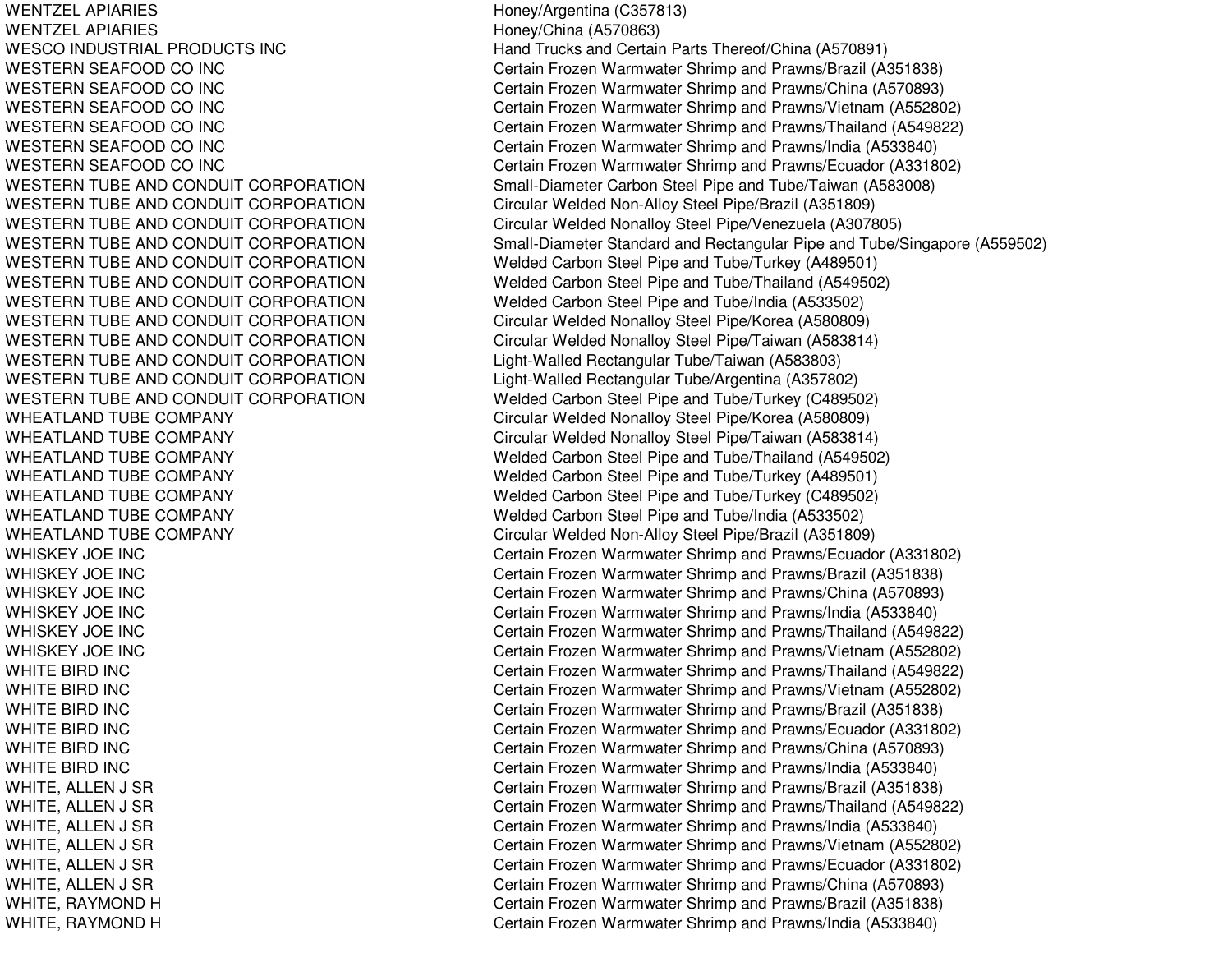WHITE, RAYMOND H WHITE, RAYMOND H WHITE, RAYMOND H WHITEFISH ENTERPRISES INC WIEBERSIEK, D ONWIEBERSIEK, DON WIEBERSIEK, DON WILES, S ONNY JOELSRWILES, SONNY JOEL SR WILES, SONNY JOEL SR WILES, S ONNY JOELSRWILES, SONNY JOEL SR WILES, S ONNY JOELSRWILL AND BAUMER INC WILLIAM PATRICK INC WILLIAMPATRICK INCWIL LIAMPAT RICK INCWILLIAMPATRICK INCWILLIAMPATRICK INCWILLIAM PATRICK INC WILLIAMS, JOHN A WILLIAMS, JOHN A WILLIAMS, JOHN A WILLIAMS, JOHN A WILLIAMS, JOHN A WILLIAMS, JOHN A WILLIAMS, M ELISSAAWIL LIAMS, M ELISSAAWILLIAMS, MELISSA A WILLIAMS, M ELISSAAWILLIAMS, MELISSA A WILLIAMS, OLIVER KENT WILLIAMS, OLIVER KENT WILLIAMS, OLIVER KENT WILLIAMS, OLIVER KENT WILLIAMS, O LIVERKENTWILLIAMS, OLIVER KENT WILLIAMS, ROBERTO WILLIAMS, ROBERTO WILLIAMS, ROBERTO WILLIAMS, R OBERTOWIL LIAMS, R OBERT OWILLIAMS, R OBERTOWILLIAMS, RONNIE WIL LIA MS, R ONNIE WILLIAMS, RONNIE WILLIAMS, R ONNIEWILLIAMS, RONNIE

Certain Frozen Warmwater Shrimp and Prawns/Thailand (A549822) Certain Frozen Warmwater Shrimp and Prawns/Vietnam (A552802) Certain Frozen Warmwater Shrimp and Prawns/China (A570893) P etroleum Wa x C andles/China (A 5 7 0 5 0 4) H one y/Arg entina (C 3 5 7 813) Hone y/Arg entina (A 3 5 7 812) H one y/China (A 5 7 0 8 6 3) Certain Frozen Warmwater Shrimp and Prawns/Ecuador (A331802) Certain Frozen Warmwater Shrimp and Prawns/Brazil (A351838) Certain Frozen Warmwater Shrimp and Prawns/India (A533840) Certain Frozen Warmwater Shrimp and Prawns/Thailand (A549822) Certain Frozen Warmwater Shrimp and Prawns/China (A570893) Certain Frozen Warmwater Shrimp and Prawns/Vietnam (A552802) Petroleum Wax Candles/China (A570504) Certain Frozen Warmwater Shrimp and Prawns/Vietnam (A552802) Certain Frozen Warmwater Shrimp and Prawns/China (A570893) Certain Frozen Warmwater Shrimp and Prawns/Brazil (A351838) Certain Frozen Warmwater Shrimp and Prawns/Ecuador (A331802) Certain Frozen Warmwater Shrimp and Prawns/India (A533840) Certain Frozen Warmwater Shrimp and Prawns/Thailand (A549822) Certain Frozen Warmwater Shrimp and Prawns/China (A570893) Certain Frozen Warmwater Shrimp and Prawns/Thailand (A549822) Certain Frozen Warmwater Shrimp and Prawns/Vietnam (A552802) Certain Frozen Warmwater Shrimp and Prawns/India (A533840) Certain Frozen Warmwater Shrimp and Prawns/Ecuador (A331802) Certain Frozen Warmwater Shrimp and Prawns/Brazil (A351838) Certain Frozen Warmwater Shrimp and Prawns/Brazil (A351838) Certain Frozen Warmwater Shrimp and Prawns/Thailand (A549822) Certain Frozen Warmwater Shrimp and Prawns/Vietnam (A552802) Certain Frozen Warmwater Shrimp and Prawns/China (A570893) Certain Frozen Warmwater Shrimp and Prawns/India (A533840) Certain Frozen Warmwater Shrimp and Prawns/Vietnam (A552802) Certain Frozen Warmwater Shrimp and Prawns/China (A570893) Certain Frozen Warmwater Shrimp and Prawns/Ecuador (A331802) C ertain Frozen W arm w ater Shrim p and Pra wns/Brazil (A 3 518 3 8) Certain Frozen Warmwater Shrimp and Prawns/India (A533840) Certain Frozen Warmwater Shrimp and Prawns/Thailand (A549822) Certain Frozen Warmwater Shrimp and Prawns/Ecuador (A331802) Certain Frozen Warmwater Shrimp and Prawns/Brazil (A351838) Certain Frozen Warmwater Shrimp and Prawns/China (A570893) Certain Frozen Warmwater Shrimp and Prawns/India (A533840) Certain Frozen Warmwater Shrimp and Prawns/Vietnam (A552802) Certain Frozen Warmwater Shrimp and Prawns/Thailand (A549822) Certain Frozen Warmwater Shrimp and Prawns/India (A533840) Certain Frozen Warmwater Shrimp and Prawns/Vietnam (A552802) Certain Frozen Warmwater Shrimp and Prawns/Thailand (A549822) Certain Frozen Warmwater Shrimp and Prawns/Brazil (A351838) Certain Frozen Warmwater Shrimp and Prawns/China (A570893)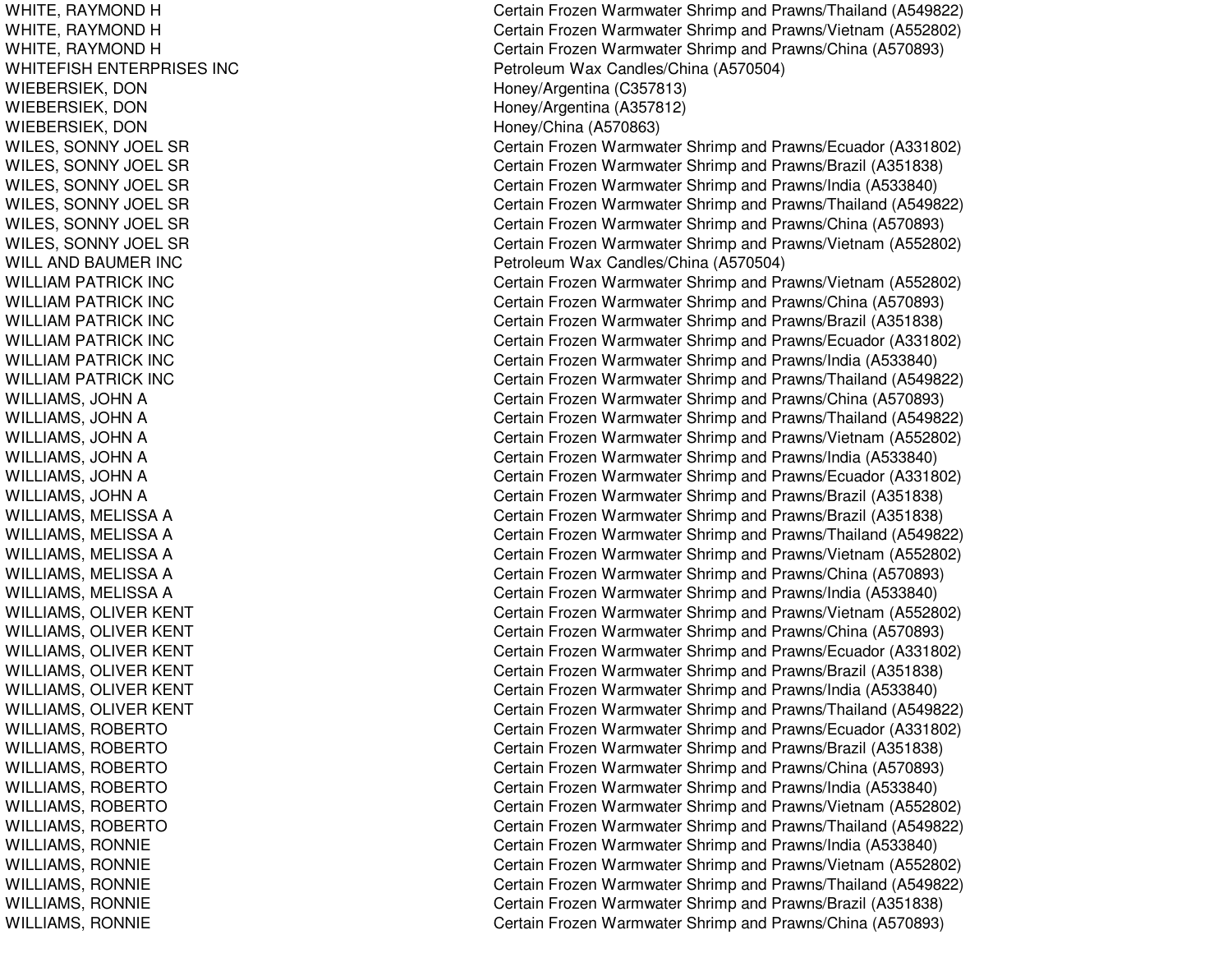WILLIAMS, R ONNIEWILLYARD, D ONALDWIL L YARD, D ONAL DWILLYARD, DONALD WILLYARD, D ONALDWILLYARD, DONALD WILLYARD, D ONALDWILMER FARMS INC WILMER FARMS INC WILMER FARMS INC WISEMAN, MIC HAELT JRWISEMAN, MICHAEL T JR WISEMAN, MIC HAELT JRWISEMAN, MIC HAEL T JRWISEMAN, MICHAEL T JR WISEMAN, MICHAEL T JR WISEMAN, MICHAEL T SR WISEMAN, MICHAEL T SR WISEMAN, MIC HAELTSRWISEMAN, MICHAEL T SR WISEMAN, MICHAEL T SR WISEMAN, MIC HAELTSRWITMER IN DUSTRIES INCWLANDO IN CWL ANDO IN CWL AND O INC WLANDO IN CWLANDO IN CWLANDO IN CWOODS FISHERIES INC WOODS FIS HE RIE S INCWOODS FISHERIES INC WOODS FISHERIES INC WOODS FISHERIES INC WOODS FISHERIES INC WOODS, JO HNT III CWOODS, JOHN T III CWOODS, JOHN T III CWOODS, JOHN T III CWOODS, JOHN T III CWOODS, JO HNT III CWOODY SHRIMP CO INC WOODY SHRIMP CO INC WOODY SHRIMP CO INC WOODY S HRIMP CO IN CWOODY SHRIMP CO INC WOODY SHRIMP CO INC WOOSTER BRUSH COMPANY

Certain Frozen Warmwater Shrimp and Prawns/Ecuador (A331802) Certain Frozen Warmwater Shrimp and Prawns/Ecuador (A331802) Certain Frozen Warmwater Shrimp and Prawns/Vietnam (A552802) Certain Frozen Warmwater Shrimp and Prawns/Brazil (A351838) Certain Frozen Warmwater Shrimp and Prawns/China (A570893) Certain Frozen Warmwater Shrimp and Prawns/India (A533840) Certain Frozen Warmwater Shrimp and Prawns/Thailand (A549822) Honey/China (A 570863) H one y/Arg entina (C 3 5 7 813) H one y/Arg entina (A 3 5 7 812) Certain Frozen Warmwater Shrimp and Prawns/Ecuador (A331802) Certain Frozen Warmwater Shrimp and Prawns/China (A570893) Certain Frozen Warmwater Shrimp and Prawns/India (A533840) Certain Frozen Warmwater Shrimp and Prawns/Thailand (A549822) Certain Frozen Warmwater Shrimp and Prawns/Vietnam (A552802) Certain Frozen Warmwater Shrimp and Prawns/Brazil (A351838) Certain Frozen Warmwater Shrimp and Prawns/Vietnam (A552802) Certain Frozen Warmwater Shrimp and Prawns/Thailand (A549822) Certain Frozen Warmwater Shrimp and Prawns/Ecuador (A331802) Certain Frozen Warmwater Shrimp and Prawns/Brazil (A351838) Certain Frozen Warmwater Shrimp and Prawns/China (A570893) Certain Frozen Warmwater Shrimp and Prawns/India (A533840) Wooden Bedroom Furniture/China (A570890) Certain Frozen Warmwater Shrimp and Prawns/Vietnam (A552802) Certain Frozen Warmwater Shrimp and Prawns/China (A570893) Certain Frozen Warmwater Shrimp and Prawns/Brazil (A351838) Certain Frozen Warmwater Shrimp and Prawns/India (A533840) Certain Frozen Warmwater Shrimp and Prawns/Thailand (A549822) Certain Frozen Warmwater Shrimp and Prawns/Ecuador (A331802) Certain Frozen Warmwater Shrimp and Prawns/Thailand (A549822) Certain Frozen Warmwater Shrimp and Prawns/Vietnam (A552802) Certain Frozen Warmwater Shrimp and Prawns/China (A570893) Certain Frozen Warmwater Shrimp and Prawns/India (A533840) Certain Frozen Warmwater Shrimp and Prawns/Brazil (A351838) Certain Frozen Warmwater Shrimp and Prawns/Ecuador (A331802) ertain Frozen Warmwater Shrimp and Prawns/Brazil (A351838) Certain Frozen Warmwater Shrimp and Prawns/Ecuador (A331802) Certain Frozen Warmwater Shrimp and Prawns/China (A570893) Certain Frozen Warmwater Shrimp and Prawns/India (A533840) Certain Frozen Warmwater Shrimp and Prawns/Thailand (A549822) Certain Frozen Warmwater Shrimp and Prawns/Vietnam (A552802) Certain Frozen Warmwater Shrimp and Prawns/India (A533840) Certain Frozen Warmwater Shrimp and Prawns/Thailand (A549822) Certain Frozen Warmwater Shrimp and Prawns/Vietnam (A552802) Certain Frozen Warmwater Shrimp and Prawns/China (A570893) C ertain Frozen W arm w ater Shrim p and Pra wns/Brazil (A 3 518 3 8) Certain Frozen Warmwater Shrimp and Prawns/Ecuador (A331802) Natural Bristle Paint Brushes/China (A570501)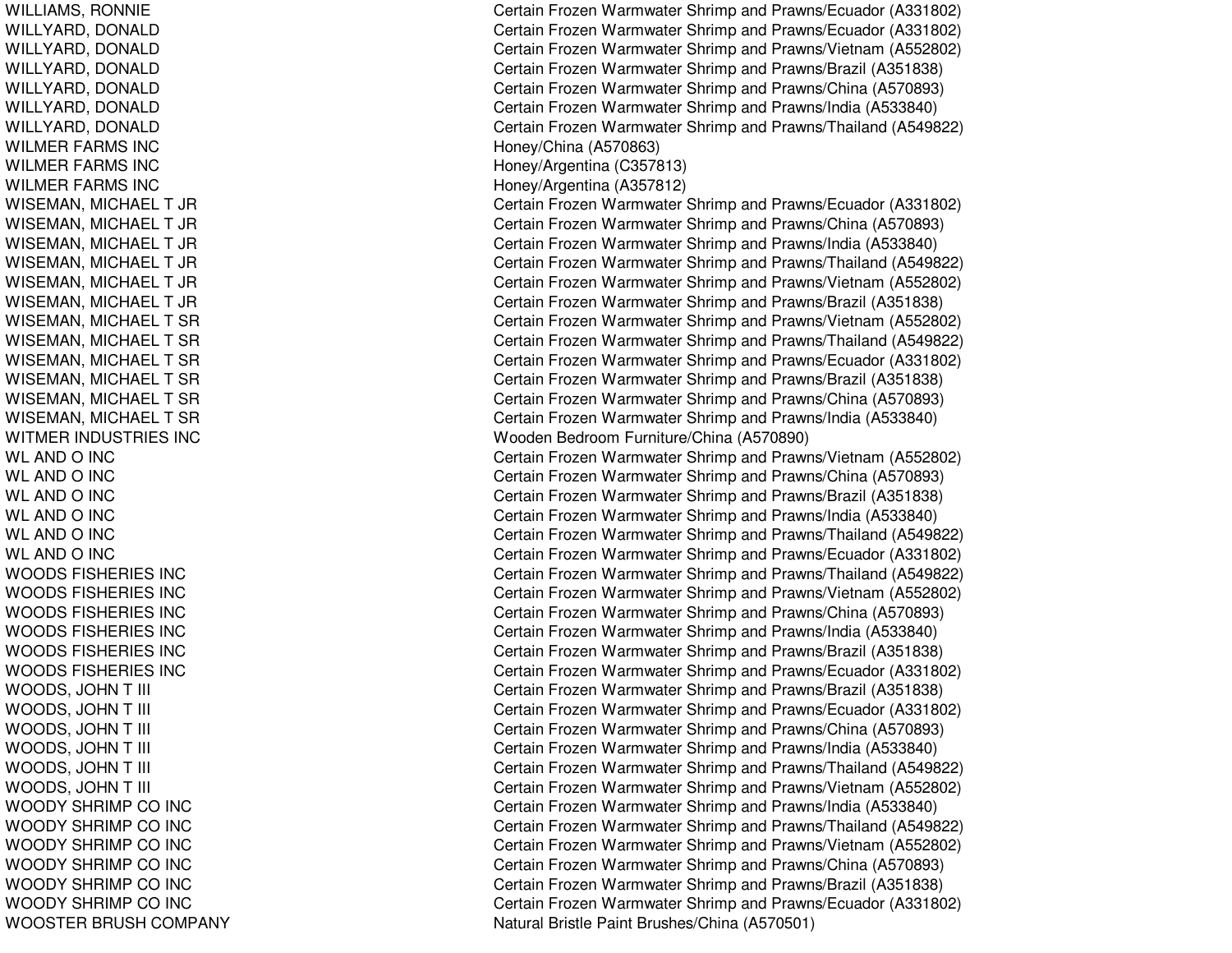WRIGHT, C URTISWRIGHT, C URTISWRIGHT, C URTISWRIGHT, CURTIS WRIGHT, CURTIS WRIGHT, C URTIS WRIGHT, RANDY WRIGHT, R ANDYWRIGHT, RANDY WRIGHT, RANDY WRIGHT, R ANDYWRIGHT, RANDY WWJT INCWWJT INCWWJT IN C WWJT INCWWJT INCWWJT INCWYLIE MILAM INC WY LIE MIL A M IN CWYLIE MILAM INC WYLIE MILAM INC WYLIE MILAM INC WYLIE MILAM INC YADDOF, E L MER J JR Y A D D O F, E L ME R J JR YADDOF, E LMER J JR YEAMANS INCYEAMANS INCYEAMANS INCY E A MA NS INCYEAMANS INC YEAMANS INCYOW, RICHARD C JR YOW, RICHARD C JR YOW, RICHARD C JR YOW, RICHARD C JR YOW, RICHARD C JR YOW, RICHARD C JR YOW, RONALD YOW, R ONALDYOW, R ONAL DYOW, R ONALDYOW, RONALD Y OW, R ONA L DZAR, ASHLEY A ZAR, ASHLEY A ZAR, ASHLEY A

Certain Frozen Warmwater Shrimp and Prawns/Thailand (A549822) Certain Frozen Warmwater Shrimp and Prawns/Vietnam (A552802) Certain Frozen Warmwater Shrimp and Prawns/Ecuador (A331802) Certain Frozen Warmwater Shrimp and Prawns/Brazil (A351838) Certain Frozen Warmwater Shrimp and Prawns/China (A570893) Certain Frozen Warmwater Shrimp and Prawns/India (A533840) Certain Frozen Warmwater Shrimp and Prawns/Brazil (A351838) Certain Frozen Warmwater Shrimp and Prawns/Vietnam (A552802) Certain Frozen Warmwater Shrimp and Prawns/Ecuador (A331802) Certain Frozen Warmwater Shrimp and Prawns/China (A570893) Certain Frozen Warmwater Shrimp and Prawns/India (A533840) Certain Frozen Warmwater Shrimp and Prawns/Thailand (A549822) Certain Frozen Warmwater Shrimp and Prawns/Thailand (A549822) Certain Frozen Warmwater Shrimp and Prawns/Vietnam (A552802) Certain Frozen Warmwater Shrimp and Prawns/Ecuador (A331802) Certain Frozen Warmwater Shrimp and Prawns/Brazil (A351838) Certain Frozen Warmwater Shrimp and Prawns/China (A570893) Certain Frozen Warmwater Shrimp and Prawns/India (A533840) Certain Frozen Warmwater Shrimp and Prawns/Ecuador (A331802) Certain Frozen Warmwater Shrimp and Prawns/Brazil (A351838) Certain Frozen Warmwater Shrimp and Prawns/China (A570893) Certain Frozen Warmwater Shrimp and Prawns/India (A533840) Certain Frozen Warmwater Shrimp and Prawns/Thailand (A549822) Certain Frozen Warmwater Shrimp and Prawns/Vietnam (A552802) Hone y/Arg entina (A 3 5 7 812) Honey/China (A570863) H one y/Arg entina (C 3 5 7 813) Certain Frozen Warmwater Shrimp and Prawns/Ecuador (A331802) Certain Frozen Warmwater Shrimp and Prawns/Vietnam (A552802) Certain Frozen Warmwater Shrimp and Prawns/China (A570893) Certain Frozen Warmwater Shrimp and Prawns/Brazil (A351838) Certain Frozen Warmwater Shrimp and Prawns/India (A533840) Certain Frozen Warmwater Shrimp and Prawns/Thailand (A549822) Certain Frozen Warmwater Shrimp and Prawns/Vietnam (A552802) Certain Frozen Warmwater Shrimp and Prawns/China (A570893) Certain Frozen Warmwater Shrimp and Prawns/Ecuador (A331802) Certain Frozen Warmwater Shrimp and Prawns/Brazil (A351838) Certain Frozen Warmwater Shrimp and Prawns/India (A533840) Certain Frozen Warmwater Shrimp and Prawns/Thailand (A549822) Certain Frozen Warmwater Shrimp and Prawns/Brazil (A351838) Certain Frozen Warmwater Shrimp and Prawns/Ecuador (A331802) Certain Frozen Warmwater Shrimp and Prawns/India (A533840) Certain Frozen Warmwater Shrimp and Prawns/Thailand (A549822) Certain Frozen Warmwater Shrimp and Prawns/Vietnam (A552802) Certain Frozen Warmwater Shrimp and Prawns/China (A570893) Certain Frozen Warmwater Shrimp and Prawns/Thailand (A549822) Certain Frozen Warmwater Shrimp and Prawns/Vietnam (A552802) Certain Frozen Warmwater Shrimp and Prawns/Ecuador (A331802)